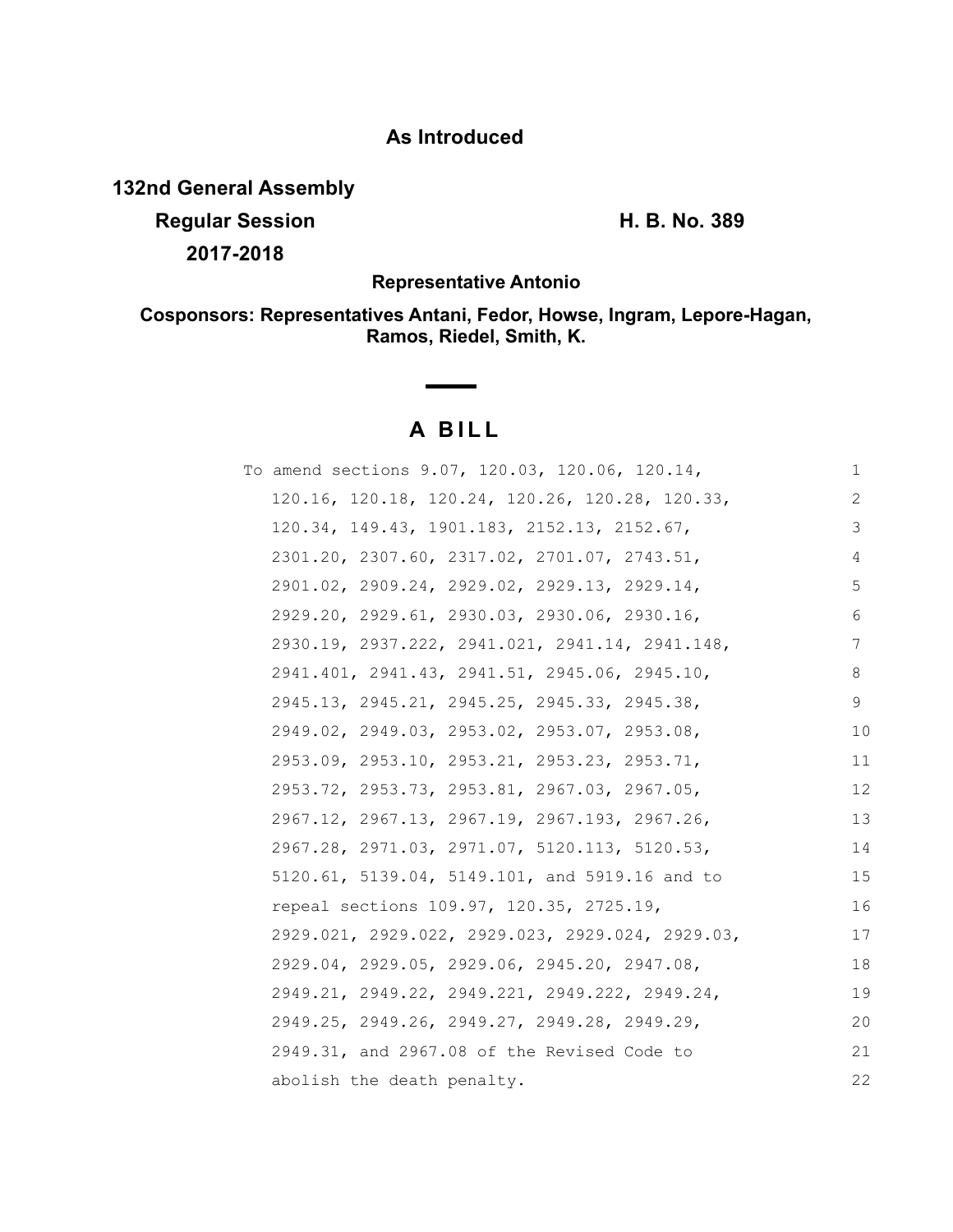### **BE IT ENACTED BY THE GENERAL ASSEMBLY OF THE STATE OF OHIO:**

**Section 1.** That sections 9.07, 120.03, 120.06, 120.14, 120.16, 120.18, 120.24, 120.26, 120.28, 120.33, 120.34, 149.43, 1901.183, 2152.13, 2152.67, 2301.20, 2307.60, 2317.02, 2701.07, 2743.51, 2901.02, 2909.24, 2929.02, 2929.13, 2929.14, 2929.20, 2929.61, 2930.03, 2930.06, 2930.16, 2930.19, 2937.222, 2941.021, 2941.14, 2941.148, 2941.401, 2941.43, 2941.51, 2945.06, 2945.10, 2945.13, 2945.21, 2945.25, 2945.33, 2945.38, 2949.02, 2949.03, 2953.02, 2953.07, 2953.08, 2953.09, 2953.10, 2953.21, 2953.23, 2953.71, 2953.72, 2953.73, 2953.81, 2967.03, 2967.05, 2967.12, 2967.13, 2967.19, 2967.193, 2967.26, 2967.28, 2971.03, 2971.07, 5120.113, 5120.53, 5120.61, 5139.04, 5149.101, and 5919.16 of the Revised Code be amended to read as follows: **Sec. 9.07.** (A) As used in this section: (1) "Deadly weapon" has the same meaning as in section 2923.11 of the Revised Code. (2) "Governing authority of a local public entity" means whichever of the following is applicable: (a) For a county, the board of county commissioners of the county; (b) For a municipal corporation, the legislative authority of the municipal corporation; (c) For a combination of counties, a combination of municipal corporations, or a combination of one or more counties and one or more municipal corporations, all boards of county commissioners and legislative authorities of all of the counties and municipal corporations that combined to form a local public 23 24 25 26 27 28 29 30 31 32 33 34 35 36 37 38 39 40 41 42 43 44 45 46 47 48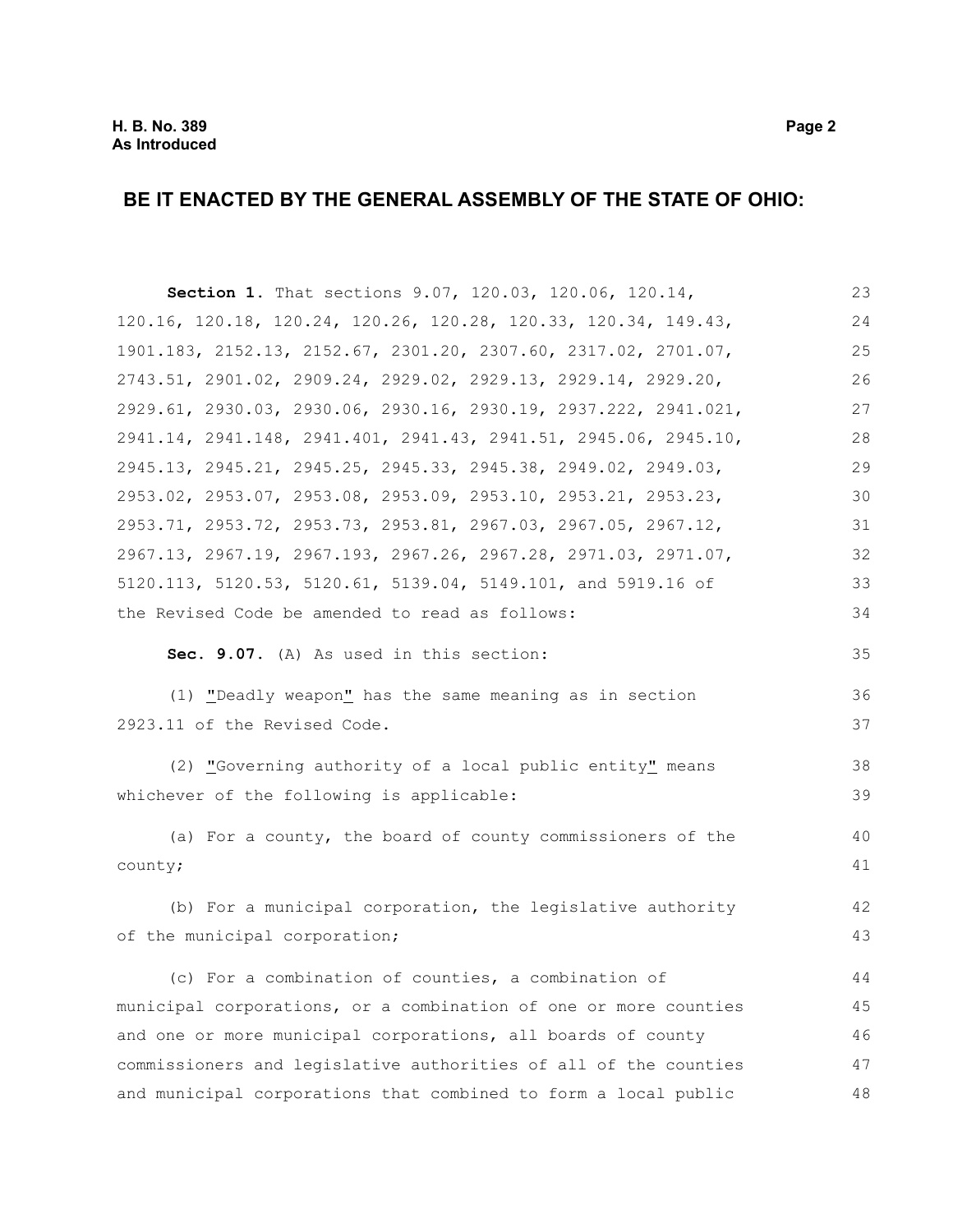entity for purposes of this section.

(3) "Local public entity" means a county, a municipal corporation, a combination of counties, a combination of municipal corporations, or a combination of one or more counties and one or more municipal corporations. 50 51 52 53

(4) "Non-contracting political subdivision" means any political subdivision to which all of the following apply:

(a) A correctional facility for the housing of out-ofstate prisoners in this state is or will be located in the political subdivision. 56 57 58

(b) The correctional facility described in division (A)(4) (a) of this section is being operated and managed, or will be operated and managed, by a local public entity or a private contractor pursuant to a contract entered into prior to March 17, 1998, or a contract entered into on or after March 17, 1998, under this section. 59

(c) The political subdivision is not a party to the contract described in division (A)(4)(b) of this section for the management and operation of the correctional facility. 65 66 67

(5) "Out-of-state jurisdiction" means the United States, any state other than this state, and any political subdivision or other jurisdiction located in a state other than this state. 68 69 70

(6) "Out-of-state prisoner" means a person who is convicted of a crime in another state or under the laws of the United States or who is found under the laws of another state or of the United States to be a delinquent child or the substantially equivalent designation. 71 72 73 74 75

(7) "Private contractor" means either of the following: 76

49

54 55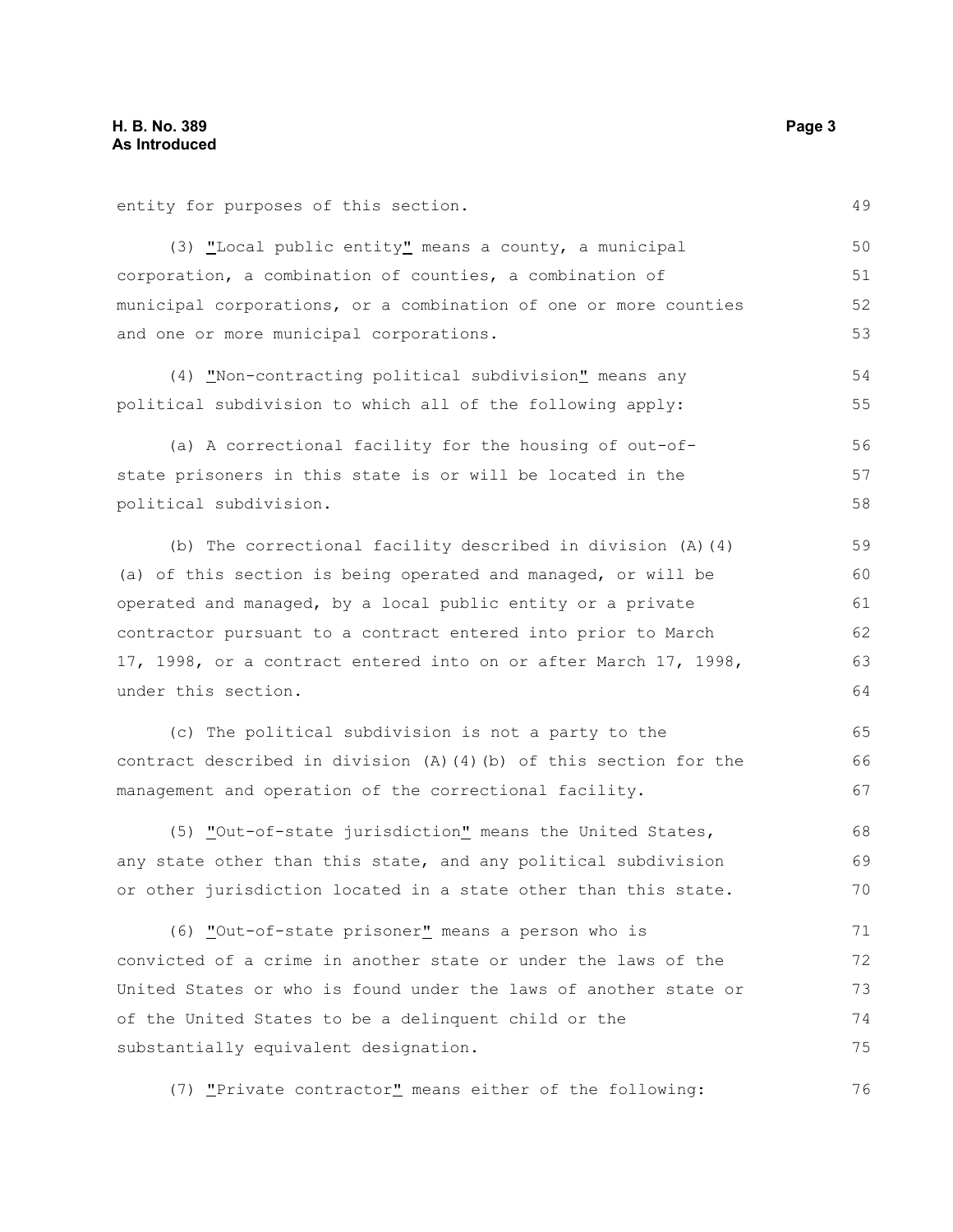(a) A person who, on or after March 17, 1998, enters into a contract under this section with a local public entity to operate and manage a correctional facility in this state for out-of-state prisoners.

(b) A person who, pursuant to a contract with a local public entity entered into prior to March 17, 1998, operates and manages on March 17, 1998, a correctional facility in this state for housing out-of-state prisoners.

(B) Subject to division (I) of this section, the only entities other than this state that are authorized to operate a correctional facility to house out-of-state prisoners in this state are a local public entity that operates a correctional facility pursuant to this section or a private contractor that operates a correctional facility pursuant to this section under a contract with a local public entity.

Subject to division (I) of this section, a private entity may operate a correctional facility in this state for the housing of out-of-state prisoners only if the private entity is a private contractor that enters into a contract that comports with division (D) of this section with a local public entity for the management and operation of the correctional facility. 92 93 94 95 96 97

(C)(1) Except as provided in this division, on and after March 17, 1998, a local public entity shall not enter into a contract with an out-of-state jurisdiction to house out-of-state prisoners in a correctional facility in this state. On and after March 17, 1998, a local public entity may enter into a contract with an out-of-state jurisdiction to house out-of-state prisoners in a correctional facility in this state only if the local public entity and the out-of-state jurisdiction with which the local public entity intends to contract jointly submit to 98 99 100 101 102 103 104 105 106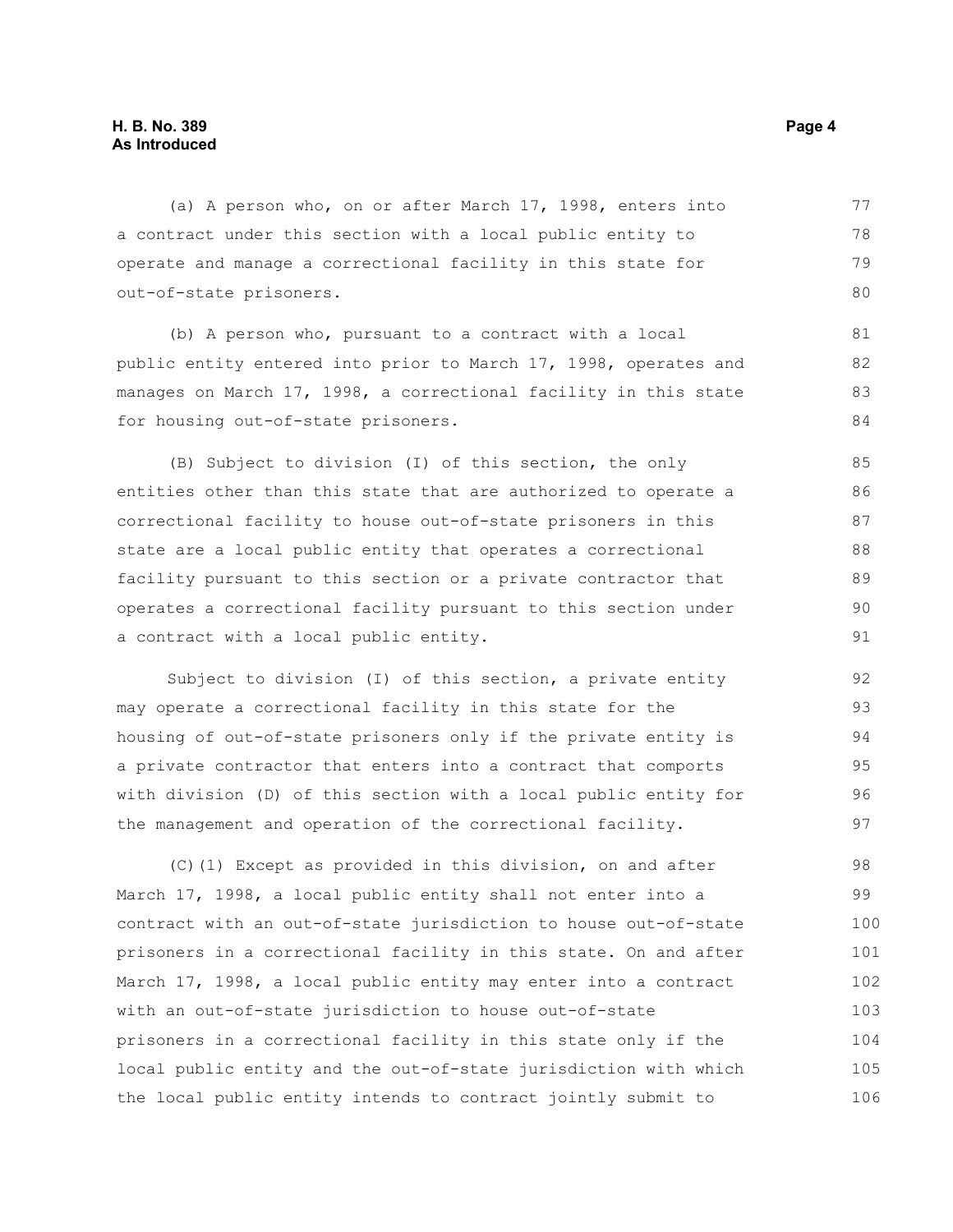#### **H. B. No. 389 Page 5 As Introduced**

the department of rehabilitation and correction a statement that certifies the correctional facility's intended use, intended prisoner population, and custody level, and the department reviews and comments upon the plans for the design or renovation of the correctional facility regarding their suitability for the intended prisoner population specified in the submitted statement. 107 108 109 110 111 112 113

(2) If a local public entity and an out-of-state jurisdiction enter into a contract to house out-of-state prisoners in a correctional facility in this state as authorized under division (C)(1) of this section, in addition to any other provisions it contains, the contract shall include whichever of the following provisions is applicable: 114 115 116 117 118 119

(a) If a private contractor will operate the facility in question pursuant to a contract entered into in accordance with division (D) of this section, a requirement that, if the facility is closed or ceases to operate for any reason and if the conversion plan described in division (D)(16) of this section is not complied with, the out-of-state jurisdiction will be responsible for housing and transporting the prisoners who are in the facility at the time it is closed or ceases to operate and for the cost of so housing and transporting those prisoners; 120 121 122 123 124 125 126 127 128 129

(b) If a private contractor will not operate the facility in question pursuant to a contract entered into in accordance with division (D) of this section, a conversion plan that will be followed if, for any reason, the facility is closed or ceases to operate. The conversion plan shall include, but is not limited to, provisions that specify whether the local public entity or the out-of-state jurisdiction will be responsible for 130 131 132 133 134 135 136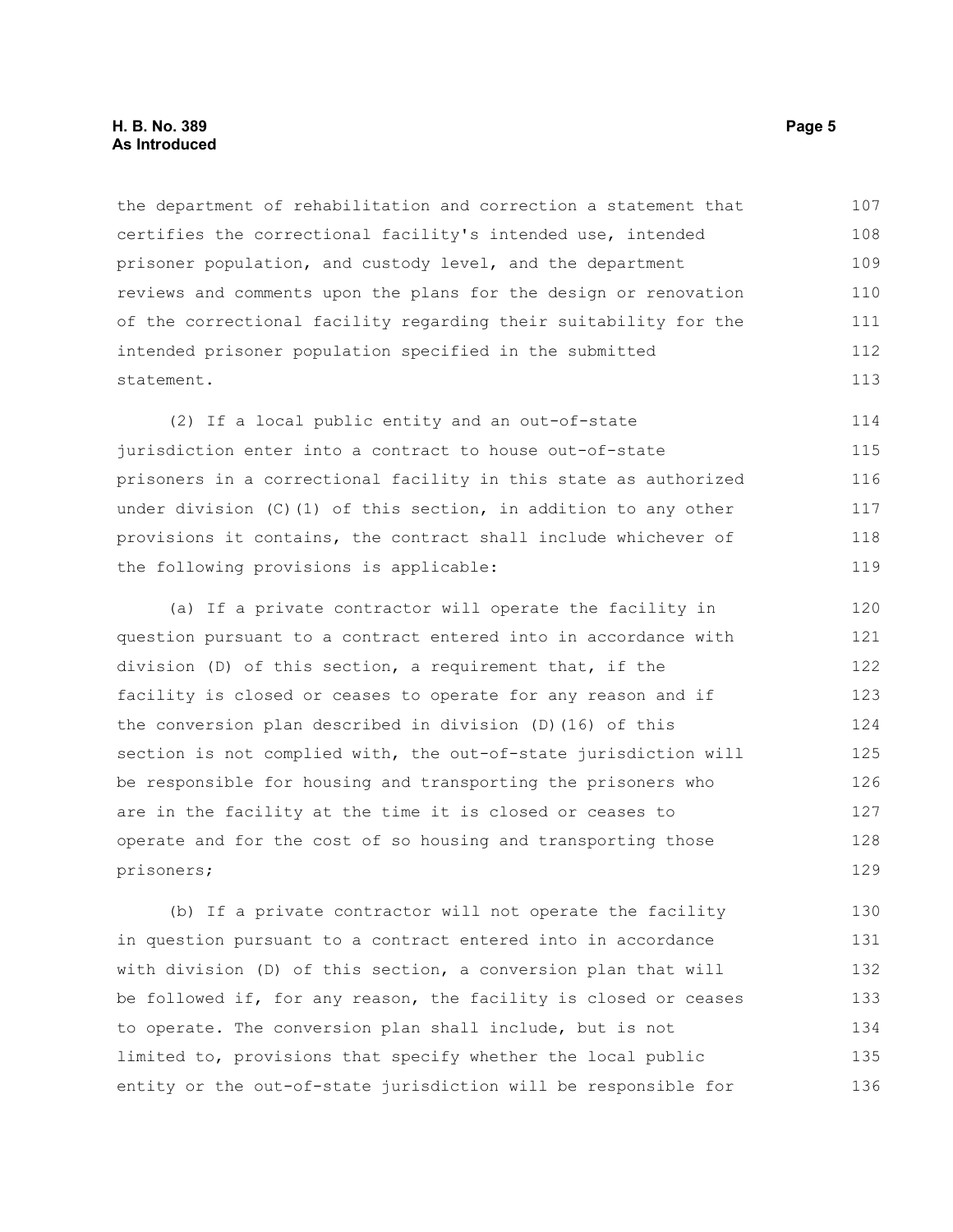#### **H. B. No. 389 Page 6 As Introduced**

housing and transporting the prisoners who are in the facility at the time it is closed or ceases to operate and for the cost of so housing and transporting those prisoners. 137 138 139

(3) If a local public entity and an out-of-state jurisdiction intend to enter into a contract to house out-ofstate prisoners in a correctional facility in this state as authorized under division (C)(1) of this section, or if a local public entity and a private contractor intend to enter into a contract pursuant to division (D) of this section for the private contractor's management and operation of a correctional facility in this state to house out-of-state prisoners, prior to entering into the contract the local public entity and the outof-state jurisdiction, or the local public entity and the private contractor, whichever is applicable, shall conduct a public hearing in accordance with this division, and, prior to entering into the contract, the governing authority of the local public entity in which the facility is or will be located shall authorize the location and operation of the facility. The hearing shall be conducted at a location within the municipal corporation or township in which the facility is or will be located. At least one week prior to conducting the hearing, the local public entity and the out-of-state jurisdiction or private contractor with the duty to conduct the hearing shall cause notice of the date, time, and place of the hearing to be made by publication in the newspaper with the largest general circulation in the county in which the municipal corporation or township is located. The notice shall be of a sufficient size that it covers at least one-quarter of a page of the newspaper in which it is published. This division applies to a private contractor that, pursuant to the requirement set forth in division (I) of this section, is required to enter into a 140 141 142 143 144 145 146 147 148 149 150 151 152 153 154 155 156 157 158 159 160 161 162 163 164 165 166 167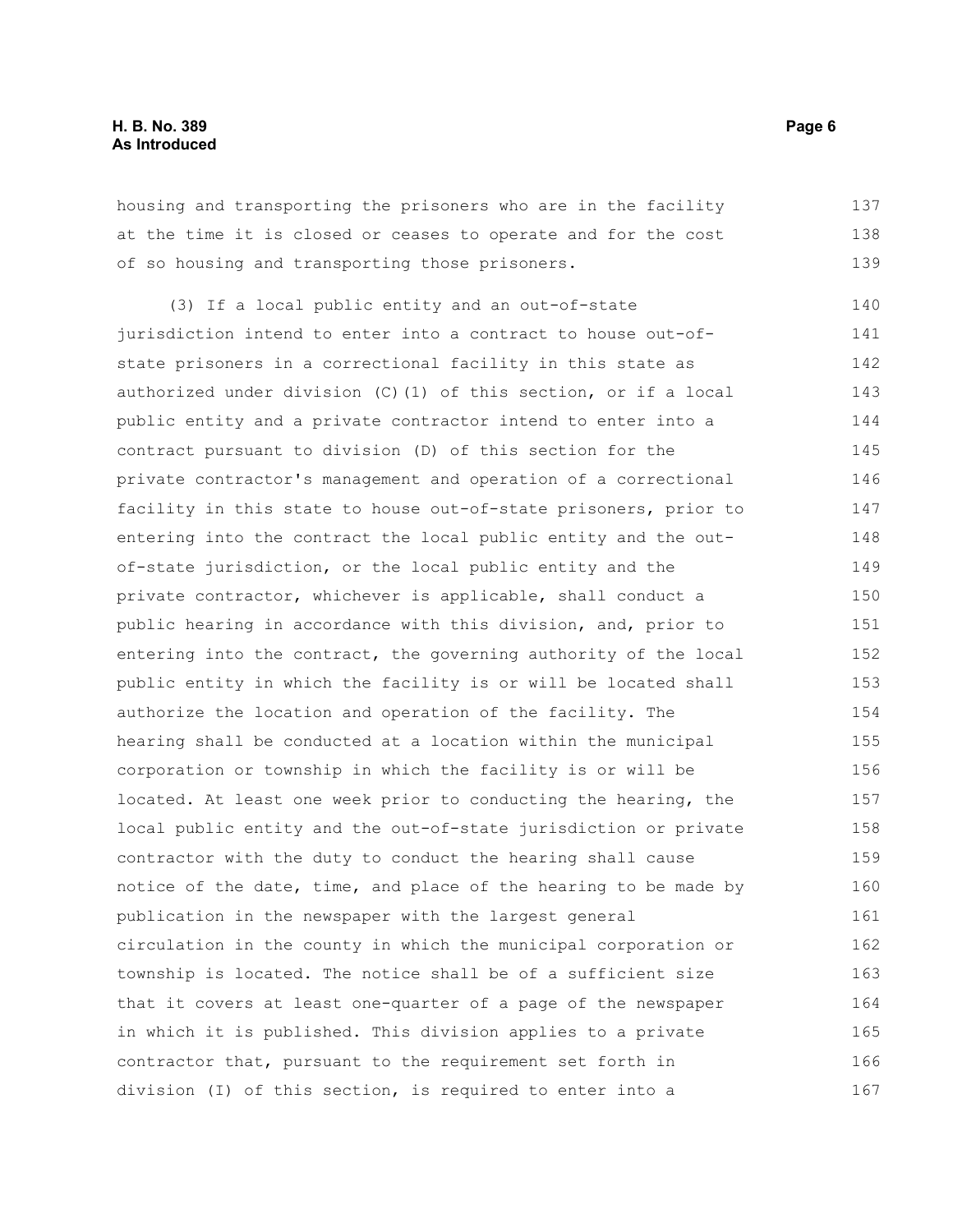contract under division (D) of this section.

(D) Subject to division (I) of this section, on and after March 17, 1998, if a local public entity enters into a contract with a private contractor for the management and operation of a correctional facility in this state to house out-of-state prisoners, the contract, at a minimum, shall include all of the following provisions: 169 170 171 172 173 174

(1) A requirement that the private contractor seek and obtain accreditation from the American correctional association for the correctional facility within two years after accepting the first out-of-state prisoner at the correctional facility under the contract and that it maintain that accreditation for the term of the contract; 175 176 177 178 179

(2) A requirement that the private contractor comply with all applicable laws, rules, or regulations of the government of this state, political subdivisions of this state, and the United States, including, but not limited to, all sanitation, food service, safety, and health regulations;

(3) A requirement that the private contractor send copies of reports of inspections completed by appropriate authorities regarding compliance with laws, rules, and regulations of the type described in division (D)(2) of this section to the director of rehabilitation and correction or the director's designee and to the governing authority of the local public entity in which the correctional facility is located; 186 187 188 189 190 191 192

(4) A requirement that the private contractor report to the local law enforcement agencies with jurisdiction over the place at which the correctional facility is located, for investigation, all criminal offenses or delinquent acts that are 193 194 195 196

168

180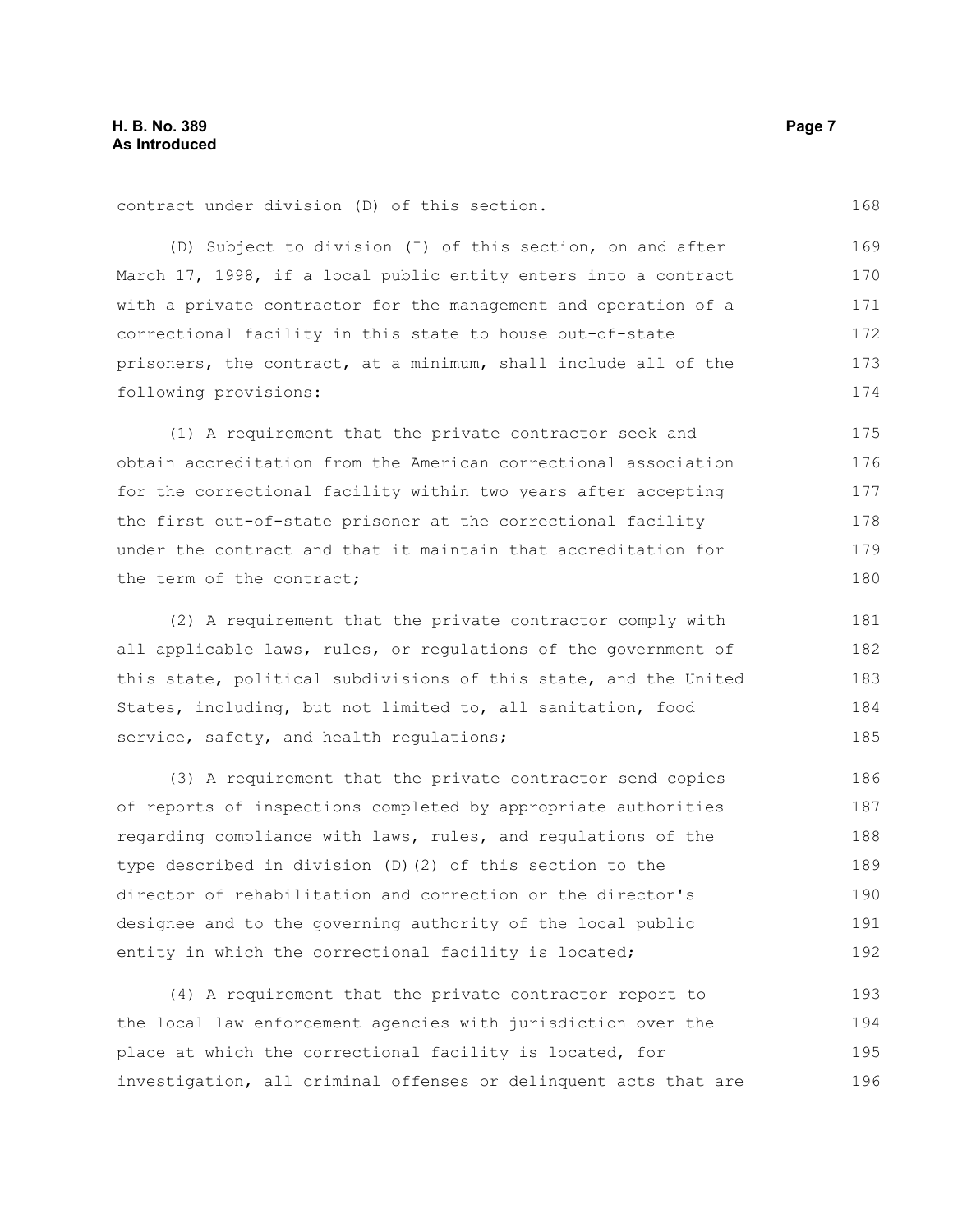committed in or on the grounds of, or otherwise in connection with, the correctional facility and report to the department of rehabilitation and correction all disturbances at the facility; 197 198 199

(5) A requirement that the private contractor immediately report all escapes from the facility, and the apprehension of all escapees, by telephone and in writing to the department of rehabilitation and correction, to all local law enforcement agencies with jurisdiction over the place at which the facility is located, to the state highway patrol, to the prosecuting attorney of the county in which the facility is located, and to a daily newspaper having general circulation in the county in which the facility is located. The written notice may be by either facsimile transmission or mail. A failure to comply with this requirement is a violation of section 2921.22 of the Revised Code. 200 201 202 203 204 205 206 207 208 209 210 211

(6) A requirement that the private contractor provide a written report to the director of rehabilitation and correction or the director's designee and to the governing authority of the local public entity in which the correctional facility is located of all unusual incidents occurring at the correctional facility. The private contractor shall report the incidents in accordance with the incident reporting rules that, at the time of the incident, are applicable to state correctional facilities for similar incidents occurring at state correctional facilities.

(7) A requirement that the private contractor provide internal and perimeter security to protect the public, staff members of the correctional facility, and prisoners in the correctional facility; 222 223 224 225

(8) A requirement that the correctional facility be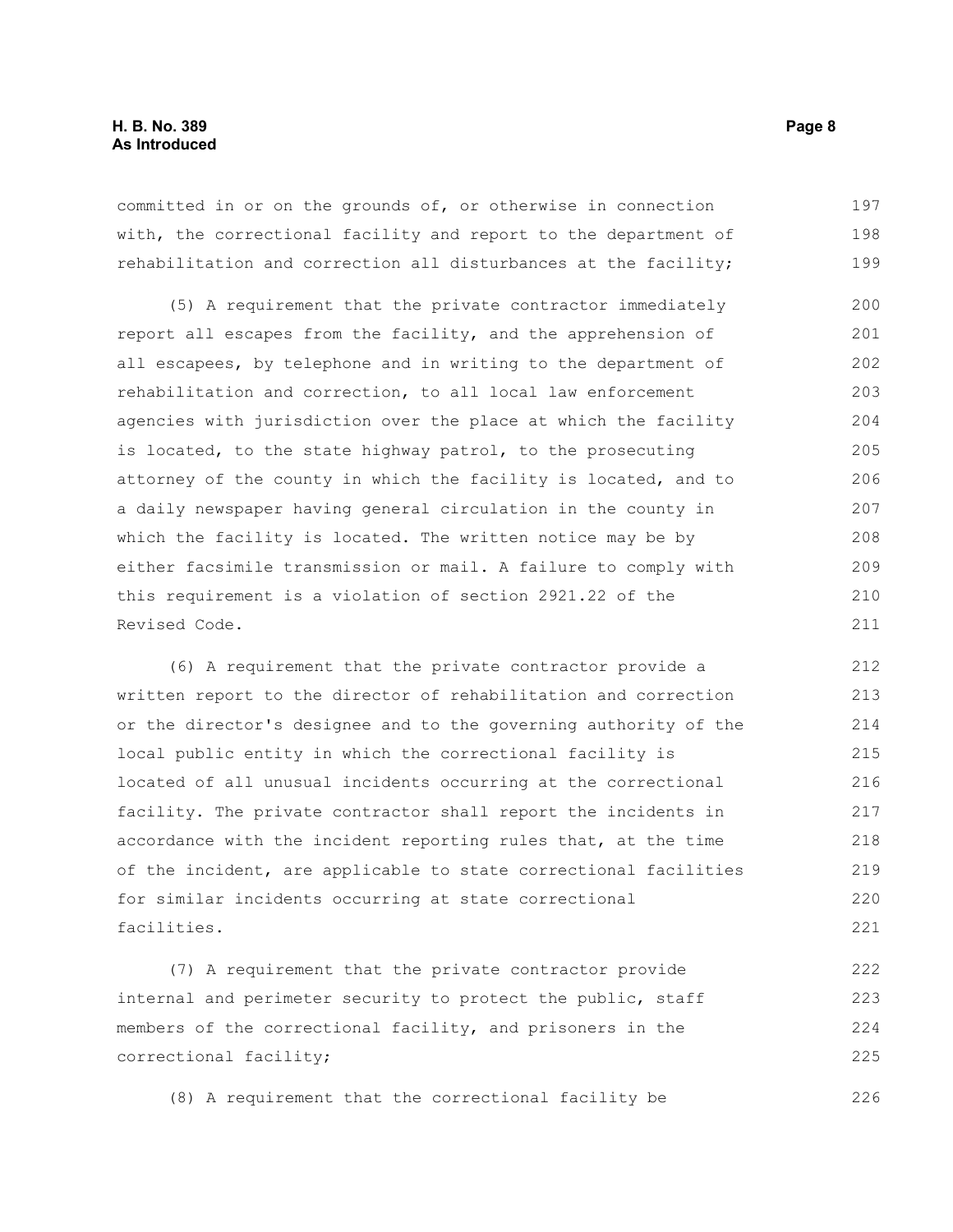staffed at all times with a staffing pattern that is adequate to ensure supervision of inmates and maintenance of security within the correctional facility and to provide for appropriate programs, transportation, security, and other operational needs. In determining security needs for the correctional facility, the private contractor and the contract requirements shall fully take into account all relevant factors, including, but not limited to, the proximity of the facility to neighborhoods and schools. 227 228 229 230 231 232 233 234 235

(9) A requirement that the private contractor provide an adequate policy of insurance that satisfies the requirements set forth in division (D) of section 9.06 of the Revised Code regarding contractors who operate and manage a facility under that section, and that the private contractor indemnify and hold harmless the state, its officers, agents, and employees, and any local public entity in the state with jurisdiction over the place at which the correctional facility is located or that owns the correctional facility, reimburse the state for its costs in defending the state or any of its officers, agents, or employees, and reimburse any local government entity of that nature for its costs in defending the local government entity, in the manner described in division (D) of that section regarding contractors who operate and manage a facility under that section; 236 237 238 239 240 241 242 243 244 245 246 247 248 249 250

(10) A requirement that the private contractor adopt for prisoners housed in the correctional facility the security classification system and schedule adopted by the department of rehabilitation and correction under section 5145.03 of the Revised Code, classify in accordance with the system and schedule each prisoner housed in the facility, and house all prisoners in the facility in accordance with their 251 252 253 254 255 256 257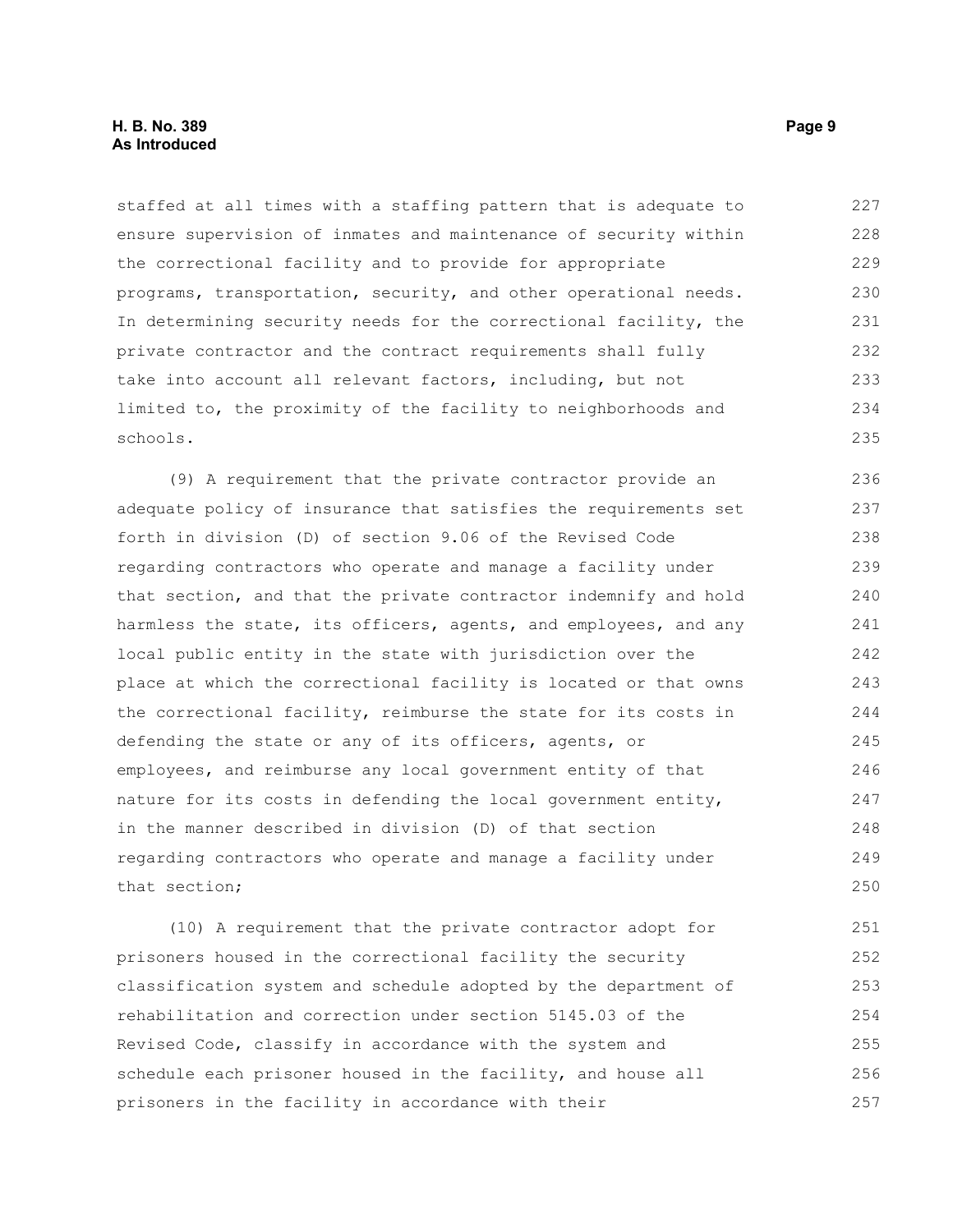classification under this division;

(11) A requirement that the private contractor will not accept for housing, and will not house, in the correctional facility any out-of-state prisoner in relation to whom any of the following applies:

(a) The private entity has not obtained from the out-ofstate jurisdiction that imposed the sentence or sanction under which the prisoner will be confined in this state a copy of the institutional record of the prisoner while previously confined in that out-of-state jurisdiction or a statement that the prisoner previously has not been confined in that out-of-state jurisdiction and a copy of all medical records pertaining to that prisoner that are in the possession of the out-of-state jurisdiction. 264

(b) The prisoner, while confined in any out-of-state jurisdiction, has a record of institutional violence involving the use of a deadly weapon or a pattern of committing acts of an assaultive nature against employees of, or visitors to, the place of confinement or has a record of escape or attempted escape from secure custody.

(c) Under the security classification system and schedule adopted by the department of rehabilitation and correction under section 5145.03 of the Revised Code and adopted by the private contractor under division (B)(10) of this section, the out-ofstate prisoner would be classified as being at a security level higher than medium security.

(12) A requirement that the private contractor, prior to housing any out-of-state prisoner in the correctional facility under the contract, enter into a written agreement with the 284 285 286

266 267

258

263

265

277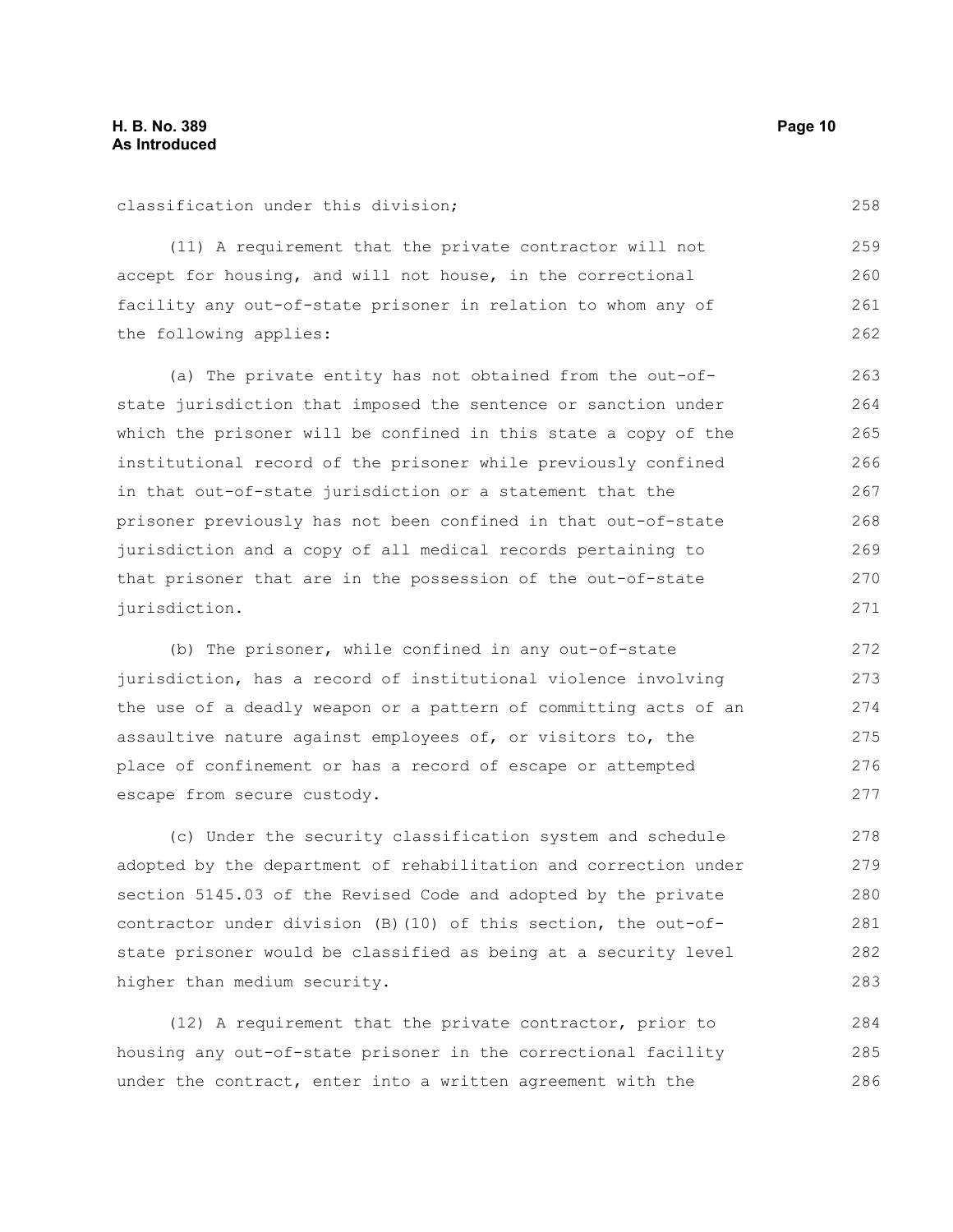department of rehabilitation and correction that sets forth a plan and procedure that will be used to coordinate law enforcement activities of state law enforcement agencies and of local law enforcement agencies with jurisdiction over the place at which the facility is located in response to any riot, rebellion, escape, insurrection, or other emergency occurring inside or outside the facility; 287 288 289 290 291 292 293

(13) A requirement that the private contractor cooperate with the correctional institution inspection committee in the committee's performance of its duties under section 103.73 of the Revised Code and provide the committee, its subcommittees, and its staff members, in performing those duties, with access to the correctional facility as described in that section; 294 295 296 297 298 299

(14) A requirement that the private contractor permit any peace officer who serves a law enforcement agency with jurisdiction over the place at which the correctional facility is located to enter into the facility to investigate any criminal offense or delinquent act that allegedly has been committed in or on the grounds of, or otherwise in connection with, the facility;

(15) A requirement that the private contractor will not employ any person at the correctional facility until after the private contractor has submitted to the bureau of criminal identification and investigation, on a form prescribed by the superintendent of the bureau, a request that the bureau conduct a criminal records check of the person and a requirement that the private contractor will not employ any person at the facility if the records check or other information possessed by the contractor indicates that the person previously has engaged in malfeasance; 307 308 309 310 311 312 313 314 315 316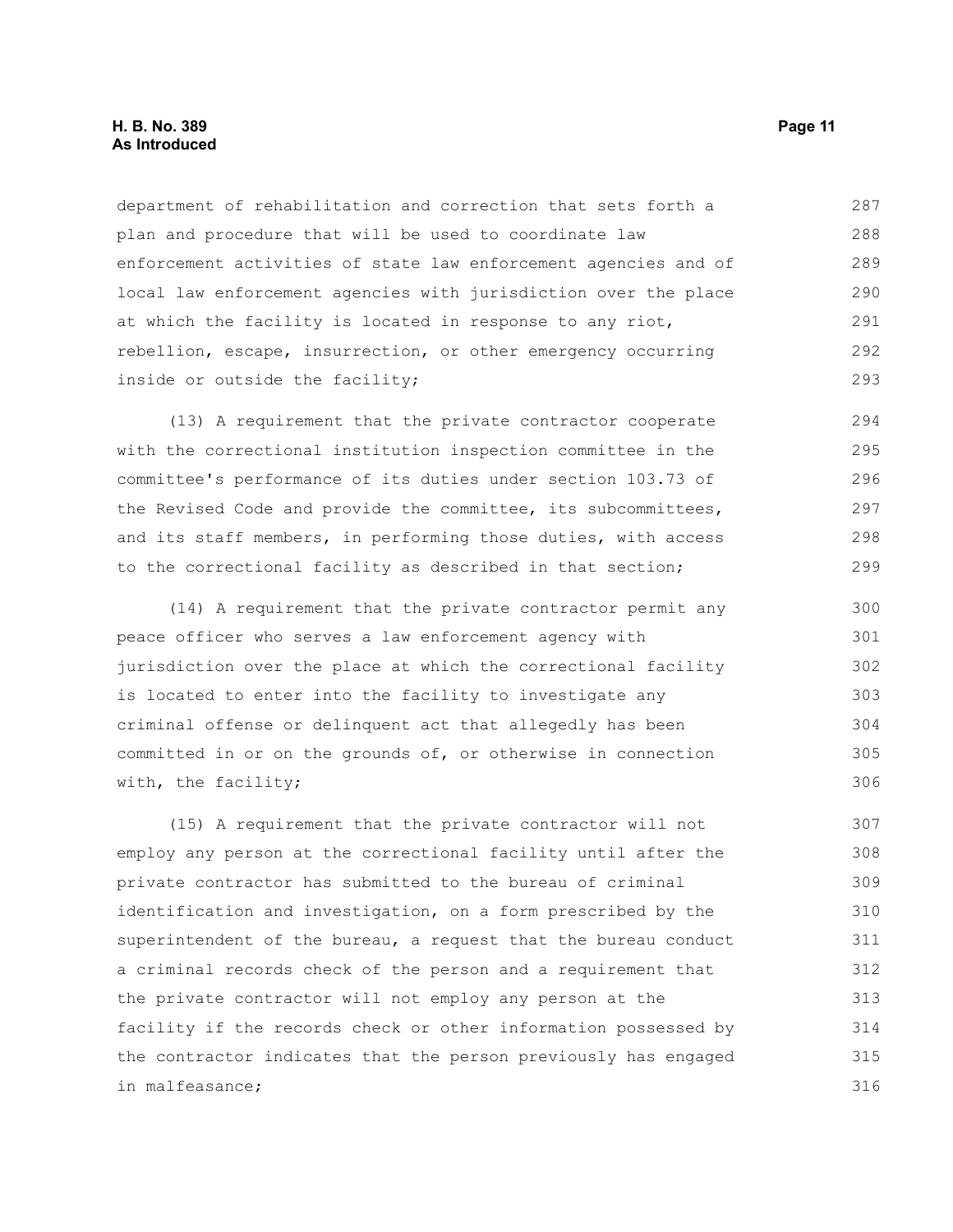(16) A requirement that the private contractor will not accept for housing, and will not house, in the correctional facility any out-of-state prisoner unless the private contractor and the out-of-state jurisdiction that imposed the sentence for which the prisoner is to be confined agree that, if the out-ofstate prisoner is confined in the facility in this state, commits a criminal offense while confined in the facility, is convicted of or pleads guilty to that offense, and is sentenced to a term of confinement for that offense-but is not sentencedto death for that offense, the private contractor and the outof-state jurisdiction will do all of the following: 317 318 319 320 321 322 323 324 325 326 327

(a) Unless section 5120.50 of the Revised Code does not apply in relation to the offense the prisoner committed while confined in this state and the term of confinement imposed for that offense, the out-of-state jurisdiction will accept the prisoner pursuant to that section for service of that term of confinement and for any period of time remaining under the sentence for which the prisoner was confined in the facility in this state, the out-of-state jurisdiction will confine the prisoner pursuant to that section for that term and that remaining period of time, and the private contractor will transport the prisoner to the out-of-state jurisdiction for service of that term and that remaining period of time. 328 329 330 331 332 333 334 335 336 337 338 339

(b) If section 5120.50 of the Revised Code does not apply in relation to the offense the prisoner committed while confined in this state and the term of confinement imposed for that offense, the prisoner shall be returned to the out-of-state jurisdiction or its private contractor for completion of the period of time remaining under the out-of-state sentence for which the prisoner was confined in the facility in this state before starting service of the term of confinement imposed for 340 341 342 343 344 345 346 347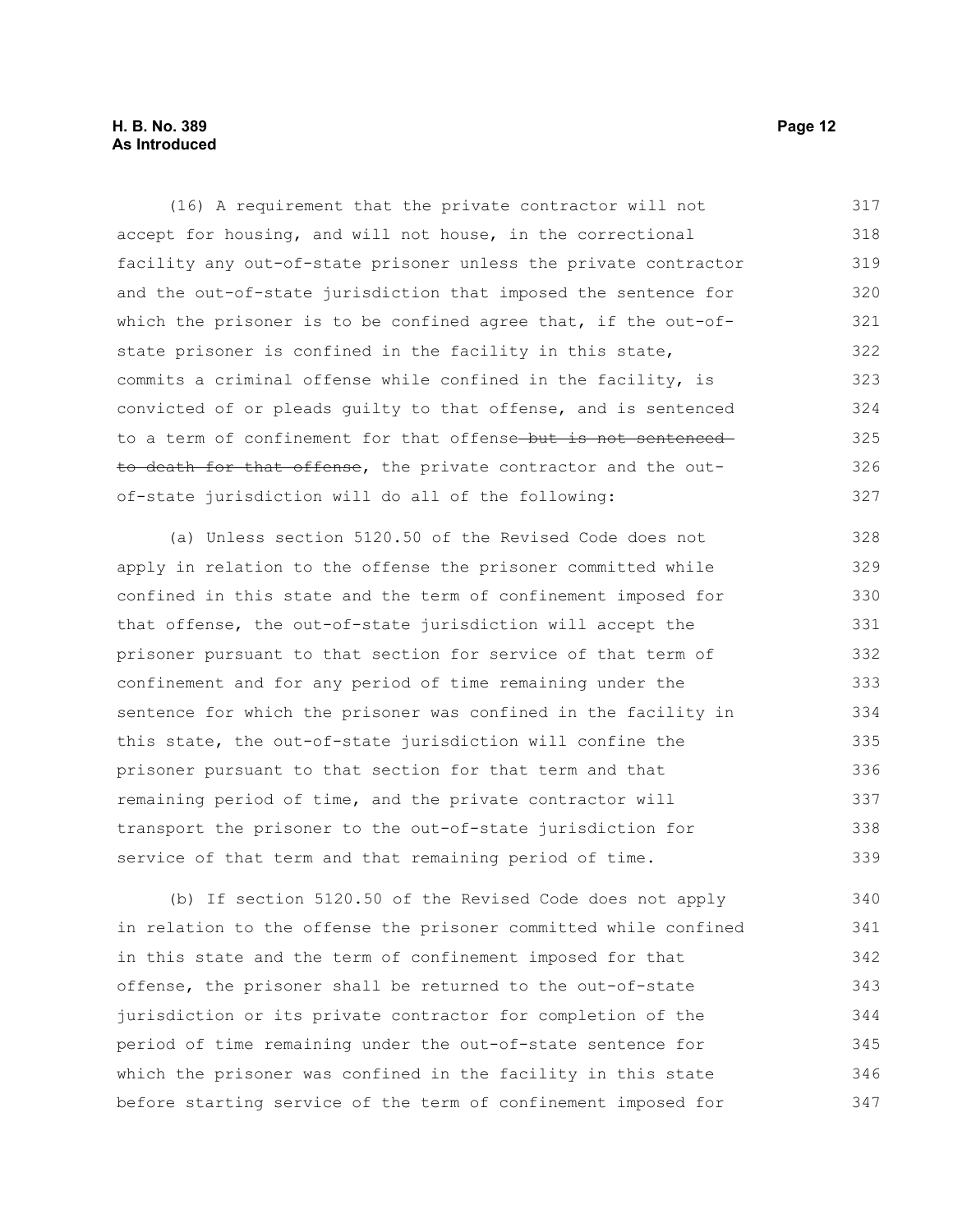#### **H. B. No. 389 Page 13 As Introduced**

the offense committed while confined in this state, the out-ofstate jurisdiction or its private contractor will confine the prisoner for that remaining period of time and will transport the prisoner outside of this state for service of that remaining period of time, and, if the prisoner is confined in this state in a facility operated by the department of rehabilitation and correction, the private contractor will be financially responsible for reimbursing the department at the per diem cost of confinement for the duration of that incarceration, with the amount of the reimbursement so paid to be deposited in the department's prisoner programs fund. 348 349 350 351 352 353 354 355 356 357 358

(17) A requirement that the private contractor, prior to housing any out-of-state prisoner in the correctional facility under the contract, enter into an agreement with the local public entity that sets forth a conversion plan that will be followed if, for any reason, the facility is closed or ceases to operate. The conversion plan shall include, but is not limited to, provisions that specify whether the private contractor, the local public entity, or the out-of-state jurisdictions that imposed the sentences for which the out-of-state prisoners are confined in the facility will be responsible for housing and transporting the prisoners who are in the facility at the time it is closed or ceases to operate and for the cost of so housing and transporting those prisoners. 359 360 361 362 363 364 365 366 367 368 369 370 371

(18) A schedule of fines that the local public entity shall impose upon the private contractor if the private contractor fails to perform its contractual duties, and a requirement that, if the private contractor fails to perform its contractual duties, the local public entity shall impose a fine on the private contractor from the schedule of fines and, in addition to the fine, may exercise any other rights it has under 372 373 374 375 376 377 378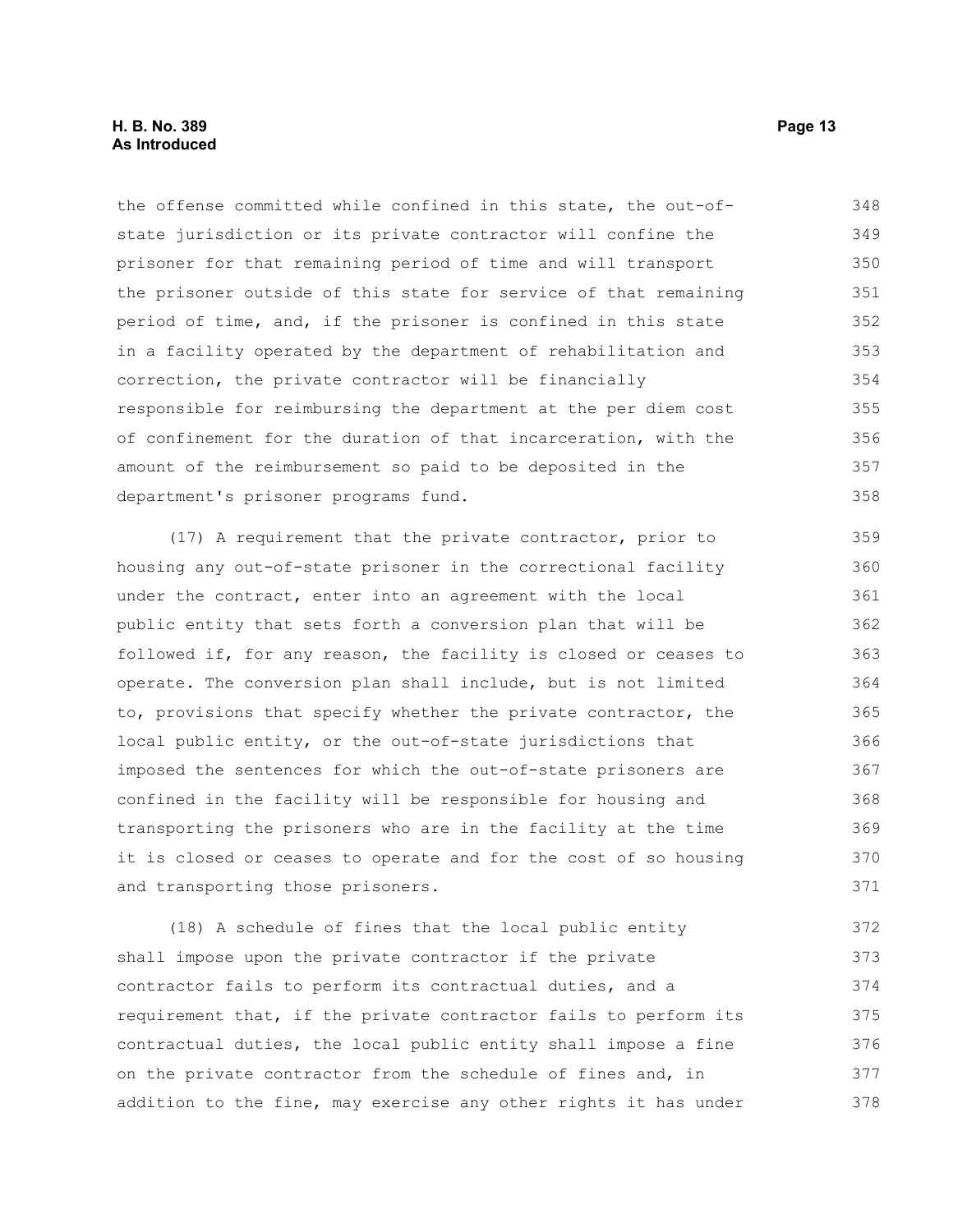the contract. Division (F)(2) of this section applies regarding a fine described in this division. (19) A requirement that the private contractor adopt and use in the correctional facility the drug testing and treatment program that the department of rehabilitation and correction uses for inmates in state correctional institutions; (20) A requirement that the private contractor provide clothing for all out-of-state prisoners housed in the correctional facility that is conspicuous in its color, style, or color and style, that conspicuously identifies its wearer as a prisoner, and that is readily distinguishable from clothing of a nature that normally is worn outside the facility by nonprisoners, that the private contractor require all out-of-state prisoners housed in the facility to wear the clothing so provided, and that the private contractor not permit any out-ofstate prisoner, while inside or on the premises of the facility or while being transported to or from the facility, to wear any clothing of a nature that does not conspicuously identify its wearer as a prisoner and that normally is worn outside the facility by non-prisoners; 379 380 381 382 383 384 385 386 387 388 389 390 391 392 393 394 395 396 397 398

(21) A requirement that, at the time the contract is made, the private contractor provide to all parties to the contract adequate proof that it has complied with the requirement described in division (D)(9) of this section, and a requirement that, at any time during the term of the contract, the private contractor upon request provide to any party to the contract adequate proof that it continues to be in compliance with the requirement described in division (D)(9) of this section. 399 400 401 402 403 404 405 406

(E) A private correctional officer or other designated employee of a private contractor that operates a correctional 407 408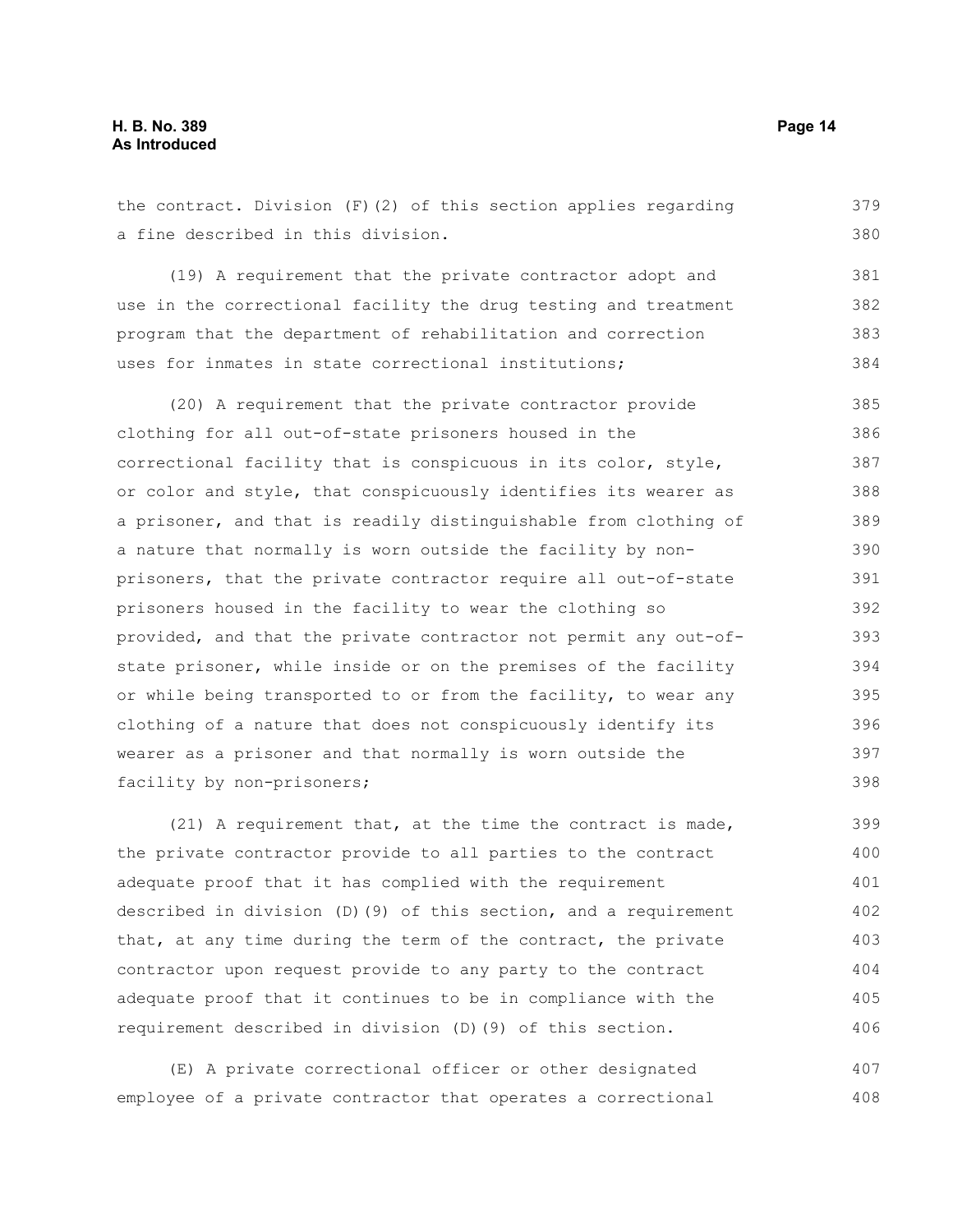#### **H. B. No. 389 Page 15 As Introduced**

facility that houses out-of-state prisoners in this state under a contract entered into prior to, on, or after March 17, 1998, may carry and use firearms in the course of the officer's or employee's employment only if the officer or employee is certified as having satisfactorily completed an approved training program designed to qualify persons for positions as special police officers, security guards, or persons otherwise privately employed in a police capacity, as described in division (A) of section 109.78 of the Revised Code. 409 410 411 412 413 414 415 416 417

(F)(1) Upon notification by the private contractor of an escape from, or of a disturbance at, a correctional facility that is operated by a private contractor under a contract entered into prior to, on, or after March 17, 1998, and that houses out-of-state prisoners in this state, the department of rehabilitation and correction and state and local law enforcement agencies shall use all reasonable means to recapture persons who escaped from the facility or quell any disturbance at the facility, in accordance with the plan and procedure included in the written agreement entered into under division (D)(12) of this section in relation to contracts entered into on or after March 17, 1998, and in accordance with their normal procedures in relation to contracts entered into prior to March 17, 1998. Any cost incurred by this state or a political subdivision of this state relating to the apprehension of a person who escaped from the facility, to the quelling of a disturbance at the facility, or to the investigation or prosecution as described in division (G)(2) of this section of any offense relating to the escape or disturbance shall be chargeable to and borne by the private contractor. The contractor also shall reimburse the state or its political subdivisions for all reasonable costs incurred relating to the 418 419 420 421 422 423 424 425 426 427 428 429 430 431 432 433 434 435 436 437 438 439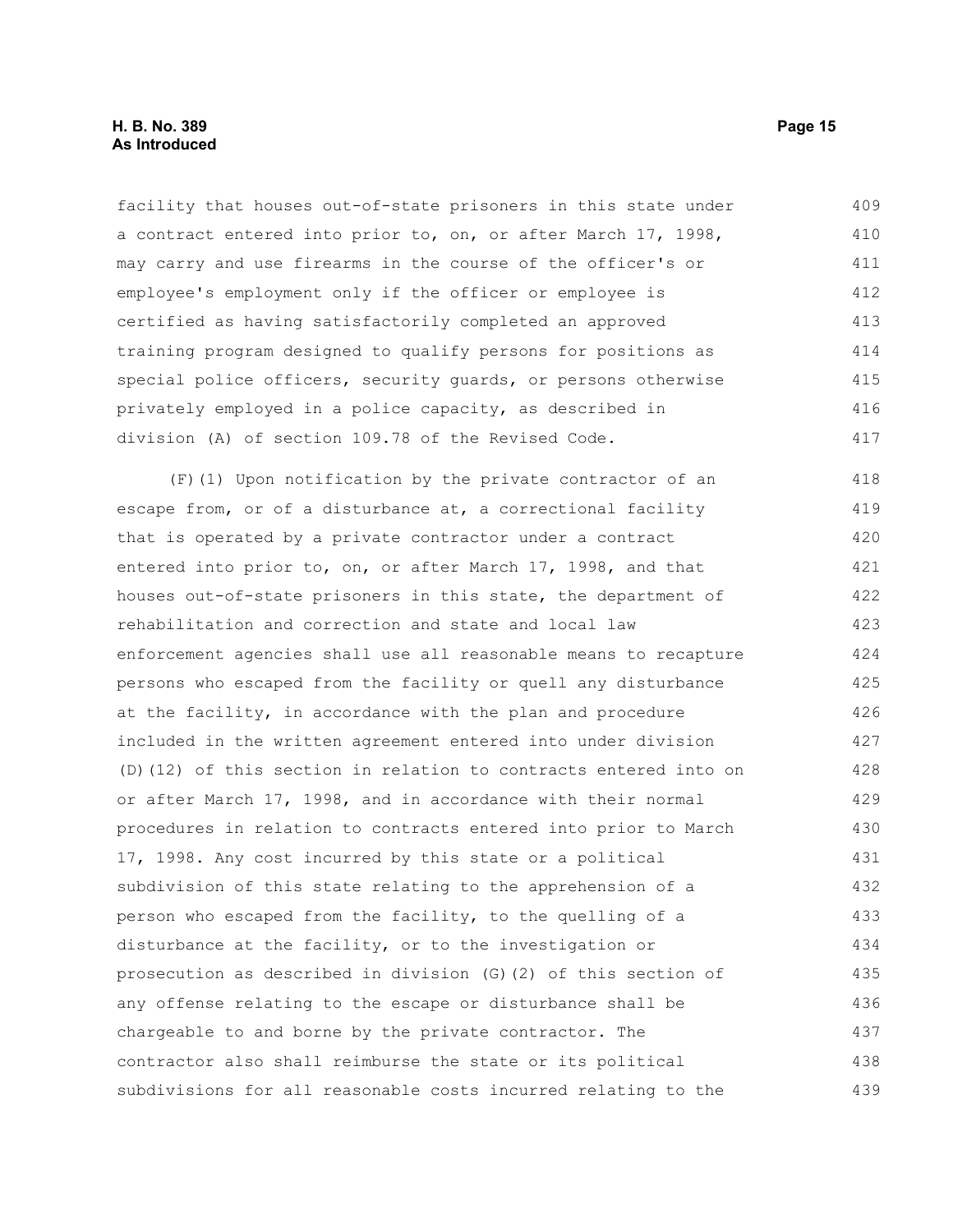440

temporary detention of a person who escaped from the facility, following the person's recapture. (2) If a private contractor that, on or after March 17, 1998, enters into a contract under this section with a local public entity for the operation of a correctional facility that houses out-of-state prisoners fails to perform its contractual duties, the local public entity shall impose upon the private contractor a fine from the schedule of fines included in the contract and may exercise any other rights it has under the contract. A fine imposed under this division shall be paid to the local public entity that enters into the contract, and the local public entity shall deposit the money so paid into its treasury to the credit of the fund used to pay for community policing. If a fine is imposed under this division, the local public entity may reduce the payment owed to the private contractor pursuant to any invoice in the amount of the fine. 441 442 443 444 445 446 447 448 449 450 451 452 453 454 455

(3) If a private contractor, on or after March 17, 1998, enters into a contract under this section with a local public entity for the operation of a correctional facility that houses out-of-state prisoners in this state, the private contractor shall comply with the insurance, indemnification, hold harmless, and cost reimbursement provisions described in division (D)(9) of this section. 456 457 458 459 460 461 462

(G)(1) Any act or omission that would be a criminal offense or a delinquent act if committed at a state correctional institution or at a jail, workhouse, prison, or other correctional facility operated by this state or by any political subdivision or group of political subdivisions of this state shall be a criminal offense or delinquent act if committed by or with regard to any out-of-state prisoner who is housed at any 463 464 465 466 467 468 469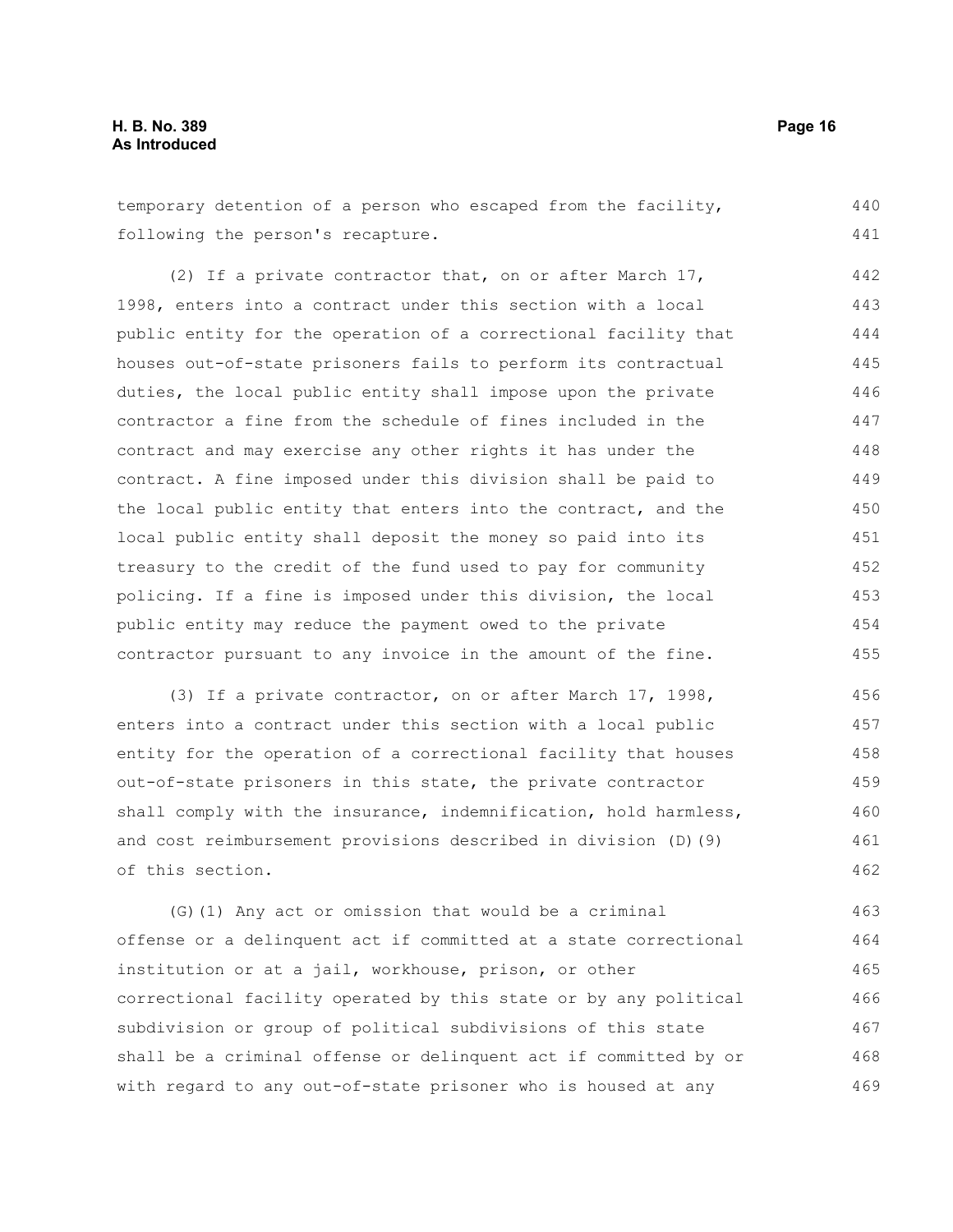correctional facility operated by a private contractor in this state pursuant to a contract entered into prior to, on, or after March 17, 1998. 470 471 472

(2) If any political subdivision of this state experiences any cost in the investigation or prosecution of an offense committed by an out-of-state prisoner housed in a correctional facility operated by a private contractor in this state pursuant to a contract entered into prior to, on, or after March 17, 1998, the private contractor shall reimburse the political subdivision for the costs so experienced. 473 474 475 476 477 478 479

(3)(a) Except as otherwise provided in this division, the state, and any officer or employee, as defined in section 109.36 of the Revised Code, of the state is not liable in damages in a civil action for any injury, death, or loss to person or property that allegedly arises from, or is related to, the establishment, management, or operation of a correctional facility to house out-of-state prisoners in this state pursuant to a contract between a local public entity and an out-of-state jurisdiction, a local public entity and a private contractor, or a private contractor and an out-of-state jurisdiction that was entered into prior to March 17, 1998, or that is entered into on or after March 17, 1998, in accordance with its provisions. The immunity provided in this division does not apply regarding an act or omission of an officer or employee, as defined in section 109.36 of the Revised Code, of the state that is manifestly outside the scope of the officer's or employee's official responsibilities or regarding an act or omission of the state, or of an officer or employee, as so defined, of the state that is undertaken with malicious purpose, in bad faith, or in a wanton or reckless manner. 480 481 482 483 484 485 486 487 488 489 490 491 492 493 494 495 496 497 498 499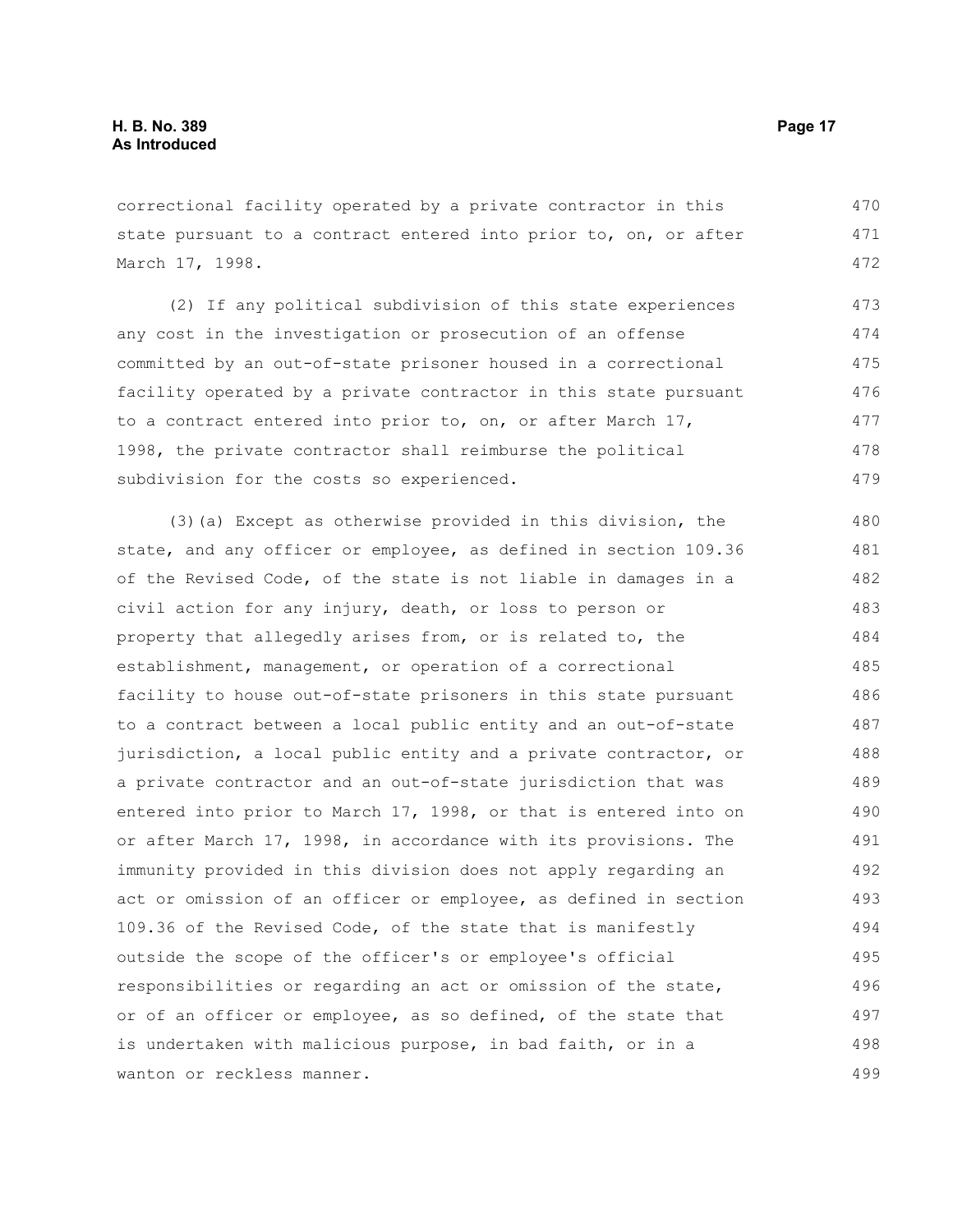#### **H. B. No. 389 Page 18 As Introduced**

(b) Except as otherwise provided in this division, a noncontracting political subdivision, and any employee, as defined in section 2744.01 of the Revised Code, of a non-contracting political subdivision is not liable in damages in a civil action for any injury, death, or loss to person or property that allegedly arises from, or is related to, the establishment, management, or operation of a correctional facility to house out-of-state prisoners in this state pursuant to a contract between a local public entity other than the non-contracting political subdivision and an out-of-state jurisdiction, a local public entity other than the non-contracting political subdivision and a private contractor, or a private contractor and an out-of-state jurisdiction that was entered into prior to March 17, 1998, or that is entered into on or after March 17, 1998, in accordance with its provisions. The immunity provided in this division does not apply regarding an act or omission of an employee, as defined in section 2744.01 of the Revised Code, of a non-contracting political subdivision that is manifestly outside the scope of the employee's employment or official responsibilities or regarding an act or omission of a noncontracting political subdivision or an employee, as so defined, of a non-contracting political subdivision that is undertaken with malicious purpose, in bad faith, or in a wanton or reckless manner. 500 501 502 503 504 505 506 507 508 509 510 511 512 513 514 515 516 517 518 519 520 521 522 523

(c) Divisions (G)(3)(a) and (b) of this section do not affect any immunity or defense that the state and its officers and employees or a non-contracting political subdivision and its employees may be entitled to under another section of the Revised Code or the common law of this state, including, but not limited to, section 9.86 or Chapter 2744. of the Revised Code. 524 525 526 527 528 529

(H)(1) Upon the completion of an out-of-state prisoner's 530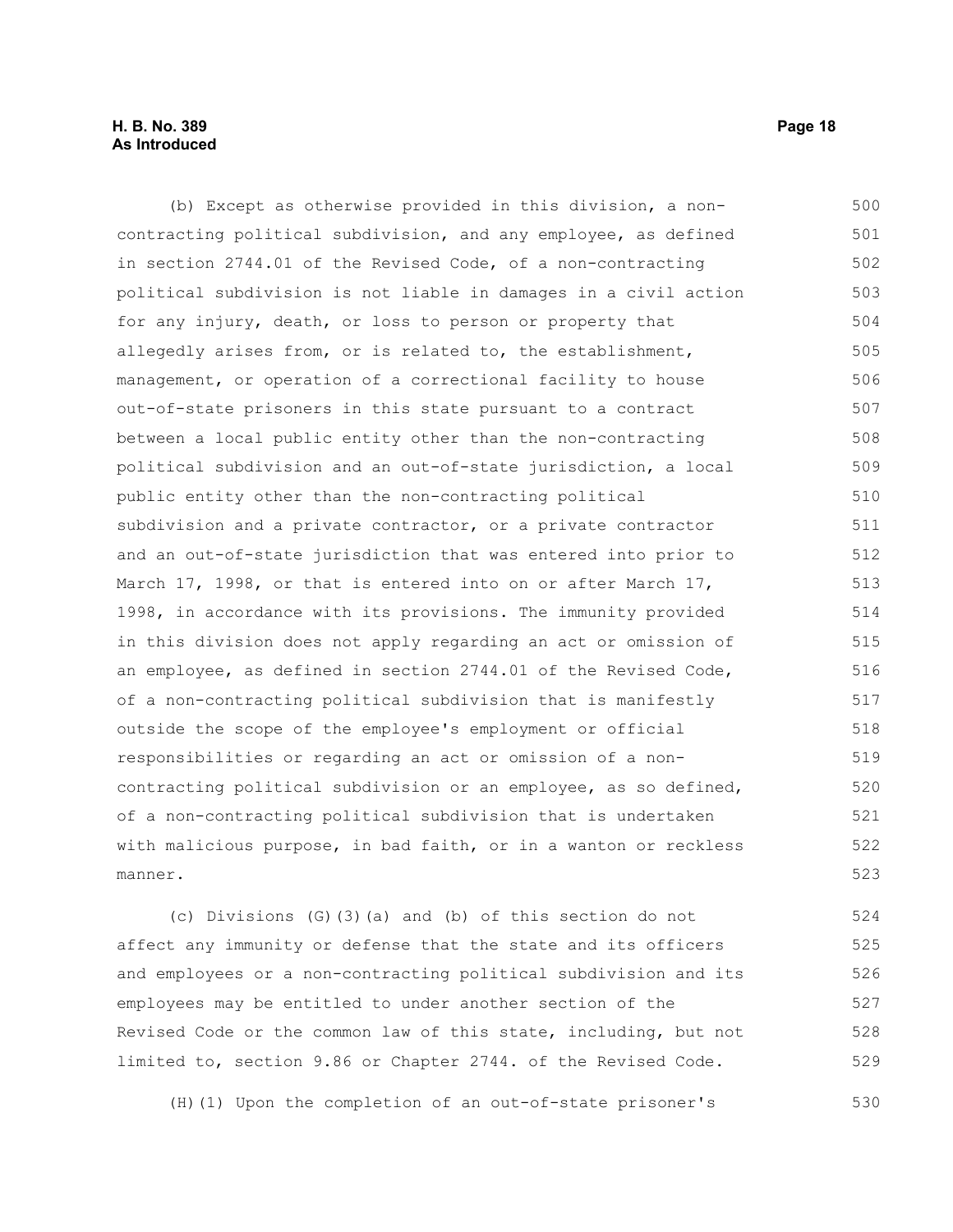#### **H. B. No. 389 Page 19 As Introduced**

term of detention at a correctional facility operated by a private contractor in this state pursuant to a contract entered into prior to, on, or after March 17, 1998, the operator of the correctional facility shall transport the prisoner to the outof-state jurisdiction that imposed the sentence for which the prisoner was confined before it releases the prisoner from its custody. 531 532 533 534 535 536 537

(2) No private contractor that operates and manages a correctional facility housing out-of-state prisoners in this state pursuant to a contract entered into prior to, on, or after March 17, 1998, shall fail to comply with division (H)(1) of this section. 538 539 540 541 542

(3) Whoever violates division (H)(2) of this section is guilty of a misdemeanor of the first degree.

(I) Except as otherwise provided in this division, the provisions of divisions (A) to (H) of this section apply in relation to any correctional facility operated by a private contractor in this state to house out-of-state prisoners, regardless of whether the facility is operated pursuant to a contract entered into prior to, on, or after March 17, 1998. Division (C)(1) of this section shall not apply in relation to any correctional facility for housing out-of-state prisoners in this state that is operated by a private contractor under a contract entered into with a local public entity prior to March 17, 1998. If a private contractor operates a correctional facility in this state for the housing of out-of-state prisoners under a contract entered into with a local public entity prior to March 17, 1998, no later than thirty days after the effective date of this amendment, the private contractor shall enter into a contract with the local public entity that comports to the 545 546 547 548 549 550 551 552 553 554 555 556 557 558 559 560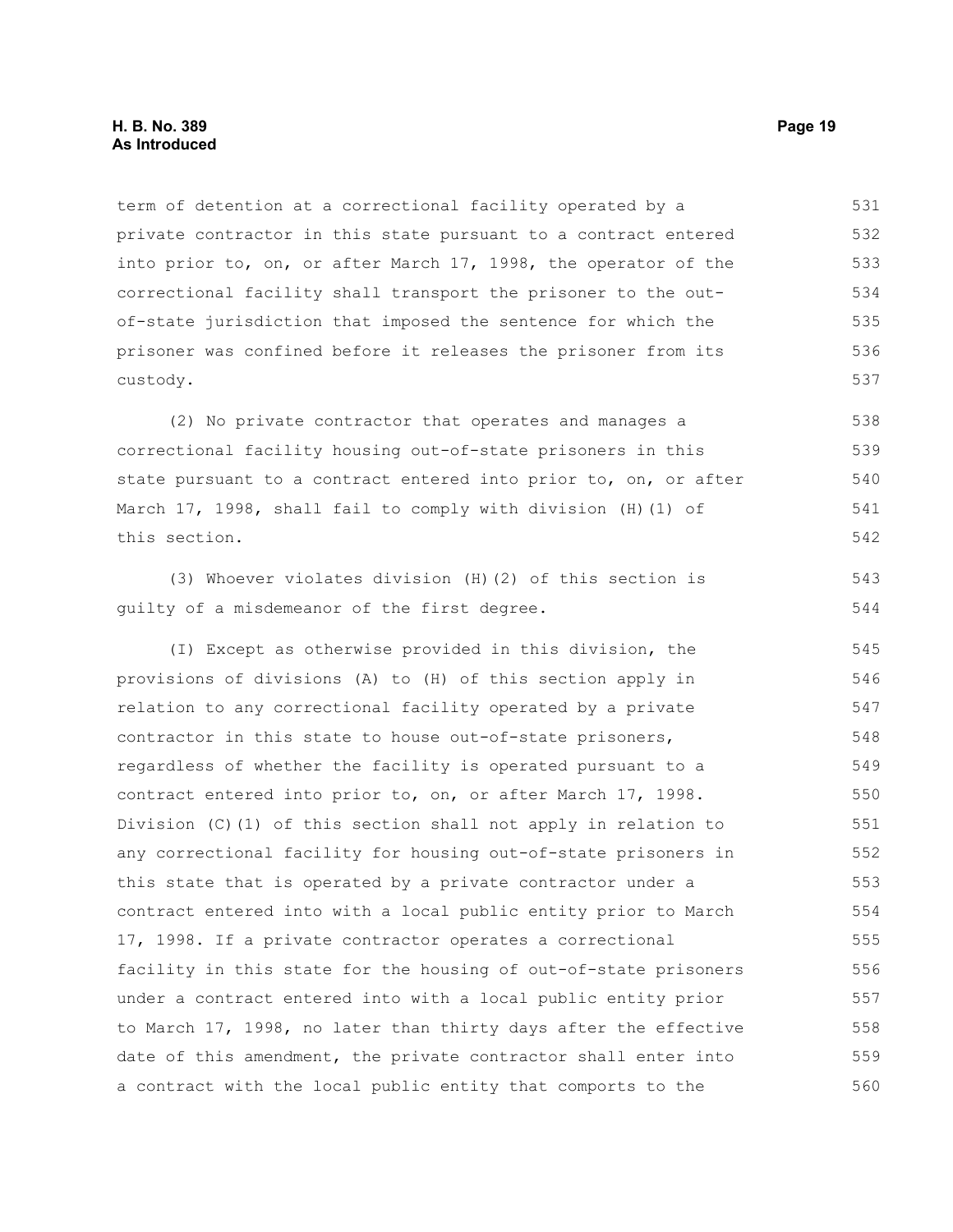588

| requirements and criteria of division (D) of this section.       | 561 |
|------------------------------------------------------------------|-----|
| Sec. 120.03. (A) The Ohio public defender commission shall       | 562 |
| appoint the state public defender, who shall serve at the        | 563 |
| pleasure of the commission.                                      | 564 |
| (B) The Ohio public defender commission shall establish          | 565 |
| rules for the conduct of the offices of the county and joint     | 566 |
| county public defenders and for the conduct of county appointed  | 567 |
| counsel systems in the state. These rules shall include, but are | 568 |
| not limited to, the following:                                   | 569 |
| (1) Standards of indigency and minimum qualifications for        | 570 |
| legal representation by a public defender or appointed counsel.  | 571 |
| In establishing standards of indigency and determining who is    | 572 |
| eligible for legal representation by a public defender or        | 573 |
| appointed counsel, the commission shall consider an indigent     | 574 |
| person to be an individual who at the time-his the person's need | 575 |
| is determined is unable to provide for the payment of an         | 576 |
| attorney and all other necessary expenses of representation.     | 577 |
| Release on bail shall not prevent a person from being determined | 578 |
| to be indigent.                                                  | 579 |
| (2) Standards for the hiring of outside counsel;                 | 580 |
| (3) Standards for contracts by a public defender with law        | 581 |
| schools, legal aid societies, and nonprofit organizations for    | 582 |
| providing counsel;                                               | 583 |
| (4) Standards for the qualifications, training, and size         | 584 |
| of the legal and supporting staff for a public defender,         | 585 |
| facilities, and other requirements needed to maintain and        | 586 |
| operate an office of a public defender;                          | 587 |

(5) Minimum caseload standards;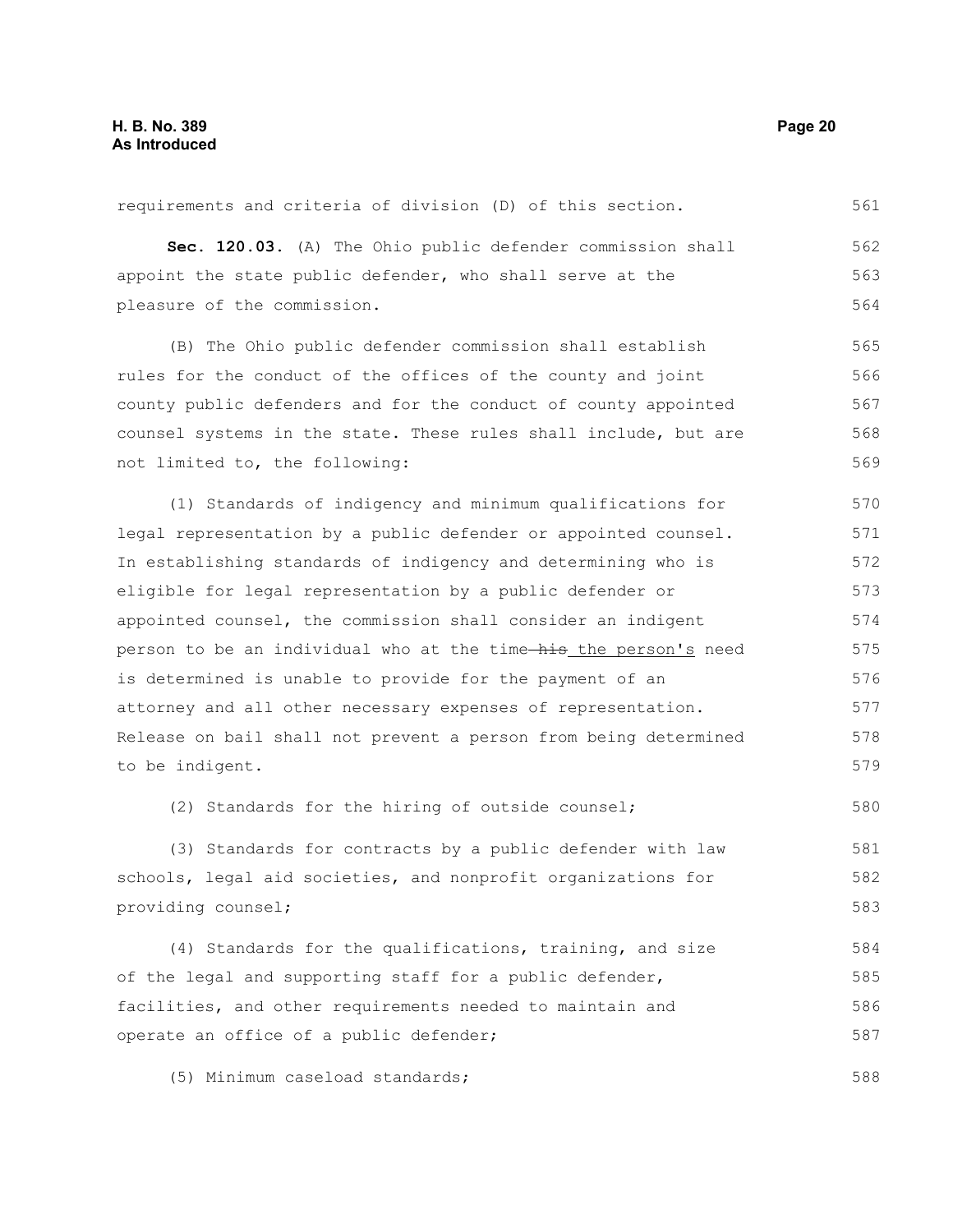#### **H. B. No. 389 Page 21 As Introduced**

(6) Procedures for the assessment and collection of the costs of legal representation that is provided by public defenders or appointed counsel; (7) Standards and guidelines for determining whether a client is able to make an up-front contribution toward the cost of-his the client's legal representation; (8) Procedures for the collection of up-front contributions from clients who are able to contribute toward the cost of their legal representation, as determined pursuant to the standards and guidelines developed under division (B)(7) of this section. All of such up-front contributions shall be paid into the appropriate county fund. (9) Standards for contracts between a board of county commissioners, a county public defender commission, or a joint county public defender commission and a municipal corporation for the legal representation of indigent persons charged with violations of the ordinances of the municipal corporation. (C) The Ohio public defender commission shall adopt rules prescribing minimum qualifications of counsel appointed pursuant to this chapter or appointed by the courts. Without limiting its general authority to prescribe different qualifications for different categories of appointed counsel, the commission shall prescribe, by rule, special qualifications for counsel and cocounsel appointed in capital cases in which the defendant was sentenced to death before the effective date of this amendment. (D) In administering the office of the Ohio public defender commission: (1) The commission shall do the following: 589 590 591 592 593 594 595 596 597 598 599 600 601 602 603 604 605 606 607 608 609 610 611 612 613 614 615 616

(a) Approve an annual operating budget;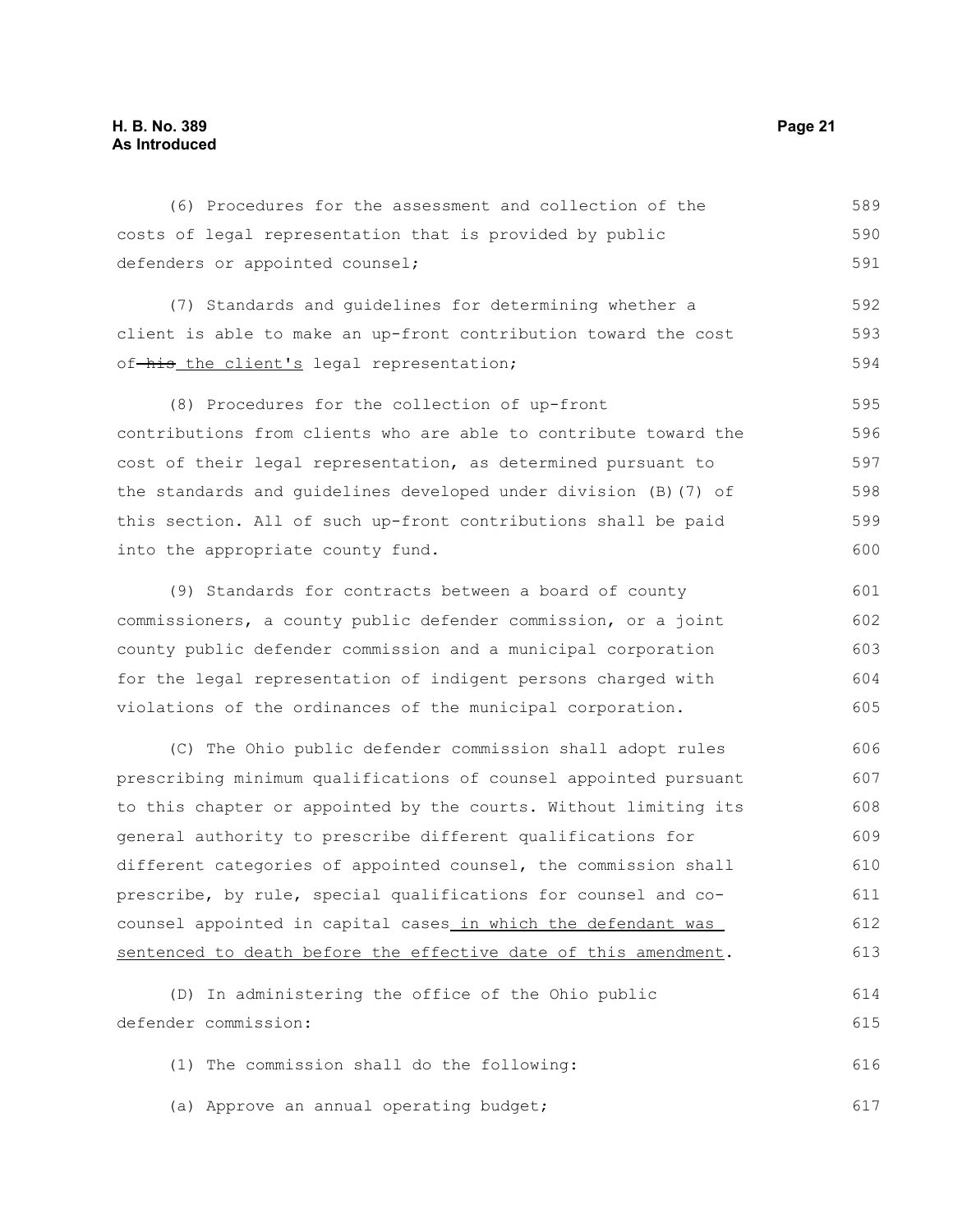#### **H. B. No. 389 Page 22 As Introduced**

(b) Make an annual report to the governor, the general assembly, and the supreme court of Ohio on the operation of the state public defender's office, the county appointed counsel systems, and the county and joint county public defenders' offices. 618 619 620 621 622

(2) The commission may do the following:

(a) Accept the services of volunteer workers and consultants at no compensation other than reimbursement of actual and necessary expenses;

(b) Prepare and publish statistical and case studies and other data pertinent to the legal representation of indigent persons;

(c) Conduct programs having a general objective of training and educating attorneys and others in the legal representation of indigent persons. 630 631 632

(E) There is hereby established in the state treasury the public defender training fund for the deposit of fees received by the Ohio public defender commission from educational seminars, and the sale of publications, on topics concerning criminal law and procedure. Expenditures from this fund shall be made only for the operation of activities authorized by division (D)(2)(c) of this section. 633 634 635 636 637 638 639

(F)(1) In accordance with sections 109.02, 109.07, and 109.361 to 109.366 of the Revised Code, but subject to division (E) of section 120.06 of the Revised Code, the attorney general shall represent or provide for the representation of the Ohio public defender commission, the state public defender, assistant state public defenders, and other employees of the commission or the state public defender. 640 641 642 643 644 645 646

623

624 625 626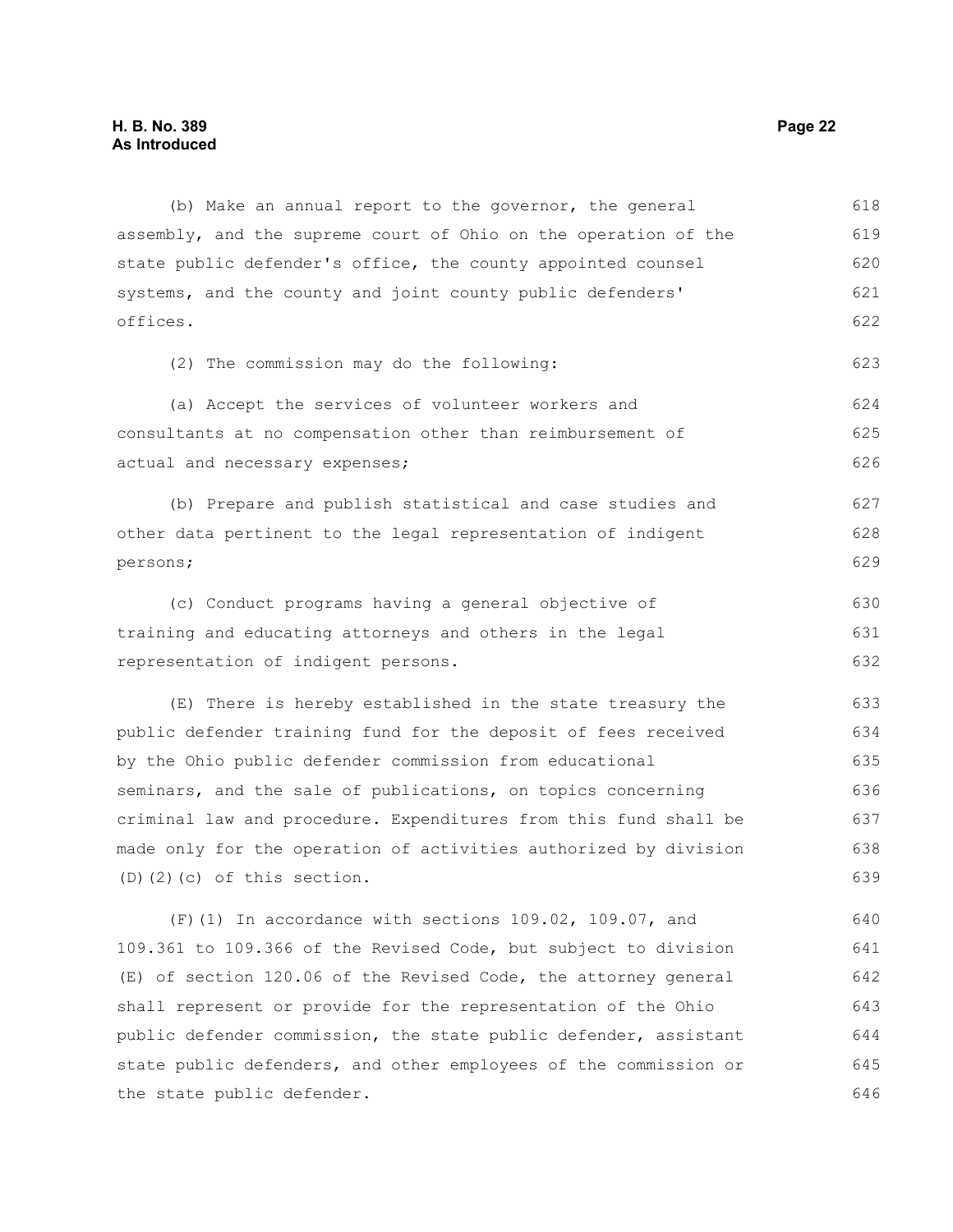#### **H. B. No. 389 Page 23 As Introduced**

(2) Subject to division (E) of section 120.06 of the Revised Code, the attorney general shall represent or provide for the representation of attorneys described in division (C) of section 120.41 of the Revised Code in malpractice or other civil actions or proceedings that arise from alleged actions or omissions related to responsibilities derived pursuant to this chapter, or in civil actions that are based upon alleged violations of the constitution or statutes of the United States, including section 1983 of Title 42 of the United States Code, 93 Stat. 1284 (1979), 42 U.S.C.A. 1983, as amended, and that arise from alleged actions or omissions related to responsibilities derived pursuant to this chapter. For purposes of the representation, sections 109.361 to 109.366 of the Revised Code shall apply to an attorney described in division (C) of section 120.41 of the Revised Code as if  $he$  the attorney were an officer or employee, as defined in section 109.36 of the Revised Code, and the Ohio public defender commission or the state public defender, whichever contracted with the attorney, shall be considered his the attorney's employer. 647 648 649 650 651 652 653 654 655 656 657 658 659 660 661 662 663 664 665

Sec. 120.06. (A)(1) The state public defender, when designated by the court or requested by a county public defender or joint county public defender, may provide legal representation in all courts throughout the state to indigent adults and juveniles who are charged with the commission of an offense or act for which the penalty or any possible adjudication includes the potential loss of liberty. 666 667 668 669 670 671 672

(2) The state public defender may provide legal representation to any indigent person who, while incarcerated in any state correctional institution, is charged with a felony offense, for which the penalty or any possible adjudication that may be imposed by a court upon conviction includes the potential 673 674 675 676 677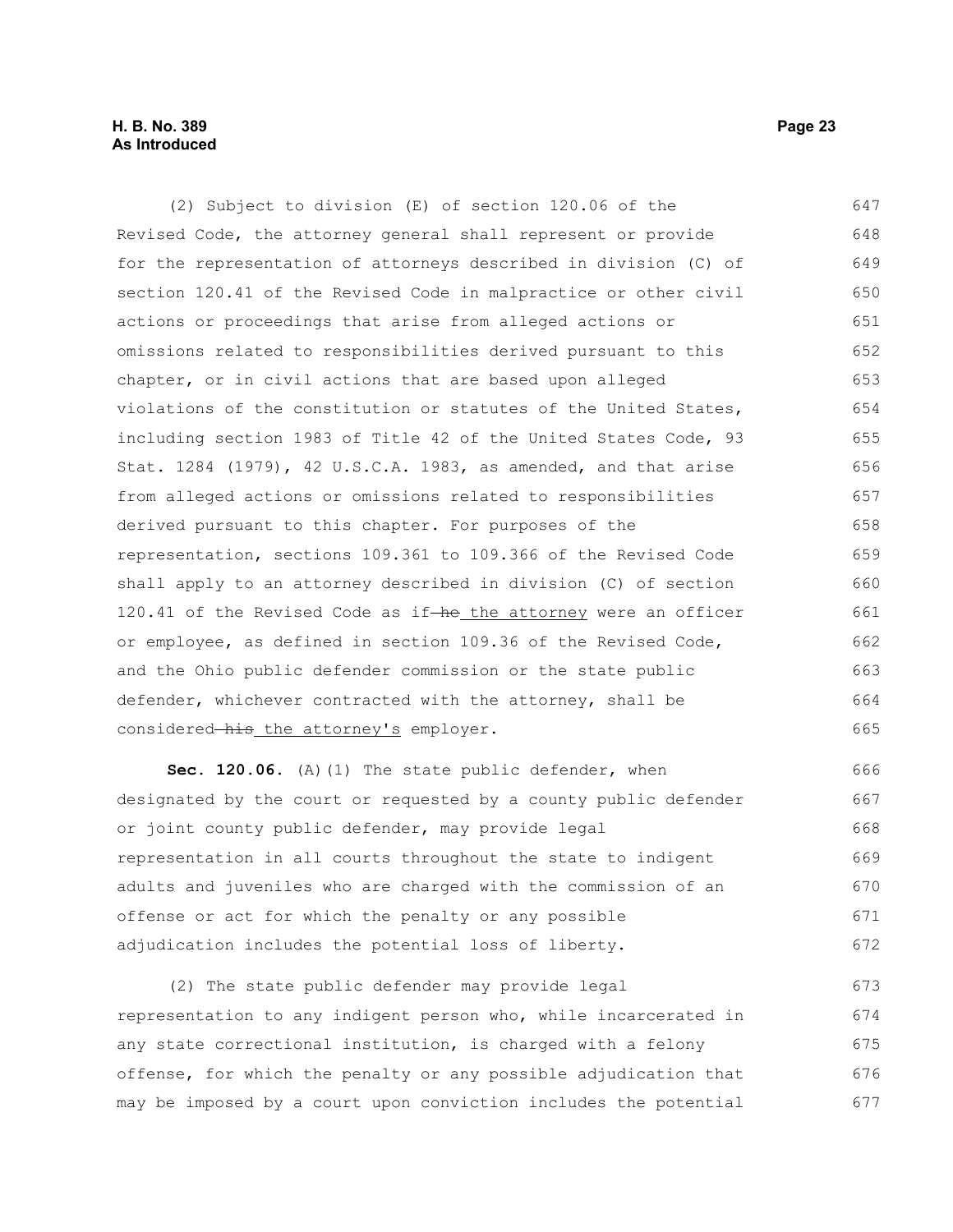|  |  | loss of liberty. |
|--|--|------------------|
|--|--|------------------|

678

| (3) The state public defender may provide legal               | 679 |
|---------------------------------------------------------------|-----|
| representation to any person incarcerated in any correctional | 680 |
| institution of the state, in any matter in which the person   | 681 |
| asserts the person is unlawfully imprisoned or detained.      | 682 |

(4) The state public defender, in any case in which the state public defender has provided legal representation or is requested to do so by a county public defender or joint county public defender, may provide legal representation on appeal. 683 684 685 686

(5) The state public defender, when designated by the court or requested by a county public defender, joint county public defender, or the director of rehabilitation and correction, shall provide legal representation in parole and probation revocation matters or matters relating to the revocation of community control or post-release control under a community control sanction or post-release control sanction, unless the state public defender finds that the alleged parole or probation violator or alleged violator of a community control sanction or post-release control sanction has the financial capacity to retain the alleged violator's own counsel. 687 688 689 690 691 692 693 694 695 696 697

(6) If the state public defender contracts with a county public defender commission, a joint county public defender commission, or a board of county commissioners for the provision of services, under authority of division (C)(7) of section 120.04 of the Revised Code, the state public defender shall provide legal representation in accordance with the contract. 698 699 700 701 702 703

(B) The state public defender shall not be required to prosecute any appeal, postconviction remedy, or other proceeding pursuant to division  $(A)(3)$ ,  $(4)$ , or  $(5)$  of this section, unless 704 705 706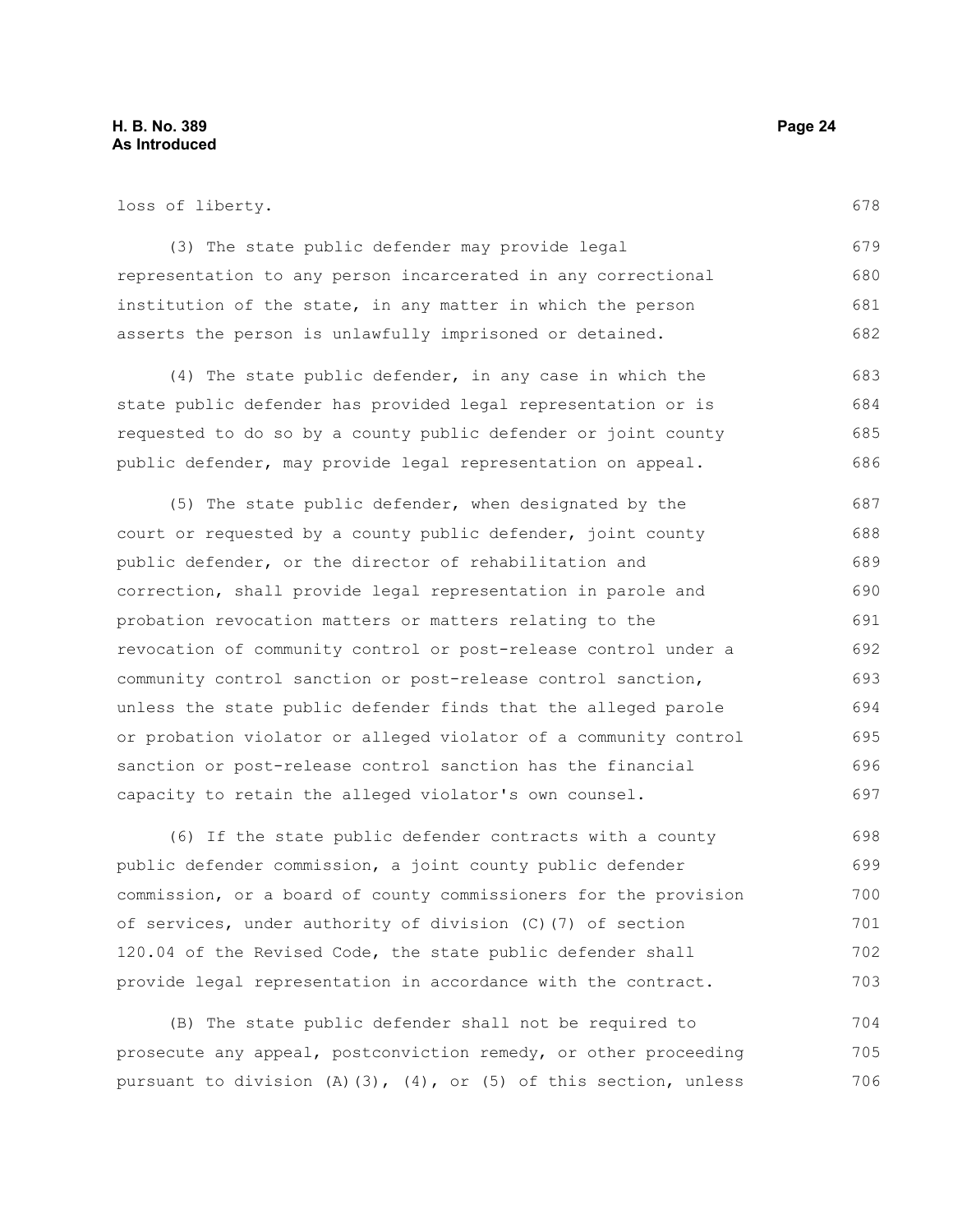735

| the state public defender first is satisfied that there is     | 707 |
|----------------------------------------------------------------|-----|
| arquable merit to the proceeding.                              |     |
| (C) A court may appoint counsel or allow an indigent           | 709 |
| person to select the indigent's own personal counsel to assist | 710 |
| the state public defender as co-counsel when the interests of  | 711 |
| justice so require. When co-counsel is appointed to assist the | 712 |
| state public defender, the co-counsel shall receive any        | 713 |

compensation that the court may approve, not to exceed the amounts provided for in section 2941.51 of the Revised Code. 714 715

(D)(1) When the state public defender is designated by the court or requested by a county public defender or joint county public defender to provide legal representation for an indigent person in any case, other than pursuant to a contract entered into under authority of division (C)(7) of section 120.04 of the Revised Code, the state public defender shall send to the county in which the case is filed a bill detailing the actual cost of the representation that separately itemizes legal fees and expenses. The county, upon receipt of an itemized bill from the state public defender pursuant to this division, shall pay the state public defender each of the following amounts: 716 717 718 719 720 721 722 723 724 725 726

(a) For the amount identified as legal fees in the itemized bill, one hundred per cent of the amount identified as legal fees less the state reimbursement rate as calculated by the state public defender pursuant to section 120.34 of the Revised Code for the month the case terminated, as set forth in the itemized bill; 727 728 729 730 731 732

(b) For the amount identified as expenses in the itemized bill, one hundred per cent. 733 734

(2) Upon payment of the itemized bill under division (D)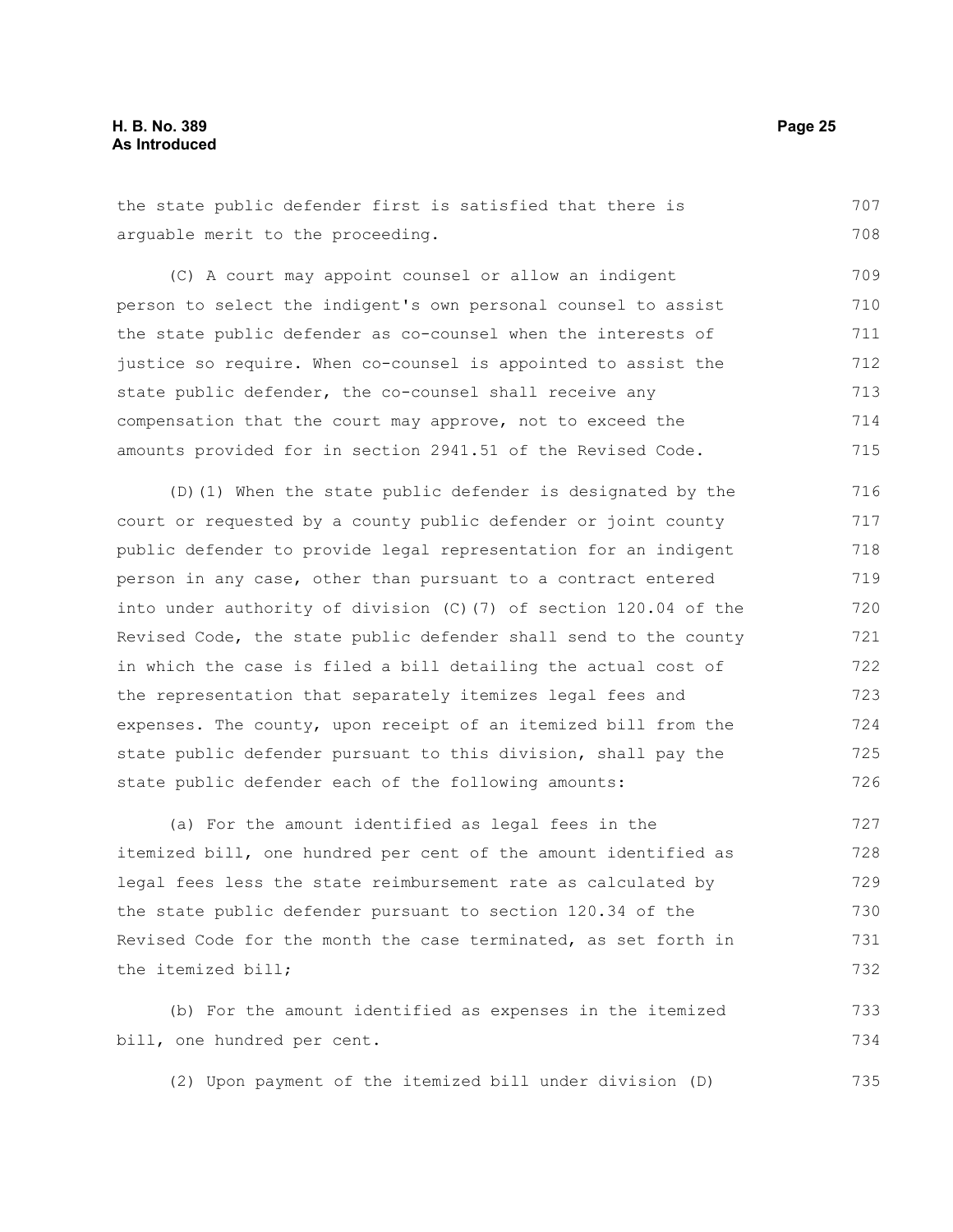#### **H. B. No. 389 Page 26 As Introduced**

(1) of this section, the county may submit the cost of the expenses, excluding legal fees, to the state public defender for reimbursement pursuant to section 120.33 of the Revised Code. 736 737 738

(3) When the state public defender provides investigation or mitigation services to private appointed counsel or to a county or joint county public defender as approved by the appointing court, other than pursuant to a contract entered into under authority of division (C)(7) of section 120.04 of the Revised Code, the state public defender shall send to the county in which the case is filed a bill itemizing the actual cost of the services provided. The county, upon receipt of an itemized bill from the state public defender pursuant to this division, shall pay one hundred per cent of the amount as set forth in the itemized bill. Upon payment of the itemized bill received pursuant to this division, the county may submit the cost of the investigation and mitigation services to the state public defender for reimbursement pursuant to section 120.33 of the Revised Code. 739 740 741 742 743 744 745 746 747 748 749 750 751 752 753

(4) There is hereby created in the state treasury the county representation fund for the deposit of moneys received from counties under this division. All moneys credited to the fund shall be used by the state public defender to provide legal representation for indigent persons when designated by the court or requested by a county or joint county public defender or to provide investigation or mitigation services, including investigation or mitigation services to private appointed counsel or a county or joint county public defender, as approved by the court. 754 755 756 757 758 759 760 761 762 763

(E)(1) Notwithstanding any contrary provision of sections 109.02, 109.07, 109.361 to 109.366, and 120.03 of the Revised 764 765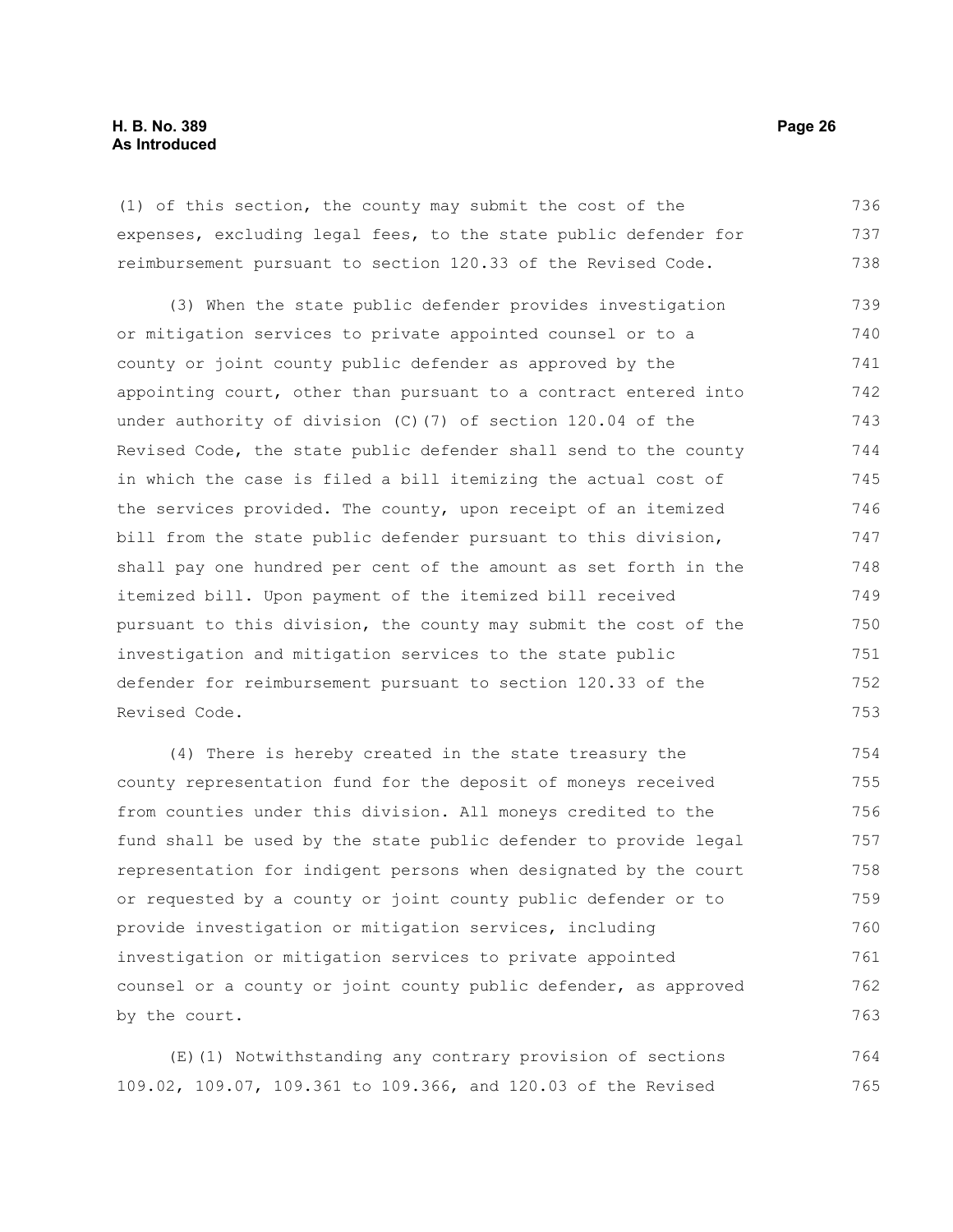#### **H. B. No. 389 Page 27 As Introduced**

Code that pertains to representation by the attorney general, an assistant attorney general, or special counsel of an officer or employee, as defined in section 109.36 of the Revised Code, or of an entity of state government, the state public defender may elect to contract with, and to have the state pay pursuant to division (E)(2) of this section for the services of, private legal counsel to represent the Ohio public defender commission, the state public defender, assistant state public defenders, other employees of the commission or the state public defender, and attorneys described in division (C) of section 120.41 of the Revised Code in a malpractice or other civil action or proceeding that arises from alleged actions or omissions related to responsibilities derived pursuant to this chapter, or in a civil action that is based upon alleged violations of the constitution or statutes of the United States, including section 1983 of Title 42 of the United States Code, 93 Stat. 1284 (1979), 42 U.S.C.A. 1983, as amended, and that arises from alleged actions or omissions related to responsibilities derived pursuant to this chapter, if the state public defender determines, in good faith, that the defendant in the civil action or proceeding did not act manifestly outside the scope of the defendant's employment or official responsibilities, with malicious purpose, in bad faith, or in a wanton or reckless manner. If the state public defender elects not to contract pursuant to this division for private legal counsel in a civil action or proceeding, then, in accordance with sections 109.02, 109.07, 109.361 to 109.366, and 120.03 of the Revised Code, the attorney general shall represent or provide for the representation of the Ohio public defender commission, the state public defender, assistant state public defenders, other employees of the commission or the state public defender, or attorneys described in division (C) of section 120.41 of the 766 767 768 769 770 771 772 773 774 775 776 777 778 779 780 781 782 783 784 785 786 787 788 789 790 791 792 793 794 795 796 797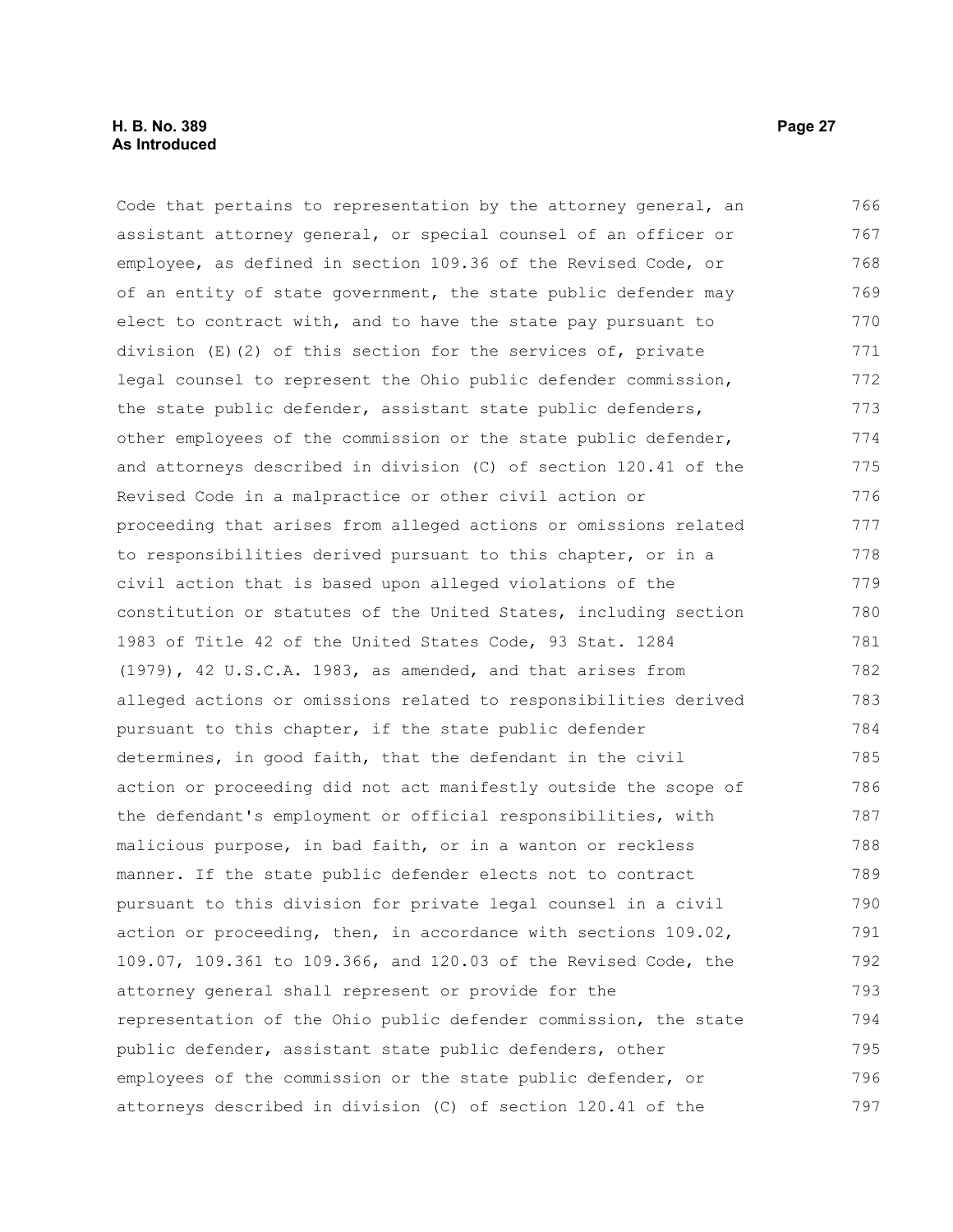Revised Code in the civil action or proceeding.

(2)(a) Subject to division (E)(2)(b) of this section, payment from the state treasury for the services of private legal counsel with whom the state public defender has contracted pursuant to division (E)(1) of this section shall be accomplished only through the following procedure: 799 800 801 802 803

(i) The private legal counsel shall file with the attorney general a copy of the contract; a request for an award of legal fees, court costs, and expenses earned or incurred in connection with the defense of the Ohio public defender commission, the state public defender, an assistant state public defender, an employee, or an attorney in a specified civil action or proceeding; a written itemization of those fees, costs, and expenses, including the signature of the state public defender and the state public defender's attestation that the fees, costs, and expenses were earned or incurred pursuant to division (E)(1) of this section to the best of the state public defender's knowledge and information; a written statement whether the fees, costs, and expenses are for all legal services to be rendered in connection with that defense, are only for legal services rendered to the date of the request and additional legal services likely will have to be provided in connection with that defense, or are for the final legal services rendered in connection with that defense; a written statement indicating whether the private legal counsel previously submitted a request for an award under division (E) (2) of this section in connection with that defense and, if so, the date and the amount of each award granted; and, if the fees, costs, and expenses are for all legal services to be rendered in connection with that defense or are for the final legal services rendered in connection with that defense, a certified copy of 804 805 806 807 808 809 810 811 812 813 814 815 816 817 818 819 820 821 822 823 824 825 826 827 828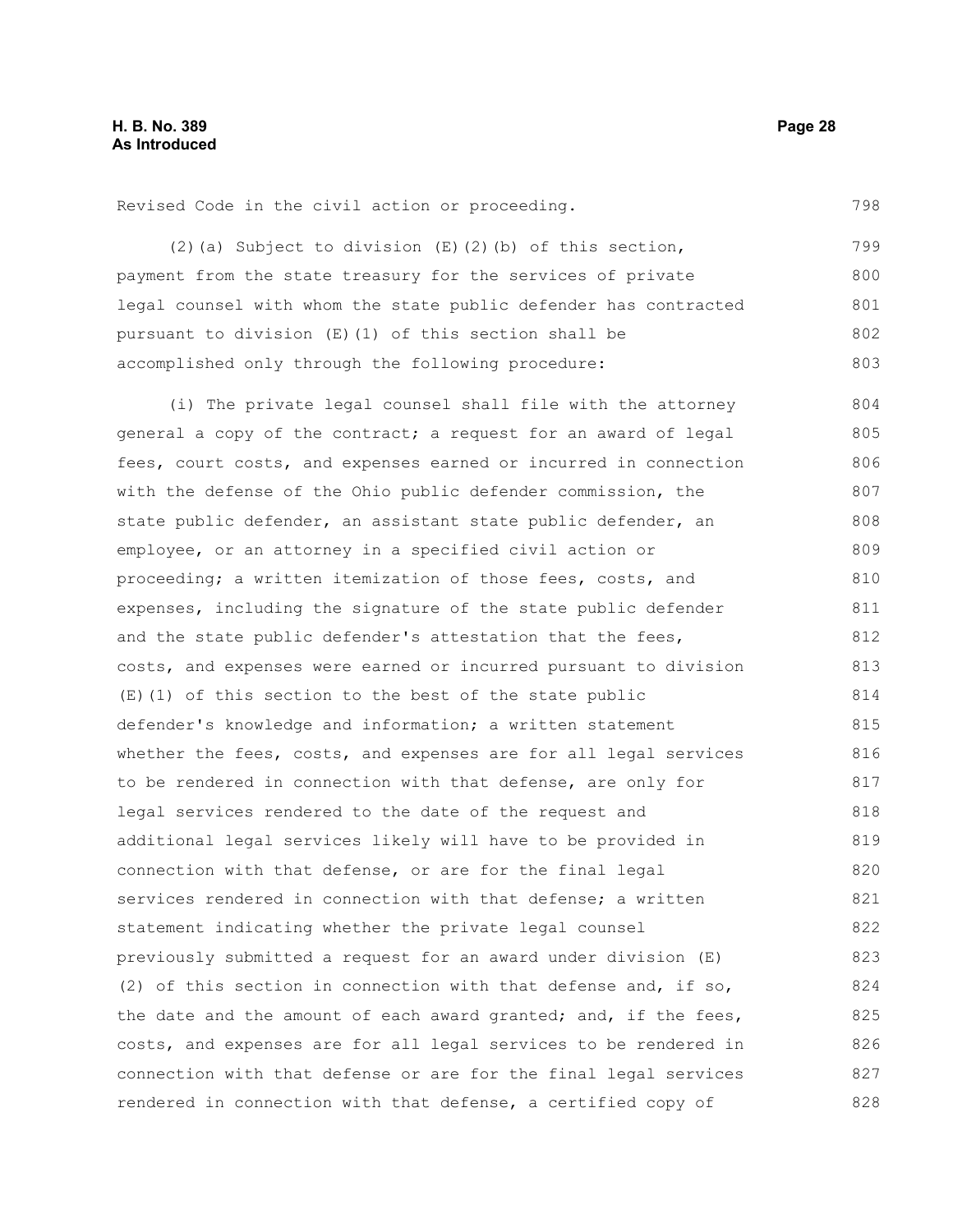any judgment entry in the civil action or proceeding or a signed copy of any settlement agreement entered into between the parties to the civil action or proceeding. 829 830 831

(ii) Upon receipt of a request for an award of legal fees, court costs, and expenses and the requisite supportive documentation described in division  $(E)(2)(a)(i)$  of this section, the attorney general shall review the request and documentation; determine whether any of the limitations specified in division  $(E)(2)(b)$  of this section apply to the request; and, if an award of legal fees, court costs, or expenses is permissible after applying the limitations, prepare a document awarding legal fees, court costs, or expenses to the private legal counsel. The document shall name the private legal counsel as the recipient of the award; specify the total amount of the award as determined by the attorney general; itemize the portions of the award that represent legal fees, court costs, and expenses; specify any limitation applied pursuant to division  $(E)(2)$  (b) of this section to reduce the amount of the award sought by the private legal counsel; state that the award is payable from the state treasury pursuant to division (E)(2) (a)(iii) of this section; and be approved by the inclusion of the signatures of the attorney general, the state public defender, and the private legal counsel. 832 833 834 835 836 837 838 839 840 841 842 843 844 845 846 847 848 849 850 851

(iii) The attorney general shall forward a copy of the document prepared pursuant to division (E)(2)(a)(ii) of this section to the director of budget and management. The award of legal fees, court costs, or expenses shall be paid out of the state public defender's appropriations, to the extent there is a sufficient available balance in those appropriations. If the state public defender does not have a sufficient available balance in the state public defender's appropriations to pay the 852 853 854 855 856 857 858 859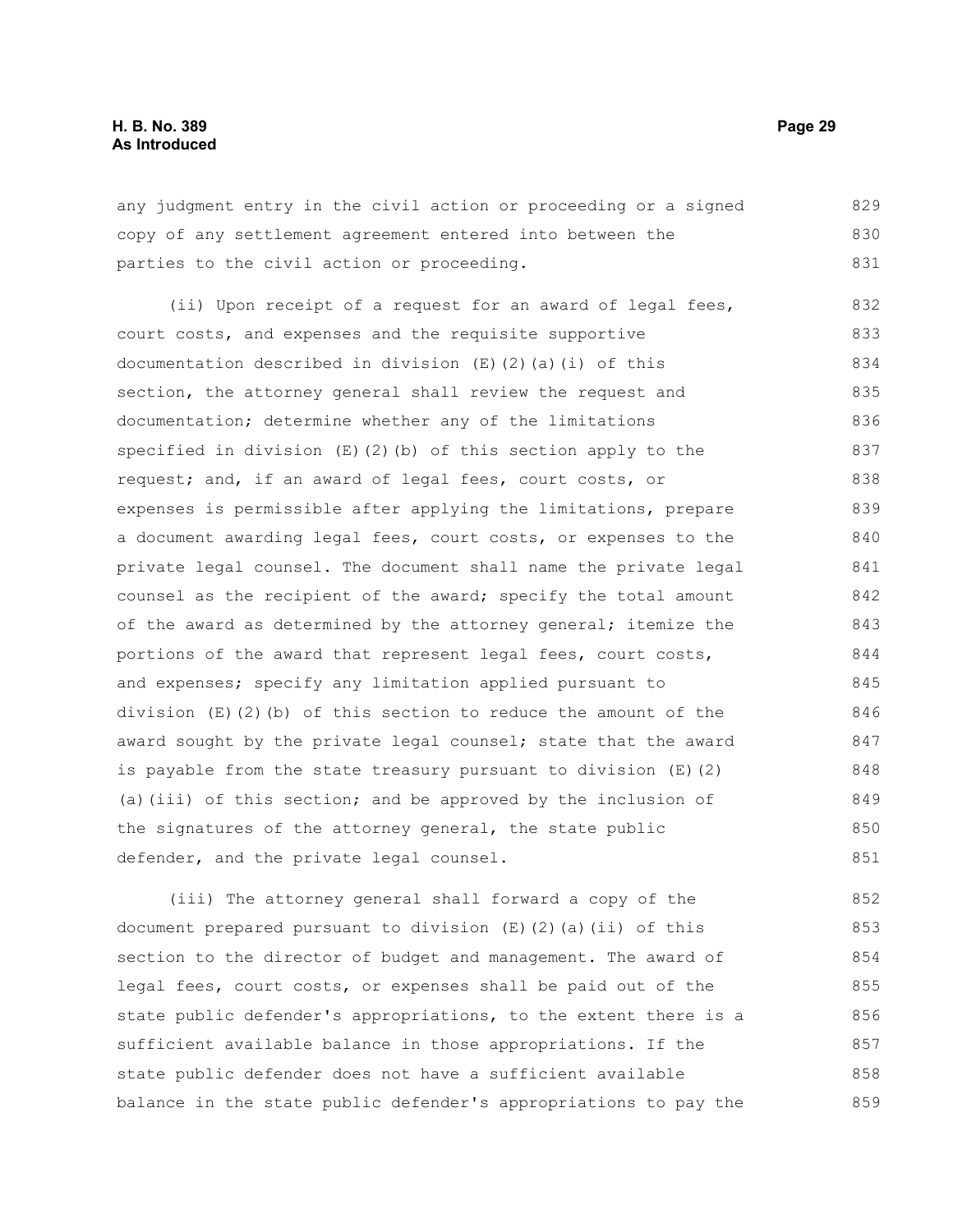entire award of legal fees, court costs, or expenses, the director shall make application for a transfer of appropriations out of the emergency purposes account or any other appropriation for emergencies or contingencies in an amount equal to the portion of the award that exceeds the sufficient available balance in the state public defender's appropriations. A transfer of appropriations out of the emergency purposes account or any other appropriation for emergencies or contingencies shall be authorized if there are sufficient moneys greater than the sum total of then pending emergency purposes account requests, or requests for releases from the other appropriation. If a transfer of appropriations out of the emergency purposes account or other appropriation for emergencies or contingencies is made to pay an amount equal to the portion of the award that exceeds the sufficient available balance in the state public defender's appropriations, the director shall cause the payment to be made to the private legal counsel. If sufficient moneys do not exist in the emergency purposes account or other appropriation for emergencies or contingencies to pay an amount equal to the portion of the award that exceeds the sufficient available balance in the state public defender's appropriations, the private legal counsel shall request the general assembly to make an appropriation sufficient to pay an amount equal to the portion of the award that exceeds the sufficient available balance in the state public defender's appropriations, and no payment in that amount shall be made until the appropriation has been made. The private legal counsel shall make the request during the current biennium and during each succeeding biennium until a sufficient appropriation is made. 860 861 862 863 864 865 866 867 868 869 870 871 872 873 874 875 876 877 878 879 880 881 882 883 884 885 886 887 888

(b) An award of legal fees, court costs, and expenses pursuant to division (E) of this section is subject to the 889 890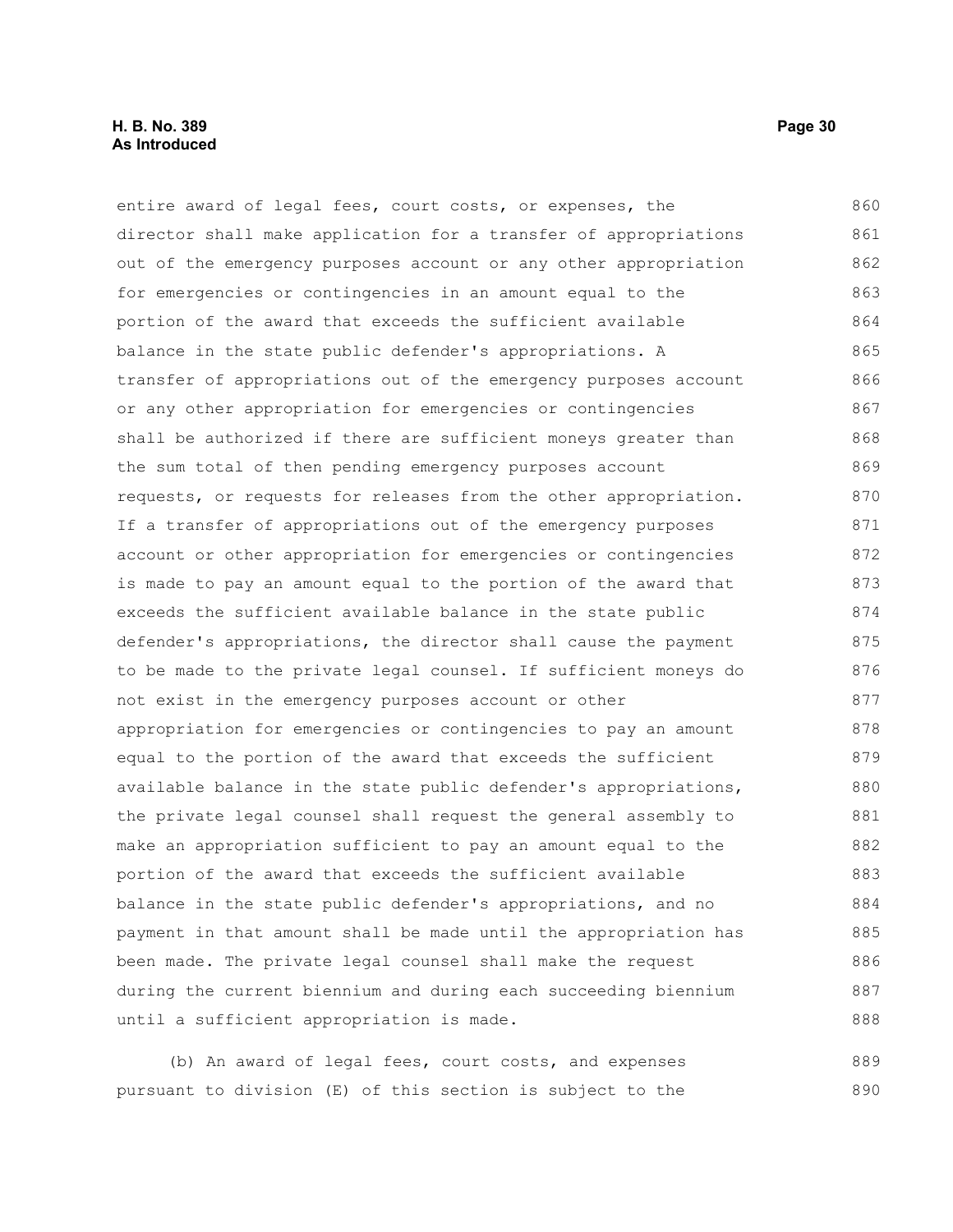(i) The maximum award or maximum aggregate of a series of awards of legal fees, court costs, and expenses to the private legal counsel in connection with the defense of the Ohio public defender commission, the state public defender, an assistant state public defender, an employee, or an attorney in a specified civil action or proceeding shall not exceed fifty thousand dollars. 892 893 894 895 896 897 898

(ii) The private legal counsel shall not be awarded legal fees, court costs, or expenses to the extent the fees, costs, or expenses are covered by a policy of malpractice or other insurance.

(iii) The private legal counsel shall be awarded legal fees and expenses only to the extent that the fees and expenses are reasonable in light of the legal services rendered by the private legal counsel in connection with the defense of the Ohio public defender commission, the state public defender, an assistant state public defender, an employee, or an attorney in a specified civil action or proceeding. 903 904 905 906 907 908 909

(c) If, pursuant to division (E)(2)(a) of this section, the attorney general denies a request for an award of legal fees, court costs, or expenses to private legal counsel because of the application of a limitation specified in division (E)(2) (b) of this section, the attorney general shall notify the private legal counsel in writing of the denial and of the limitation applied. 910 911 912 913 914 915 916

(d) If, pursuant to division (E)(2)(c) of this section, a private legal counsel receives a denial of an award notification or if a private legal counsel refuses to approve a document 917 918 919

891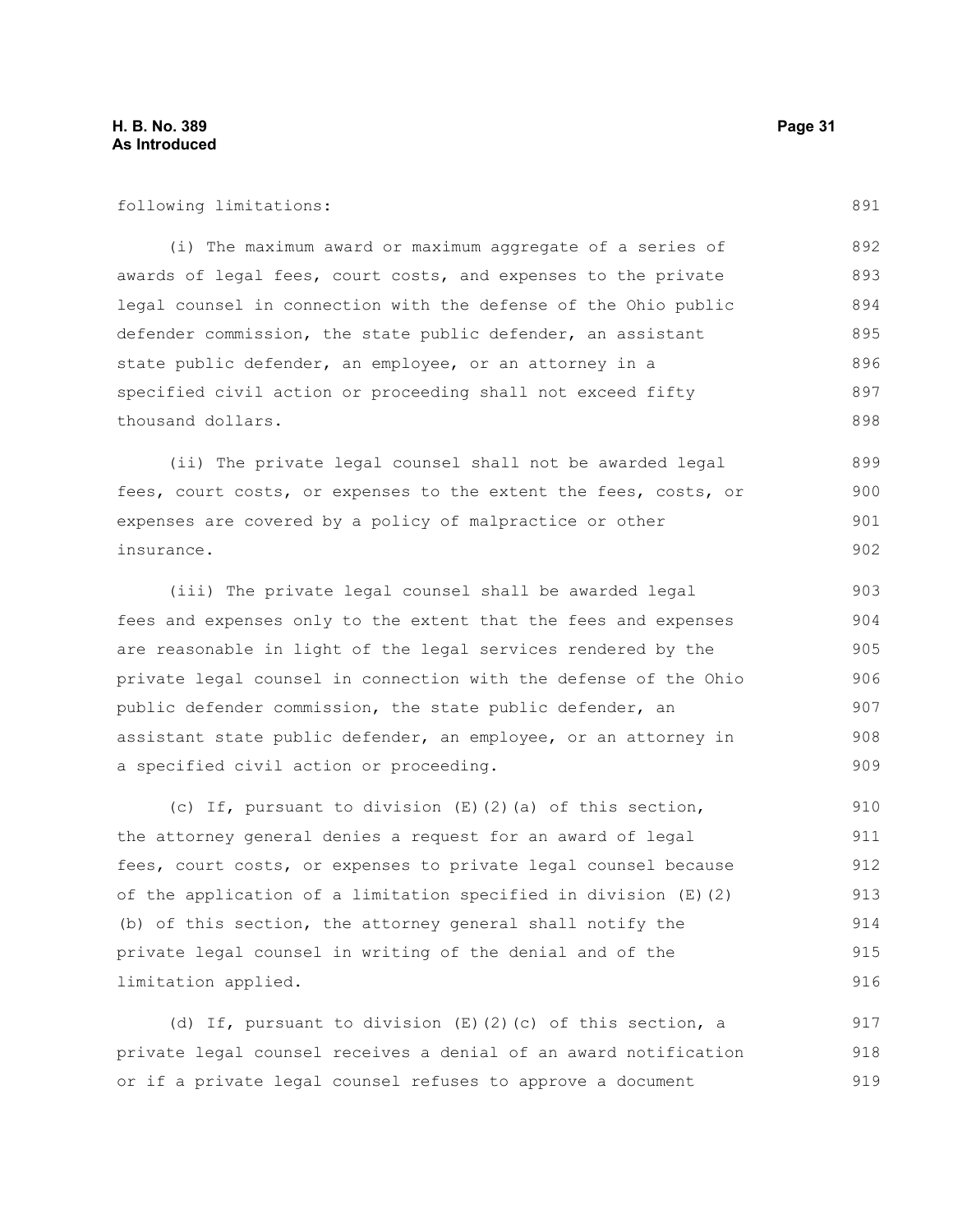under division  $(E)(2)(a)(ii)$  of this section because of the proposed application of a limitation specified in division (E) (2)(b) of this section, the private legal counsel may commence a civil action against the attorney general in the court of claims to prove the private legal counsel's entitlement to the award sought, to prove that division  $(E)(2)(b)$  of this section does not prohibit or otherwise limit the award sought, and to recover a judgment for the amount of the award sought. A civil action under division  $(E)(2)(d)$  of this section shall be commenced no later than two years after receipt of a denial of award notification or, if the private legal counsel refused to approve a document under division (E)(2)(a)(ii) of this section because of the proposed application of a limitation specified in division  $(E)(2)(b)$  of this section, no later than two years after the refusal. Any judgment of the court of claims in favor of the private legal counsel shall be paid from the state treasury in accordance with division (E)(2)(a) of this section. 920 921 922 923 924 925 926 927 928 929 930 931 932 933 934 935 936

 $(F)$  If a court appoints the office of the state publicdefender to represent a petitioner in a postconviction relief proceeding under section 2953.21 of the Revised Code, the petitioner has received a sentence of death, and the proceeding relates to that sentence, all of the attorneys who represent the petitioner in the proceeding pursuant to the appointment, whether an assistant state public defender, the state publicdefender, or another attorney, shall be certified under Rule 20of the Rules of Superintendence for the Courts of Ohio to represent indigent defendants charged with or convicted of an offense for which the death penalty can be or has been imposed. 937 938 939 940 941 942 943 944 945 946 947

 $\left(-6\right)(1)$  The state public defender may conduct a legal assistance referral service for children committed to the department of youth services relative to conditions of 948 949 950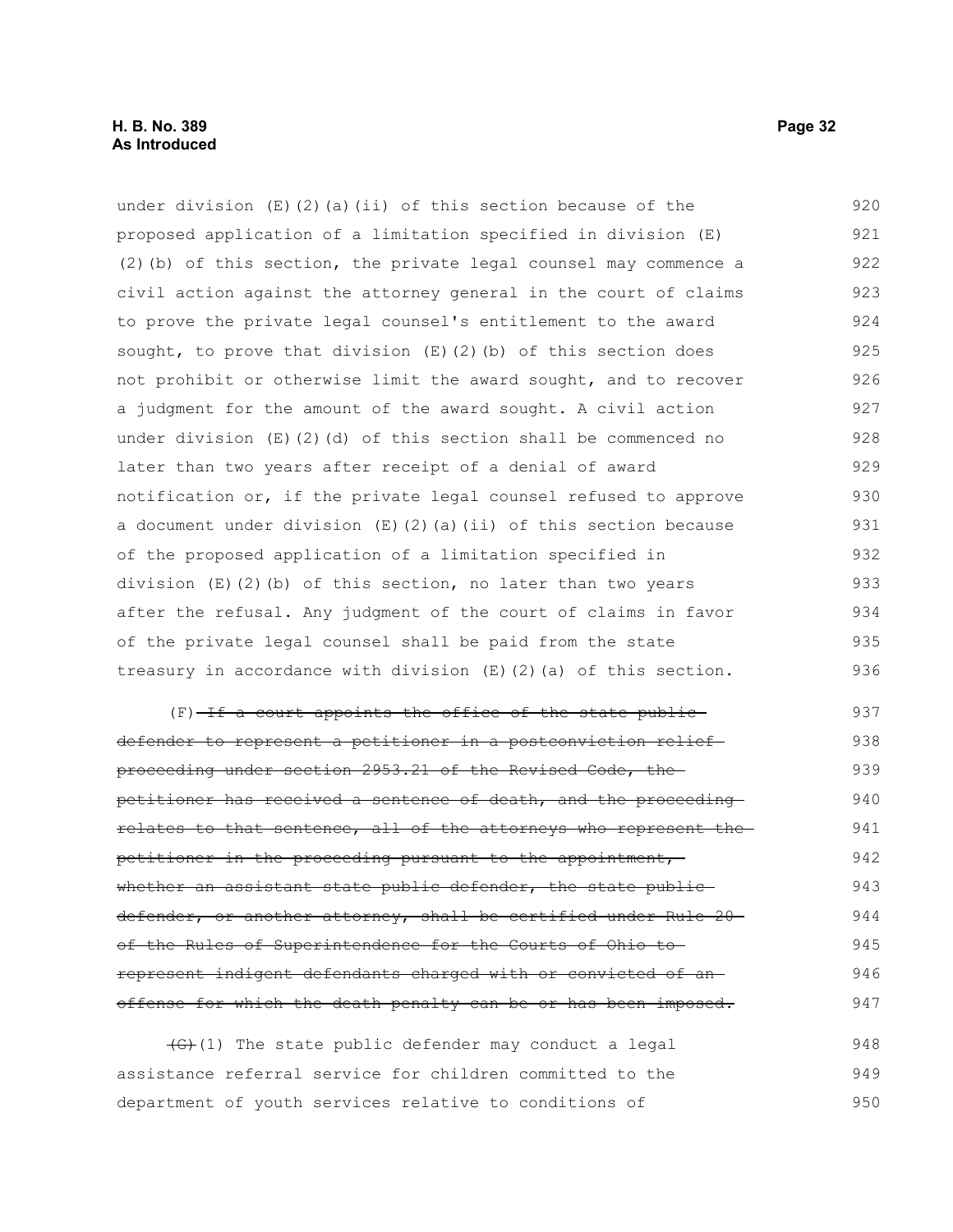| confinement claims. If the legal assistance referral service                   | 951 |
|--------------------------------------------------------------------------------|-----|
| receives a request for assistance from a child confined in a                   | 952 |
| facility operated, or contracted for, by the department of youth               | 953 |
| services and the state public defender determines that the child               | 954 |
| has a conditions of confinement claim that has merit, the state                | 955 |
| public defender may refer the child to a private attorney. If no               | 956 |
| private attorney who the child has been referred to by the state               | 957 |
| public defender accepts the case within a reasonable time, the                 | 958 |
| state public defender may prepare, as appropriate, pro se                      | 959 |
| pleadings in the form of a complaint regarding the conditions of               | 960 |
| confinement at the facility where the child is confined with a                 | 961 |
| motion for appointment of counsel and other applicable pleadings               | 962 |
| necessary for sufficient pro se representation.                                | 963 |
| (2) Division $\left(\frac{G}{F}\right)$ (1) of this section does not authorize | 964 |
| the state public defender to represent a child committed to the                | 965 |
| department of youth services in general civil matters arising                  | 966 |
| solely out of state law.                                                       | 967 |
| (3) The state public defender shall not undertake the                          | 968 |

representation of a child in court based on a conditions of confinement claim arising under this division. 969 970

(H) (G) A child's right to representation or services under this section is not affected by the child, or another person on behalf of the child, previously having paid for similar representation or services or having waived legal representation. 971 972 973 974 975

 $(H)$  The state public defender shall have reasonable access to any child committed to the department of youth services, department of youth services institution, and department of youth services record as needed to implement this section. 976 977 978 979 980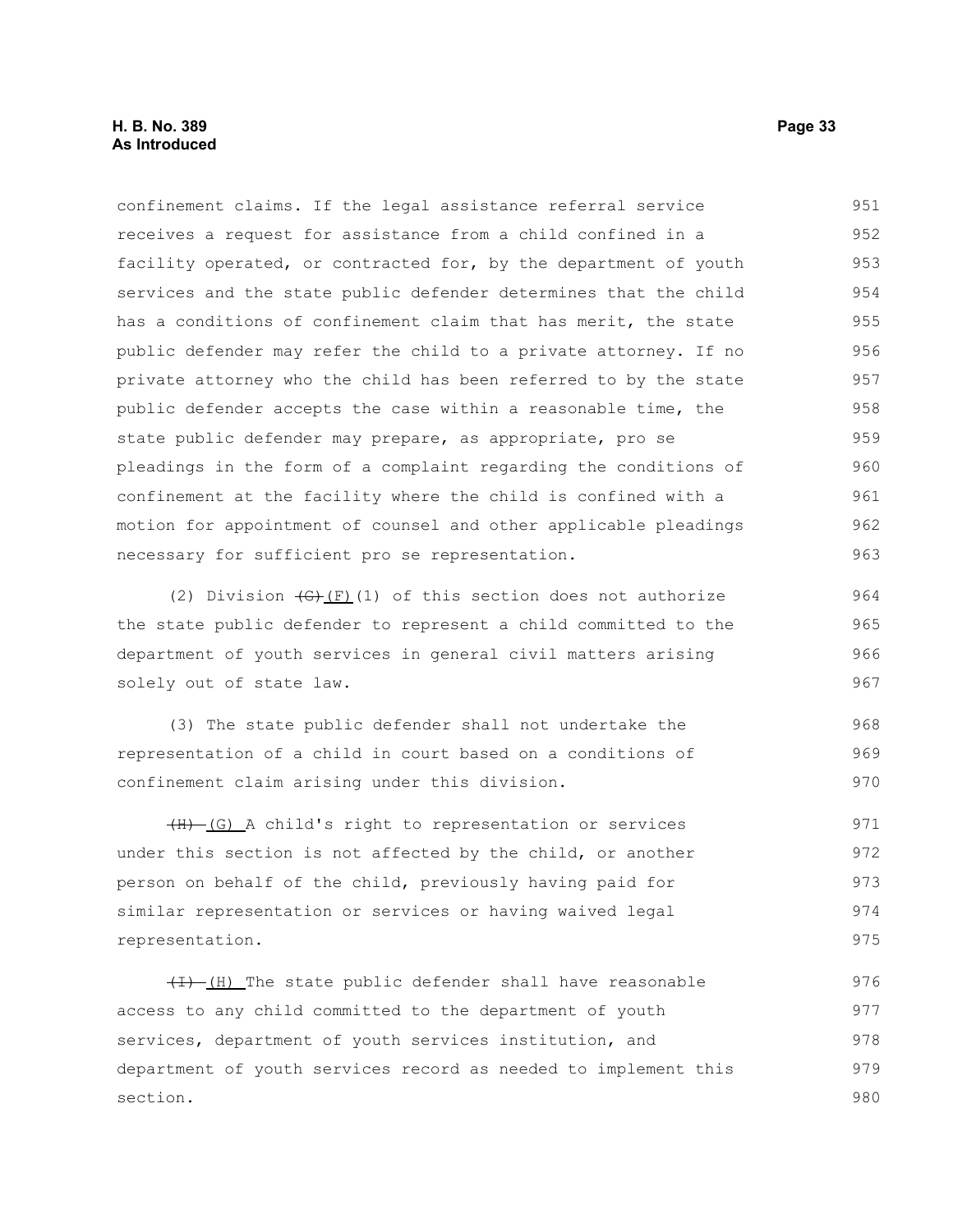| $\overline{(\overline{J}) - (I)}$ As used in this section:       | 981  |
|------------------------------------------------------------------|------|
| (1) "Community control sanction" has the same meaning as         | 982  |
| in section 2929.01 of the Revised Code.                          | 983  |
| (2) "Conditions of confinement" means any issue involving        | 984  |
| a constitutional right or other civil right related to a child's | 985  |
| incarceration, including, but not limited to, actions cognizable | 986  |
| under 42 U.S.C. 1983.                                            | 987  |
| (3) "Post-release control sanction" has the same meaning         | 988  |
| as in section 2967.01 of the Revised Code.                       | 989  |
| Sec. 120.14. (A) (1) Except as provided in division $(A)$ (2)    | 990  |
| of this section, the county public defender commission shall     | 991  |
| appoint the county public defender and may remove-him the county | 992  |
| public defender from office only for good cause.                 | 993  |
| (2) If a county public defender commission contracts with        | 994  |
| the state public defender or with one or more nonprofit          | 995  |
| organizations for the state public defender or the organizations | 996  |
| to provide all of the services that the county public defender   | 997  |
| is required or permitted to provide by this chapter, the         | 998  |
| commission shall not appoint a county public defender.           | 999  |
| (B) The commission shall determine the qualifications and        | 1000 |
| size of the supporting staff and facilities and other            | 1001 |
| requirements needed to maintain and operate the office of the    | 1002 |
| county public defender.                                          | 1003 |
| (C) In administering the office of county public defender,       | 1004 |
| the commission shall:                                            | 1005 |
| (1) Recommend to the county commissioners an annual              | 1006 |
| operating budget which is subject to the review, amendment, and  | 1007 |
| approval of the board of county commissioners;                   | 1008 |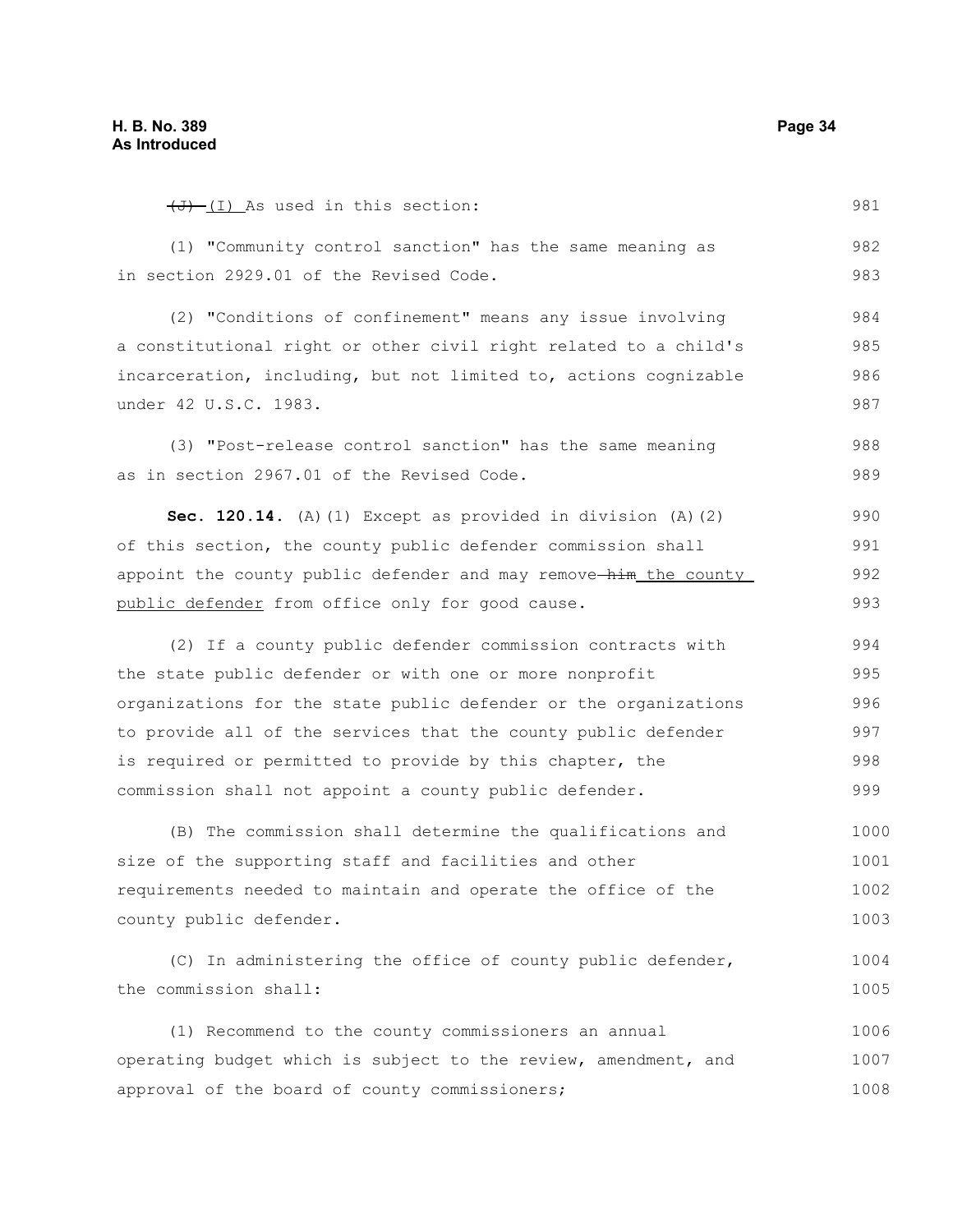#### **H. B. No. 389 Page 35 As Introduced**

(2)(a) Make an annual report to the county commissioners and the Ohio public defender commission on the operation of the county public defender's office, including complete and detailed information on finances and costs that separately states costs and expenses that are reimbursable under section 120.35 of the Revised Code, and any other data and information requested by the state public defender; 1009 1010 1011 1012 1013 1014 1015

(b) Make monthly reports relating to reimbursement and associated case data pursuant to the rules of the Ohio public defender commission to the board of county commissioners and the Ohio public defender commission on the total costs of the public defender's office. 1016 1017 1018 1019 1020

(3) Cooperate with the Ohio public defender commission in maintaining the standards established by rules of the Ohio public defender commission pursuant to divisions (B) and (C) of section 120.03 of the Revised Code, and cooperate with the state public defender in-his the state public defender's programs providing technical aid and assistance to county systems. 1021 1022 1023 1024 1025 1026

(D) The commission may accept the services of volunteer workers and consultants at no compensation except reimbursement for actual and necessary expenses. 1027 1028 1029

(E) The commission may contract with any municipal corporation, within the county served by the county public defender, for the county public defender to provide legal representation for indigent persons who are charged with a violation of the ordinances of the municipal corporation. 1030 1031 1032 1033 1034

(F) A county public defender commission, with the approval of the board of county commissioners regarding all provisions that pertain to the financing of defense counsel for indigent 1035 1036 1037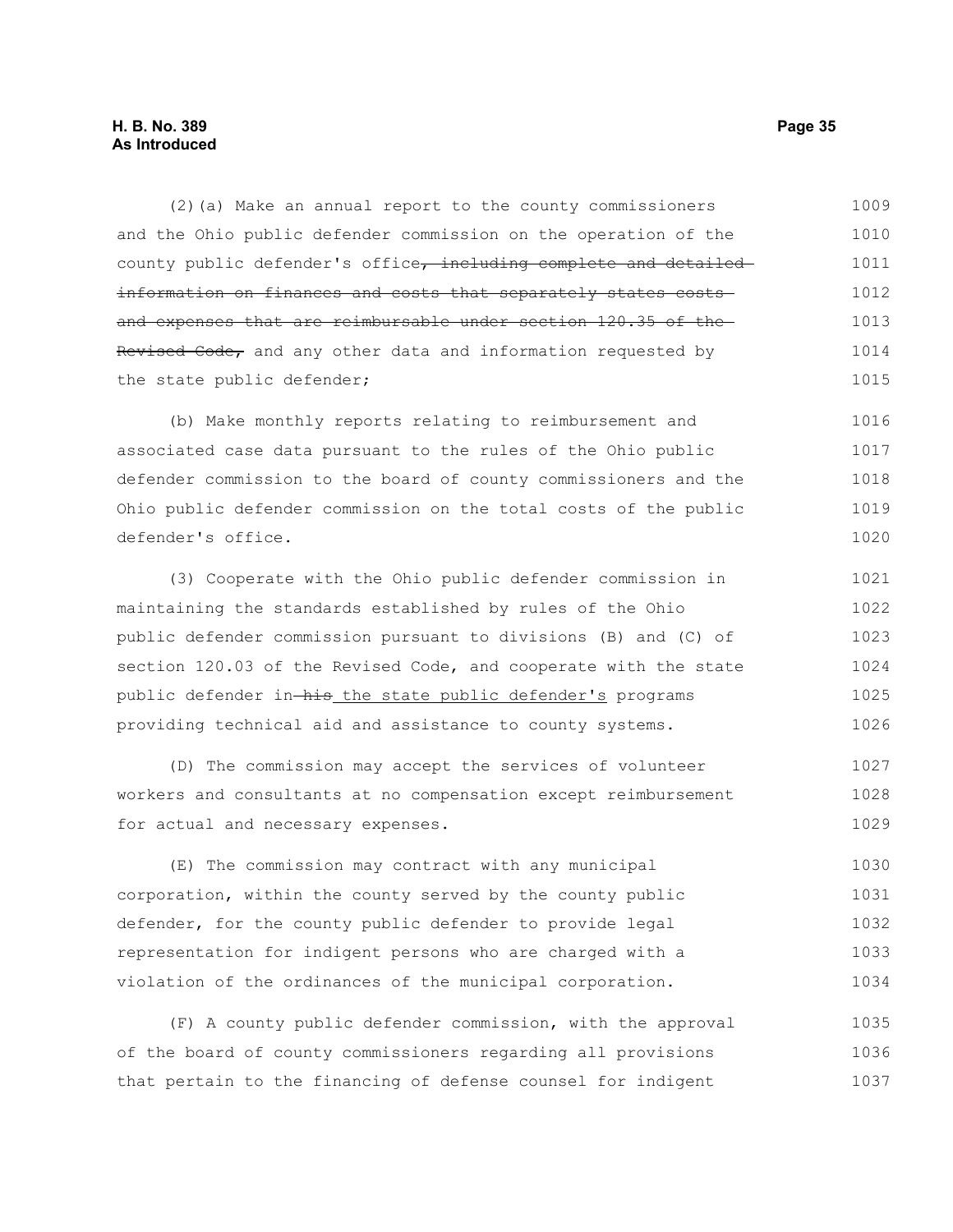#### **H. B. No. 389 Page 36 As Introduced**

persons, may contract with the state public defender or with any nonprofit organization, the primary purpose of which is to provide legal representation to indigent persons, for the state public defender or the organization to provide all or any part of the services that a county public defender is required or permitted to provide by this chapter. A contract entered into pursuant to this division may provide for payment for the services provided on a per case, hourly, or fixed contract basis. The state public defender and any nonprofit organization that contracts with a county public defender commission pursuant to this division shall do all of the following: (1) Comply with all standards established by the rules of the Ohio public defender commission; (2) Comply with all standards established by the state public defender; (3) Comply with all statutory duties and other laws applicable to county public defenders. Sec. 120.16. (A)(1) The county public defender shall 1038 1039 1040 1041 1042 1043 1044 1045 1046 1047 1048 1049 1050 1051 1052 1053 1054 1055

provide legal representation to indigent adults and juveniles who are charged with the commission of an offense or act that is a violation of a state statute and for which the penalty or any possible adjudication includes the potential loss of liberty and in postconviction proceedings as defined in this section. 1056 1057 1058 1059 1060

(2) The county public defender may provide legal representation to indigent adults and juveniles charged with the violation of an ordinance of a municipal corporation for which the penalty or any possible adjudication includes the potential loss of liberty, if the county public defender commission has contracted with the municipal corporation to provide legal 1061 1062 1063 1064 1065 1066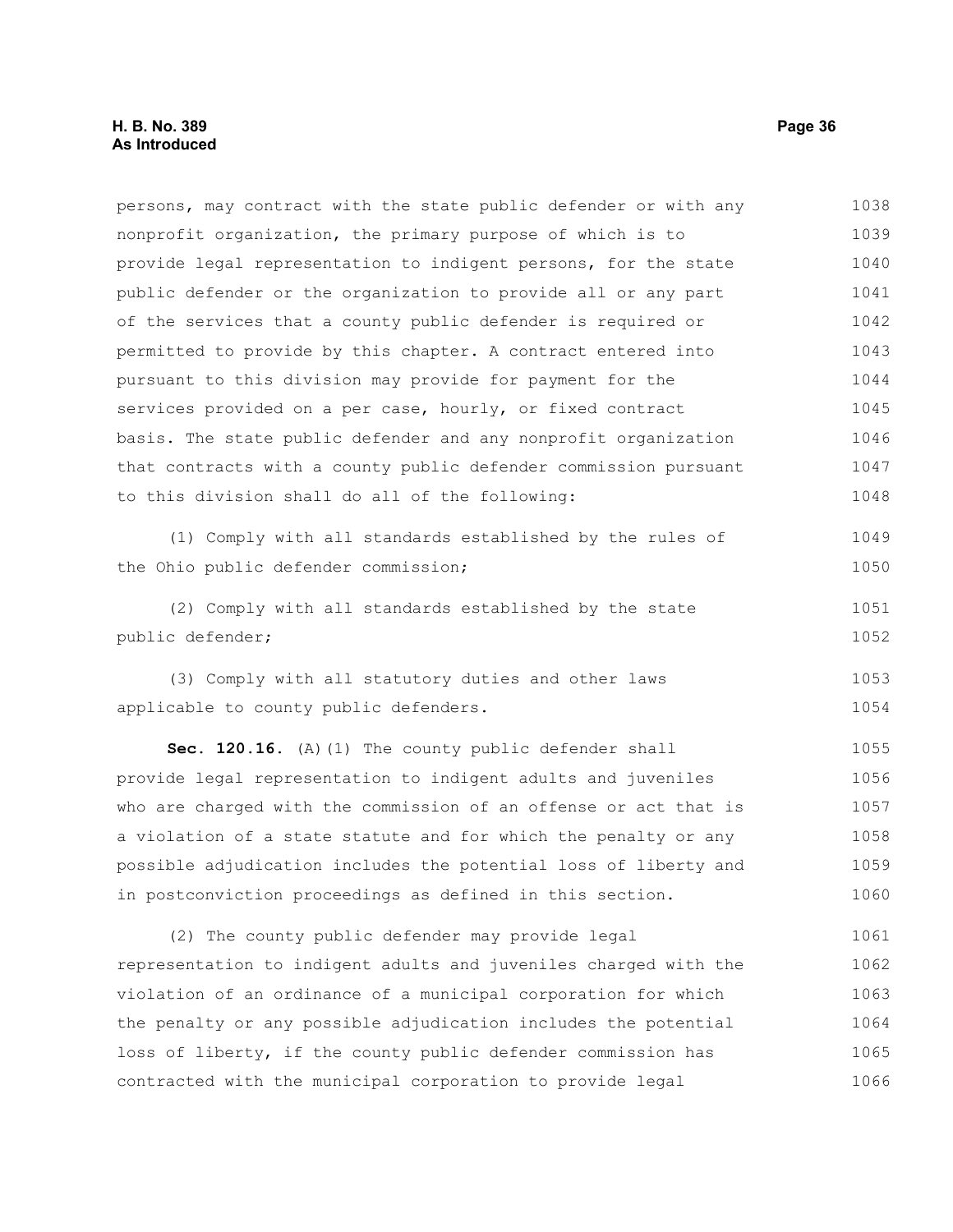representation for indigent persons charged with a violation of an ordinance of the municipal corporation. (B) The county public defender shall provide the legal representation authorized by division (A) of this section at every stage of the proceedings following arrest, detention, service of summons, or indictment. (C) The county public defender may request the state public defender to prosecute any appeal or other remedy before or after conviction that the county public defender decides is in the interests of justice, and may provide legal representation in parole and probation revocation matters and matters relating to the revocation of community control or postrelease control under a community control sanction or postrelease control sanction. (D) The county public defender shall not be required to prosecute any appeal, postconviction remedy, or other proceeding, unless the county public defender is first satisfied there is arguable merit to the proceeding. (E) Nothing in this section shall prevent a court from appointing counsel other than the county public defender or from allowing an indigent person to select the indigent person's own 1067 1068 1069 1070 1071 1072 1073 1074 1075 1076 1077 1078 1079 1080 1081 1082 1083 1084 1085 1086 1087

personal counsel to represent the indigent person. A court may also appoint counsel or allow an indigent person to select the indigent person's own personal counsel to assist the county public defender as co-counsel when the interests of justice so require. 1088 1089 1090 1091 1092

(F) Information as to the right to legal representation by the county public defender or assigned counsel shall be afforded to an accused person immediately upon arrest, when brought 1093 1094 1095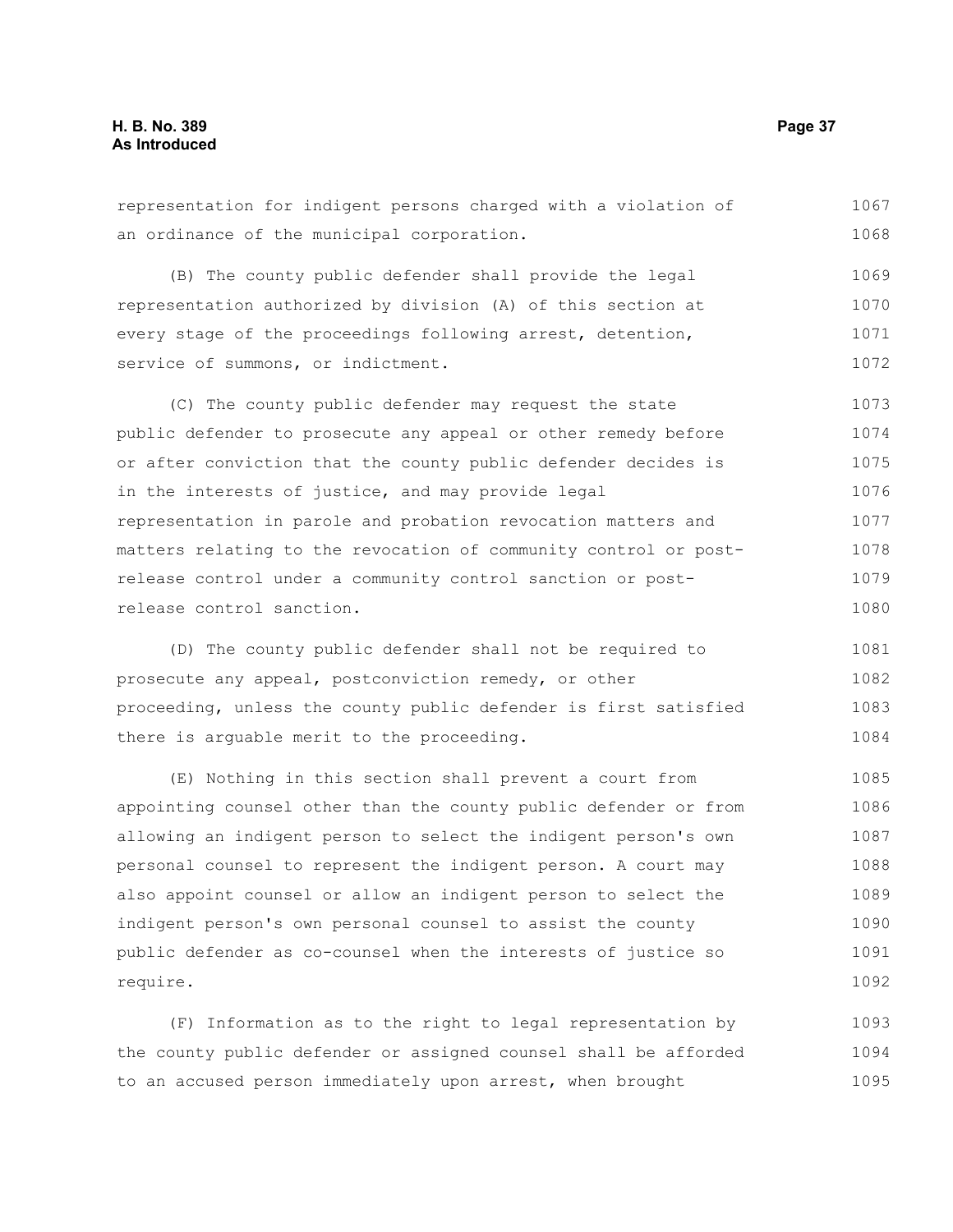| before a magistrate, or when formally charged, whichever occurs   | 1096 |
|-------------------------------------------------------------------|------|
| first.                                                            | 1097 |
| (G) If a court appoints the office of the county public-          | 1098 |
| defender to represent a petitioner in a postconviction relief-    | 1099 |
| proceeding under section 2953.21 of the Revised Code, the-        | 1100 |
| petitioner has received a sentence of death, and the proceeding   | 1101 |
| relates to that sentence, all of the attorneys who represent the  | 1102 |
| petitioner in the proceeding pursuant to the appointment,         | 1103 |
| whether an assistant county public defender or the county public- | 1104 |
| defender, shall be certified under Rule 20 of the Rules of        | 1105 |
| Superintendence for the Courts of Ohio to represent indigent      | 1106 |
| defendants charged with or convicted of an offense for which the  | 1107 |
| death penalty can be or has been imposed.                         | 1108 |
| (H) As used in this section:                                      | 1109 |
| (1) "Community control sanction" has the same meaning as          | 1110 |
| in section 2929.01 of the Revised Code.                           | 1111 |
| (2) "Post-release control sanction" has the same meaning          | 1112 |
| as in section 2967.01 of the Revised Code.                        | 1113 |
| Sec. 120.18. (A) The county public defender commission's          | 1114 |
| report to the board of county commissioners shall be audited by   | 1115 |
| the county auditor. The board of county commissioners, after      | 1116 |
| review and approval of the audited report, may then certify it    | 1117 |
| to the state public defender for reimbursement. If a request for  | 1118 |
| the reimbursement of any operating expenditure incurred by a      | 1119 |
| county public defender office is not received by the state        | 1120 |
| public defender within sixty days after the end of the calendar   | 1121 |
| month in which the expenditure is incurred, the state public      | 1122 |
| defender shall not pay the requested reimbursement, unless the    | 1123 |
| county has requested, and the state public defender has granted,  | 1124 |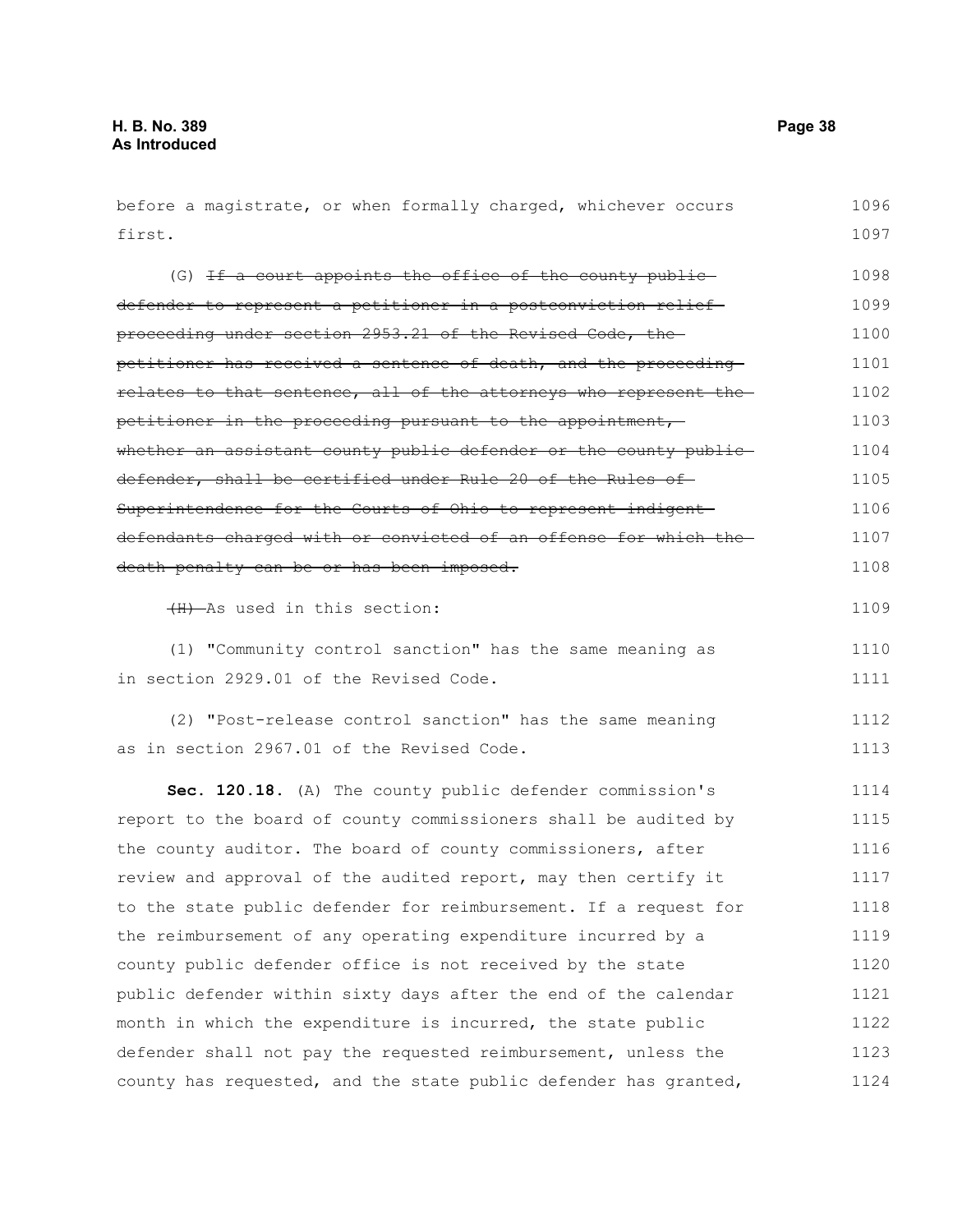# **H. B. No. 389 Page 39 As Introduced**

an extension of the sixty-day time limit. Each request for reimbursement shall include a certification by the county public defender that the persons provided representation by the county public defender's office during the period covered by the report were indigent and, for each person provided representation during that period, a financial disclosure form completed by the person on a form prescribed by the state public defender. The state public defender shall also review the report and, in accordance with the standards, guidelines, and maximums established pursuant to divisions (B)(7) and (8) of section 120.04 of the Revised Code, prepare a voucher for fifty per cent of the total cost of each county public defender's office for the period of time covered by the certified report and a voucherfor fifty per cent of the costs and expenses that are reimbursable under section 120.35 of the Revised Code, if any, or, if the amount of money appropriated by the general assembly to reimburse counties for the operation of county public defender offices, joint county public defender offices, and county appointed counsel systems is not sufficient to pay fifty per cent of the total cost of all of the offices and systems, for the lesser amount required by section 120.34 of the Revised Code. For the purposes of this section, "total cost" means total expenses minus costs and expenses reimbursable under section 120.35 of the Revised Code and any funds received by the county public defender commission pursuant to a contract, except a contract entered into with a municipal corporation pursuant to division (E) of section 120.14 of the Revised Code, gift, or grant. 1125 1126 1127 1128 1129 1130 1131 1132 1133 1134 1135 1136 1137 1138 1139 1140 1141 1142 1143 1144 1145 1146 1147 1148 1149 1150 1151 1152

(B) If the county public defender fails to maintain the standards for the conduct of the office established by rules of the Ohio public defender commission pursuant to divisions (B) 1153 1154 1155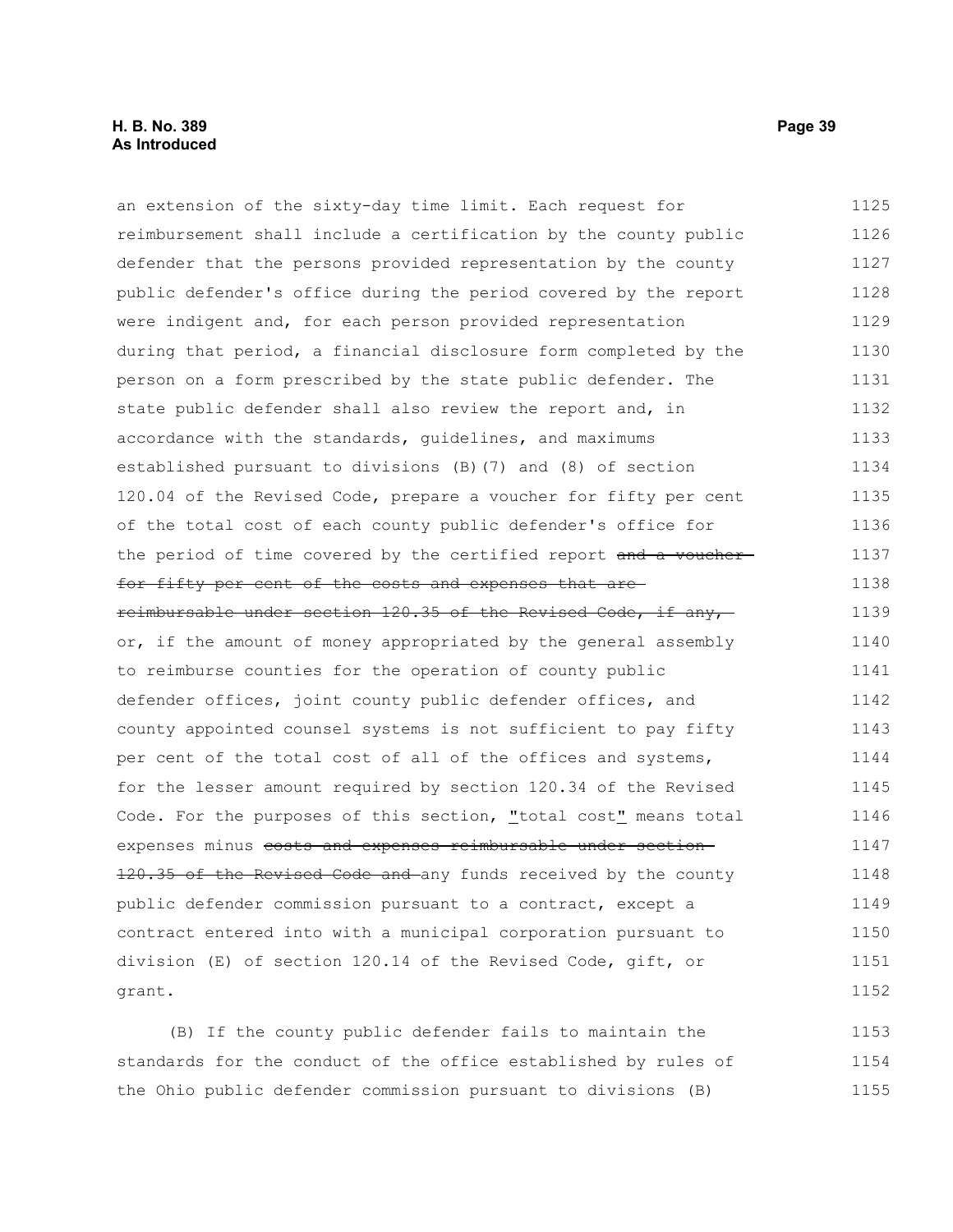and (C) of section 120.03 or the standards established by the state public defender pursuant to division (B)(7) of section 120.04 of the Revised Code, the Ohio public defender commission shall notify the county public defender commission and the board of county commissioners of the county that the county public defender has failed to comply with its rules or the standards of the state public defender. Unless the county public defender commission or the county public defender corrects the conduct of the county public defender's office to comply with the rules and standards within ninety days after the date of the notice, the state public defender may deny payment of all or part of the county's reimbursement from the state provided for in division (A) of this section. 1156 1157 1158 1159 1160 1161 1162 1163 1164 1165 1166 1167 1168

**Sec. 120.24.** (A)(1) Except as provided in division (A)(2) of this section, the joint county public defender commission shall appoint the joint county public defender and may remove him the joint county public defender from office only for good cause. 1169 1170 1171 1172 1173

(2) If a joint county public defender commission contracts with the state public defender or with one or more nonprofit organizations for the state public defender or the organizations to provide all of the services that the joint county public defender is required or permitted to provide by this chapter, the commission shall not appoint a joint county public defender. 1174 1175 1176 1177 1178 1179

(B) The commission shall determine the qualifications and size of the supporting staff and facilities and other requirements needed to maintain and operate the office. 1180 1181 1182

(C) In administering the office of joint county public defender, the commission shall: 1183 1184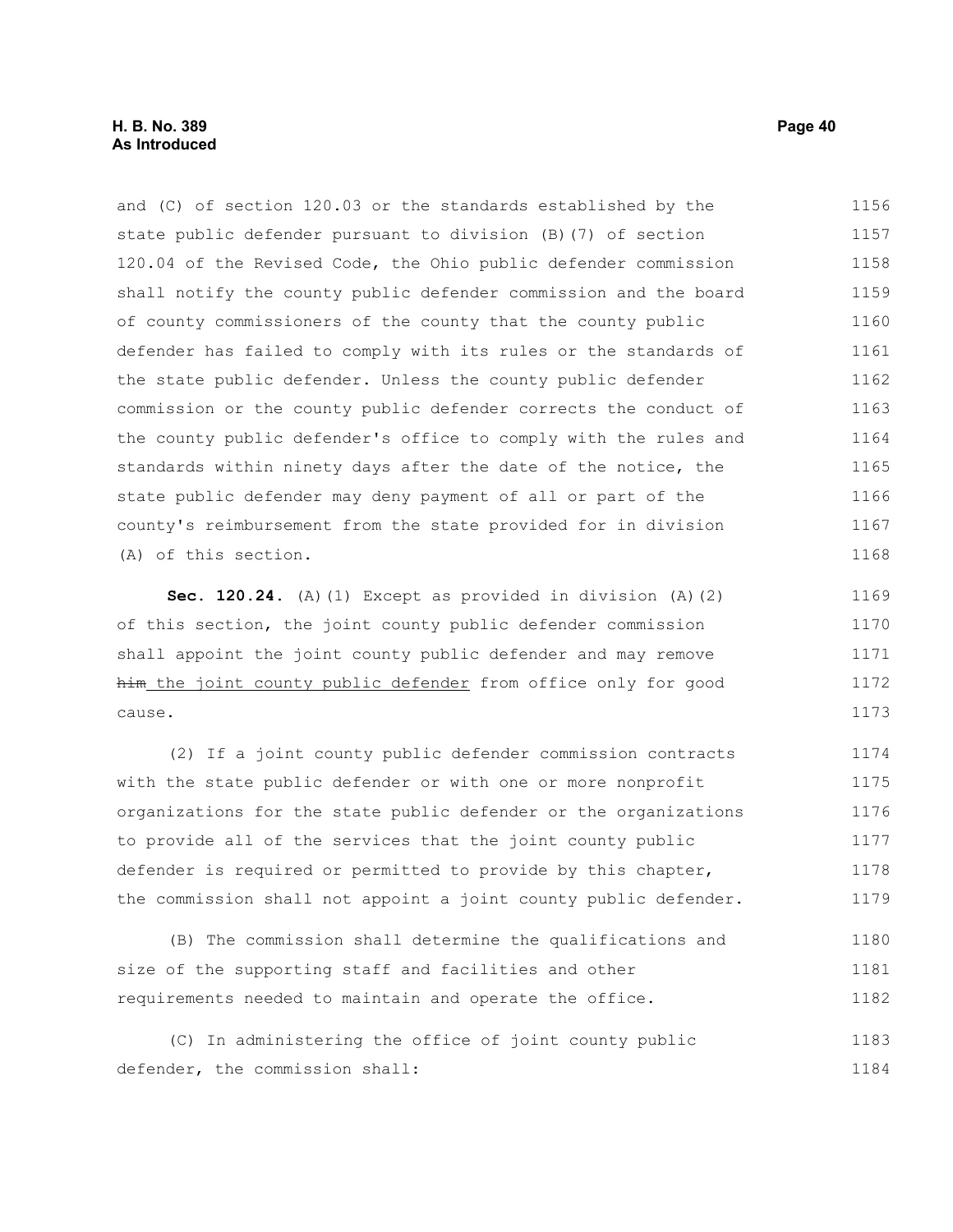# **H. B. No. 389 Page 41 As Introduced**

(1) Recommend to the boards of county commissioners in the district an annual operating budget which is subject to the review, amendment, and approval of the boards of county commissioners in the district; (2)(a) Make an annual report to the boards of county commissioners in the district and the Ohio public defender commission on the operation of the public defender's office $\tau$ including complete and detailed information on finances and costs that separately states costs and expenses that are reimbursable under section 120.35 of the Revised Code, and such other data and information requested by the state public defender; (b) Make monthly reports relating to reimbursement and associated case data pursuant to the rules of the Ohio public defender commission to the boards of county commissioners in the district and the Ohio public defender commission on the total costs of the public defender's office. (3) Cooperate with the Ohio public defender commission in maintaining the standards established by rules of the Ohio public defender commission pursuant to divisions (B) and (C) of section 120.03 of the Revised Code, and cooperate with the state public defender in-his the state public defender's programs providing technical aid and assistance to county systems. 1185 1186 1187 1188 1189 1190 1191 1192 1193 1194 1195 1196 1197 1198 1199 1200 1201 1202 1203 1204 1205 1206 1207

(D) The commission may accept the services of volunteer workers and consultants at no compensation except reimbursement for actual and necessary expenses. 1208 1209 1210

(E) The commission may contract with any municipal corporation, within the counties served by the joint county public defender, for the joint county public defender to provide 1211 1212 1213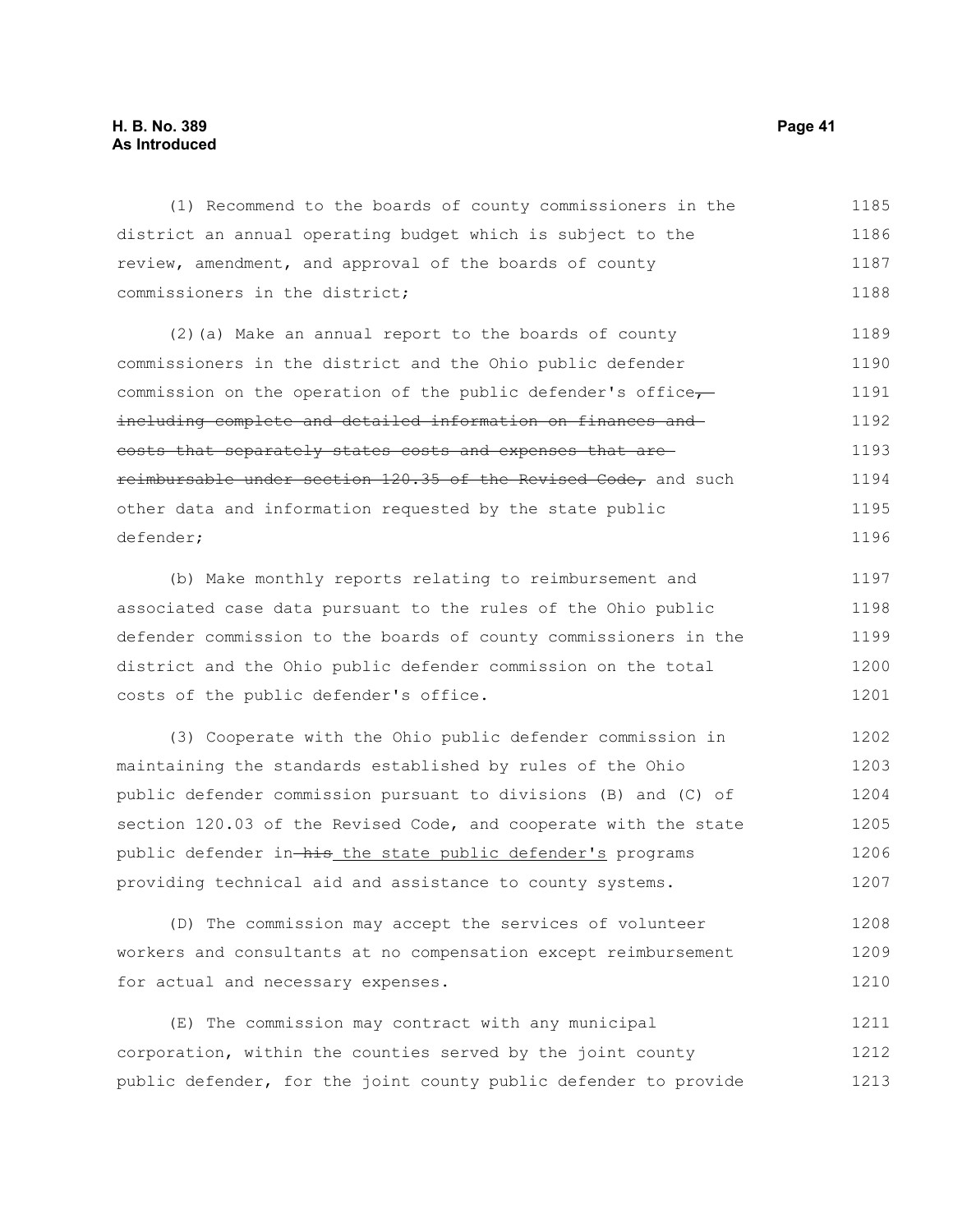legal representation for indigent persons who are charged with a violation of the ordinances of the municipal corporation. (F) A joint county public defender commission, with the approval of each participating board of county commissioners regarding all provisions that pertain to the financing of defense counsel for indigent persons, may contract with the state public defender or with any nonprofit organization, the primary purpose of which is to provide legal representation to indigent persons, for the state public defender or the organization to provide all or any part of the services that a joint county public defender is required or permitted to provide by this chapter. A contract entered into pursuant to this division may provide for payment for the services provided on a per case, hourly, or fixed contract basis. The state public defender and any nonprofit organization that contracts with a joint county public defender commission pursuant to this division shall do all of the following: (1) Comply with all standards established by the rules of 1214 1215 1216 1217 1218 1219 1220 1221 1222 1223 1224 1225 1226 1227 1228 1229 1230 1231

the Ohio public defender commission;

(2) Comply with all standards established by the Ohio public defender; 1233 1234

(3) Comply with all statutory duties and other laws applicable to joint county public defenders. 1235 1236

**Sec. 120.26.** (A)(1) The joint county public defender shall provide legal representation to indigent adults and juveniles who are charged with the commission of an offense or act that is a violation of a state statute and for which the penalty or any possible adjudication includes the potential loss of liberty and in postconviction proceedings as defined in this section. 1237 1238 1239 1240 1241 1242

1232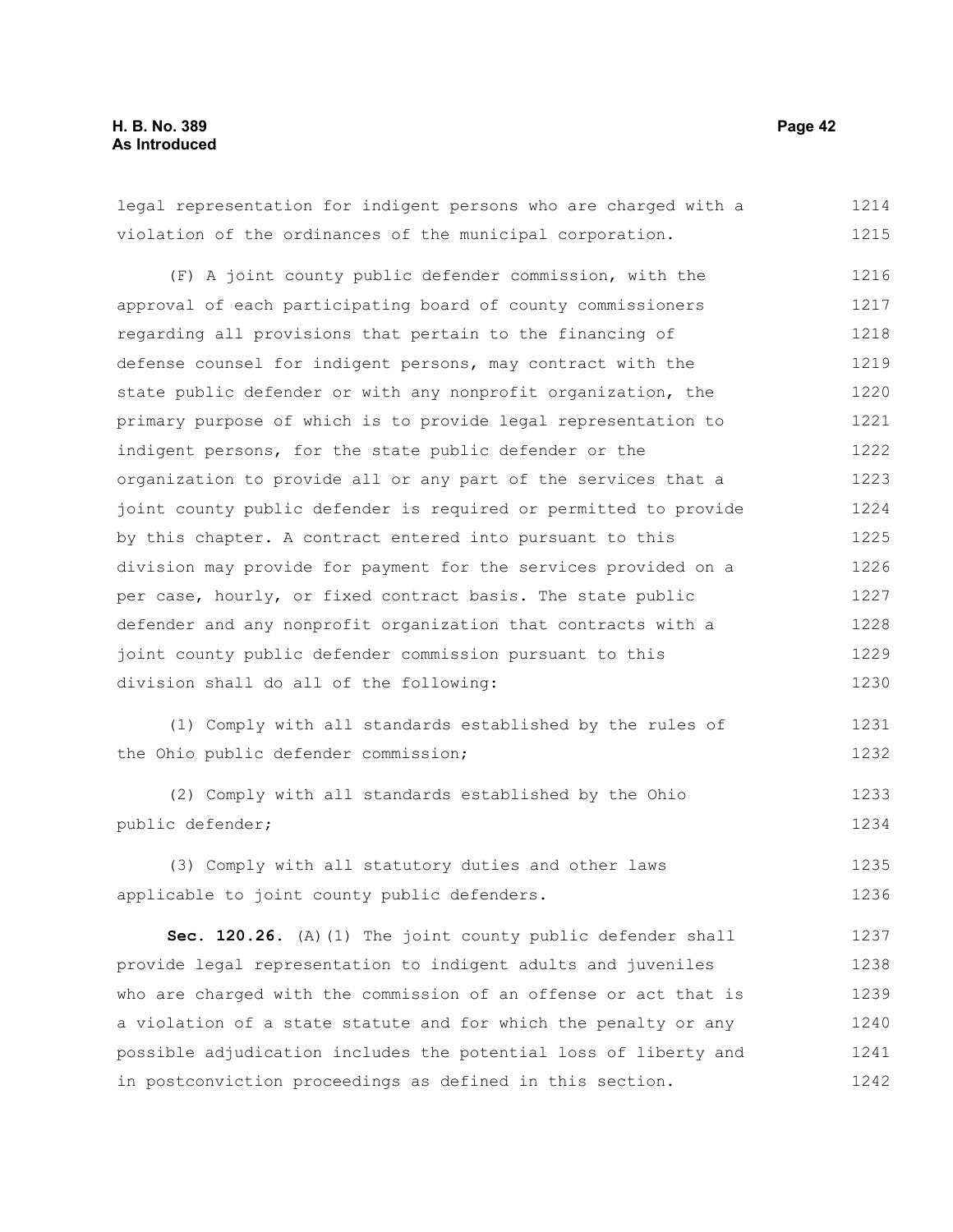(2) The joint county public defender may provide legal representation to indigent adults and juveniles charged with the violation of an ordinance of a municipal corporation for which the penalty or any possible adjudication includes the potential loss of liberty, if the joint county public defender commission has contracted with the municipal corporation to provide legal representation for indigent persons charged with a violation of an ordinance of the municipal corporation. 1243 1244 1245 1246 1247 1248 1249 1250

(B) The joint county public defender shall provide the legal representation authorized by division (A) of this section at every stage of the proceedings following arrest, detention, service of summons, or indictment. 1251 1252 1253 1254

(C) The joint county public defender may request the Ohio public defender to prosecute any appeal or other remedy before or after conviction that the joint county public defender decides is in the interests of justice and may provide legal representation in parole and probation revocation matters and matters relating to the revocation of community control or postrelease control under a community control sanction or postrelease control sanction. 1255 1256 1257 1258 1259 1260 1261 1262

(D) The joint county public defender shall not be required to prosecute any appeal, postconviction remedy, or other proceeding, unless the joint county public defender is first satisfied that there is arguable merit to the proceeding. 1263 1264 1265 1266

(E) Nothing in this section shall prevent a court from appointing counsel other than the joint county public defender or from allowing an indigent person to select the indigent person's own personal counsel to represent the indigent person. A court may also appoint counsel or allow an indigent person to select the indigent person's own personal counsel to assist the 1267 1268 1269 1270 1271 1272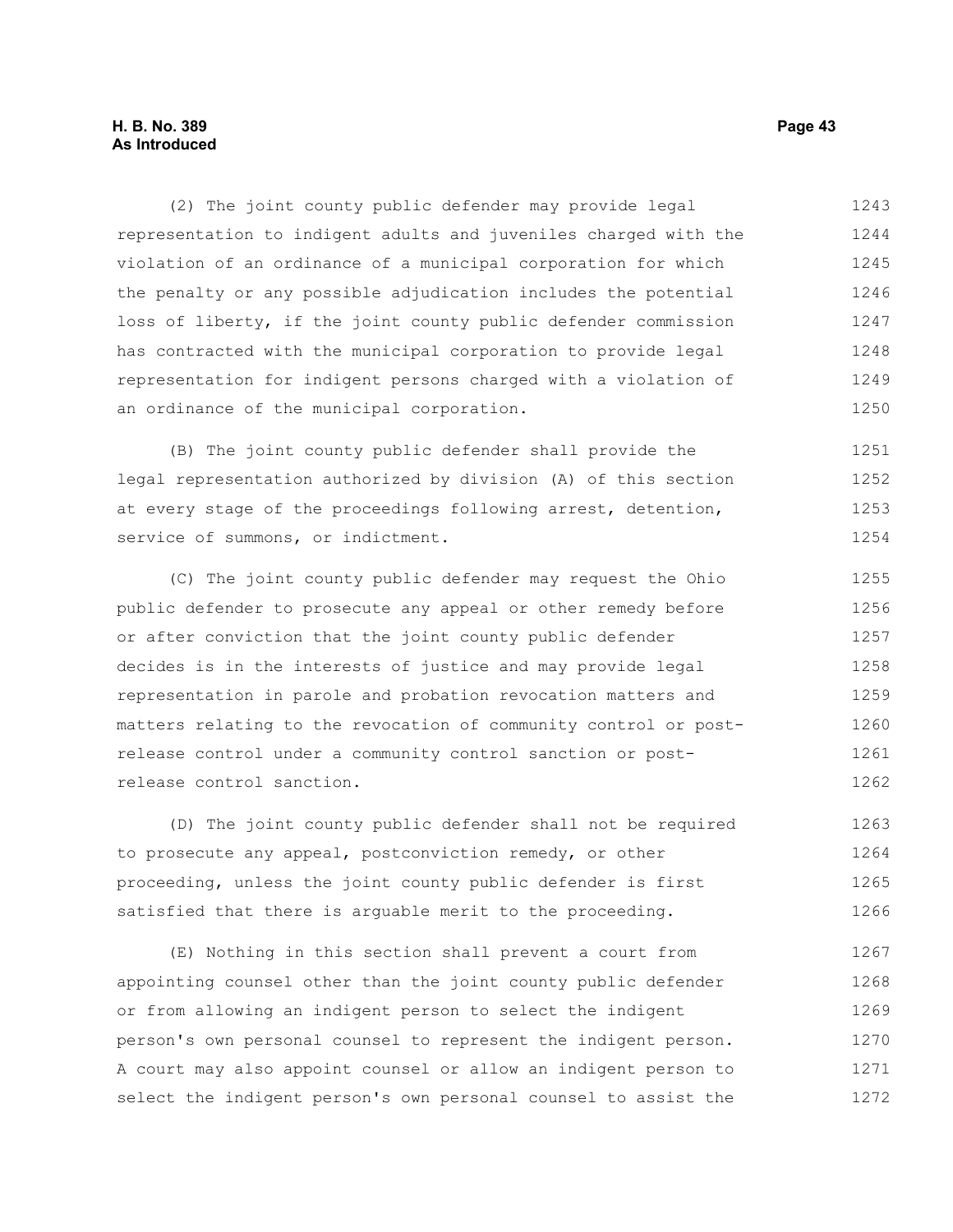| joint county public defender as co-counsel when the interests of       | 1273 |  |  |  |  |  |  |
|------------------------------------------------------------------------|------|--|--|--|--|--|--|
| justice so require.                                                    | 1274 |  |  |  |  |  |  |
| (F) Information as to the right to legal representation by             | 1275 |  |  |  |  |  |  |
| the joint county public defender or assigned counsel shall be          | 1276 |  |  |  |  |  |  |
| afforded to an accused person immediately upon arrest, when            |      |  |  |  |  |  |  |
| brought before a magistrate, or when formally charged, whichever       | 1278 |  |  |  |  |  |  |
| occurs first.                                                          | 1279 |  |  |  |  |  |  |
| (G) <del>If a court appoints the office of the joint county-</del>     | 1280 |  |  |  |  |  |  |
| public defender to represent a petitioner in a postconviction-         | 1281 |  |  |  |  |  |  |
| relief proceeding under section 2953.21 of the Revised Code, the       | 1282 |  |  |  |  |  |  |
| petitioner has received a sentence of death, and the proceeding        | 1283 |  |  |  |  |  |  |
| relates to that sentence, all of the attorneys who represent the       | 1284 |  |  |  |  |  |  |
| petitioner in the proceeding pursuant to the appointment,              | 1285 |  |  |  |  |  |  |
| whether an assistant joint county defender or the joint county         | 1286 |  |  |  |  |  |  |
| public defender, shall be certified under Rule 20 of the Rules-        | 1287 |  |  |  |  |  |  |
| of Superintendence for the Courts of Ohio to represent indigent        | 1288 |  |  |  |  |  |  |
| defendants charged with or convicted of an offense for which the-      | 1289 |  |  |  |  |  |  |
| death penalty can be or has been imposed.                              | 1290 |  |  |  |  |  |  |
| (H) As used in this section:                                           | 1291 |  |  |  |  |  |  |
| (1) "Community control sanction" has the same meaning as               | 1292 |  |  |  |  |  |  |
| in section 2929.01 of the Revised Code.                                | 1293 |  |  |  |  |  |  |
| (2) "Post-release control sanction" has the same meaning               | 1294 |  |  |  |  |  |  |
| as in section 2967.01 of the Revised Code.                             | 1295 |  |  |  |  |  |  |
| Sec. 120.28. (A) The joint county public defender                      | 1296 |  |  |  |  |  |  |
| commission's report to the joint board of county commissioners         | 1297 |  |  |  |  |  |  |
| shall be audited by the fiscal officer of the district. The            | 1298 |  |  |  |  |  |  |
| joint board of county commissioners, after review and approval<br>1299 |      |  |  |  |  |  |  |
| of the audited report, may then certify it to the state public         | 1300 |  |  |  |  |  |  |
| defender for reimbursement. If a request for the reimbursement         | 1301 |  |  |  |  |  |  |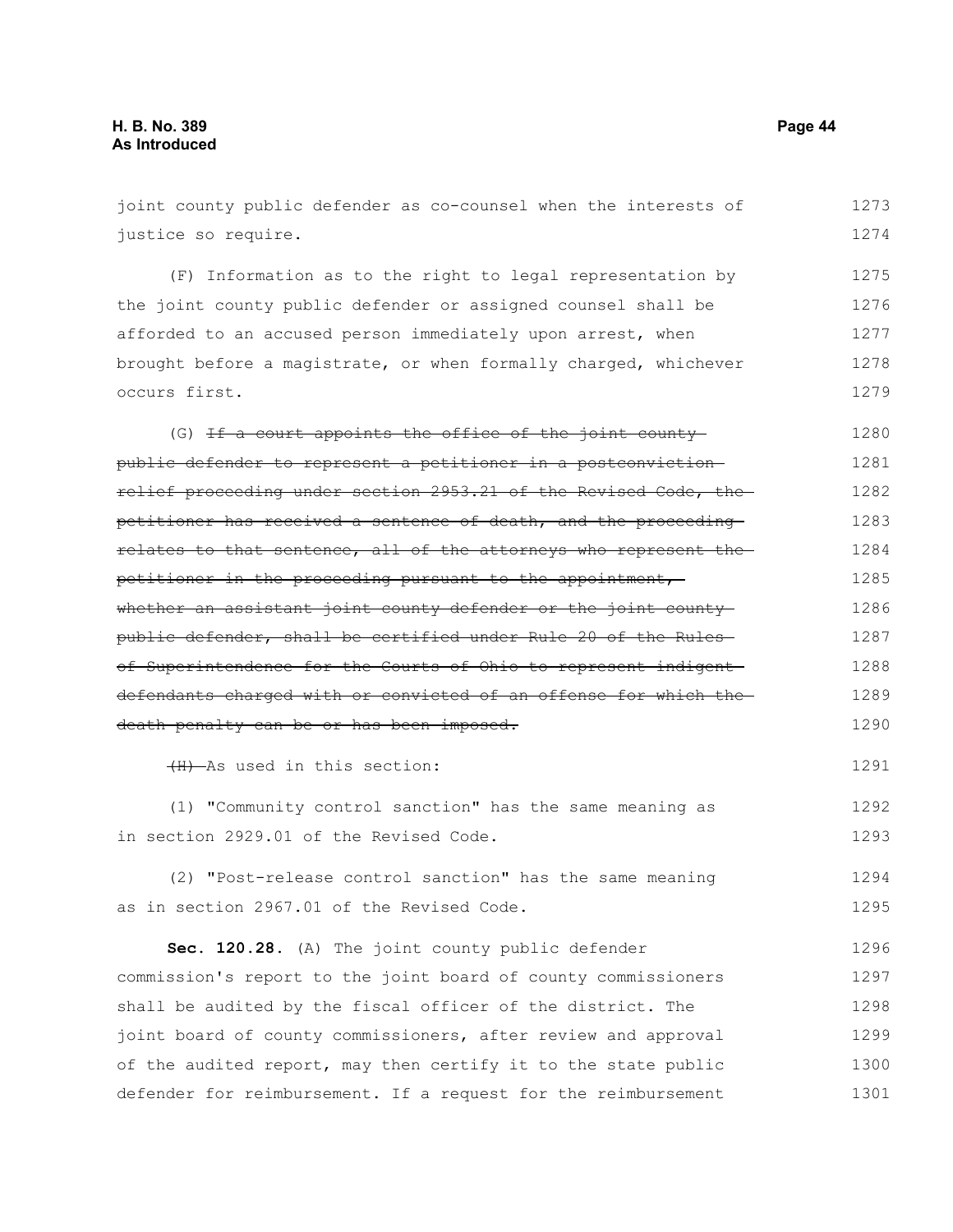## **H. B. No. 389 Page 45 As Introduced**

of any operating expenditure incurred by a joint county public defender office is not received by the state public defender within sixty days after the end of the calendar month in which the expenditure is incurred, the state public defender shall not pay the requested reimbursement, unless the joint board of county commissioners has requested, and the state public defender has granted, an extension of the sixty-day time limit. Each request for reimbursement shall include a certification by the joint county public defender that all persons provided representation by the joint county public defender's office during the period covered by the request were indigent and, for each person provided representation during that period, a financial disclosure form completed by the person on a form prescribed by the state public defender. The state public defender shall also review the report and, in accordance with the standards, guidelines, and maximums established pursuant to divisions (B)(7) and (8) of section 120.04 of the Revised Code, prepare a voucher for fifty per cent of the total cost of each joint county public defender's office for the period of time covered by the certified report and a voucher for fifty per cent of the costs and expenses that are reimbursable under section 120.35 of the Revised Code, if any, or, if the amount of money appropriated by the general assembly to reimburse counties for the operation of county public defender offices, joint county public defender offices, and county appointed counsel systems is not sufficient to pay fifty per cent of the total cost of all of the offices and systems, for the lesser amount required by section 120.34 of the Revised Code. For purposes of this section, "total cost" means total expenses minus costs and expenses reimbursable under section 120.35 of the Revised Code and any funds received by the joint county public defender commission pursuant to a contract, except a contract entered 1302 1303 1304 1305 1306 1307 1308 1309 1310 1311 1312 1313 1314 1315 1316 1317 1318 1319 1320 1321 1322 1323 1324 1325 1326 1327 1328 1329 1330 1331 1332 1333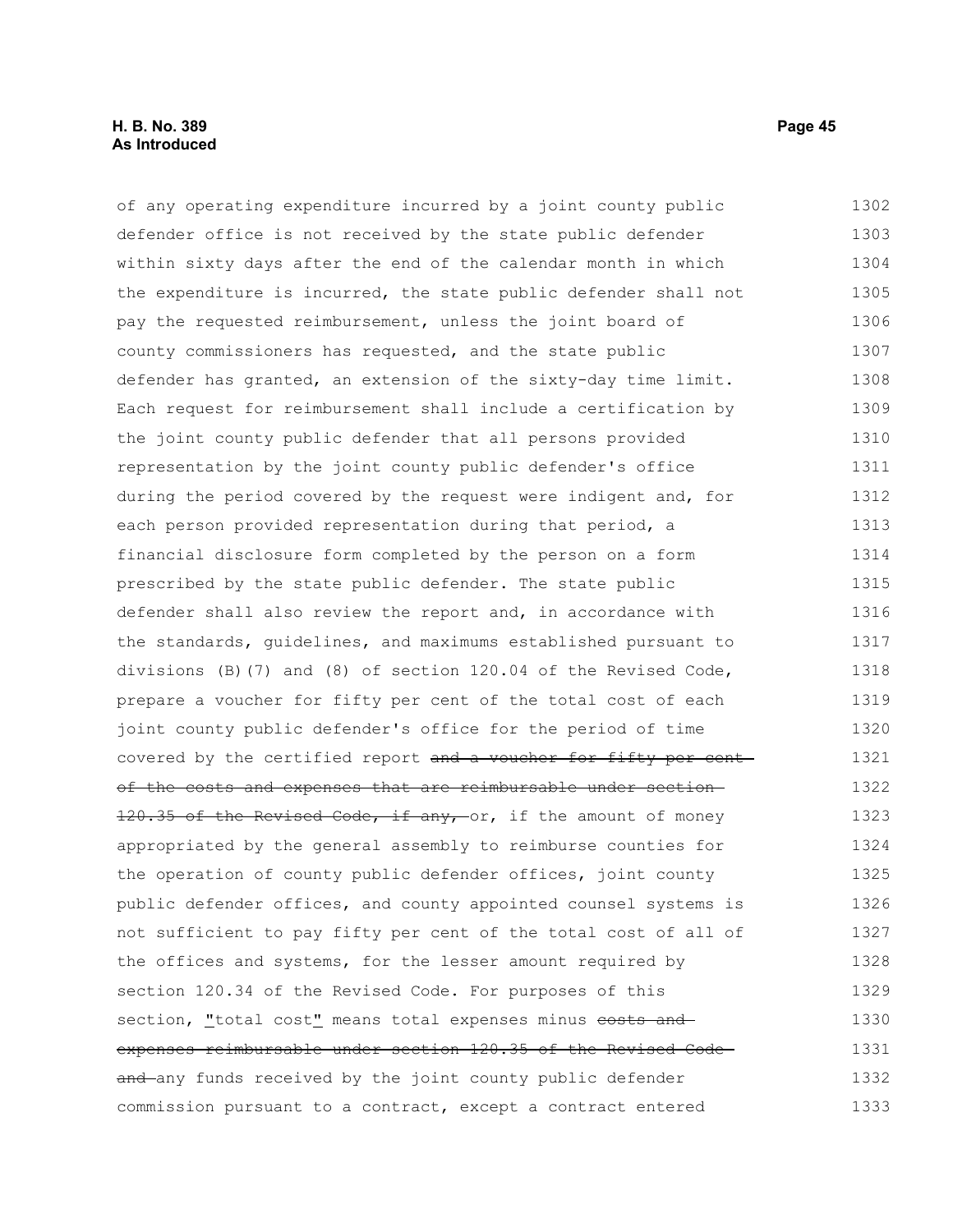into with a municipal corporation pursuant to division (E) of section 120.24 of the Revised Code, gift, or grant. Each county in the district shall be entitled to a share of such state reimbursement in proportion to the percentage of the total cost it has agreed to pay. 1334 1335 1336 1337 1338

(B) If the joint county public defender fails to maintain the standards for the conduct of the office established by the rules of the Ohio public defender commission pursuant to divisions (B) and (C) of section 120.03 or the standards established by the state public defender pursuant to division (B)(7) of section 120.04 of the Revised Code, the Ohio public defender commission shall notify the joint county public defender commission and the board of county commissioners of each county in the district that the joint county public defender has failed to comply with its rules or the standards of the state public defender. Unless the joint public defender commission or the joint county public defender corrects the conduct of the joint county public defender's office to comply with the rules and standards within ninety days after the date of the notice, the state public defender may deny all or part of the counties' reimbursement from the state provided for in division (A) of this section. 1339 1340 1341 1342 1343 1344 1345 1346 1347 1348 1349 1350 1351 1352 1353 1354 1355

**Sec. 120.33.** (A) In lieu of using a county public defender or joint county public defender to represent indigent persons in the proceedings set forth in division (A) of section 120.16 of the Revised Code, the board of county commissioners of any county may adopt a resolution to pay counsel who are either personally selected by the indigent person or appointed by the court. The resolution shall include those provisions the board of county commissioners considers necessary to provide effective representation of indigent persons in any proceeding for which 1356 1357 1358 1359 1360 1361 1362 1363 1364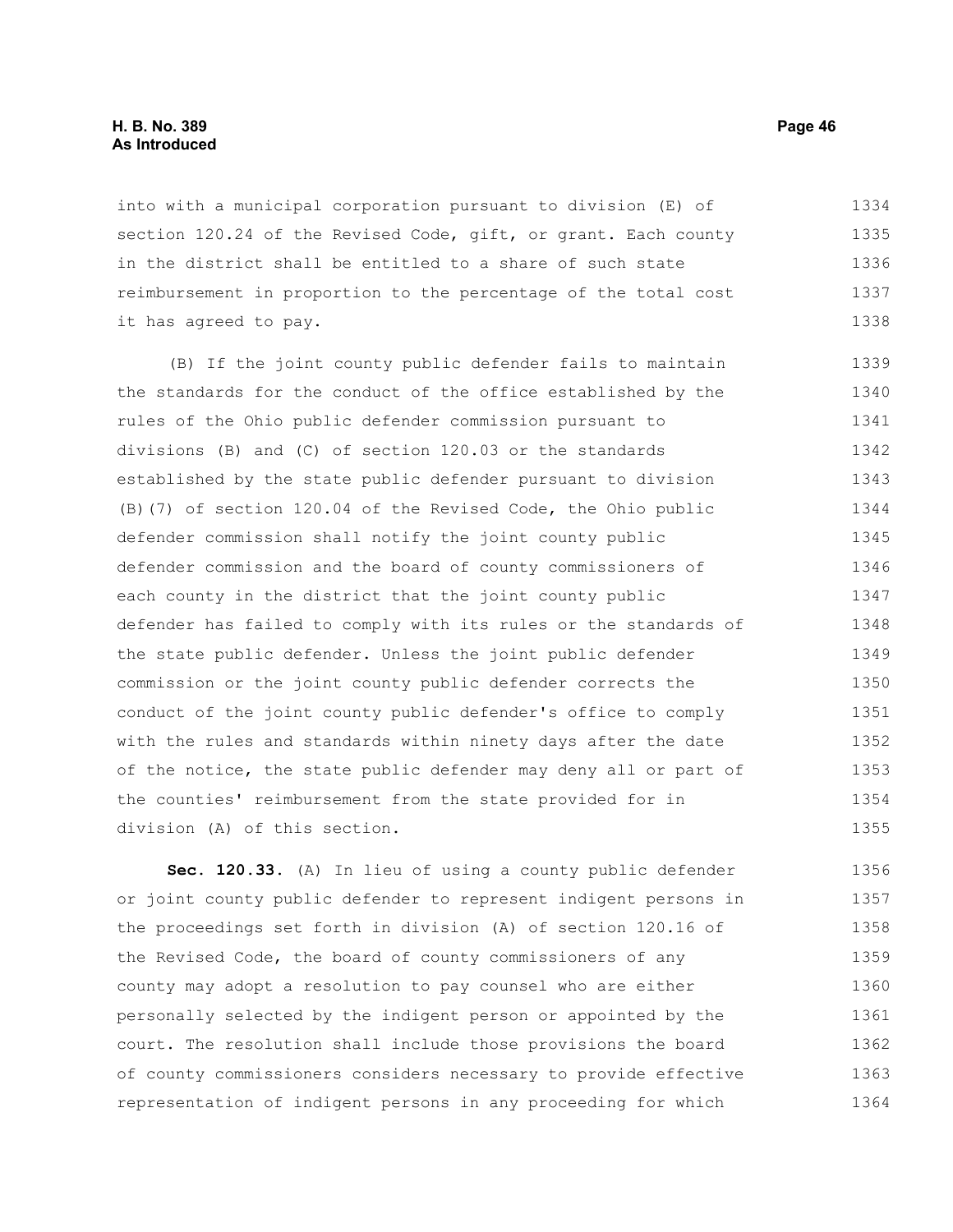## **H. B. No. 389 Page 47 As Introduced**

counsel is provided under this section. The resolution shall include provisions for contracts with any municipal corporation under which the municipal corporation shall reimburse the county for counsel appointed to represent indigent persons charged with violations of the ordinances of the municipal corporation. 1365 1366 1367 1368 1369

(1) In a county that adopts a resolution to pay counsel, an indigent person shall have the right to do either of the following: 1370 1371 1372

(a) To select the person's own personal counsel to represent the person in any proceeding included within the provisions of the resolution; 1373 1374 1375

(b) To request the court to appoint counsel to represent the person in such a proceeding.

(2) The court having jurisdiction over the proceeding in a county that adopts a resolution to pay counsel shall, after determining that the person is indigent and entitled to legal representation under this section, do either of the following: 1378 1379 1380 1381

(a) By signed journal entry recorded on its docket, enter the name of the lawyer selected by the indigent person as counsel of record; 1382 1383 1384

(b) Appoint counsel for the indigent person if the person has requested the court to appoint counsel and, by signed journal entry recorded on its dockets, enter the name of the lawyer appointed for the indigent person as counsel of record. 1385 1386 1387 1388

(3) The board of county commissioners shall establish a schedule of fees by case or on an hourly basis to be paid to counsel for legal services provided pursuant to a resolution adopted under this section. Prior to establishing the schedule, the board of county commissioners shall request the bar 1389 1390 1391 1392 1393

1376 1377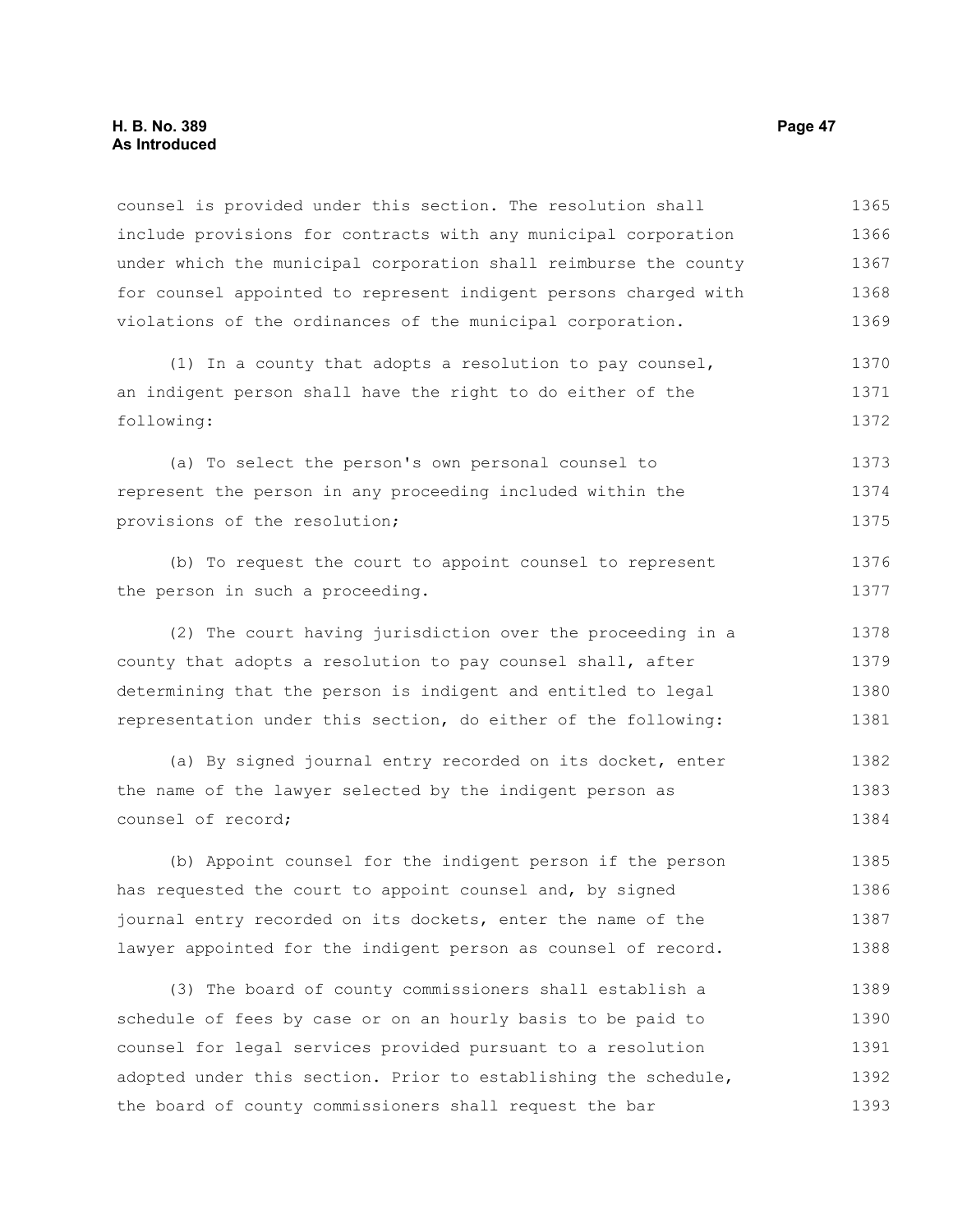association or associations of the county to submit a proposed schedule for cases other than capital cases. The schedule submitted shall be subject to the review, amendment, and approval of the board of county commissioners, except withrespect to capital cases. With respect to capital cases, the schedule shall provide for fees by case or on an hourly basis to be paid to counsel in the amount or at the rate set by the capital case attorney fee council pursuant to division (D) of this section, and the board of county commissioners shallapprove that amount or rate. 1394 1395 1396 1397 1398 1399 1400 1401 1402 1403

(4) Counsel selected by the indigent person or appointed by the court at the request of an indigent person in a county that adopts a resolution to pay counsel, except for counsel appointed to represent a person charged with any violation of an ordinance of a municipal corporation that has not contracted with the county commissioners for the payment of appointed counsel, shall be paid by the county and shall receive the compensation and expenses the court approves. With respect to capital cases, the court shall approve compensation and expenses in accordance with the amount or at the rate set by the capitalcase attorney fee council pursuant to division (D) of this section. Each request for payment shall be accompanied by a financial disclosure form and an affidavit of indigency that are completed by the indigent person on forms prescribed by the state public defender. Compensation and expenses shall not exceed the amounts fixed by the board of county commissioners in the schedule adopted pursuant to division (A)(3) of this section. No court shall approve compensation and expenses that exceed the amount fixed pursuant to division (A)(3) of this section. 1404 1405 1406 1407 1408 1409 1410 1411 1412 1413 1414 1415 1416 1417 1418 1419 1420 1421 1422 1423

The fees and expenses approved by the court shall not be 1424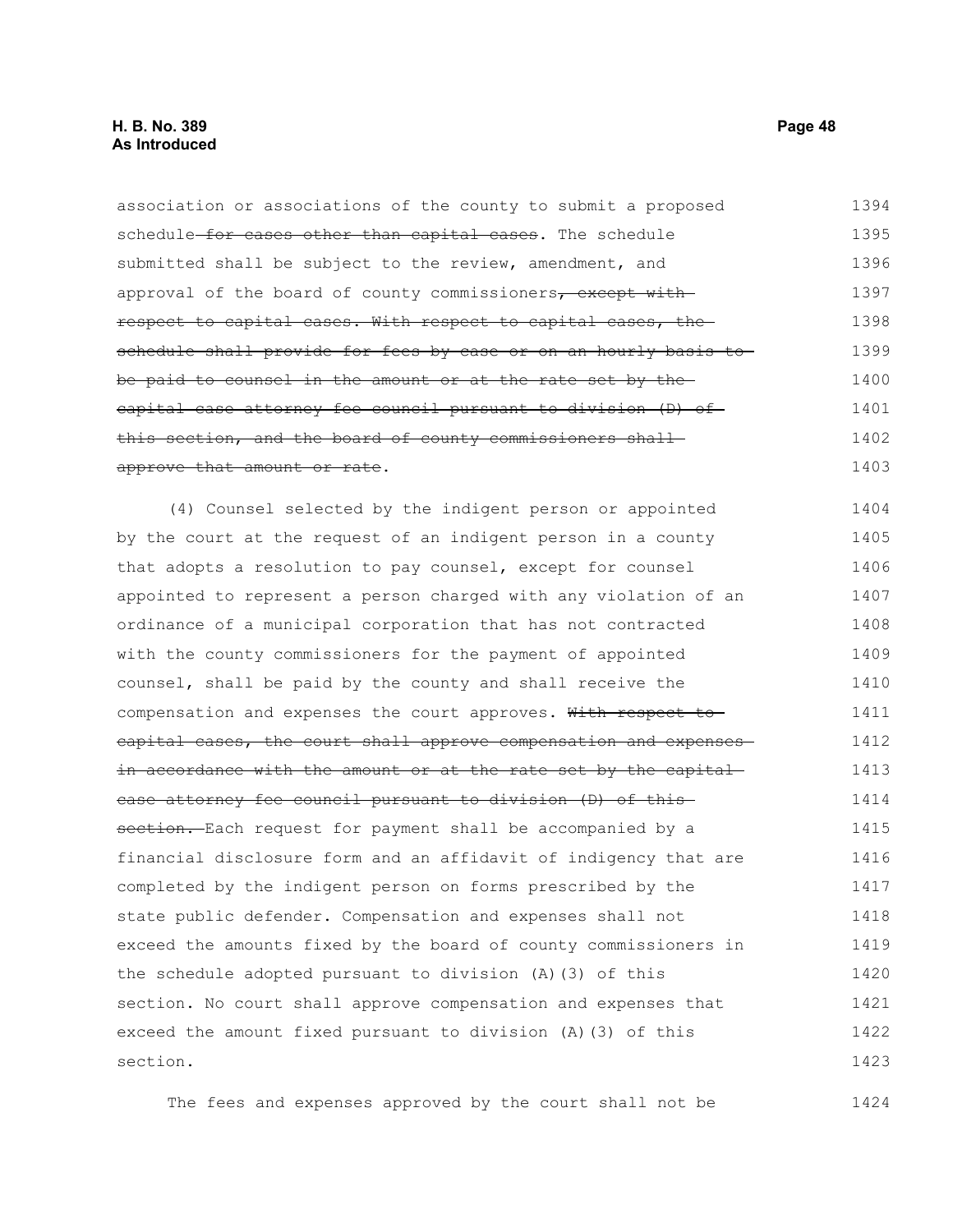taxed as part of the costs and shall be paid by the county. However, if the person represented has, or may reasonably be expected to have, the means to meet some part of the cost of the services rendered to the person, the person shall pay the county an amount that the person reasonably can be expected to pay. Pursuant to section 120.04 of the Revised Code, the county shall pay to the state public defender a percentage of the payment received from the person in an amount proportionate to the percentage of the costs of the person's case that were paid to the county by the state public defender pursuant to this section. The money paid to the state public defender shall be credited to the client payment fund created pursuant to division (B)(5) of section 120.04 of the Revised Code. 1425 1426 1427 1428 1429 1430 1431 1432 1433 1434 1435 1436 1437

The county auditor shall draw a warrant on the county treasurer for the payment of counsel in the amount fixed by the court, plus the expenses the court fixes and certifies to the auditor. The county auditor shall report periodically, but not less than annually, to the board of county commissioners and to the state public defender the amounts paid out pursuant to the approval of the court. The board of county commissioners, after review and approval of the auditor's report, or the county auditor, with permission from and notice to the board of county commissioners, may then certify it to the state public defender for reimbursement. The state public defender may pay a requested reimbursement only if the request for reimbursement is accompanied by a financial disclosure form and an affidavit of indigency completed by the indigent person on forms prescribed by the state public defender or if the court certifies by electronic signature as prescribed by the state public defender that a financial disclosure form and affidavit of indigency have been completed by the indigent person and are available for 1438 1439 1440 1441 1442 1443 1444 1445 1446 1447 1448 1449 1450 1451 1452 1453 1454 1455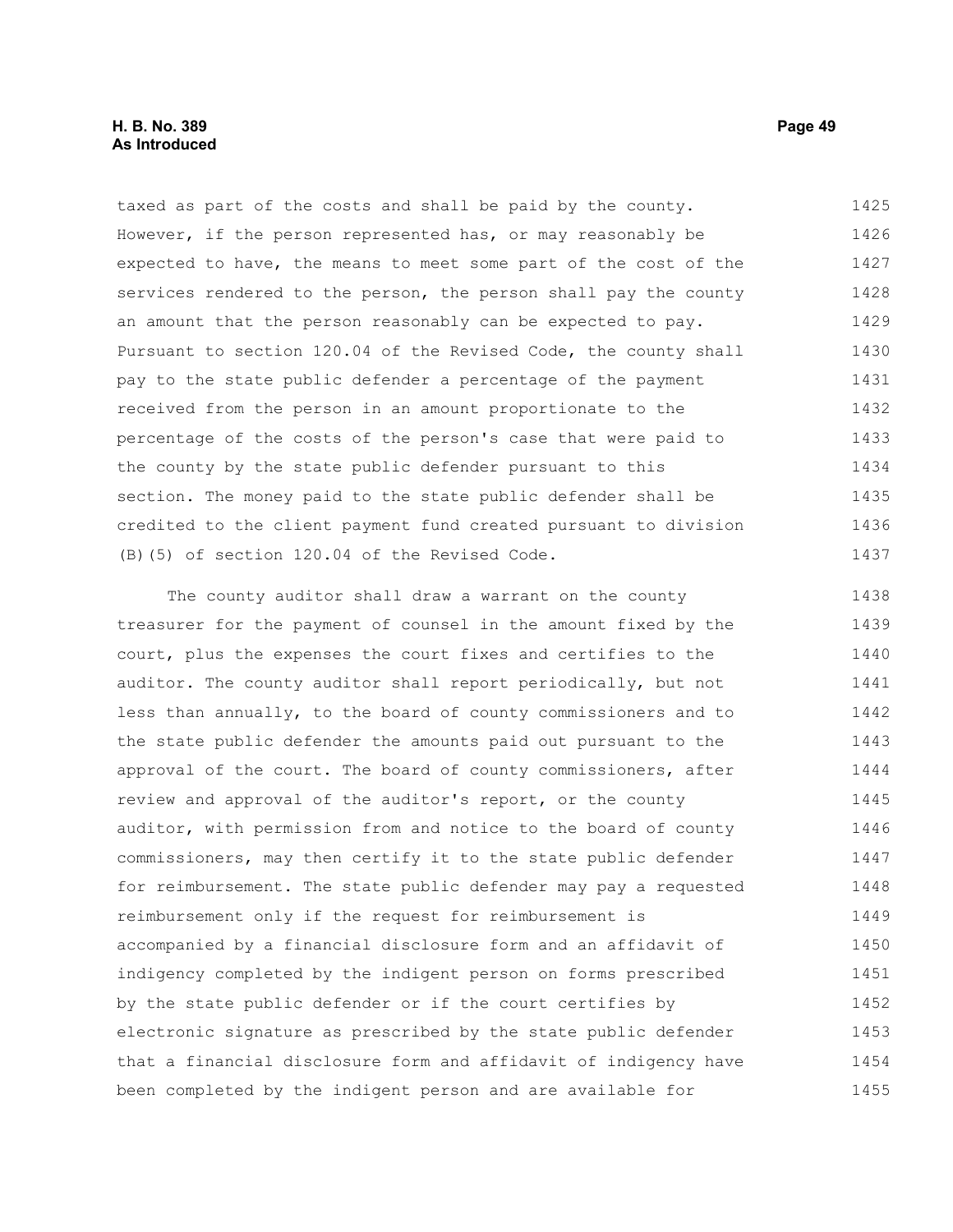# **H. B. No. 389 Page 50 As Introduced**

inspection. If a request for the reimbursement of the cost of counsel in any case is not received by the state public defender within ninety days after the end of the calendar month in which the case is finally disposed of by the court, unless the county has requested and the state public defender has granted an extension of the ninety-day limit, the state public defender shall not pay the requested reimbursement. The state public defender shall also review the report and, in accordance with the standards, guidelines, and maximums established pursuant to divisions (B)(7) and (8) of section 120.04 of the Revised Code, prepare a voucher for fifty per cent of the total cost of each county appointed counsel system in the period of time covered by the certified report and a voucher for fifty per cent of the costs and expenses that are reimbursable under section 120.35 of the Revised Code, if any, or, if the amount of money appropriated by the general assembly to reimburse counties for the operation of county public defender offices, joint county public defender offices, and county appointed counsel systems is not sufficient to pay fifty per cent of the total cost of all of the offices and systems-other than costs and expenses that arereimbursable under section 120.35 of the Revised Code, for the lesser amount required by section 120.34 of the Revised Code. 1456 1457 1458 1459 1460 1461 1462 1463 1464 1465 1466 1467 1468 1469 1470 1471 1472 1473 1474 1475 1476 1477

(5) If any county appointed counsel system fails to maintain the standards for the conduct of the system established by the rules of the Ohio public defender commission pursuant to divisions (B) and (C) of section 120.03 or the standards established by the state public defender pursuant to division (B)(7) of section 120.04 of the Revised Code, the Ohio public defender commission shall notify the board of county commissioners of the county that the county appointed counsel system has failed to comply with its rules or the standards of 1478 1479 1480 1481 1482 1483 1484 1485 1486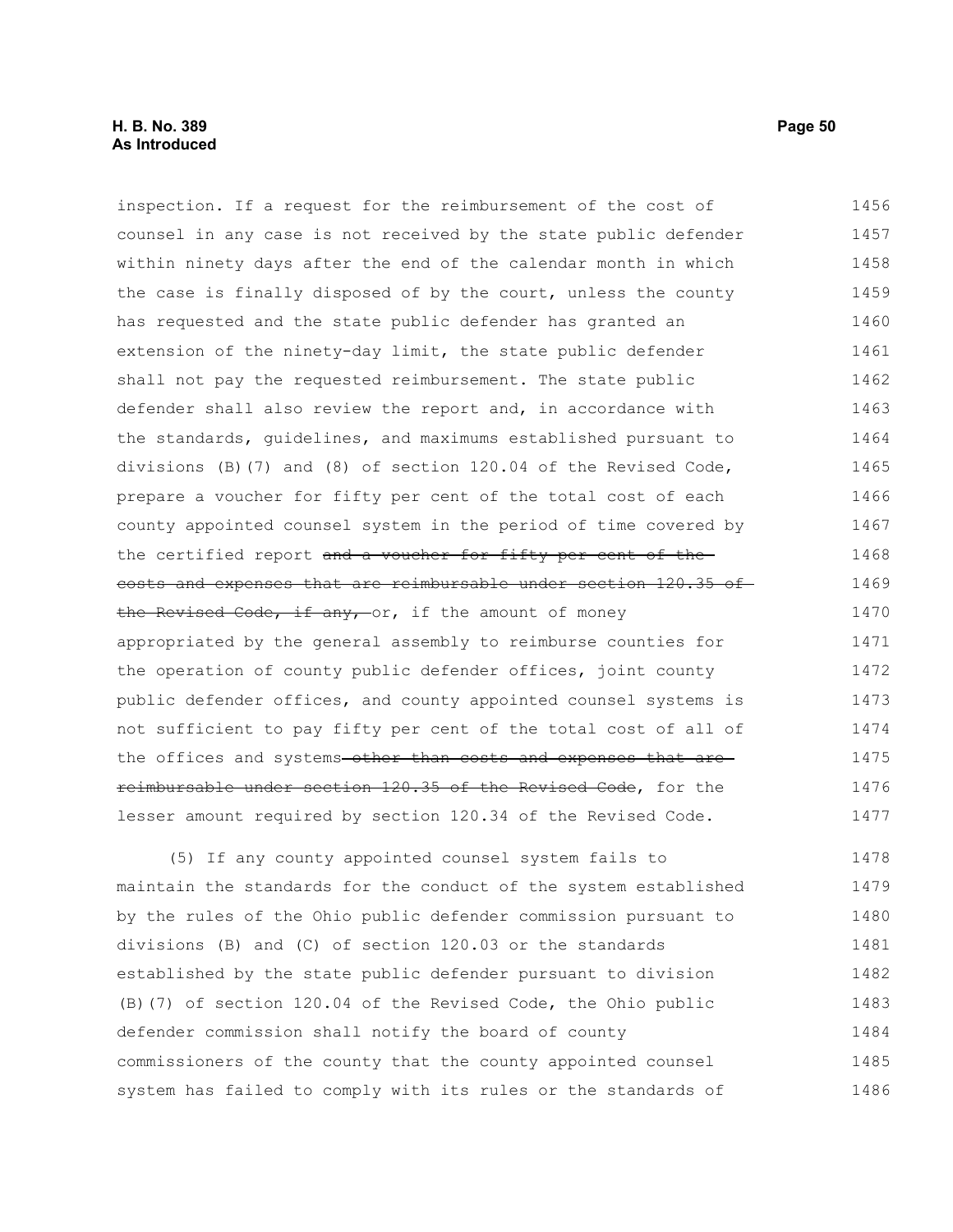# **H. B. No. 389 Page 51 As Introduced**

the state public defender. Unless the board of county commissioners corrects the conduct of its appointed counsel system to comply with the rules and standards within ninety days after the date of the notice, the state public defender may deny all or part of the county's reimbursement from the state provided for in division (A)(4) of this section. 1487 1488 1489 1490 1491 1492

(B) In lieu of using a county public defender or joint county public defender to represent indigent persons in the proceedings set forth in division (A) of section 120.16 of the Revised Code, and in lieu of adopting the resolution and following the procedure described in division (A) of this section, the board of county commissioners of any county may contract with the state public defender for the state public defender's legal representation of indigent persons. A contract entered into pursuant to this division may provide for payment for the services provided on a per case, hourly, or fixed contract basis. 1493 1494 1495 1496 1497 1498 1499 1500 1501 1502 1503

(C) If a court appoints an attorney pursuant to this section to represent a petitioner in a postconviction relief proceeding under section 2953.21 of the Revised Code, the petitioner has received a sentence of death, and the proceeding relates to that sentence, the attorney who represents the petitioner in the proceeding pursuant to the appointment shall be certified under Rule 20 of the Rules of Superintendence for the Courts of Ohio to represent indigent defendants charged with or convicted of an offense for which the death penalty can be or has been imposed. 1504 1505 1506 1507 1508 1509 1510 1511 1512 1513

(D)(1) There is hereby created the capital case attorney fee council, appointed as described in division (D)(2) of this section. The council shall set an amount by case, or a rate on 1514 1515 1516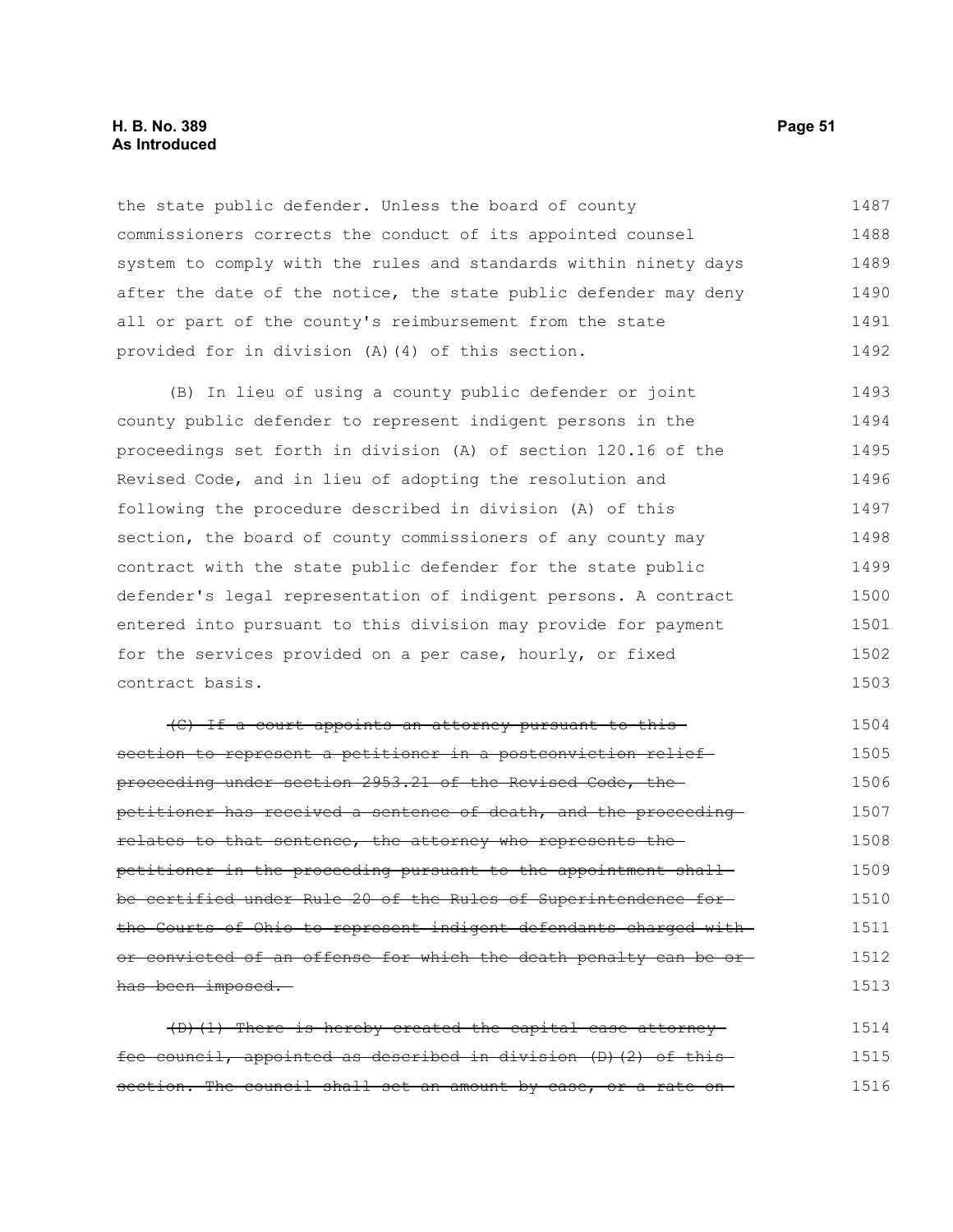| an hourly basis, to be paid under this section to counsel in a-  | 1517 |
|------------------------------------------------------------------|------|
| eapital case.                                                    | 1518 |
| (2) The capital case attorney fee council shall consist of       | 1519 |
| five members, all of whom shall be active judges serving on one- | 1520 |
| of the district courts of appeals in this state. Terms for-      | 1521 |
| council members shall be the lesser of three years or until the- | 1522 |
| member ceases to be an active judge of a district court of       | 1523 |
| appeals. The initial terms shall commence ninety days after the  | 1524 |
| effective date of this amendment. The chief justice of the-      | 1525 |
| supreme court shall appoint the members of the council, and      | 1526 |
| shall make all of the appointments not later than sixty days     | 1527 |
| after the effective date of this amendment. When any vacancy-    | 1528 |
| occurs, the chief justice shall appoint an active judge of a     | 1529 |
| district court of appeals in this state to fill the vacancy for- | 1530 |
| the unexpired term, in the same manner as prescribed in this-    | 1531 |
| division. The chief justice shall designate a chairperson from-  | 1532 |
| the appointed members of the council. Members of the council-    | 1533 |
| shall receive no additional compensation for their service as a  | 1534 |
| member, but may be reimbursed for expenses reasonably incurred   | 1535 |
| in service to the council, to be paid by the supreme court. The  | 1536 |
| supreme court may provide administrative support to the council. | 1537 |
| (3) The capital case attorney fee council initially shall        | 1538 |
| meet not later than one hundred twenty days after the effective  | 1539 |
| date of this amendment. Thereafter, the council shall meet not-  | 1540 |
| less than annually.                                              | 1541 |
|                                                                  |      |
| (4) Upon setting the amount or rate described in division        | 1542 |
| (D)(1) of this section, the chairperson of the capital case-     | 1543 |
| attorney fee council promptly shall provide written notice to    | 1544 |
| the state public defender of the amount or rate so set. The-     | 1545 |
| amount or rate so set shall become effective ninety days after-  | 1546 |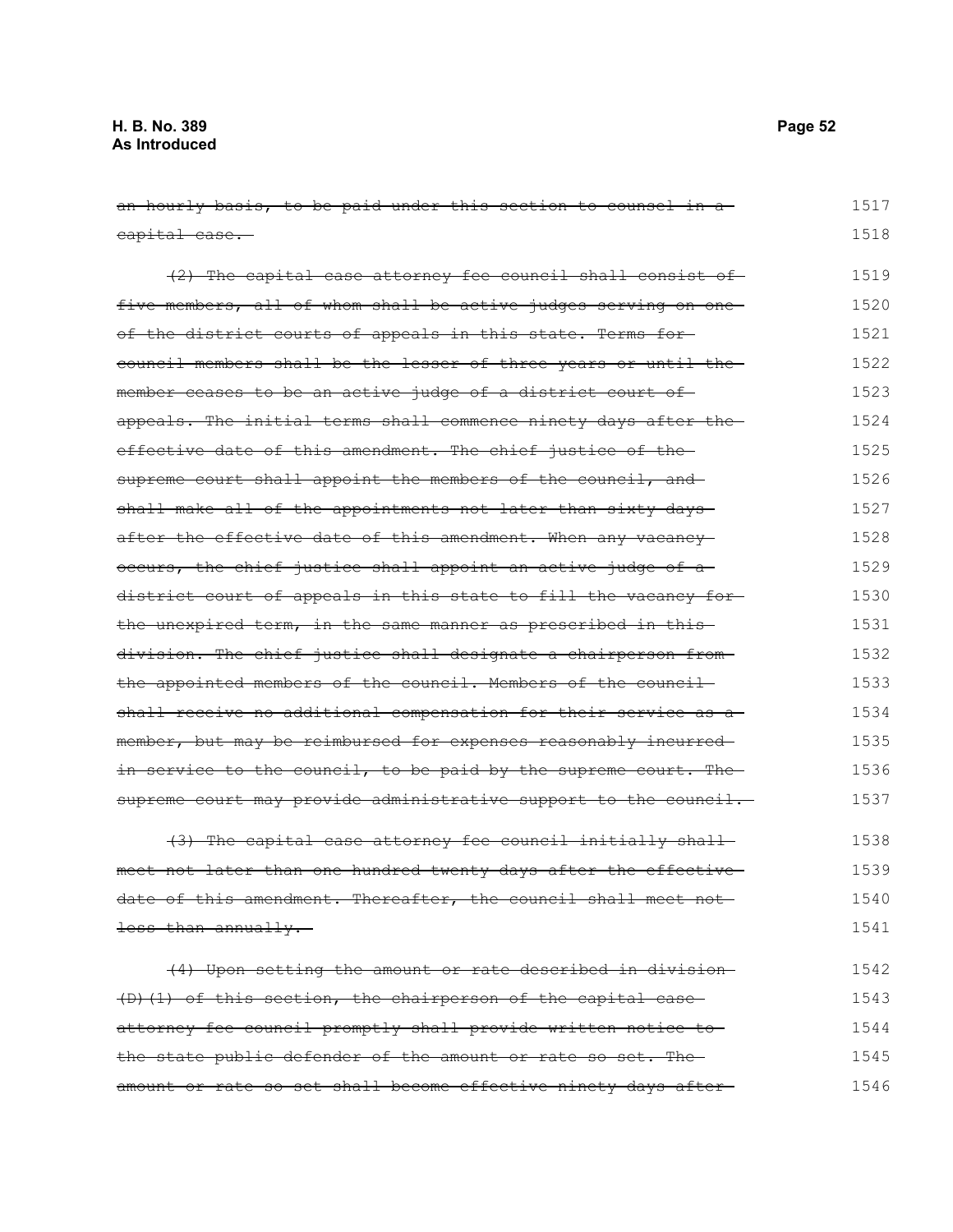# **H. B. No. 389 Page 53 As Introduced**

| the date on which the chairperson provides that written notice-            | 1547 |
|----------------------------------------------------------------------------|------|
| to the state public defender. The council shall specify that               | 1548 |
| effective date in the written notice provided to the state-                | 1549 |
| <del>public defender. All amounts or rates set by the council shall-</del> | 1550 |
| be final, subject to modification as described in division (D)             | 1551 |
| (5) of this section, and not subject to appeal.                            | 1552 |
| (5) The capital case attorney fee council may modify an-                   | 1553 |
| <del>amount or rate set as described in division (D)(4) of this-</del>     | 1554 |
| section. The provisions of that division apply with respect to-            | 1555 |
| any such modification of an amount or rate.                                | 1556 |
| Sec. 120.34. The total amount of money paid to all                         | 1557 |
| counties in any fiscal year pursuant to sections $120.18$ , $120.28$ ,     | 1558 |
| and 120.33 of the Revised Code for the reimbursement of a                  | 1559 |
| percentage of the counties' cost of operating county public                | 1560 |
| defender offices, joint county public defender offices, and                | 1561 |
| county appointed counsel systems shall not exceed the total                | 1562 |
| amount appropriated for that fiscal year by the general assembly           | 1563 |
| for the reimbursement of the counties for the operation of the             | 1564 |
| offices and systems. If the amount appropriated by the general             | 1565 |
| assembly in any fiscal year is insufficient to pay fifty per               | 1566 |
| cent of the total cost in the fiscal year of all county public             | 1567 |
| defender offices, all joint county public defender offices, and            | 1568 |
| all county appointed counsel systems, the amount of money paid             | 1569 |
| in that fiscal year pursuant to sections 120.18, 120.28, and               | 1570 |
| 120.33 of the Revised Code to each county for the fiscal year              | 1571 |
| shall be reduced proportionately so that each county is paid an            | 1572 |
| equal percentage of its total cost in the fiscal year for                  | 1573 |
| operating its county public defender system, its joint county              | 1574 |
| public defender system, and its county appointed counsel system.           | 1575 |
|                                                                            |      |

The total amount of money paid to all counties in any-

1576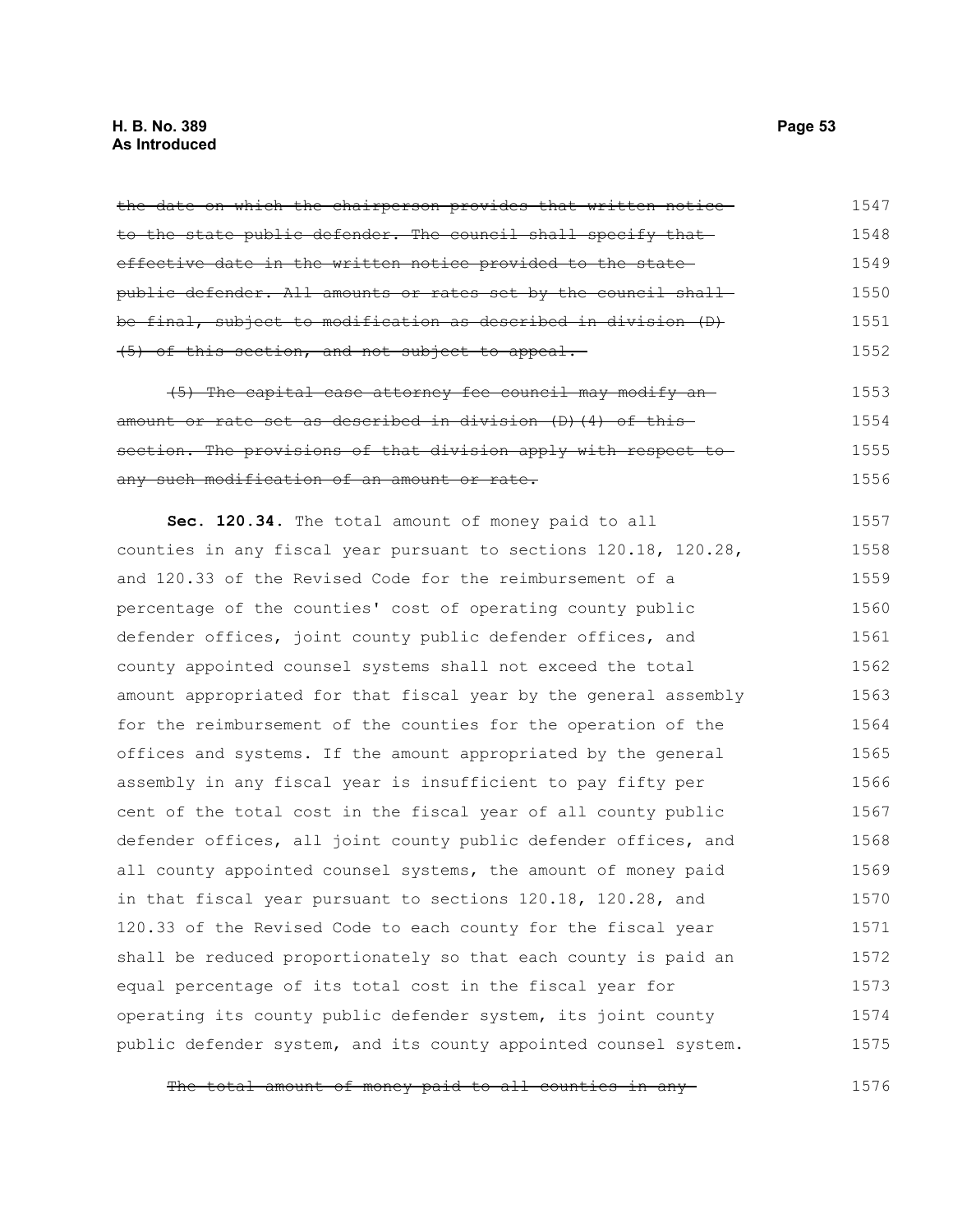#### **H. B. No. 389 Page 54 As Introduced**

fiscal year pursuant to section 120.35 of the Revised Code for the reimbursement of a percentage of the counties' costs and expenses of conducting the defense in capital cases shall notexceed the total amount appropriated for that fiscal year by the general assembly for the reimbursement of the counties for conducting the defense in capital cases. If the amount appropriated by the general assembly in any fiscal year is insufficient to pay fifty per cent of the counties' total costsand expenses of conducting the defense in capital cases in the fiscal year, the amount of money paid in that fiscal yearpursuant to section 120.35 of the Revised Code to each county for the fiscal year shall be reduced proportionately so that each county is paid an equal percentage of its costs and expenses of conducting the defense in capital cases in the fiscal year. All payments relating to capital cases that were required to be made under the provisions of this chapter or section 2941.51 of the Revised Code as those provisions existed immediately before the effective date of this amendment shall be made for each calendar or fiscal year, as applicable, in accordance with those provisions as they existed immediately before the effective date of this amendment until each case in which a defendant was sentenced to death before the effective date of this amendment is finally resolved. 1577 1578 1579 1580 1581 1582 1583 1584 1585 1586 1587 1588 1589 1590 1591 1592 1593 1594 1595 1596 1597 1598 1599

If any county receives an amount of money pursuant to section 120.18, 120.28, or 120.33, or 120.35 of the Revised Code that is in excess of the amount of reimbursement it is entitled to receive pursuant to this section, the state public defender shall request the board of county commissioners to return the excess payment and the board of county commissioners, upon receipt of the request, shall direct the appropriate county officer to return the excess payment to the state. 1600 1601 1602 1603 1604 1605 1606 1607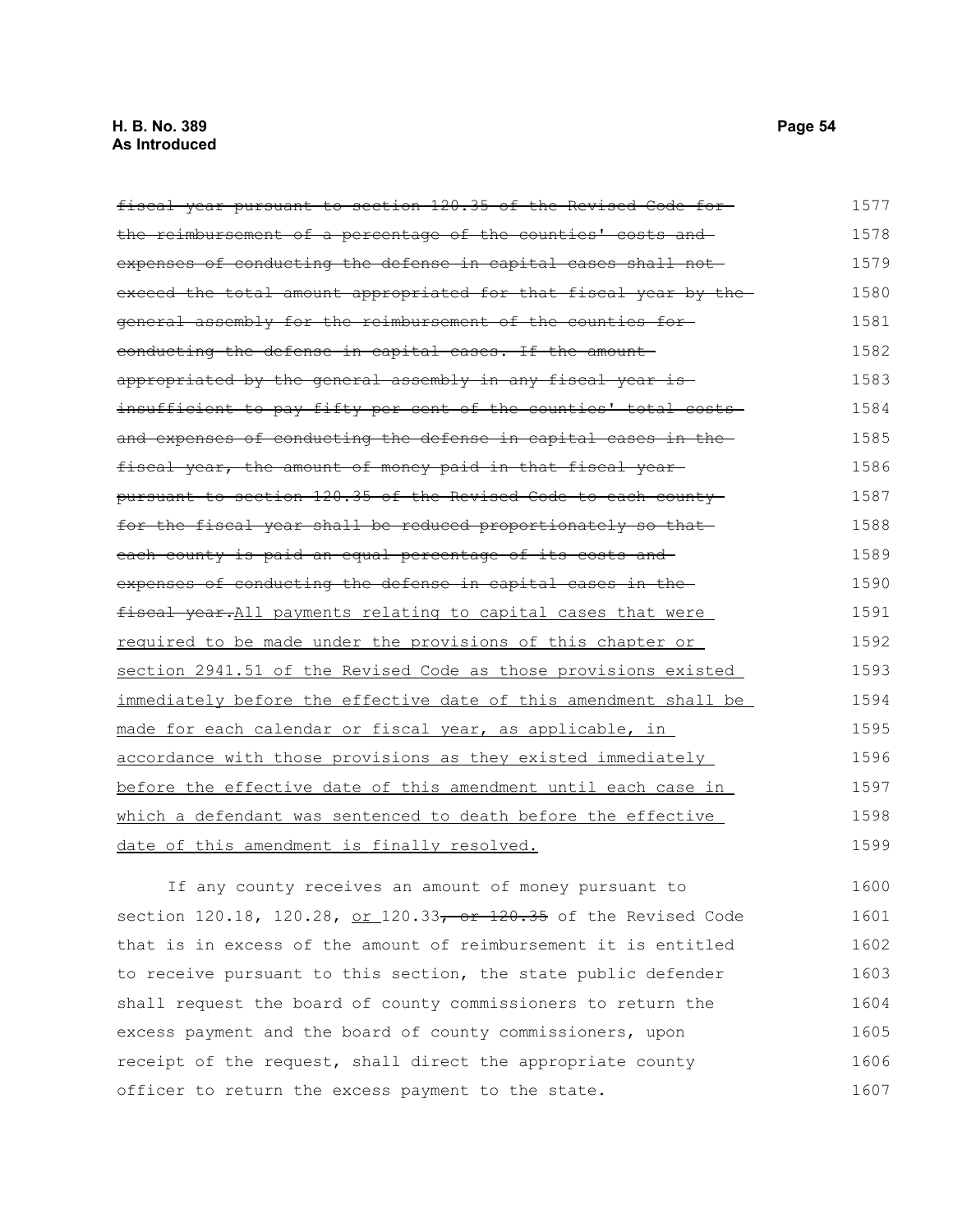Within thirty days of the end of each fiscal quarter, the state public defender shall provide to the office of budget and management and the legislative budget office of the legislative service commission an estimate of the amount of money that will be required for the balance of the fiscal year to make the payments required by sections  $120.18$ ,  $120.28$ , and  $120.33$ , and 120.35 of the Revised Code. **Sec. 149.43.** (A) As used in this section: (1) "Public record" means records kept by any public office, including, but not limited to, state, county, city, village, township, and school district units, and records pertaining to the delivery of educational services by an alternative school in this state kept by the nonprofit or forprofit entity operating the alternative school pursuant to section 3313.533 of the Revised Code. "Public record" does not mean any of the following: (a) Medical records; (b) Records pertaining to probation and parole proceedings or to proceedings related to the imposition of community control sanctions and post-release control sanctions; (c) Records pertaining to actions under section 2151.85 and division (C) of section 2919.121 of the Revised Code and to appeals of actions arising under those sections; 1608 1609 1610 1611 1612 1613 1614 1615 1616 1617 1618 1619 1620 1621 1622 1623 1624 1625 1626 1627 1628 1629 1630

(d) Records pertaining to adoption proceedings, including the contents of an adoption file maintained by the department of health under sections 3705.12 to 3705.124 of the Revised Code; 1631 1632 1633

(e) Information in a record contained in the putative father registry established by section 3107.062 of the Revised Code, regardless of whether the information is held by the 1634 1635 1636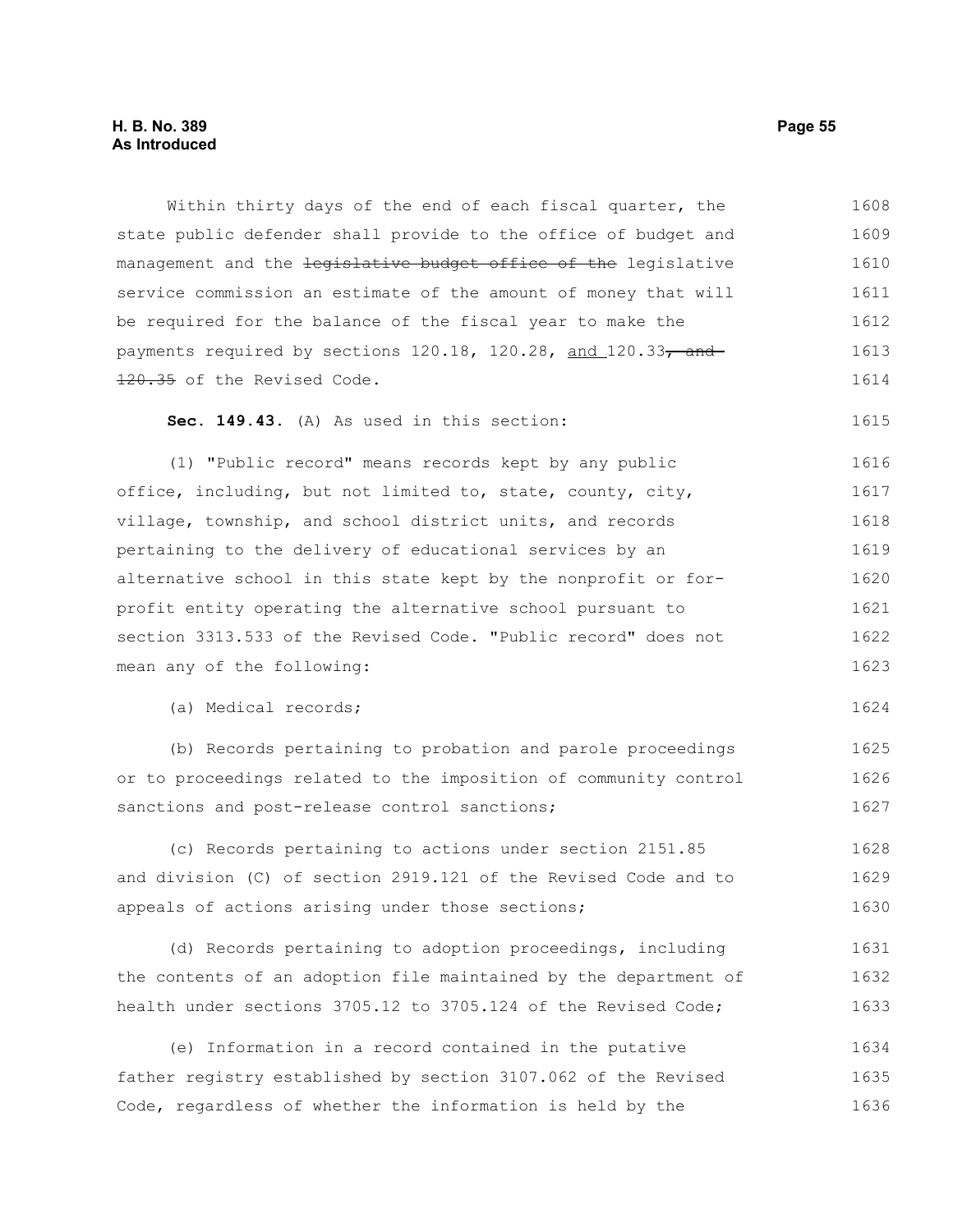department of job and family services or, pursuant to section 3111.69 of the Revised Code, the office of child support in the department or a child support enforcement agency; (f) Records specified in division (A) of section 3107.52 of the Revised Code; (g) Trial preparation records; (h) Confidential law enforcement investigatory records; (i) Records containing information that is confidential under section 2710.03 or 4112.05 of the Revised Code; (j) DNA records stored in the DNA database pursuant to section 109.573 of the Revised Code; (k) Inmate records released by the department of rehabilitation and correction to the department of youth services or a court of record pursuant to division (E) of section 5120.21 of the Revised Code; (l) Records maintained by the department of youth services pertaining to children in its custody released by the department of youth services to the department of rehabilitation and correction pursuant to section 5139.05 of the Revised Code; (m) Intellectual property records; (n) Donor profile records; (o) Records maintained by the department of job and family services pursuant to section 3121.894 of the Revised Code; (p) Peace officer, parole officer, probation officer, bailiff, prosecuting attorney, assistant prosecuting attorney, correctional employee, community-based correctional facility employee, youth services employee, firefighter, EMT, 1637 1638 1639 1640 1641 1642 1643 1644 1645 1646 1647 1648 1649 1650 1651 1652 1653 1654 1655 1656 1657 1658 1659 1660 1661 1662 1663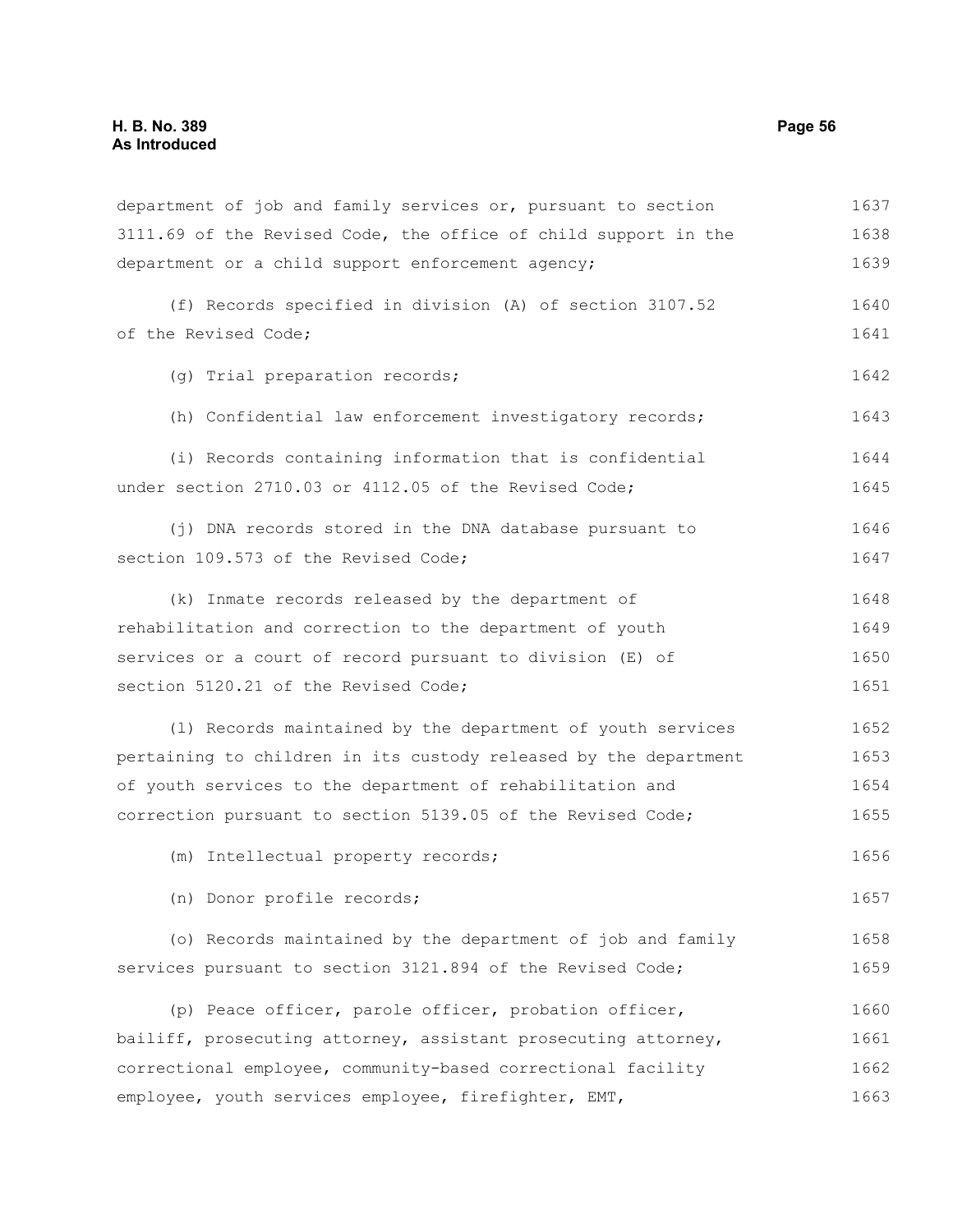investigator of the bureau of criminal identification and investigation, or federal law enforcement officer residential and familial information; 1664 1665 1666

(q) In the case of a county hospital operated pursuant to Chapter 339. of the Revised Code or a municipal hospital operated pursuant to Chapter 749. of the Revised Code, information that constitutes a trade secret, as defined in section 1333.61 of the Revised Code; 1667 1668 1669 1670 1671

(r) Information pertaining to the recreational activities of a person under the age of eighteen; 1672 1673

(s) In the case of a child fatality review board acting under sections 307.621 to 307.629 of the Revised Code or a review conducted pursuant to guidelines established by the director of health under section 3701.70 of the Revised Code, records provided to the board or director, statements made by board members during meetings of the board or by persons participating in the director's review, and all work products of the board or director, and in the case of a child fatality review board, child fatality review data submitted by the board to the department of health or a national child death review database, other than the report prepared pursuant to division (A) of section 307.626 of the Revised Code; 1674 1675 1676 1677 1678 1679 1680 1681 1682 1683 1684 1685

(t) Records provided to and statements made by the executive director of a public children services agency or a prosecuting attorney acting pursuant to section 5153.171 of the Revised Code other than the information released under that section; 1686 1687 1688 1689 1690

(u) Test materials, examinations, or evaluation tools used in an examination for licensure as a nursing home administrator 1691 1692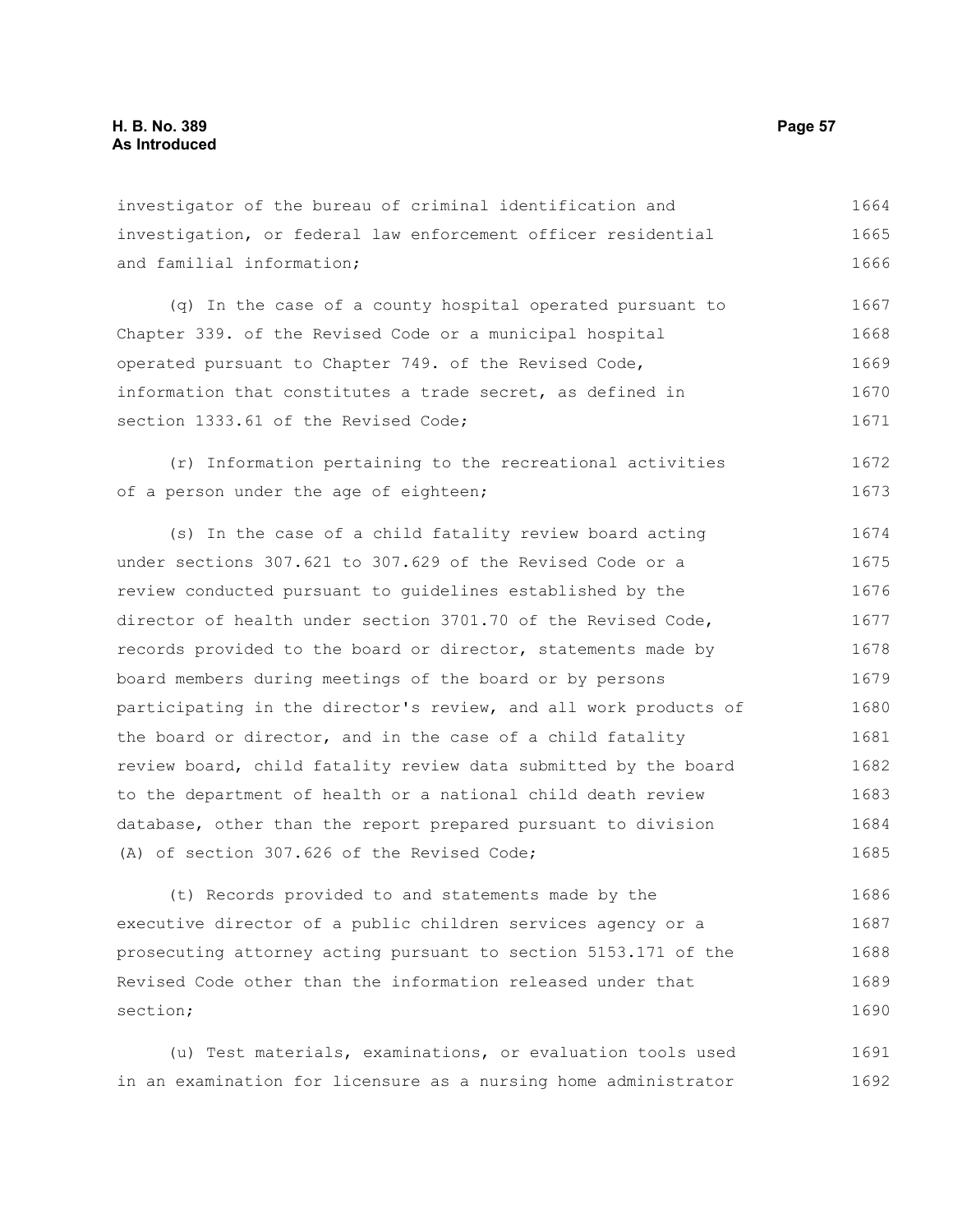that the board of executives of long-term services and supports administers under section 4751.04 of the Revised Code or contracts under that section with a private or government entity to administer; 1693 1694 1695 1696

(v) Records the release of which is prohibited by state or federal law; 1697 1698

(w) Proprietary information of or relating to any person that is submitted to or compiled by the Ohio venture capital authority created under section 150.01 of the Revised Code; 1699 1700 1701

(x) Financial statements and data any person submits for any purpose to the Ohio housing finance agency or the controlling board in connection with applying for, receiving, or accounting for financial assistance from the agency, and information that identifies any individual who benefits directly or indirectly from financial assistance from the agency; 1702 1703 1704 1705 1706 1707

(y) Records listed in section 5101.29 of the Revised Code; 1708

(z) Discharges recorded with a county recorder under section 317.24 of the Revised Code, as specified in division (B) (2) of that section; 1709 1710 1711

(aa) Usage information including names and addresses of specific residential and commercial customers of a municipally owned or operated public utility; 1712 1713 1714

(bb) Records described in division (C) of section 187.04 of the Revised Code that are not designated to be made available to the public as provided in that division; 1715 1716 1717

(cc) Information and records that are made confidential, privileged, and not subject to disclosure under divisions (B) and (C) of section 2949.221 of the Revised Code; 1718 1719 1720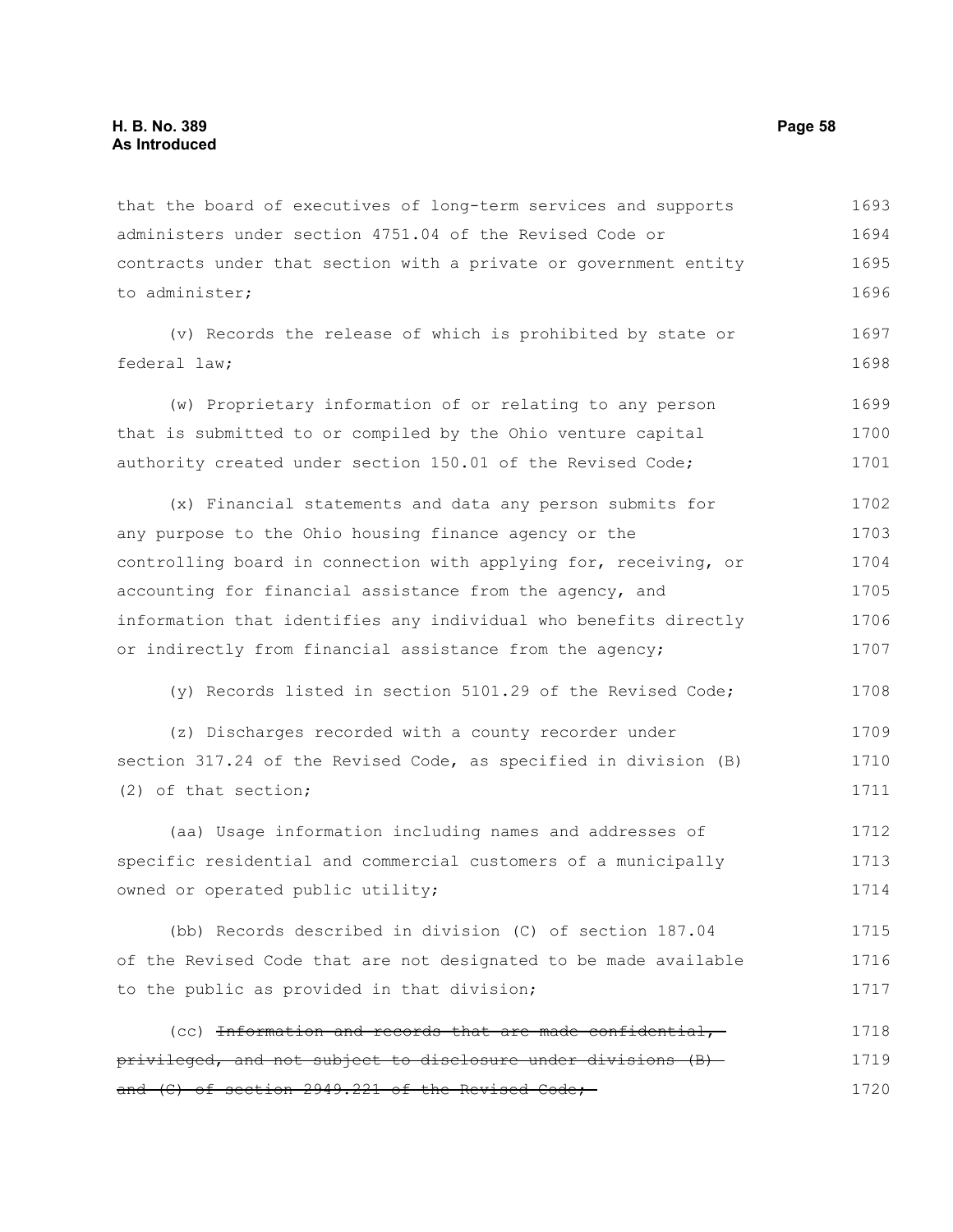# **H. B. No. 389 Page 59 As Introduced**

(dd) Personal information, as defined in section 149.45 of the Revised Code; (dd) The confidential name, address, and other personally identifiable information of a program participant in the address confidentiality program established under sections 111.41 to 111.47 of the Revised Code, including the contents of any application for absent voter's ballots, absent voter's ballot identification envelope statement of voter, or provisional ballot affirmation completed by a program participant who has a confidential voter registration record, and records or portions of records pertaining to that program that identify the number of program participants that reside within a precinct, ward, township, municipal corporation, county, or any other geographic area smaller than the state. As used in this division, "confidential address" and "program participant" have the meaning defined in section 111.41 of the Revised Code. 1721 1722 1723 1724 1725 1726 1727 1728 1729 1730 1731 1732 1733 1734 1735 1736 1737

(ff) (ee) Orders for active military service of an individual serving or with previous service in the armed forces of the United States, including a reserve component, or the Ohio organized militia, except that, such order becomes a public record on the day that is fifteen years after the published date or effective date of the call to order. 1738 1739 1740 1741 1742 1743

(2) "Confidential law enforcement investigatory record" means any record that pertains to a law enforcement matter of a criminal, quasi-criminal, civil, or administrative nature, but only to the extent that the release of the record would create a high probability of disclosure of any of the following: 1744 1745 1746 1747 1748

(a) The identity of a suspect who has not been charged with the offense to which the record pertains, or of an 1749 1750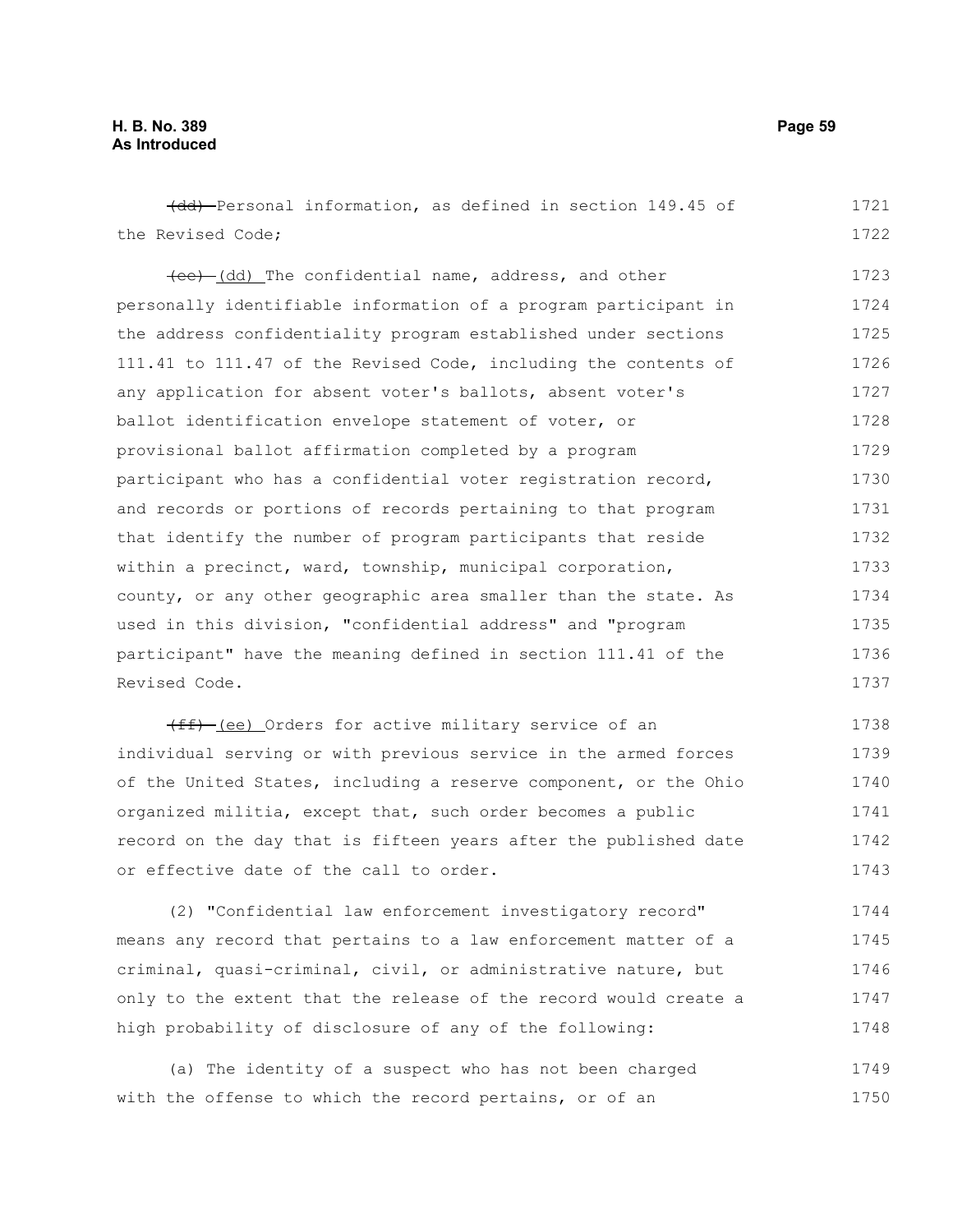| information source or witness to whom confidentiality has been   | 1751 |
|------------------------------------------------------------------|------|
| reasonably promised;                                             | 1752 |
| (b) Information provided by an information source or             | 1753 |
| witness to whom confidentiality has been reasonably promised,    | 1754 |
| which information would reasonably tend to disclose the source's | 1755 |
| or witness's identity;                                           | 1756 |
| (c) Specific confidential investigatory techniques or            | 1757 |
| procedures or specific investigatory work product;               | 1758 |
| (d) Information that would endanger the life or physical         | 1759 |
| safety of law enforcement personnel, a crime victim, a witness,  | 1760 |
| or a confidential information source.                            | 1761 |
| (3) "Medical record" means any document or combination of        | 1762 |
| documents, except births, deaths, and the fact of admission to   | 1763 |
| or discharge from a hospital, that pertains to the medical       | 1764 |
| history, diagnosis, prognosis, or medical condition of a patient | 1765 |
| and that is generated and maintained in the process of medical   | 1766 |
| treatment.                                                       | 1767 |
| (4) "Trial preparation record" means any record that             | 1768 |
| contains information that is specifically compiled in reasonable | 1769 |
| anticipation of, or in defense of, a civil or criminal action or | 1770 |
| proceeding, including the independent thought processes and      | 1771 |
| personal trial preparation of an attorney.                       | 1772 |
| (5) "Intellectual property record" means a record, other         | 1773 |
| than a financial or administrative record, that is produced or   | 1774 |
| collected by or for faculty or staff of a state institution of   | 1775 |
| higher learning in the conduct of or as a result of study or     | 1776 |
| research on an educational, commercial, scientific, artistic,    | 1777 |
| technical, or scholarly issue, regardless of whether the study   | 1778 |
| or research was sponsored by the institution alone or in         | 1779 |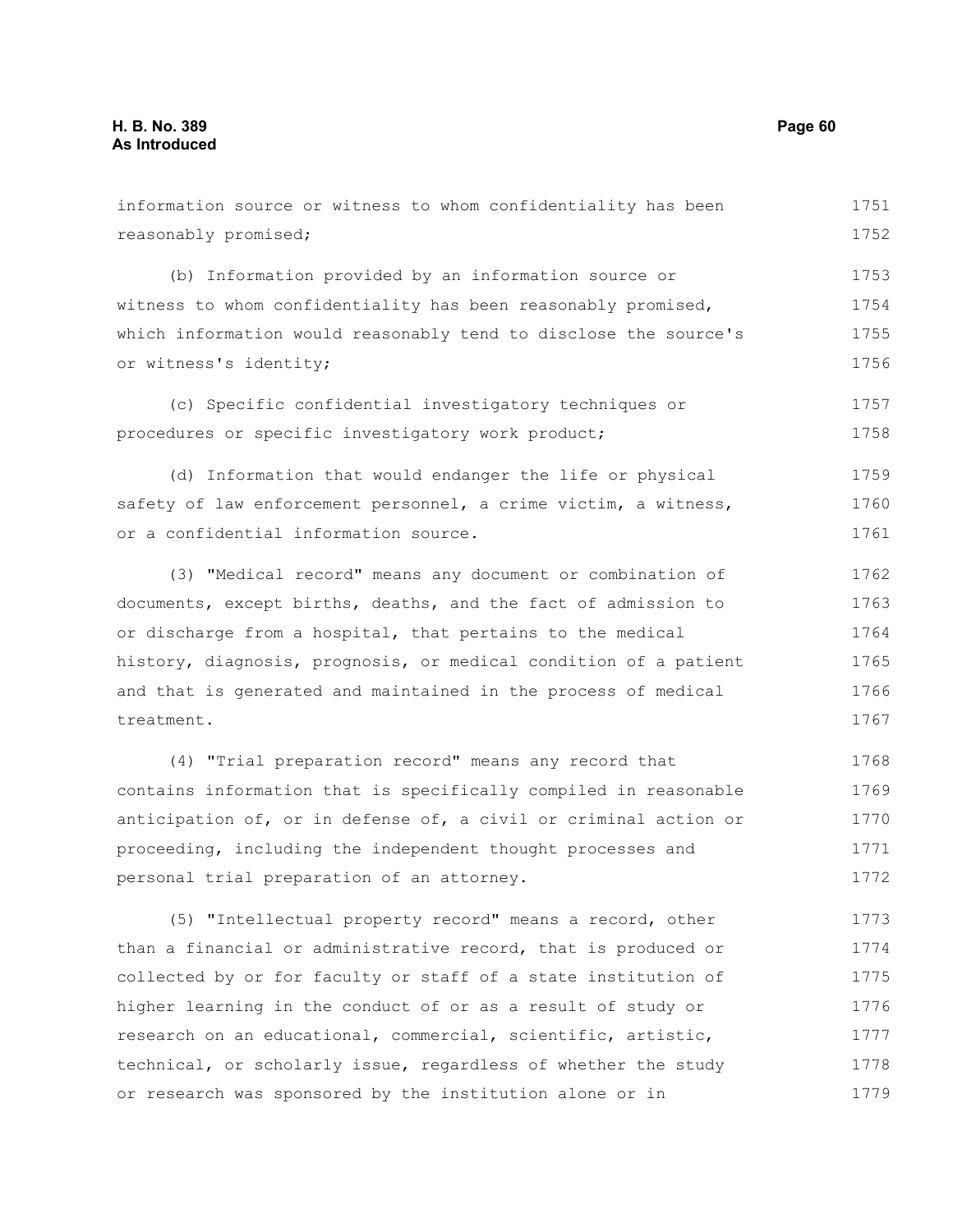conjunction with a governmental body or private concern, and that has not been publicly released, published, or patented. 1780 1781

(6) "Donor profile record" means all records about donors or potential donors to a public institution of higher education except the names and reported addresses of the actual donors and the date, amount, and conditions of the actual donation. 1782 1783 1784 1785

(7) "Peace officer, parole officer, probation officer, bailiff, prosecuting attorney, assistant prosecuting attorney, correctional employee, community-based correctional facility employee, youth services employee, firefighter, EMT, investigator of the bureau of criminal identification and investigation, or federal law enforcement officer residential and familial information" means any information that discloses any of the following about a peace officer, parole officer, probation officer, bailiff, prosecuting attorney, assistant prosecuting attorney, correctional employee, community-based correctional facility employee, youth services employee, firefighter, EMT, investigator of the bureau of criminal identification and investigation, or federal law enforcement officer: 1786 1787 1788 1789 1790 1791 1792 1793 1794 1795 1796 1797 1798 1799

(a) The address of the actual personal residence of a peace officer, parole officer, probation officer, bailiff, assistant prosecuting attorney, correctional employee, community-based correctional facility employee, youth services employee, firefighter, EMT, an investigator of the bureau of criminal identification and investigation, or federal law enforcement officer, except for the state or political subdivision in which the peace officer, parole officer, probation officer, bailiff, assistant prosecuting attorney, correctional employee, community-based correctional facility 1800 1801 1802 1803 1804 1805 1806 1807 1808 1809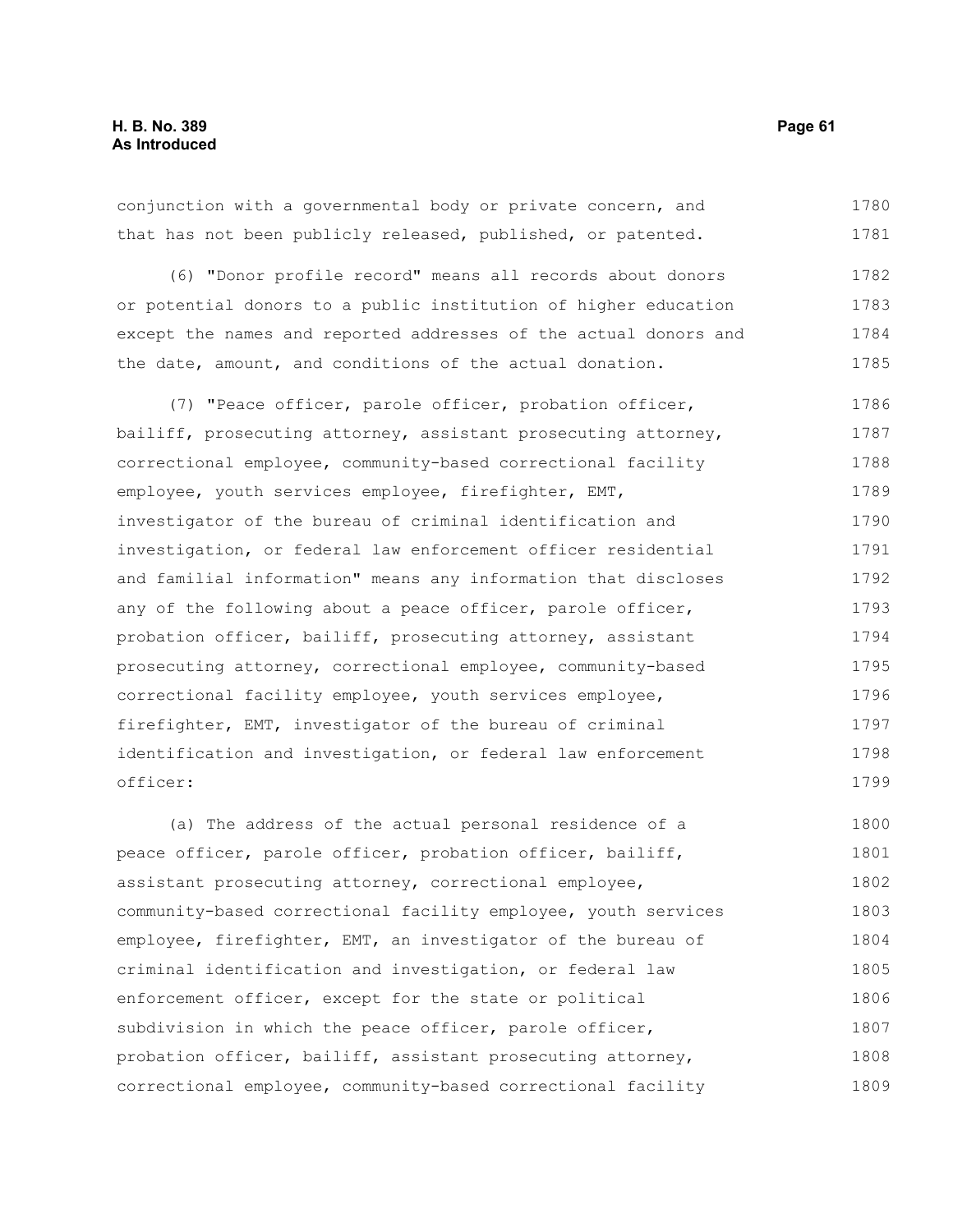employee, youth services employee, firefighter, EMT, investigator of the bureau of criminal identification and investigation, or federal law enforcement officer resides; 1810 1811 1812

(b) Information compiled from referral to or participation in an employee assistance program; 1813 1814

(c) The social security number, the residential telephone number, any bank account, debit card, charge card, or credit card number, or the emergency telephone number of, or any medical information pertaining to, a peace officer, parole officer, probation officer, bailiff, prosecuting attorney, assistant prosecuting attorney, correctional employee, community-based correctional facility employee, youth services employee, firefighter, EMT, investigator of the bureau of criminal identification and investigation, or federal law enforcement officer; 1815 1816 1817 1818 1819 1820 1821 1822 1823 1824

(d) The name of any beneficiary of employment benefits, including, but not limited to, life insurance benefits, provided to a peace officer, parole officer, probation officer, bailiff, prosecuting attorney, assistant prosecuting attorney, correctional employee, community-based correctional facility employee, youth services employee, firefighter, EMT, investigator of the bureau of criminal identification and investigation, or federal law enforcement officer by the peace officer's, parole officer's, probation officer's, bailiff's, prosecuting attorney's, assistant prosecuting attorney's, correctional employee's, community-based correctional facility employee's, youth services employee's, firefighter's, EMT's, investigator of the bureau of criminal identification and investigation's, or federal law enforcement officer's employer; 1825 1826 1827 1828 1829 1830 1831 1832 1833 1834 1835 1836 1837 1838

(e) The identity and amount of any charitable or

1839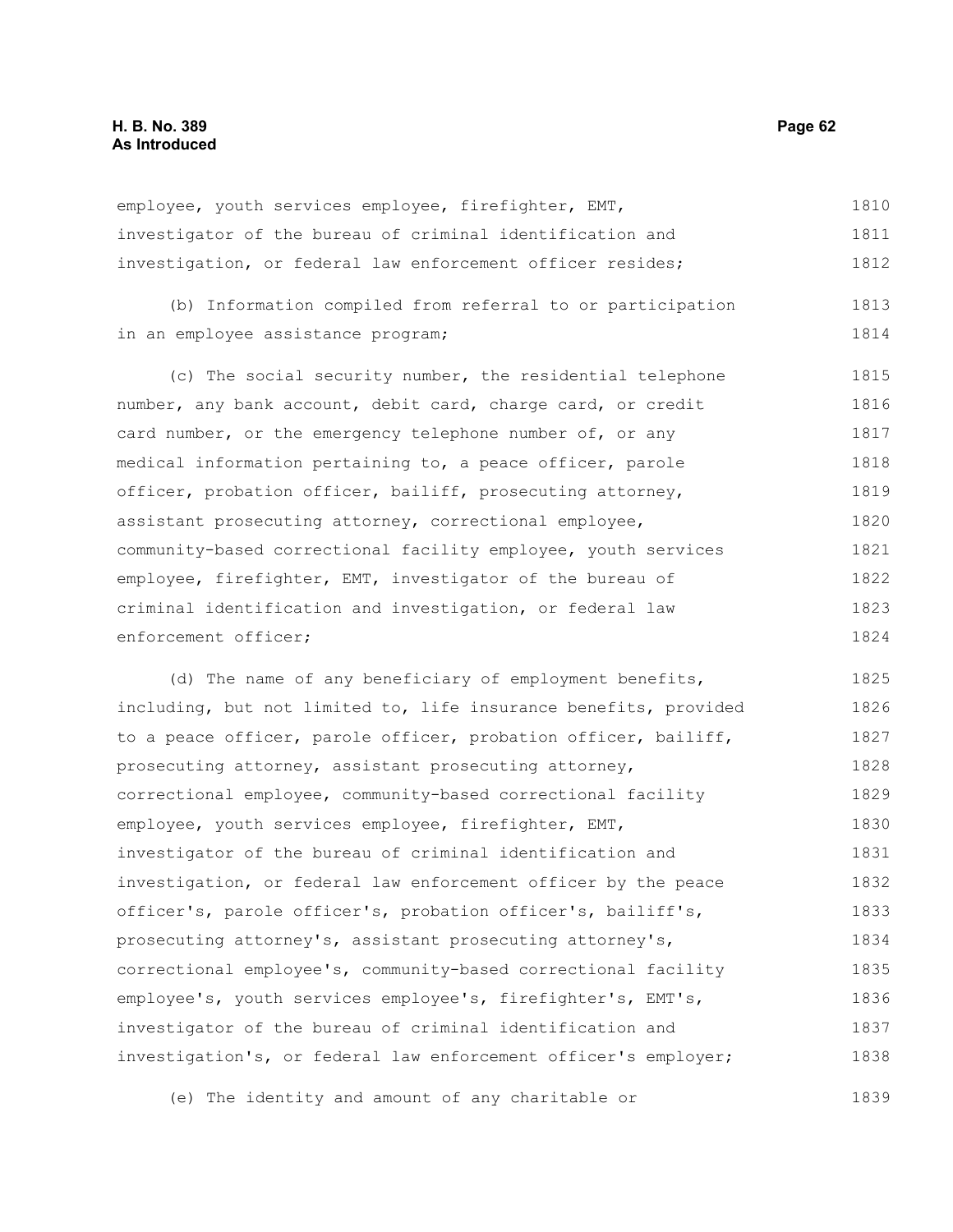employment benefit deduction made by the peace officer's, parole officer's, probation officer's, bailiff's, prosecuting attorney's, assistant prosecuting attorney's, correctional employee's, community-based correctional facility employee's, youth services employee's, firefighter's, EMT's, investigator of the bureau of criminal identification and investigation's, or federal law enforcement officer's employer from the peace officer's, parole officer's, probation officer's, bailiff's, prosecuting attorney's, assistant prosecuting attorney's, correctional employee's, community-based correctional facility employee's, youth services employee's, firefighter's, EMT's, investigator of the bureau of criminal identification and investigation's, or federal law enforcement officer's compensation unless the amount of the deduction is required by state or federal law; 1840 1841 1842 1843 1844 1845 1846 1847 1848 1849 1850 1851 1852 1853 1854

(f) The name, the residential address, the name of the employer, the address of the employer, the social security number, the residential telephone number, any bank account, debit card, charge card, or credit card number, or the emergency telephone number of the spouse, a former spouse, or any child of a peace officer, parole officer, probation officer, bailiff, prosecuting attorney, assistant prosecuting attorney, correctional employee, community-based correctional facility employee, youth services employee, firefighter, EMT, investigator of the bureau of criminal identification and investigation, or federal law enforcement officer; 1855 1856 1857 1858 1859 1860 1861 1862 1863 1864 1865

(g) A photograph of a peace officer who holds a position or has an assignment that may include undercover or plain clothes positions or assignments as determined by the peace officer's appointing authority. 1866 1867 1868 1869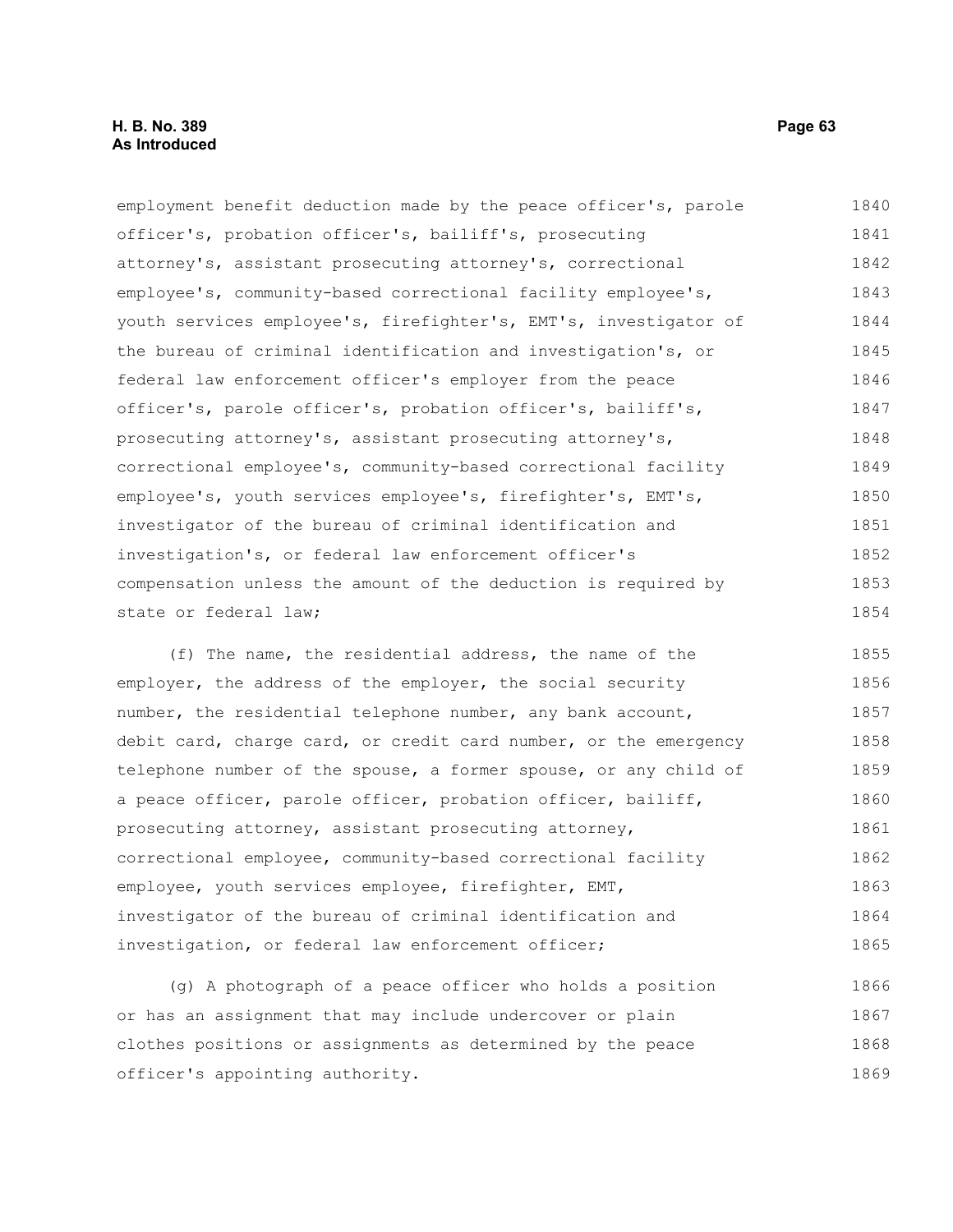# **H. B. No. 389 Page 64 As Introduced**

As used in divisions (A)(7) and (B)(9) of this section, "peace officer" has the same meaning as in section 109.71 of the Revised Code and also includes the superintendent and troopers of the state highway patrol; it does not include the sheriff of a county or a supervisory employee who, in the absence of the sheriff, is authorized to stand in for, exercise the authority of, and perform the duties of the sheriff. 1870 1871 1872 1873 1874 1875 1876

As used in divisions (A)(7) and (B)(9) of this section, "correctional employee" means any employee of the department of rehabilitation and correction who in the course of performing the employee's job duties has or has had contact with inmates and persons under supervision. 1877 1878 1879 1880 1881

As used in divisions (A)(7) and (B)(9) of this section, "youth services employee" means any employee of the department of youth services who in the course of performing the employee's job duties has or has had contact with children committed to the custody of the department of youth services. 1882 1883 1884 1885 1886

As used in divisions (A)(7) and (B)(9) of this section, "firefighter" means any regular, paid or volunteer, member of a lawfully constituted fire department of a municipal corporation, township, fire district, or village. 1887 1888 1889 1890

As used in divisions (A)(7) and (B)(9) of this section, "EMT" means EMTs-basic, EMTs-I, and paramedics that provide emergency medical services for a public emergency medical service organization. "Emergency medical service organization," "EMT-basic," "EMT-I," and "paramedic" have the same meanings as in section 4765.01 of the Revised Code. 1891 1892 1893 1894 1895 1896

As used in divisions (A)(7) and (B)(9) of this section, "investigator of the bureau of criminal identification and 1897 1898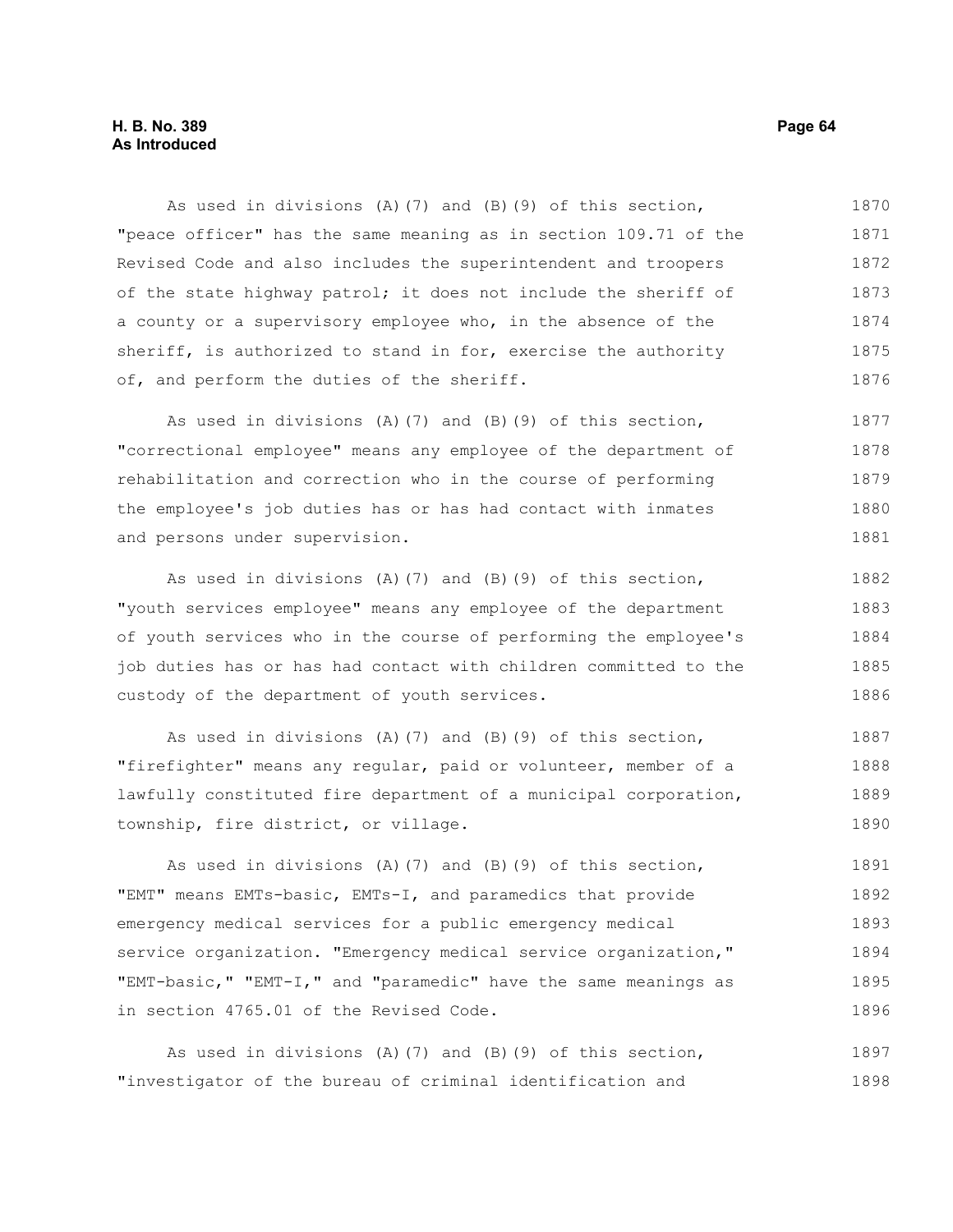investigation" has the meaning defined in section 2903.11 of the Revised Code. 1899 1900

As used in divisions (A)(7) and (B)(9) of this section, "federal law enforcement officer" has the meaning defined in section 9.88 of the Revised Code. 1901 1902 1903

(8) "Information pertaining to the recreational activities of a person under the age of eighteen" means information that is kept in the ordinary course of business by a public office, that pertains to the recreational activities of a person under the age of eighteen years, and that discloses any of the following: 1904 1905 1906 1907 1908

(a) The address or telephone number of a person under the age of eighteen or the address or telephone number of that person's parent, guardian, custodian, or emergency contact person; 1909 1910 1911 1912

(b) The social security number, birth date, or photographic image of a person under the age of eighteen; 1913 1914

|  |  |  |                                        | (c) Any medical record, history, or information pertaining |  | 1915 |
|--|--|--|----------------------------------------|------------------------------------------------------------|--|------|
|  |  |  | to a person under the age of eighteen; |                                                            |  | 1916 |

(d) Any additional information sought or required about a person under the age of eighteen for the purpose of allowing that person to participate in any recreational activity conducted or sponsored by a public office or to use or obtain admission privileges to any recreational facility owned or operated by a public office. 1917 1918 1919 1920 1921 1922

(9) "Community control sanction" has the same meaning as in section 2929.01 of the Revised Code. 1923 1924

(10) "Post-release control sanction" has the same meaning as in section 2967.01 of the Revised Code. 1925 1926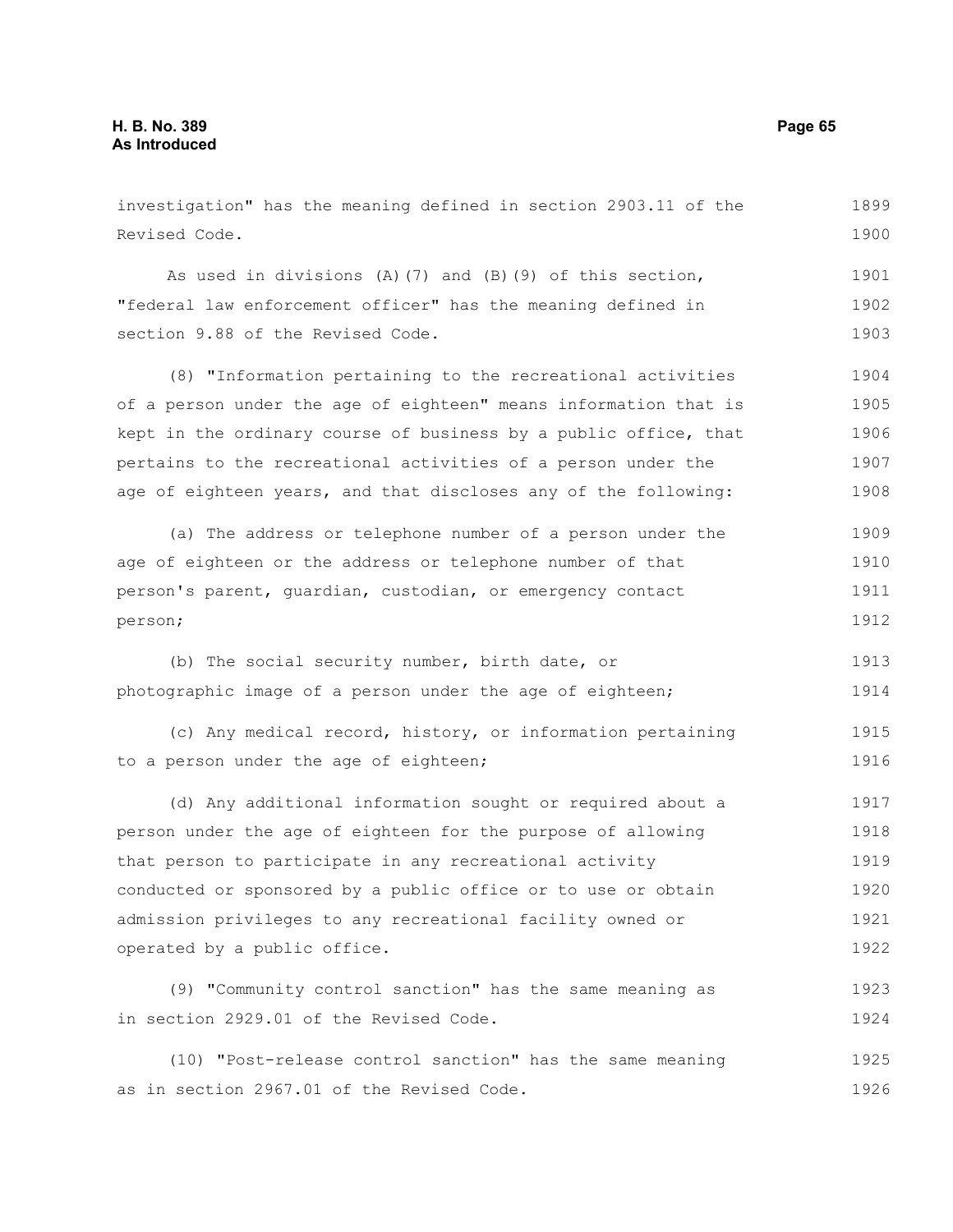# **H. B. No. 389 Page 66 As Introduced**

(11) "Redaction" means obscuring or deleting any information that is exempt from the duty to permit public inspection or copying from an item that otherwise meets the definition of a "record" in section 149.011 of the Revised Code. 1927 1928 1929 1930

(12) "Designee" and "elected official" have the same meanings as in section 109.43 of the Revised Code. 1931 1932

(B)(1) Upon request and subject to division (B)(8) of this section, all public records responsive to the request shall be promptly prepared and made available for inspection to any person at all reasonable times during regular business hours. Subject to division (B)(8) of this section, upon request, a public office or person responsible for public records shall make copies of the requested public record available at cost and within a reasonable period of time. If a public record contains information that is exempt from the duty to permit public inspection or to copy the public record, the public office or the person responsible for the public record shall make available all of the information within the public record that is not exempt. When making that public record available for public inspection or copying that public record, the public office or the person responsible for the public record shall notify the requester of any redaction or make the redaction plainly visible. A redaction shall be deemed a denial of a request to inspect or copy the redacted information, except if federal or state law authorizes or requires a public office to make the redaction. 1933 1934 1935 1936 1937 1938 1939 1940 1941 1942 1943 1944 1945 1946 1947 1948 1949 1950 1951 1952

(2) To facilitate broader access to public records, a public office or the person responsible for public records shall organize and maintain public records in a manner that they can be made available for inspection or copying in accordance with 1953 1954 1955 1956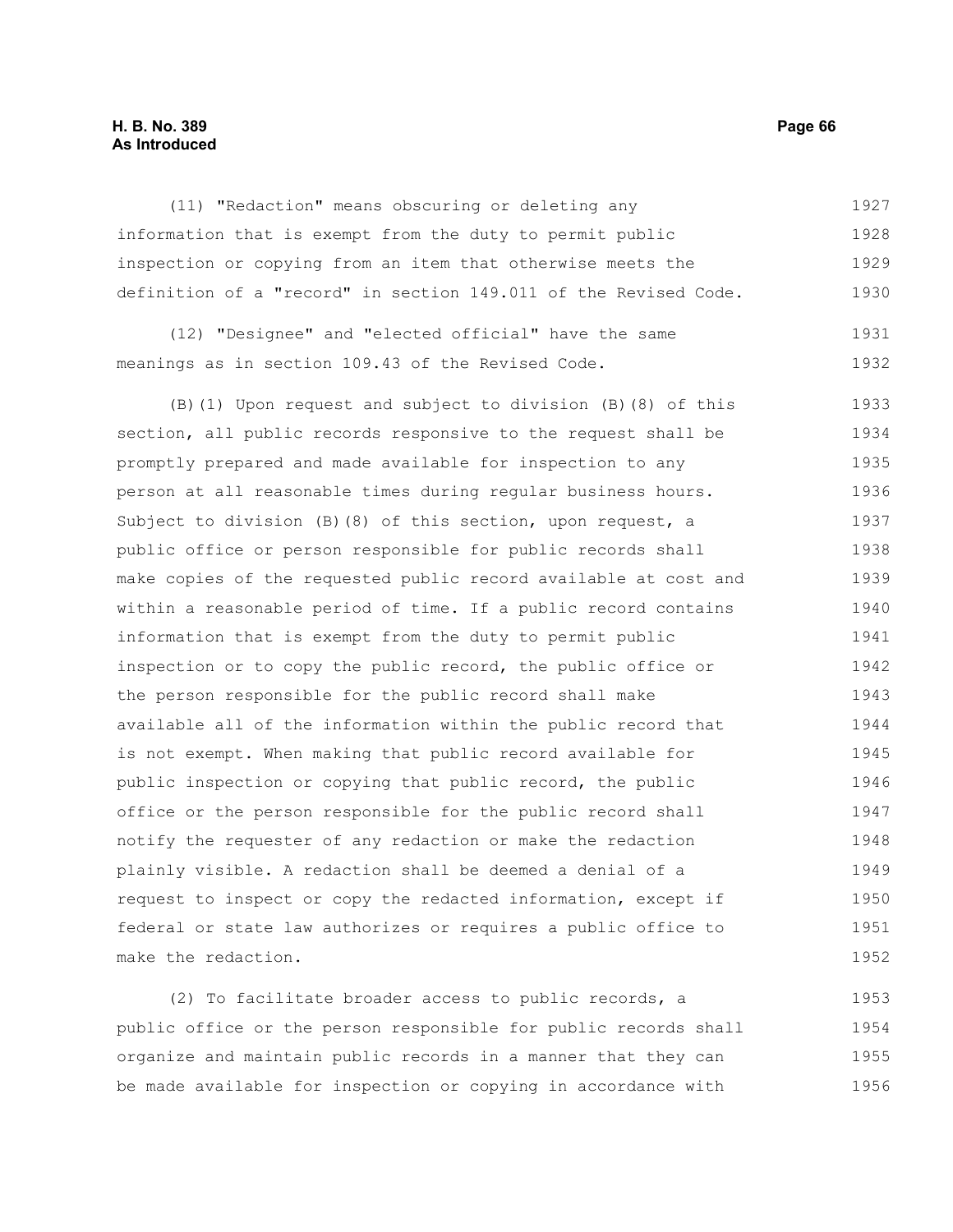division (B) of this section. A public office also shall have available a copy of its current records retention schedule at a location readily available to the public. If a requester makes an ambiguous or overly broad request or has difficulty in making a request for copies or inspection of public records under this section such that the public office or the person responsible for the requested public record cannot reasonably identify what public records are being requested, the public office or the person responsible for the requested public record may deny the request but shall provide the requester with an opportunity to revise the request by informing the requester of the manner in which records are maintained by the public office and accessed in the ordinary course of the public office's or person's duties. 1957 1958 1959 1960 1961 1962 1963 1964 1965 1966 1967 1968 1969 1970

(3) If a request is ultimately denied, in part or in whole, the public office or the person responsible for the requested public record shall provide the requester with an explanation, including legal authority, setting forth why the request was denied. If the initial request was provided in writing, the explanation also shall be provided to the requester in writing. The explanation shall not preclude the public office or the person responsible for the requested public record from relying upon additional reasons or legal authority in defending an action commenced under division (C) of this section. 1971 1972 1973 1974 1975 1976 1977 1978 1979 1980

(4) Unless specifically required or authorized by state or federal law or in accordance with division (B) of this section, no public office or person responsible for public records may limit or condition the availability of public records by requiring disclosure of the requester's identity or the intended use of the requested public record. Any requirement that the requester disclose the requester's identity or the intended use 1981 1982 1983 1984 1985 1986 1987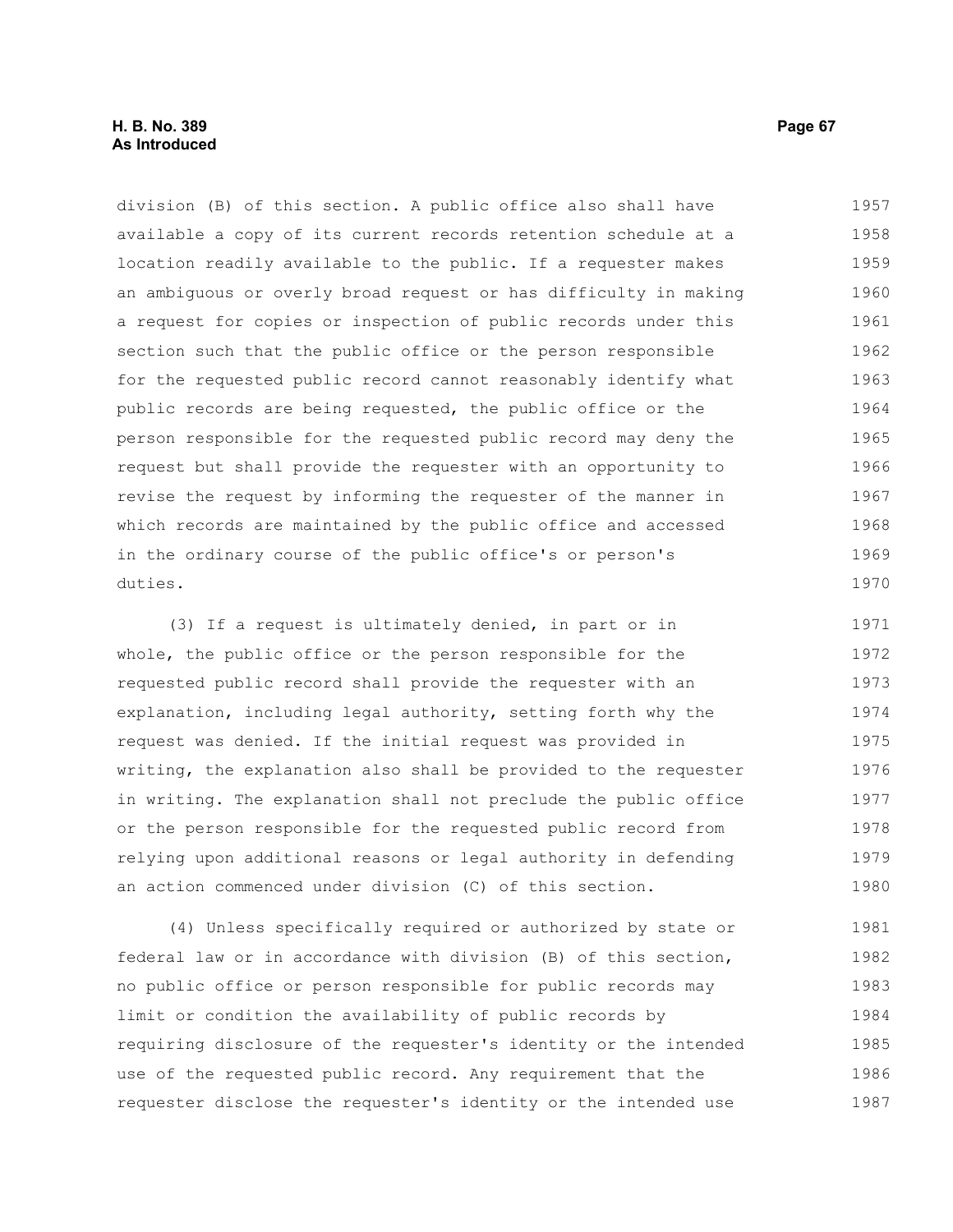of the requested public record constitutes a denial of the request. 1988 1989

(5) A public office or person responsible for public records may ask a requester to make the request in writing, may ask for the requester's identity, and may inquire about the intended use of the information requested, but may do so only after disclosing to the requester that a written request is not mandatory and that the requester may decline to reveal the requester's identity or the intended use and when a written request or disclosure of the identity or intended use would benefit the requester by enhancing the ability of the public office or person responsible for public records to identify, locate, or deliver the public records sought by the requester. 1990 1991 1992 1993 1994 1995 1996 1997 1998 1999 2000

(6) If any person chooses to obtain a copy of a public record in accordance with division (B) of this section, the public office or person responsible for the public record may require that person to pay in advance the cost involved in providing the copy of the public record in accordance with the choice made by the person seeking the copy under this division. The public office or the person responsible for the public record shall permit that person to choose to have the public record duplicated upon paper, upon the same medium upon which the public office or person responsible for the public record keeps it, or upon any other medium upon which the public office or person responsible for the public record determines that it reasonably can be duplicated as an integral part of the normal operations of the public office or person responsible for the public record. When the person seeking the copy makes a choice under this division, the public office or person responsible for the public record shall provide a copy of it in accordance with the choice made by the person seeking the copy. Nothing in this 2001 2002 2003 2004 2005 2006 2007 2008 2009 2010 2011 2012 2013 2014 2015 2016 2017 2018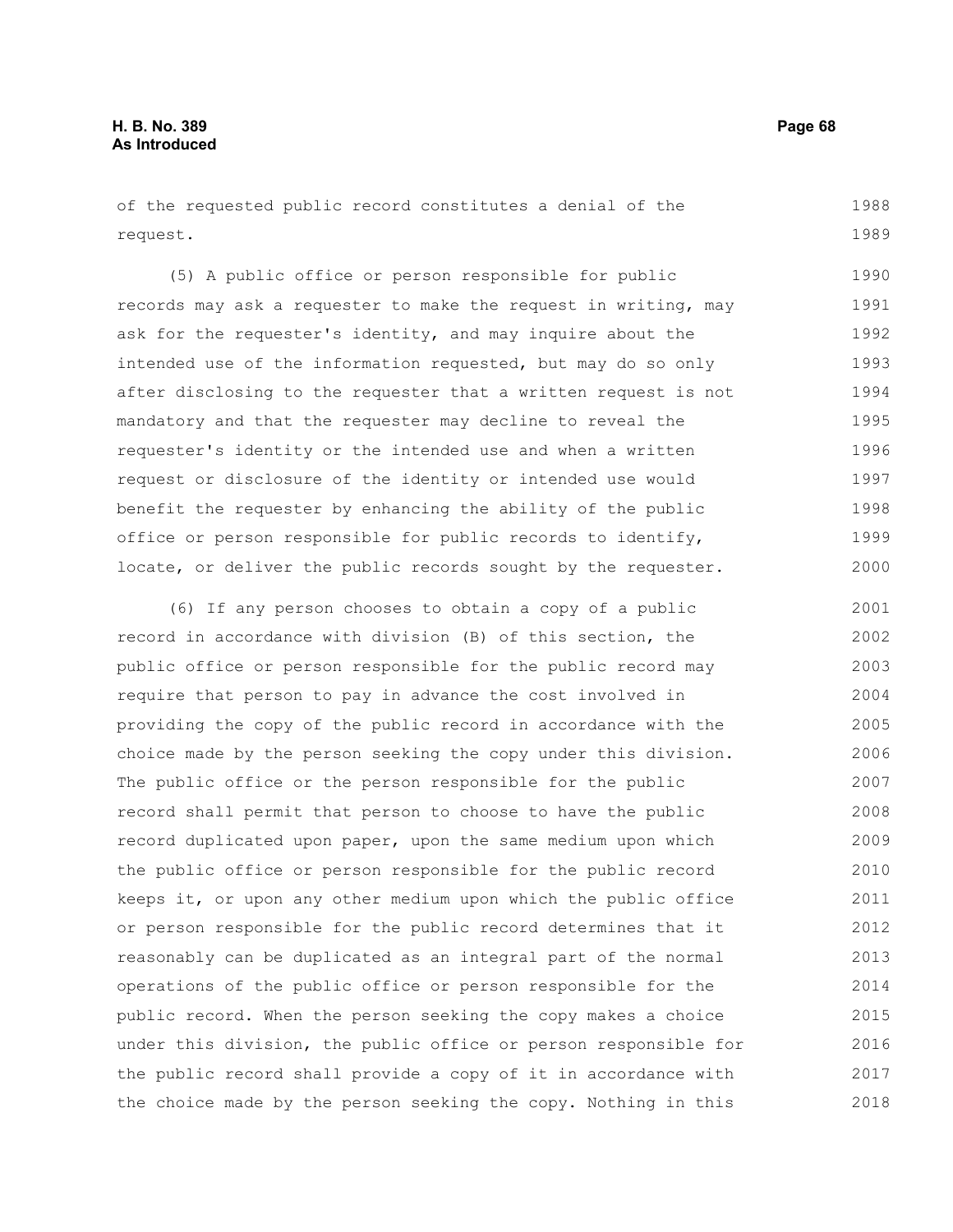section requires a public office or person responsible for the public record to allow the person seeking a copy of the public record to make the copies of the public record. 2019 2020 2021

(7)(a) Upon a request made in accordance with division (B) of this section and subject to division (B)(6) of this section, a public office or person responsible for public records shall transmit a copy of a public record to any person by United States mail or by any other means of delivery or transmission within a reasonable period of time after receiving the request for the copy. The public office or person responsible for the public record may require the person making the request to pay in advance the cost of postage if the copy is transmitted by United States mail or the cost of delivery if the copy is transmitted other than by United States mail, and to pay in advance the costs incurred for other supplies used in the mailing, delivery, or transmission. 2022 2023 2024 2025 2026 2027 2028 2029 2030 2031 2032 2033 2034

(b) Any public office may adopt a policy and procedures that it will follow in transmitting, within a reasonable period of time after receiving a request, copies of public records by United States mail or by any other means of delivery or transmission pursuant to division (B)(7) of this section. A public office that adopts a policy and procedures under division (B)(7) of this section shall comply with them in performing its duties under that division. 2035 2036 2037 2038 2039 2040 2041 2042

(c) In any policy and procedures adopted under division (B)(7) of this section: 2043 2044

(i) A public office may limit the number of records requested by a person that the office will physically deliver by United States mail or by another delivery service to ten per month, unless the person certifies to the office in writing that 2045 2046 2047 2048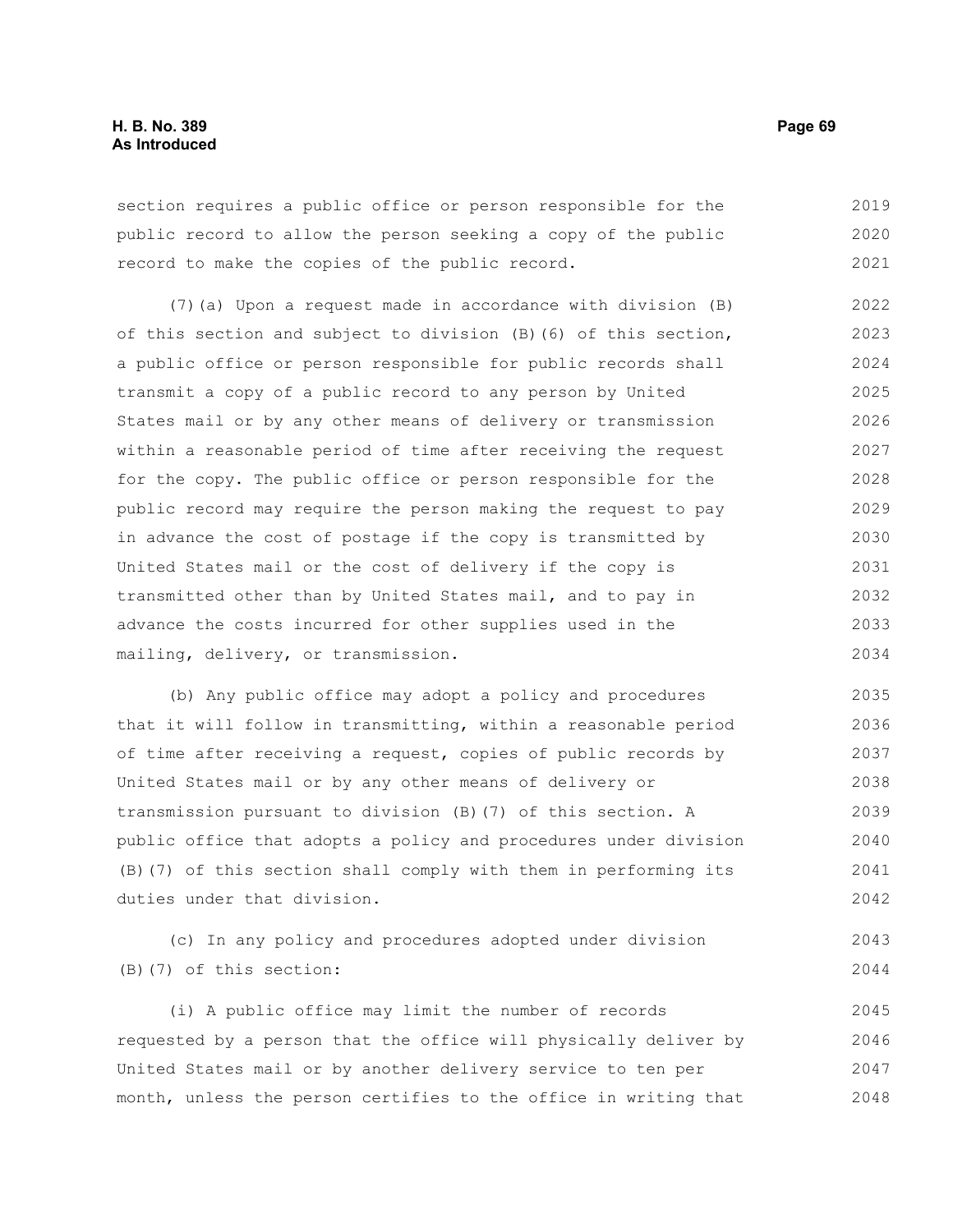the person does not intend to use or forward the requested records, or the information contained in them, for commercial purposes; 2049 2050 2051

(ii) A public office that chooses to provide some or all of its public records on a web site that is fully accessible to and searchable by members of the public at all times, other than during acts of God outside the public office's control or maintenance, and that charges no fee to search, access, download, or otherwise receive records provided on the web site, may limit to ten per month the number of records requested by a person that the office will deliver in a digital format, unless the requested records are not provided on the web site and unless the person certifies to the office in writing that the person does not intend to use or forward the requested records, or the information contained in them, for commercial purposes. 2052 2053 2054 2055 2056 2057 2058 2059 2060 2061 2062 2063

(iii) For purposes of division (B)(7) of this section, "commercial" shall be narrowly construed and does not include reporting or gathering news, reporting or gathering information to assist citizen oversight or understanding of the operation or activities of government, or nonprofit educational research. 2064 2065 2066 2067 2068

(8) A public office or person responsible for public records is not required to permit a person who is incarcerated pursuant to a criminal conviction or a juvenile adjudication to inspect or to obtain a copy of any public record concerning a criminal investigation or prosecution or concerning what would be a criminal investigation or prosecution if the subject of the investigation or prosecution were an adult, unless the request to inspect or to obtain a copy of the record is for the purpose of acquiring information that is subject to release as a public record under this section and the judge who imposed the sentence 2069 2070 2071 2072 2073 2074 2075 2076 2077 2078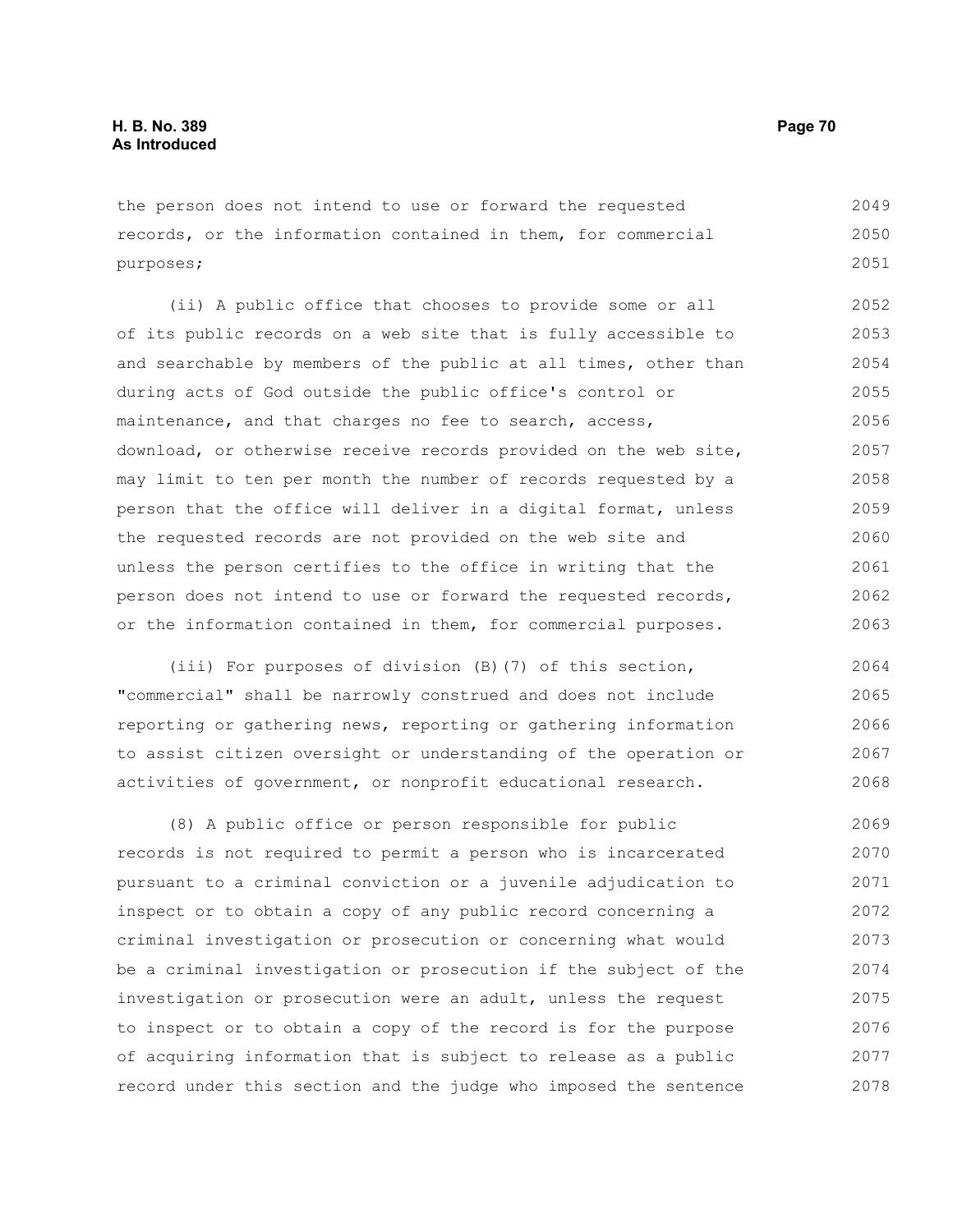# **H. B. No. 389 Page 71 As Introduced**

or made the adjudication with respect to the person, or the judge's successor in office, finds that the information sought in the public record is necessary to support what appears to be a justiciable claim of the person. 2079 2080 2081 2082

(9)(a) Upon written request made and signed by a journalist on or after December 16, 1999, a public office, or person responsible for public records, having custody of the records of the agency employing a specified peace officer, parole officer, probation officer, bailiff, prosecuting attorney, assistant prosecuting attorney, correctional employee, community-based correctional facility employee, youth services employee, firefighter, EMT, investigator of the bureau of criminal identification and investigation, or federal law enforcement officer shall disclose to the journalist the address of the actual personal residence of the peace officer, parole officer, probation officer, bailiff, prosecuting attorney, assistant prosecuting attorney, correctional employee, community-based correctional facility employee, youth services employee, firefighter, EMT, investigator of the bureau of criminal identification and investigation, or federal law enforcement officer and, if the peace officer's, parole officer's, probation officer's, bailiff's, prosecuting attorney's, assistant prosecuting attorney's, correctional employee's, community-based correctional facility employee's, youth services employee's, firefighter's, EMT's, investigator of the bureau of criminal identification and investigation's, or federal law enforcement officer's spouse, former spouse, or child is employed by a public office, the name and address of the employer of the peace officer's, parole officer's, probation officer's, bailiff's, prosecuting attorney's, assistant prosecuting attorney's, correctional employee's, community-based 2083 2084 2085 2086 2087 2088 2089 2090 2091 2092 2093 2094 2095 2096 2097 2098 2099 2100 2101 2102 2103 2104 2105 2106 2107 2108 2109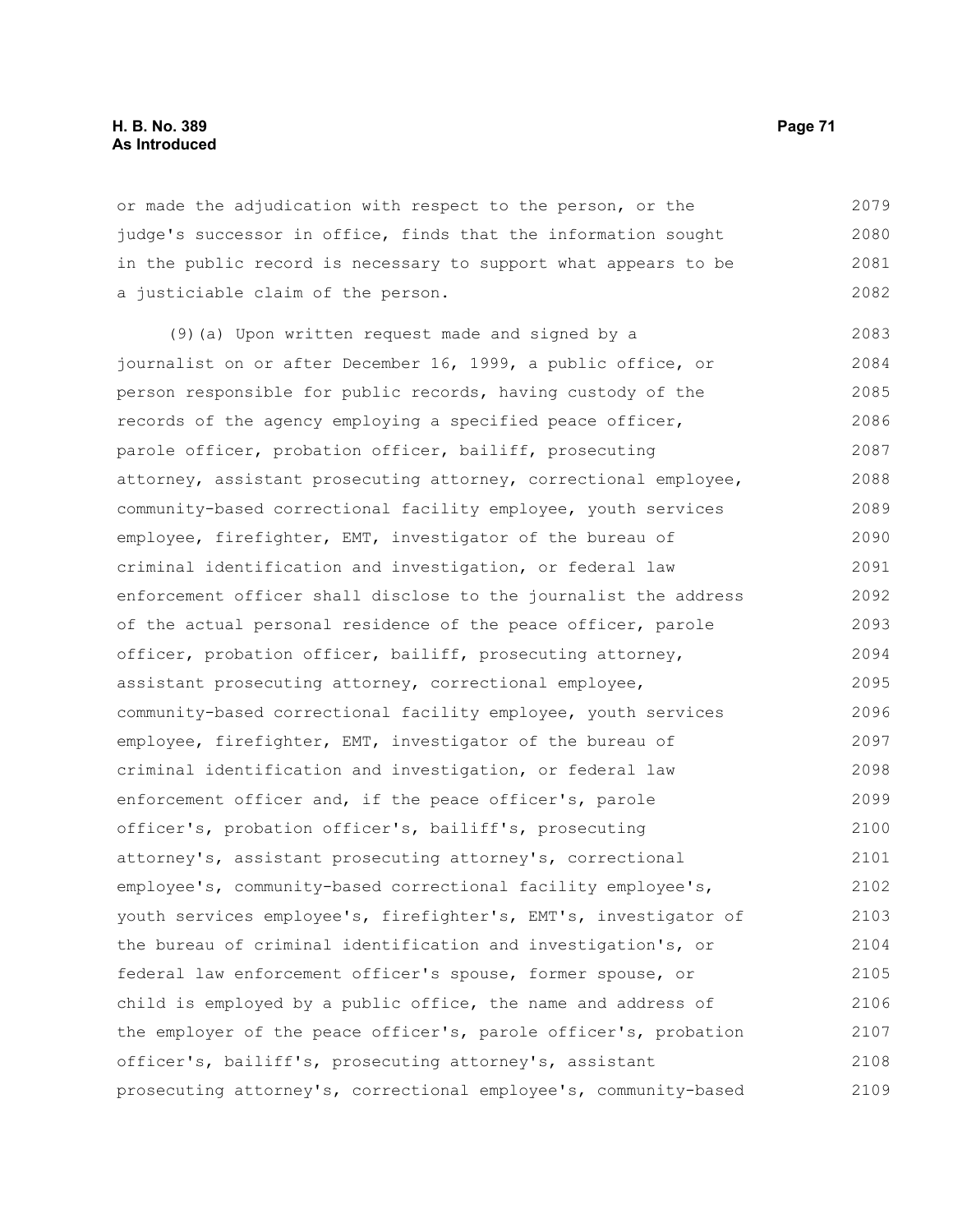## **H. B. No. 389 Page 72 As Introduced**

correctional facility employee's, youth services employee's, firefighter's, EMT's, investigator of the bureau of criminal identification and investigation's, or federal law enforcement officer's spouse, former spouse, or child. The request shall include the journalist's name and title and the name and address of the journalist's employer and shall state that disclosure of the information sought would be in the public interest. 2110 2111 2112 2113 2114 2115 2116

(b) Division (B)(9)(a) of this section also applies to journalist requests for customer information maintained by a municipally owned or operated public utility, other than social security numbers and any private financial information such as credit reports, payment methods, credit card numbers, and bank account information. 2117 2118 2119 2120 2121 2122

(c) As used in division (B)(9) of this section, "journalist" means a person engaged in, connected with, or employed by any news medium, including a newspaper, magazine, press association, news agency, or wire service, a radio or television station, or a similar medium, for the purpose of gathering, processing, transmitting, compiling, editing, or disseminating information for the general public. 2123 2124 2125 2126 2127 2128 2129

(C)(1) If a person allegedly is aggrieved by the failure of a public office or the person responsible for public records to promptly prepare a public record and to make it available to the person for inspection in accordance with division (B) of this section or by any other failure of a public office or the person responsible for public records to comply with an obligation in accordance with division (B) of this section, the person allegedly aggrieved may do only one of the following, and not both: 2130 2131 2132 2133 2134 2135 2136 2137 2138

(a) File a complaint with the clerk of the court of claims 2139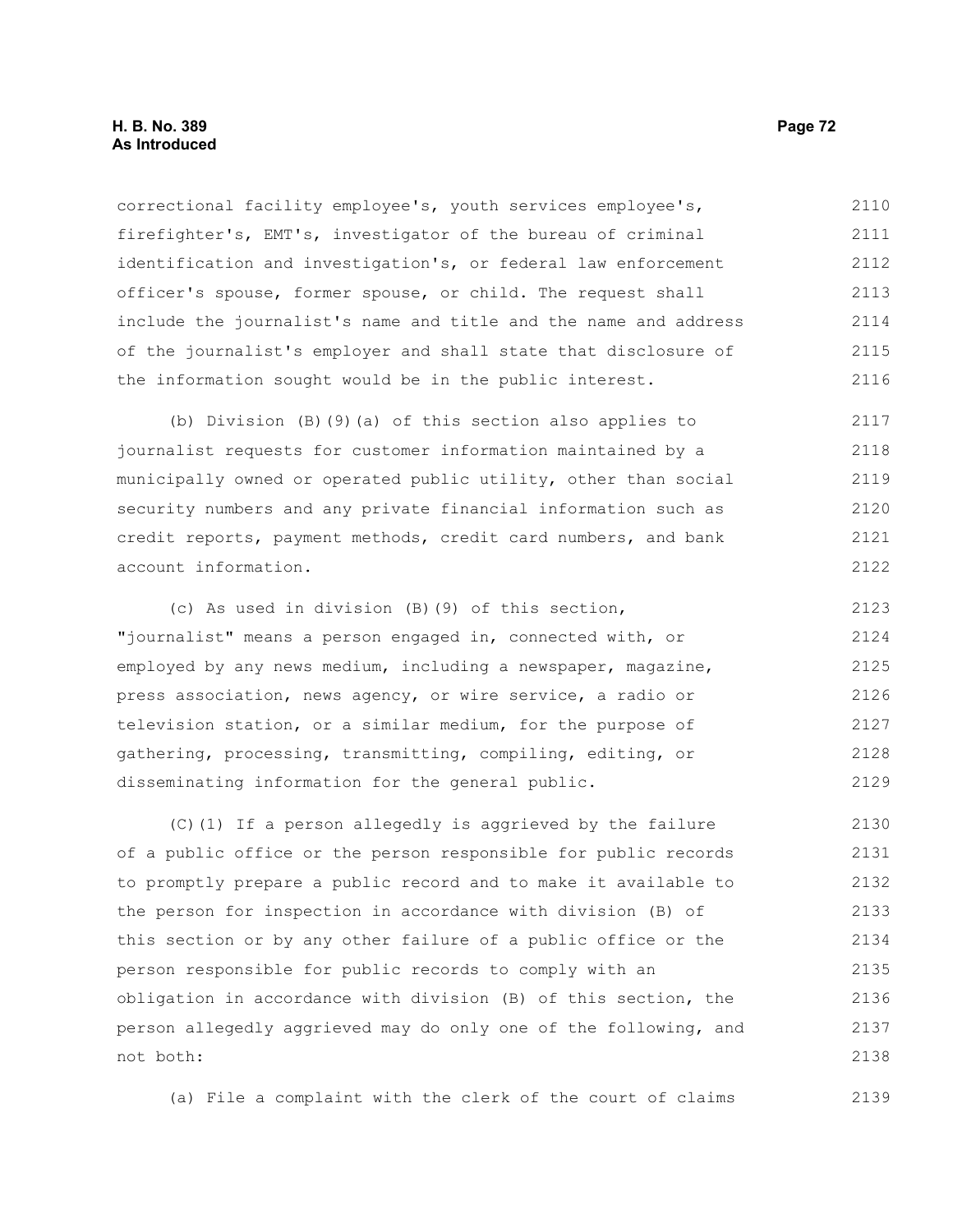| or the clerk of the court of common pleas under section 2743.75   | 2140 |
|-------------------------------------------------------------------|------|
| of the Revised Code;                                              | 2141 |
| (b) Commence a mandamus action to obtain a judgment that          | 2142 |
| orders the public office or the person responsible for the        | 2143 |
| public record to comply with division (B) of this section, that   | 2144 |
| awards court costs and reasonable attorney's fees to the person   | 2145 |
| that instituted the mandamus action, and, if applicable, that     | 2146 |
| includes an order fixing statutory damages under division (C) (2) | 2147 |
| of this section. The mandamus action may be commenced in the      | 2148 |
| court of common pleas of the county in which division (B) of      | 2149 |
| this section allegedly was not complied with, in the supreme      | 2150 |
| court pursuant to its original jurisdiction under Section 2 of    | 2151 |
| Article IV, Ohio Constitution, or in the court of appeals for     | 2152 |
| the appellate district in which division (B) of this section      | 2153 |
| allegedly was not complied with pursuant to its original          | 2154 |
| jurisdiction under Section 3 of Article IV, Ohio Constitution.    | 2155 |
| (2) If a requester transmits a written request by hand            | 2156 |

delivery or certified mail to inspect or receive copies of any public record in a manner that fairly describes the public record or class of public records to the public office or person responsible for the requested public records, except as otherwise provided in this section, the requester shall be entitled to recover the amount of statutory damages set forth in this division if a court determines that the public office or the person responsible for public records failed to comply with an obligation in accordance with division (B) of this section. 2157 2158 2159 2160 2161 2162 2163 2164 2165

The amount of statutory damages shall be fixed at one hundred dollars for each business day during which the public office or person responsible for the requested public records failed to comply with an obligation in accordance with division 2166 2167 2168 2169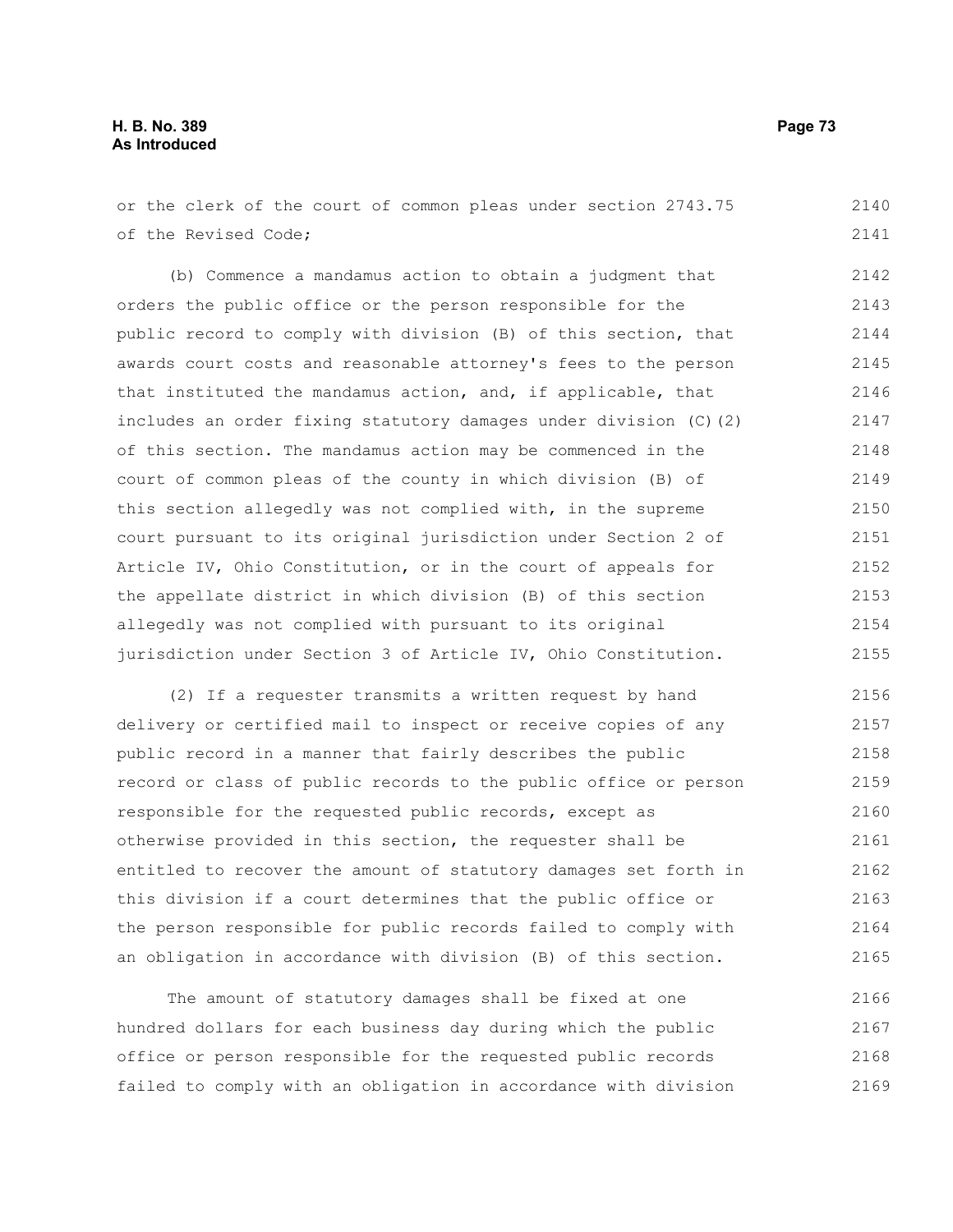(B) of this section, beginning with the day on which the requester files a mandamus action to recover statutory damages, up to a maximum of one thousand dollars. The award of statutory damages shall not be construed as a penalty, but as compensation for injury arising from lost use of the requested information. The existence of this injury shall be conclusively presumed. The award of statutory damages shall be in addition to all other remedies authorized by this section. 2170 2171 2172 2173 2174 2175 2176 2177

The court may reduce an award of statutory damages or not award statutory damages if the court determines both of the following: 2178 2179 2180

(a) That, based on the ordinary application of statutory law and case law as it existed at the time of the conduct or threatened conduct of the public office or person responsible for the requested public records that allegedly constitutes a failure to comply with an obligation in accordance with division (B) of this section and that was the basis of the mandamus action, a well-informed public office or person responsible for the requested public records reasonably would believe that the conduct or threatened conduct of the public office or person responsible for the requested public records did not constitute a failure to comply with an obligation in accordance with division (B) of this section; 2181 2182 2183 2184 2185 2186 2187 2188 2189 2190 2191 2192

(b) That a well-informed public office or person responsible for the requested public records reasonably would believe that the conduct or threatened conduct of the public office or person responsible for the requested public records would serve the public policy that underlies the authority that is asserted as permitting that conduct or threatened conduct. 2193 2194 2195 2196 2197 2198

(3) In a mandamus action filed under division (C)(1) of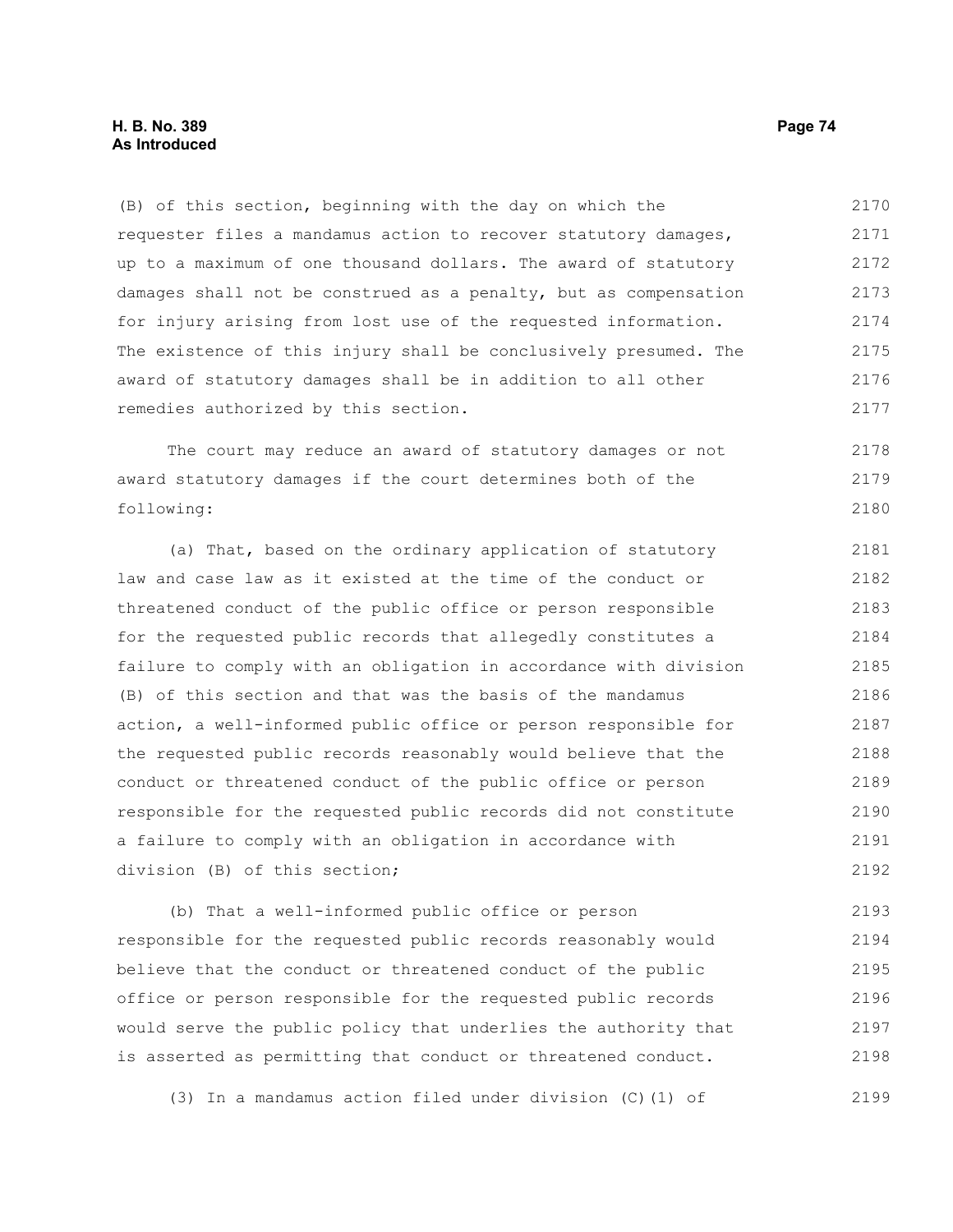this section, the following apply:

(a)(i) If the court orders the public office or the person responsible for the public record to comply with division (B) of this section, the court shall determine and award to the relator all court costs, which shall be construed as remedial and not punitive. 2201 2202 2203 2204 2205

(ii) If the court makes a determination described in division (C)(3)(b)(iii) of this section, the court shall determine and award to the relator all court costs, which shall be construed as remedial and not punitive. 2206 2207 2208 2209

(b) If the court renders a judgment that orders the public office or the person responsible for the public record to comply with division (B) of this section or if the court determines any of the following, the court may award reasonable attorney's fees to the relator, subject to the provisions of division (C)(4) of this section: 2210 2211 2212 2213 2214 2215

(i) The public office or the person responsible for the public records failed to respond affirmatively or negatively to the public records request in accordance with the time allowed under division (B) of this section. 2216 2217 2218 2219

(ii) The public office or the person responsible for the public records promised to permit the relator to inspect or receive copies of the public records requested within a specified period of time but failed to fulfill that promise within that specified period of time. 2220 2221 2222 2223 2224

(iii) The public office or the person responsible for the public records acted in bad faith when the office or person voluntarily made the public records available to the relator for the first time after the relator commenced the mandamus action, 2225 2226 2227 2228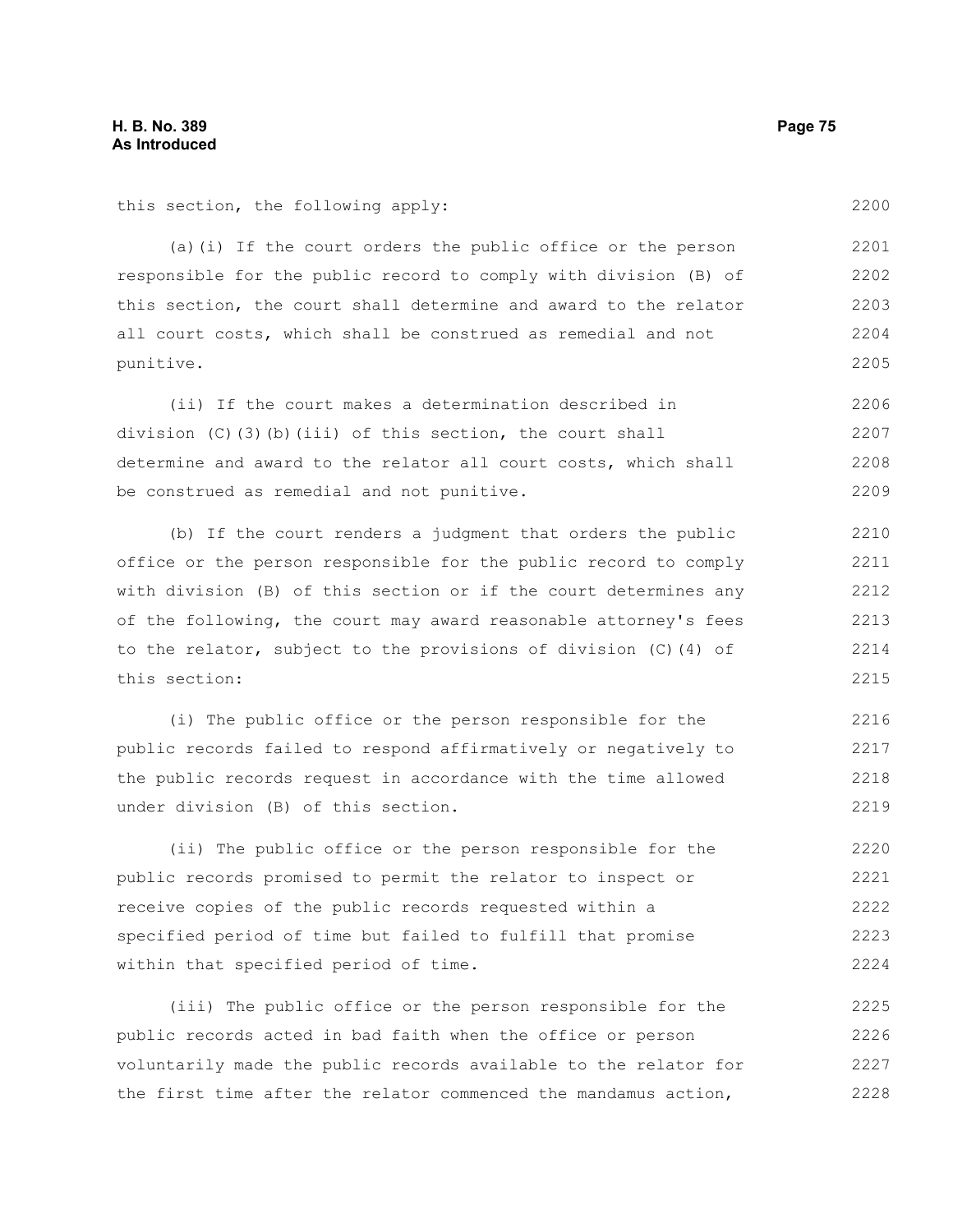but before the court issued any order concluding whether or not the public office or person was required to comply with division (B) of this section. No discovery may be conducted on the issue of the alleged bad faith of the public office or person responsible for the public records. This division shall not be construed as creating a presumption that the public office or the person responsible for the public records acted in bad faith when the office or person voluntarily made the public records available to the relator for the first time after the relator commenced the mandamus action, but before the court issued any order described in this division. 2229 2230 2231 2232 2233 2234 2235 2236 2237 2238 2239

(c) The court shall not award attorney's fees to the relator if the court determines both of the following:

(i) That, based on the ordinary application of statutory law and case law as it existed at the time of the conduct or threatened conduct of the public office or person responsible for the requested public records that allegedly constitutes a failure to comply with an obligation in accordance with division (B) of this section and that was the basis of the mandamus action, a well-informed public office or person responsible for the requested public records reasonably would believe that the conduct or threatened conduct of the public office or person responsible for the requested public records did not constitute a failure to comply with an obligation in accordance with division (B) of this section; 2242 2243 2244 2245 2246 2247 2248 2249 2250 2251 2252 2253

(ii) That a well-informed public office or person responsible for the requested public records reasonably would believe that the conduct or threatened conduct of the public office or person responsible for the requested public records would serve the public policy that underlies the authority that 2254 2255 2256 2257 2258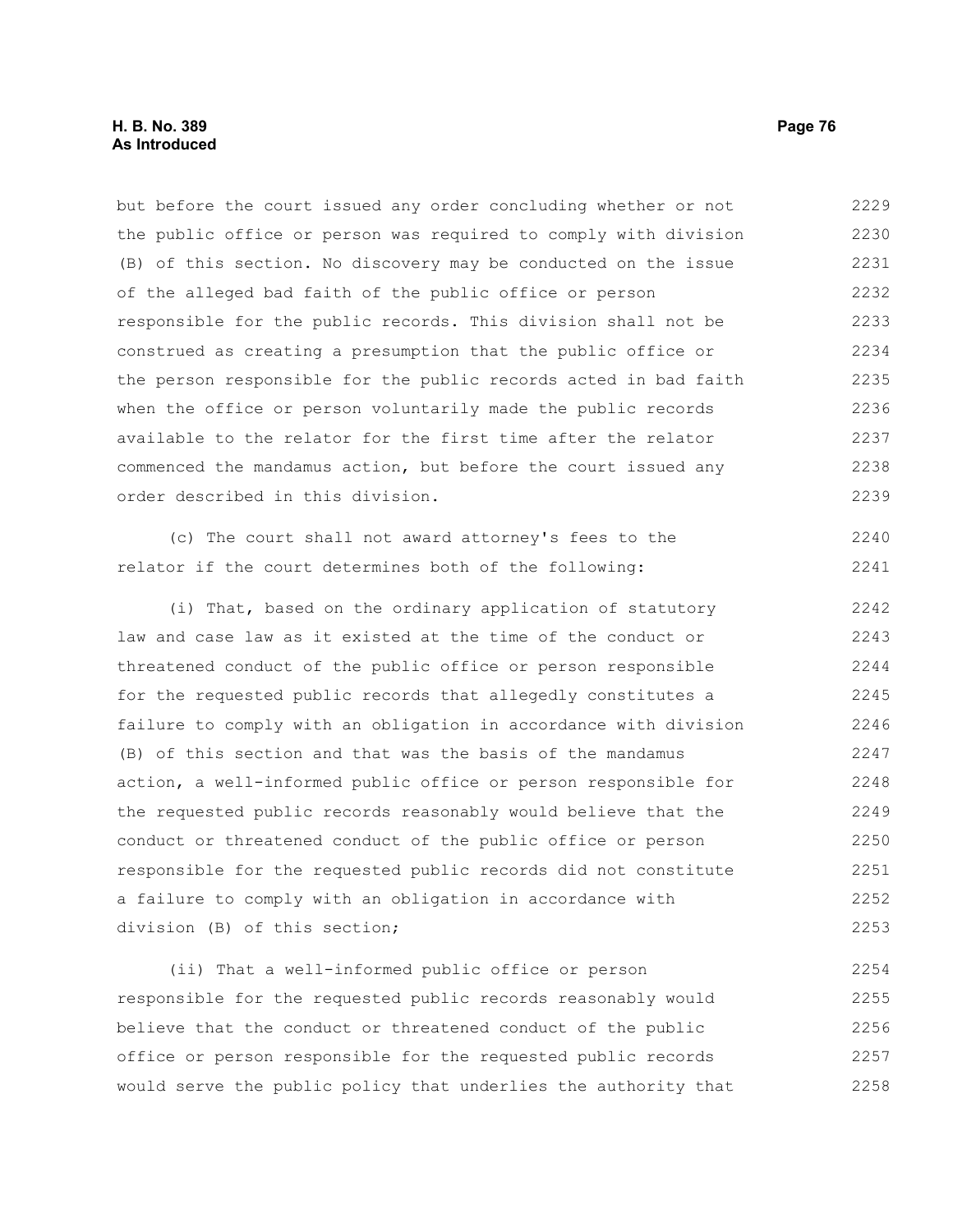| is asserted as permitting that conduct or threatened conduct.    | 2259 |
|------------------------------------------------------------------|------|
| (4) All of the following apply to any award of reasonable        | 2260 |
| attorney's fees awarded under division (C)(3)(b) of this         | 2261 |
| section:                                                         | 2262 |
| (a) The fees shall be construed as remedial and not              | 2263 |
| punitive.                                                        | 2264 |
| (b) The fees awarded shall not exceed the total of the           | 2265 |
| reasonable attorney's fees incurred before the public record was | 2266 |
| made available to the relator and the fees described in division | 2267 |
| $(C)$ $(4)$ $(c)$ of this section.                               | 2268 |
| (c) Reasonable attorney's fees shall include reasonable          | 2269 |
| fees incurred to produce proof of the reasonableness and amount  | 2270 |
| of the fees and to otherwise litigate entitlement to the fees.   | 2271 |
| (d) The court may reduce the amount of fees awarded if the       | 2272 |
| court determines that, given the factual circumstances involved  | 2273 |
| with the specific public records request, an alternative means   | 2274 |
| should have been pursued to more effectively and efficiently     | 2275 |
| resolve the dispute that was subject to the mandamus action      | 2276 |
| filed under division (C) (1) of this section.                    | 2277 |
| (5) If the court does not issue a writ of mandamus under         | 2278 |
| division (C) of this section and the court determines at that    | 2279 |
| time that the bringing of the mandamus action was frivolous      | 2280 |
| conduct as defined in division (A) of section 2323.51 of the     | 2281 |
| Revised Code, the court may award to the public office all court | 2282 |
| costs, expenses, and reasonable attorney's fees, as determined   | 2283 |
| by the court.                                                    | 2284 |
| (D) Chapter 1347. of the Revised Code does not limit the         | 2285 |
| provisions of this section.                                      | 2286 |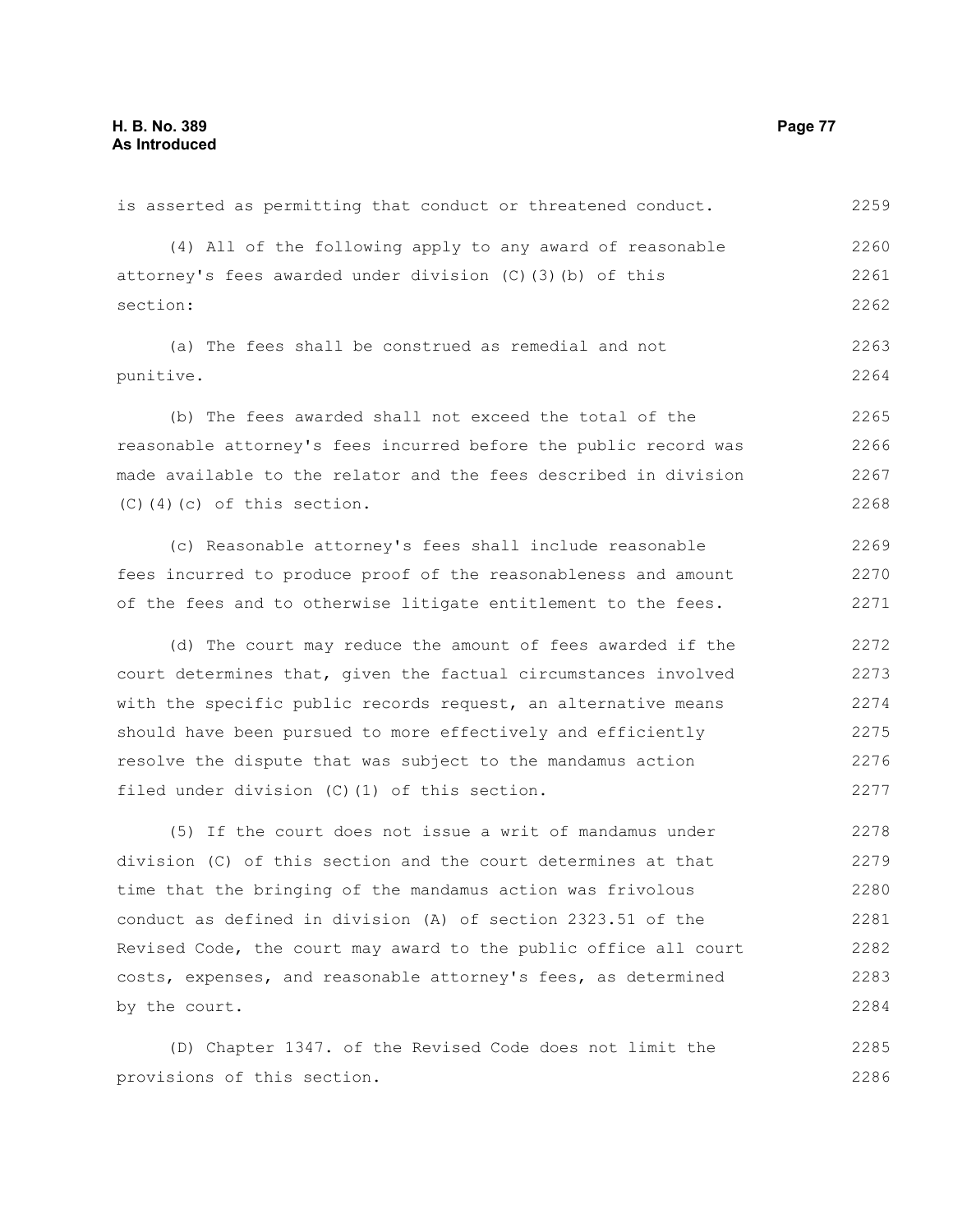(E)(1) To ensure that all employees of public offices are appropriately educated about a public office's obligations under division (B) of this section, all elected officials or their appropriate designees shall attend training approved by the attorney general as provided in section 109.43 of the Revised Code. In addition, all public offices shall adopt a public records policy in compliance with this section for responding to public records requests. In adopting a public records policy under this division, a public office may obtain guidance from the model public records policy developed and provided to the public office by the attorney general under section 109.43 of the Revised Code. Except as otherwise provided in this section, the policy may not limit the number of public records that the public office will make available to a single person, may not limit the number of public records that it will make available during a fixed period of time, and may not establish a fixed period of time before it will respond to a request for inspection or copying of public records, unless that period is less than eight hours. 2287 2288 2289 2290 2291 2292 2293 2294 2295 2296 2297 2298 2299 2300 2301 2302 2303 2304 2305

(2) The public office shall distribute the public records policy adopted by the public office under division (E)(1) of this section to the employee of the public office who is the records custodian or records manager or otherwise has custody of the records of that office. The public office shall require that employee to acknowledge receipt of the copy of the public records policy. The public office shall create a poster that describes its public records policy and shall post the poster in a conspicuous place in the public office and in all locations where the public office has branch offices. The public office may post its public records policy on the internet web site of the public office if the public office maintains an internet web 2306 2307 2308 2309 2310 2311 2312 2313 2314 2315 2316 2317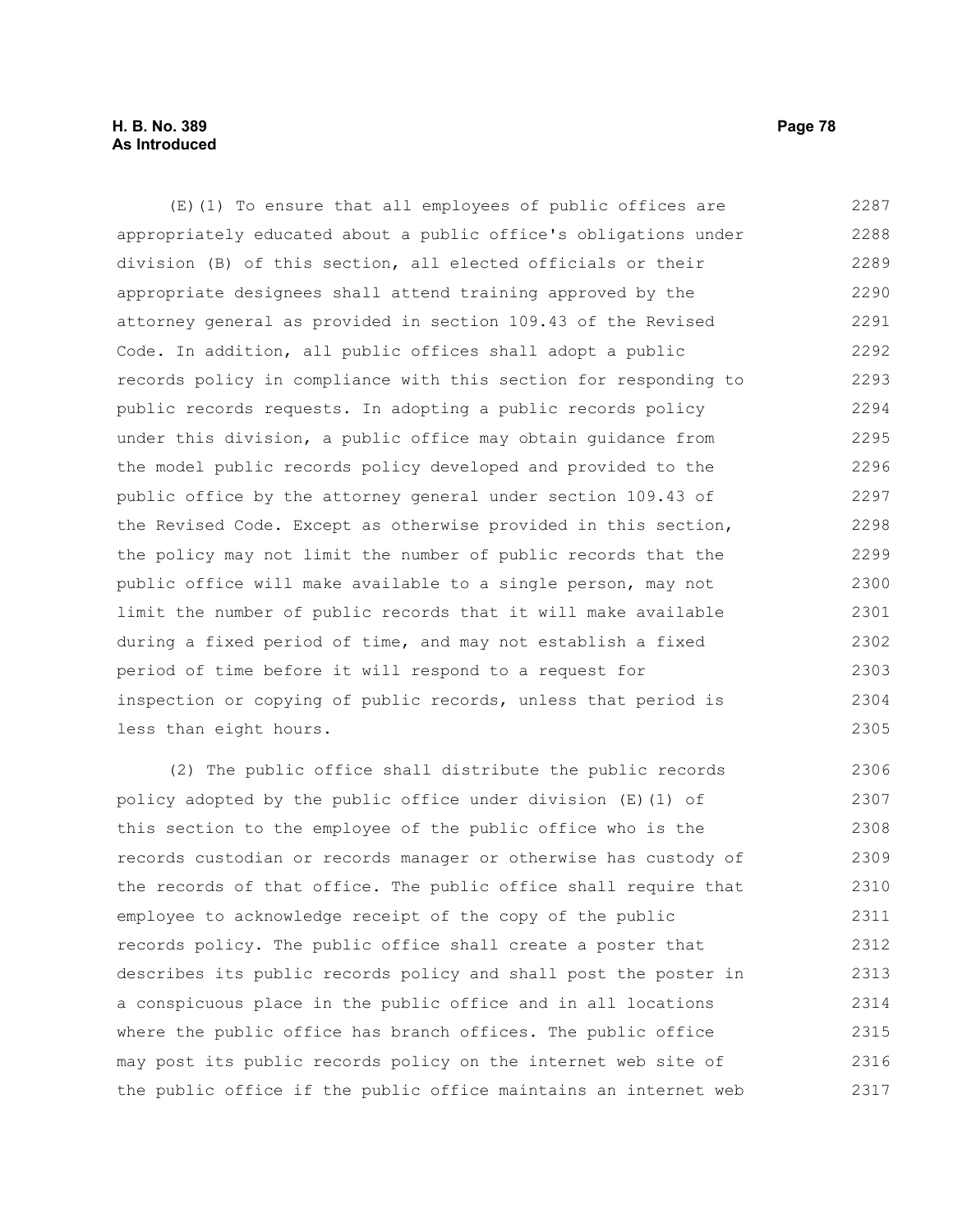site. A public office that has established a manual or handbook of its general policies and procedures for all employees of the public office shall include the public records policy of the public office in the manual or handbook. 2318 2319 2320 2321

(F)(1) The bureau of motor vehicles may adopt rules pursuant to Chapter 119. of the Revised Code to reasonably limit the number of bulk commercial special extraction requests made by a person for the same records or for updated records during a calendar year. The rules may include provisions for charges to be made for bulk commercial special extraction requests for the actual cost of the bureau, plus special extraction costs, plus ten per cent. The bureau may charge for expenses for redacting information, the release of which is prohibited by law. 2322 2323 2324 2325 2326 2327 2328 2329 2330

(2) As used in division (F)(1) of this section:

(a) "Actual cost" means the cost of depleted supplies, records storage media costs, actual mailing and alternative delivery costs, or other transmitting costs, and any direct equipment operating and maintenance costs, including actual costs paid to private contractors for copying services. 2332 2333 2334 2335 2336

(b) "Bulk commercial special extraction request" means a request for copies of a record for information in a format other than the format already available, or information that cannot be extracted without examination of all items in a records series, class of records, or database by a person who intends to use or forward the copies for surveys, marketing, solicitation, or resale for commercial purposes. "Bulk commercial special extraction request" does not include a request by a person who gives assurance to the bureau that the person making the request does not intend to use or forward the requested copies for surveys, marketing, solicitation, or resale for commercial 2337 2338 2339 2340 2341 2342 2343 2344 2345 2346 2347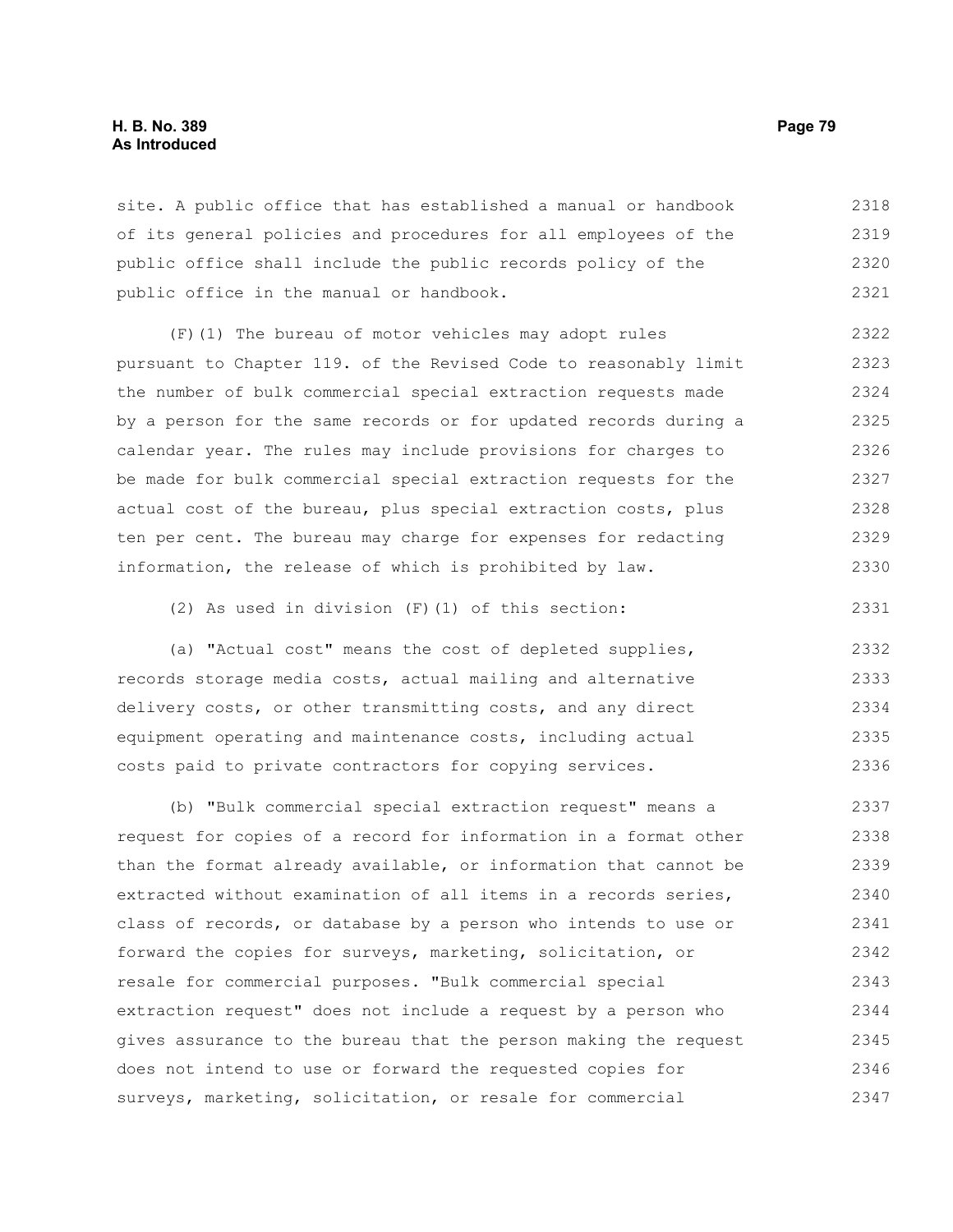#### purposes.

|  |  |  |  | (c) "Commercial" means profit-seeking production, buying, |  | 2349 |
|--|--|--|--|-----------------------------------------------------------|--|------|
|  |  |  |  | or selling of any good, service, or other product.        |  | 2350 |

(d) "Special extraction costs" means the cost of the time spent by the lowest paid employee competent to perform the task, the actual amount paid to outside private contractors employed by the bureau, or the actual cost incurred to create computer programs to make the special extraction. "Special extraction costs" include any charges paid to a public agency for computer or records services. 2351 2352 2353 2354 2355 2356 2357

(3) For purposes of divisions (F)(1) and (2) of this section, "surveys, marketing, solicitation, or resale for commercial purposes" shall be narrowly construed and does not include reporting or gathering news, reporting or gathering information to assist citizen oversight or understanding of the operation or activities of government, or nonprofit educational research. 2358 2359 2360 2361 2362 2363 2364

(G) A request by a defendant, counsel of a defendant, or any agent of a defendant in a criminal action that public records related to that action be made available under this section shall be considered a demand for discovery pursuant to the Criminal Rules, except to the extent that the Criminal Rules plainly indicate a contrary intent. The defendant, counsel of the defendant, or agent of the defendant making a request under this division shall serve a copy of the request on the prosecuting attorney, director of law, or other chief legal officer responsible for prosecuting the action. 2365 2366 2367 2368 2369 2370 2371 2372 2373 2374

**Sec. 1901.183.** In addition to jurisdiction otherwise granted in this chapter, the environmental division of a 2375 2376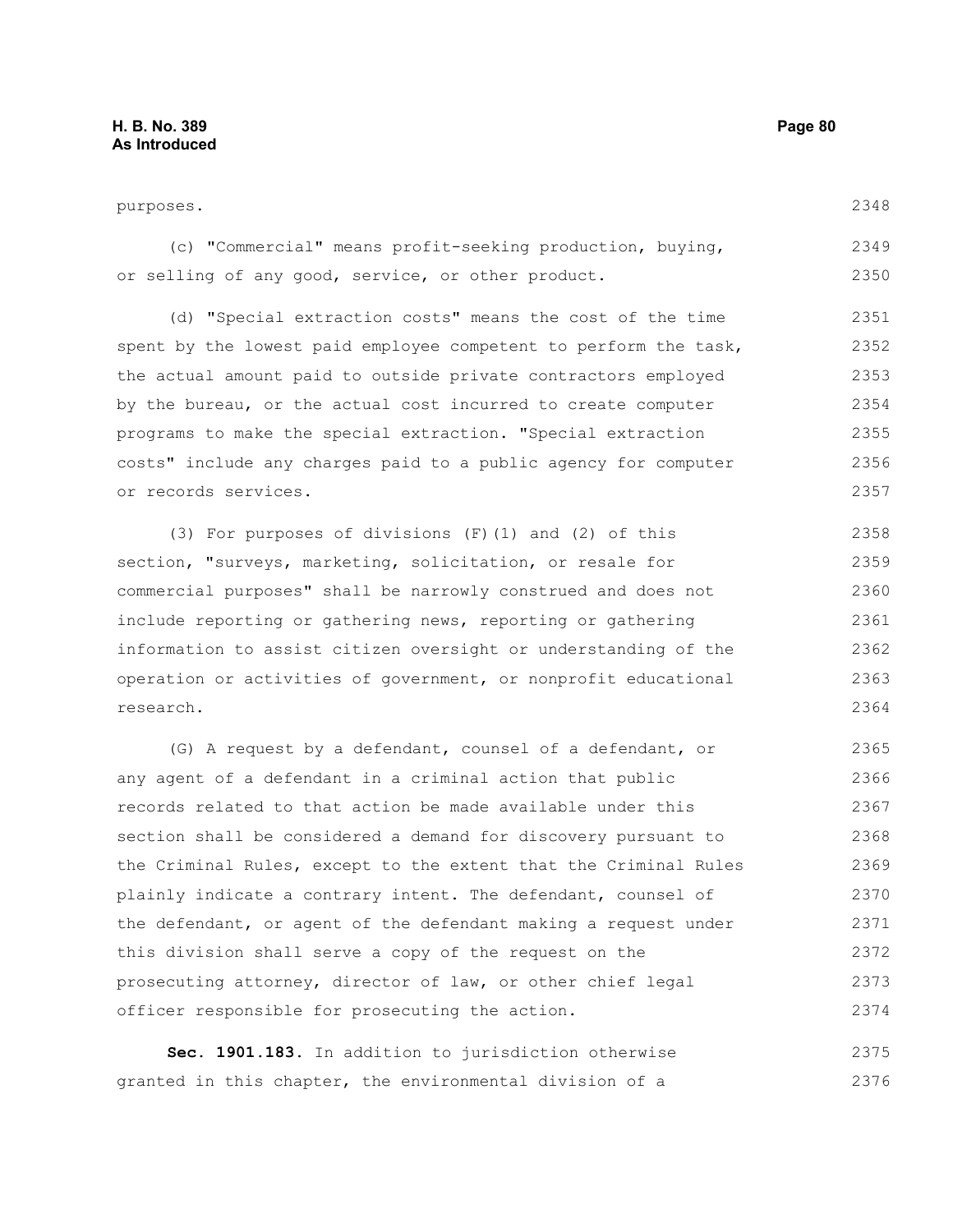municipal court shall have jurisdiction within its territory in all of the following actions or proceedings and to perform all of the following functions: 2377 2378 2379

(A) Notwithstanding any monetary limitations in section 1901.17 of the Revised Code, in all actions and proceedings for the sale of real or personal property under lien of a judgment of the environmental division of the municipal court, or a lien for machinery, material, fuel furnished, or labor performed, irrespective of amount, and, in those cases, the environmental division may proceed to foreclose and marshal all liens and all vested or contingent rights, to appoint a receiver, and to render personal judgment irrespective of amount in favor of any party; 2380 2381 2382 2383 2384 2385 2386 2387 2388 2389

(B) When in aid of execution of a judgment of the environmental division of the municipal court, in all actions for the foreclosure of a mortgage on real property given to secure the payment of money, or the enforcement of a specific lien for money or other encumbrance or charge on real property, when the real property is situated within the territory, and, in those cases, the environmental division may proceed to foreclose all liens and all vested and contingent rights and proceed to render judgments, and make findings and orders, between the parties, in the same manner and to the same extent as in similar cases in the court of common pleas; 2390 2391 2392 2393 2394 2395 2396 2397 2398 2399 2400

(C) When in aid of execution of a judgment of the environmental division of the municipal court, in all actions for the recovery of real property situated within the territory to the same extent as courts of common pleas have jurisdiction; 2401 2402 2403 2404

(D) In all actions for injunction to prevent or terminate violations of the ordinances and regulations of any municipal 2405 2406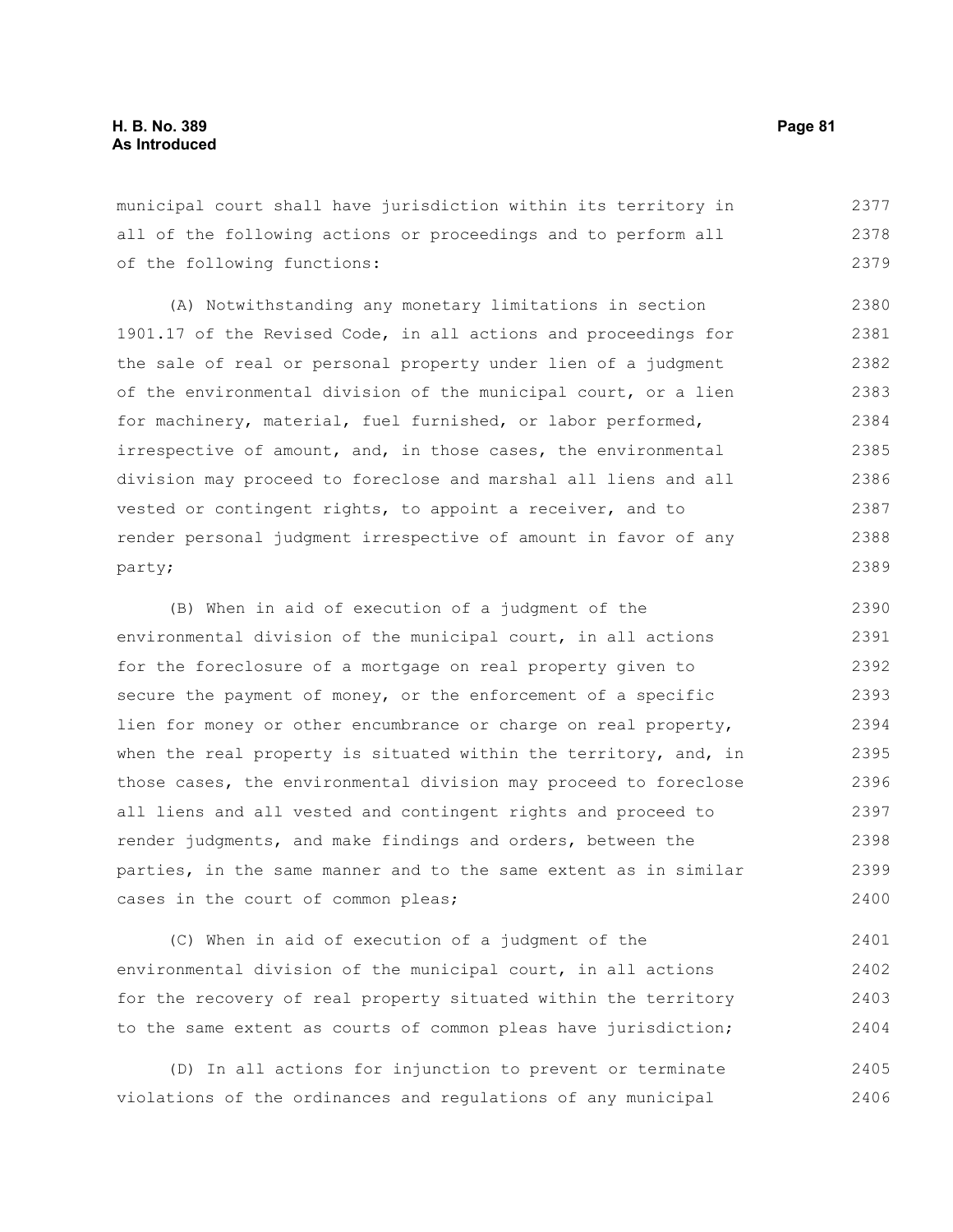corporation within its territory enacted or promulgated under the police power of that municipal corporation pursuant to Section 3 of Article XVIII, Ohio Constitution, over which the court of common pleas has or may have jurisdiction, and, in those cases, the environmental division of the municipal court may proceed to render judgments, and make findings and orders, in the same manner and to the same extent as in similar cases in the court of common pleas; 2407 2408 2409 2410 2411 2412 2413 2414

(E) In all actions for injunction to prevent or terminate violations of the resolutions and regulations of any political subdivision within its territory enacted or promulgated under the power of that political subdivision pursuant to Article X of the Ohio Constitution, over which the court of common pleas has or may have jurisdiction, and, in those cases, the environmental division of the municipal court may proceed to render judgments, and make findings and orders, in the same manner and to the same extent as in similar cases in the court of common pleas; 2415 2416 2417 2418 2419 2420 2421 2422 2423

(F) In any civil action to enforce any provision of Chapter 3704., 3714., 3734., 3737., 3767., or 6111. of the Revised Code over which the court of common pleas has or may have jurisdiction, and, in those actions, the environmental division of the municipal court may proceed to render judgments, and make findings and orders, in the same manner and to the same extent as in similar actions in the court of common pleas; 2424 2425 2426 2427 2428 2429 2430

(G) In all actions and proceedings in the nature of creditors' bills, and in aid of execution to subject the interests of a judgment debtor in real or personal property to the payment of a judgment of the division, and, in those actions and proceedings, the environmental division may proceed to marshal and foreclose all liens on the property irrespective of 2431 2432 2433 2434 2435 2436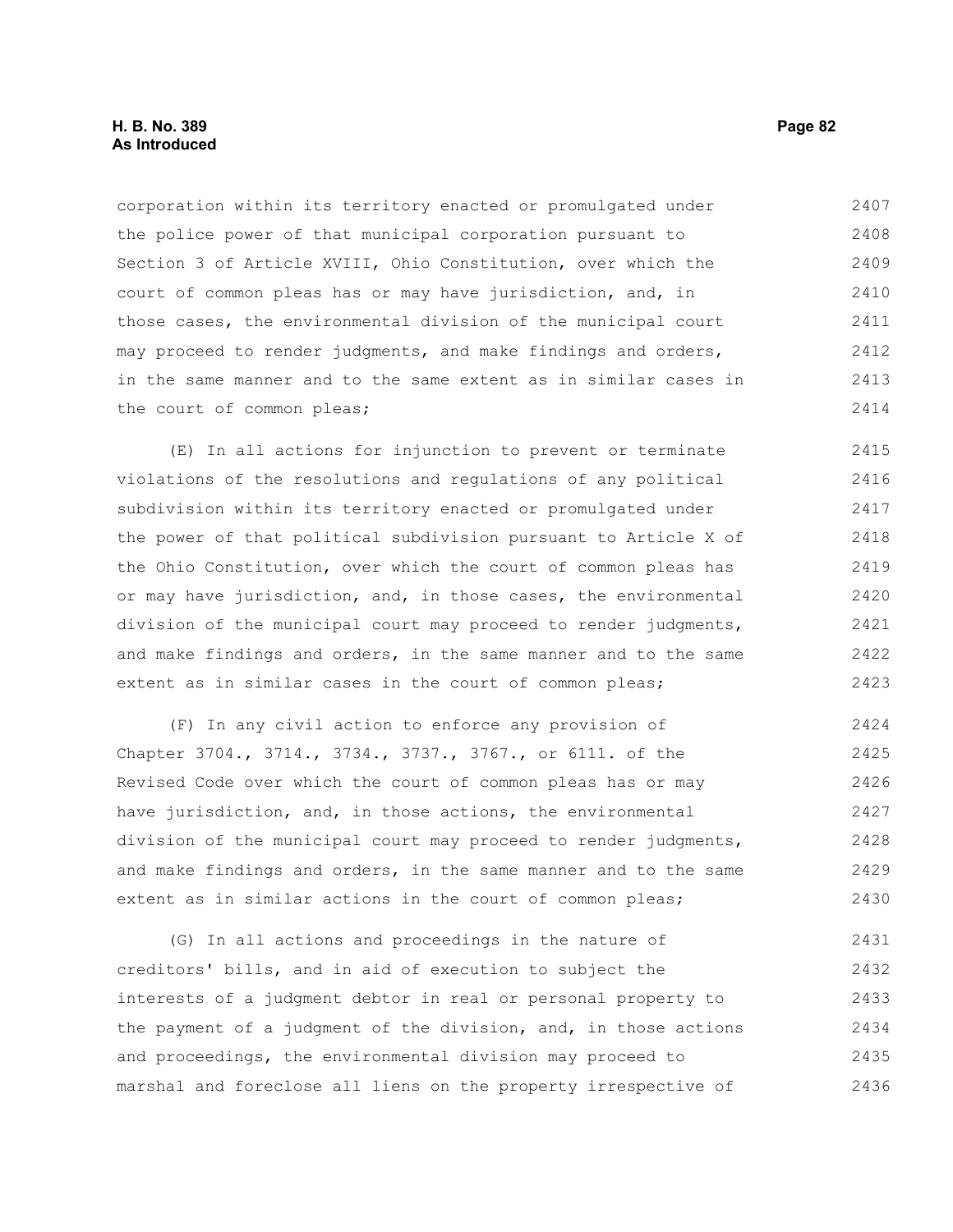#### the amount of the lien, and all vested or contingent rights in the property; (H) Concurrent jurisdiction with the court of common pleas of all criminal actions or proceedings related to the pollution of the air, ground, or water within the territory of the environmental division of the municipal court, for which  $a$ sentence of death cannot be imposed under Chapter 2903. of the-Revised Code; (I) In any review or appeal of any final order of any administrative officer, agency, board, department, tribunal, commission, or other instrumentality that relates to a local building, housing, air pollution, sanitation, health, fire, zoning, or safety code, ordinance, or regulation, in the same manner and to the same extent as in similar appeals in the court of common pleas; (J) With respect to the environmental division of the Franklin county municipal court, to hear appeals from adjudication hearings conducted under Chapter 956. of the Revised Code. **Sec. 2152.13.** (A) A juvenile court shall impose a serious youthful dispositional sentence on a child when required under division (B)(3) of section 2152.121 of the Revised Code. In such a case, the remaining provisions of this division and divisions (B) and (C) do not apply to the child, and the court shall impose the mandatory serious youthful dispositional sentence under division (D)(1) of this section. 2437 2438 2439 2440 2441 2442 2443 2444 2445 2446 2447 2448 2449 2450 2451 2452 2453 2454 2455 2456 2457 2458 2459 2460 2461 2462

In all other cases, a juvenile court may impose a serious youthful offender dispositional sentence on a child only if the prosecuting attorney of the county in which the delinquent act 2463 2464 2465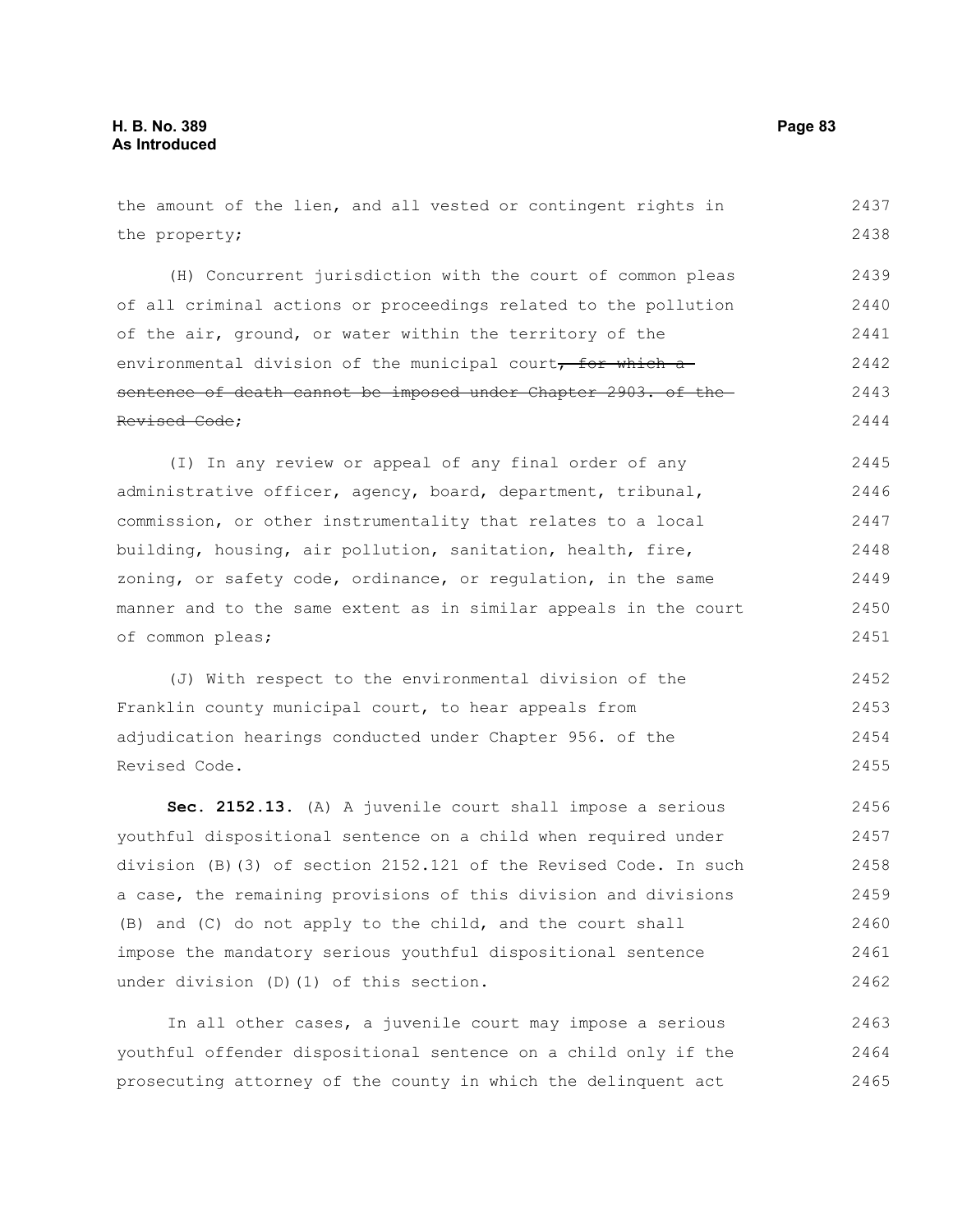allegedly occurred initiates the process against the child in accordance with this division, and the child is an alleged delinquent child who is eligible for the dispositional sentence. The prosecuting attorney may initiate the process in any of the following ways: 2466 2467 2468 2469 2470

(1) Obtaining an indictment of the child as a serious youthful offender; 2471 2472

(2) The child waives the right to indictment, charging the child in a bill of information as a serious youthful offender; 2473 2474

(3) Until an indictment or information is obtained, requesting a serious youthful offender dispositional sentence in the original complaint alleging that the child is a delinquent child; 2475 2476 2477 2478

(4) Until an indictment or information is obtained, if the original complaint does not request a serious youthful offender dispositional sentence, filing with the juvenile court a written notice of intent to seek a serious youthful offender dispositional sentence within twenty days after the later of the following, unless the time is extended by the juvenile court for good cause shown: 2479 2480 2481 2482 2483 2484 2485

(a) The date of the child's first juvenile court hearing regarding the complaint; 2486 2487

(b) The date the juvenile court determines not to transfer the case under section 2152.12 of the Revised Code. 2488 2489

After a written notice is filed under division (A)(4) of this section, the juvenile court shall serve a copy of the notice on the child and advise the child of the prosecuting attorney's intent to seek a serious youthful offender dispositional sentence in the case. 2490 2491 2492 2493 2494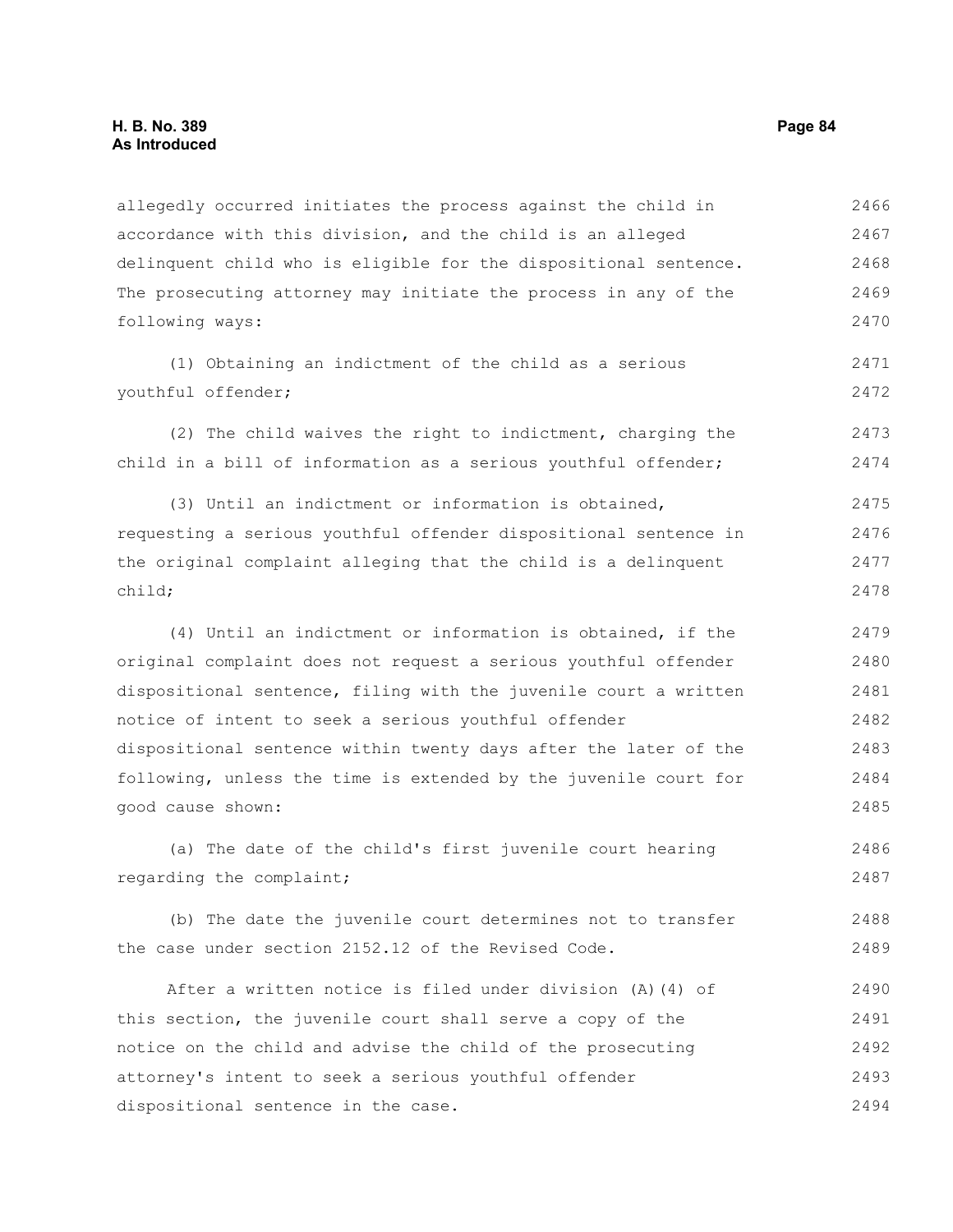# **H. B. No. 389 Page 85 As Introduced**

(B) If an alleged delinquent child is not indicted or charged by information as described in division (A)(1) or (2) of this section and if a notice or complaint as described in division (A)(3) or (4) of this section indicates that the prosecuting attorney intends to pursue a serious youthful offender dispositional sentence in the case, the juvenile court shall hold a preliminary hearing to determine if there is probable cause that the child committed the act charged and is by age eligible for, or required to receive, a serious youthful offender dispositional sentence. 2495 2496 2497 2498 2499 2500 2501 2502 2503 2504

(C)(1) A child for whom a serious youthful offender dispositional sentence is sought by a prosecuting attorney has the right to a grand jury determination of probable cause that the child committed the act charged and that the child is eligible by age for a serious youthful offender dispositional sentence. The grand jury may be impaneled by the court of common pleas or the juvenile court. 2505 2506 2507 2508 2509 2510 2511

Once a child is indicted, or charged by information or the juvenile court determines that the child is eligible for a serious youthful offender dispositional sentence, the child is entitled to an open and speedy trial by jury in juvenile court and to be provided with a transcript of the proceedings. The time within which the trial is to be held under Title XXIX of the Revised Code commences on whichever of the following dates is applicable: 2512 2513 2514 2515 2516 2517 2518 2519

(a) If the child is indicted or charged by information, on the date of the filing of the indictment or information.

(b) If the child is charged by an original complaint that requests a serious youthful offender dispositional sentence, on the date of the filing of the complaint. 2522 2523 2524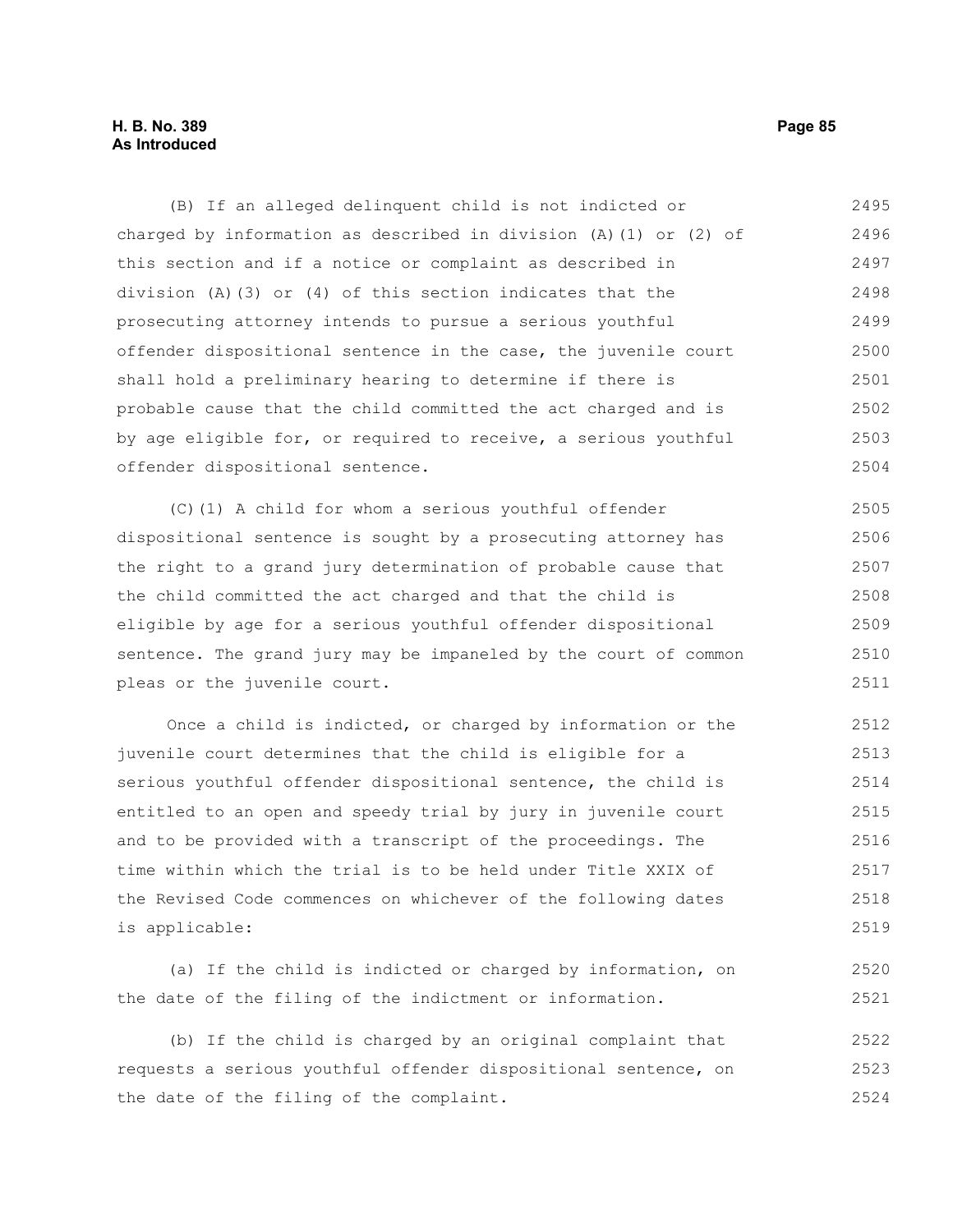# **H. B. No. 389 Page 86 As Introduced**

(c) If the child is not charged by an original complaint that requests a serious youthful offender dispositional sentence, on the date that the prosecuting attorney files the written notice of intent to seek a serious youthful offender dispositional sentence. 2525 2526 2527 2528 2529

(2) If the child is detained awaiting adjudication, upon indictment or being charged by information, the child has the same right to bail as an adult charged with the offense the alleged delinquent act would be if committed by an adult. Except as provided in division (D) of section 2152.14 of the Revised Code, all provisions of Title XXIX of the Revised Code and the Criminal Rules shall apply in the case and to the child. The juvenile court shall afford the child all rights afforded a person who is prosecuted for committing a crime including the right to counsel and the right to raise the issue of competency. The child may not waive the right to counsel. 2530 2531 2532 2533 2534 2535 2536 2537 2538 2539 2540

(D)(1) If a child is adjudicated a delinquent child for committing an act under circumstances that require the juvenile court to impose upon the child a serious youthful offender dispositional sentence under section 2152.11 of the Revised Code, all of the following apply: 2541 2542 2543 2544 2545

(a) The juvenile court shall impose upon the child a sentence available for the violation, as if the child were an adult, under Chapter 2929. of the Revised Code, except that the juvenile court shall not impose on the child a sentence of deathor-life imprisonment without parole.

(b) The juvenile court also shall impose upon the child one or more traditional juvenile dispositions under sections 2152.16, 2152.19, and 2152.20, and, if applicable, section 2152.17 of the Revised Code. 2551 2552 2553 2554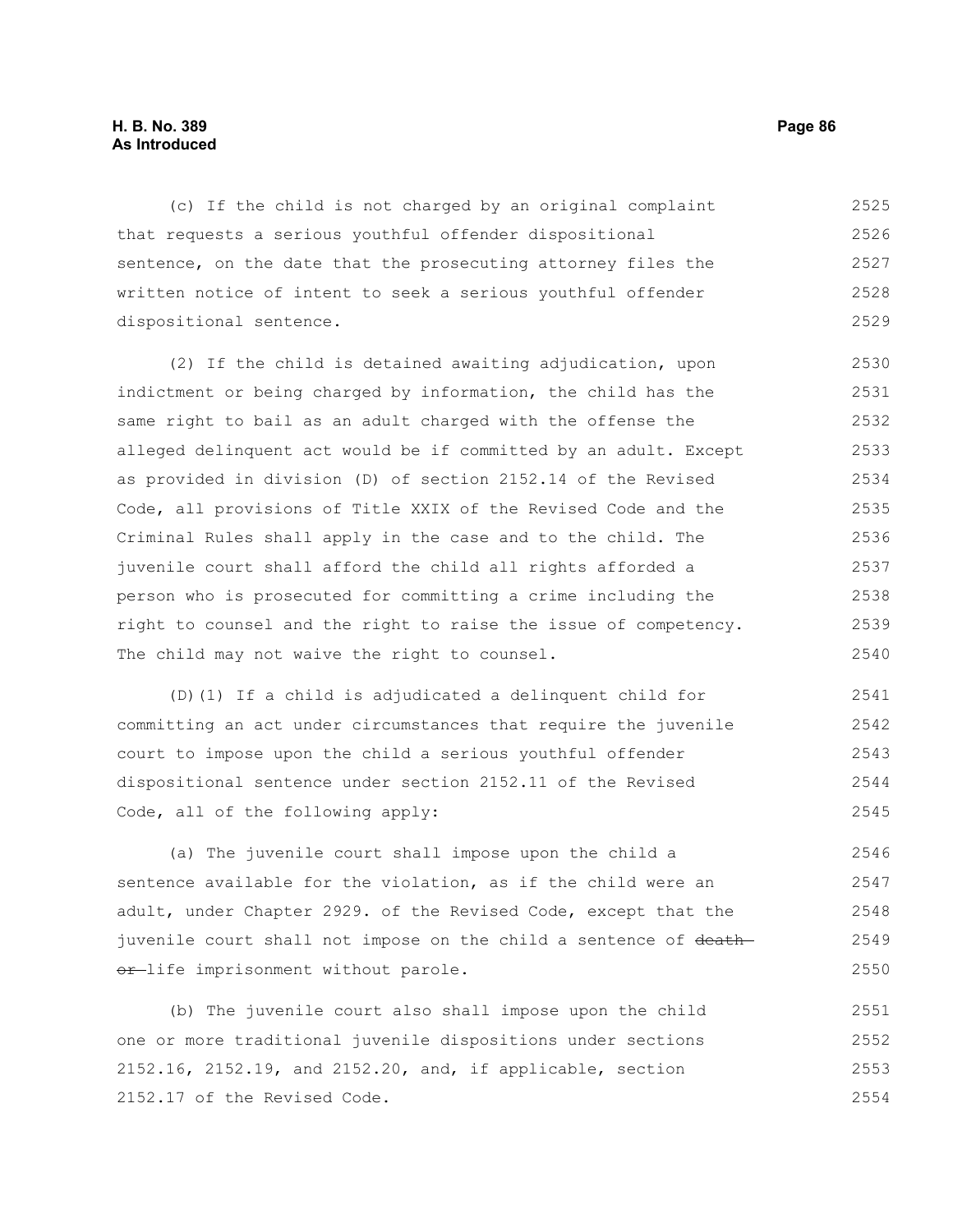(c) The juvenile court shall stay the adult portion of the serious youthful offender dispositional sentence pending the successful completion of the traditional juvenile dispositions imposed. 2555 2556 2557 2558

(2)(a) If a child is adjudicated a delinquent child for committing an act under circumstances that allow, but do not require, the juvenile court to impose on the child a serious youthful offender dispositional sentence under section 2152.11 of the Revised Code, all of the following apply: 2559 2560 2561 2562 2563

(i) If the juvenile court on the record makes a finding that, given the nature and circumstances of the violation and the history of the child, the length of time, level of security, and types of programming and resources available in the juvenile system alone are not adequate to provide the juvenile court with a reasonable expectation that the purposes set forth in section 2152.01 of the Revised Code will be met, the juvenile court may impose upon the child a sentence available for the violation, as if the child were an adult, under Chapter 2929. of the Revised Code, except that the juvenile court shall not impose on the child a sentence of death or life imprisonment without parole. 2564 2565 2566 2567 2568 2569 2570 2571 2572 2573 2574

(ii) If a sentence is imposed under division (D)(2)(a)(i) of this section, the juvenile court also shall impose upon the child one or more traditional juvenile dispositions under sections 2152.16, 2152.19, and 2152.20 and, if applicable, section 2152.17 of the Revised Code. 2575 2576 2577 2578 2579

(iii) The juvenile court shall stay the adult portion of the serious youthful offender dispositional sentence pending the successful completion of the traditional juvenile dispositions imposed. 2580 2581 2582 2583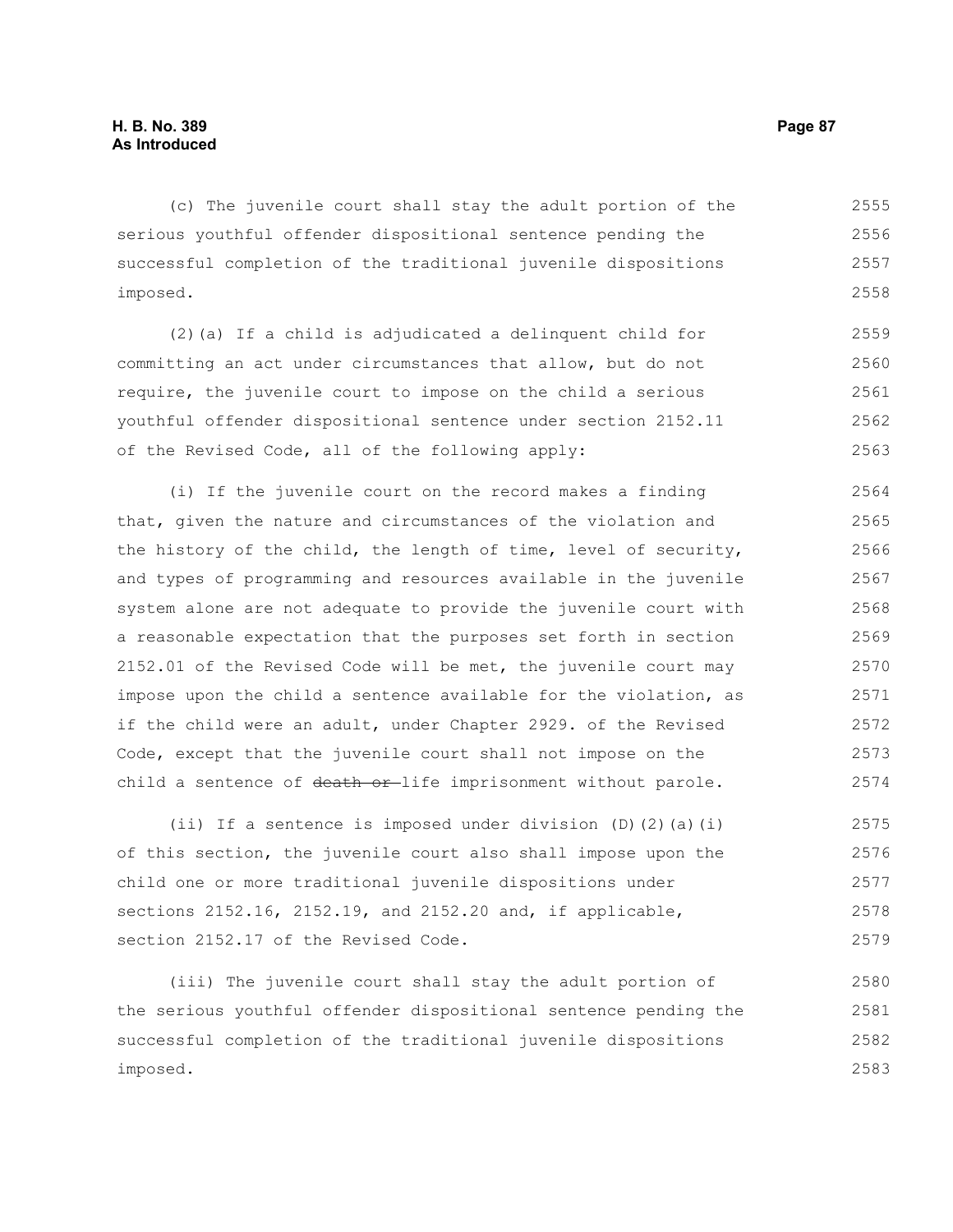# **H. B. No. 389 Page 88 As Introduced**

(b) If the juvenile court does not find that a sentence should be imposed under division  $(D)$   $(2)$   $(a)$   $(i)$  of this section, the juvenile court may impose one or more traditional juvenile dispositions under sections 2152.16, 2152.19, 2152.20, and, if applicable, section 2152.17 of the Revised Code. 2584 2585 2586 2587 2588

(3) A child upon whom a serious youthful offender dispositional sentence is imposed under division (D)(1) or (2) of this section has a right to appeal under division  $(A)$  (1), (3), (4), or (5) of section 2953.08 of the Revised Code the adult portion of the serious youthful offender dispositional sentence when any of those divisions apply. The child may appeal the adult portion, and the court shall consider the appeal as if the adult portion were not stayed.

**Sec. 2152.67.** Any adult who is arrested or charged under any provision in this chapter and who is charged with a crime may demand a trial by jury, or the juvenile judge upon the judge's own motion may call a jury. A demand for a jury trial shall be made in writing in not less than three days before the date set for trial, or within three days after counsel has been retained, whichever is later. Sections 2945.17 and 2945.23 to 2945.36 of the Revised Code, relating to the drawing and impaneling of jurors in criminal cases in the court of common pleas, other than in capital cases, shall apply to a jury trial under this section. The compensation of jurors and costs of the clerk and sheriff shall be taxed and paid in the same manner as in criminal cases in the court of common pleas. 2597 2598 2599 2600 2601 2602 2603 2604 2605 2606 2607 2608 2609

**Sec. 2301.20.** All civil and criminal actions in the court of common pleas shall be recorded. The reporter shall take accurate notes of or electronically record the oral testimony. The notes and electronic records shall be filed in the office of 2610 2611 2612 2613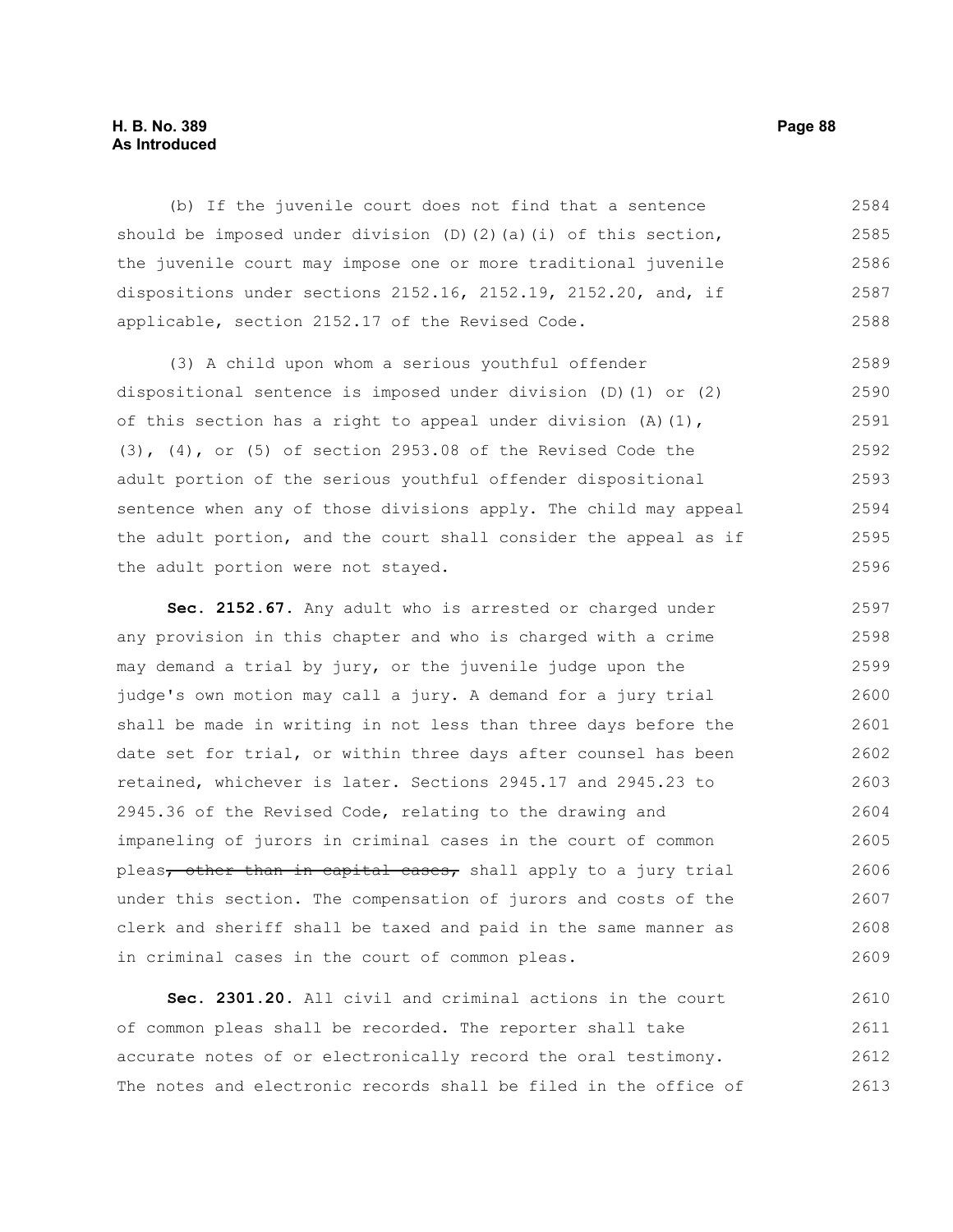following periods of time: (A) If the action is not a capital case, the notes and electronic records shall be preserved for the period of time specified by the court of common pleas, which period of time shall not be longer than the period of time that the other records of the particular action are required to be kept. (B) If the action is a capital case, the notes and electronic records shall be preserved for the longer of ten years or until the final disposition of the action and exhaustion of all appeals. **Sec. 2307.60.** (A)(1) Anyone injured in person or property by a criminal act has, and may recover full damages in, a civil action unless specifically excepted by law, may recover the costs of maintaining the civil action and attorney's fees if authorized by any provision of the Rules of Civil Procedure or another section of the Revised Code or under the common law of this state, and may recover punitive or exemplary damages if authorized by section 2315.21 or another section of the Revised Code. (2) A final judgment of a trial court that has not been reversed on appeal or otherwise set aside, nullified, or vacated, entered after a trial or upon a plea of guilty, but not upon a plea of no contest or the equivalent plea from another jurisdiction, that adjudges an offender guilty of an offense of violence punishable by death or imprisonment in excess of one year, when entered as evidence in any subsequent civil proceeding based on the criminal act, shall preclude the 2615 2616 2617 2618 2619 2620 2621 2622 2623 2624 2625 2626 2627 2628 2629 2630 2631 2632 2633 2634 2635 2636 2637 2638 2639 2640 2641

offender from denying in the subsequent civil proceeding any

fact essential to sustaining that judgment, unless the offender

the official reporter and carefully preserved for either of the

2614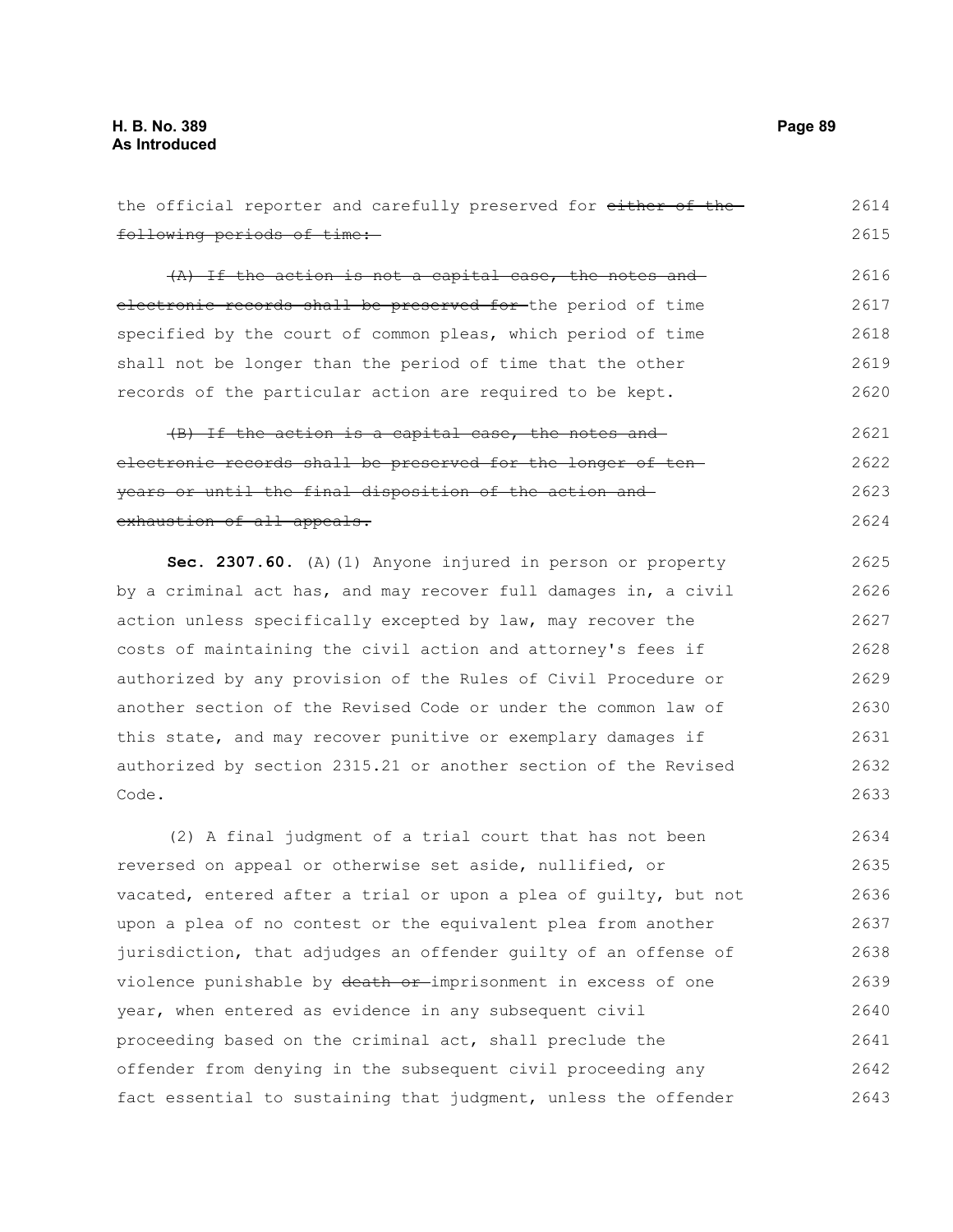#### **H. B. No. 389 Page 90 As Introduced**

can demonstrate that extraordinary circumstances prevented the offender from having a full and fair opportunity to litigate the issue in the criminal proceeding or other extraordinary circumstances justify affording the offender an opportunity to relitigate the issue. The offender may introduce evidence of the offender's pending appeal of the final judgment of the trial court, if applicable, and the court may consider that evidence in determining the liability of the offender. 2644 2645 2646 2647 2648 2649 2650 2651

(B)(1) As used in division (B) of this section:

(a) "Tort action" means a civil action for damages for injury, death, or loss to person or property other than a civil action for damages for a breach of contract or another agreement between persons. "Tort action" includes, but is not limited to, a product liability claim, as defined in section 2307.71 of the Revised Code, and an asbestos claim, as defined in section 2307.91 of the Revised Code, an action for wrongful death under Chapter 2125. of the Revised Code, and an action based on derivative claims for relief. 2653 2654 2655 2656 2657 2658 2659 2660 2661

(b) "Residence" has the same meaning as in section 2901.05 of the Revised Code.

(2) Recovery on a claim for relief in a tort action is barred to any person or the person's legal representative if any of the following apply: 2664 2665 2666

(a) The person has been convicted of or has pleaded guilty to a felony, or to a misdemeanor that is an offense of violence, arising out of criminal conduct that was a proximate cause of the injury or loss for which relief is claimed in the tort action. 2667 2668 2669 2670 2671

(b) The person engaged in conduct that, if prosecuted, 2672

2652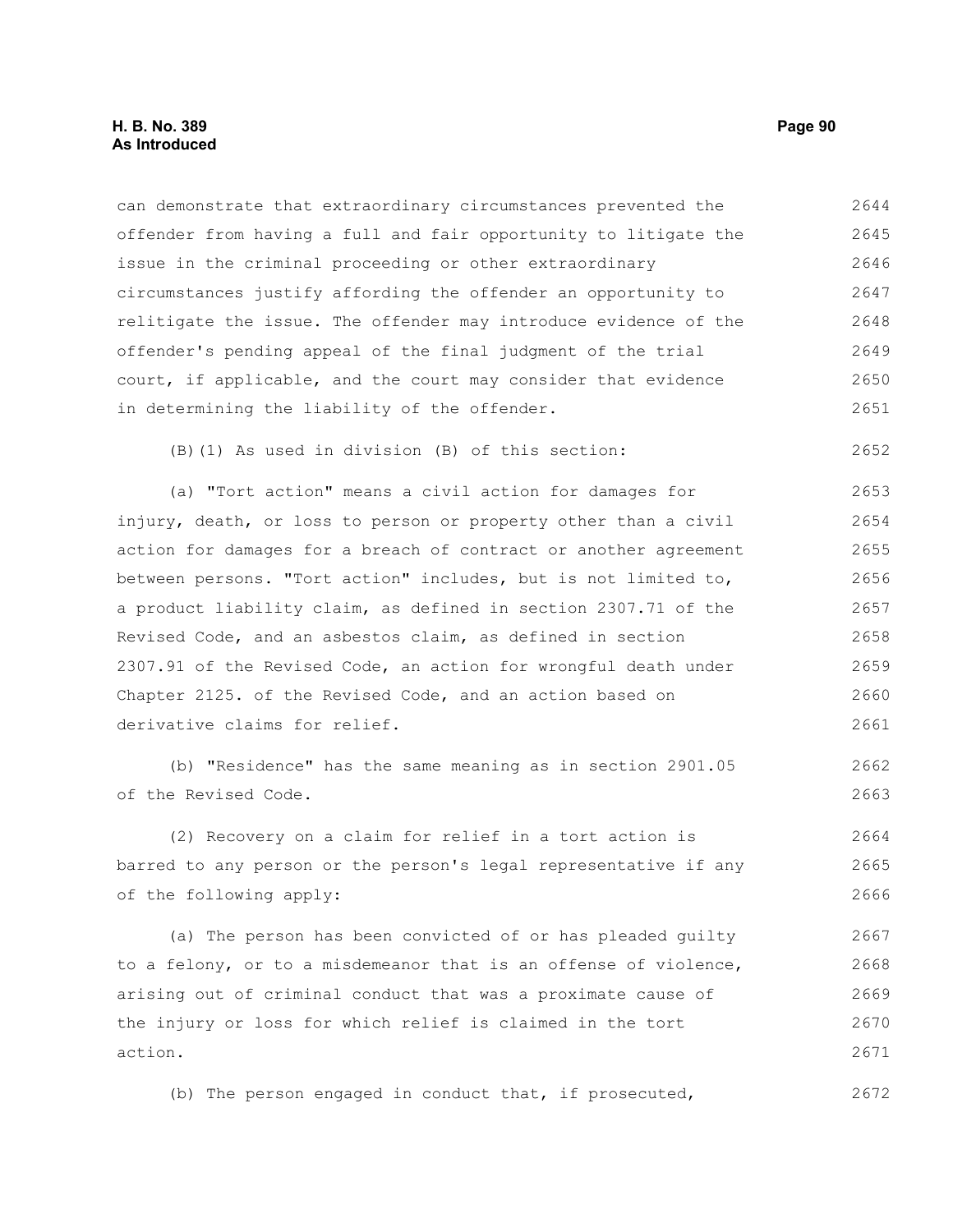would constitute a felony, a misdemeanor that is an offense of violence, an attempt to commit a felony, or an attempt to commit a misdemeanor that is an offense of violence and that conduct was a proximate cause of the injury or loss for which relief is claimed in the tort action, regardless of whether the person has been convicted of or pleaded guilty to or has been charged with committing the felony, the misdemeanor, or the attempt to commit the felony or misdemeanor. 2673 2674 2675 2676 2677 2678 2679 2680

(c) The person suffered the injury or loss for which relief is claimed in the tort action as a proximate result of the victim of conduct that, if prosecuted, would constitute a felony, a misdemeanor that is an offense of violence, an attempt to commit a felony, or an attempt to commit a misdemeanor that is an offense of violence acting against the person in selfdefense, defense of another, or defense of the victim's residence, regardless of whether the person has been convicted of or pleaded guilty to or has been charged with committing the felony, the misdemeanor, or the attempt to commit the felony or misdemeanor. Division (B)(2)(c) of this section does not apply if the person who suffered the injury or loss, at the time of the victim's act of self-defense, defense of another, or defense of residence, was an innocent bystander who had no connection with the underlying conduct that prompted the victim's exercise of self-defense, defense of another, or defense of residence. 2681 2682 2683 2684 2685 2686 2687 2688 2689 2690 2691 2692 2693 2694 2695 2696

(3) Recovery against a victim of conduct that, if prosecuted, would constitute a felony, a misdemeanor that is an offense of violence, an attempt to commit a felony, or an attempt to commit a misdemeanor that is an offense of violence, on a claim for relief in a tort action is barred to any person or the person's legal representative if conduct the person engaged in against that victim was a proximate cause of the 2697 2698 2699 2700 2701 2702 2703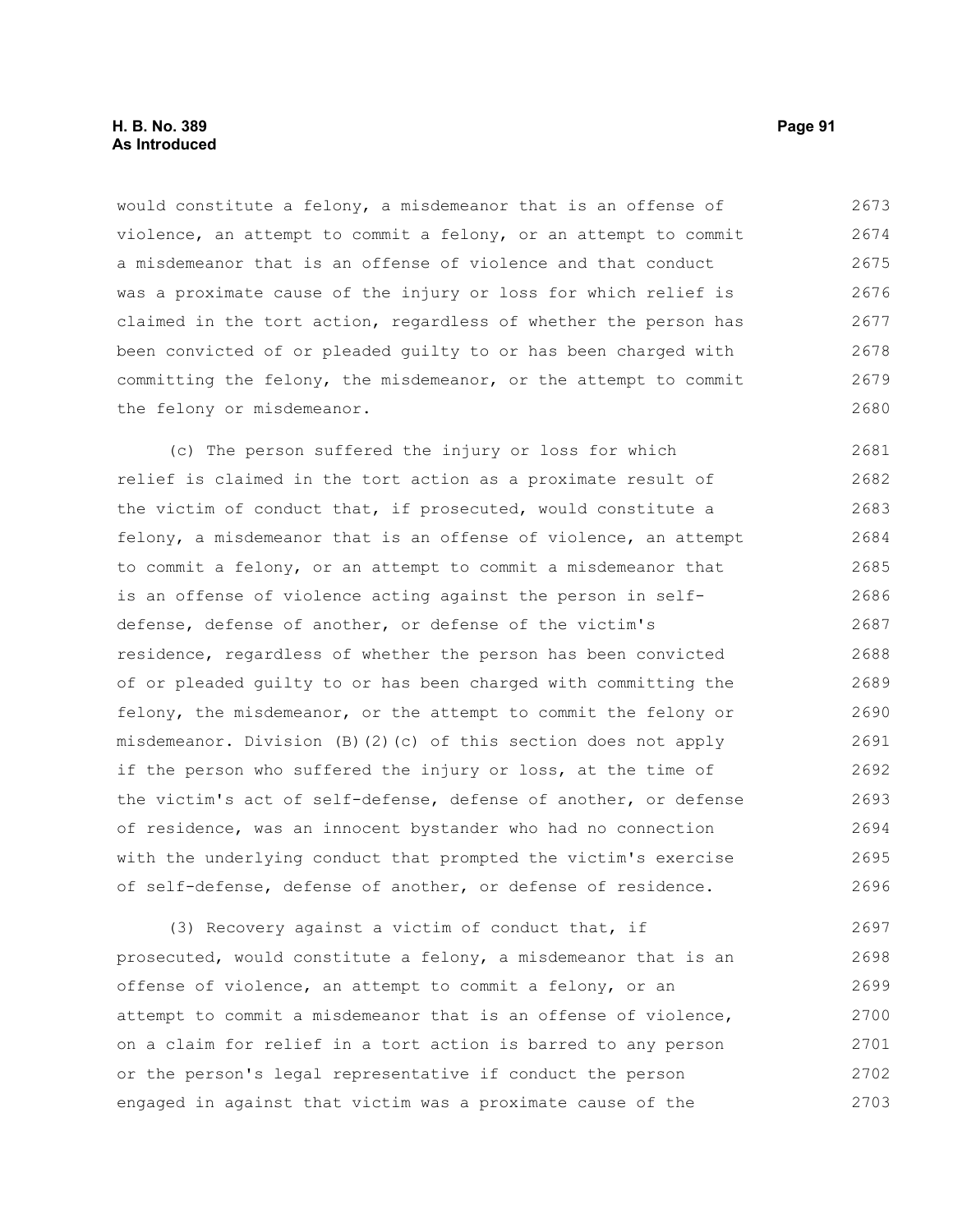#### **H. B. No. 389 Page 92 As Introduced**

injury or loss for which relief is claimed in the tort action and that conduct, if prosecuted, would constitute a felony, a misdemeanor that is an offense of violence, an attempt to commit a felony, or an attempt to commit a misdemeanor that is an offense of violence, regardless of whether the person has been convicted of or pleaded guilty to or has been charged with committing the felony, the misdemeanor, or the attempt to commit the felony or misdemeanor. 2704 2705 2706 2707 2708 2709 2710 2711

(4) Divisions (B)(1) to (3) of this section do not apply to civil claims based upon alleged intentionally tortious conduct, alleged violations of the United States Constitution, or alleged violations of statutes of the United States pertaining to civil rights. For purposes of division (B)(4) of this section, a person's act of self-defense, defense of another, or defense of the person's residence does not constitute intentionally tortious conduct. 2712 2713 2714 2715 2716 2717 2718 2719

**Sec. 2317.02.** The following persons shall not testify in certain respects: 2720 2721

(A)(1) An attorney, concerning a communication made to the attorney by a client in that relation or concerning the attorney's advice to a client, except that the attorney may testify by express consent of the client or, if the client is deceased, by the express consent of the surviving spouse or the executor or administrator of the estate of the deceased client. However, if the client voluntarily reveals the substance of attorney-client communications in a nonprivileged context or is deemed by section 2151.421 of the Revised Code to have waived any testimonial privilege under this division, the attorney may be compelled to testify on the same subject. 2722 2723 2724 2725 2726 2727 2728 2729 2730 2731 2732

The testimonial privilege established under this division 2733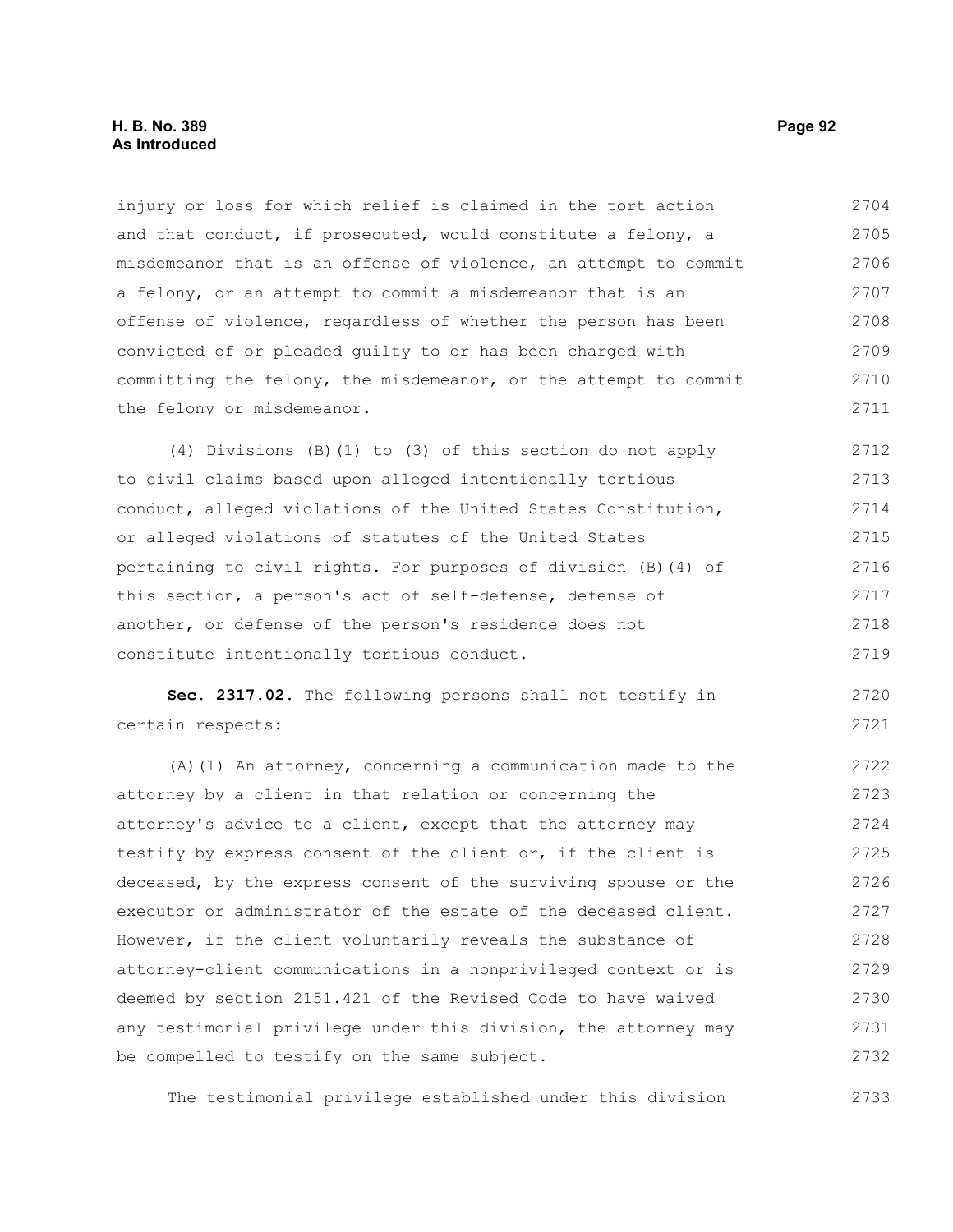does not apply concerning either of the following:

| (a) A communication between a client in a capital case, as       | 2735 |
|------------------------------------------------------------------|------|
| defined in section 2901.02 of the Revised Code, and the client's | 2736 |
| attorney if the communication is relevant to a subsequent        | 2737 |
| ineffective assistance of counsel claim by the client alleging   | 2738 |
| that the attorney did not effectively represent the client in-   | 2739 |
| <del>the case; -</del>                                           | 2740 |

 $(b)$  A a communication between a client who has since died and the deceased client's attorney if the communication is relevant to a dispute between parties who claim through that deceased client, regardless of whether the claims are by testate or intestate succession or by inter vivos transaction, and the dispute addresses the competency of the deceased client when the deceased client executed a document that is the basis of the dispute or whether the deceased client was a victim of fraud, undue influence, or duress when the deceased client executed a document that is the basis of the dispute. 2741 2742 2743 2744 2745 2746 2747 2748 2749 2750

(2) An attorney, concerning a communication made to the attorney by a client in that relationship or the attorney's advice to a client, except that if the client is an insurance company, the attorney may be compelled to testify, subject to an in camera inspection by a court, about communications made by the client to the attorney or by the attorney to the client that are related to the attorney's aiding or furthering an ongoing or future commission of bad faith by the client, if the party seeking disclosure of the communications has made a prima-facie showing of bad faith, fraud, or criminal misconduct by the client. 2751 2752 2753 2754 2755 2756 2757 2758 2759 2760 2761

(B)(1) A physician, advanced practice registered nurse, or dentist concerning a communication made to the physician, 2762 2763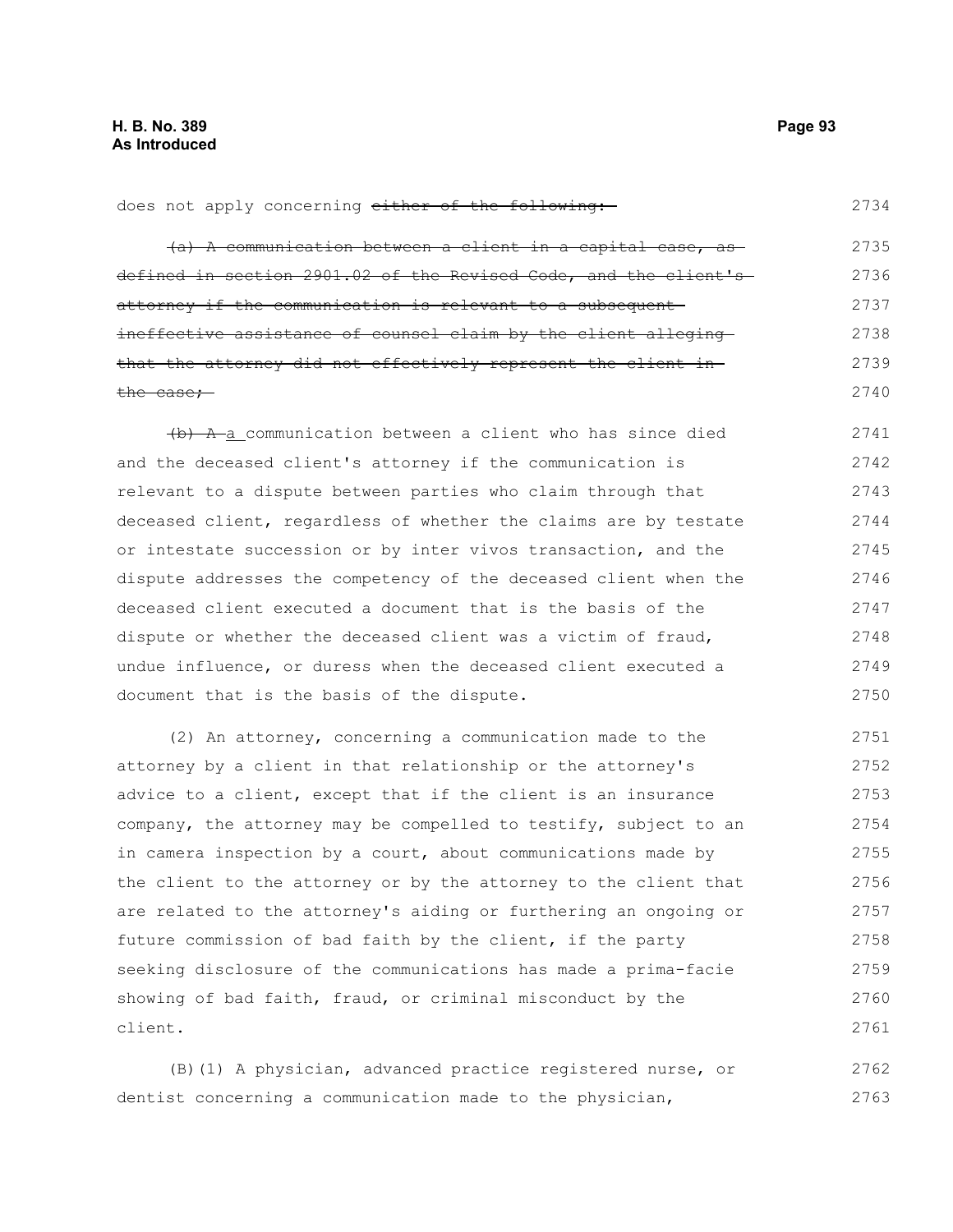## **H. B. No. 389 Page 94 As Introduced**

advanced practice registered nurse, or dentist by a patient in that relation or the advice of a physician, advanced practice registered nurse, or dentist given to a patient, except as otherwise provided in this division, division (B)(2), and division (B)(3) of this section, and except that, if the patient is deemed by section 2151.421 of the Revised Code to have waived any testimonial privilege under this division, the physician or advanced practice registered nurse may be compelled to testify on the same subject. 2764 2765 2766 2767 2768 2769 2770 2771 2772

The testimonial privilege established under this division does not apply, and a physician, advanced practice registered nurse, or dentist may testify or may be compelled to testify, in any of the following circumstances: 2773 2774 2775 2776

(a) In any civil action, in accordance with the discovery provisions of the Rules of Civil Procedure in connection with a civil action, or in connection with a claim under Chapter 4123. of the Revised Code, under any of the following circumstances: 2777 2778 2779 2780

(i) If the patient or the guardian or other legal representative of the patient gives express consent; 2781 2782

(ii) If the patient is deceased, the spouse of the patient or the executor or administrator of the patient's estate gives express consent; 2783 2784 2785

(iii) If a medical claim, dental claim, chiropractic claim, or optometric claim, as defined in section 2305.113 of the Revised Code, an action for wrongful death, any other type of civil action, or a claim under Chapter 4123. of the Revised Code is filed by the patient, the personal representative of the estate of the patient if deceased, or the patient's guardian or other legal representative. 2786 2787 2788 2789 2790 2791 2792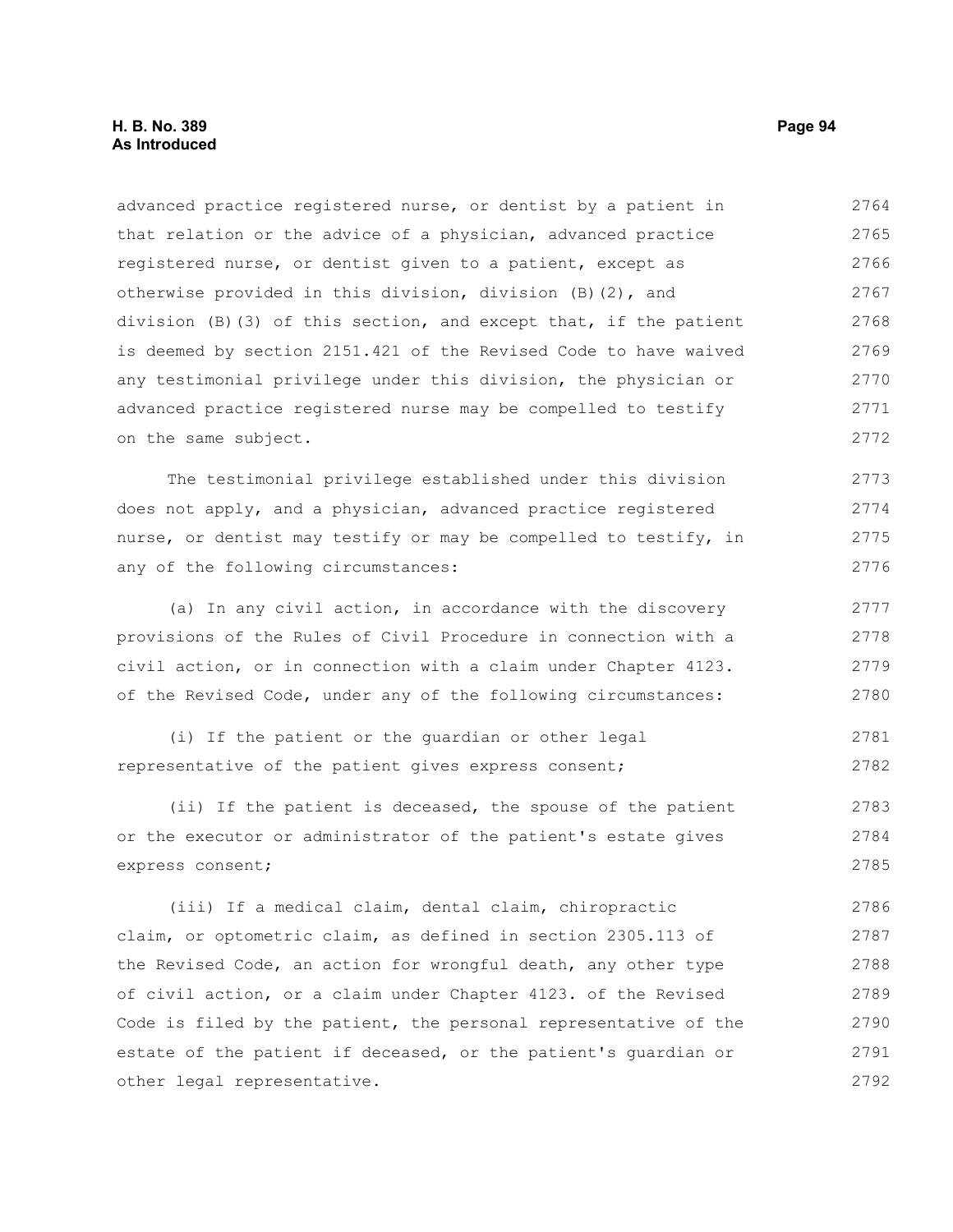# **H. B. No. 389 Page 95 As Introduced**

(b) In any civil action concerning court-ordered treatment or services received by a patient, if the court-ordered treatment or services were ordered as part of a case plan journalized under section 2151.412 of the Revised Code or the court-ordered treatment or services are necessary or relevant to dependency, neglect, or abuse or temporary or permanent custody proceedings under Chapter 2151. of the Revised Code. 2793 2794 2795 2796 2797 2798 2799

(c) In any criminal action concerning any test or the results of any test that determines the presence or concentration of alcohol, a drug of abuse, a combination of them, a controlled substance, or a metabolite of a controlled substance in the patient's whole blood, blood serum or plasma, breath, urine, or other bodily substance at any time relevant to the criminal offense in question. 2800 2801 2802 2803 2804 2805 2806

(d) In any criminal action against a physician, advanced practice registered nurse, or dentist. In such an action, the testimonial privilege established under this division does not prohibit the admission into evidence, in accordance with the Rules of Evidence, of a patient's medical or dental records or other communications between a patient and the physician, advanced practice registered nurse, or dentist that are related to the action and obtained by subpoena, search warrant, or other lawful means. A court that permits or compels a physician, advanced practice registered nurse, or dentist to testify in such an action or permits the introduction into evidence of patient records or other communications in such an action shall require that appropriate measures be taken to ensure that the confidentiality of any patient named or otherwise identified in the records is maintained. Measures to ensure confidentiality that may be taken by the court include sealing its records or deleting specific information from its records. 2807 2808 2809 2810 2811 2812 2813 2814 2815 2816 2817 2818 2819 2820 2821 2822 2823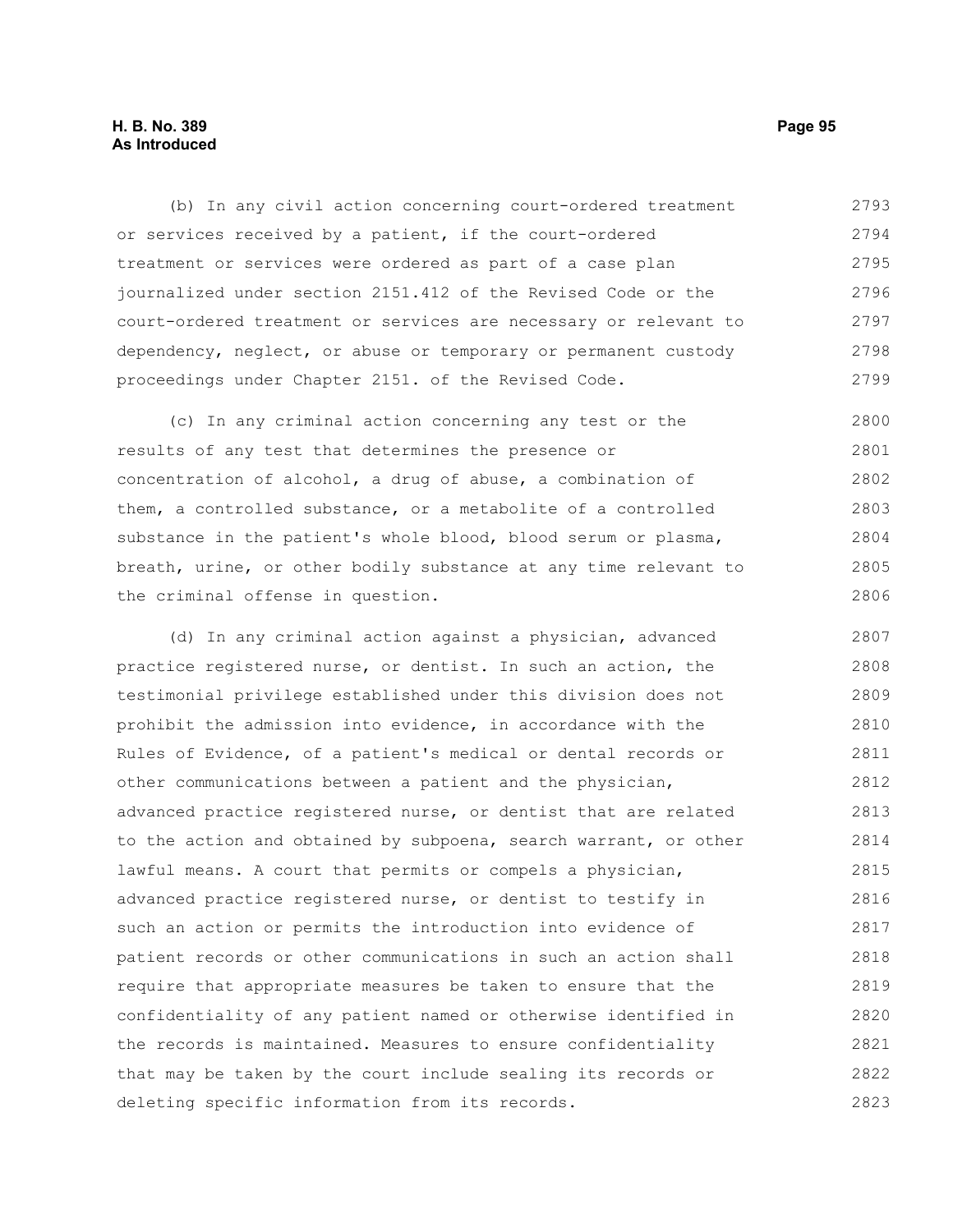# **H. B. No. 389 Page 96 As Introduced**

(e)(i) If the communication was between a patient who has since died and the deceased patient's physician, advanced practice registered nurse, or dentist, the communication is relevant to a dispute between parties who claim through that deceased patient, regardless of whether the claims are by testate or intestate succession or by inter vivos transaction, and the dispute addresses the competency of the deceased patient when the deceased patient executed a document that is the basis of the dispute or whether the deceased patient was a victim of fraud, undue influence, or duress when the deceased patient executed a document that is the basis of the dispute. 2824 2825 2826 2827 2828 2829 2830 2831 2832 2833 2834

(ii) If neither the spouse of a patient nor the executor or administrator of that patient's estate gives consent under division  $(B)$  (1)(a)(ii) of this section, testimony or the disclosure of the patient's medical records by a physician, advanced practice registered nurse, dentist, or other health care provider under division (B)(1)(e)(i) of this section is a permitted use or disclosure of protected health information, as defined in 45 C.F.R. 160.103, and an authorization or opportunity to be heard shall not be required. 2835 2836 2837 2838 2839 2840 2841 2842 2843

(iii) Division (B)(1)(e)(i) of this section does not require a mental health professional to disclose psychotherapy notes, as defined in 45 C.F.R. 164.501. 2844 2845 2846

(iv) An interested person who objects to testimony or disclosure under division (B)(1)(e)(i) of this section may seek a protective order pursuant to Civil Rule 26. 2847 2848 2849

(v) A person to whom protected health information is disclosed under division (B)(1)(e)(i) of this section shall not use or disclose the protected health information for any purpose other than the litigation or proceeding for which the 2850 2851 2852 2853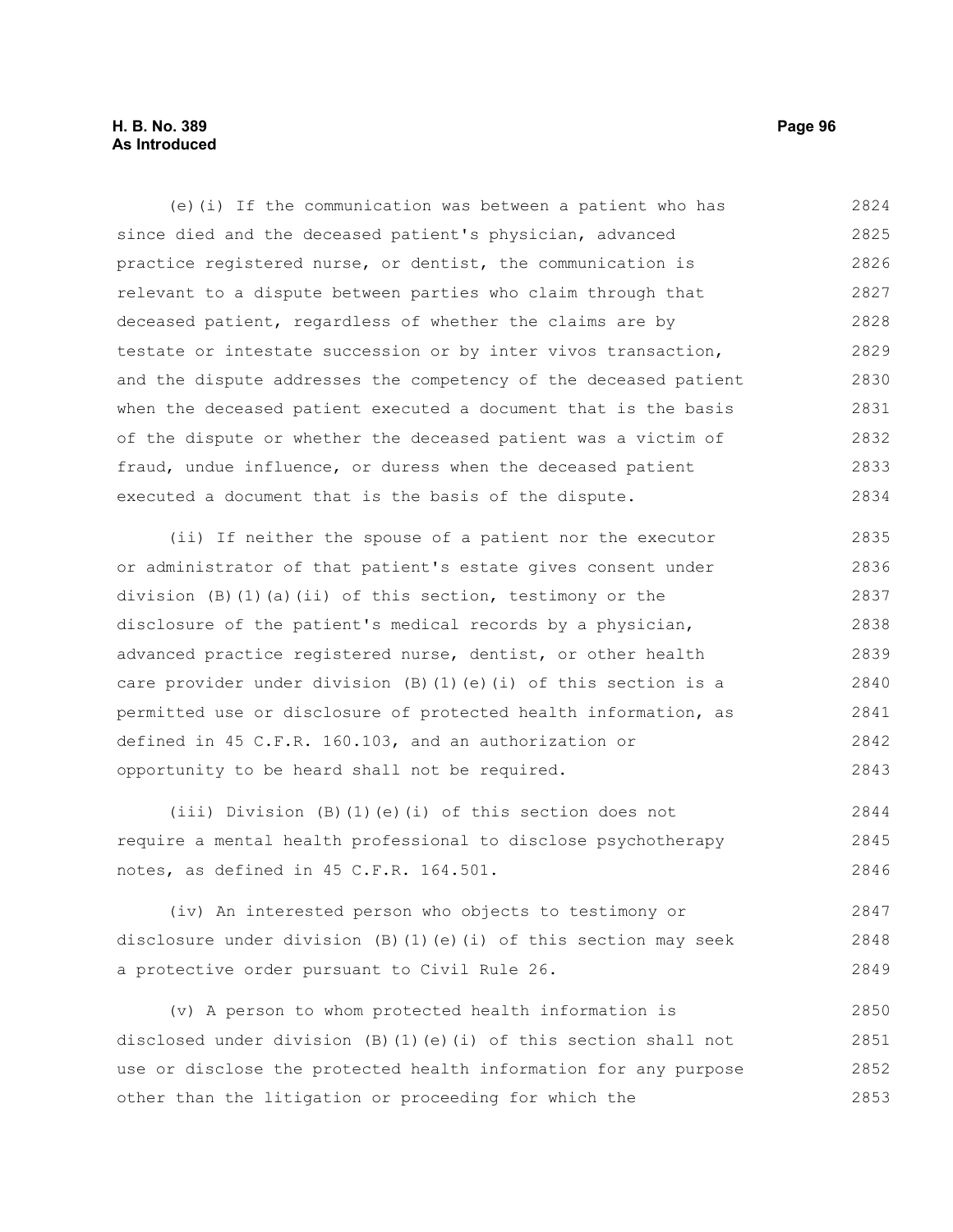information was requested and shall return the protected health information to the covered entity or destroy the protected health information, including all copies made, at the conclusion of the litigation or proceeding. 2854 2855 2856 2857

(2)(a) If any law enforcement officer submits a written statement to a health care provider that states that an official criminal investigation has begun regarding a specified person or that a criminal action or proceeding has been commenced against a specified person, that requests the provider to supply to the officer copies of any records the provider possesses that pertain to any test or the results of any test administered to the specified person to determine the presence or concentration of alcohol, a drug of abuse, a combination of them, a controlled substance, or a metabolite of a controlled substance in the person's whole blood, blood serum or plasma, breath, or urine at any time relevant to the criminal offense in question, and that conforms to section 2317.022 of the Revised Code, the provider, except to the extent specifically prohibited by any law of this state or of the United States, shall supply to the officer a copy of any of the requested records the provider possesses. If the health care provider does not possess any of the requested records, the provider shall give the officer a written statement that indicates that the provider does not possess any of the requested records. 2858 2859 2860 2861 2862 2863 2864 2865 2866 2867 2868 2869 2870 2871 2872 2873 2874 2875 2876 2877

(b) If a health care provider possesses any records of the type described in division (B)(2)(a) of this section regarding the person in question at any time relevant to the criminal offense in question, in lieu of personally testifying as to the results of the test in question, the custodian of the records may submit a certified copy of the records, and, upon its submission, the certified copy is qualified as authentic 2878 2879 2880 2881 2882 2883 2884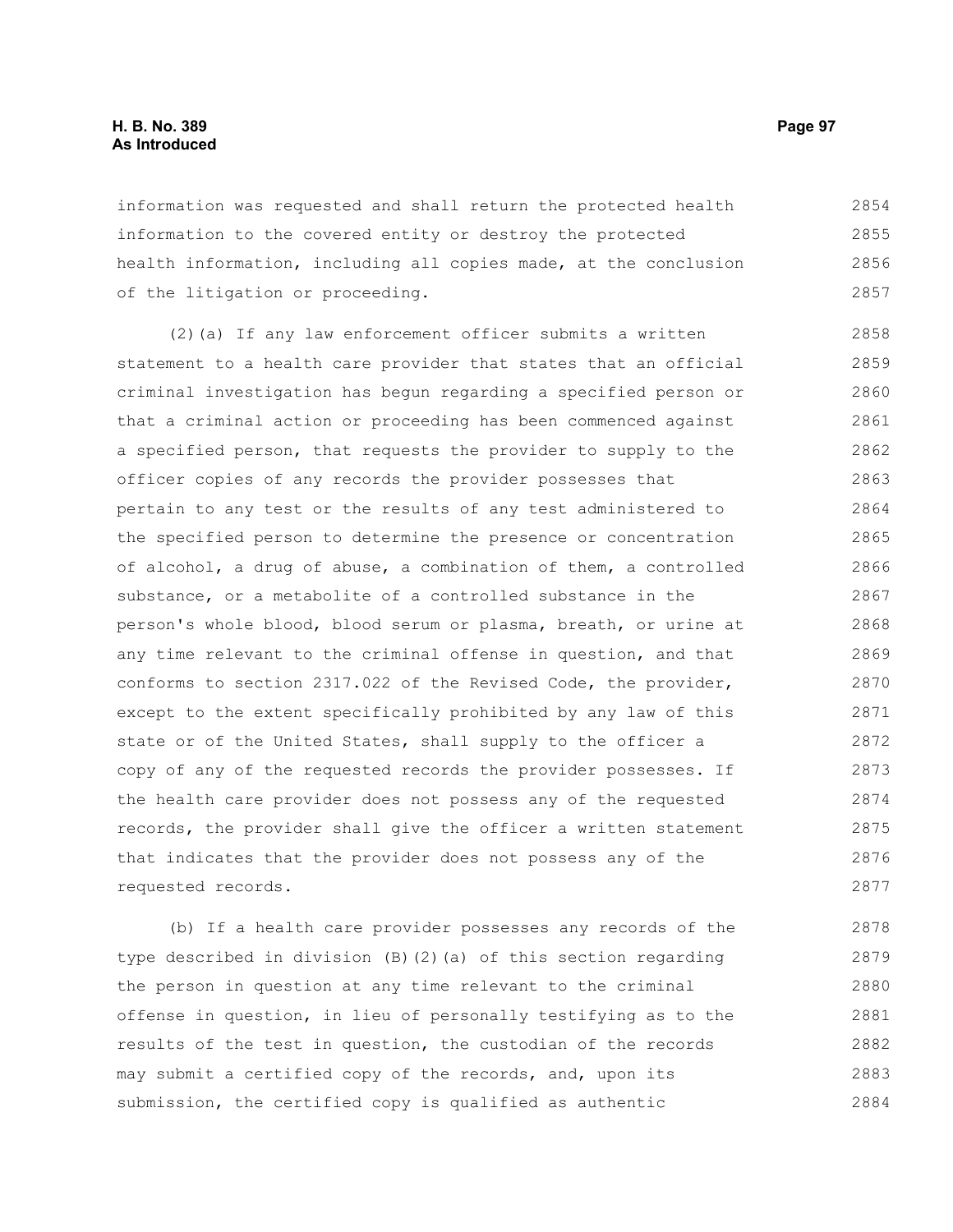# **H. B. No. 389 Page 98 As Introduced**

evidence and may be admitted as evidence in accordance with the Rules of Evidence. Division (A) of section 2317.422 of the Revised Code does not apply to any certified copy of records submitted in accordance with this division. Nothing in this division shall be construed to limit the right of any party to call as a witness the person who administered the test to which the records pertain, the person under whose supervision the test was administered, the custodian of the records, the person who made the records, or the person under whose supervision the records were made. 2885 2886 2887 2888 2889 2890 2891 2892 2893 2894

(3)(a) If the testimonial privilege described in division (B)(1) of this section does not apply as provided in division (B)(1)(a)(iii) of this section, a physician, advanced practice registered nurse, or dentist may be compelled to testify or to submit to discovery under the Rules of Civil Procedure only as to a communication made to the physician, advanced practice registered nurse, or dentist by the patient in question in that relation, or the advice of the physician, advanced practice registered nurse, or dentist given to the patient in question, that related causally or historically to physical or mental injuries that are relevant to issues in the medical claim, dental claim, chiropractic claim, or optometric claim, action for wrongful death, other civil action, or claim under Chapter 4123. of the Revised Code. 2895 2896 2897 2898 2899 2900 2901 2902 2903 2904 2905 2906 2907 2908

(b) If the testimonial privilege described in division (B) (1) of this section does not apply to a physician, advanced practice registered nurse, or dentist as provided in division (B)(1)(c) of this section, the physician, advanced practice registered nurse, or dentist, in lieu of personally testifying as to the results of the test in question, may submit a certified copy of those results, and, upon its submission, the 2909 2910 2911 2912 2913 2914 2915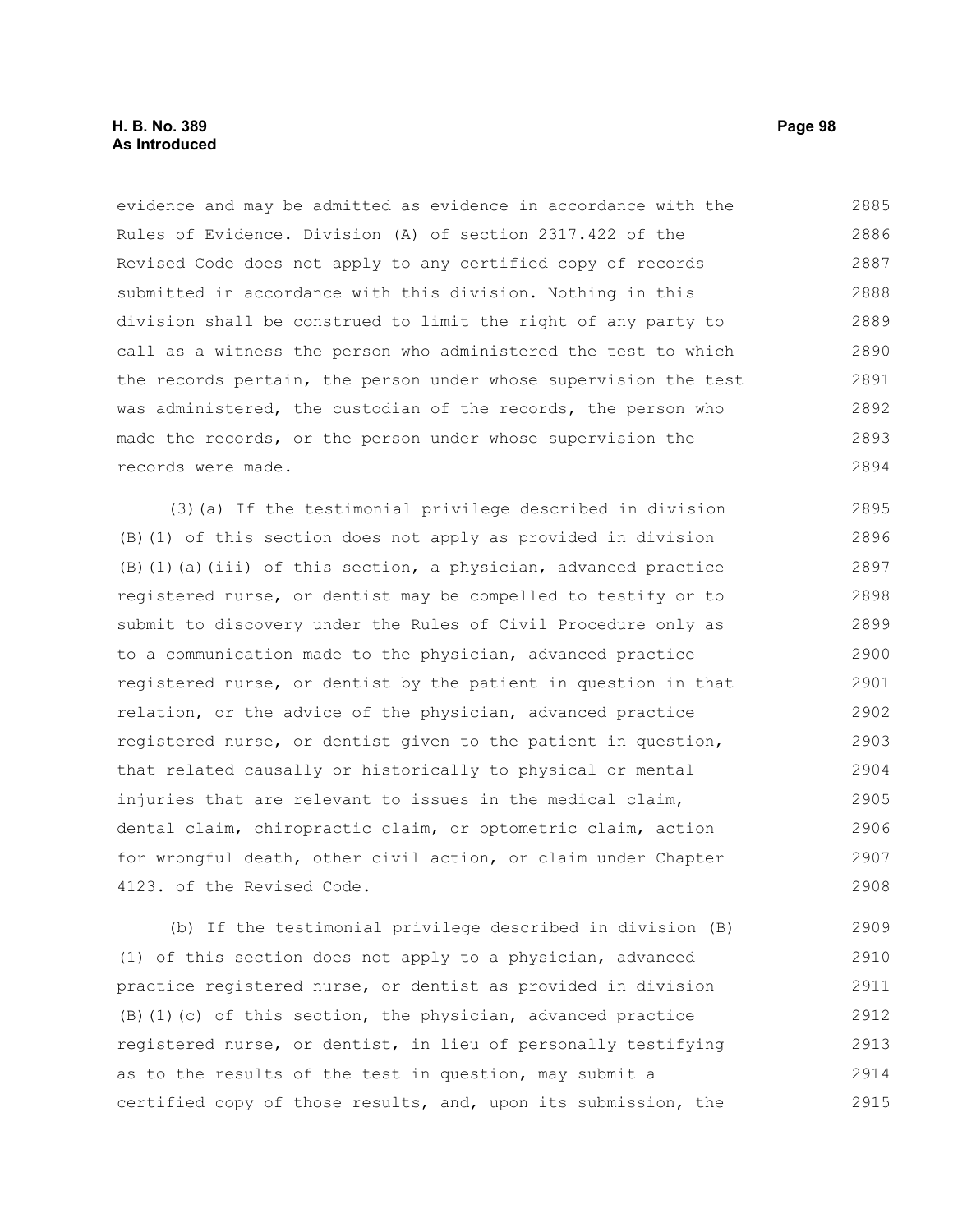certified copy is qualified as authentic evidence and may be admitted as evidence in accordance with the Rules of Evidence. Division (A) of section 2317.422 of the Revised Code does not apply to any certified copy of results submitted in accordance with this division. Nothing in this division shall be construed to limit the right of any party to call as a witness the person who administered the test in question, the person under whose supervision the test was administered, the custodian of the results of the test, the person who compiled the results, or the person under whose supervision the results were compiled. 2916 2917 2918 2919 2920 2921 2922 2923 2924 2925

(4) The testimonial privilege described in division (B)(1) of this section is not waived when a communication is made by a physician or advanced practice registered nurse to a pharmacist or when there is communication between a patient and a pharmacist in furtherance of the physician-patient or advanced practice registered nurse-patient relation. 2926 2927 2928 2929 2930 2931

(5)(a) As used in divisions  $(B)(1)$  to  $(4)$  of this section, "communication" means acquiring, recording, or transmitting any information, in any manner, concerning any facts, opinions, or statements necessary to enable a physician, advanced practice registered nurse, or dentist to diagnose, treat, prescribe, or act for a patient. A "communication" may include, but is not limited to, any medical or dental, office, or hospital communication such as a record, chart, letter, memorandum, laboratory test and results, x-ray, photograph, financial statement, diagnosis, or prognosis. 2932 2933 2934 2935 2936 2937 2938 2939 2940 2941

(b) As used in division (B)(2) of this section, "health care provider" means a hospital, ambulatory care facility, longterm care facility, pharmacy, emergency facility, or health care practitioner. 2942 2943 2944 2945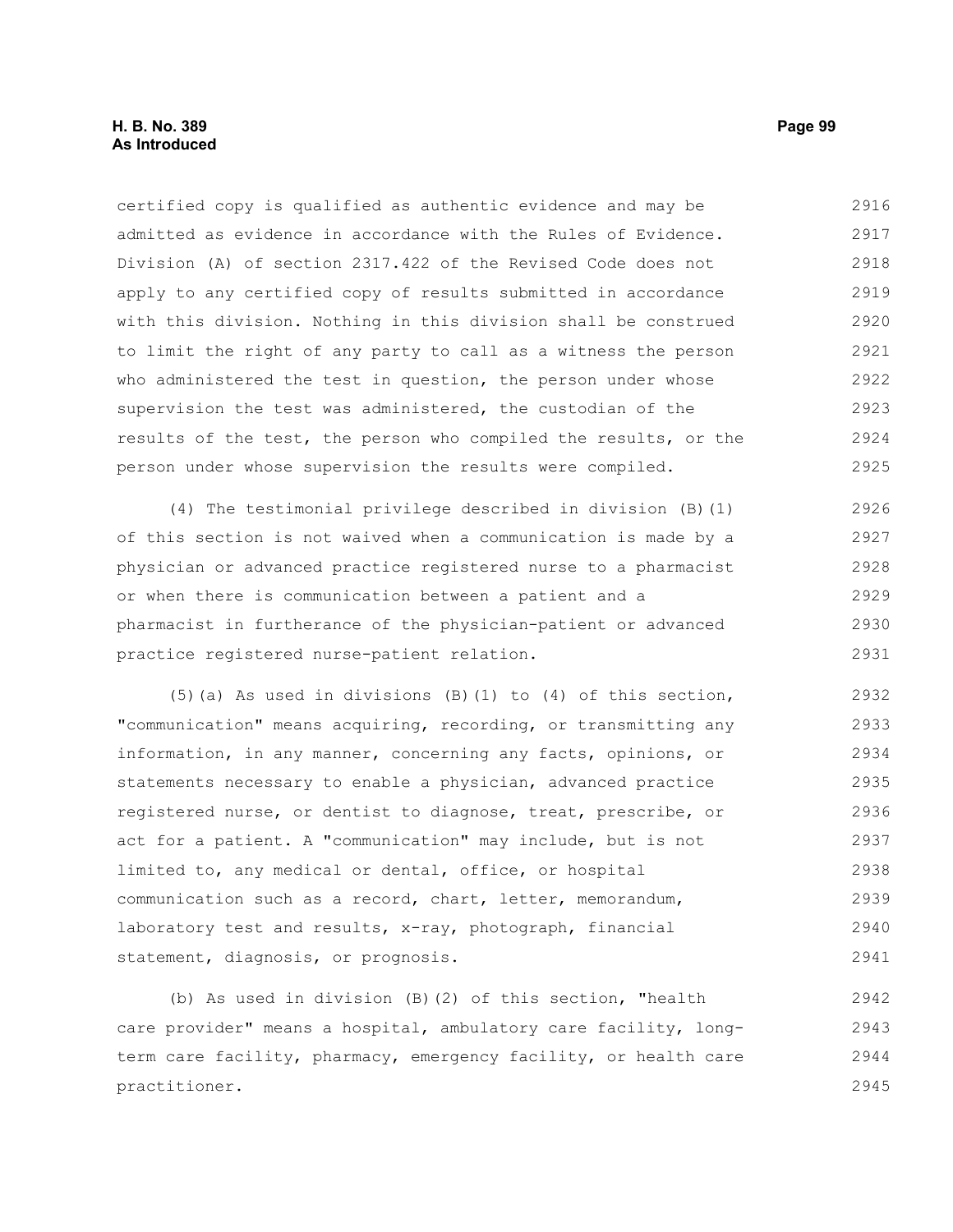2946

(i) "Ambulatory care facility" means a facility that provides medical, diagnostic, or surgical treatment to patients who do not require hospitalization, including a dialysis center, ambulatory surgical facility, cardiac catheterization facility, diagnostic imaging center, extracorporeal shock wave lithotripsy center, home health agency, inpatient hospice, birthing center, radiation therapy center, emergency facility, and an urgent care center. "Ambulatory health care facility" does not include the private office of a physician, advanced practice registered nurse, or dentist, whether the office is for an individual or group practice. (ii) "Emergency facility" means a hospital emergency department or any other facility that provides emergency medical services. (iii) "Health care practitioner" has the same meaning as in section 4769.01 of the Revised Code. (iv) "Hospital" has the same meaning as in section 3727.01 of the Revised Code. (v) "Long-term care facility" means a nursing home, residential care facility, or home for the aging, as those terms 2947 2948 2949 2950 2951 2952 2953 2954 2955 2956 2957 2958 2959 2960 2961 2962 2963 2964 2965 2966

(c) As used in division (B)(5)(b) of this section:

are defined in section 3721.01 of the Revised Code; a residential facility licensed under section 5119.34 of the Revised Code that provides accommodations, supervision, and personal care services for three to sixteen unrelated adults; a nursing facility, as defined in section 5165.01 of the Revised Code; a skilled nursing facility, as defined in section 5165.01 of the Revised Code; and an intermediate care facility for individuals with intellectual disabilities, as defined in 2967 2968 2969 2970 2971 2972 2973 2974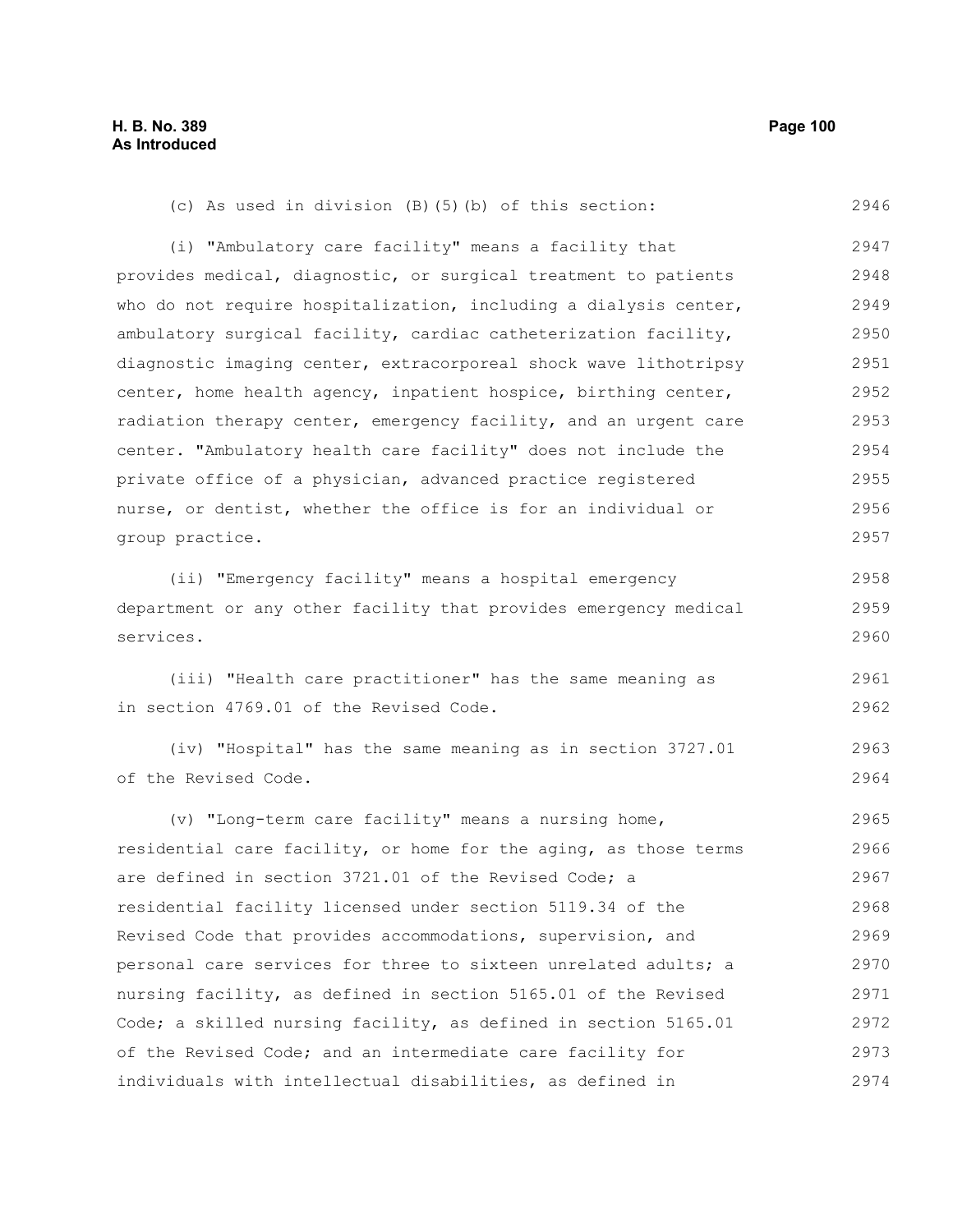3001 3002 3003

| section 5124.01 of the Revised Code.                             | 2975 |
|------------------------------------------------------------------|------|
| (vi) "Pharmacy" has the same meaning as in section 4729.01       | 2976 |
| of the Revised Code.                                             | 2977 |
| (d) As used in divisions $(B)$ (1) and (2) of this section,      | 2978 |
| "drug of abuse" has the same meaning as in section 4506.01 of    | 2979 |
| the Revised Code.                                                | 2980 |
| (6) Divisions (B)(1), (2), (3), (4), and (5) of this             | 2981 |
| section apply to doctors of medicine, doctors of osteopathic     | 2982 |
| medicine, doctors of podiatry, advanced practice registered      | 2983 |
| nurses, and dentists.                                            | 2984 |
| (7) Nothing in divisions (B) (1) to (6) of this section          | 2985 |
| affects, or shall be construed as affecting, the immunity from   | 2986 |
| civil liability conferred by section 307.628 of the Revised Code | 2987 |
| or the immunity from civil liability conferred by section        | 2988 |
| 2305.33 of the Revised Code upon physicians or advanced practice | 2989 |
| registered nurses who report an employee's use of a drug of      | 2990 |
| abuse, or a condition of an employee other than one involving    | 2991 |
| the use of a drug of abuse, to the employer of the employee in   | 2992 |
| accordance with division (B) of that section. As used in         | 2993 |
| division (B) (7) of this section, "employee," "employer," and    | 2994 |
| "physician" have the same meanings as in section 2305.33 of the  | 2995 |
| Revised Code and "advanced practice registered nurse" has the    | 2996 |
| same meaning as in section 4723.01 of the Revised Code.          | 2997 |
| (C)(1) A cleric, when the cleric remains accountable to          | 2998 |
| the authority of that cleric's church, denomination, or sect,    | 2999 |
| concerning a confession made, or any information confidentially  | 3000 |

communicated, to the cleric for a religious counseling purpose in the cleric's professional character. The cleric may testify

by express consent of the person making the communication,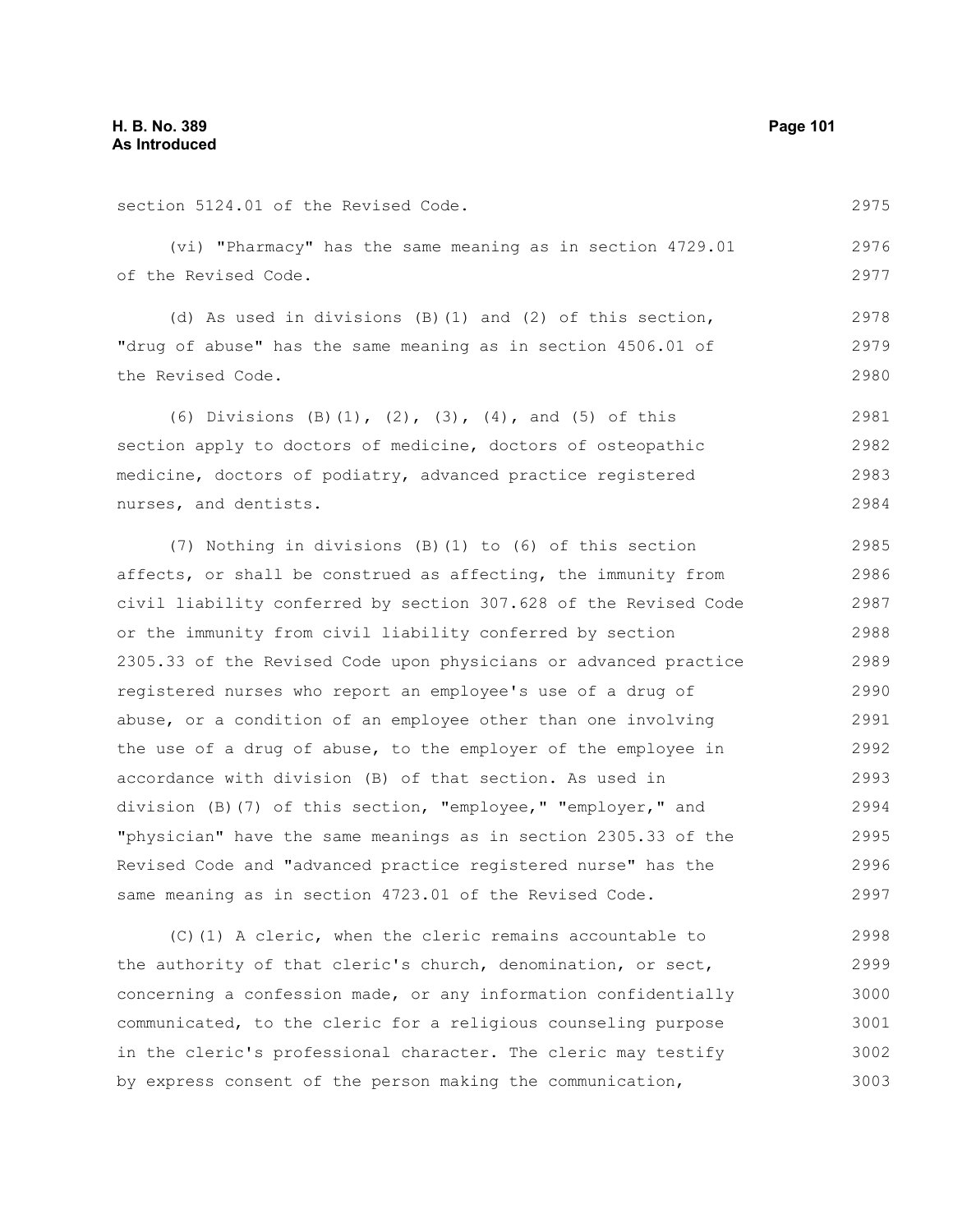## **H. B. No. 389 Page 102 As Introduced**

except when the disclosure of the information is in violation of a sacred trust and except that, if the person voluntarily testifies or is deemed by division (A)(4)(c) of section 2151.421 of the Revised Code to have waived any testimonial privilege under this division, the cleric may be compelled to testify on the same subject except when disclosure of the information is in violation of a sacred trust. 3004 3005 3006 3007 3008 3009 3010

(2) As used in division (C) of this section: 3011

(a) "Cleric" means a member of the clergy, rabbi, priest, Christian Science practitioner, or regularly ordained, accredited, or licensed minister of an established and legally cognizable church, denomination, or sect. 3012 3013 3014 3015

(b) "Sacred trust" means a confession or confidential communication made to a cleric in the cleric's ecclesiastical capacity in the course of discipline enjoined by the church to which the cleric belongs, including, but not limited to, the Catholic Church, if both of the following apply: 3016 3017 3018 3019 3020

(i) The confession or confidential communication was made directly to the cleric. 3021 3022

(ii) The confession or confidential communication was made in the manner and context that places the cleric specifically and strictly under a level of confidentiality that is considered inviolate by canon law or church doctrine. 3023 3024 3025 3026

(D) Husband or wife, concerning any communication made by one to the other, or an act done by either in the presence of the other, during coverture, unless the communication was made, or act done, in the known presence or hearing of a third person competent to be a witness; and such rule is the same if the marital relation has ceased to exist; 3027 3028 3029 3030 3031 3032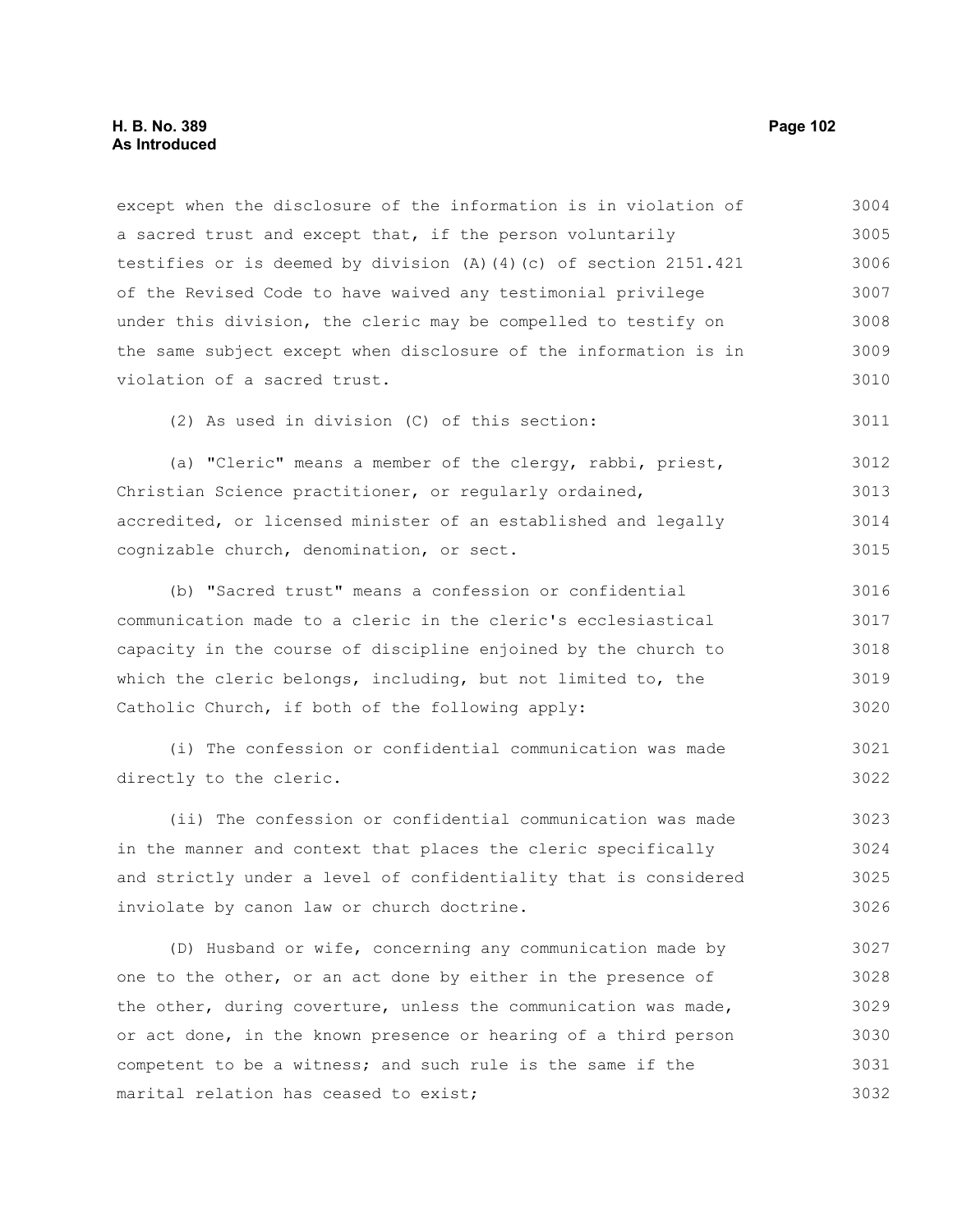#### (E) A person who assigns a claim or interest, concerning any matter in respect to which the person would not, if a party, be permitted to testify; (F) A person who, if a party, would be restricted under section 2317.03 of the Revised Code, when the property or thing is sold or transferred by an executor, administrator, guardian, trustee, heir, devisee, or legatee, shall be restricted in the same manner in any action or proceeding concerning the property or thing. (G)(1) A school guidance counselor who holds a valid educator license from the state board of education as provided for in section 3319.22 of the Revised Code, a person licensed under Chapter 4757. of the Revised Code as a licensed professional clinical counselor, licensed professional counselor, social worker, independent social worker, marriage and family therapist or independent marriage and family therapist, or registered under Chapter 4757. of the Revised Code as a social work assistant concerning a confidential communication received from a client in that relation or the person's advice to a client unless any of the following applies: (a) The communication or advice indicates clear and present danger to the client or other persons. For the purposes of this division, cases in which there are indications of present or past child abuse or neglect of the client constitute a clear and present danger. (b) The client gives express consent to the testimony. 3033 3034 3035 3036 3037 3038 3039 3040 3041 3042 3043 3044 3045 3046 3047 3048 3049 3050 3051 3052 3053 3054 3055 3056 3057 3058

(c) If the client is deceased, the surviving spouse or the executor or administrator of the estate of the deceased client gives express consent. 3059 3060 3061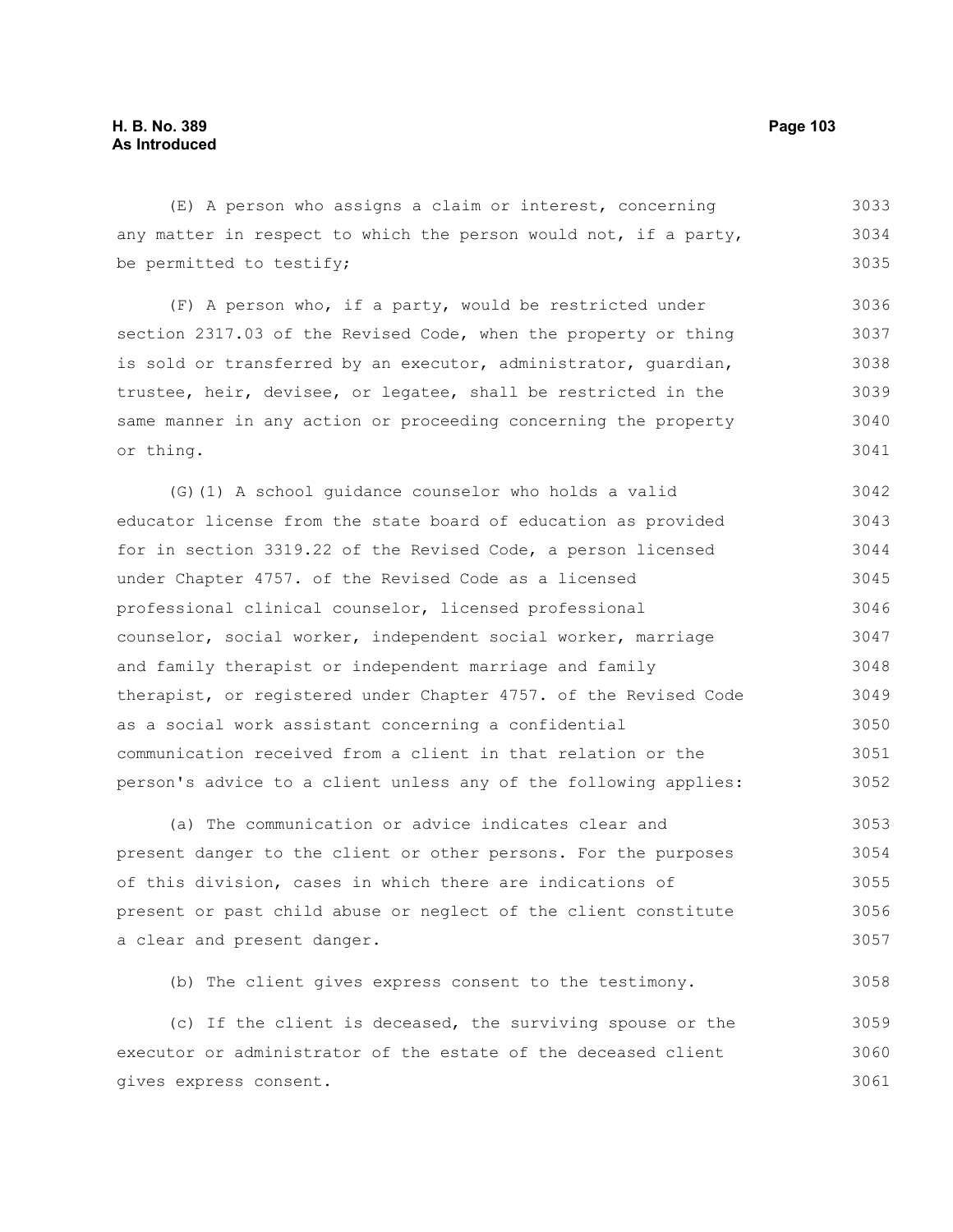(d) The client voluntarily testifies, in which case the school guidance counselor or person licensed or registered under Chapter 4757. of the Revised Code may be compelled to testify on the same subject.

(e) The court in camera determines that the information communicated by the client is not germane to the counselorclient, marriage and family therapist-client, or social workerclient relationship. 3066 3067 3068 3069

(f) A court, in an action brought against a school, its administration, or any of its personnel by the client, rules after an in-camera inspection that the testimony of the school guidance counselor is relevant to that action. 3070 3071 3072 3073

(g) The testimony is sought in a civil action and concerns court-ordered treatment or services received by a patient as part of a case plan journalized under section 2151.412 of the Revised Code or the court-ordered treatment or services are necessary or relevant to dependency, neglect, or abuse or temporary or permanent custody proceedings under Chapter 2151. of the Revised Code. 3074 3075 3076 3077 3078 3079 3080

(2) Nothing in division (G)(1) of this section shall relieve a school guidance counselor or a person licensed or registered under Chapter 4757. of the Revised Code from the requirement to report information concerning child abuse or neglect under section 2151.421 of the Revised Code. 3081 3082 3083 3084 3085

(H) A mediator acting under a mediation order issued under division (A) of section 3109.052 of the Revised Code or otherwise issued in any proceeding for divorce, dissolution, legal separation, annulment, or the allocation of parental rights and responsibilities for the care of children, in any 3086 3087 3088 3089 3090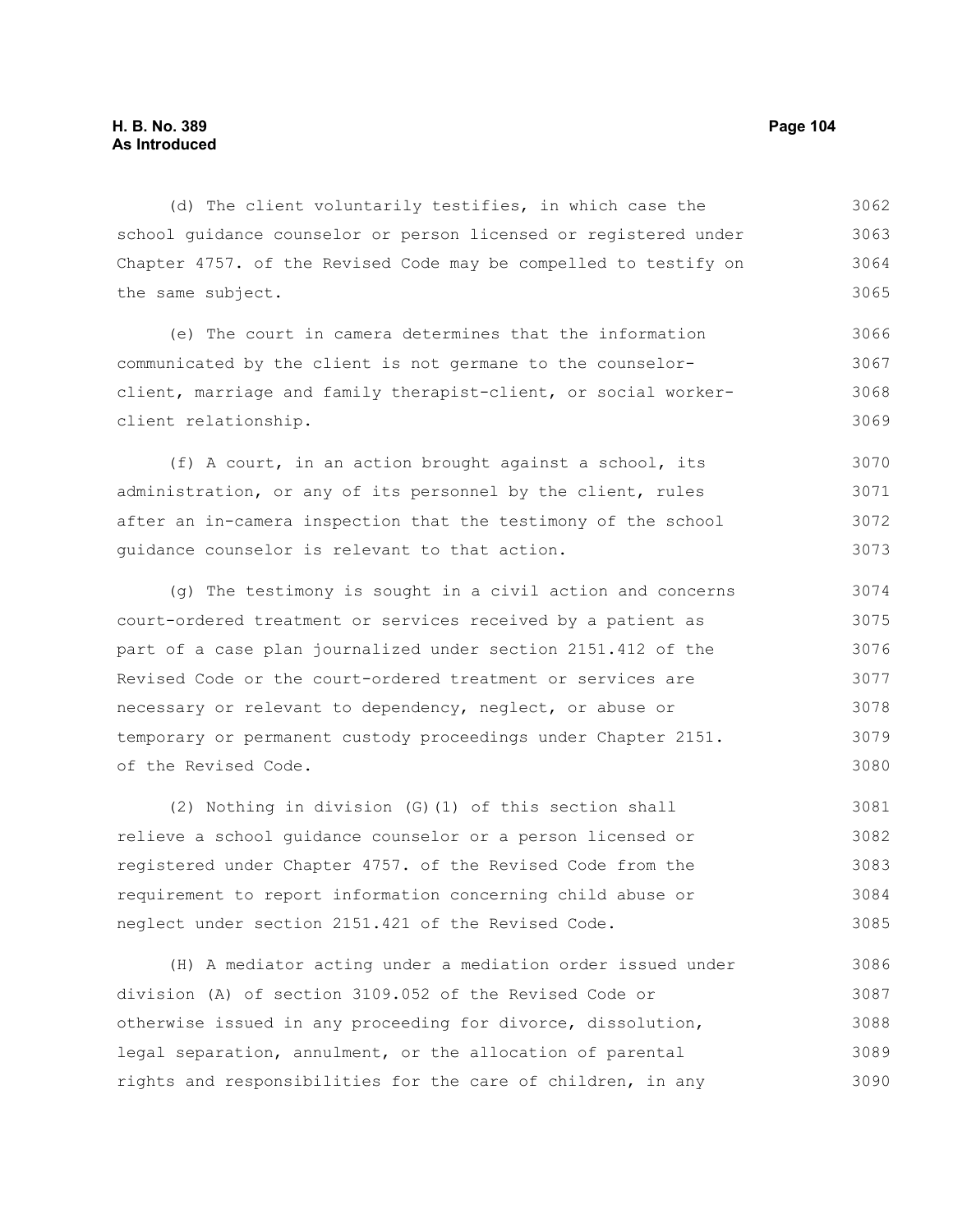# **H. B. No. 389 Page 105 As Introduced**

action or proceeding, other than a criminal, delinquency, child abuse, child neglect, or dependent child action or proceeding, that is brought by or against either parent who takes part in mediation in accordance with the order and that pertains to the mediation process, to any information discussed or presented in the mediation process, to the allocation of parental rights and responsibilities for the care of the parents' children, or to the awarding of parenting time rights in relation to their children; 3091 3092 3093 3094 3095 3096 3097 3098 3099

(I) A communications assistant, acting within the scope of the communication assistant's authority, when providing telecommunications relay service pursuant to section 4931.06 of the Revised Code or Title II of the "Communications Act of 1934," 104 Stat. 366 (1990), 47 U.S.C. 225, concerning a communication made through a telecommunications relay service. Nothing in this section shall limit the obligation of a communications assistant to divulge information or testify when mandated by federal law or regulation or pursuant to subpoena in a criminal proceeding. 3100 3101 3102 3103 3104 3105 3106 3107 3108 3109

Nothing in this section shall limit any immunity or privilege granted under federal law or regulation. 3110 3111

(J)(1) A chiropractor in a civil proceeding concerning a communication made to the chiropractor by a patient in that relation or the chiropractor's advice to a patient, except as otherwise provided in this division. The testimonial privilege established under this division does not apply, and a chiropractor may testify or may be compelled to testify, in any civil action, in accordance with the discovery provisions of the Rules of Civil Procedure in connection with a civil action, or in connection with a claim under Chapter 4123. of the Revised 3112 3113 3114 3115 3116 3117 3118 3119 3120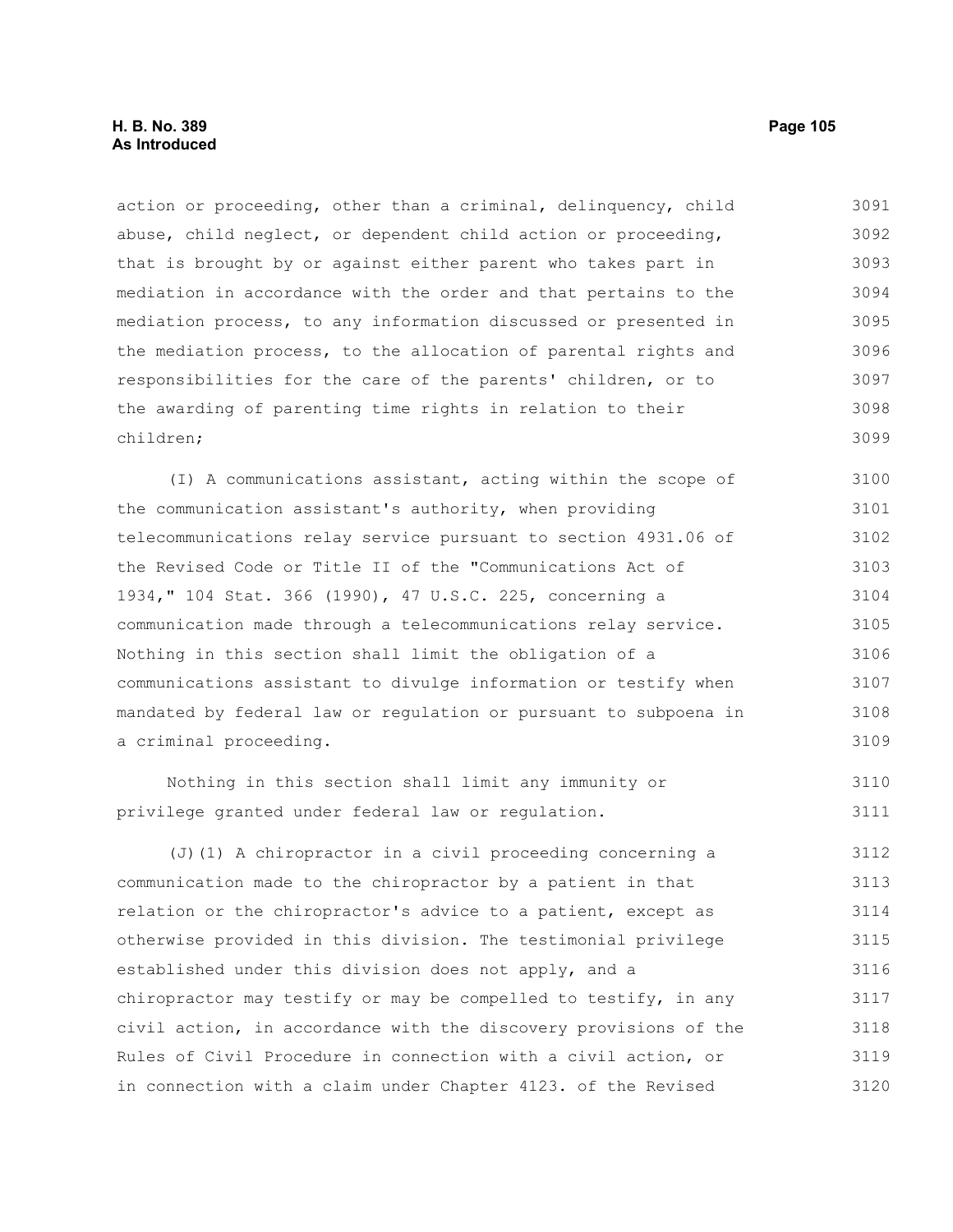#### Code, under any of the following circumstances: (a) If the patient or the guardian or other legal representative of the patient gives express consent. (b) If the patient is deceased, the spouse of the patient or the executor or administrator of the patient's estate gives express consent. (c) If a medical claim, dental claim, chiropractic claim, or optometric claim, as defined in section 2305.113 of the Revised Code, an action for wrongful death, any other type of civil action, or a claim under Chapter 4123. of the Revised Code is filed by the patient, the personal representative of the estate of the patient if deceased, or the patient's guardian or other legal representative. (2) If the testimonial privilege described in division (J) (1) of this section does not apply as provided in division (J) (1)(c) of this section, a chiropractor may be compelled to testify or to submit to discovery under the Rules of Civil Procedure only as to a communication made to the chiropractor by the patient in question in that relation, or the chiropractor's advice to the patient in question, that related causally or historically to physical or mental injuries that are relevant to issues in the medical claim, dental claim, chiropractic claim, or optometric claim, action for wrongful death, other civil action, or claim under Chapter 4123. of the Revised Code. 3121 3122 3123 3124 3125 3126 3127 3128 3129 3130 3131 3132 3133 3134 3135 3136 3137 3138 3139 3140 3141 3142 3143 3144

(3) The testimonial privilege established under this division does not apply, and a chiropractor may testify or be compelled to testify, in any criminal action or administrative proceeding. 3145 3146 3147 3148

(4) As used in this division, "communication" means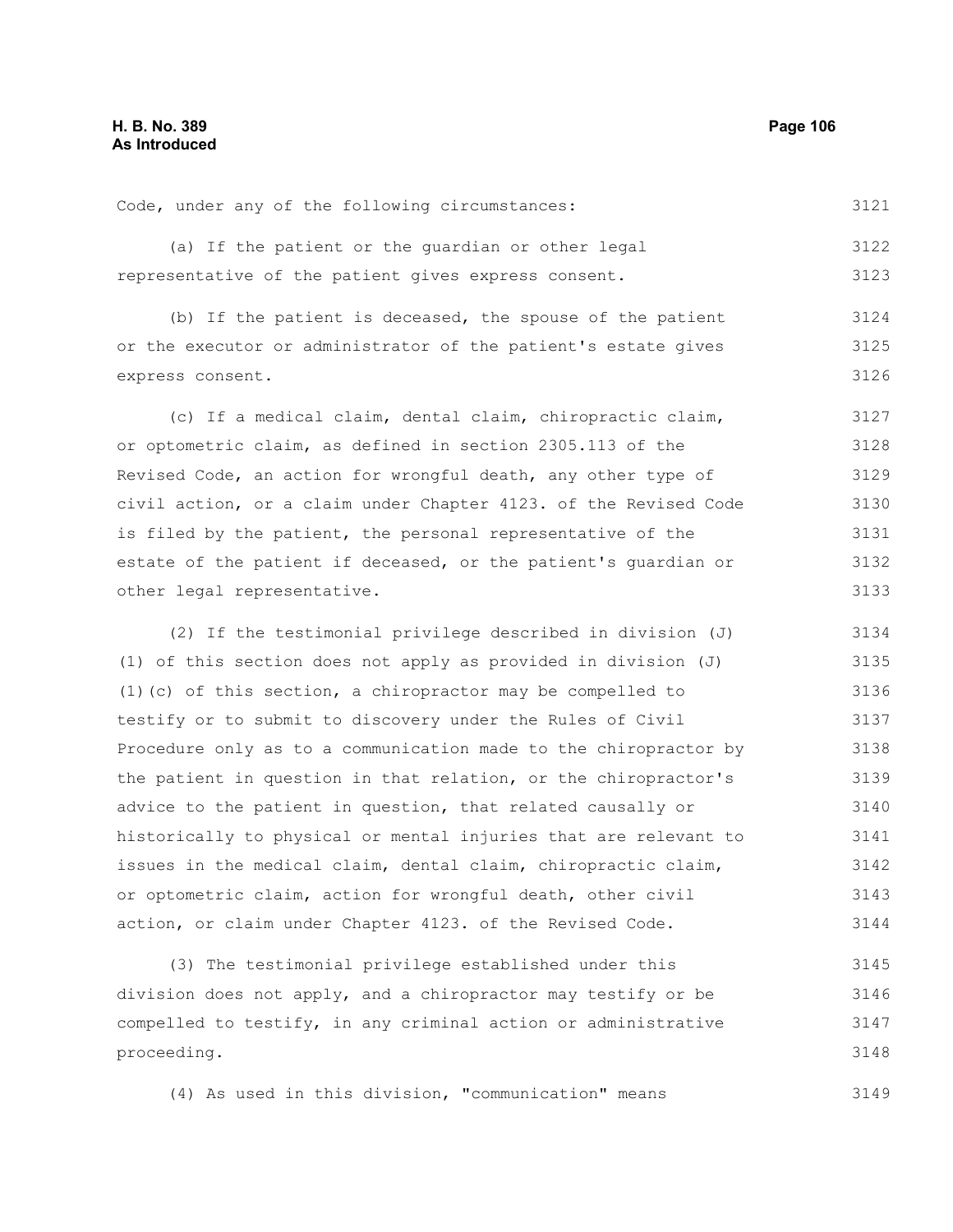acquiring, recording, or transmitting any information, in any manner, concerning any facts, opinions, or statements necessary to enable a chiropractor to diagnose, treat, or act for a patient. A communication may include, but is not limited to, any chiropractic, office, or hospital communication such as a record, chart, letter, memorandum, laboratory test and results, x-ray, photograph, financial statement, diagnosis, or prognosis. 3150 3151 3152 3153 3154 3155 3156

(K)(1) Except as provided under division (K)(2) of this section, a critical incident stress management team member concerning a communication received from an individual who receives crisis response services from the team member, or the team member's advice to the individual, during a debriefing session. 3157 3158 3159 3160 3161 3162

(2) The testimonial privilege established under division (K)(1) of this section does not apply if any of the following are true: 3163 3164 3165

(a) The communication or advice indicates clear and present danger to the individual who receives crisis response services or to other persons. For purposes of this division, cases in which there are indications of present or past child abuse or neglect of the individual constitute a clear and present danger. 3166 3167 3168 3169 3170 3171

(b) The individual who received crisis response services gives express consent to the testimony. 3172 3173

(c) If the individual who received crisis response services is deceased, the surviving spouse or the executor or administrator of the estate of the deceased individual gives express consent. 3174 3175 3176 3177

(d) The individual who received crisis response services 3178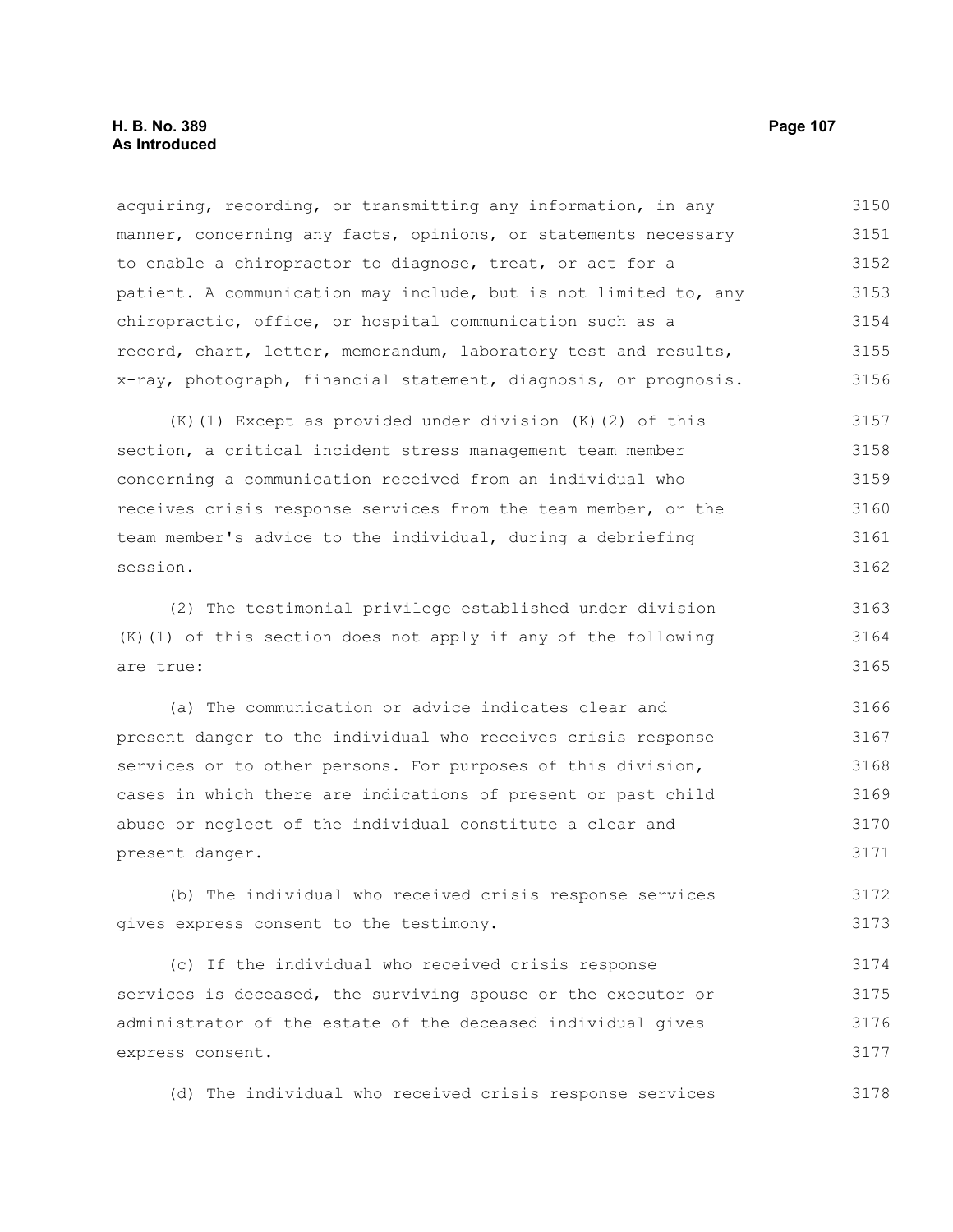| voluntarily testifies, in which case the team member may be     | 3179 |
|-----------------------------------------------------------------|------|
| compelled to testify on the same subject.                       | 3180 |
| (e) The court in camera determines that the information         | 3181 |
| communicated by the individual who received crisis response     | 3182 |
| services is not germane to the relationship between the         | 3183 |
| individual and the team member.                                 | 3184 |
| (f) The communication or advice pertains or is related to       | 3185 |
| any criminal act.                                               | 3186 |
| (3) As used in division (K) of this section:                    | 3187 |
| (a) "Crisis response services" means consultation, risk         | 3188 |
| assessment, referral, and on-site crisis intervention services  | 3189 |
| provided by a critical incident stress management team to       | 3190 |
| individuals affected by crisis or disaster.                     | 3191 |
| (b) "Critical incident stress management team member" or        | 3192 |
| "team member" means an individual specially trained to provide  | 3193 |
| crisis response services as a member of an organized community  | 3194 |
| or local crisis response team that holds membership in the Ohio | 3195 |
| critical incident stress management network.                    | 3196 |
| (c) "Debriefing session" means a session at which crisis        | 3197 |
| response services are rendered by a critical incident stress    | 3198 |
| management team member during or after a crisis or disaster.    | 3199 |
| (L) (1) Subject to division (L) (2) of this section and         | 3200 |
| except as provided in division (L) (3) of this section, an      | 3201 |
| employee assistance professional, concerning a communication    | 3202 |
| made to the employee assistance professional by a client in the | 3203 |
| employee assistance professional's official capacity as an      | 3204 |
| employee assistance professional.                               | 3205 |
| (2) Division (L) (1) of this section applies to an employee     | 3206 |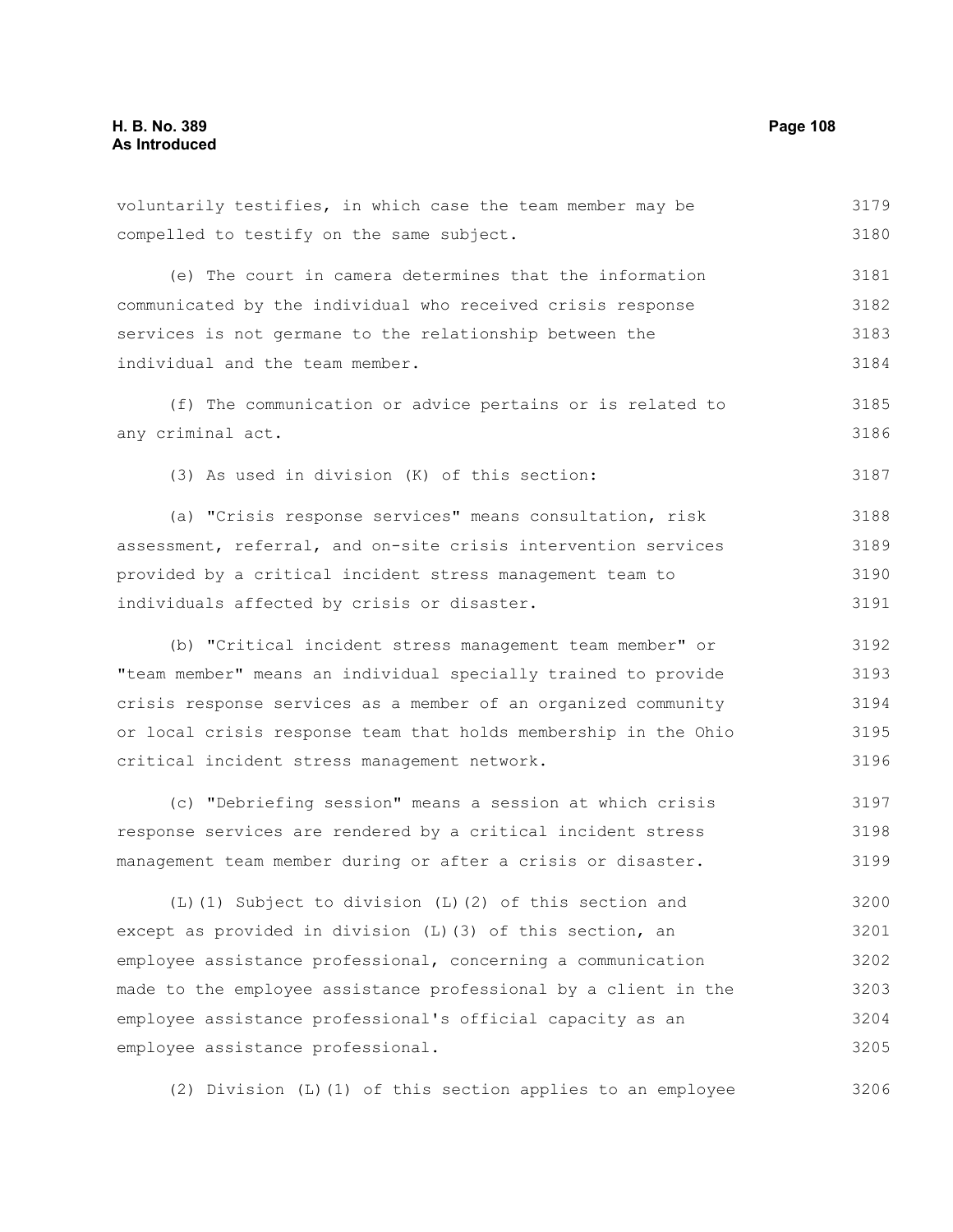assistance professional who meets either or both of the following requirements: (a) Is certified by the employee assistance certification commission to engage in the employee assistance profession; (b) Has education, training, and experience in all of the following: (i) Providing workplace-based services designed to address employer and employee productivity issues; (ii) Providing assistance to employees and employees' dependents in identifying and finding the means to resolve personal problems that affect the employees or the employees' performance; (iii) Identifying and resolving productivity problems associated with an employee's concerns about any of the following matters: health, marriage, family, finances, substance abuse or other addiction, workplace, law, and emotional issues; (iv) Selecting and evaluating available community resources; (v) Making appropriate referrals; (vi) Local and national employee assistance agreements; (vii) Client confidentiality. (3) Division (L)(1) of this section does not apply to any of the following: (a) A criminal action or proceeding involving an offense under sections 2903.01 to 2903.06 of the Revised Code if the employee assistance professional's disclosure or testimony 3207 3208 3209 3210 3211 3212 3213 3214 3215 3216 3217 3218 3219 3220 3221 3222 3223 3224 3225 3226 3227 3228 3229 3230 3231 3232

relates directly to the facts or immediate circumstances of the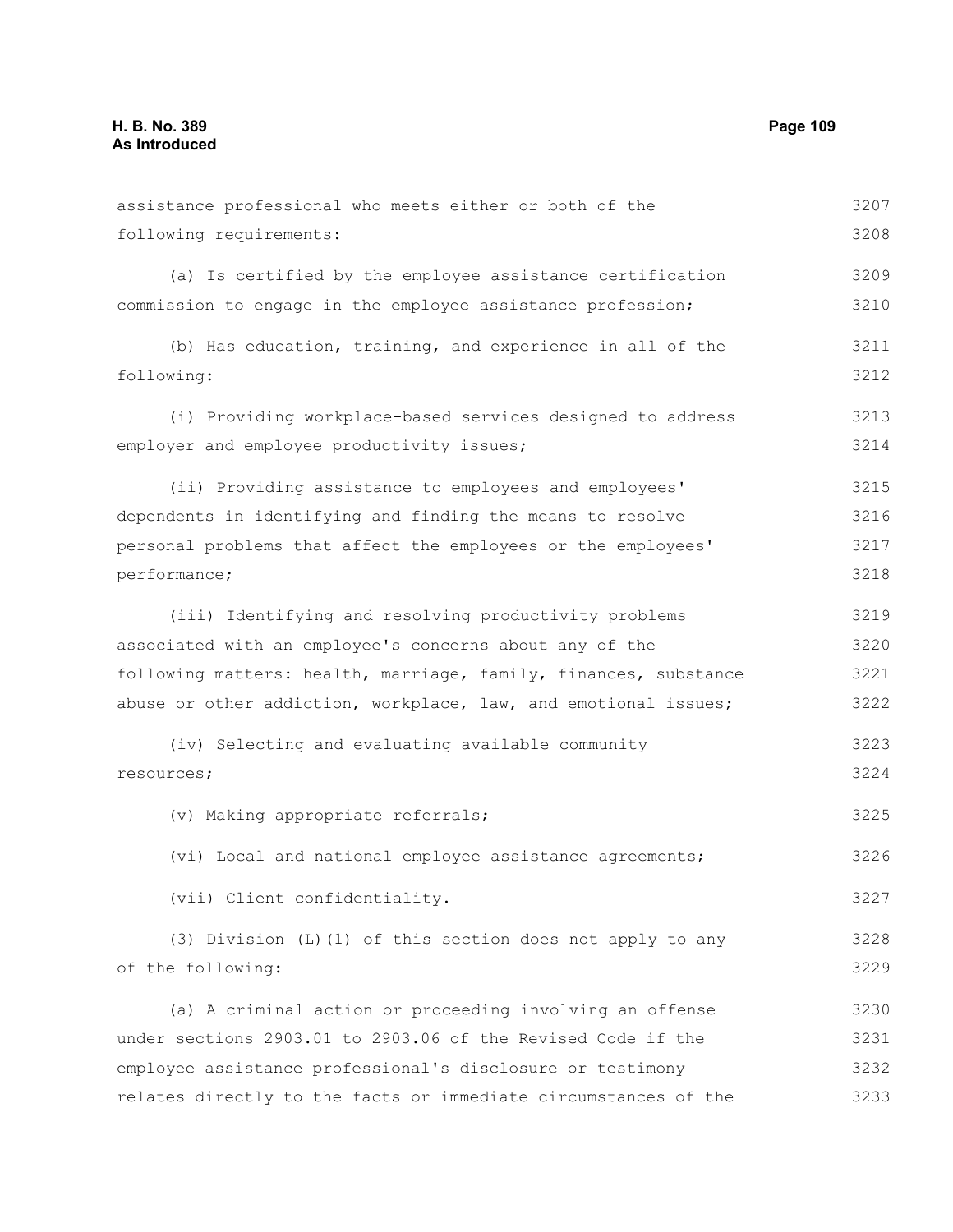| offense;                                                         | 3234 |
|------------------------------------------------------------------|------|
| (b) A communication made by a client to an employee              | 3235 |
| assistance professional that reveals the contemplation or        | 3236 |
| commission of a crime or serious, harmful act;                   | 3237 |
| (c) A communication that is made by a client who is an           | 3238 |
| unemancipated minor or an adult adjudicated to be incompetent    | 3239 |
| and indicates that the client was the victim of a crime or       | 3240 |
| abuse;                                                           | 3241 |
| (d) A civil proceeding to determine an individual's mental       | 3242 |
| competency or a criminal action in which a plea of not guilty by | 3243 |
| reason of insanity is entered;                                   | 3244 |
| (e) A civil or criminal malpractice action brought against       | 3245 |
| the employee assistance professional;                            | 3246 |
| (f) When the employee assistance professional has the            | 3247 |
| express consent of the client or, if the client is deceased or   | 3248 |
| disabled, the client's legal representative;                     | 3249 |
| (g) When the testimonial privilege otherwise provided by         | 3250 |
| division (L) (1) of this section is abrogated under law.         | 3251 |
| Sec. 2701.07. When, in the opinion of the court, the             | 3252 |
| business thereof so requires, each court of common pleas, court  | 3253 |
| of appeals, and, in counties having at the last or any future    | 3254 |
| federal census more than seventy thousand inhabitants, the       | 3255 |
| probate court, may appoint one or more constables to preserve    | 3256 |
| order, attend the assignment of cases in counties where more     | 3257 |
| than two judges of the court of common pleas regularly hold      | 3258 |
| court at the same time, and discharge such other duties as the   | 3259 |
| court requires. When so directed by the court, each constable    | 3260 |
| has the same powers as sheriffs to call and impanel jurors-      | 3261 |
| except in capital cases.                                         | 3262 |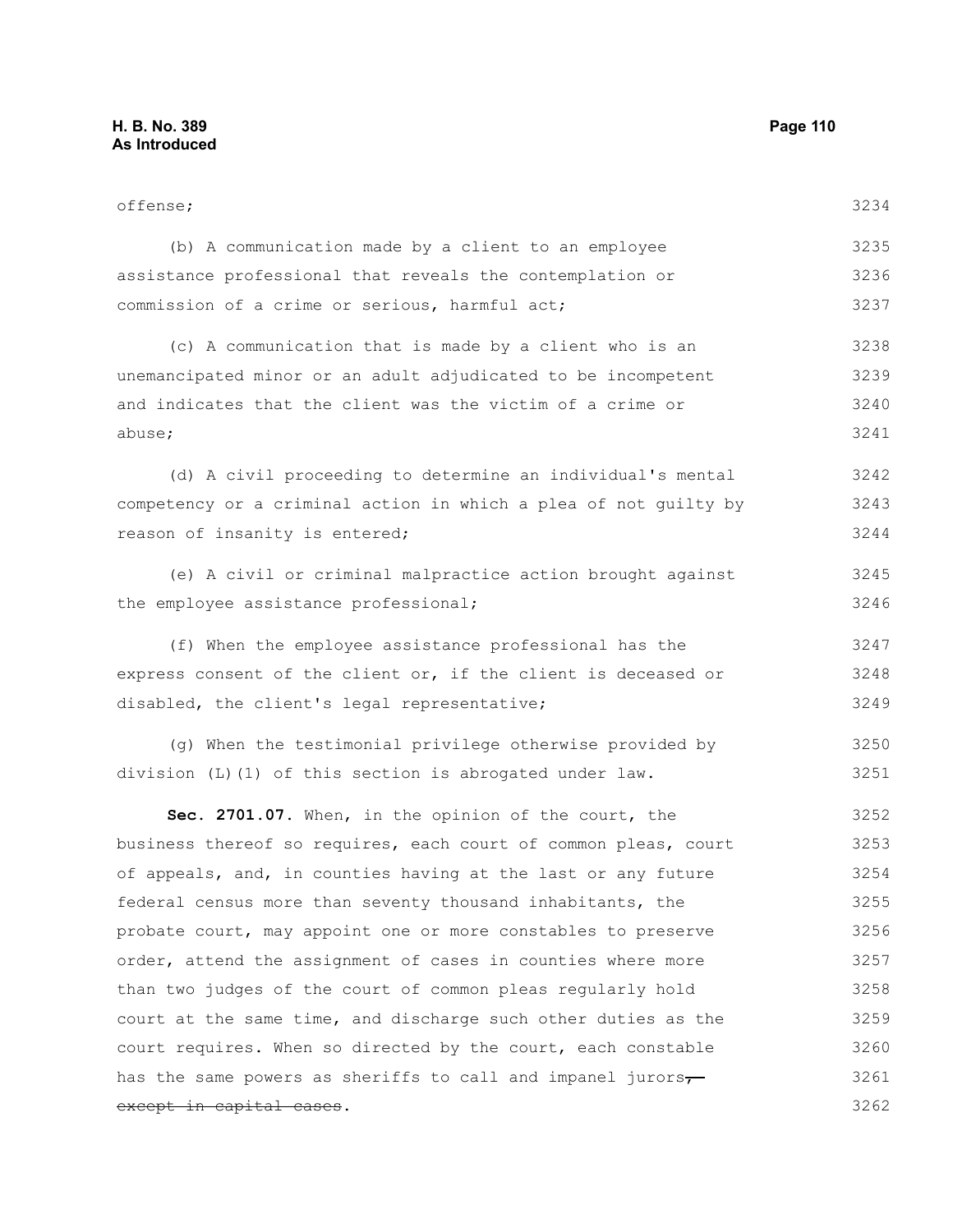persons:

Code:

the Revised Code: (A) "Claimant" means both of the following categories of (1) Any of the following persons who claim an award of reparations under sections 2743.51 to 2743.72 of the Revised (a) A victim who was one of the following at the time of the criminally injurious conduct: (i) A resident of the United States; (ii) A resident of a foreign country the laws of which permit residents of this state to recover compensation as victims of offenses committed in that country. (b) A dependent of a deceased victim who is described in division (A)(1)(a) of this section; (c) A third person, other than a collateral source, who legally assumes or voluntarily pays the obligations of a victim, or of a dependent of a victim, who is described in division (A) (1)(a) of this section, which obligations are incurred as a result of the criminally injurious conduct that is the subject of the claim and may include, but are not limited to, medical or burial expenses; (d) A person who is authorized to act on behalf of any person who is described in division  $(A)(1)(a)$ ,  $(b)$ , or  $(c)$  of this section; 3264 3265 3266 3267 3268 3269 3270 3271 3272 3273 3274 3275 3276 3277 3278 3279 3280 3281 3282 3283 3284 3285 3286 3287

**Sec. 2743.51.** As used in sections 2743.51 to 2743.72 of

(e) The estate of a deceased victim who is described in division (A)(1)(a) of this section. 3288 3289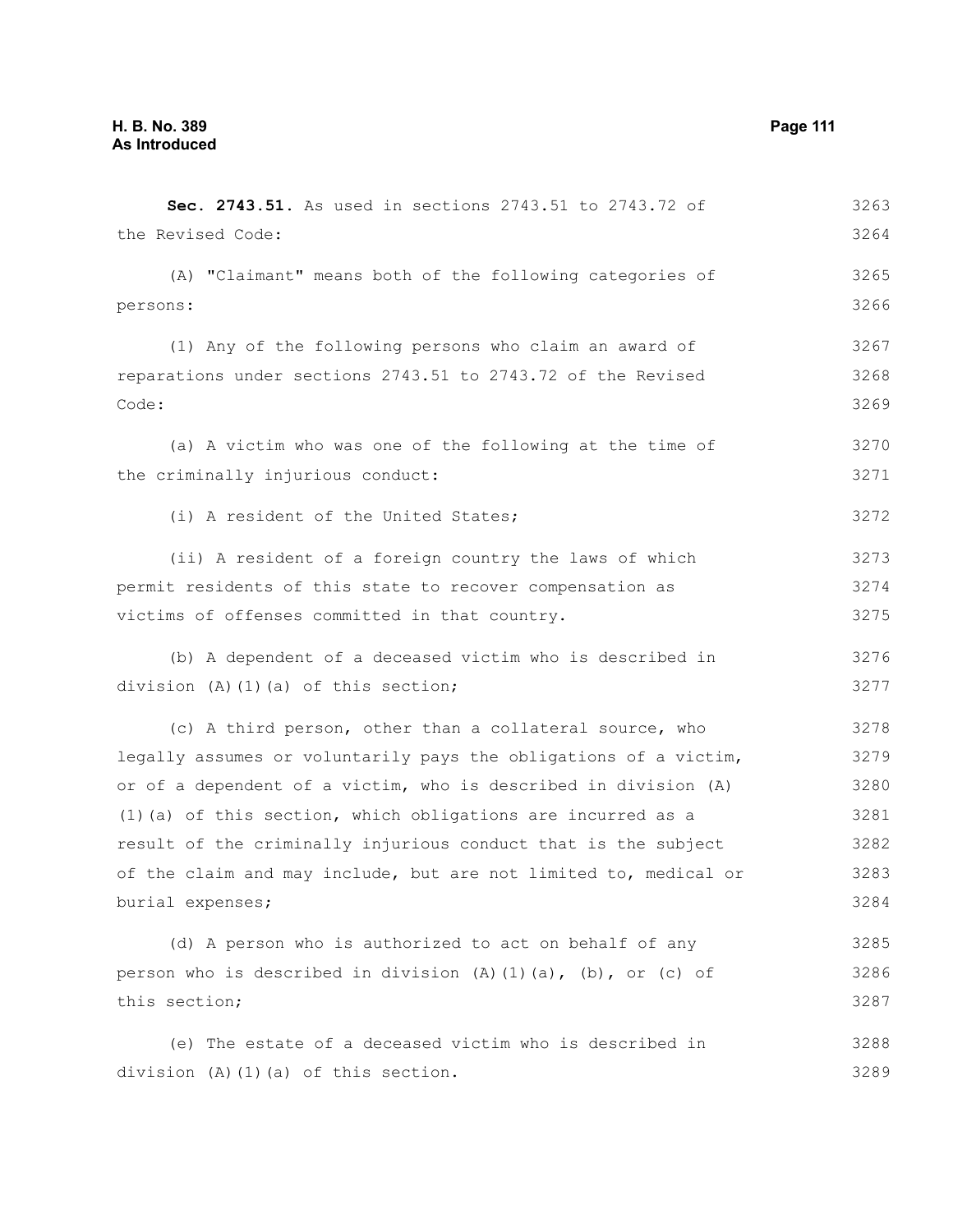| (2) Any of the following persons who claim an award of           | 3290 |
|------------------------------------------------------------------|------|
| reparations under sections 2743.51 to 2743.72 of the Revised     | 3291 |
| Code:                                                            | 3292 |
| (a) A victim who had a permanent place of residence within       | 3293 |
| this state at the time of the criminally injurious conduct and   | 3294 |
| who, at the time of the criminally injurious conduct, complied   | 3295 |
| with any one of the following:                                   | 3296 |
| (i) Had a permanent place of employment in this state;           | 3297 |
| (ii) Was a member of the regular armed forces of the             | 3298 |
| United States or of the United States coast quard or was a full- | 3299 |
| time member of the Ohio organized militia or of the United       | 3300 |
| States army reserve, naval reserve, or air force reserve;        | 3301 |
| (iii) Was retired and receiving social security or any           | 3302 |
| other retirement income;                                         | 3303 |
| (iv) Was sixty years of age or older;                            | 3304 |
| (v) Was temporarily in another state for the purpose of          | 3305 |
| receiving medical treatment;                                     | 3306 |
| (vi) Was temporarily in another state for the purpose of         | 3307 |
| performing employment-related duties required by an employer     | 3308 |
| located within this state as an express condition of employment  | 3309 |
| or employee benefits;                                            | 3310 |
| (vii) Was temporarily in another state for the purpose of        | 3311 |
| receiving occupational, vocational, or other job-related         | 3312 |
| training or instruction required by an employer located within   | 3313 |
| this state as an express condition of employment or employee     | 3314 |
| benefits;                                                        | 3315 |
| (viii) Was a full-time student at an academic institution,       | 3316 |
| college, or university located in another state;                 | 3317 |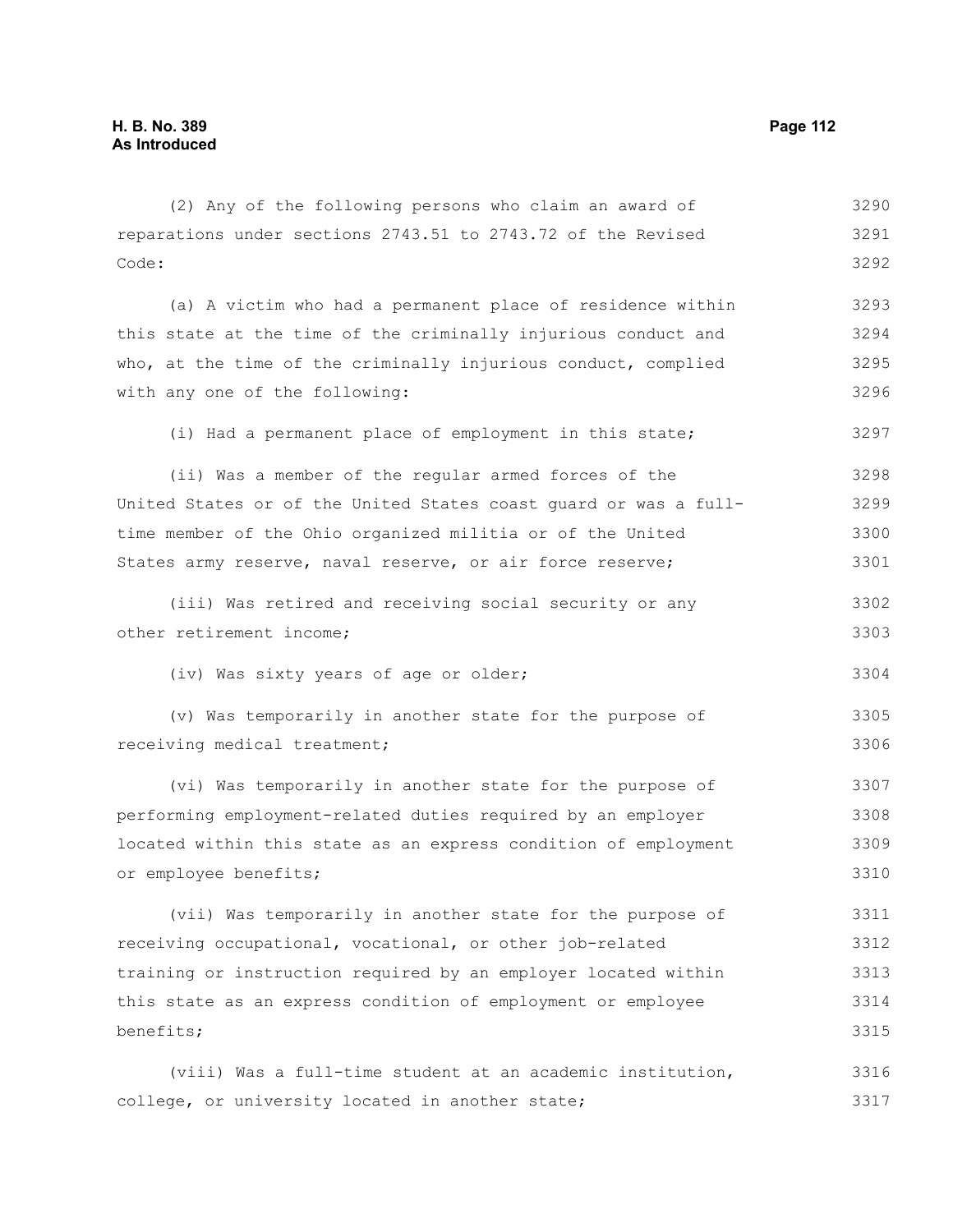# **H. B. No. 389 Page 113 As Introduced**

(ix) Had not departed the geographical boundaries of this state for a period exceeding thirty days or with the intention of becoming a citizen of another state or establishing a permanent place of residence in another state. (b) A dependent of a deceased victim who is described in division (A)(2)(a) of this section; (c) A third person, other than a collateral source, who legally assumes or voluntarily pays the obligations of a victim, or of a dependent of a victim, who is described in division (A) (2)(a) of this section, which obligations are incurred as a result of the criminally injurious conduct that is the subject of the claim and may include, but are not limited to, medical or burial expenses; (d) A person who is authorized to act on behalf of any person who is described in division  $(A)$   $(2)$   $(a)$ ,  $(b)$ , or  $(c)$  of this section; (e) The estate of a deceased victim who is described in division (A)(2)(a) of this section. (B) "Collateral source" means a source of benefits or advantages for economic loss otherwise reparable that the victim or claimant has received, or that is readily available to the victim or claimant, from any of the following sources: (1) The offender; (2) The government of the United States or any of its agencies, a state or any of its political subdivisions, or an instrumentality of two or more states, unless the law providing for the benefits or advantages makes them excess or secondary to 3318 3319 3320 3321 3322 3323 3324 3325 3326 3327 3328 3329 3330 3331 3332 3333 3334 3335 3336 3337 3338 3339 3340 3341 3342 3343 3344

benefits under sections 2743.51 to 2743.72 of the Revised Code;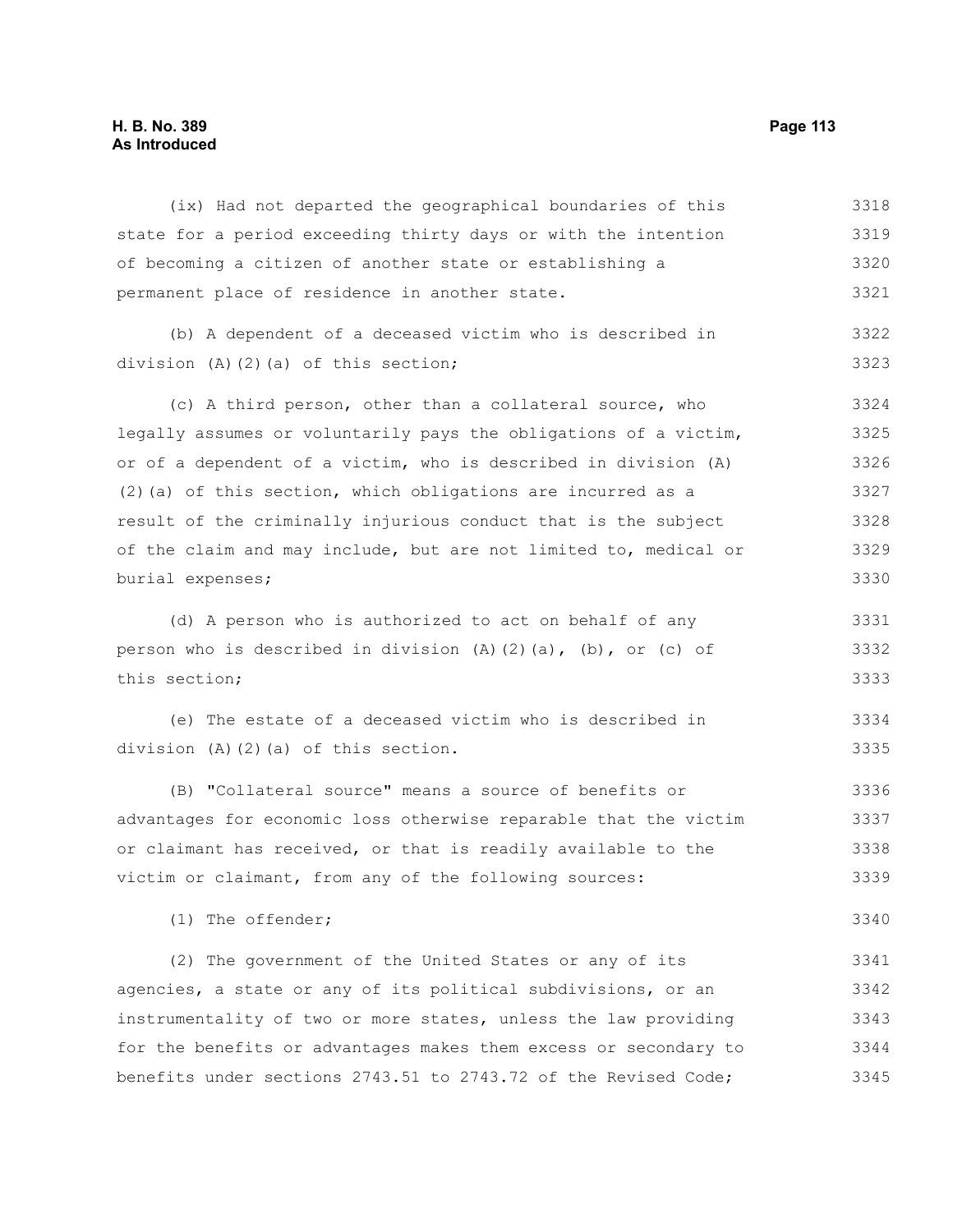(3) Social security, medicare, and medicaid; (4) State-required, temporary, nonoccupational disability insurance; (5) Workers' compensation; (6) Wage continuation programs of any employer; (7) Proceeds of a contract of insurance payable to the victim for loss that the victim sustained because of the criminally injurious conduct; (8) A contract providing prepaid hospital and other health care services, or benefits for disability; (9) That portion of the proceeds of all contracts of insurance payable to the claimant on account of the death of the victim that exceeds fifty thousand dollars; (10) Any compensation recovered or recoverable under the laws of another state, district, territory, or foreign country because the victim was the victim of an offense committed in that state, district, territory, or country. "Collateral source" does not include any money, or the monetary value of any property, that is subject to sections 2969.01 to 2969.06 of the Revised Code or that is received as a benefit from the Ohio public safety officers death benefit fund created by section 742.62 of the Revised Code. (C) "Criminally injurious conduct" means one of the following: (1) For the purposes of any person described in division (A)(1) of this section, any conduct that occurs or is attempted in this state; poses a substantial threat of personal injury or 3346 3347 3348 3349 3350 3351 3352 3353 3354 3355 3356 3357 3358 3359 3360 3361 3362 3363 3364 3365 3366 3367 3368 3369 3370 3371 3372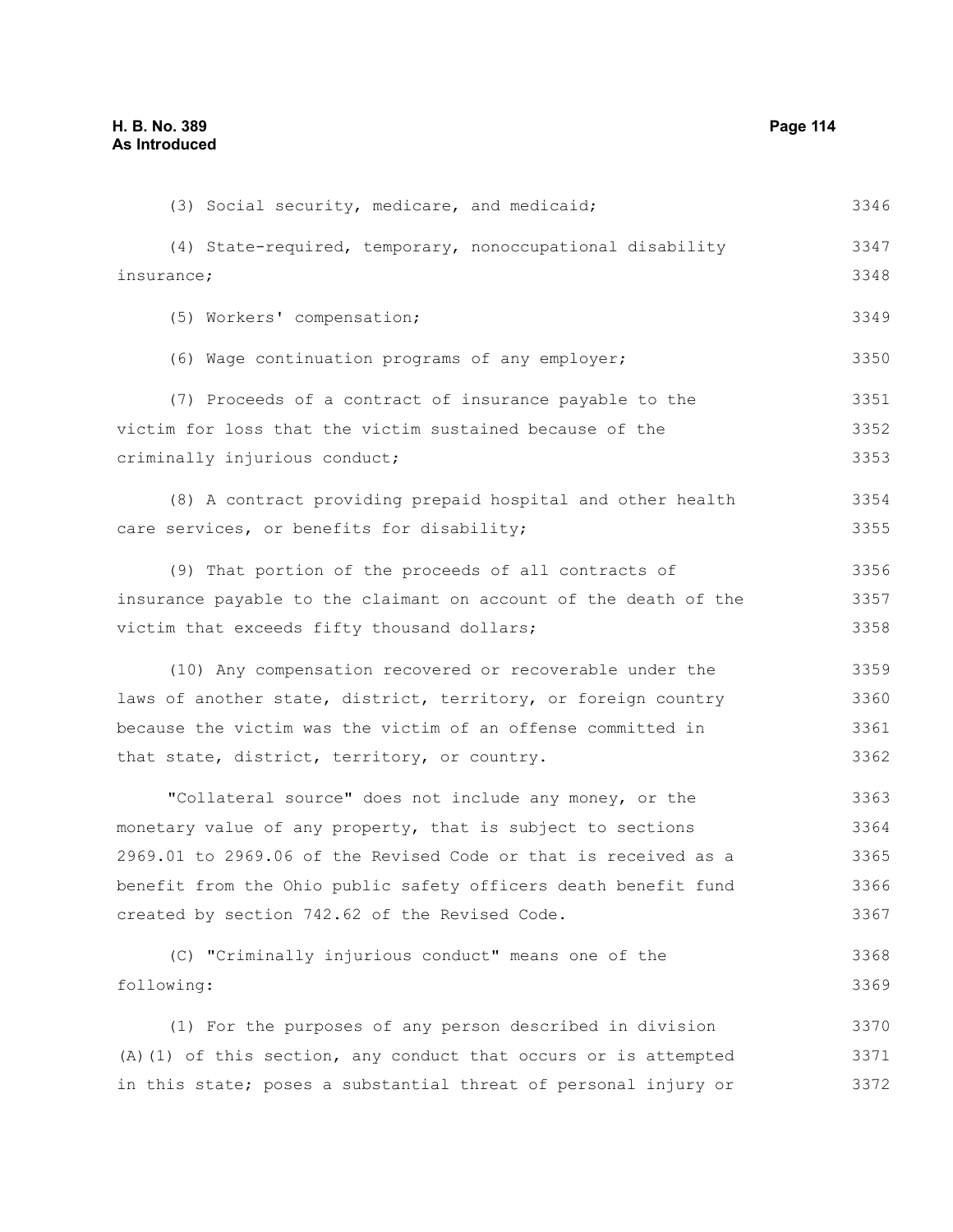death; and is punishable by fine, or imprisonment, or death, or would be so punishable but for the fact that the person engaging in the conduct lacked capacity to commit the crime under the laws of this state. Criminally injurious conduct does not include conduct arising out of the ownership, maintenance, or use of a motor vehicle, except when any of the following applies: 3373 3374 3375 3376 3377 3378 3379

(a) The person engaging in the conduct intended to cause personal injury or death; 3380 3381

(b) The person engaging in the conduct was using the vehicle to flee immediately after committing a felony or an act that would constitute a felony but for the fact that the person engaging in the conduct lacked the capacity to commit the felony under the laws of this state; 3382 3383 3384 3385 3386

(c) The person engaging in the conduct was using the vehicle in a manner that constitutes an OVI violation; 3387 3388

(d) The conduct occurred on or after July 25, 1990, and the person engaging in the conduct was using the vehicle in a manner that constitutes a violation of section 2903.08 of the Revised Code; 3389 3390 3391 3392

(e) The person engaging in the conduct acted in a manner that caused serious physical harm to a person and that constituted a violation of section 4549.02 or 4549.021 of the Revised Code. 3393 3394 3395 3396

(2) For the purposes of any person described in division (A)(2) of this section, any conduct that occurs or is attempted in another state, district, territory, or foreign country; poses a substantial threat of personal injury or death; and is punishable by fine, imprisonment, or death, or would be so 3397 3398 3399 3400 3401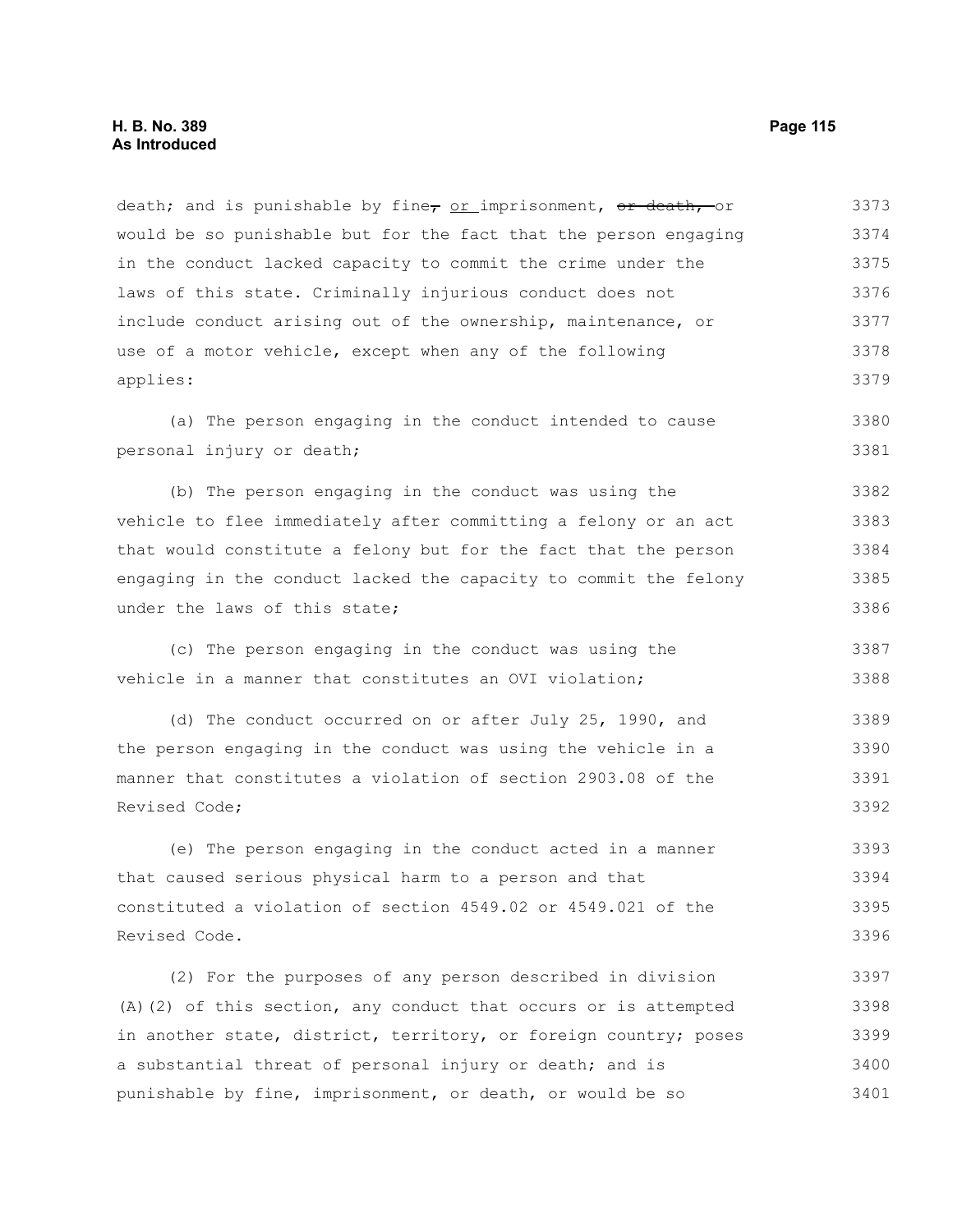punishable but for the fact that the person engaging in the conduct lacked capacity to commit the crime under the laws of the state, district, territory, or foreign country in which the conduct occurred or was attempted. Criminally injurious conduct does not include conduct arising out of the ownership, maintenance, or use of a motor vehicle, except when any of the following applies: 3402 3403 3404 3405 3406 3407 3408

(a) The person engaging in the conduct intended to cause personal injury or death; 3409 3410

(b) The person engaging in the conduct was using the vehicle to flee immediately after committing a felony or an act that would constitute a felony but for the fact that the person engaging in the conduct lacked the capacity to commit the felony under the laws of the state, district, territory, or foreign country in which the conduct occurred or was attempted; 3411 3412 3413 3414 3415 3416

(c) The person engaging in the conduct was using the vehicle in a manner that constitutes an OVI violation; 3417 3418

(d) The conduct occurred on or after July 25, 1990, the person engaging in the conduct was using the vehicle in a manner that constitutes a violation of any law of the state, district, territory, or foreign country in which the conduct occurred, and that law is substantially similar to a violation of section 2903.08 of the Revised Code; 3419 3420 3421 3422 3423 3424

(e) The person engaging in the conduct acted in a manner that caused serious physical harm to a person and that constituted a violation of any law of the state, district, territory, or foreign country in which the conduct occurred, and that law is substantially similar to section 4549.02 or 4549.021 of the Revised Code. 3425 3426 3427 3428 3429 3430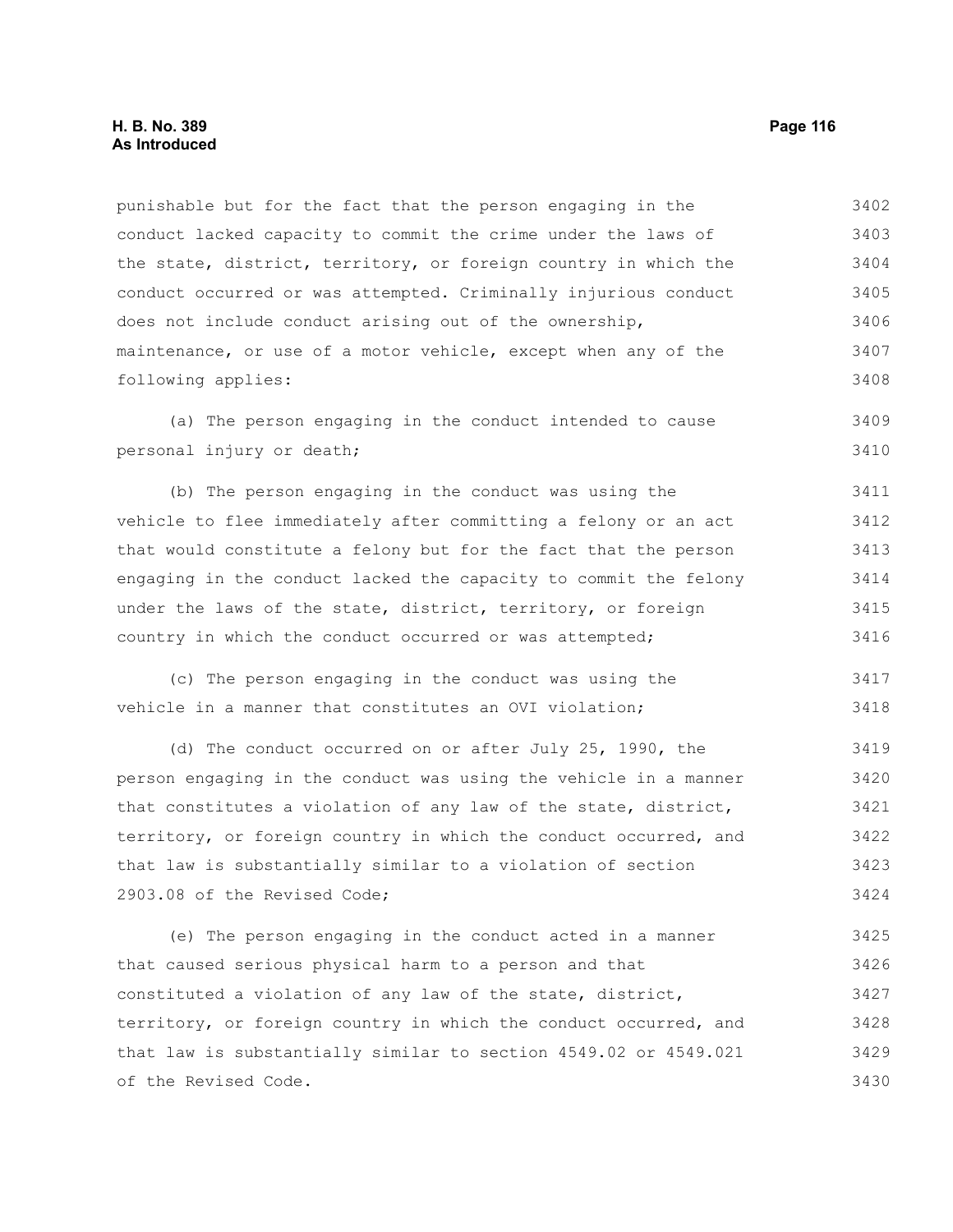# **H. B. No. 389 Page 117 As Introduced**

(3) For the purposes of any person described in division (A)(1) or (2) of this section, terrorism that occurs within or outside the territorial jurisdiction of the United States. 3431 3432 3433

(D) "Dependent" means an individual wholly or partially dependent upon the victim for care and support, and includes a child of the victim born after the victim's death. 3434 3435 3436

(E) "Economic loss" means economic detriment consisting only of allowable expense, work loss, funeral expense, unemployment benefits loss, replacement services loss, cost of crime scene cleanup, and cost of evidence replacement. If criminally injurious conduct causes death, economic loss includes a dependent's economic loss and a dependent's replacement services loss. Noneconomic detriment is not economic loss; however, economic loss may be caused by pain and suffering or physical impairment. 3437 3438 3439 3440 3441 3442 3443 3444 3445

(F)(1) "Allowable expense" means reasonable charges incurred for reasonably needed products, services, and accommodations, including those for medical care, rehabilitation, rehabilitative occupational training, and other remedial treatment and care and including replacement costs for hearing aids; dentures, retainers, and other dental appliances; canes, walkers, and other mobility tools; and eyeglasses and other corrective lenses. It does not include that portion of a charge for a room in a hospital, clinic, convalescent home, nursing home, or any other institution engaged in providing nursing care and related services in excess of a reasonable and customary charge for semiprivate accommodations, unless accommodations other than semiprivate accommodations are medically required. 3446 3447 3448 3449 3450 3451 3452 3453 3454 3455 3456 3457 3458 3459

(2) An immediate family member of a victim of criminally 3460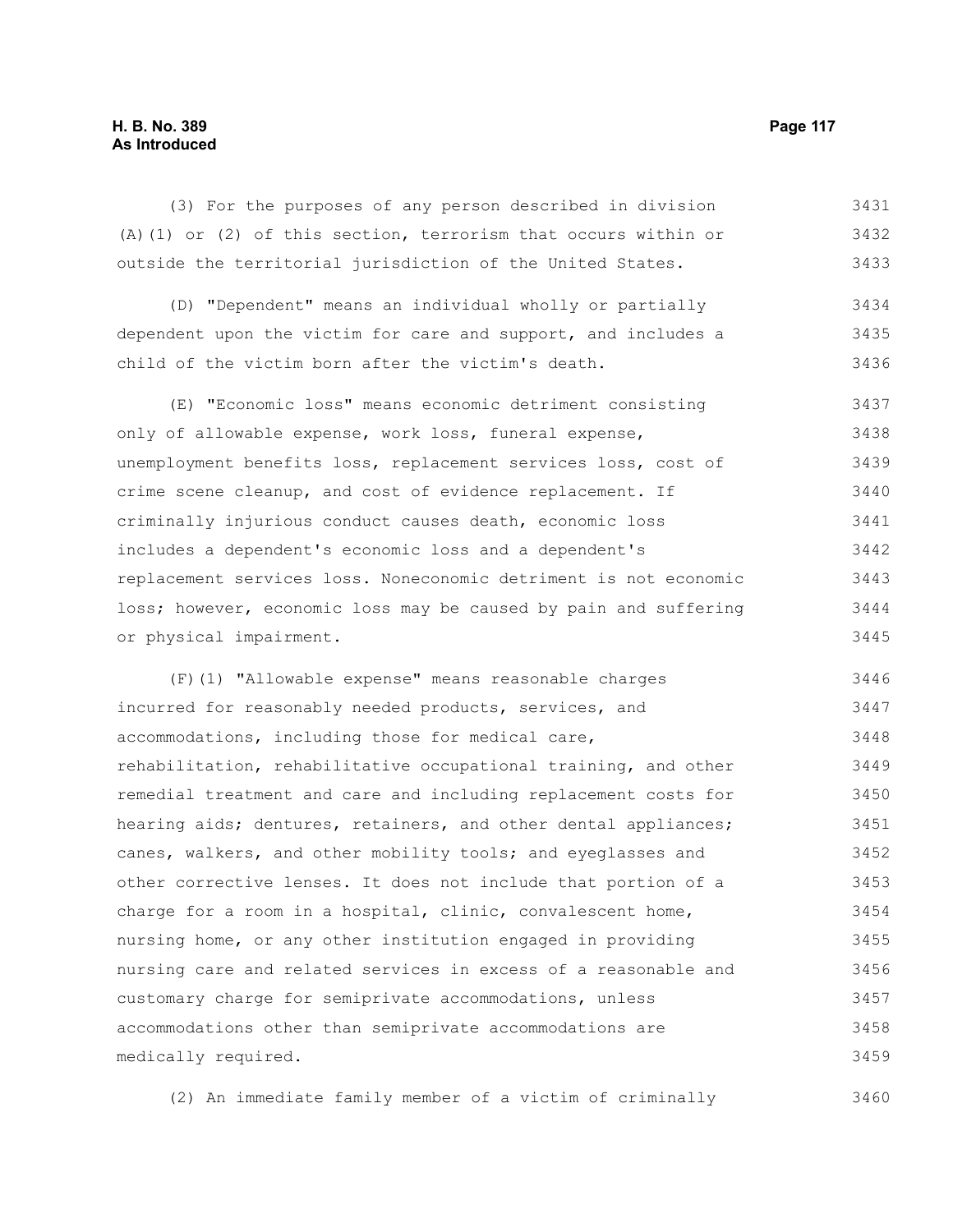# **H. B. No. 389 Page 118 As Introduced**

injurious conduct that consists of a homicide, a sexual assault, domestic violence, or a severe and permanent incapacitating injury resulting in paraplegia or a similar life-altering condition, who requires psychiatric care or counseling as a result of the criminally injurious conduct, may be reimbursed for that care or counseling as an allowable expense through the victim's application. The cumulative allowable expense for care or counseling of that nature shall not exceed two thousand five hundred dollars for each immediate family member of a victim of that type and seven thousand five hundred dollars in the aggregate for all immediate family members of a victim of that type. 3461 3462 3463 3464 3465 3466 3467 3468 3469 3470 3471 3472

(3) A family member of a victim who died as a proximate result of criminally injurious conduct may be reimbursed as an allowable expense through the victim's application for wages lost and travel expenses incurred in order to attend criminal justice proceedings arising from the criminally injurious conduct. The cumulative allowable expense for wages lost and travel expenses incurred by a family member to attend criminal justice proceedings shall not exceed five hundred dollars for each family member of the victim and two thousand dollars in the aggregate for all family members of the victim. 3473 3474 3475 3476 3477 3478 3479 3480 3481 3482

(4)(a) "Allowable expense" includes reasonable expenses and fees necessary to obtain a guardian's bond pursuant to section 2109.04 of the Revised Code when the bond is required to pay an award to a fiduciary on behalf of a minor or other incompetent. 3483 3484 3485 3486 3487

(b) "Allowable expense" includes attorney's fees not exceeding one thousand dollars, at a rate not exceeding one hundred dollars per hour, incurred to successfully obtain a 3488 3489 3490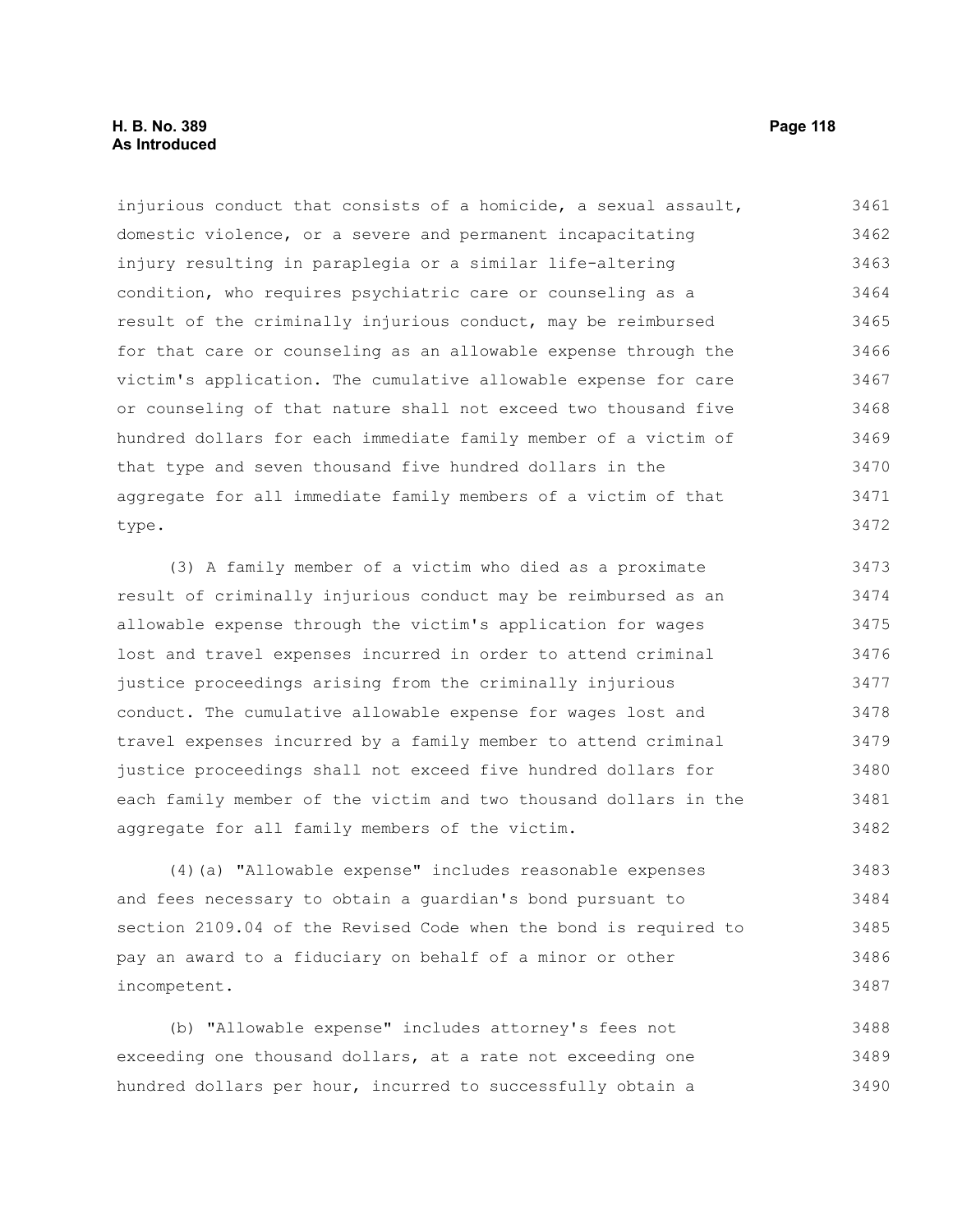# **H. B. No. 389 Page 119 As Introduced**

restraining order, custody order, or other order to physically separate a victim from an offender. Attorney's fees for the services described in this division may include an amount for reasonable travel time incurred to attend court hearings, not exceeding three hours' round-trip for each court hearing, assessed at a rate not exceeding thirty dollars per hour. 3491 3492 3493 3494 3495 3496

(G) "Work loss" means loss of income from work that the injured person would have performed if the person had not been injured and expenses reasonably incurred by the person to obtain services in lieu of those the person would have performed for income, reduced by any income from substitute work actually performed by the person, or by income the person would have earned in available appropriate substitute work that the person was capable of performing but unreasonably failed to undertake. 3497 3498 3499 3500 3501 3502 3503 3504

(H) "Replacement services loss" means expenses reasonably incurred in obtaining ordinary and necessary services in lieu of those the injured person would have performed, not for income, but for the benefit of the person's self or family, if the person had not been injured.

(I) "Dependent's economic loss" means loss after a victim's death of contributions of things of economic value to the victim's dependents, not including services they would have received from the victim if the victim had not suffered the fatal injury, less expenses of the dependents avoided by reason of the victim's death. If a minor child of a victim is adopted after the victim's death, the minor child continues after the adoption to incur a dependent's economic loss as a result of the victim's death. If the surviving spouse of a victim remarries, the surviving spouse continues after the remarriage to incur a dependent's economic loss as a result of the victim's death. 3510 3511 3512 3513 3514 3515 3516 3517 3518 3519 3520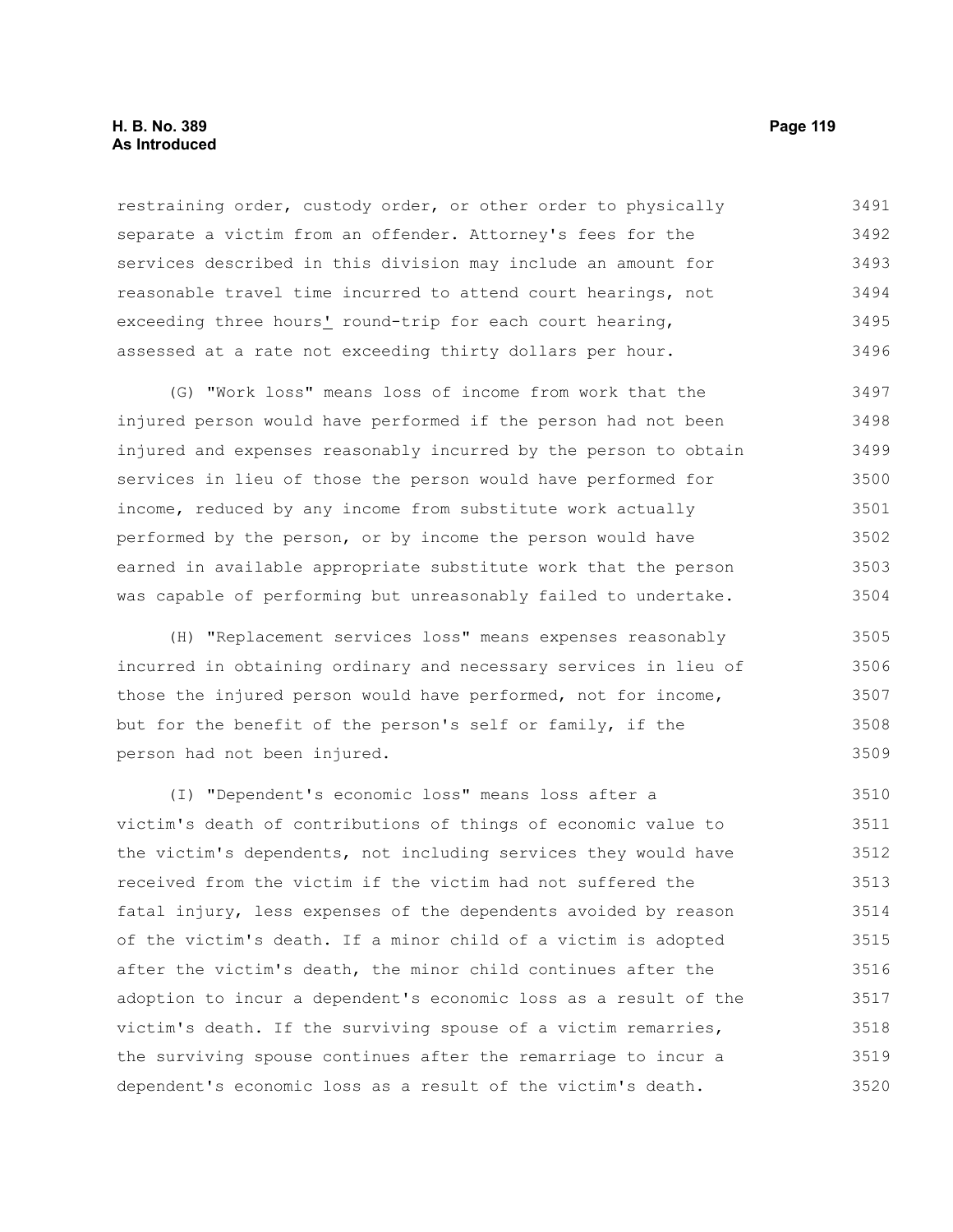(J) "Dependent's replacement services loss" means loss

reasonably incurred by dependents after a victim's death in obtaining ordinary and necessary services in lieu of those the victim would have performed for their benefit if the victim had not suffered the fatal injury, less expenses of the dependents avoided by reason of the victim's death and not subtracted in calculating the dependent's economic loss. If a minor child of a victim is adopted after the victim's death, the minor child continues after the adoption to incur a dependent's replacement services loss as a result of the victim's death. If the surviving spouse of a victim remarries, the surviving spouse continues after the remarriage to incur a dependent's replacement services loss as a result of the victim's death. (K) "Noneconomic detriment" means pain, suffering, inconvenience, physical impairment, or other nonpecuniary damage. (L) "Victim" means a person who suffers personal injury or death as a result of any of the following: (1) Criminally injurious conduct; (2) The good faith effort of any person to prevent criminally injurious conduct; (3) The good faith effort of any person to apprehend a person suspected of engaging in criminally injurious conduct. 3522 3523 3524 3525 3526 3527 3528 3529 3530 3531 3532 3533 3534 3535 3536 3537 3538 3539 3540 3541 3542 3543

(M) "Contributory misconduct" means any conduct of the claimant or of the victim through whom the claimant claims an award of reparations that is unlawful or intentionally tortious and that, without regard to the conduct's proximity in time or space to the criminally injurious conduct, has a causal relationship to the criminally injurious conduct that is the 3544 3545 3546 3547 3548 3549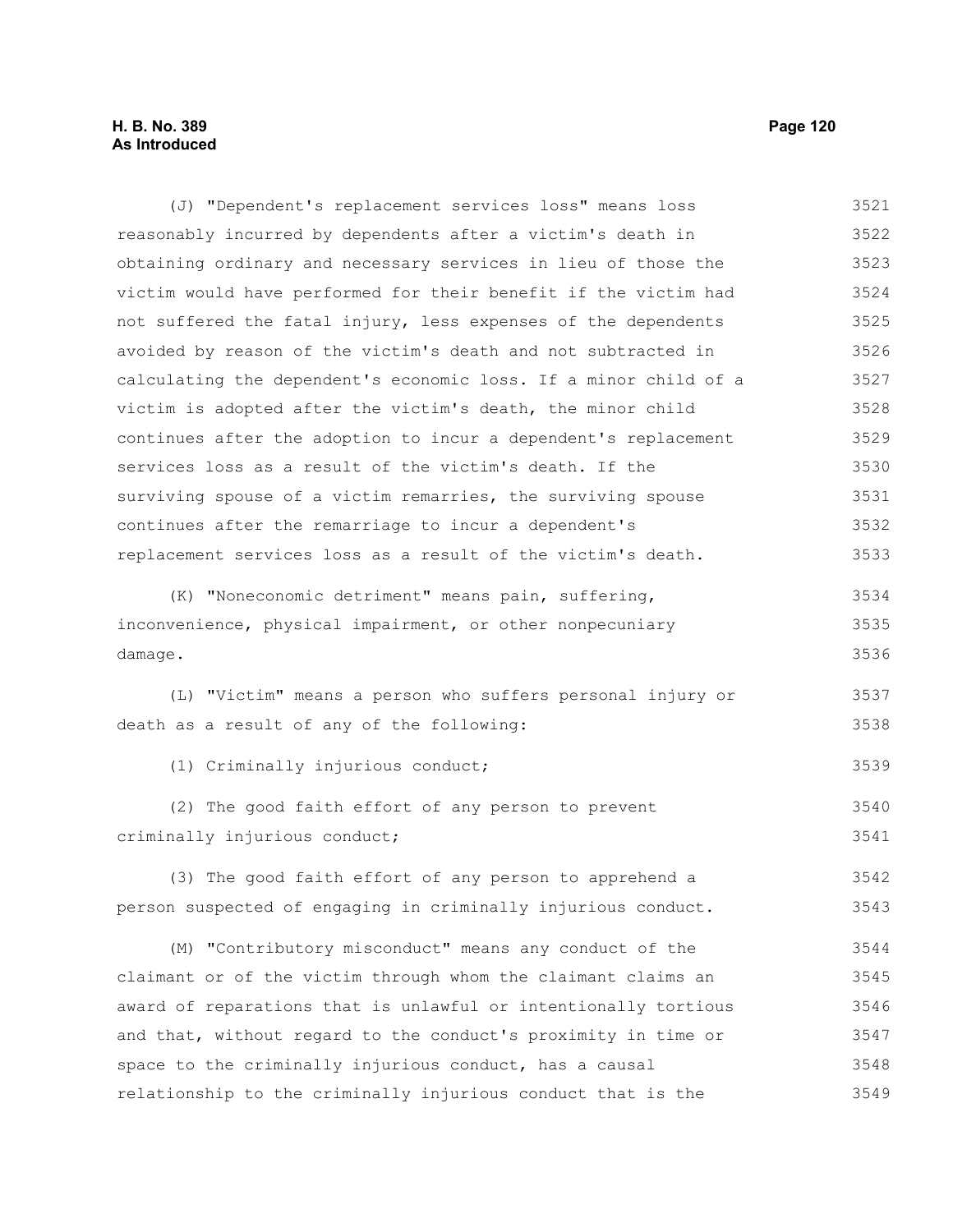3550

3572

basis of the claim.

(N)(1) "Funeral expense" means any reasonable charges that are not in excess of seven thousand five hundred dollars per funeral and that are incurred for expenses directly related to a victim's funeral, cremation, or burial and any wages lost or travel expenses incurred by a family member of a victim in order to attend the victim's funeral, cremation, or burial. 3551 3552 3553 3554 3555 3556

(2) An award for funeral expenses shall be applied first to expenses directly related to the victim's funeral, cremation, or burial. An award for wages lost or travel expenses incurred by a family member of the victim shall not exceed five hundred dollars for each family member and shall not exceed in the aggregate the difference between seven thousand five hundred dollars and expenses that are reimbursed by the program and that are directly related to the victim's funeral, cremation, or burial. 3557 3558 3559 3560 3561 3562 3563 3564 3565

(O) "Unemployment benefits loss" means a loss of unemployment benefits pursuant to Chapter 4141. of the Revised Code when the loss arises solely from the inability of a victim to meet the able to work, available for suitable work, or the actively seeking suitable work requirements of division (A)(4) (a) of section 4141.29 of the Revised Code. 3566 3567 3568 3569 3570 3571

(P) "OVI violation" means any of the following:

(1) A violation of section 4511.19 of the Revised Code, of any municipal ordinance prohibiting the operation of a vehicle while under the influence of alcohol, a drug of abuse, or a combination of them, or of any municipal ordinance prohibiting the operation of a vehicle with a prohibited concentration of alcohol, a controlled substance, or a metabolite of a controlled 3573 3574 3575 3576 3577 3578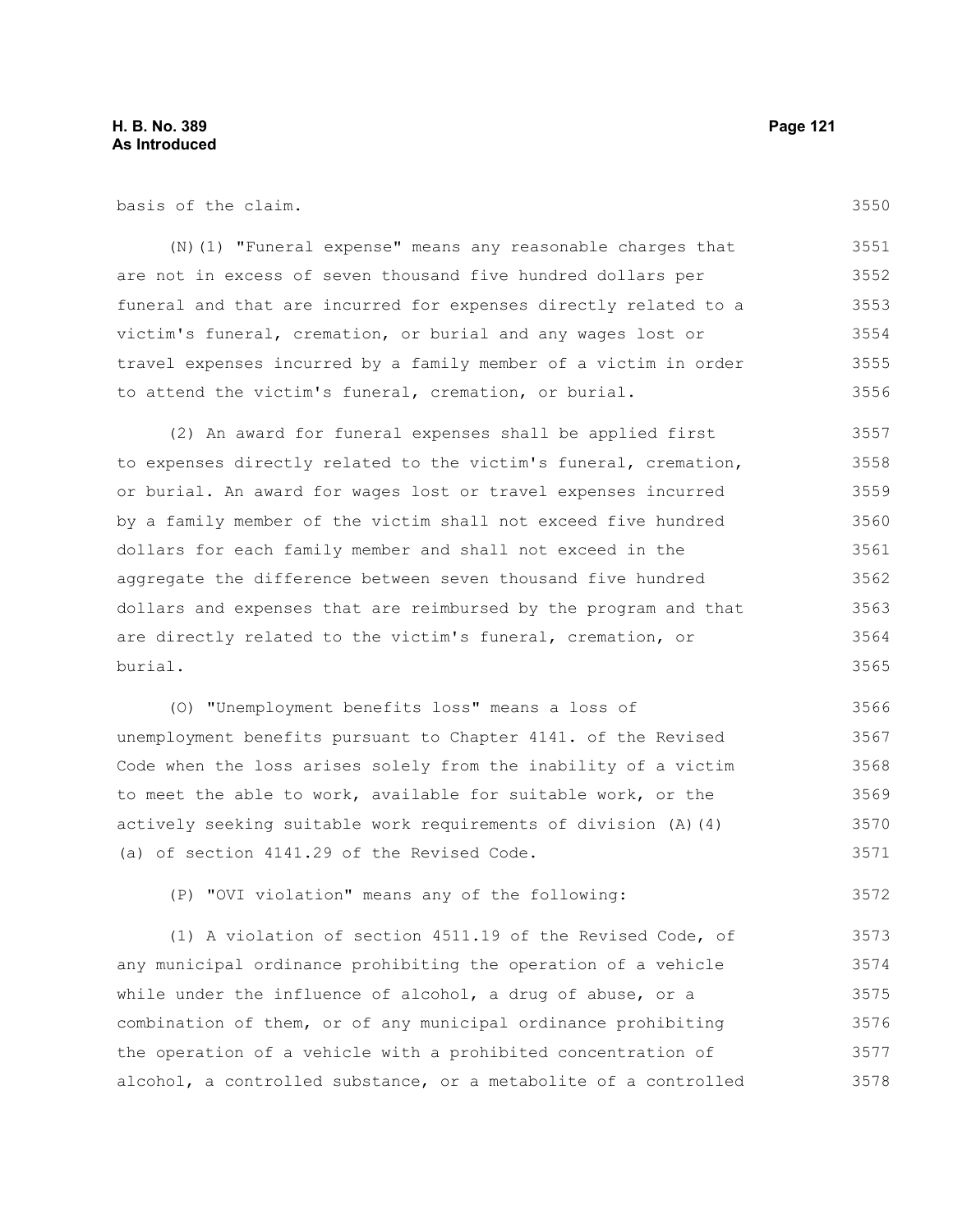substance in the whole blood, blood serum or plasma, breath, or urine; (2) A violation of division (A)(1) of section 2903.06 of the Revised Code; (3) A violation of division  $(A)$   $(2)$ ,  $(3)$ , or  $(4)$  of section 2903.06 of the Revised Code or of a municipal ordinance substantially similar to any of those divisions, if the offender was under the influence of alcohol, a drug of abuse, or a combination of them, at the time of the commission of the offense; (4) For purposes of any person described in division (A) (2) of this section, a violation of any law of the state, district, territory, or foreign country in which the criminally injurious conduct occurred, if that law is substantially similar to a violation described in division (P)(1) or (2) of this section or if that law is substantially similar to a violation described in division (P)(3) of this section and the offender 3579 3580 3581 3582 3583 3584 3585 3586 3587 3588 3589 3590 3591 3592 3593 3594 3595

was under the influence of alcohol, a drug of abuse, or a combination of them, at the time of the commission of the offense. 3596 3597 3598

(Q) "Pendency of the claim" for an original reparations application or supplemental reparations application means the period of time from the date the criminally injurious conduct upon which the application is based occurred until the date a final decision, order, or judgment concerning that original reparations application or supplemental reparations application is issued. 3599 3600 3601 3602 3603 3604 3605

(R) "Terrorism" means any activity to which all of the following apply: 3606 3607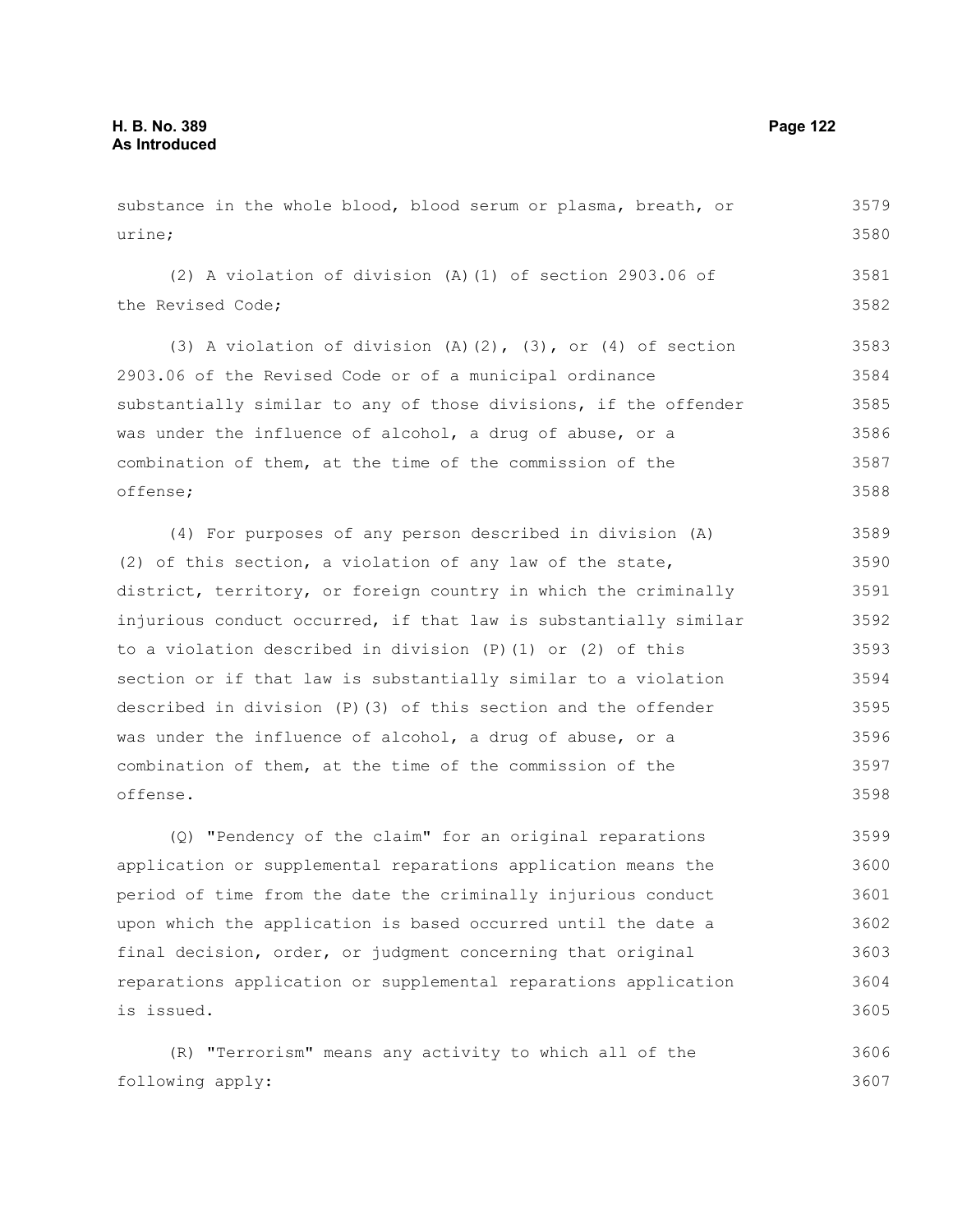| (1) The activity involves a violent act or an act that is        | 3608 |
|------------------------------------------------------------------|------|
| dangerous to human life.                                         | 3609 |
| (2) The act described in division $(R)$ (1) of this section      | 3610 |
| is committed within the territorial jurisdiction of the United   | 3611 |
| States and is a violation of the criminal laws of the United     | 3612 |
| States, this state, or any other state or the act described in   | 3613 |
| division (R) (1) of this section is committed outside the        | 3614 |
| territorial jurisdiction of the United States and would be a     | 3615 |
| violation of the criminal laws of the United States, this state, | 3616 |
| or any other state if committed within the territorial           | 3617 |
| jurisdiction of the United States.                               | 3618 |
| (3) The activity appears to be intended to do any of the         | 3619 |
| following:                                                       | 3620 |
| (a) Intimidate or coerce a civilian population;                  | 3621 |
| (b) Influence the policy of any government by intimidation       | 3622 |
| or coercion;                                                     | 3623 |
| (c) Affect the conduct of any government by assassination        | 3624 |
| or kidnapping.                                                   | 3625 |
| (4) The activity occurs primarily outside the territorial        | 3626 |
| jurisdiction of the United States or transcends the national     | 3627 |
| boundaries of the United States in terms of the means by which   | 3628 |
| the activity is accomplished, the person or persons that the     | 3629 |
| activity appears intended to intimidate or coerce, or the area   | 3630 |
| or locale in which the perpetrator or perpetrators of the        | 3631 |
| activity operate or seek asylum.                                 | 3632 |
| (S) "Transcends the national boundaries of the United            | 3633 |
| States" means occurring outside the territorial jurisdiction of  | 3634 |
| the United States in addition to occurring within the            | 3635 |
| territorial jurisdiction of the United States.                   | 3636 |
|                                                                  |      |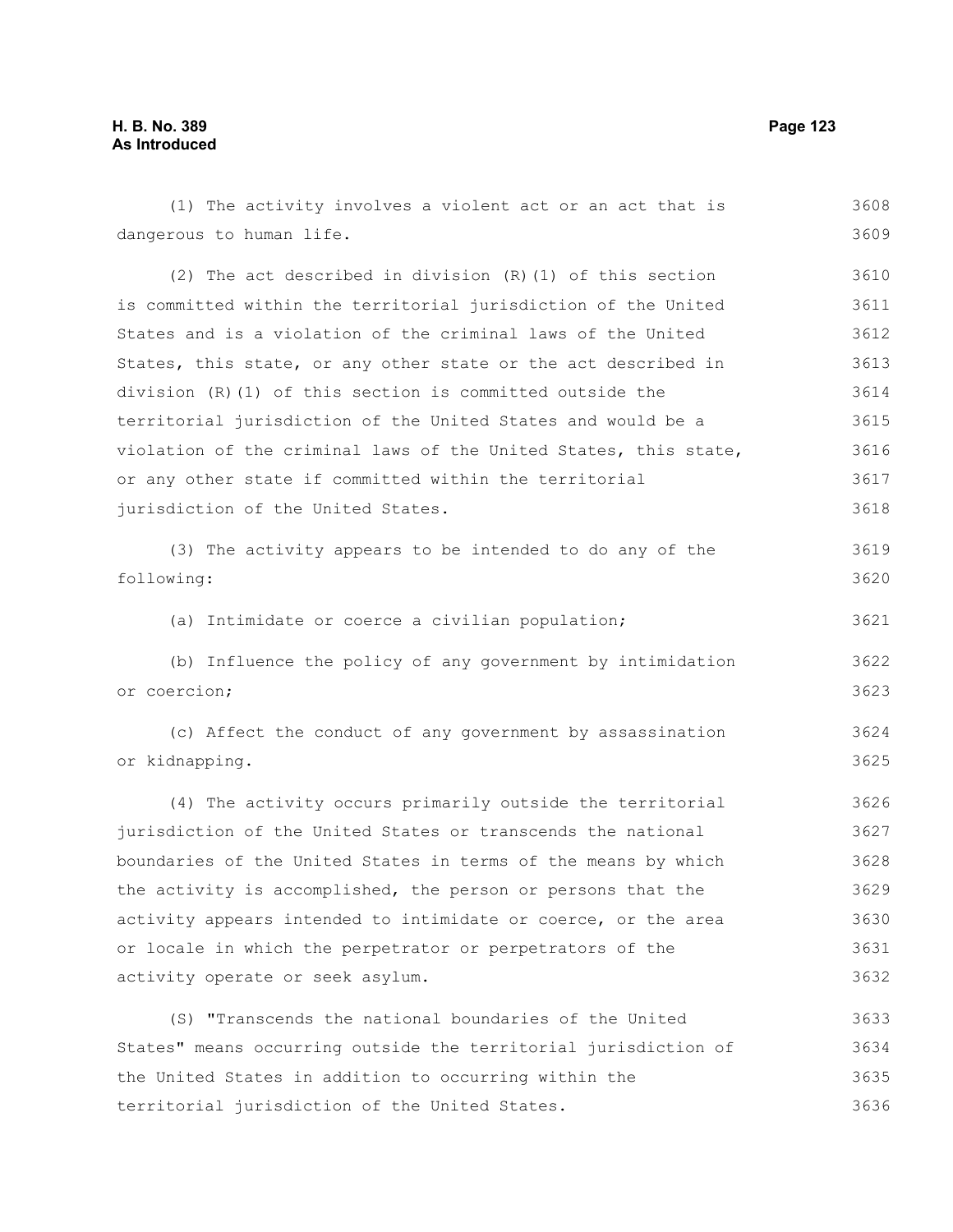| (T) "Cost of crime scene cleanup" means any of the               | 3637 |
|------------------------------------------------------------------|------|
| following:                                                       | 3638 |
| (1) The replacement cost for items of clothing removed           | 3639 |
| from a victim in order to make an assessment of possible         | 3640 |
| physical harm or to treat physical harm;                         | 3641 |
| (2) Reasonable and necessary costs of cleaning the scene         | 3642 |
| and repairing, for the purpose of personal security, property    | 3643 |
| damaged at the scene where the criminally injurious conduct      | 3644 |
| occurred, not to exceed seven hundred fifty dollars in the       | 3645 |
| aggregate per claim.                                             | 3646 |
|                                                                  |      |
| (U) "Cost of evidence replacement" means costs for               | 3647 |
| replacement of property confiscated for evidentiary purposes     | 3648 |
| related to the criminally injurious conduct, not to exceed seven | 3649 |
| hundred fifty dollars in the aggregate per claim.                | 3650 |
| (V) "Provider" means any person who provides a victim or         | 3651 |
| claimant with a product, service, or accommodations that are an  | 3652 |
| allowable expense or a funeral expense.                          | 3653 |
| (W) "Immediate family member" means an individual who            | 3654 |
| resided in the same permanent household as a victim at the time  | 3655 |
| of the criminally injurious conduct and who is related to the    | 3656 |
| victim by affinity or consanguinity.                             | 3657 |
| (X) "Family member" means an individual who is related to        | 3658 |
| a victim by affinity or consanguinity.                           | 3659 |
| Sec. 2901.02. As used in the Revised Code:                       | 3660 |
| (A) Offenses include aggravated murder, murder, felonies         | 3661 |
| of the first, second, third, fourth, and fifth degree,           | 3662 |
| misdemeanors of the first, second, third, and fourth degree,     | 3663 |
| minor misdemeanors, and offenses not specifically classified.    | 3664 |
|                                                                  |      |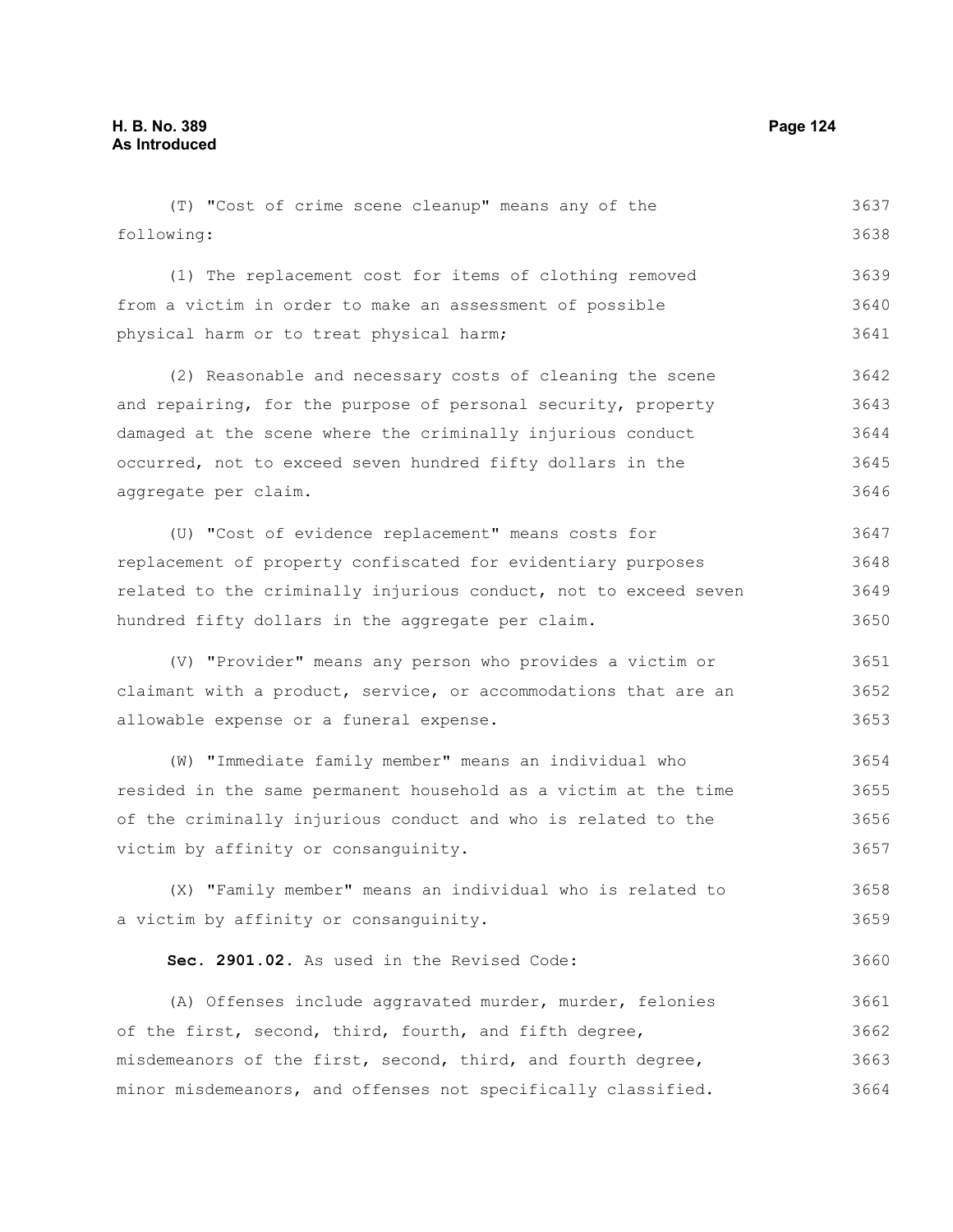(B) Aggravated murder when the indictment or the count in the indictment charging aggravated murder contains one or more specifications of aggravating circumstances listed in division (A) of section 2929.04 of Revised Code, and any other offense for which death may be imposed as a penalty, is a capital offense. (C) Aggravated murder and murder are felonies.  $(D)$  (C) Regardless of the penalty that may be imposed, any offense specifically classified as a felony is a felony, and any offense specifically classified as a misdemeanor is a misdemeanor.  $(E)$  (D) Any offense not specifically classified is a felony if imprisonment for more than one year may be imposed as a penalty.  $(F)$  (E) Any offense not specifically classified is a misdemeanor if imprisonment for not more than one year may be imposed as a penalty. (G) (F) Any offense not specifically classified is a minor misdemeanor if the only penalty that may be imposed is one of the following: (1) For an offense committed prior to January 1, 2004, a fine not exceeding one hundred dollars; (2) For an offense committed on or after January 1, 2004, a fine not exceeding one hundred fifty dollars, community service under division (D) of section 2929.27 of the Revised Code, or a financial sanction other than a fine under section 2929.28 of the Revised Code. **Sec. 2909.24.** (A) No person shall commit a specified 3665 3666 3667 3668 3669 3670 3671 3672 3673 3674 3675 3676 3677 3678 3679 3680 3681 3682 3683 3684 3685 3686 3687 3688 3689 3690 3691 3692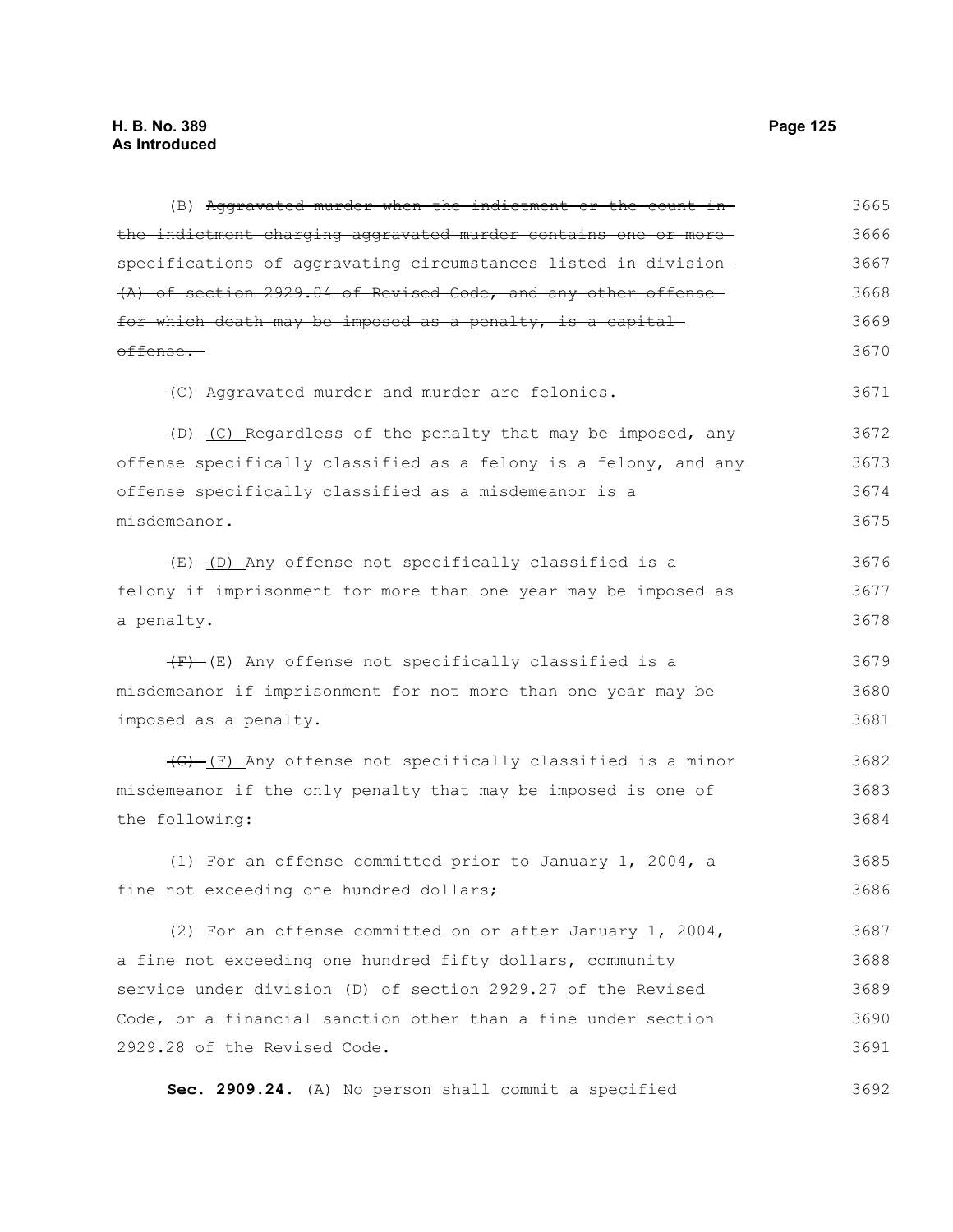offense with purpose to do any of the following:

(1) Intimidate or coerce a civilian population; (2) Influence the policy of any government by intimidation or coercion; (3) Affect the conduct of any government by the specified offense. (B)(1) Whoever violates this section is guilty of terrorism. (2) Except as otherwise provided in divisions (B)(3) and (4) of this section, terrorism is an offense one degree higher than the most serious underlying specified offense the defendant committed. (3) If the most serious underlying specified offense the defendant committed is a felony of the first degree or murder, the person shall be sentenced to life imprisonment without parole. (4) If the most serious underlying specified offense the defendant committed is aggravated murder, the offender shall be sentenced to life imprisonment without parole or death pursuant to sections 2929.02 to 2929.06 of the Revised Code. (5) Section 2909.25 of the Revised Code applies regarding an offender who is convicted of or pleads guilty to a violation of this section. **Sec. 2929.02.** (A) Whoever Except as provided in division (C) of this section, whoever is convicted of or pleads guilty to aggravated murder in violation of section 2903.01 of the Revised Code shall suffer death or be imprisoned for life, as determined pursuant to sections 2929.022, 2929.03, and 2929.04 of the 3694 3695 3696 3697 3698 3699 3700 3701 3702 3703 3704 3705 3706 3707 3708 3709 3710 3711 3712 3713 3714 3715 3716 3717 3718 3719 3720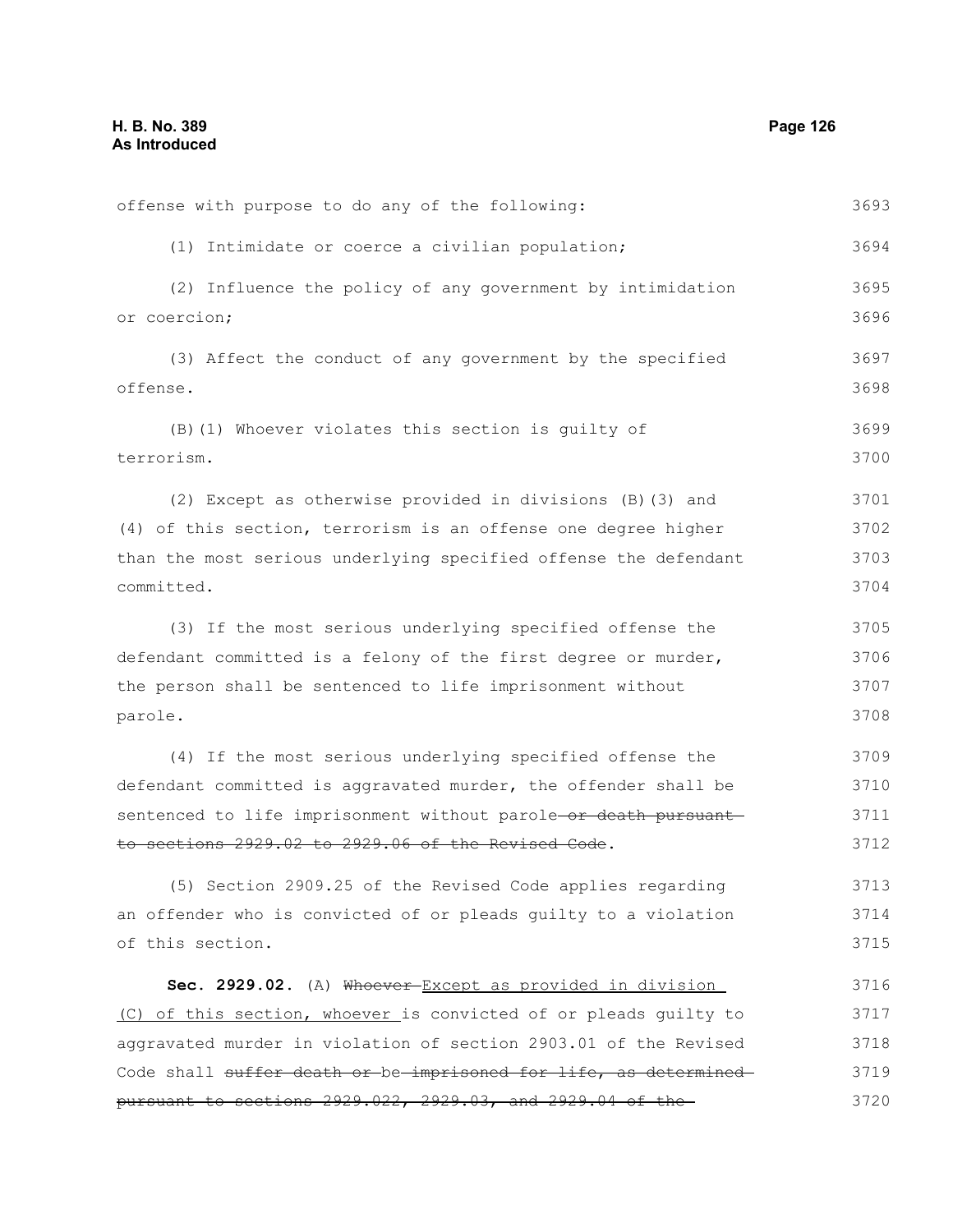Revised Code, except that no person who raises the matter of age pursuant to section 2929.023 of the Revised Code and who is not found to have been eighteen years of age or older at the time of the commission of the offense shall suffer death. In addition, the offender may be fined an amount fixed by the court, but notmore than twenty-five thousand dollars sentenced to life imprisonment with parole eligibility after serving twenty full years of imprisonment, life imprisonment with parole eligibility after serving thirty full years of imprisonment, or life imprisonment without parole. (B) $\left(\frac{1}{2}\right)$  Except as otherwise provided in division  $\left(\frac{1}{2}\right)$  or  $(3)$  (C) of this section, whoever is convicted of or pleads guilty to murder in violation of section 2903.02 of the Revised Code shall be imprisoned for an indefinite term of fifteen years to life.  $(2)$  (C)(1) Except as otherwise provided in division  $(B)$  (3) (C)(2) of this section, if a person is convicted of or pleads guilty to aggravated murder in violation of section 2903.01 of the Revised Code or to murder in violation of section 2903.02 of the Revised Code, the victim of the offense was less than thirteen years of age, and the offender also is convicted of or pleads guilty to a sexual motivation specification that was included in the indictment, count in the indictment, or information charging the offense, the court shall impose an indefinite prison term of thirty years to life pursuant to division (B)(3) of section 2971.03 of the Revised Code.  $(3)$   $(2)$  If a person is convicted of or pleads guilty to aggravated murder in violation of section 2903.01 of the Revised 3721 3722 3723 3724 3725 3726 3727 3728 3729 3730 3731 3732 3733 3734 3735 3736 3737 3738 3739 3740 3741 3742 3743 3744 3745 3746 3747 3748

Code or to murder in violation of section 2903.02 of the Revised Code and also is convicted of or pleads guilty to a sexual 3749 3750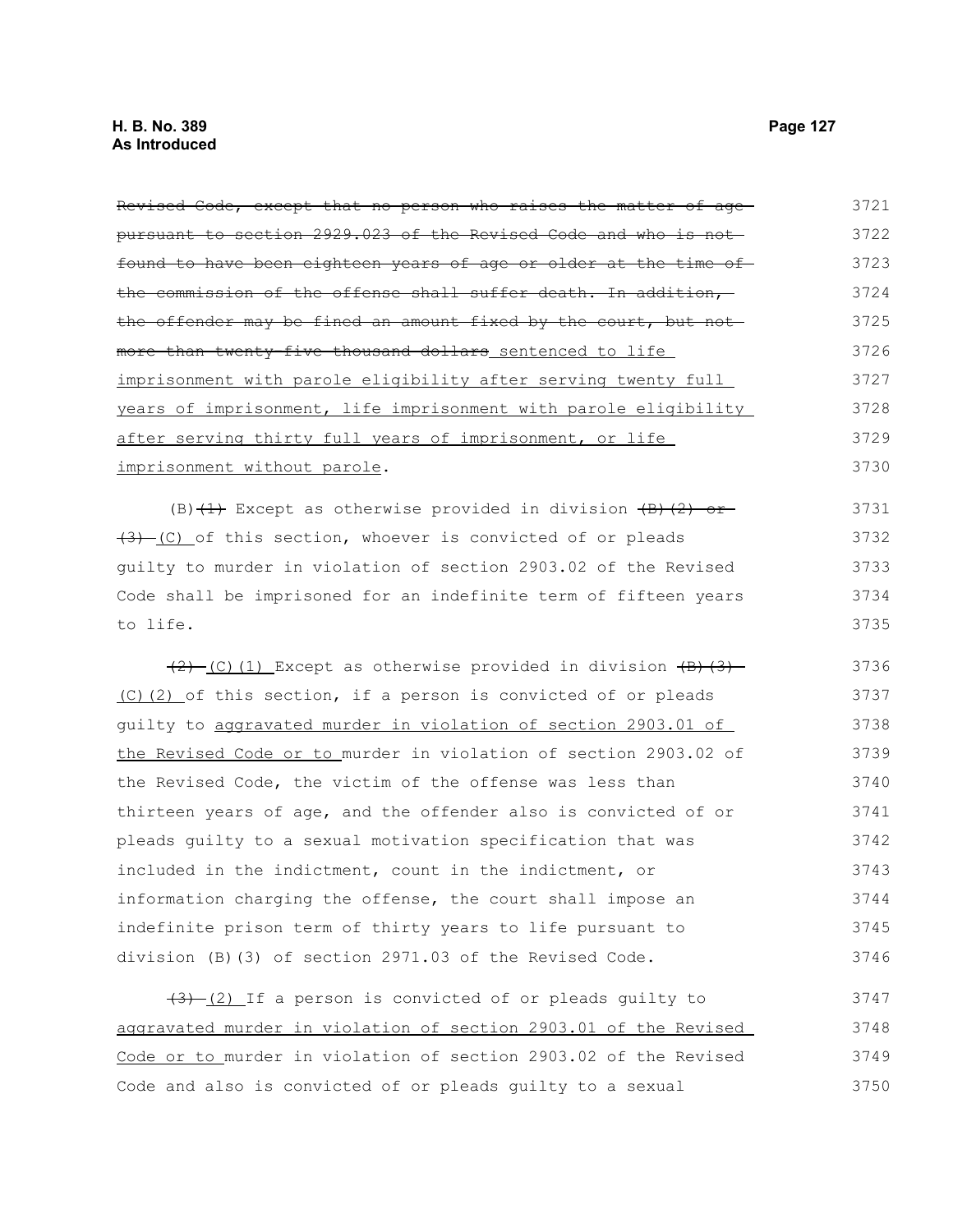# **H. B. No. 389 Page 128 As Introduced**

motivation specification and a sexually violent predator specification that were included in the indictment, count in the indictment, or information that charged the murder, the court shall impose upon the offender a term of life imprisonment without parole that shall be served pursuant to section 2971.03 of the Revised Code. 3751 3752 3753 3754 3755 3756

(4) (D) In addition to the prison term imposed under this section, the offender may be fined an amount fixed by the court, but not more than twenty-five thousand dollars for aggravated murder or fifteen thousand dollars for murder. 3757 3758 3759 3760

 $\overline{(C) - (E)}$  The court shall not impose a fine or fines for aggravated murder or murder-which that, in the aggregate and to the extent not suspended by the court, exceeds the amount which that the offender is or will be able to pay by the method and within the time allowed without undue hardship to the offender or to the dependents of the offender, or will prevent the offender from making reparation for the victim's wrongful death. 3761 3762 3763 3764 3765 3766 3767

 $(D)$ (F)(1) In addition to any other sanctions imposed for a violation of section 2903.01 or 2903.02 of the Revised Code, if the offender used a motor vehicle as the means to commit the violation, the court shall impose upon the offender a class two suspension of the offender's driver's license, commercial driver's license, temporary instruction permit, probationary license, or nonresident operating privilege as specified in division (A)(2) of section 4510.02 of the Revised Code. 3768 3769 3770 3771 3772 3773 3774 3775

(2) As used in division  $\overline{(D) - (E) -}$  of this section, "motor vehicle" has the same meaning as in section 4501.01 of the Revised Code. 3776 3777 3778

**Sec. 2929.13.** (A) Except as provided in division (E), (F), 3779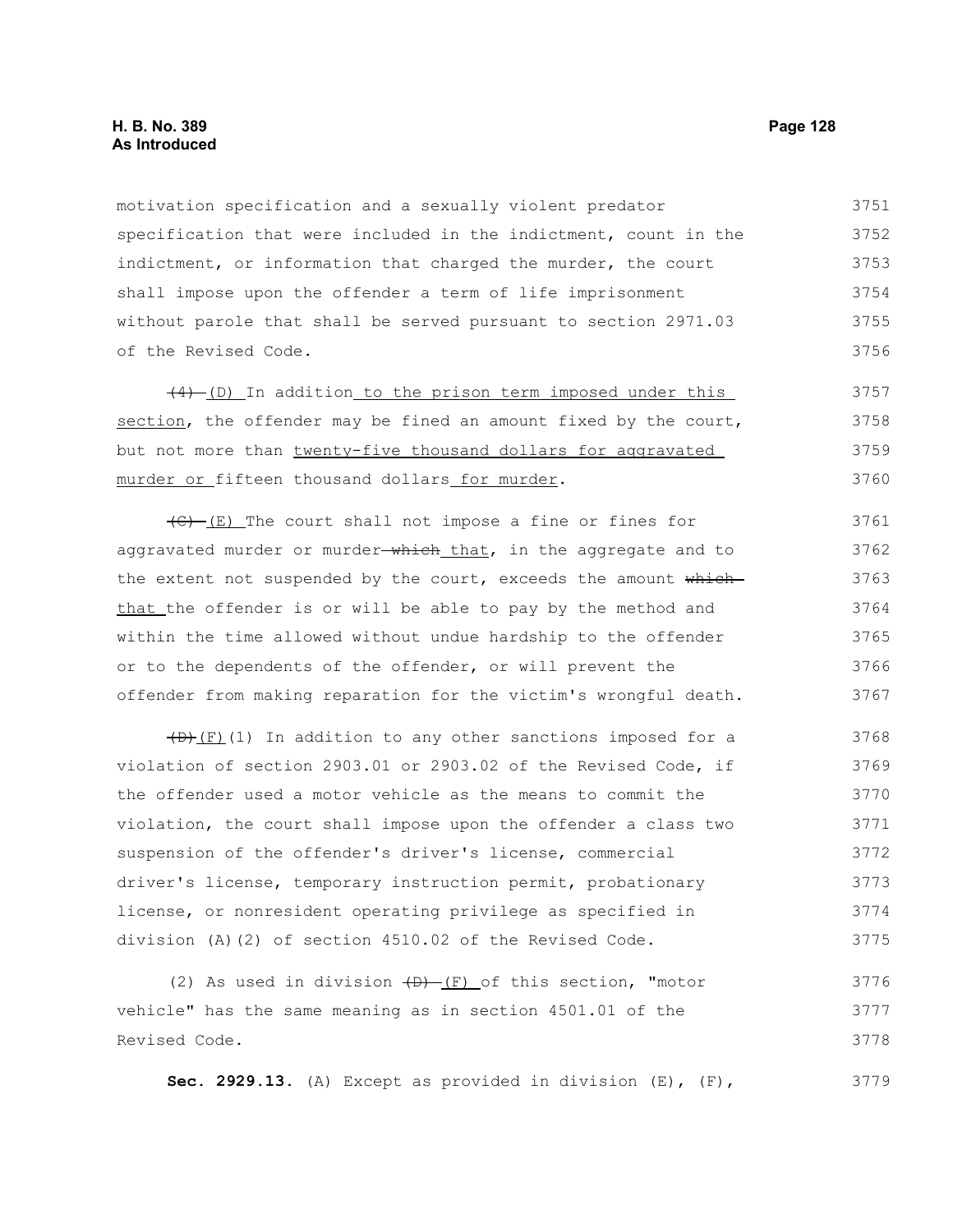# **H. B. No. 389 Page 129 As Introduced**

or (G) of this section and unless a specific sanction is required to be imposed or is precluded from being imposed pursuant to law, a court that imposes a sentence upon an offender for a felony may impose any sanction or combination of sanctions on the offender that are provided in sections 2929.14 to 2929.18 of the Revised Code. 3780 3781 3782 3783 3784 3785

If the offender is eligible to be sentenced to community control sanctions, the court shall consider the appropriateness of imposing a financial sanction pursuant to section 2929.18 of the Revised Code or a sanction of community service pursuant to section 2929.17 of the Revised Code as the sole sanction for the offense. Except as otherwise provided in this division, if the court is required to impose a mandatory prison term for the offense for which sentence is being imposed, the court also shall impose any financial sanction pursuant to section 2929.18 of the Revised Code that is required for the offense and may impose any other financial sanction pursuant to that section but may not impose any additional sanction or combination of sanctions under section 2929.16 or 2929.17 of the Revised Code. 3786 3787 3788 3789 3790 3791 3792 3793 3794 3795 3796 3797 3798

If the offender is being sentenced for a fourth degree felony OVI offense or for a third degree felony OVI offense, in addition to the mandatory term of local incarceration or the mandatory prison term required for the offense by division (G) (1) or (2) of this section, the court shall impose upon the offender a mandatory fine in accordance with division (B)(3) of section 2929.18 of the Revised Code and may impose whichever of the following is applicable: 3799 3800 3801 3802 3803 3804 3805 3806

(1) For a fourth degree felony OVI offense for which sentence is imposed under division (G)(1) of this section, an additional community control sanction or combination of 3807 3808 3809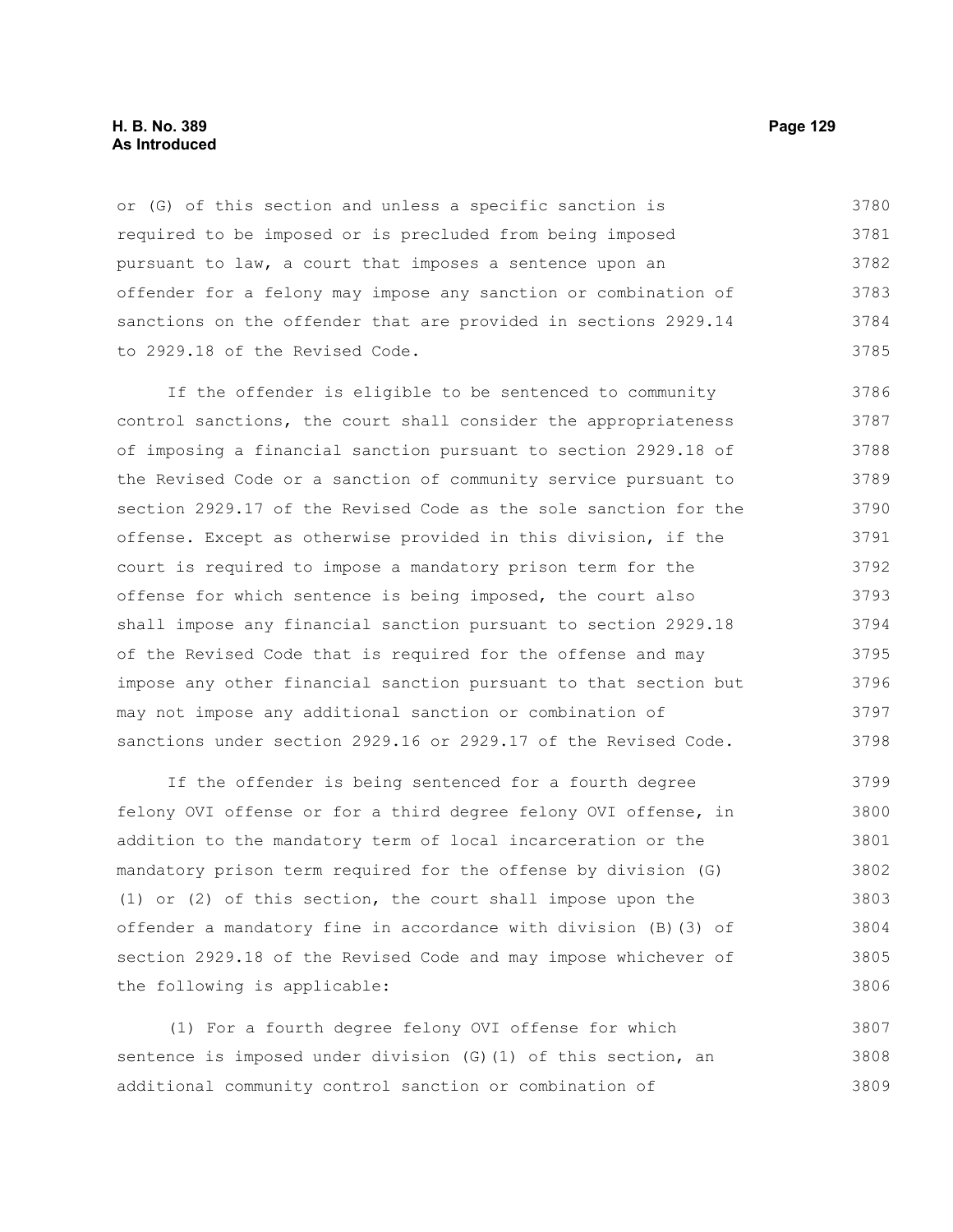# **H. B. No. 389 Page 130 As Introduced**

community control sanctions under section 2929.16 or 2929.17 of the Revised Code. If the court imposes upon the offender a community control sanction and the offender violates any condition of the community control sanction, the court may take any action prescribed in division (B) of section 2929.15 of the Revised Code relative to the offender, including imposing a prison term on the offender pursuant to that division. 3810 3811 3812 3813 3814 3815 3816

(2) For a third or fourth degree felony OVI offense for which sentence is imposed under division (G)(2) of this section, an additional prison term as described in division (B)(4) of section 2929.14 of the Revised Code or a community control sanction as described in division (G)(2) of this section. 3817 3818 3819 3820 3821

(B)(1)(a) Except as provided in division (B)(1)(b) of this section, if an offender is convicted of or pleads guilty to a felony of the fourth or fifth degree that is not an offense of violence or that is a qualifying assault offense, the court shall sentence the offender to a community control sanction of at least one year's duration if all of the following apply: 3822 3823 3824 3825 3826 3827

(i) The offender previously has not been convicted of or pleaded guilty to a felony offense.

(ii) The most serious charge against the offender at the time of sentencing is a felony of the fourth or fifth degree. 3830 3831

(iii) If the court made a request of the department of rehabilitation and correction pursuant to division (B)(1)(c) of this section, the department, within the forty-five-day period specified in that division, provided the court with the names of, contact information for, and program details of one or more community control sanctions of at least one year's duration that are available for persons sentenced by the court. 3832 3833 3834 3835 3836 3837 3838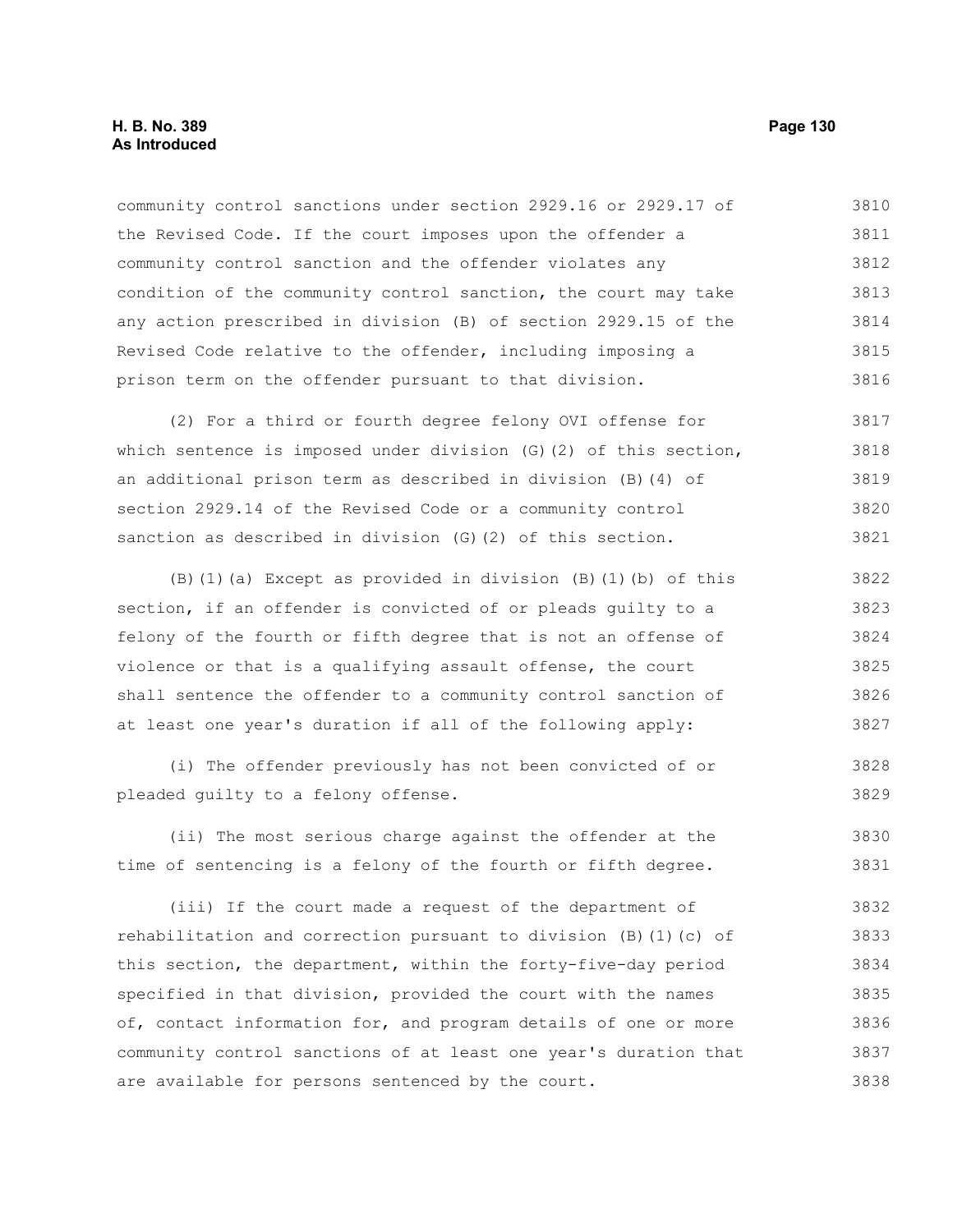# **H. B. No. 389 Page 131 As Introduced**

| (iv) The offender previously has not been convicted of or           | 3839 |
|---------------------------------------------------------------------|------|
| pleaded guilty to a misdemeanor offense of violence that the        | 3840 |
| offender committed within two years prior to the offense for        | 3841 |
| which sentence is being imposed.                                    | 3842 |
| (b) The court has discretion to impose a prison term upon           | 3843 |
| an offender who is convicted of or pleads guilty to a felony of     | 3844 |
| the fourth or fifth degree that is not an offense of violence or    | 3845 |
| that is a qualifying assault offense if any of the following        | 3846 |
| apply:                                                              | 3847 |
| (i) The offender committed the offense while having a               | 3848 |
| firearm on or about the offender's person or under the              | 3849 |
| offender's control.                                                 | 3850 |
| (ii) If the offense is a qualifying assault offense, the            | 3851 |
| offender caused serious physical harm to another person while       | 3852 |
| committing the offense, and, if the offense is not a qualifying     | 3853 |
| assault offense, the offender caused physical harm to another       | 3854 |
| person while committing the offense.                                | 3855 |
| (iii) The offender violated a term of the conditions of             | 3856 |
| bond as set by the court.                                           | 3857 |
| (iv) The court made a request of the department of                  | 3858 |
| rehabilitation and correction pursuant to division $(B) (1) (c)$ of | 3859 |
| this section, and the department, within the forty-five-day         | 3860 |
| period specified in that division, did not provide the court        | 3861 |
| with the name of, contact information for, and program details      | 3862 |
| of any community control sanction of at least one year's            | 3863 |
| duration that is available for persons sentenced by the court.      | 3864 |
| (v) The offense is a sex offense that is a fourth or fifth          | 3865 |
| degree felony violation of any provision of Chapter 2907. of the    | 3866 |
| Revised Code.                                                       | 3867 |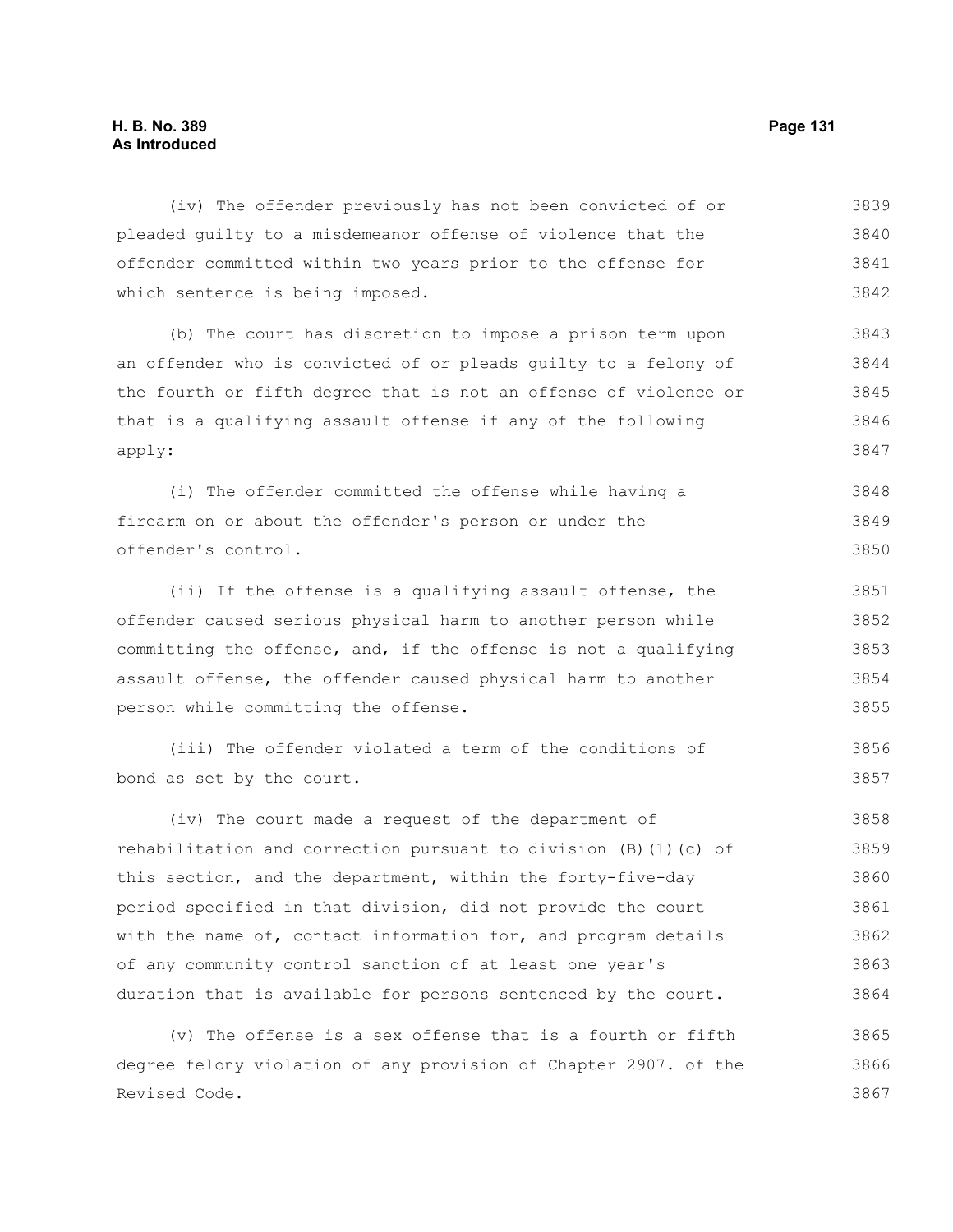| (vi) In committing the offense, the offender attempted to        | 3868 |
|------------------------------------------------------------------|------|
| cause or made an actual threat of physical harm to a person with | 3869 |
| a deadly weapon.                                                 | 3870 |
| (vii) In committing the offense, the offender attempted to       | 3871 |
| cause or made an actual threat of physical harm to a person, and | 3872 |
| the offender previously was convicted of an offense that caused  | 3873 |
| physical harm to a person.                                       | 3874 |
| (viii) The offender held a public office or position of          | 3875 |
| trust, and the offense related to that office or position; the   | 3876 |
| offender's position obliged the offender to prevent the offense  | 3877 |
| or to bring those committing it to justice; or the offender's    | 3878 |
| professional reputation or position facilitated the offense or   | 3879 |
| was likely to influence the future conduct of others.            | 3880 |
| (ix) The offender committed the offense for hire or as           | 3881 |
| part of an organized criminal activity.                          | 3882 |
| $(x)$ The offender at the time of the offense was serving,       | 3883 |
| or the offender previously had served, a prison term.            | 3884 |
| (xi) The offender committed the offense while under a            | 3885 |
| community control sanction, while on probation, or while         | 3886 |
| released from custody on a bond or personal recognizance.        | 3887 |
| (c) If a court that is sentencing an offender who is             | 3888 |
| convicted of or pleads quilty to a felony of the fourth or fifth | 3889 |
| degree that is not an offense of violence or that is a           | 3890 |
| qualifying assault offense believes that no community control    | 3891 |
| sanctions are available for its use that, if imposed on the      | 3892 |
| offender, will adequately fulfill the overriding principles and  | 3893 |
| purposes of sentencing, the court shall contact the department   | 3894 |
| of rehabilitation and correction and ask the department to       | 3895 |
| provide the court with the names of, contact information for,    | 3896 |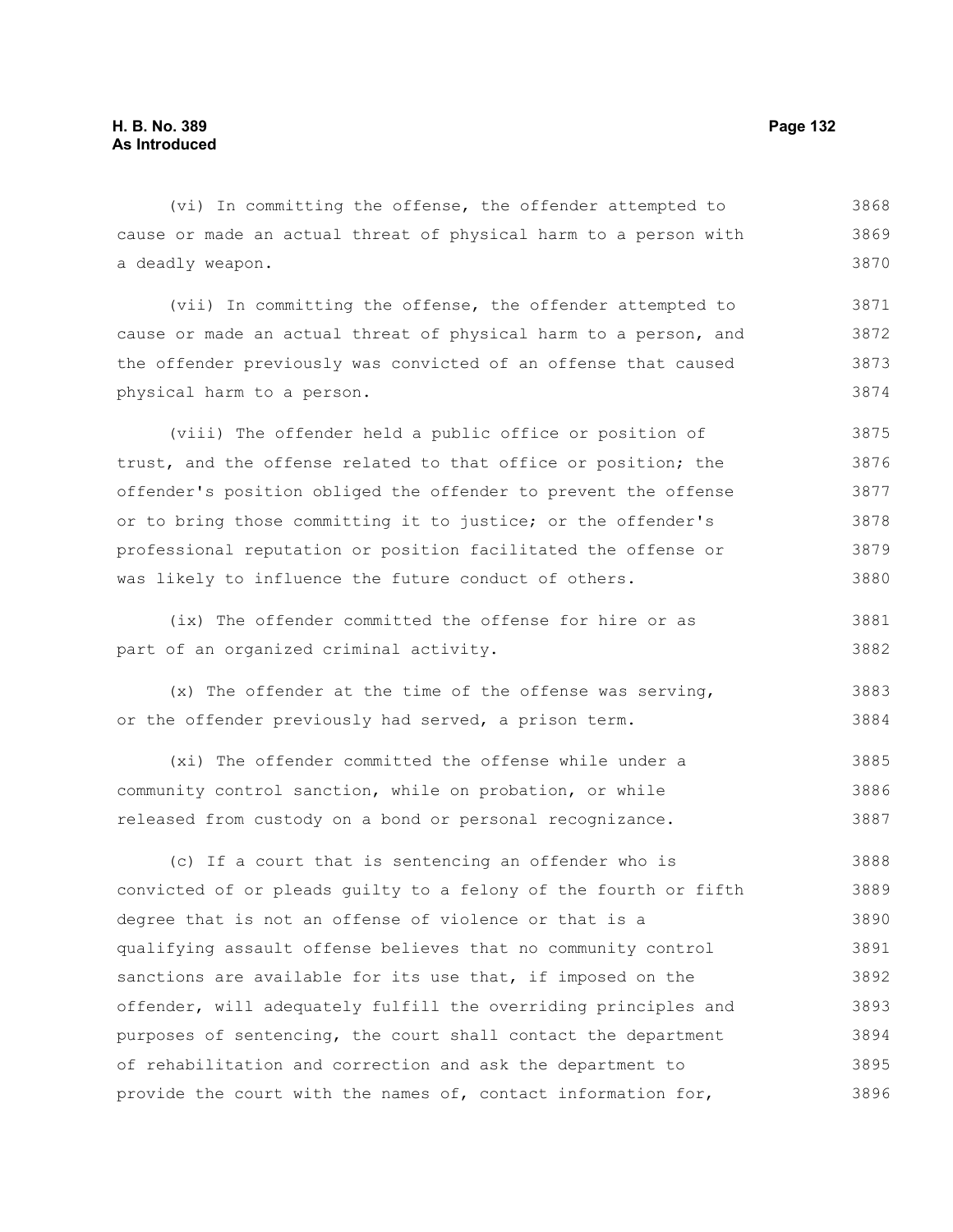and program details of one or more community control sanctions of at least one year's duration that are available for persons sentenced by the court. Not later than forty-five days after receipt of a request from a court under this division, the department shall provide the court with the names of, contact information for, and program details of one or more community control sanctions of at least one year's duration that are available for persons sentenced by the court, if any. Upon making a request under this division that relates to a particular offender, a court shall defer sentencing of that offender until it receives from the department the names of, contact information for, and program details of one or more community control sanctions of at least one year's duration that are available for persons sentenced by the court or for fortyfive days, whichever is the earlier. 3897 3898 3899 3900 3901 3902 3903 3904 3905 3906 3907 3908 3909 3910 3911

If the department provides the court with the names of, contact information for, and program details of one or more community control sanctions of at least one year's duration that are available for persons sentenced by the court within the forty-five-day period specified in this division, the court shall impose upon the offender a community control sanction under division  $(B)$  (1)(a) of this section, except that the court may impose a prison term under division (B)(1)(b) of this section if a factor described in division (B)(1)(b)(i) or (ii) of this section applies. If the department does not provide the court with the names of, contact information for, and program details of one or more community control sanctions of at least one year's duration that are available for persons sentenced by the court within the forty-five-day period specified in this division, the court may impose upon the offender a prison term under division (B)(1)(b)(iv) of this section. 3912 3913 3914 3915 3916 3917 3918 3919 3920 3921 3922 3923 3924 3925 3926 3927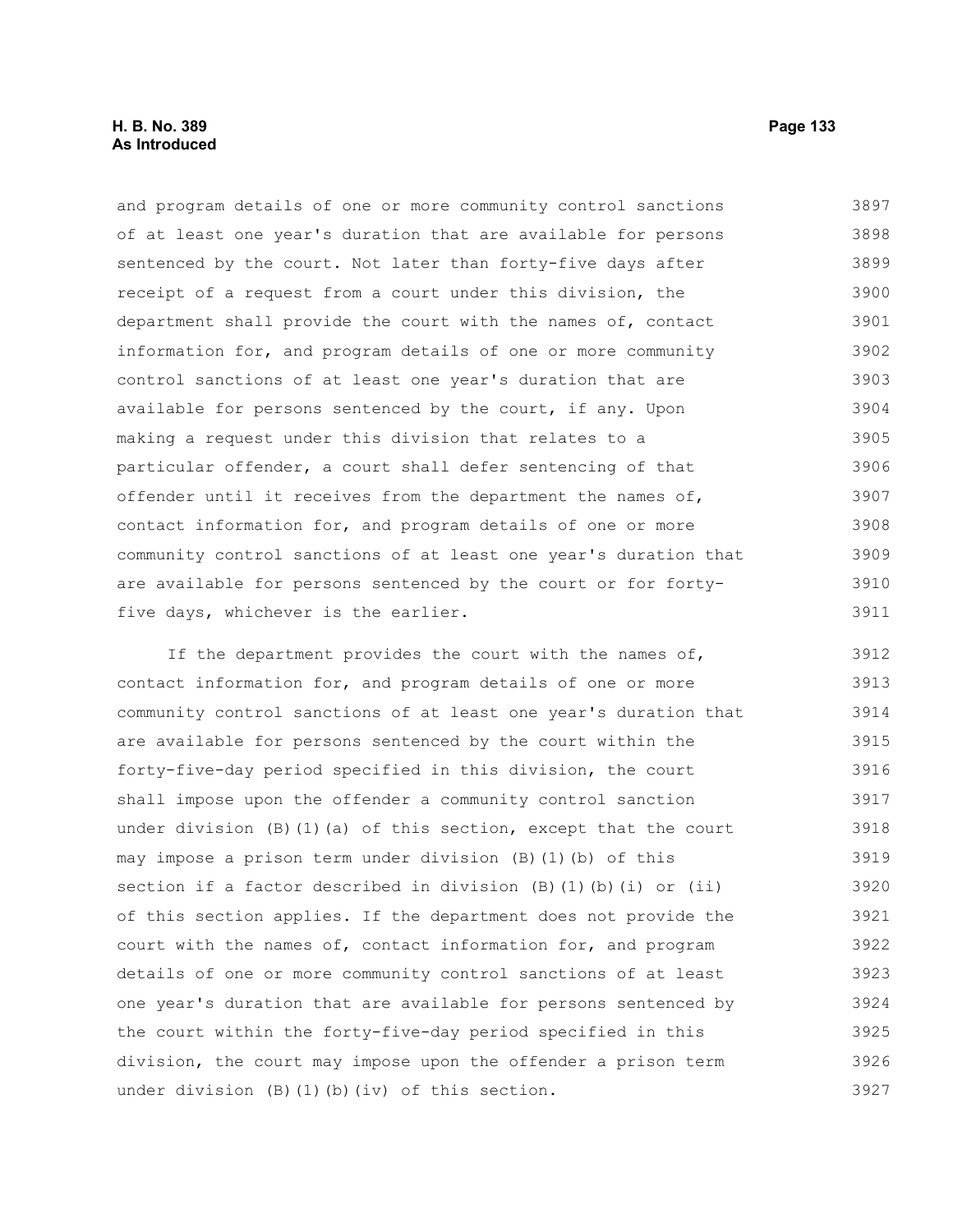# **H. B. No. 389 Page 134 As Introduced**

(d) A sentencing court may impose an additional penalty under division (B) of section 2929.15 of the Revised Code upon an offender sentenced to a community control sanction under division (B)(1)(a) of this section if the offender violates the conditions of the community control sanction, violates a law, or leaves the state without the permission of the court or the offender's probation officer. 3928 3929 3930 3931 3932 3933 3934

(2) If division (B)(1) of this section does not apply, except as provided in division  $(E)$ ,  $(F)$ , or  $(G)$  of this section, in determining whether to impose a prison term as a sanction for a felony of the fourth or fifth degree, the sentencing court shall comply with the purposes and principles of sentencing under section 2929.11 of the Revised Code and with section 2929.12 of the Revised Code. 3935 3936 3937 3938 3939 3940 3941

(C) Except as provided in division  $(D)$ ,  $(E)$ ,  $(F)$ , or  $(G)$ of this section, in determining whether to impose a prison term as a sanction for a felony of the third degree or a felony drug offense that is a violation of a provision of Chapter 2925. of the Revised Code and that is specified as being subject to this division for purposes of sentencing, the sentencing court shall comply with the purposes and principles of sentencing under section 2929.11 of the Revised Code and with section 2929.12 of the Revised Code. 3942 3943 3944 3945 3946 3947 3948 3949 3950

(D)(1) Except as provided in division (E) or (F) of this section, for a felony of the first or second degree, for a felony drug offense that is a violation of any provision of Chapter 2925., 3719., or 4729. of the Revised Code for which a presumption in favor of a prison term is specified as being applicable, and for a violation of division (A)(4) or (B) of section 2907.05 of the Revised Code for which a presumption in 3951 3952 3953 3954 3955 3956 3957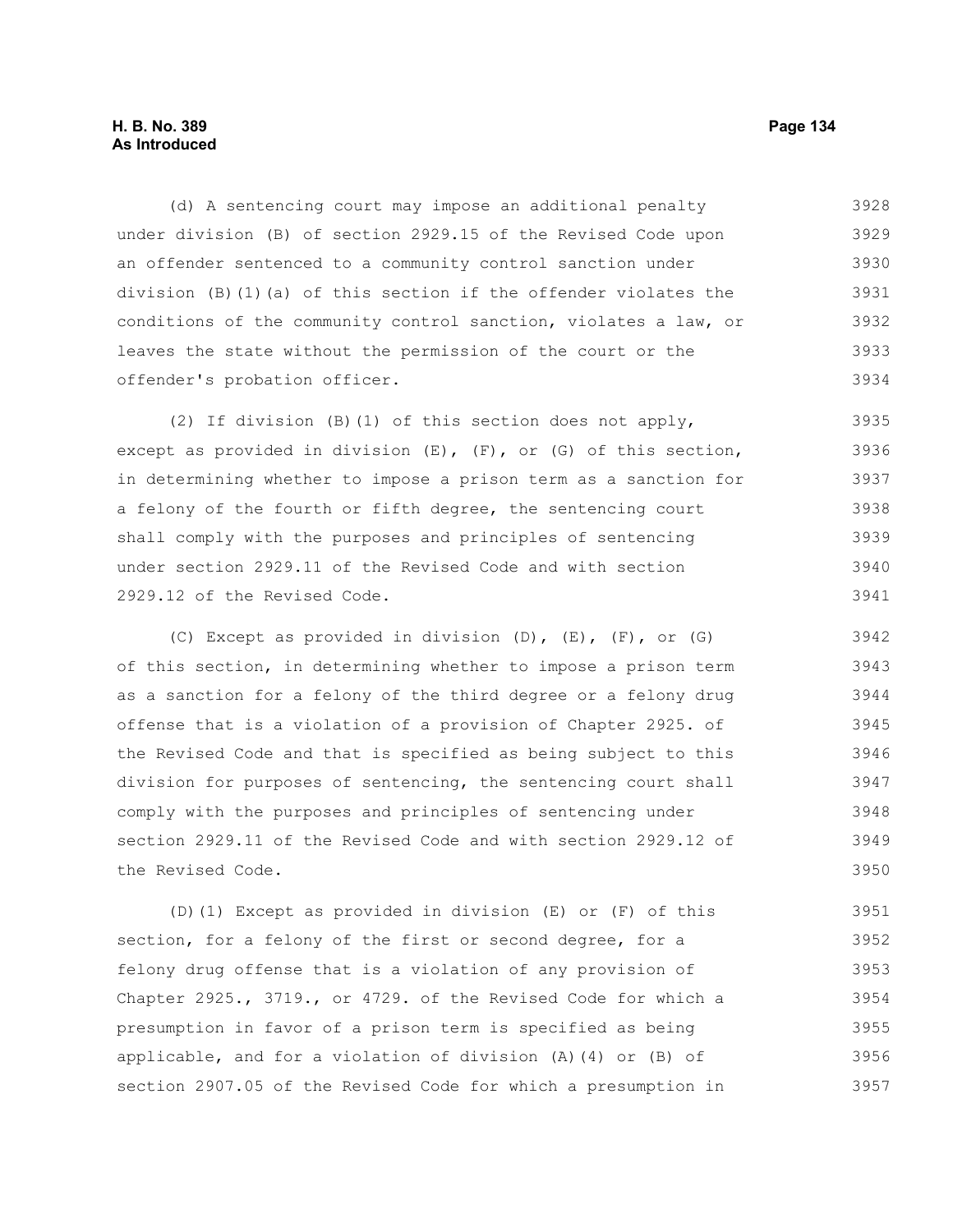# **H. B. No. 389 Page 135 As Introduced**

favor of a prison term is specified as being applicable, it is presumed that a prison term is necessary in order to comply with the purposes and principles of sentencing under section 2929.11 of the Revised Code. Division (D)(2) of this section does not apply to a presumption established under this division for a violation of division (A)(4) of section 2907.05 of the Revised Code. 3958 3959 3960 3961 3962 3963 3964

(2) Notwithstanding the presumption established under division (D)(1) of this section for the offenses listed in that division other than a violation of division (A)(4) or (B) of section 2907.05 of the Revised Code, the sentencing court may impose a community control sanction or a combination of community control sanctions instead of a prison term on an offender for a felony of the first or second degree or for a felony drug offense that is a violation of any provision of Chapter 2925., 3719., or 4729. of the Revised Code for which a presumption in favor of a prison term is specified as being applicable if it makes both of the following findings: 3965 3966 3967 3968 3969 3970 3971 3972 3973 3974 3975

(a) A community control sanction or a combination of community control sanctions would adequately punish the offender and protect the public from future crime, because the applicable factors under section 2929.12 of the Revised Code indicating a lesser likelihood of recidivism outweigh the applicable factors under that section indicating a greater likelihood of recidivism. 3976 3977 3978 3979 3980 3981 3982

(b) A community control sanction or a combination of community control sanctions would not demean the seriousness of the offense, because one or more factors under section 2929.12 of the Revised Code that indicate that the offender's conduct was less serious than conduct normally constituting the offense 3983 3984 3985 3986 3987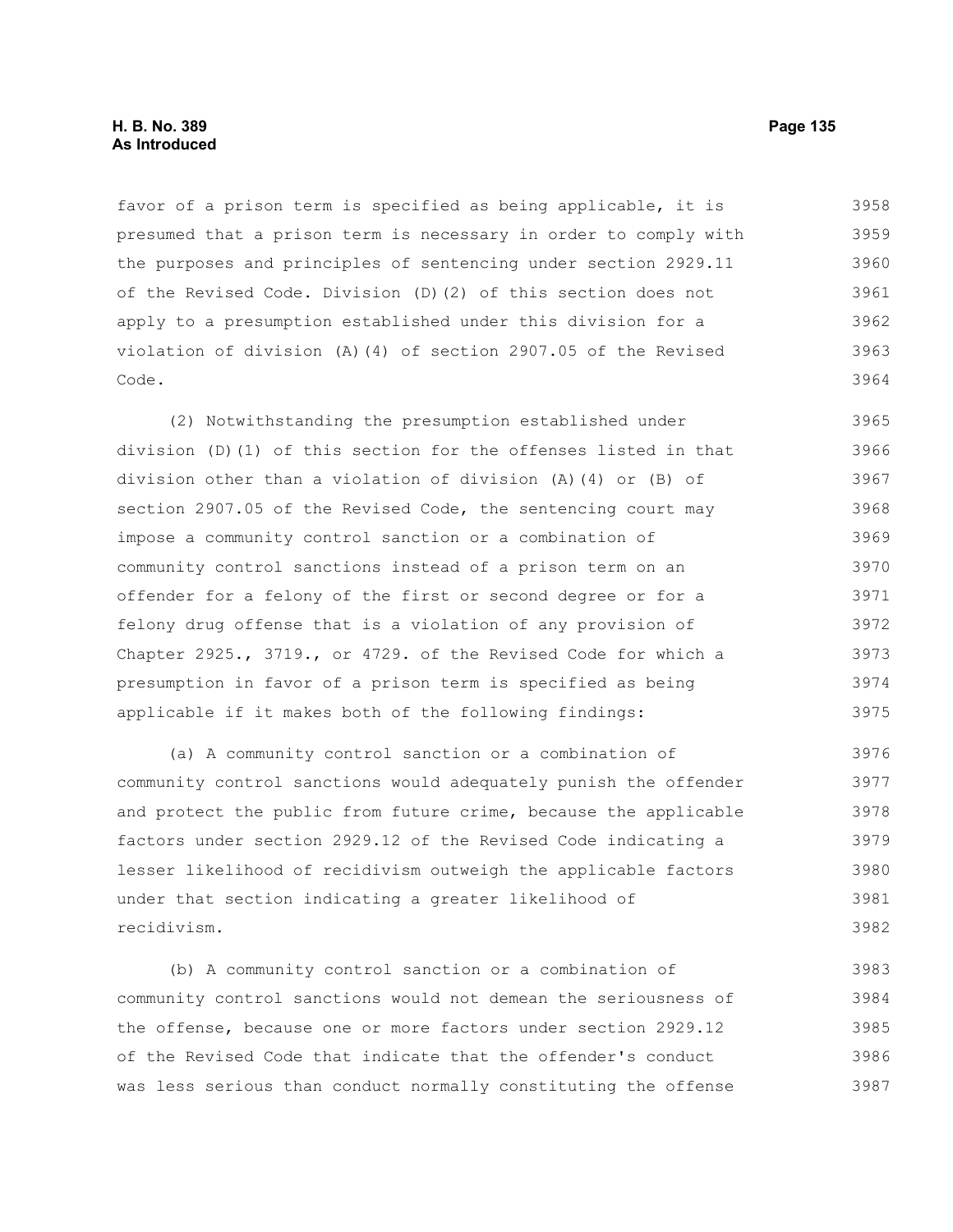are applicable, and they outweigh the applicable factors under that section that indicate that the offender's conduct was more serious than conduct normally constituting the offense. 3988 3989 3990

(E)(1) Except as provided in division (F) of this section, for any drug offense that is a violation of any provision of Chapter 2925. of the Revised Code and that is a felony of the third, fourth, or fifth degree, the applicability of a presumption under division (D) of this section in favor of a prison term or of division (B) or (C) of this section in determining whether to impose a prison term for the offense shall be determined as specified in section 2925.02, 2925.03, 2925.04, 2925.05, 2925.06, 2925.11, 2925.13, 2925.22, 2925.23, 2925.36, or 2925.37 of the Revised Code, whichever is applicable regarding the violation. 3991 3992 3993 3994 3995 3996 3997 3998 3999 4000 4001

(2) If an offender who was convicted of or pleaded guilty to a felony violates the conditions of a community control sanction imposed for the offense solely by reason of producing positive results on a drug test or by acting pursuant to division (B)(2)(b) of section 2925.11 of the Revised Code with respect to a minor drug possession offense, the court, as punishment for the violation of the sanction, shall not order that the offender be imprisoned unless the court determines on the record either of the following: 4002 4003 4004 4005 4006 4007 4008 4009 4010

(a) The offender had been ordered as a sanction for the felony to participate in a drug treatment program, in a drug education program, or in narcotics anonymous or a similar program, and the offender continued to use illegal drugs after a reasonable period of participation in the program. 4011 4012 4013 4014 4015

(b) The imprisonment of the offender for the violation is consistent with the purposes and principles of sentencing set 4016 4017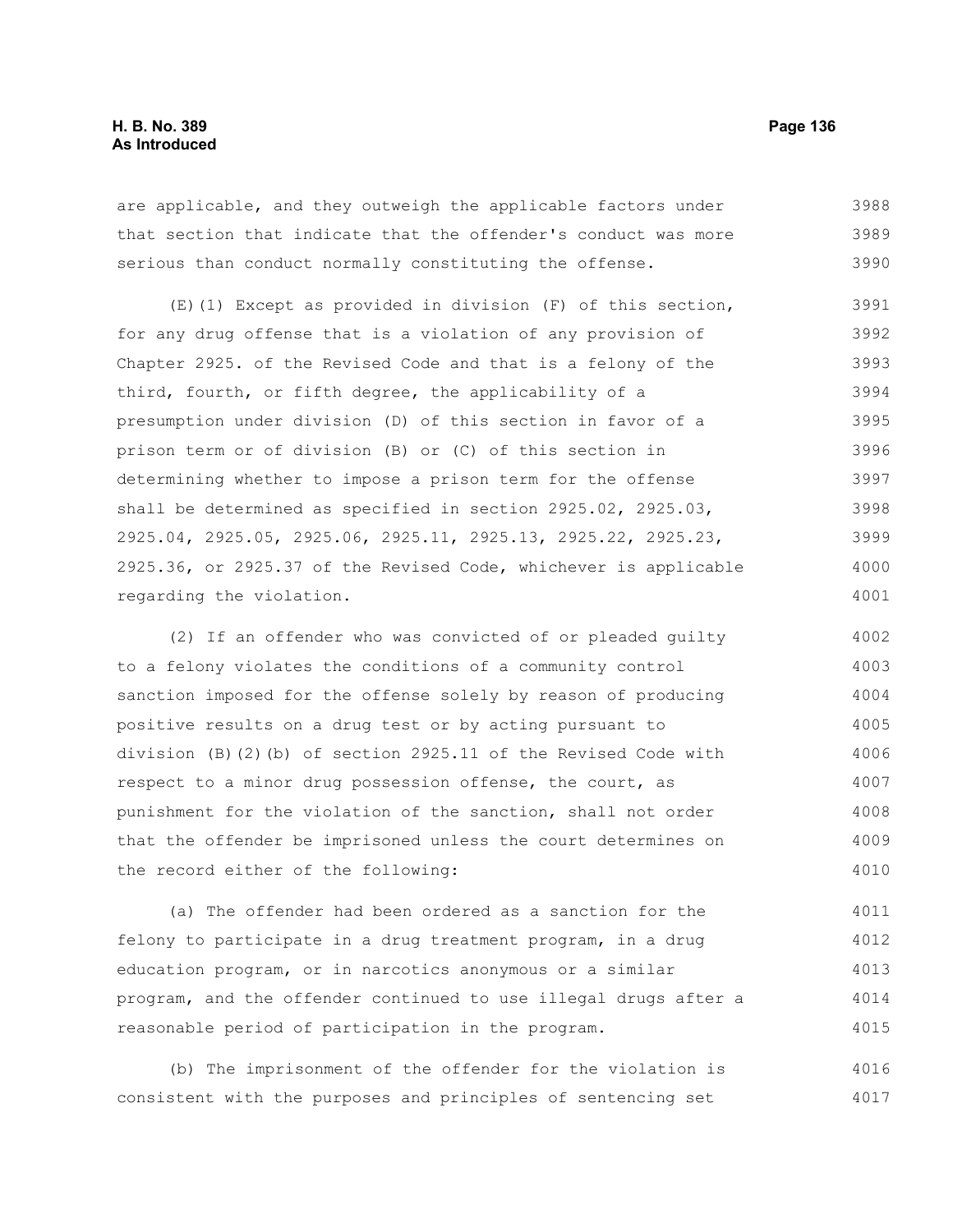4018

forth in section 2929.11 of the Revised Code.

(3) A court that sentences an offender for a drug abuse offense that is a felony of the third, fourth, or fifth degree may require that the offender be assessed by a properly credentialed professional within a specified period of time. The court shall require the professional to file a written assessment of the offender with the court. If the offender is eligible for a community control sanction and after considering the written assessment, the court may impose a community control sanction that includes addiction services and recovery supports included in a community-based continuum of care established under section 340.032 of the Revised Code. If the court imposes addiction services and recovery supports as a community control sanction, the court shall direct the level and type of addiction services and recovery supports after considering the assessment and recommendation of community addiction services providers. 4019 4020 4021 4022 4023 4024 4025 4026 4027 4028 4029 4030 4031 4032 4033

(F) Notwithstanding divisions (A) to (E) of this section, the court shall impose a prison term or terms under sectionssection 2929.02 to 2929.06, section 2929.14, section 2929.142, or section-2971.03 of the Revised Code and except as specifically provided in section 2929.20, divisions (C) to (I) of section 2967.19, or section 2967.191 of the Revised Code or when parole is authorized for the offense under section 2967.13 of the Revised Code shall not reduce the term or terms pursuant to section 2929.20, section 2967.19, section 2967.193, or any other provision of Chapter 2967. or Chapter 5120. of the Revised Code for any of the following offenses: 4034 4035 4036 4037 4038 4039 4040 4041 4042 4043 4044

(1) Aggravated murder when death is not imposed or murder; 4045

(2) Any rape, regardless of whether force was involved and regardless of the age of the victim, or an attempt to commit 4046 4047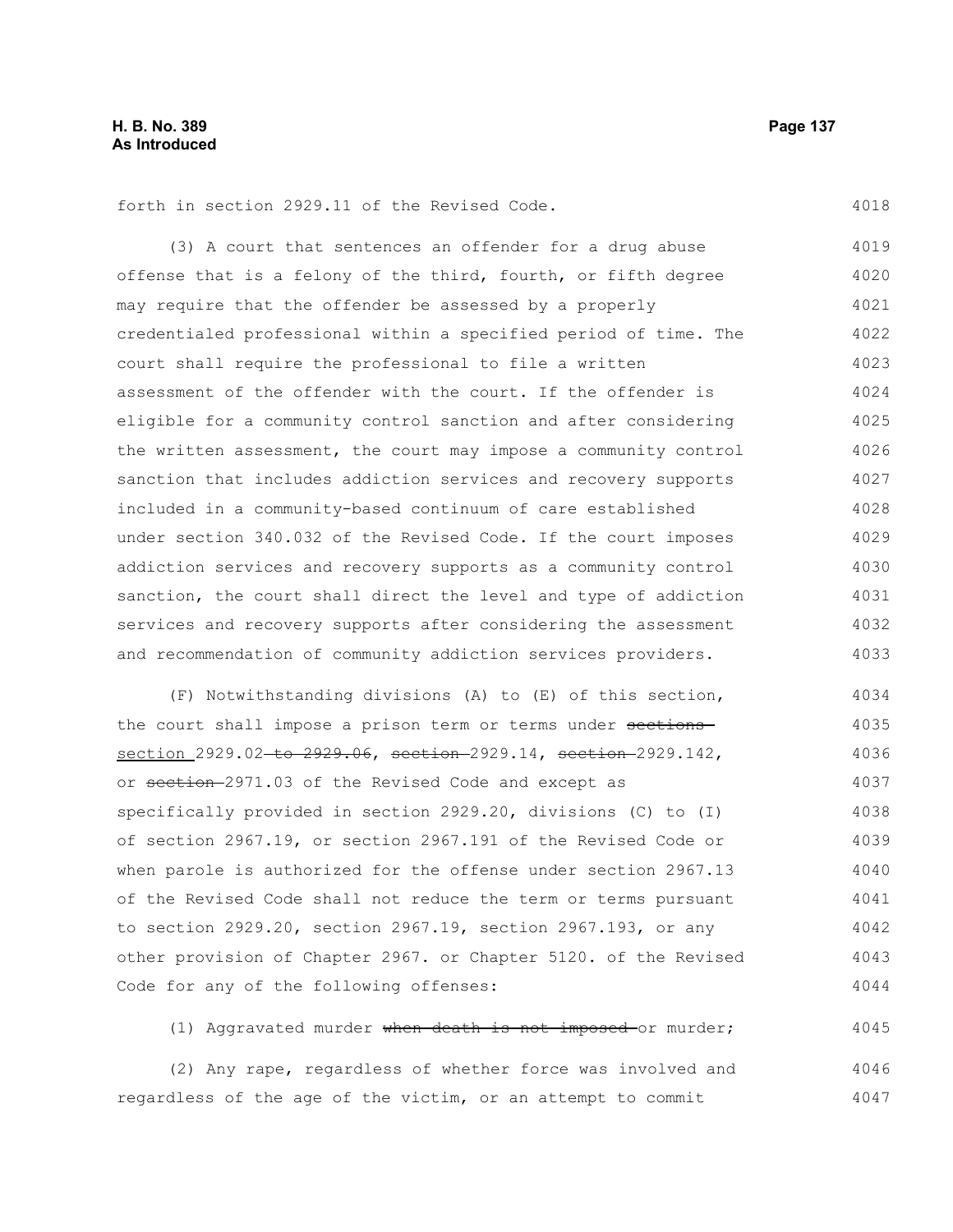rape if, had the offender completed the rape that was attempted, the offender would have been guilty of a violation of division (A)(1)(b) of section 2907.02 of the Revised Code and would be sentenced under section 2971.03 of the Revised Code; 4048 4049 4050 4051

(3) Gross sexual imposition or sexual battery, if the victim is less than thirteen years of age and if any of the following applies: 4052 4053 4054

(a) Regarding gross sexual imposition, the offender previously was convicted of or pleaded guilty to rape, the former offense of felonious sexual penetration, gross sexual imposition, or sexual battery, and the victim of the previous offense was less than thirteen years of age; 4055 4056 4057 4058 4059

(b) Regarding gross sexual imposition, the offense was committed on or after August 3, 2006, and evidence other than the testimony of the victim was admitted in the case corroborating the violation. 4060 4061 4062 4063

(c) Regarding sexual battery, either of the following applies: 4064 4065

(i) The offense was committed prior to August 3, 2006, the offender previously was convicted of or pleaded guilty to rape, the former offense of felonious sexual penetration, or sexual battery, and the victim of the previous offense was less than thirteen years of age. 4066 4067 4068 4069 4070

(ii) The offense was committed on or after August 3, 2006. (4) A felony violation of section 2903.04, 2903.06, 2903.08, 2903.11, 2903.12, 2903.13, 2905.32, 2907.07, 2921.321, or 2923.132 of the Revised Code if the section requires the imposition of a prison term; 4071 4072 4073 4074 4075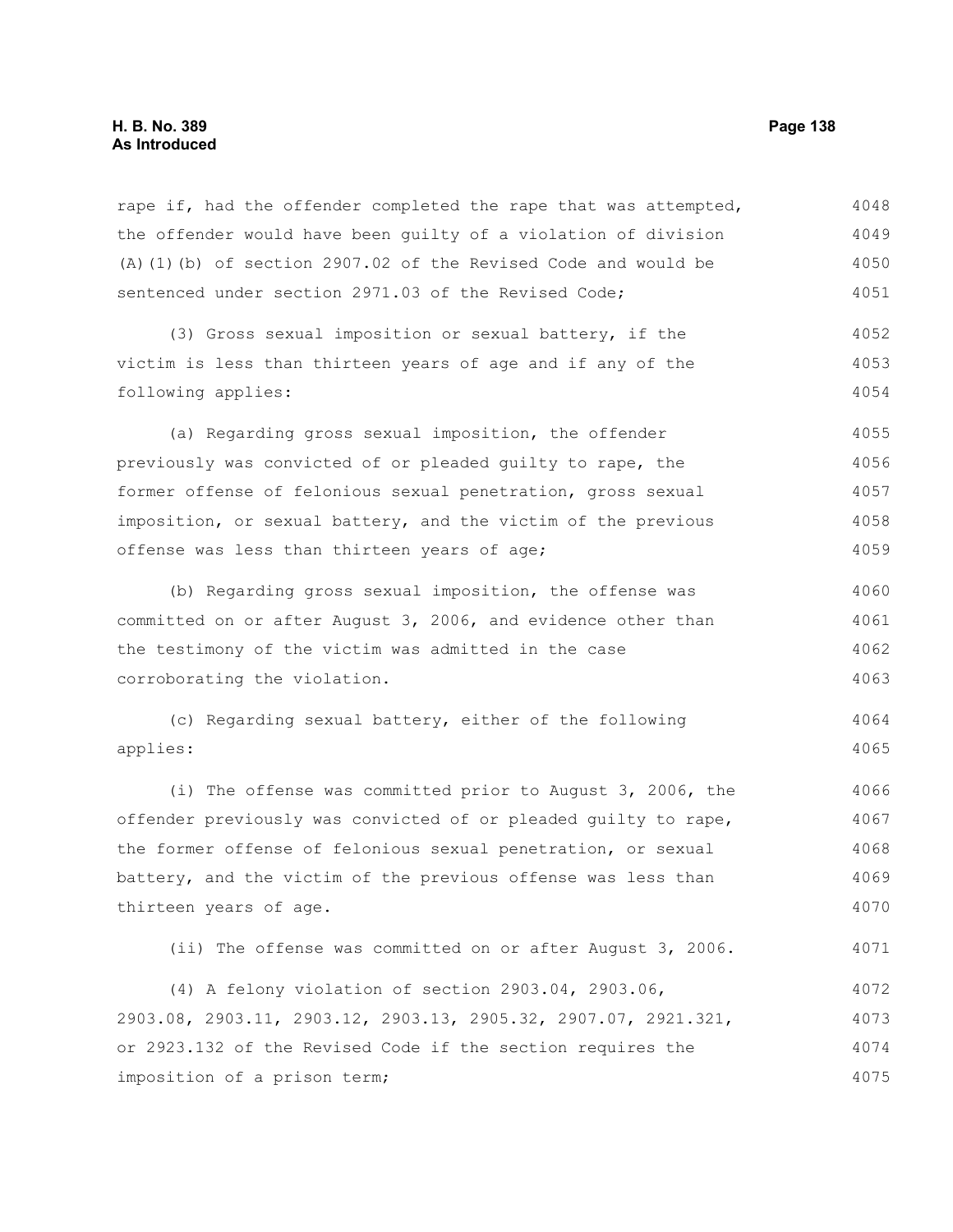(5) A first, second, or third degree felony drug offense for which section 2925.02, 2925.03, 2925.04, 2925.05, 2925.06, 2925.11, 2925.13, 2925.22, 2925.23, 2925.36, 2925.37, 3719.99, or 4729.99 of the Revised Code, whichever is applicable regarding the violation, requires the imposition of a mandatory prison term; 4076 4077 4078 4079 4080 4081

(6) Any offense that is a first or second degree felony and that is not set forth in division  $(F)(1)$ ,  $(2)$ ,  $(3)$ , or  $(4)$ of this section, if the offender previously was convicted of or pleaded guilty to aggravated murder, murder, any first or second degree felony, or an offense under an existing or former law of this state, another state, or the United States that is or was substantially equivalent to one of those offenses; 4082 4083 4084 4085 4086 4087 4088

(7) Any offense that is a third degree felony and either is a violation of section 2903.04 of the Revised Code or an attempt to commit a felony of the second degree that is an offense of violence and involved an attempt to cause serious physical harm to a person or that resulted in serious physical harm to a person if the offender previously was convicted of or pleaded guilty to any of the following offenses: 4089 4090 4091 4092 4093 4094 4095

(a) Aggravated murder, murder, involuntary manslaughter, rape, felonious sexual penetration as it existed under section 2907.12 of the Revised Code prior to September 3, 1996, a felony of the first or second degree that resulted in the death of a person or in physical harm to a person, or complicity in or an attempt to commit any of those offenses; 4096 4097 4098 4099 4100 4101

(b) An offense under an existing or former law of this state, another state, or the United States that is or was substantially equivalent to an offense listed in division (F)(7) (a) of this section that resulted in the death of a person or in 4102 4103 4104 4105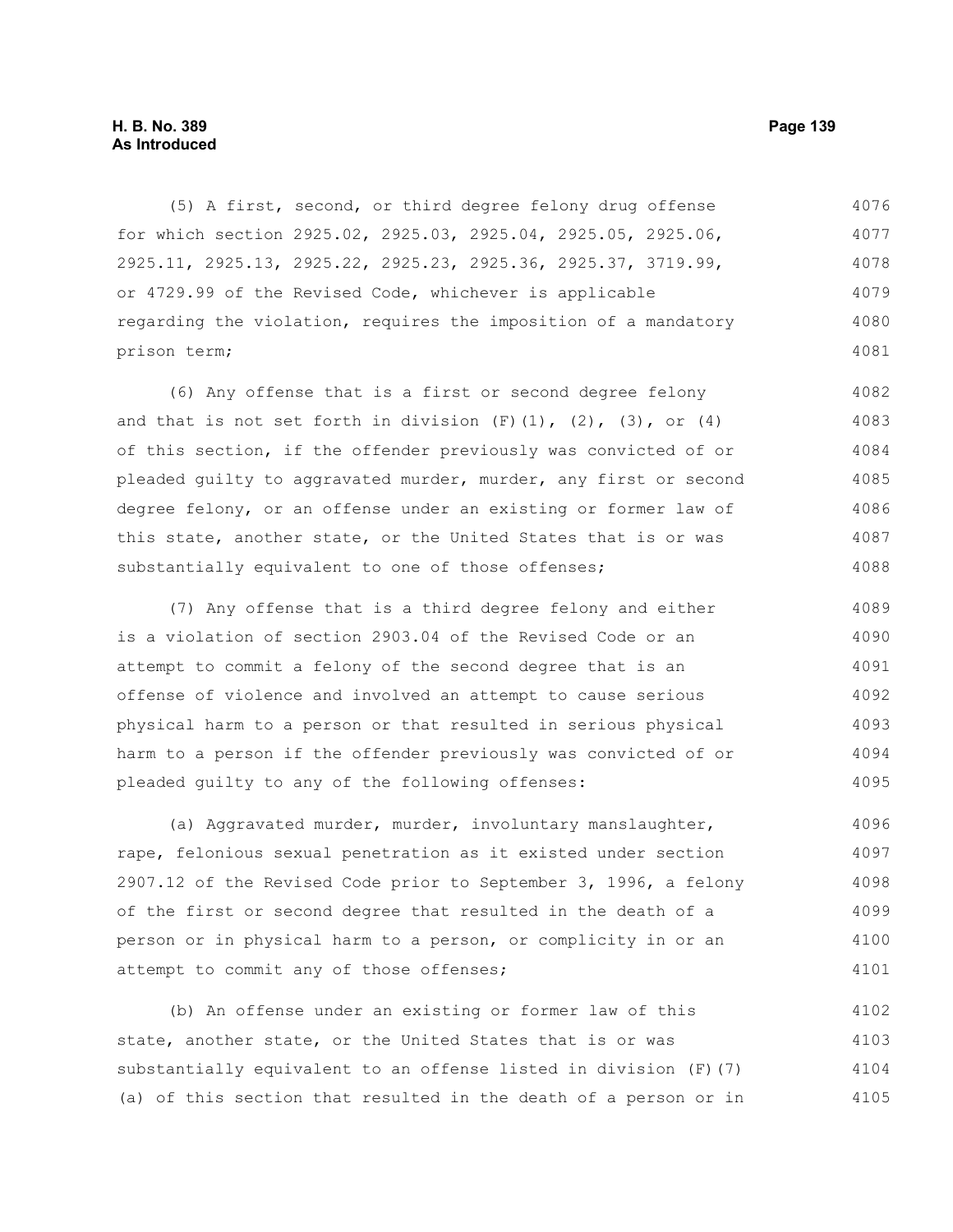physical harm to a person.

(8) Any offense, other than a violation of section 2923.12 of the Revised Code, that is a felony, if the offender had a firearm on or about the offender's person or under the offender's control while committing the felony, with respect to a portion of the sentence imposed pursuant to division  $(B)$  (1)(a) of section 2929.14 of the Revised Code for having the firearm; 4107 4108 4109 4110 4111 4112

(9) Any offense of violence that is a felony, if the offender wore or carried body armor while committing the felony offense of violence, with respect to the portion of the sentence imposed pursuant to division (B)(1)(d) of section 2929.14 of the Revised Code for wearing or carrying the body armor; 4113 4114 4115 4116 4117

(10) Corrupt activity in violation of section 2923.32 of the Revised Code when the most serious offense in the pattern of corrupt activity that is the basis of the offense is a felony of the first degree; 4118 4119 4120 4121

(11) Any violent sex offense or designated homicide, assault, or kidnapping offense if, in relation to that offense, the offender is adjudicated a sexually violent predator; 4122 4123 4124

(12) A violation of division (A)(1) or (2) of section 2921.36 of the Revised Code, or a violation of division (C) of that section involving an item listed in division (A)(1) or (2) of that section, if the offender is an officer or employee of the department of rehabilitation and correction; 4125 4126 4127 4128 4129

(13) A violation of division (A)(1) or (2) of section 2903.06 of the Revised Code if the victim of the offense is a peace officer, as defined in section 2935.01 of the Revised Code, or an investigator of the bureau of criminal identification and investigation, as defined in section 2903.11 4130 4131 4132 4133 4134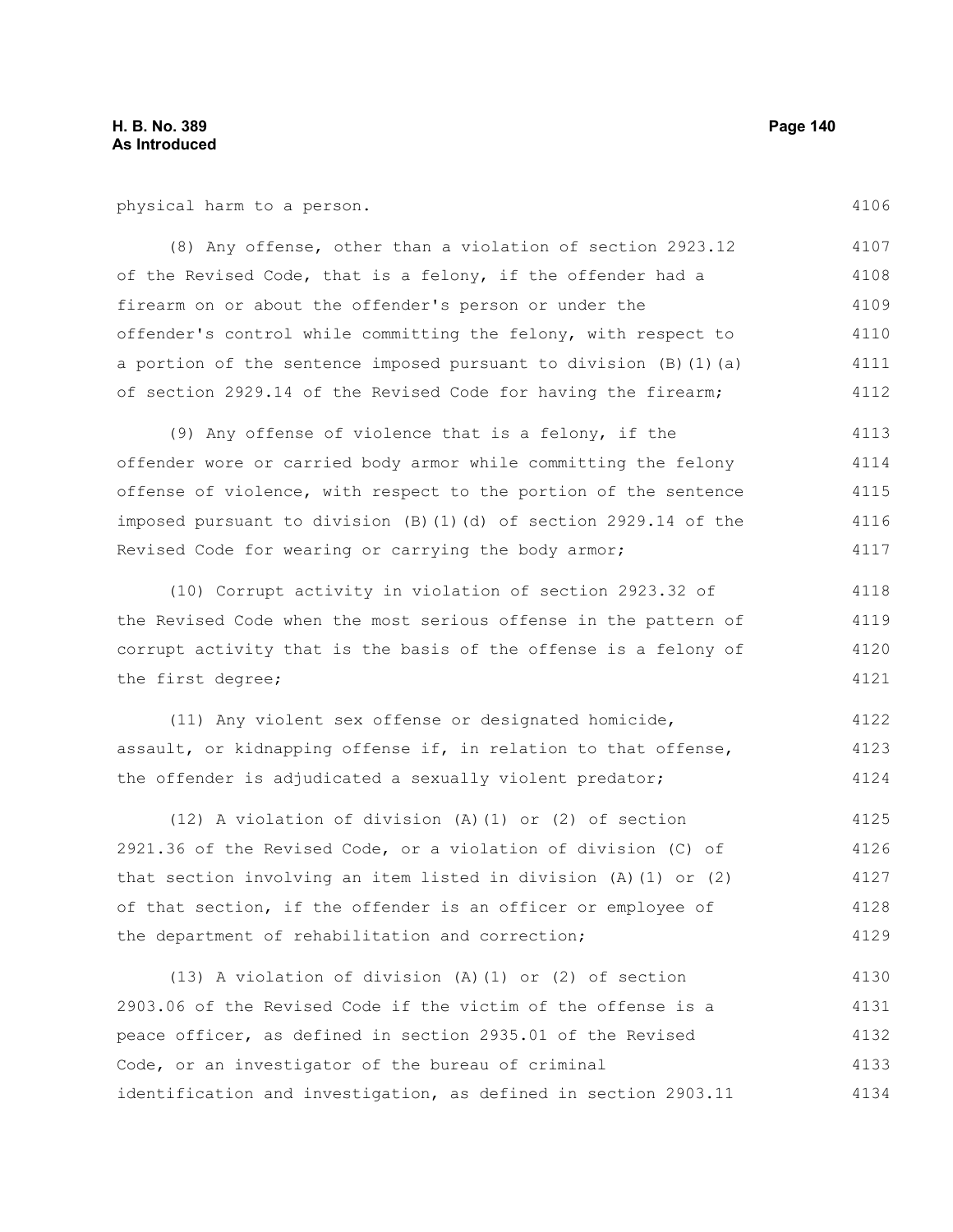of the Revised Code, with respect to the portion of the sentence imposed pursuant to division (B)(5) of section 2929.14 of the Revised Code; 4135 4136 4137

(14) A violation of division (A)(1) or (2) of section 2903.06 of the Revised Code if the offender has been convicted of or pleaded guilty to three or more violations of division (A) or (B) of section 4511.19 of the Revised Code or an equivalent offense, as defined in section 2941.1415 of the Revised Code, or three or more violations of any combination of those divisions and offenses, with respect to the portion of the sentence imposed pursuant to division (B)(6) of section 2929.14 of the Revised Code; 4138 4139 4140 4141 4142 4143 4144 4145 4146

(15) Kidnapping, in the circumstances specified in section 2971.03 of the Revised Code and when no other provision of division (F) of this section applies; 4147 4148 4149

(16) Kidnapping, abduction, compelling prostitution, promoting prostitution, engaging in a pattern of corrupt activity, illegal use of a minor in a nudity-oriented material or performance in violation of division (A)(1) or (2) of section 2907.323 of the Revised Code, or endangering children in violation of division  $(B)(1)$ ,  $(2)$ ,  $(3)$ ,  $(4)$ , or  $(5)$  of section 2919.22 of the Revised Code, if the offender is convicted of or pleads guilty to a specification as described in section 2941.1422 of the Revised Code that was included in the indictment, count in the indictment, or information charging the offense; 4150 4151 4152 4153 4154 4155 4156 4157 4158 4159 4160

(17) A felony violation of division (A) or (B) of section 2919.25 of the Revised Code if division  $(D)$  (3),  $(4)$ , or (5) of that section, and division (D)(6) of that section, require the imposition of a prison term; 4161 4162 4163 4164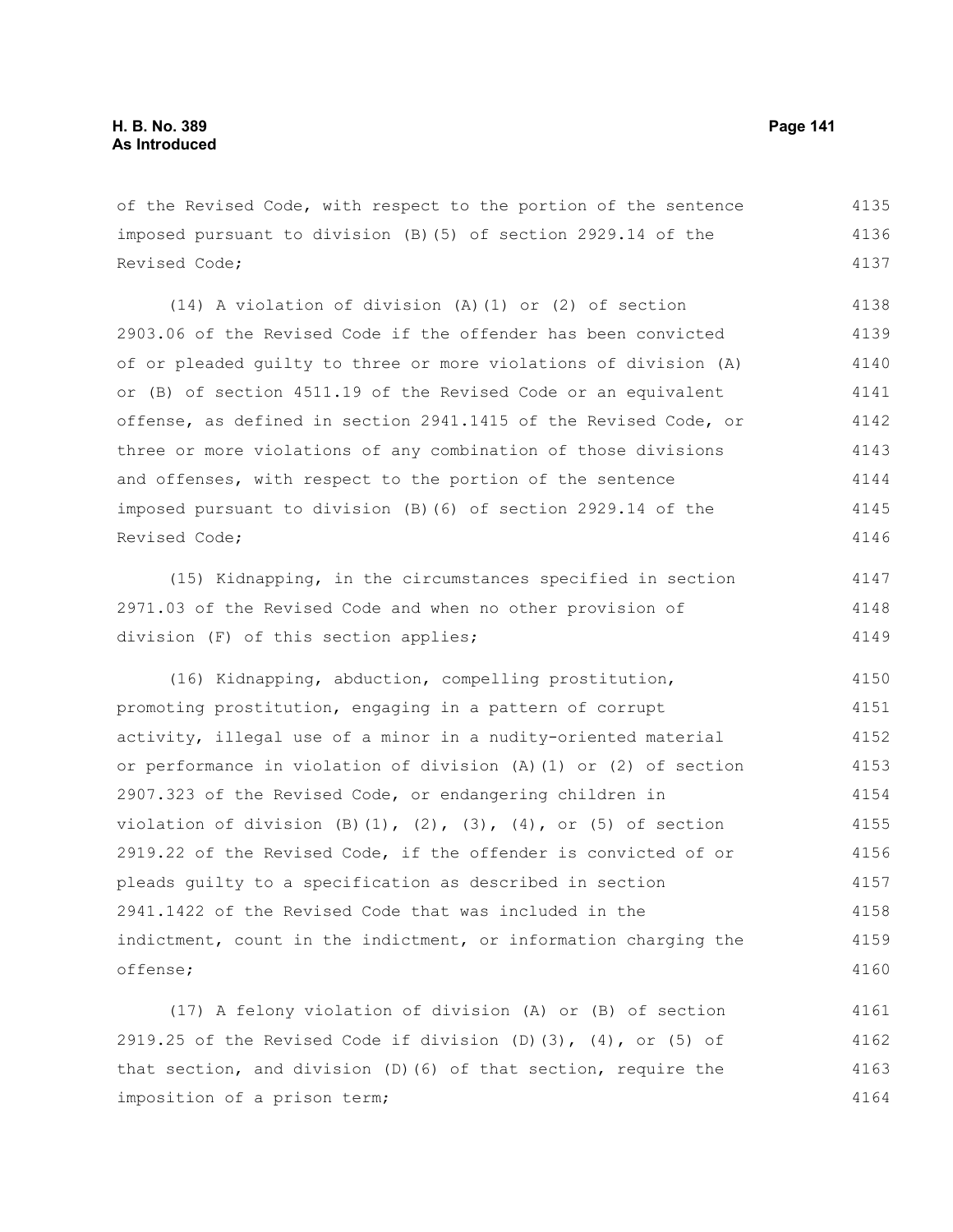# **H. B. No. 389 Page 142 As Introduced**

(18) A felony violation of section 2903.11, 2903.12, or 2903.13 of the Revised Code, if the victim of the offense was a woman that the offender knew was pregnant at the time of the violation, with respect to a portion of the sentence imposed pursuant to division (B)(8) of section 2929.14 of the Revised Code; 4165 4166 4167 4168 4169 4170

(19)(a) Any violent felony offense if the offender is a violent career criminal and had a firearm on or about the offender's person or under the offender's control during the commission of the violent felony offense and displayed or brandished the firearm, indicated that the offender possessed a firearm, or used the firearm to facilitate the offense, with respect to the portion of the sentence imposed under division (K) of section 2929.14 of the Revised Code. 4171 4172 4173 4174 4175 4176 4177 4178

(b) As used in division (F)(19)(a) of this section, "violent career criminal" and "violent felony offense" have the same meanings as in section 2923.132 of the Revised Code. 4179 4180 4181

(G) Notwithstanding divisions (A) to (E) of this section, if an offender is being sentenced for a fourth degree felony OVI offense or for a third degree felony OVI offense, the court shall impose upon the offender a mandatory term of local incarceration or a mandatory prison term in accordance with the following: 4182 4183 4184 4185 4186 4187

(1) If the offender is being sentenced for a fourth degree felony OVI offense and if the offender has not been convicted of and has not pleaded guilty to a specification of the type described in section 2941.1413 of the Revised Code, the court may impose upon the offender a mandatory term of local incarceration of sixty days or one hundred twenty days as specified in division (G)(1)(d) of section 4511.19 of the 4188 4189 4190 4191 4192 4193 4194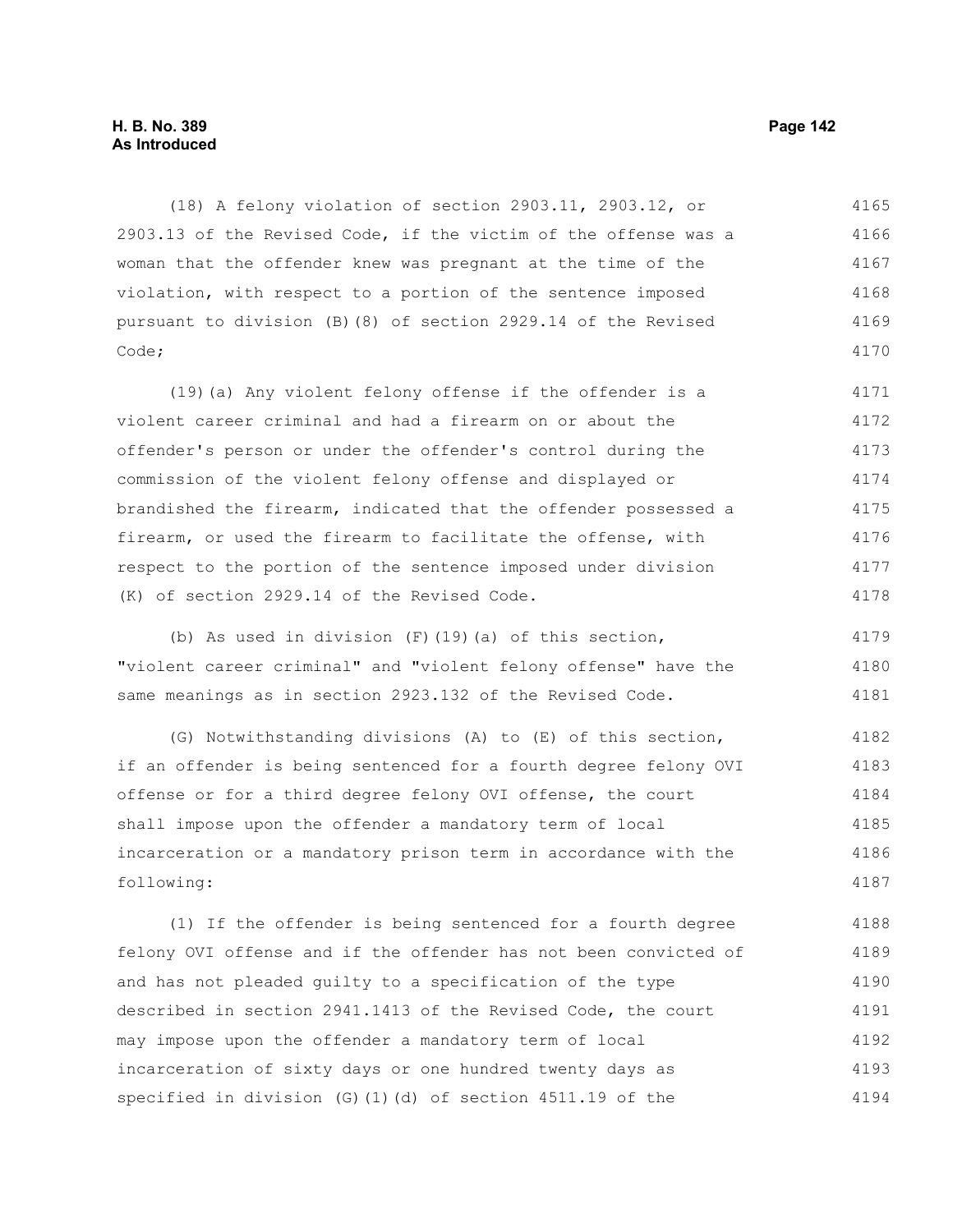Revised Code. The court shall not reduce the term pursuant to section 2929.20, 2967.193, or any other provision of the Revised Code. The court that imposes a mandatory term of local incarceration under this division shall specify whether the term is to be served in a jail, a community-based correctional facility, a halfway house, or an alternative residential facility, and the offender shall serve the term in the type of facility specified by the court. A mandatory term of local incarceration imposed under division (G)(1) of this section is not subject to any other Revised Code provision that pertains to a prison term except as provided in division (A)(1) of this section. 4195 4196 4197 4198 4199 4200 4201 4202 4203 4204 4205 4206

(2) If the offender is being sentenced for a third degree felony OVI offense, or if the offender is being sentenced for a fourth degree felony OVI offense and the court does not impose a mandatory term of local incarceration under division (G)(1) of this section, the court shall impose upon the offender a mandatory prison term of one, two, three, four, or five years if the offender also is convicted of or also pleads guilty to a specification of the type described in section 2941.1413 of the Revised Code or shall impose upon the offender a mandatory prison term of sixty days or one hundred twenty days as specified in division  $(G)$  (1)(d) or (e) of section 4511.19 of the Revised Code if the offender has not been convicted of and has not pleaded guilty to a specification of that type. Subject to divisions (C) to (I) of section 2967.19 of the Revised Code, the court shall not reduce the term pursuant to section 2929.20, 2967.19, 2967.193, or any other provision of the Revised Code. The offender shall serve the one-, two-, three-, four-, or fiveyear mandatory prison term consecutively to and prior to the prison term imposed for the underlying offense and consecutively 4207 4208 4209 4210 4211 4212 4213 4214 4215 4216 4217 4218 4219 4220 4221 4222 4223 4224 4225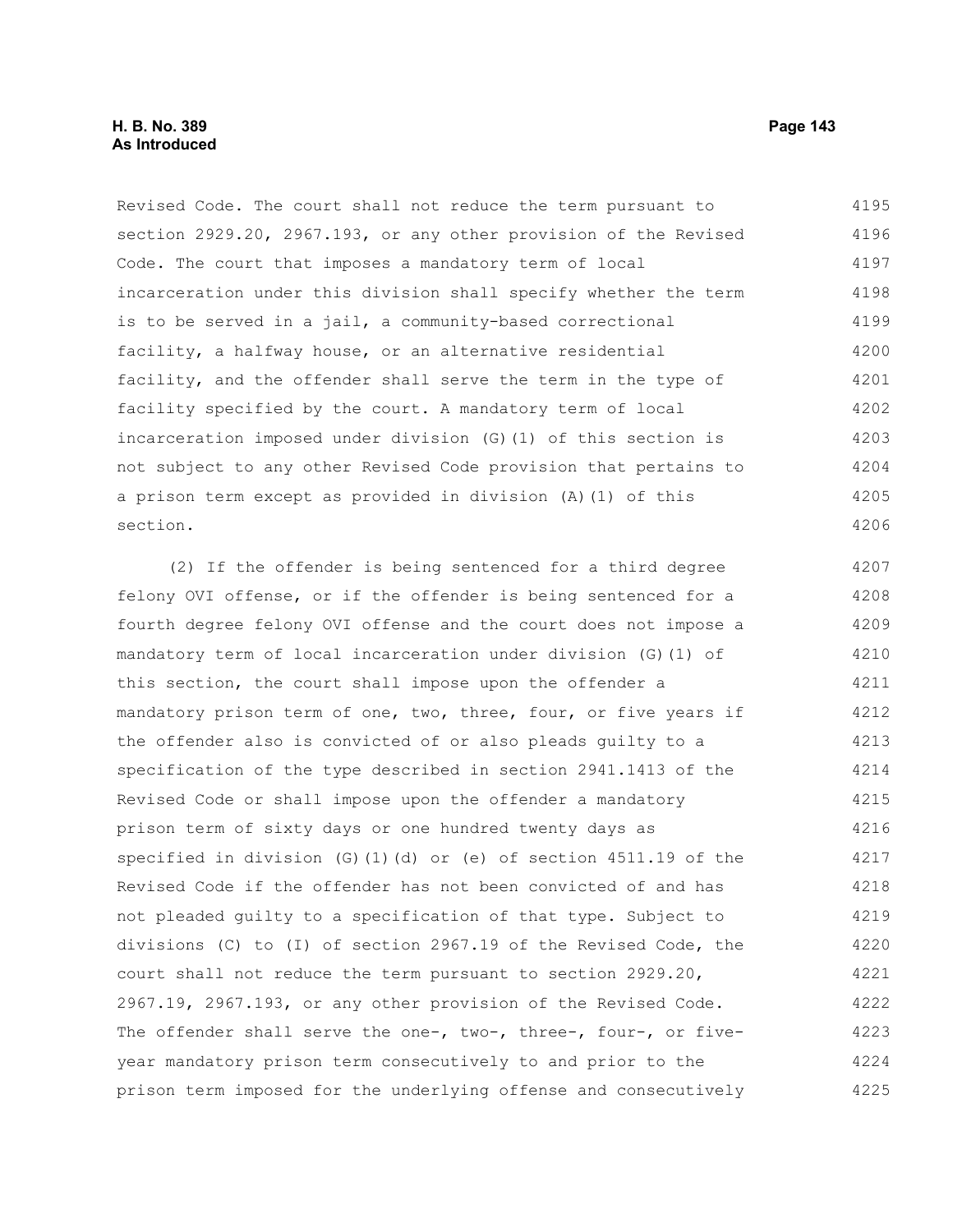# **H. B. No. 389 Page 144 As Introduced**

to any other mandatory prison term imposed in relation to the offense. In no case shall an offender who once has been sentenced to a mandatory term of local incarceration pursuant to division (G)(1) of this section for a fourth degree felony OVI offense be sentenced to another mandatory term of local incarceration under that division for any violation of division (A) of section 4511.19 of the Revised Code. In addition to the mandatory prison term described in division (G)(2) of this section, the court may sentence the offender to a community control sanction under section 2929.16 or 2929.17 of the Revised Code, but the offender shall serve the prison term prior to serving the community control sanction. The department of rehabilitation and correction may place an offender sentenced to a mandatory prison term under this division in an intensive program prison established pursuant to section 5120.033 of the Revised Code if the department gave the sentencing judge prior notice of its intent to place the offender in an intensive program prison established under that section and if the judge did not notify the department that the judge disapproved the placement. Upon the establishment of the initial intensive program prison pursuant to section 5120.033 of the Revised Code that is privately operated and managed by a contractor pursuant to a contract entered into under section 9.06 of the Revised Code, both of the following apply: 4226 4227 4228 4229 4230 4231 4232 4233 4234 4235 4236 4237 4238 4239 4240 4241 4242 4243 4244 4245 4246 4247 4248 4249

(a) The department of rehabilitation and correction shall make a reasonable effort to ensure that a sufficient number of offenders sentenced to a mandatory prison term under this division are placed in the privately operated and managed prison so that the privately operated and managed prison has full occupancy. 4250 4251 4252 4253 4254 4255

(b) Unless the privately operated and managed prison has 4256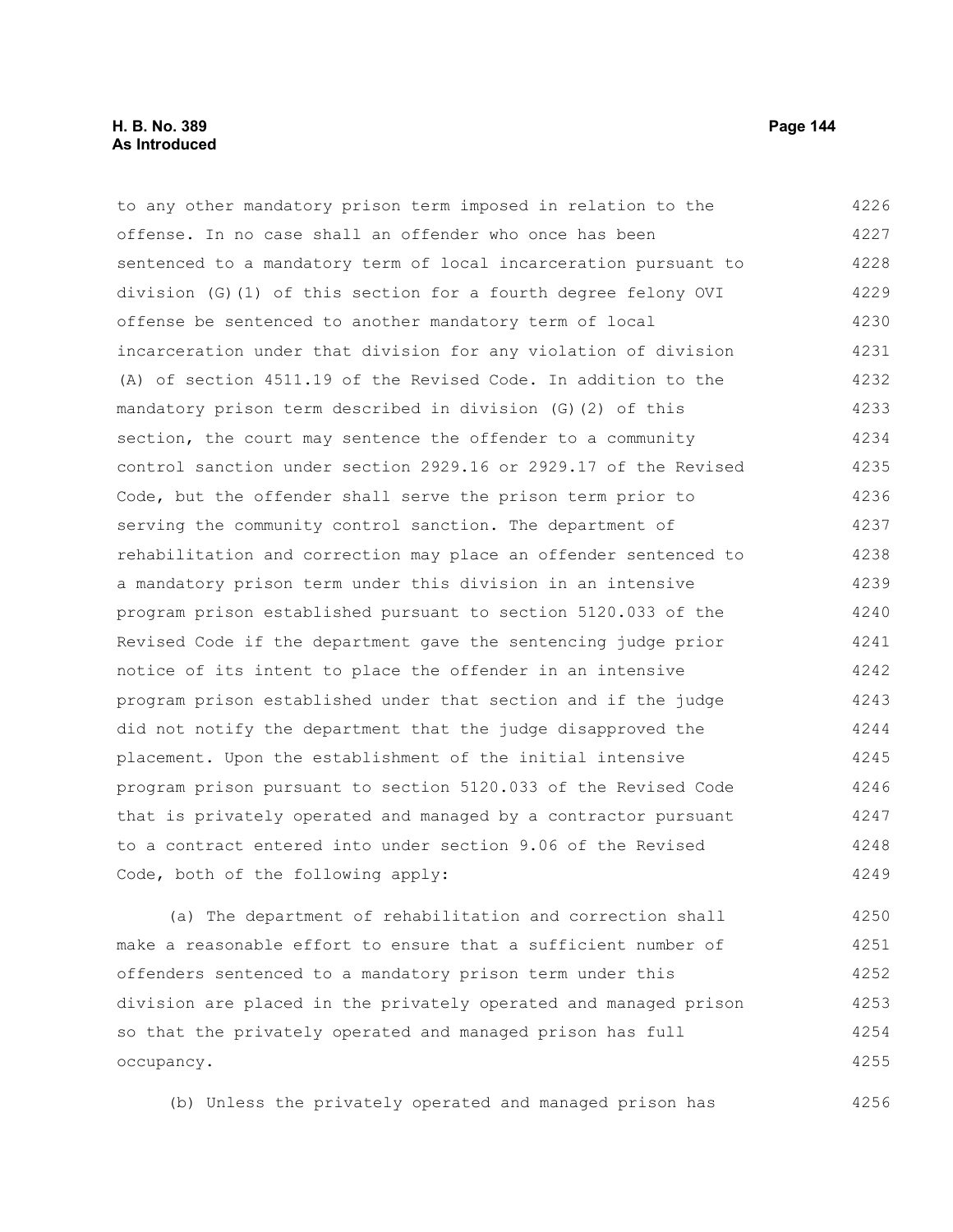# **H. B. No. 389 Page 145 As Introduced**

full occupancy, the department of rehabilitation and correction shall not place any offender sentenced to a mandatory prison term under this division in any intensive program prison established pursuant to section 5120.033 of the Revised Code other than the privately operated and managed prison. 4257 4258 4259 4260 4261

(H) If an offender is being sentenced for a sexually oriented offense or child-victim oriented offense that is a felony committed on or after January 1, 1997, the judge shall require the offender to submit to a DNA specimen collection procedure pursuant to section 2901.07 of the Revised Code. 4262 4263 4264 4265 4266

(I) If an offender is being sentenced for a sexually oriented offense or a child-victim oriented offense committed on or after January 1, 1997, the judge shall include in the sentence a summary of the offender's duties imposed under sections 2950.04, 2950.041, 2950.05, and 2950.06 of the Revised Code and the duration of the duties. The judge shall inform the offender, at the time of sentencing, of those duties and of their duration. If required under division (A)(2) of section 2950.03 of the Revised Code, the judge shall perform the duties specified in that section, or, if required under division  $(A)$  (6) of section 2950.03 of the Revised Code, the judge shall perform the duties specified in that division. 4267 4268 4269 4270 4271 4272 4273 4274 4275 4276 4277 4278

(J)(1) Except as provided in division (J)(2) of this section, when considering sentencing factors under this section in relation to an offender who is convicted of or pleads guilty to an attempt to commit an offense in violation of section 2923.02 of the Revised Code, the sentencing court shall consider the factors applicable to the felony category of the violation of section 2923.02 of the Revised Code instead of the factors applicable to the felony category of the offense attempted. 4279 4280 4281 4282 4283 4284 4285 4286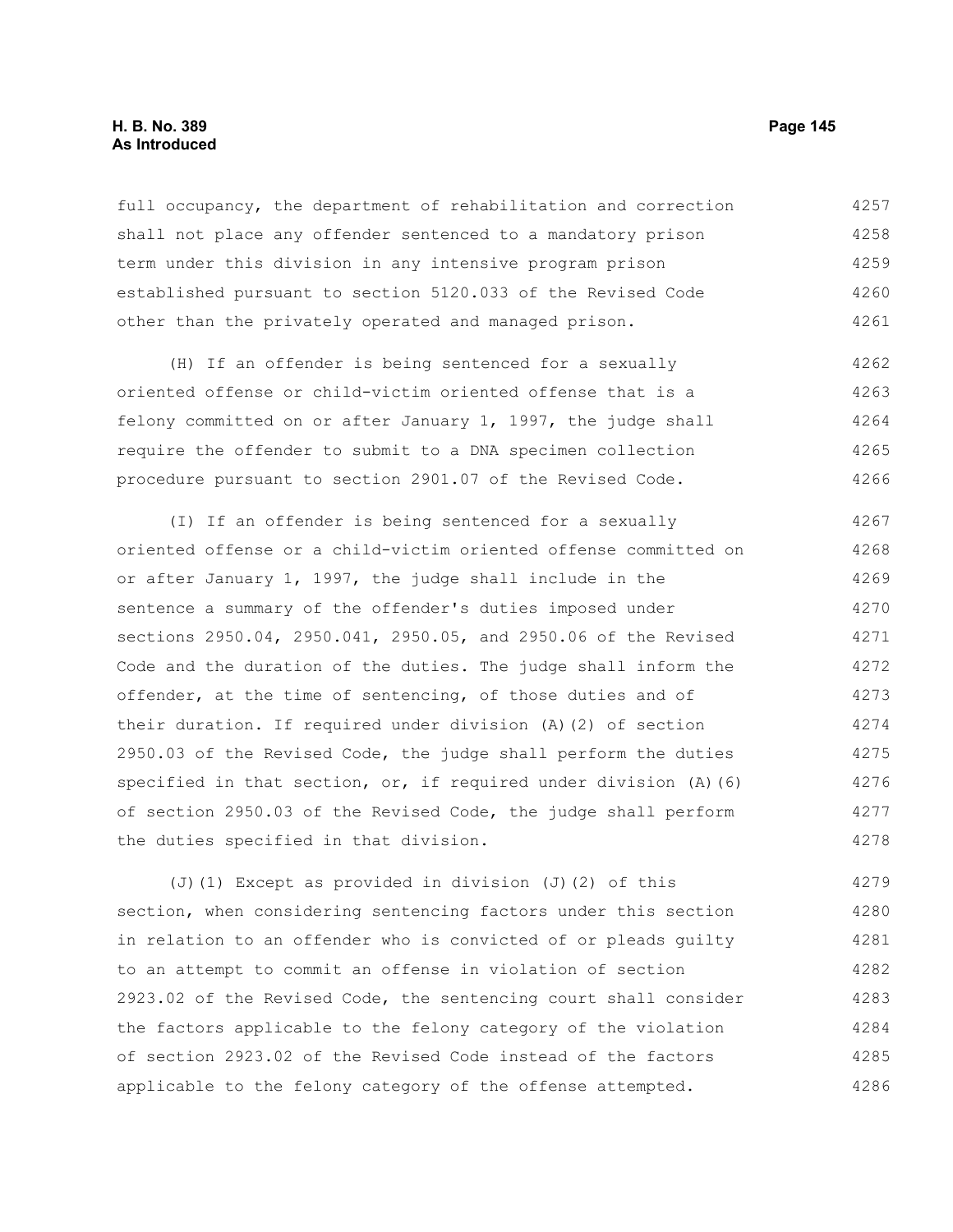# **H. B. No. 389 Page 146 As Introduced**

(2) When considering sentencing factors under this section in relation to an offender who is convicted of or pleads guilty to an attempt to commit a drug abuse offense for which the penalty is determined by the amount or number of unit doses of the controlled substance involved in the drug abuse offense, the sentencing court shall consider the factors applicable to the felony category that the drug abuse offense attempted would be if that drug abuse offense had been committed and had involved an amount or number of unit doses of the controlled substance that is within the next lower range of controlled substance amounts than was involved in the attempt. (K) As used in this section: (1) "Community addiction services provider" has the same meaning as in section 5119.01 of the Revised Code. (2) "Drug abuse offense" has the same meaning as in section 2925.01 of the Revised Code. (3) "Minor drug possession offense" has the same meaning as in section 2925.11 of the Revised Code. (4) "Qualifying assault offense" means a violation of section 2903.13 of the Revised Code for which the penalty provision in division (C)(8)(b) or (C)(9)(b) of that section applies. (L) At the time of sentencing an offender for any sexually oriented offense, if the offender is a tier III sex offender/child-victim offender relative to that offense and the offender does not serve a prison term or jail term, the court may require that the offender be monitored by means of a global positioning device. If the court requires such monitoring, the cost of monitoring shall be borne by the offender. If the 4287 4288 4289 4290 4291 4292 4293 4294 4295 4296 4297 4298 4299 4300 4301 4302 4303 4304 4305 4306 4307 4308 4309 4310 4311 4312 4313 4314 4315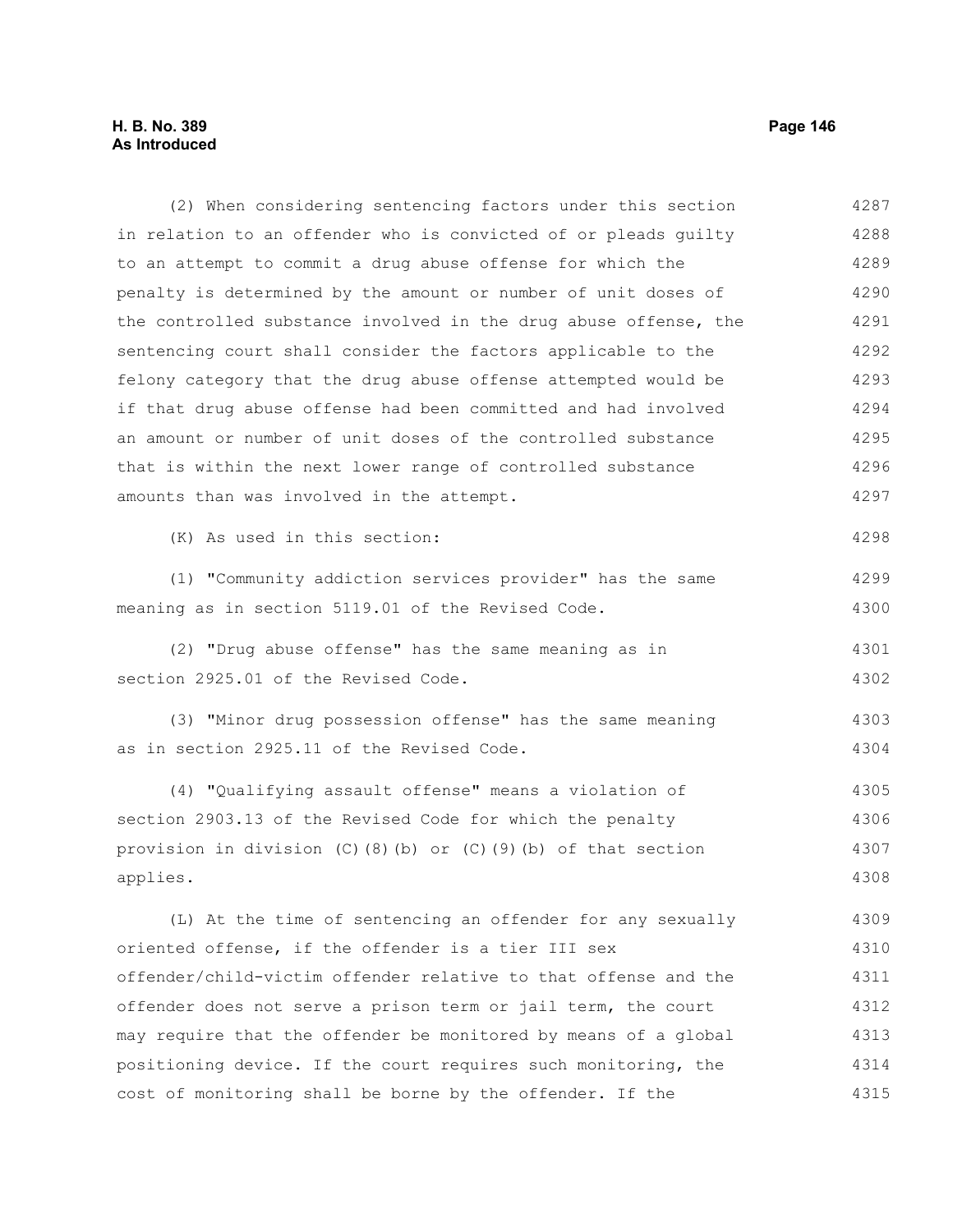eleven years.

4329

| offender is indigent, the cost of compliance shall be paid by                | 4316 |
|------------------------------------------------------------------------------|------|
| the crime victims reparations fund.                                          | 4317 |
| Sec. 2929.14. (A) Except as provided in division $(B)$ (1),                  | 4318 |
| (B) (2), (B) (3), (B) (4), (B) (5), (B) (6), (B) (7), (B) (8), (E),          | 4319 |
| $(G)$ , $(H)$ , $(J)$ , or $(K)$ of this section or in division $(D)$ (6) of | 4320 |
| section 2919.25 of the Revised Code and except in relation to an             | 4321 |
| offense for which a sentence of death or life imprisonment is to             | 4322 |
| be imposed, if the court imposing a sentence upon an offender                | 4323 |
| for a felony elects or is required to impose a prison term on                | 4324 |
| the offender pursuant to this chapter, the court shall impose a              | 4325 |
| definite prison term that shall be one of the following:                     | 4326 |
| (1) For a felony of the first degree, the prison term                        | 4327 |
| shall be three, four, five, six, seven, eight, nine, ten, or                 | 4328 |
|                                                                              |      |

(2) For a felony of the second degree, the prison term shall be two, three, four, five, six, seven, or eight years. 4330 4331

(3)(a) For a felony of the third degree that is a violation of section 2903.06, 2903.08, 2907.03, 2907.04, 2907.05, or 3795.04 of the Revised Code or that is a violation of section 2911.02 or 2911.12 of the Revised Code if the offender previously has been convicted of or pleaded guilty in two or more separate proceedings to two or more violations of section 2911.01, 2911.02, 2911.11, or 2911.12 of the Revised Code, the prison term shall be twelve, eighteen, twenty-four, thirty, thirty-six, forty-two, forty-eight, fifty-four, or sixty months. 4332 4333 4334 4335 4336 4337 4338 4339 4340 4341

(b) For a felony of the third degree that is not an offense for which division (A)(3)(a) of this section applies, the prison term shall be nine, twelve, eighteen, twenty-four, 4342 4343 4344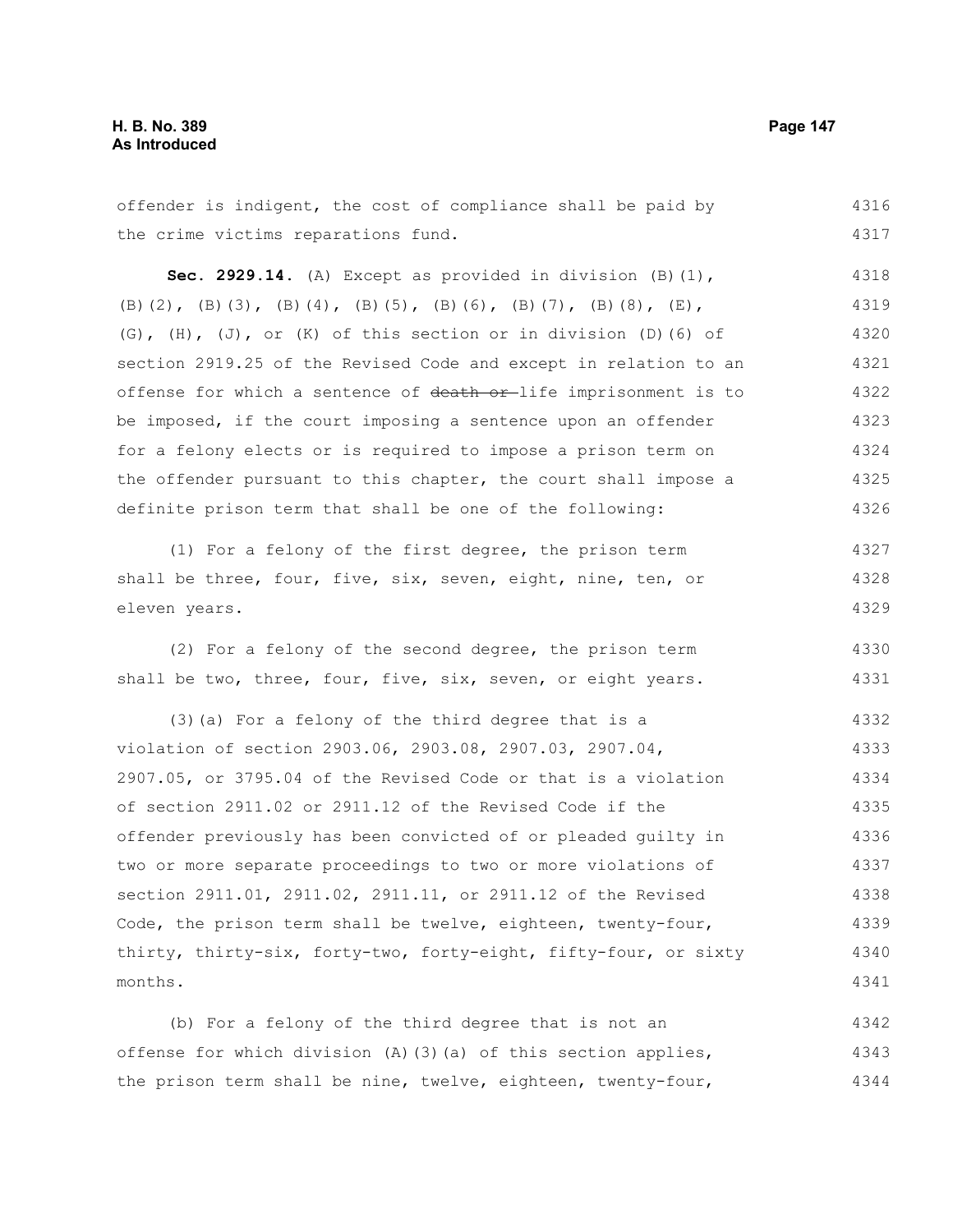thirty, or thirty-six months.

(4) For a felony of the fourth degree, the prison term shall be six, seven, eight, nine, ten, eleven, twelve, thirteen, 4346 4347

(5) For a felony of the fifth degree, the prison term shall be six, seven, eight, nine, ten, eleven, or twelve months. 4349 4350

fourteen, fifteen, sixteen, seventeen, or eighteen months.

(B)(1)(a) Except as provided in division (B)(1)(e) of this section, if an offender who is convicted of or pleads guilty to a felony also is convicted of or pleads guilty to a specification of the type described in section 2941.141, 2941.144, or 2941.145 of the Revised Code, the court shall impose on the offender one of the following prison terms: 4351 4352 4353 4354 4355 4356

(i) A prison term of six years if the specification is of the type described in division (A) of section 2941.144 of the Revised Code that charges the offender with having a firearm that is an automatic firearm or that was equipped with a firearm muffler or suppressor on or about the offender's person or under the offender's control while committing the offense; 4357 4358 4359 4360 4361 4362

(ii) A prison term of three years if the specification is of the type described in division (A) of section 2941.145 of the Revised Code that charges the offender with having a firearm on or about the offender's person or under the offender's control while committing the offense and displaying the firearm, brandishing the firearm, indicating that the offender possessed the firearm, or using it to facilitate the offense; 4363 4364 4365 4366 4367 4368 4369

(iii) A prison term of one year if the specification is of the type described in division (A) of section 2941.141 of the Revised Code that charges the offender with having a firearm on or about the offender's person or under the offender's control 4370 4371 4372 4373

4345

4348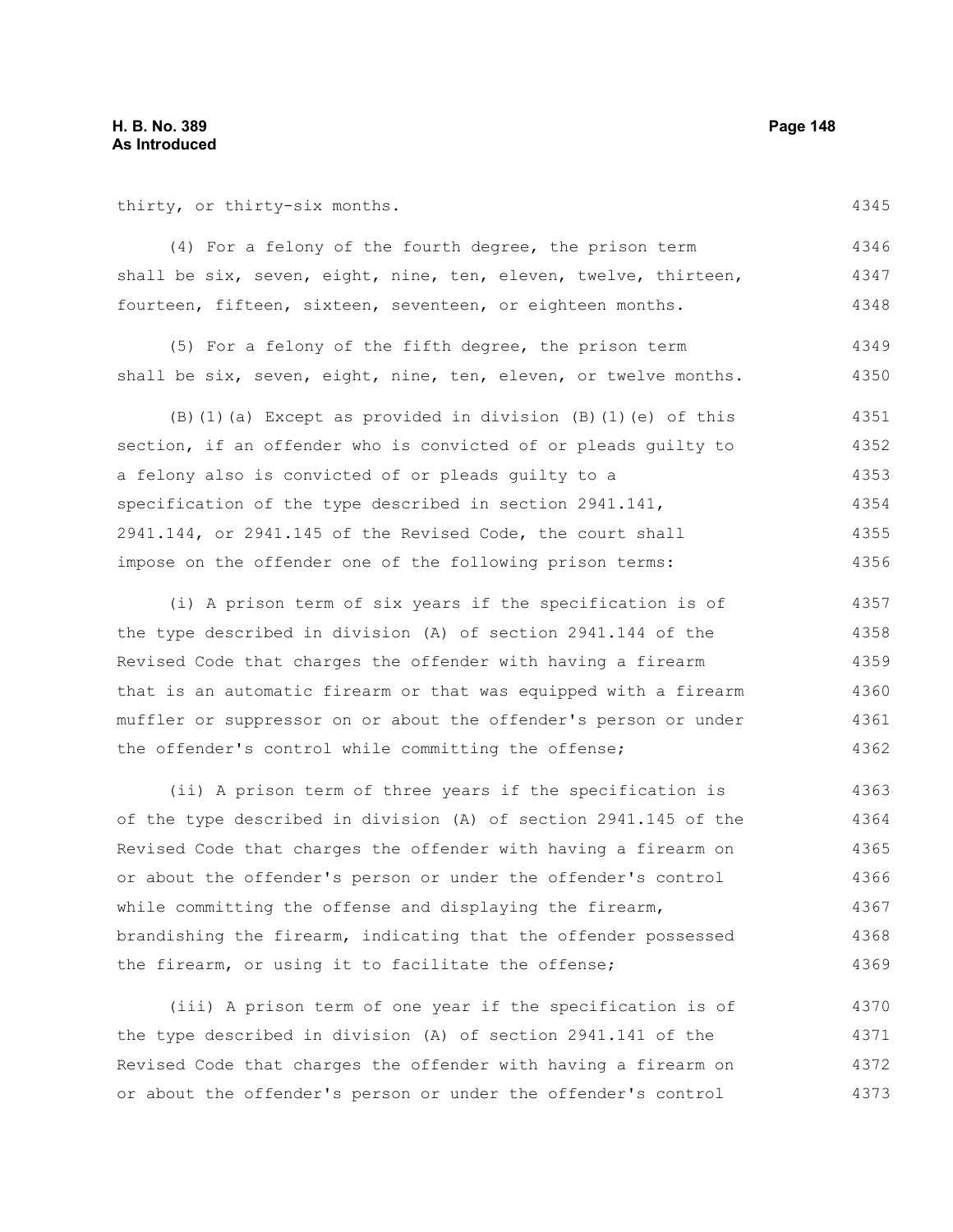while committing the offense;

(iv) A prison term of nine years if the specification is of the type described in division (D) of section 2941.144 of the Revised Code that charges the offender with having a firearm that is an automatic firearm or that was equipped with a firearm muffler or suppressor on or about the offender's person or under the offender's control while committing the offense and specifies that the offender previously has been convicted of or pleaded guilty to a specification of the type described in section 2941.141, 2941.144, 2941.145, 2941.146, or 2941.1412 of the Revised Code; 4375 4376 4377 4378 4379 4380 4381 4382 4383 4384

(v) A prison term of fifty-four months if the specification is of the type described in division (D) of section 2941.145 of the Revised Code that charges the offender with having a firearm on or about the offender's person or under the offender's control while committing the offense and displaying the firearm, brandishing the firearm, indicating that the offender possessed the firearm, or using the firearm to facilitate the offense and that the offender previously has been convicted of or pleaded guilty to a specification of the type described in section 2941.141, 2941.144, 2941.145, 2941.146, or 2941.1412 of the Revised Code; 4385 4386 4387 4388 4389 4390 4391 4392 4393 4394 4395

(vi) A prison term of eighteen months if the specification is of the type described in division (D) of section 2941.141 of the Revised Code that charges the offender with having a firearm on or about the offender's person or under the offender's control while committing the offense and that the offender previously has been convicted of or pleaded guilty to a specification of the type described in section 2941.141, 2941.144, 2941.145, 2941.146, or 2941.1412 of the Revised Code. 4396 4397 4398 4399 4400 4401 4402 4403

4374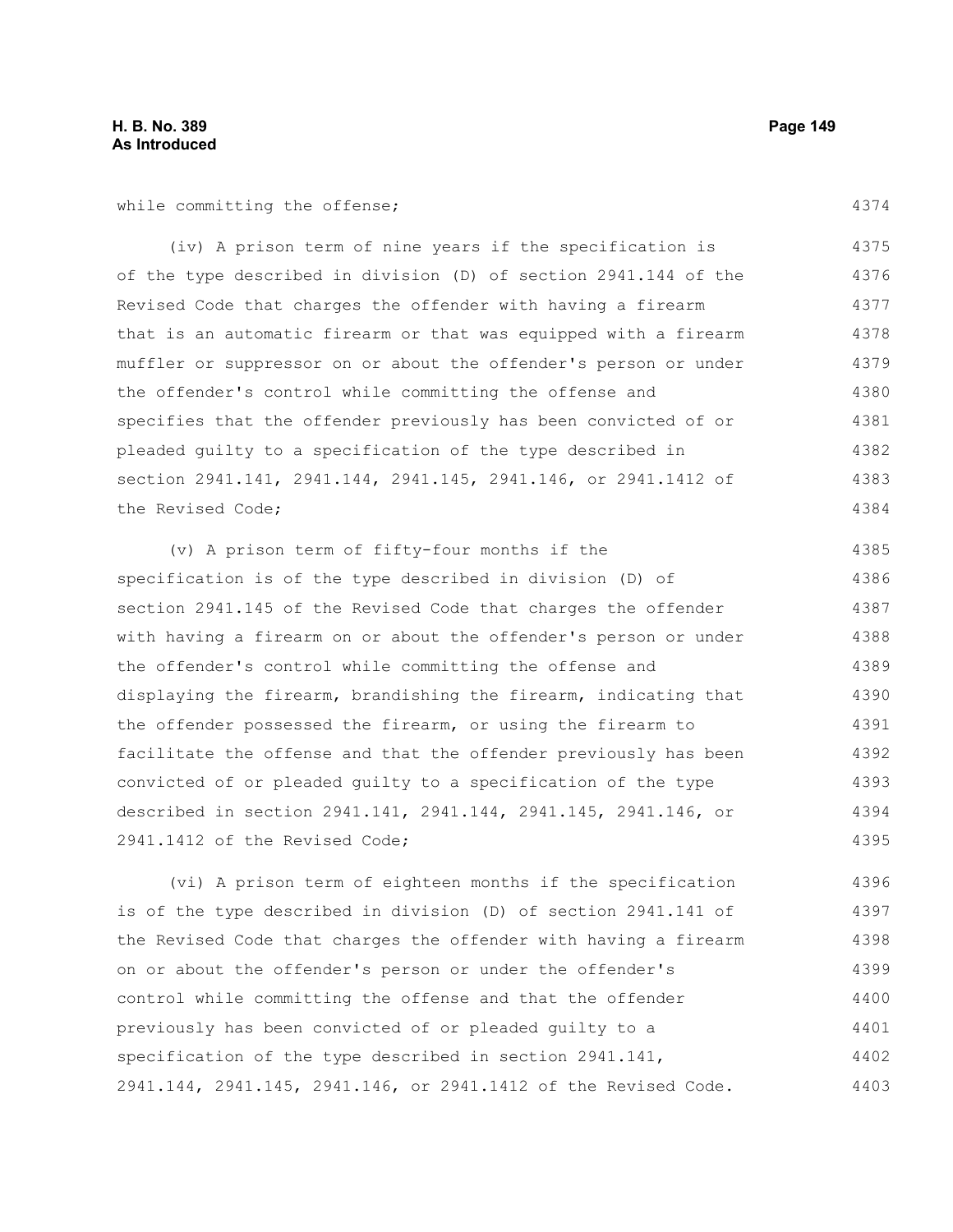# **H. B. No. 389 Page 150 As Introduced**

(b) If a court imposes a prison term on an offender under division (B)(1)(a) of this section, the prison term shall not be reduced pursuant to section 2967.19, section 2929.20, section 2967.193, or any other provision of Chapter 2967. or Chapter 5120. of the Revised Code. Except as provided in division (B)(1) (g) of this section, a court shall not impose more than one prison term on an offender under division (B)(1)(a) of this section for felonies committed as part of the same act or transaction. 4404 4405 4406 4407 4408 4409 4410 4411 4412

(c)(i) Except as provided in division (B)(1)(e) of this section, if an offender who is convicted of or pleads guilty to a violation of section 2923.161 of the Revised Code or to a felony that includes, as an essential element, purposely or knowingly causing or attempting to cause the death of or physical harm to another, also is convicted of or pleads guilty to a specification of the type described in division (A) of section 2941.146 of the Revised Code that charges the offender with committing the offense by discharging a firearm from a motor vehicle other than a manufactured home, the court, after imposing a prison term on the offender for the violation of section 2923.161 of the Revised Code or for the other felony offense under division  $(A)$ ,  $(B)$   $(2)$ , or  $(B)$   $(3)$  of this section, shall impose an additional prison term of five years upon the offender that shall not be reduced pursuant to section 2929.20, section 2967.19, section 2967.193, or any other provision of Chapter 2967. or Chapter 5120. of the Revised Code. 4413 4414 4415 4416 4417 4418 4419 4420 4421 4422 4423 4424 4425 4426 4427 4428 4429

(ii) Except as provided in division (B)(1)(e) of this section, if an offender who is convicted of or pleads guilty to a violation of section 2923.161 of the Revised Code or to a felony that includes, as an essential element, purposely or knowingly causing or attempting to cause the death of or 4430 4431 4432 4433 4434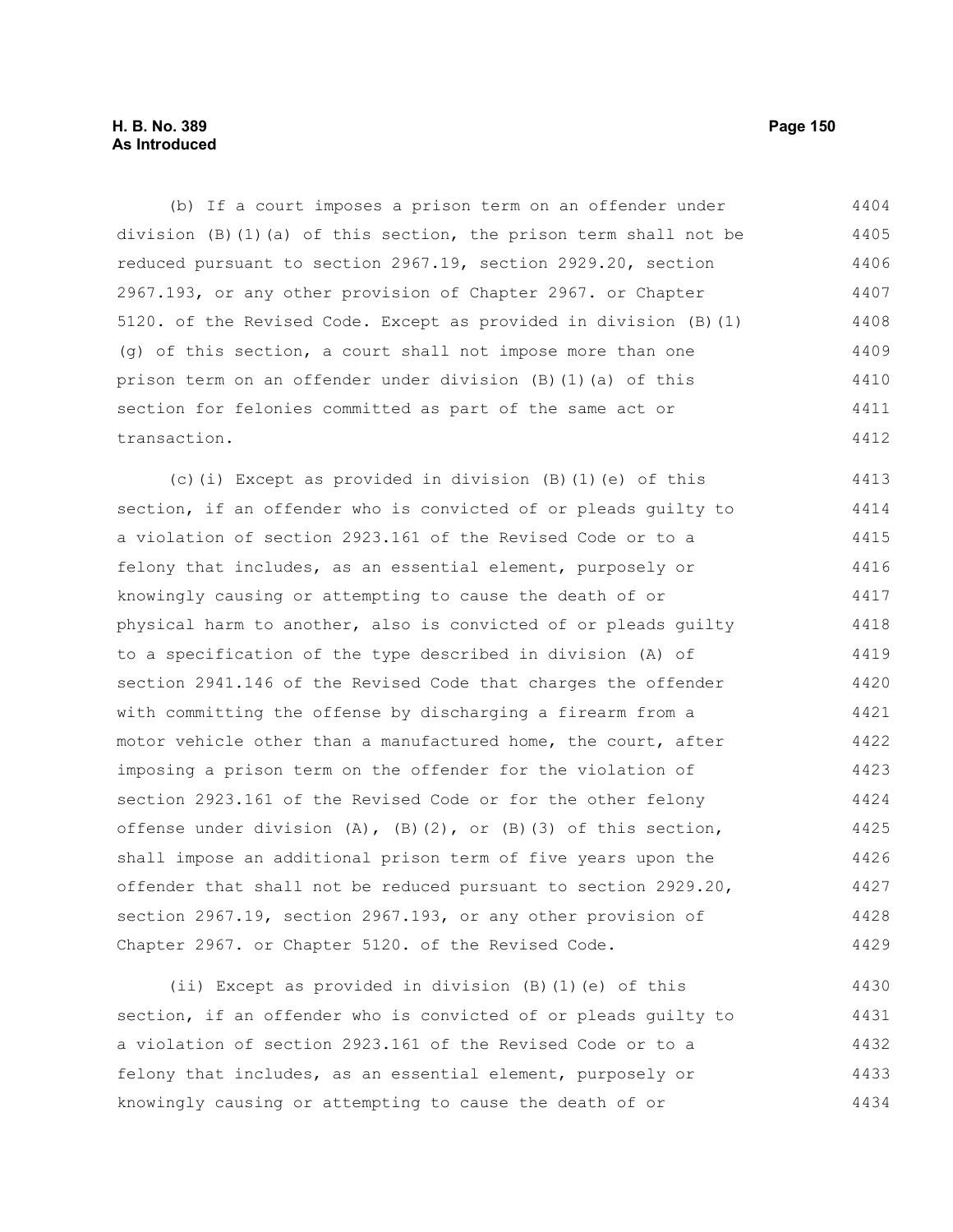physical harm to another, also is convicted of or pleads guilty to a specification of the type described in division (C) of section 2941.146 of the Revised Code that charges the offender with committing the offense by discharging a firearm from a motor vehicle other than a manufactured home and that the offender previously has been convicted of or pleaded guilty to a specification of the type described in section 2941.141, 2941.144, 2941.145, 2941.146, or 2941.1412 of the Revised Code, the court, after imposing a prison term on the offender for the violation of section 2923.161 of the Revised Code or for the other felony offense under division  $(A)$ ,  $(B)$   $(2)$ , or  $(3)$  of this section, shall impose an additional prison term of ninety months upon the offender that shall not be reduced pursuant to section 2929.20, 2967.19, 2967.193, or any other provision of Chapter 2967. or Chapter 5120. of the Revised Code. 4435 4436 4437 4438 4439 4440 4441 4442 4443 4444 4445 4446 4447 4448 4449

(iii) A court shall not impose more than one additional prison term on an offender under division (B)(1)(c) of this section for felonies committed as part of the same act or transaction. If a court imposes an additional prison term on an offender under division (B)(1)(c) of this section relative to an offense, the court also shall impose a prison term under division  $(B)$  (1)(a) of this section relative to the same offense, provided the criteria specified in that division for imposing an additional prison term are satisfied relative to the offender and the offense. 4450 4451 4452 4453 4454 4455 4456 4457 4458 4459

(d) If an offender who is convicted of or pleads guilty to an offense of violence that is a felony also is convicted of or pleads guilty to a specification of the type described in section 2941.1411 of the Revised Code that charges the offender with wearing or carrying body armor while committing the felony offense of violence, the court shall impose on the offender a 4460 4461 4462 4463 4464 4465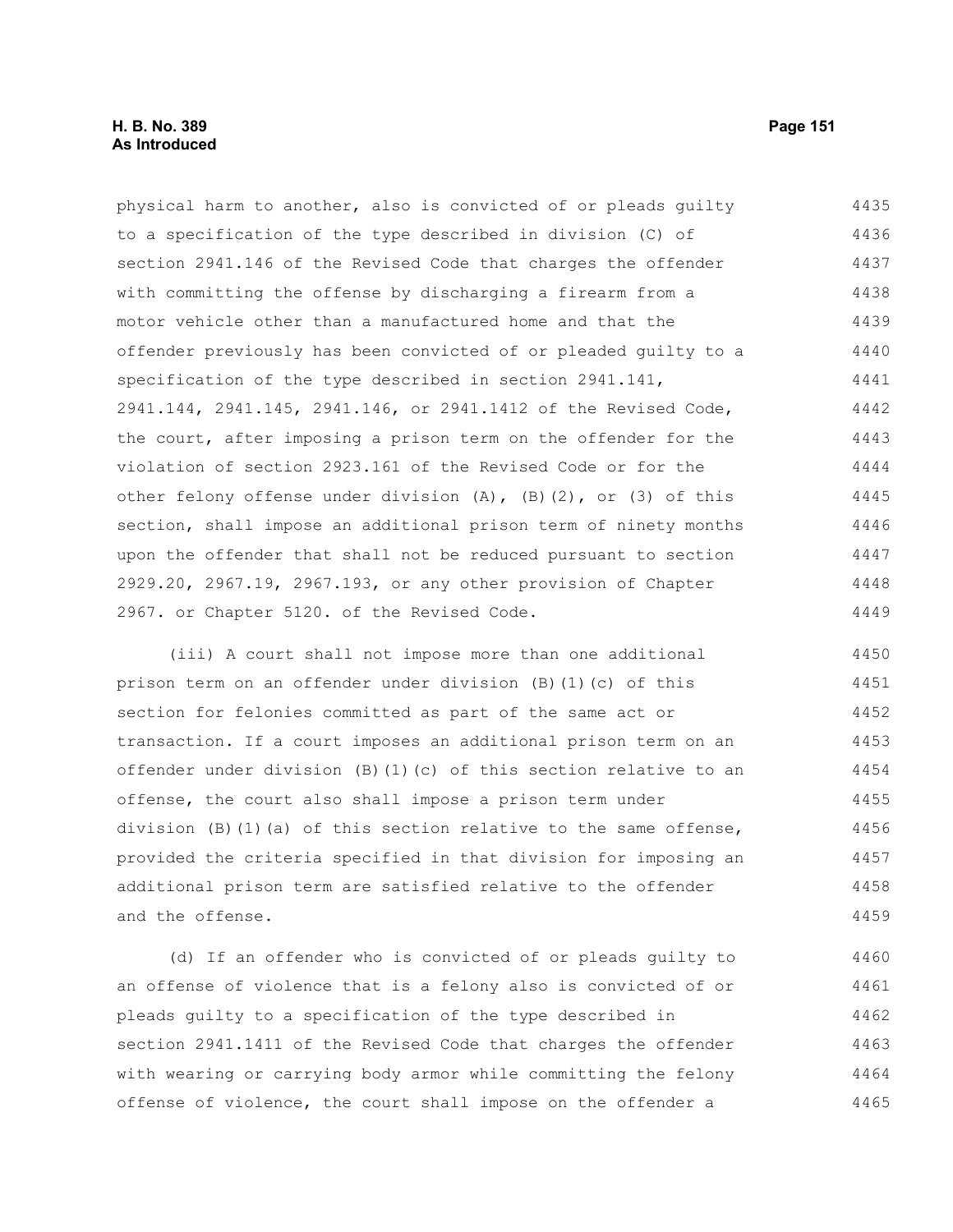prison term of two years. The prison term so imposed, subject to divisions (C) to (I) of section 2967.19 of the Revised Code, shall not be reduced pursuant to section 2929.20, section 2967.19, section 2967.193, or any other provision of Chapter 2967. or Chapter 5120. of the Revised Code. A court shall not impose more than one prison term on an offender under division (B)(1)(d) of this section for felonies committed as part of the same act or transaction. If a court imposes an additional prison term under division (B)(1)(a) or (c) of this section, the court is not precluded from imposing an additional prison term under division (B)(1)(d) of this section. 4466 4467 4468 4469 4470 4471 4472 4473 4474 4475 4476

(e) The court shall not impose any of the prison terms described in division (B)(1)(a) of this section or any of the additional prison terms described in division (B)(1)(c) of this section upon an offender for a violation of section 2923.12 or 2923.123 of the Revised Code. The court shall not impose any of the prison terms described in division (B)(1)(a) or (b) of this section upon an offender for a violation of section 2923.122 that involves a deadly weapon that is a firearm other than a dangerous ordnance, section 2923.16, or section 2923.121 of the Revised Code. The court shall not impose any of the prison terms described in division (B)(1)(a) of this section or any of the additional prison terms described in division (B)(1)(c) of this section upon an offender for a violation of section 2923.13 of the Revised Code unless all of the following apply: 4477 4478 4479 4480 4481 4482 4483 4484 4485 4486 4487 4488 4489 4490

(i) The offender previously has been convicted of aggravated murder, murder, or any felony of the first or second degree. 4491 4492 4493

(ii) Less than five years have passed since the offender was released from prison or post-release control, whichever is 4494 4495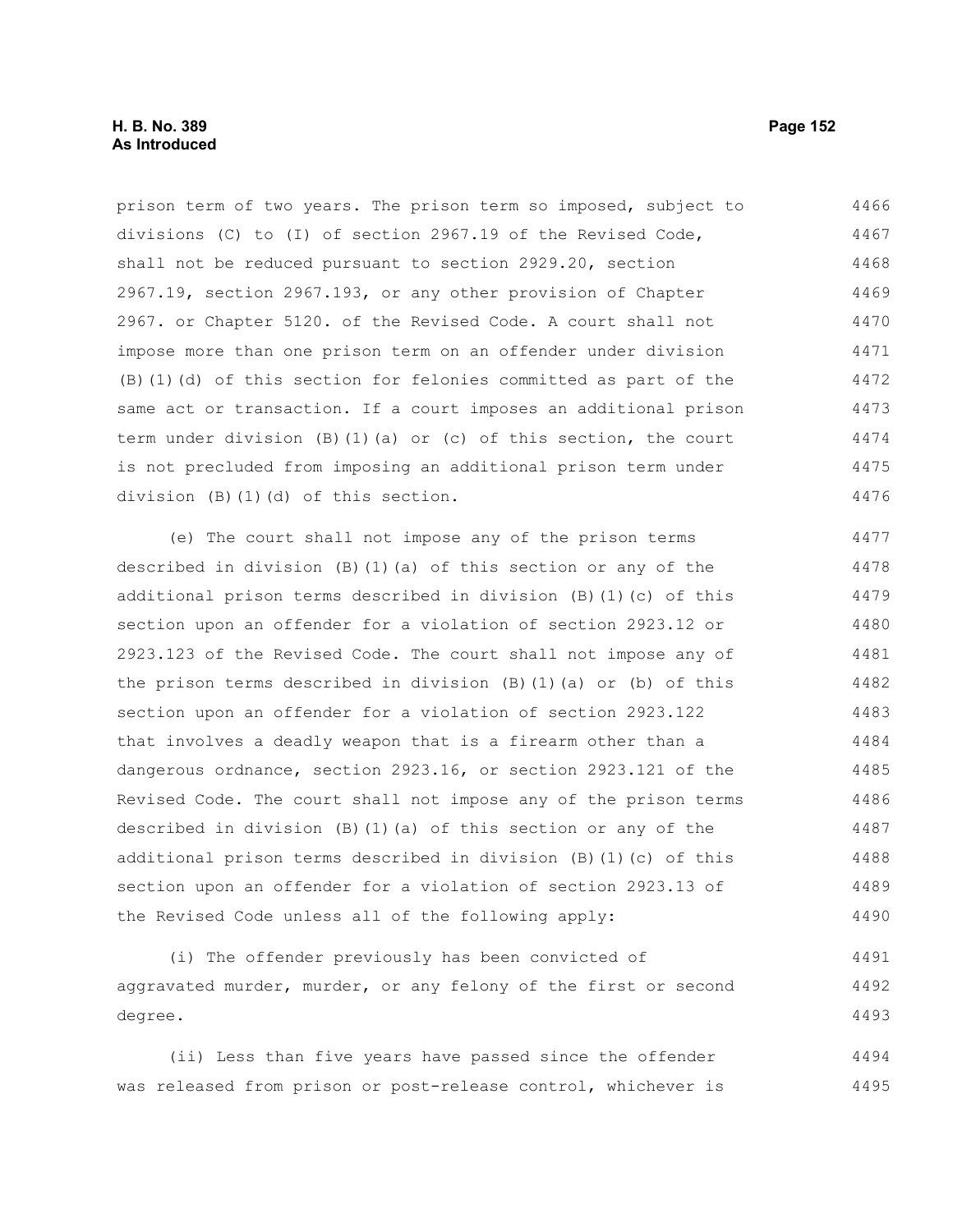later, for the prior offense.

(f)(i) If an offender is convicted of or pleads guilty to a felony that includes, as an essential element, causing or attempting to cause the death of or physical harm to another and also is convicted of or pleads guilty to a specification of the type described in division (A) of section 2941.1412 of the Revised Code that charges the offender with committing the offense by discharging a firearm at a peace officer as defined in section 2935.01 of the Revised Code or a corrections officer, as defined in section 2941.1412 of the Revised Code, the court, after imposing a prison term on the offender for the felony offense under division  $(A)$ ,  $(B)$   $(2)$ , or  $(B)$   $(3)$  of this section, shall impose an additional prison term of seven years upon the offender that shall not be reduced pursuant to section 2929.20, section 2967.19, section 2967.193, or any other provision of Chapter 2967. or Chapter 5120. of the Revised Code. 4497 4498 4499 4500 4501 4502 4503 4504 4505 4506 4507 4508 4509 4510 4511

(ii) If an offender is convicted of or pleads guilty to a felony that includes, as an essential element, causing or attempting to cause the death of or physical harm to another and also is convicted of or pleads guilty to a specification of the type described in division (B) of section 2941.1412 of the Revised Code that charges the offender with committing the offense by discharging a firearm at a peace officer, as defined in section 2935.01 of the Revised Code, or a corrections officer, as defined in section 2941.1412 of the Revised Code, and that the offender previously has been convicted of or pleaded guilty to a specification of the type described in section 2941.141, 2941.144, 2941.145, 2941.146, or 2941.1412 of the Revised Code, the court, after imposing a prison term on the offender for the felony offense under division  $(A)$ ,  $(B)$   $(2)$ , or (3) of this section, shall impose an additional prison term of 4512 4513 4514 4515 4516 4517 4518 4519 4520 4521 4522 4523 4524 4525 4526

4496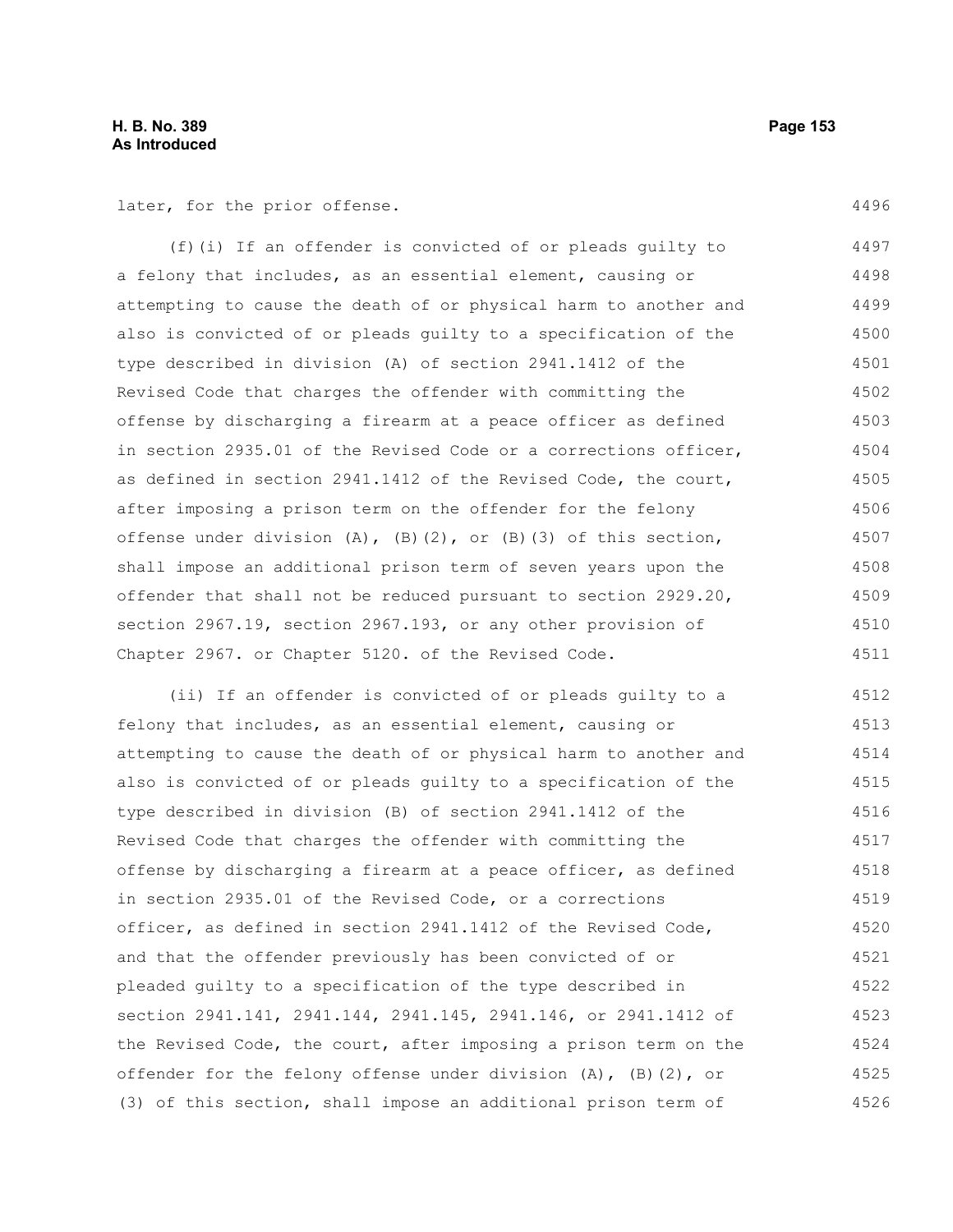one hundred twenty-six months upon the offender that shall not be reduced pursuant to section 2929.20, 2967.19, 2967.193, or any other provision of Chapter 2967. or 5120. of the Revised Code. 4527 4528 4529 4530

(iii) If an offender is convicted of or pleads guilty to two or more felonies that include, as an essential element, causing or attempting to cause the death or physical harm to another and also is convicted of or pleads guilty to a specification of the type described under division  $(B)$  (1)(f) of this section in connection with two or more of the felonies of which the offender is convicted or to which the offender pleads guilty, the sentencing court shall impose on the offender the prison term specified under division (B)(1)(f) of this section for each of two of the specifications of which the offender is convicted or to which the offender pleads guilty and, in its discretion, also may impose on the offender the prison term specified under that division for any or all of the remaining specifications. If a court imposes an additional prison term on an offender under division (B)(1)(f) of this section relative to an offense, the court shall not impose a prison term under division (B)(1)(a) or (c) of this section relative to the same offense. 4531 4532 4533 4534 4535 4536 4537 4538 4539 4540 4541 4542 4543 4544 4545 4546 4547 4548

(g) If an offender is convicted of or pleads guilty to two or more felonies, if one or more of those felonies are aggravated murder, murder, attempted aggravated murder, attempted murder, aggravated robbery, felonious assault, or rape, and if the offender is convicted of or pleads guilty to a specification of the type described under division (B)(1)(a) of this section in connection with two or more of the felonies, the sentencing court shall impose on the offender the prison term specified under division (B)(1)(a) of this section for each of 4549 4550 4551 4552 4553 4554 4555 4556 4557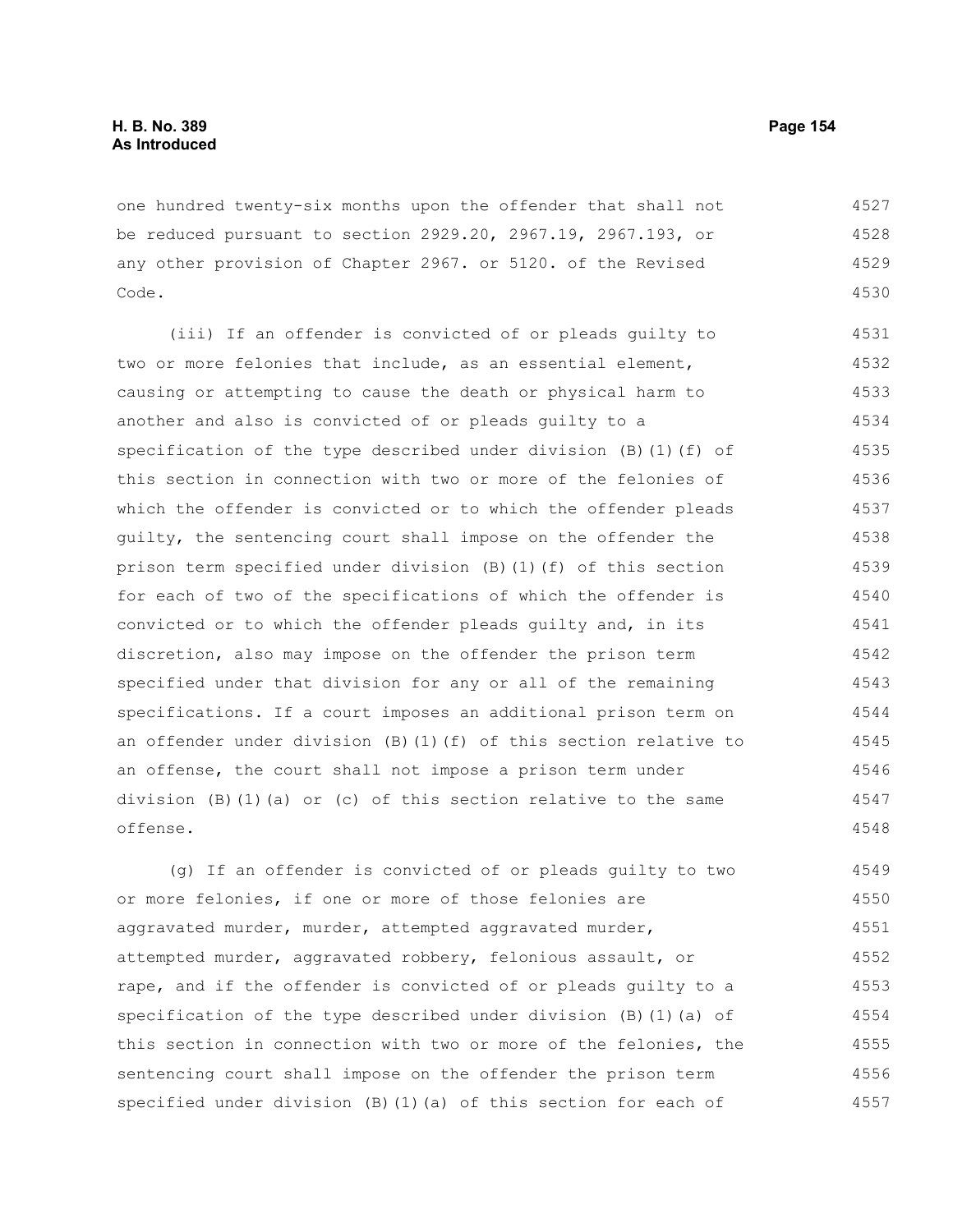the two most serious specifications of which the offender is convicted or to which the offender pleads guilty and, in its discretion, also may impose on the offender the prison term specified under that division for any or all of the remaining specifications. 4558 4559 4560 4561 4562

(2)(a) If division (B)(2)(b) of this section does not apply, the court may impose on an offender, in addition to the longest prison term authorized or required for the offense, an additional definite prison term of one, two, three, four, five, six, seven, eight, nine, or ten years if all of the following criteria are met: 4563 4564 4565 4566 4567 4568

(i) The offender is convicted of or pleads guilty to a specification of the type described in section 2941.149 of the Revised Code that the offender is a repeat violent offender. 4569 4570 4571

(ii) The offense of which the offender currently is convicted or to which the offender currently pleads guilty is aggravated murder and the court does not impose a sentence of death or life imprisonment without parole, murder, terrorism and the court does not impose a sentence of life imprisonment without parole, any felony of the first degree that is an offense of violence and the court does not impose a sentence of life imprisonment without parole, or any felony of the second degree that is an offense of violence and the trier of fact finds that the offense involved an attempt to cause or a threat to cause serious physical harm to a person or resulted in serious physical harm to a person. 4572 4573 4574 4575 4576 4577 4578 4579 4580 4581 4582 4583

(iii) The court imposes the longest prison term for the offense that is not life imprisonment without parole. 4584 4585

(iv) The court finds that the prison terms imposed 4586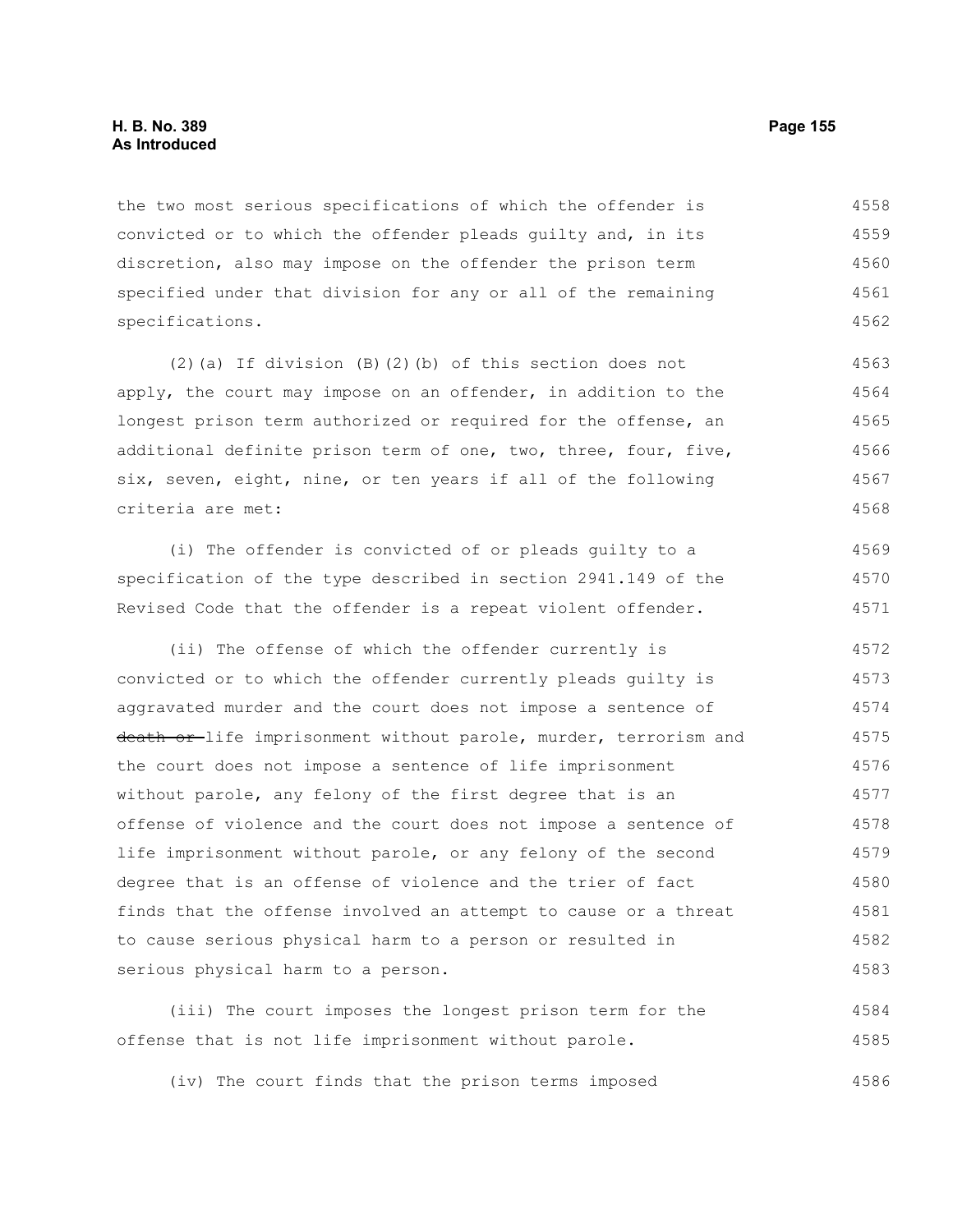## **H. B. No. 389 Page 156 As Introduced**

pursuant to division (B)(2)(a)(iii) of this section and, if applicable, division (B)(1) or (3) of this section are inadequate to punish the offender and protect the public from future crime, because the applicable factors under section 2929.12 of the Revised Code indicating a greater likelihood of recidivism outweigh the applicable factors under that section indicating a lesser likelihood of recidivism. 4587 4588 4589 4590 4591 4592 4593

(v) The court finds that the prison terms imposed pursuant to division  $(B)$   $(2)$   $(a)$  (iii) of this section and, if applicable, division (B)(1) or (3) of this section are demeaning to the seriousness of the offense, because one or more of the factors under section 2929.12 of the Revised Code indicating that the offender's conduct is more serious than conduct normally constituting the offense are present, and they outweigh the applicable factors under that section indicating that the offender's conduct is less serious than conduct normally constituting the offense. 4594 4595 4596 4597 4598 4599 4600 4601 4602 4603

(b) The court shall impose on an offender the longest prison term authorized or required for the offense and shall impose on the offender an additional definite prison term of one, two, three, four, five, six, seven, eight, nine, or ten years if all of the following criteria are met: 4604 4605 4606 4607 4608

(i) The offender is convicted of or pleads guilty to a specification of the type described in section 2941.149 of the Revised Code that the offender is a repeat violent offender. 4609 4610 4611

(ii) The offender within the preceding twenty years has been convicted of or pleaded guilty to three or more offenses described in division (CC)(1) of section 2929.01 of the Revised Code, including all offenses described in that division of which the offender is convicted or to which the offender pleads guilty 4612 4613 4614 4615 4616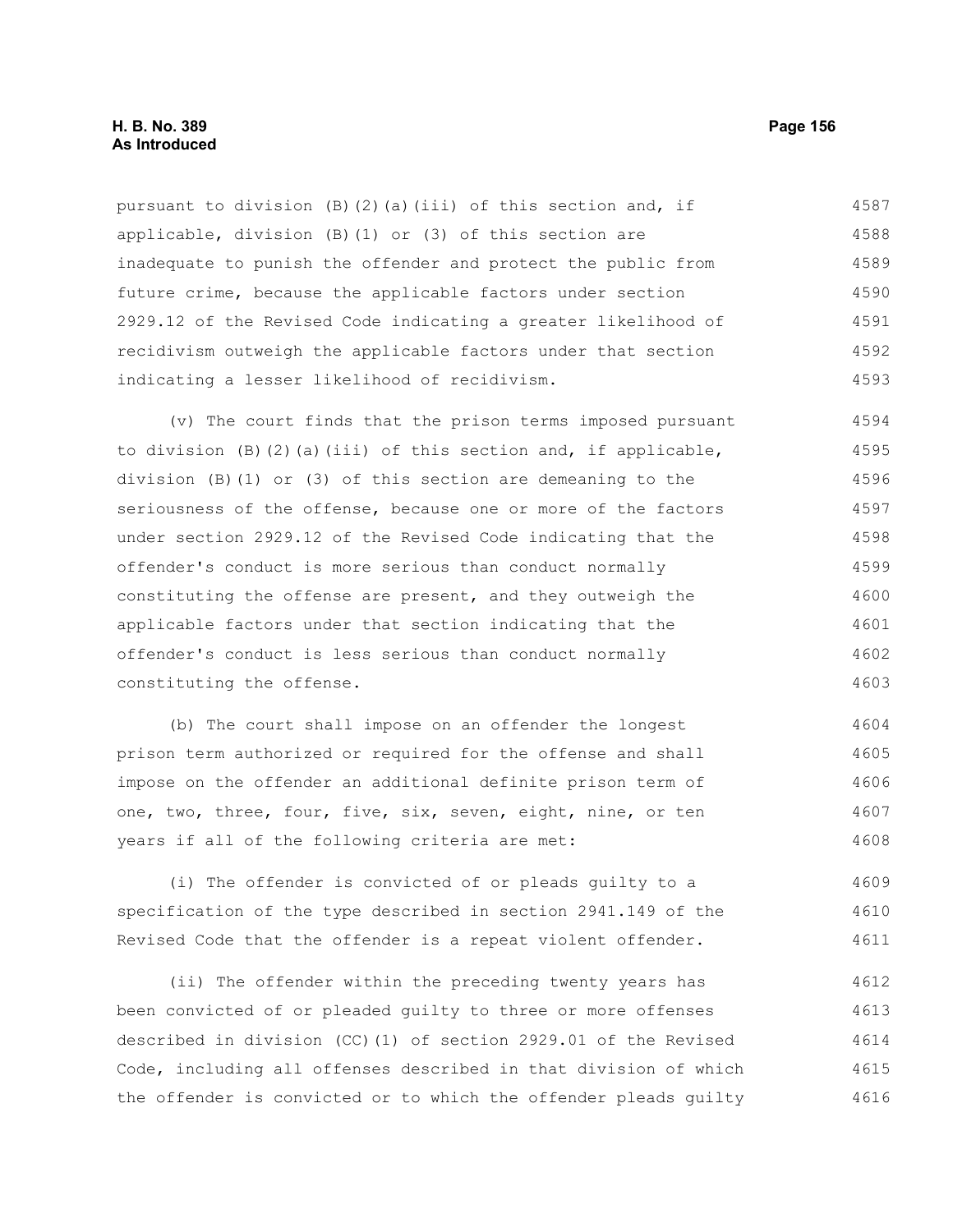in the current prosecution and all offenses described in that division of which the offender previously has been convicted or to which the offender previously pleaded guilty, whether prosecuted together or separately. 4617 4618 4619 4620

(iii) The offense or offenses of which the offender currently is convicted or to which the offender currently pleads guilty is aggravated murder and the court does not impose a sentence of death or-life imprisonment without parole, murder, terrorism and the court does not impose a sentence of life imprisonment without parole, any felony of the first degree that is an offense of violence and the court does not impose a sentence of life imprisonment without parole, or any felony of the second degree that is an offense of violence and the trier of fact finds that the offense involved an attempt to cause or a threat to cause serious physical harm to a person or resulted in serious physical harm to a person. 4621 4622 4623 4624 4625 4626 4627 4628 4629 4630 4631 4632

(c) For purposes of division (B)(2)(b) of this section, two or more offenses committed at the same time or as part of the same act or event shall be considered one offense, and that one offense shall be the offense with the greatest penalty. 4633 4634 4635 4636

(d) A sentence imposed under division (B)(2)(a) or (b) of this section shall not be reduced pursuant to section 2929.20, section 2967.19, or section 2967.193, or any other provision of Chapter 2967. or Chapter 5120. of the Revised Code. The offender shall serve an additional prison term imposed under this section consecutively to and prior to the prison term imposed for the underlying offense. 4637 4638 4639 4640 4641 4642 4643

(e) When imposing a sentence pursuant to division (B)(2) (a) or (b) of this section, the court shall state its findings explaining the imposed sentence. 4644 4645 4646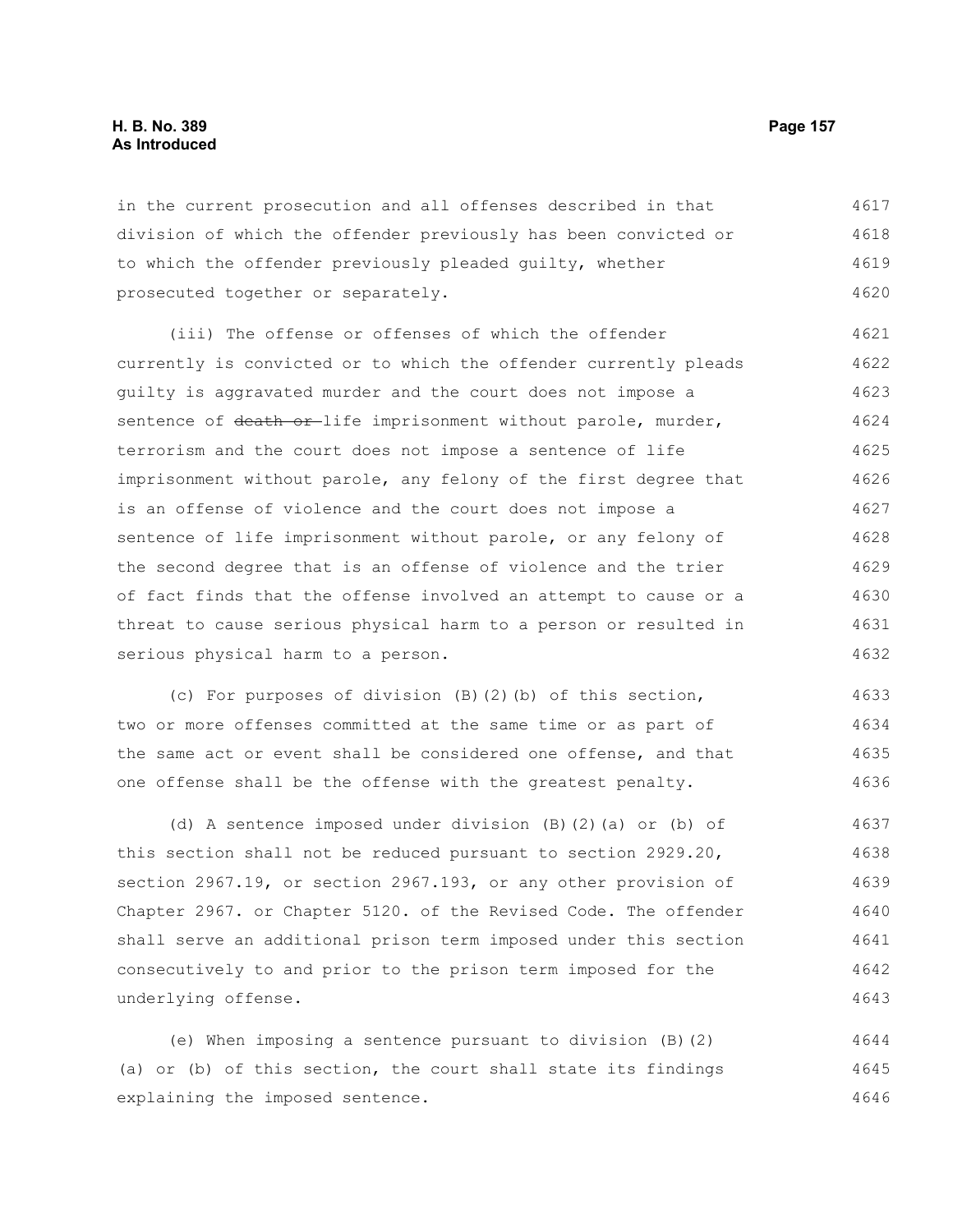# **H. B. No. 389 Page 158 As Introduced**

(3) Except when an offender commits a violation of section 2903.01 or 2907.02 of the Revised Code and the penalty imposed for the violation is life imprisonment or commits a violation of section 2903.02 of the Revised Code, if the offender commits a violation of section 2925.03 or 2925.11 of the Revised Code and that section classifies the offender as a major drug offender, if the offender commits a felony violation of section 2925.02, 2925.04, 2925.05, 2925.36, 3719.07, 3719.08, 3719.16, 3719.161, 4729.37, or 4729.61, division (C) or (D) of section 3719.172, division (E) of section 4729.51, or division (J) of section 4729.54 of the Revised Code that includes the sale, offer to sell, or possession of a schedule I or II controlled substance, with the exception of marihuana, and the court imposing sentence upon the offender finds that the offender is guilty of a specification of the type described in section 2941.1410 of the Revised Code charging that the offender is a major drug offender, if the court imposing sentence upon an offender for a felony finds that the offender is guilty of corrupt activity with the most serious offense in the pattern of corrupt activity being a felony of the first degree, or if the offender is guilty of an attempted violation of section 2907.02 of the Revised Code and, had the offender completed the violation of section 2907.02 of the Revised Code that was attempted, the offender would have been subject to a sentence of life imprisonment or life imprisonment without parole for the violation of section 2907.02 of the Revised Code, the court shall impose upon the offender for the felony violation a mandatory prison term of the maximum prison term prescribed for a felony of the first degree that, subject to divisions (C) to (I) of section 2967.19 of the Revised Code, cannot be reduced pursuant to section 2929.20, section 2967.19, or any other provision of Chapter 2967. or 5120. of the Revised Code. 4647 4648 4649 4650 4651 4652 4653 4654 4655 4656 4657 4658 4659 4660 4661 4662 4663 4664 4665 4666 4667 4668 4669 4670 4671 4672 4673 4674 4675 4676 4677 4678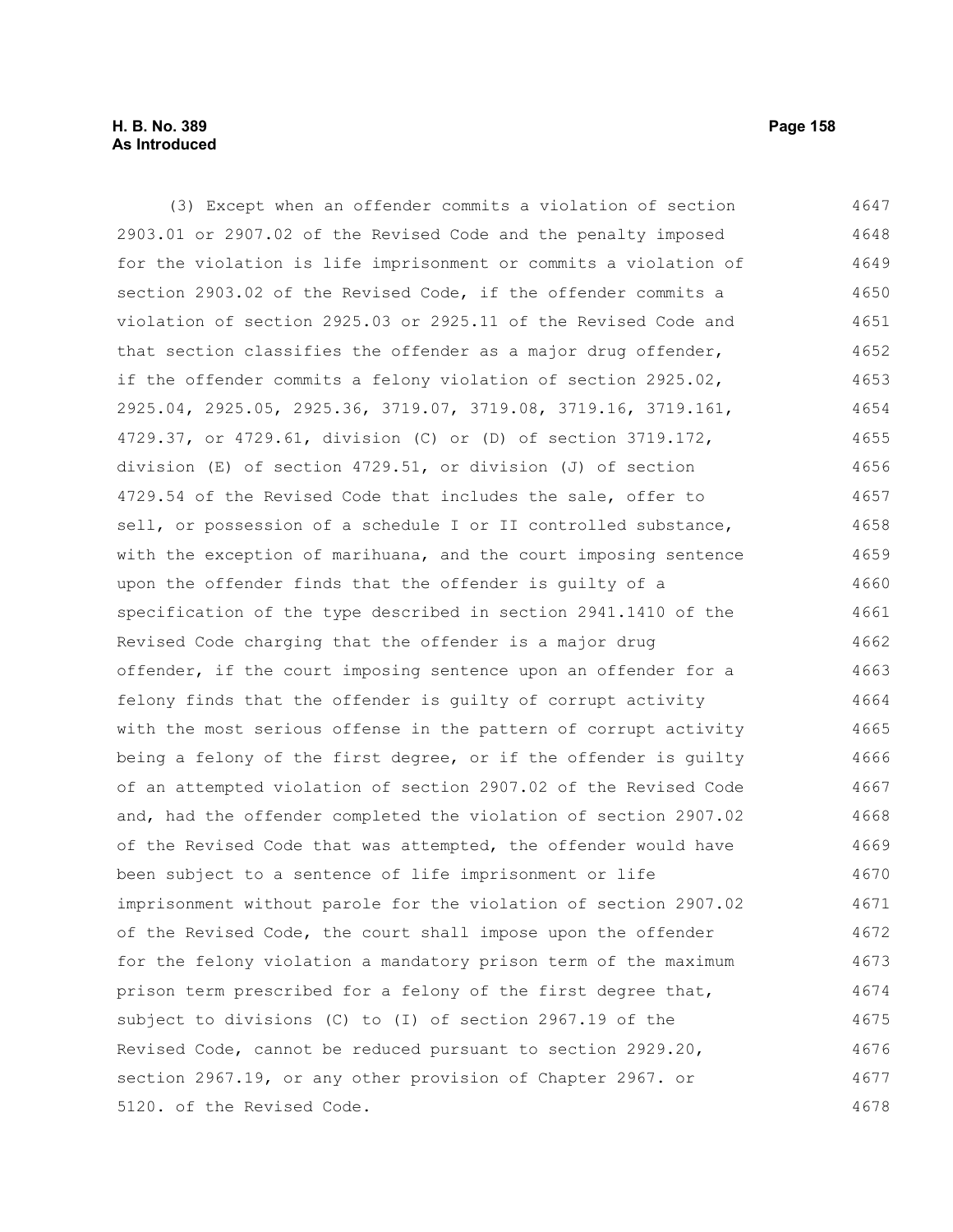# **H. B. No. 389 Page 159 As Introduced**

(4) If the offender is being sentenced for a third or fourth degree felony OVI offense under division (G)(2) of section 2929.13 of the Revised Code, the sentencing court shall impose upon the offender a mandatory prison term in accordance with that division. In addition to the mandatory prison term, if the offender is being sentenced for a fourth degree felony OVI offense, the court, notwithstanding division (A)(4) of this section, may sentence the offender to a definite prison term of not less than six months and not more than thirty months, and if the offender is being sentenced for a third degree felony OVI offense, the sentencing court may sentence the offender to an additional prison term of any duration specified in division (A) (3) of this section. In either case, the additional prison term imposed shall be reduced by the sixty or one hundred twenty days imposed upon the offender as the mandatory prison term. The total of the additional prison term imposed under division (B) (4) of this section plus the sixty or one hundred twenty days imposed as the mandatory prison term shall equal a definite term in the range of six months to thirty months for a fourth degree felony OVI offense and shall equal one of the authorized prison terms specified in division (A)(3) of this section for a third degree felony OVI offense. If the court imposes an additional prison term under division (B)(4) of this section, the offender shall serve the additional prison term after the offender has served the mandatory prison term required for the offense. In addition to the mandatory prison term or mandatory and additional prison term imposed as described in division (B)(4) of this section, the court also may sentence the offender to a community control sanction under section 2929.16 or 2929.17 of the Revised Code, but the offender shall serve all of the prison terms so imposed prior to serving the community control sanction. 4679 4680 4681 4682 4683 4684 4685 4686 4687 4688 4689 4690 4691 4692 4693 4694 4695 4696 4697 4698 4699 4700 4701 4702 4703 4704 4705 4706 4707 4708 4709 4710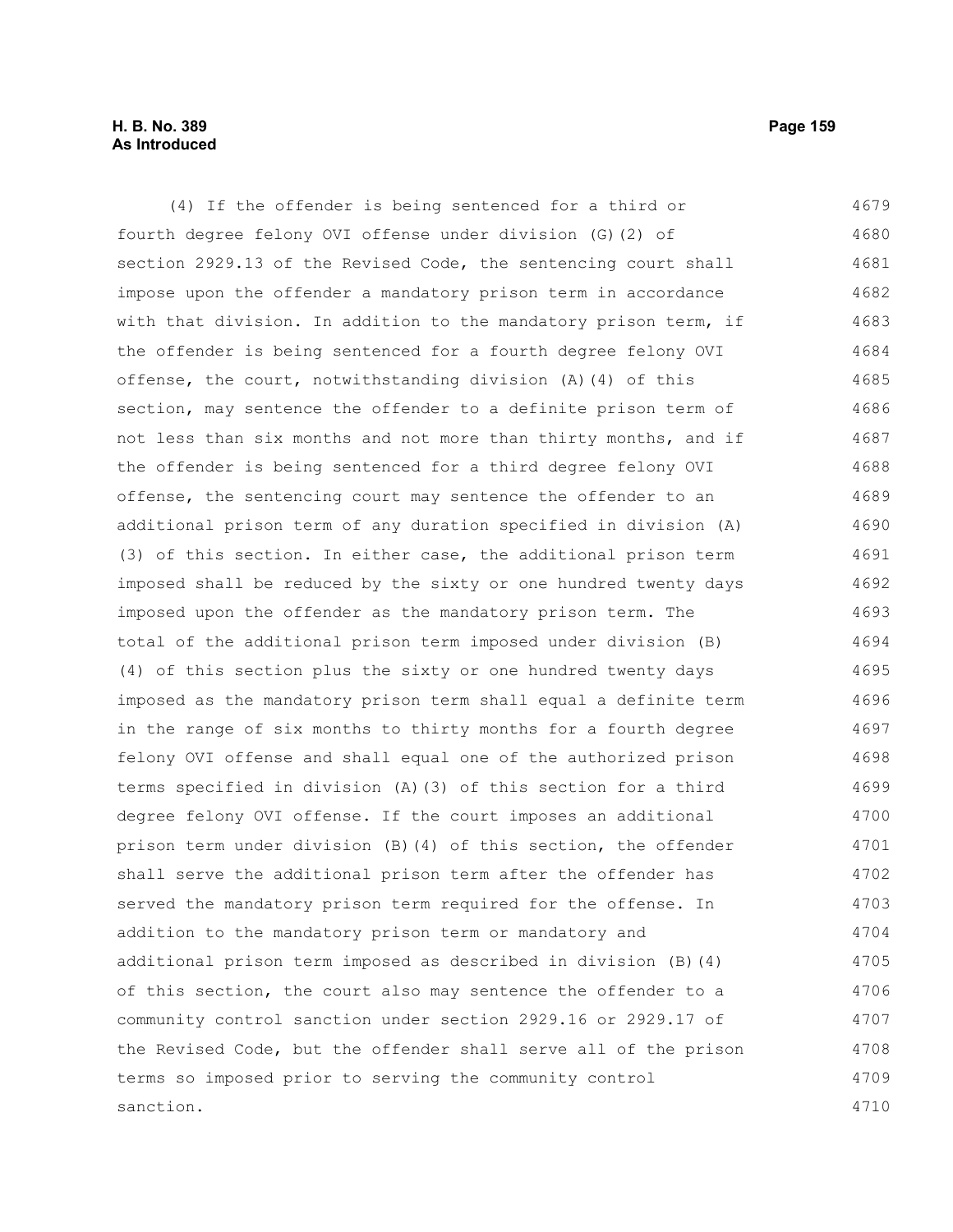## **H. B. No. 389 Page 160 As Introduced**

If the offender is being sentenced for a fourth degree felony OVI offense under division (G)(1) of section 2929.13 of the Revised Code and the court imposes a mandatory term of local incarceration, the court may impose a prison term as described in division (A)(1) of that section. 4711 4712 4713 4714 4715

(5) If an offender is convicted of or pleads guilty to a violation of division (A)(1) or (2) of section 2903.06 of the Revised Code and also is convicted of or pleads guilty to a specification of the type described in section 2941.1414 of the Revised Code that charges that the victim of the offense is a peace officer, as defined in section 2935.01 of the Revised Code, or an investigator of the bureau of criminal identification and investigation, as defined in section 2903.11 of the Revised Code, the court shall impose on the offender a prison term of five years. If a court imposes a prison term on an offender under division (B)(5) of this section, the prison term, subject to divisions (C) to (I) of section 2967.19 of the Revised Code, shall not be reduced pursuant to section 2929.20, section 2967.19, section 2967.193, or any other provision of Chapter 2967. or Chapter 5120. of the Revised Code. A court shall not impose more than one prison term on an offender under division (B)(5) of this section for felonies committed as part of the same act. 4716 4717 4718 4719 4720 4721 4722 4723 4724 4725 4726 4727 4728 4729 4730 4731 4732 4733

(6) If an offender is convicted of or pleads guilty to a violation of division (A)(1) or (2) of section 2903.06 of the Revised Code and also is convicted of or pleads guilty to a specification of the type described in section 2941.1415 of the Revised Code that charges that the offender previously has been convicted of or pleaded guilty to three or more violations of division (A) or (B) of section 4511.19 of the Revised Code or an equivalent offense, as defined in section 2941.1415 of the 4734 4735 4736 4737 4738 4739 4740 4741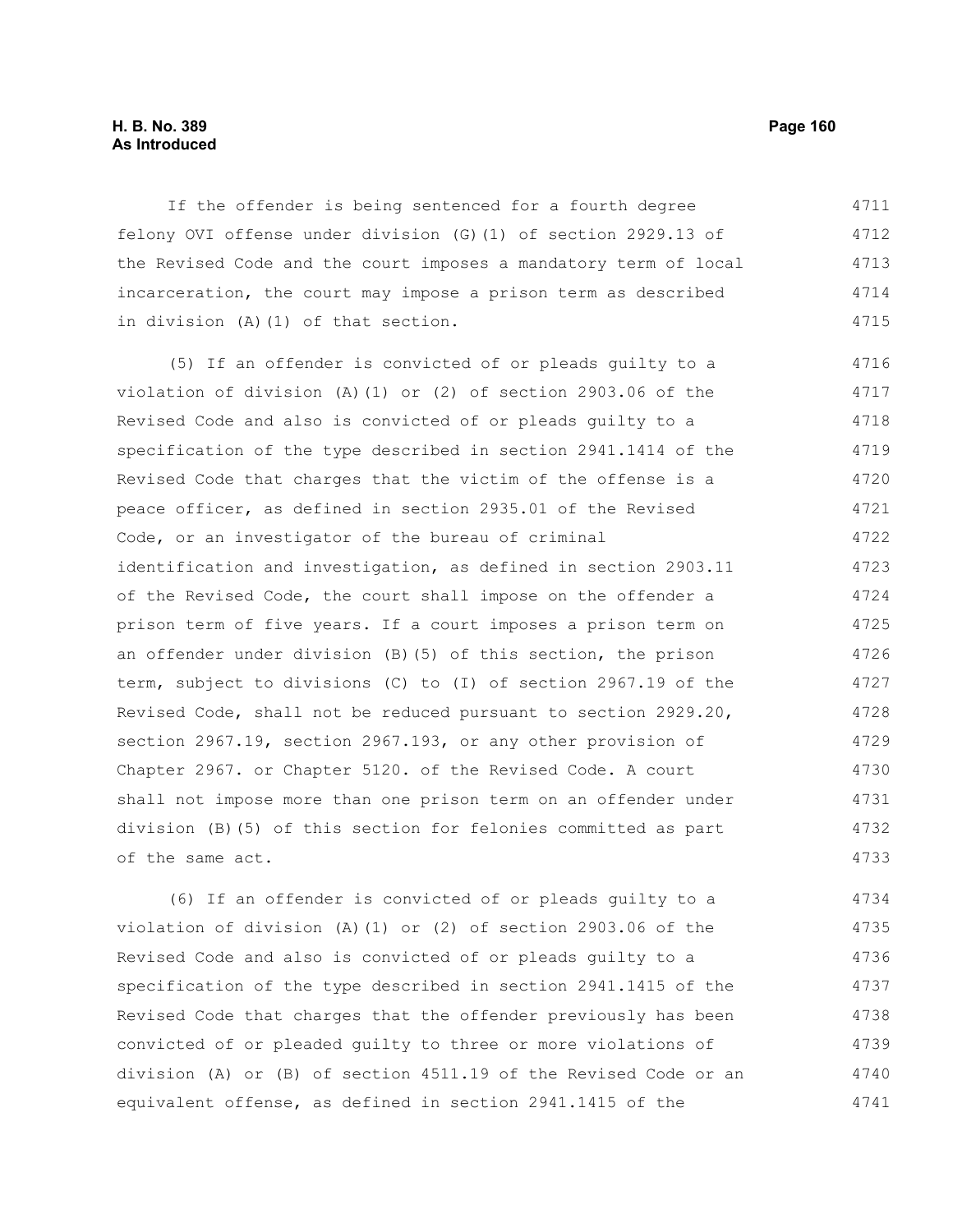Revised Code, or three or more violations of any combination of those divisions and offenses, the court shall impose on the offender a prison term of three years. If a court imposes a prison term on an offender under division (B)(6) of this section, the prison term, subject to divisions (C) to (I) of section 2967.19 of the Revised Code, shall not be reduced pursuant to section 2929.20, section 2967.19, section 2967.193, or any other provision of Chapter 2967. or Chapter 5120. of the Revised Code. A court shall not impose more than one prison term on an offender under division (B)(6) of this section for felonies committed as part of the same act. 4742 4743 4744 4745 4746 4747 4748 4749 4750 4751 4752

(7)(a) If an offender is convicted of or pleads guilty to a felony violation of section 2905.01, 2905.02, 2907.21, 2907.22, or 2923.32, division (A)(1) or (2) of section 2907.323, or division (B)(1), (2), (3), (4), or (5) of section 2919.22 of the Revised Code and also is convicted of or pleads guilty to a specification of the type described in section 2941.1422 of the Revised Code that charges that the offender knowingly committed the offense in furtherance of human trafficking, the court shall impose on the offender a mandatory prison term that is one of the following: 4753 4754 4755 4756 4757 4758 4759 4760 4761 4762

(i) If the offense is a felony of the first degree, a definite prison term of not less than five years and not greater than ten years; 4763 4764 4765

(ii) If the offense is a felony of the second or third degree, a definite prison term of not less than three years and not greater than the maximum prison term allowed for the offense by division (A) of section 2929.14 of the Revised Code; 4766 4767 4768 4769

(iii) If the offense is a felony of the fourth or fifth degree, a definite prison term that is the maximum prison term 4770 4771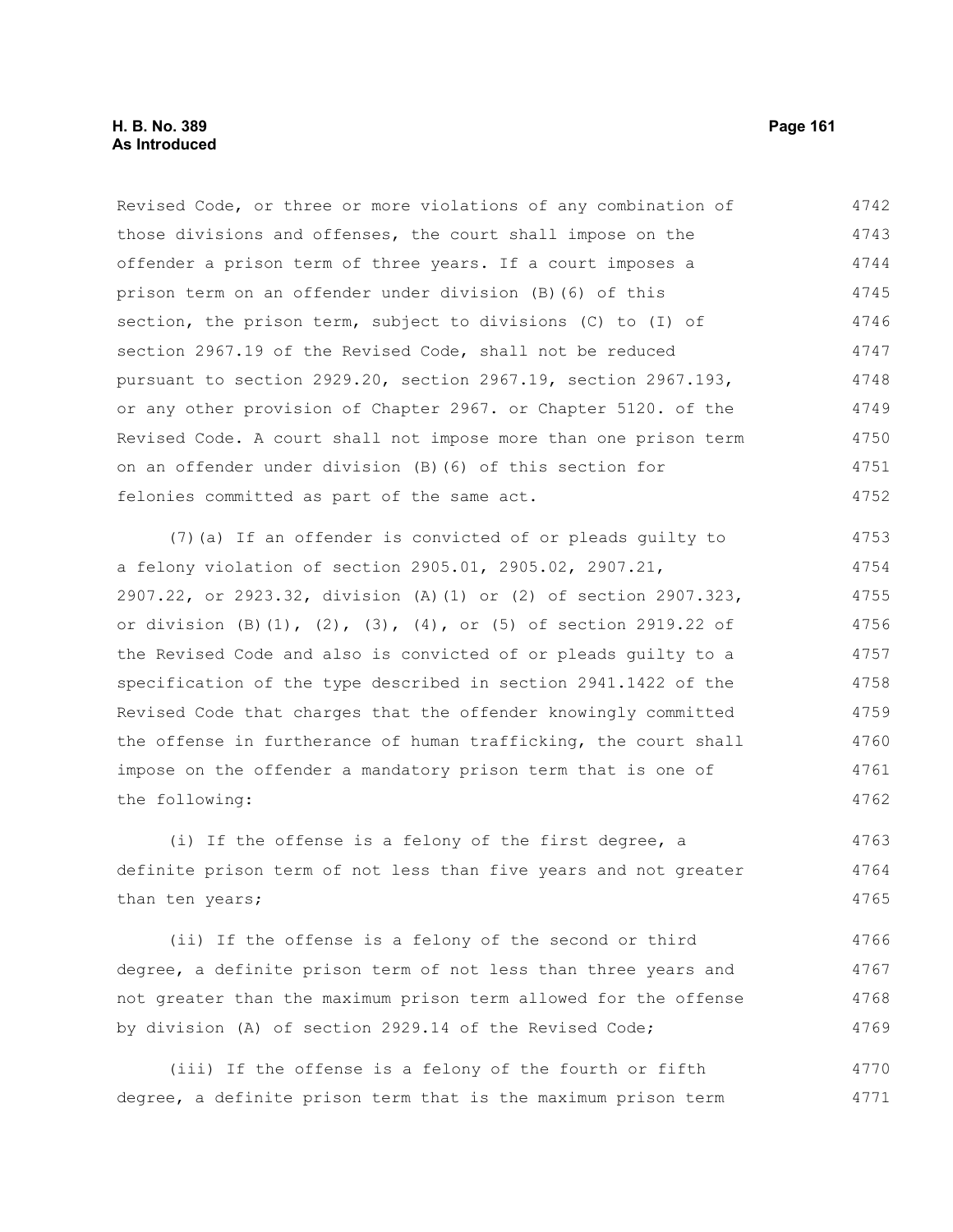allowed for the offense by division (A) of section 2929.14 of the Revised Code. (b) Subject to divisions (C) to (I) of section 2967.19 of the Revised Code, the prison term imposed under division (B)(7) (a) of this section shall not be reduced pursuant to section 2929.20, section 2967.19, section 2967.193, or any other provision of Chapter 2967. of the Revised Code. A court shall not impose more than one prison term on an offender under division (B)(7)(a) of this section for felonies committed as part of the same act, scheme, or plan. 4772 4773 4774 4775 4776 4777 4778 4779 4780 4781

(8) If an offender is convicted of or pleads guilty to a felony violation of section 2903.11, 2903.12, or 2903.13 of the Revised Code and also is convicted of or pleads guilty to a specification of the type described in section 2941.1423 of the Revised Code that charges that the victim of the violation was a woman whom the offender knew was pregnant at the time of the violation, notwithstanding the range of prison terms prescribed in division (A) of this section for felonies of the same degree as the violation, the court shall impose on the offender a mandatory prison term that is either a definite prison term of six months or one of the prison terms prescribed in section 2929.14 of the Revised Code for felonies of the same degree as the violation. 4782 4783 4784 4785 4786 4787 4788 4789 4790 4791 4792 4793 4794

 $(C)$ (1)(a) Subject to division  $(C)$ (1)(b) of this section, if a mandatory prison term is imposed upon an offender pursuant to division (B)(1)(a) of this section for having a firearm on or about the offender's person or under the offender's control while committing a felony, if a mandatory prison term is imposed upon an offender pursuant to division (B)(1)(c) of this section for committing a felony specified in that division by 4795 4796 4797 4798 4799 4800 4801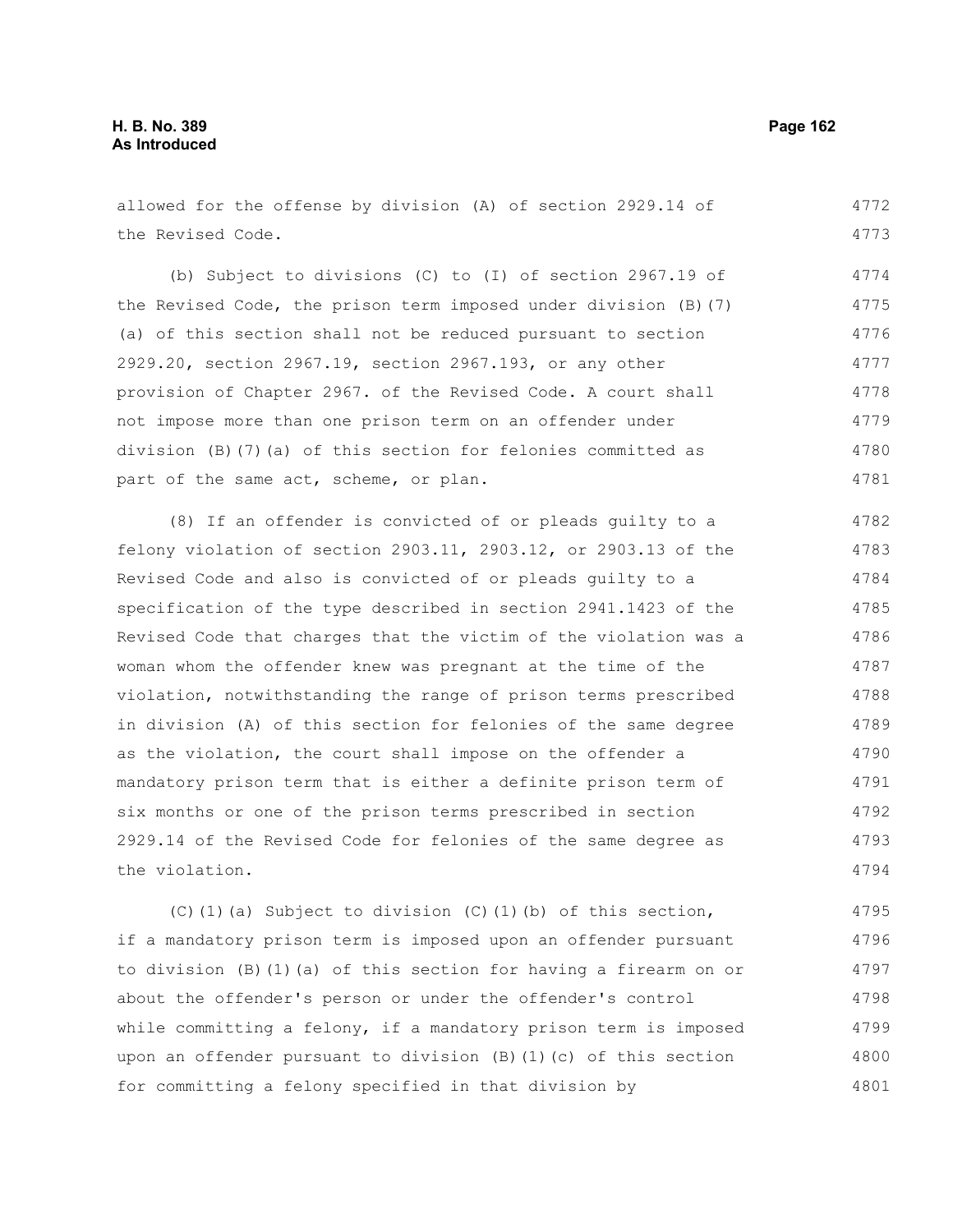discharging a firearm from a motor vehicle, or if both types of mandatory prison terms are imposed, the offender shall serve any mandatory prison term imposed under either division consecutively to any other mandatory prison term imposed under either division or under division (B)(1)(d) of this section, consecutively to and prior to any prison term imposed for the underlying felony pursuant to division  $(A)$ ,  $(B)$   $(2)$ , or  $(B)$   $(3)$  of this section or any other section of the Revised Code, and consecutively to any other prison term or mandatory prison term previously or subsequently imposed upon the offender. 4802 4803 4804 4805 4806 4807 4808 4809 4810 4811

(b) If a mandatory prison term is imposed upon an offender pursuant to division (B)(1)(d) of this section for wearing or carrying body armor while committing an offense of violence that is a felony, the offender shall serve the mandatory term so imposed consecutively to any other mandatory prison term imposed under that division or under division (B)(1)(a) or (c) of this section, consecutively to and prior to any prison term imposed for the underlying felony under division  $(A)$ ,  $(B)$   $(2)$ , or  $(B)$   $(3)$ of this section or any other section of the Revised Code, and consecutively to any other prison term or mandatory prison term previously or subsequently imposed upon the offender. 4812 4813 4814 4815 4816 4817 4818 4819 4820 4821 4822

(c) If a mandatory prison term is imposed upon an offender pursuant to division (B)(1)(f) of this section, the offender shall serve the mandatory prison term so imposed consecutively to and prior to any prison term imposed for the underlying felony under division (A), (B)(2), or (B)(3) of this section or any other section of the Revised Code, and consecutively to any other prison term or mandatory prison term previously or subsequently imposed upon the offender. 4823 4824 4825 4826 4827 4828 4829 4830

(d) If a mandatory prison term is imposed upon an offender 4831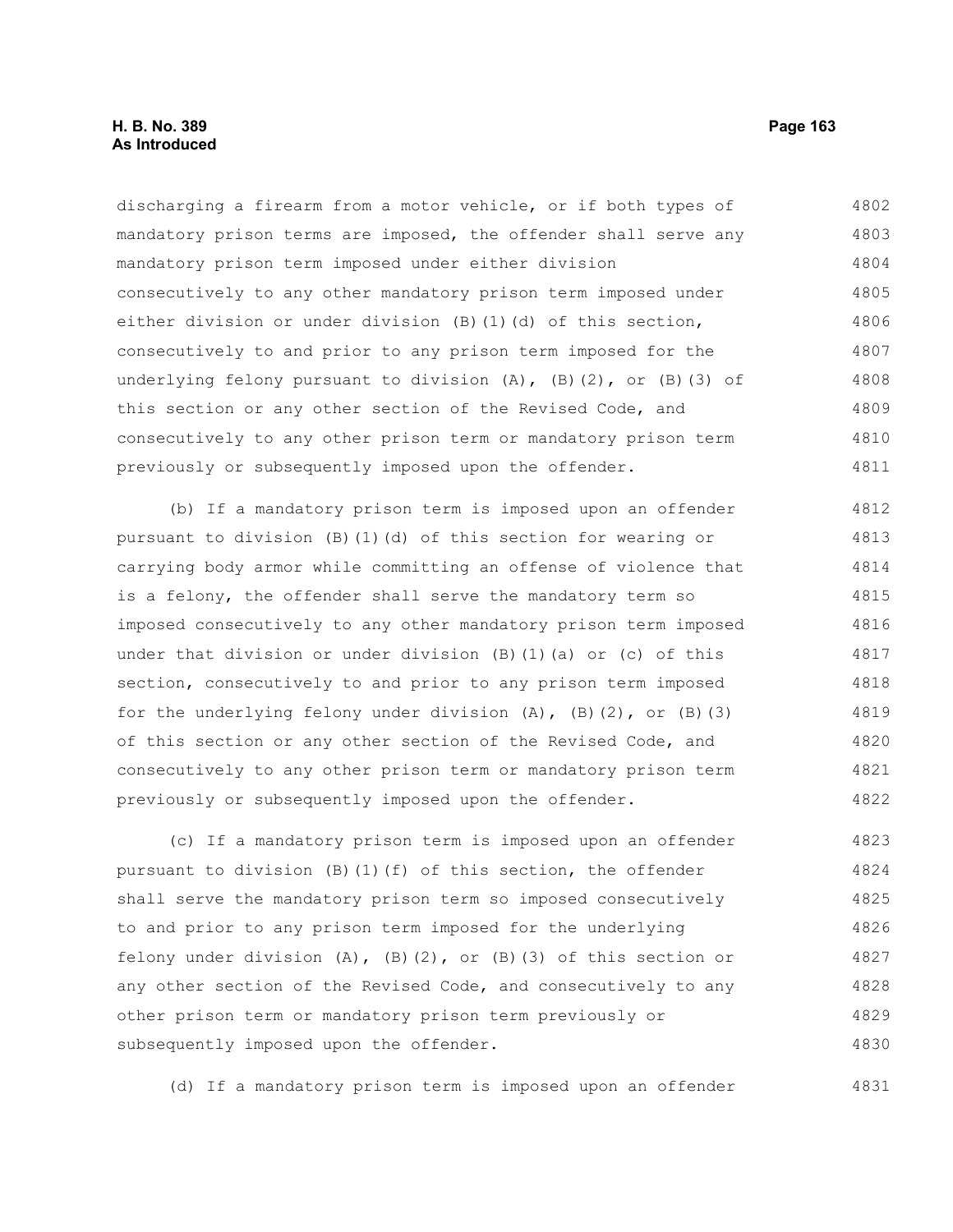pursuant to division (B)(7) or (8) of this section, the offender shall serve the mandatory prison term so imposed consecutively to any other mandatory prison term imposed under that division or under any other provision of law and consecutively to any other prison term or mandatory prison term previously or subsequently imposed upon the offender. 4832 4833 4834 4835 4836 4837

(2) If an offender who is an inmate in a jail, prison, or other residential detention facility violates section 2917.02, 2917.03, or 2921.35 of the Revised Code or division (A)(1) or (2) of section 2921.34 of the Revised Code, if an offender who is under detention at a detention facility commits a felony violation of section 2923.131 of the Revised Code, or if an offender who is an inmate in a jail, prison, or other residential detention facility or is under detention at a detention facility commits another felony while the offender is an escapee in violation of division (A)(1) or (2) of section 2921.34 of the Revised Code, any prison term imposed upon the offender for one of those violations shall be served by the offender consecutively to the prison term or term of imprisonment the offender was serving when the offender committed that offense and to any other prison term previously or subsequently imposed upon the offender. 4838 4839 4840 4841 4842 4843 4844 4845 4846 4847 4848 4849 4850 4851 4852 4853

(3) If a prison term is imposed for a violation of division (B) of section 2911.01 of the Revised Code, a violation of division (A) of section 2913.02 of the Revised Code in which the stolen property is a firearm or dangerous ordnance, or a felony violation of division (B) of section 2921.331 of the Revised Code, the offender shall serve that prison term consecutively to any other prison term or mandatory prison term previously or subsequently imposed upon the offender. 4854 4855 4856 4857 4858 4859 4860 4861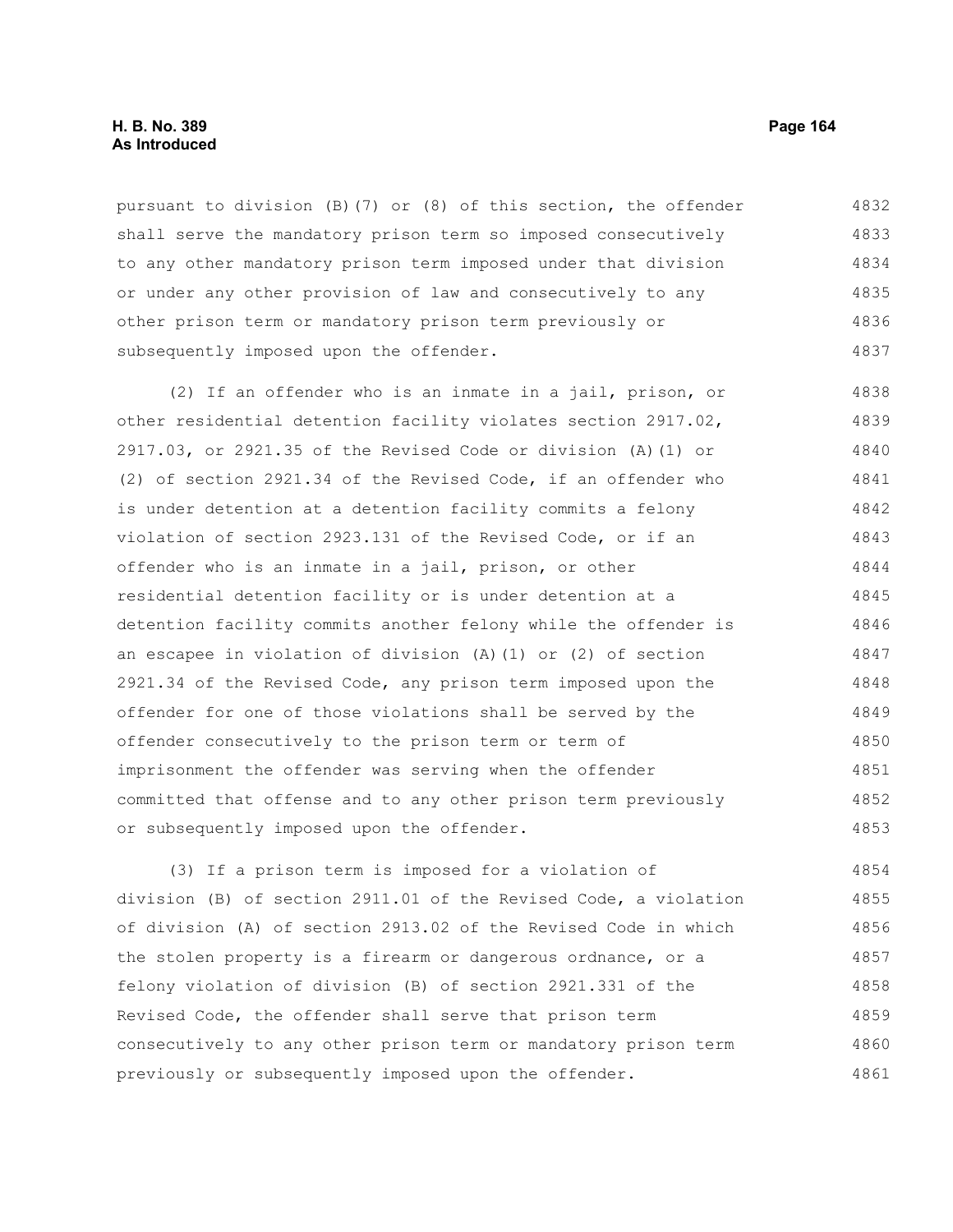# **H. B. No. 389 Page 165 As Introduced**

(4) If multiple prison terms are imposed on an offender for convictions of multiple offenses, the court may require the offender to serve the prison terms consecutively if the court finds that the consecutive service is necessary to protect the public from future crime or to punish the offender and that consecutive sentences are not disproportionate to the seriousness of the offender's conduct and to the danger the offender poses to the public, and if the court also finds any of the following: 4862 4863 4864 4865 4866 4867 4868 4869 4870

(a) The offender committed one or more of the multiple offenses while the offender was awaiting trial or sentencing, was under a sanction imposed pursuant to section 2929.16, 2929.17, or 2929.18 of the Revised Code, or was under postrelease control for a prior offense. 4871 4872 4873 4874 4875

(b) At least two of the multiple offenses were committed as part of one or more courses of conduct, and the harm caused by two or more of the multiple offenses so committed was so great or unusual that no single prison term for any of the offenses committed as part of any of the courses of conduct adequately reflects the seriousness of the offender's conduct. 4876 4877 4878 4879 4880 4881

(c) The offender's history of criminal conduct demonstrates that consecutive sentences are necessary to protect the public from future crime by the offender. 4882 4883 4884

(5) If a mandatory prison term is imposed upon an offender pursuant to division (B)(5) or (6) of this section, the offender shall serve the mandatory prison term consecutively to and prior to any prison term imposed for the underlying violation of division (A)(1) or (2) of section 2903.06 of the Revised Code pursuant to division (A) of this section or section 2929.142 of the Revised Code. If a mandatory prison term is imposed upon an 4885 4886 4887 4888 4889 4890 4891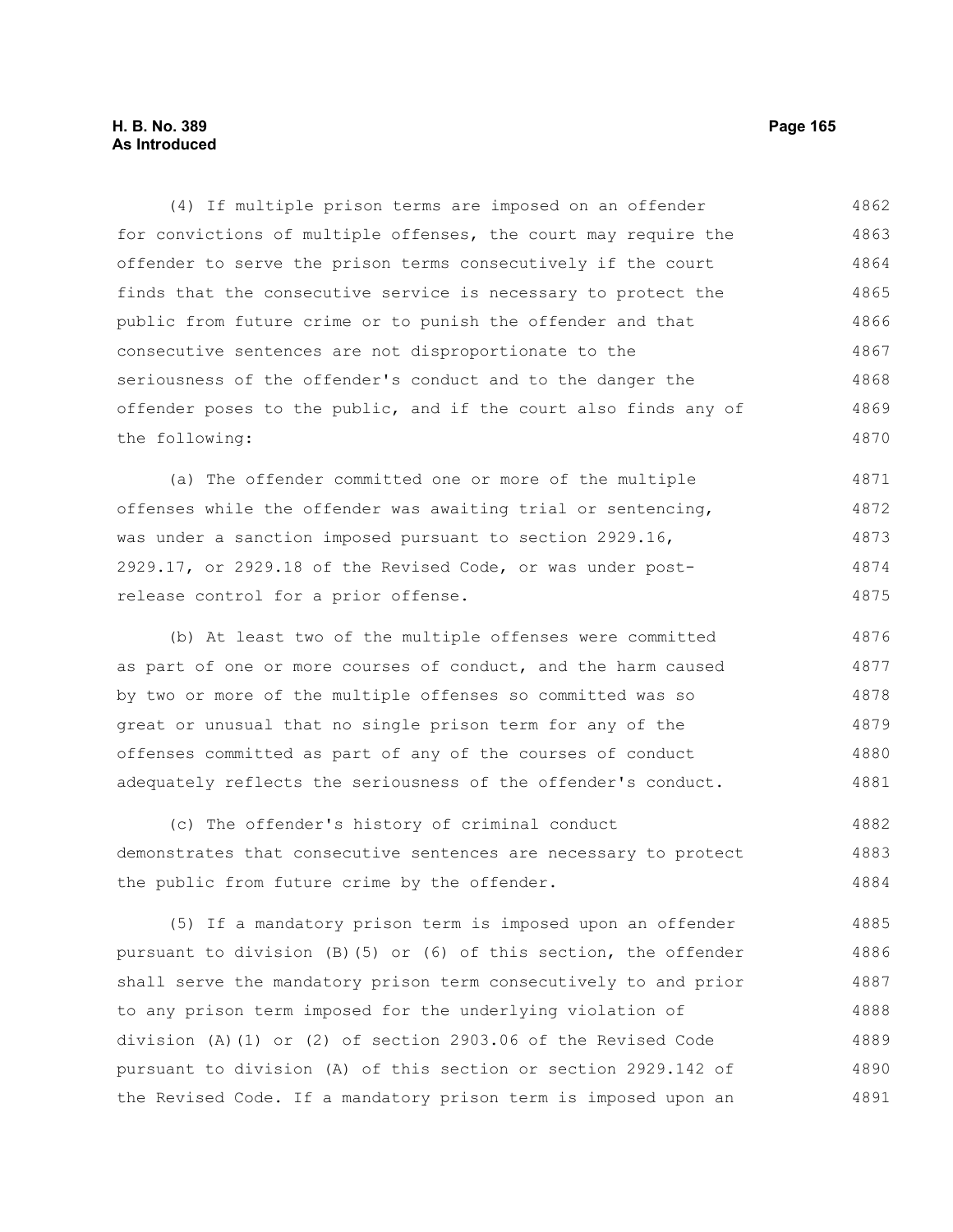## **H. B. No. 389 Page 166 As Introduced**

offender pursuant to division (B)(5) of this section, and if a mandatory prison term also is imposed upon the offender pursuant to division (B)(6) of this section in relation to the same violation, the offender shall serve the mandatory prison term imposed pursuant to division (B)(5) of this section consecutively to and prior to the mandatory prison term imposed pursuant to division (B)(6) of this section and consecutively to and prior to any prison term imposed for the underlying violation of division (A)(1) or (2) of section 2903.06 of the Revised Code pursuant to division (A) of this section or section 2929.142 of the Revised Code. 4892 4893 4894 4895 4896 4897 4898 4899 4900 4901 4902

(6) When consecutive prison terms are imposed pursuant to division  $(C)$   $(1)$ ,  $(2)$ ,  $(3)$ ,  $(4)$ , or  $(5)$  or division  $(H)$   $(1)$  or  $(2)$ of this section, the term to be served is the aggregate of all of the terms so imposed. 4903 4904 4905 4906

(D)(1) If a court imposes a prison term for a felony of the first degree, for a felony of the second degree, for a felony sex offense, or for a felony of the third degree that is not a felony sex offense and in the commission of which the offender caused or threatened to cause physical harm to a person, it shall include in the sentence a requirement that the offender be subject to a period of post-release control after the offender's release from imprisonment, in accordance with that division. If a court imposes a sentence including a prison term of a type described in this division on or after July 11, 2006, the failure of a court to include a post-release control requirement in the sentence pursuant to this division does not negate, limit, or otherwise affect the mandatory period of postrelease control that is required for the offender under division (B) of section 2967.28 of the Revised Code. Section 2929.191 of the Revised Code applies if, prior to July 11, 2006, a court 4907 4908 4909 4910 4911 4912 4913 4914 4915 4916 4917 4918 4919 4920 4921 4922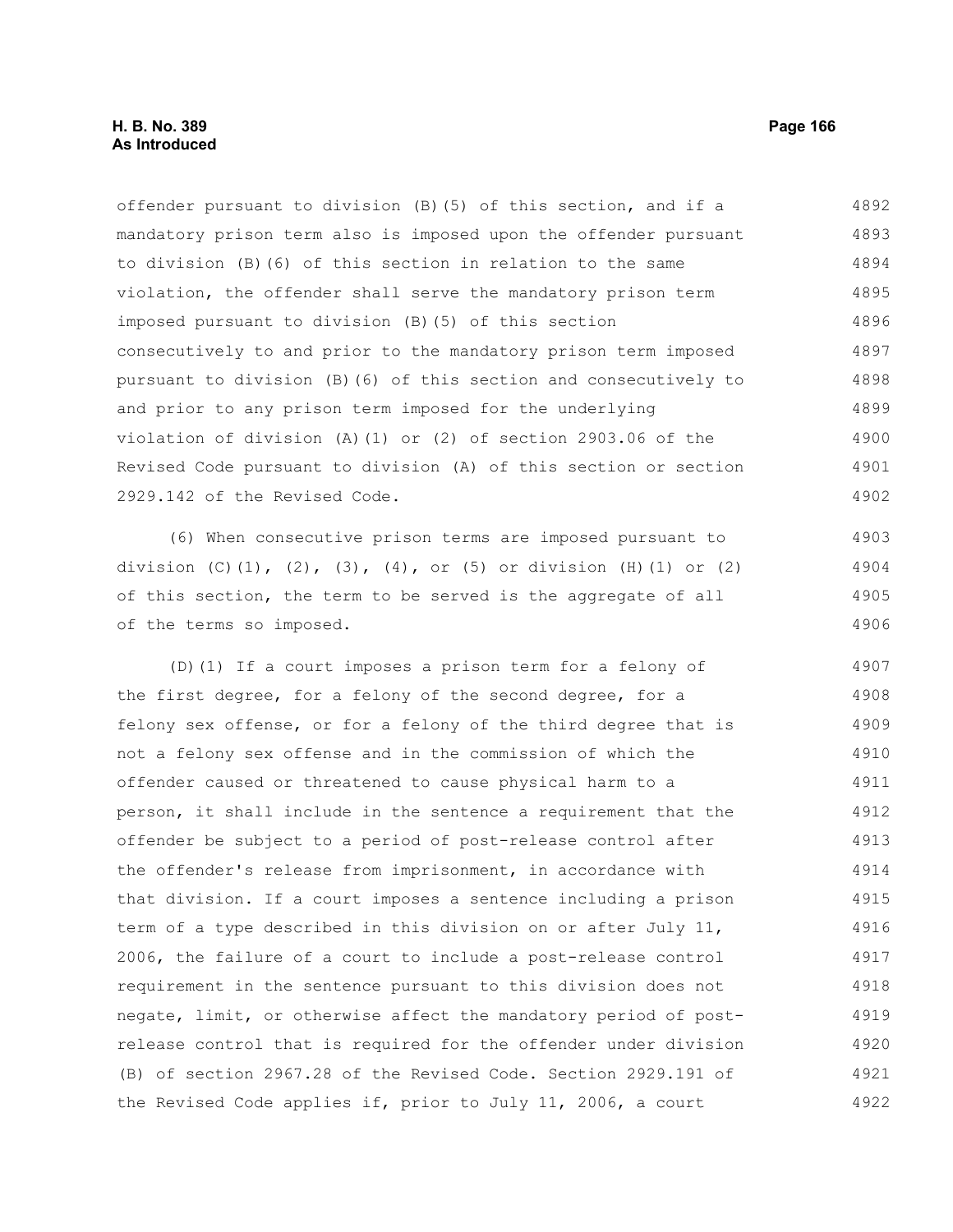imposed a sentence including a prison term of a type described in this division and failed to include in the sentence pursuant to this division a statement regarding post-release control. 4923 4924 4925

(2) If a court imposes a prison term for a felony of the third, fourth, or fifth degree that is not subject to division (D)(1) of this section, it shall include in the sentence a requirement that the offender be subject to a period of postrelease control after the offender's release from imprisonment, in accordance with that division, if the parole board determines that a period of post-release control is necessary. Section 2929.191 of the Revised Code applies if, prior to July 11, 2006, a court imposed a sentence including a prison term of a type described in this division and failed to include in the sentence pursuant to this division a statement regarding post-release control. 4926 4927 4928 4929 4930 4931 4932 4933 4934 4935 4936 4937

(E) The court shall impose sentence upon the offender in accordance with section 2971.03 of the Revised Code, and Chapter 2971. of the Revised Code applies regarding the prison term or term of life imprisonment without parole imposed upon the offender and the service of that term of imprisonment if any of the following apply: 4938 4939 4940 4941 4942 4943

(1) A person is convicted of or pleads guilty to a violent sex offense or a designated homicide, assault, or kidnapping offense, and, in relation to that offense, the offender is adjudicated a sexually violent predator. 4944 4945 4946 4947

(2) A person is convicted of or pleads guilty to a violation of division (A)(1)(b) of section 2907.02 of the Revised Code committed on or after January 2, 2007, and either the court does not impose a sentence of life without parole when authorized pursuant to division (B) of section 2907.02 of the 4948 4949 4950 4951 4952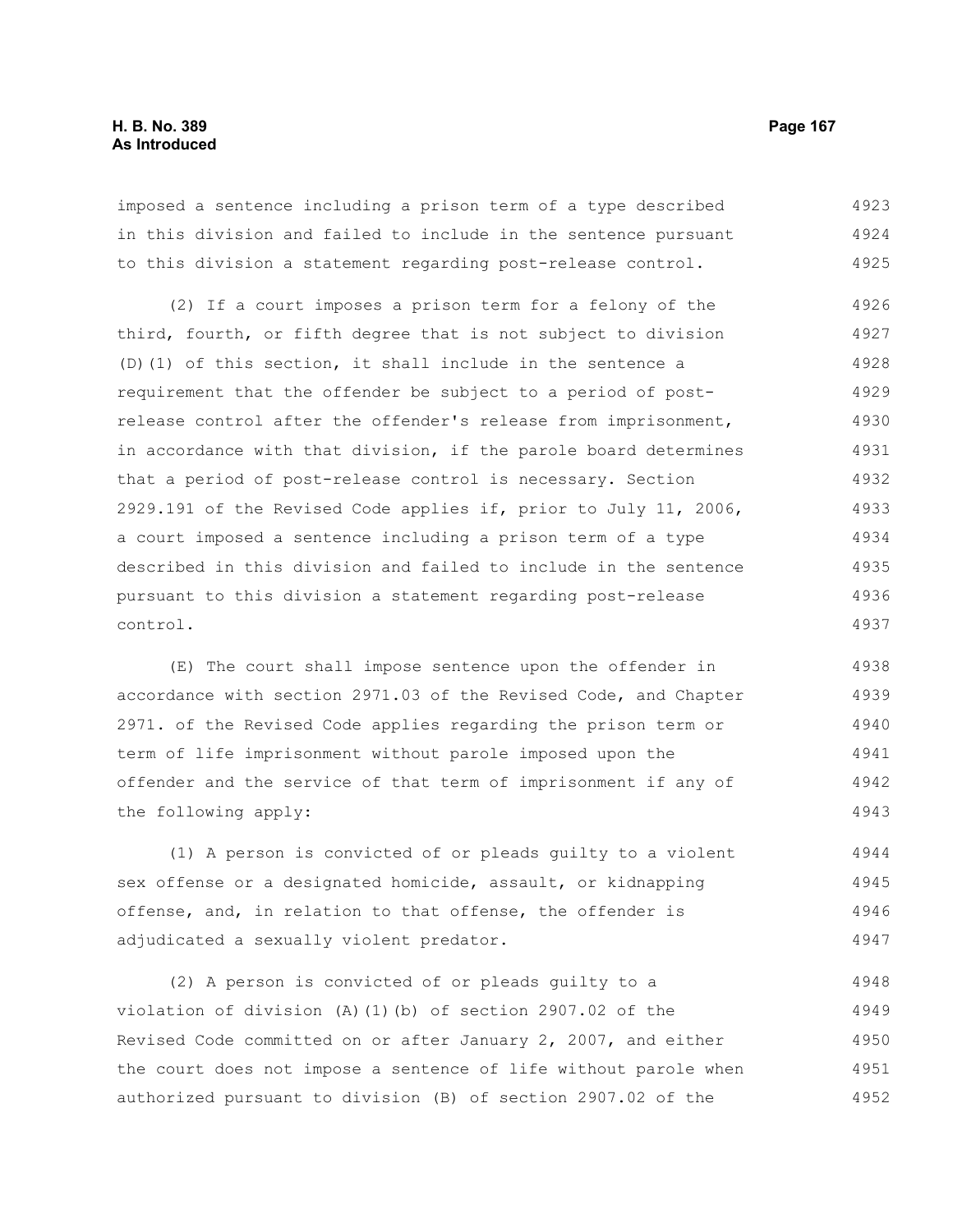Revised Code, or division (B) of section 2907.02 of the Revised Code provides that the court shall not sentence the offender pursuant to section 2971.03 of the Revised Code. 4953 4954 4955

(3) A person is convicted of or pleads guilty to attempted rape committed on or after January 2, 2007, and a specification of the type described in section 2941.1418, 2941.1419, or 2941.1420 of the Revised Code. 4956 4957 4958 4959

(4) A person is convicted of or pleads guilty to a violation of section 2905.01 of the Revised Code committed on or after January 1, 2008, and that section requires the court to sentence the offender pursuant to section 2971.03 of the Revised Code. 4960 4961 4962 4963 4964

(5) A person is convicted of or pleads guilty to aggravated murder committed on or after January 1, 2008, and division  $(A)$   $(2)$   $(b)$   $(ii)$  of section 2929.022, division  $(A)$   $(1)$   $(e)$ ,  $(3)(1)(a)(v), (c)(2)(a)(ii), (b)(2)(b), (b)(3)(a)(iv), or (E)(1)$ (d) of section  $2929.03$ , or division (A) or  $(B)$  (C) of section 2929.06 2929.02 of the Revised Code requires the court to sentence the offender pursuant to division (B)(3) of section 2971.03 of the Revised Code. 4965 4966 4967 4968 4969 4970 4971 4972

(6) A person is convicted of or pleads guilty to murder committed on or after January 1, 2008, and division  $\frac{1}{2}$   $\frac{1}{2}$   $\frac{1}{2}$  (1) of section 2929.02 of the Revised Code requires the court to sentence the offender pursuant to section 2971.03 of the Revised Code. 4973 4974 4975 4976 4977

(F) If a person who has been convicted of or pleaded guilty to a felony is sentenced to a prison term or term of imprisonment under this section, sections section 2929.02-to-2929.06 of the Revised Code, section 2929.142 of the Revised 4978 4979 4980 4981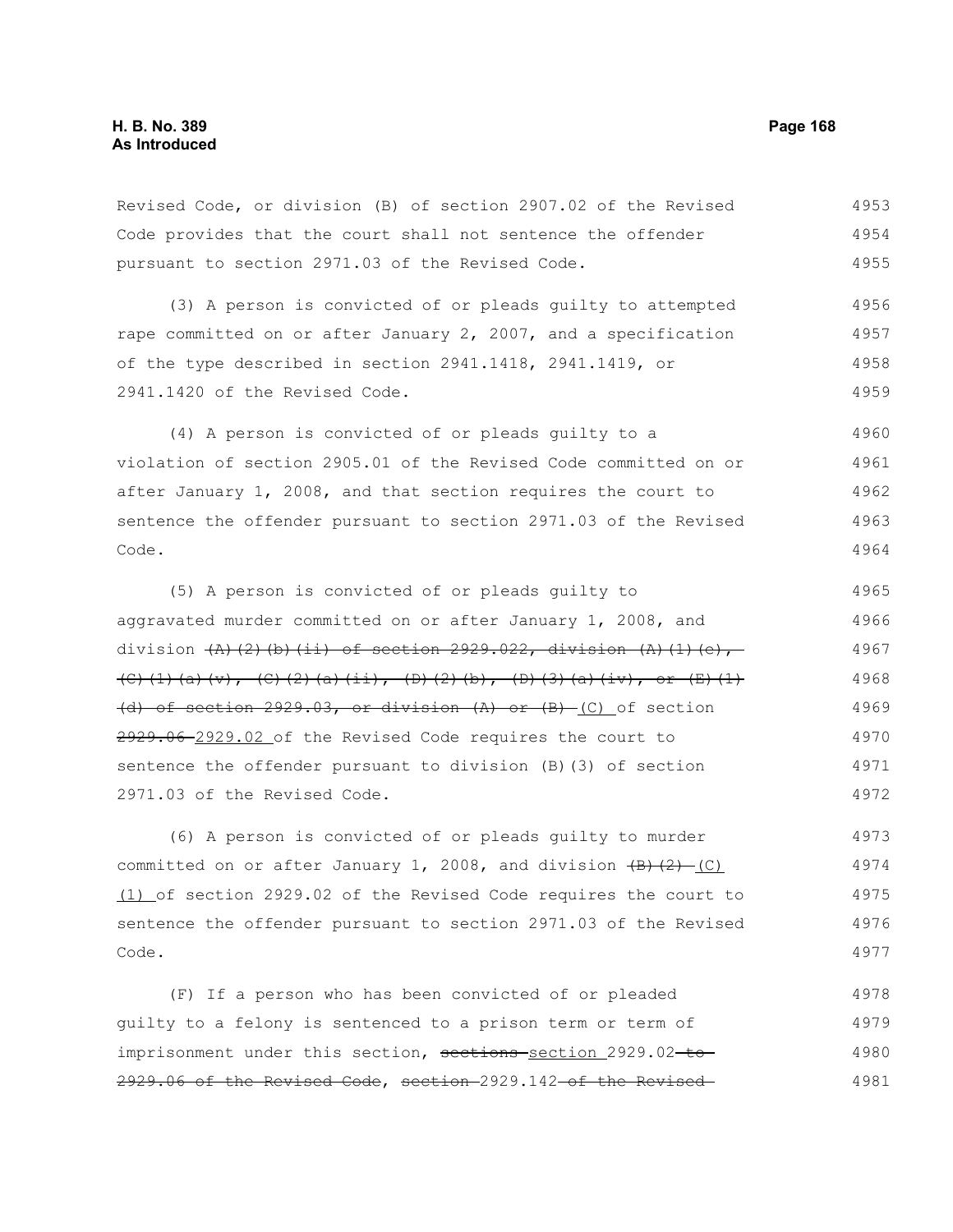Code, section or 2971.03 of the Revised Code, or any other provision of law, section 5120.163 of the Revised Code applies regarding the person while the person is confined in a state correctional institution. 4982 4983 4984 4985

(G) If an offender who is convicted of or pleads guilty to a felony that is an offense of violence also is convicted of or pleads guilty to a specification of the type described in section 2941.142 of the Revised Code that charges the offender with having committed the felony while participating in a criminal gang, the court shall impose upon the offender an additional prison term of one, two, or three years. 4986 4987 4988 4989 4990 4991 4992

(H)(1) If an offender who is convicted of or pleads guilty to aggravated murder, murder, or a felony of the first, second, or third degree that is an offense of violence also is convicted of or pleads guilty to a specification of the type described in section 2941.143 of the Revised Code that charges the offender with having committed the offense in a school safety zone or towards a person in a school safety zone, the court shall impose upon the offender an additional prison term of two years. The offender shall serve the additional two years consecutively to and prior to the prison term imposed for the underlying offense. 4993 4994 4995 4996 4997 4998 4999 5000 5001 5002

(2)(a) If an offender is convicted of or pleads guilty to a felony violation of section 2907.22, 2907.24, 2907.241, or 2907.25 of the Revised Code and to a specification of the type described in section 2941.1421 of the Revised Code and if the court imposes a prison term on the offender for the felony violation, the court may impose upon the offender an additional prison term as follows: 5003 5004 5005 5006 5007 5008 5009

(i) Subject to division (H)(2)(a)(ii) of this section, an additional prison term of one, two, three, four, five, or six 5010 5011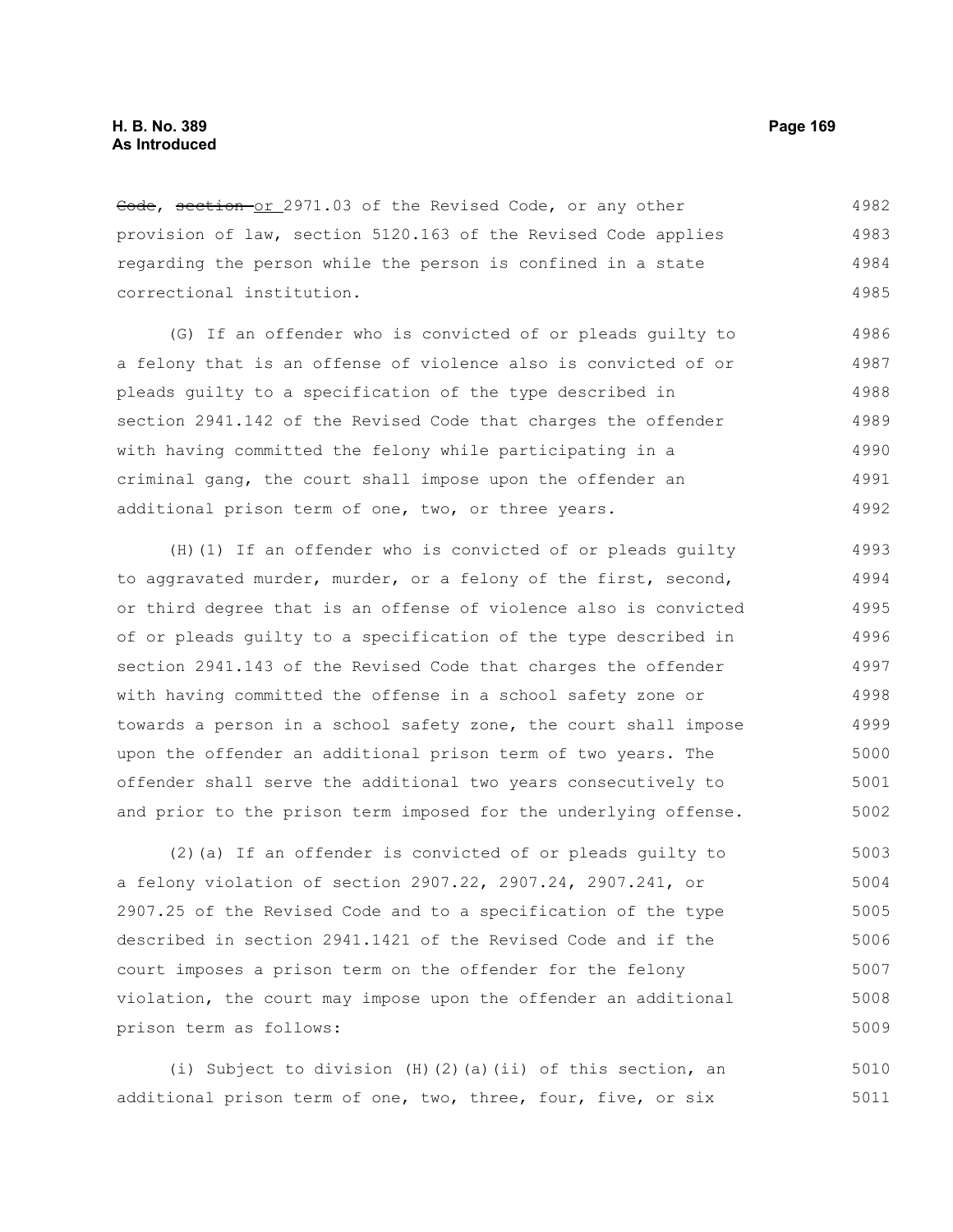### months;

(ii) If the offender previously has been convicted of or pleaded guilty to one or more felony or misdemeanor violations of section 2907.22, 2907.23, 2907.24, 2907.241, or 2907.25 of the Revised Code and also was convicted of or pleaded guilty to a specification of the type described in section 2941.1421 of the Revised Code regarding one or more of those violations, an additional prison term of one, two, three, four, five, six, seven, eight, nine, ten, eleven, or twelve months. 5013 5014 5015 5016 5017 5018 5019 5020

(b) In lieu of imposing an additional prison term under division (H)(2)(a) of this section, the court may directly impose on the offender a sanction that requires the offender to wear a real-time processing, continual tracking electronic monitoring device during the period of time specified by the court. The period of time specified by the court shall equal the duration of an additional prison term that the court could have imposed upon the offender under division (H)(2)(a) of this section. A sanction imposed under this division shall commence on the date specified by the court, provided that the sanction shall not commence until after the offender has served the prison term imposed for the felony violation of section 2907.22, 2907.24, 2907.241, or 2907.25 of the Revised Code and any residential sanction imposed for the violation under section 2929.16 of the Revised Code. A sanction imposed under this division shall be considered to be a community control sanction for purposes of section 2929.15 of the Revised Code, and all provisions of the Revised Code that pertain to community control sanctions shall apply to a sanction imposed under this division, except to the extent that they would by their nature be clearly inapplicable. The offender shall pay all costs associated with a sanction imposed under this division, including the cost of the 5021 5022 5023 5024 5025 5026 5027 5028 5029 5030 5031 5032 5033 5034 5035 5036 5037 5038 5039 5040 5041 5042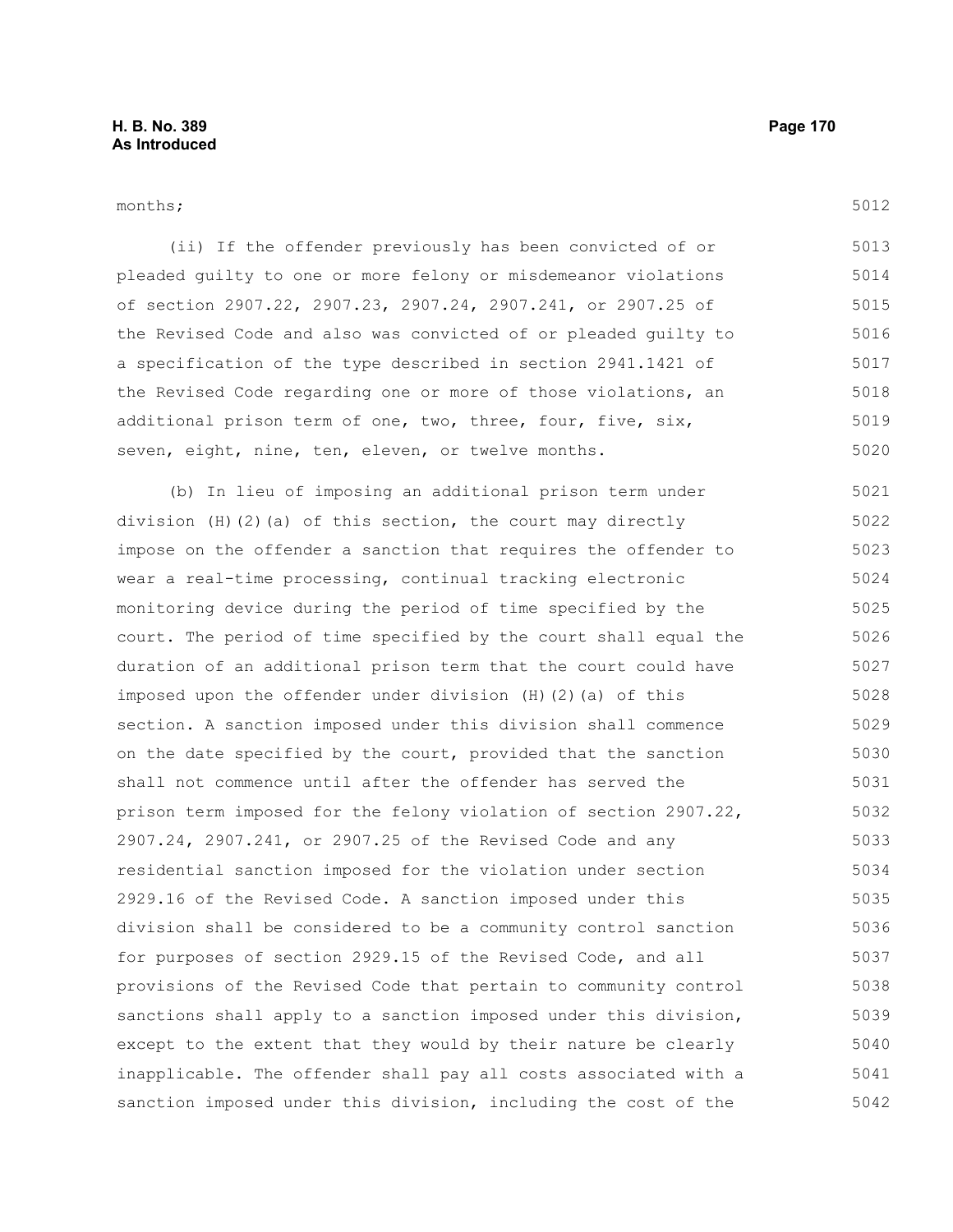use of the monitoring device.

(I) At the time of sentencing, the court may recommend the offender for placement in a program of shock incarceration under section 5120.031 of the Revised Code or for placement in an intensive program prison under section 5120.032 of the Revised Code, disapprove placement of the offender in a program of shock incarceration or an intensive program prison of that nature, or make no recommendation on placement of the offender. In no case shall the department of rehabilitation and correction place the offender in a program or prison of that nature unless the department determines as specified in section 5120.031 or 5120.032 of the Revised Code, whichever is applicable, that the offender is eligible for the placement. 5044 5045 5046 5047 5048 5049 5050 5051 5052 5053 5054 5055

If the court disapproves placement of the offender in a program or prison of that nature, the department of rehabilitation and correction shall not place the offender in any program of shock incarceration or intensive program prison. 5056 5057 5058 5059

If the court recommends placement of the offender in a program of shock incarceration or in an intensive program prison, and if the offender is subsequently placed in the recommended program or prison, the department shall notify the court of the placement and shall include with the notice a brief description of the placement. 5060 5061 5062 5063 5064 5065

If the court recommends placement of the offender in a program of shock incarceration or in an intensive program prison and the department does not subsequently place the offender in the recommended program or prison, the department shall send a notice to the court indicating why the offender was not placed in the recommended program or prison. 5066 5067 5068 5069 5070 5071

5043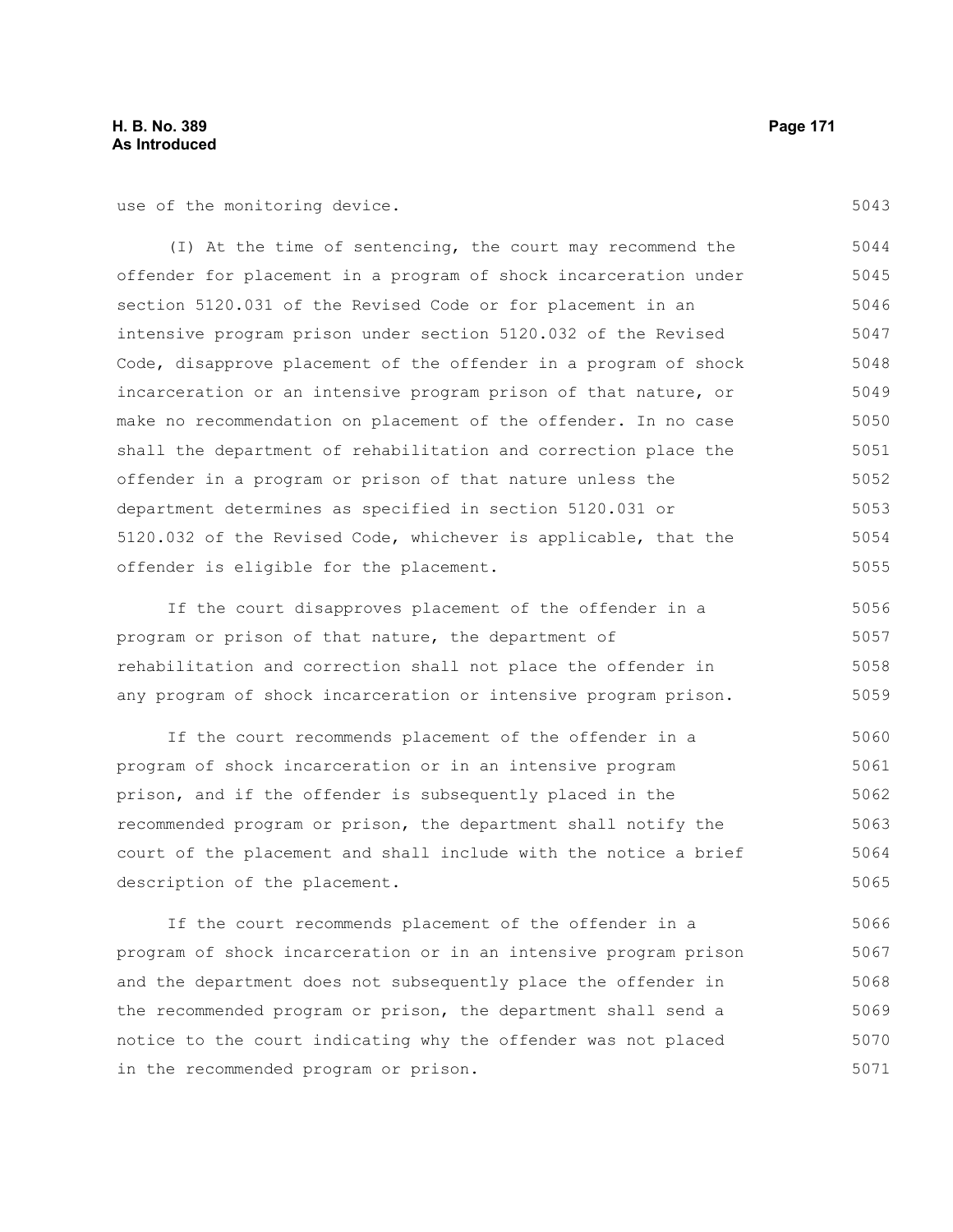# **H. B. No. 389 Page 172 As Introduced**

If the court does not make a recommendation under this division with respect to an offender and if the department determines as specified in section 5120.031 or 5120.032 of the Revised Code, whichever is applicable, that the offender is eligible for placement in a program or prison of that nature, the department shall screen the offender and determine if there is an available program of shock incarceration or an intensive program prison for which the offender is suited. If there is an available program of shock incarceration or an intensive program prison for which the offender is suited, the department shall notify the court of the proposed placement of the offender as specified in section 5120.031 or 5120.032 of the Revised Code and shall include with the notice a brief description of the placement. The court shall have ten days from receipt of the notice to disapprove the placement. 5072 5073 5074 5075 5076 5077 5078 5079 5080 5081 5082 5083 5084 5085 5086

(J) If a person is convicted of or pleads guilty to aggravated vehicular homicide in violation of division (A)(1) of section 2903.06 of the Revised Code and division (B)(2)(c) of that section applies, the person shall be sentenced pursuant to section 2929.142 of the Revised Code. 5087 5088 5089 5090 5091

(K)(1) The court shall impose an additional mandatory prison term of two, three, four, five, six, seven, eight, nine, ten, or eleven years on an offender who is convicted of or pleads guilty to a violent felony offense if the offender also is convicted of or pleads guilty to a specification of the type described in section 2941.1424 of the Revised Code that charges that the offender is a violent career criminal and had a firearm on or about the offender's person or under the offender's control while committing the presently charged violent felony offense and displayed or brandished the firearm, indicated that the offender possessed a firearm, or used the firearm to 5092 5093 5094 5095 5096 5097 5098 5099 5100 5101 5102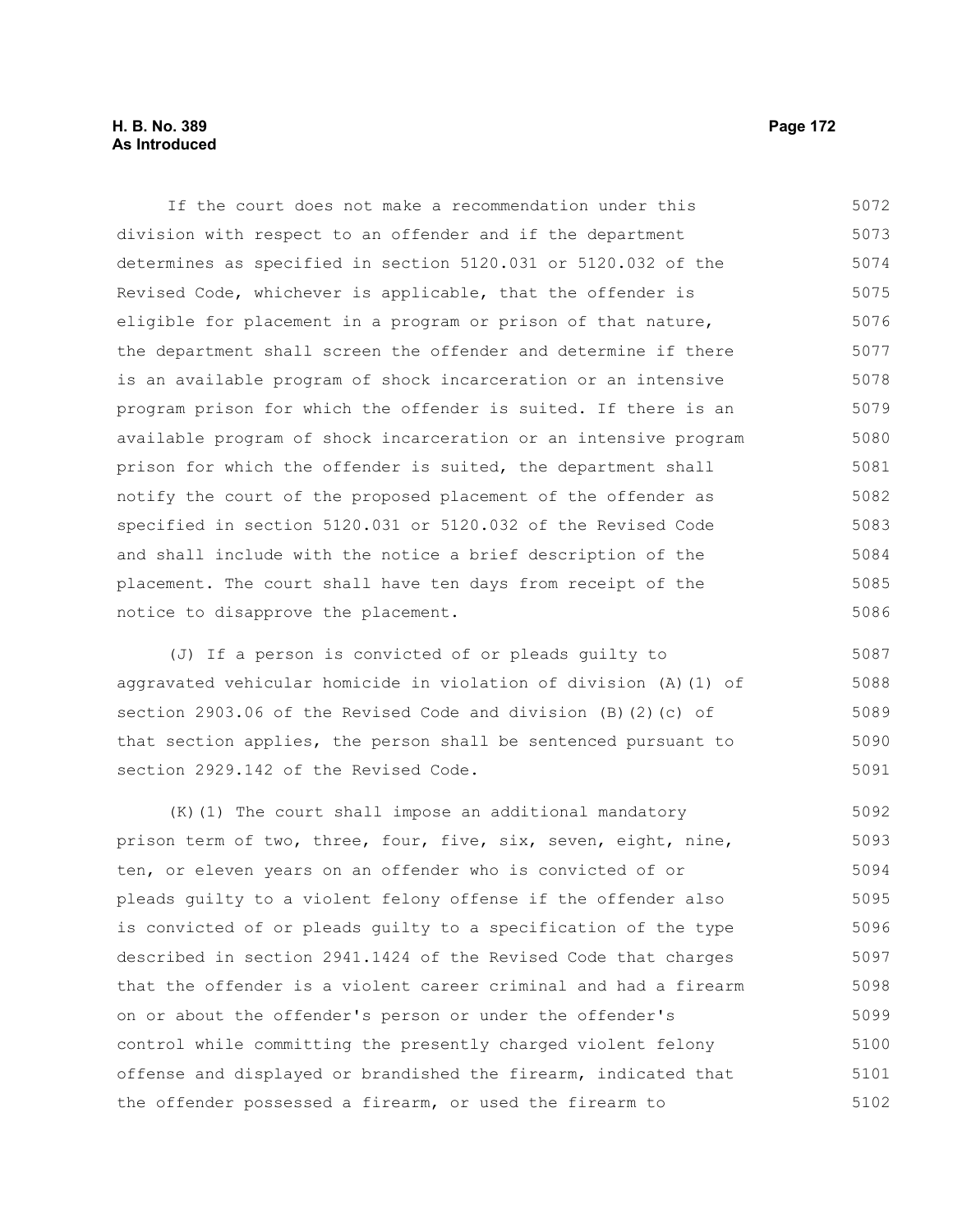facilitate the offense. The offender shall serve the prison term imposed under this division consecutively to and prior to the prison term imposed for the underlying offense. The prison term shall not be reduced pursuant to section 2929.20 or 2967.19 or any other provision of Chapter 2967. or 5120. of the Revised Code. A court may not impose more than one sentence under division (B)(2)(a) of this section and this division for acts committed as part of the same act or transaction. 5103 5104 5105 5106 5107 5108 5109 5110

(2) As used in division (K)(1) of this section, "violent career criminal" and "violent felony offense" have the same meanings as in section 2923.132 of the Revised Code. 5111 5112 5113

```
Sec. 2929.20. (A) As used in this section: 
                                                             5114
```
(1)(a) Except as provided in division (A)(1)(b) of this section, "eligible offender" means any person who, on or after April 7, 2009, is serving a stated prison term that includes one or more nonmandatory prison terms. 5115 5116 5117 5118

(b) "Eligible offender" does not include any person who, on or after April 7, 2009, is serving a stated prison term for any of the following criminal offenses that was a felony and was committed while the person held a public office in this state: 5119 5120 5121 5122

(i) A violation of section 2921.02, 2921.03, 2921.05, 2921.31, 2921.32, 2921.41, 2921.42, or 2923.32 of the Revised Code; 5123 5124 5125

(ii) A violation of section 2913.42, 2921.04, 2921.11, or 2921.12 of the Revised Code, when the conduct constituting the violation was related to the duties of the offender's public office or to the offender's actions as a public official holding that public office; 5126 5127 5128 5129 5130

(iii) A violation of an existing or former municipal 5131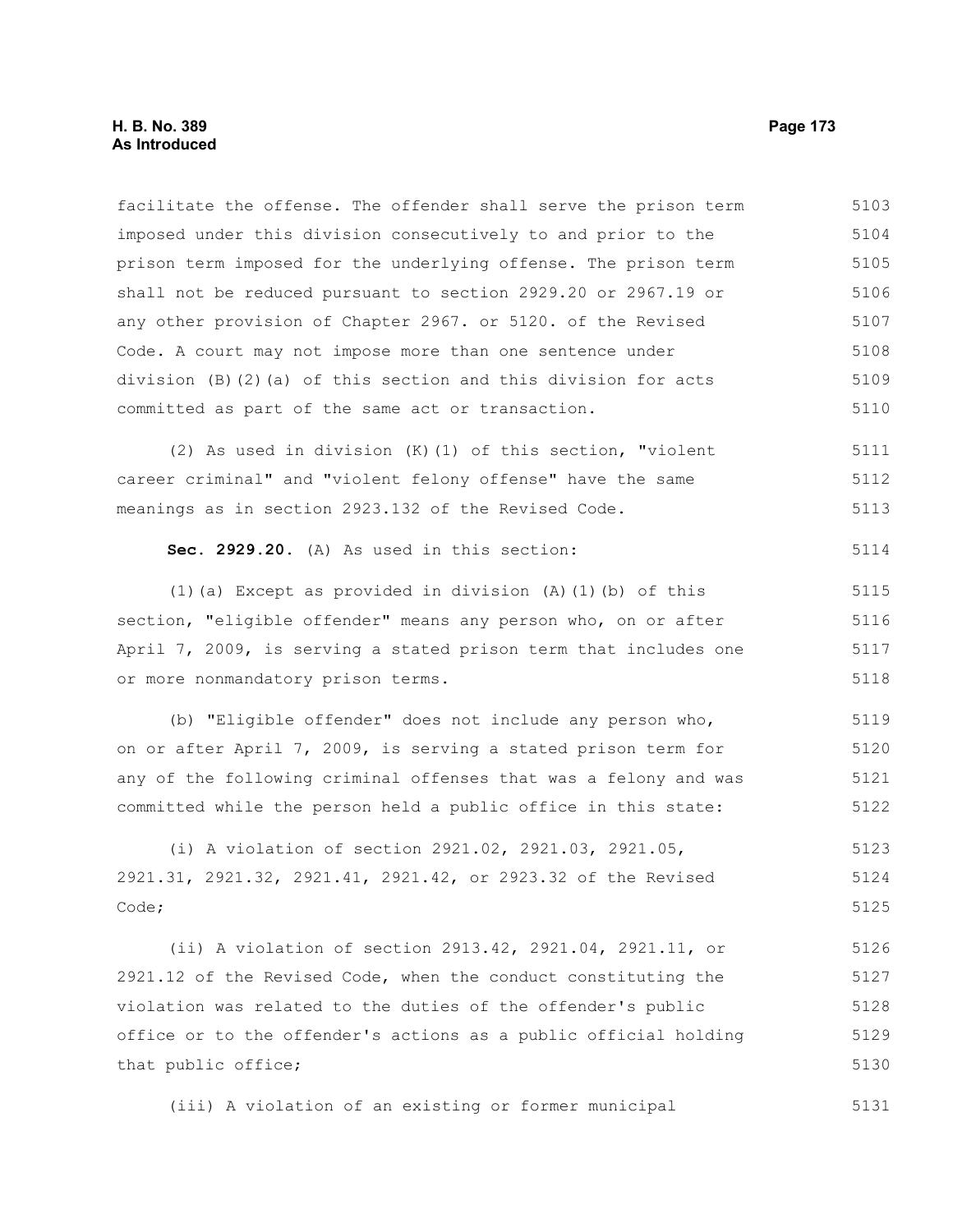| ordinance or law of this or any other state or the United States      | 5132 |
|-----------------------------------------------------------------------|------|
| that is substantially equivalent to any violation listed in           | 5133 |
| division (A)(1)(b)(i) of this section;                                | 5134 |
| (iv) A violation of an existing or former municipal                   | 5135 |
| ordinance or law of this or any other state or the United States      | 5136 |
| that is substantially equivalent to any violation listed in           | 5137 |
| division $(A)$ $(1)$ $(b)$ $(ii)$ of this section, when the conduct   | 5138 |
| constituting the violation was related to the duties of the           | 5139 |
| offender's public office or to the offender's actions as a            | 5140 |
| public official holding that public office;                           | 5141 |
| (v) A conspiracy to commit, attempt to commit, or                     | 5142 |
| complicity in committing any offense listed in division (A) (1)       | 5143 |
| (b) (i) or described in division $(A)$ (1) (b) (iii) of this section; | 5144 |
| (vi) A conspiracy to commit, attempt to commit, or                    | 5145 |
| complicity in committing any offense listed in division $(A)$ $(1)$   | 5146 |
| (b) (ii) or described in division (A) (1) (b) (iv) of this section,   | 5147 |
| if the conduct constituting the offense that was the subject of       | 5148 |
| the conspiracy, that would have constituted the offense               | 5149 |
| attempted, or constituting the offense in which the offender was      | 5150 |
| complicit was or would have been related to the duties of the         | 5151 |
| offender's public office or to the offender's actions as a            | 5152 |
| public official holding that public office.                           | 5153 |
| (2) "Nonmandatory prison term" means a prison term that is            | 5154 |
| not a mandatory prison term.                                          | 5155 |
| (3) "Public office" means any elected federal, state, or              | 5156 |
| local government office in this state.                                | 5157 |
| (4) "Victim's representative" has the same meaning as in              | 5158 |
| section 2930.01 of the Revised Code.                                  | 5159 |
| (5) "Imminent danger of death," "medically incapacitated,"            | 5160 |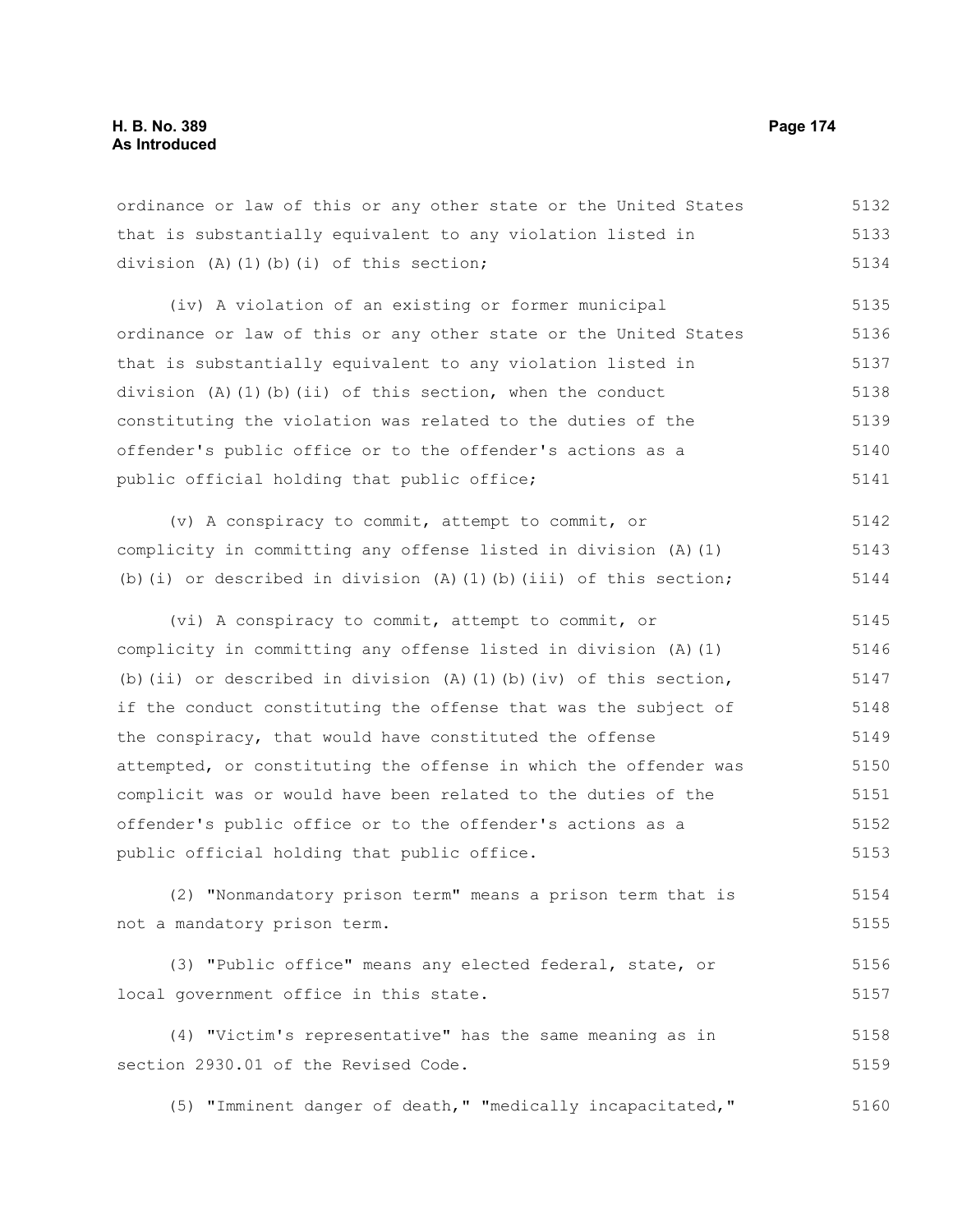5189

#### and "terminal illness" have the same meanings as in section 2967.05 of the Revised Code. (B) On the motion of an eligible offender or upon its own motion, the sentencing court may reduce the eligible offender's aggregated nonmandatory prison term or terms through a judicial release under this section. (C) An eligible offender may file a motion for judicial release with the sentencing court within the following applicable periods: (1) If the aggregated nonmandatory prison term or terms is less than two years, the eligible offender may file the motion not earlier than thirty days after the offender is delivered to a state correctional institution or, if the prison term includes a mandatory prison term or terms, not earlier than thirty days after the expiration of all mandatory prison terms. (2) If the aggregated nonmandatory prison term or terms is at least two years but less than five years, the eligible offender may file the motion not earlier than one hundred eighty days after the offender is delivered to a state correctional institution or, if the prison term includes a mandatory prison term or terms, not earlier than one hundred eighty days after the expiration of all mandatory prison terms. (3) If the aggregated nonmandatory prison term or terms is five years, the eligible offender may file the motion not earlier than the date on which the eligible offender has served four years of the offender's stated prison term or, if the prison term includes a mandatory prison term or terms, not earlier than four years after the expiration of all mandatory 5161 5162 5163 5164 5165 5166 5167 5168 5169 5170 5171 5172 5173 5174 5175 5176 5177 5178 5179 5180 5181 5182 5183 5184 5185 5186 5187 5188

prison terms.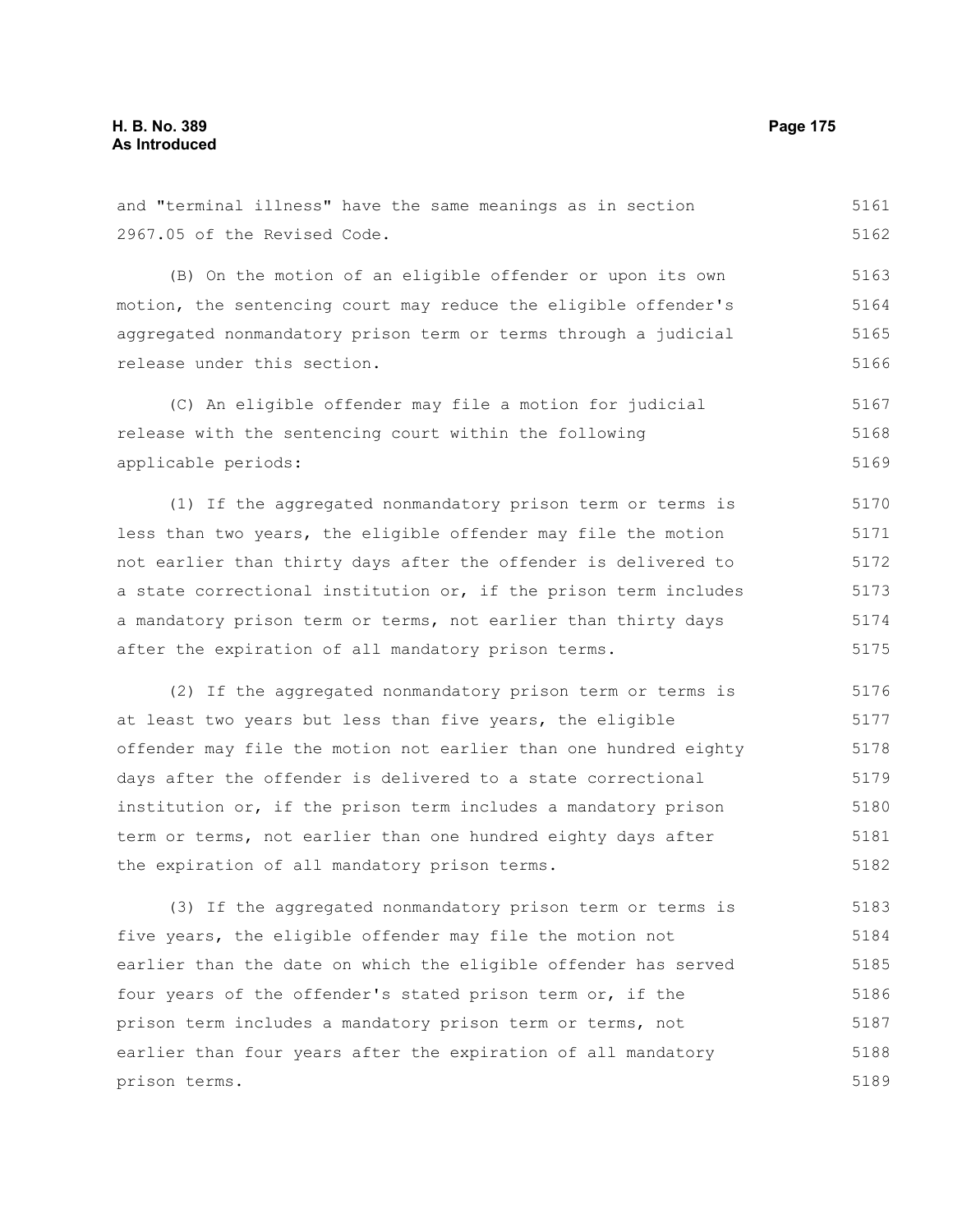# **H. B. No. 389 Page 176 As Introduced**

(4) If the aggregated nonmandatory prison term or terms is more than five years but not more than ten years, the eligible offender may file the motion not earlier than the date on which the eligible offender has served five years of the offender's stated prison term or, if the prison term includes a mandatory prison term or terms, not earlier than five years after the expiration of all mandatory prison terms. 5190 5191 5192 5193 5194 5195 5196

(5) If the aggregated nonmandatory prison term or terms is more than ten years, the eligible offender may file the motion not earlier than the later of the date on which the offender has served one-half of the offender's stated prison term or the date specified in division (C)(4) of this section. 5197 5198 5199 5200 5201

(D) Upon receipt of a timely motion for judicial release filed by an eligible offender under division (C) of this section or upon the sentencing court's own motion made within the appropriate time specified in that division, the court may deny the motion without a hearing or schedule a hearing on the motion. The court shall not grant the motion without a hearing. If a court denies a motion without a hearing, the court later may consider judicial release for that eligible offender on a subsequent motion filed by that eligible offender unless the court denies the motion with prejudice. If a court denies a motion with prejudice, the court may later consider judicial release on its own motion. If a court denies a motion after a hearing, the court shall not consider a subsequent motion for that eligible offender. The court shall hold only one hearing for any eligible offender. 5202 5203 5204 5205 5206 5207 5208 5209 5210 5211 5212 5213 5214 5215 5216

A hearing under this section shall be conducted in open court not less than thirty or more than sixty days after the motion is filed, provided that the court may delay the hearing 5217 5218 5219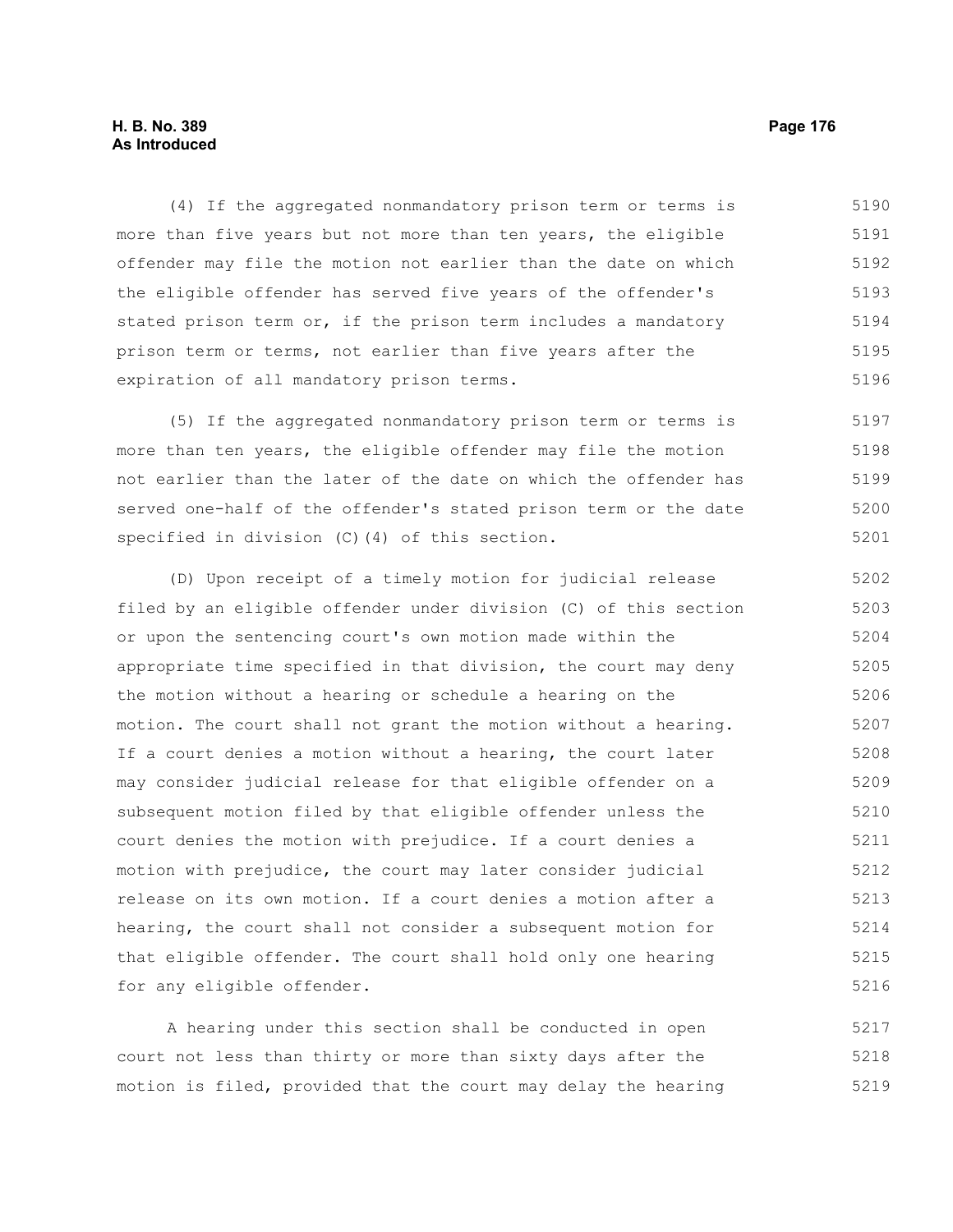#### **H. B. No. 389 Page 177 As Introduced**

for one hundred eighty additional days. If the court holds a hearing, the court shall enter a ruling on the motion within ten days after the hearing. If the court denies the motion without a hearing, the court shall enter its ruling on the motion within sixty days after the motion is filed. 5220 5221 5222 5223 5224

(E) If a court schedules a hearing under division (D) of this section, the court shall notify the eligible offender and the head of the state correctional institution in which the eligible offender is confined prior to the hearing. The head of the state correctional institution immediately shall notify the appropriate person at the department of rehabilitation and correction of the hearing, and the department within twenty-four hours after receipt of the notice, shall post on the database it maintains pursuant to section 5120.66 of the Revised Code the offender's name and all of the information specified in division (A)(1)(c)(i) of that section. If the court schedules a hearing for judicial release, the court promptly shall give notice of the hearing to the prosecuting attorney of the county in which the eligible offender was indicted. Upon receipt of the notice from the court, the prosecuting attorney shall do whichever of the following is applicable: 5225 5226 5227 5228 5229 5230 5231 5232 5233 5234 5235 5236 5237 5238 5239 5240

(1) Subject to division (E)(2) of this section, notify the victim of the offense or the victim's representative pursuant to division (B) of section 2930.16 of the Revised Code; 5241 5242 5243

(2) If the offense was an offense of violence that is a felony of the first, second, or third degree, except as otherwise provided in this division, notify the victim or the victim's representative of the hearing regardless of whether the victim or victim's representative has requested the notification. The notice of the hearing shall not be given under 5244 5245 5246 5247 5248 5249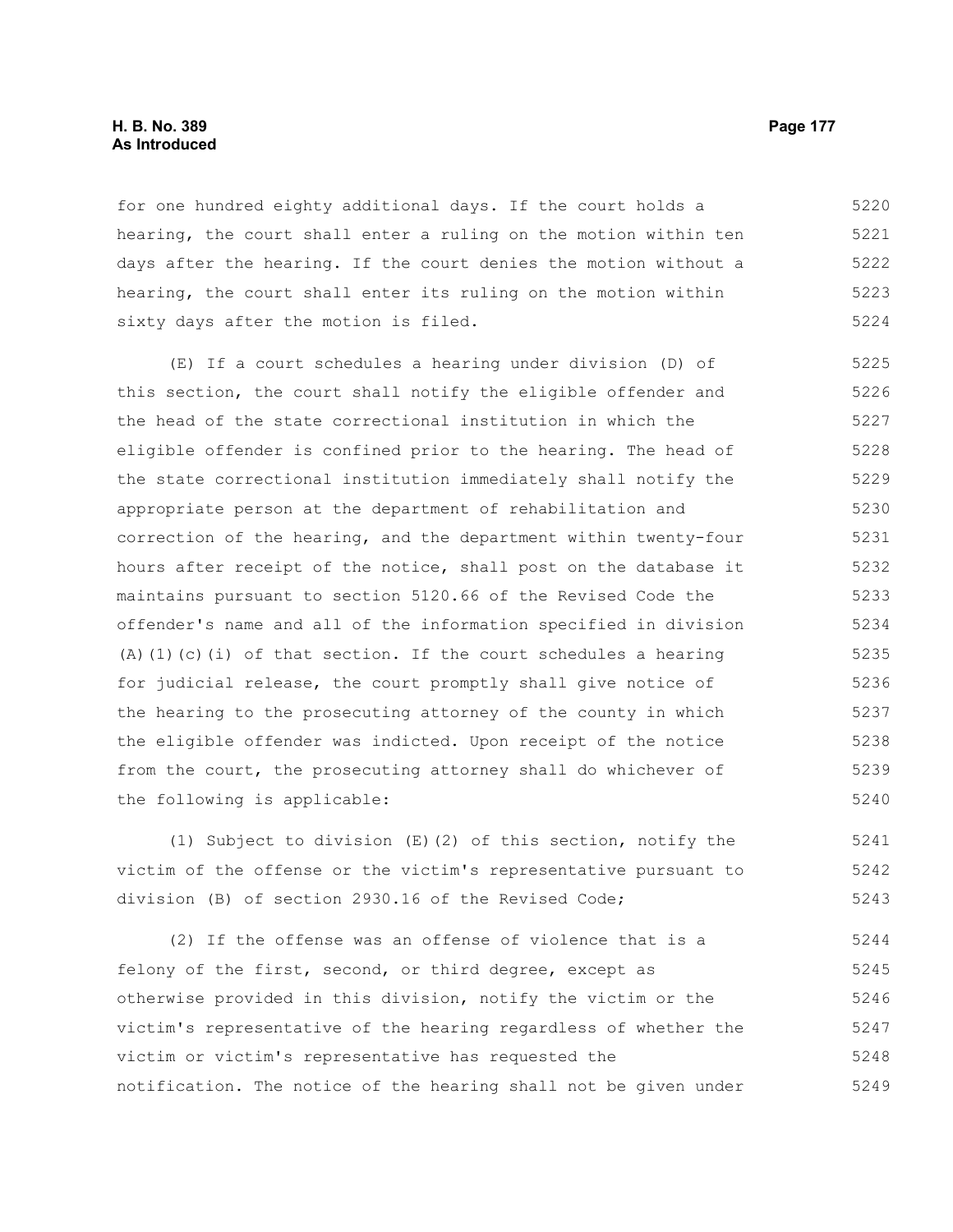## **H. B. No. 389 Page 178 As Introduced**

this division to a victim or victim's representative if the victim or victim's representative has requested pursuant to division (B)(2) of section 2930.03 of the Revised Code that the victim or the victim's representative not be provided the notice. If notice is to be provided to a victim or victim's representative under this division, the prosecuting attorney may give the notice by any reasonable means, including regular mail, telephone, and electronic mail, in accordance with division (D) (1) of section 2930.16 of the Revised Code. If the notice is based on an offense committed prior to March 22, 2013, the notice also shall include the opt-out information described in division (D)(1) of section 2930.16 of the Revised Code. The prosecuting attorney, in accordance with division (D)(2) of section 2930.16 of the Revised Code, shall keep a record of all attempts to provide the notice, and of all notices provided, under this division. Division  $(E)(2)$  of this section, and the notice-related provisions of division (K) of this section, division (D)(1) of section 2930.16, division  $(H)$  (G) of section 2967.12, division (E)(1)(b) of section 2967.19, division (A)(3) (b) of section 2967.26, division (D)(1) of section 2967.28, and division (A)(2) of section 5149.101 of the Revised Code enacted in the act in which division  $(E)(2)$  of this section was enacted, shall be known as "Roberta's Law." 5250 5251 5252 5253 5254 5255 5256 5257 5258 5259 5260 5261 5262 5263 5264 5265 5266 5267 5268 5269 5270 5271 5272

(F) Upon an offender's successful completion of rehabilitative activities, the head of the state correctional institution may notify the sentencing court of the successful completion of the activities. 5273 5274 5275 5276

(G) Prior to the date of the hearing on a motion for judicial release under this section, the head of the state correctional institution in which the eligible offender is confined shall send to the court an institutional summary report 5277 5278 5279 5280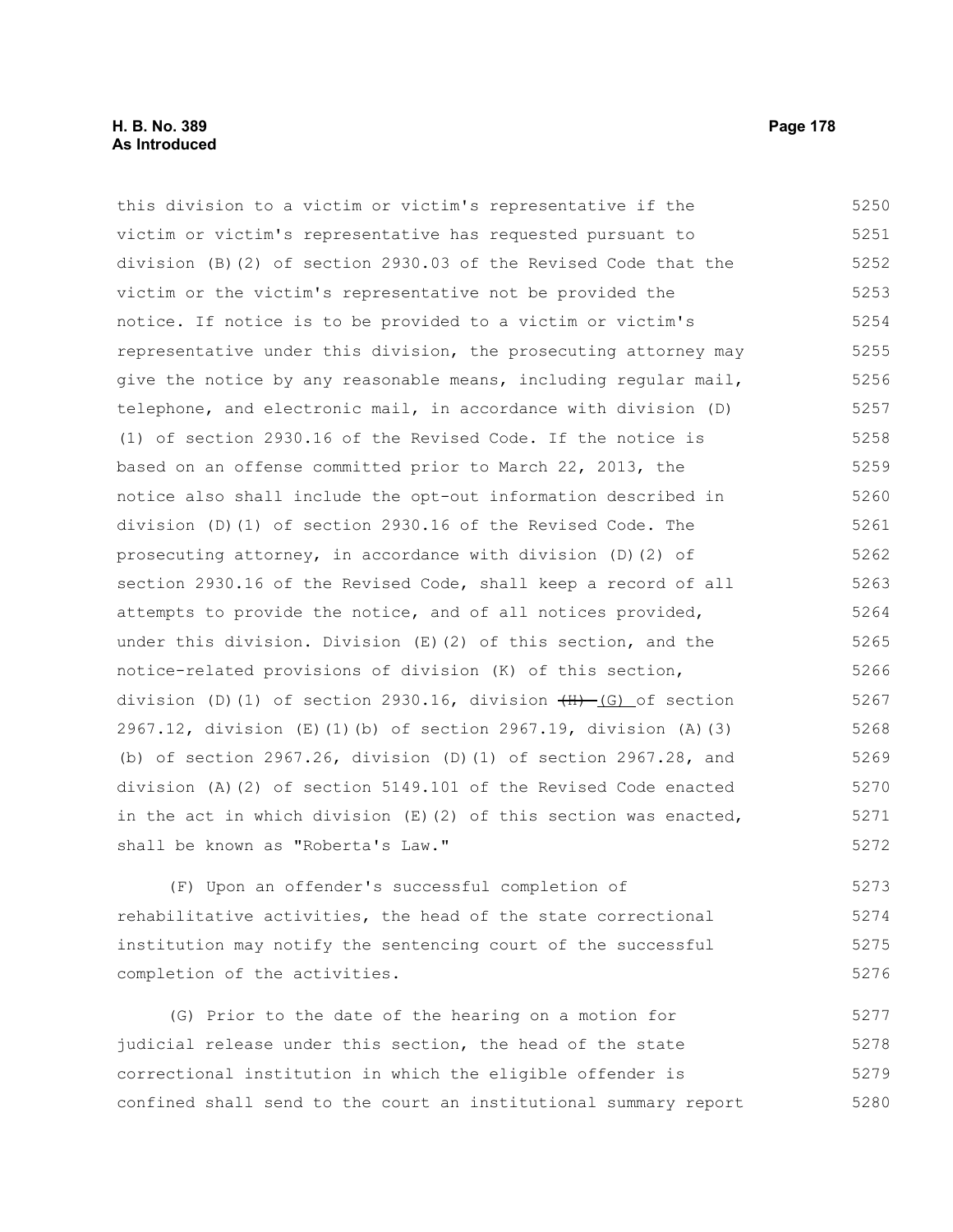on the eligible offender's conduct in the institution and in any institution from which the eligible offender may have been transferred. Upon the request of the prosecuting attorney of the county in which the eligible offender was indicted or of any law enforcement agency, the head of the state correctional institution, at the same time the person sends the institutional summary report to the court, also shall send a copy of the report to the requesting prosecuting attorney and law enforcement agencies. The institutional summary report shall cover the eligible offender's participation in school, vocational training, work, treatment, and other rehabilitative activities and any disciplinary action taken against the eligible offender. The report shall be made part of the record of the hearing. A presentence investigation report is not required for judicial release. 5281 5282 5283 5284 5285 5286 5287 5288 5289 5290 5291 5292 5293 5294 5295

(H) If the court grants a hearing on a motion for judicial release under this section, the eligible offender shall attend the hearing if ordered to do so by the court. Upon receipt of a copy of the journal entry containing the order, the head of the state correctional institution in which the eligible offender is incarcerated shall deliver the eligible offender to the sheriff of the county in which the hearing is to be held. The sheriff shall convey the eligible offender to and from the hearing. 5296 5297 5298 5299 5300 5301 5302 5303

(I) At the hearing on a motion for judicial release under this section, the court shall afford the eligible offender and the eligible offender's attorney an opportunity to present written and, if present, oral information relevant to the motion. The court shall afford a similar opportunity to the prosecuting attorney, the victim or the victim's representative, and any other person the court determines is likely to present additional relevant information. The court shall consider any 5304 5305 5306 5307 5308 5309 5310 5311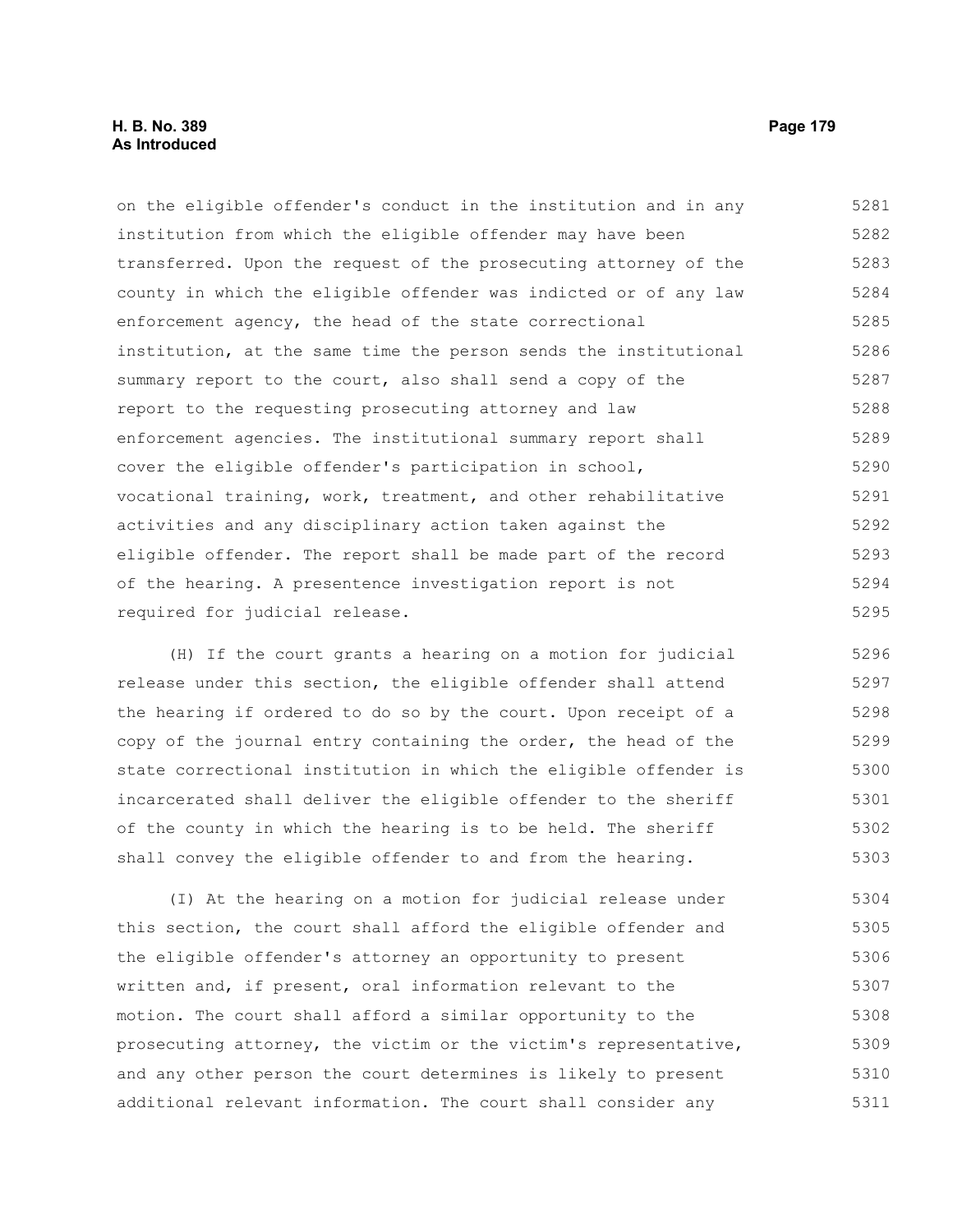statement of a victim made pursuant to section 2930.14 or 2930.17 of the Revised Code, any victim impact statement prepared pursuant to section 2947.051 of the Revised Code, and any report made under division (G) of this section. The court may consider any written statement of any person submitted to the court pursuant to division (L) of this section. After ruling on the motion, the court shall notify the victim of the ruling in accordance with sections 2930.03 and 2930.16 of the Revised Code. 5312 5313 5314 5315 5316 5317 5318 5319 5320

(J)(1) A court shall not grant a judicial release under this section to an eligible offender who is imprisoned for a felony of the first or second degree, or to an eligible offender who committed an offense under Chapter 2925. or 3719. of the Revised Code and for whom there was a presumption under section 2929.13 of the Revised Code in favor of a prison term, unless the court, with reference to factors under section 2929.12 of the Revised Code, finds both of the following: 5321 5322 5323 5324 5325 5326 5327 5328

(a) That a sanction other than a prison term would adequately punish the offender and protect the public from future criminal violations by the eligible offender because the applicable factors indicating a lesser likelihood of recidivism outweigh the applicable factors indicating a greater likelihood of recidivism; 5329 5330 5331 5332 5333 5334

(b) That a sanction other than a prison term would not demean the seriousness of the offense because factors indicating that the eligible offender's conduct in committing the offense was less serious than conduct normally constituting the offense outweigh factors indicating that the eligible offender's conduct was more serious than conduct normally constituting the offense. 5335 5336 5337 5338 5339 5340

(2) A court that grants a judicial release to an eligible 5341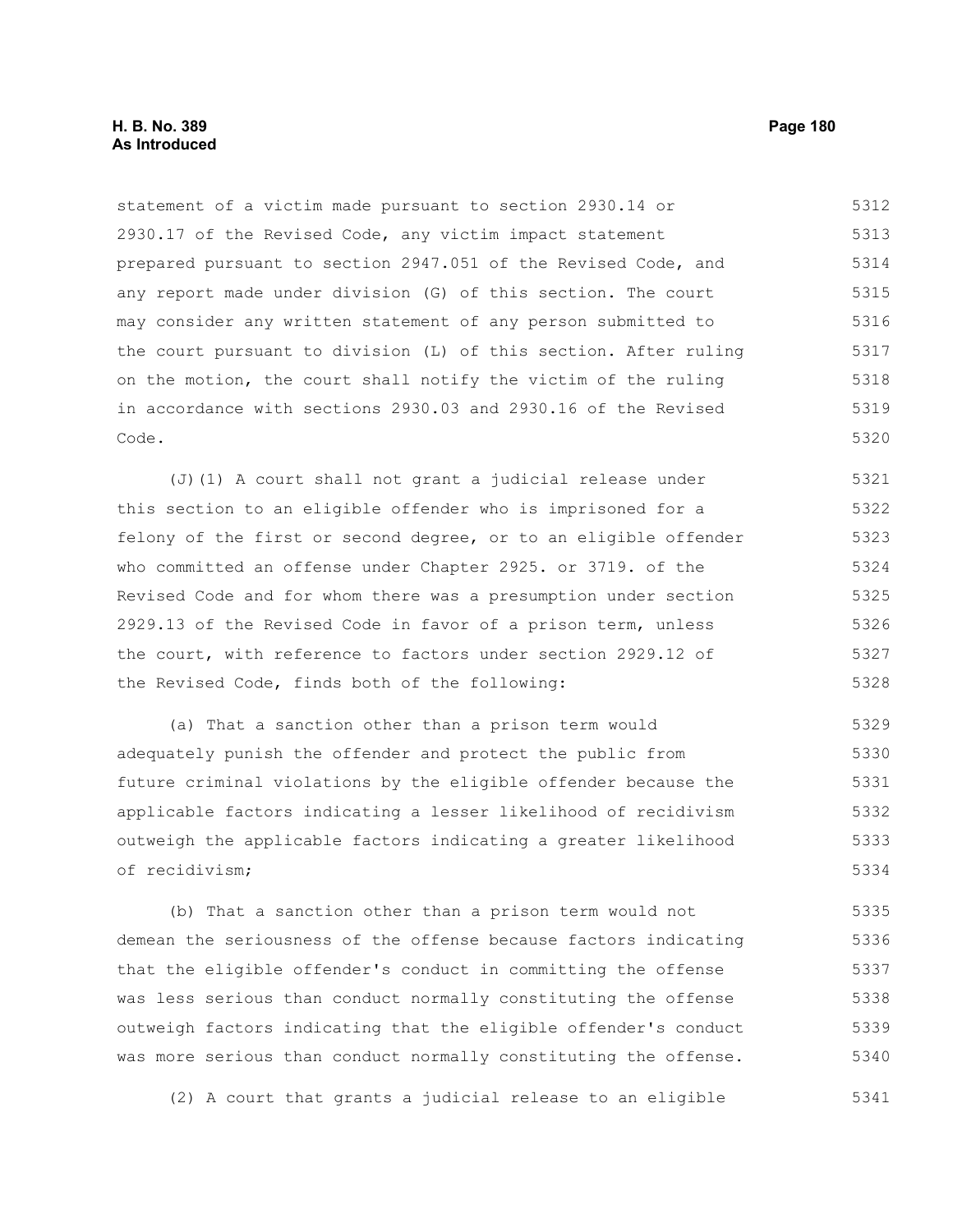offender under division (J)(1) of this section shall specify on the record both findings required in that division and also shall list all the factors described in that division that were presented at the hearing. 5342 5343 5344 5345

(K) If the court grants a motion for judicial release under this section, the court shall order the release of the eligible offender, shall place the eligible offender under an appropriate community control sanction, under appropriate conditions, and under the supervision of the department of probation serving the court and shall reserve the right to reimpose the sentence that it reduced if the offender violates the sanction. If the court reimposes the reduced sentence, it may do so either concurrently with, or consecutive to, any new sentence imposed upon the eligible offender as a result of the violation that is a new offense. Except as provided in division (R)(2) of this section, the period of community control shall be no longer than five years. The court, in its discretion, may reduce the period of community control by the amount of time the eligible offender spent in jail or prison for the offense and in prison. If the court made any findings pursuant to division (J) (1) of this section, the court shall serve a copy of the findings upon counsel for the parties within fifteen days after the date on which the court grants the motion for judicial release. 5346 5347 5348 5349 5350 5351 5352 5353 5354 5355 5356 5357 5358 5359 5360 5361 5362 5363 5364 5365

If the court grants a motion for judicial release, the court shall notify the appropriate person at the department of rehabilitation and correction, and the department shall post notice of the release on the database it maintains pursuant to section 5120.66 of the Revised Code. The court also shall notify the prosecuting attorney of the county in which the eligible offender was indicted that the motion has been granted. Unless 5366 5367 5368 5369 5370 5371 5372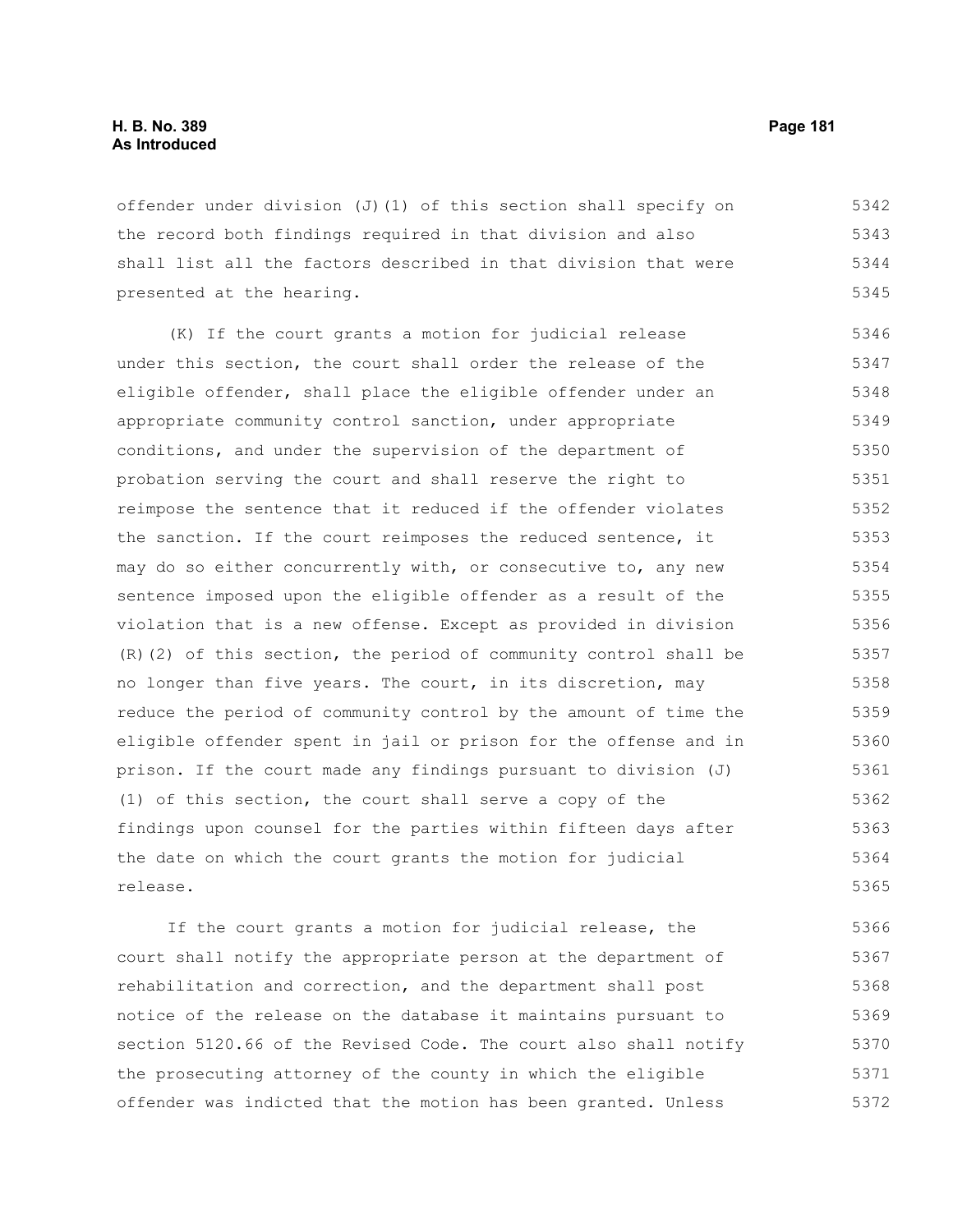### **H. B. No. 389 Page 182 As Introduced**

the victim or the victim's representative has requested pursuant to division (B)(2) of section 2930.03 of the Revised Code that the victim or victim's representative not be provided the notice, the prosecuting attorney shall notify the victim or the victim's representative of the judicial release in any manner, and in accordance with the same procedures, pursuant to which the prosecuting attorney is authorized to provide notice of the hearing pursuant to division (E)(2) of this section. If the notice is based on an offense committed prior to March 22, 2013, the notice to the victim or victim's representative also shall include the opt-out information described in division (D)(1) of section 2930.16 of the Revised Code. 5373 5374 5375 5376 5377 5378 5379 5380 5381 5382 5383 5384

(L) In addition to and independent of the right of a victim to make a statement pursuant to section 2930.14, 2930.17, or 2946.051 of the Revised Code and any right of a person to present written information or make a statement pursuant to division (I) of this section, any person may submit to the court, at any time prior to the hearing on the offender's motion for judicial release, a written statement concerning the effects of the offender's crime or crimes, the circumstances surrounding the crime or crimes, the manner in which the crime or crimes were perpetrated, and the person's opinion as to whether the offender should be released. 5385 5386 5387 5388 5389 5390 5391 5392 5393 5394 5395

(M) The changes to this section that are made on September 30, 2011, apply to any judicial release decision made on or after September 30, 2011, for any eligible offender. 5396 5397 5398

(N) Notwithstanding the eligibility requirements specified in division (A) of this section and the filing time frames specified in division (C) of this section and notwithstanding the findings required under division (J) of this section, the 5399 5400 5401 5402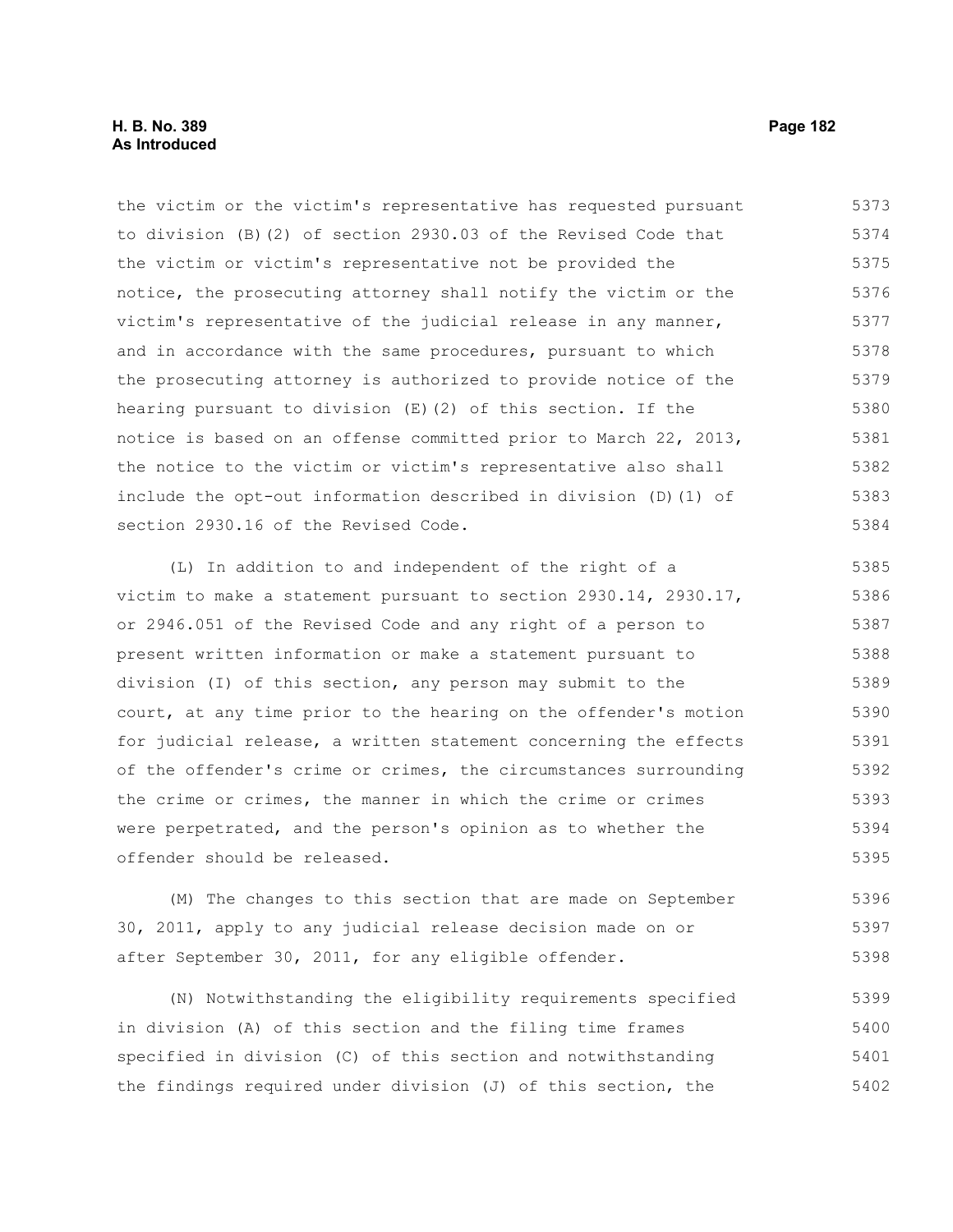sentencing court, upon the court's own motion and after considering whether the release of the offender into society would create undue risk to public safety, may grant a judicial release to an offender who is not serving a life sentence at any time during the offender's imposed sentence when the director of rehabilitation and correction certifies to the sentencing court through the chief medical officer for the department of rehabilitation and correction that the offender is in imminent danger of death, is medically incapacitated, or is suffering from a terminal illness. 5403 5404 5405 5406 5407 5408 5409 5410 5411 5412

(O) The director of rehabilitation and correction shall not certify any offender under division (N) of this section who is serving a death sentence.

(P) A motion made by the court under division (N) of this section is subject to the notice, hearing, and other procedural requirements specified in divisions  $(D)$ ,  $(E)$ ,  $(G)$ ,  $(H)$ ,  $(I)$ , (K), and (L) of this section, except for the following: 5416 5417 5418 5419

(1) The court may waive the offender's appearance at any hearing scheduled by the court if the offender's condition makes it impossible for the offender to participate meaningfully in the proceeding. 5420 5421 5422 5423

(2) The court may grant the motion without a hearing, provided that the prosecuting attorney and victim or victim's representative to whom notice of the hearing was provided under division (E) of this section indicate that they do not wish to participate in the hearing or present information relevant to the motion. 5424 5425 5426 5427 5428 5429

(Q) The court may request health care records from the department of rehabilitation and correction to verify the 5430 5431

5413 5414 5415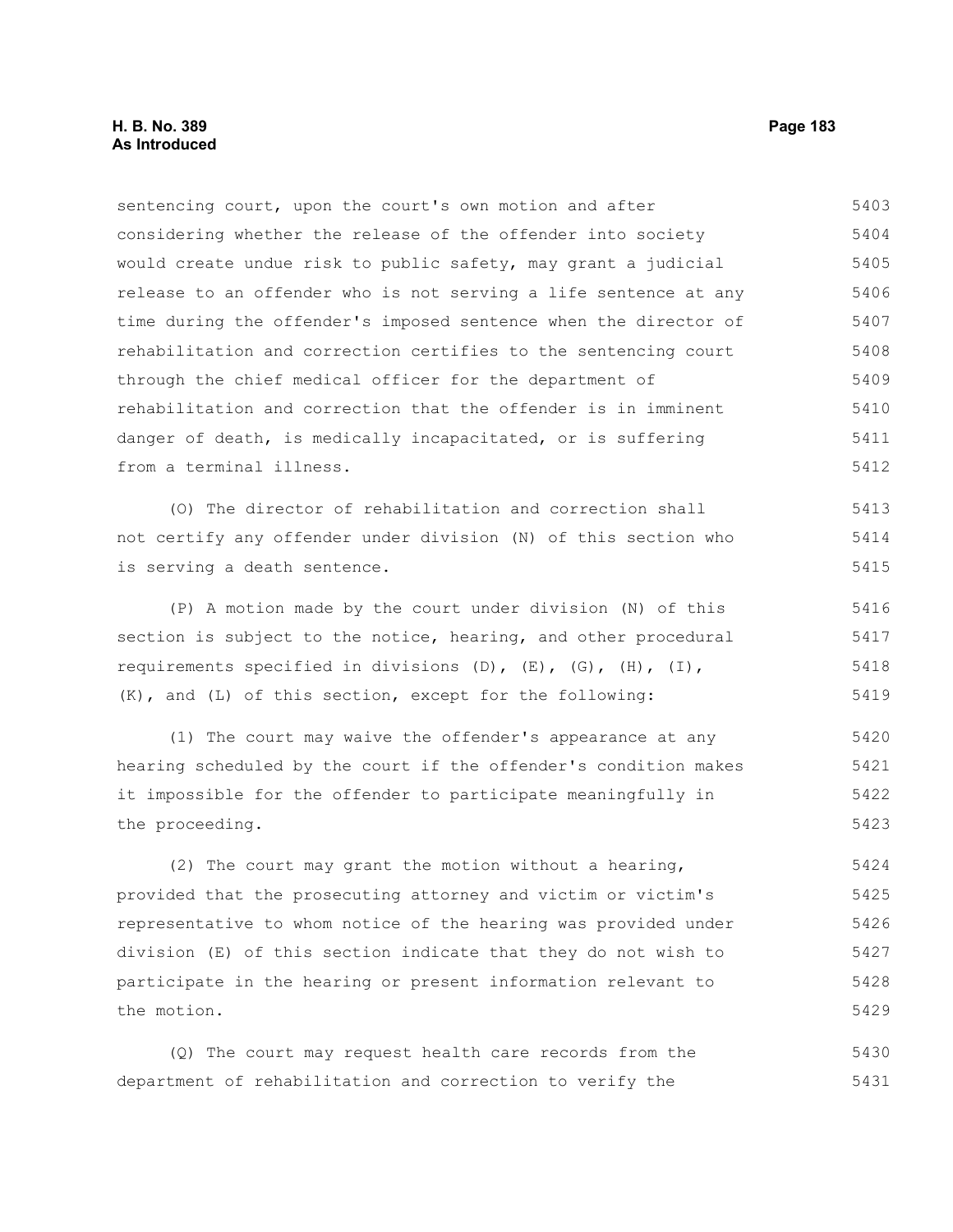| certification made under division (N) of this section.            | 5432 |  |  |  |  |
|-------------------------------------------------------------------|------|--|--|--|--|
| $(R)$ (1) If the court grants judicial release under division     | 5433 |  |  |  |  |
| (N) of this section, the court shall do all of the following:     | 5434 |  |  |  |  |
| (a) Order the release of the offender;                            | 5435 |  |  |  |  |
| (b) Place the offender under an appropriate community             | 5436 |  |  |  |  |
| control sanction, under appropriate conditions;                   | 5437 |  |  |  |  |
| (c) Place the offender under the supervision of the               | 5438 |  |  |  |  |
| department of probation serving the court or under the            |      |  |  |  |  |
| supervision of the adult parole authority.                        |      |  |  |  |  |
| (2) The court, in its discretion, may revoke the judicial         | 5441 |  |  |  |  |
| release if the offender violates the community control sanction   | 5442 |  |  |  |  |
| described in division (R) (1) of this section. The period of that | 5443 |  |  |  |  |
| community control is not subject to the five-year limitation      | 5444 |  |  |  |  |
| described in division (K) of this section and shall not expire    | 5445 |  |  |  |  |
| earlier than the date on which all of the offender's mandatory    | 5446 |  |  |  |  |
| prison terms expire.                                              | 5447 |  |  |  |  |

(S) If the health of an offender who is released under division (N) of this section improves so that the offender is no longer terminally ill, medically incapacitated, or in imminent danger of death, the court shall, upon the court's own motion, revoke the judicial release. The court shall not grant the motion without a hearing unless the offender waives a hearing. If a hearing is held, the court shall afford the offender and the offender's attorney an opportunity to present written and, if the offender or the offender's attorney is present, oral information relevant to the motion. The court shall afford a similar opportunity to the prosecuting attorney, the victim or the victim's representative, and any other person the court determines is likely to present additional relevant information. 5448 5449 5450 5451 5452 5453 5454 5455 5456 5457 5458 5459 5460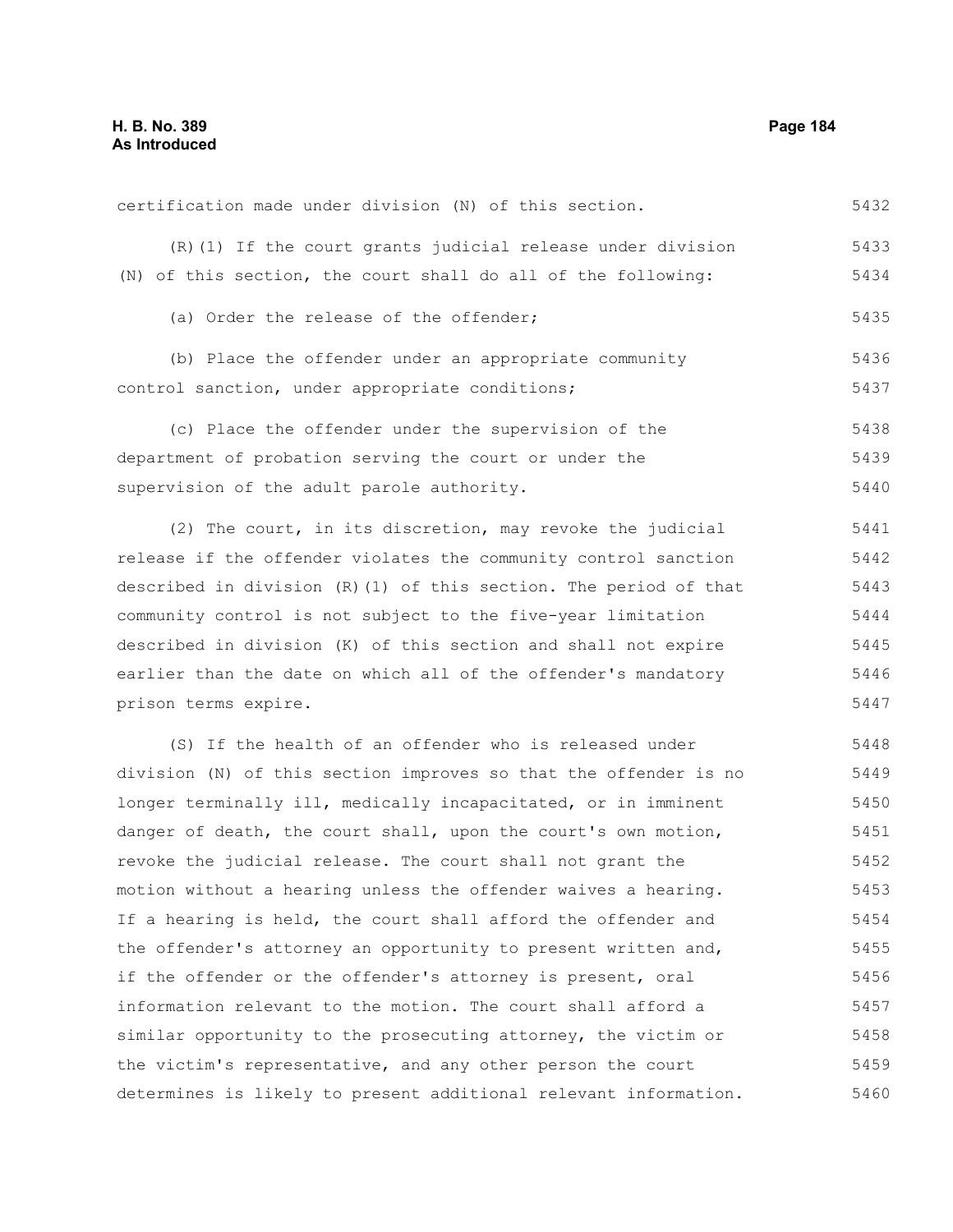A court that grants a motion under this division shall specify its findings on the record. **Sec. 2929.61.** (A) Persons charged with an offense that was formerly a capital offense and that was committed prior to January 1, 1974, shall be prosecuted under the law as it existed at the time the offense was committed, and, if convicted, shall be imprisoned for life, except that whenever the statute under which any such person is prosecuted provides for a lesser penalty under the circumstances of the particular case, such lesser penalty shall be imposed. 5461 5462 5463 5464 5465 5466 5467 5468 5469 5470

(B) Persons charged with an offense, other than an offense that was formerly a capital offense, that was committed prior to January 1, 1974, shall be prosecuted under the law as it existed at the time the offense was committed. Persons convicted or sentenced on or after January 1, 1974, for an offense committed prior to January 1, 1974, shall be sentenced according to the penalty for commission of the substantially equivalent offense under Amended Substitute House Bill 511 of the 109th General Assembly. If the offense for which sentence is being imposed does not have a substantial equivalent under that act, or if that act provides a more severe penalty than that originally prescribed for the offense of which the person is convicted, then sentence shall be imposed under the law as it existed prior to January 1, 1974. 5471 5472 5473 5474 5475 5476 5477 5478 5479 5480 5481 5482 5483 5484

(C) Persons charged with an offense that is a felony of the third or fourth degree and that was committed on or after January 1, 1974, and before July 1, 1983, shall be prosecuted under the law as it existed at the time the offense was committed. Persons convicted or sentenced on or after July 1, 1983, for an offense that is a felony of the third or fourth 5485 5486 5487 5488 5489 5490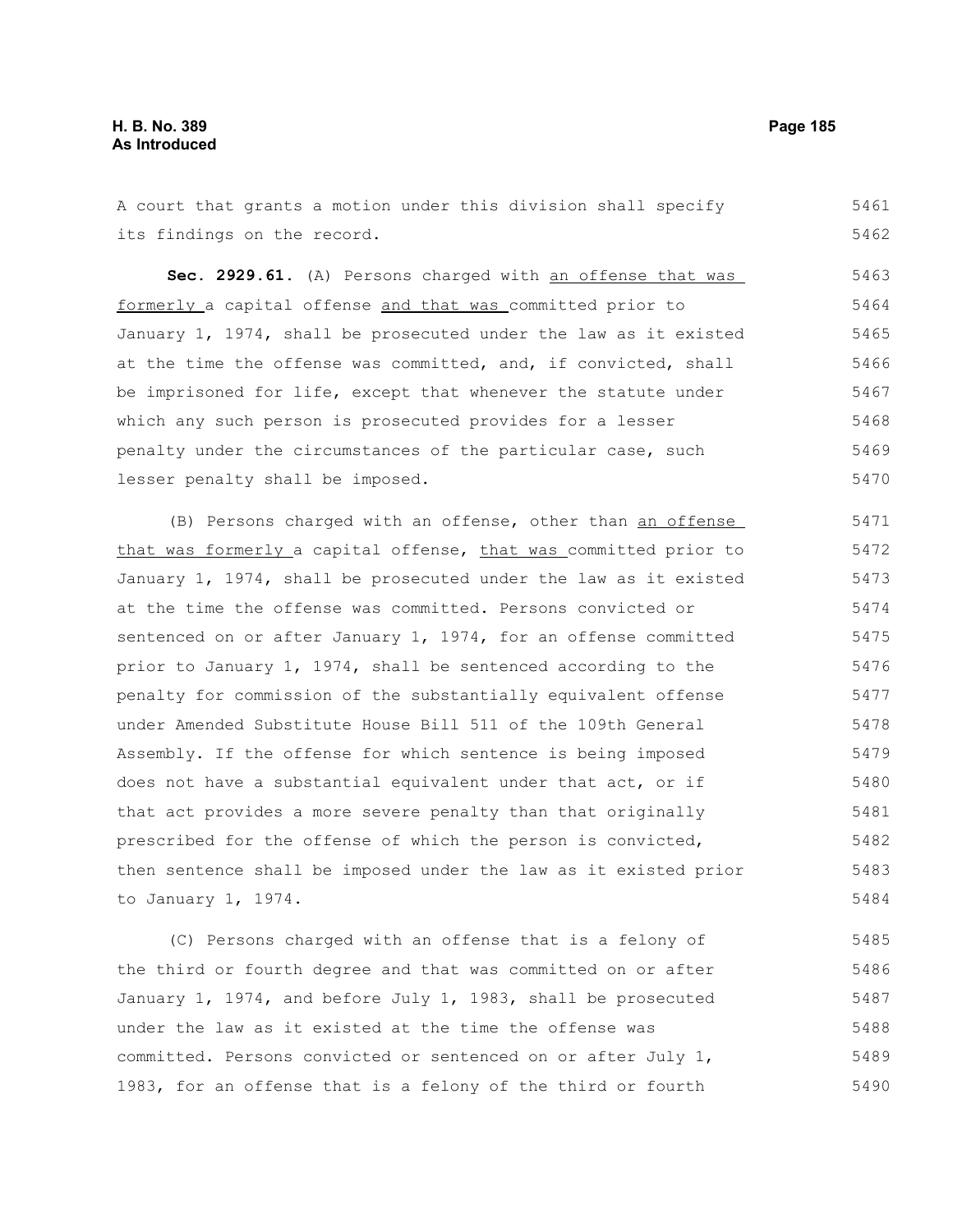### **H. B. No. 389 Page 186 As Introduced**

degree and that was committed on or after January 1, 1974, and before July 1, 1983, shall be notified by the court sufficiently in advance of sentencing that they may choose to be sentenced pursuant to either the law in effect at the time of the commission of the offense or the law in effect at the time of sentencing. This notice shall be written and shall include the differences between and possible effects of the alternative sentence forms and the effect of the person's refusal to choose. The person to be sentenced shall then inform the court in writing of-his the person's choice, and shall be sentenced accordingly. Any person choosing to be sentenced pursuant to the law in effect at the time of the commission of an offense that is a felony of the third or fourth degree shall then be eligible for parole, and this person cannot at a later date have-his the person's sentence converted to a definite sentence. If the person refuses to choose between the two possible sentences, the person shall be sentenced pursuant to the law in effect at the time of the commission of the offense. 5491 5492 5493 5494 5495 5496 5497 5498 5499 5500 5501 5502 5503 5504 5505 5506 5507 5508

(D) Persons charged with an offense that was a felony of the first or second degree at the time it was committed, that was committed on or after January 1, 1974, and that was committed prior to July 1, 1983, shall be prosecuted for that offense and, if convicted, shall be sentenced under the law as it existed at the time the offense was committed. 5509 5510 5511 5512 5513 5514

**Sec. 2930.03.** (A) A person or entity required or authorized under this chapter to give notice to a victim shall give the notice to the victim by any means reasonably calculated to provide prompt actual notice. Except when a provision requires that notice is to be given in a specific manner, a notice may be oral or written. 5515 5516 5517 5518 5519 5520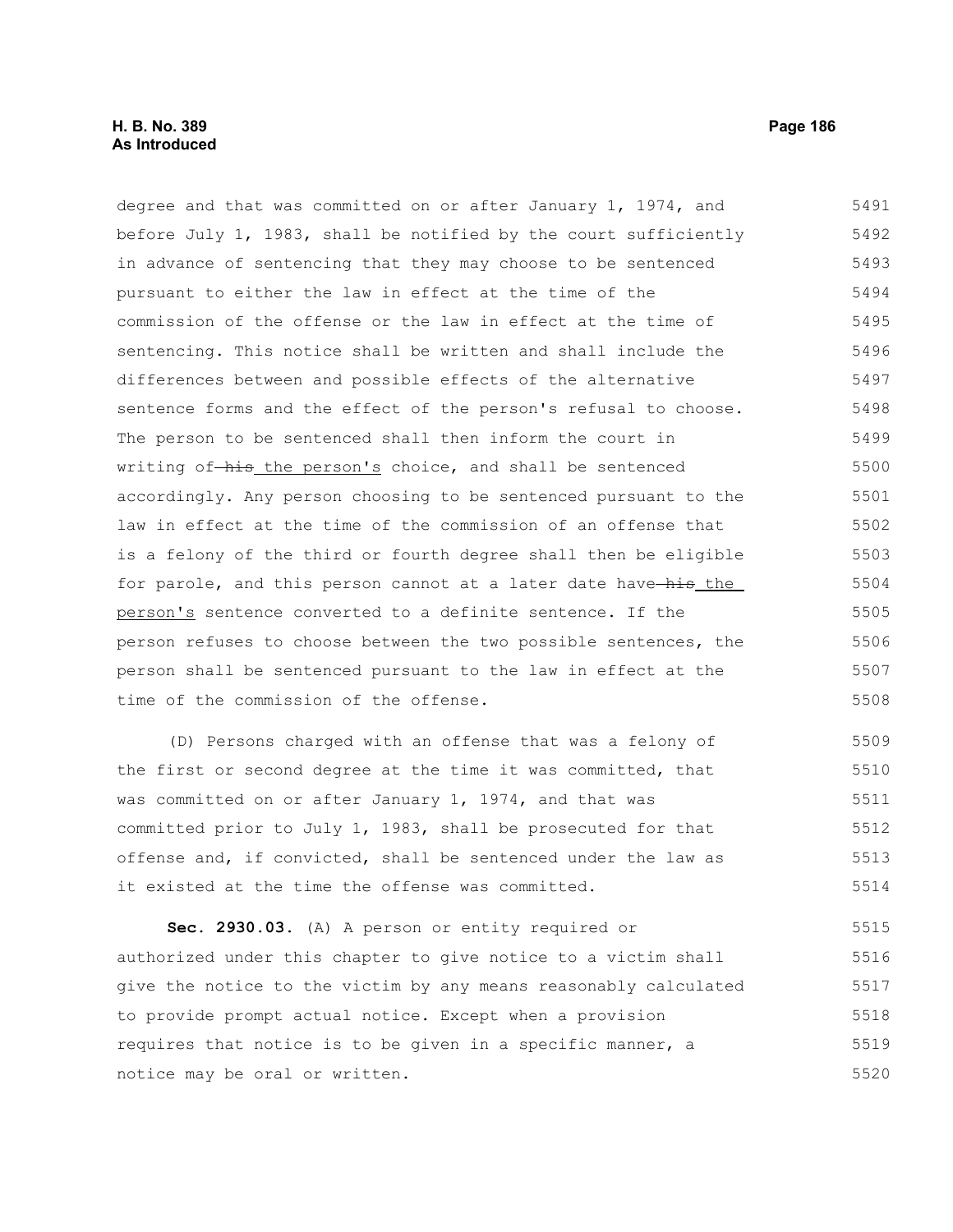(B)(1) Except for receipt of the initial information and notice required to be given to a victim under divisions (A) and (B) of section 2930.04, section 2930.05, and divisions (A) and (B) of section 2930.06 of the Revised Code and the notice required to be given to a victim under division (D) of section 2930.16 of the Revised Code, a victim who wishes to receive any notice authorized by this chapter shall make a request for the notice to the prosecutor or the custodial agency that is to provide the notice, as specified in this chapter. If the victim does not make a request as described in this division, the prosecutor or custodial agency is not required to provide any notice described in this chapter other than the initial information and notice required to be given to a victim under divisions (A) and (B) of section 2930.04, section 2930.05, and divisions (A) and (B) of section 2930.06 of the Revised Code and the notice required to be given to a victim under division (D) of section 2930.16 of the Revised Code. 5521 5522 5523 5524 5525 5526 5527 5528 5529 5530 5531 5532 5533 5534 5535 5536 5537

(2) A victim who does not wish to receive any of the notices required to be given to a victim under division (E)(2) or (K) of section 2929.20, division (D) of section 2930.16, division  $(H)$  (G) of section 2967.12, division (E)(1)(b) of section 2967.19, division (A)(3)(b) of section 2967.26, division (D)(1) of section 2967.28, or division (A)(2) of section 5149.101 of the Revised Code shall make a request to the prosecutor or custodial agency that is to provide the particular notice that the notice not be provided to the victim. Unless the victim makes a request as described in this division, the prosecutor or custodial agency shall provide the notices required to be given to a victim under division (E)(2) or (K) of section 2929.20, division (D) of section 2930.16, division  $\left\langle \mathrm{H} \right\rangle$  (G) of section 2967.12, division (E)(1)(b) of section 2967.19, 5538 5539 5540 5541 5542 5543 5544 5545 5546 5547 5548 5549 5550 5551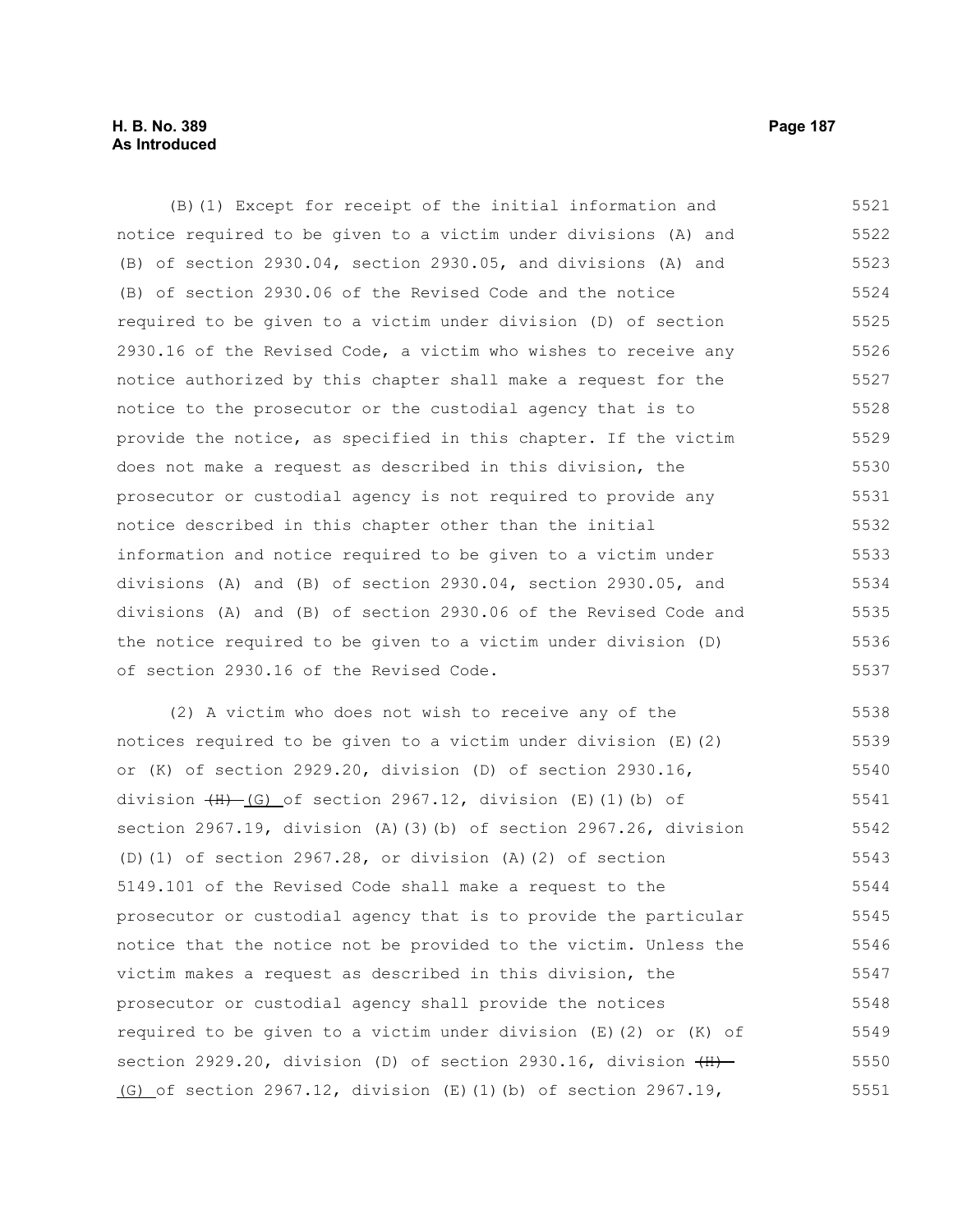### **H. B. No. 389 Page 188 As Introduced**

division (A)(3)(b) of section 2967.26, division (D)(1) of section 2967.28, or division (A)(2) of section 5149.101 of the Revised Code in any manner, and in accordance with the procedures, specified in the particular division. This division also applies to a victim's representative or a member of a victim's immediate family that is authorized to receive any of the notices specified in this division. 5552 5553 5554 5555 5556 5557 5558

(C) A person or agency that is required to furnish notice under this chapter shall give the notice to the victim at the address or telephone number provided to the person or agency by the victim. A victim who requests to receive notice under this chapter as described in division (B) of this section shall inform the person or agency of the name, address, or telephone number of the victim and of any change to that information. 5559 5560 5561 5562 5563 5564 5565

(D) A person or agency that has furnished information to a victim in accordance with any requirement or authorization under this chapter shall notify the victim promptly of any significant changes to that information. 5566 5567 5568 5569

(E) Divisions (A) to (D) of this section do not apply regarding a notice that a prosecutor is required to provide under section 2930.061 of the Revised Code. A prosecutor required to provide notice under that section shall provide the notice as specified in that section. 5570 5571 5572 5573 5574

**Sec. 2930.06.** (A) The prosecutor in a case, to the extent practicable, shall confer with the victim in the case before pretrial diversion is granted to the defendant or alleged juvenile offender in the case, before amending or dismissing an indictment, information, or complaint against that defendant or alleged juvenile offender, before agreeing to a negotiated plea for that defendant or alleged juvenile offender, before a trial 5575 5576 5577 5578 5579 5580 5581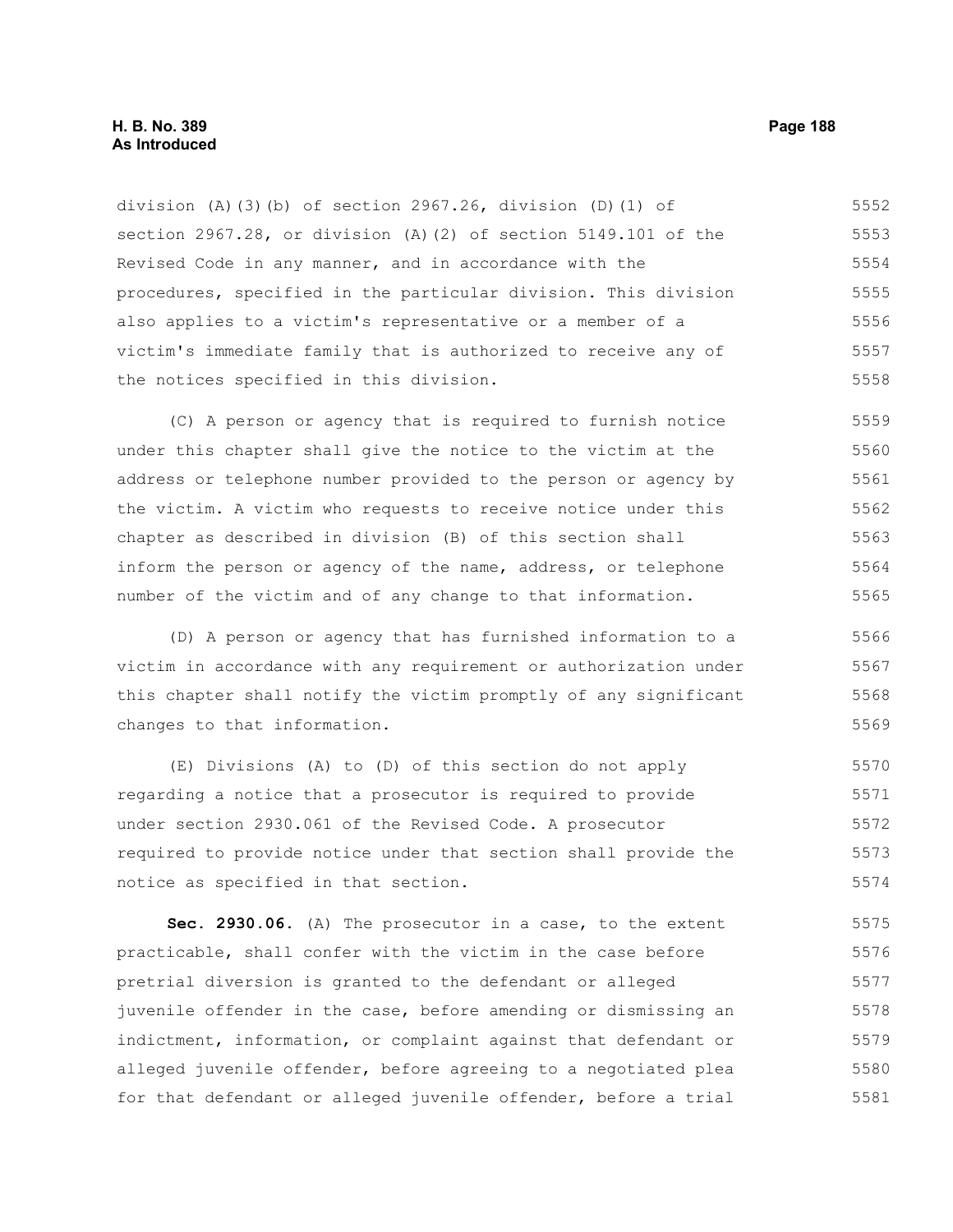### **H. B. No. 389 Page 189 As Introduced**

of that defendant by judge or jury, or before the juvenile court conducts an adjudicatory hearing for that alleged juvenile offender. If the juvenile court disposes of a case prior to the prosecutor's involvement in the case, the court or a court employee shall notify the victim in the case that the alleged juvenile offender will be granted pretrial diversion, the complaint against that alleged juvenile offender will be amended or dismissed, or the court will conduct an adjudicatory hearing for that alleged juvenile offender. If the prosecutor fails to confer with the victim at any of those times, the court, if informed of the failure, shall note on the record the failure and the prosecutor's reasons for the failure. A prosecutor's failure to confer with a victim as required by this division and a court's failure to provide the notice as required by this division do not affect the validity of an agreement between the prosecutor and the defendant or alleged juvenile offender in the case, a pretrial diversion of the defendant or alleged juvenile offender, an amendment or dismissal of an indictment, information, or complaint filed against the defendant or alleged juvenile offender, a plea entered by the defendant or alleged juvenile defender, an admission entered by the defendant or alleged juvenile offender, or any other disposition in the case. A court shall not dismiss a criminal complaint, charge, information, or indictment or a delinquent child complaint solely at the request of the victim and over the objection of the prosecuting attorney, village solicitor, city director of law, or other chief legal officer responsible for the prosecution of the case. 5582 5583 5584 5585 5586 5587 5588 5589 5590 5591 5592 5593 5594 5595 5596 5597 5598 5599 5600 5601 5602 5603 5604 5605 5606 5607 5608 5609

(B) After a prosecution in a case has been commenced, the prosecutor or a designee of the prosecutor other than a court or court employee, to the extent practicable, promptly shall give 5610 5611 5612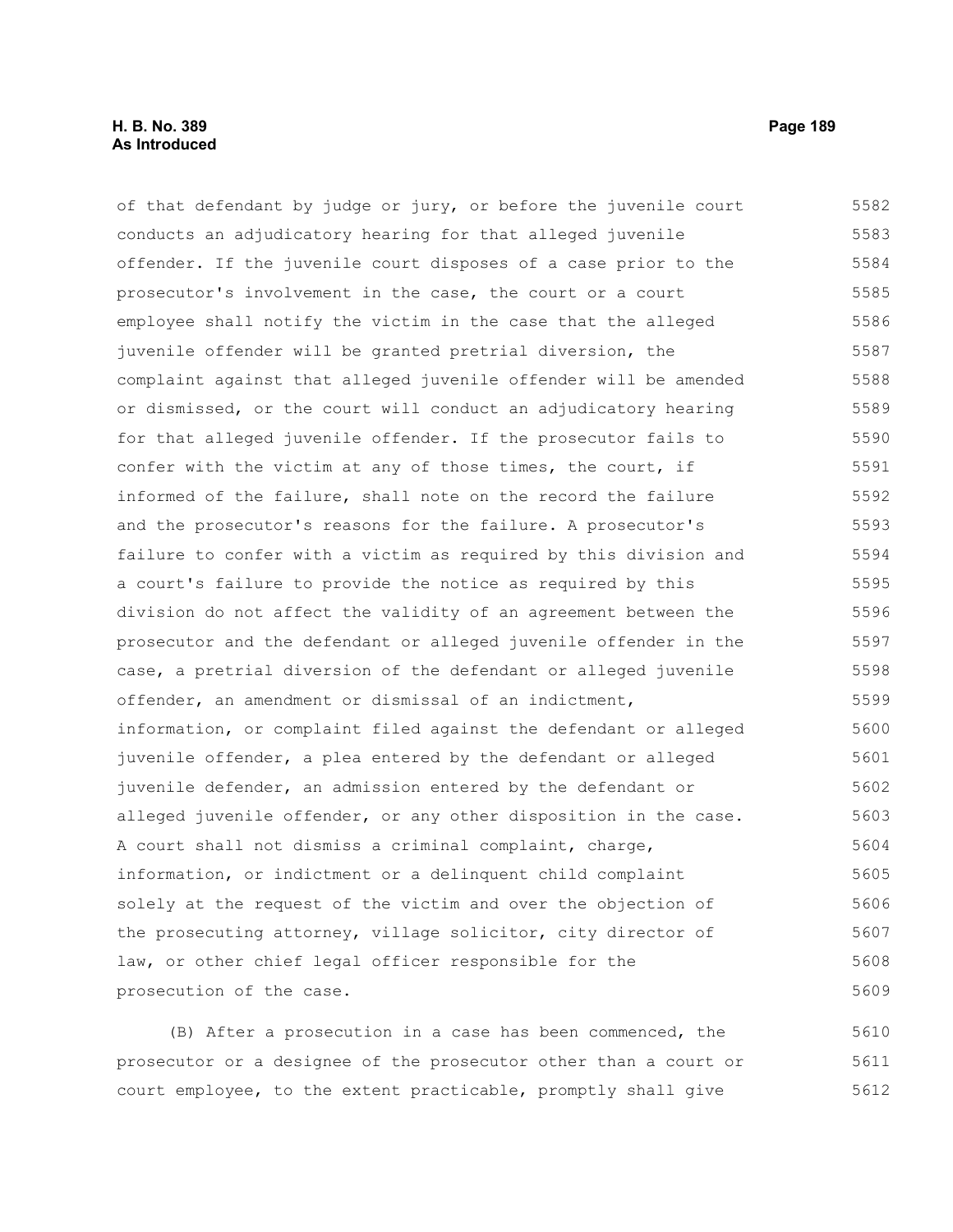### **H. B. No. 389 Page 190 As Introduced**

the victim all of the following information, except that, if the juvenile court disposes of a case prior to the prosecutor's involvement in the case, the court or a court employee, to the extent practicable, promptly shall give the victim all of the following information: 5613 5614 5615 5616 5617

(1) The name of the crime or specified delinquent act with which the defendant or alleged juvenile offender in the case has been charged and the name of the defendant or alleged juvenile offender; 5618 5619 5620 5621

(2) The file number of the case;

(3) A brief statement regarding the procedural steps in a criminal prosecution or delinquency proceeding involving a crime or specified delinquent act similar to the crime or specified delinquent act with which the defendant or alleged juvenile offender has been charged and the right of the victim to be present during all proceedings held throughout the prosecution of the case; 5623 5624 5625 5626 5627 5628 5629

```
(4) A summary of the rights of a victim under this
chapter;
                                                                             5630
                                                                             5631
```
(5) Procedures the victim or the prosecutor may follow if the victim becomes subject to threats or intimidation by the defendant, alleged juvenile offender, or any other person; 5632 5633 5634

(6) The name and business telephone number of a person to contact for further information with respect to the case; 5635 5636

(7) The right of the victim to have a victim's representative exercise the victim's rights under this chapter in accordance with section 2930.02 of the Revised Code and the procedure by which a victim's representative may be designated; 5637 5638 5639 5640

5622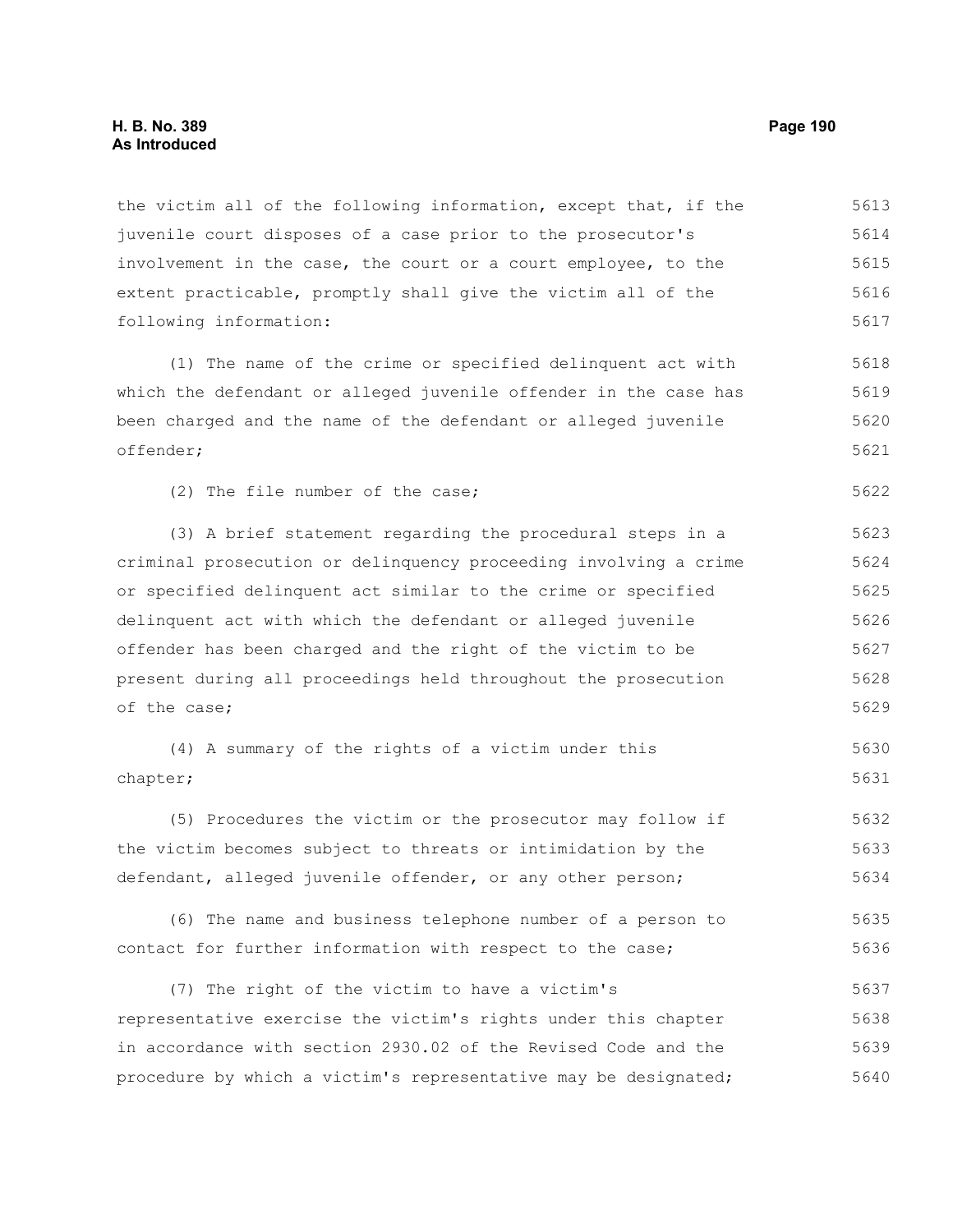(8) Notice that any notification under division (C) of this section, sections 2930.07 to 2930.15, division (A), (B), or (C) of section 2930.16, sections 2930.17 to 2930.19, and section 5139.56 of the Revised Code will be given to the victim only if the victim asks to receive the notification and that notice under division (E)(2) or (K) of section 2929.20, division (D) of section 2930.16, division  $(H)$  (G) of section 2967.12, division (E)(1)(b) of section 2967.19, division (A)(3)(b) of section 2967.26, division (D)(1) of section 2967.28, or division (A)(2) of section 5149.101 of the Revised Code will be given unless the victim asks that the notification not be provided. 5641 5642 5643 5644 5645 5646 5647 5648 5649 5650 5651

(C) Upon the request of the victim, the prosecutor or, if it is a delinquency proceeding and a prosecutor is not involved in the case, the court shall give the victim notice of the date, time, and place of any scheduled criminal or juvenile proceedings in the case and notice of any changes in those proceedings or in the schedule in the case. 5652 5653 5654 5655 5656 5657

(D) A victim who requests notice under division (C) of this section and who elects pursuant to division (B) of section 2930.03 of the Revised Code to receive any further notice from the prosecutor or, if it is a delinquency proceeding and a prosecutor is not involved in the case, the court under this chapter shall keep the prosecutor or the court informed of the victim's current address and telephone number until the case is dismissed or terminated, the defendant is acquitted or sentenced, the delinquent child complaint is dismissed, the defendant is adjudicated a delinquent child, or the appellate process is completed, whichever is the final disposition in the case. 5658 5659 5660 5661 5662 5663 5664 5665 5666 5667 5668 5669

(E) If a defendant is charged with the commission of a 5670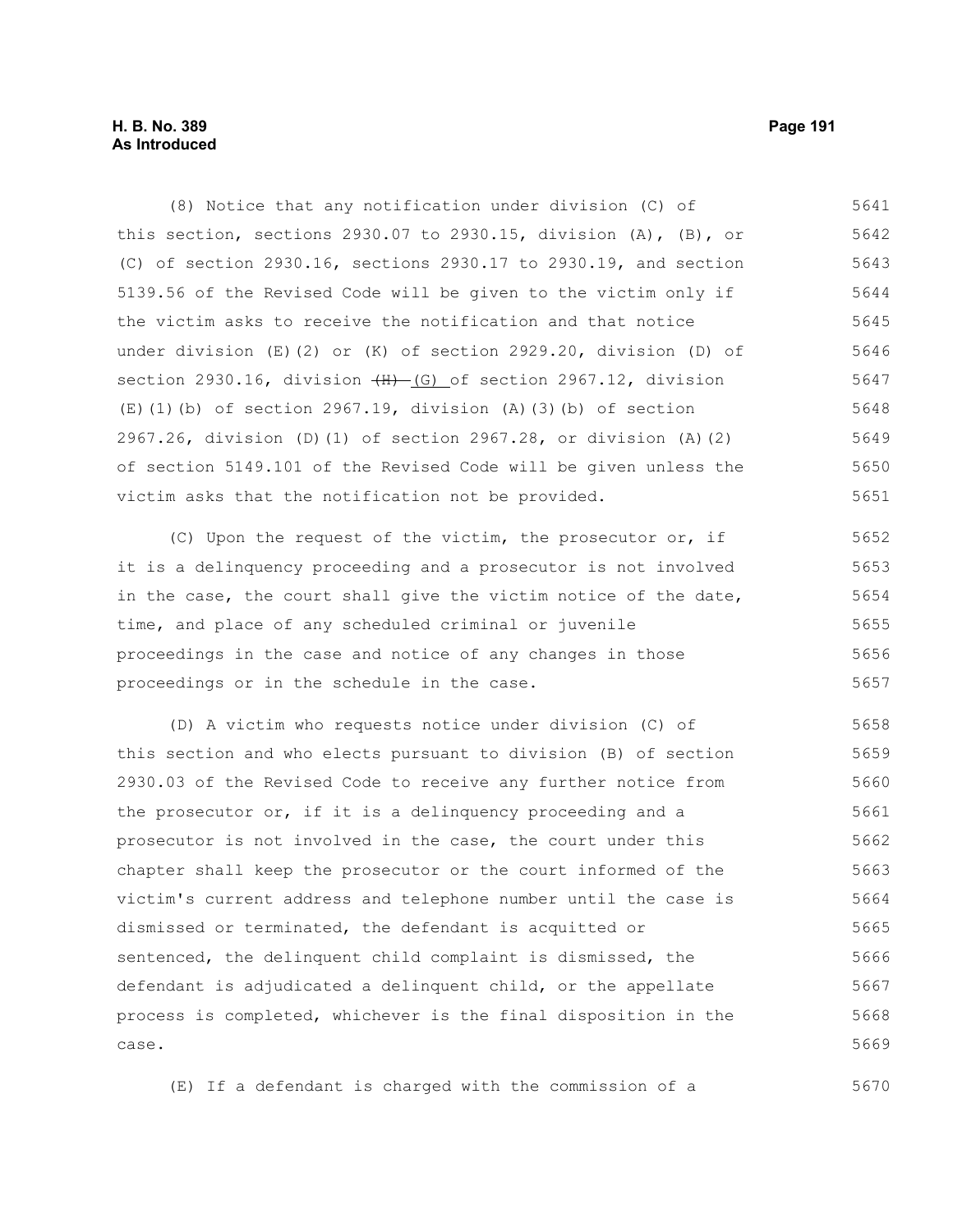### **H. B. No. 389 Page 192 As Introduced**

misdemeanor offense that is not identified in division (A)(2) of section 2930.01 of the Revised Code and if a police report or a complaint, indictment, or information that charges the commission of that offense and provides the basis for a criminal prosecution of that defendant identifies one or more individuals as individuals against whom that offense was committed, after a prosecution in the case has been commenced, the prosecutor or a designee of the prosecutor other than a court or court employee, to the extent practicable, promptly shall notify each of the individuals so identified in the report, complaint, indictment, or information that, if the defendant is convicted of or pleads guilty to the offense, the individual may make an oral or written statement to the court hearing the case regarding the sentence to be imposed upon the defendant and that the court must consider any statement so made that is relevant. Before imposing sentence in the case, the court shall permit the individuals so identified in the report, complaint, indictment, or information to make an oral or written statement. Division (A) of section 2930.14 of the Revised Code applies regarding any statement so made. The court shall consider a statement so made, in accordance with division (B) of that section and division (D) of section 2929.22 of the Revised Code. **Sec. 2930.16.** (A) If a defendant is incarcerated, a victim 5671 5672 5673 5674 5675 5676 5677 5678 5679 5680 5681 5682 5683 5684 5685 5686 5687 5688 5689 5690 5691 5692 5693

in a case who has requested to receive notice under this section shall be given notice of the incarceration of the defendant. If an alleged juvenile offender is committed to the temporary custody of a school, camp, institution, or other facility operated for the care of delinquent children or to the legal custody of the department of youth services, a victim in a case who has requested to receive notice under this section shall be given notice of the commitment. Promptly after sentence is 5694 5695 5696 5697 5698 5699 5700 5701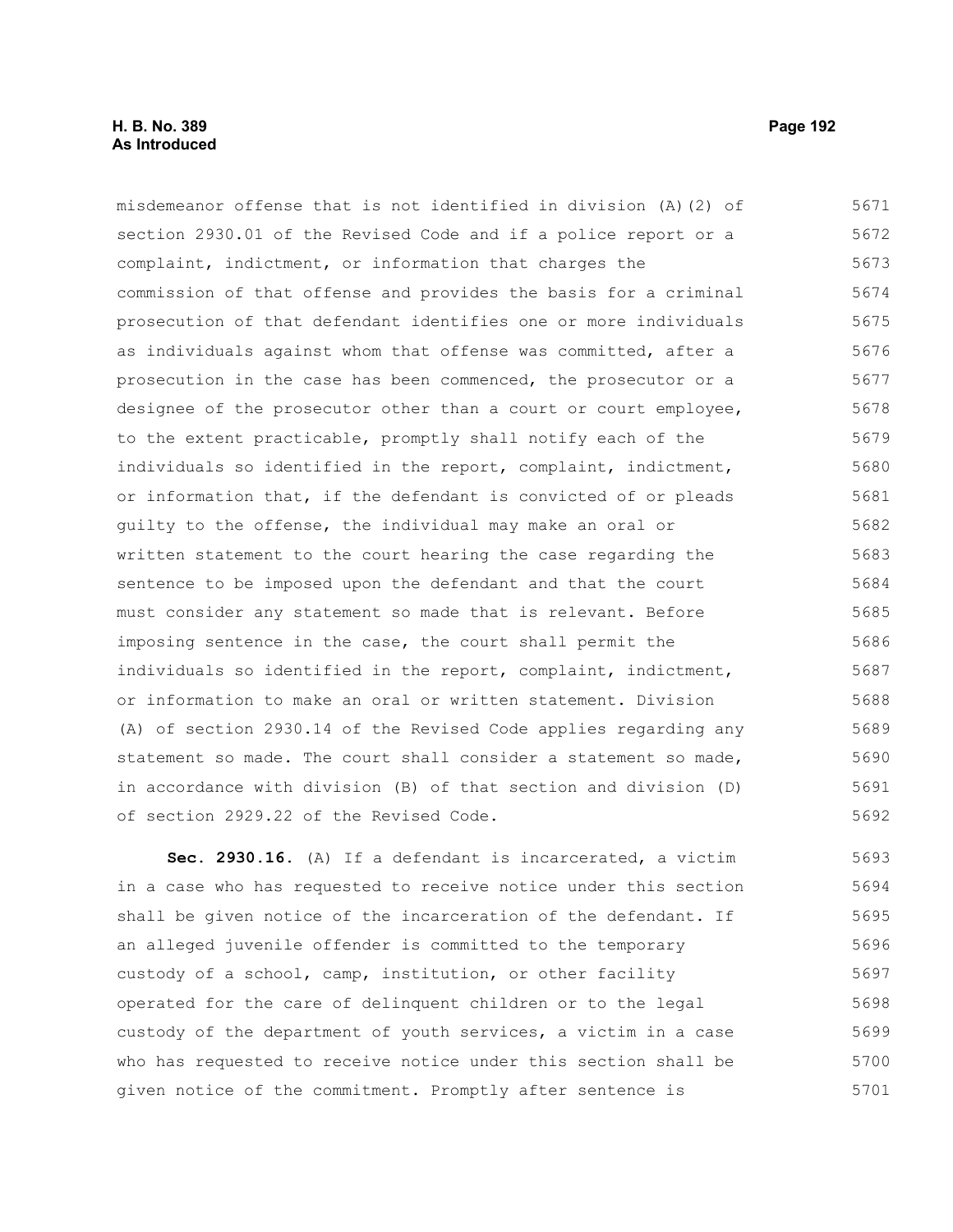### **H. B. No. 389 Page 193 As Introduced**

imposed upon the defendant or the commitment of the alleged juvenile offender is ordered, the prosecutor in the case shall notify the victim of the date on which the defendant will be released from confinement or the prosecutor's reasonable estimate of that date or the date on which the alleged juvenile offender will have served the minimum period of commitment or the prosecutor's reasonable estimate of that date. The prosecutor also shall notify the victim of the name of the custodial agency of the defendant or alleged juvenile offender and tell the victim how to contact that custodial agency. If the custodial agency is the department of rehabilitation and correction, the prosecutor shall notify the victim of the services offered by the office of victims' services pursuant to section 5120.60 of the Revised Code. If the custodial agency is the department of youth services, the prosecutor shall notify the victim of the services provided by the office of victims' services within the release authority of the department pursuant to section 5139.55 of the Revised Code and the victim's right pursuant to section 5139.56 of the Revised Code to submit a written request to the release authority to be notified of actions the release authority takes with respect to the alleged juvenile offender. The victim shall keep the custodial agency informed of the victim's current address and telephone number. 5702 5703 5704 5705 5706 5707 5708 5709 5710 5711 5712 5713 5714 5715 5716 5717 5718 5719 5720 5721 5722 5723 5724

(B)(1) Upon the victim's request or in accordance with division (D) of this section, the prosecutor promptly shall notify the victim of any hearing for judicial release of the defendant pursuant to section 2929.20 of the Revised Code, of any hearing for release of the defendant pursuant to section 2967.19 of the Revised Code, or of any hearing for judicial release or early release of the alleged juvenile offender pursuant to section 2151.38 of the Revised Code and of the 5725 5726 5727 5728 5729 5730 5731 5732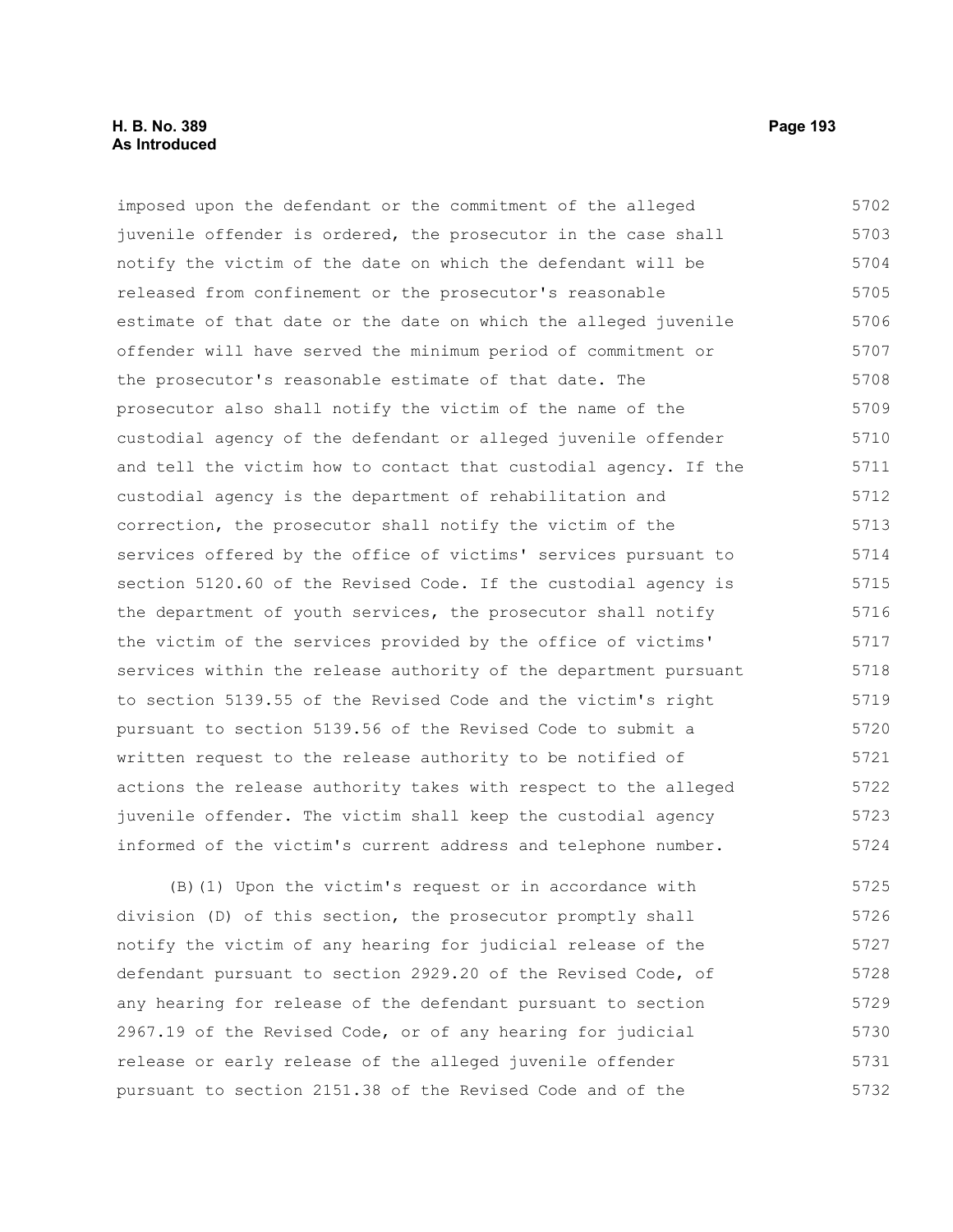victim's right to make a statement under those sections. The court shall notify the victim of its ruling in each of those hearings and on each of those applications. 5733 5734 5735

(2) If an offender is sentenced to a prison term pursuant to division (A)(3) or (B) of section 2971.03 of the Revised Code, upon the request of the victim of the crime or in accordance with division (D) of this section, the prosecutor promptly shall notify the victim of any hearing to be conducted pursuant to section 2971.05 of the Revised Code to determine whether to modify the requirement that the offender serve the entire prison term in a state correctional facility in accordance with division (C) of that section, whether to continue, revise, or revoke any existing modification of that requirement, or whether to terminate the prison term in accordance with division (D) of that section. The court shall notify the victim of any order issued at the conclusion of the hearing. 5736 5737 5738 5739 5740 5741 5742 5743 5744 5745 5746 5747 5748 5749

(C) Upon the victim's request made at any time before the particular notice would be due or in accordance with division (D) of this section, the custodial agency of a defendant or alleged juvenile offender shall give the victim any of the following notices that is applicable: 5750 5751 5752 5753 5754

(1) At least sixty days before the adult parole authority recommends a pardon or commutation of sentence for the defendant or at least sixty days prior to a hearing before the adult parole authority regarding a grant of parole to the defendant, notice of the victim's right to submit a statement regarding the impact of the defendant's release in accordance with section 2967.12 of the Revised Code and, if applicable, of the victim's right to appear at a full board hearing of the parole board to 5755 5756 5757 5758 5759 5760 5761 5762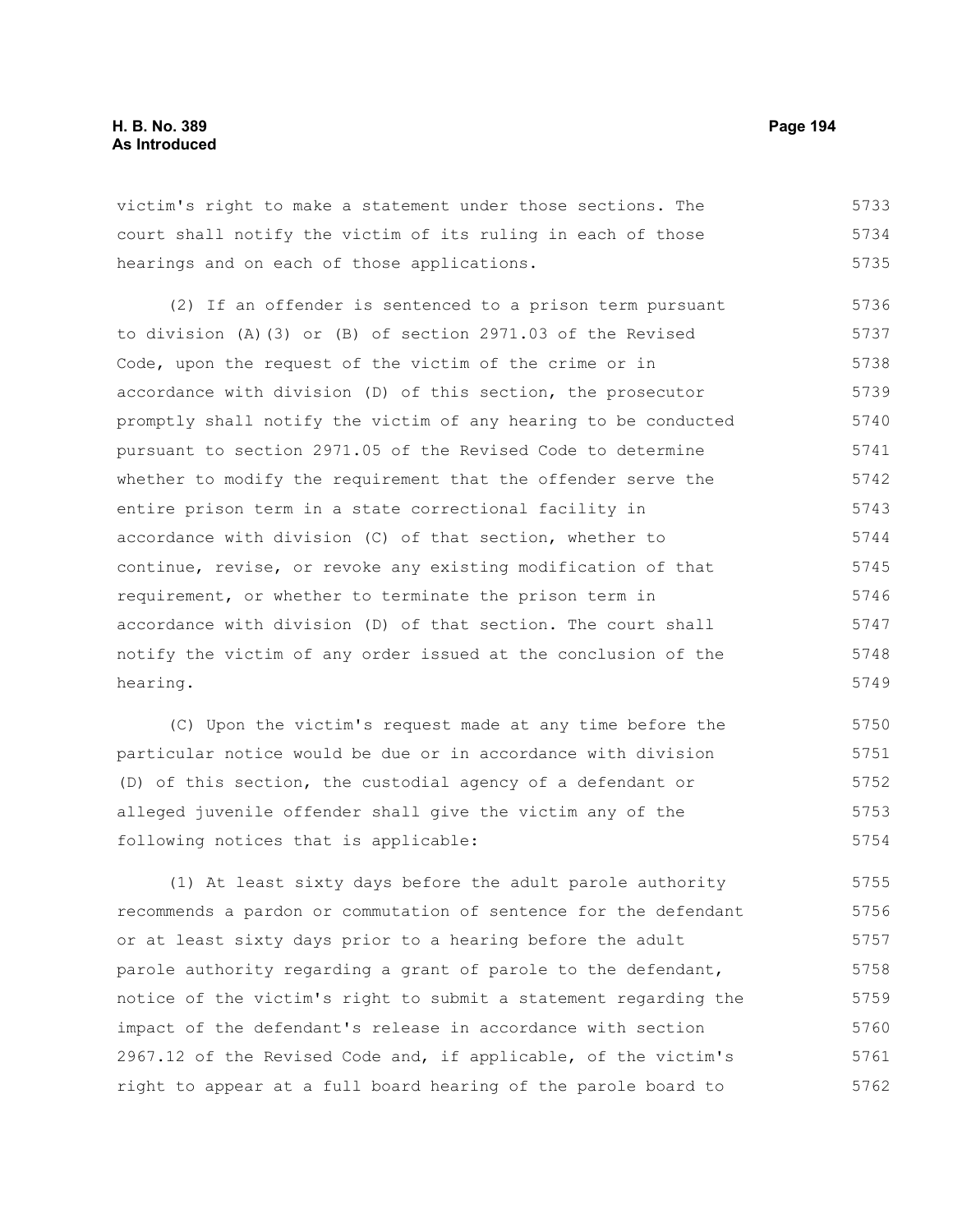give testimony as authorized by section 5149.101 of the Revised Code; (2) At least sixty days before the defendant is transferred to transitional control under section 2967.26 of the Revised Code, notice of the pendency of the transfer and of the victim's right under that section to submit a statement regarding the impact of the transfer; (3) At least sixty days before the release authority of the department of youth services holds a release review, release hearing, or discharge review for the alleged juvenile offender, notice of the pendency of the review or hearing, of the victim's right to make an oral or written statement regarding the impact of the crime upon the victim or regarding the possible release or discharge, and, if the notice pertains to a hearing, of the victim's right to attend and make statements or comments at the hearing as authorized by section 5139.56 of the Revised Code; (4) Prompt notice of the defendant's or alleged juvenile offender's escape from a facility of the custodial agency in which the defendant was incarcerated or in which the alleged juvenile offender was placed after commitment, of the defendant's or alleged juvenile offender's absence without leave from a mental health or developmental disabilities facility or from other custody, and of the capture of the defendant or 5763 5764 5765 5766 5767 5768 5769 5770 5771 5772 5773 5774 5775 5776 5777 5778 5779 5780 5781 5782 5783 5784 5785

alleged juvenile offender after an escape or absence; 5786

(5) Notice of the defendant's or alleged juvenile offender's death while in confinement or custody; 5787 5788

(6) Notice of the filing of a petition by the director of rehabilitation and correction pursuant to section 2967.19 of the Revised Code requesting the early release under that section of 5789 5790 5791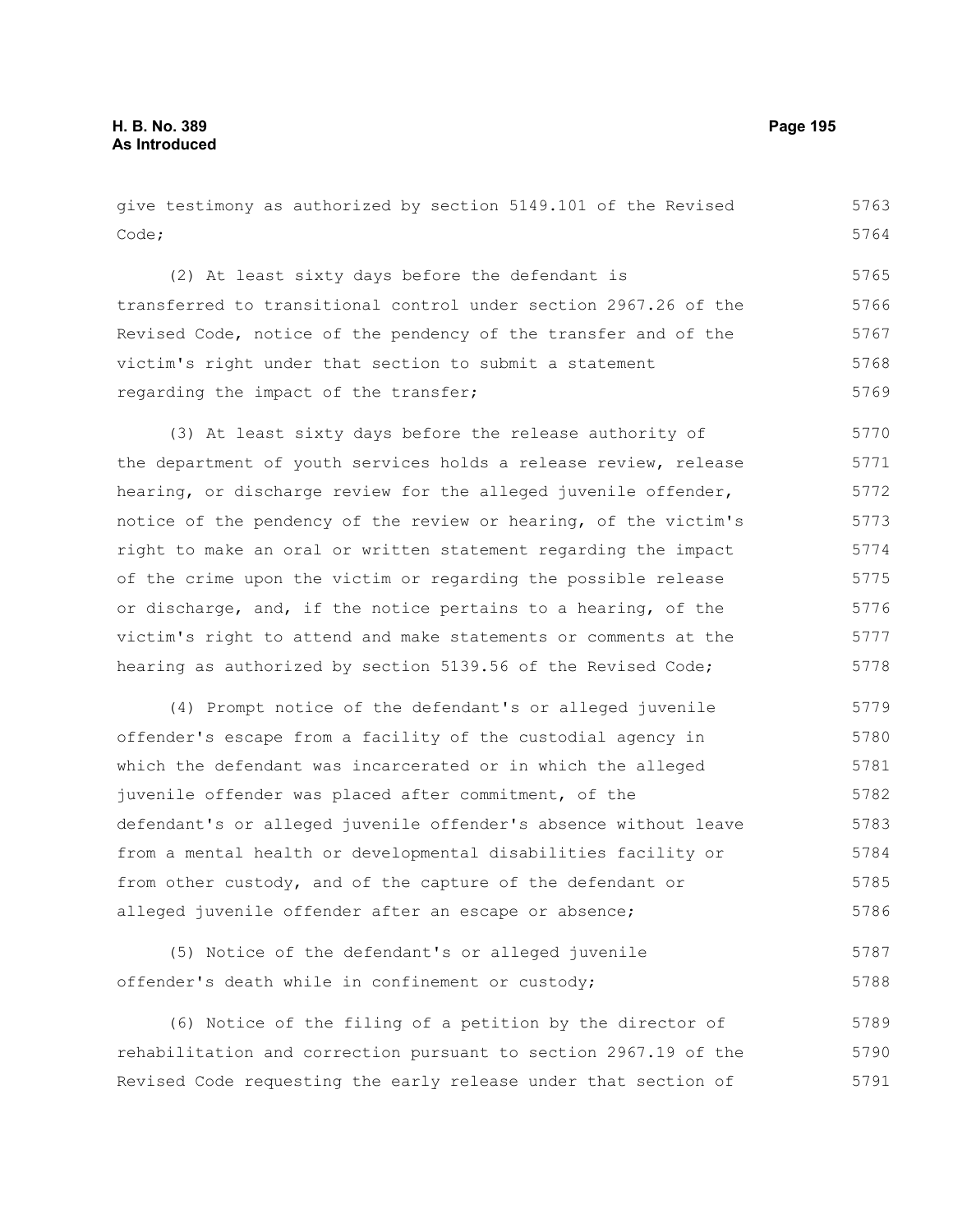| the defendant;                                                   | 5792 |
|------------------------------------------------------------------|------|
| (7) Notice of the defendant's or alleged juvenile                | 5793 |
| offender's release from confinement or custody and the terms and | 5794 |
| conditions of the release.                                       | 5795 |
| $(D)$ (1) If a defendant is incarcerated for the commission      | 5796 |
| of aggravated murder, murder, or an offense of violence that is  | 5797 |
| a felony of the first, second, or third degree or is under a     | 5798 |
| sentence of life imprisonment or if an alleged juvenile offender | 5799 |
| has been charged with the commission of an act that would be     | 5800 |
| aggravated murder, murder, or an offense of violence that is a   | 5801 |
| felony of the first, second, or third degree or be subject to a  | 5802 |
| sentence of life imprisonment if committed by an adult, except   | 5803 |
| as otherwise provided in this division, the notices described in | 5804 |
| divisions (B) and (C) of this section shall be given regardless  | 5805 |
| of whether the victim has requested the notification. The        | 5806 |
| notices described in divisions (B) and (C) of this section shall | 5807 |
| not be given under this division to a victim if the victim has   | 5808 |
| requested pursuant to division (B) (2) of section 2930.03 of the | 5809 |
| Revised Code that the victim not be provided the notice.         | 5810 |
| Regardless of whether the victim has requested that the notices  | 5811 |
| described in division (C) of this section be provided or not be  | 5812 |
| provided, the custodial agency shall give notice similar to      | 5813 |
| those notices to the prosecutor in the case, to the sentencing   | 5814 |
| court, to the law enforcement agency that arrested the defendant | 5815 |
| or alleged juvenile offender if any officer of that agency was a | 5816 |
| victim of the offense, and to any member of the victim's         | 5817 |
| immediate family who requests notification. If the notice given  | 5818 |
| under this division to the victim is based on an offense         | 5819 |
| committed prior to March 22, 2013, and if the prosecutor or      | 5820 |
| custodial agency has not previously successfully provided any    | 5821 |
| notice to the victim under this division or division (B) or (C)  | 5822 |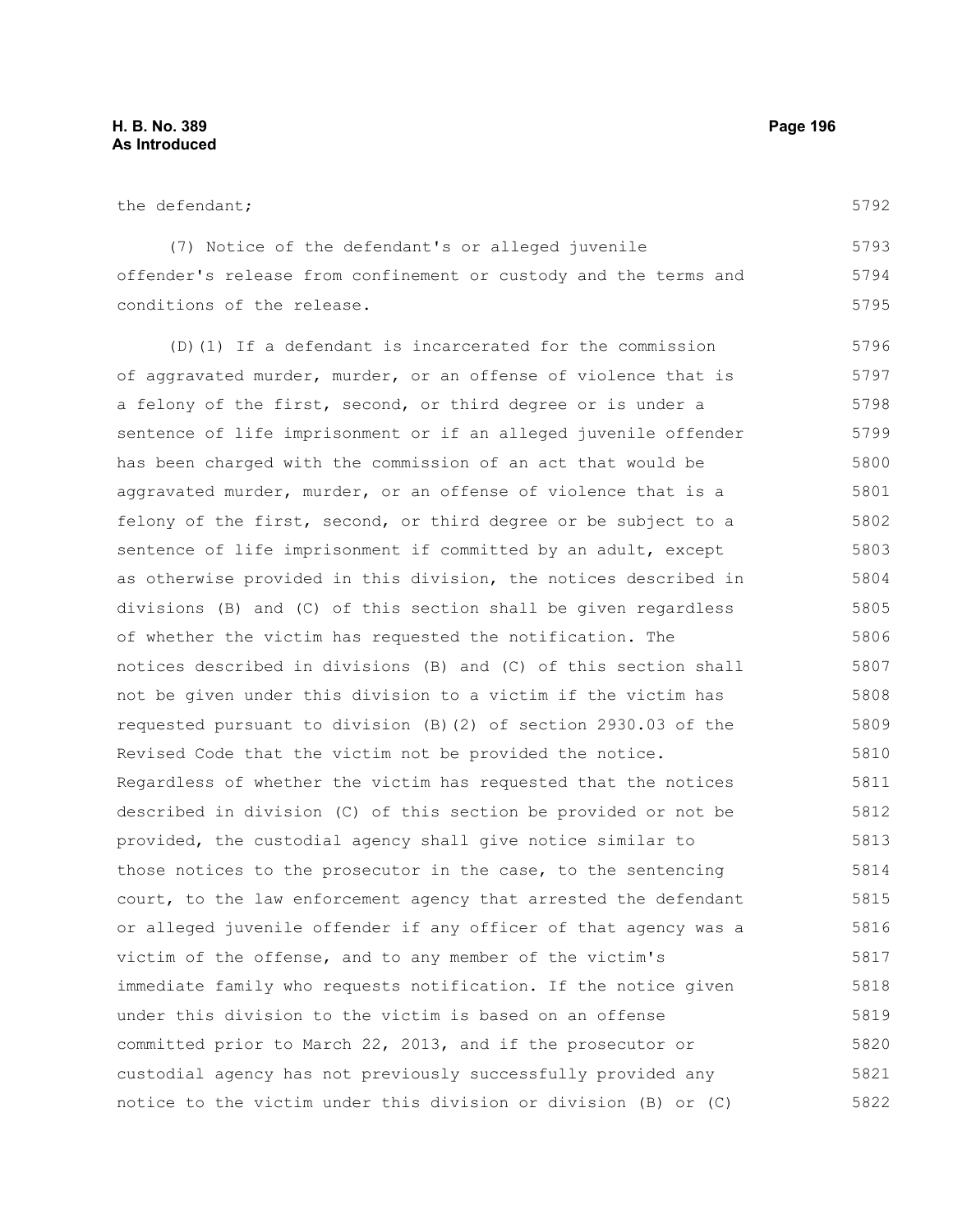### **H. B. No. 389 Page 197 As Introduced**

of this section with respect to that offense and the offender who committed it, the notice also shall inform the victim that the victim may request that the victim not be provided any further notices with respect to that offense and the offender who committed it and shall describe the procedure for making that request. If the notice given under this division to the victim pertains to a hearing regarding a grant of a parole to the defendant, the notice also shall inform the victim that the victim, a member of the victim's immediate family, or the victim's representative may request a victim conference, as described in division (E) of this section, and shall provide an explanation of a victim conference. 5823 5824 5825 5826 5827 5828 5829 5830 5831 5832 5833 5834

The prosecutor or custodial agency may give the notices to which this division applies by any reasonable means, including regular mail, telephone, and electronic mail. If the prosecutor or custodial agency attempts to provide notice to a victim under this division but the attempt is unsuccessful because the prosecutor or custodial agency is unable to locate the victim, is unable to provide the notice by its chosen method because it cannot determine the mailing address, telephone number, or electronic mail address at which to provide the notice, or, if the notice is sent by mail, the notice is returned, the prosecutor or custodial agency shall make another attempt to provide the notice to the victim. If the second attempt is unsuccessful, the prosecutor or custodial agency shall make at least one more attempt to provide the notice. If the notice is based on an offense committed prior to March 22, 2013, in each attempt to provide the notice to the victim, the notice shall include the opt-out information described in the preceding paragraph. The prosecutor or custodial agency, in accordance with division (D)(2) of this section, shall keep a record of all 5835 5836 5837 5838 5839 5840 5841 5842 5843 5844 5845 5846 5847 5848 5849 5850 5851 5852 5853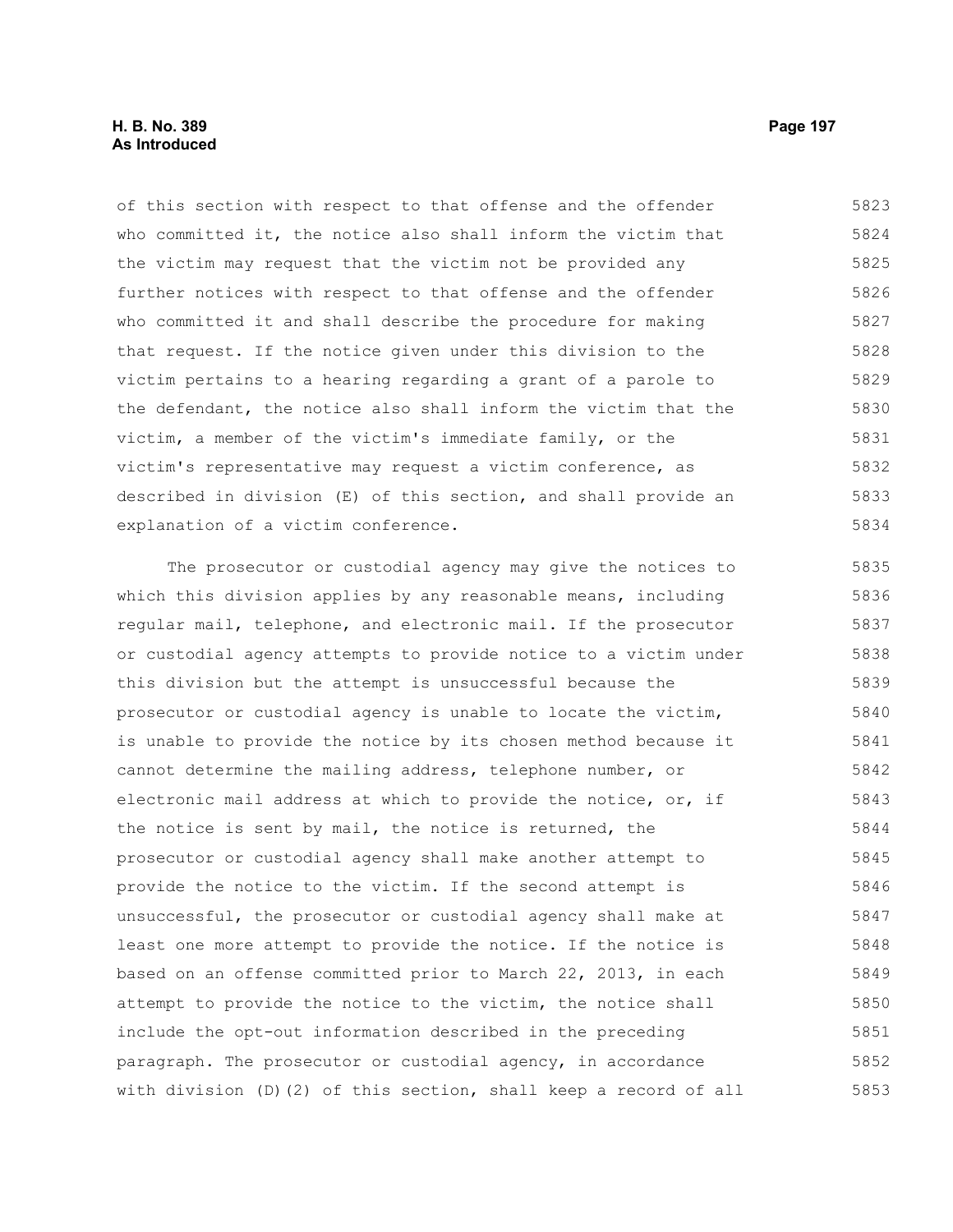attempts to provide the notice, and of all notices provided, under this division. Division (D)(1) of this section, and the notice-related provisions of divisions (E)(2) and (K) of section 2929.20, division  $(H)$  (G) of section 2967.12, division (E)(1)(b) of section 2967.19, division (A)(3)(b) of section 2967.26, division (D)(1) of section 2967.28, and division (A)(2) of section 5149.101 of the Revised Code enacted in the act in which division (D)(1) of this section was enacted, shall be known as "Roberta's Law." 5854 5855 5856 5857 5858 5859 5860 5861 5862 5863

(2) Each prosecutor and custodial agency that attempts to give any notice to which division (D)(1) of this section applies shall keep a record of all attempts to give the notice. The record shall indicate the person who was to be the recipient of the notice, the date on which the attempt was made, the manner in which the attempt was made, and the person who made the attempt. If the attempt is successful and the notice is given, the record shall indicate that fact. The record shall be kept in a manner that allows public inspection of attempts and notices given to persons other than victims without revealing the names, addresses, or other identifying information relating to victims. The record of attempts and notices given to victims is not a public record, but the prosecutor or custodial agency shall provide upon request a copy of that record to a prosecuting attorney, judge, law enforcement agency, or member of the general assembly. The record of attempts and notices given to persons other than victims is a public record. A record kept under this division may be indexed by offender name, or in any other manner determined by the prosecutor or the custodial agency. Each prosecutor or custodial agency that is required to keep a record under this division shall determine the procedures 5864 5865 5866 5867 5868 5869 5870 5871 5872 5873 5874 5875 5876 5877 5878 5879 5880 5881 5882 5883 5884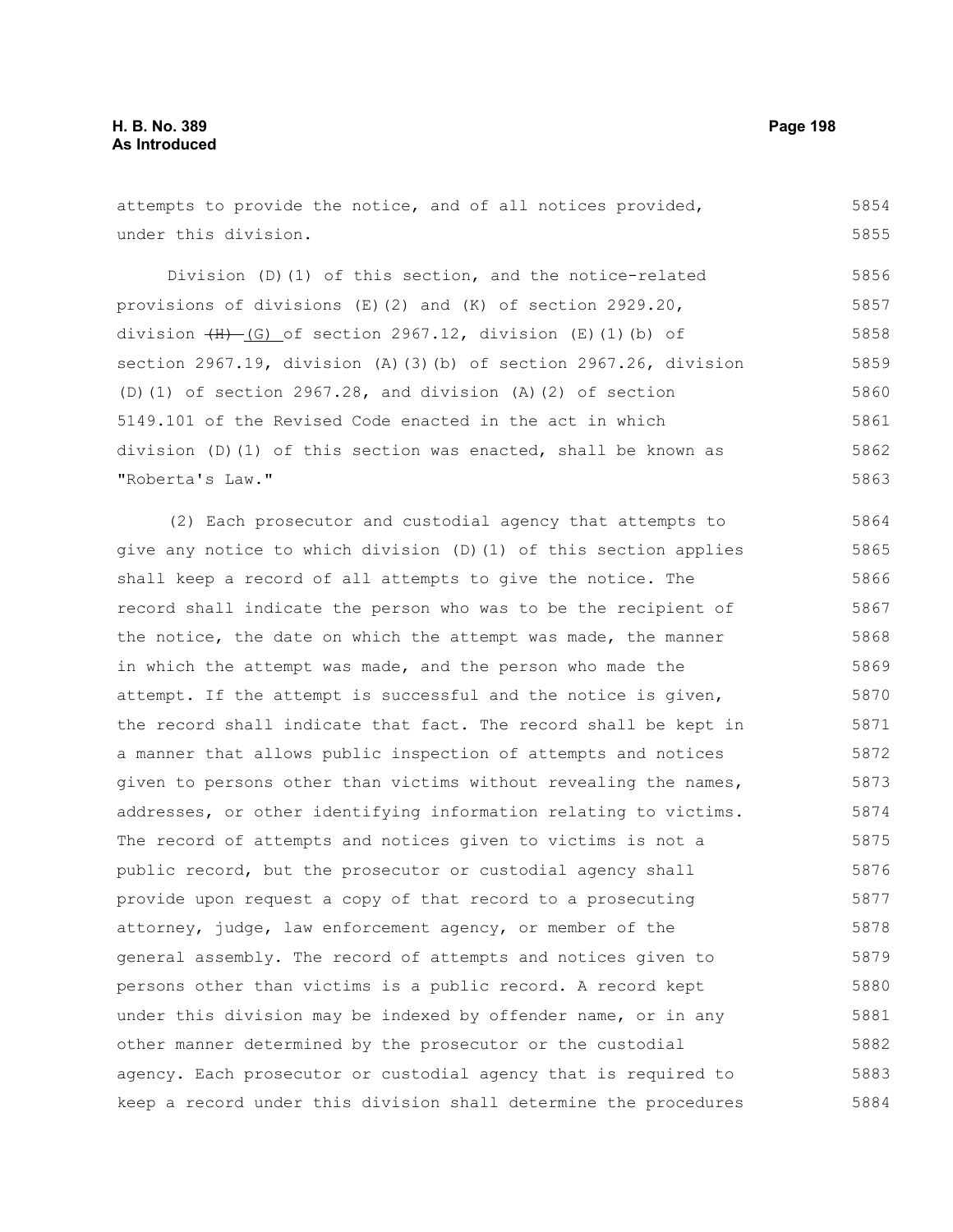for keeping the record and the manner in which it is to be kept, subject to the requirements of this division. (E) The adult parole authority shall adopt rules under Chapter 119. of the Revised Code providing for a victim conference, upon request of the victim, a member of the victim's immediate family, or the victim's representative, prior to a parole hearing in the case of a prisoner who is incarcerated for the commission of aggravated murder, murder, or an offense of violence that is a felony of the first, second, or third degree or is under a sentence of life imprisonment. The rules shall provide for, but not be limited to, all of the following: (1) Subject to division (E)(3) of this section, attendance by the victim, members of the victim's immediate family, the victim's representative, and, if practicable, other individuals; (2) Allotment of up to one hour for the conference; (3) A specification of the number of persons specified in division (E)(1) of this section who may be present at any single victim conference, if limited by the department pursuant to division (F) of this section. (F) The department may limit the number of persons specified in division (E)(1) of this section who may be present at any single victim conference, provided that the department shall not limit the number of persons who may be present at any single conference to fewer than three. If the department limits the number of persons who may be present at any single victim conference, the department shall permit and schedule, upon request of the victim, a member of the victim's immediate family, or the victim's representative, multiple victim conferences for the persons specified in division (E)(1) of this 5885 5886 5887 5888 5889 5890 5891 5892 5893 5894 5895 5896 5897 5898 5899 5900 5901 5902 5903 5904 5905 5906 5907 5908 5909 5910 5911 5912 5913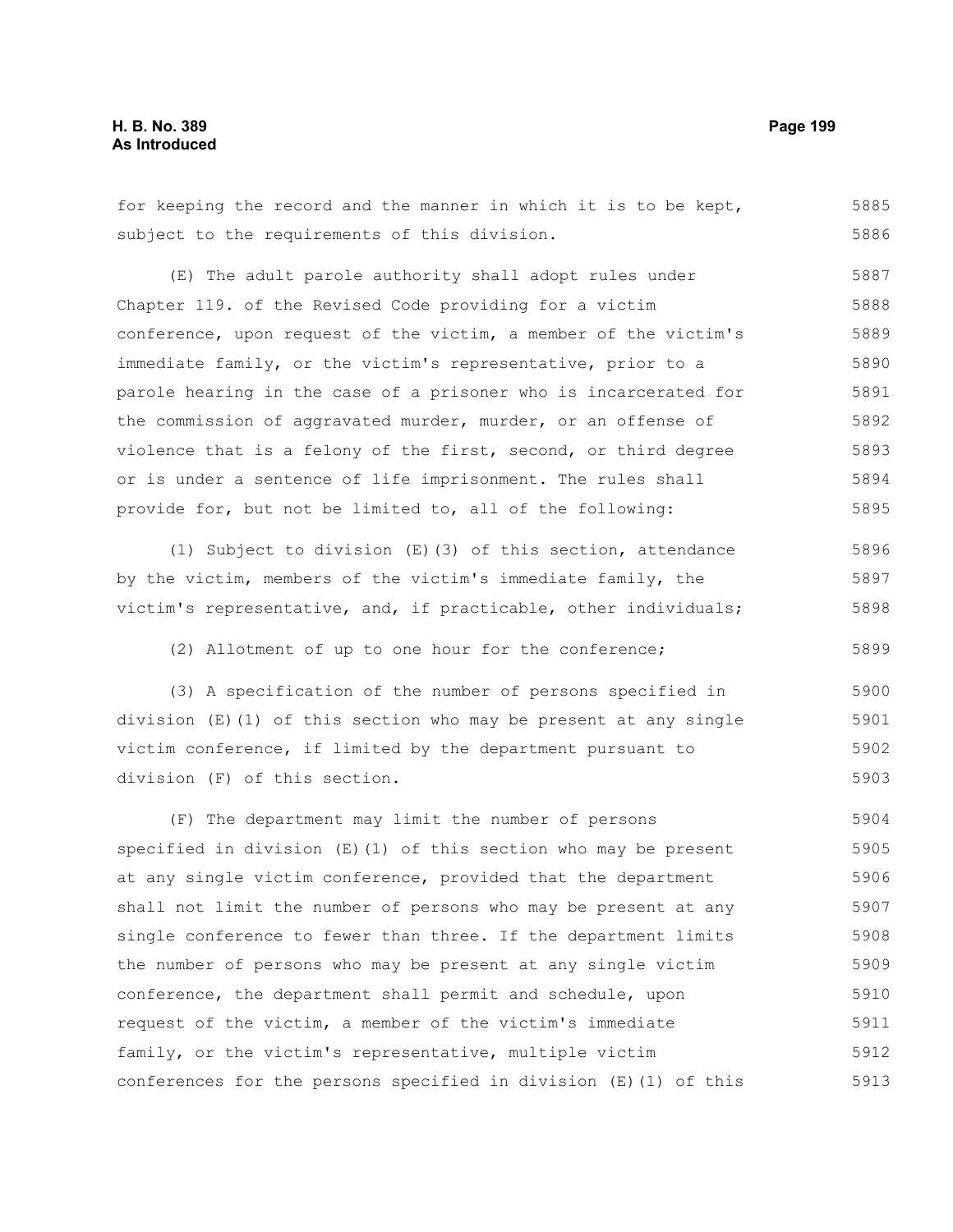# **H. B. No. 389 Page 200 As Introduced**

5940

| section.                                                          | 5914 |
|-------------------------------------------------------------------|------|
| (G) As used in this section, "victim's immediate family"          | 5915 |
| has the same meaning as in section 2967.12 of the Revised Code.   | 5916 |
| Sec. 2930.19. (A) In a manner consistent with the duty of         | 5917 |
| a prosecutor to represent the interests of the public as a        | 5918 |
| whole, a prosecutor shall seek compliance with this chapter on    | 5919 |
| behalf of a victim, a member of the victim's family, or the       | 5920 |
| victim's representative.                                          | 5921 |
| (B) The failure of a public official or public agency to          | 5922 |
| comply with the requirements of this chapter does not give rise   | 5923 |
| to a claim for damages against that public official or public     | 5924 |
| agency, except that a public agency as an employer may be held    | 5925 |
| responsible for a violation of section 2930.18 of the Revised     | 5926 |
| Code.                                                             | 5927 |
| (C) The failure of any person or entity to provide a              | 5928 |
| right, privilege, or notice to a victim under this chapter does   | 5929 |
| not constitute grounds for declaring a mistrial or new trial,     | 5930 |
| for setting aside a conviction, sentence, adjudication, or        | 5931 |
| disposition, or for granting postconviction release to a          | 5932 |
| defendant or alleged juvenile offender.                           | 5933 |
| (D) If there is a conflict between a provision in this            | 5934 |
| chapter and a specific statute governing the procedure in a case- | 5935 |
| involving a capital offense, the specific statute supersedes the  | 5936 |
| provision in this chapter.                                        | 5937 |
| (E) If the victim of a crime is incarcerated in a state or        | 5938 |
| local correctional facility or is in the legal custody of the     | 5939 |
|                                                                   |      |

chapter may be modified by court order to prevent any security risk, hardship, or undue burden upon a public official or public 5941 5942

department of youth services, the victim's rights under this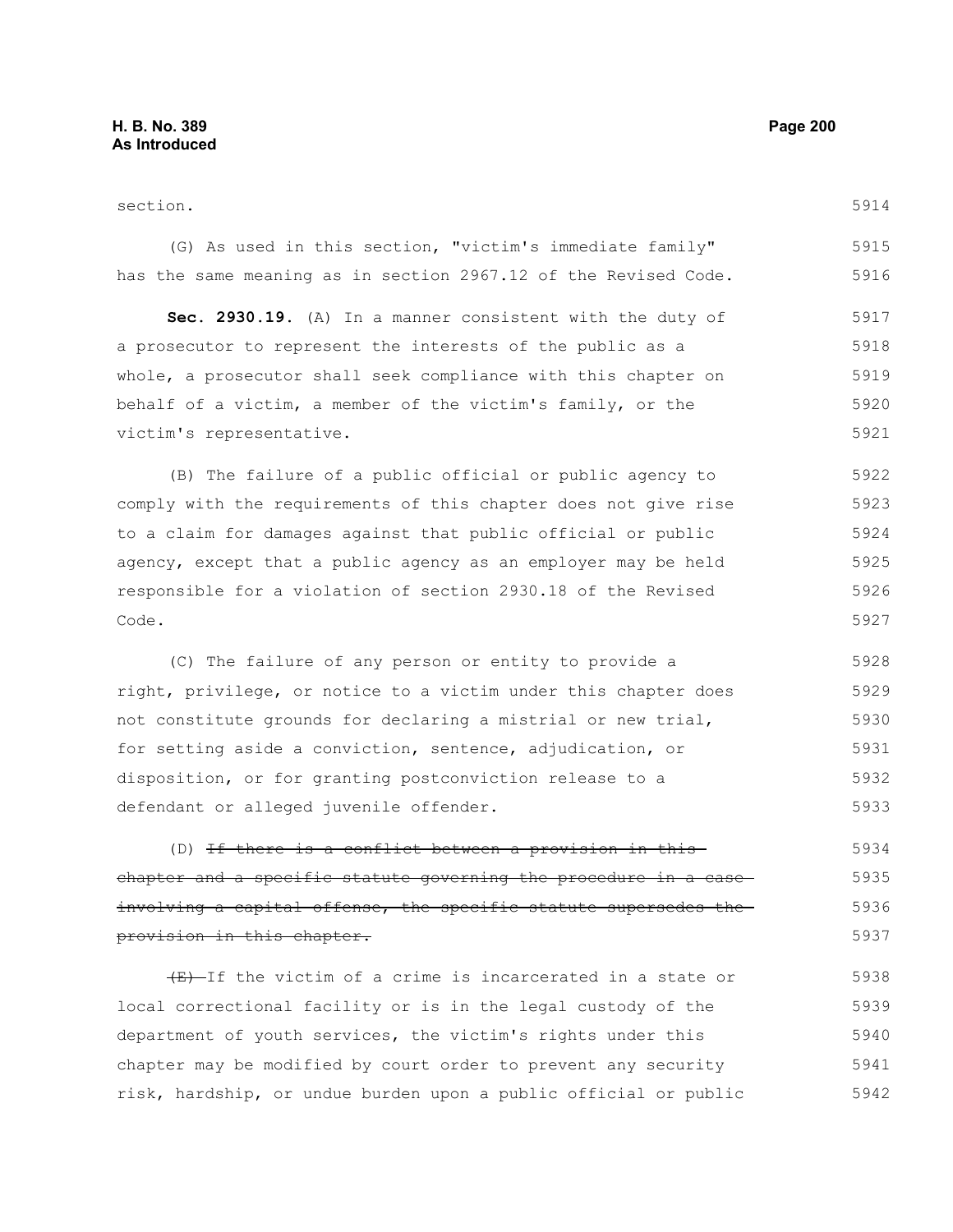agency with a duty under this chapter.

**Sec. 2937.222.** (A) On the motion of the prosecuting attorney or on the judge's own motion, the judge shall hold a hearing to determine whether an accused person charged with aggravated murder-when it is not a capital offense, murder, a felony of the first or second degree, a violation of section 2903.06 of the Revised Code, a violation of section 2903.211 of the Revised Code that is a felony, or a felony OVI offense shall be denied bail. The judge shall order that the accused be detained until the conclusion of the hearing. Except for good cause, a continuance on the motion of the state shall not exceed three court days. Except for good cause, a continuance on the motion of the accused shall not exceed five court days unless the motion of the accused waives in writing the five-day limit and states in writing a specific period for which the accused requests a continuance. A continuance granted upon a motion of the accused that waives in writing the five-day limit shall not exceed five court days after the period of continuance requested in the motion. 5944 5945 5946 5947 5948 5949 5950 5951 5952 5953 5954 5955 5956 5957 5958 5959 5960 5961

At the hearing, the accused has the right to be represented by counsel and, if the accused is indigent, to have counsel appointed. The judge shall afford the accused an opportunity to testify, to present witnesses and other information, and to cross-examine witnesses who appear at the hearing. The rules concerning admissibility of evidence in criminal trials do not apply to the presentation and consideration of information at the hearing. Regardless of whether the hearing is being held on the motion of the prosecuting attorney or on the court's own motion, the state has the burden of proving that the proof is evident or the presumption great that the accused committed the offense with 5962 5963 5964 5965 5966 5967 5968 5969 5970 5971 5972 5973

5943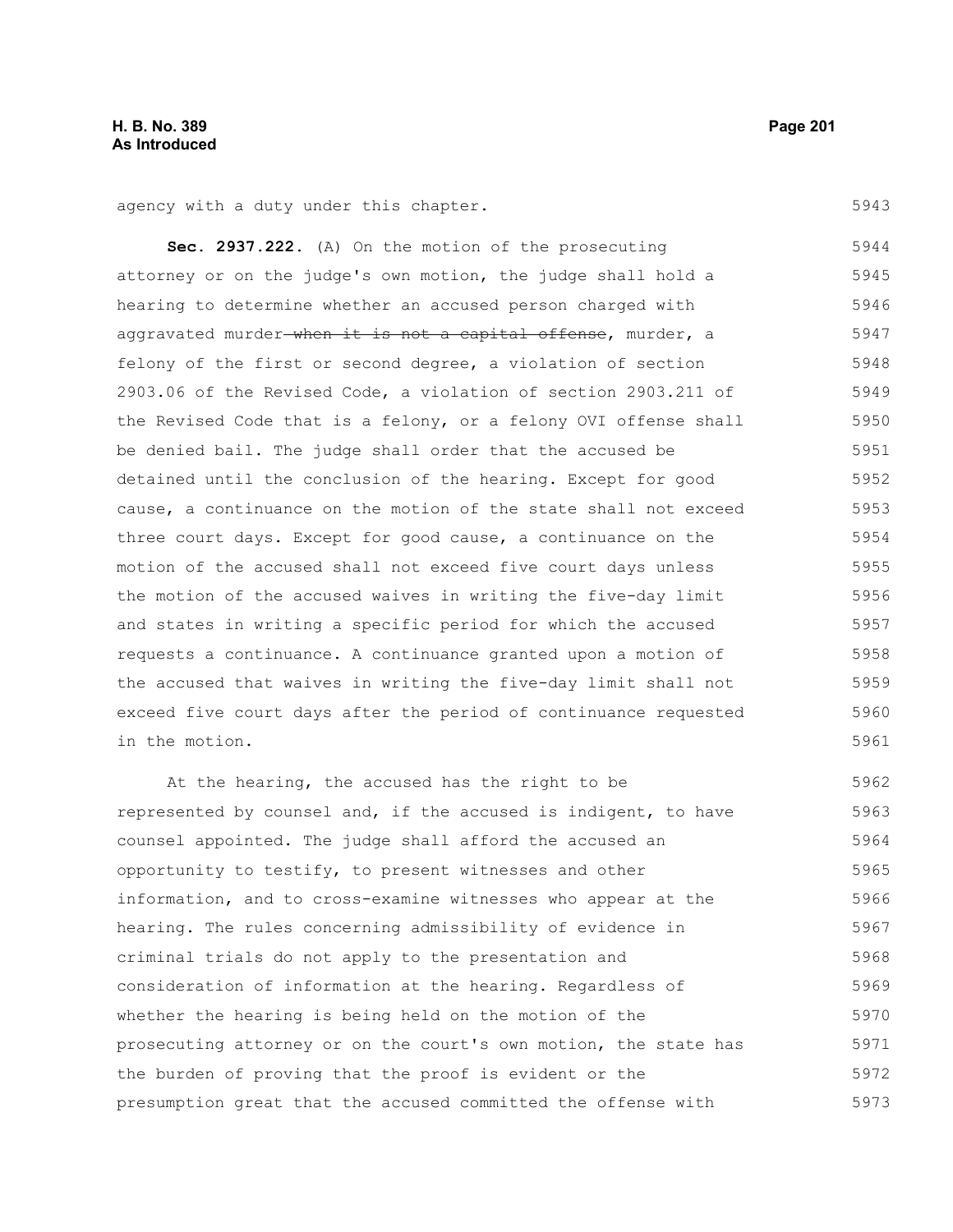### **H. B. No. 389 Page 202 As Introduced**

which the accused is charged, of proving that the accused poses a substantial risk of serious physical harm to any person or to the community, and of proving that no release conditions will reasonably assure the safety of that person and the community. 5974 5975 5976 5977

The judge may reopen the hearing at any time before trial if the judge finds that information exists that was not known to the movant at the time of the hearing and that that information has a material bearing on whether bail should be denied. If a municipal court or county court enters an order denying bail, a judge of the court of common pleas having jurisdiction over the case may continue that order or may hold a hearing pursuant to this section to determine whether to continue that order. 5978 5979 5980 5981 5982 5983 5984 5985

(B) No accused person shall be denied bail pursuant to this section unless the judge finds by clear and convincing evidence that the proof is evident or the presumption great that the accused committed the offense described in division (A) of this section with which the accused is charged, finds by clear and convincing evidence that the accused poses a substantial risk of serious physical harm to any person or to the community, and finds by clear and convincing evidence that no release conditions will reasonably assure the safety of that person and the community. 5986 5987 5988 5989 5990 5991 5992 5993 5994 5995

(C) The judge, in determining whether the accused person described in division (A) of this section poses a substantial risk of serious physical harm to any person or to the community and whether there are conditions of release that will reasonably assure the safety of that person and the community, shall consider all available information regarding all of the following: 5996 5997 5998 5999 6000 6001 6002

(1) The nature and circumstances of the offense charged, 6003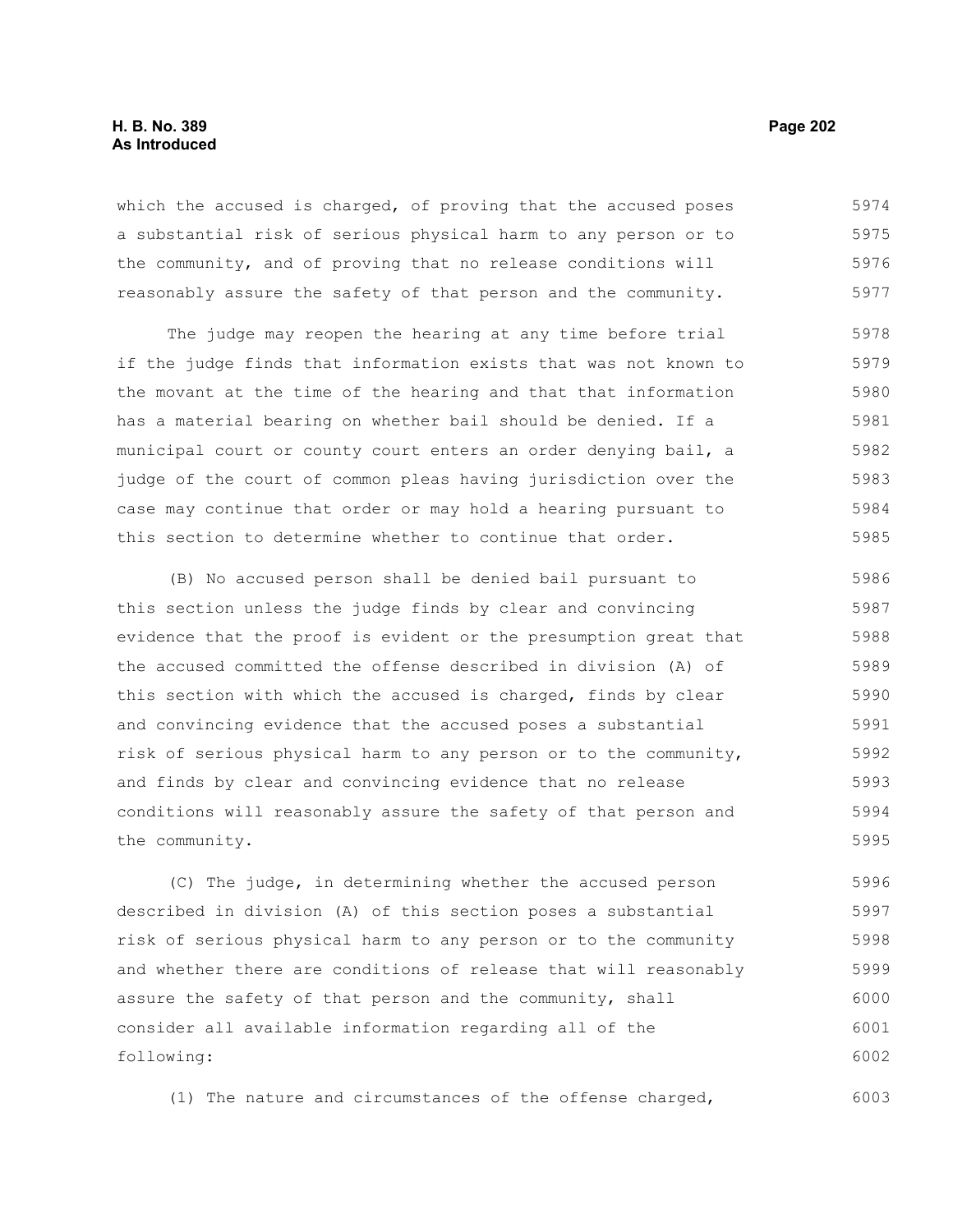including whether the offense is an offense of violence or involves alcohol or a drug of abuse; (2) The weight of the evidence against the accused; (3) The history and characteristics of the accused, including, but not limited to, both of the following: (a) The character, physical and mental condition, family ties, employment, financial resources, length of residence in the community, community ties, past conduct, history relating to drug or alcohol abuse, and criminal history of the accused; (b) Whether, at the time of the current alleged offense or at the time of the arrest of the accused, the accused was on probation, parole, post-release control, or other release pending trial, sentencing, appeal, or completion of sentence for the commission of an offense under the laws of this state, another state, or the United States or under a municipal ordinance. (4) The nature and seriousness of the danger to any person or the community that would be posed by the person's release. (D)(1) An order of the court of common pleas denying bail pursuant to this section is a final appealable order. In an appeal pursuant to division (D) of this section, the court of appeals shall do all of the following: (a) Give the appeal priority on its calendar; (b) Liberally modify or dispense with formal requirements in the interest of a speedy and just resolution of the appeal; (c) Decide the appeal expeditiously; (d) Promptly enter its judgment affirming or reversing the 6004 6005 6006 6007 6008 6009 6010 6011 6012 6013 6014 6015 6016 6017 6018 6019 6020 6021 6022 6023 6024 6025 6026 6027 6028 6029 6030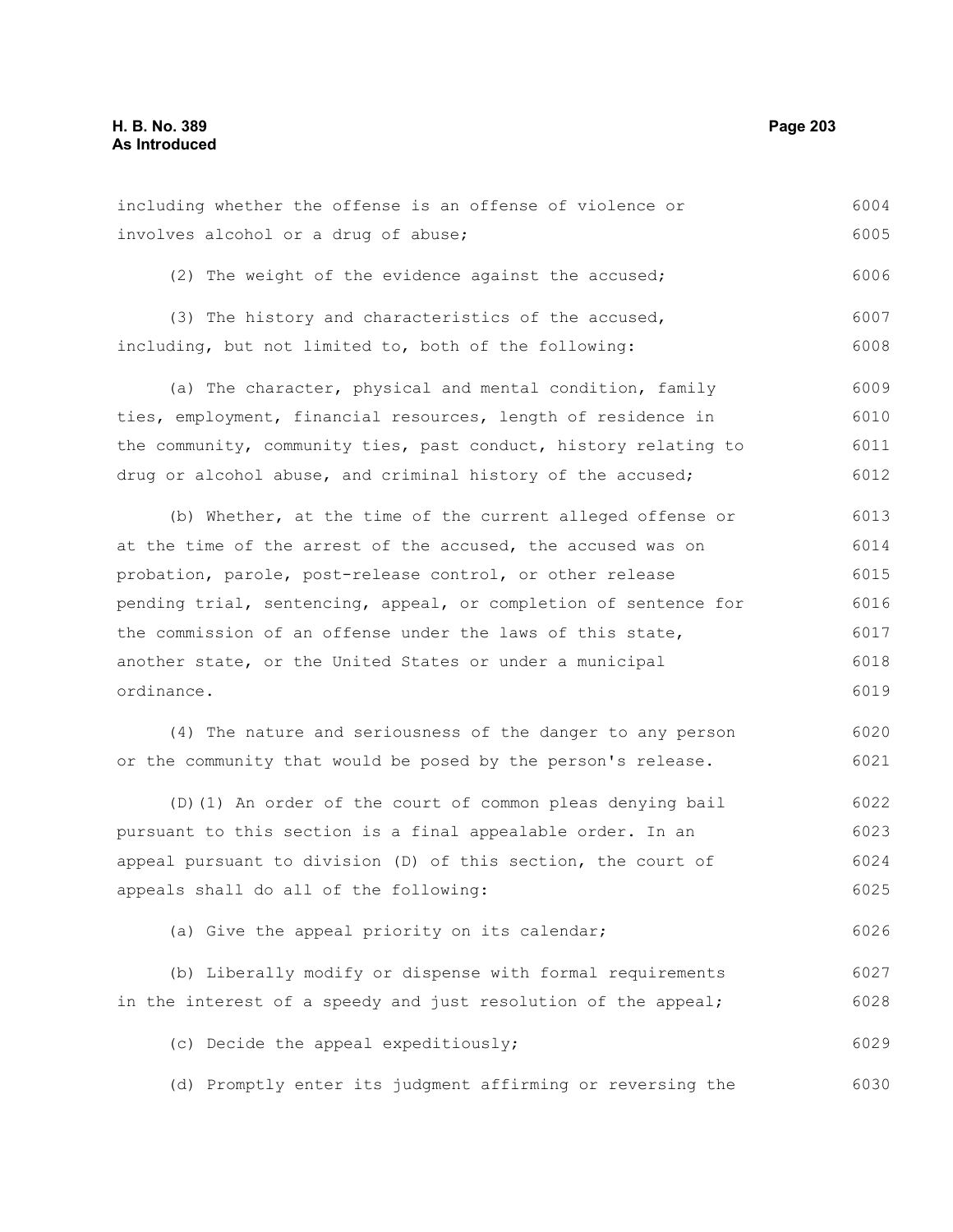set forth.

6059

| order denying bail.                                              |      |  |  |  |  |
|------------------------------------------------------------------|------|--|--|--|--|
| (2) The pendency of an appeal under this section does not        | 6032 |  |  |  |  |
| deprive the court of common pleas of jurisdiction to conduct     | 6033 |  |  |  |  |
| further proceedings in the case or to further consider the order | 6034 |  |  |  |  |
| denying bail in accordance with this section. If, during the     | 6035 |  |  |  |  |
| pendency of an appeal under division (D) of this section, the    | 6036 |  |  |  |  |
| court of common pleas sets aside or terminates the order denying | 6037 |  |  |  |  |
| bail, the court of appeals shall dismiss the appeal.             | 6038 |  |  |  |  |
| (E) As used in this section:                                     | 6039 |  |  |  |  |
| (1) "Court day" has the same meaning as in section 5122.01       | 6040 |  |  |  |  |
| of the Revised Code.                                             | 6041 |  |  |  |  |
| (2) "Felony OVI offense" means a third degree felony OVI         | 6042 |  |  |  |  |
| offense and a fourth degree felony OVI offense.                  | 6043 |  |  |  |  |
| (3) "Fourth degree felony OVI offense" and "third degree         | 6044 |  |  |  |  |
| felony OVI offense" have the same meanings as in section 2929.01 | 6045 |  |  |  |  |
| of the Revised Code.                                             | 6046 |  |  |  |  |
| Sec. 2941.021. Any criminal offense which is not                 | 6047 |  |  |  |  |
| punishable by death or life imprisonment may be prosecuted by    | 6048 |  |  |  |  |
| information filed in the common pleas court by the prosecuting   | 6049 |  |  |  |  |
| attorney if the defendant, after-he has having been advised by   | 6050 |  |  |  |  |
| the court of the nature of the charge against-him the defendant  | 6051 |  |  |  |  |
| and of-his the defendant's rights under the constitution, is     | 6052 |  |  |  |  |
| represented by counsel or has affirmatively waived counsel by    | 6053 |  |  |  |  |
| waiver in writing and in open court, waives in writing and in    | 6054 |  |  |  |  |
| open court prosecution by indictment.                            | 6055 |  |  |  |  |
| Sec. 2941.14. $(A)$ In an indictment for aggravated murder,      | 6056 |  |  |  |  |
| murder, or voluntary or involuntary manslaughter, the manner in  | 6057 |  |  |  |  |
| which, or the means by which the death was caused need not be    | 6058 |  |  |  |  |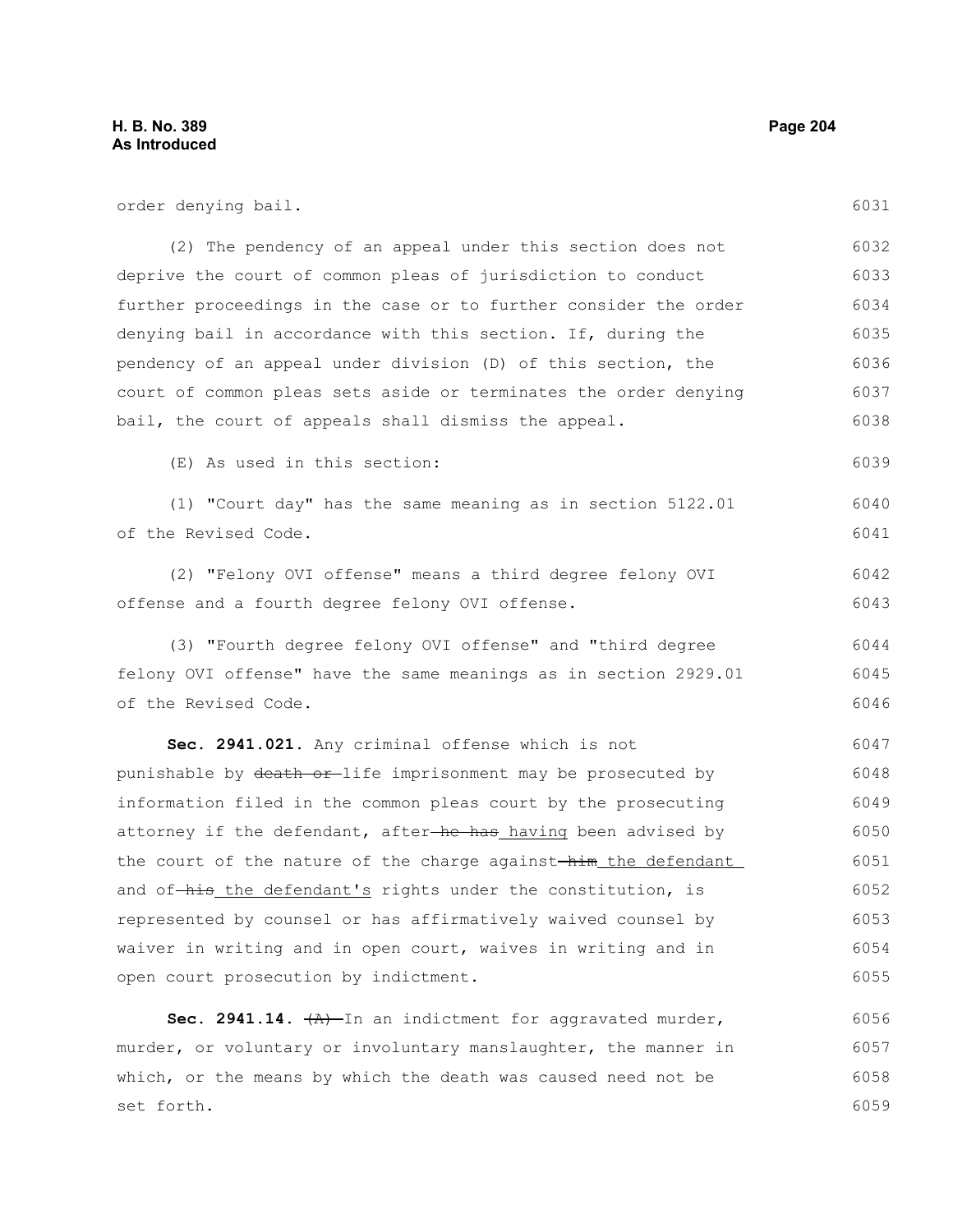### **H. B. No. 389 Page 205 As Introduced**

(B) Imposition of the death penalty for aggravated murder is precluded unless the indictment or count in the indictment charging the offense specifies one or more of the aggravating circumstances listed in division (A) of section 2929.04 of the Revised Code. If more than one aggravating circumstance is specified to an indictment or count, each shall be in aseparately numbered specification, and if an aggravating circumstance is specified to a count in an indictment containing more than one count, such specification shall be identified as to the count to which it applies. (C) A specification to an indictment or count in an indictment charging aggravated murder shall be stated at the endof the body of the indictment or count, and may be insubstantially the following form: "SPECIFICATION (or, SPECIFICATION 1, SPECIFICATION TO THE FIRST COUNT, or SPECIFICATION 1 TO THE FIRST COUNT). The Grand-Jurors further find and specify that (set forth the applicable aggravating circumstance listed in divisions  $(A)$  (1) to (10) of section 2929.04 of the Revised Code. The aggravating circumstance may be stated in the words of the subdivision in which it appears, or in words sufficient to give the accused notice of the same)." **Sec. 2941.148.** (A)(1) The application of Chapter 2971. of 6060 6061 6062 6063 6064 6065 6066 6067 6068 6069 6070 6071 6072 6073 6074 6075 6076 6077 6078 6079 6080 6081 6082

the Revised Code to an offender is precluded unless one of the following applies: 6083 6084

(a) The offender is charged with a violent sex offense, and the indictment, count in the indictment, or information charging the violent sex offense also includes a specification that the offender is a sexually violent predator, or the offender is charged with a designated homicide, assault, or 6085 6086 6087 6088 6089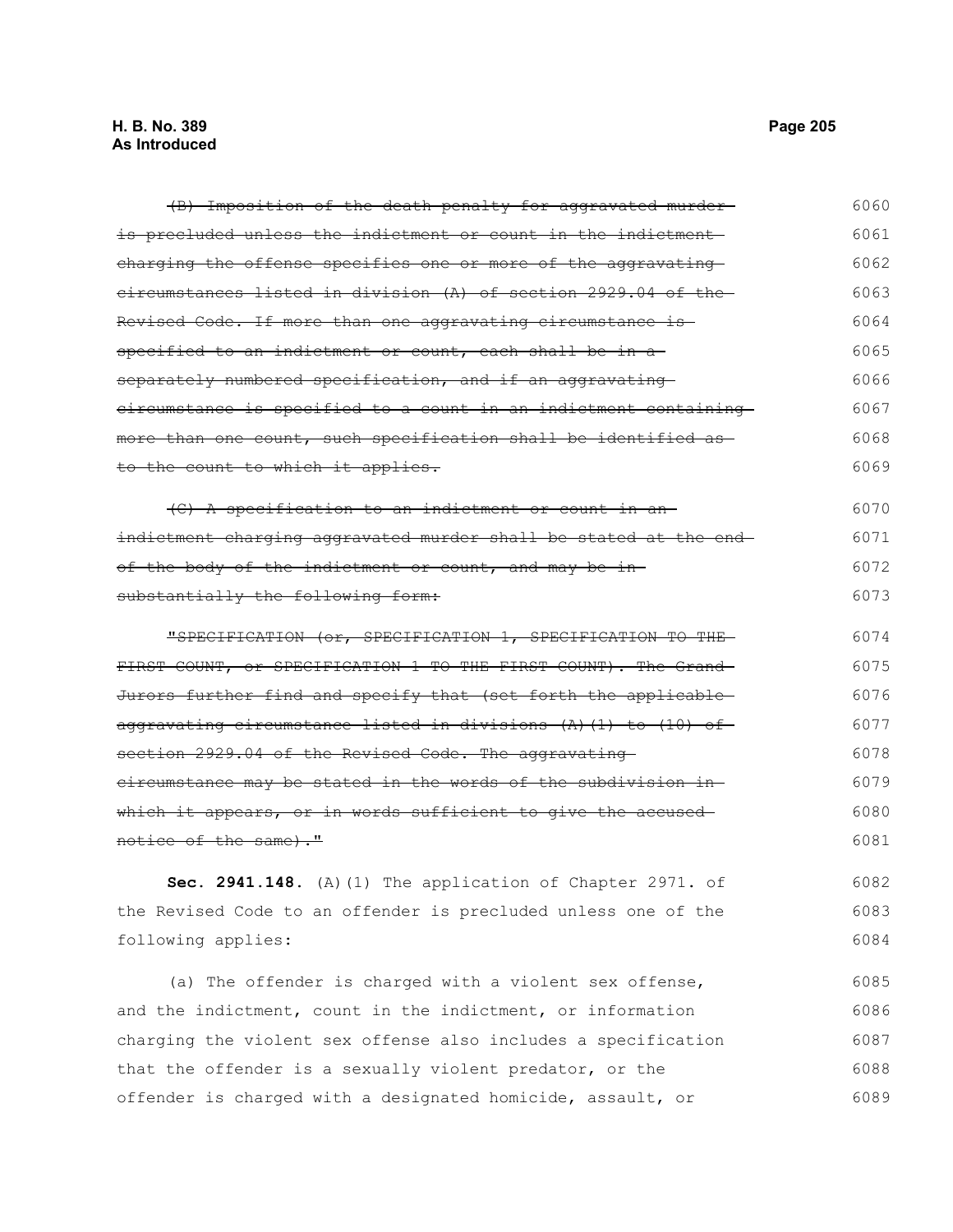### **H. B. No. 389 Page 206 As Introduced**

kidnapping offense, and the indictment, count in the indictment, or information charging the designated homicide, assault, or kidnapping offense also includes both a specification of the type described in section 2941.147 of the Revised Code and a specification that the offender is a sexually violent predator. 6090 6091 6092 6093 6094

(b) The offender is convicted of or pleads guilty to a violation of division (A)(1)(b) of section 2907.02 of the Revised Code committed on or after January 2, 2007, and division (B) of section 2907.02 of the Revised Code does not prohibit the court from sentencing the offender pursuant to section 2971.03 of the Revised Code. 6095 6096 6097 6098 6099 6100

(c) The offender is convicted of or pleads guilty to attempted rape committed on or after January 2, 2007, and to a specification of the type described in section 2941.1418, 2941.1419, or 2941.1420 of the Revised Code. 6101 6102 6103 6104

(d) The offender is convicted of or pleads guilty to a violation of section 2905.01 of the Revised Code and to a specification of the type described in section 2941.147 of the Revised Code, and section 2905.01 of the Revised Code requires a court to sentence the offender pursuant to section 2971.03 of the Revised Code. 6105 6106 6107 6108 6109 6110

(e) The offender is convicted of or pleads guilty to aggravated murder and to a specification of the type described in section 2941.147 of the Revised Code, and division  $(A)$   $(2)$   $(b)$ (ii) of section 2929.022, division (A)(1)(e), (C)(1)(a)(v), (C)  $(2)$  (a) (ii), (D)(2)(b), (D)(3)(a)(iv), or (E)(1)(d) of section- $2929.03$ , or division  $(A)$  or  $(B)$  (C)(1) of section  $2929.06$  2929.02 of the Revised Code requires a court to sentence the offender pursuant to division (B)(3) of section 2971.03 of the Revised Code. 6111 6112 6113 6114 6115 6116 6117 6118 6119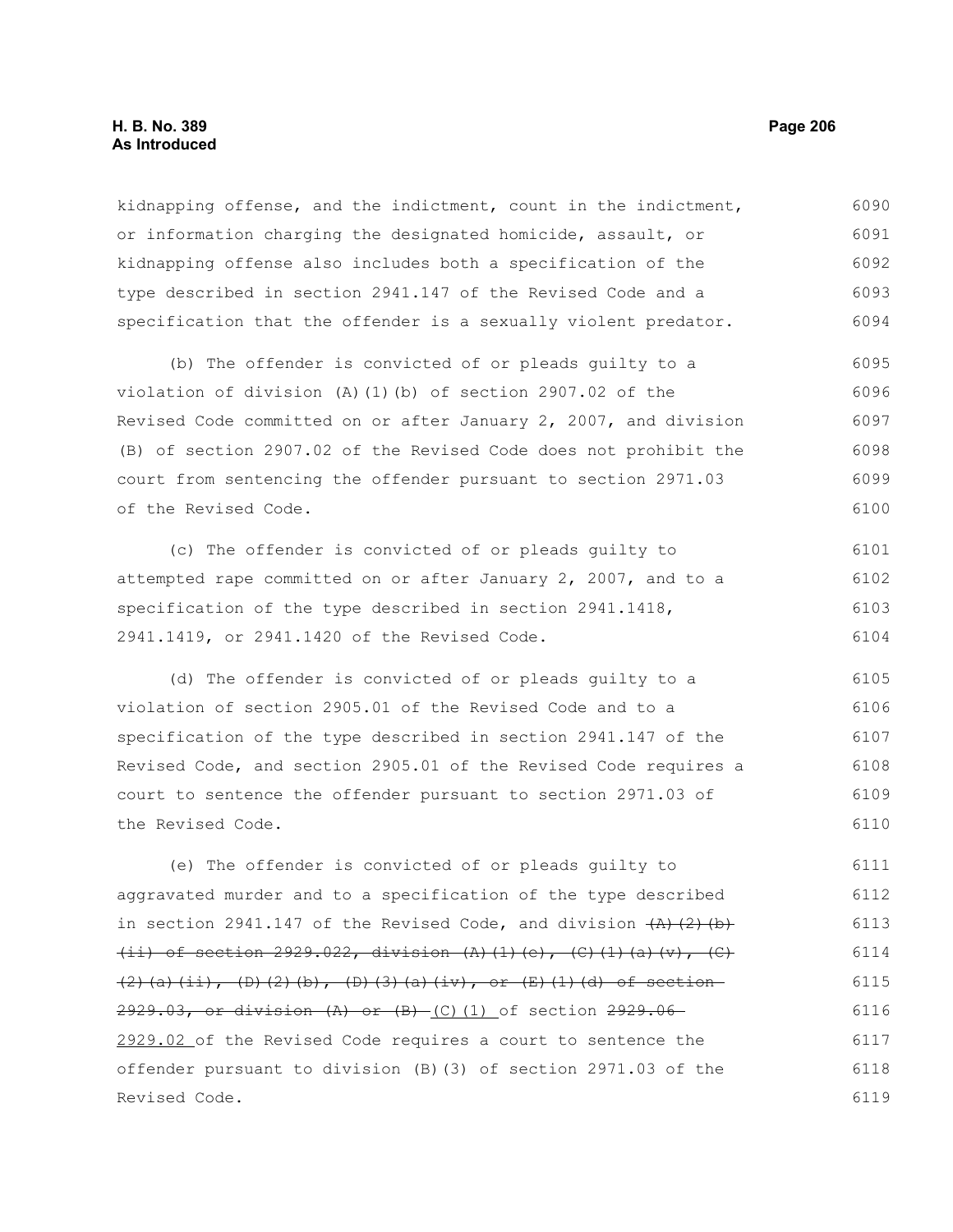### **H. B. No. 389 Page 207 As Introduced**

(f) The offender is convicted of or pleads guilty to murder and to a specification of the type described in section 2941.147 of the Revised Code, and division  $\overline{(B)(2)}$  (C)(1) of section 2929.02 of the Revised Code requires a court to sentence the offender pursuant to section 2971.03 of the Revised Code. 6120 6121 6122 6123 6124

(2) A specification required under division (A)(1)(a) of this section that an offender is a sexually violent predator shall be stated at the end of the body of the indictment, count, or information and shall be stated in substantially the following form: 6125 6126 6127 6128 6129

"Specification (or, specification to the first count). The grand jury (or insert the person's or prosecuting attorney's name when appropriate) further find and specify that the offender is a sexually violent predator." 6130 6131 6132 6133

(B) In determining for purposes of this section whether a person is a sexually violent predator, all of the factors set forth in divisions (H)(1) to (6) of section 2971.01 of the Revised Code that apply regarding the person may be considered as evidence tending to indicate that it is likely that the person will engage in the future in one or more sexually violent offenses. 6134 6135 6136 6137 6138 6139 6140

(C) As used in this section, "designated homicide, assault, or kidnapping offense," "violent sex offense," and "sexually violent predator" have the same meanings as in section 2971.01 of the Revised Code. 6141 6142 6143 6144

**Sec. 2941.401.** When a person has entered upon a term of imprisonment in a correctional institution of this state, and when during the continuance of the term of imprisonment there is pending in this state any untried indictment, information, or 6145 6146 6147 6148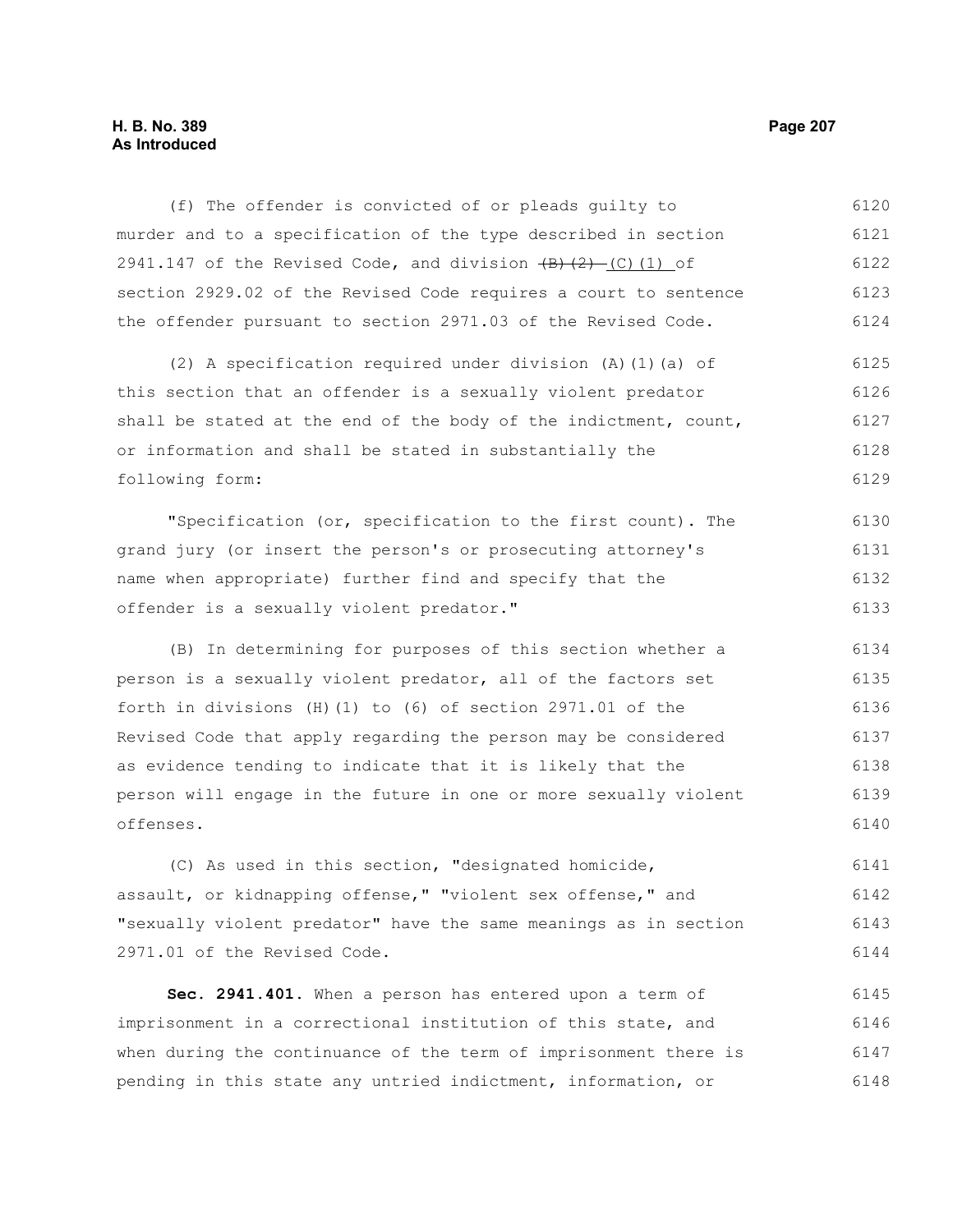### **H. B. No. 389 Page 208 As Introduced**

complaint against the prisoner, the the prisoner shall be brought to trial within one hundred eighty days after—he the prisoner causes to be delivered to the prosecuting attorney and the appropriate court in which the matter is pending, written notice of the place of-his the prisoner's imprisonment and a request for a final disposition to be made of the matter, except that for good cause shown in open court, with the prisoner or-his the prisoner's counsel present, the court may grant any necessary or reasonable continuance. The request of the prisoner shall be accompanied by a certificate of the warden or superintendent having custody of the prisoner, stating the term of commitment under which the prisoner is being held, the time served and remaining to be served on the sentence, the amount of good time earned, the time of parole eligibility of the prisoner, and any decisions of the adult parole authority relating to the prisoner. 6149 6150 6151 6152 6153 6154 6155 6156 6157 6158 6159 6160 6161 6162 6163 6164

The written notice and request for final disposition shall be given or sent by the prisoner to the warden or superintendent having custody of-him the prisoner, who shall promptly forward it with the certificate to the appropriate prosecuting attorney and court by registered or certified mail, return receipt requested. 6165 6166 6167 6168 6169 6170

The warden or superintendent having custody of the prisoner shall promptly inform-him the prisoner in writing of the source and contents of any untried indictment, information, or complaint against-him the prisoner, concerning which the warden or superintendent has knowledge, and of-his the prisoner's right to make a request for final disposition thereof. 6171 6172 6173 6174 6175 6176 6177

Escape from custody by the prisoner, subsequent to his the 6178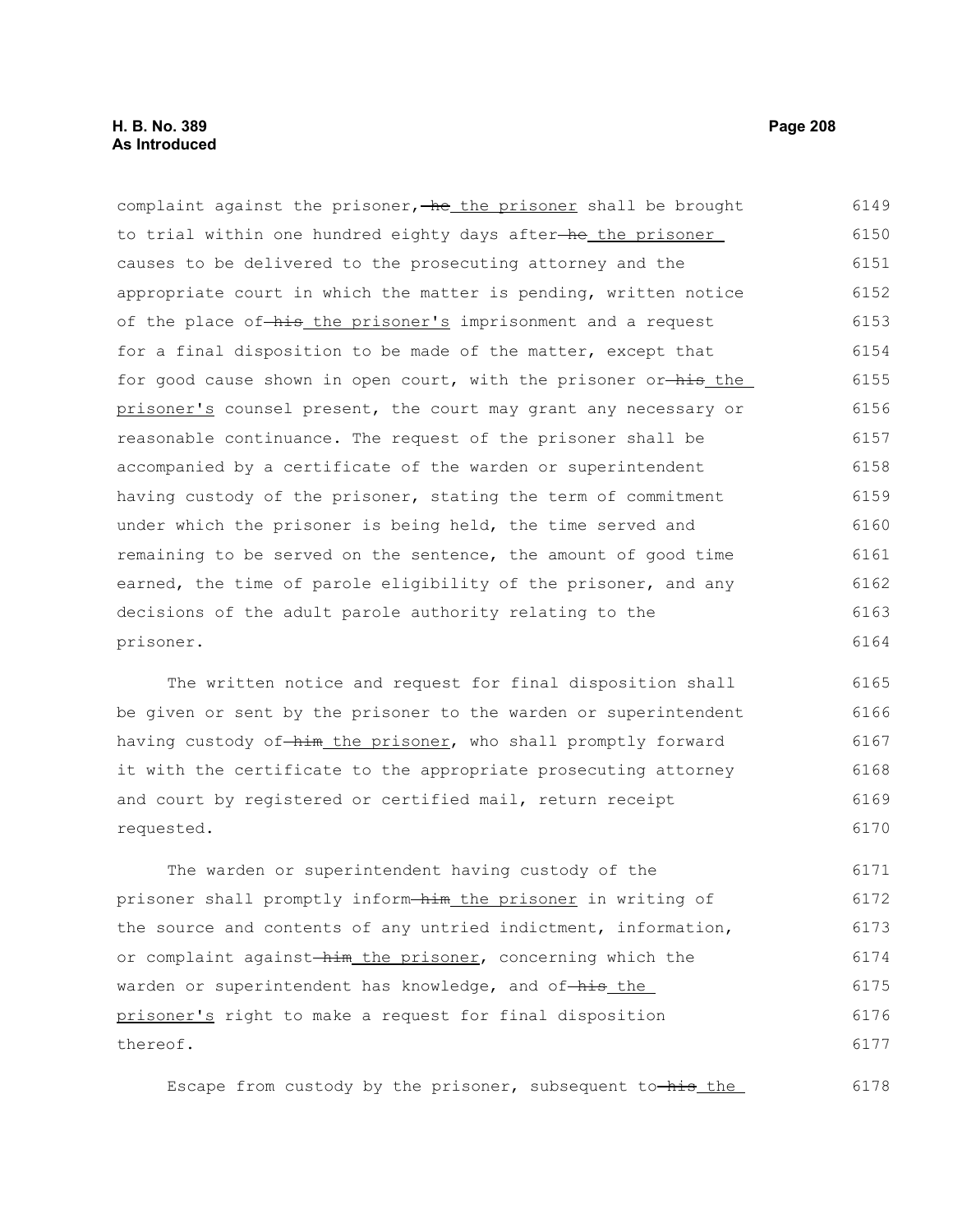6208

prisoner's execution of the request for final disposition, voids the request. If the action is not brought to trial within the time provided, subject to continuance allowed pursuant to this section, no court any longer has jurisdiction thereof, the indictment, information, or complaint is void, and the court shall enter an order dismissing the action with prejudice. This section does not apply to any person adjudged to be mentally ill or who is under sentence of life imprisonment-ordeath, or to any prisoner under sentence of death. **Sec. 2941.43.** If the convict referred to in section 2941.40 of the Revised Code is acquitted, the the convict shall be forthwith returned by the sheriff to the state correctional institution to serve out the remainder of-his the convict's sentence. If-he the convict is sentenced to imprisonment in a state correctional institution, he the convict shall be returned to the state correctional institution by the sheriff to serve his new the convict's term. If he is sentenced to death, the death sentence shall be executed as if he were not under sentence of imprisonment in a state correctional institution. **Sec. 2941.51.** (A) Counsel appointed to a case or selected by an indigent person under division (E) of section 120.16 or division (E) of section 120.26 of the Revised Code, or otherwise appointed by the court, except for counsel appointed by the court to provide legal representation for a person charged with a violation of an ordinance of a municipal corporation, shall be paid for their services by the county the compensation and expenses that the trial court approves. Each request for payment shall be accompanied by a financial disclosure form and an 6179 6180 6181 6182 6183 6184 6185 6186 6187 6188 6189 6190 6191 6192 6193 6194 6195 6196 6197 6198 6199 6200 6201 6202 6203 6204 6205 6206 6207

affidavit of indigency that are completed by the indigent person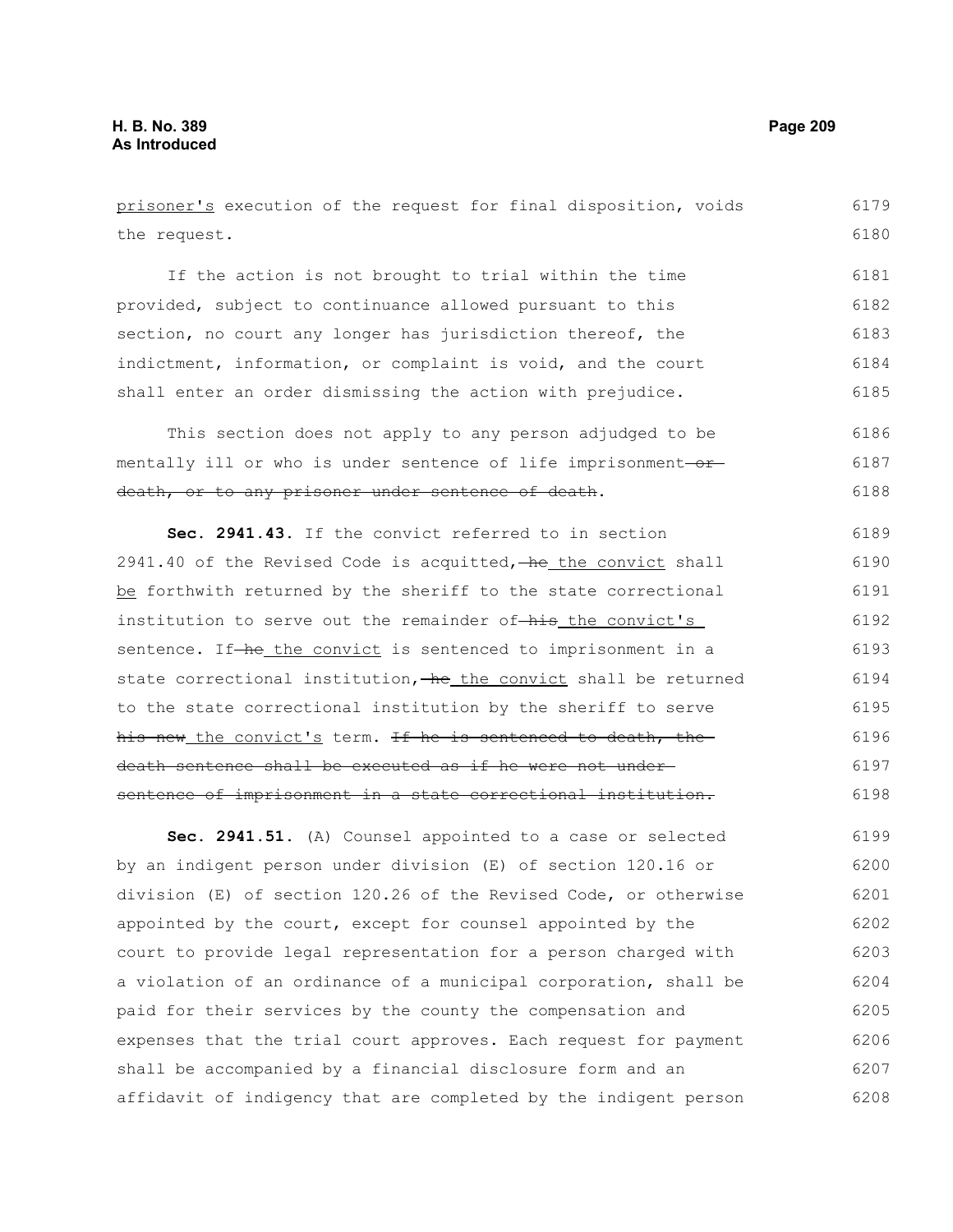on forms prescribed by the state public defender. Compensation and expenses shall not exceed the amounts fixed by the board of county commissioners pursuant to division (B) of this section. 6209 6210 6211

(B) The board of county commissioners shall establish a schedule of fees by case or on an hourly basis to be paid by the county for legal services provided by appointed counsel. Prior to establishing such schedule, the board shall request the bar association or associations of the county to submit a proposed schedule for cases other than capital cases. The schedule submitted shall be subject to the review, amendment, and approval of the board of county commissioners, except withrespect to capital cases. With respect to capital cases, the schedule shall provide for fees by case or on an hourly basis to be paid to counsel in the amount or at the rate set by the capital case attorney fee council pursuant to division (D) of section 120.33 of the Revised Code, and the board of countycommissioners shall approve that amount or rate. 6212 6213 6214 6215 6216 6217 6218 6219 6220 6221 6222 6223 6224 6225

With respect to capital cases, counsel shall be paidcompensation and expenses in accordance with the amount or at the rate set by the capital case attorney fee council pursuant to division (D) of section 120.33 of the Revised Code. 6226 6227 6228 6229

(C) In a case where counsel have been appointed to conduct an appeal under Chapter 120. of the Revised Code, such compensation shall be fixed by the court of appeals or the supreme court, as provided in divisions (A) and (B) of this section. 6230 6231 6232 6233 6234

(D) The fees and expenses approved by the court under this section shall not be taxed as part of the costs and shall be paid by the county. However, if the person represented has, or reasonably may be expected to have, the means to meet some part 6235 6236 6237 6238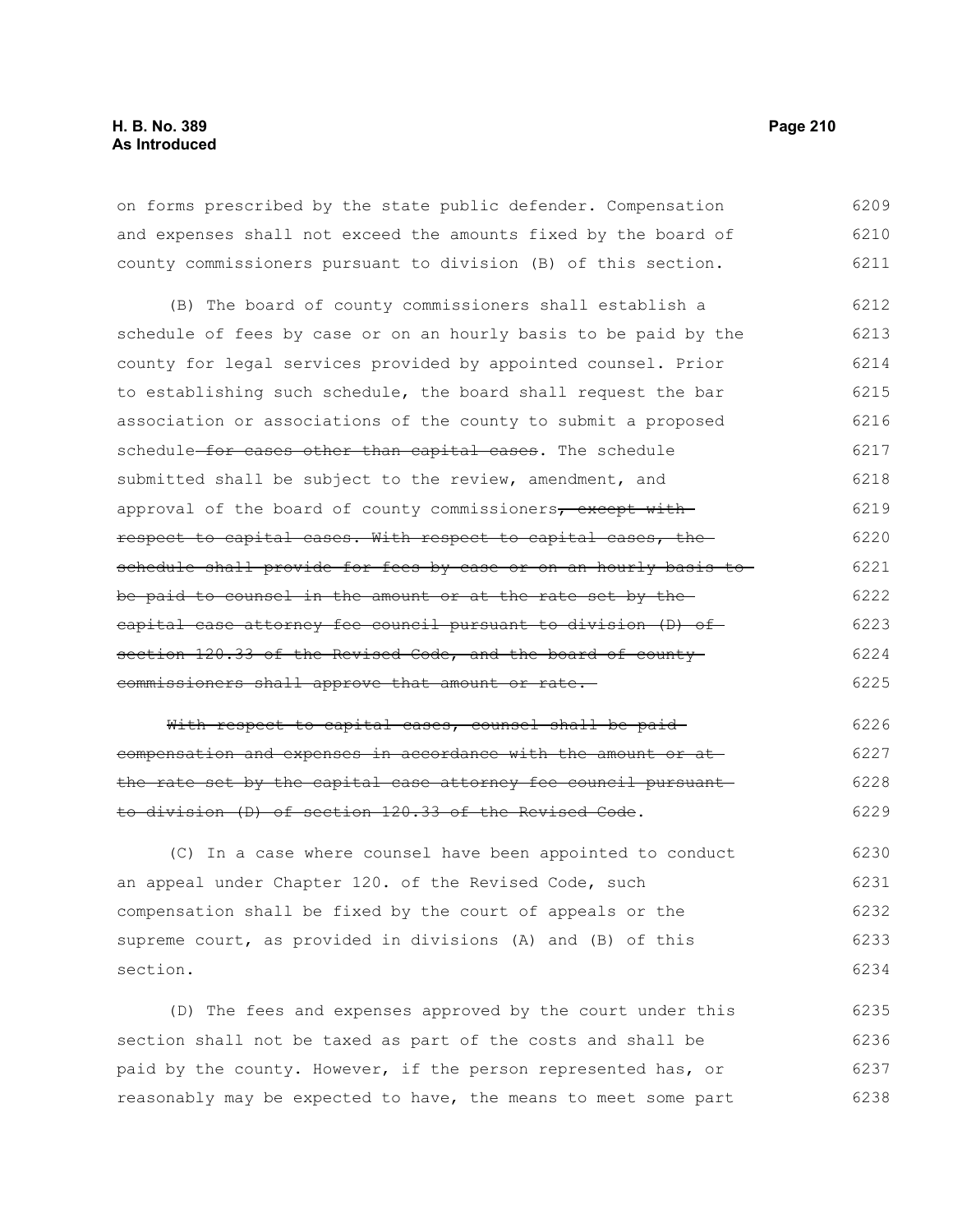### **H. B. No. 389 Page 211 As Introduced**

of the cost of the services rendered to the person, the person shall pay the county an amount that the person reasonably can be expected to pay. Pursuant to section 120.04 of the Revised Code, the county shall pay to the state public defender a percentage of the payment received from the person in an amount proportionate to the percentage of the costs of the person's case that were paid to the county by the state public defender pursuant to this section. The money paid to the state public defender shall be credited to the client payment fund created pursuant to division (B)(5) of section 120.04 of the Revised Code. 6239 6240 6241 6242 6243 6244 6245 6246 6247 6248 6249

(E) The county auditor shall draw a warrant on the county treasurer for the payment of such counsel in the amount fixed by the court, plus the expenses that the court fixes and certifies to the auditor. The county auditor shall report periodically, but not less than annually, to the board of county commissioners and to the Ohio public defender commission the amounts paid out pursuant to the approval of the court under this section $\tau$ separately stating costs and expenses that are reimbursableunder section 120.35 of the Revised Code. The board, after review and approval of the auditor's report, may then certify it to the state public defender for reimbursement. The request for reimbursement shall be accompanied by a financial disclosure form completed by each indigent person for whom counsel was provided on a form prescribed by the state public defender. The state public defender shall review the report and, in accordance with the standards, guidelines, and maximums established pursuant to divisions (B)(7) and (8) of section 120.04 of the Revised Code, pay fifty per cent of the total cost, other than costs and expenses that are reimbursable under section 120.35 of the Revised Code, if any, of paying appointed counsel in each 6250 6251 6252 6253 6254 6255 6256 6257 6258 6259 6260 6261 6262 6263 6264 6265 6266 6267 6268 6269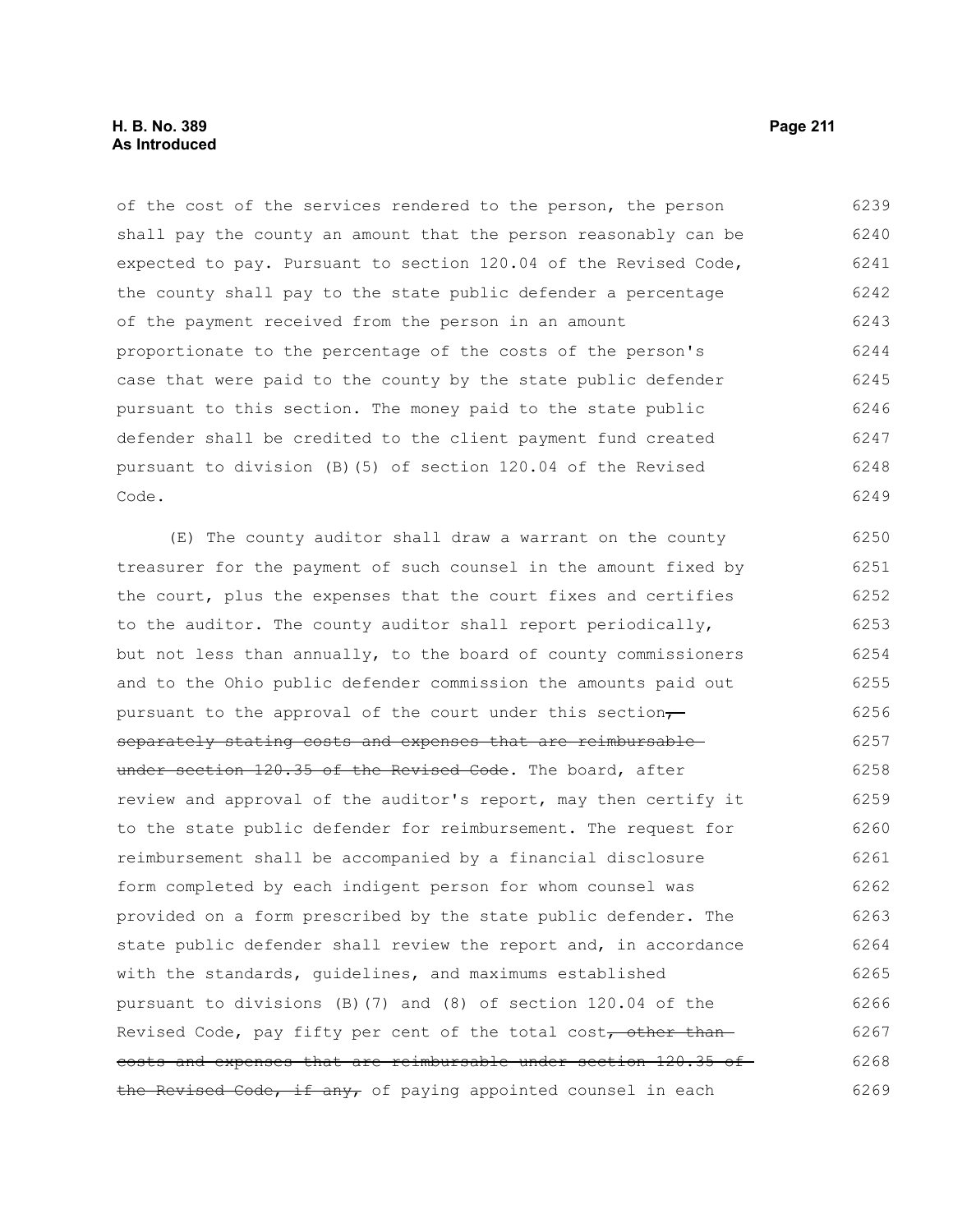county and pay fifty per cent of costs and expenses that are reimbursable under section 120.35 of the Revised Code, if any, to the board.

(F) If any county system for paying appointed counsel fails to maintain the standards for the conduct of the system established by the rules of the Ohio public defender commission pursuant to divisions (B) and (C) of section 120.03 of the Revised Code or the standards established by the state public defender pursuant to division (B)(7) of section 120.04 of the Revised Code, the commission shall notify the board of county commissioners of the county that the county system for paying appointed counsel has failed to comply with its rules. Unless the board corrects the conduct of its appointed counsel system to comply with the rules within ninety days after the date of the notice, the state public defender may deny all or part of the county's reimbursement from the state provided for in this section. 6273 6274 6275 6276 6277 6278 6279 6280 6281 6282 6283 6284 6285 6286

Sec. 2945.06. In any case in which a defendant waives-histhe defendant's right to trial by jury and elects to be tried by the court under section 2945.05 of the Revised Code, any judge of the court in which the cause is pending shall proceed to hear, try, and determine the cause in accordance with the rules and in like manner as if the cause were being tried before a jury. If the accused is charged with an offense punishable with death, he shall be tried by a court to be composed of threejudges, consisting of the judge presiding at the time in the trial of criminal cases and two other judges to be designated bythe presiding judge or chief justice of that court, and in casethere is neither a presiding judge nor a chief justice, by thechief justice of the supreme court. The judges or a majority of them may decide all questions of fact and law arising upon the 6287 6288 6289 6290 6291 6292 6293 6294 6295 6296 6297 6298 6299 6300

6270 6271 6272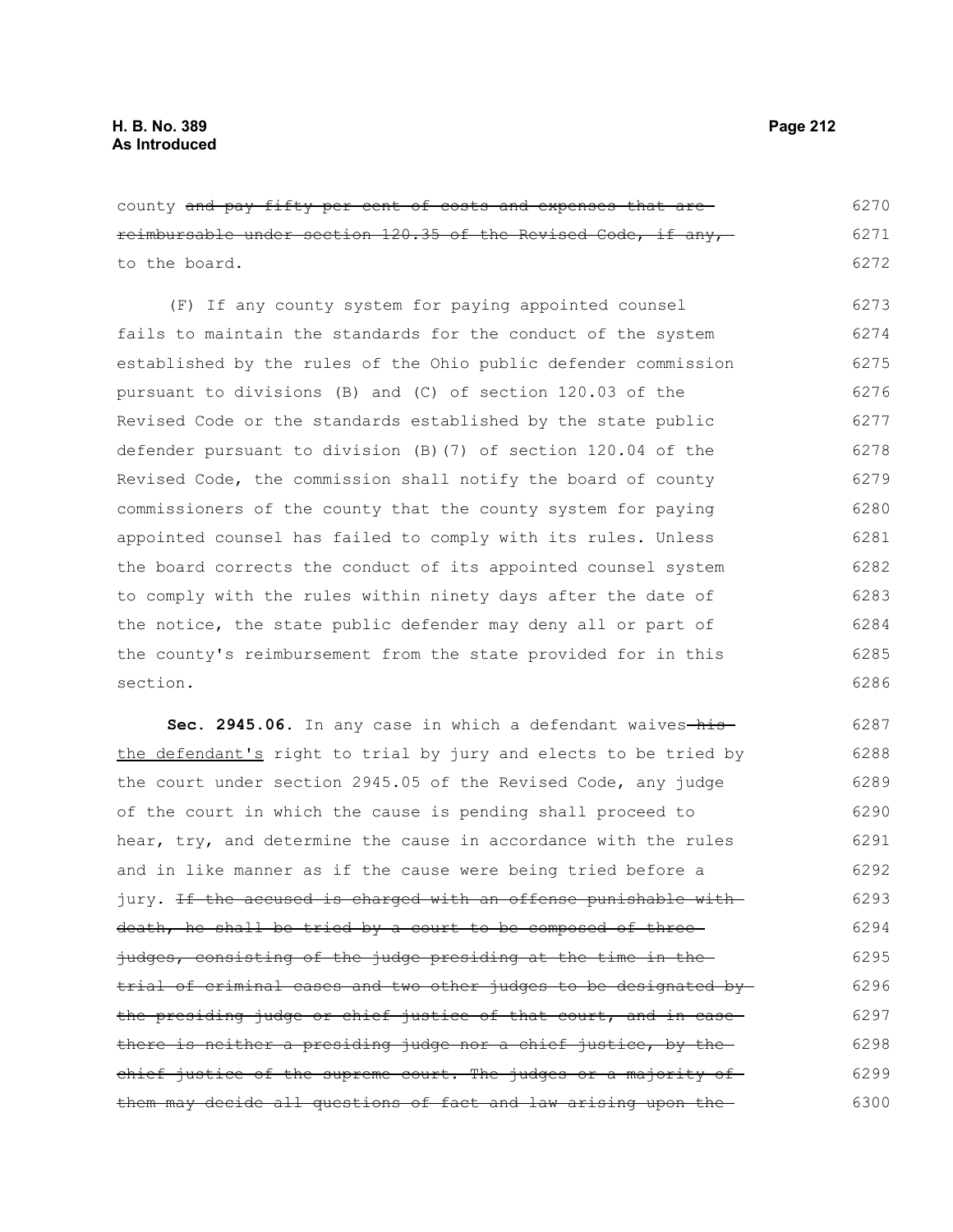## **H. B. No. 389 Page 213 As Introduced**

6317

| trial; however the accused shall not be found quilty or not       | 6301 |
|-------------------------------------------------------------------|------|
| quilty of any offense unless the judges unanimously find the      | 6302 |
| accused quilty or not quilty. If the accused pleads quilty of     | 6303 |
| aggravated murder, a court composed of three judges shall-        | 6304 |
| examine the witnesses, determine whether the accused is quilty-   | 6305 |
| of aggravated murder or any other offense, and pronounce-         | 6306 |
| sentence accordingly. The court shall follow the procedures       | 6307 |
| contained in sections 2929.03 and 2929.04 of the Revised Code in- | 6308 |
| all cases in which the accused is charged with an offense-        | 6309 |
| punishable by death. If in the composition of the court it is-    | 6310 |
| necessary that a judge from another county be assigned by the     | 6311 |
| chief justice, the judge from another county shall be-            | 6312 |
| compensated for his services as provided by section 141.07 of     | 6313 |
| the Revised Code.                                                 | 6314 |
| Sec. 2945.10. The trial of an issue upon an indictment or         | 6315 |
| information shall proceed before the trial court or jury as       | 6316 |
|                                                                   |      |

follows:

|  |                                              |  |  |  | (A) Counsel for the state must first state the case for          | 6318 |
|--|----------------------------------------------|--|--|--|------------------------------------------------------------------|------|
|  |                                              |  |  |  | the prosecution, and may briefly state the evidence by which the | 6319 |
|  | counsel for the state expects to sustain it. |  |  |  |                                                                  | 6320 |

(B) The defendant or the defendant's counsel must then state the defense, and may briefly state the evidence which the defendant or the defendant's counsel expects to offer in support of it. 6321 6322 6323 6324

```
(C) The state must first produce its evidence and the
defendant shall then produce the defendant's evidence. 
                                                                            6325
                                                                            6326
```
(D) The state will then be confined to rebutting evidence, but the court, for good reason, in furtherance of justice, may permit evidence to be offered by either side out of its order. 6327 6328 6329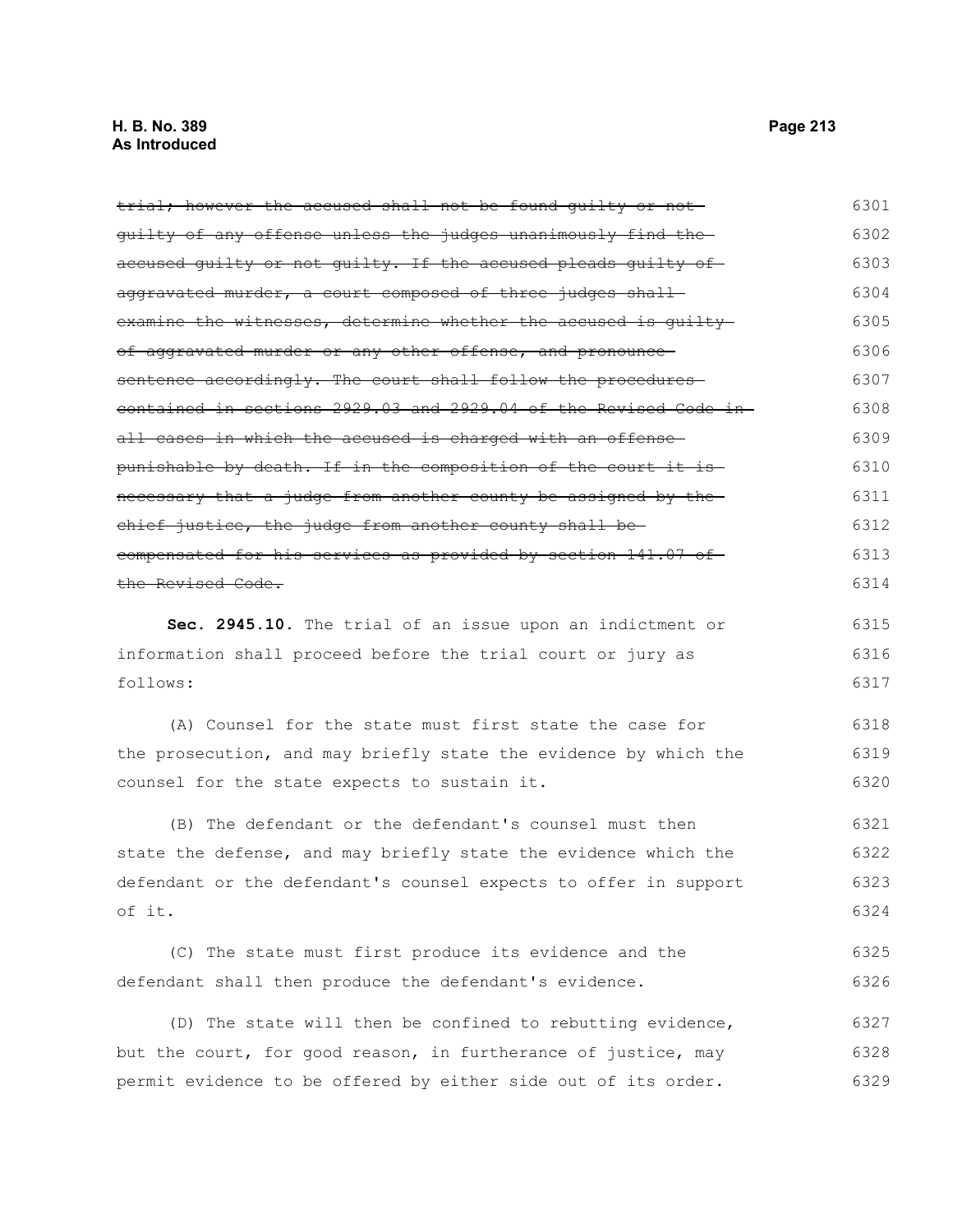| (E) When the evidence is concluded, one of the following          | 6330 |
|-------------------------------------------------------------------|------|
| applies regarding jury instructions:                              | 6331 |
| (1) In a capital case that is being heard by a jury, the          | 6332 |
| court shall prepare written instructions to the jury on the-      | 6333 |
| points of law, shall provide copies of the written instructions   | 6334 |
| to the jury before orally instructing the jury, and shall permit- | 6335 |
| the jury to retain and consult the instructions during the        | 6336 |
| court's presentation of the oral instructions and during the      | 6337 |
| jury's deliberations.                                             | 6338 |
| (2) In a case that is not a capital case, either party may        | 6339 |
| request instructions to the jury on the points of law, which      | 6340 |
| instructions shall be reduced to writing if either party          | 6341 |
| requests it.                                                      | 6342 |
|                                                                   |      |
| (F) When the evidence is concluded, unless the case is            | 6343 |
| submitted without argument, the counsel for the state shall       | 6344 |
| commence, the defendant or the defendant's counsel follow, and    | 6345 |
| the counsel for the state conclude the argument to the jury.      | 6346 |
| (G) The court, after the argument is concluded and before         | 6347 |
| proceeding with other business, shall forthwith charge the jury.  | 6348 |
| Such charge shall be reduced to writing by the court if either    | 6349 |
| party requests it before the argument to the jury is commenced.   | 6350 |
| Such charge, or other charge or instruction provided for in this  | 6351 |
| section, when so written and given, shall not be orally           | 6352 |
| qualified, modified, or explained to the jury by the court.       | 6353 |
| Written charges and instructions shall be taken by the jury in    | 6354 |
| their retirement and returned with their verdict into court and   | 6355 |
| remain on file with the papers of the case.                       | 6356 |
| The court may deviate from the order of proceedings listed        | 6357 |
| in this section.                                                  | 6358 |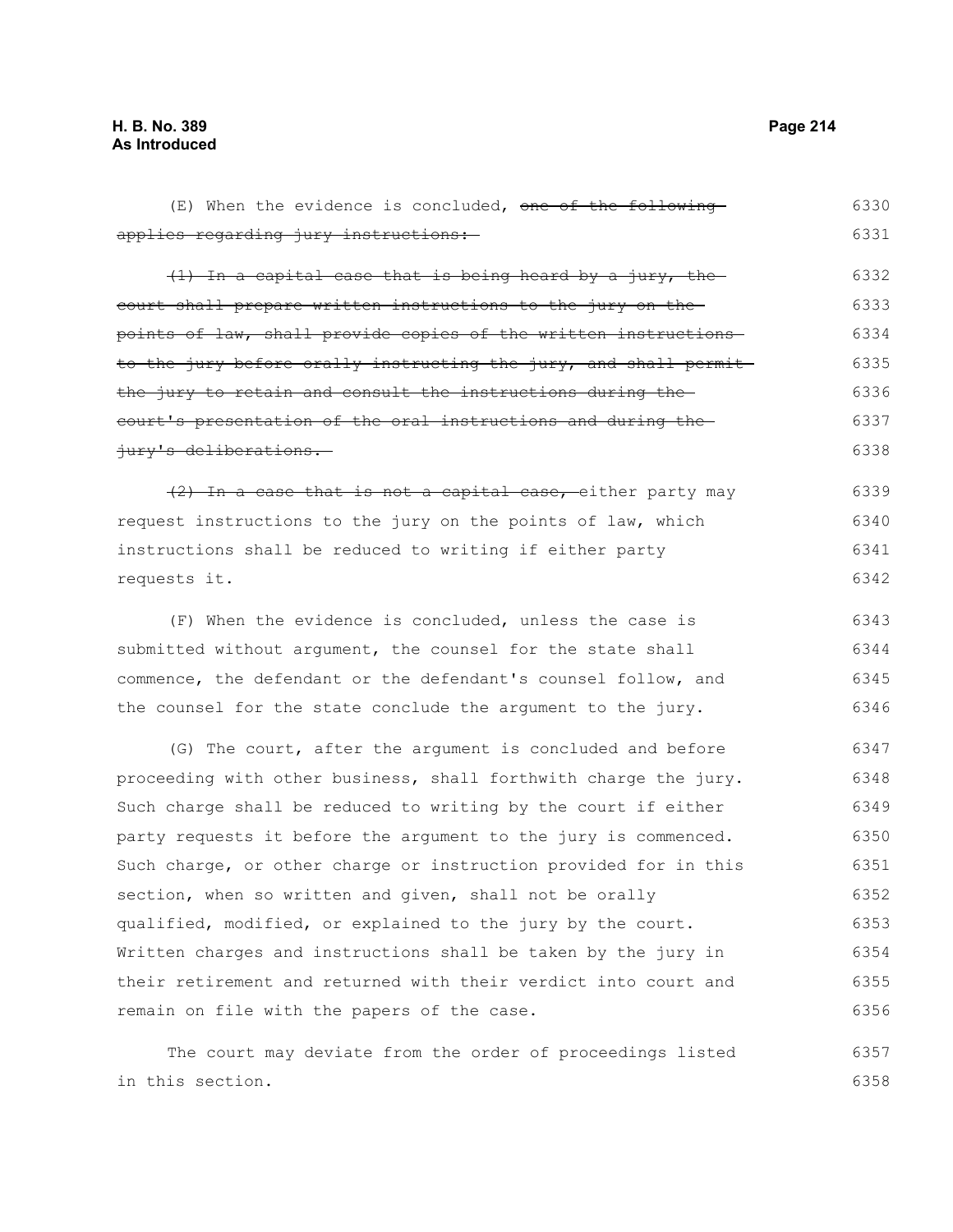**Sec. 2945.13.** When two or more persons are jointly indicted for a felony, except a capital offense, they shall be tried jointly unless the court, for good cause shown on application therefor by the prosecuting attorney or one or more of said defendants, orders one or more of said defendants to be tried separately. 6359 6360 6361 6362 6363 6364

**Sec. 2945.21.** (A)(1) In criminal cases in which there is only one defendant, each party, in addition to the challenges for cause authorized by law, may peremptorily challenge three of the jurors in misdemeanor cases and four of the jurors in felony cases-other than capital cases. If there is more than one defendant, each defendant may peremptorily challenge the same number of jurors as if-he the defendant were the sole defendant. 6365 6366 6367 6368 6369 6370 6371

(2) Notwithstanding Criminal Rule 24, in capital cases in which there is only one defendant, each party, in addition tothe challenges for cause authorized by law, may peremptorily challenge twelve of the jurors. If there is more than onedefendant, each defendant may peremptorily challenge the same number of jurors as if he were the sole defendant. 6372 6373 6374 6375 6376 6377

(3) In any case in which there are multiple defendants, the prosecuting attorney may peremptorily challenge a number of jurors equal to the total number of peremptory challenges allowed to all of the defendants. 6378 6379 6380 6381

(B) If any indictments, informations, or complaints are consolidated for trial, the consolidated cases shall be considered, for purposes of exercising peremptory challenges, as though the defendants or offenses had been joined in the same indictment, information, or complaint. 6382 6383 6384 6385 6386

(C) The exercise of peremptory challenges authorized by

6387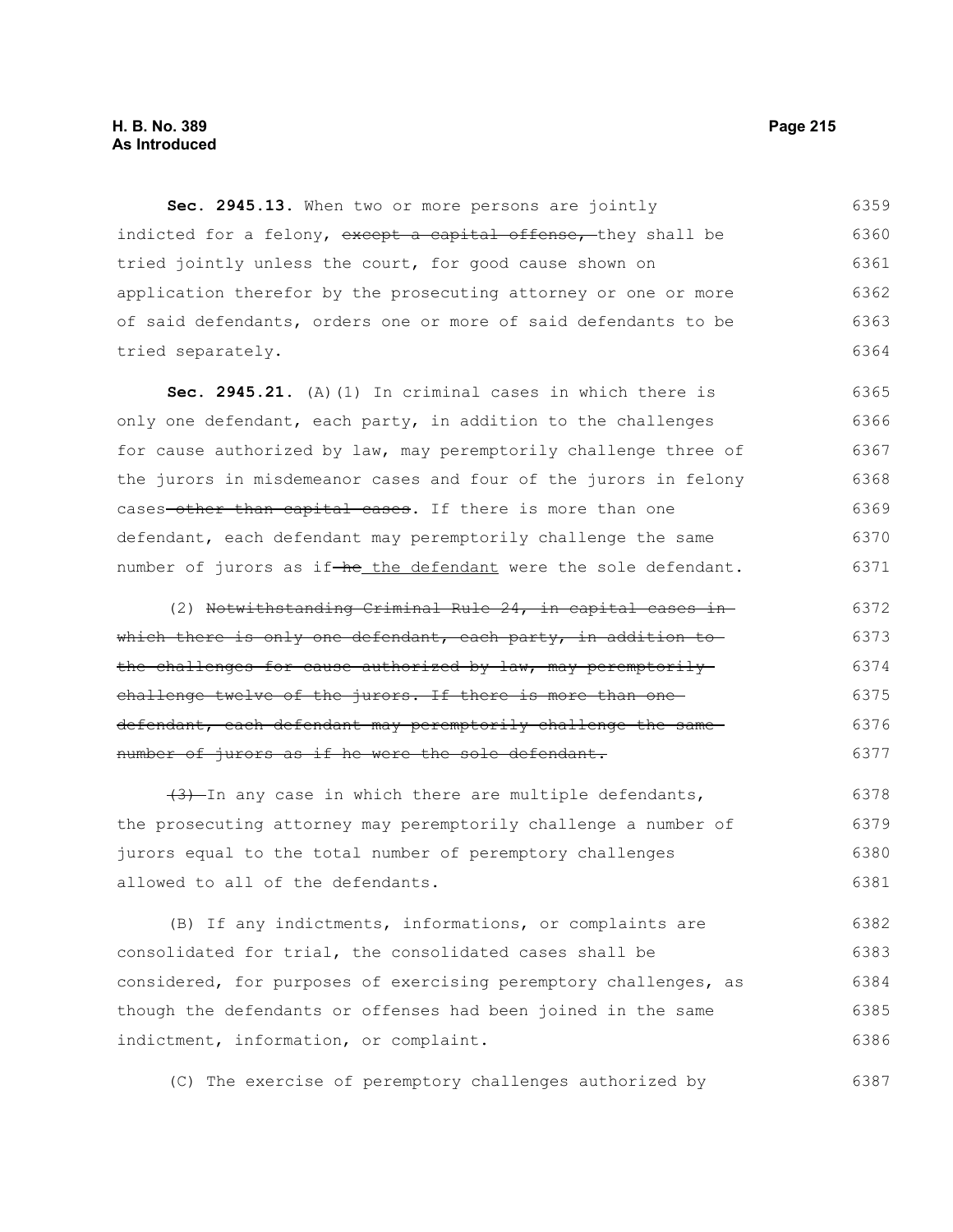### **H. B. No. 389 Page 216 As Introduced**

this section shall be in accordance with the procedures of Criminal Rule 24. **Sec. 2945.25.** A person called as a juror in a criminal case may be challenged for the following causes: (A) That-he the person was a member of the grand jury that found the indictment in the case; (B) That-he the person is possessed of a state of mind evincing enmity or bias toward the defendant or the state; but no person summoned as a juror shall be disqualified by reason of a previously formed or expressed opinion with reference to the guilt or innocence of the accused, if the court is satisfied, from examination of the juror or from other evidence, that-hethe juror will render an impartial verdict according to the law and the evidence submitted to the jury at the trial; (C) In the trial of a capital offense, that he unequivocally states that under no circumstances will he follow the instructions of a trial judge and consider fairly the 6388 6389 6390 6391 6392 6393 6394 6395 6396 6397 6398 6399 6400 6401 6402 6403 6404

imposition of a sentence of death in a particular case. A prospective juror's conscientious or religious opposition to the death penalty in and of itself is not grounds for a challenge for cause. All parties shall be given wide latitude in voir dire questioning in this regard. 6405 6406 6407 6408 6409

(D) That he the person is related by consanguinity or affinity within the fifth degree to the person alleged to be injured or attempted to be injured by the offense charged, or to the person on whose complaint the prosecution was instituted, or to the defendant; 6410 6411 6412 6413 6414

(E) (D) That he the person served on a petit jury drawn in the same cause against the same defendant, and that jury was 6415 6416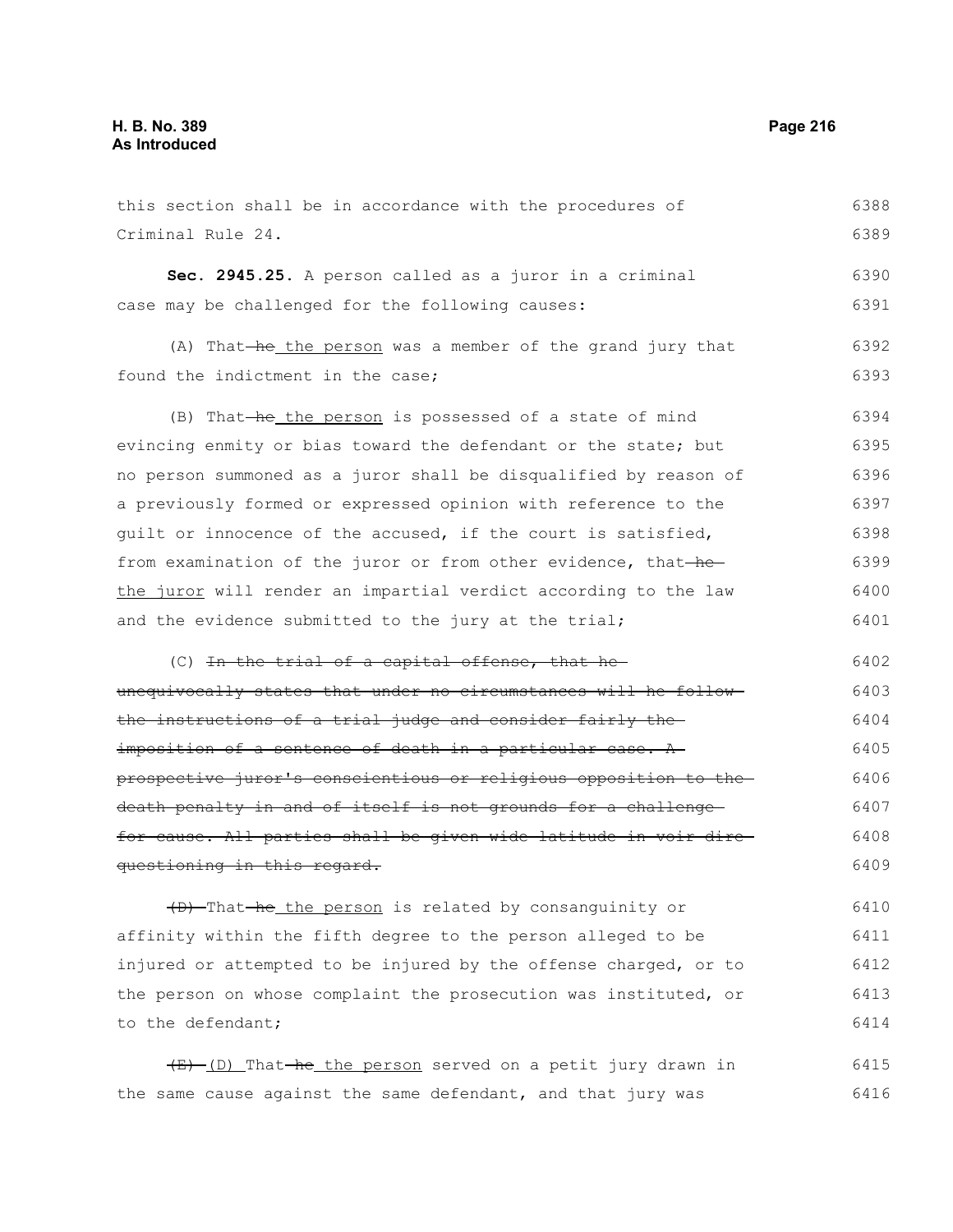| discharged after hearing the evidence or rendering a verdict on         | 6417 |
|-------------------------------------------------------------------------|------|
| the evidence that was set aside;                                        | 6418 |
| $(F)$ (E) That he the person served as a juror in a civil               | 6419 |
| case brought against the defendant for the same act;                    | 6420 |
|                                                                         | 6421 |
| (F) (F) That he the person has been subpoenaed in good                  | 6422 |
| faith as a witness in the case;                                         |      |
| (H) (G) That-he the person is a chronic alcoholic, or drug              | 6423 |
| dependent person;                                                       | 6424 |
| (H) That he the person has been convicted of a crime                    | 6425 |
| that by law disqualifies-him the person from serving on a jury;         | 6426 |
| $\overline{(J) - (I)}$ That-he the person has an action pending between | 6427 |
| him the person and the state or the defendant;                          | 6428 |
|                                                                         |      |
| (I) That he the person or his the person's spouse is a                  | 6429 |
| party to another action then pending in any court in which an           | 6430 |
| attorney in the cause then on trial is an attorney, either for          | 6431 |
| or against-him the person;                                              | 6432 |
| (L) -(K) That he the person is the person alleged to be                 | 6433 |
| injured or attempted to be injured by the offense charged, or is        | 6434 |
| the person on whose complaint the prosecution was instituted, or        | 6435 |
| the defendant;                                                          | 6436 |
| (M) (L) That he the person is the employer or employee, or              | 6437 |
| the spouse, parent, son, or daughter of the employer or                 | 6438 |
| employee, or the counselor, agent, or attorney of any person            | 6439 |
| included in division (L) of this section;                               | 6440 |
| (N) (M) That English is not his the person's native                     | 6441 |
| language, and-his the person's knowledge of English is                  | 6442 |
| insufficient to permit-him the person to understand the facts           | 6443 |
| and law in the case;                                                    | 6444 |
|                                                                         |      |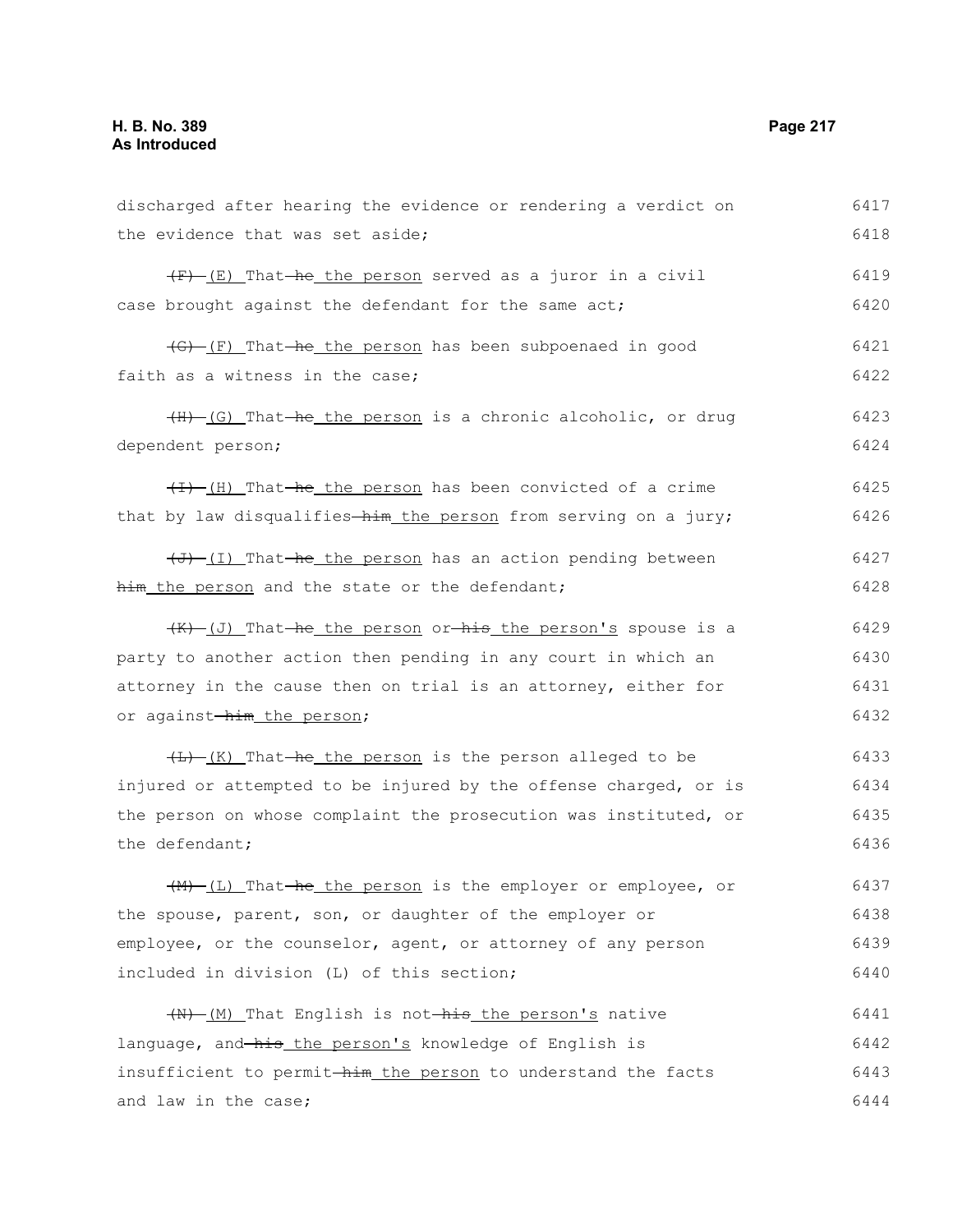## **H. B. No. 389 Page 218 As Introduced**

 $(0)$  (N) That he the person otherwise is unsuitable for any other cause to serve as a juror. The validity of each challenge listed in this section shall be determined by the court. **Sec. 2945.33.** When a cause is finally submitted the jurors must be kept together in a convenient place under the charge of an officer until they agree upon a verdict, or are discharged by the court. The court, except in cases where the offense chargedmay be punishable by death, may permit the jurors to separate during the adjournment of court overnight, under proper cautions, or under supervision of an officer. Such officer shall not permit a communication to be made to them, nor make any himself communication to them except to ask if they have agreed upon a verdict, unless-he the officer does so by order of the court. Such officer shall not communicate to any person, before the verdict is delivered, any matter in relation to their deliberation. Upon the trial of any prosecution for misdemeanor, the court may permit the jury to separate during their deliberation, or upon adjournment of the court overnight. In cases where the offense charged may be punished by death, after the case is finally submitted to the jury, the 6445 6446 6447 6448 6449 6450 6451 6452 6453 6454 6455 6456 6457 6458 6459 6460 6461 6462 6463 6464 6465

jurors shall be kept in charge of the proper officer and proper arrangements for their care and maintenance shall be made as under section 2945.31 of the Revised Code. 6466 6467 6468

**Sec. 2945.38.** (A) If the issue of a defendant's competence to stand trial is raised and if the court, upon conducting the hearing provided for in section 2945.37 of the Revised Code, finds that the defendant is competent to stand trial, the defendant shall be proceeded against as provided by law. If the court finds the defendant competent to stand trial and the 6469 6470 6471 6472 6473 6474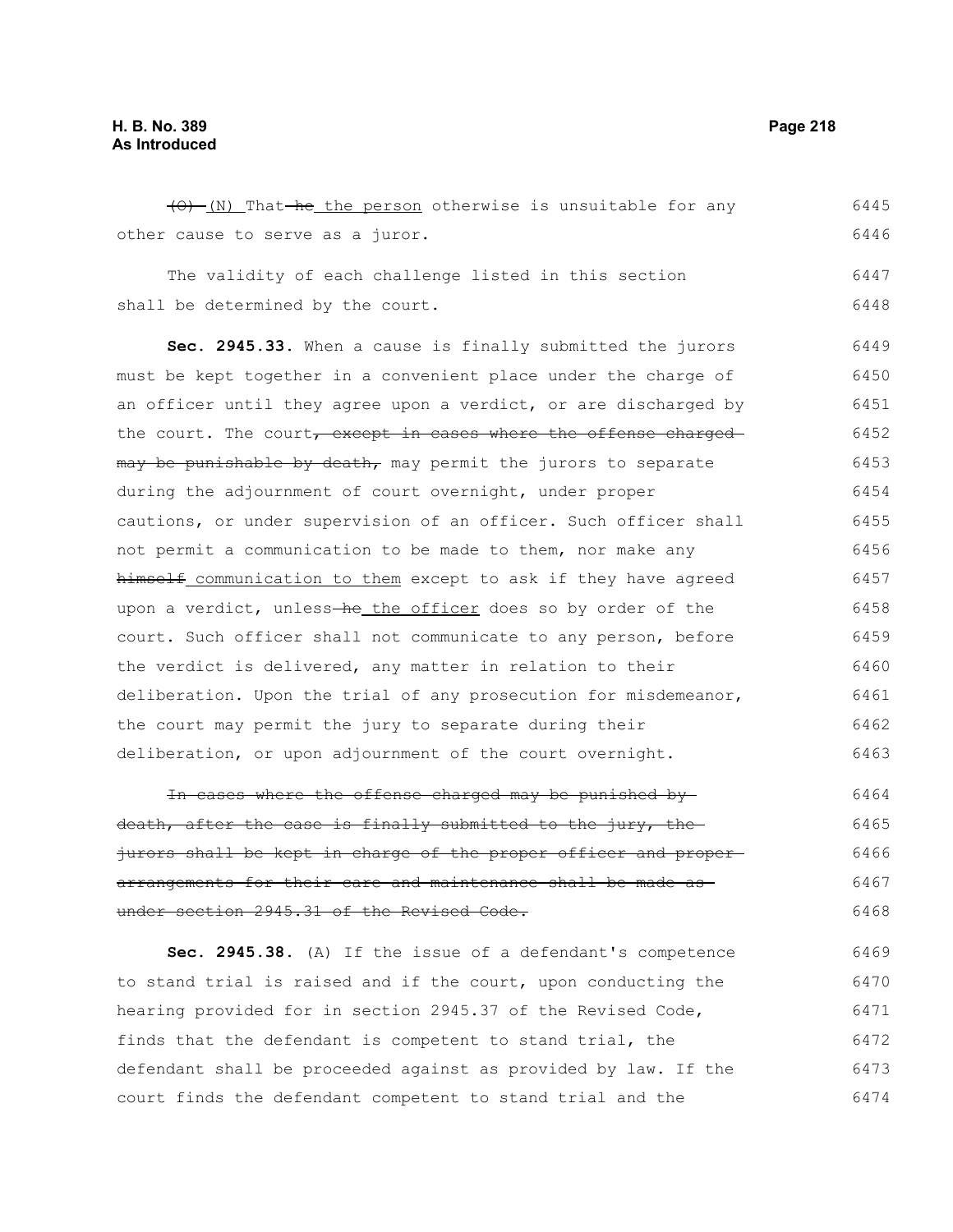#### **H. B. No. 389 Page 219 As Introduced**

defendant is receiving psychotropic drugs or other medication, the court may authorize the continued administration of the drugs or medication or other appropriate treatment in order to maintain the defendant's competence to stand trial, unless the defendant's attending physician advises the court against continuation of the drugs, other medication, or treatment. 6475 6476 6477 6478 6479 6480

(B)(1)(a) If, after taking into consideration all relevant reports, information, and other evidence, the court finds that the defendant is incompetent to stand trial and that there is a substantial probability that the defendant will become competent to stand trial within one year if the defendant is provided with a course of treatment, the court shall order the defendant to undergo treatment. If the defendant has been charged with a felony offense and if, after taking into consideration all relevant reports, information, and other evidence, the court finds that the defendant is incompetent to stand trial, but the court is unable at that time to determine whether there is a substantial probability that the defendant will become competent to stand trial within one year if the defendant is provided with a course of treatment, the court shall order continuing evaluation and treatment of the defendant for a period not to exceed four months to determine whether there is a substantial probability that the defendant will become competent to stand trial within one year if the defendant is provided with a course of treatment. 6481 6482 6483 6484 6485 6486 6487 6488 6489 6490 6491 6492 6493 6494 6495 6496 6497 6498 6499

(b) The court order for the defendant to undergo treatment or continuing evaluation and treatment under division (B)(1)(a) of this section shall specify that the defendant, if determined to require mental health treatment or continuing evaluation and treatment, either shall be committed to the department of mental health and addiction services for treatment or continuing 6500 6501 6502 6503 6504 6505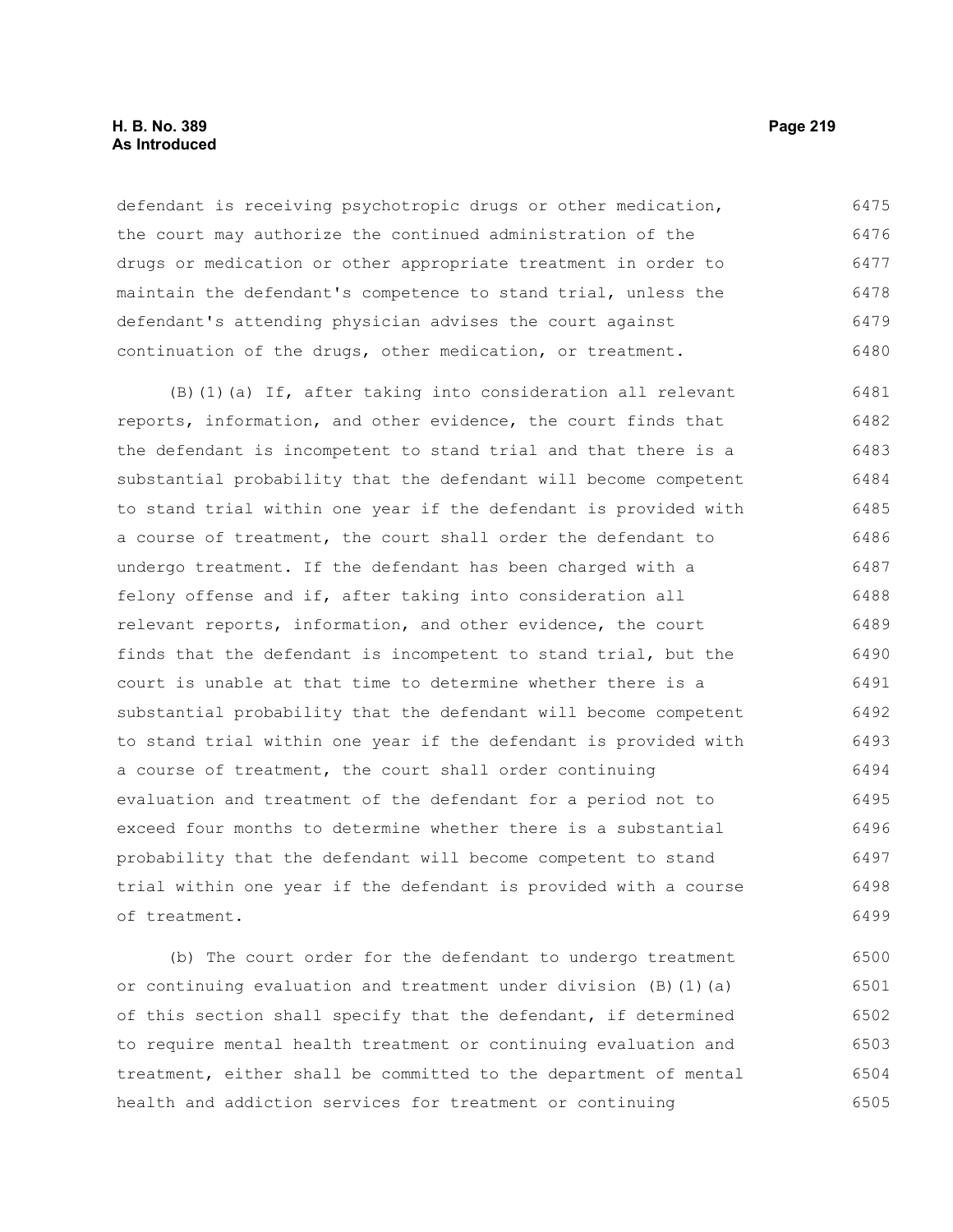#### **H. B. No. 389 Page 220 As Introduced**

evaluation and treatment at a hospital, facility, or agency, as determined to be clinically appropriate by the department of mental health and addiction services or shall be committed to a facility certified by the department of mental health and addiction services as being qualified to treat mental illness, to a public or community mental health facility, or to a psychiatrist or another mental health professional for treatment or continuing evaluation and treatment. Prior to placing the defendant, the department of mental health and addiction services shall obtain court approval for that placement following a hearing. The court order for the defendant to undergo treatment or continuing evaluation and treatment under division  $(B)$  (1)(a) of this section shall specify that the defendant, if determined to require treatment or continuing evaluation and treatment for an intellectual disability, shall receive treatment or continuing evaluation and treatment at an institution or facility operated by the department of developmental disabilities, at a facility certified by the department of developmental disabilities as being qualified to treat intellectual disabilities, at a public or private intellectual disabilities facility, or by a psychiatrist or another intellectual disabilities professional. In any case, the order may restrict the defendant's freedom of movement as the court considers necessary. The prosecutor in the defendant's case shall send to the chief clinical officer of the hospital, facility, or agency where the defendant is placed by the department of mental health and addiction services, or to the managing officer of the institution, the director of the program or facility, or the person to which the defendant is committed, copies of relevant police reports and other background information that pertains to the defendant and is available to the prosecutor unless the prosecutor determines that the release 6506 6507 6508 6509 6510 6511 6512 6513 6514 6515 6516 6517 6518 6519 6520 6521 6522 6523 6524 6525 6526 6527 6528 6529 6530 6531 6532 6533 6534 6535 6536 6537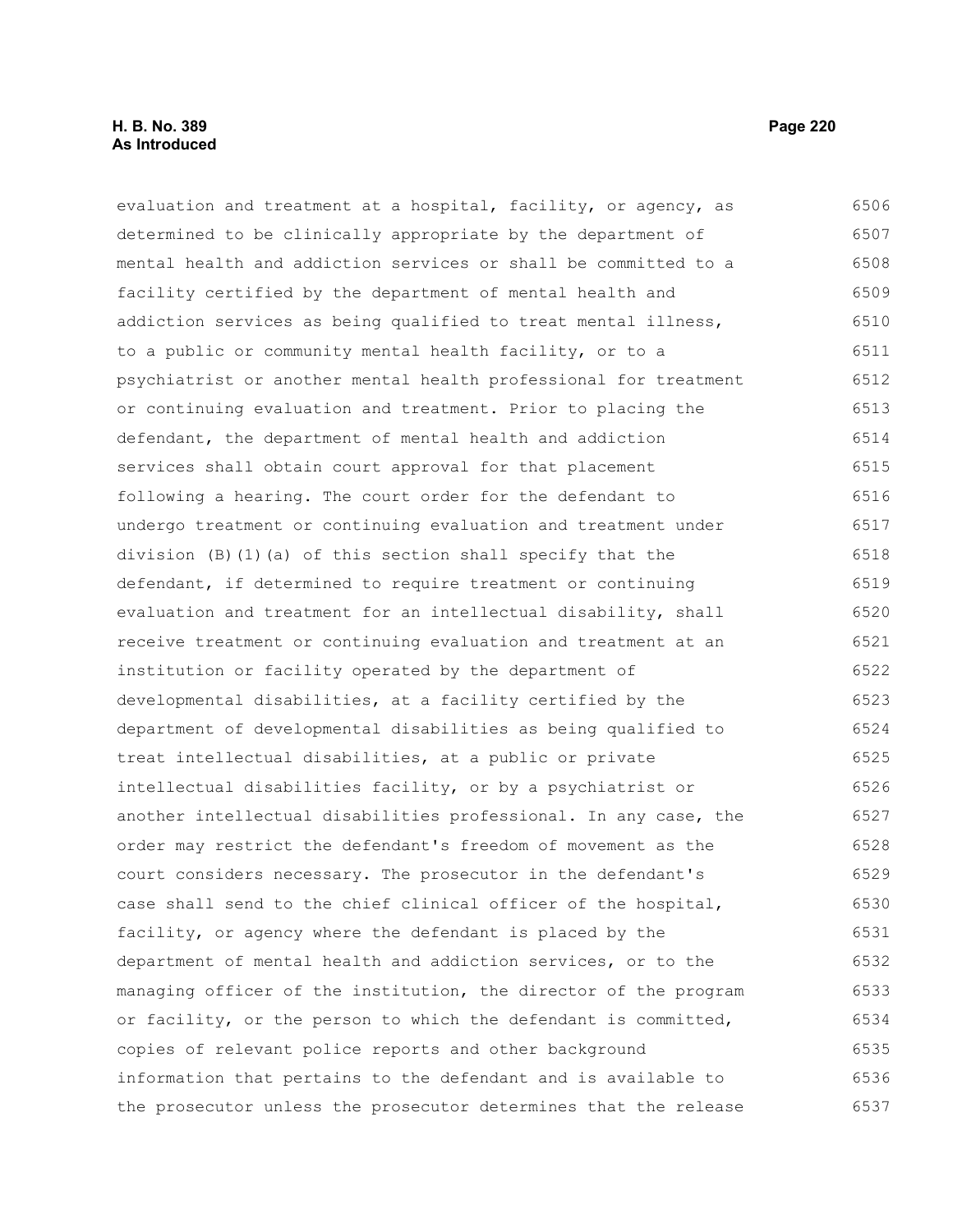#### **H. B. No. 389 Page 221 As Introduced**

of any of the information in the police reports or any of the other background information to unauthorized persons would interfere with the effective prosecution of any person or would create a substantial risk of harm to any person. 6538 6539 6540 6541

In determining the place of commitment, the court shall consider the extent to which the person is a danger to the person and to others, the need for security, and the type of crime involved and shall order the least restrictive alternative available that is consistent with public safety and treatment goals. In weighing these factors, the court shall give preference to protecting public safety. 6542 6543 6544 6545 6546 6547 6548

(c) If the defendant is found incompetent to stand trial, if the chief clinical officer of the hospital, facility, or agency where the defendant is placed, or the managing officer of the institution, the director of the program or facility, or the person to which the defendant is committed for treatment or continuing evaluation and treatment under division (B)(1)(b) of this section determines that medication is necessary to restore the defendant's competency to stand trial, and if the defendant lacks the capacity to give informed consent or refuses medication, the chief clinical officer of the hospital, facility, or agency where the defendant is placed, or the managing officer of the institution, the director of the program or facility, or the person to which the defendant is committed for treatment or continuing evaluation and treatment may petition the court for authorization for the involuntary administration of medication. The court shall hold a hearing on the petition within five days of the filing of the petition if the petition was filed in a municipal court or a county court regarding an incompetent defendant charged with a misdemeanor or within ten days of the filing of the petition if the petition 6549 6550 6551 6552 6553 6554 6555 6556 6557 6558 6559 6560 6561 6562 6563 6564 6565 6566 6567 6568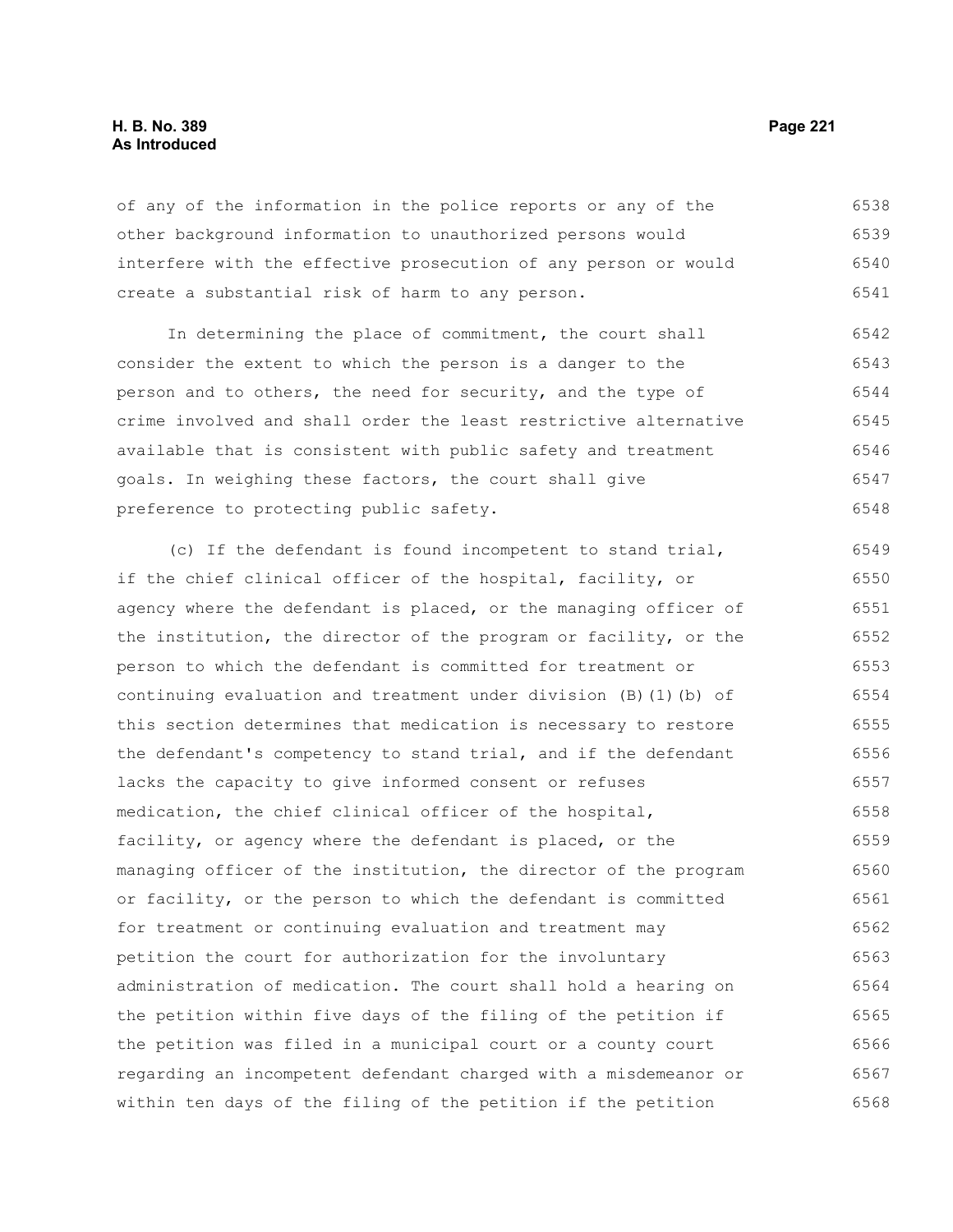#### **H. B. No. 389 Page 222 As Introduced**

was filed in a court of common pleas regarding an incompetent defendant charged with a felony offense. Following the hearing, the court may authorize the involuntary administration of medication or may dismiss the petition. 6569 6570 6571 6572

(2) If the court finds that the defendant is incompetent to stand trial and that, even if the defendant is provided with a course of treatment, there is not a substantial probability that the defendant will become competent to stand trial within one year, the court shall order the discharge of the defendant, unless upon motion of the prosecutor or on its own motion, the court either seeks to retain jurisdiction over the defendant pursuant to section 2945.39 of the Revised Code or files an affidavit in the probate court for the civil commitment of the defendant pursuant to Chapter 5122. or 5123. of the Revised Code alleging that the defendant is a mentally ill person subject to court order or a person with an intellectual disability subject to institutionalization by court order. If an affidavit is filed in the probate court, the trial court shall send to the probate court copies of all written reports of the defendant's mental condition that were prepared pursuant to section 2945.371 of the Revised Code. 6573 6574 6575 6576 6577 6578 6579 6580 6581 6582 6583 6584 6585 6586 6587 6588 6589

The trial court may issue the temporary order of detention that a probate court may issue under section 5122.11 or 5123.71 of the Revised Code, to remain in effect until the probable cause or initial hearing in the probate court. Further proceedings in the probate court are civil proceedings governed by Chapter 5122. or 5123. of the Revised Code. 6590 6591 6592 6593 6594 6595

(C) No defendant shall be required to undergo treatment, including any continuing evaluation and treatment, under division (B)(1) of this section for longer than whichever of the 6596 6597 6598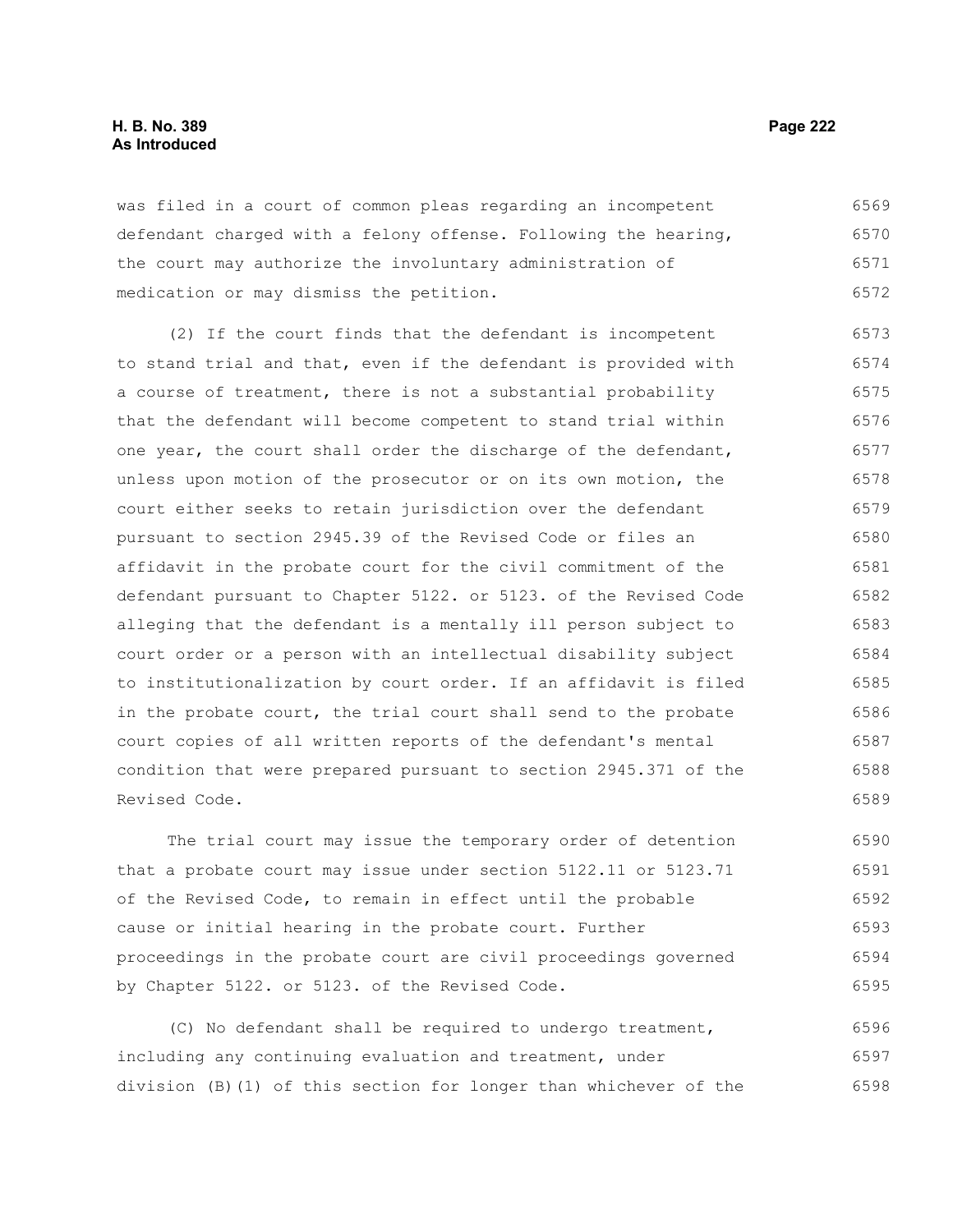| following periods is applicable:                                 | 6599 |
|------------------------------------------------------------------|------|
| (1) One year, if the most serious offense with which the         | 6600 |
| defendant is charged is one of the following offenses:           | 6601 |
| (a) Aggravated murder, murder, or an offense of violence         | 6602 |
| for which a sentence of death or life imprisonment may be        | 6603 |
| imposed;                                                         | 6604 |
| (b) An offense of violence that is a felony of the first         | 6605 |
| or second degree;                                                | 6606 |
| (c) A conspiracy to commit, an attempt to commit, or             | 6607 |
| complicity in the commission of an offense described in division | 6608 |
| (C)(1)(a) or (b) of this section if the conspiracy, attempt, or  | 6609 |
| complicity is a felony of the first or second degree.            | 6610 |
| (2) Six months, if the most serious offense with which the       | 6611 |
| defendant is charged is a felony other than a felony described   | 6612 |
| in division (C) (1) of this section;                             | 6613 |
| (3) Sixty days, if the most serious offense with which the       | 6614 |
| defendant is charged is a misdemeanor of the first or second     | 6615 |
| degree;                                                          | 6616 |
| (4) Thirty days, if the most serious offense with which          | 6617 |
| the defendant is charged is a misdemeanor of the third or fourth | 6618 |
| degree, a minor misdemeanor, or an unclassified misdemeanor.     | 6619 |
| (D) Any defendant who is committed pursuant to this              | 6620 |
| section shall not voluntarily admit the defendant or be          | 6621 |
| voluntarily admitted to a hospital or institution pursuant to    | 6622 |
| section 5122.02, 5122.15, 5123.69, or 5123.76 of the Revised     | 6623 |
| Code.                                                            | 6624 |
| (E) Except as otherwise provided in this division, a             | 6625 |
| defendant who is charged with an offense and is committed by the | 6626 |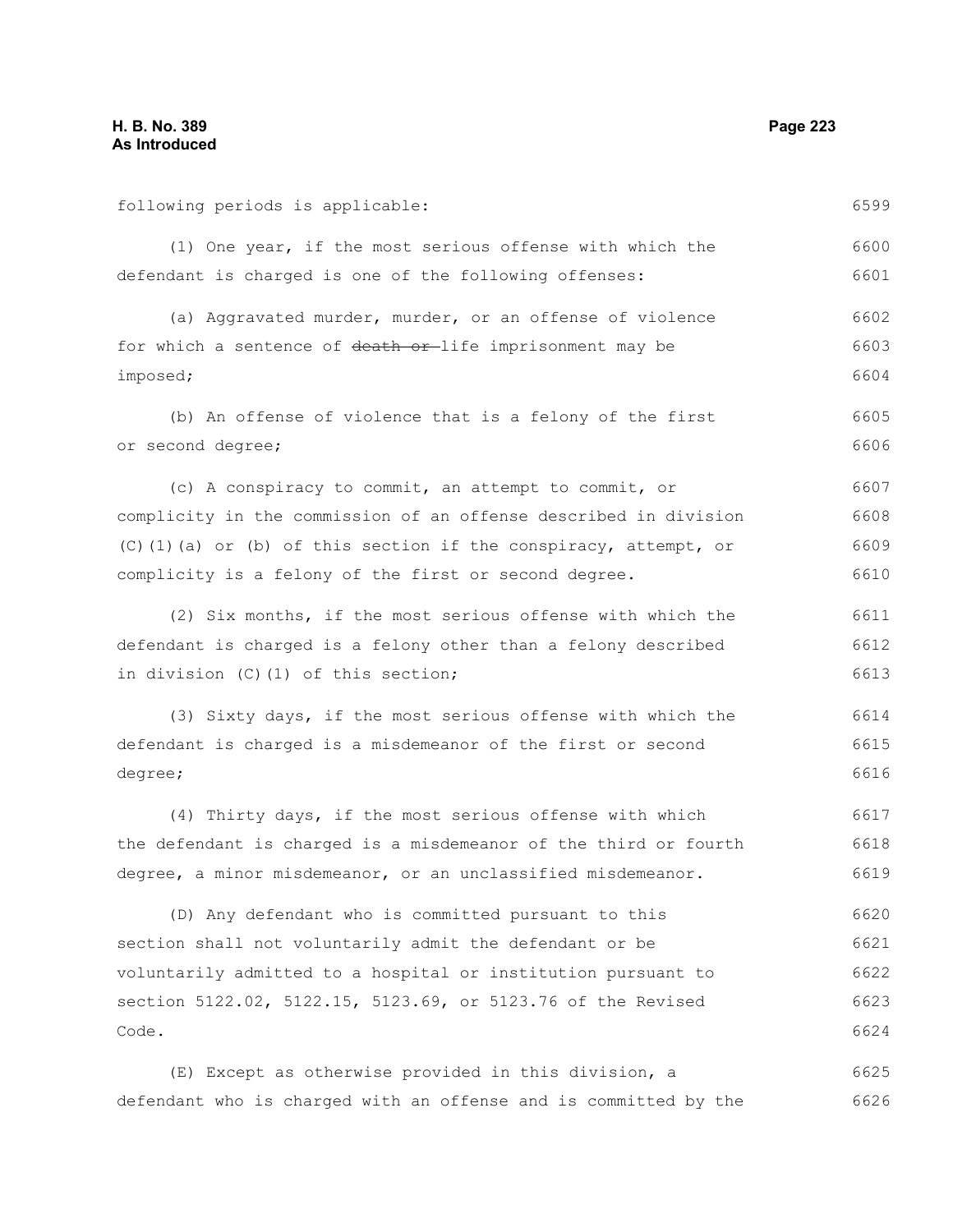#### **H. B. No. 389 Page 224 As Introduced**

court under this section to the department of mental health and addiction services or is committed to an institution or facility for the treatment of intellectual disabilities shall not be granted unsupervised on-grounds movement, supervised off-grounds movement, or nonsecured status except in accordance with the court order. The court may grant a defendant supervised offgrounds movement to obtain medical treatment or specialized habilitation treatment services if the person who supervises the treatment or the continuing evaluation and treatment of the defendant ordered under division (B)(1)(a) of this section informs the court that the treatment or continuing evaluation and treatment cannot be provided at the hospital or facility where the defendant is placed by the department of mental health and addiction services or the institution or facility to which the defendant is committed. The chief clinical officer of the hospital or facility where the defendant is placed by the department of mental health and addiction services or the managing officer of the institution or director of the facility to which the defendant is committed, or a designee of any of those persons, may grant a defendant movement to a medical facility for an emergency medical situation with appropriate supervision to ensure the safety of the defendant, staff, and community during that emergency medical situation. The chief clinical officer of the hospital or facility where the defendant is placed by the department of mental health and addiction services or the managing officer of the institution or director of the facility to which the defendant is committed shall notify the court within twenty-four hours of the defendant's movement to the medical facility for an emergency medical situation under this division. 6627 6628 6629 6630 6631 6632 6633 6634 6635 6636 6637 6638 6639 6640 6641 6642 6643 6644 6645 6646 6647 6648 6649 6650 6651 6652 6653 6654 6655 6656

(F) The person who supervises the treatment or continuing 6657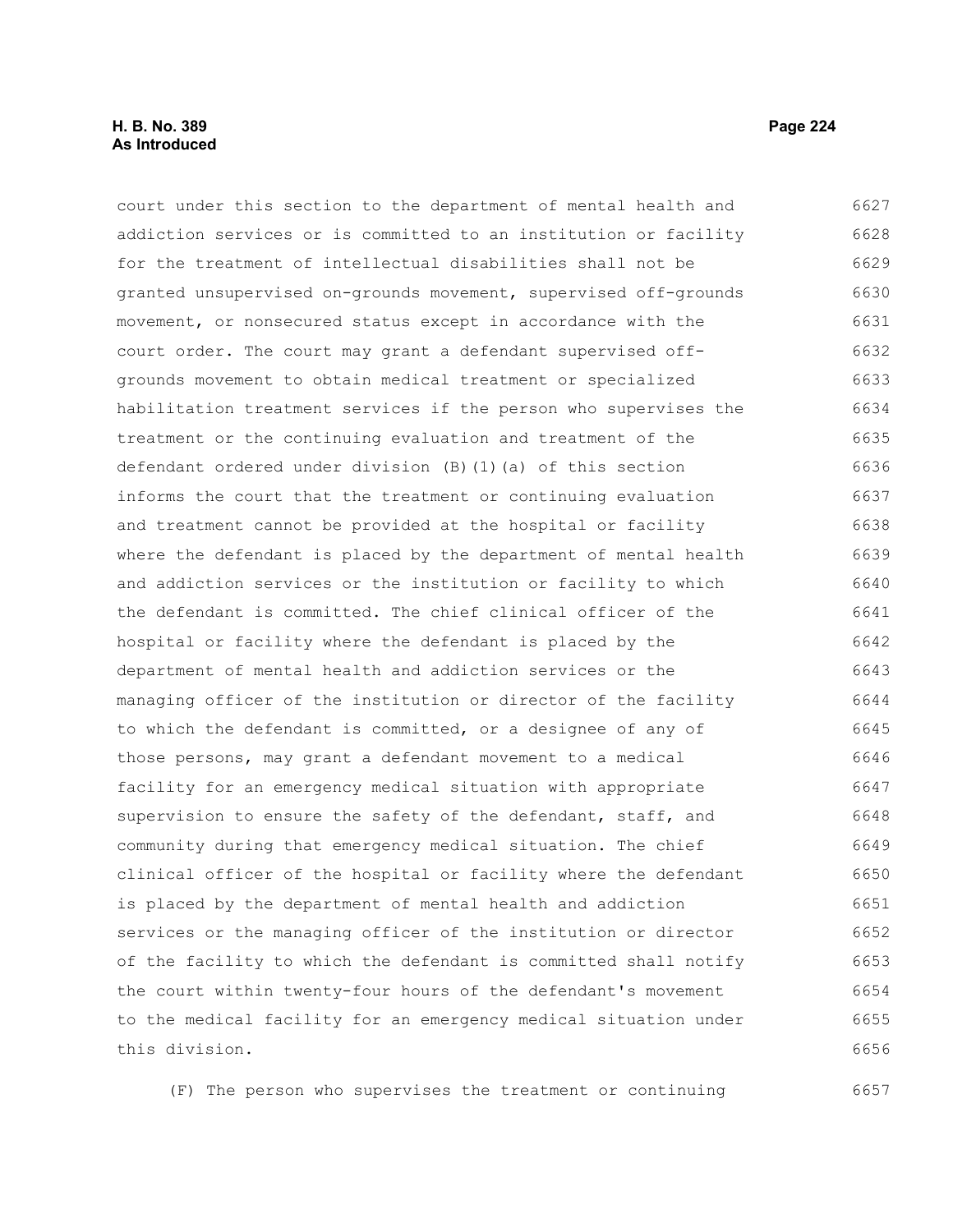evaluation and treatment of a defendant ordered to undergo treatment or continuing evaluation and treatment under division (B)(1)(a) of this section shall file a written report with the court at the following times: 6658 6659 6660 6661

(1) Whenever the person believes the defendant is capable of understanding the nature and objective of the proceedings against the defendant and of assisting in the defendant's defense; 6662 6663 6664 6665

(2) For a felony offense, fourteen days before expiration of the maximum time for treatment as specified in division (C) of this section and fourteen days before the expiration of the maximum time for continuing evaluation and treatment as specified in division (B)(1)(a) of this section, and, for a misdemeanor offense, ten days before the expiration of the maximum time for treatment, as specified in division (C) of this section; 6666 6667 6668 6669 6670 6671 6672 6673

(3) At a minimum, after each six months of treatment;

(4) Whenever the person who supervises the treatment or continuing evaluation and treatment of a defendant ordered under division (B)(1)(a) of this section believes that there is not a substantial probability that the defendant will become capable of understanding the nature and objective of the proceedings against the defendant or of assisting in the defendant's defense even if the defendant is provided with a course of treatment. 6675 6676 6677 6678 6679 6680 6681

(G) A report under division (F) of this section shall contain the examiner's findings, the facts in reasonable detail on which the findings are based, and the examiner's opinion as to the defendant's capability of understanding the nature and objective of the proceedings against the defendant and of 6682 6683 6684 6685 6686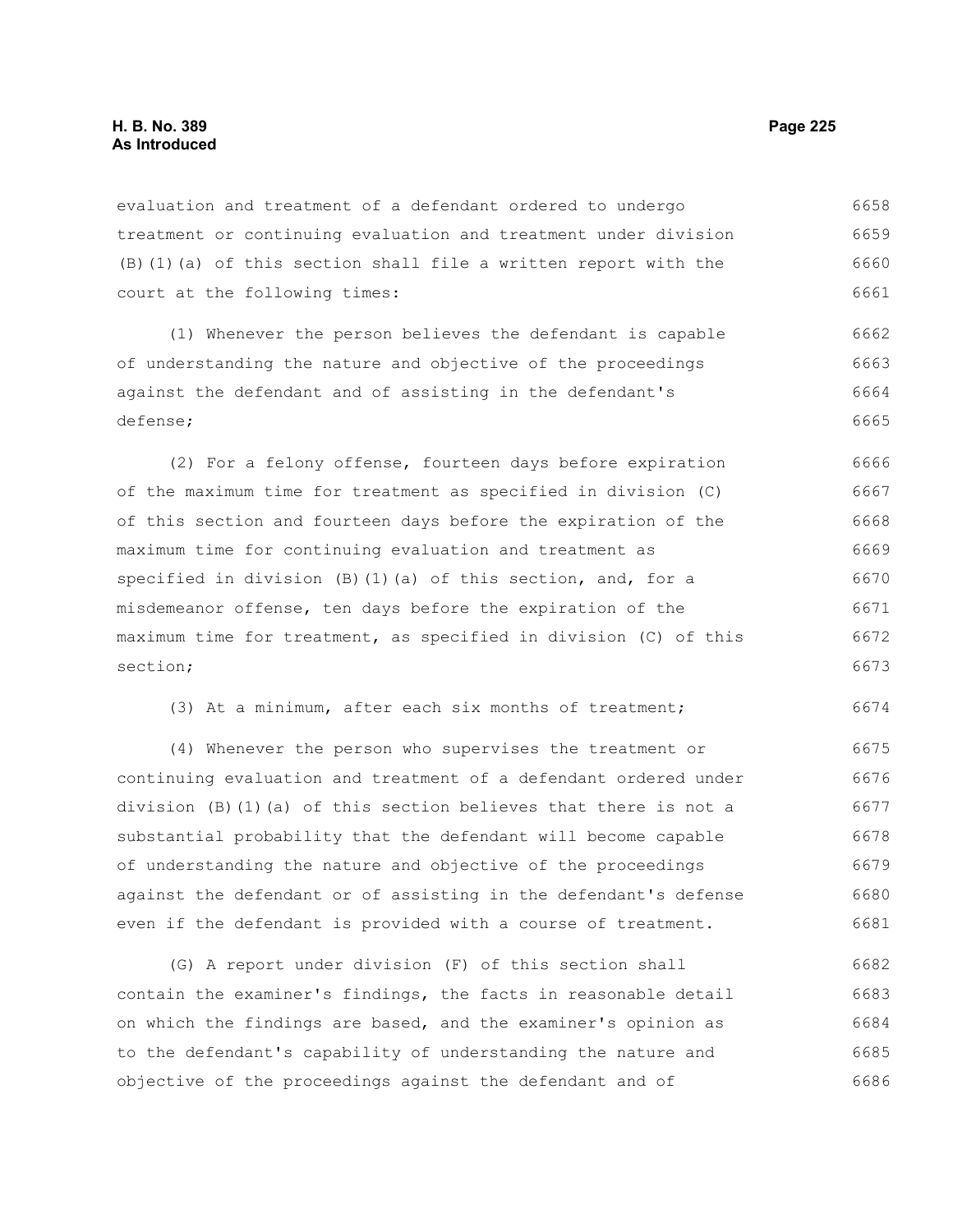#### **H. B. No. 389 Page 226 As Introduced**

assisting in the defendant's defense. If, in the examiner's opinion, the defendant remains incapable of understanding the nature and objective of the proceedings against the defendant and of assisting in the defendant's defense and there is a substantial probability that the defendant will become capable of understanding the nature and objective of the proceedings against the defendant and of assisting in the defendant's defense if the defendant is provided with a course of treatment, if in the examiner's opinion the defendant remains mentally ill or continues to have an intellectual disability, and if the maximum time for treatment as specified in division (C) of this section has not expired, the report also shall contain the examiner's recommendation as to the least restrictive placement or commitment alternative that is consistent with the defendant's treatment needs for restoration to competency and with the safety of the community. The court shall provide copies of the report to the prosecutor and defense counsel. 6687 6688 6689 6690 6691 6692 6693 6694 6695 6696 6697 6698 6699 6700 6701 6702 6703

(H) If a defendant is committed pursuant to division (B) (1) of this section, within ten days after the treating physician of the defendant or the examiner of the defendant who is employed or retained by the treating facility advises that there is not a substantial probability that the defendant will become capable of understanding the nature and objective of the proceedings against the defendant or of assisting in the defendant's defense even if the defendant is provided with a course of treatment, within ten days after the expiration of the maximum time for treatment as specified in division (C) of this section, within ten days after the expiration of the maximum time for continuing evaluation and treatment as specified in division (B)(1)(a) of this section, within thirty days after a defendant's request for a hearing that is made after six months 6704 6705 6706 6707 6708 6709 6710 6711 6712 6713 6714 6715 6716 6717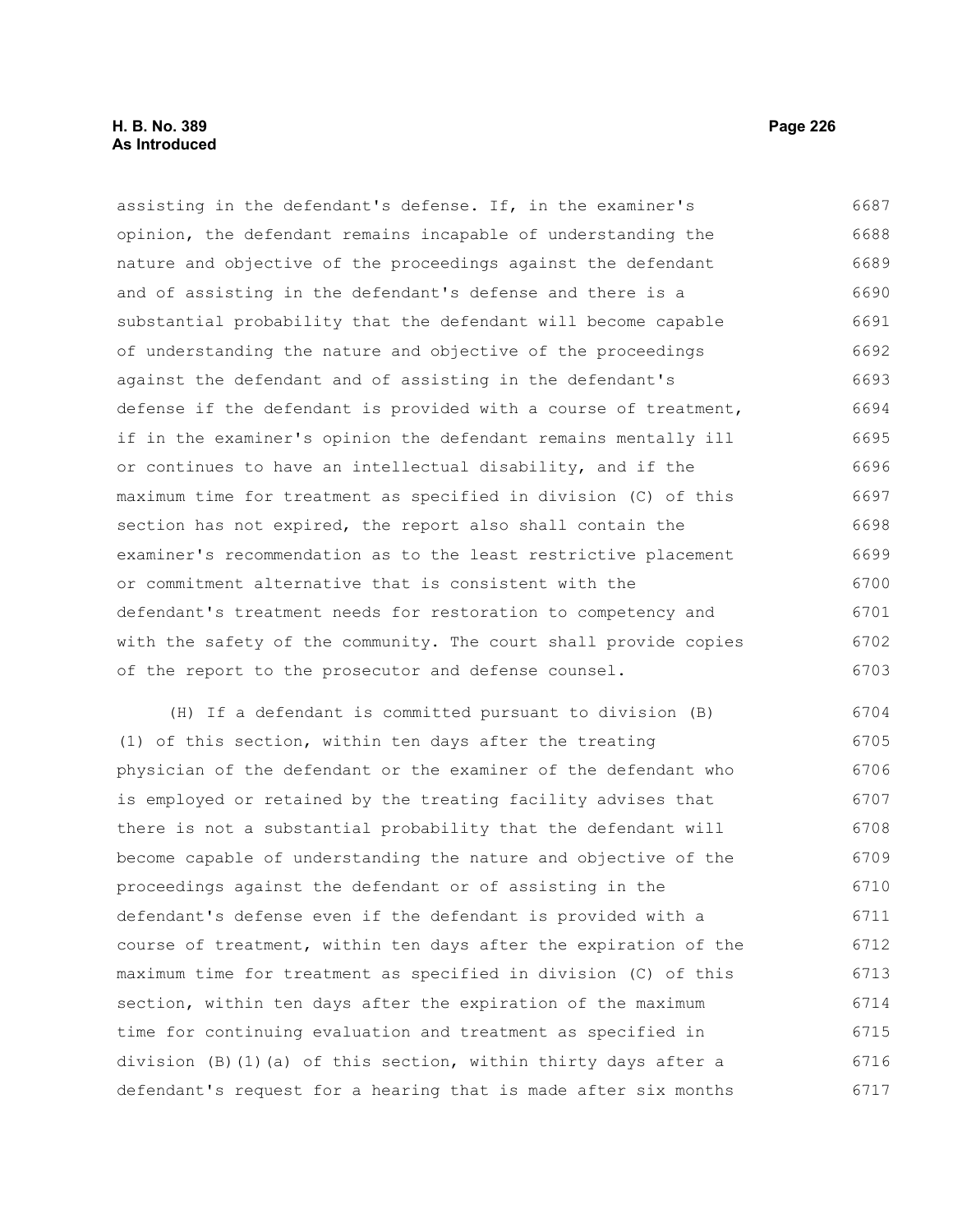#### **H. B. No. 389 Page 227 As Introduced**

of treatment, or within thirty days after being advised by the treating physician or examiner that the defendant is competent to stand trial, whichever is the earliest, the court shall conduct another hearing to determine if the defendant is competent to stand trial and shall do whichever of the following is applicable: 6718 6719 6720 6721 6722 6723

(1) If the court finds that the defendant is competent to stand trial, the defendant shall be proceeded against as provided by law. 6724 6725 6726

(2) If the court finds that the defendant is incompetent to stand trial, but that there is a substantial probability that the defendant will become competent to stand trial if the defendant is provided with a course of treatment, and the maximum time for treatment as specified in division (C) of this section has not expired, the court, after consideration of the examiner's recommendation, shall order that treatment be continued, may change the facility or program at which the treatment is to be continued, and shall specify whether the treatment is to be continued at the same or a different facility or program. 6727 6728 6729 6730 6731 6732 6733 6734 6735 6736 6737

(3) If the court finds that the defendant is incompetent to stand trial, if the defendant is charged with an offense listed in division (C)(1) of this section, and if the court finds that there is not a substantial probability that the defendant will become competent to stand trial even if the defendant is provided with a course of treatment, or if the maximum time for treatment relative to that offense as specified in division (C) of this section has expired, further proceedings shall be as provided in sections 2945.39, 2945.401, and 2945.402 of the Revised Code. 6738 6739 6740 6741 6742 6743 6744 6745 6746 6747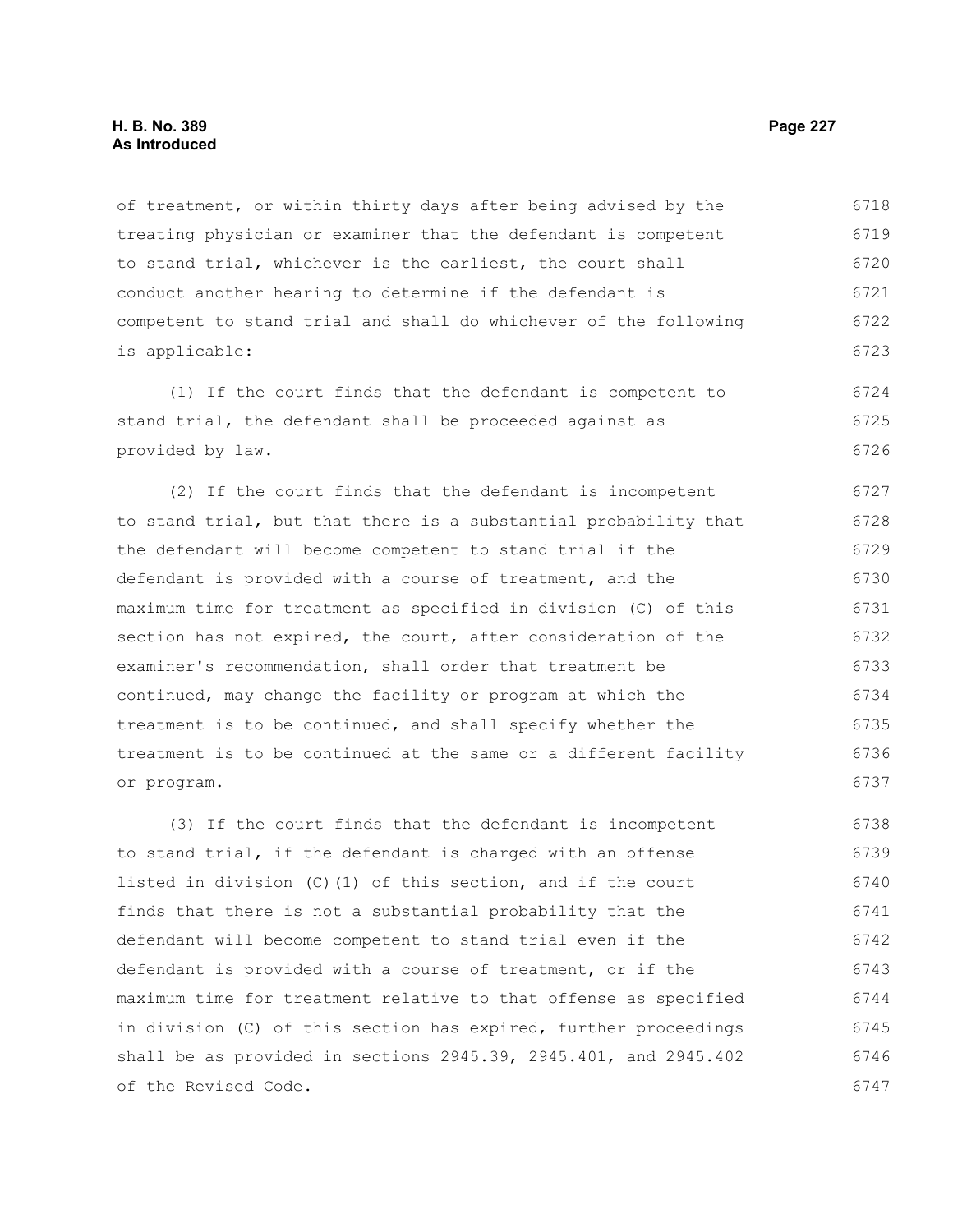## **H. B. No. 389 Page 228 As Introduced**

(4) If the court finds that the defendant is incompetent to stand trial, if the most serious offense with which the defendant is charged is a misdemeanor or a felony other than a felony listed in division (C)(1) of this section, and if the court finds that there is not a substantial probability that the defendant will become competent to stand trial even if the defendant is provided with a course of treatment, or if the maximum time for treatment relative to that offense as specified in division (C) of this section has expired, the court shall dismiss the indictment, information, or complaint against the defendant. A dismissal under this division is not a bar to further prosecution based on the same conduct. The court shall discharge the defendant unless the court or prosecutor files an affidavit in probate court for civil commitment pursuant to Chapter 5122. or 5123. of the Revised Code. If an affidavit for civil commitment is filed, the court may detain the defendant for ten days pending civil commitment. All of the following provisions apply to persons charged with a misdemeanor or a felony other than a felony listed in division (C)(1) of this section who are committed by the probate court subsequent to the court's or prosecutor's filing of an affidavit for civil commitment under authority of this division: 6748 6749 6750 6751 6752 6753 6754 6755 6756 6757 6758 6759 6760 6761 6762 6763 6764 6765 6766 6767 6768 6769

(a) The chief clinical officer of the entity, hospital, or facility, the managing officer of the institution, the director of the program, or the person to which the defendant is committed or admitted shall do all of the following: 6770 6771 6772 6773

(i) Notify the prosecutor, in writing, of the discharge of the defendant, send the notice at least ten days prior to the discharge unless the discharge is by the probate court, and state in the notice the date on which the defendant will be discharged; 6774 6775 6776 6777 6778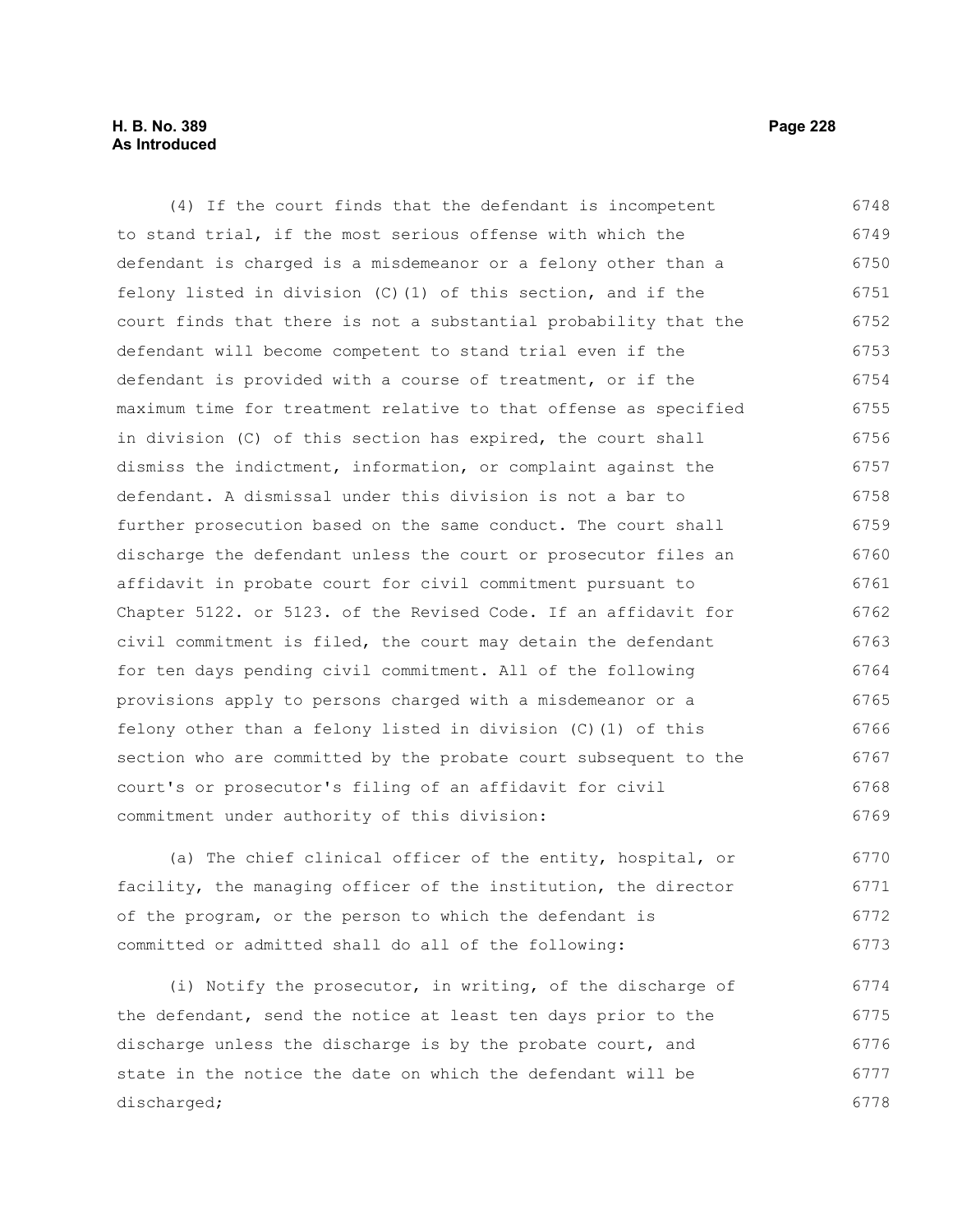## **H. B. No. 389 Page 229 As Introduced**

(ii) Notify the prosecutor, in writing, when the defendant is absent without leave or is granted unsupervised, off-grounds movement, and send this notice promptly after the discovery of the absence without leave or prior to the granting of the unsupervised, off-grounds movement, whichever is applicable; 6779 6780 6781 6782 6783

(iii) Notify the prosecutor, in writing, of the change of the defendant's commitment or admission to voluntary status, send the notice promptly upon learning of the change to voluntary status, and state in the notice the date on which the defendant was committed or admitted on a voluntary status. 6784 6785 6786 6787 6788

(b) Upon receiving notice that the defendant will be granted unsupervised, off-grounds movement, the prosecutor either shall re-indict the defendant or promptly notify the court that the prosecutor does not intend to prosecute the charges against the defendant. 6789 6790 6791 6792 6793

(I) If a defendant is convicted of a crime and sentenced to a jail or workhouse, the defendant's sentence shall be reduced by the total number of days the defendant is confined for evaluation to determine the defendant's competence to stand trial or treatment under this section and sections 2945.37 and 2945.371 of the Revised Code or by the total number of days the defendant is confined for evaluation to determine the defendant's mental condition at the time of the offense charged. 6794 6795 6796 6797 6798 6799 6800 6801

**Sec. 2949.02.** (A) If a person is convicted of any bailable offense, including, but not limited to, a violation of an ordinance of a municipal corporation, in a municipal or county court or in a court of common pleas and if the person gives to the trial judge or magistrate a written notice of the person's intention to file or apply for leave to file an appeal to the court of appeals, the trial judge or magistrate may suspend $\tau$ 6802 6803 6804 6805 6806 6807 6808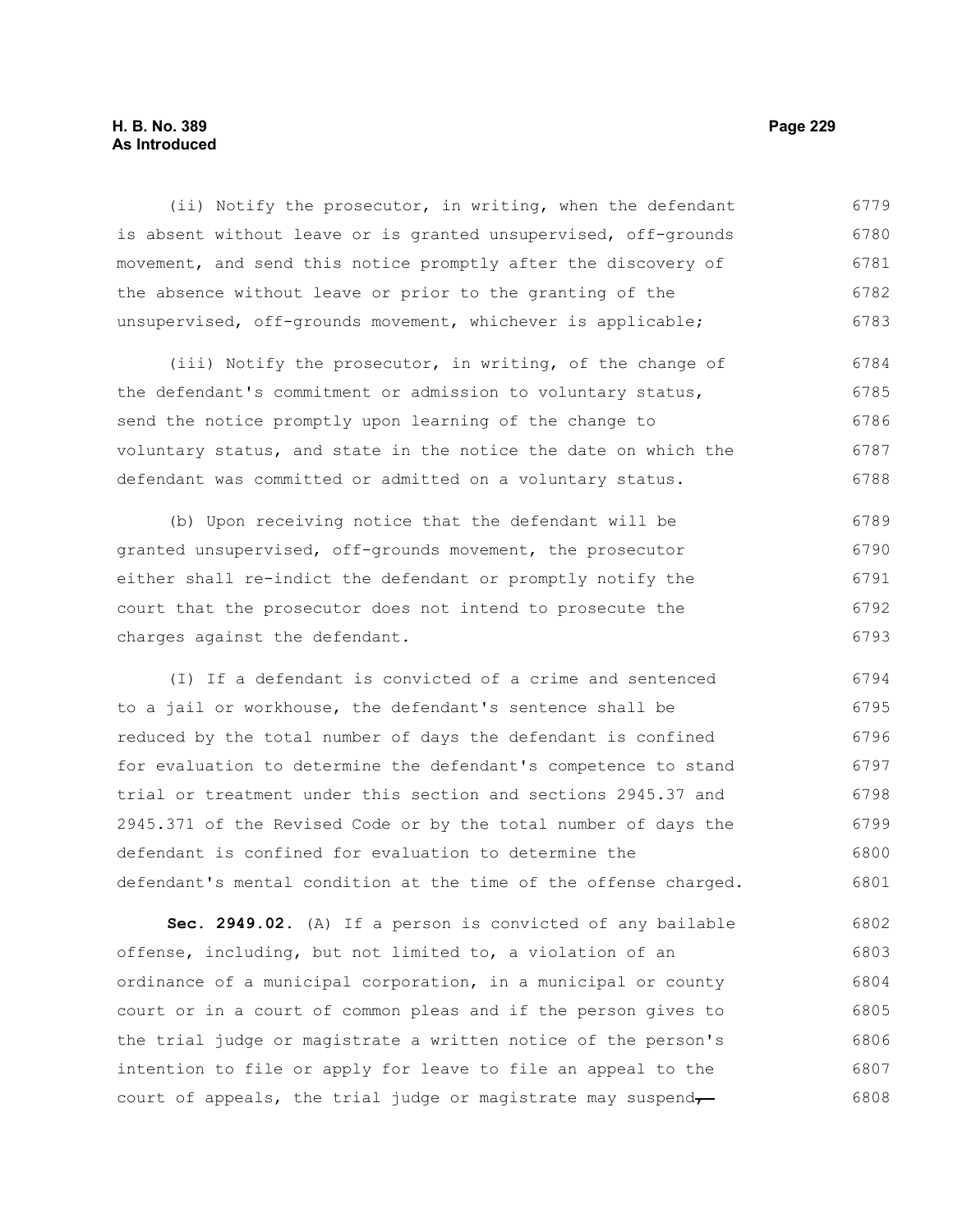subject to division (A)(2)(b) of section 2953.09 of the Revised-Gode, execution of the sentence or judgment imposed for any fixed time that will give the person time either to prepare and file, or to apply for leave to file, the appeal. In all bailable cases, except as provided in division (B) of this section, the trial judge or magistrate may release the person on bail in accordance with Criminal Rule 46, and the bail shall at least be conditioned that the person will appeal without delay and abide by the judgment and sentence of the court. (B) Notwithstanding any provision of Criminal Rule 46 to the contrary, a trial judge of a court of common pleas shall not release on bail pursuant to division (A) of this section a person who is convicted of a bailable offense if the person is sentenced to imprisonment for life or if that offense is a violation of section 2903.01, 2903.02, 2903.03, 2903.04, 2903.11, 2905.01, 2905.02, 2905.11, 2907.02, 2909.02, 2911.01, 2911.02, or 2911.11 of the Revised Code or is felonious sexual penetration in violation of former section 2907.12 of the Revised Code. 6809 6810 6811 6812 6813 6814 6815 6816 6817 6818 6819 6820 6821 6822 6823 6824 6825 6826

(C) If a trial judge of a court of common pleas is prohibited by division (B) of this section from releasing on bail pursuant to division (A) of this section a person who is convicted of a bailable offense and not sentenced to imprisonment for life, the appropriate court of appeals or two judges of it, upon motion of such a person and for good cause shown, may release the person on bail in accordance with Appellate Rule 8 and Criminal Rule 46, and the bail shall at least be conditioned as described in division (A) of this section. 6828 6829 6830 6831 6832 6833 6834 6835 6836 6837

**Sec. 2949.03.** If a judgment of conviction by a court of

6827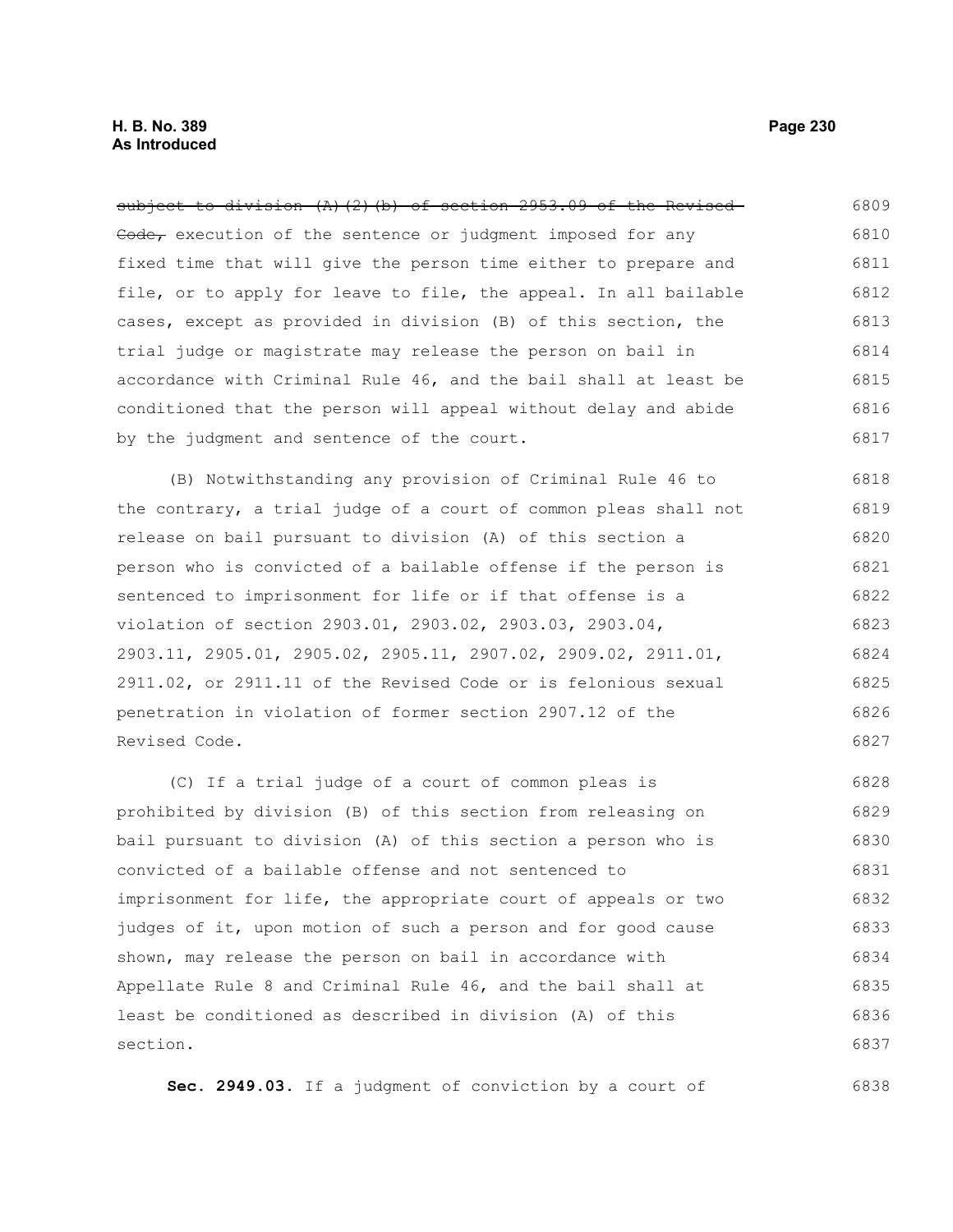common pleas, municipal court, or county court is affirmed by a court of appeals and remanded to the trial court for execution of the sentence or judgment imposed, and the person so convicted gives notice of-his the person's intention to file a notice of appeal to the supreme court, the trial court, on the filing of a motion by such person within three days after the rendition by the court of appeals of the judgment of affirmation, may further suspend, subject to division  $(A)$   $(2)$  (b) of section 2953.09 of the Revised Code, the execution of the sentence or judgment imposed for a time sufficient to give such person an opportunity to file a notice of appeal to the supreme court, but the sentence or judgment imposed shall not be suspended more than thirty days for that purpose. 6839 6840 6841 6842 6843 6844 6845 6846 6847 6848 6849 6850 6851

Sec. 2953.02. In a capital case in which a sentence of death is imposed for an offense committed before January  $1,$ 1995, and in any other criminal case, including a conviction for the violation of an ordinance of a municipal corporation, the judgment or final order of a court of record inferior to the court of appeals may be reviewed in the court of appeals. A final order of an administrative officer or agency may be reviewed in the court of common pleas. A judgment or final order of the court of appeals involving a question arising under the Constitution of the United States or of this state may be appealed to the supreme court as a matter of right. This right of appeal from judgments and final orders of the court of appeals shall extend to eases in which a sentence of death is imposed for an offense committed before January 1, 1995, and inwhich the death penalty has been affirmed, felony cases in which the supreme court has directed the court of appeals to certify its record<sub>7</sub> and in all other criminal cases of public or general interest wherein the supreme court has granted a motion to 6852 6853 6854 6855 6856 6857 6858 6859 6860 6861 6862 6863 6864 6865 6866 6867 6868 6869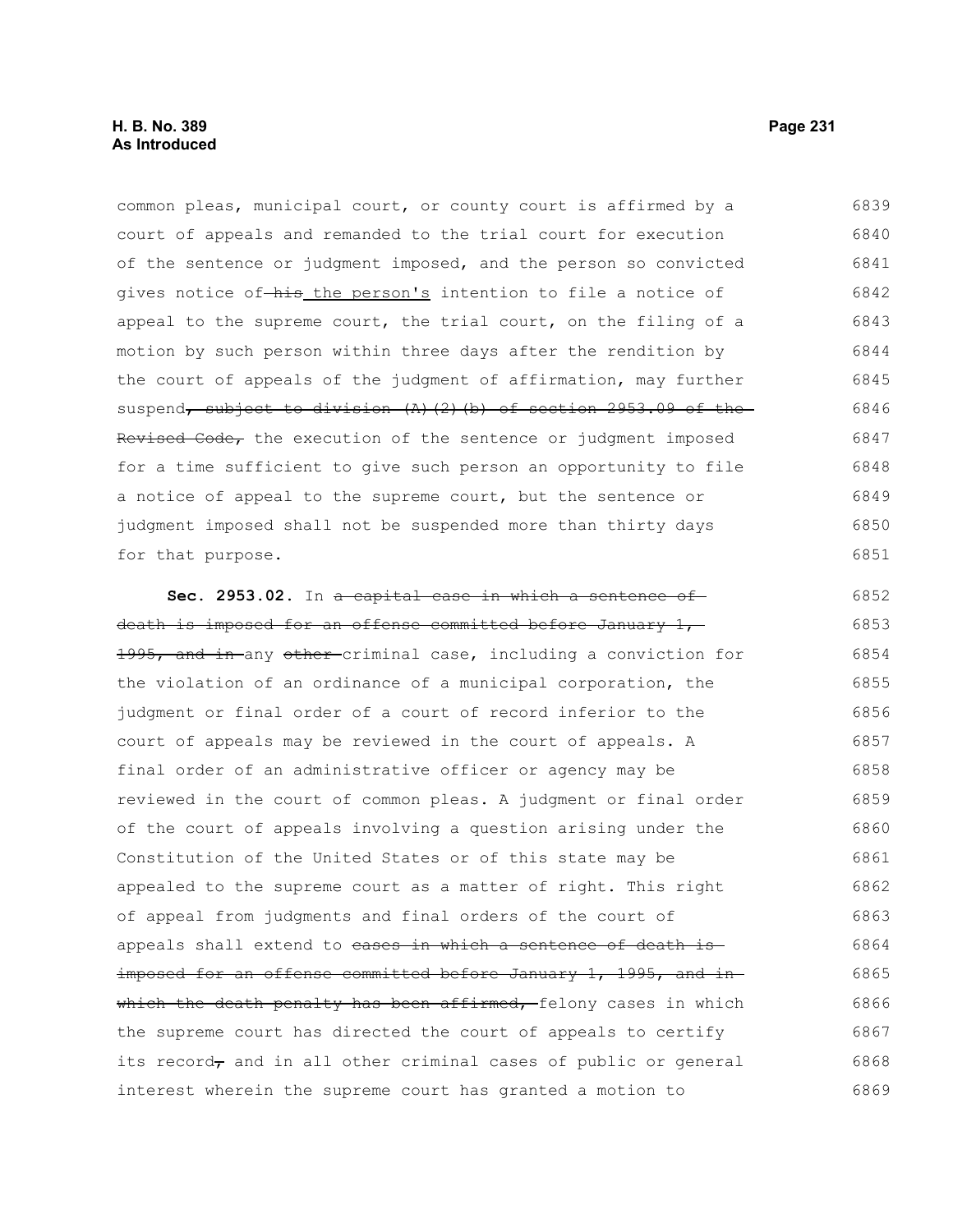certify the record of the court of appeals. In a capital case inwhich a sentence of death is imposed for an offense committed onor after January 1, 1995, the judgment or final order may be appealed from the trial court directly to the supreme court as a matter of right. The supreme court in criminal cases shall not be required to determine as to the weight of the evidence $\tau$ except that, in cases in which a sentence of death is imposedfor an offense committed on or after January 1, 1995, and in which the question of the weight of the evidence to support thejudgment has been raised on appeal, the supreme court shalldetermine as to the weight of the evidence to support the judgment and shall determine as to the weight of the evidence to support the sentence of death as provided in section 2929.05 ofthe Revised Code. 6870 6871 6872 6873 6874 6875 6876 6877 6878 6879 6880 6881 6882 6883

**Sec. 2953.07.**  $\overline{(A)}$  Upon the hearing of an appeal other than an appeal from a mayor's court, the appellate court may affirm the judgment or reverse it, in whole or in part, or modify it, and order the accused to be discharged or grant a new trial. The appellate court may remand the accused for the sole purpose of correcting a sentence imposed contrary to law, provided that, on an appeal of a sentence imposed upon a person who is convicted of or pleads guilty to a felony that is brought under section 2953.08 of the Revised Code, division (G) of that section applies to the court. If the judgment is reversed, the appellant shall recover from the appellee all court costs incurred to secure the reversal, including the cost of transcripts. Incapital cases, when the judgment is affirmed and the day fixed for the execution is passed, the appellate court shall appoint a day for it, and the clerk of the appellate court shall issue a warrant under the seal of the appellate court, to the sheriff of the proper county, or the warden of the appropriate state 6884 6885 6886 6887 6888 6889 6890 6891 6892 6893 6894 6895 6896 6897 6898 6899 6900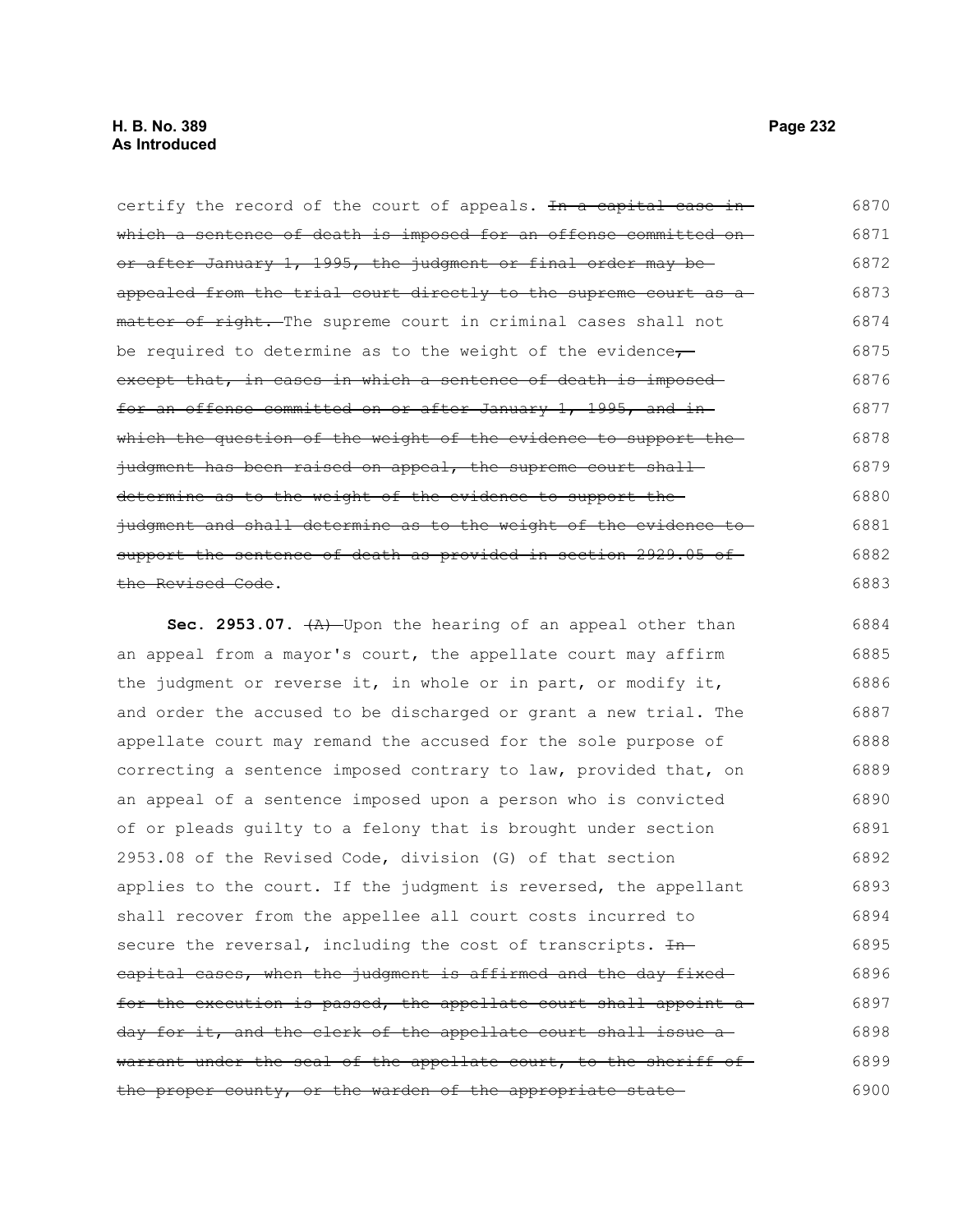carry the sentence into execution on the day so appointed. The sheriff or warden shall execute and return the warrant as in other cases, and the clerk shall record the warrant and return. (B) As used in this section, "appellate court" means, for a case in which a sentence of death is imposed for an offense committed before January 1, 1995, both the court of appeals and the supreme court, and for a case in which a sentence of death is imposed for an offense committed on or after January 1, 1995, the supreme court. **Sec. 2953.08.** (A) In addition to any other right to appeal and except as provided in division (D) of this section, a defendant who is convicted of or pleads guilty to a felony may appeal as a matter of right the sentence imposed upon the defendant on one of the following grounds: (1) The sentence consisted of or included the maximum prison term allowed for the offense by division (A) of section 2929.14 or section 2929.142 of the Revised Code, the maximum prison term was not required for the offense pursuant to Chapter 2925. or any other provision of the Revised Code, and the court imposed the sentence under one of the following circumstances: (a) The sentence was imposed for only one offense. (b) The sentence was imposed for two or more offenses arising out of a single incident, and the court imposed the maximum prison term for the offense of the highest degree. (2) The sentence consisted of or included a prison term and the offense for which it was imposed is a felony of the 6902 6903 6904 6905 6906 6907 6908 6909 6910 6911 6912 6913 6914 6915 6916 6917 6918 6919 6920 6921 6922 6923 6924 6925 6926 6927

correctional institution, commanding the sheriff or warden to

fourth or fifth degree or is a felony drug offense that is a violation of a provision of Chapter 2925. of the Revised Code 6928 6929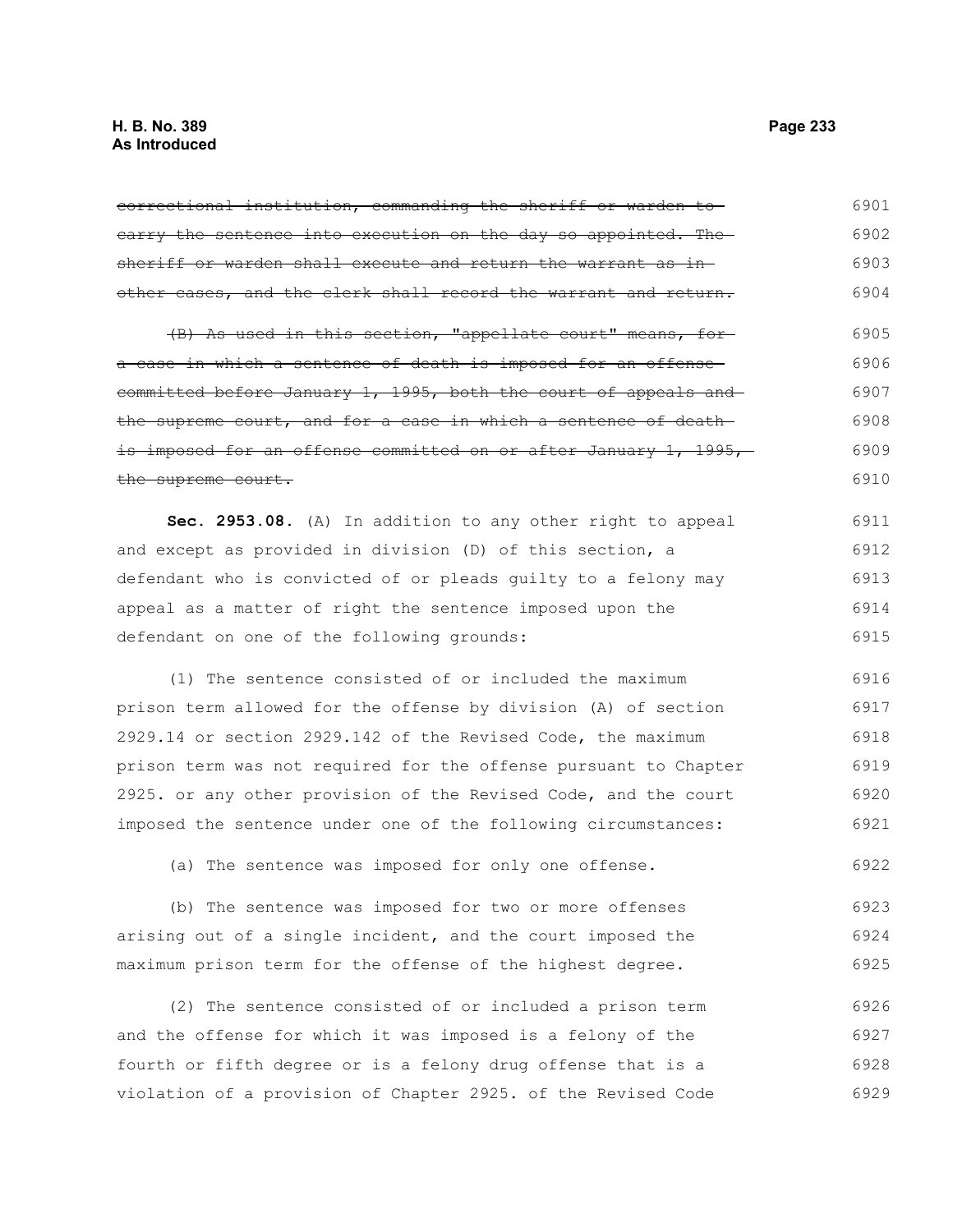#### **H. B. No. 389 Page 234 As Introduced**

and that is specified as being subject to division (B) of section 2929.13 of the Revised Code for purposes of sentencing. If the court specifies that it found one or more of the factors in division (B)(1)(b) of section 2929.13 of the Revised Code to apply relative to the defendant, the defendant is not entitled under this division to appeal as a matter of right the sentence imposed upon the offender. 6930 6931 6932 6933 6934 6935 6936

(3) The person was convicted of or pleaded guilty to a violent sex offense or a designated homicide, assault, or kidnapping offense, was adjudicated a sexually violent predator in relation to that offense, and was sentenced pursuant to division (A)(3) of section 2971.03 of the Revised Code, if the minimum term of the indefinite term imposed pursuant to division (A)(3) of section 2971.03 of the Revised Code is the longest term available for the offense from among the range of terms listed in section 2929.14 of the Revised Code. As used in this division, "designated homicide, assault, or kidnapping offense" and "violent sex offense" have the same meanings as in section 2971.01 of the Revised Code. As used in this division, "adjudicated a sexually violent predator" has the same meaning as in section 2929.01 of the Revised Code, and a person is "adjudicated a sexually violent predator" in the same manner and the same circumstances as are described in that section. 6937 6938 6939 6940 6941 6942 6943 6944 6945 6946 6947 6948 6949 6950 6951 6952

(4) The sentence is contrary to law.

(5) The sentence consisted of an additional prison term of ten years imposed pursuant to division (B)(2)(a) of section 2929.14 of the Revised Code. 6954 6955 6956

(B) In addition to any other right to appeal and except as provided in division (D) of this section, a prosecuting attorney, a city director of law, village solicitor, or similar 6957 6958 6959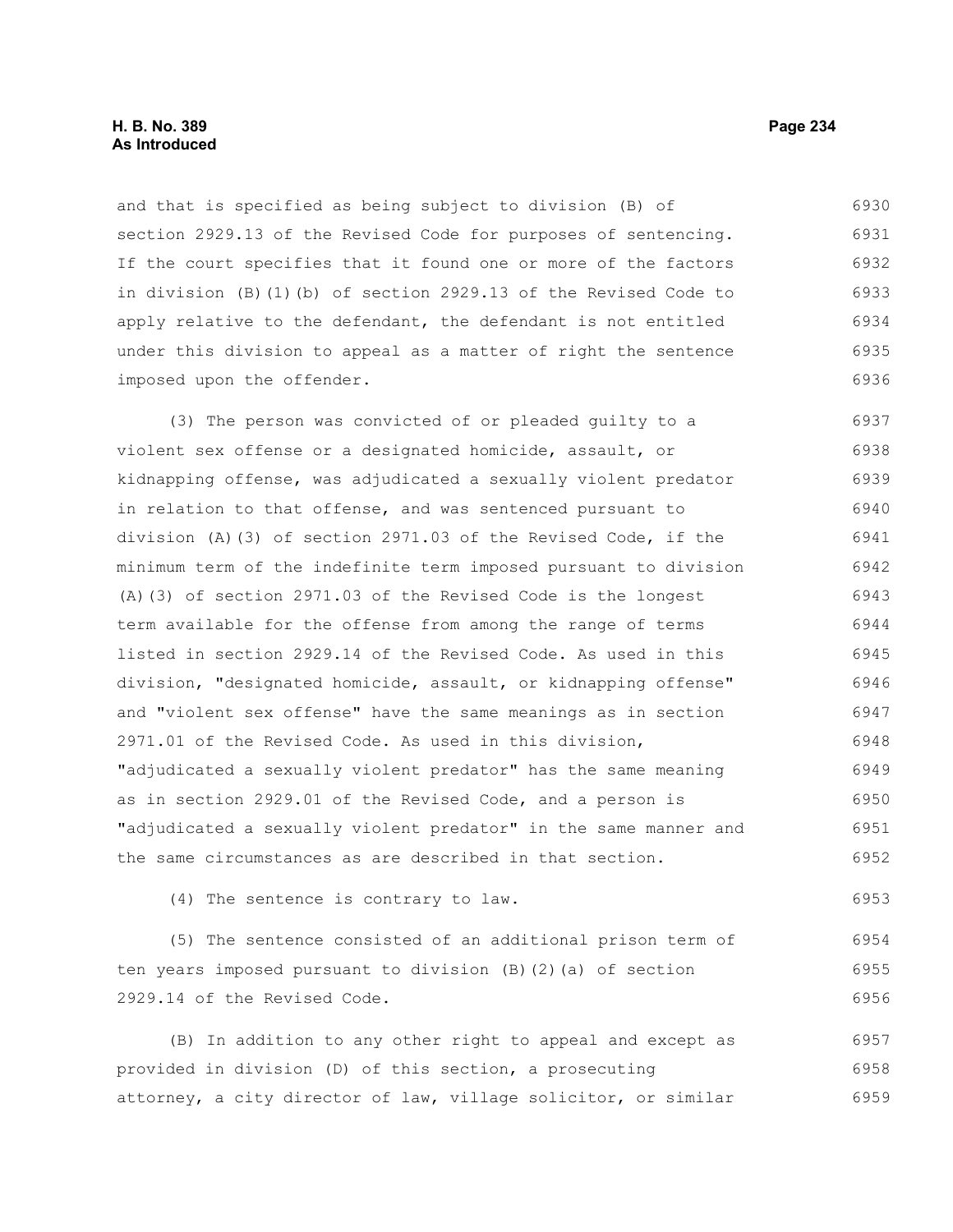chief legal officer of a municipal corporation, or the attorney general, if one of those persons prosecuted the case, may appeal as a matter of right a sentence imposed upon a defendant who is convicted of or pleads guilty to a felony or, in the circumstances described in division (B)(3) of this section the modification of a sentence imposed upon such a defendant, on any of the following grounds: 6960 6961 6962 6963 6964 6965 6966

(1) The sentence did not include a prison term despite a presumption favoring a prison term for the offense for which it was imposed, as set forth in section 2929.13 or Chapter 2925. of the Revised Code. 6967 6968 6969 6970

(2) The sentence is contrary to law.

(3) The sentence is a modification under section 2929.20 of the Revised Code of a sentence that was imposed for a felony of the first or second degree. 6972 6973 6974

(C)(1) In addition to the right to appeal a sentence granted under division (A) or (B) of this section, a defendant who is convicted of or pleads guilty to a felony may seek leave to appeal a sentence imposed upon the defendant on the basis that the sentencing judge has imposed consecutive sentences under division (C)(3) of section 2929.14 of the Revised Code and that the consecutive sentences exceed the maximum prison term allowed by division (A) of that section for the most serious offense of which the defendant was convicted. Upon the filing of a motion under this division, the court of appeals may grant leave to appeal the sentence if the court determines that the allegation included as the basis of the motion is true. 6975 6976 6977 6978 6979 6980 6981 6982 6983 6984 6985 6986

(2) A defendant may seek leave to appeal an additional sentence imposed upon the defendant pursuant to division (B)(2) 6987 6988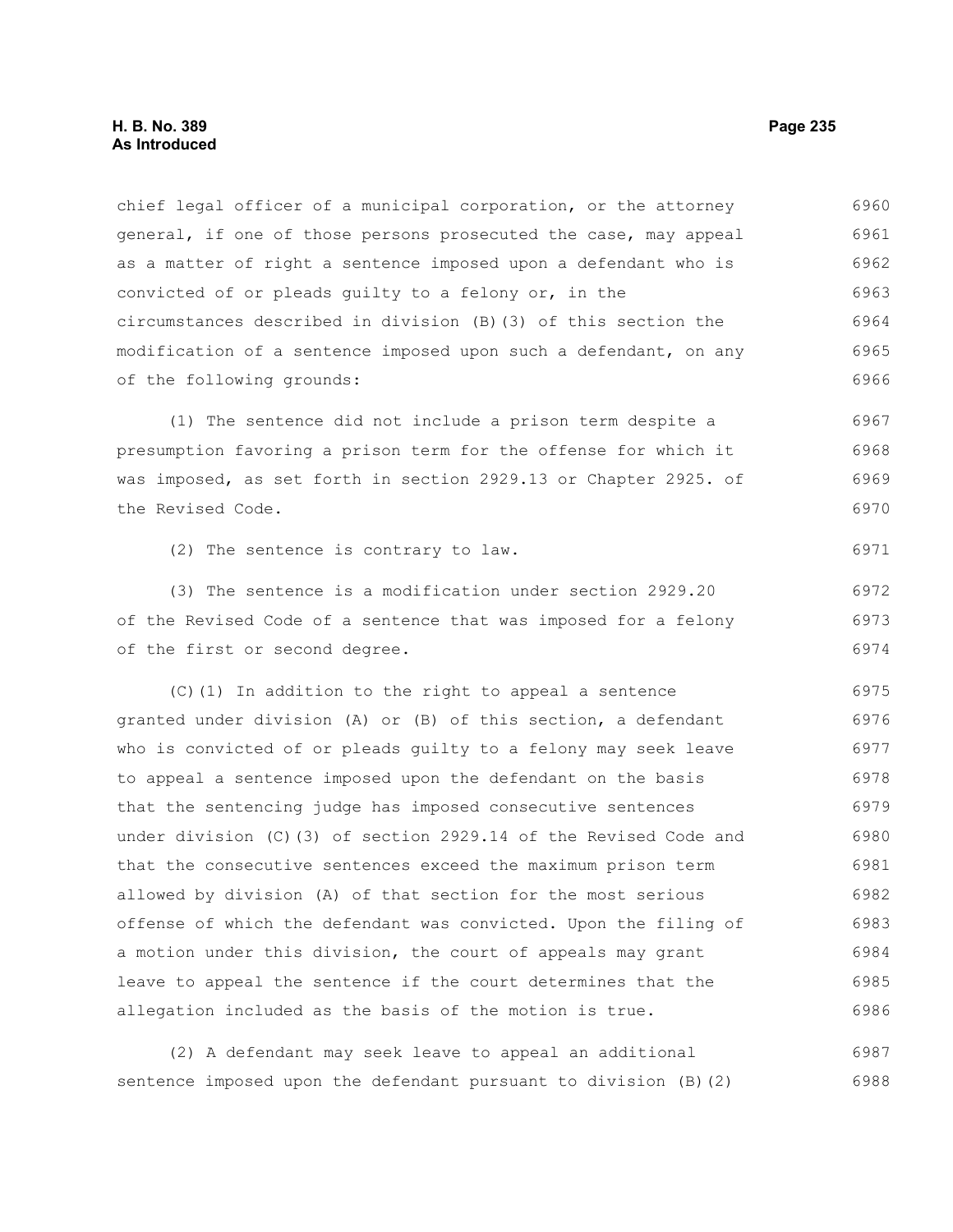#### (a) or (b) of section 2929.14 of the Revised Code if the additional sentence is for a definite prison term that is longer than five years. (D)(1) A sentence imposed upon a defendant is not subject to review under this section if the sentence is authorized by law, has been recommended jointly by the defendant and the prosecution in the case, and is imposed by a sentencing judge. (2) Except as provided in division (C)(2) of this section, a sentence imposed upon a defendant is not subject to review under this section if the sentence is imposed pursuant to division (B)(2)(b) of section 2929.14 of the Revised Code. Except as otherwise provided in this division, a defendant retains all rights to appeal as provided under this chapter or any other provision of the Revised Code. A defendant has the right to appeal under this chapter or any other provision of the Revised Code the court's application of division (B)(2)(c) of section 2929.14 of the Revised Code. 6989 6990 6991 6992 6993 6994 6995 6996 6997 6998 6999 7000 7001 7002 7003 7004 7005

(3) A sentence imposed for aggravated murder or murder pursuant to sections section 2929.02 to 2929.06 of the Revised Code is not subject to review under this section. 7006 7007 7008

(E) A defendant, prosecuting attorney, city director of law, village solicitor, or chief municipal legal officer shall file an appeal of a sentence under this section to a court of appeals within the time limits specified in Rule 4(B) of the Rules of Appellate Procedure, provided that if the appeal is pursuant to division (B)(3) of this section, the time limits specified in that rule shall not commence running until the court grants the motion that makes the sentence modification in question. A sentence appeal under this section shall be consolidated with any other appeal in the case. If no other 7009 7010 7011 7012 7013 7014 7015 7016 7017 7018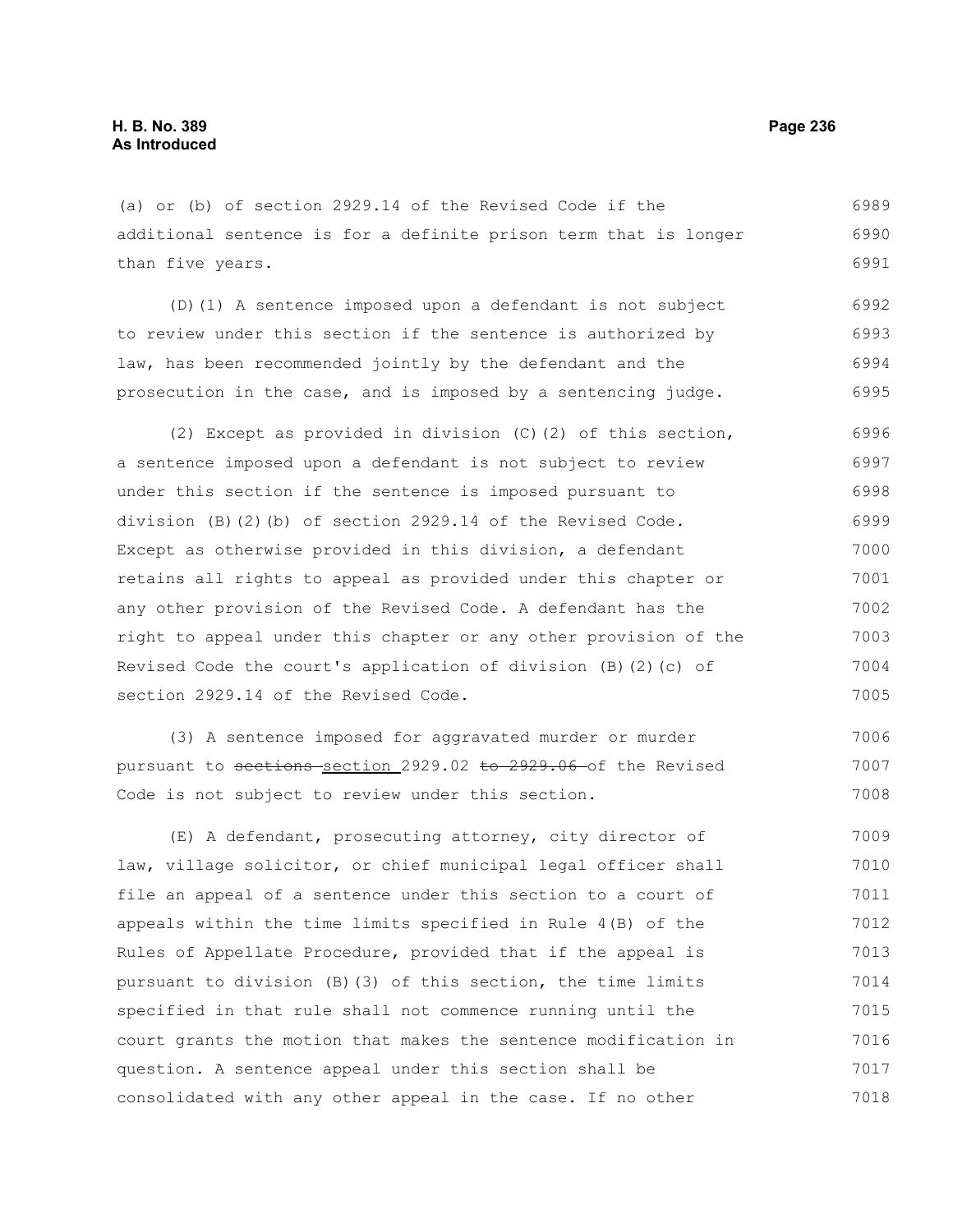appeal is filed, the court of appeals may review only the portions of the trial record that pertain to sentencing. (F) On the appeal of a sentence under this section, the record to be reviewed shall include all of the following, as applicable: (1) Any presentence, psychiatric, or other investigative report that was submitted to the court in writing before the sentence was imposed. An appellate court that reviews a presentence investigation report prepared pursuant to section 2947.06 or 2951.03 of the Revised Code or Criminal Rule 32.2 in connection with the appeal of a sentence under this section shall comply with division (D)(3) of section 2951.03 of the Revised Code when the appellate court is not using the presentence investigation report, and the appellate court's use of a presentence investigation report of that nature in connection with the appeal of a sentence under this section does not affect the otherwise confidential character of the contents of that report as described in division (D)(1) of section 2951.03 of the Revised Code and does not cause that report to become a public record, as defined in section 149.43 of the Revised Code, following the appellate court's use of the report. (2) The trial record in the case in which the sentence was imposed; (3) Any oral or written statements made to or by the court at the sentencing hearing at which the sentence was imposed; (4) Any written findings that the court was required to 7019 7020 7021 7022 7023 7024 7025 7026 7027 7028 7029 7030 7031 7032 7033 7034 7035 7036 7037 7038 7039 7040 7041 7042 7043 7044

make in connection with the modification of the sentence pursuant to a judicial release under division (I) of section 2929.20 of the Revised Code. 7045 7046 7047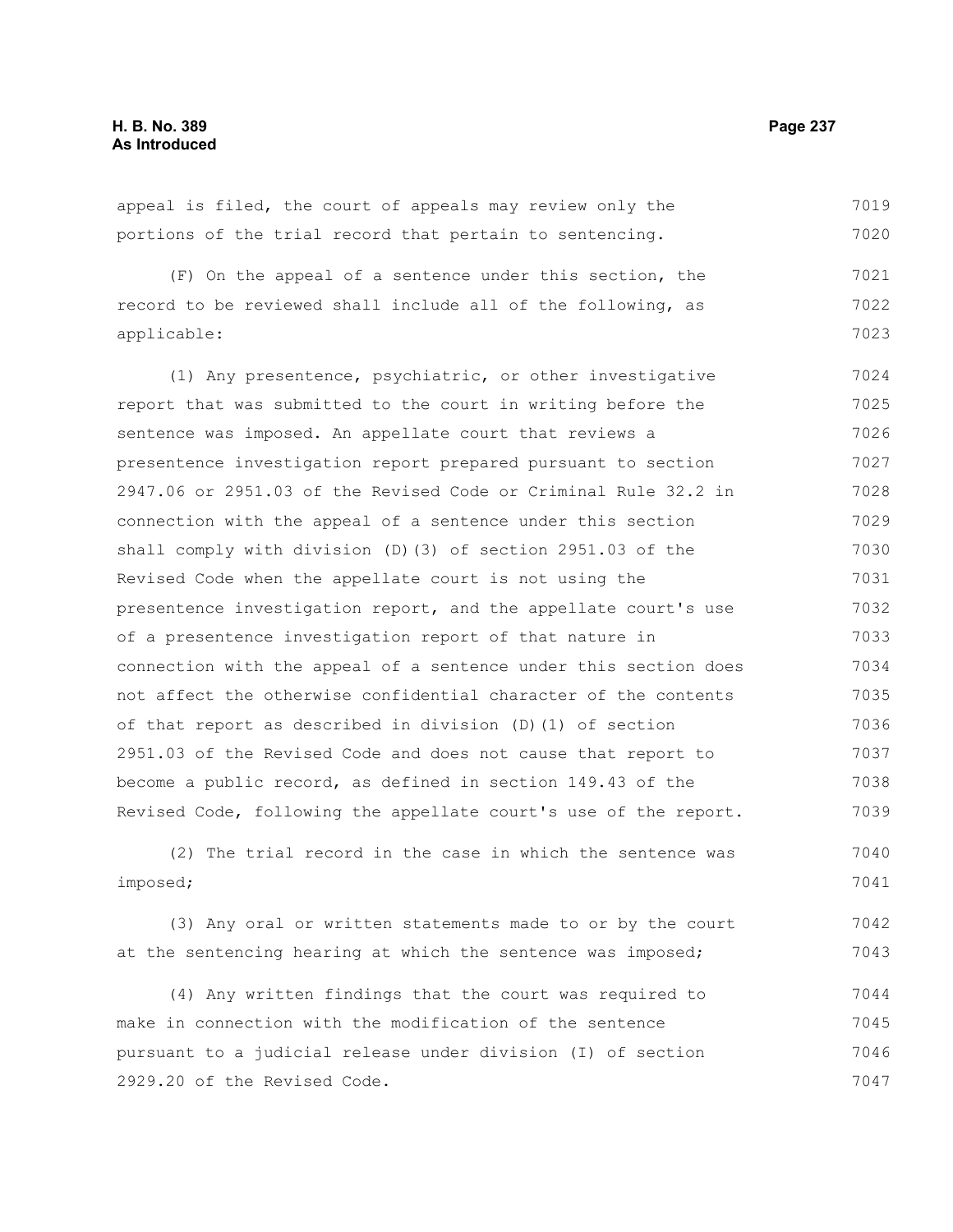## **H. B. No. 389 Page 238 As Introduced**

(G)(1) If the sentencing court was required to make the findings required by division (B) or (D) of section 2929.13 or division (I) of section 2929.20 of the Revised Code, or to state the findings of the trier of fact required by division  $(B)(2)(e)$ of section 2929.14 of the Revised Code, relative to the imposition or modification of the sentence, and if the sentencing court failed to state the required findings on the record, the court hearing an appeal under division (A), (B), or (C) of this section shall remand the case to the sentencing court and instruct the sentencing court to state, on the record, the required findings. 7048 7049 7050 7051 7052 7053 7054 7055 7056 7057 7058

(2) The court hearing an appeal under division (A), (B), or (C) of this section shall review the record, including the findings underlying the sentence or modification given by the sentencing court. 7059 7060 7061 7062

The appellate court may increase, reduce, or otherwise modify a sentence that is appealed under this section or may vacate the sentence and remand the matter to the sentencing court for resentencing. The appellate court's standard for review is not whether the sentencing court abused its discretion. The appellate court may take any action authorized by this division if it clearly and convincingly finds either of the following: 7063 7064 7065 7066 7067 7068 7069 7070

(a) That the record does not support the sentencing court's findings under division (B) or (D) of section 2929.13, division (B)(2)(e) or  $(C)$ (4) of section 2929.14, or division (I) of section 2929.20 of the Revised Code, whichever, if any, is relevant; 7071 7072 7073 7074 7075

(b) That the sentence is otherwise contrary to law. 7076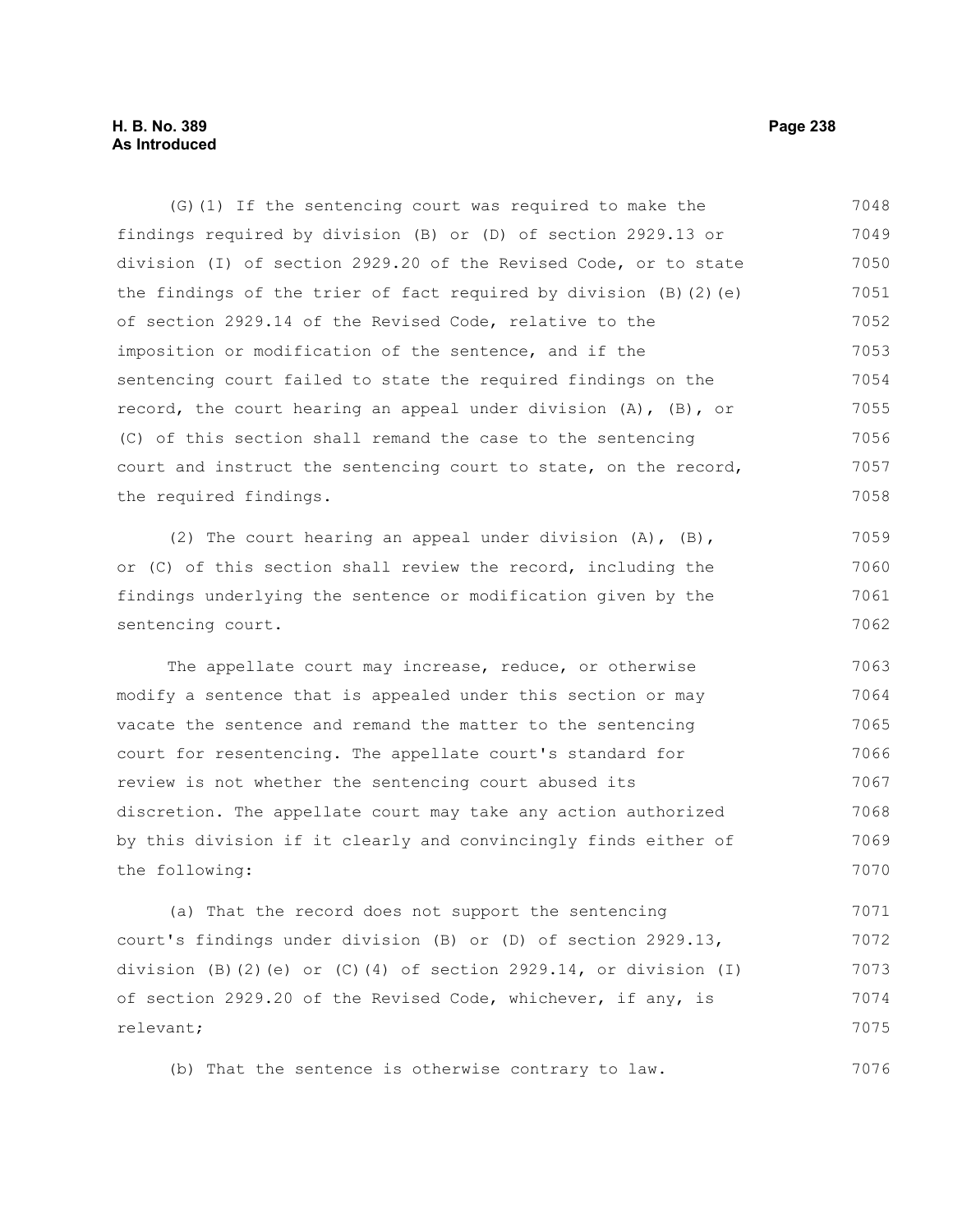(H) A judgment or final order of a court of appeals under this section may be appealed, by leave of court, to the supreme court.

**Sec. 2953.09.** (A)(1) Upon filing an appeal in the supreme court, the execution of the sentence or judgment imposed in cases of felony is suspended. 7080 7081 7082

(2) $(a)$  If a notice of appeal is filed pursuant to the Rules of Appellate Procedure by a defendant who is convicted in a municipal or county court or a court of common pleas of a felony or misdemeanor under the Revised Code or an ordinance of a municipal corporation, the filing of the notice of appeal does not suspend execution of the sentence or judgment imposed. However, consistent with divisions  $(A)$   $(2)$   $(b)$ ,  $(B)$ , and  $(C)$  of this section, Appellate Rule 8, and Criminal Rule 46, the municipal or county court, court of common pleas, or court of appeals may suspend execution of the sentence or judgment imposed during the pendency of the appeal and shall determine whether that defendant is entitled to bail and the amount and nature of any bail that is required. The bail shall at least be conditioned that the defendant will prosecute the appeal without delay and abide by the judgment and sentence of the court. 7083 7084 7085 7086 7087 7088 7089 7090 7091 7092 7093 7094 7095 7096 7097

(b)(i) A court of common pleas or court of appeals may suspend the execution of a sentence of death imposed for anoffense committed before January 1, 1995, only if no date for execution has been set by the supreme court, good cause is shownfor the suspension, the defendant files a motion requesting the suspension, and notice has been given to the prosecuting attorney of the appropriate county. 7098 7099 7100 7101 7102 7103 7104

(ii) A court of common pleas may suspend the execution of a sentence of death imposed for an offense committed on or after 7105 7106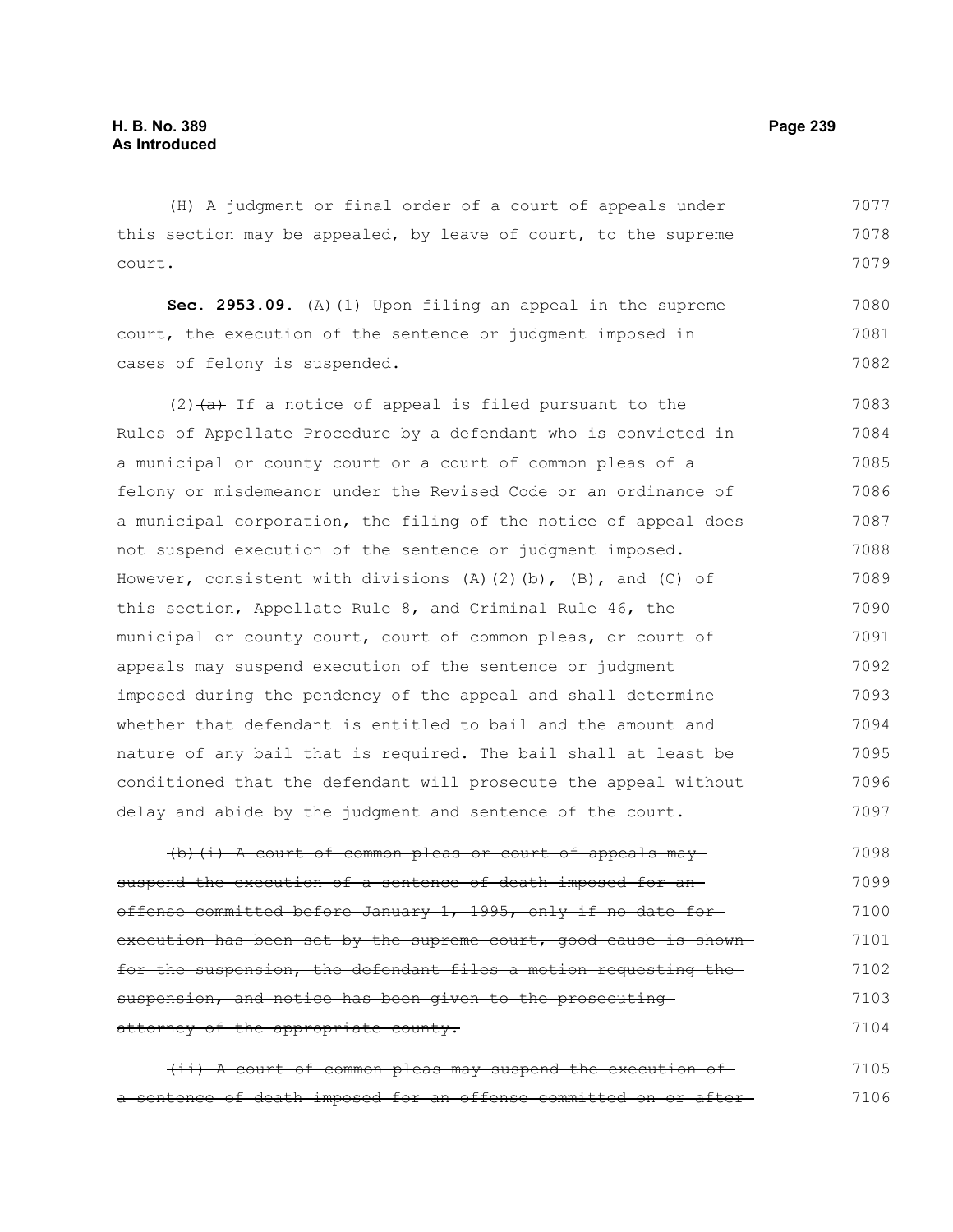January 1, 1995, only if no date for execution has been set by the supreme court, good cause is shown, the defendant files a motion requesting the suspension, and notice has been given to the prosecuting attorney of the appropriate county. (iii) A court of common pleas or court of appeals may suspend the execution of the sentence or judgment imposed for a felony in a capital case in which a sentence of death is not imposed only if no date for execution of the sentence has been set by the supreme court, good cause is shown for thesuspension, the defendant files a motion requesting thesuspension, and only after notice has been given to the prosecuting attorney of the appropriate county. (B) Notwithstanding any provision of Criminal Rule 46 to 7107 7108 7109 7110 7111 7112 7113 7114 7115 7116 7117 7118 7119

the contrary, a trial judge of a court of common pleas shall not release on bail pursuant to division (A)(2)(a) of this section a defendant who is convicted of a bailable offense if the defendant is sentenced to imprisonment for life or if that offense is a violation of section 2903.01, 2903.02, 2903.03, 2903.04, 2903.11, 2905.01, 2905.02, 2905.11, 2907.02, 2909.02, 2911.01, 2911.02, or 2911.11 of the Revised Code or is felonious sexual penetration in violation of former section 2907.12 of the Revised Code. 7120 7121 7122 7123 7124 7125 7126 7127 7128

(C) If a trial judge of a court of common pleas is prohibited by division (B) of this section from releasing on bail pursuant to division  $(A)$   $(2)$   $(a)$  of this section a defendant who is convicted of a bailable offense and not sentenced to imprisonment for life, the appropriate court of appeals or two judges of it, upon motion of the defendant and for good cause shown, may release the defendant on bail in accordance with division (A)(2) of this section. 7129 7130 7131 7132 7133 7134 7135 7136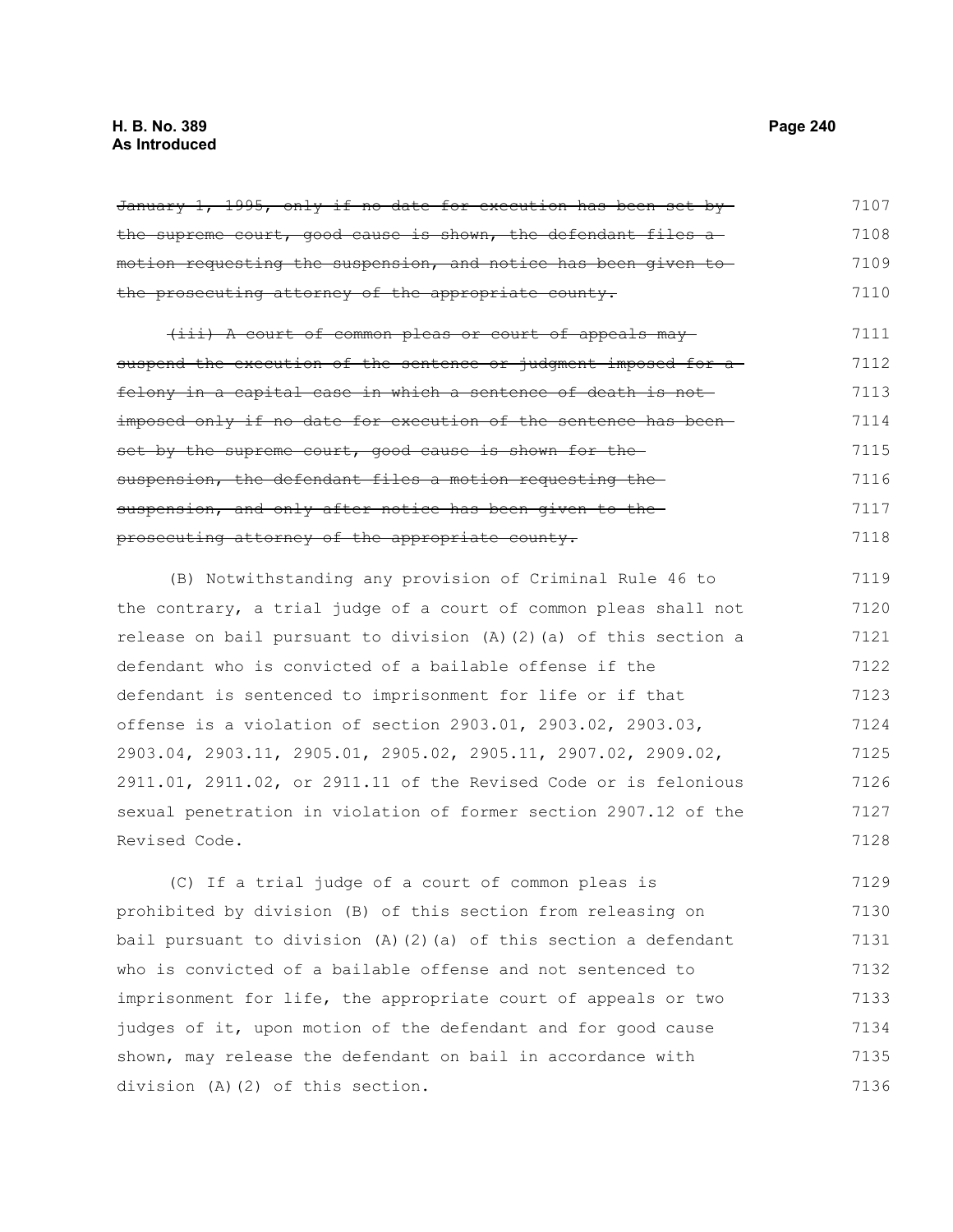**Sec. 2953.10.** When an appeal is taken from a court of appeals to the supreme court, the supreme court has the same power and authority to suspend the execution of sentence during the pendency of the appeal and admit the defendant to bail as does the court of appeals unless another section of the Revised Code or the Rules of Practice of the Supreme Court specify a distinct bail or suspension of sentence authority. 7137 7138 7139 7140 7141 7142 7143

When an appeal in a case in which a sentence of death is imposed for an offense committed on or after January 1, 1995, is taken directly from the trial court to the supreme court, the supreme court has the same power and authority to suspend the execution of the sentence during the pendency of the appeal and admit the defendant to bail as does the court of appeals for cases in which a sentence of death is imposed for an offense committed before January 1, 1995, unless another section of the Revised Code or the Rules of Practice of the Supreme Court specify a distinct bail or suspension of sentence authority. 7144 7145 7146 7147 7148 7149 7150 7151 7152 7153

**Sec. 2953.21.** (A)(1)(a) Any person who has been convicted of a criminal offense or adjudicated a delinquent child and who claims that there was such a denial or infringement of the person's rights as to render the judgment void or voidable under the Ohio Constitution or the Constitution of the United States, any person who has been convicted of a criminal offense and sentenced to death and who claims that there was a denial orinfringement of the person's rights under either of those Constitutions that creates a reasonable probability of an altered verdict, and any person who has been convicted of a criminal offense that is a felony and who is an offender for whom DNA testing that was performed under sections 2953.71 to 2953.81 of the Revised Code or under former section 2953.82 of the Revised Code and analyzed in the context of and upon 7154 7155 7156 7157 7158 7159 7160 7161 7162 7163 7164 7165 7166 7167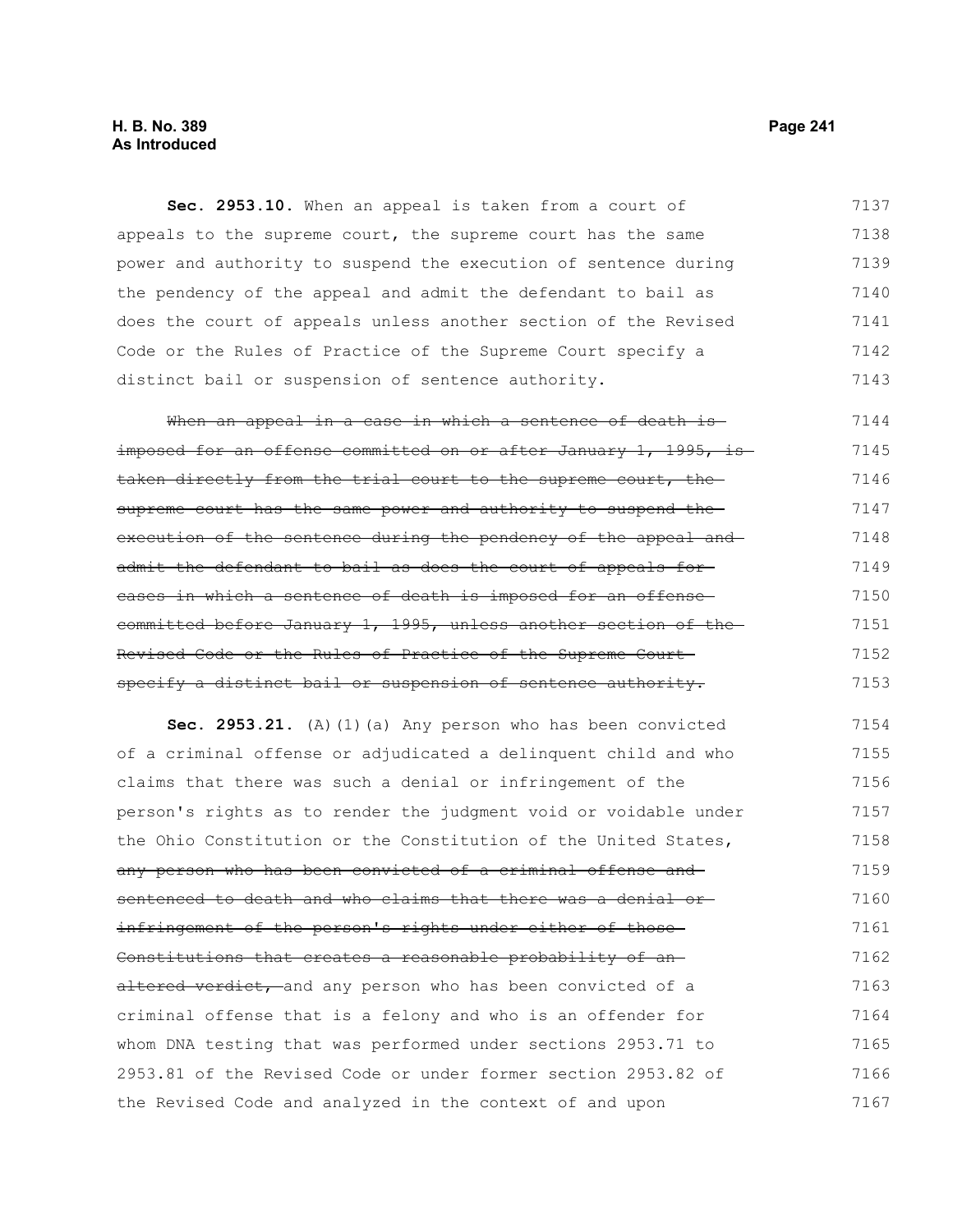consideration of all available admissible evidence related to the person's case as described in division (D) of section 2953.74 of the Revised Code provided results that establish, by clear and convincing evidence, actual innocence of that felony offense or, if the person was sentenced to death, establish, by clear and convincing evidence, actual innocence of the aggravating circumstance or circumstances the person was found guilty of committing and that is or are the basis of that sentence of death, may file a petition in the court that imposed sentence, stating the grounds for relief relied upon, and asking the court to vacate or set aside the judgment or sentence or to grant other appropriate relief. The petitioner may file a supporting affidavit and other documentary evidence in support of the claim for relief. (b) As used in division  $(A)$  (1)(a) of this section, "actual innocence" means that, had the results of the DNA testing conducted under sections 2953.71 to 2953.81 of the Revised Code 7168 7169 7170 7171 7172 7173 7174 7175 7176 7177 7178 7179 7180 7181 7182 7183 7184

or under former section 2953.82 of the Revised Code been presented at trial, and had those results been analyzed in the context of and upon consideration of all available admissible evidence related to the person's case as described in division (D) of section 2953.74 of the Revised Code, no reasonable factfinder would have found the petitioner guilty of the offense of which the petitioner was convicted, or, if the person was sentenced to death, no reasonable factfinder would have foundthe petitioner guilty of the aggravating circumstance or circumstances the petitioner was found guilty of committing and that is or are the basis of that sentence of death. 7185 7186 7187 7188 7189 7190 7191 7192 7193 7194 7195

(c) As used in divisions (A)(1)(a) and (b) of this section, "former section 2953.82 of the Revised Code" means section 2953.82 of the Revised Code as it existed prior to July 7196 7197 7198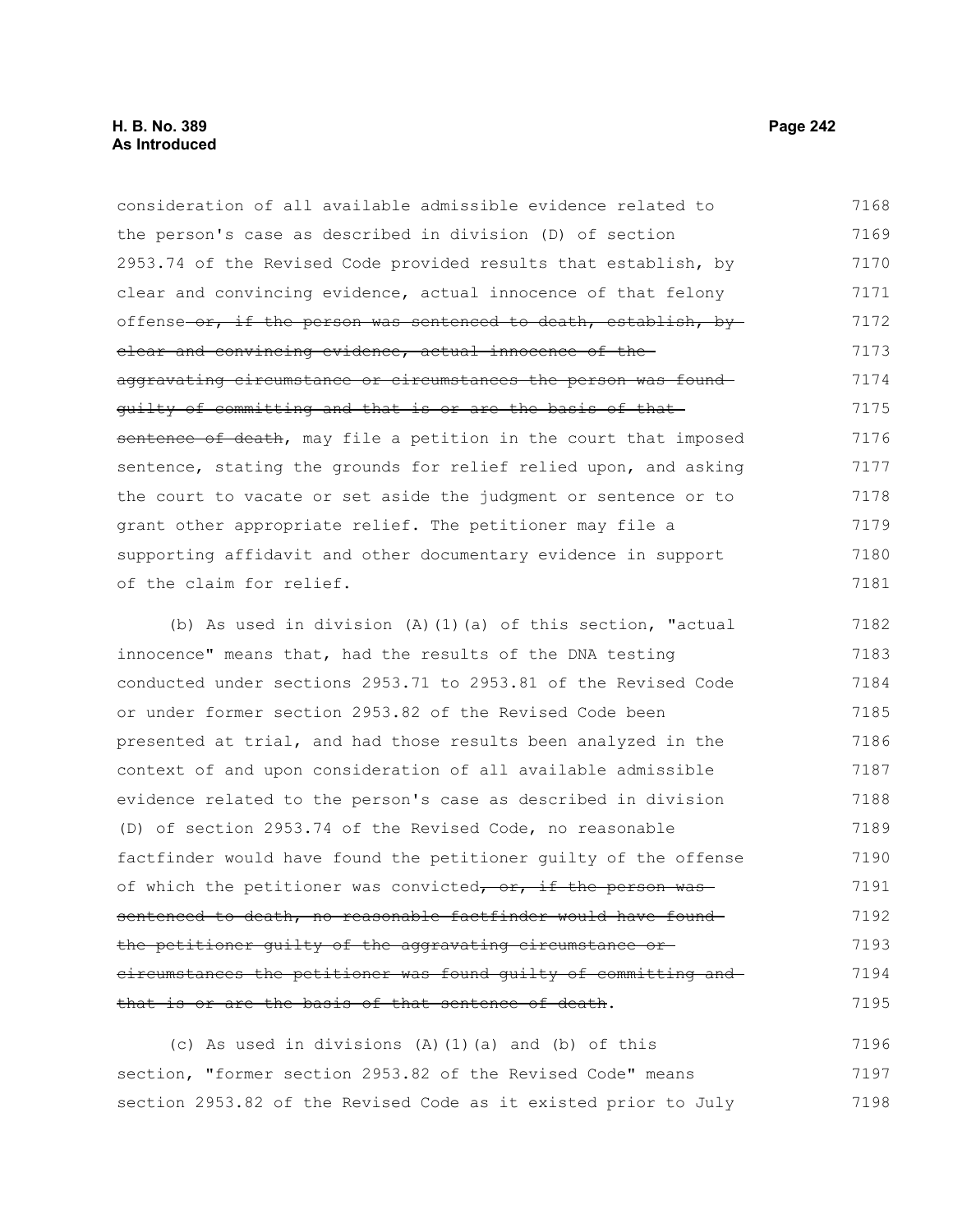# 6, 2010.

| (d) At any time in conjunction with the filing of a-                     | 7200 |
|--------------------------------------------------------------------------|------|
| petition for postconviction relief under division (A) of this-           | 7201 |
| <u>section by a person who has been sentenced to death, or with the-</u> | 7202 |
| litigation of a petition so filed, the court, for good cause             | 7203 |
| shown, may authorize the petitioner in seeking the-                      | 7204 |
| postconviction relief and the prosecuting attorney of the county         | 7205 |
| served by the court in defending the proceeding, to take-                | 7206 |
| depositions and to issue subpoenas and subpoenas duces tecum in-         | 7207 |
| $\alpha$ accordance with divisions (A)(1)(d), (A)(1)(e), and (C) of this | 7208 |
| section, and to any other form of discovery as in a civil action         | 7209 |
| that the court in its discretion permits. The court may limit-           | 7210 |
| the extent of discovery under this division. In addition to-             | 7211 |
| discovery that is relevant to the claim and was available under-         | 7212 |
| Criminal Rule 16 through conclusion of the original criminal             | 7213 |
| trial, the court, for good cause shown, may authorize the                | 7214 |
| petitioner or prosecuting attorney to take depositions and issue-        | 7215 |
| subpoenas and subpoenas duces tecum in either of the following           | 7216 |
| <del>circumstances:</del>                                                | 7217 |
| (i) For any witness who testified at trial or who was-                   | 7218 |
| disclosed by the state prior to trial, except as otherwise               | 7219 |
| provided in this division, the petitioner or prosecuting                 | 7220 |
| attorney shows clear and convincing evidence that the witness is-        | 7221 |
| material and that a deposition of the witness or the issuing of          | 7222 |
| a subpoena or subpoena duces tecum is of assistance in order to          | 7223 |
| substantiate or refute the petitioner's claim that there is a            | 7224 |
| reasonable probability of an altered verdict. This division does         | 7225 |
|                                                                          |      |

| not apply if the witness was unavailable for trial or would not | 7226 |
|-----------------------------------------------------------------|------|
| voluntarily be interviewed by the defendant or prosecuting      | 7227 |
| <del>attorney.</del>                                            | 7228 |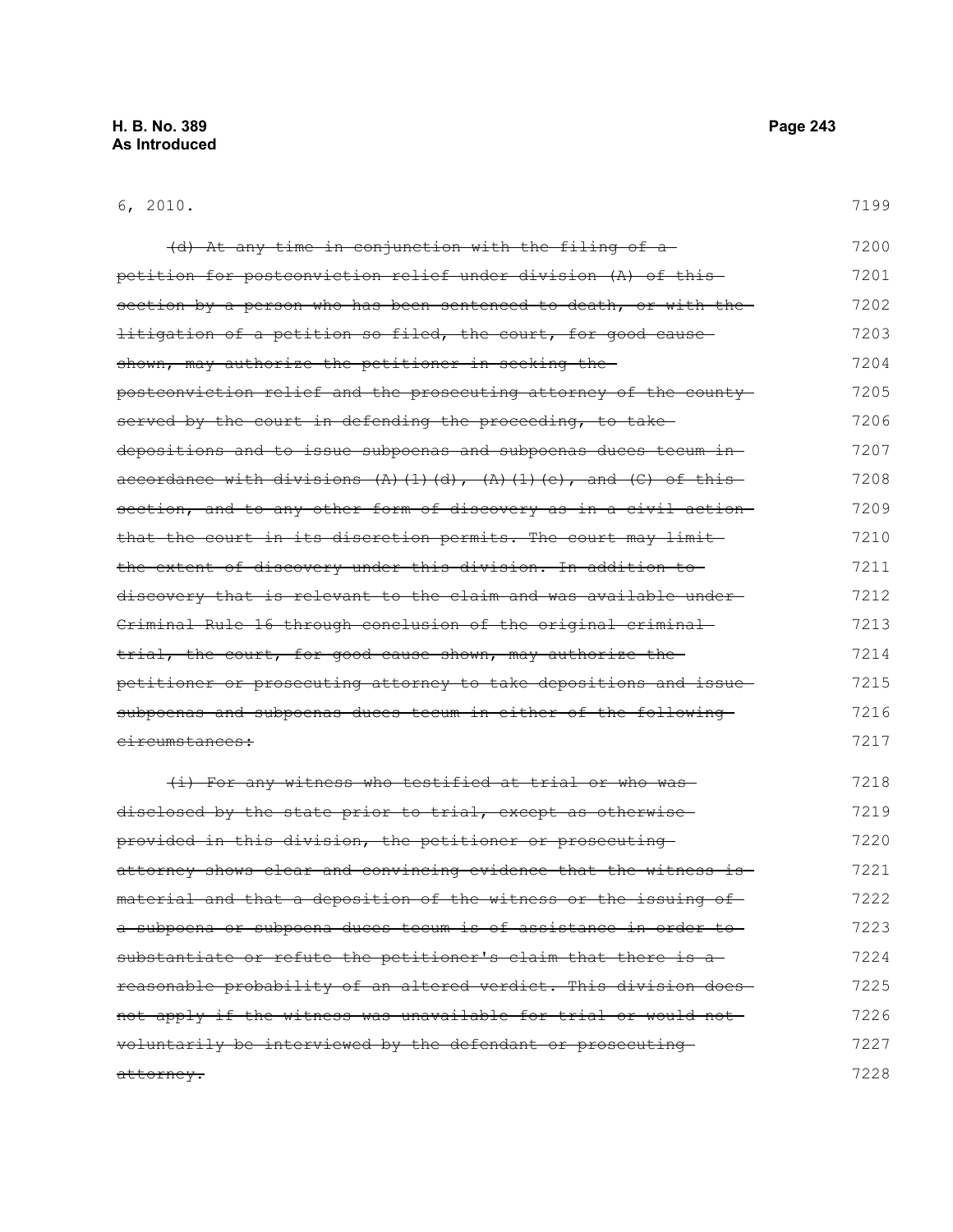#### **H. B. No. 389 Page 244 As Introduced**

(ii) For any witness with respect to whom division (A)(1) (d)(i) of this section does not apply, the petitioner or prosecuting attorney shows good cause that the witness is material and that a deposition of the witness or the issuing of a subpoena or subpoena duces tecum is of assistance in order to substantiate or refute the petitioner's claim that there is a reasonable probability of an altered verdict. (e) If a person who has been sentenced to death and who files a petition for postconviction relief under division (A) of this section requests postconviction discovery as described in division  $(A)$  (1)(d) of this section or if the prosecuting attorney of the county served by the court requests postconviction discovery as described in that division, within ten days after the docketing of the request, or within any other time that the court sets for good cause shown, the prosecuting attorney shall respond by answer or motion to the petitioner's request or the petitioner shall respond by answer or motion to the prosecuting attorney's request, whichever is applicable. (f) If a person who has been sentenced to death and who files a petition for postconviction relief under division (A) of this section requests postconviction discovery as described in division (A)(1)(d) of this section or if the prosecuting attorney of the county served by the court requests postconviction discovery as described in that division, upon motion by the petitioner, the prosecuting attorney, or the person from whom discovery is sought, and for good cause shown, the court in which the action is pending may make any order that justice requires to protect a party or person from oppression or undue burden or expense, including but not limited to the ordersdescribed in divisions (A)(1)(g)(i) to (viii) of this section. The court also may make any such order if, in its discretion, it 7229 7230 7231 7232 7233 7234 7235 7236 7237 7238 7239 7240 7241 7242 7243 7244 7245 7246 7247 7248 7249 7250 7251 7252 7253 7254 7255 7256 7257 7258 7259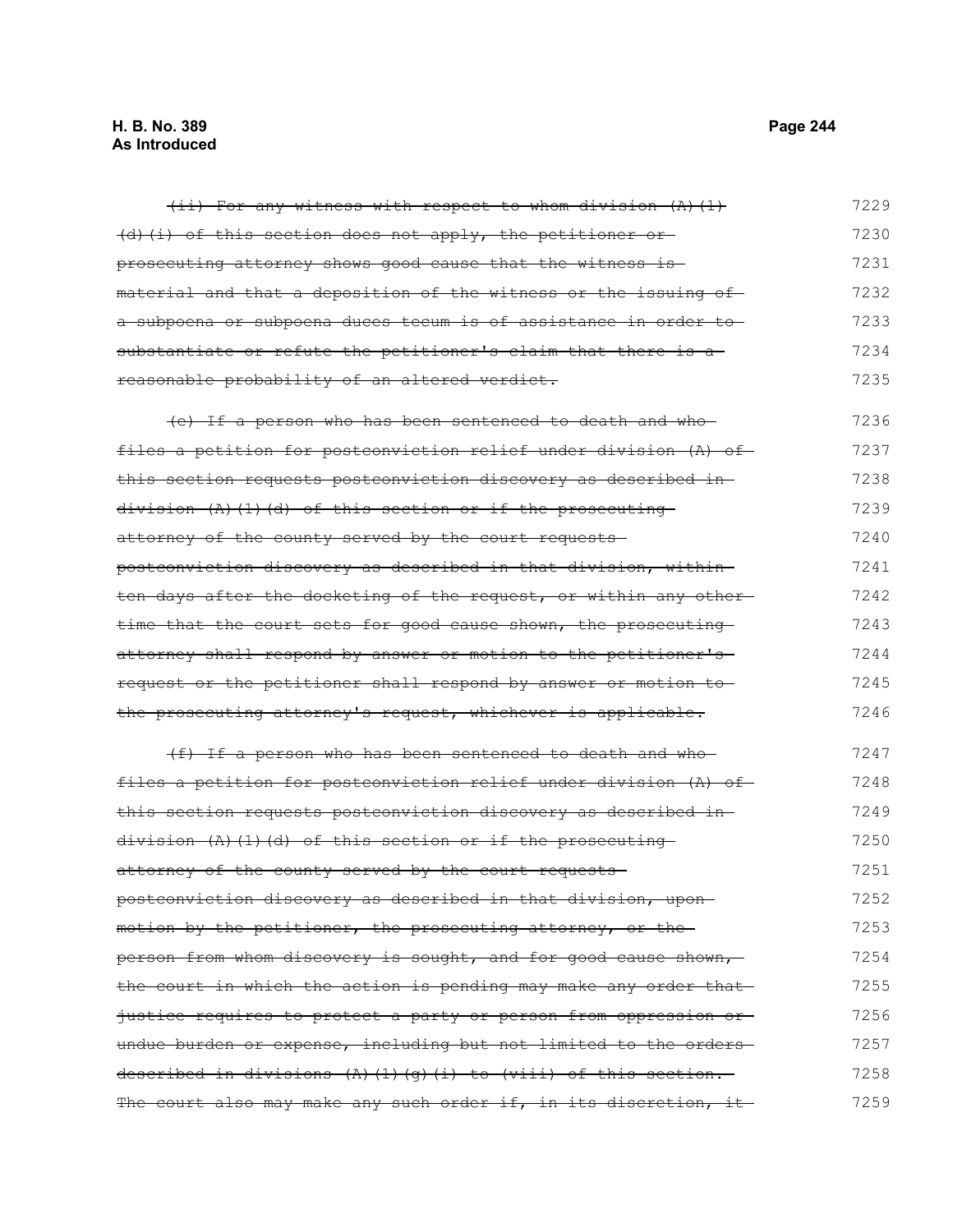determines that the discovery sought would be irrelevant to the claims made in the petition; and if the court makes any such order on that basis, it shall explain in the order the reasonswhy the discovery would be irrelevant. (g) If a petitioner, prosecuting attorney, or person from whom discovery is sought makes a motion for an order underdivision  $(A)$  (1)(f) of this section and the order is denied in whole or in part, the court, on terms and conditions as arejust, may order that any party or person provide or permit discovery as described in division (A)(1)(d) of this section. The provisions of Civil Rule  $37(A)$  (4) apply to the award of expenses incurred in relation to the motion, except that in nocase shall a court require a petitioner who is indigent to pay expenses under those provisions. Before any person moves for an order under division  $(A)$   $(1)$ (f) of this section, that person shall make a reasonable effort to resolve the matter through discussion with the petitioner or prosecuting attorney seeking discovery. A motion for an order under division  $(A)$  (1)(f) of this section shall be accompanied by a statement reciting the effort made to resolve the matter in accordance with this paragraph. The orders that may be made under division  $(A)$  (1)(f) ofthis section include, but are not limited to, any of thefollowing: (i) That the discovery not be had; (ii) That the discovery may be had only on specified terms and conditions, including a designation of the time or place, (iii) That the discovery may be had only by a method of discovery other than that selected by the party seeking 7260 7261 7262 7263 7264 7265 7266 7267 7268 7269 7270 7271 7272 7273 7274 7275 7276 7277 7278 7279 7280 7281 7282 7283 7284 7285 7286 7287 7288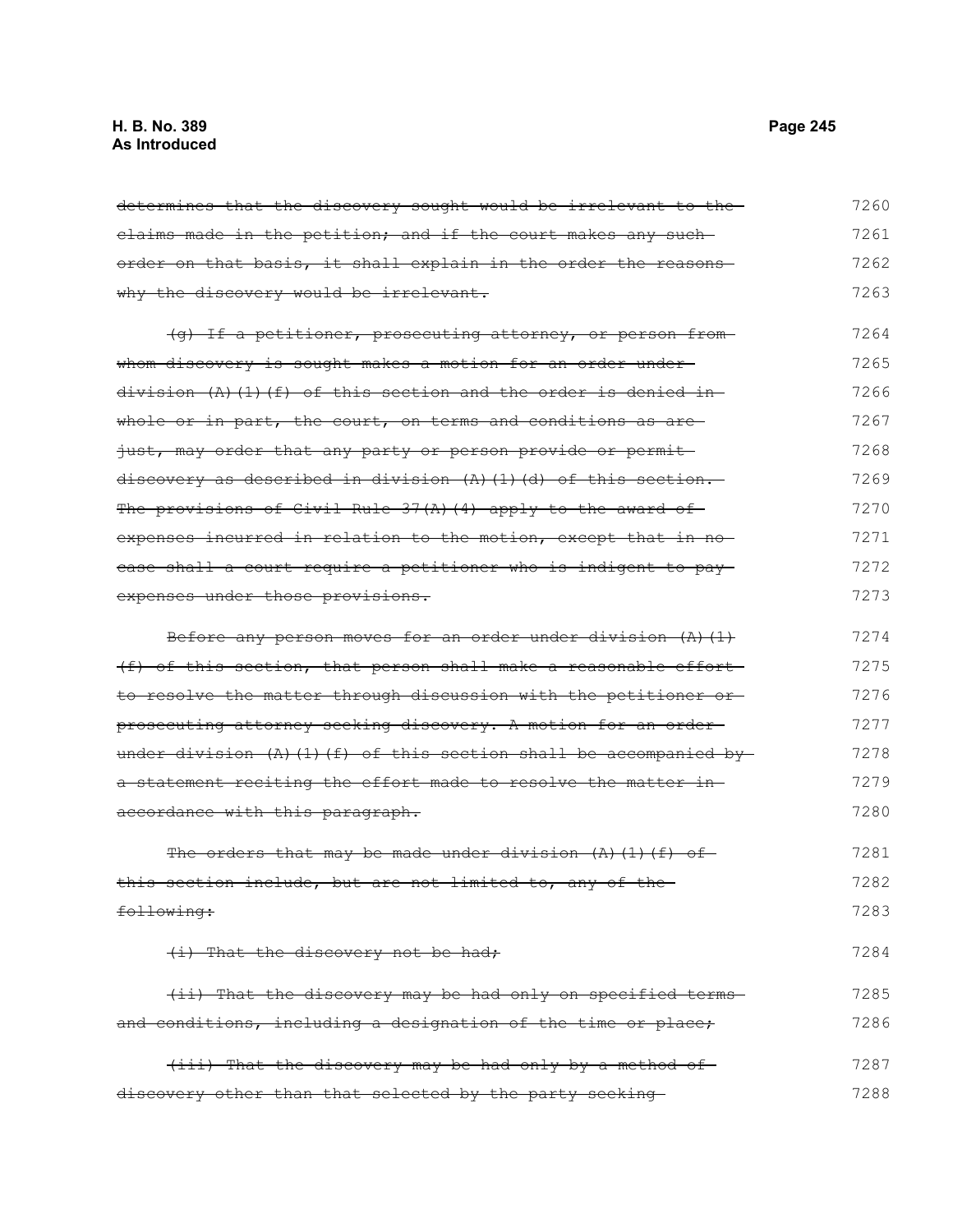| discovery;                                                       | 7289 |
|------------------------------------------------------------------|------|
| $(iv)$ That certain matters not be inquired into or that the     | 7290 |
| scope of the discovery be limited to certain matters,            | 7291 |
| (v) That discovery be conducted with no one present except-      | 7292 |
| persons designated by the court;                                 | 7293 |
| (vi) That a deposition after being sealed be opened only         | 7294 |
| by order of the court;                                           | 7295 |
| (vii) That a trade secret or other confidential research,        | 7296 |
| development, or commercial information not be disclosed or be-   | 7297 |
| disclosed only in a designated way;                              | 7298 |
| (viii) That the parties simultaneously file specified            | 7299 |
| documents or information enclosed in sealed envelopes to be-     | 7300 |
| opened as directed by the court.                                 | 7301 |
| (h) Any postconviction discovery authorized under division-      | 7302 |
| $(A)$ (1) (d) of this section shall be completed not later than  | 7303 |
| eighteen months after the start of the discovery proceedings-    | 7304 |
| unless, for good cause shown, the court extends that period for- | 7305 |
| completing the discovery.                                        | 7306 |
| (i) Nothing in division (A) (1) (d) of this section-             | 7307 |
| authorizes, or shall be construed as authorizing, the-           | 7308 |
| relitigation, or discovery in support of relitigation, of any    | 7309 |
| matter barred by the doctrine of res judicata.                   | 7310 |
| (j) Division (A) (1) of this section does not apply to any       | 7311 |
| person who has been convicted of a criminal offense and          | 7312 |
| sentenced to death and who has unsuccessfully raised the same-   | 7313 |
| claims in a petition for postconviction relief.                  | 7314 |
| (2) Except as otherwise provided in section 2953.23 of the       | 7315 |
| Revised Code, a petition under division (A) (1) of this section  | 7316 |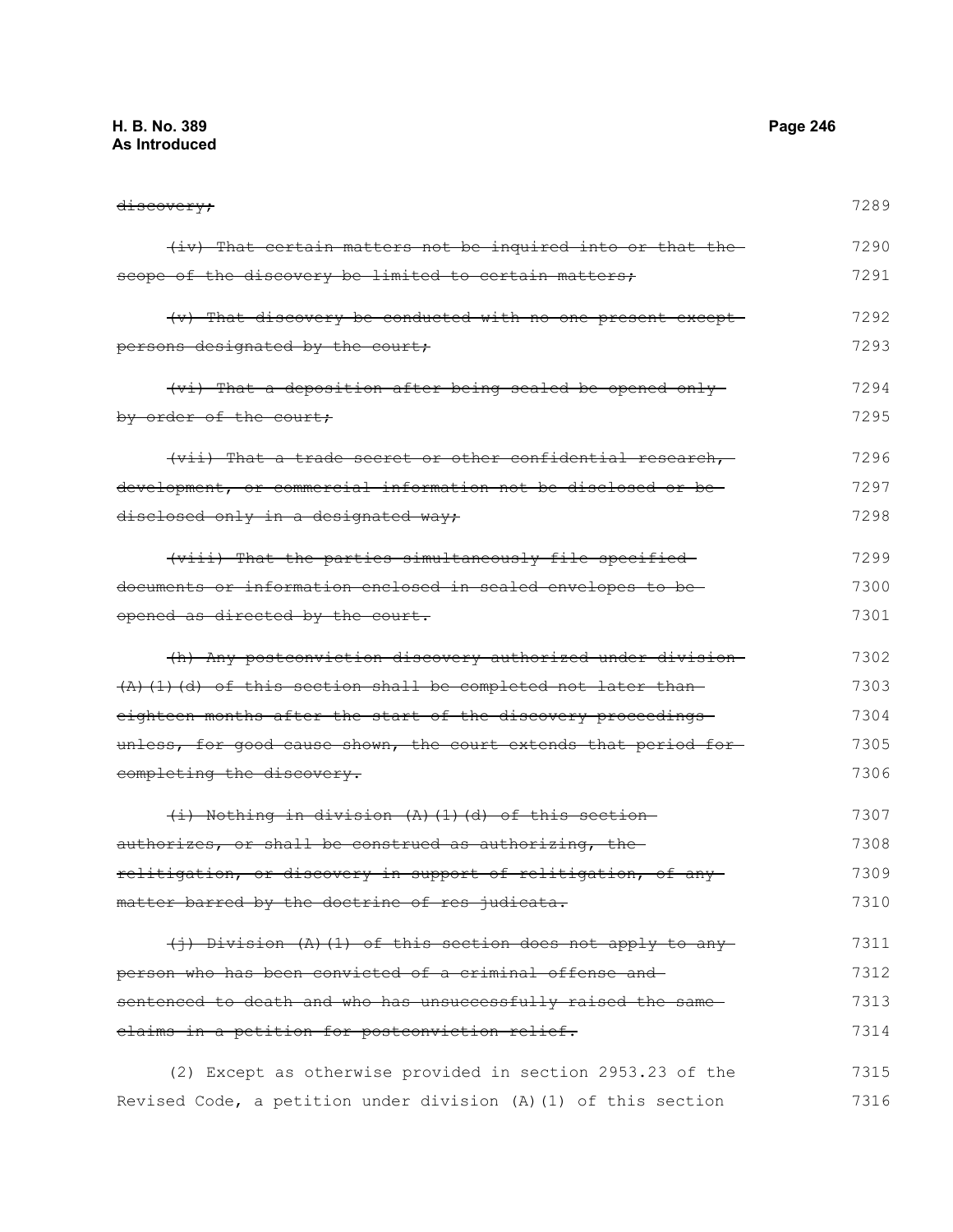shall be filed no later than three hundred sixty-five days after the date on which the trial transcript is filed in the court of appeals in the direct appeal of the judgment of conviction or adjudication-or, if the direct appeal involves a sentence of death, the date on which the trial transcript is filed in the supreme court. If no appeal is taken, except as otherwise provided in section 2953.23 of the Revised Code, the petition shall be filed no later than three hundred sixty-five days after the expiration of the time for filing the appeal. 7317 7318 7319 7320 7321 7322 7323 7324 7325

(3) In a petition filed under division (A) of this section, a person who has been sentenced to death may ask the court to render void or voidable the judgment with respect to the conviction of aggravated murder or the specification of an aggravating circumstance or the sentence of death. 7326 7327 7328 7329 7330

(4) A petitioner shall state in the original or amended petition filed under division (A) of this section all grounds for relief claimed by the petitioner. Except as provided in section 2953.23 of the Revised Code, any ground for relief that is not so stated in the petition is waived. 7331 7332 7333 7334 7335

 $(5)$   $(4)$  If the petitioner in a petition filed under division (A) of this section was convicted of or pleaded guilty to a felony, the petition may include a claim that the petitioner was denied the equal protection of the laws in violation of the Ohio Constitution or the United States Constitution because the sentence imposed upon the petitioner for the felony was part of a consistent pattern of disparity in sentencing by the judge who imposed the sentence, with regard to the petitioner's race, gender, ethnic background, or religion. If the supreme court adopts a rule requiring a court of common pleas to maintain information with regard to an offender's race, 7336 7337 7338 7339 7340 7341 7342 7343 7344 7345 7346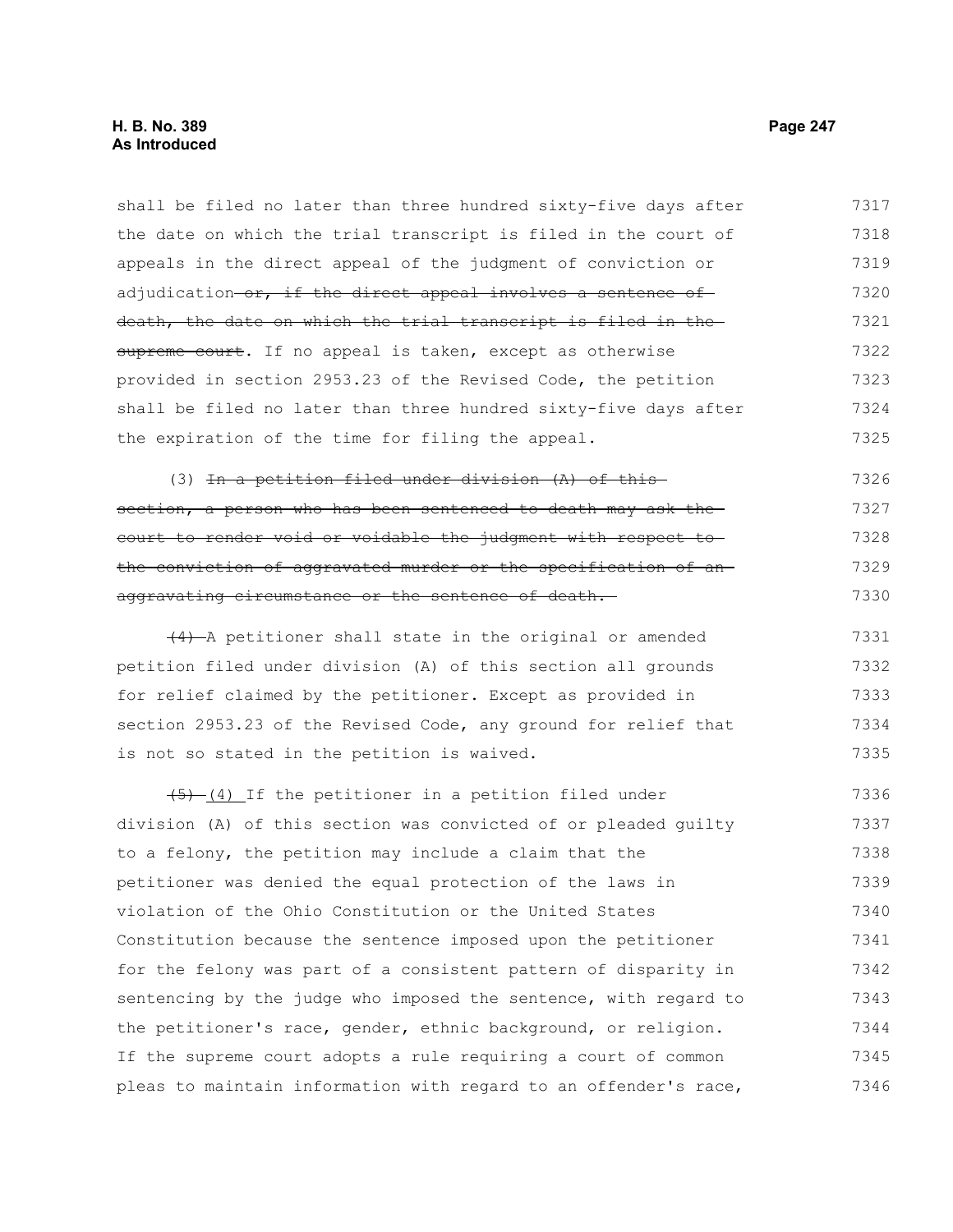gender, ethnic background, or religion, the supporting evidence for the petition shall include, but shall not be limited to, a copy of that type of information relative to the petitioner's sentence and copies of that type of information relative to sentences that the same judge imposed upon other persons. 7347 7348 7349 7350 7351

(6) Notwithstanding any law or court rule to the contrary, there is no limit on the number of pages in, or on the lengthof, a petition filed under division (A) of this section by a person who has been sentenced to death. If any court rule specifies a limit on the number of pages in, or on the length of, a petition filed under division (A) of this section or on a prosecuting attorney's response to such a petition by answer or motion and a person who has been sentenced to death files a petition that exceeds the limit specified for the petition, the prosecuting attorney may respond by an answer or motion that exceeds the limit specified for the response. 7352 7353 7354 7355 7356 7357 7358 7359 7360 7361 7362

(B) The clerk of the court in which the petition for postconviction relief and, if applicable, a request for postconviction discovery described in division (A)(1)(d) of this section is filed shall docket the petition and the request and bring them-it promptly to the attention of the court. The clerk of the court in which the petition for postconviction relief and, if applicable, a request for postconviction discovery described in division (A)(1)(d) of this section-is filed immediately shall forward a copy of the petition and a copy of the request if filed by the petitioner-to the prosecuting attorney of the county served by the court. If the request forpostconviction discovery is filed by the prosecuting attorney, the clerk of the court immediately shall forward a copy of the request to the petitioner or the petitioner's counsel. 7363 7364 7365 7366 7367 7368 7369 7370 7371 7372 7373 7374 7375 7376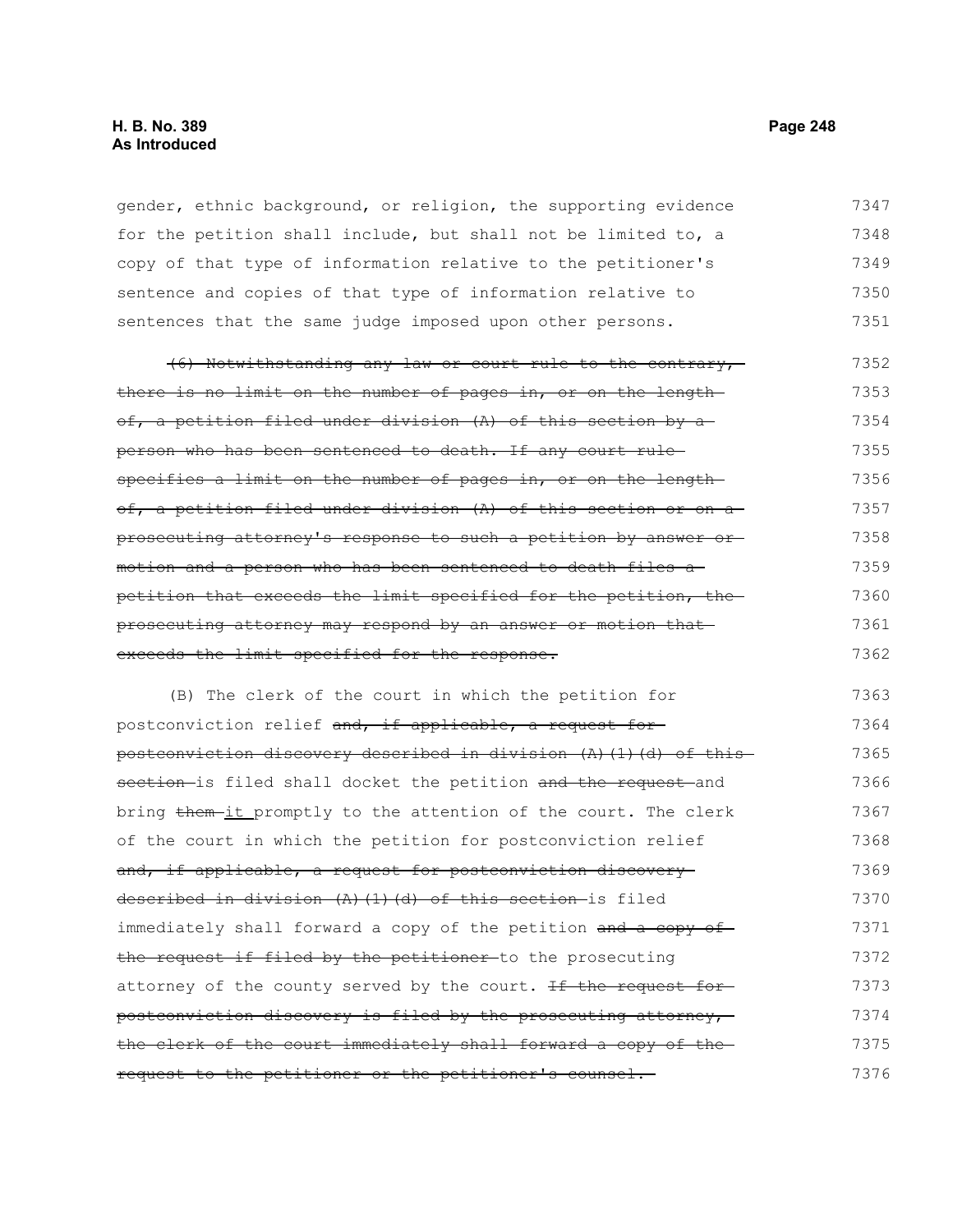## **H. B. No. 389 Page 249 As Introduced**

(C) If a person who has been sentenced to death and who files a petition for postconviction relief under division (A) of this section requests a deposition or the prosecuting attorney in the case requests a deposition, and if the court grants therequest under division  $(A)$  (1) (d) of this section, the courtshall notify the petitioner or the petitioner's counsel and theprosecuting attorney. The deposition shall be conducted pursuant to divisions (B), (D), and (E) of Criminal Rule 15. Notwithstanding division (C) of Criminal Rule 15, the petitioner is not entitled to attend the deposition. The prosecuting attorney shall be permitted to attend and participate in any deposition. 7377 7378 7379 7380 7381 7382 7383 7384 7385 7386 7387 7388

(D) The court shall consider a petition that is timely filed under division (A)(2) of this section even if a direct appeal of the judgment is pending. Before granting a hearing on a petition filed under division (A) of this section, the court shall determine whether there are substantive grounds for relief. In making such a determination, the court shall consider, in addition to the petition, the supporting affidavits, and the documentary evidence, all the files and records pertaining to the proceedings against the petitioner, including, but not limited to, the indictment, the court's journal entries, the journalized records of the clerk of the court, and the court reporter's transcript. The court reporter's transcript, if ordered and certified by the court, shall be taxed as court costs. If the court dismisses the petition, it shall make and file findings of fact and conclusions of law with respect to such dismissal. If the petition was filed by a personwho has been sentenced to death, the findings of fact and conclusions of law shall state specifically the reasons for the dismissal of the petition and of each claim it contains. 7389 7390 7391 7392 7393 7394 7395 7396 7397 7398 7399 7400 7401 7402 7403 7404 7405 7406 7407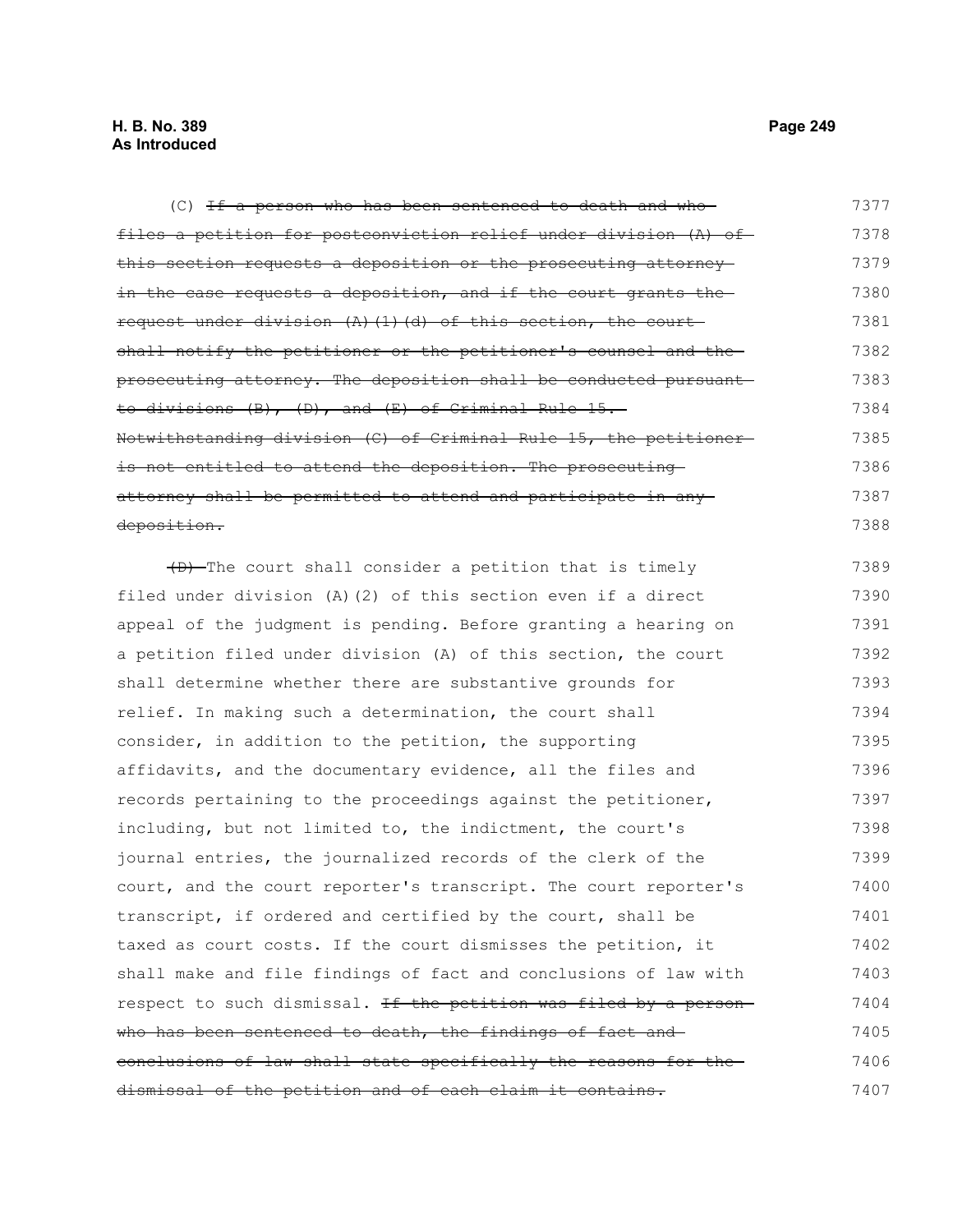$(E)$  (D) Within ten days after the docketing of the petition, or within any further time that the court may fix for good cause shown, the prosecuting attorney shall respond by answer or motion.  $~~Division~~$  (A)(6) of this section applies with-</del> respect to the prosecuting attorney's response. Within twenty days from the date the issues are raised, either party may move for summary judgment. The right to summary judgment shall appear on the face of the record. 7408 7409 7410 7411 7412 7413 7414 7415

 $(F)$  (E) Unless the petition and the files and records of the case show the petitioner is not entitled to relief, the court shall proceed to a prompt hearing on the issues even if a direct appeal of the case is pending. If the court notifies the parties that it has found grounds for granting relief, either party may request an appellate court in which a direct appeal of the judgment is pending to remand the pending case to the court. 7416 7417 7418 7419 7420 7421 7422

```
(G) A petitioner who files a petition under division (A)
of this section may amend the petition as follows:
                                                                          7423
                                                                          7424
```
(1) If the petition was filed by a person who has been sentenced to death, at any time that is not later than onehundred eighty days after the petition is filed, the petitioner may amend the petition with or without leave or prejudice to the proceedings. 7425 7426 7427 7428 7429

(2) If division (G)(1) of this section does not apply, at (F) At any time before the answer or motion is filed, the petitioner may amend the petition with or without leave or prejudice to the proceedings. 7430 7431 7432 7433

(3) The petitioner may amend the petition with leave of court at any time after the expiration of the applicable periodspecified in division  $(G)$  (1) or (2) of this section thereafter. 7434 7435 7436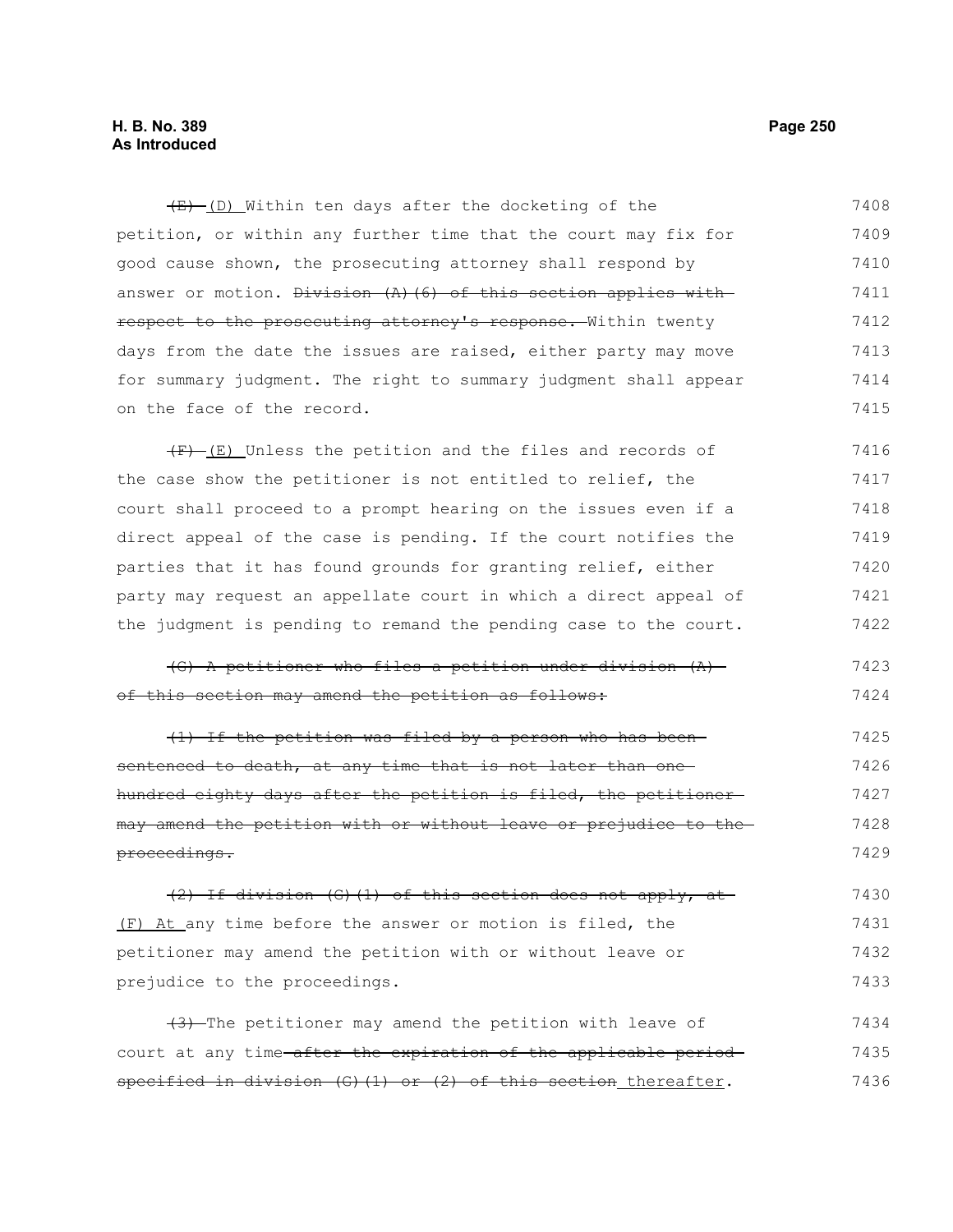## **H. B. No. 389 Page 251 As Introduced**

 $(H)$  (G) If the court does not find grounds for granting relief, it shall make and file findings of fact and conclusions of law and shall enter judgment denying relief on the petition. If the petition was filed by a person who has been sentenced to death, the findings of fact and conclusions of law shall state specifically the reasons for the denial of relief on the petition and of each claim it contains. If no direct appeal of the case is pending and the court finds grounds for relief or if a pending direct appeal of the case has been remanded to the court pursuant to a request made pursuant to division  $\overline{(F) - (E)}$  of this section and the court finds grounds for granting relief, it shall make and file findings of fact and conclusions of law and shall enter a judgment that vacates and sets aside the judgment in question, and, in the case of a petitioner who is a prisoner in custody, shall discharge or resentence the petitioner or grant a new trial as the court determines appropriate. If the petitioner has been sentenced to death, the findings of fact and conclusions of law shall state specifically the reasons for the finding of grounds for granting the relief, with respect to eachelaim contained in the petition. The court also may make supplementary orders to the relief granted, concerning such matters as rearraignment, retrial, custody, and bail. If the trial court's order granting the petition is reversed on appeal and if the direct appeal of the case has been remanded from an appellate court pursuant to a request under division  $(F)$  (E) of this section, the appellate court reversing the order granting the petition shall notify the appellate court in which the direct appeal of the case was pending at the time of the remand of the reversal and remand of the trial court's order. Upon the reversal and remand of the trial court's order granting the petition, regardless of whether notice is sent or received, the direct appeal of the case that was remanded is reinstated. 7437 7438 7439 7440 7441 7442 7443 7444 7445 7446 7447 7448 7449 7450 7451 7452 7453 7454 7455 7456 7457 7458 7459 7460 7461 7462 7463 7464 7465 7466 7467 7468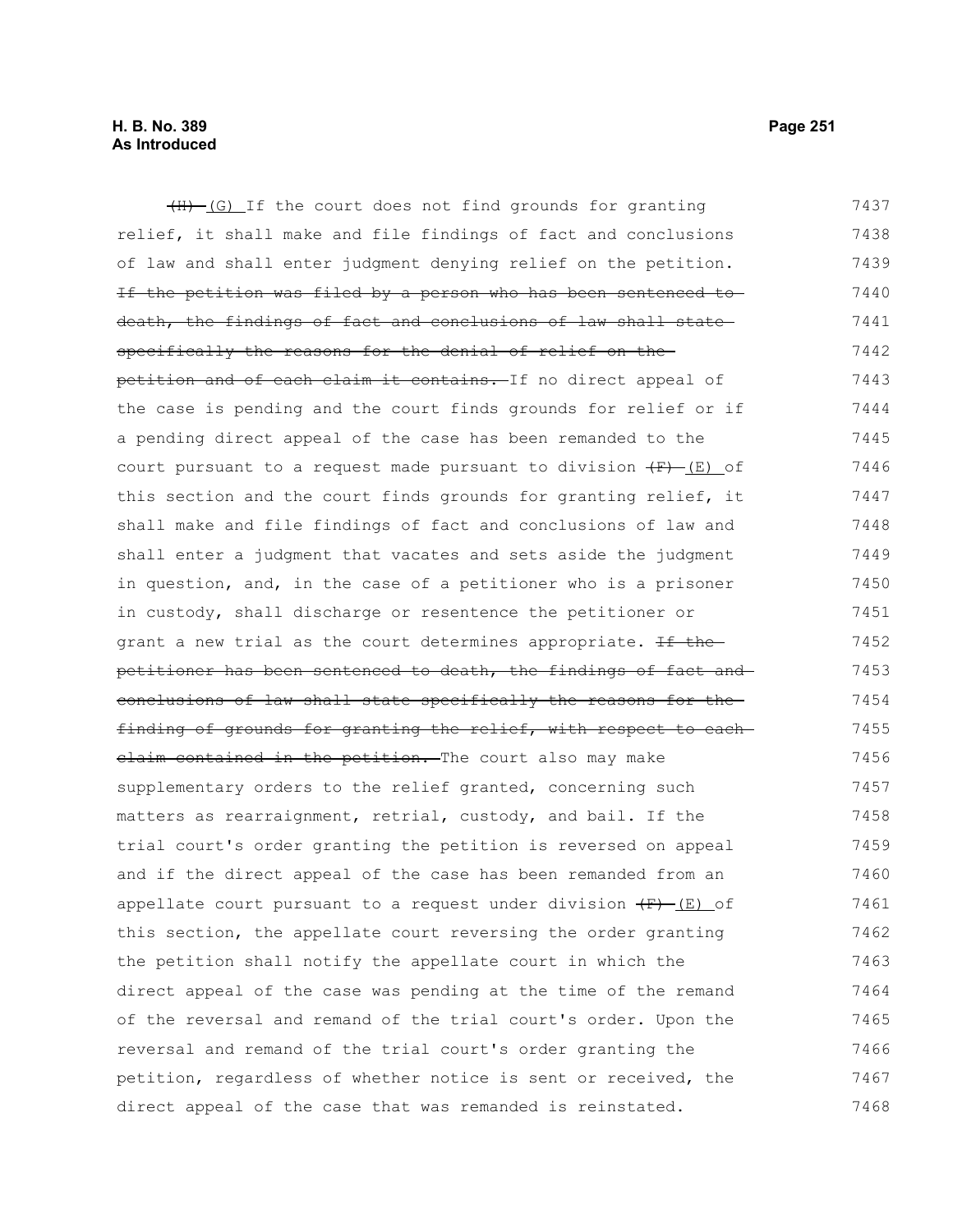| $(1)$ Upon the filing of a petition pursuant to division $(A)$    | 7469 |
|-------------------------------------------------------------------|------|
| of this section by a person sentenced to death, only the supreme  | 7470 |
| court may stay execution of the sentence of death.                | 7471 |
| $($ J) $(1)$ If a person sentenced to death intends to file a     | 7472 |
| petition under this section, the court shall appoint counsel to   | 7473 |
| represent the person upon a finding that the person is indigent-  | 7474 |
| and that the person either accepts the appointment of counsel or- | 7475 |
| is unable to make a competent decision whether to accept or       | 7476 |
| reject the appointment of counsel. The court may decline to-      | 7477 |
| appoint counsel for the person only upon a finding, after a       | 7478 |
| hearing if necessary, that the person rejects the appointment of  | 7479 |
| eounsel and understands the legal consequences of that decision-  | 7480 |
| or upon a finding that the person is not indigent.                | 7481 |
| (2) The court shall not appoint as counsel under division-        | 7482 |
| $($ J) $(1)$ of this section an attorney who represented the      | 7483 |
| petitioner at trial in the case to which the petition relates     | 7484 |
| unless the person and the attorney expressly request the-         | 7485 |
| appointment. The court shall appoint as counsel under division-   | 7486 |
| (J) (1) of this section only an attorney who is certified under-  | 7487 |
| Rule 20 of the Rules of Superintendence for the Courts of Ohio-   | 7488 |
| to represent indigent defendants charged with or convicted of an- | 7489 |
| offense for which the death penalty can be or has been imposed.   | 7490 |
| The ineffectiveness or incompetence of counsel during             | 7491 |
| proceedings under this section does not constitute grounds for-   | 7492 |
| relief in a proceeding under this section, in an appeal of any-   | 7493 |
| action under this section, or in an application to reopen a       | 7494 |
| direct appeal.                                                    | 7495 |
| (3) Division (J) of this section does not preclude-               | 7496 |
| attorneys who represent the state of Ohio from invoking the-      | 7497 |
| provisions of 28 U.S.C. 154 with respect to capital cases that-   | 7498 |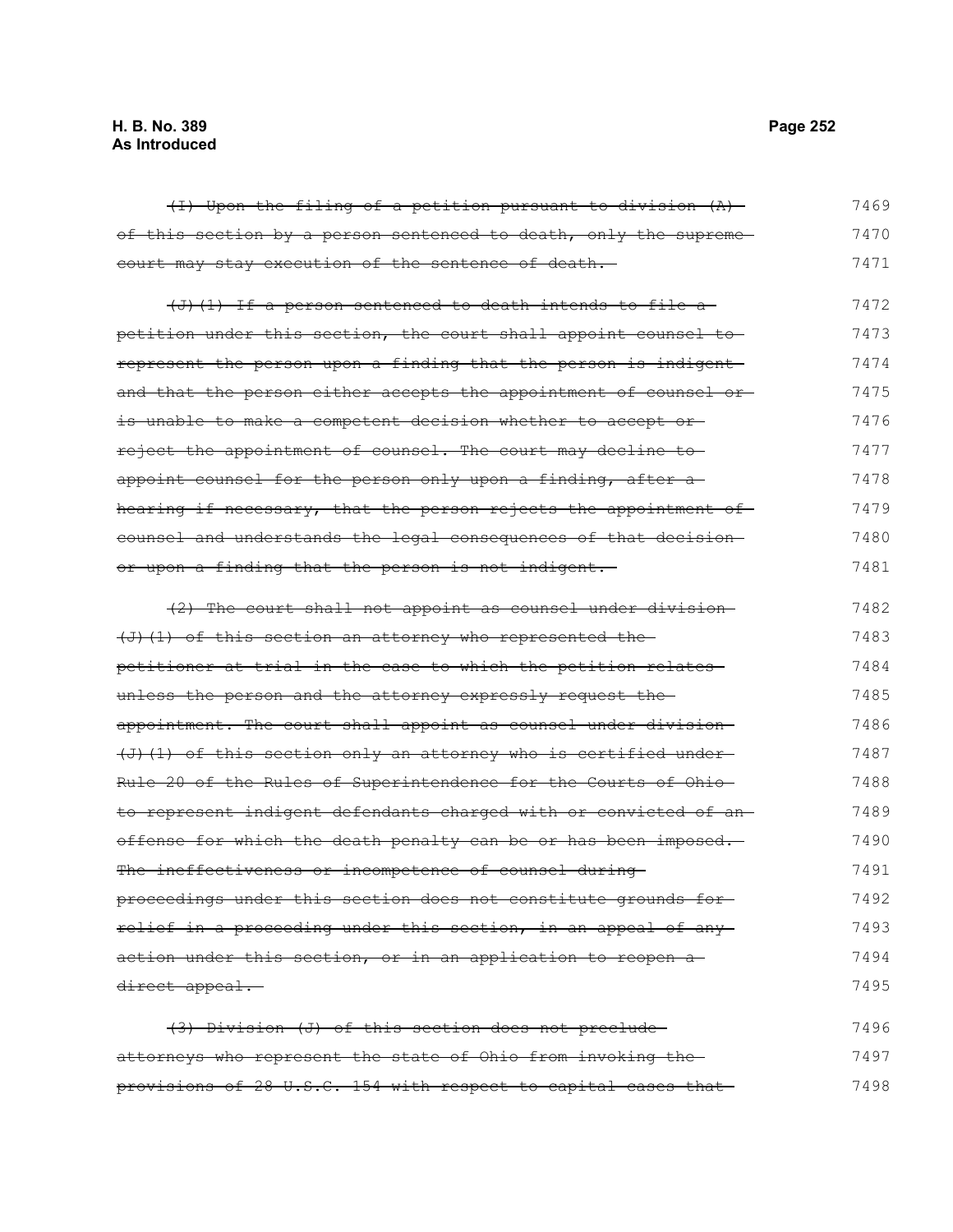were pending in federal habeas corpus proceedings prior to July 1, 1996, insofar as the petitioners in those cases were represented in proceedings under this section by one or more counsel appointed by the court under this section or section 120.06, 120.16, 120.26, or 120.33 of the Revised Code and those appointed counsel meet the requirements of division  $(J)$   $(2)$  of this section.  $\frac{f(K) - (H)}{H}$  Subject to the appeal of a sentence for a felony that is authorized by section 2953.08 of the Revised Code, the 7499 7500 7501 7502 7503 7504 7505 7506 7507

remedy set forth in this section is the exclusive remedy by which a person may bring a collateral challenge to the validity of a conviction or sentence in a criminal case or to the validity of an adjudication of a child as a delinquent child for the commission of an act that would be a criminal offense if committed by an adult or the validity of a related order of disposition. 7508 7509 7510 7511 7512 7513 7514

**Sec. 2953.23.** (A) Whether a hearing is or is not held on a petition filed pursuant to section 2953.21 of the Revised Code, a court may not entertain a petition filed after the expiration of the period prescribed in division (A) of that section or a second petition or successive petitions for similar relief on behalf of a petitioner unless division (A)(1) or (2) of this section applies: 7515 7516 7517 7518 7519 7520 7521

(1) Both of the following apply:

(a) Either the petitioner shows that the petitioner was unavoidably prevented from discovery of the facts upon which the petitioner must rely to present the claim for relief, or, subsequent to the period prescribed in division (A)(2) of section 2953.21 of the Revised Code or to the filing of an earlier petition, the United States Supreme Court recognized a 7523 7524 7525 7526 7527 7528

7522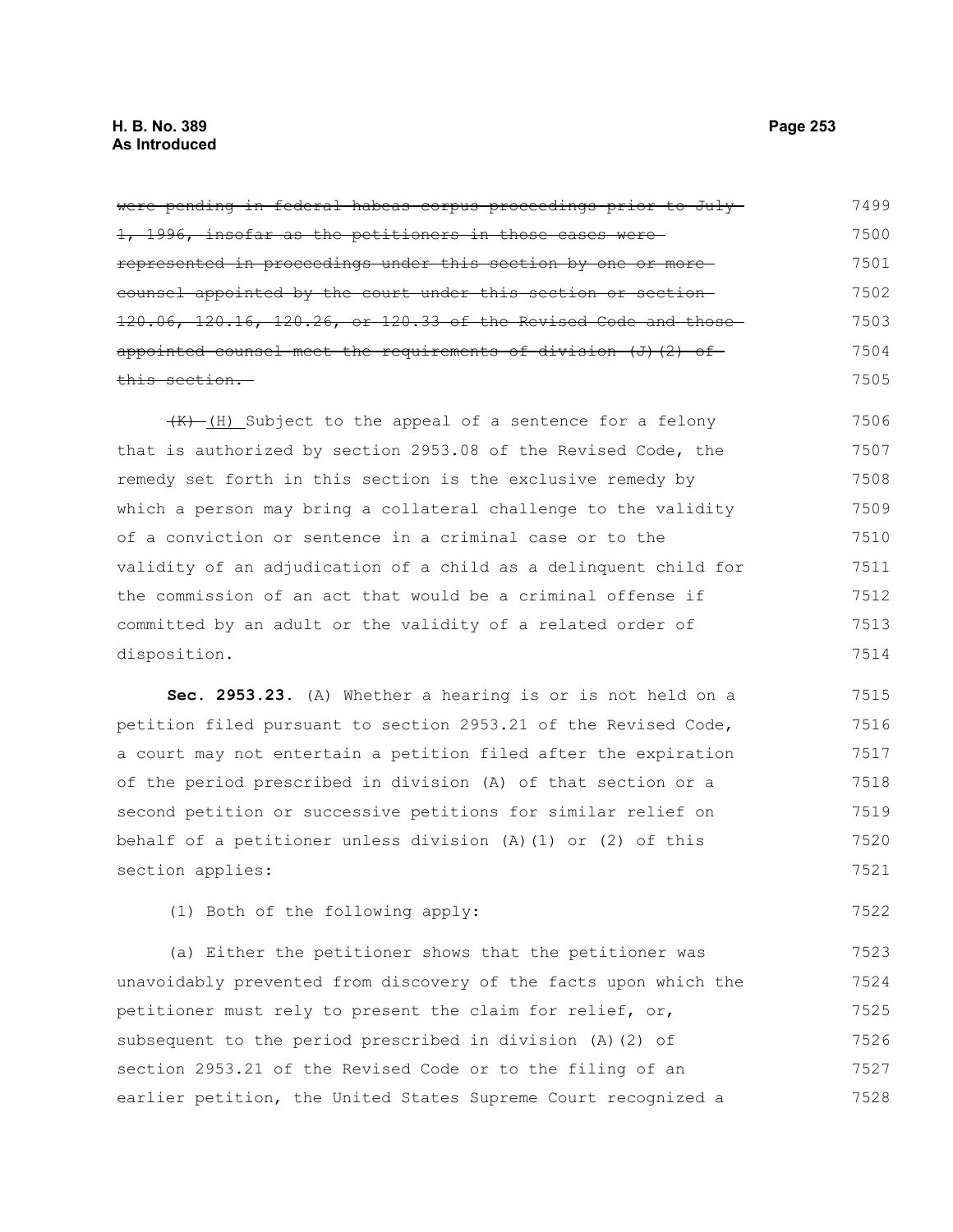new federal or state right that applies retroactively to persons in the petitioner's situation, and the petition asserts a claim based on that right. 7529 7530 7531

(b) The petitioner shows by clear and convincing evidence that, but for constitutional error at trial, no reasonable factfinder would have found the petitioner guilty of the offense of which the petitioner was convicted or, if the claimchallenges a sentence of death that, but for constitutional error at the sentencing hearing, no reasonable factfinder would have found the petitioner eligible for the death sentence. 7532 7533 7534 7535 7536 7537 7538

(2) The petitioner was convicted of a felony, the petitioner is an offender for whom DNA testing was performed under sections 2953.71 to 2953.81 of the Revised Code or under former section 2953.82 of the Revised Code and analyzed in the context of and upon consideration of all available admissible evidence related to the inmate's case as described in division (D) of section 2953.74 of the Revised Code, and the results of the DNA testing establish, by clear and convincing evidence, actual innocence of that felony offense-or, if the person wassentenced to death, establish, by clear and convincing evidence, actual innocence of the aggravating circumstance or circumstances the person was found guilty of committing and that is or are the basis of that sentence of death. 7539 7540 7541 7542 7543 7544 7545 7546 7547 7548 7549 7550 7551

As used in this division, "actual innocence" has the same meaning as in division (A)(1)(b) of section 2953.21 of the Revised Code, and "former section 2953.82 of the Revised Code" has the same meaning as in division (A)(1)(c) of section 2953.21 of the Revised Code. 7552 7553 7554 7555 7556

(B) An order awarding or denying relief sought in a petition filed pursuant to section 2953.21 of the Revised Code 7557 7558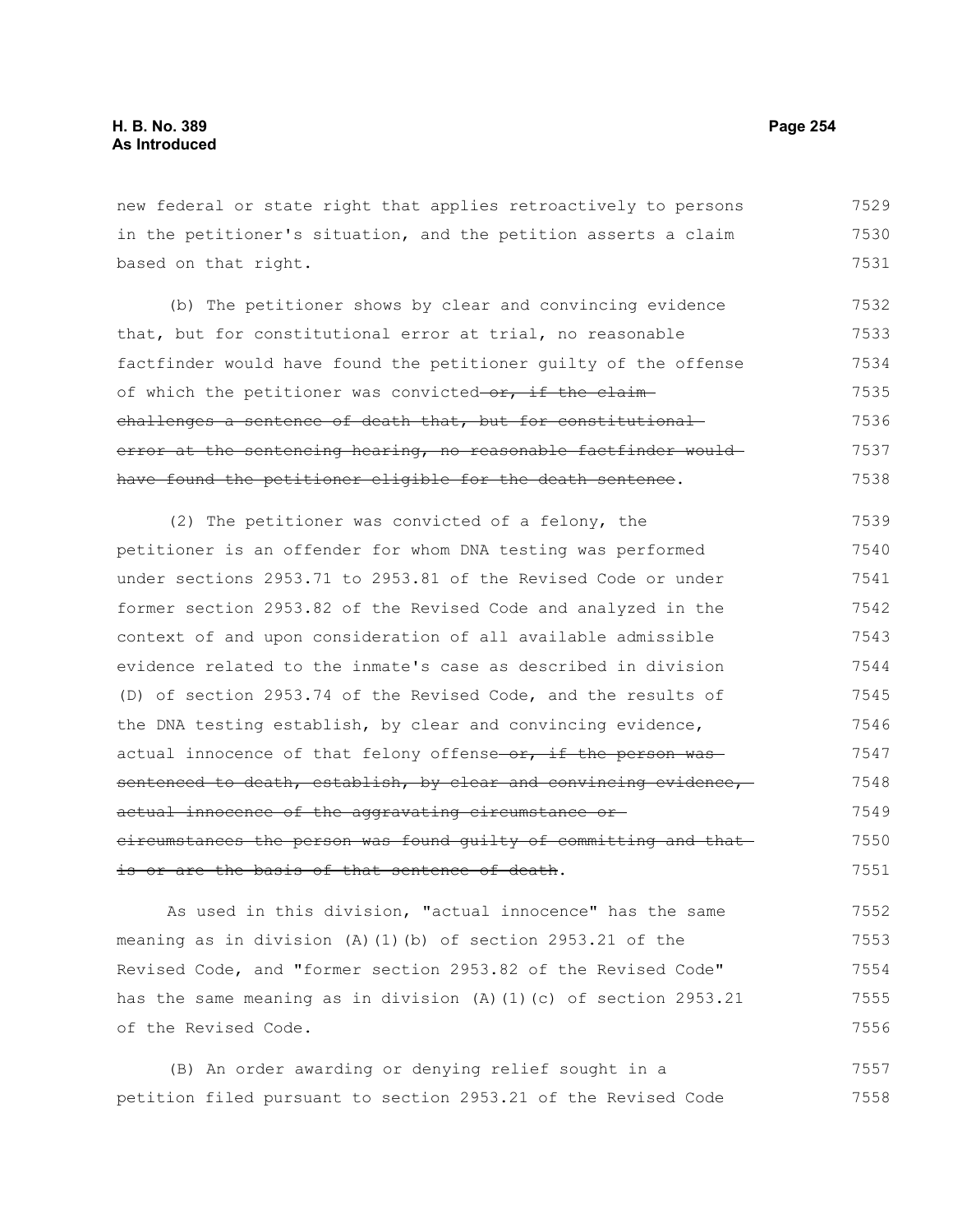| is a final judgment and may be appealed pursuant to Chapter      | 7559 |
|------------------------------------------------------------------|------|
| 2953. of the Revised Code.                                       | 7560 |
| If a petition filed pursuant to section 2953.21 of the-          | 7561 |
| Revised Code by a person who has been sentenced to death is      | 7562 |
| denied and the person appeals the judgment, notwithstanding any  | 7563 |
| law or court rule to the contrary, there is no limit on the      | 7564 |
| number of pages in, or on the length of, a notice of appeal or   | 7565 |
| briefs related to an appeal filed by the person. If any court    | 7566 |
| rule specifies a limit on the number of pages in, or on the      | 7567 |
| length of, a notice of appeal or briefs described in this-       | 7568 |
| division or on a prosecuting attorney's response or briefs with  | 7569 |
| respect to such an appeal and a person who has been sentenced to | 7570 |
| death files a notice of appeal or briefs that exceed the limit-  | 7571 |
| specified for the petition, the prosecuting attorney may file a  | 7572 |
| response or briefs that exceed the limit specified for the-      | 7573 |
| answer or briefs.                                                | 7574 |
| Sec. 2953.71. As used in sections 2953.71 to 2953.83 of          | 7575 |
| the Revised Code:                                                | 7576 |
| (A) "Application" or "application for DNA testing" means a       | 7577 |
| request through postconviction relief for the state to do DNA    | 7578 |
| testing on biological material from the case in which the        | 7579 |
| offender was convicted of the offense for which the offender is  | 7580 |
| an eligible offender and is requesting the DNA testing under     | 7581 |
| sections 2953.71 to 2953.81 of the Revised Code.                 | 7582 |
| (B) "Biological material" means any product of a human           | 7583 |
| body containing DNA.                                             | 7584 |
| (C) "Chain of custody" means a record or other evidence          | 7585 |
| that tracks a subject sample of biological material from the     | 7586 |
| time the biological material was first obtained until the time   | 7587 |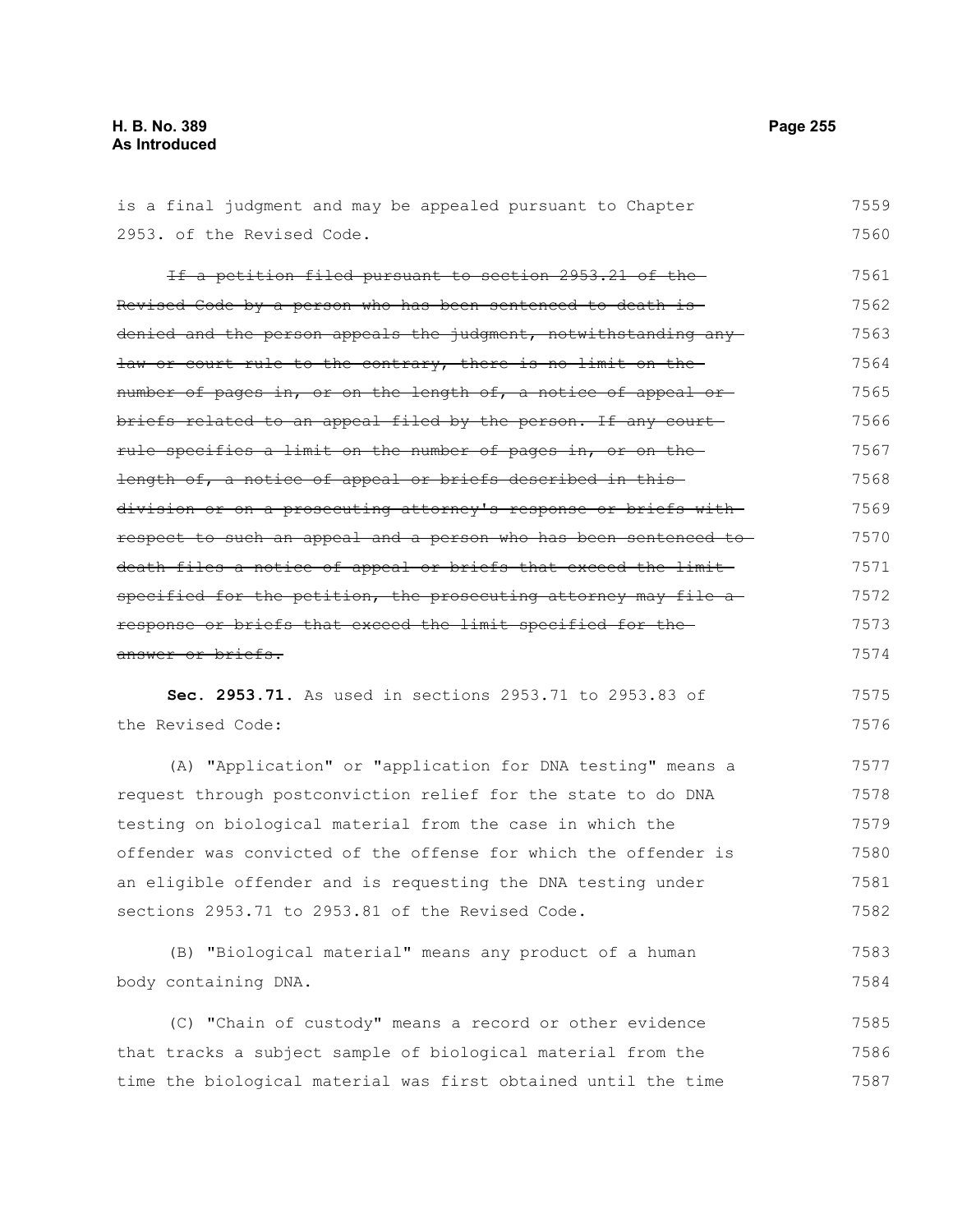# **H. B. No. 389 Page 256 As Introduced**

it currently exists in its place of storage and, in relation to a DNA sample, a record or other evidence that tracks the DNA sample from the time it was first obtained until it currently exists in its place of storage. For purposes of this division, examples of when biological material or a DNA sample is first obtained include, but are not limited to, obtaining the material or sample at the scene of a crime, from a victim, from an offender, or in any other manner or time as is appropriate in the facts and circumstances present. 7588 7589 7590 7591 7592 7593 7594 7595 7596

(D) "Custodial agency" means the group or entity that has the responsibility to maintain biological material in question. 7597 7598

(E) "Custodian" means the person who is the primary representative of a custodial agency. 7599 7600

(F) "Eligible offender" means an offender who is eligible under division (C) of section 2953.72 of the Revised Code to request DNA testing to be conducted under sections 2953.71 to 2953.81 of the Revised Code. 7601 7602 7603 7604

(G) "Exclusion" or "exclusion result" means a result of DNA testing that scientifically precludes or forecloses the subject offender as a contributor of biological material recovered from the crime scene or victim in question, in relation to the offense for which the offender is an eligible offender and for which the sentence of death or prison term was imposed upon the offender. 7605 7606 7607 7608 7609 7610 7611

(H) "Extracting personnel" means medically approved personnel who are employed to physically obtain an offender's DNA specimen for purposes of DNA testing under sections 2953.71 to 2953.81 of the Revised Code. 7612 7613 7614 7615

(I) "Inclusion" or "inclusion result" means a result of 7616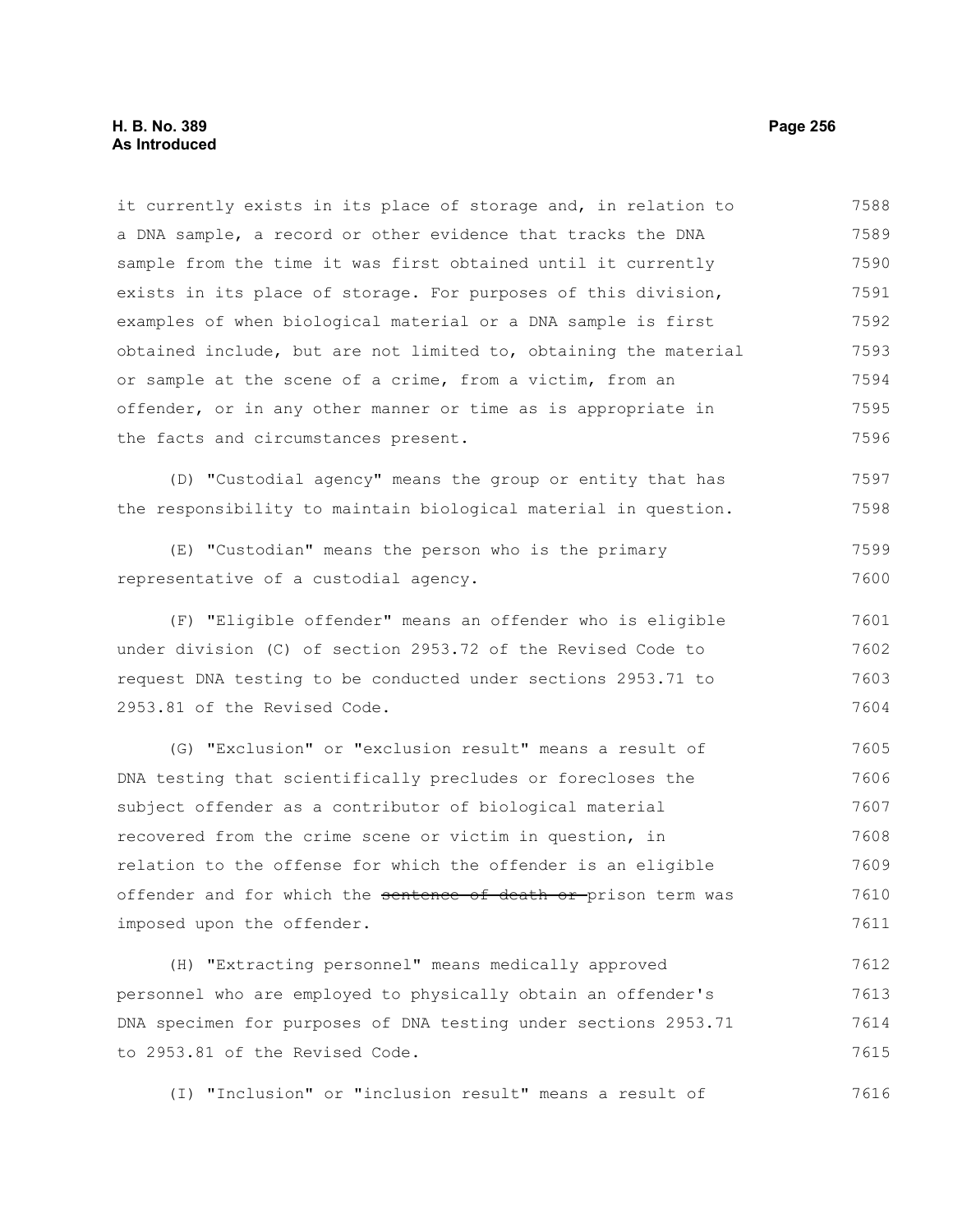DNA testing that scientifically cannot exclude, or that holds accountable, the subject offender as a contributor of biological material recovered from the crime scene or victim in question, in relation to the offense for which the offender is an eligible offender and for which the sentence of death or prison term was imposed upon the offender. 7617 7618 7619 7620 7621 7622

(J) "Inconclusive" or "inconclusive result" means a result of DNA testing that is rendered when a scientifically appropriate and definitive DNA analysis or result, or both, cannot be determined. 7623 7624 7625 7626

(K) "Offender" means a criminal offender who was sentenced by a court, or by a jury and a court, of this state. 7627 7628

(L) "Outcome determinative" means that had the results of DNA testing of the subject offender been presented at the trial of the subject offender requesting DNA testing and been found relevant and admissible with respect to the felony offense for which the offender is an eligible offender and is requesting the DNA testing, and had those results been analyzed in the context of and upon consideration of all available admissible evidence related to the offender's case as described in division (D) of section 2953.74 of the Revised Code, there is a strong probability that no reasonable factfinder would have found the offender quilty of that offense or, if the offender was sentenced to death relative to that offense, would have foundthe offender guilty of the aggravating circumstance or circumstances the offender was found guilty of committing and that is or are the basis of that sentence of death. 7629 7630 7631 7632 7633 7634 7635 7636 7637 7638 7639 7640 7641 7642 7643

(M) "Parent sample" means the biological material first obtained from a crime scene or a victim of an offense for which an offender is an eligible offender, and from which a sample 7644 7645 7646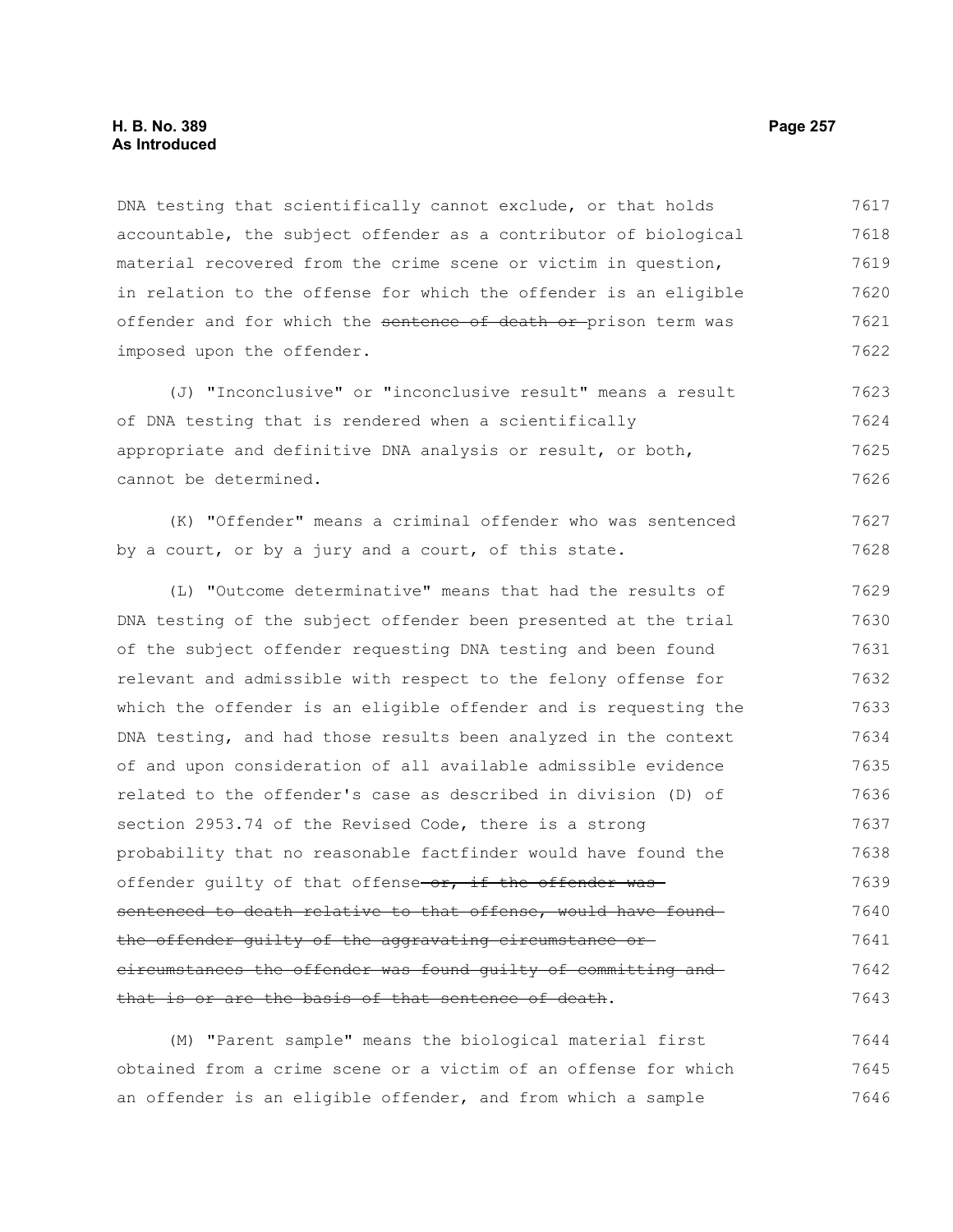| will be presently taken to do a DNA comparison to the DNA of the | 7647 |
|------------------------------------------------------------------|------|
| subject offender under sections 2953.71 to 2953.81 of the        | 7648 |
| Revised Code.                                                    | 7649 |
| (N) "Prison" and "community control sanction" have the           | 7650 |
| same meanings as in section 2929.01 of the Revised Code.         | 7651 |
| (O) "Prosecuting attorney" means the prosecuting attorney        | 7652 |
| who, or whose office, prosecuted the case in which the subject   | 7653 |
| offender was convicted of the offense for which the offender is  | 7654 |
| an eligible offender and is requesting the DNA testing.          | 7655 |
| (P) "Prosecuting authority" means the prosecuting attorney       | 7656 |
| or the attorney general.                                         | 7657 |
| (Q) "Reasonable diligence" means a degree of diligence           | 7658 |
| that is comparable to the diligence a reasonable person would    | 7659 |
| employ in searching for information regarding an important       | 7660 |
| matter in the person's own life.                                 | 7661 |
| (R) "Testing authority" means a laboratory at which DNA          | 7662 |
| testing will be conducted under sections 2953.71 to 2953.81 of   | 7663 |
| the Revised Code.                                                | 7664 |
| (S) "Parole" and "post-release control" have the same            | 7665 |
| meanings as in section 2967.01 of the Revised Code.              | 7666 |
| (T) "Sexually oriented offense" and "child-victim oriented       | 7667 |
| offense" have the same meanings as in section 2950.01 of the     | 7668 |
| Revised Code.                                                    | 7669 |
| (U) "Definitive DNA test" means a DNA test that clearly          | 7670 |
| establishes that biological material from the perpetrator of the | 7671 |
| crime was recovered from the crime scene and also clearly        | 7672 |
| establishes whether or not the biological material is that of    | 7673 |
| the eligible offender. A prior DNA test is not definitive if the | 7674 |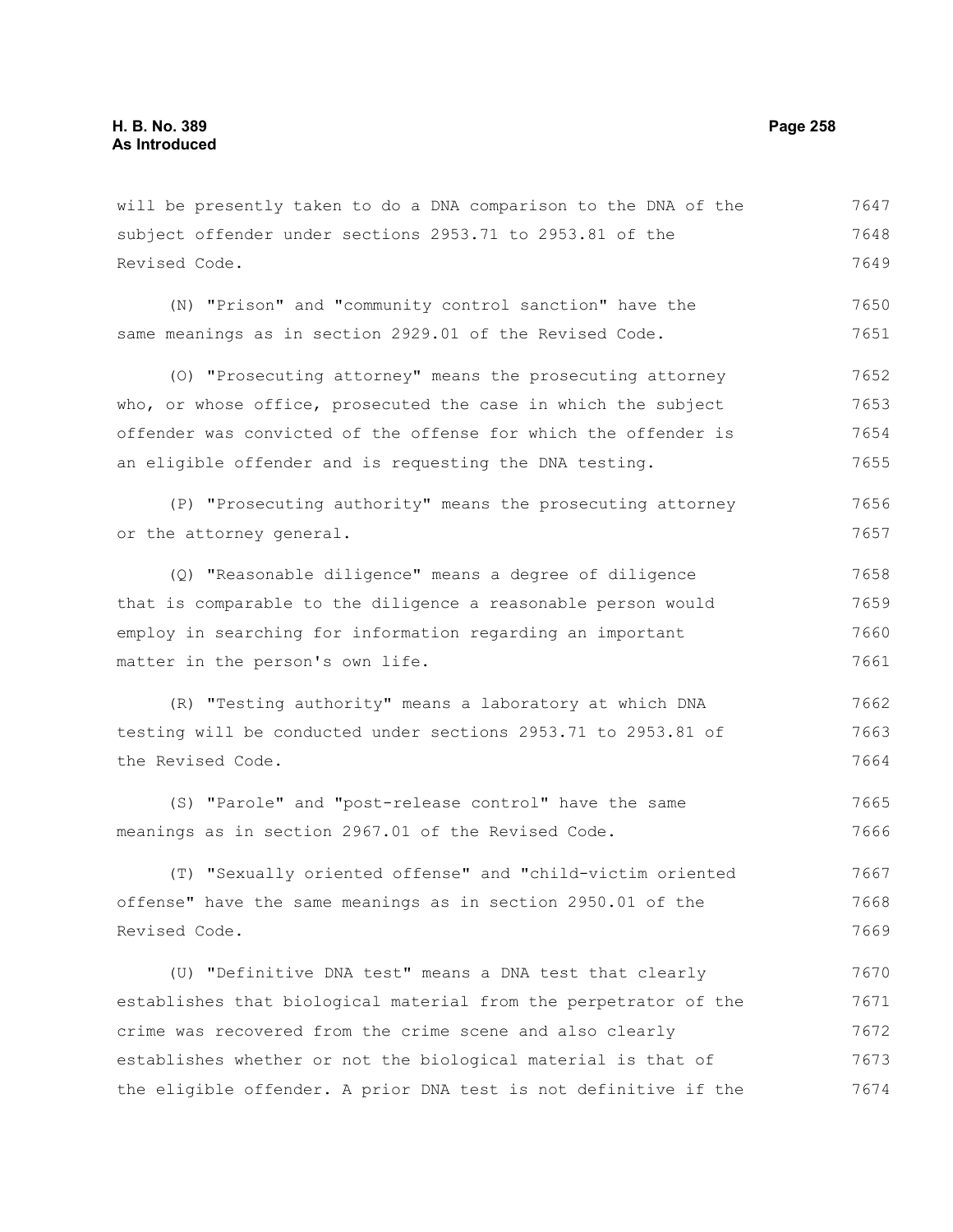## **H. B. No. 389 Page 259 As Introduced**

eligible offender proves by a preponderance of the evidence that because of advances in DNA technology there is a possibility of discovering new biological material from the perpetrator that the prior DNA test may have failed to discover. Prior testing may have been a prior "definitive DNA test" as to some biological evidence but may not have been a prior "definitive DNA test" as to other biological evidence. 7675 7676 7677 7678 7679 7680 7681

**Sec. 2953.72.** (A) Any eligible offender who wishes to request DNA testing under sections 2953.71 to 2953.81 of the Revised Code shall submit an application for the testing to the court of common pleas specified in section 2953.73 of the Revised Code, on a form prescribed by the attorney general for this purpose. The eligible offender shall submit the application in accordance with the procedures set forth in section 2953.73 of the Revised Code. The eligible offender shall specify on the application the offense or offenses for which the offender is an eligible offender and is requesting the DNA testing. Along with the application, the eligible offender shall submit an acknowledgment that is on a form prescribed by the attorney general for this purpose and that is signed by the offender. The acknowledgment shall set forth all of the following: 7682 7683 7684 7685 7686 7687 7688 7689 7690 7691 7692 7693 7694 7695

(1) That sections 2953.71 to 2953.81 of the Revised Code contemplate applications for DNA testing of an eligible offender at a stage of a prosecution or case after the offender has been sentenced, that any exclusion or inclusion result of DNA testing rendered pursuant to those sections may be used by a party in any proceeding as described in section 2953.81 of the Revised Code, and that all requests for any DNA testing made at trial will continue to be handled by the prosecuting attorney in the case; 7696 7697 7698 7699 7700 7701 7702 7703 7704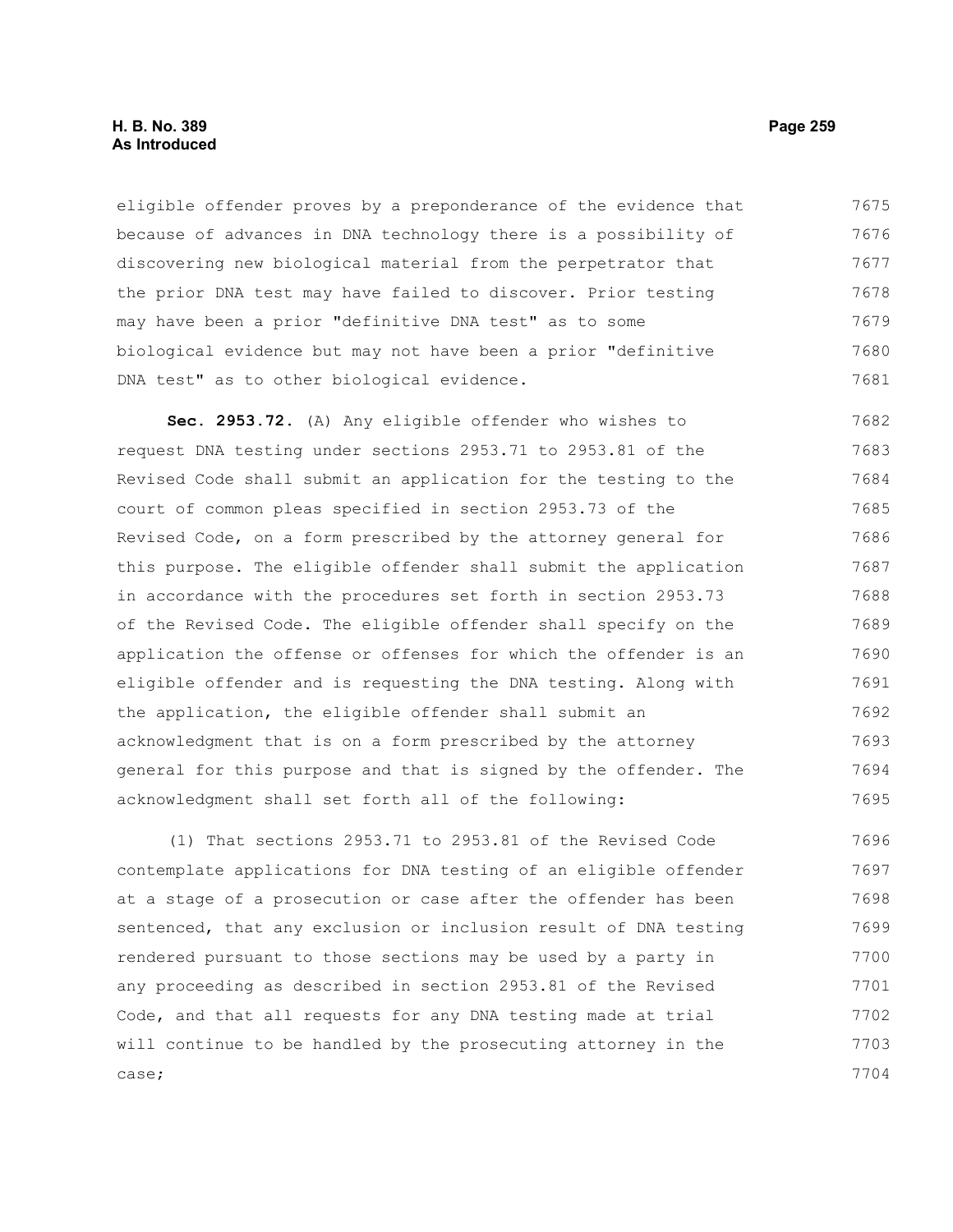# **H. B. No. 389 Page 260 As Introduced**

(2) That the process of conducting postconviction DNA testing for an eligible offender under sections 2953.71 to 2953.81 of the Revised Code begins when the offender submits an application under section 2953.73 of the Revised Code and the acknowledgment described in this section; 7705 7706 7707 7708 7709

(3) That the eligible offender must submit the application and acknowledgment to the court of common pleas that heard the case in which the offender was convicted of the offense for which the offender is an eligible offender and is requesting the DNA testing; 7710 7711 7712 7713 7714

(4) That the state has established a set of criteria set forth in section 2953.74 of the Revised Code by which eligible offender applications for DNA testing will be screened and that a judge of a court of common pleas upon receipt of a properly filed application and accompanying acknowledgment will apply those criteria to determine whether to accept or reject the application; 7715 7716 7717 7718 7719 7720 7721

(5) That the results of DNA testing conducted under sections 2953.71 to 2953.81 of the Revised Code will be provided as described in section 2953.81 of the Revised Code to all parties in the postconviction proceedings and will be reported to various courts; 7722 7723 7724 7725 7726

(6) That, if DNA testing is conducted with respect to an offender under sections 2953.71 to 2953.81 of the Revised Code, the state will not offer the offender a retest if an inclusion result is achieved relative to the testing and that, if the state were to offer a retest after an inclusion result, the policy would create an atmosphere in which endless testing could occur and in which postconviction proceedings could be stalled for many years; 7727 7728 7729 7730 7731 7732 7733 7734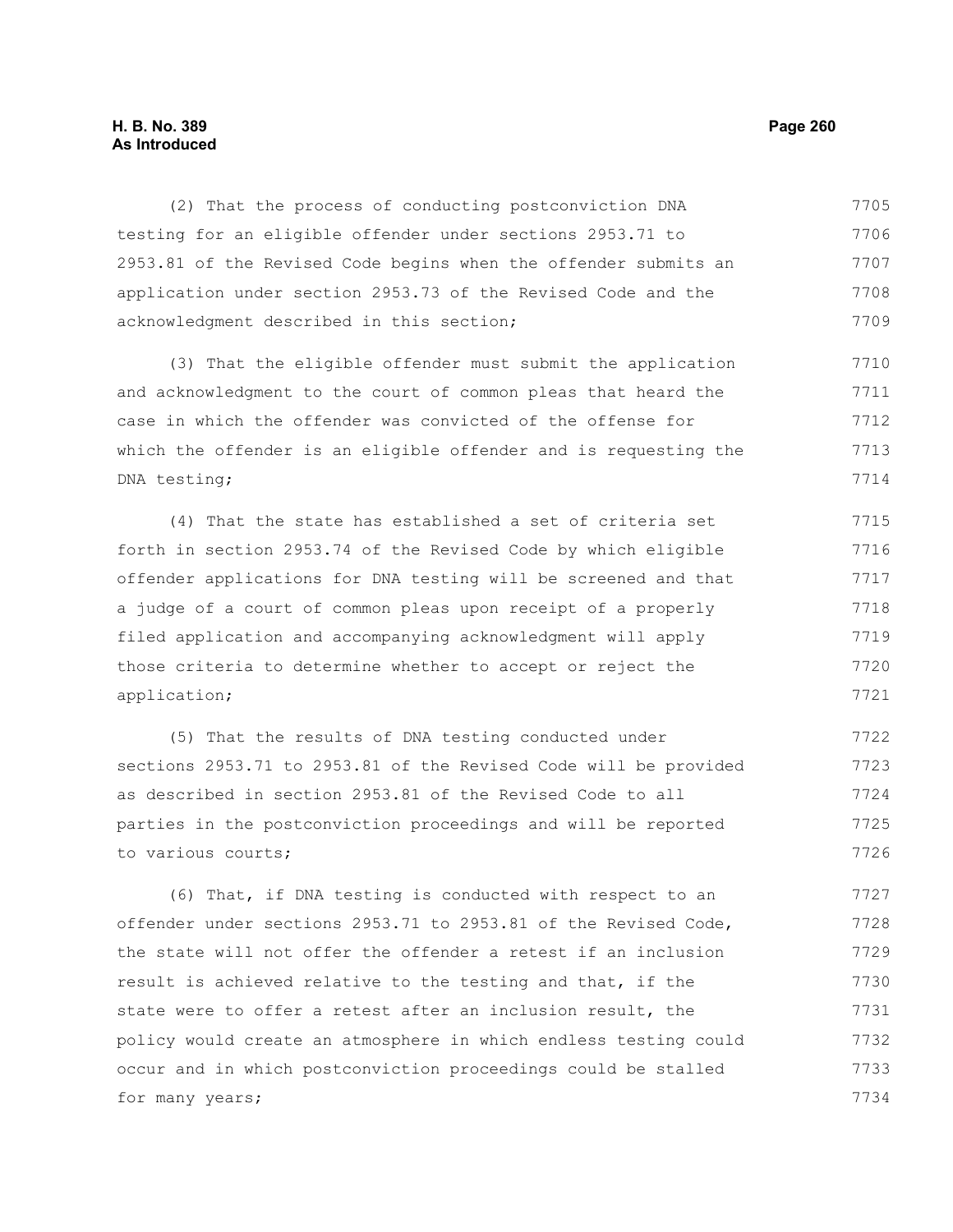(7) That, if the court rejects an eligible offender's application for DNA testing because the offender does not satisfy the acceptance criteria described in division (A)(4) of this section, the court will not accept or consider subsequent applications; 7735 7736 7737 7738 7739

(8) That the acknowledgment memorializes the provisions of sections 2953.71 to 2953.81 of the Revised Code with respect to the application of postconviction DNA testing to offenders, that those provisions do not give any offender any additional constitutional right that the offender did not already have, that the court has no duty or obligation to provide postconviction DNA testing to offenders, that the court of common pleas has the sole discretion subject to an appeal as described in this division to determine whether an offender is an eligible offender and whether an eligible offender's application for DNA testing satisfies the acceptance criteria described in division (A)(4) of this section and whether the application should be accepted or rejected, that if the court of common pleas rejects an eligible offender's application, the offender may seek leave of the supreme court to appeal therejection to that court if the offender was sentenced to deathfor the offense for which the offender is requesting the DNA testing and, if the offender was not sentenced to death for thatoffense, may appeal the rejection to the court of appeals, and that no determination otherwise made by the court of common pleas in the exercise of its discretion regarding the eligibility of an offender or regarding postconviction DNA testing under those provisions is reviewable by or appealable to any court; 7740 7741 7742 7743 7744 7745 7746 7747 7748 7749 7750 7751 7752 7753 7754 7755 7756 7757 7758 7759 7760 7761 7762 7763

(9) That the manner in which sections 2953.71 to 2953.81 of the Revised Code with respect to the offering of 7764 7765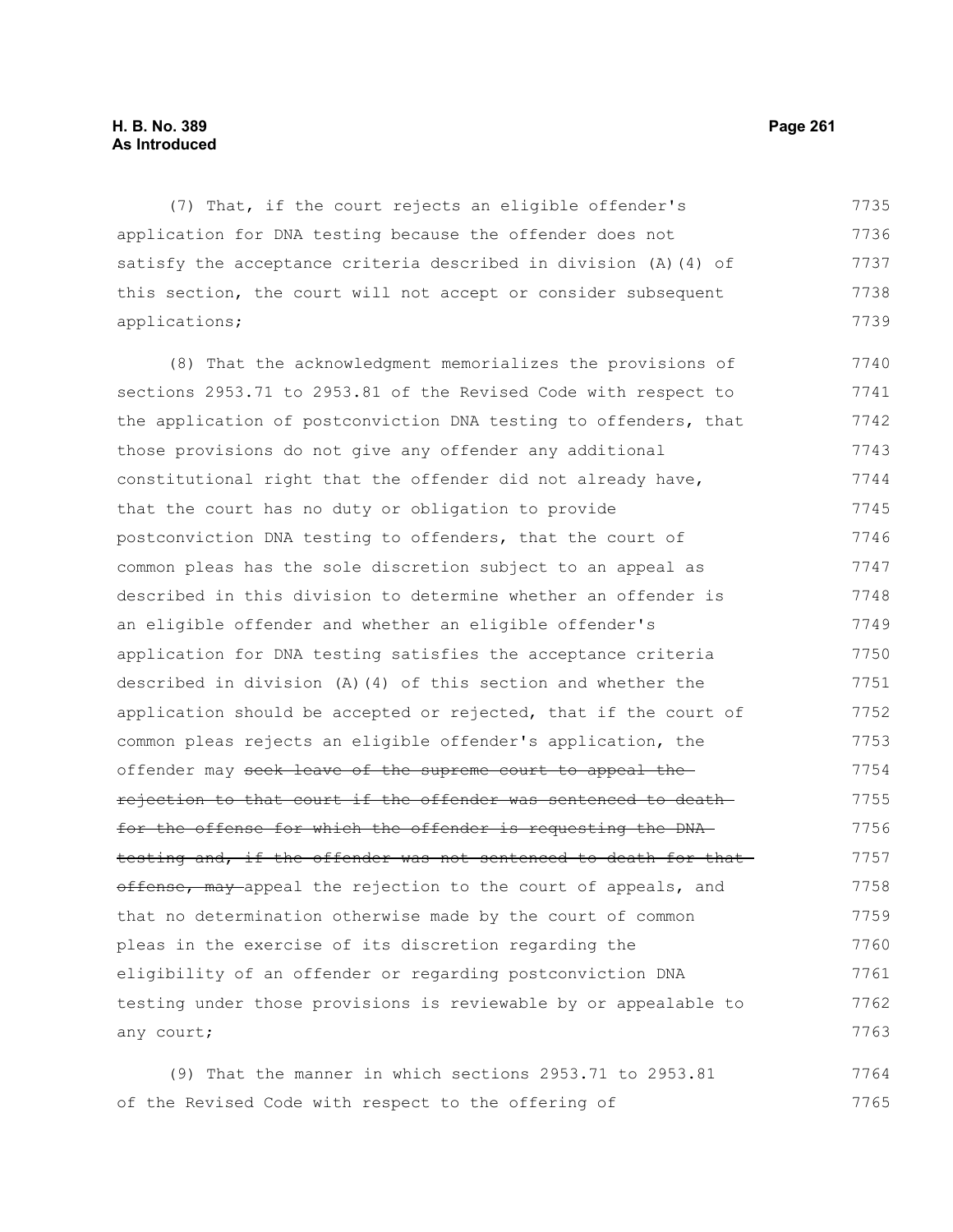postconviction DNA testing to offenders are carried out does not confer any constitutional right upon any offender, that the state has established guidelines and procedures relative to those provisions to ensure that they are carried out with both justice and efficiency in mind, and that an offender who participates in any phase of the mechanism contained in those provisions, including, but not limited to, applying for DNA testing and being rejected, having an application for DNA testing accepted and not receiving the test, or having DNA testing conducted and receiving unfavorable results, does not gain as a result of the participation any constitutional right to challenge, or, except as provided in division (A)(8) of this section, any right to any review or appeal of, the manner in which those provisions are carried out; 7766 7767 7768 7769 7770 7771 7772 7773 7774 7775 7776 7777 7778 7779

(10) That the most basic aspect of sections 2953.71 to 2953.81 of the Revised Code is that, in order for DNA testing to occur, there must be an offender sample against which other evidence may be compared, that, if an eligible offender's application is accepted but the offender subsequently refuses to submit to the collection of the sample of biological material from the offender or hinders the state from obtaining a sample of biological material from the offender, the goal of those provisions will be frustrated, and that an offender's refusal or hindrance shall cause the court to rescind its prior acceptance of the application for DNA testing for the offender and deny the application. 7780 7781 7782 7783 7784 7785 7786 7787 7788 7789 7790 7791

(B) The attorney general shall prescribe a form to be used to make an application for DNA testing under division (A) of this section and section 2953.73 of the Revised Code and a form to be used to provide the acknowledgment described in division (A) of this section. The forms shall include all information 7792 7793 7794 7795 7796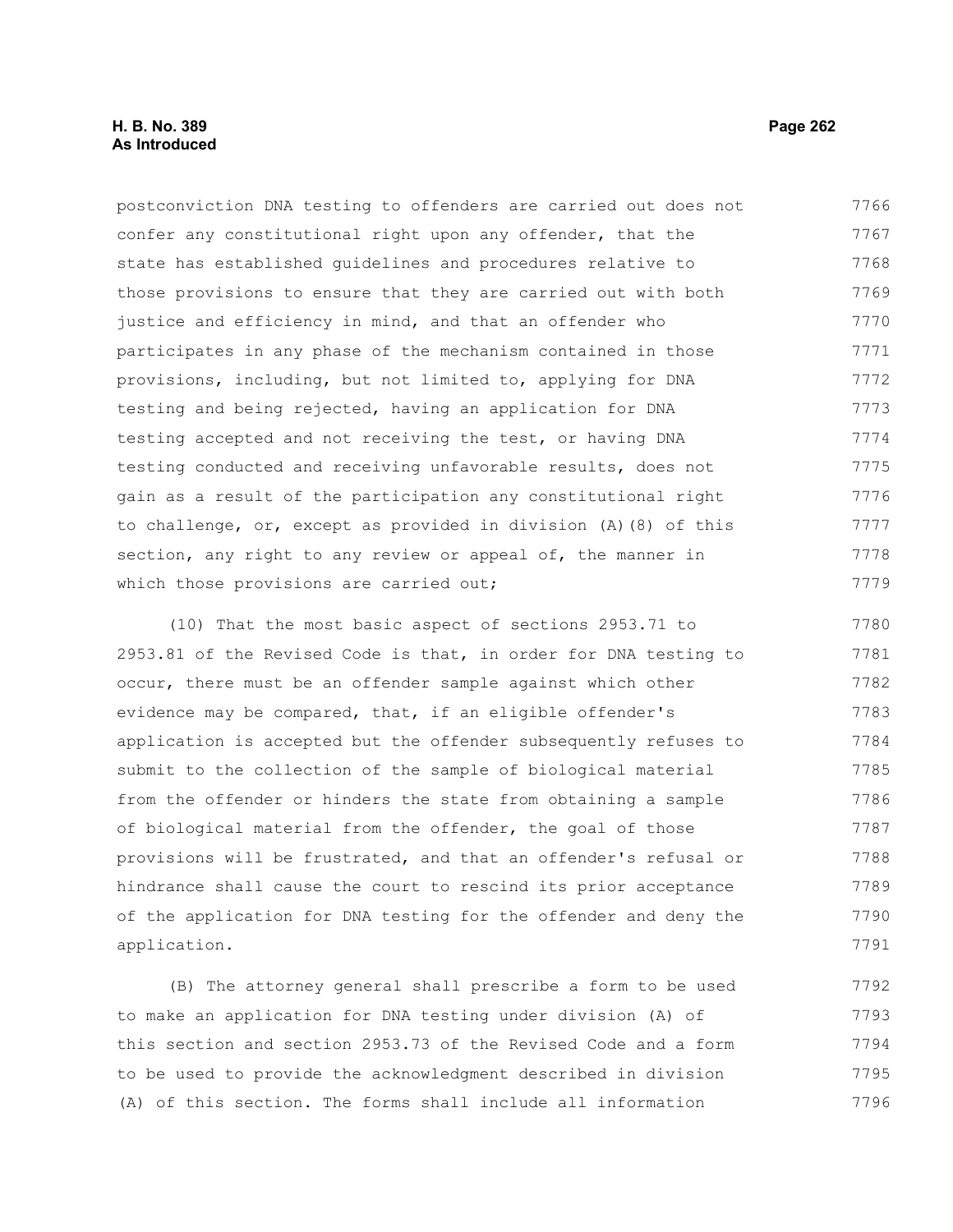described in division (A) of this section, spaces for an offender to insert all information necessary to complete the forms, including, but not limited to, specifying the offense or offenses for which the offender is an eligible offender and is requesting the DNA testing, and any other information or material the attorney general determines is necessary or relevant. The attorney general shall distribute copies of the prescribed forms to the department of rehabilitation and correction, the department shall ensure that each prison in which offenders are housed has a supply of copies of the forms, and the department shall ensure that copies of the forms are provided free of charge to any offender who requests them. (C)(1) An offender is eligible to request DNA testing to be conducted under sections 2953.71 to 2953.81 of the Revised Code only if all of the following apply: (a) The offense for which the offender claims to be an eligible offender is a felony, and the offender was convicted by a judge or jury of that offense. (b) One of the following applies: (i) The offender was sentenced to a prison term  $\theta$ rsentence of death for the felony described in division (C)(1)(a) of this section, and the offender is in prison serving that prison term-or under that sentence of death, has been paroled or is on probation regarding that felony, is under post-release control regarding that felony, or has been released from that prison term and is under a community control sanction regarding that felony. 7797 7798 7799 7800 7801 7802 7803 7804 7805 7806 7807 7808 7809 7810 7811 7812 7813 7814 7815 7816 7817 7818 7819 7820 7821 7822 7823

(ii) The offender was not sentenced to a prison term  $er$ sentence of death for the felony described in division (C)(1)(a) 7824 7825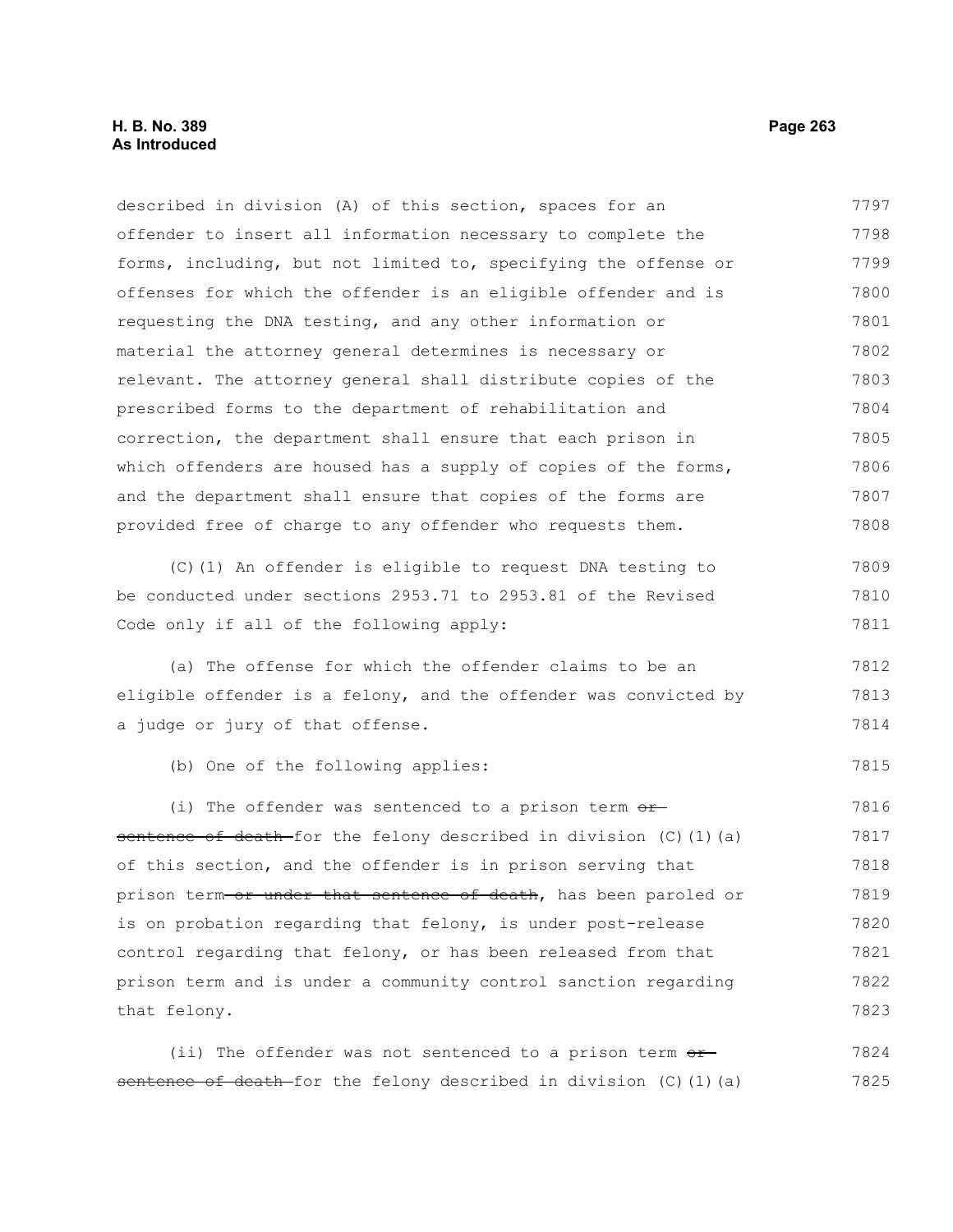| of this section, but was sentenced to a community control        | 7826 |
|------------------------------------------------------------------|------|
| sanction for that felony and is under that community control     | 7827 |
| sanction.                                                        | 7828 |
| (iii) The felony described in division (C)(1)(a) of this         | 7829 |
| section was a sexually oriented offense or child-victim oriented | 7830 |
| offense, and the offender has a duty to comply with sections     | 7831 |
| 2950.04, 2950.041, 2950.05, and 2950.06 of the Revised Code      | 7832 |
| relative to that felony.                                         | 7833 |
| (2) An offender is not an eligible offender under division       | 7834 |
| (C)(1) of this section regarding any offense to which the        | 7835 |
| offender pleaded guilty or no contest.                           | 7836 |
| (3) An offender is not an eligible offender under division       | 7837 |
| (C)(1) of this section regarding any offense if the offender     | 7838 |
| dies prior to submitting an application for DNA testing related  | 7839 |
| to that offense under section 2953.73 of the Revised Code.       | 7840 |
| Sec. 2953.73. (A) An eligible offender who wishes to             | 7841 |
| request DNA testing to be conducted under sections 2953.71 to    | 7842 |
| 2953.81 of the Revised Code shall submit an application for DNA  | 7843 |
| testing on a form prescribed by the attorney general for this    | 7844 |
| purpose and shall submit the form to the court of common pleas   | 7845 |
| that sentenced the offender for the offense for which the        | 7846 |
| offender is an eligible offender and is requesting DNA testing.  | 7847 |
| (B) If an eligible offender submits an application for DNA       | 7848 |
| testing under division (A) of this section, upon the submission  | 7849 |
| of the application, all of the following apply:                  | 7850 |
| (1) The eligible offender shall serve a copy of the              | 7851 |
| application on the prosecuting attorney and the attorney         | 7852 |
| general.                                                         | 7853 |
| (2) The application shall be assigned to the judge of that       | 7854 |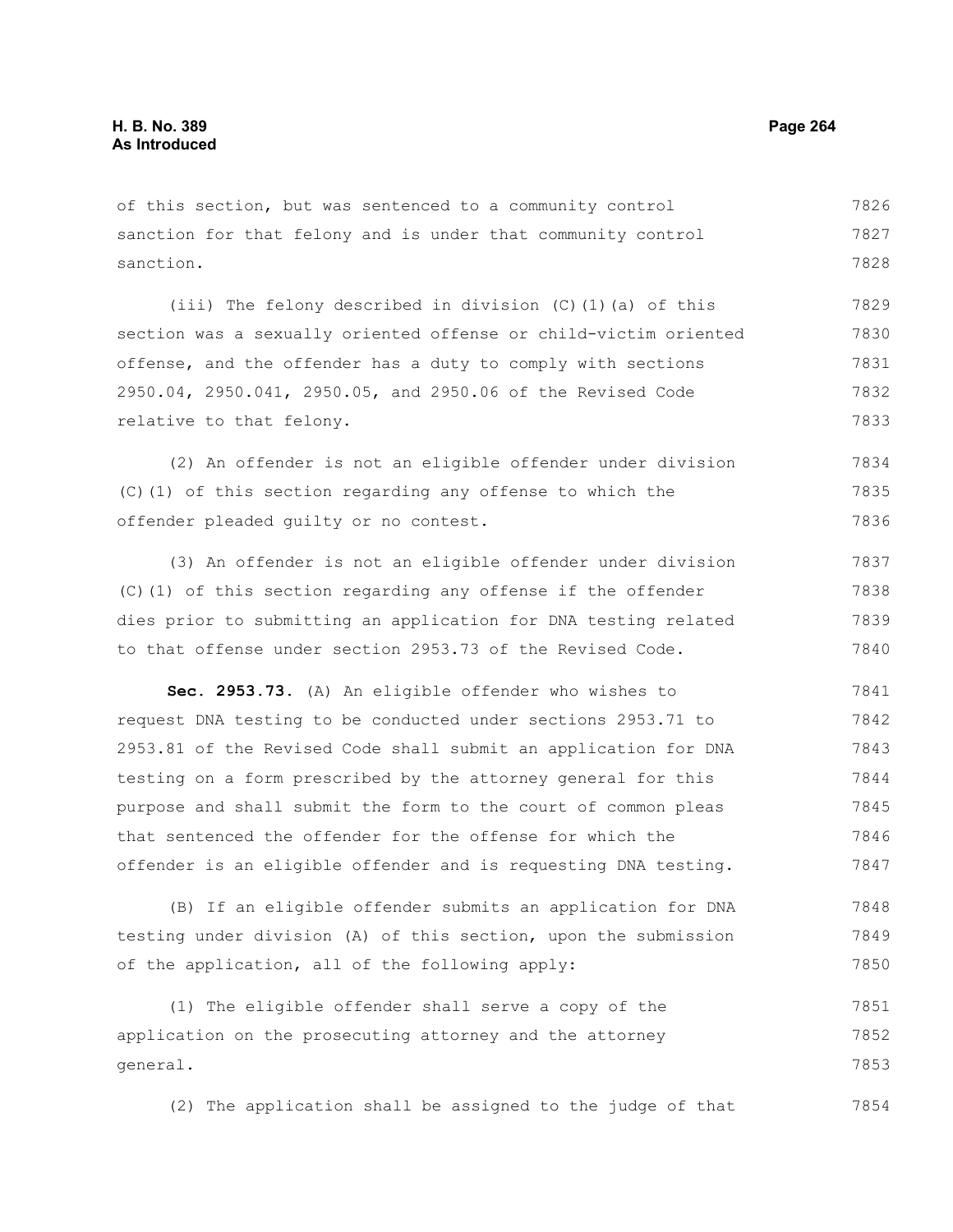### **H. B. No. 389 Page 265 As Introduced**

court of common pleas who was the trial judge in the case in which the eligible offender was convicted of the offense for which the offender is requesting DNA testing, or, if that judge no longer is a judge of that court, it shall be assigned according to court rules. The judge to whom the application is assigned shall decide the application. The application shall become part of the file in the case. 7855 7856 7857 7858 7859 7860 7861

(C) If an eligible offender submits an application for DNA testing under division (A) of this section, regardless of whether the offender has commenced any federal habeas corpus proceeding relative to the case in which the offender was convicted of the offense for which the offender is an eligible offender and is requesting DNA testing, any response to the application by the prosecuting attorney or the attorney general shall be filed not later than forty-five days after the date on which the eligible offender submits the application. The prosecuting attorney or the attorney general, or both, may, but are not required to, file a response to the application. If the prosecuting attorney or the attorney general files a response under this division, the prosecuting attorney or attorney general, whoever filed the response, shall serve a copy of the response on the eligible offender. 7862 7863 7864 7865 7866 7867 7868 7869 7870 7871 7872 7873 7874 7875 7876

(D) If an eligible offender submits an application for DNA testing under division (A) of this section, the court shall make the determination as to whether the application should be accepted or rejected. The court shall expedite its review of the application. The court shall make the determination in accordance with the criteria and procedures set forth in sections 2953.74 to 2953.81 of the Revised Code and, in making the determination, shall consider the application, the supporting affidavits, and the documentary evidence and, in 7877 7878 7879 7880 7881 7882 7883 7884 7885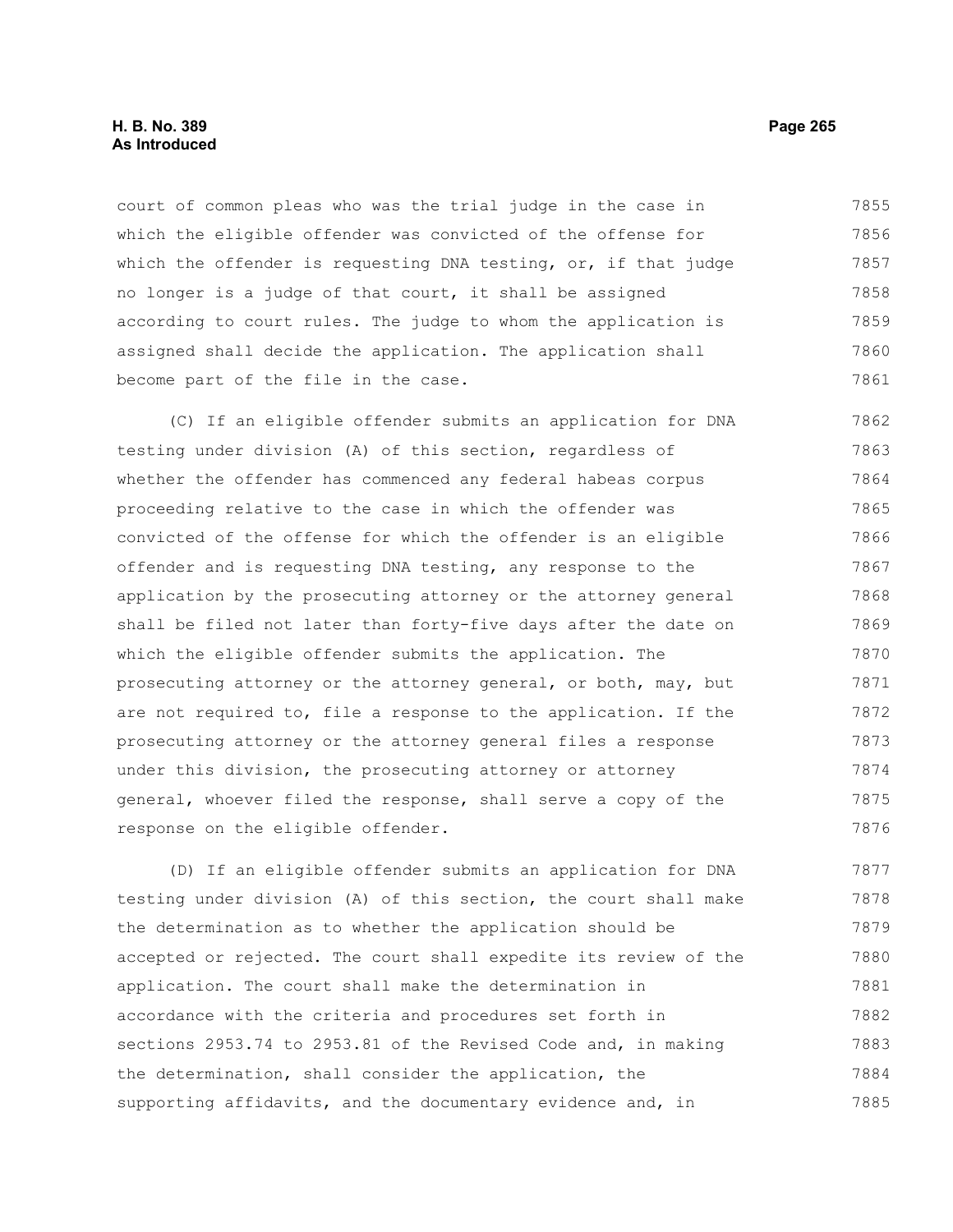# **H. B. No. 389 Page 266 As Introduced**

addition to those materials, shall consider all the files and records pertaining to the proceedings against the applicant, including, but not limited to, the indictment, the court's journal entries, the journalized records of the clerk of the court, and the court reporter's transcript and all responses to the application filed under division (C) of this section by a prosecuting attorney or the attorney general, unless the application and the files and records show the applicant is not entitled to DNA testing, in which case the application may be denied. The court is not required to conduct an evidentiary hearing in conducting its review of, and in making its determination as to whether to accept or reject, the application. Upon making its determination, the court shall enter a judgment and order that either accepts or rejects the application and that includes within the judgment and order the reasons for the acceptance or rejection as applied to the criteria and procedures set forth in sections 2953.71 to 2953.81 of the Revised Code. The court shall send a copy of the judgment and order to the eligible offender who filed it, the prosecuting attorney, and the attorney general. 7886 7887 7888 7889 7890 7891 7892 7893 7894 7895 7896 7897 7898 7899 7900 7901 7902 7903 7904 7905

(E) A judgment and order of a court entered under division (D) of this section is appealable only as provided in this division. If an eligible offender submits an application for DNA testing under section 2953.73 of the Revised Code and the court of common pleas rejects the application under division (D) of this section, one of the following applies: 7906 7907 7908 7909 7910 7911

(1) If the offender was sentenced to death for the offense for which the offender claims to be an eligible offender and is requesting DNA testing, the offender may seek leave of the supreme court to appeal the rejection to the supreme court. Courts of appeals do not have jurisdiction to review any 7912 7913 7914 7915 7916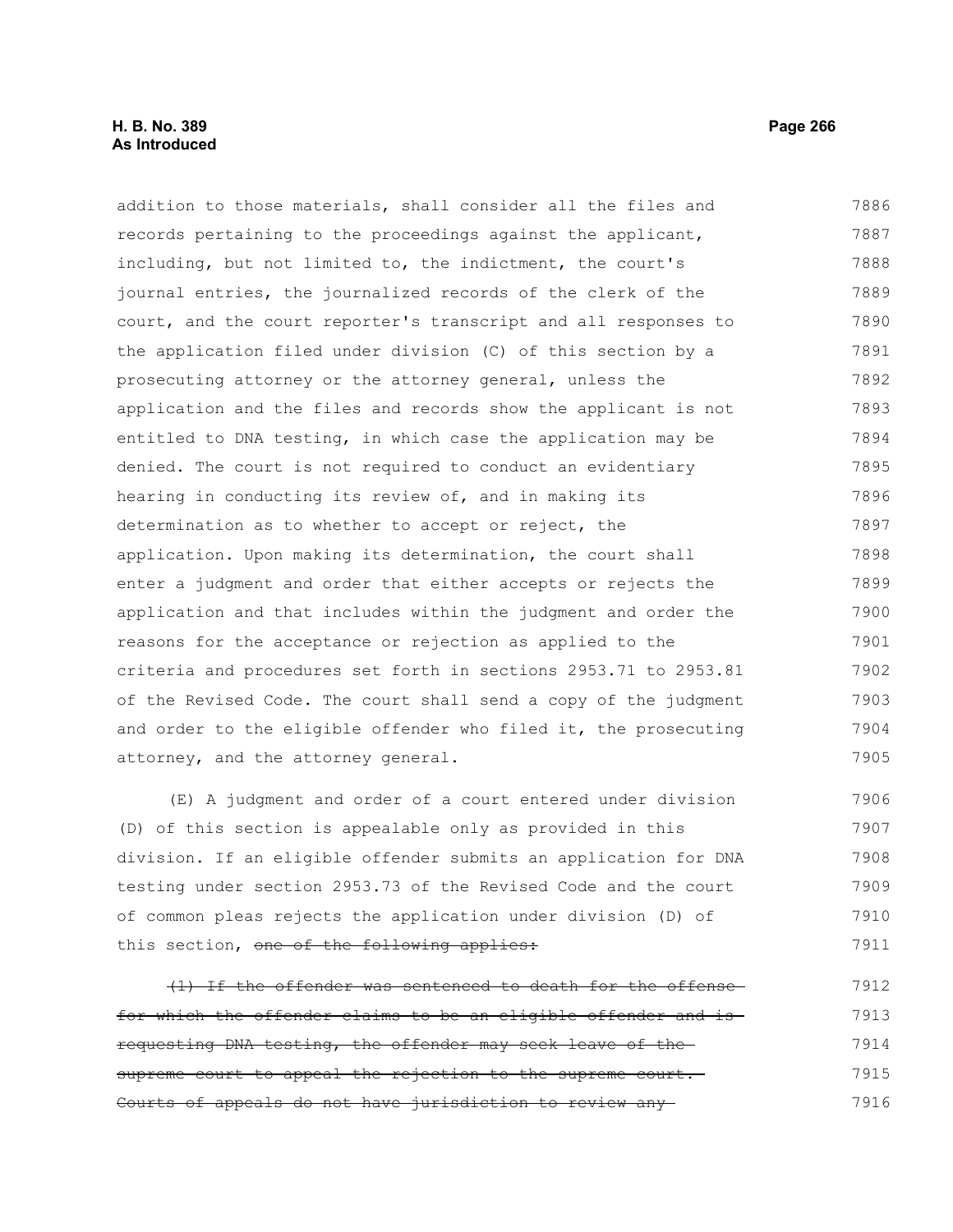rejection if the offender was sentenced to death for the offensefor which the offender claims to be an eligible offender and is requesting DNA testing. 7917 7918 7919

(2) If the offender was not sentenced to death for the offense for which the offender claims to be an eligible offender and is requesting DNA testing, the rejection is a final appealable order, and the offender may appeal it to the court of appeals of the district in which is located that court of common pleas. 7920 7921 7922 7923 7924 7925

(F) Notwithstanding any provision of law regarding fees and costs, no filing fee shall be required of, and no court costs shall be assessed against, an eligible offender who is indigent and who submits an application under this section. 7926 7927 7928 7929

(G) If a court rejects an eligible offender's application for DNA testing under division (D) of this section, unless the rejection is overturned on appeal, no court shall require the state to administer a DNA test under sections 2953.71 to 2953.81 of the Revised Code on the eligible offender. 7930 7931 7932 7933 7934

**Sec. 2953.81.** If an eligible offender submits an application for DNA testing under section 2953.73 of the Revised Code and if DNA testing is performed based on that application, upon completion of the testing, all of the following apply: 7935 7936 7937 7938

(A) The court or a designee of the court shall require the state to maintain the results of the testing and to maintain and preserve both the parent sample of the biological material used and the offender sample of the biological material used. The testing authority may be designated as the person to maintain the results of the testing or to maintain and preserve some or all of the samples, or both. The results of the testing remain 7939 7940 7941 7942 7943 7944 7945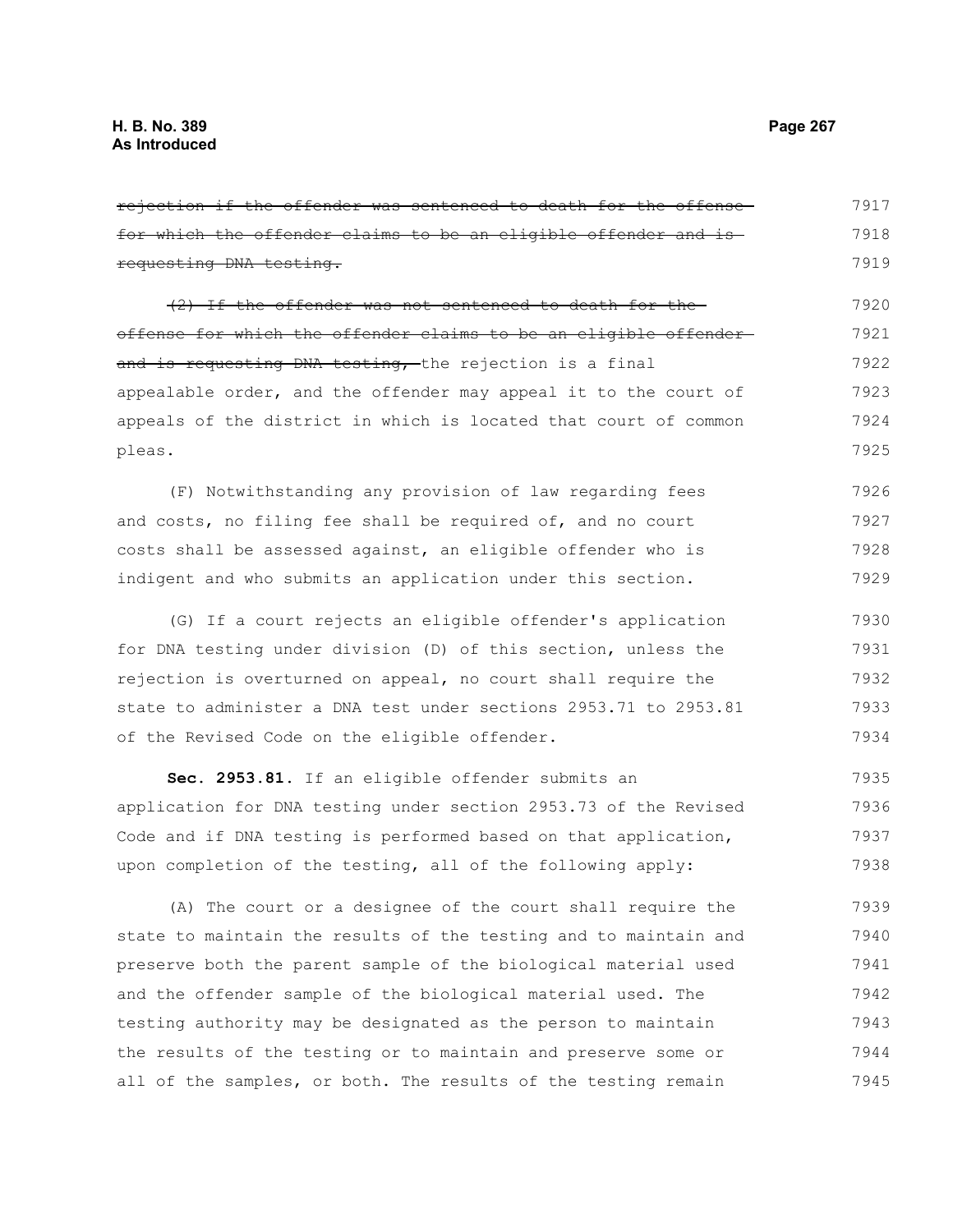# **H. B. No. 389 Page 268 As Introduced**

state's evidence. The samples shall be preserved during the entire period of time for which the offender is imprisoned or confined relative to the sentence in question, is on parole or probation relative to that sentence, is under post-release control or a community control sanction relative to that sentence, or has a duty to comply with sections 2950.04, 2950.041, 2950.05, and 2950.06 of the Revised Code relative to that sentence. Additionally, if the prison term or confinement under the sentence in question expires<sub> $\tau$ </sub> if the sentence inquestion is a sentence of death and the offender is executed, or if the parole or probation period, the period of post-release control, the community control sanction, or the duty to comply with sections 2950.04, 2950.041, 2950.05, and 2950.06 of the Revised Code under the sentence in question ends, the samples shall be preserved for a reasonable period of time of not less than twenty-four months after the term or confinement expires $\tau$ the offender is executed, or the parole or probation period, the period of post-release control, the community control sanction, or the duty to comply with sections 2950.04, 2950.041, 2950.05, and 2950.06 of the Revised Code ends, whichever is applicable. The court shall determine the period of time that is reasonable for purposes of this division, provided that the period shall not be less than twenty-four months after the term or confinement expires, the offender is executed, or the parole or probation period, the period of post-release control, the community control sanction, or the duty to comply with sections 2950.04, 2950.041, 2950.05, and 2950.06 of the Revised Code ends, whichever is applicable. (B) The results of the testing are a public record. 7946 7947 7948 7949 7950 7951 7952 7953 7954 7955 7956 7957 7958 7959 7960 7961 7962 7963 7964 7965 7966 7967 7968 7969 7970 7971 7972 7973 7974

(C) The court or the testing authority shall provide a copy of the results of the testing to the prosecuting attorney, 7975 7976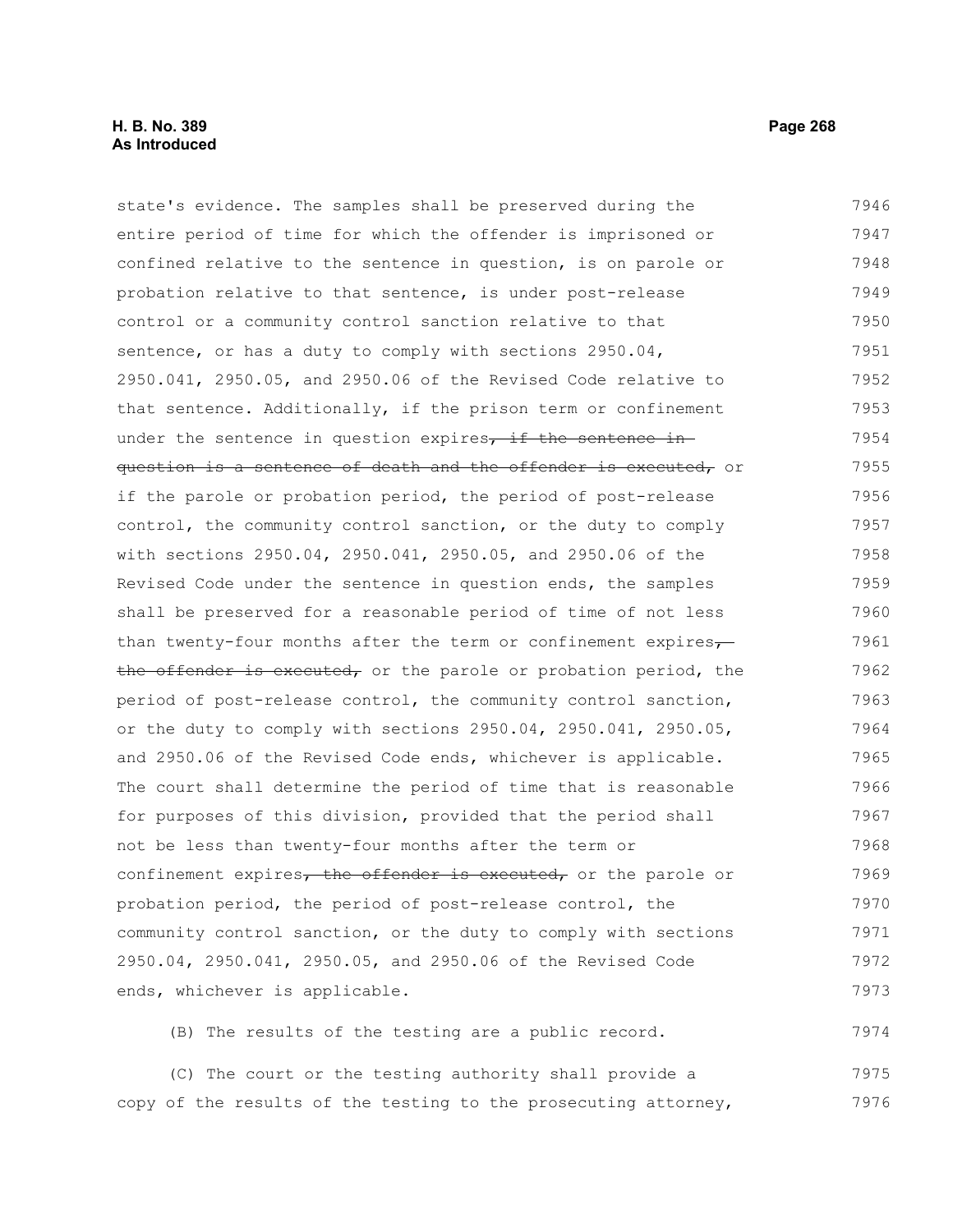7977

7989 7990

the attorney general, and the subject offender.

(D) If the postconviction proceeding in question is pending at that time in a court of this state, the court of common pleas that decided the DNA application or the testing authority shall provide a copy of the results of the testing to any court of this state, and, if it is pending in a federal court, the court of common pleas that decided the DNA application or the testing authority shall provide a copy of the results of the testing to that federal court. 7978 7979 7980 7981 7982 7983 7984 7985

(E) The testing authority shall provide a copy of the results of the testing to the court of common pleas that decided the DNA application. 7986 7987 7988

(F) The offender or the state may enter the results of the testing into any proceeding.

**Sec. 2967.03.** The adult parole authority may exercise its functions and duties in relation to the pardon, commutation of sentence, or reprieve of a convict upon direction of the governor or upon its own initiative. It may exercise its functions and duties in relation to the parole of a prisoner who is eligible for parole upon the initiative of the head of the institution in which the prisoner is confined or upon its own initiative. When a prisoner becomes eligible for parole, the head of the institution in which the prisoner is confined shall notify the authority in the manner prescribed by the authority. The authority may investigate and examine, or cause the investigation and examination of, prisoners confined in state correctional institutions concerning their conduct in the institutions, their mental and moral qualities and characteristics, their knowledge of a trade or profession, their former means of livelihood, their family relationships, and any 7991 7992 7993 7994 7995 7996 7997 7998 7999 8000 8001 8002 8003 8004 8005 8006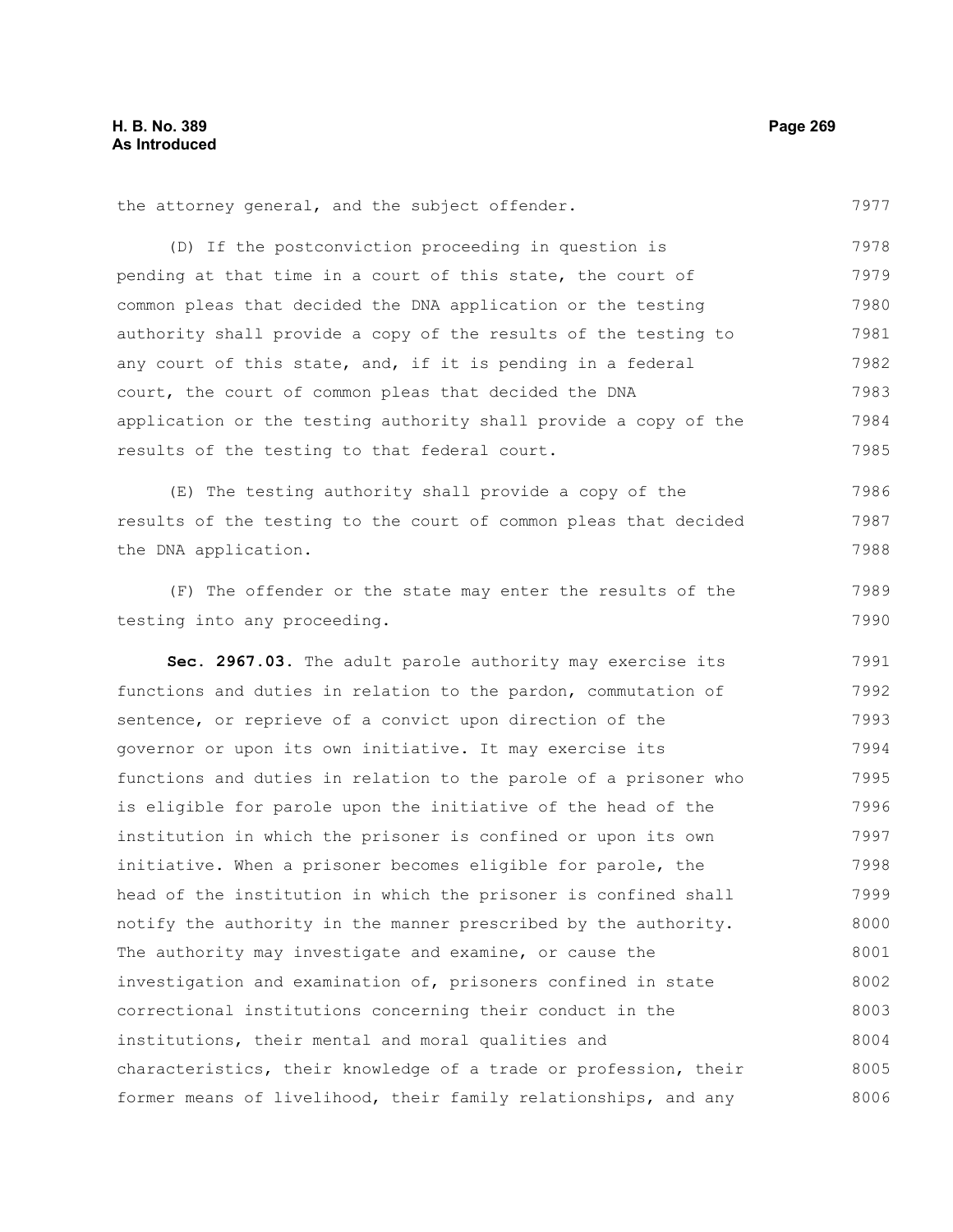other matters affecting their fitness to be at liberty without being a threat to society. The authority may recommend to the governor the pardon, commutation of sentence, or reprieve of any convict or prisoner or grant a parole to any prisoner for whom parole is authorized, if in its judgment there is reasonable ground to believe that granting a pardon, commutation, or reprieve to the convict or paroling the prisoner would further the interests of justice and be consistent with the welfare and security of society. However, the authority shall not recommend a pardon or commutation of sentence, or grant a parole to, any convict or prisoner until the authority has complied with the applicable notice requirements of sections 2930.16 and 2967.12 of the Revised Code and until it has considered any statement made by a victim or a victim's representative that is relevant to the convict's or prisoner's case and that was sent to the authority pursuant to section 2930.17 of the Revised Code, any other statement made by a victim or a victim's representative that is relevant to the convict's or prisoner's case and that was received by the authority after it provided notice of the pendency of the action under sections 2930.16 and 2967.12 of the Revised Code, and any written statement of any person submitted to the court pursuant to division  $(H)$  (H) of section 2967.12 of the Revised Code. If a victim, victim's representative, or the victim's spouse, parent, sibling, or child appears at a full board hearing of the parole board and gives testimony as authorized by section 5149.101 of the Revised Code, the authority shall consider the testimony in determining whether to grant a parole. The trial judge and prosecuting attorney of the trial court in which a person was convicted shall furnish to the authority, at the request of the authority, a summarized statement of the facts proved at the 8007 8008 8009 8010 8011 8012 8013 8014 8015 8016 8017 8018 8019 8020 8021 8022 8023 8024 8025 8026 8027 8028 8029 8030 8031 8032 8033 8034 8035 8036 8037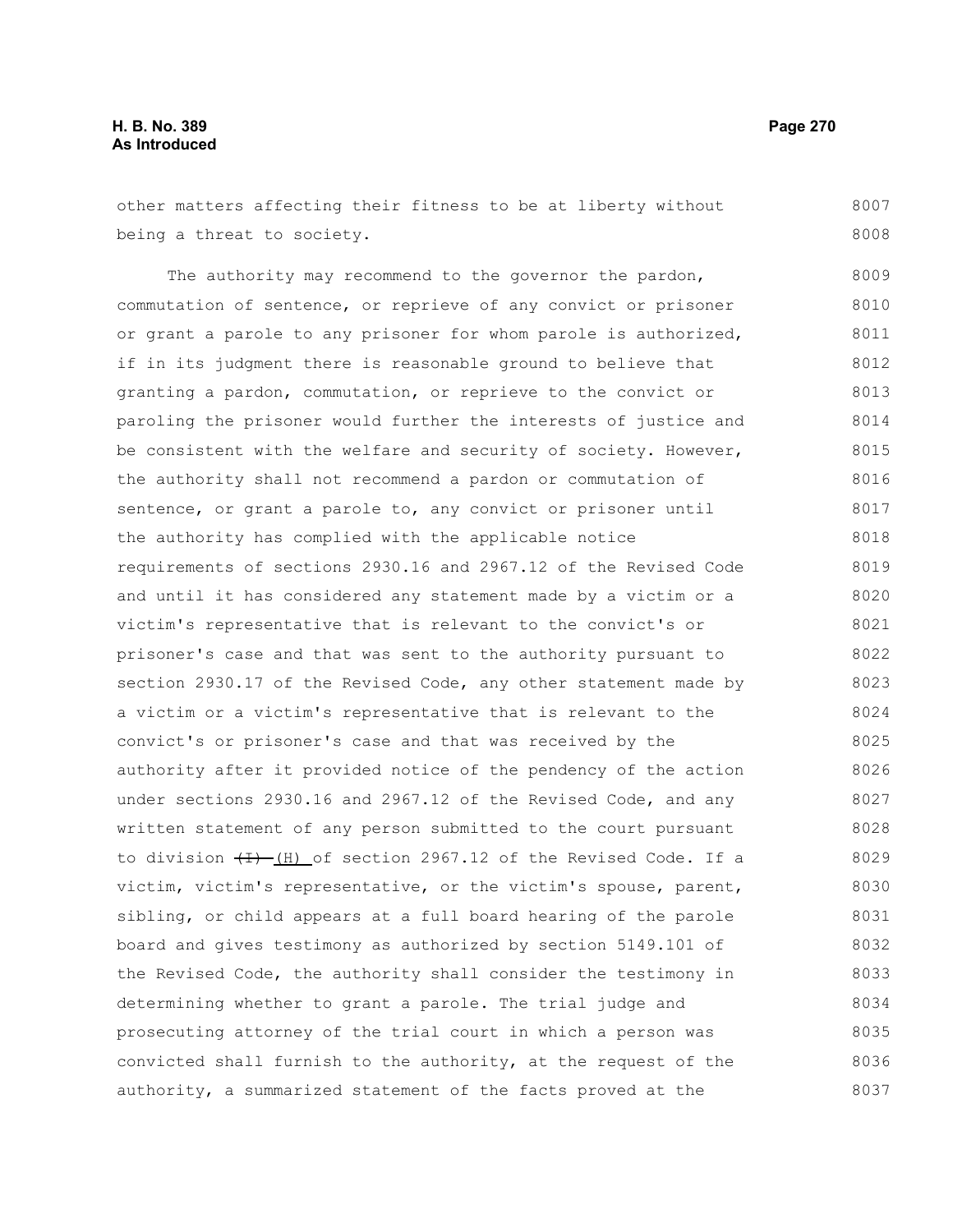trial and of all other facts having reference to the propriety of recommending a pardon or commutation or granting a parole, together with a recommendation for or against a pardon, commutation, or parole, and the reasons for the recommendation. The trial judge, the prosecuting attorney, specified law enforcement agency members, and a representative of the prisoner may appear at a full board hearing of the parole board and give testimony in regard to the grant of a parole to the prisoner as authorized by section 5149.101 of the Revised Code. All state and local officials shall furnish information to the authority, when so requested by it in the performance of its duties. 8038 8039 8040 8041 8042 8043 8044 8045 8046 8047 8048

The adult parole authority shall exercise its functions and duties in relation to the release of prisoners who are serving a stated prison term in accordance with section 2967.28 of the Revised Code. 8049 8050 8051 8052

**Sec. 2967.05.** (A) As used in this section:

(1) "Imminent danger of death" means that the inmate has a medically diagnosable condition that will cause death to occur within a short period of time. 8054 8055 8056

As used in division (A)(1) of this section, "within a short period of time" means generally within six months. 8057 8058

(2)(a) "Medically incapacitated" means any diagnosable medical condition, including mental dementia and severe, permanent medical or cognitive disability, that prevents the inmate from completing activities of daily living without significant assistance, that incapacitates the inmate to the extent that institutional confinement does not offer additional restrictions, that is likely to continue throughout the entire period of parole, and that is unlikely to improve noticeably. 8059 8060 8061 8062 8063 8064 8065 8066

8053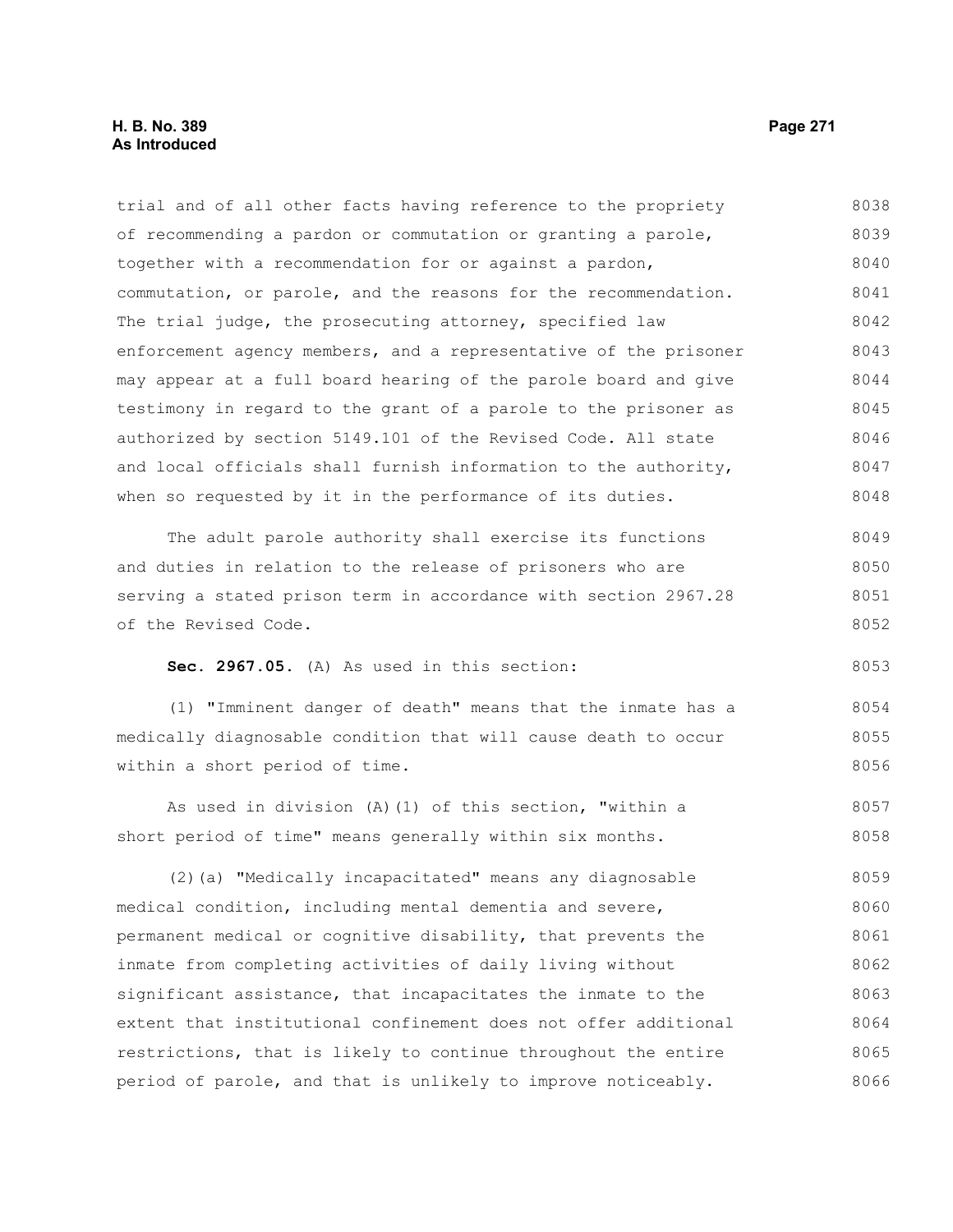# **H. B. No. 389 Page 272 As Introduced**

related solely to mental illness unless the mental illness is accompanied by injury, disease, or organic defect. (3)(a) "Terminal illness" means a condition that satisfies all of the following criteria: (i) The condition is irreversible and incurable and is caused by disease, illness, or injury from which the inmate is unlikely to recover. (ii) In accordance with reasonable medical standards and a reasonable degree of medical certainty, the condition is likely to cause death to the inmate within twelve months. (iii) Institutional confinement of the inmate does not offer additional protections for public safety or against the inmate's risk to reoffend. 8068 8069 8070 8071 8072 8073 8074 8075 8076 8077 8078 8079 8080

(b) "Medically incapacitated" does not include conditions

(b) The department of rehabilitation and correction shall adopt rules pursuant to Chapter 119. of the Revised Code to implement the definition of "terminal illness" in division (A) (3)(a) of this section. 8081 8082 8083 8084

(B) Upon the recommendation of the director of rehabilitation and correction, accompanied by a certificate of the attending physician that an inmate is terminally ill, medically incapacitated, or in imminent danger of death, the governor may order the inmate's release as if on parole, reserving the right to return the inmate to the institution pursuant to this section. If, subsequent to the inmate's release, the inmate's health improves so that the inmate is no longer terminally ill, medically incapacitated, or in imminent danger of death, the inmate shall be returned, by order of the governor, to the institution from which the inmate was released. 8085 8086 8087 8088 8089 8090 8091 8092 8093 8094 8095

8067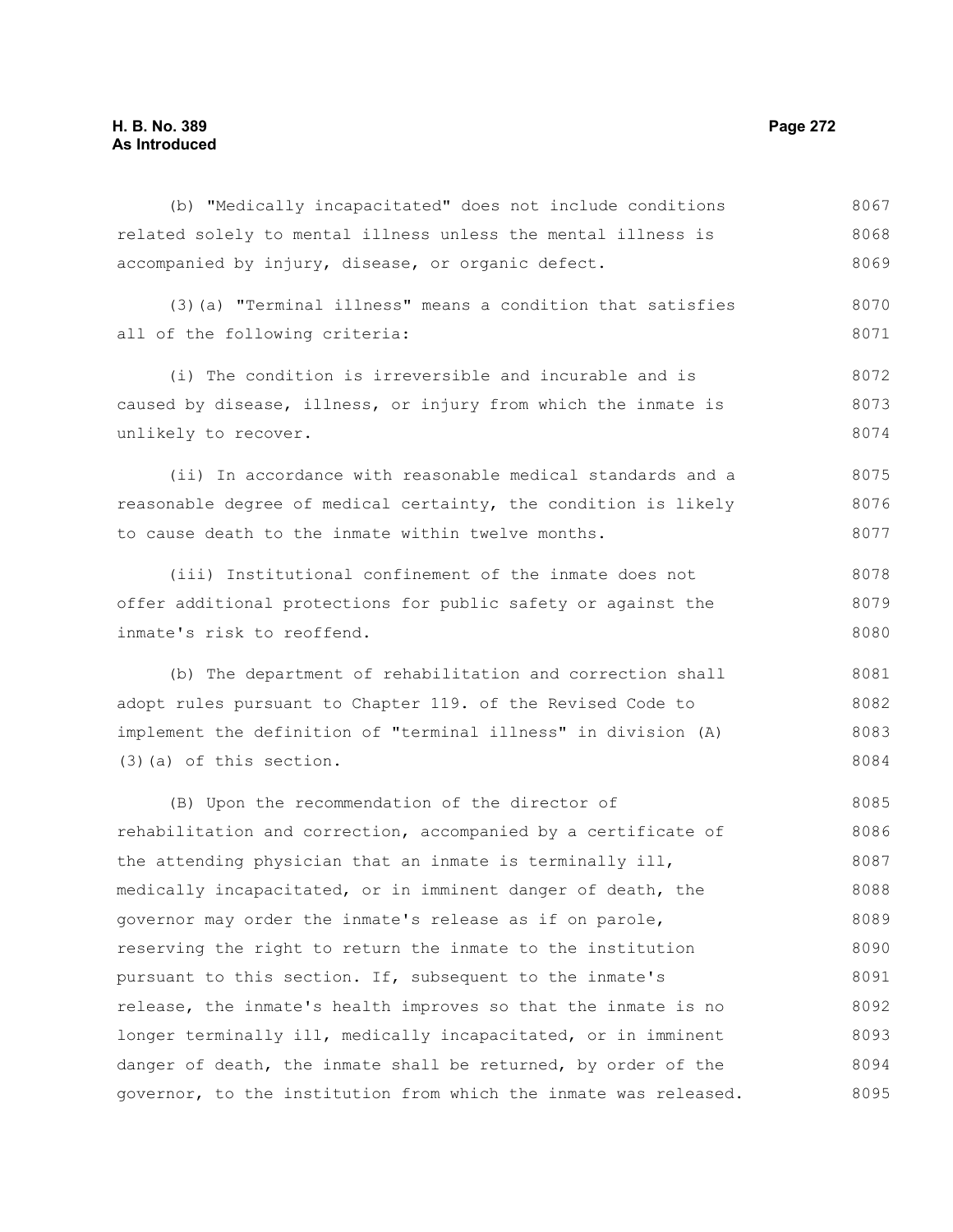If the inmate violates any rules or conditions applicable to the inmate, the inmate may be returned to an institution under the control of the department of rehabilitation and correction. The governor may direct the adult parole authority to investigate or cause to be investigated the inmate and make a recommendation. An inmate released under this section shall be subject to supervision by the adult parole authority in accordance with any recommendation of the adult parole authority that is approved by the governor. The adult parole authority shall adopt rules pursuant to section 119.03 of the Revised Code to establish the procedure for medical release of an inmate when an inmate is terminally ill, medically incapacitated, or in imminent danger of death. 8096 8097 8098 8099 8100 8101 8102 8103 8104 8105 8106 8107 8108

(C) No inmate is eligible for release under this section if the inmate is serving a death sentence, a sentence of life without parole, a sentence under Chapter 2971. of the Revised Code for a felony of the first or second degree, a sentence for aggravated murder or murder, or a mandatory prison term for an offense of violence or any specification described in Chapter 2941. of the Revised Code. 8109 8110 8111 8112 8113 8114 8115

**Sec. 2967.12.** (A) Except as provided in division (G) of this section, at least sixty days before the adult parole authority recommends any pardon or commutation of sentence, or grants any parole, the authority shall provide a notice of the pendency of the pardon, commutation, or parole, setting forth the name of the person on whose behalf it is made, the offense of which the person was convicted or to which the person pleaded guilty, the time of conviction or the guilty plea, and the term of the person's sentence, to the prosecuting attorney and the judge of the court of common pleas of the county in which the indictment against the person was found. If there is more than 8116 8117 8118 8119 8120 8121 8122 8123 8124 8125 8126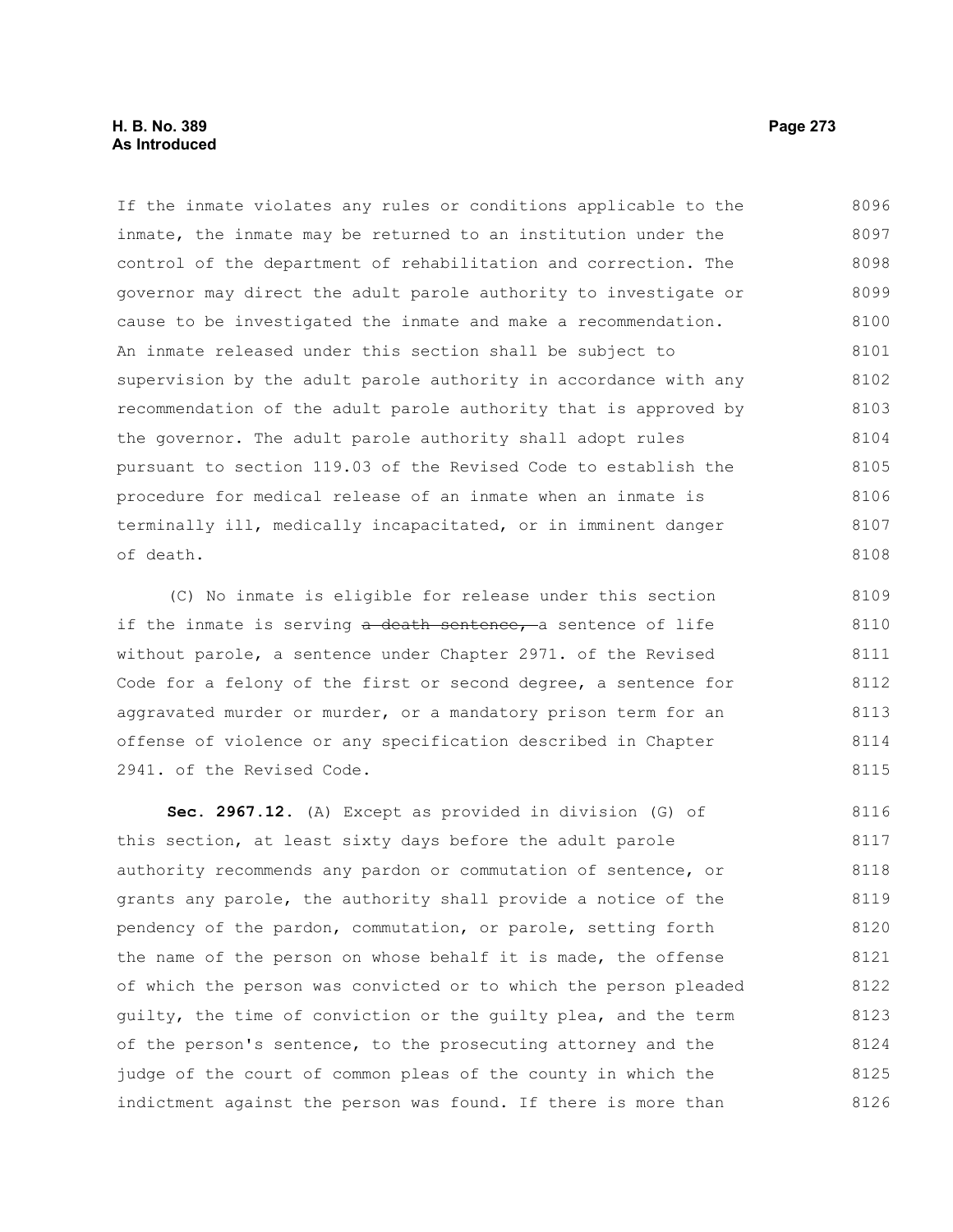# **H. B. No. 389 Page 274 As Introduced**

one judge of that court of common pleas, the authority shall provide the notice to the presiding judge. Upon the request of the prosecuting attorney or of any law enforcement agency, the authority shall provide to the requesting prosecuting attorney and law enforcement agencies an institutional summary report that covers the subject person's participation while confined in a state correctional institution in training, work, and other rehabilitative activities and any disciplinary action taken against the person while so confined. The department of rehabilitation and correction may utilize electronic means to provide this notice. The department of rehabilitation and correction, at the same time that it provides the notice to the prosecuting attorney and judge under this division, also shall post on the database it maintains pursuant to section 5120.66 of the Revised Code the offender's name and all of the information specified in division (A)(1)(c)(iii) of that section. 8127 8128 8129 8130 8131 8132 8133 8134 8135 8136 8137 8138 8139 8140 8141 8142

(B) If a request for notification has been made pursuant to section 2930.16 of the Revised Code or if division (H) of this section applies, the office of victim services or the adult parole authority also shall provide notice to the victim or the victim's representative at least sixty days prior to recommending any pardon or commutation of sentence for, or granting any parole to, the person. The notice shall include the information required by division (A) of this section and may be provided by telephone or through electronic means. The notice also shall inform the victim or the victim's representative that the victim or representative may send a written statement relative to the victimization and the pending action to the adult parole authority and that, if the authority receives any written statement prior to recommending a pardon or commutation or granting a parole for a person, the authority will consider 8143 8144 8145 8146 8147 8148 8149 8150 8151 8152 8153 8154 8155 8156 8157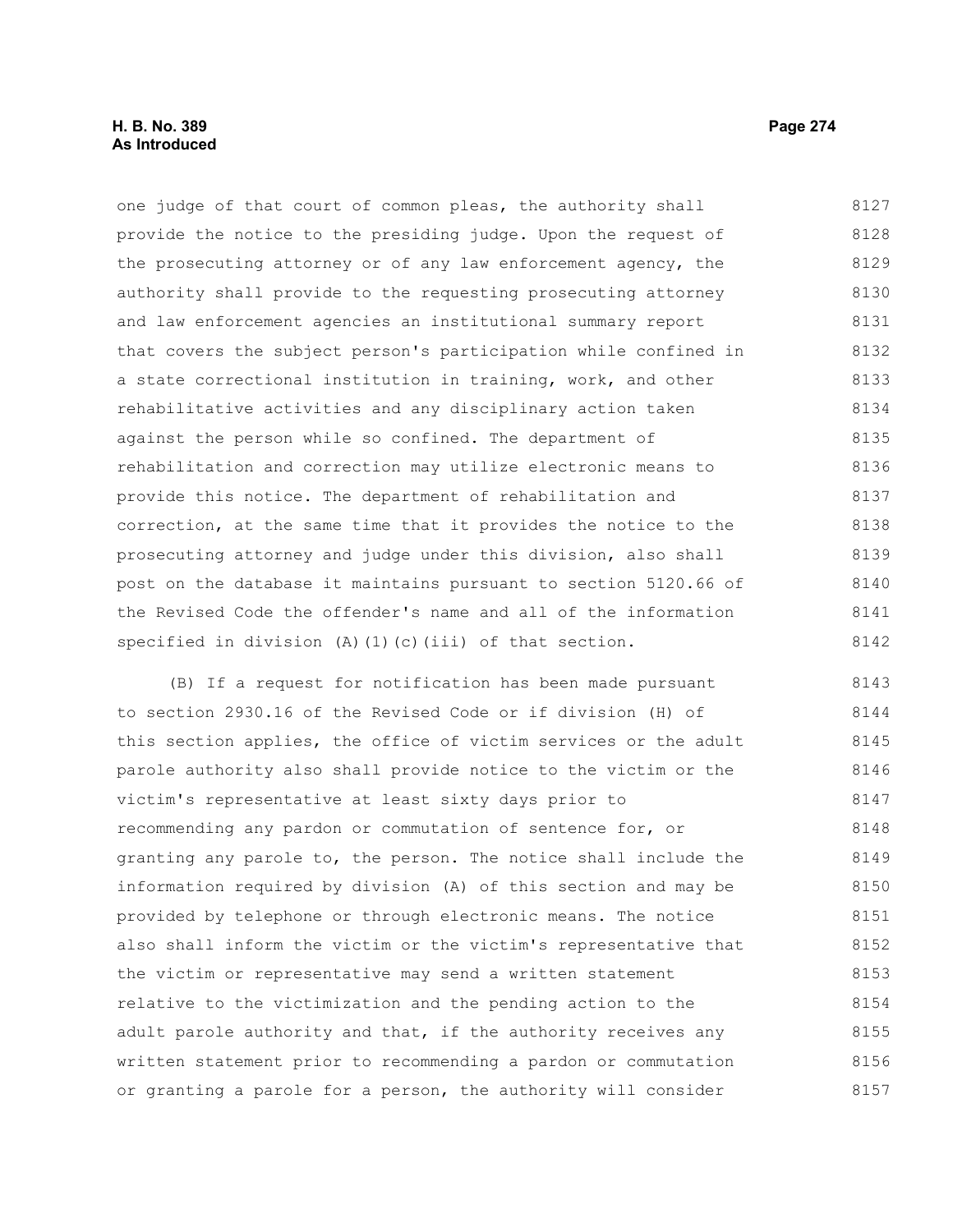the statement before it recommends a pardon or commutation or grants a parole. If the person is being considered for parole, the notice shall inform the victim or the victim's representative that a full board hearing of the parole board may be held and that the victim or victim's representative may contact the office of victims' services for further information. If the person being considered for parole was convicted of or pleaded guilty to a violation of section 2903.01 or 2903.02 of the Revised Code, an offense of violence that is a felony of the first, second, or third degree, or an offense punished by a sentence of life imprisonment, the notice shall inform the victim of that offense, the victim's representative, or a member of the victim's immediate family that the victim, the victim's representative, and the victim's immediate family have the right to give testimony at a full board hearing of the parole board and that the victim or victim's representative may contact the office of victims' services for further information. 8158 8159 8160 8161 8162 8163 8164 8165 8166 8167 8168 8169 8170 8171 8172 8173 8174

(C) When notice of the pendency of any pardon, commutation of sentence, or parole has been provided to a judge or prosecutor or posted on the database as required in division (A) of this section and a hearing on the pardon, commutation, or parole is continued to a date certain, the authority shall provide notice of the further consideration of the pardon, commutation, or parole at least sixty days before the further consideration. The notice of the further consideration shall be provided to the proper judge and prosecuting attorney at least sixty days before the further consideration, and may be provided using electronic means, and, if the initial notice was posted on the database as provided in division (A) of this section, the notice of the further consideration shall be posted on the database at least sixty days before the further consideration. 8175 8176 8177 8178 8179 8180 8181 8182 8183 8184 8185 8186 8187 8188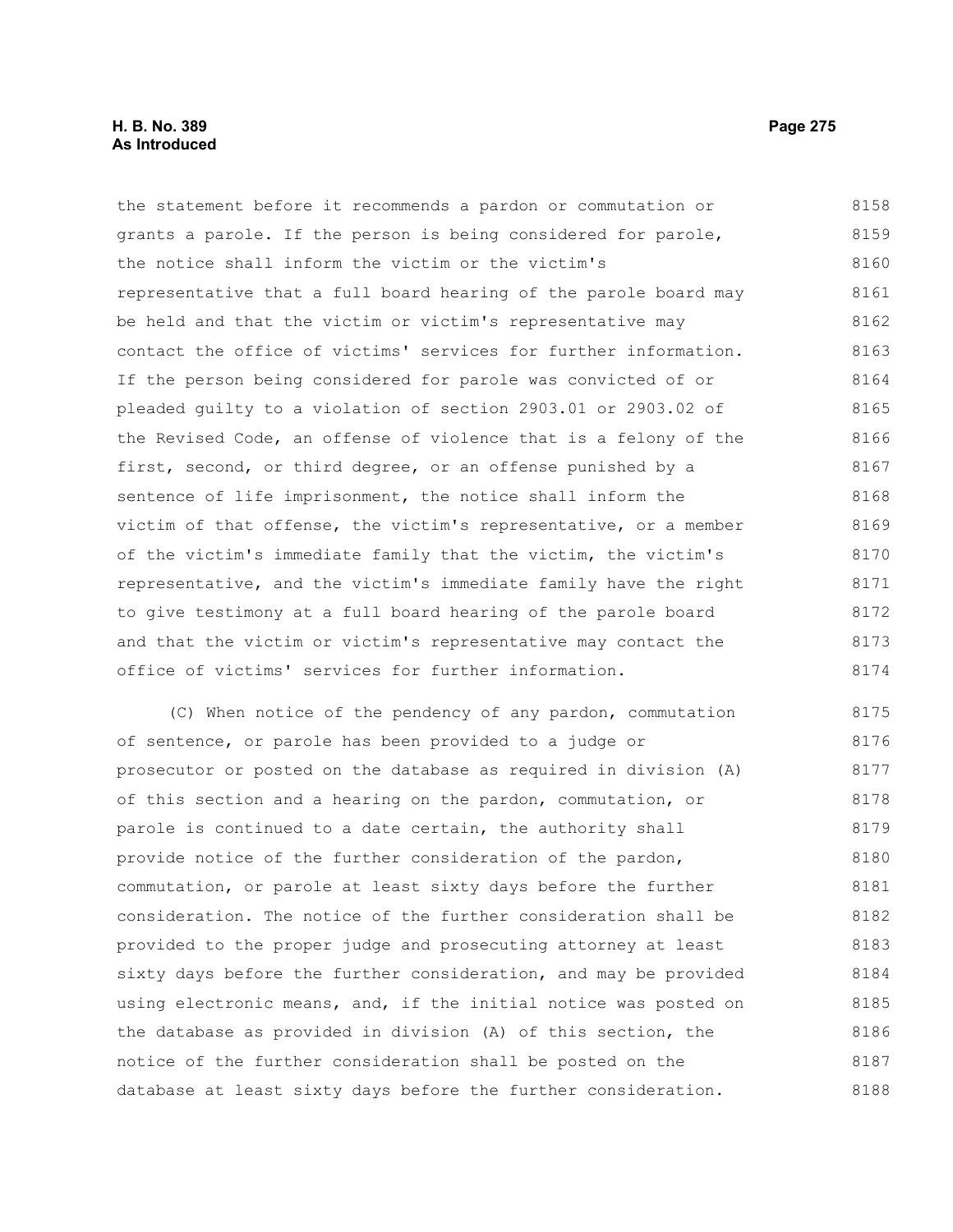# **H. B. No. 389 Page 276 As Introduced**

If the prosecuting attorney or a law enforcement agency was provided a copy of the institutional summary report relative to the subject person under division (A) of this section, the authority shall include with the notice of the further consideration sent to the prosecuting attorney any new information with respect to the person that relates to activities and actions of the person that are of a type covered by the report and shall send to the law enforcement agency a report that provides notice of the further consideration and includes any such new information with respect to the person. When notice of the pendency of any pardon, commutation, or parole has been given as provided in division (B) of this section and the hearing on it is continued to a date certain, the authority shall give notice of the further consideration to the victim or the victim's representative in accordance with section 2930.03 of the Revised Code. 8189 8190 8191 8192 8193 8194 8195 8196 8197 8198 8199 8200 8201 8202 8203 8204

(D) In case of an application for the pardon or commutation of sentence of a person sentenced to capital punishment, the governor may modify the requirements of notification and publication if there is not sufficient time for compliance with the requirements before the date fixed for the execution of sentence. 8205 8206 8207 8208 8209 8210

(E) If an offender is serving a prison term imposed under division (A)(3), (B)(1)(a), (b), or (c), (B)(2)(a), (b), or (c), or  $(B)(3)(a)$ ,  $(b)$ ,  $(c)$ , or  $(d)$  of section 2971.03 of the Revised Code and if the parole board terminates its control over the offender's service of that term pursuant to section 2971.04 of the Revised Code, the parole board immediately shall provide written notice of its termination of control or the transfer of control to the entities and persons specified in section 2971.04 of the Revised Code. 8211 8212 8213 8214 8215 8216 8217 8218 8219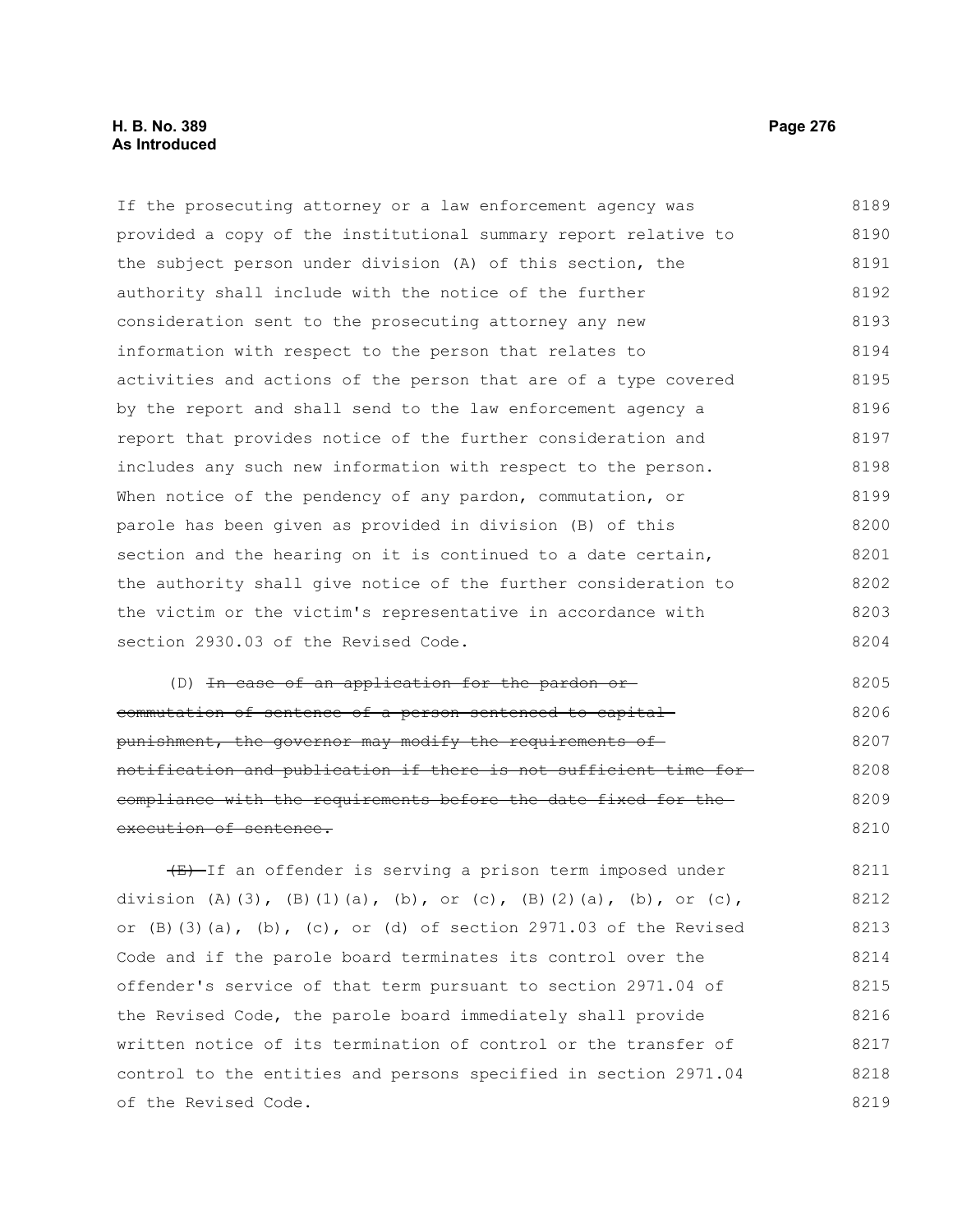# **H. B. No. 389 Page 277 As Introduced**

 $(F)$  (E) The failure of the adult parole authority to comply with the notice or posting provisions of division (A), (B), or (C) of this section or the failure of the parole board to comply with the notice provisions of division  $(E)$  (D) of this section do not give any rights or any grounds for appeal or post-conviction relief to the person serving the sentence. 8220 8221 8222 8223 8224 8225

 $\overline{(G)}$   $\overline{(F)}$  Divisions (A), (B), and (C) of this section do not apply to any release of a person that is of the type described in division (B)(2)(b) of section 5120.031 of the Revised Code. 8226 8227 8228

 $(H)$  (G) If a defendant is incarcerated for the commission of aggravated murder, murder, or an offense of violence that is a felony of the first, second, or third degree or is under a sentence of life imprisonment, except as otherwise provided in this division, the notice described in division (B) of this section shall be given to the victim or victim's representative regardless of whether the victim or victim's representative has made a request for notification. The notice described in division (B) of this section shall not be given under this division to a victim or victim's representative if the victim or victim's representative has requested pursuant to division (B) (2) of section 2930.03 of the Revised Code that the victim or the victim's representative not be provided the notice. The notice described in division (B) of this section does not have to be given under this division to a victim or victim's representative if notice was given to the victim or victim's representative with respect to at least two prior considerations of pardon, commutation, or parole of a person and the victim or victim's representative did not provide any written statement relative to the victimization and the pending action, did not attend any hearing conducted relative to the pending action, and did not otherwise respond to the office with respect to the 8229 8230 8231 8232 8233 8234 8235 8236 8237 8238 8239 8240 8241 8242 8243 8244 8245 8246 8247 8248 8249 8250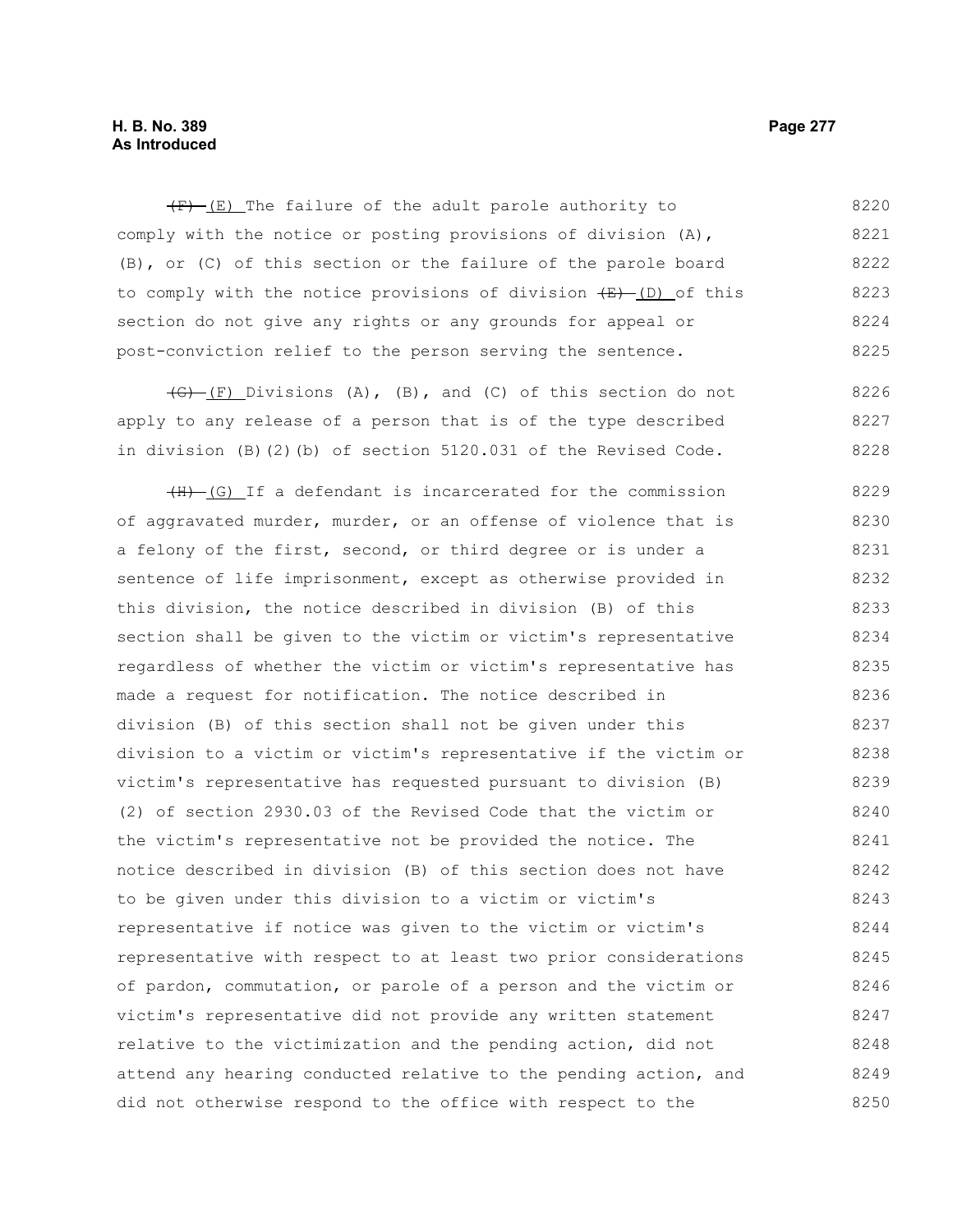pending action. Regardless of whether the victim or victim's representative has requested that the notice described in division (B) of this section be provided or not be provided, the office of victim services or adult parole authority shall give similar notice to the law enforcement agency that arrested the defendant if any officer of that agency was a victim of the offense and to any member of the victim's immediate family who requests notification. If notice is to be given under this division, the office or authority may give the notice by any reasonable means, including regular mail, telephone, and electronic mail, in accordance with division (D)(1) of section 2930.16 of the Revised Code. If the notice is based on an offense committed prior to the effective date of this amendment March 22, 2013, the notice to the victim or victim's representative also shall include the opt-out information described in division (D)(1) of section 2930.16 of the Revised Code. The office or authority, in accordance with division (D) (2) of section 2930.16 of the Revised Code, shall keep a record of all attempts to provide the notice, and of all notices provided, under this division. 8251 8252 8253 8254 8255 8256 8257 8258 8259 8260 8261 8262 8263 8264 8265 8266 8267 8268 8269 8270

Division  $(H)$  (G) of this section, and the notice-related provisions of divisions (E)(2) and (K) of section 2929.20, division (D)(1) of section 2930.16, division  $(E)$ (1)(b) of section 2967.19, division (A)(3)(b) of section 2967.26, division (D)(1) of section 2967.28, and division (A)(2) of section 5149.101 of the Revised Code enacted in the act in which division  $(H)$  (G) of this section was enacted, shall be known as "Roberta's Law." 8271 8272 8273 8274 8275 8276 8277 8278

 $(H)$  In addition to and independent of the right of a victim to make a statement as described in division (A) of this section or pursuant to section 2930.17 of the Revised Code or to 8279 8280 8281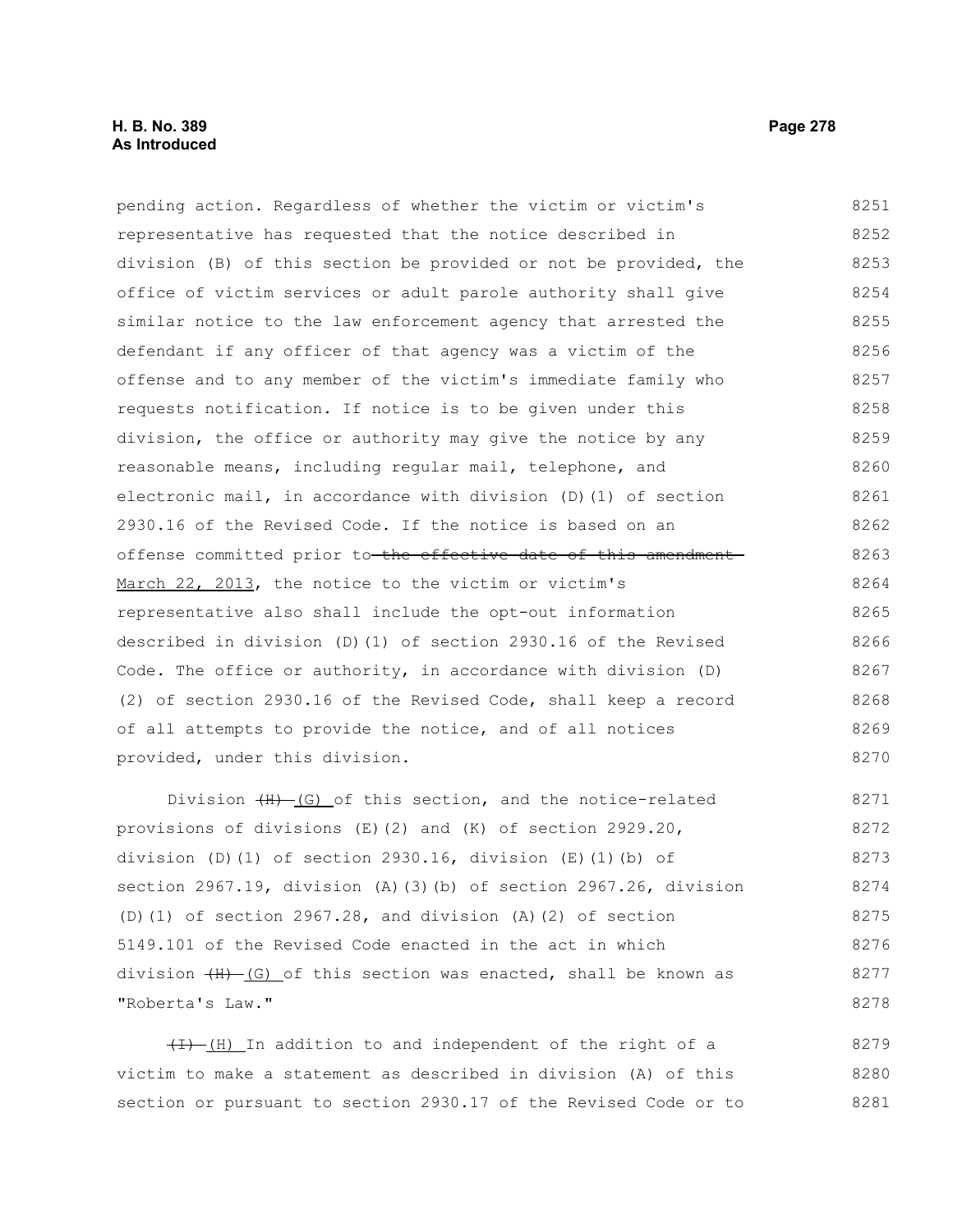otherwise make a statement, the authority for a judge or prosecuting attorney to furnish statements and information, make recommendations, and give testimony as described in division (A) of this section, the right of a prosecuting attorney, judge, or victim to give testimony or submit a statement at a full parole board hearing pursuant to section 5149.101 of the Revised Code, and any other right or duty of a person to present information or make a statement, any person may send to the adult parole authority at any time prior to the authority's recommending a pardon or commutation or granting a parole for the offender a written statement relative to the offense and the pending action.  $\overline{J}$  (I) As used in this section, "victim's immediate 8282 8283 8284 8285 8286 8287 8288 8289 8290 8291 8292 8293 8294

family" means the mother, father, spouse, sibling, or child of the victim, provided that in no case does "victim's immediate family" include the offender with respect to whom the notice in question applies. 8295 8296 8297 8298

**Sec. 2967.13.** (A) Except as provided in division (G) of this section, a prisoner serving a sentence of imprisonment for life for an offense committed on or after July 1, 1996, is not entitled to any earned credit under section 2967.193 of the Revised Code and becomes eligible for parole as follows: 8299 8300 8301 8302 8303

(1) If a sentence of imprisonment for life was imposed for the offense of murder, at the expiration of the prisoner's minimum term; 8304 8305 8306

(2) If a sentence of imprisonment for life with parole eligibility after serving twenty years of imprisonment was imposed pursuant to section 2929.02 or former section 2929.022 or 2929.03 of the Revised Code, after serving a term of twenty years; 8307 8308 8309 8310 8311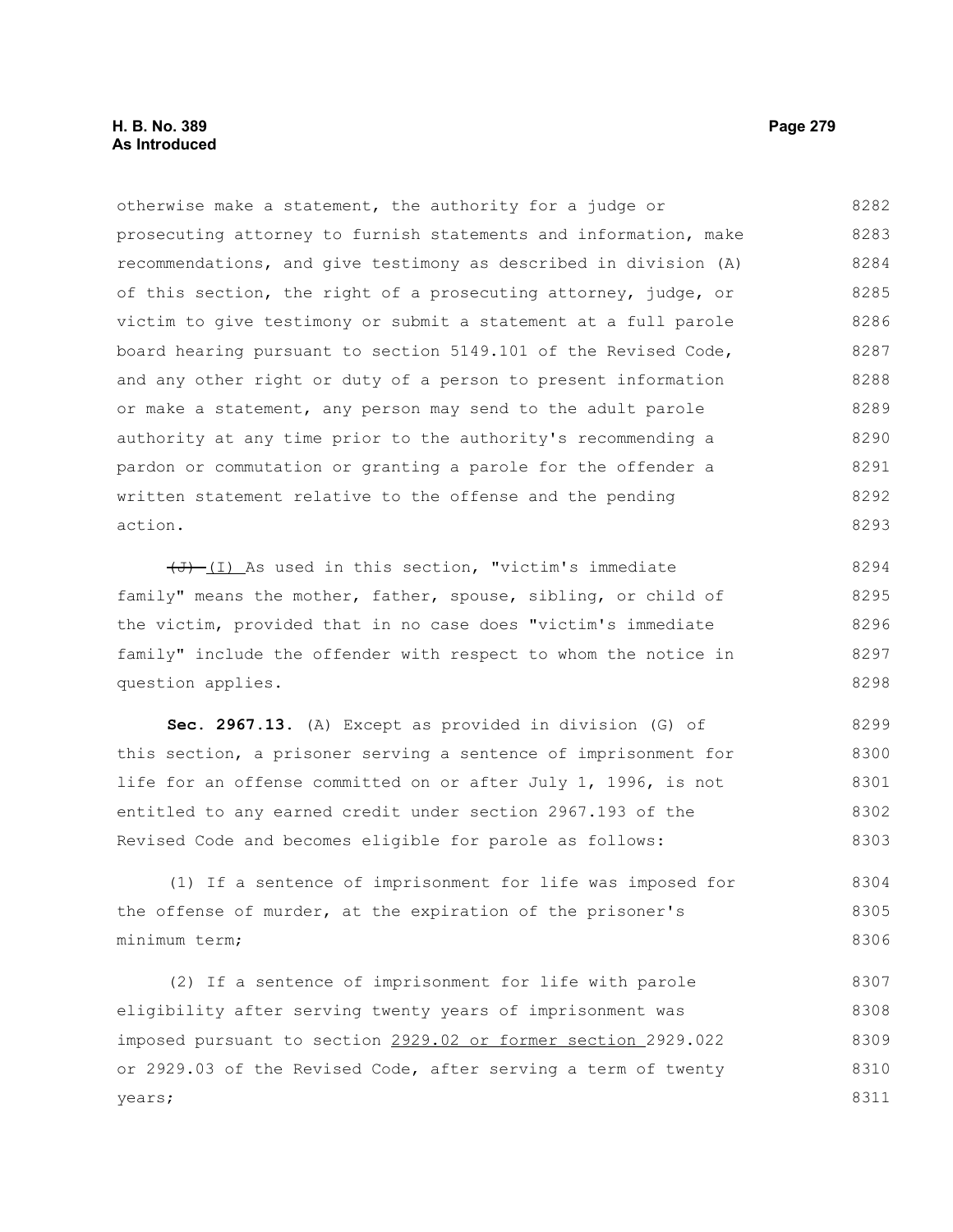(3) If a sentence of imprisonment for life with parole eligibility after serving twenty-five full years of imprisonment was imposed pursuant to section 2929.02 or former section 2929.022 or 2929.03 of the Revised Code, after serving a term of twenty-five full years; 8312 8313 8314 8315 8316

(4) If a sentence of imprisonment for life with parole eligibility after serving thirty full years of imprisonment was imposed pursuant to section 2929.02 or former section 2929.022 or 2929.03 of the Revised Code, after serving a term of thirty full years; 8317 8318 8319 8320 8321

(5) If a sentence of imprisonment for life was imposed for rape, after serving a term of ten full years' imprisonment; 8322 8323

(6) If a sentence of imprisonment for life with parole eligibility after serving fifteen years of imprisonment was imposed for a violation of section 2927.24 of the Revised Code, after serving a term of fifteen years. 8324 8325 8326 8327

(B) Except as provided in division (G) of this section, a prisoner serving a sentence of imprisonment for life with parole eligibility after serving twenty years of imprisonment or a sentence of imprisonment for life with parole eligibility after serving twenty-five full years or thirty full years of imprisonment imposed pursuant to section 2929.02 or former section 2929.022 or 2929.03 of the Revised Code for an offense committed on or after July 1, 1996, consecutively to any other term of imprisonment, becomes eligible for parole after serving twenty years, twenty full years, or thirty full years, as applicable, as to each such sentence of life imprisonment, which shall not be reduced for earned credits under section 2967.193 of the Revised Code, plus the term or terms of the other sentences consecutively imposed or, if one of the other 8328 8329 8330 8331 8332 8333 8334 8335 8336 8337 8338 8339 8340 8341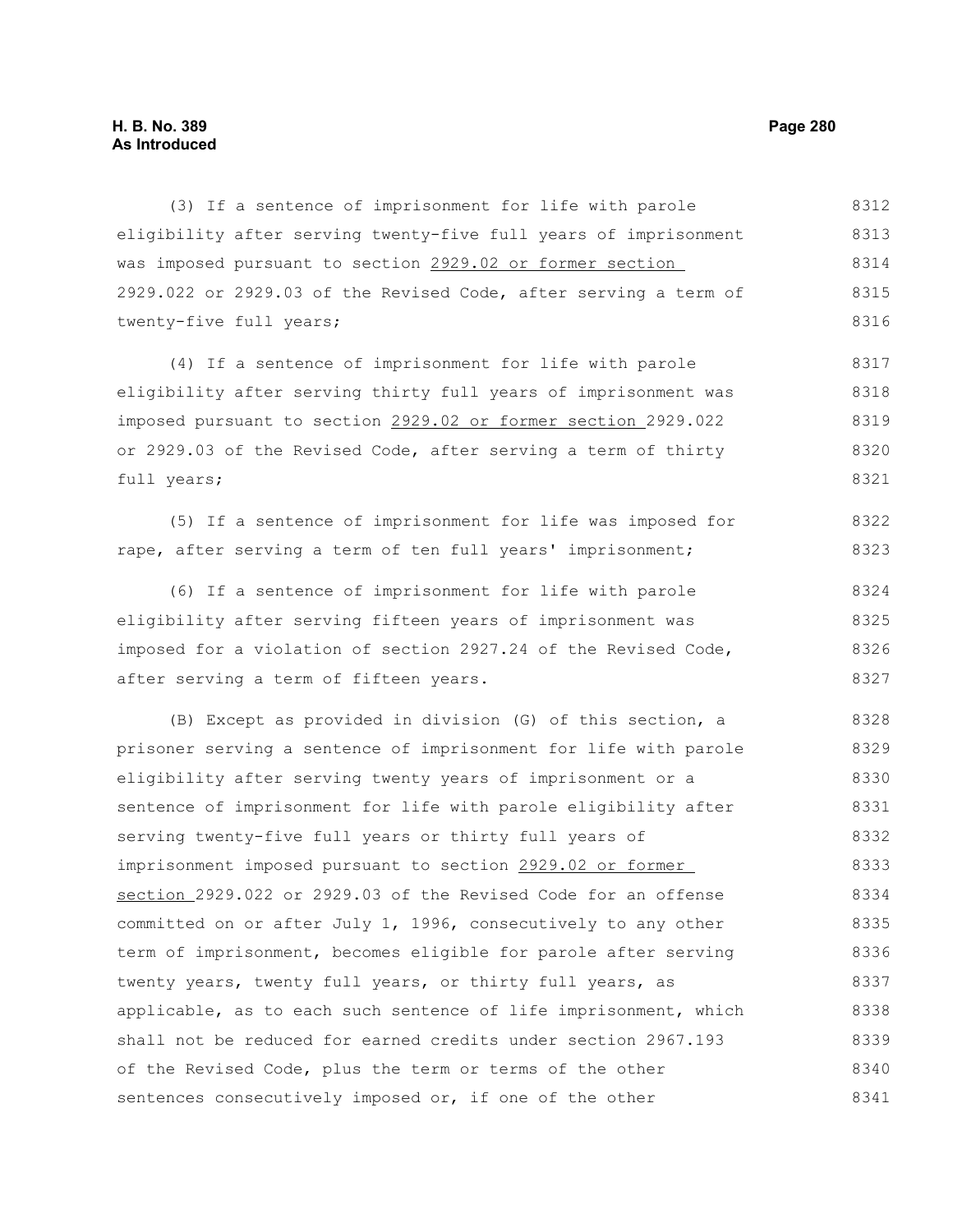| sentences is another type of life sentence with parole           | 8342 |
|------------------------------------------------------------------|------|
| eligibility, the number of years before parole eligibility for   | 8343 |
| that sentence.                                                   | 8344 |
| (C) Except as provided in division (G) of this section, a        | 8345 |
| prisoner serving consecutively two or more sentences in which an | 8346 |
| indefinite term of imprisonment is imposed becomes eligible for  | 8347 |
| parole upon the expiration of the aggregate of the minimum terms | 8348 |
| of the sentences.                                                | 8349 |
| (D) Except as provided in division (G) of this section, a        | 8350 |
| prisoner serving a term of imprisonment who is described in      | 8351 |
| division (A) of section 2967.021 of the Revised Code becomes     | 8352 |
| eligible for parole as described in that division or, if the     | 8353 |
| prisoner is serving a definite term of imprisonment, shall be    | 8354 |
| released as described in that division.                          | 8355 |
| (E) A prisoner serving a sentence of life imprisonment           | 8356 |
| without parole imposed pursuant to section 2907.02 or 2929.02 or | 8357 |
| former_section 2929.03 or 2929.06 of the Revised Code is not     | 8358 |
| eligible for parole and shall be imprisoned until death.         | 8359 |
| (F) A prisoner serving a stated prison term shall be             | 8360 |
| released in accordance with section 2967.28 of the Revised Code. | 8361 |
| (G) A prisoner serving a prison term or term of life             | 8362 |
| imprisonment without parole imposed pursuant to section 2971.03  | 8363 |
| of the Revised Code never becomes eligible for parole during     | 8364 |
| that term of imprisonment.                                       | 8365 |
| Sec. 2967.19. (A) As used in this section:                       | 8366 |
| (1) "Deadly weapon" and "dangerous ordnance" have the same       | 8367 |
| meanings as in section 2923.11 of the Revised Code.              | 8368 |
| (2) "Disqualifying prison term" means any of the                 | 8369 |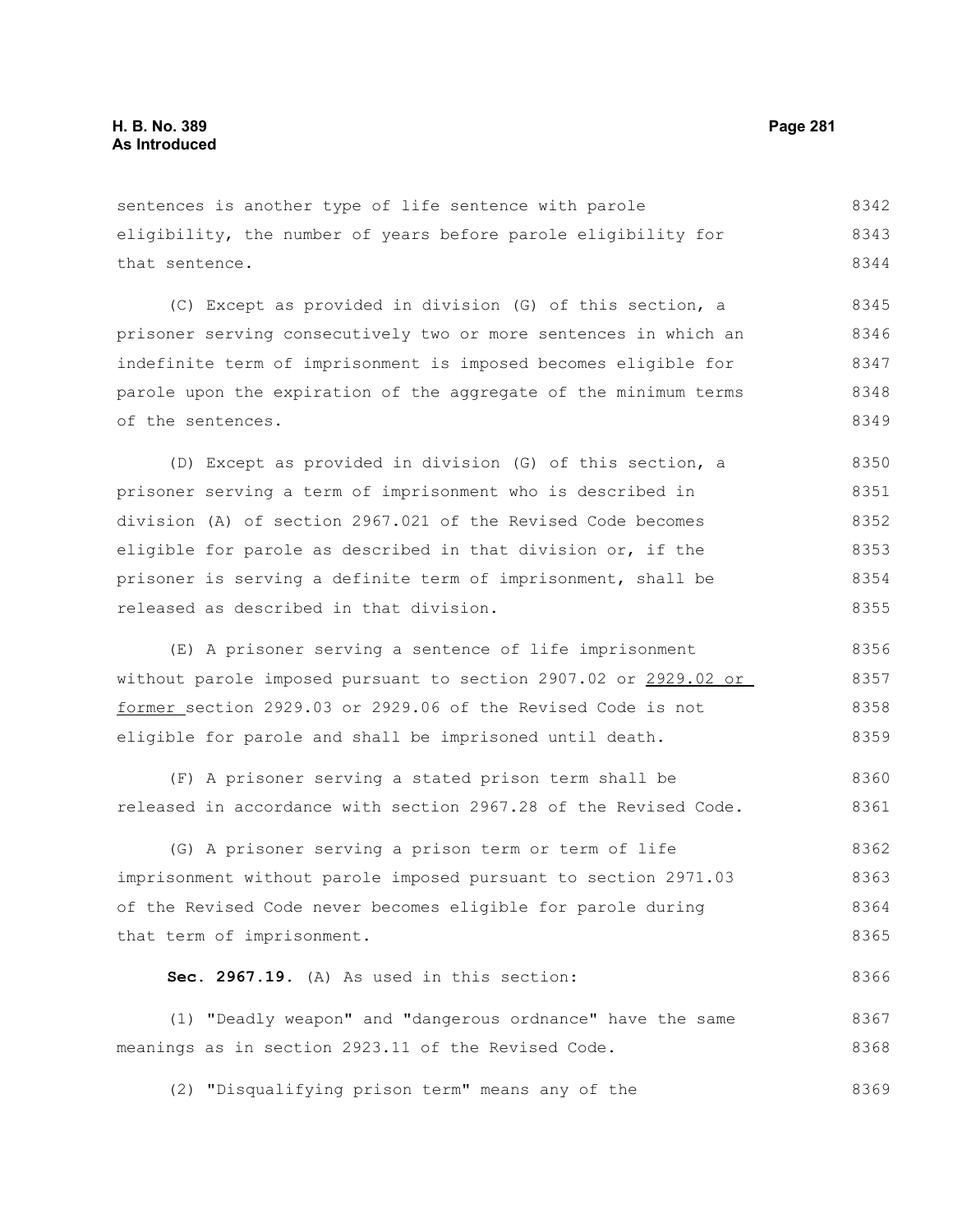| following:                                                       | 8370 |
|------------------------------------------------------------------|------|
| (a) A prison term imposed for aggravated murder, murder,         | 8371 |
| voluntary manslaughter, involuntary manslaughter, felonious      | 8372 |
| assault, kidnapping, rape, aggravated arson, aggravated          | 8373 |
| burglary, or aggravated robbery;                                 | 8374 |
| (b) A prison term imposed for complicity in, an attempt to       | 8375 |
| commit, or conspiracy to commit any offense listed in division   | 8376 |
| $(A)$ $(2)$ $(a)$ of this section;                               | 8377 |
| (c) A prison term of life imprisonment, including any term       | 8378 |
| of life imprisonment that has parole eligibility;                | 8379 |
| (d) A prison term imposed for any felony other than              | 8380 |
| carrying a concealed weapon an essential element of which is any | 8381 |
| conduct or failure to act expressly involving any deadly weapon  | 8382 |
| or dangerous ordnance;                                           | 8383 |
| (e) A prison term imposed for any violation of section           | 8384 |
| 2925.03 of the Revised Code that is a felony of the first or     | 8385 |
| second degree;                                                   | 8386 |
| (f) A prison term imposed for engaging in a pattern of           | 8387 |
| corrupt activity in violation of section 2923.32 of the Revised  | 8388 |
| Code;                                                            | 8389 |
| (g) A prison term imposed pursuant to section 2971.03 of         | 8390 |
| the Revised Code;                                                | 8391 |
| (h) A prison term imposed for any sexually oriented              | 8392 |
| offense.                                                         | 8393 |
| (3) "Eligible prison term" means any prison term that is         | 8394 |
| not a disqualifying prison term and is not a restricting prison  | 8395 |
| term.                                                            | 8396 |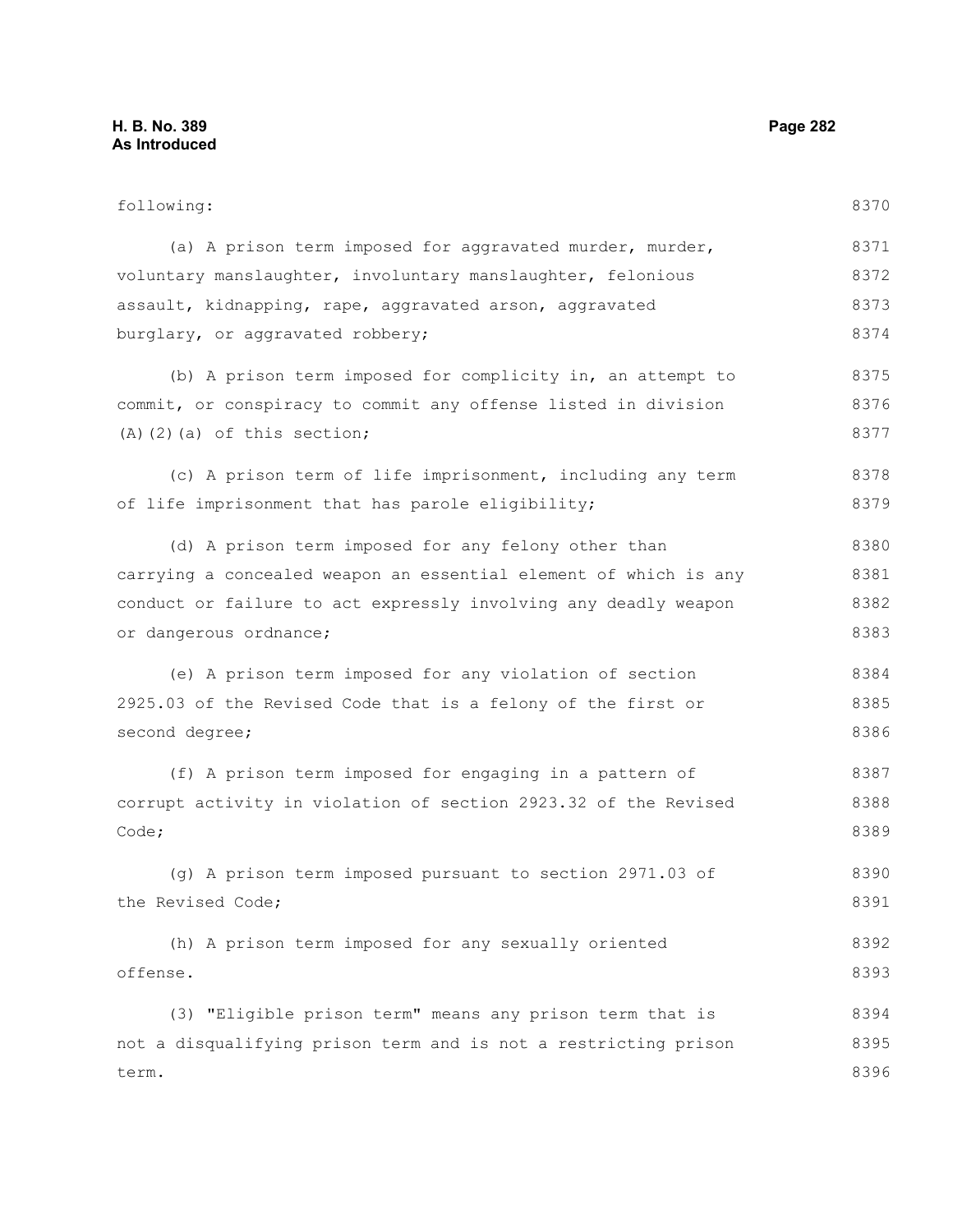(4) "Restricting prison term" means any of the following: (a) A mandatory prison term imposed under division (B)(1) (a), (B)(1)(c), (B)(1)(f), (B)(1)(g), (B)(2), or (B)(7) of section 2929.14 of the Revised Code for a specification of the type described in that division; (b) In the case of an offender who has been sentenced to a mandatory prison term for a specification of the type described in division (A)(4)(a) of this section, the prison term imposed for the felony offense for which the specification was stated at the end of the body of the indictment, count in the indictment, or information charging the offense; (c) A prison term imposed for trafficking in persons; (d) A prison term imposed for any offense that is described in division (A)(4)(d)(i) of this section if division  $(A)$  $(d)$  $(ii)$  of this section applies to the offender: (i) The offense is a felony of the first or second degree that is an offense of violence and that is not described in division (A)(2)(a) or (b) of this section, an attempt to commit a felony of the first or second degree that is an offense of violence and that is not described in division (A)(2)(a) or (b) of this section if the attempt is a felony of the first or second degree, or an offense under an existing or former law of this state, another state, or the United States that is or was substantially equivalent to any other offense described in this division. (ii) The offender previously was convicted of or pleaded 8397 8398 8399 8400 8401 8402 8403 8404 8405 8406 8407 8408 8409 8410 8411 8412 8413 8414 8415 8416 8417 8418 8419 8420 8421 8422

guilty to any offense listed in division  $(A)$   $(2)$  or  $(A)$   $(4)$   $(d)$   $(i)$ of this section. 8423 8424

(5) "Sexually oriented offense" has the same meaning as in 8425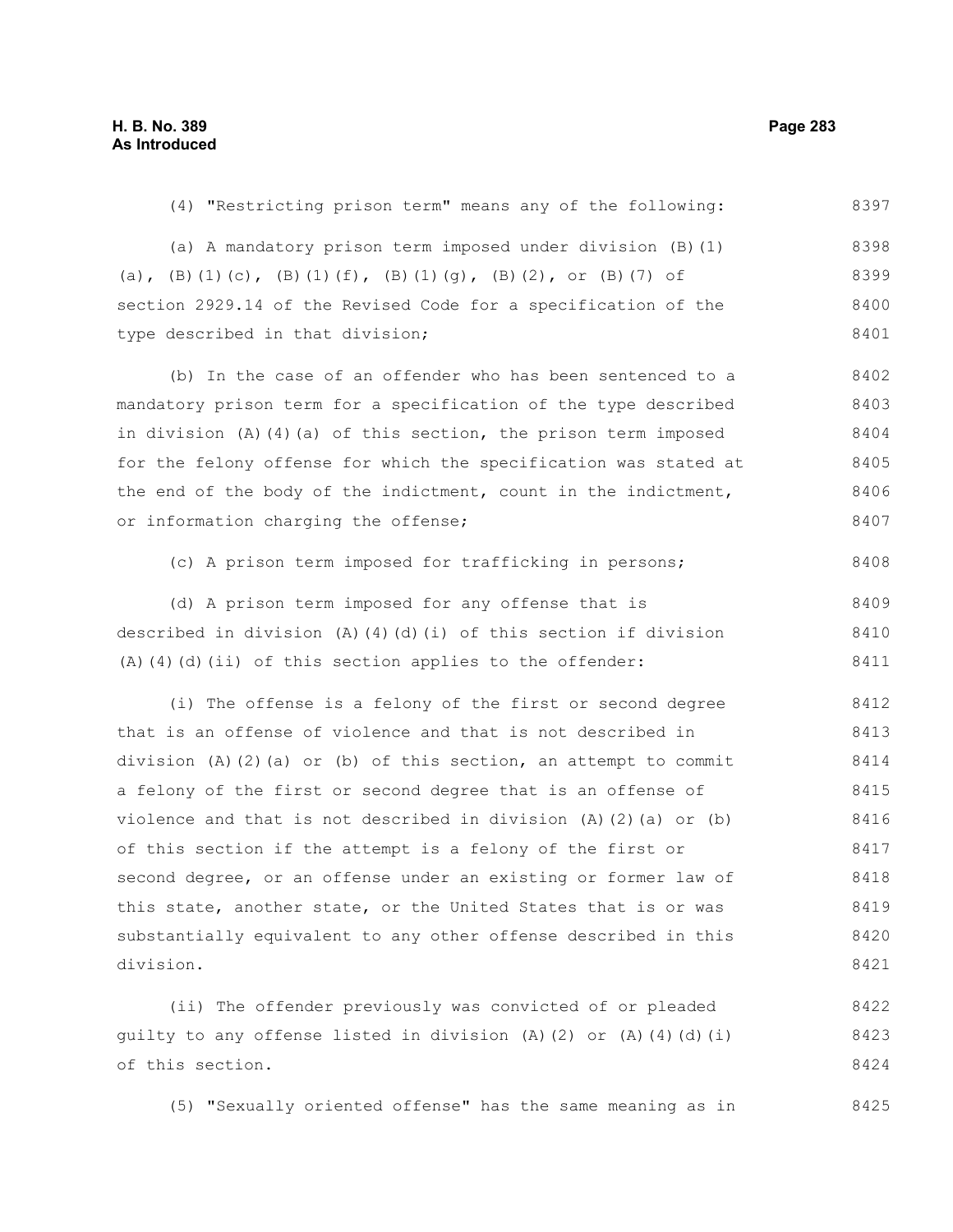section 2950.01 of the Revised Code.

(B) The director of the department of rehabilitation and correction may recommend in writing to the sentencing court that the court consider releasing from prison any offender who, on or after September 30, 2011, is confined in a state correctional institution, who is serving a stated prison term of one year or more, and who is eligible under division (C) of this section for a release under this section. If the director wishes to recommend that the sentencing court consider releasing an offender under this section, the director shall notify the sentencing court in writing of the offender's eligibility not earlier than ninety days prior to the date on which the offender becomes eligible as described in division (C) of this section. The director's submission of the written notice constitutes a recommendation by the director that the court strongly consider release of the offender consistent with the purposes and principles of sentencing set forth in sections 2929.11 and 2929.13 of the Revised Code. Only an offender recommended by the director under division (B) of this section may be considered for early release under this section. 8427 8428 8429 8430 8431 8432 8433 8434 8435 8436 8437 8438 8439 8440 8441 8442 8443 8444 8445

(C)(1) An offender serving a stated prison term of one year or more and who has commenced service of that stated prison term becomes eligible for release from prison under this section only as described in this division. An offender serving a stated prison term that includes a disqualifying prison term is not eligible for release from prison under this section. An offender serving a stated prison term that consists solely of one or more restricting prison terms is not eligible for release under this section. An offender serving a stated prison term of one year or more that includes one or more restricting prison terms and one or more eligible prison terms becomes eligible for release under 8446 8447 8448 8449 8450 8451 8452 8453 8454 8455 8456

8426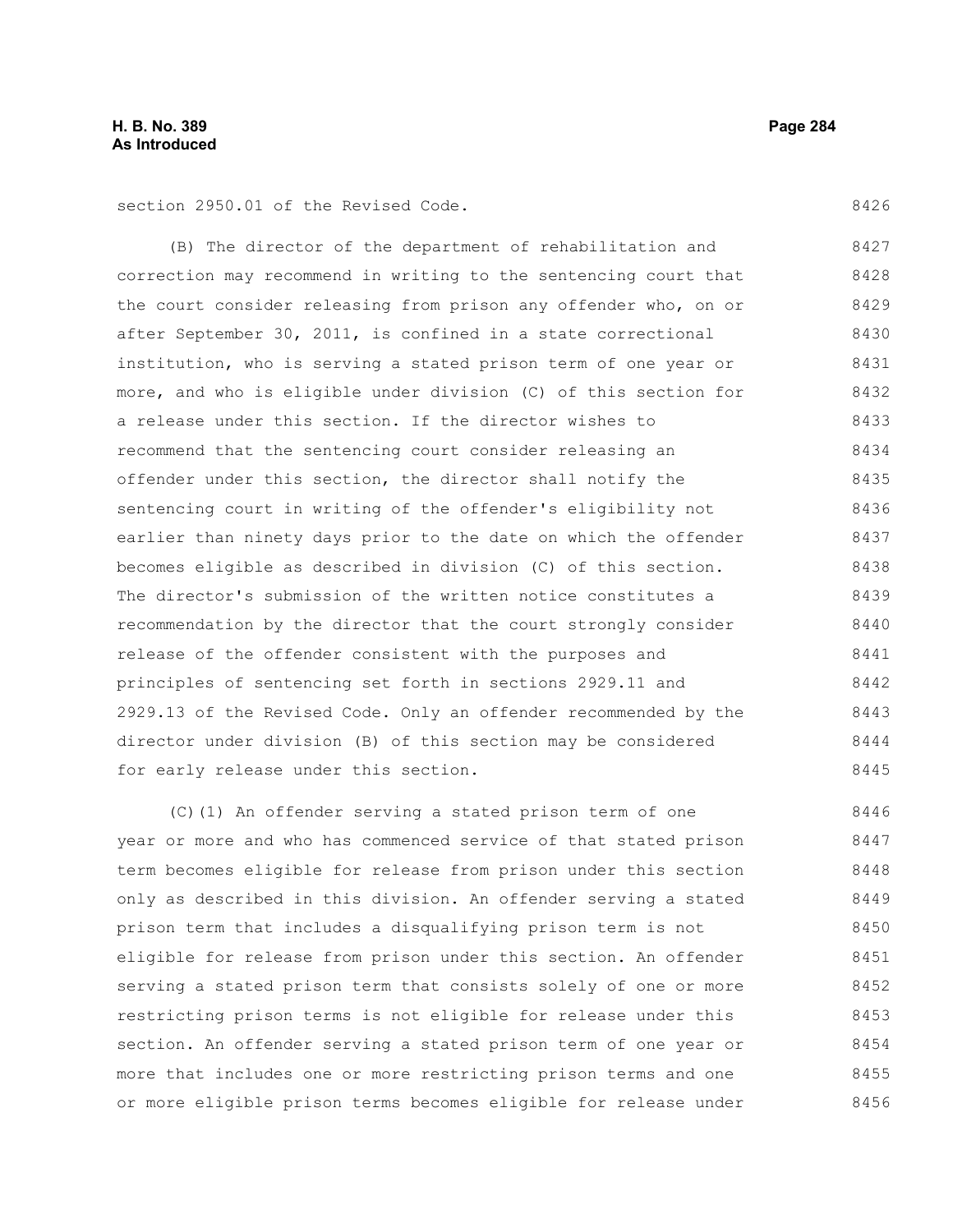# **H. B. No. 389 Page 285 As Introduced**

this section after having fully served all restricting prison terms and having served eighty per cent of the stated prison term that remains to be served after all restricting prison terms have been fully served. An offender serving a stated prison term that consists solely of one or more eligible prison terms becomes eligible for release under this section after having served eighty per cent of that stated prison term. For purposes of determining an offender's eligibility for release under this section, if the offender's stated prison term includes consecutive prison terms, any restricting prison terms shall be deemed served prior to any eligible prison terms that run consecutively to the restricting prison terms, and the eligible prison terms are deemed to commence after all of the restricting prison terms have been fully served. 8457 8458 8459 8460 8461 8462 8463 8464 8465 8466 8467 8468 8469 8470

An offender serving a stated prison term of one year or more that includes a mandatory prison term that is not a disqualifying prison term and is not a restricting prison term is not automatically ineligible as a result of the offender's service of that mandatory term for release from prison under this section, and the offender's eligibility for release from prison under this section is determined in accordance with this division. 8471 8472 8473 8474 8475 8476 8477 8478

(2) If an offender confined in a state correctional institution under a stated prison term is eligible for release under this section as described in division (C)(1) of this section, the director of the department of rehabilitation and correction may recommend in writing that the sentencing court consider releasing the offender from prison under this section by submitting to the sentencing court the written notice described in division (B) of this section. 8479 8480 8481 8482 8483 8484 8485 8486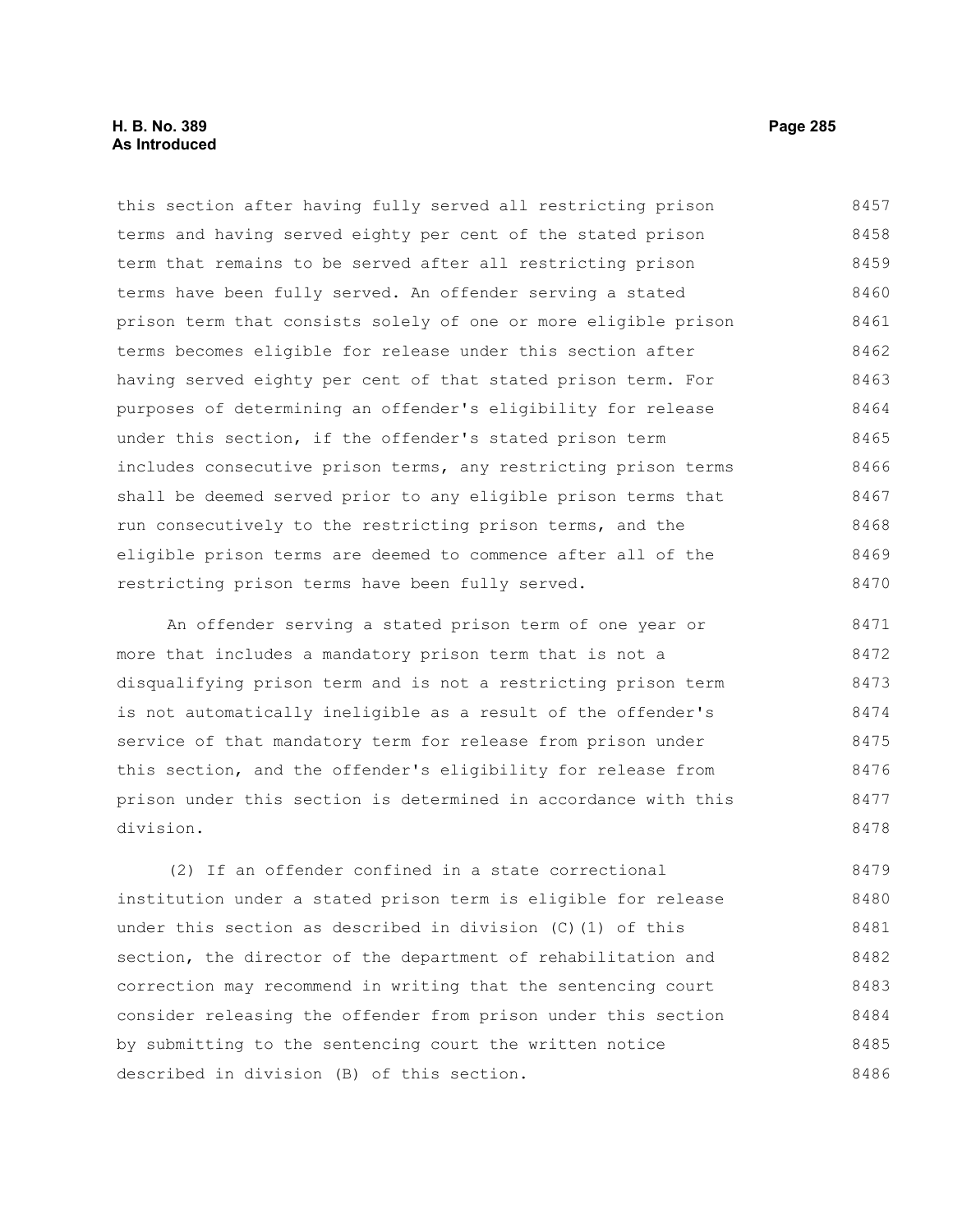# **H. B. No. 389 Page 286 As Introduced**

(D) The director shall include with any notice submitted to the sentencing court under division (B) of this section an institutional summary report that covers the offender's participation while confined in a state correctional institution in school, training, work, treatment, and other rehabilitative activities and any disciplinary action taken against the offender while so confined. The director shall include with the notice any other documentation requested by the court, if available. 8487 8488 8489 8490 8491 8492 8493 8494 8495

(E)(1) When the director submits a written notice to a sentencing court that an offender is eligible to be considered for early release under this section, the department promptly shall provide to the prosecuting attorney of the county in which the offender was indicted a copy of the written notice, a copy of the institutional summary report, and any other information provided to the court and shall provide a copy of the institutional summary report to any law enforcement agency that requests the report. The department also promptly shall do whichever of the following is applicable: 8496 8497 8498 8499 8500 8501 8502 8503 8504 8505

(a) Subject to division  $(E)$  (1)(b) of this section, give written notice of the submission to any victim of the offender or victim's representative of any victim of the offender who is registered with the office of victim's services. 8506 8507 8508 8509

(b) If the offense was aggravated murder, murder, an offense of violence that is a felony of the first, second, or third degree, or an offense punished by a sentence of life imprisonment, except as otherwise provided in this division, notify the victim or the victim's representative of the filing of the petition regardless of whether the victim or victim's representative has registered with the office of victim's 8510 8511 8512 8513 8514 8515 8516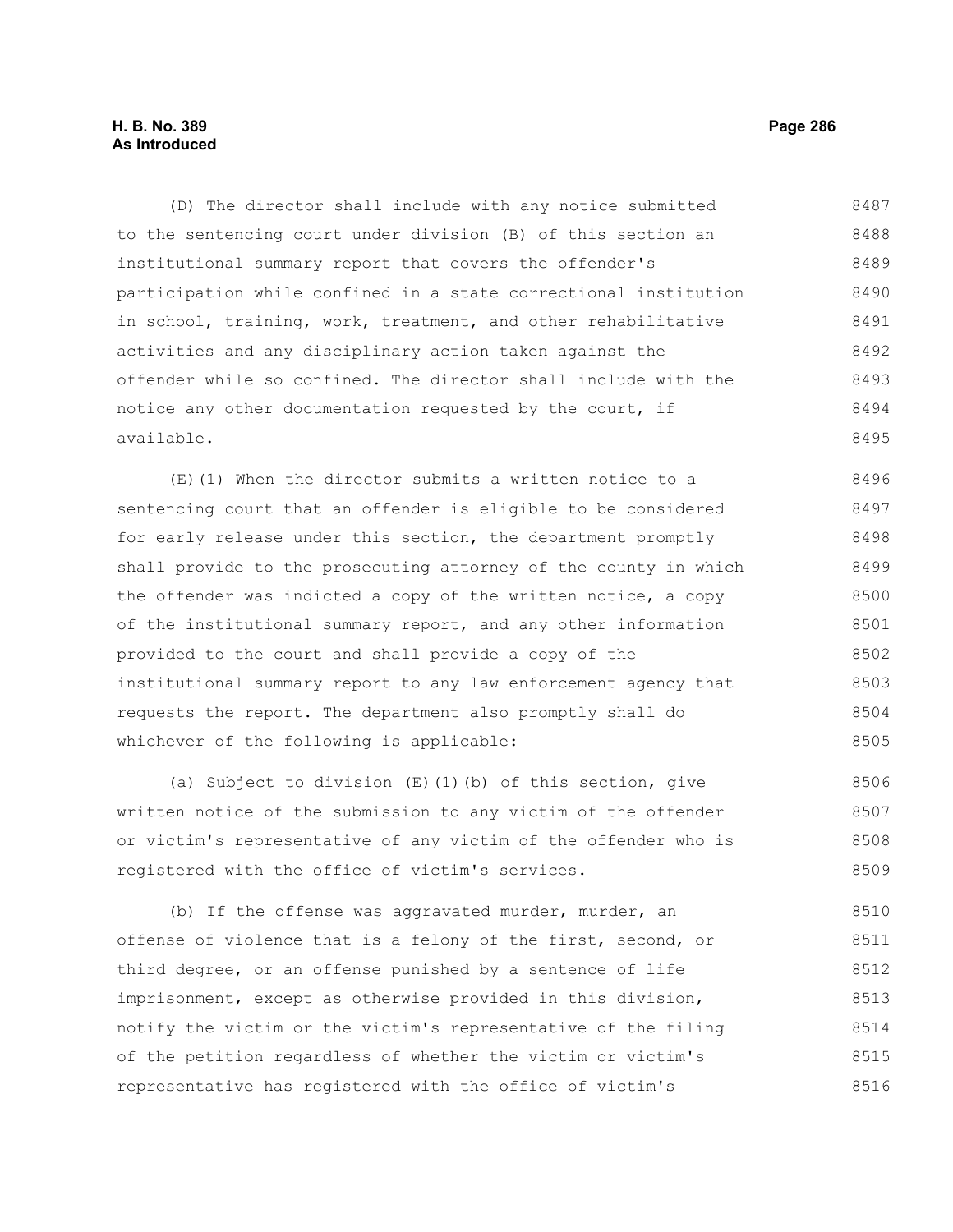services. The notice of the filing of the petition shall not be given under this division to a victim or victim's representative if the victim or victim's representative has requested pursuant to division (B)(2) of section 2930.03 of the Revised Code that the victim or the victim's representative not be provided the notice. If notice is to be provided to a victim or victim's representative under this division, the department may give the notice by any reasonable means, including regular mail, telephone, and electronic mail, in accordance with division (D) (1) of section 2930.16 of the Revised Code. If the notice is based on an offense committed prior to the effective date of this amendment March 22, 2013, the notice also shall include the opt-out information described in division (D)(1) of section 2930.16 of the Revised Code. The department, in accordance with division (D)(2) of section 2930.16 of the Revised Code, shall keep a record of all attempts to provide the notice, and of all notices provided, under this division. 8517 8518 8519 8520 8521 8522 8523 8524 8525 8526 8527 8528 8529 8530 8531 8532 8533

Division  $(E)$  (1)(b) of this section, and the notice-related provisions of divisions (E)(2) and (K) of section 2929.20, division (D)(1) of section 2930.16, division  $(H)$  (G) of section 2967.12, division (A)(3)(b) of section 2967.26, division (D)(1) of section 2967.28, and division (A)(2) of section 5149.101 of the Revised Code enacted in the act in which division (E)(2) of this section was enacted, shall be known as "Roberta's Law." 8534 8535 8536 8537 8538 8539 8540

(2) When the director submits a petition under this section, the department also promptly shall post a copy of the written notice on the database it maintains under section 5120.66 of the Revised Code and include information on where a person may send comments regarding the recommendation of early release. 8541 8542 8543 8544 8545 8546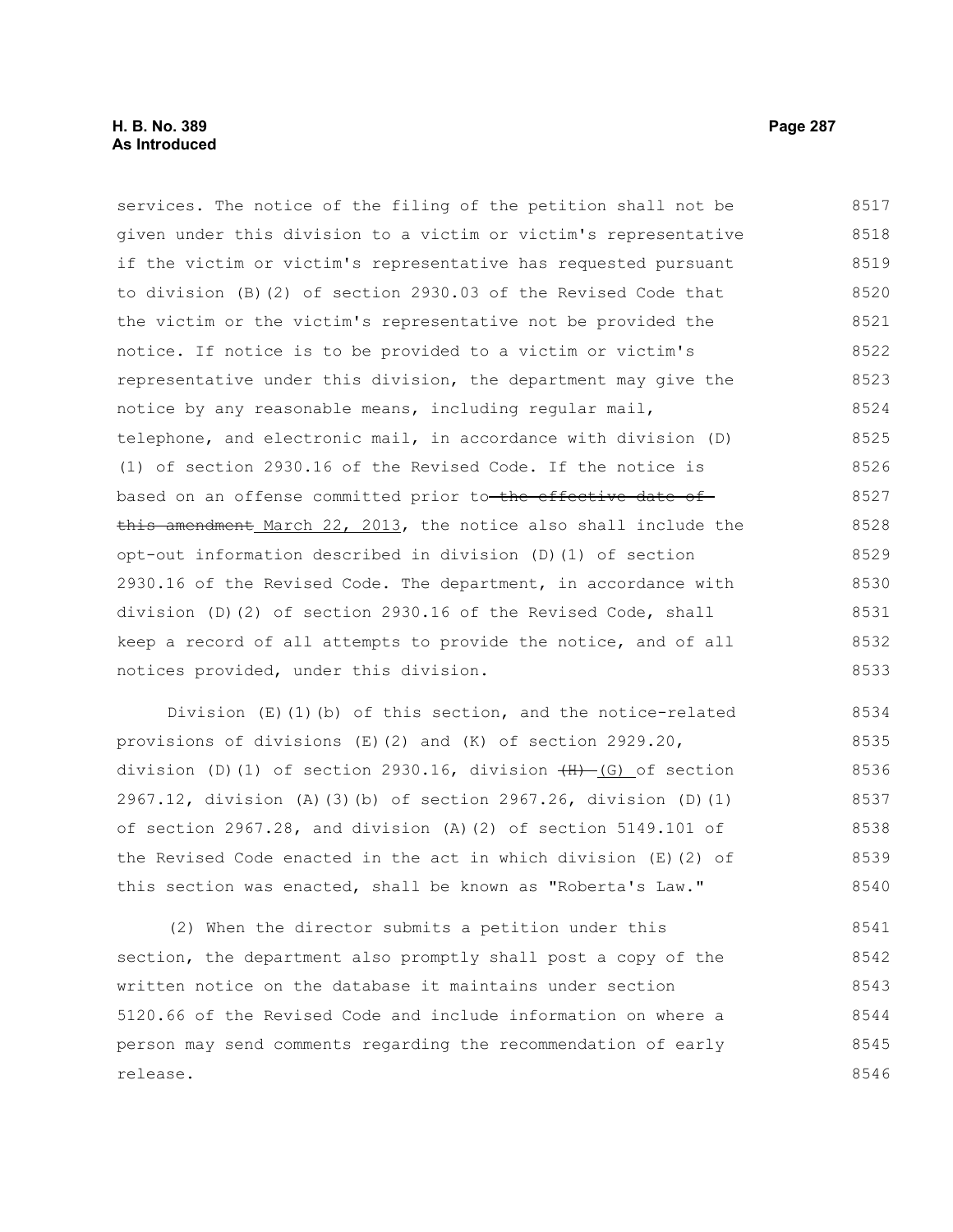# **H. B. No. 389 Page 288 As Introduced**

The information provided to the court, the prosecutor, and the victim or victim's representative under divisions (D) and (E) of this section shall include the name and contact information of a specific department of rehabilitation and correction employee who is available to answer questions about the offender who is the subject of the written notice submitted by the director, including, but not limited to, the offender's institutional conduct and rehabilitative activities while incarcerated. 8547 8548 8549 8550 8551 8552 8553 8554 8555

(F) Upon receipt of a written notice submitted by the director under division (B) of this section, the court either shall, on its own motion, schedule a hearing to consider releasing the offender who is the subject of the notice or shall inform the department that it will not be conducting a hearing relative to the offender. The court shall not grant an early release to an offender without holding a hearing. If a court declines to hold a hearing relative to an offender with respect to a written notice submitted by the director, the court may later consider release of that offender under this section on its own motion by scheduling a hearing for that purpose. Within thirty days after the written notice is submitted, the court shall inform the department whether or not the court is scheduling a hearing on the offender who is the subject of the notice. 8556 8557 8558 8559 8560 8561 8562 8563 8564 8565 8566 8567 8568 8569 8570

(G) If the court schedules a hearing upon receiving a written notice submitted under division (B) of this section or upon its own motion under division (F) of this section, the court shall notify the head of the state correctional institution in which the offender is confined of the hearing prior to the hearing. If the court makes a journal entry ordering the offender to be conveyed to the hearing, except as 8571 8572 8573 8574 8575 8576 8577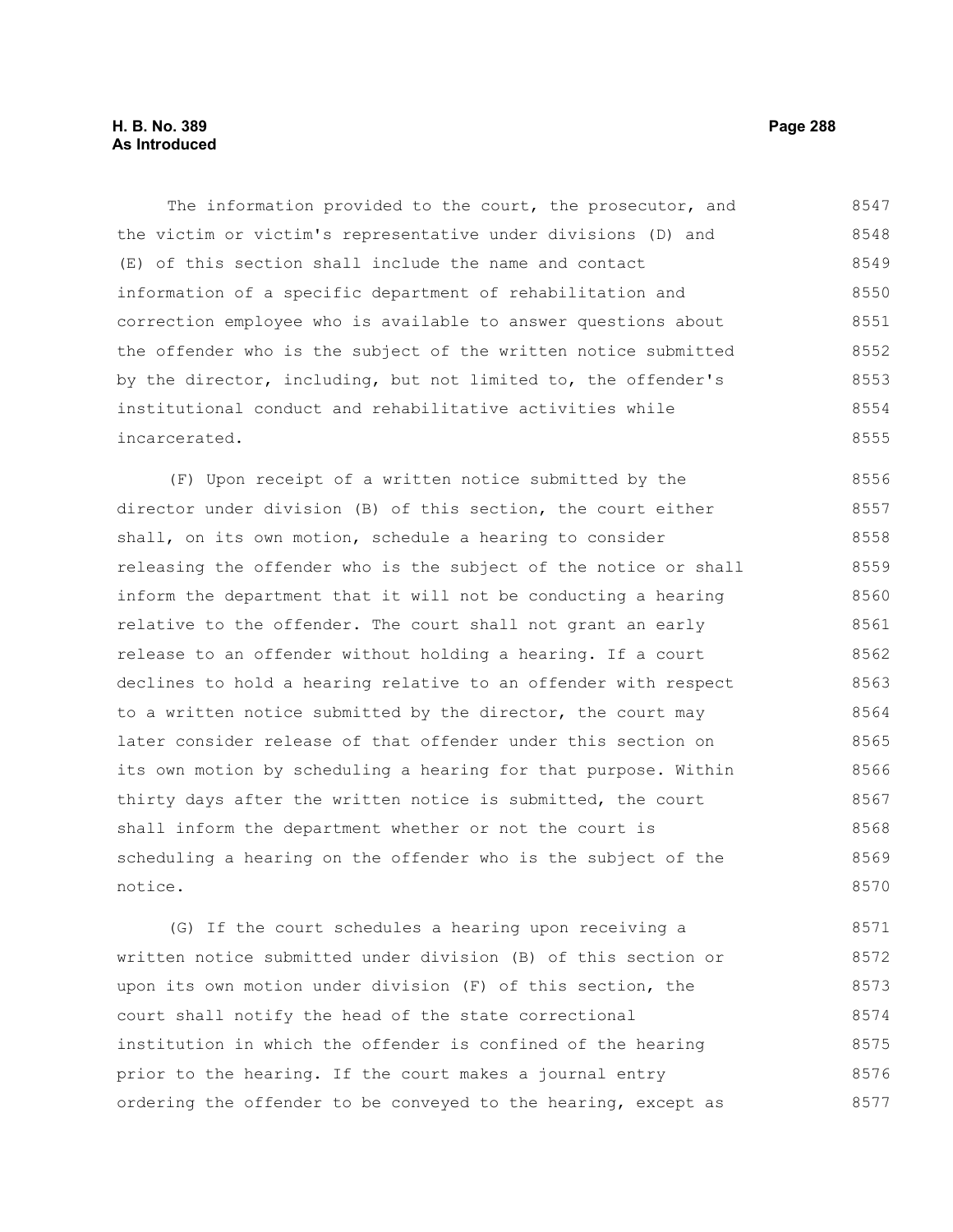# **H. B. No. 389 Page 289 As Introduced**

otherwise provided in this division, the head of the correctional institution shall deliver the offender to the sheriff of the county in which the hearing is to be held, and the sheriff shall convey the offender to and from the hearing. Upon the court's own motion or the motion of the offender or the prosecuting attorney of the county in which the offender was indicted, the court may permit the offender to appear at the hearing by video conferencing equipment if equipment of that nature is available and compatible. 8578 8579 8580 8581 8582 8583 8584 8585 8586

Upon receipt of notice from a court of a hearing on the release of an offender under this division, the head of the state correctional institution in which the offender is confined immediately shall notify the appropriate person at the department of rehabilitation and correction of the hearing, and the department within twenty-four hours after receipt of the notice shall post on the database it maintains pursuant to section 5120.66 of the Revised Code the offender's name and all of the information specified in division  $(A)$   $(1)$   $(c)$   $(i)$  of that section. If the court schedules a hearing under this section, the court promptly shall give notice of the hearing to the prosecuting attorney of the county in which the offender was indicted. Upon receipt of the notice from the court, the prosecuting attorney shall notify pursuant to section 2930.16 of the Revised Code any victim of the offender or the victim's representative of the hearing. 8587 8588 8589 8590 8591 8592 8593 8594 8595 8596 8597 8598 8599 8600 8601 8602

(H) If the court schedules a hearing under this section, at the hearing, the court shall afford the offender and the offender's attorney an opportunity to present written information and, if present, oral information relevant to the offender's early release. The court shall afford a similar opportunity to the prosecuting attorney, victim or victim's 8603 8604 8605 8606 8607 8608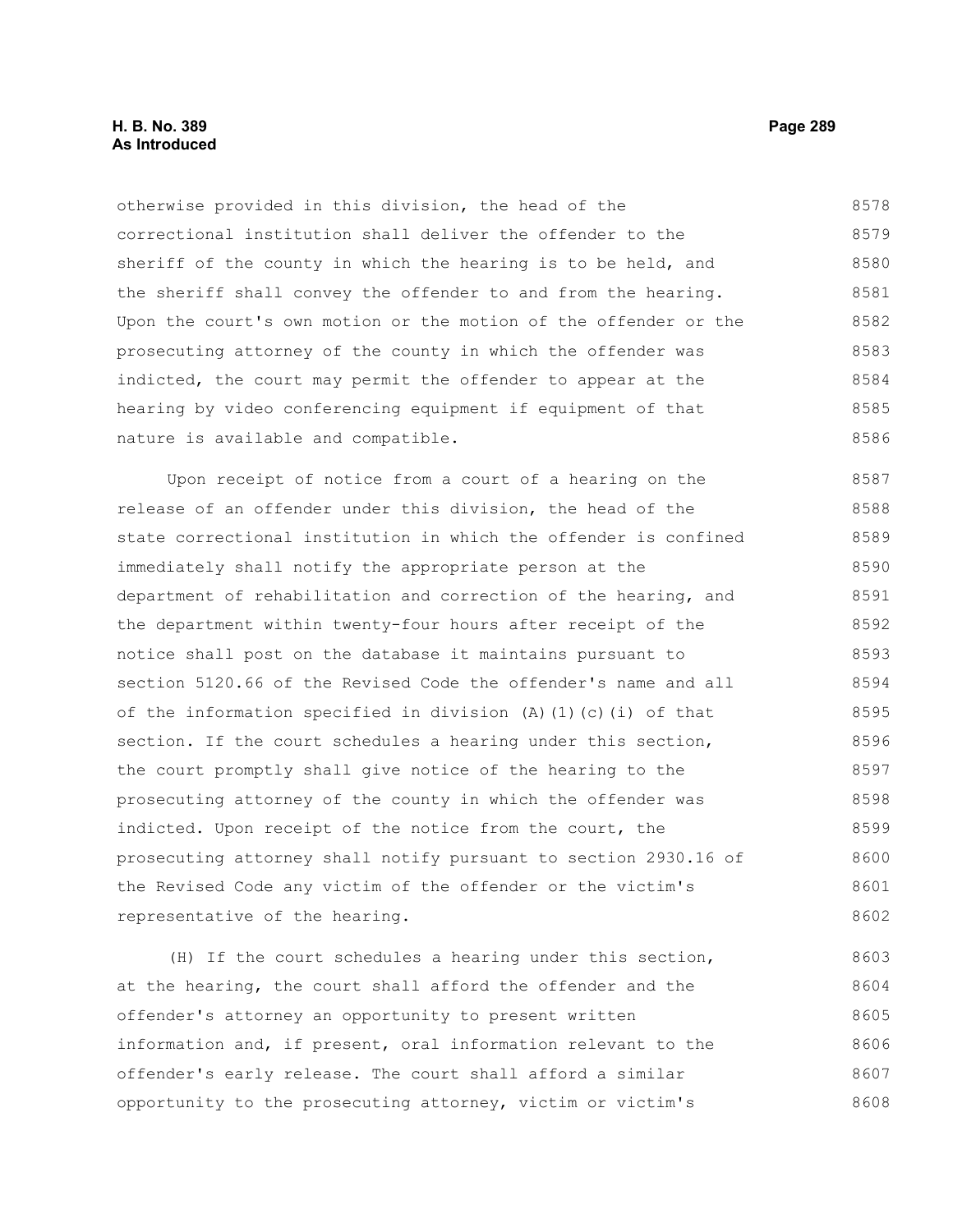representative, as defined in section 2930.01 of the Revised Code, and any other person the court determines is likely to present additional relevant information. If the court pursuant to division (G) of this section permits the offender to appear at the hearing by video conferencing equipment, the offender's opportunity to present oral information shall be as a part of the video conferencing. The court shall consider any statement of a victim made under section 2930.14 or 2930.17 of the Revised Code, any victim impact statement prepared under section 2947.051 of the Revised Code, and any report and other documentation submitted by the director under division (D) of this section. After ruling on whether to grant the offender early release, the court shall notify the victim in accordance with sections 2930.03 and 2930.16 of the Revised Code. 8609 8610 8611 8612 8613 8614 8615 8616 8617 8618 8619 8620 8621 8622

(I) If the court grants an offender early release under this section, it shall order the release of the offender, shall place the offender under one or more appropriate community control sanctions, under appropriate conditions, and under the supervision of the department of probation that serves the court, and shall reserve the right to reimpose the sentence that it reduced and from which the offender was released if the offender violates the sanction. The court shall not make a release under this section effective prior to the date on which the offender becomes eligible as described in division (C) of this section. If the sentence under which the offender is confined in a state correctional institution and from which the offender is being released was imposed for a felony of the first or second degree, the court shall consider ordering that the offender be monitored by means of a global positioning device. If the court reimposes the sentence that it reduced and from which the offender was released and if the violation of the 8623 8624 8625 8626 8627 8628 8629 8630 8631 8632 8633 8634 8635 8636 8637 8638 8639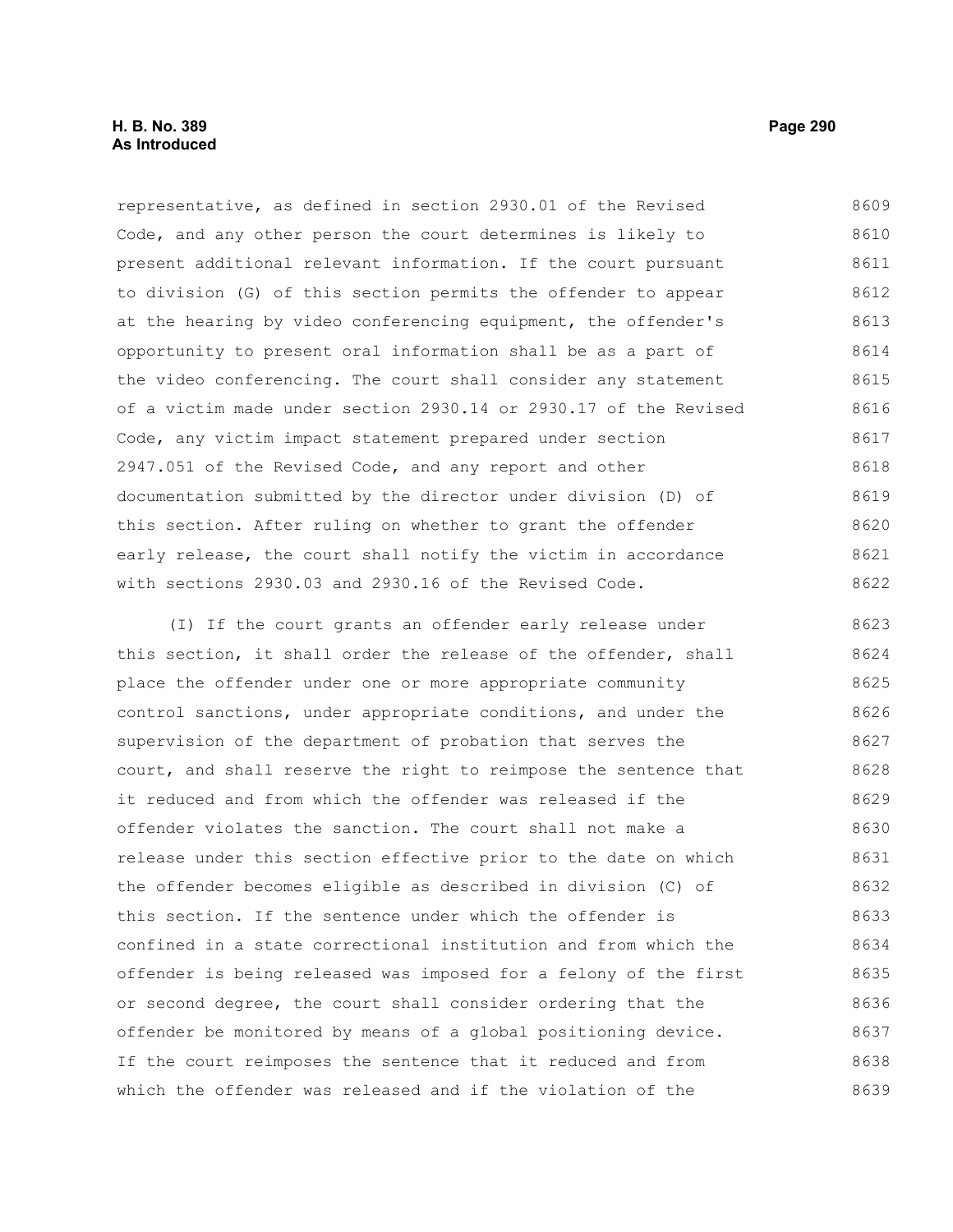sanction is a new offense, the court may order that the reimposed sentence be served either concurrently with, or consecutive to, any new sentence imposed upon the offender as a result of the violation that is a new offense. The period of all community control sanctions imposed under this division shall not exceed five years. The court, in its discretion, may reduce the period of community control sanctions by the amount of time the offender spent in jail or prison for the offense. 8640 8641 8642 8643 8644 8645 8646 8647

If the court grants an offender early release under this section, it shall notify the appropriate person at the department of rehabilitation and correction of the release, and the department shall post notice of the release on the database it maintains pursuant to section 5120.66 of the Revised Code. 8648 8649 8650 8651 8652

(J) The department shall adopt under Chapter 119. of the Revised Code any rules necessary to implement this section. 8653 8654

**Sec. 2967.193.** (A)(1) Except as provided in division (C) of this section and subject to the maximum aggregate total specified in division (A)(2) of this section, a person confined in a state correctional institution or placed in the substance use disorder treatment program may provisionally earn one day or five days of credit, based on the category set forth in division (D)(1),  $(2)$ ,  $(3)$ ,  $(4)$ , or  $(5)$  of this section in which the person is included, toward satisfaction of the person's stated prison term for each completed month during which the person, if confined in a state correctional institution, productively participates in an education program, vocational training, employment in prison industries, treatment for substance abuse, or any other constructive program developed by the department with specific standards for performance by prisoners or during which the person, if placed in the substance use disorder 8655 8656 8657 8658 8659 8660 8661 8662 8663 8664 8665 8666 8667 8668 8669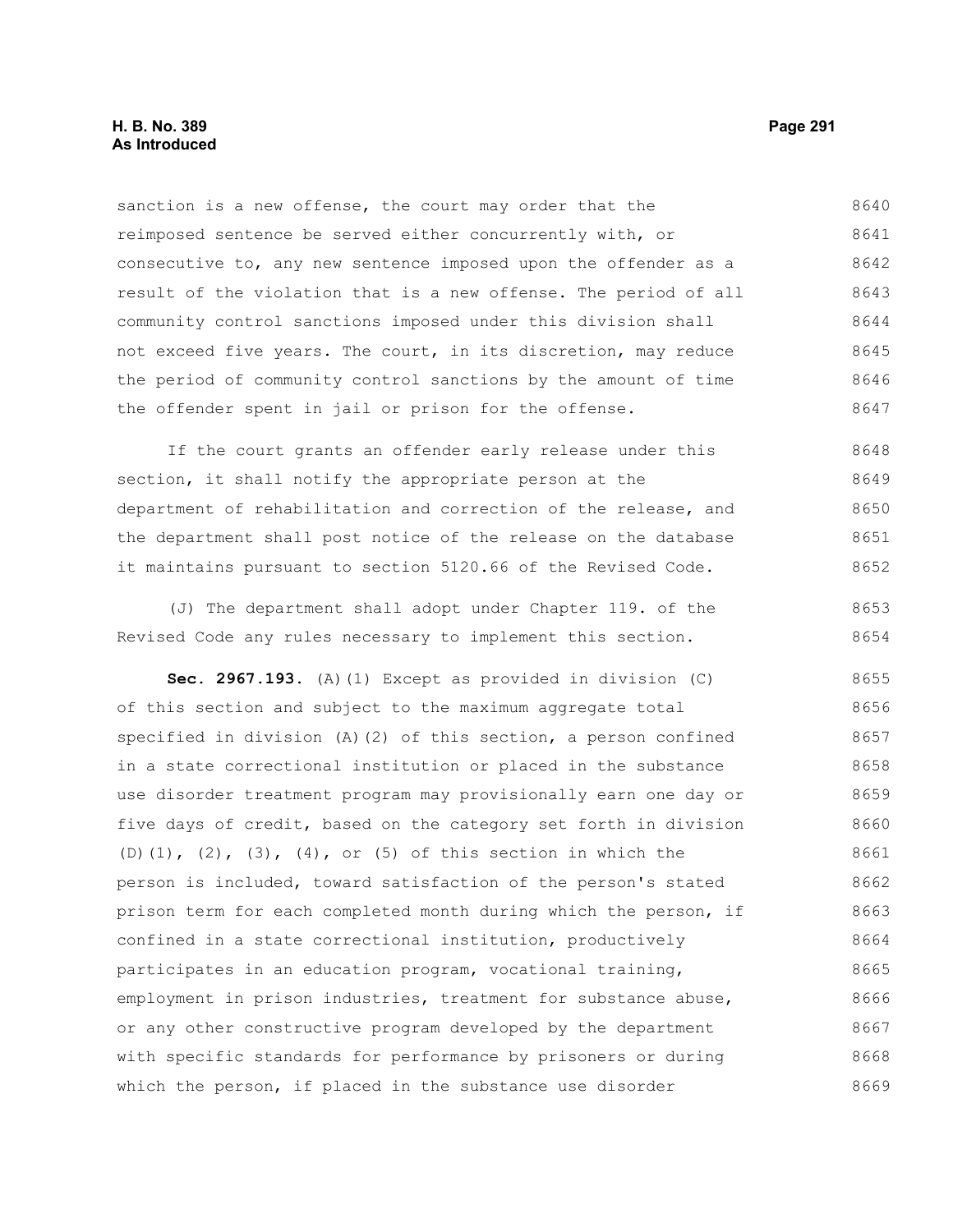# **H. B. No. 389 Page 292 As Introduced**

treatment program, productively participates in the program. Except as provided in division (C) of this section and subject to the maximum aggregate total specified in division (A)(2) of this section, a person so confined in a state correctional institution who successfully completes two programs or activities of that type may, in addition, provisionally earn up to five days of credit toward satisfaction of the person's stated prison term for the successful completion of the second program or activity. The person shall not be awarded any provisional days of credit for the successful completion of the first program or activity or for the successful completion of any program or activity that is completed after the second program or activity. At the end of each calendar month in which a person productively participates in a program or activity listed in this division or successfully completes a program or activity listed in this division, the department of rehabilitation and correction shall determine and record the total number of days credit that the person provisionally earned in that calendar month. If the person in a state correctional institution violates prison rules or the person in the substance use disorder treatment program violates program or department rules, the department may deny the person a credit that otherwise could have been provisionally awarded to the person or may withdraw one or more credits previously provisionally earned by the person. Days of credit provisionally earned by a person shall be finalized and awarded by the department subject to administrative review by the department of the person's conduct. 8670 8671 8672 8673 8674 8675 8676 8677 8678 8679 8680 8681 8682 8683 8684 8685 8686 8687 8688 8689 8690 8691 8692 8693 8694 8695 8696

(2) The aggregate days of credit provisionally earned by a person for program or activity participation and program and activity completion under this section and the aggregate days of credit finally credited to a person under this section shall not 8697 8698 8699 8700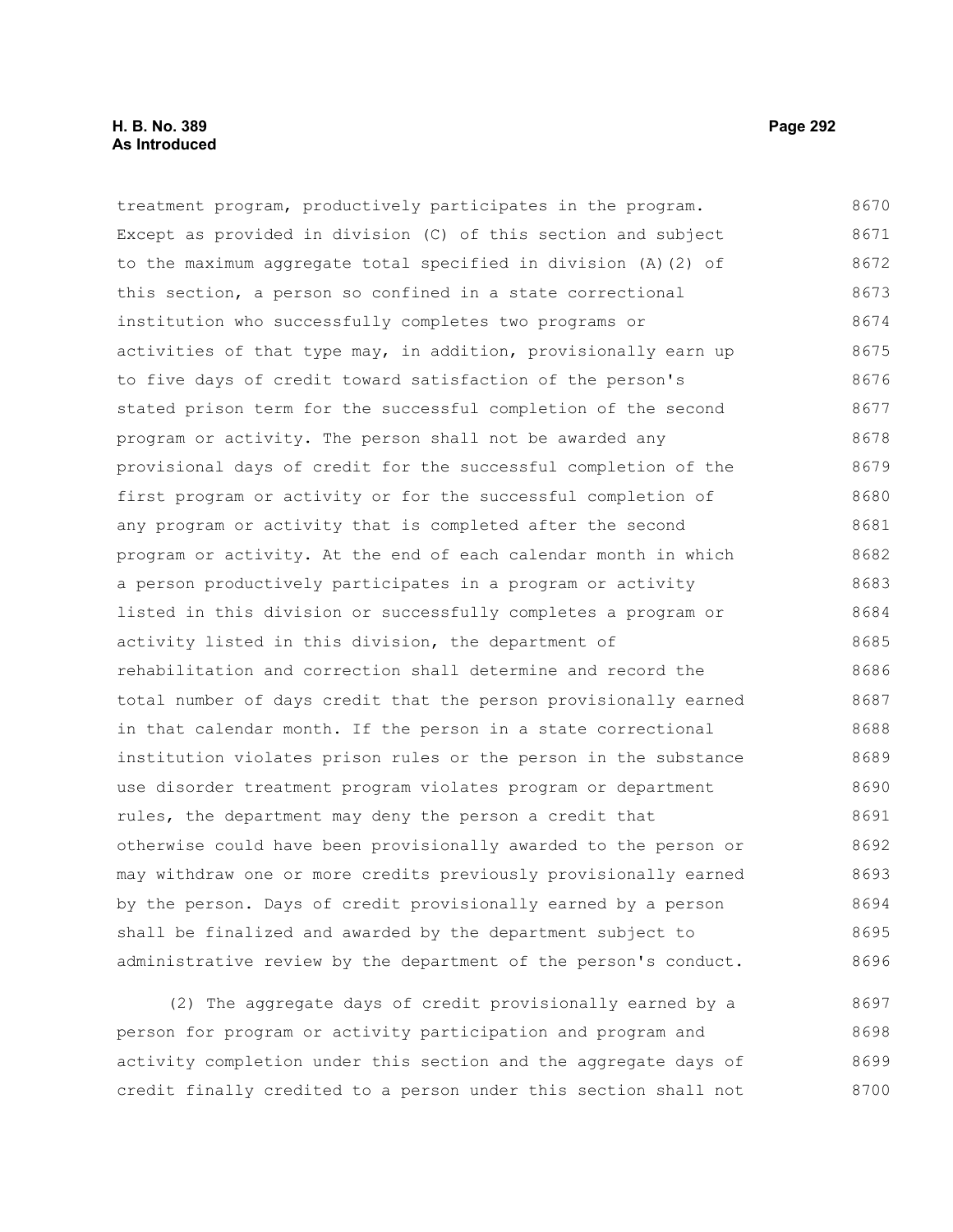exceed eight per cent of the total number of days in the person's stated prison term. 8701 8702

(B) The department of rehabilitation and correction shall adopt rules that specify the programs or activities for which credit may be earned under this section, the criteria for determining productive participation in, or completion of, the programs or activities and the criteria for awarding credit, including criteria for awarding additional credit for successful program or activity completion, and the criteria for denying or withdrawing previously provisionally earned credit as a result of a violation of prison rules, or program or department rules, whichever is applicable. 8703 8704 8705 8706 8707 8708 8709 8710 8711 8712

(C) No person confined in a state correctional institution or placed in a substance use disorder treatment program to whom any of the following applies shall be awarded any days of credit under division (A) of this section: 8713 8714 8715 8716

(1) The person is serving a prison term that section 2929.13 or section 2929.14 of the Revised Code specifies cannot be reduced pursuant to this section or this chapter or is serving a sentence for which section 2967.13 or division (B) of section 2929.143 of the Revised Code specifies that the person is not entitled to any earned credit under this section. 8717 8718 8719 8720 8721 8722

(2) The person is sentenced to death or is serving a prison term or a term of life imprisonment for aggravated murder, murder, or a conspiracy or attempt to commit, or complicity in committing, aggravated murder or murder. 8723 8724 8725 8726

(3) The person is serving a sentence of life imprisonment without parole imposed pursuant to section 2929.02 or former section 2929.03 or 2929.06 of the Revised Code, a prison term or 8727 8728 8729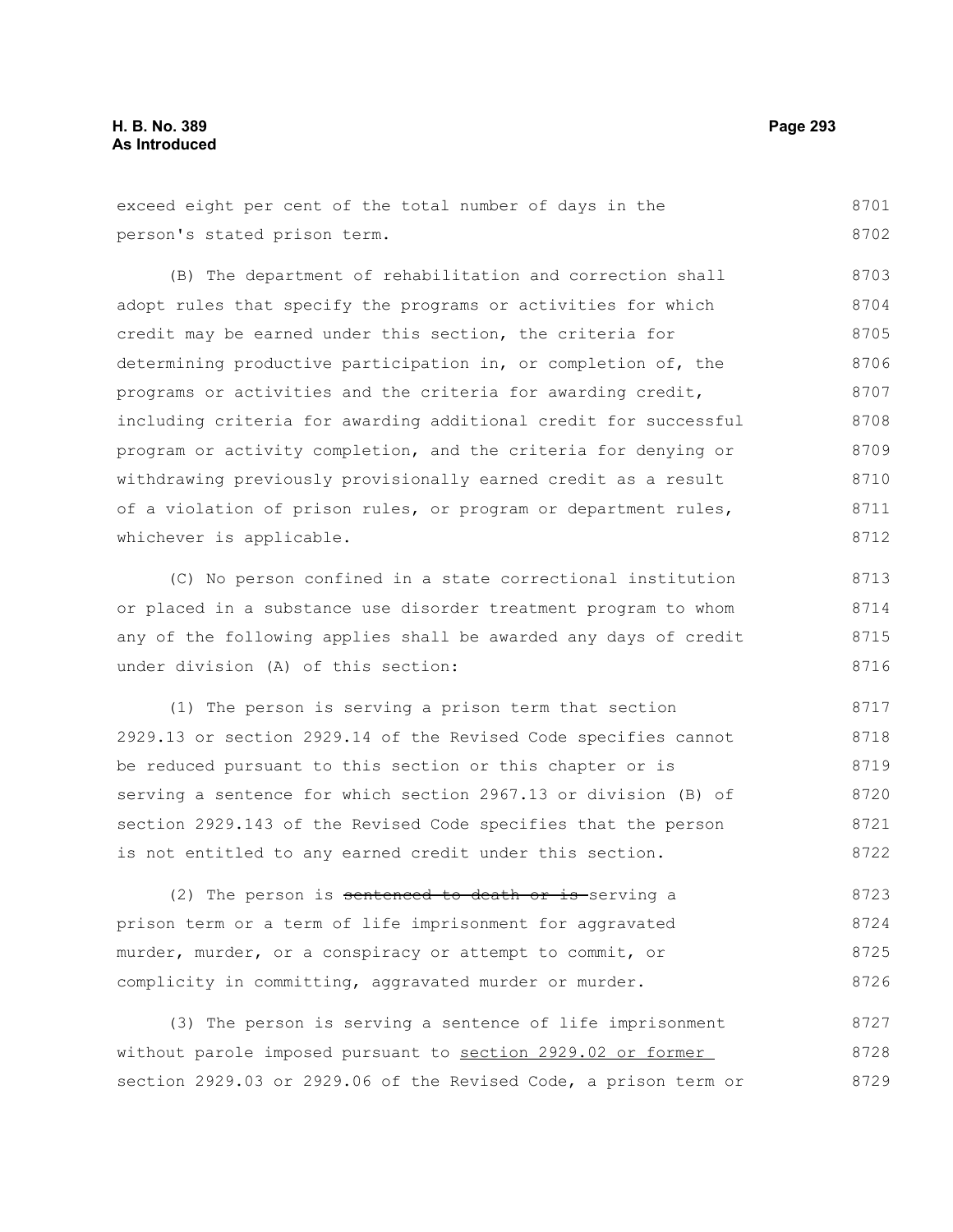# **H. B. No. 389 Page 294 As Introduced**

a term of life imprisonment without parole imposed pursuant to section 2971.03 of the Revised Code, or a sentence for a sexually oriented offense that was committed on or after September 30, 2011. 8730 8731 8732 8733

(D) This division does not apply to a determination of whether a person confined in a state correctional institution or placed in a substance use disorder treatment program may earn any days of credit under division (A) of this section for successful completion of a second program or activity. The determination of whether a person confined in a state correctional institution may earn one day of credit or five days of credit under division (A) of this section for each completed month during which the person productively participates in a program or activity specified under that division shall be made in accordance with the following: 8734 8735 8736 8737 8738 8739 8740 8741 8742 8743 8744

(1) The offender may earn one day of credit under division (A) of this section, except as provided in division (C) of this section, if the most serious offense for which the offender is confined is any of the following that is a felony of the first or second degree: 8745 8746 8747 8748 8749

(a) A violation of division (A) of section 2903.04 or of section 2903.03, 2903.11, 2903.15, 2905.01, 2907.24, 2907.25, 2909.02, 2909.09, 2909.10, 2909.101, 2909.26, 2909.27, 2909.29, 2911.01, 2911.02, 2911.11, 2911.12, 2919.13, 2919.151, 2919.22, 2921.34, 2923.01, 2923.131, 2923.162, 2923.32, 2925.24, or 2927.24 of the Revised Code; 8750 8751 8752 8753 8754 8755

(b) A conspiracy or attempt to commit, or complicity in committing, any other offense for which the maximum penalty is imprisonment for life or any offense listed in division (D)(1) (a) of this section. 8756 8757 8758 8759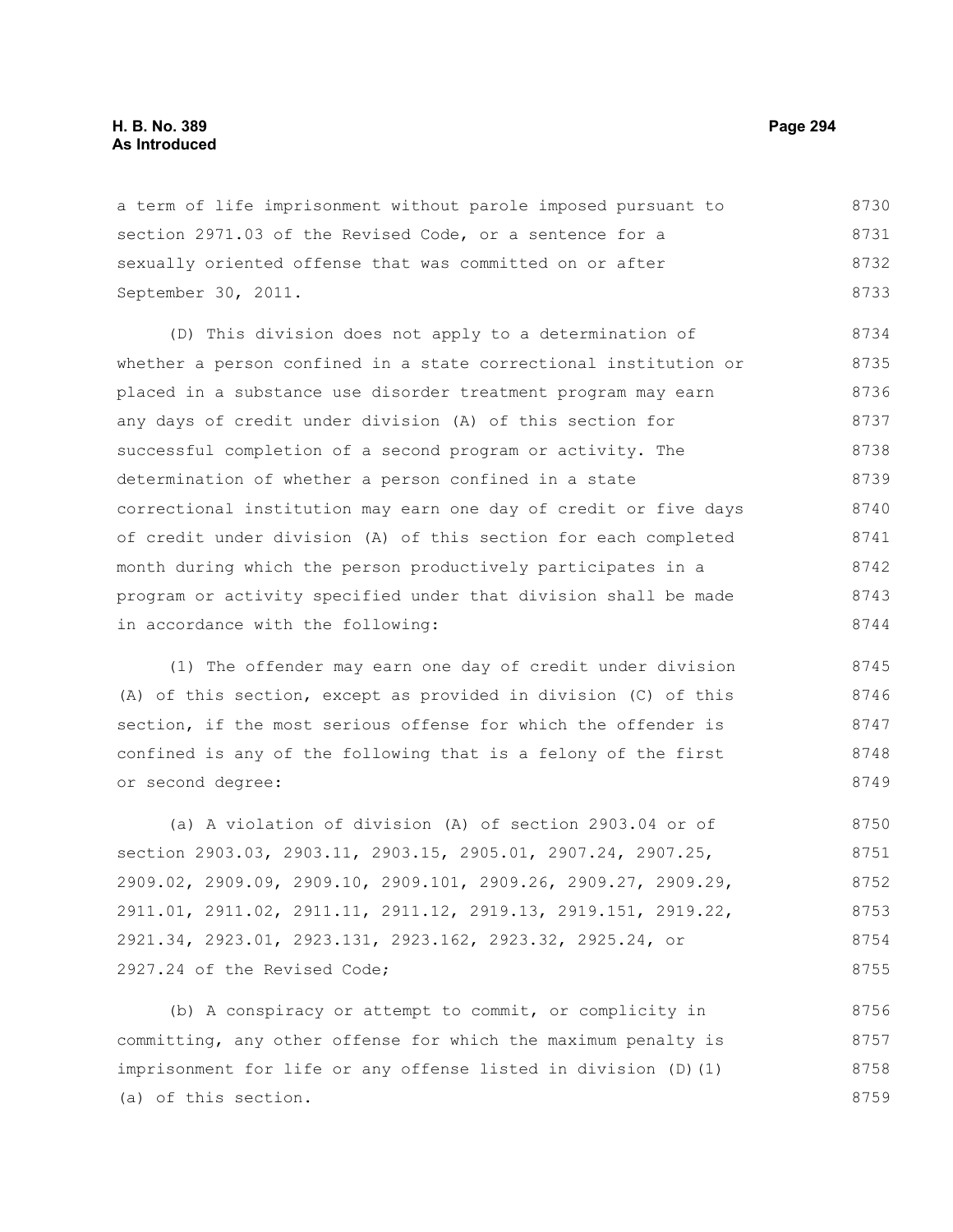# **H. B. No. 389 Page 295 As Introduced**

(2) The offender may earn one day of credit under division (A) of this section, except as provided in division (C) of this section, if the offender is serving a stated prison term that includes a prison term imposed for a sexually oriented offense that the offender committed prior to September 30, 2011. 8760 8761 8762 8763 8764

(3) The offender may earn one day of credit under division (A) of this section, except as provided in division (C) of this section, if the offender is serving a stated prison term that includes a prison term imposed for a felony other than carrying a concealed weapon an essential element of which is any conduct or failure to act expressly involving any deadly weapon or dangerous ordnance. 8765 8766 8767 8768 8769 8770 8771

(4) Except as provided in division (C) of this section, if the most serious offense for which the offender is confined is a felony of the first or second degree and divisions  $(D)(1)$ ,  $(2)$ , and (3) of this section do not apply to the offender, the offender may earn one day of credit under division (A) of this section if the offender committed that offense prior to September 30, 2011, and the offender may earn five days of credit under division (A) of this section if the offender committed that offense on or after September 30, 2011. 8772 8773 8774 8775 8776 8777 8778 8779 8780

(5) Except as provided in division (C) of this section, if the most serious offense for which the offender is confined is a felony of the third, fourth, or fifth degree or an unclassified felony and neither division (D)(2) nor (3) of this section applies to the offender, the offender may earn one day of credit under division (A) of this section if the offender committed that offense prior to September 30, 2011, and the offender may earn five days of credit under division (A) of this section if the offender committed that offense on or after September 30, 8781 8782 8783 8784 8785 8786 8787 8788 8789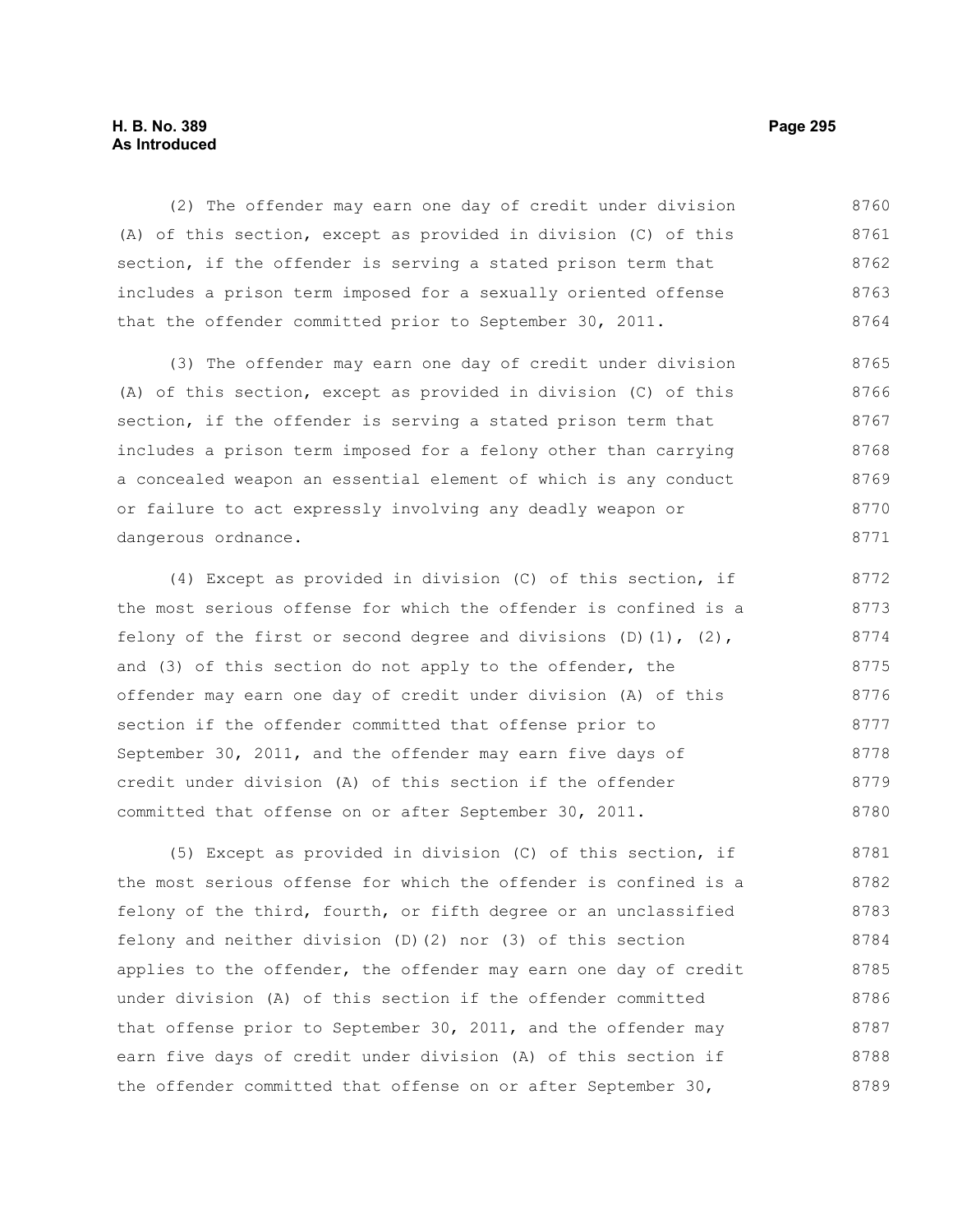8798

8799

| 2011.                                                            | 8790 |
|------------------------------------------------------------------|------|
| (E) The department annually shall seek and consider the          | 8791 |
| written feedback of the Ohio prosecuting attorneys association,  | 8792 |
| the Ohio judicial conference, the Ohio public defender, the Ohio | 8793 |
| association of criminal defense lawyers, and other organizations | 8794 |
| and associations that have an interest in the operation of the   | 8795 |
| corrections system and the earned credits program under this     | 8796 |
| section as part of its evaluation of the program and in          | 8797 |

(F) As used in this section:

determining whether to modify the program.

(1) "Sexually oriented offense" has the same meaning as in section 2950.01 of the Revised Code. 8800 8801

(2) "Substance use disorder treatment program" means the substance use disorder treatment program established by the department of rehabilitation and correction under section 5120.035 of the Revised Code. 8802 8803 8804 8805

Sec. 2967.26. (A)(1) The department of rehabilitation and correction, by rule, may establish a transitional control program for the purpose of closely monitoring a prisoner's adjustment to community supervision during the final one hundred eighty days of the prisoner's confinement. If the department establishes a transitional control program under this division, the division of parole and community services of the department of rehabilitation and correction may transfer eligible prisoners to transitional control status under the program during the final one hundred eighty days of their confinement and under the terms and conditions established by the department, shall provide for the confinement as provided in this division of each eligible prisoner so transferred, and shall supervise each 8806 8807 8808 8809 8810 8811 8812 8813 8814 8815 8816 8817 8818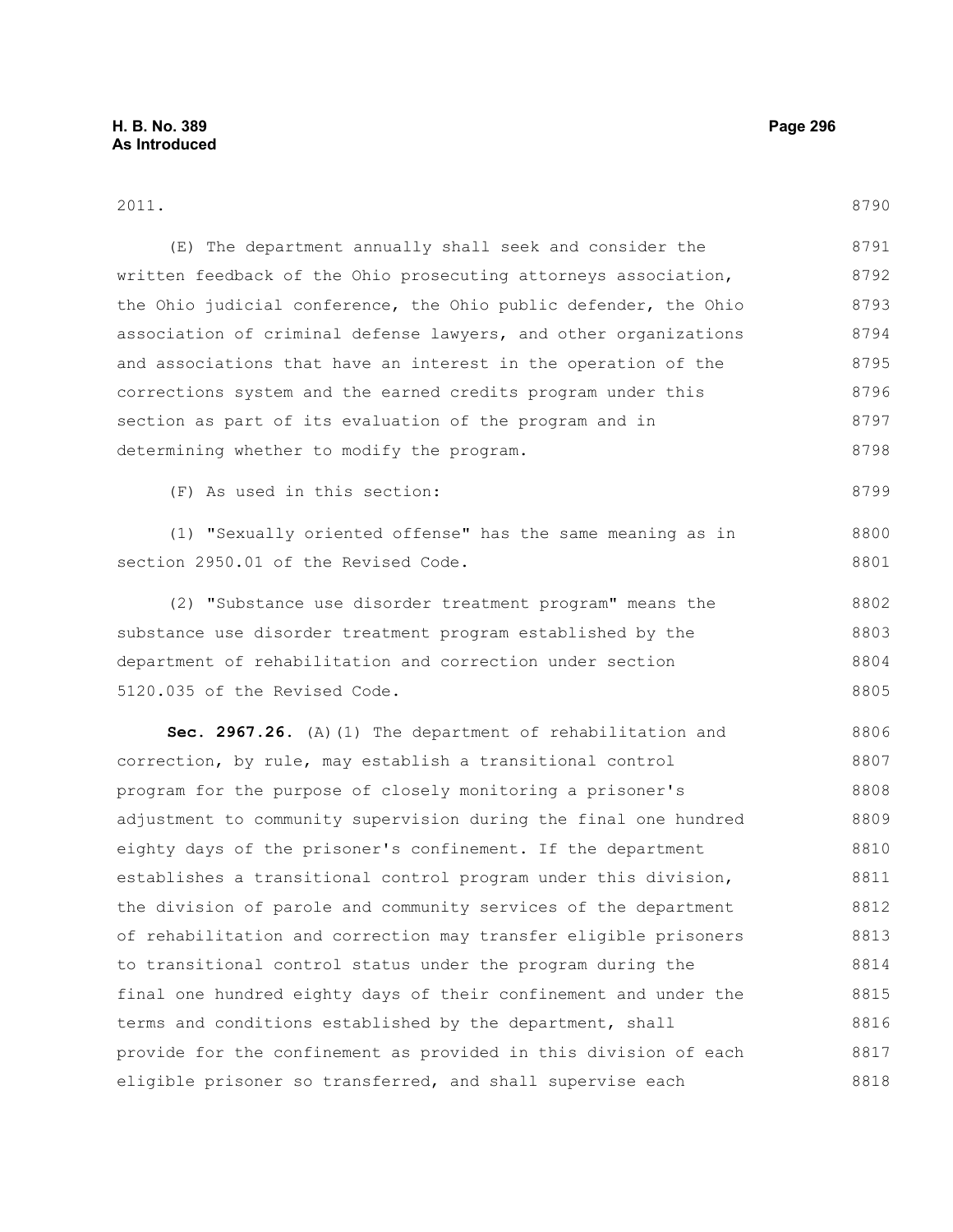# **H. B. No. 389 Page 297 As Introduced**

eligible prisoner so transferred in one or more community control sanctions. Each eligible prisoner who is transferred to transitional control status under the program shall be confined in a suitable facility that is licensed pursuant to division (C) of section 2967.14 of the Revised Code, or shall be confined in a residence the department has approved for this purpose and be monitored pursuant to an electronic monitoring device, as defined in section 2929.01 of the Revised Code. If the department establishes a transitional control program under this division, the rules establishing the program shall include criteria that define which prisoners are eligible for the program, criteria that must be satisfied to be approved as a residence that may be used for confinement under the program of a prisoner that is transferred to it and procedures for the department to approve residences that satisfy those criteria, and provisions of the type described in division (C) of this section. At a minimum, the criteria that define which prisoners are eligible for the program shall provide all of the following: (a) That a prisoner is eligible for the program if the 8819 8820 8821 8822 8823 8824 8825 8826 8827 8828 8829 8830 8831 8832 8833 8834 8835 8836 8837

prisoner is serving a prison term or term of imprisonment for an offense committed prior to March 17, 1998, and if, at the time at which eligibility is being determined, the prisoner would have been eligible for a furlough under this section as it existed immediately prior to March 17, 1998, or would have been eligible for conditional release under former section 2967.23 of the Revised Code as that section existed immediately prior to March 17, 1998; 8838 8839 8840 8841 8842 8843 8844 8845

(b) That no prisoner who is serving a mandatory prison term is eligible for the program until after expiration of the mandatory term; 8846 8847 8848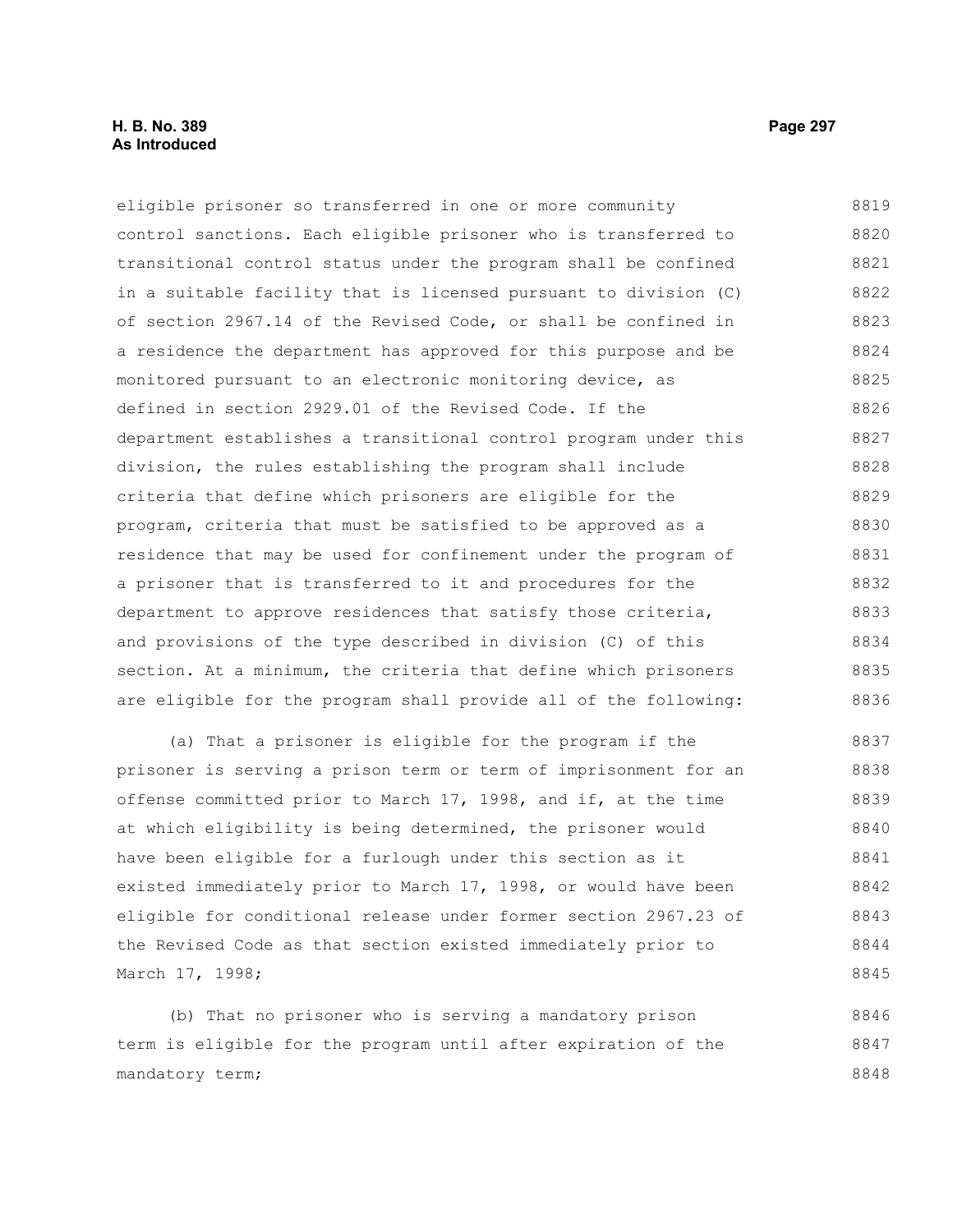# **H. B. No. 389 Page 298 As Introduced**

(c) That no prisoner who is serving a prison term or term of life imprisonment without parole imposed pursuant to section 2971.03 of the Revised Code is eligible for the program. 8849 8850 8851

(2) At least sixty days prior to transferring to transitional control under this section a prisoner who is serving a term of imprisonment or prison term of two years or less for an offense committed on or after July 1, 1996, the division of parole and community services of the department of rehabilitation and correction shall give notice of the pendency of the transfer to transitional control to the court of common pleas of the county in which the indictment against the prisoner was found and of the fact that the court may disapprove the transfer of the prisoner to transitional control and shall include the institutional summary report prepared by the head of the state correctional institution in which the prisoner is confined. The head of the state correctional institution in which the prisoner is confined, upon the request of the division of parole and community services, shall provide to the division for inclusion in the notice sent to the court under this division an institutional summary report on the prisoner's conduct in the institution and in any institution from which the prisoner may have been transferred. The institutional summary report shall cover the prisoner's participation in school, vocational training, work, treatment, and other rehabilitative activities and any disciplinary action taken against the prisoner. If the court disapproves of the transfer of the prisoner to transitional control, the court shall notify the division of the disapproval within thirty days after receipt of the notice. If the court timely disapproves the transfer of the prisoner to transitional control, the division shall not proceed with the transfer. If the court does not timely disapprove the 8852 8853 8854 8855 8856 8857 8858 8859 8860 8861 8862 8863 8864 8865 8866 8867 8868 8869 8870 8871 8872 8873 8874 8875 8876 8877 8878 8879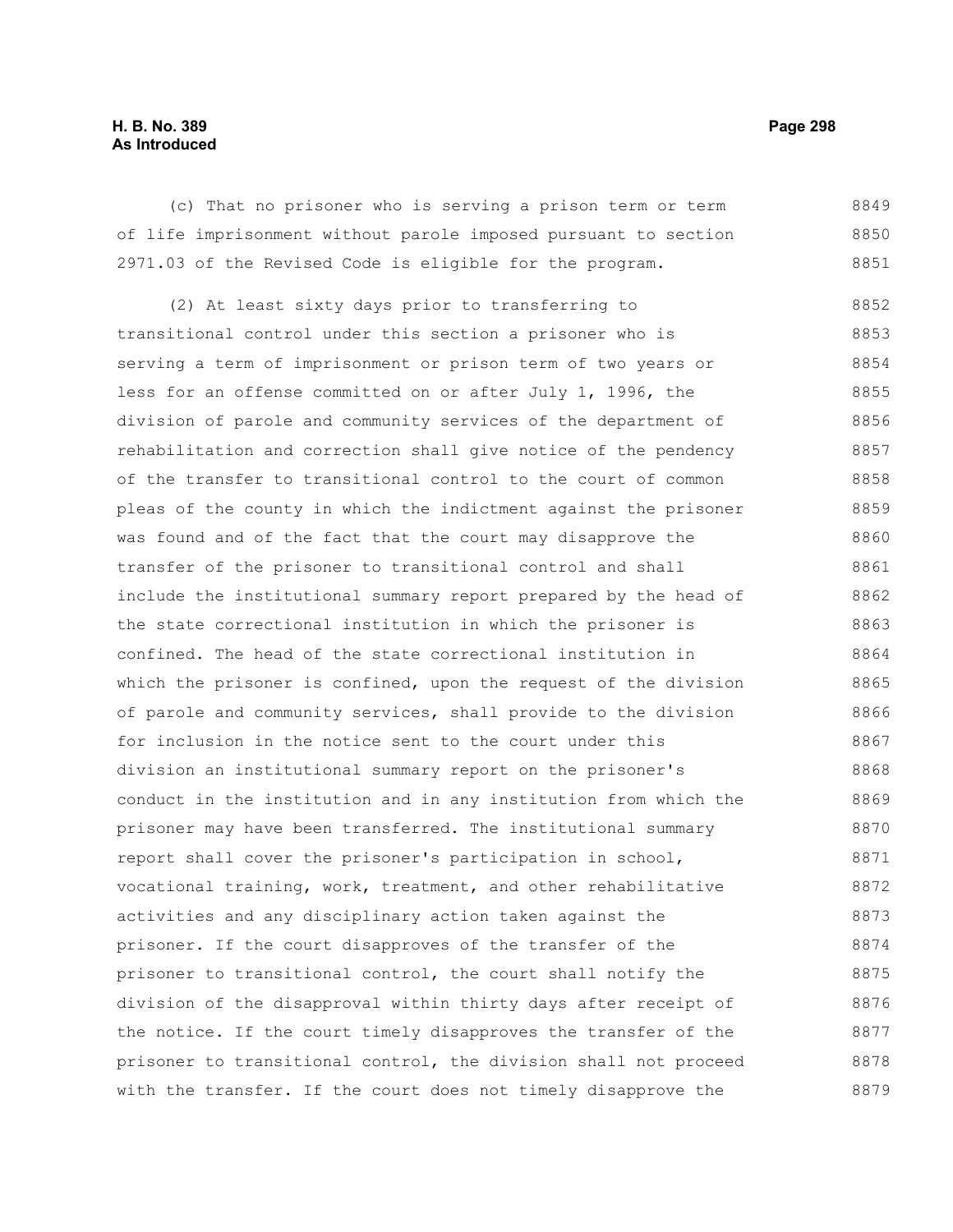transfer of the prisoner to transitional control, the division may transfer the prisoner to transitional control. 8880 8881

(3)(a) If the victim of an offense for which a prisoner was sentenced to a prison term or term of imprisonment has requested notification under section 2930.16 of the Revised Code and has provided the department of rehabilitation and correction with the victim's name and address or if division (A)(3)(b) of this section applies, the division of parole and community services, at least sixty days prior to transferring the prisoner to transitional control pursuant to this section, shall notify the victim of the pendency of the transfer and of the victim's right to submit a statement to the division regarding the impact of the transfer of the prisoner to transitional control. If the victim subsequently submits a statement of that nature to the division, the division shall consider the statement in deciding whether to transfer the prisoner to transitional control. 8882 8883 8884 8885 8886 8887 8888 8889 8890 8891 8892 8893 8894 8895

(b) If a prisoner is incarcerated for the commission of aggravated murder, murder, or an offense of violence that is a felony of the first, second, or third degree or under a sentence of life imprisonment, except as otherwise provided in this division, the notice described in division (A)(3)(a) of this section shall be given regardless of whether the victim has requested the notification. The notice described in division (A) (3)(a) of this section shall not be given under this division to a victim if the victim has requested pursuant to division (B)(2) of section 2930.03 of the Revised Code that the victim not be provided the notice. If notice is to be provided to a victim under this division, the authority may give the notice by any reasonable means, including regular mail, telephone, and electronic mail, in accordance with division (D)(1) of section 2930.16 of the Revised Code. If the notice is based on an 8896 8897 8898 8899 8900 8901 8902 8903 8904 8905 8906 8907 8908 8909 8910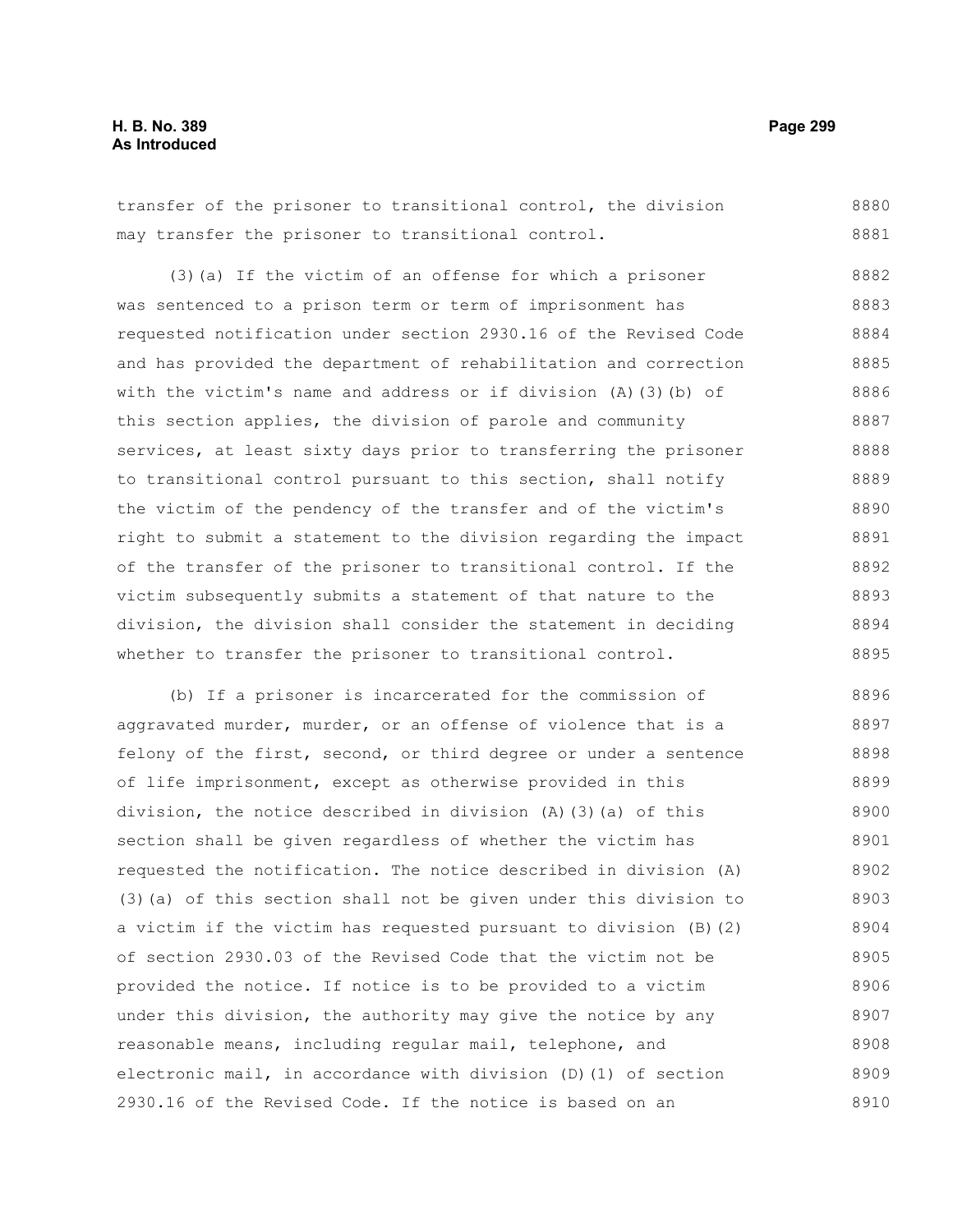# **H. B. No. 389 Page 300 As Introduced**

offense committed prior to March 22, 2013, the notice also shall include the opt-out information described in division (D)(1) of section 2930.16 of the Revised Code. The authority, in accordance with division (D)(2) of section 2930.16 of the Revised Code, shall keep a record of all attempts to provide the notice, and of all notices provided, under this division. 8911 8912 8913 8914 8915 8916

Division (A)(3)(b) of this section, and the notice-related provisions of divisions (E)(2) and (K) of section 2929.20, division (D)(1) of section 2930.16, division  $(H)$  (G) of section 2967.12, division (E)(1)(b) of section 2967.19, division (D)(1) of section 2967.28, and division (A)(2) of section 5149.101 of the Revised Code enacted in the act in which division (A)(3)(b) of this section was enacted, shall be known as "Roberta's Law." 8917 8918 8919 8920 8921 8922 8923

(4) The department of rehabilitation and correction, at least sixty days prior to transferring a prisoner to transitional control pursuant to this section, shall post on the database it maintains pursuant to section 5120.66 of the Revised Code the prisoner's name and all of the information specified in division (A)(1)(c)(iv) of that section. In addition to and independent of the right of a victim to submit a statement as described in division (A)(3) of this section or to otherwise make a statement and in addition to and independent of any other right or duty of a person to present information or make a statement, any person may send to the division of parole and community services at any time prior to the division's transfer of the prisoner to transitional control a written statement regarding the transfer of the prisoner to transitional control. In addition to the information, reports, and statements it considers under divisions (A)(2) and (3) of this section or that it otherwise considers, the division shall consider each statement submitted in accordance with this division in deciding 8924 8925 8926 8927 8928 8929 8930 8931 8932 8933 8934 8935 8936 8937 8938 8939 8940 8941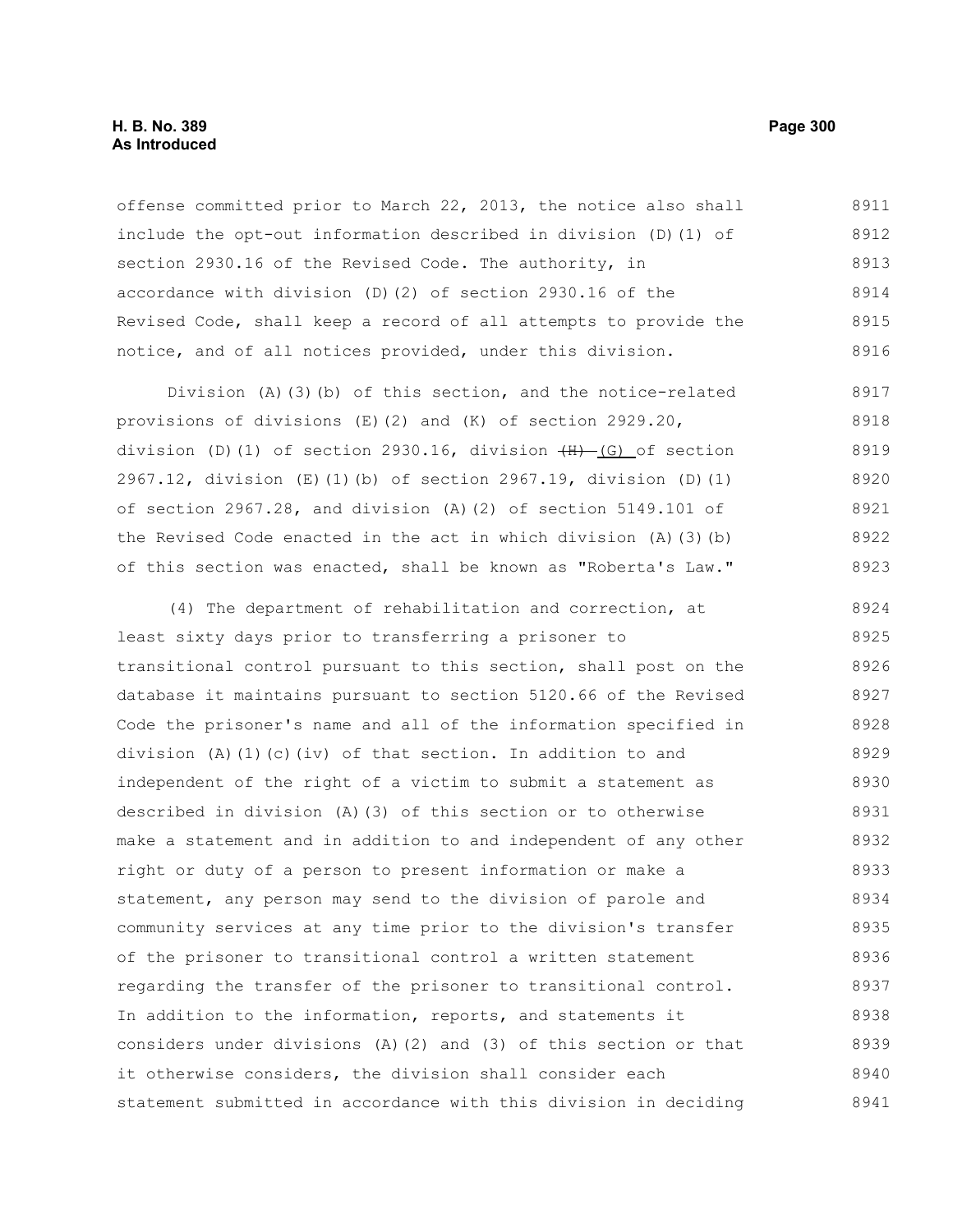### whether to transfer the prisoner to transitional control. (B) Each prisoner transferred to transitional control under this section shall be confined in the manner described in division (A) of this section during any period of time that the prisoner is not actually working at the prisoner's approved employment, engaged in a vocational training or another educational program, engaged in another program designated by the director, or engaged in other activities approved by the department. 8942 8943 8944 8945 8946 8947 8948 8949 8950

(C) The department of rehabilitation and correction shall adopt rules for transferring eligible prisoners to transitional control, supervising and confining prisoners so transferred, administering the transitional control program in accordance with this section, and using the moneys deposited into the transitional control fund established under division (E) of this section. 8951 8952 8953 8954 8955 8956 8957

(D) The department of rehabilitation and correction may adopt rules for the issuance of passes for the limited purposes described in this division to prisoners who are transferred to transitional control under this section. If the department adopts rules of that nature, the rules shall govern the granting of the passes and shall provide for the supervision of prisoners who are temporarily released pursuant to one of those passes. Upon the adoption of rules under this division, the department may issue passes to prisoners who are transferred to transitional control status under this section in accordance with the rules and the provisions of this division. All passes issued under this division shall be for a maximum of forty-eight hours and may be issued only for the following purposes: 8958 8959 8960 8961 8962 8963 8964 8965 8966 8967 8968 8969 8970

(1) To visit a relative in imminent danger of death; 8971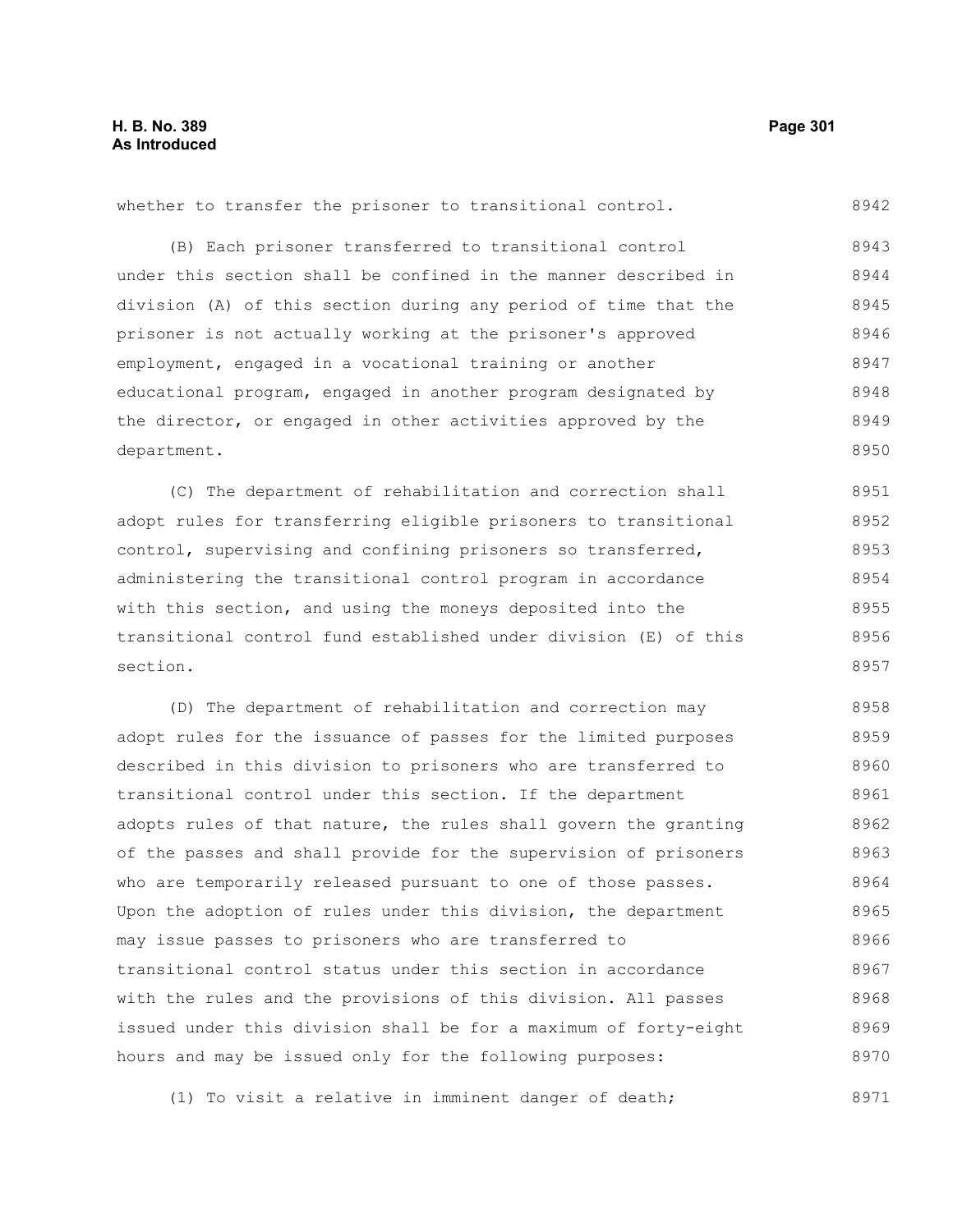(2) To have a private viewing of the body of a deceased relative; (3) To visit with family; (4) To otherwise aid in the rehabilitation of the prisoner. (E) The division of parole and community services may require a prisoner who is transferred to transitional control to pay to the division the reasonable expenses incurred by the division in supervising or confining the prisoner while under transitional control. Inability to pay those reasonable expenses shall not be grounds for refusing to transfer an otherwise eligible prisoner to transitional control. Amounts received by the division of parole and community services under this division shall be deposited into the transitional control fund, which is hereby created in the state treasury and which hereby replaces and succeeds the furlough services fund that formerly existed in the state treasury. All moneys that remain in the furlough services fund on March 17, 1998, shall be transferred on that date to the transitional control fund. The transitional control fund shall be used solely to pay costs related to the operation of the transitional control program established under this section. The director of rehabilitation and correction shall adopt rules in accordance with section 111.15 of the 8972 8973 8974 8975 8976 8977 8978 8979 8980 8981 8982 8983 8984 8985 8986 8987 8988 8989 8990 8991 8992 8993 8994

(F) A prisoner who violates any rule established by the department of rehabilitation and correction under division (A), (C), or (D) of this section may be transferred to a state correctional institution pursuant to rules adopted under division (A), (C), or (D) of this section, but the prisoner shall receive credit towards completing the prisoner's sentence 8996 8997 8998 8999 9000 9001

Revised Code for the use of the fund.

8995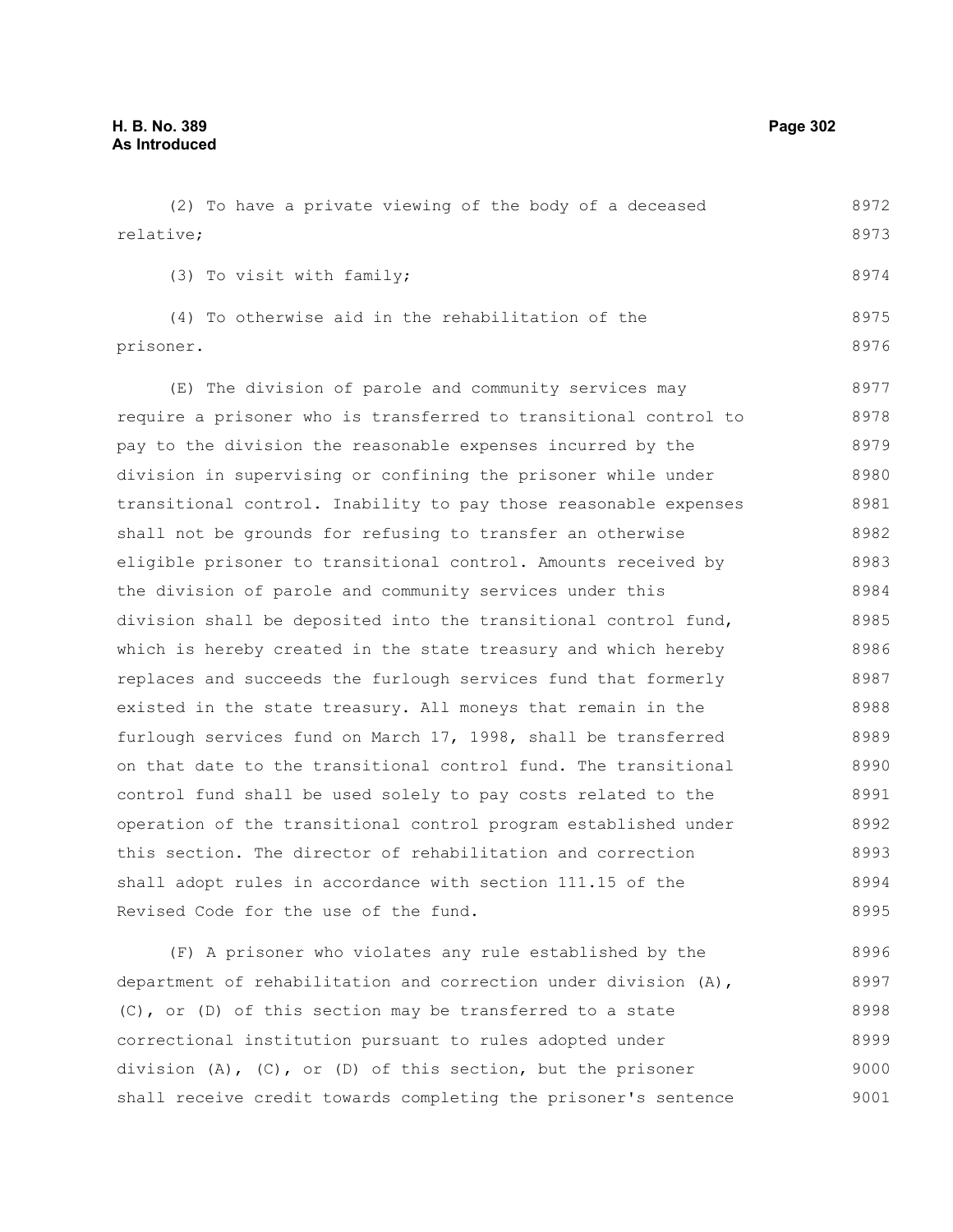9002

for the time spent under transitional control.

If a prisoner is transferred to transitional control under this section, upon successful completion of the period of transitional control, the prisoner may be released on parole or under post-release control pursuant to section 2967.13 or 2967.28 of the Revised Code and rules adopted by the department of rehabilitation and correction. If the prisoner is released under post-release control, the duration of the post-release control, the type of post-release control sanctions that may be imposed, the enforcement of the sanctions, and the treatment of prisoners who violate any sanction applicable to the prisoner are governed by section 2967.28 of the Revised Code. 9003 9004 9005 9006 9007 9008 9009 9010 9011 9012 9013

### **Sec. 2967.28.** (A) As used in this section: 9014

(1) "Monitored time" means the monitored time sanction specified in section 2929.17 of the Revised Code. 9015 9016

(2) "Deadly weapon" and "dangerous ordnance" have the same meanings as in section 2923.11 of the Revised Code. 9017 9018

(3) "Felony sex offense" means a violation of a section contained in Chapter 2907. of the Revised Code that is a felony. 9019 9020

(4) "Risk reduction sentence" means a prison term imposed by a court, when the court recommends pursuant to section 2929.143 of the Revised Code that the offender serve the sentence under section 5120.036 of the Revised Code, and the offender may potentially be released from imprisonment prior to the expiration of the prison term if the offender successfully completes all assessment and treatment or programming required by the department of rehabilitation and correction under section 5120.036 of the Revised Code. 9021 9022 9023 9024 9025 9026 9027 9028 9029

(5) "Victim's immediate family" has the same meaning as in 9030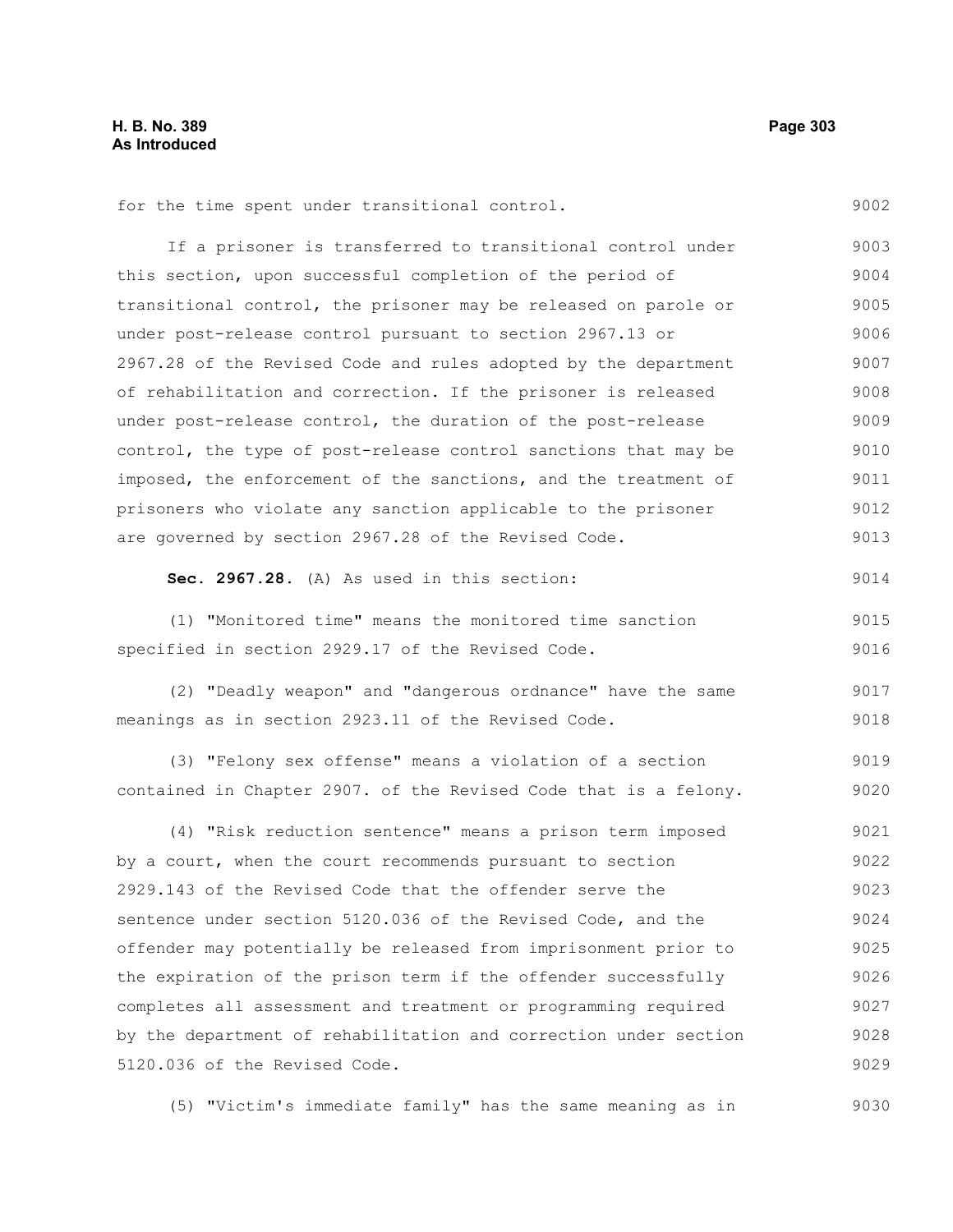| section 2967.12 of the Revised Code.                                   | 9031 |
|------------------------------------------------------------------------|------|
| (6) "Minor drug possession offense" has the same meaning               | 9032 |
| as in section 2925.11 of the Revised Code.                             | 9033 |
| (B) Each sentence to a prison term for a felony of the                 | 9034 |
| first degree, for a felony of the second degree, for a felony          | 9035 |
| sex offense, or for a felony of the third degree that is an            | 9036 |
| offense of violence and is not a felony sex offense shall              | 9037 |
| include a requirement that the offender be subject to a period         | 9038 |
| of post-release control imposed by the parole board after the          | 9039 |
| offender's release from imprisonment. This division applies with       | 9040 |
| respect to all prison terms of a type described in this                | 9041 |
| division, including a term of any such type that is a risk             | 9042 |
| reduction sentence. If a court imposes a sentence including a          | 9043 |
| prison term of a type described in this division on or after           | 9044 |
| July 11, 2006, the failure of a sentencing court to notify the         | 9045 |
| offender pursuant to division (B) (2) (c) of section 2929.19 of        | 9046 |
| the Revised Code of this requirement or to include in the              | 9047 |
| judgment of conviction entered on the journal a statement that         | 9048 |
| the offender's sentence includes this requirement does not             | 9049 |
| negate, limit, or otherwise affect the mandatory period of             | 9050 |
| supervision that is required for the offender under this               | 9051 |
| division. Section 2929.191 of the Revised Code applies if, prior       | 9052 |
| to July 11, 2006, a court imposed a sentence including a prison        | 9053 |
| term of a type described in this division and failed to notify         | 9054 |
| the offender pursuant to division $(B)$ $(2)$ $(c)$ of section 2929.19 | 9055 |
| of the Revised Code regarding post-release control or to include       | 9056 |
| in the judgment of conviction entered on the journal or in the         | 9057 |
| sentence pursuant to division (D) (1) of section 2929.14 of the        | 9058 |
| Revised Code a statement regarding post-release control. Unless        | 9059 |
| reduced by the parole board pursuant to division (D) of this           | 9060 |
| section when authorized under that division, a period of post-         | 9061 |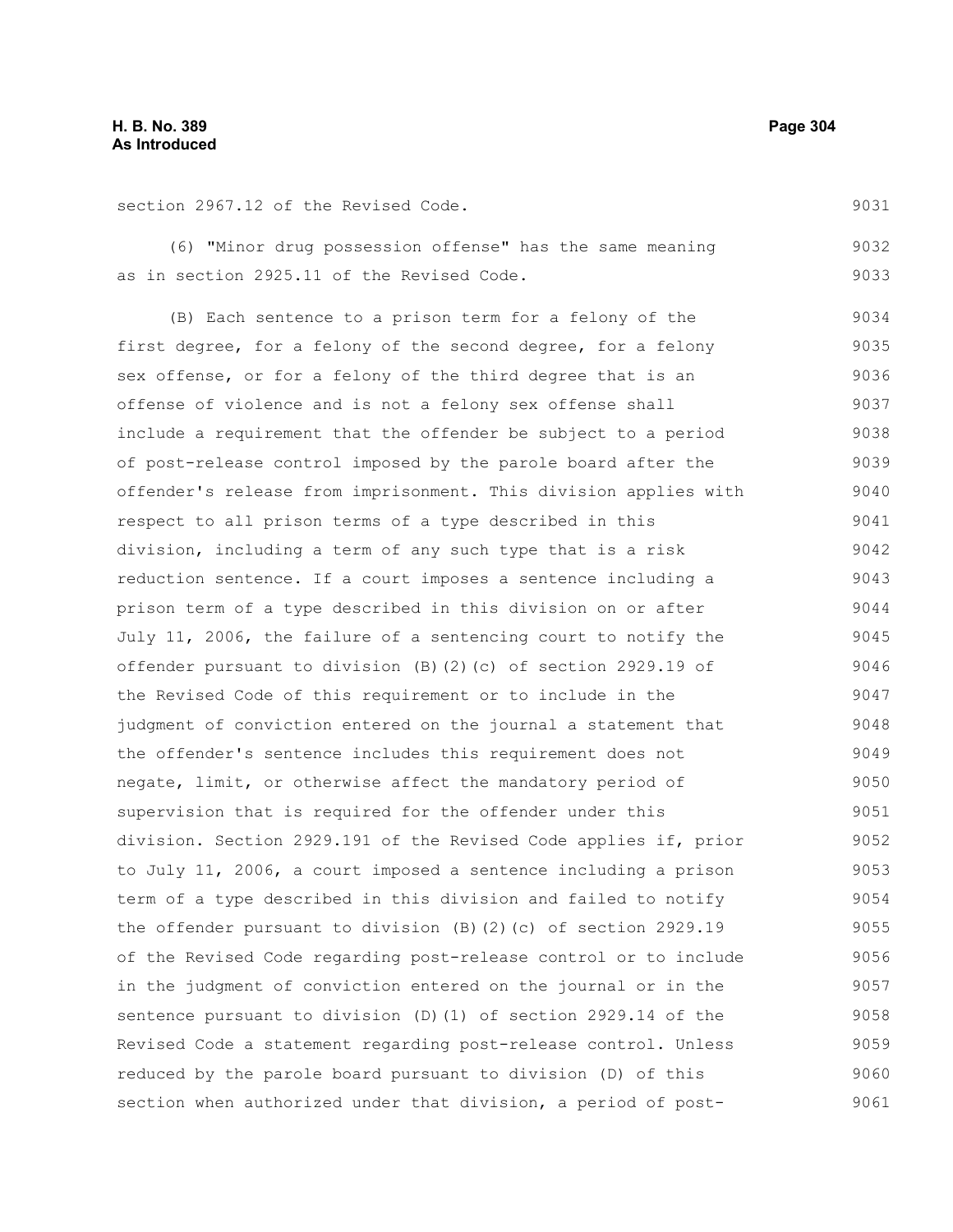## release control required by this division for an offender shall be of one of the following periods: (1) For a felony of the first degree or for a felony sex offense, five years; (2) For a felony of the second degree that is not a felony sex offense, three years; (3) For a felony of the third degree that is an offense of violence and is not a felony sex offense, three years. (C) Any sentence to a prison term for a felony of the third, fourth, or fifth degree that is not subject to division (B)(1) or (3) of this section shall include a requirement that the offender be subject to a period of post-release control of up to three years after the offender's release from imprisonment, if the parole board, in accordance with division (D) of this section, determines that a period of post-release control is necessary for that offender. This division applies with respect to all prison terms of a type described in this division, including a term of any such type that is a risk reduction sentence. Section 2929.191 of the Revised Code applies if, prior to July 11, 2006, a court imposed a sentence including a prison term of a type described in this division and failed to notify the offender pursuant to division (B)(2)(d) of section 2929.19 of the Revised Code regarding post-release control or to include in the judgment of conviction entered on the journal or in the sentence pursuant to division (D)(2) of section 2929.14 of the Revised Code a statement regarding post-release control. Pursuant to an agreement entered into under section 2967.29 of the Revised Code, a court of common pleas or parole board may impose sanctions or conditions on an offender who is placed on post-release control under this division. 9062 9063 9064 9065 9066 9067 9068 9069 9070 9071 9072 9073 9074 9075 9076 9077 9078 9079 9080 9081 9082 9083 9084 9085 9086 9087 9088 9089 9090 9091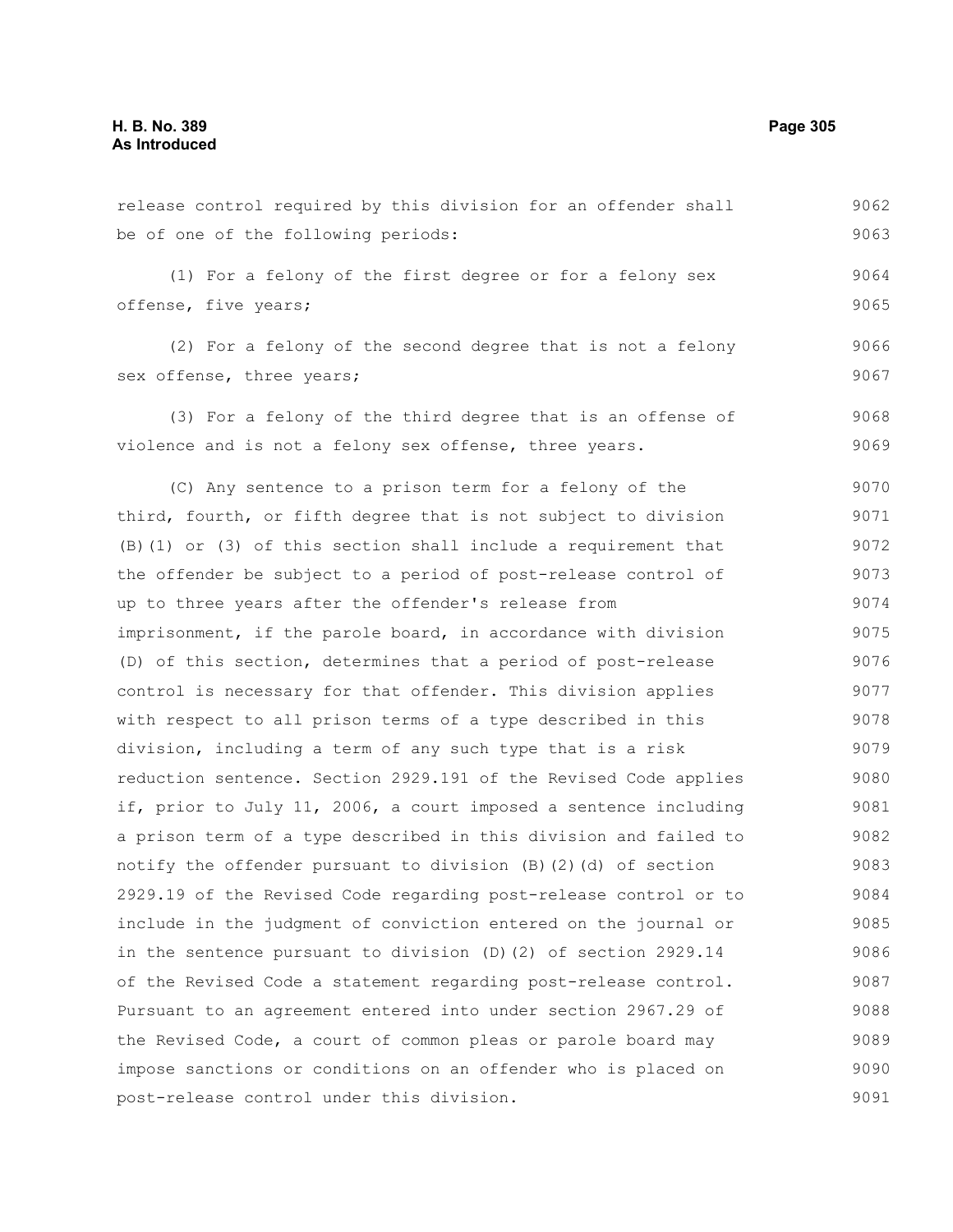# **H. B. No. 389 Page 306 As Introduced**

| (D)(1) Before the prisoner is released from imprisonment,          | 9092 |
|--------------------------------------------------------------------|------|
| the parole board or, pursuant to an agreement under section        | 9093 |
| 2967.29 of the Revised Code, the court shall impose upon a         | 9094 |
| prisoner described in division (B) of this section, shall impose   | 9095 |
| upon a prisoner described in division (C) of this section who is   | 9096 |
| to be released before the expiration of the prisoner's stated      | 9097 |
| prison term under a risk reduction sentence, may impose upon a     | 9098 |
| prisoner described in division (C) of this section who is not to   | 9099 |
| be released before the expiration of the prisoner's stated         | 9100 |
| prison term under a risk reduction sentence, and shall impose      | 9101 |
| upon a prisoner described in division $(B)$ $(2)$ $(b)$ of section | 9102 |
| 5120.031 or in division (B) (1) of section 5120.032 of the         | 9103 |
| Revised Code, one or more post-release control sanctions to        | 9104 |
| apply during the prisoner's period of post-release control.        | 9105 |
| Whenever the board or court imposes one or more post-release       | 9106 |
| control sanctions upon a prisoner, the board or court, in          | 9107 |
| addition to imposing the sanctions, also shall include as a        | 9108 |
| condition of the post-release control that the offender not        | 9109 |
| leave the state without permission of the court or the             | 9110 |
| offender's parole or probation officer and that the offender       | 9111 |
| abide by the law. The board or court may impose any other          | 9112 |
| conditions of release under a post-release control sanction that   | 9113 |
| the board or court considers appropriate, and the conditions of    | 9114 |
| release may include any community residential sanction,            | 9115 |
| community nonresidential sanction, or financial sanction that      | 9116 |
| the sentencing court was authorized to impose pursuant to          | 9117 |
| sections 2929.16, 2929.17, and 2929.18 of the Revised Code.        | 9118 |
| Prior to the release of a prisoner for whom it will impose one     | 9119 |
| or more post-release control sanctions under this division, the    | 9120 |
| parole board or court shall review the prisoner's criminal         | 9121 |
| history, results from the single validated risk assessment tool    | 9122 |
| selected by the department of rehabilitation and correction        | 9123 |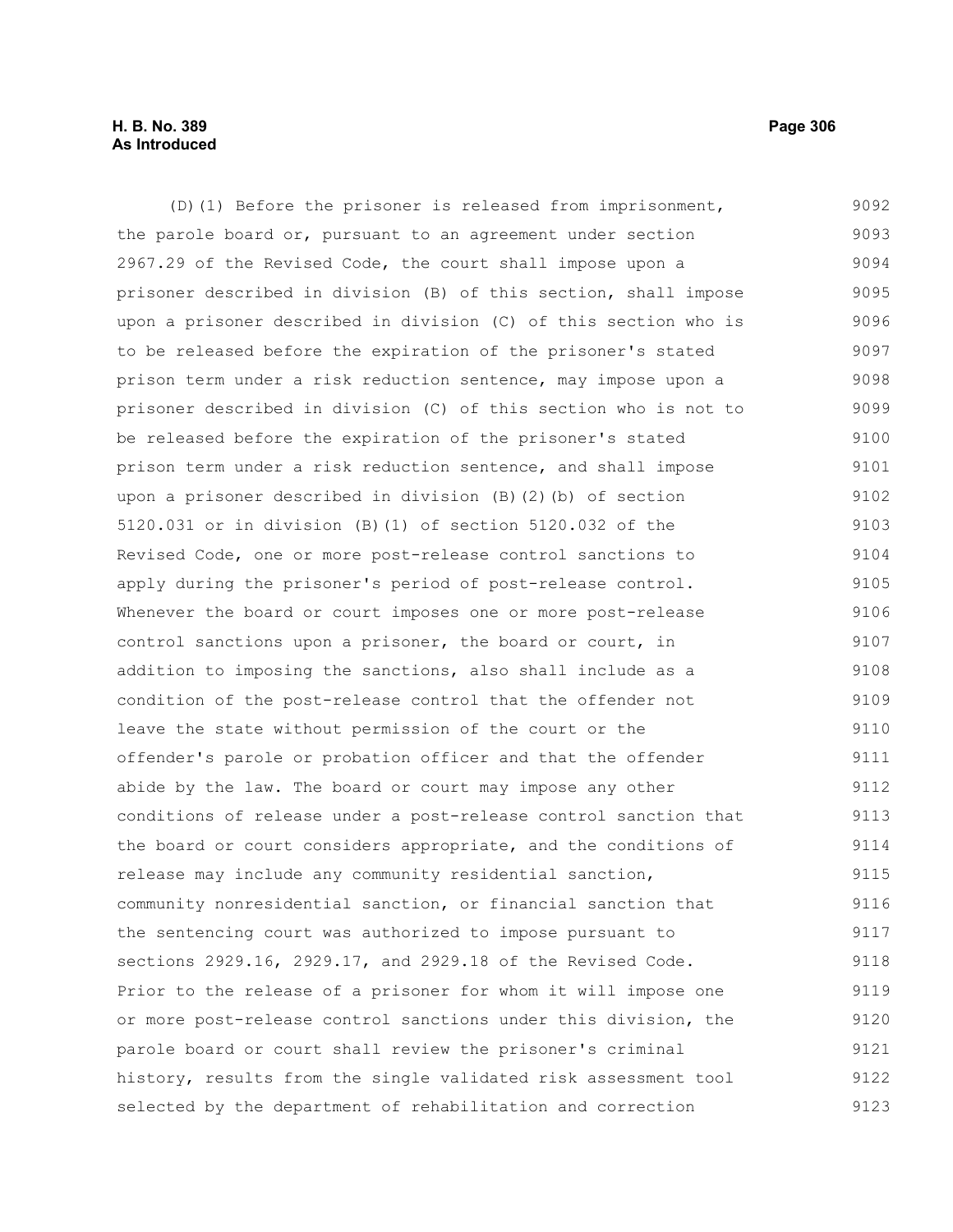under section 5120.114 of the Revised Code, all juvenile court adjudications finding the prisoner, while a juvenile, to be a delinquent child, and the record of the prisoner's conduct while imprisoned. The parole board or court shall consider any recommendation regarding post-release control sanctions for the prisoner made by the office of victims' services. After considering those materials, the board or court shall determine, for a prisoner described in division (B) of this section, division (B)(2)(b) of section  $5120.031$ , or division (B)(1) of section 5120.032 of the Revised Code and for a prisoner described in division (C) of this section who is to be released before the expiration of the prisoner's stated prison term under a risk reduction sentence, which post-release control sanction or combination of post-release control sanctions is reasonable under the circumstances or, for a prisoner described in division (C) of this section who is not to be released before the expiration of the prisoner's stated prison term under a risk reduction sentence, whether a post-release control sanction is necessary and, if so, which post-release control sanction or combination of post-release control sanctions is reasonable under the circumstances. In the case of a prisoner convicted of a felony of the fourth or fifth degree other than a felony sex offense, the board or court shall presume that monitored time is the appropriate post-release control sanction unless the board or court determines that a more restrictive sanction is warranted. A post-release control sanction imposed under this division takes effect upon the prisoner's release from imprisonment. 9124 9125 9126 9127 9128 9129 9130 9131 9132 9133 9134 9135 9136 9137 9138 9139 9140 9141 9142 9143 9144 9145 9146 9147 9148 9149 9150 9151

Regardless of whether the prisoner was sentenced to the prison term prior to, on, or after July 11, 2006, prior to the release of a prisoner for whom it will impose one or more post-9152 9153 9154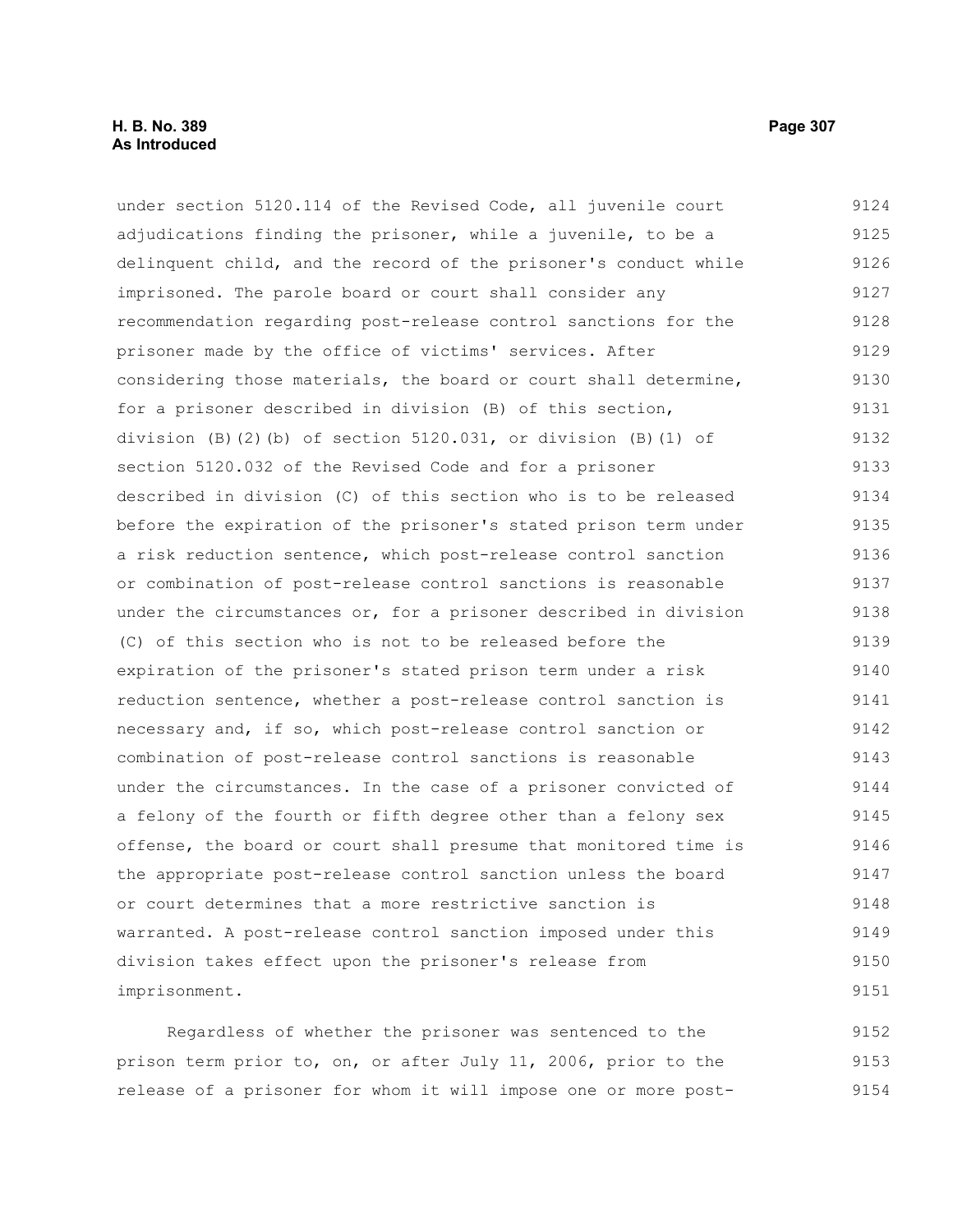# **H. B. No. 389 Page 308 As Introduced**

release control sanctions under this division, the parole board shall notify the prisoner that, if the prisoner violates any sanction so imposed or any condition of post-release control described in division (B) of section 2967.131 of the Revised Code that is imposed on the prisoner, the parole board may impose a prison term of up to one-half of the stated prison term originally imposed upon the prisoner. 9155 9156 9157 9158 9159 9160 9161

At least thirty days before the prisoner is released from imprisonment, except as otherwise provided in this paragraph, the department of rehabilitation and correction shall notify the victim and the victim's immediate family of the date on which the prisoner will be released, the period for which the prisoner will be under post-release control supervision, and the terms and conditions of the prisoner's post-release control regardless of whether the victim or victim's immediate family has requested the notification. The notice described in this paragraph shall not be given to a victim or victim's immediate family if the victim or the victim's immediate family has requested pursuant to division (B)(2) of section 2930.03 of the Revised Code that the notice not be provided to the victim or the victim's immediate family. At least thirty days before the prisoner is released from imprisonment and regardless of whether the victim or victim's immediate family has requested that the notice described in this paragraph be provided or not be provided to the victim or the victim's immediate family, the department also shall provide notice of that nature to the prosecuting attorney in the case and the law enforcement agency that arrested the prisoner if any officer of that agency was a victim of the offense. 9162 9163 9164 9165 9166 9167 9168 9169 9170 9171 9172 9173 9174 9175 9176 9177 9178 9179 9180 9181 9182 9183

If the notice given under the preceding paragraph to the victim or the victim's immediate family is based on an offense 9184 9185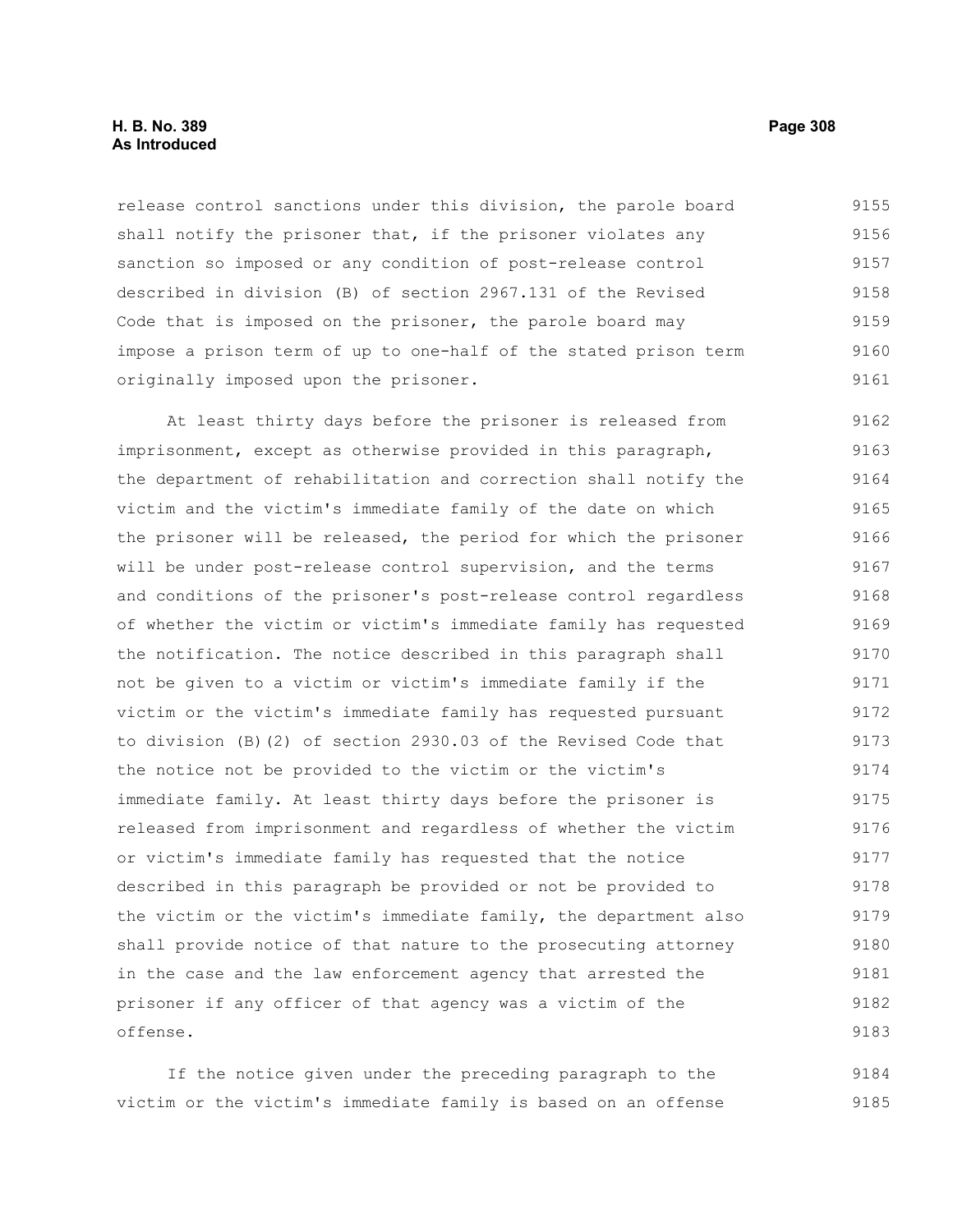# **H. B. No. 389 Page 309 As Introduced**

committed prior to March 22, 2013, and if the department of rehabilitation and correction has not previously successfully provided any notice to the victim or the victim's immediate family under division (B), (C), or (D) of section 2930.16 of the Revised Code with respect to that offense and the offender who committed it, the notice also shall inform the victim or the victim's immediate family that the victim or the victim's immediate family may request that the victim or the victim's immediate family not be provided any further notices with respect to that offense and the offender who committed it and shall describe the procedure for making that request. The department may give the notices to which the preceding paragraph applies by any reasonable means, including regular mail, telephone, and electronic mail. If the department attempts to provide notice to any specified person under the preceding paragraph but the attempt is unsuccessful because the department is unable to locate the specified person, is unable to provide the notice by its chosen method because it cannot determine the mailing address, electronic mail address, or telephone number at which to provide the notice, or, if the notice is sent by mail, the notice is returned, the department shall make another attempt to provide the notice to the specified person. If the second attempt is unsuccessful, the department shall make at least one more attempt to provide the notice. If the notice is based on an offense committed prior to March 22, 2013, in each attempt to provide the notice to the victim or victim's immediate family, the notice shall include the opt-out information described in this paragraph. The department, in the manner described in division (D)(2) of section 2930.16 of the Revised Code, shall keep a record of all attempts to provide the notice, and of all notices provided, under this paragraph and the preceding paragraph. The record shall be considered as if it 9186 9187 9188 9189 9190 9191 9192 9193 9194 9195 9196 9197 9198 9199 9200 9201 9202 9203 9204 9205 9206 9207 9208 9209 9210 9211 9212 9213 9214 9215 9216 9217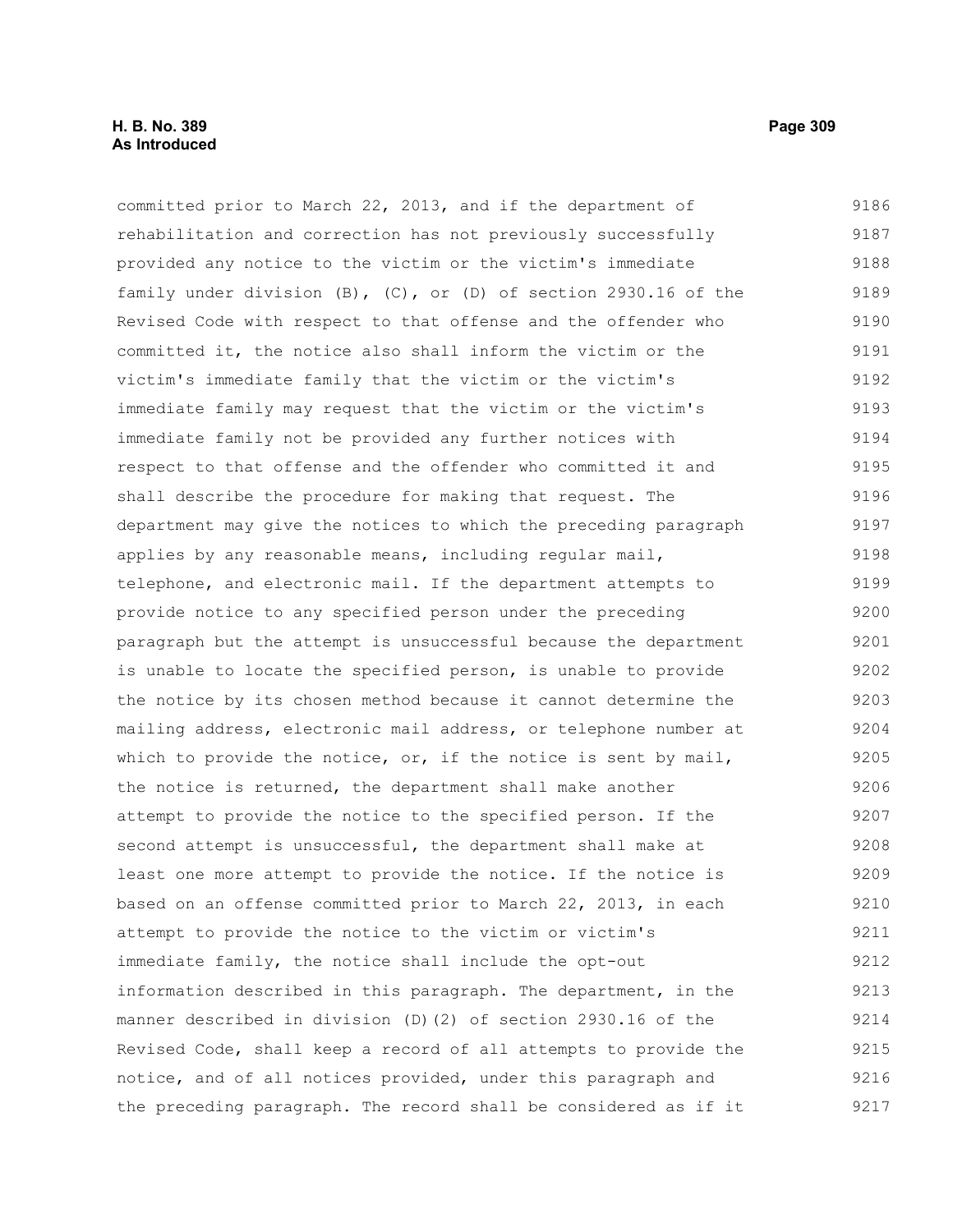was kept under division (D)(2) of section 2930.16 of the Revised Code. This paragraph, the preceding paragraph, and the noticerelated provisions of divisions (E)(2) and (K) of section 2929.20, division (D)(1) of section 2930.16, division  $(H)$  (G) of section 2967.12, division (E)(1)(b) of section 2967.19, division (A)(3)(b) of section 2967.26, and division (A)(2) of section 5149.101 of the Revised Code enacted in the act in which this paragraph and the preceding paragraph were enacted, shall be known as "Roberta's Law." 9218 9219 9220 9221 9222 9223 9224 9225 9226

(2) If a prisoner who is placed on post-release control under this section is released before the expiration of the prisoner's stated prison term by reason of credit earned under section 2967.193 of the Revised Code and if the prisoner earned sixty or more days of credit, the adult parole authority shall supervise the offender with an active global positioning system device for the first fourteen days after the offender's release from imprisonment. This division does not prohibit or limit the imposition of any post-release control sanction otherwise authorized by this section. 9227 9228 9229 9230 9231 9232 9233 9234 9235 9236

(3) At any time after a prisoner is released from imprisonment and during the period of post-release control applicable to the releasee, the adult parole authority or, pursuant to an agreement under section 2967.29 of the Revised Code, the court may review the releasee's behavior under the post-release control sanctions imposed upon the releasee under this section. The authority or court may determine, based upon the review and in accordance with the standards established under division (E) of this section, that a more restrictive or a less restrictive sanction is appropriate and may impose a different sanction. The authority also may recommend that the parole board or court increase or reduce the duration of the 9237 9238 9239 9240 9241 9242 9243 9244 9245 9246 9247 9248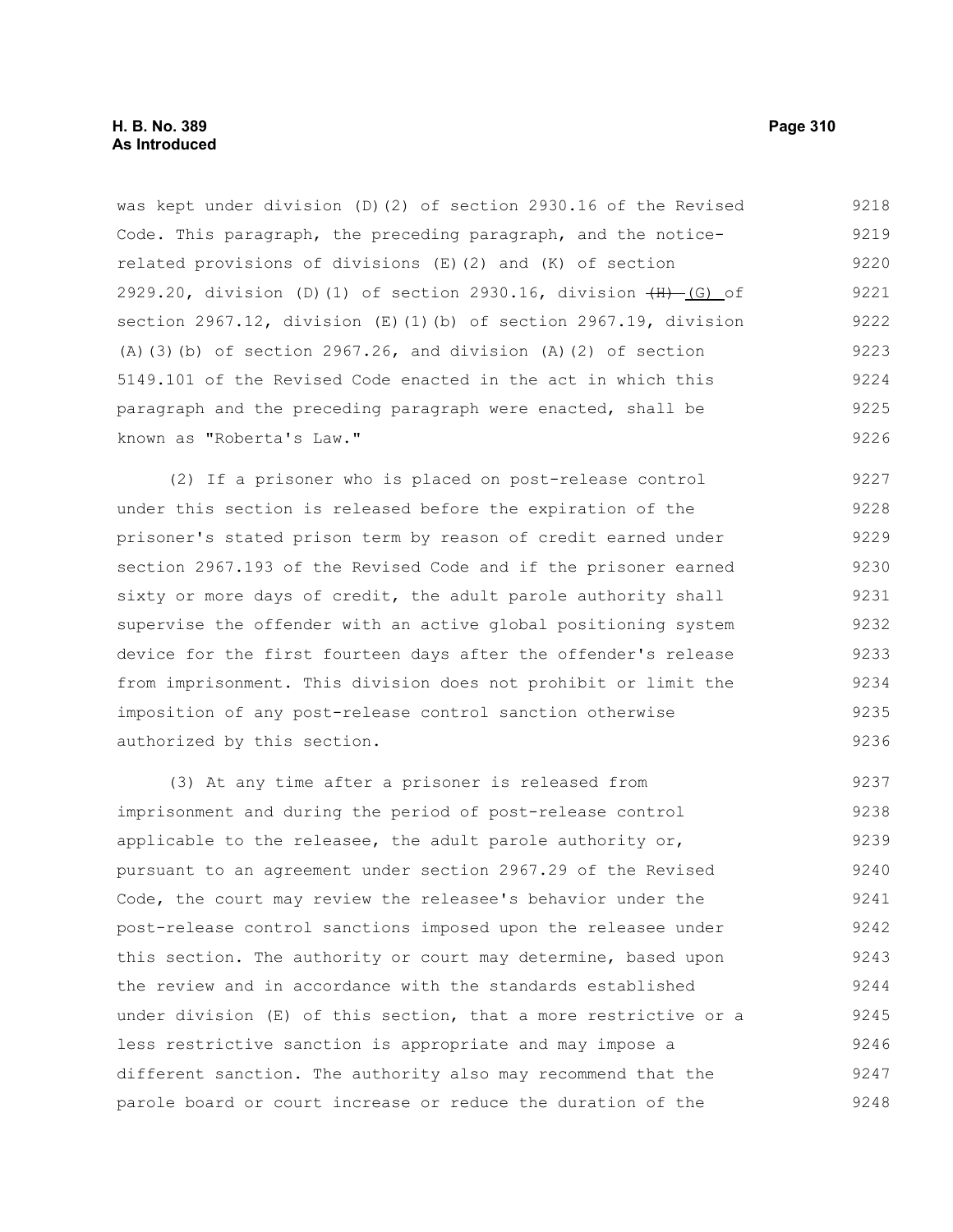period of post-release control imposed by the court. If the authority recommends that the board or court increase the duration of post-release control, the board or court shall review the releasee's behavior and may increase the duration of the period of post-release control imposed by the court up to eight years. If the authority recommends that the board or court reduce the duration of control for an offense described in division (B) or (C) of this section, the board or court shall review the releasee's behavior and may reduce the duration of the period of control imposed by the court. In no case shall the board or court reduce the duration of the period of control imposed for an offense described in division (B)(1) of this section to a period less than the length of the stated prison term originally imposed, and in no case shall the board or court permit the releasee to leave the state without permission of the court or the releasee's parole or probation officer. 9249 9250 9251 9252 9253 9254 9255 9256 9257 9258 9259 9260 9261 9262 9263 9264

(E) The department of rehabilitation and correction, in accordance with Chapter 119. of the Revised Code, shall adopt rules that do all of the following: 9265 9266 9267

(1) Establish standards for the imposition by the parole board of post-release control sanctions under this section that are consistent with the overriding purposes and sentencing principles set forth in section 2929.11 of the Revised Code and that are appropriate to the needs of releasees; 9268 9269 9270 9271 9272

(2) Establish standards that provide for a period of postrelease control of up to three years for all prisoners described in division (C) of this section who are to be released before the expiration of their stated prison term under a risk reduction sentence and standards by which the parole board can determine which prisoners described in division (C) of this 9273 9274 9275 9276 9277 9278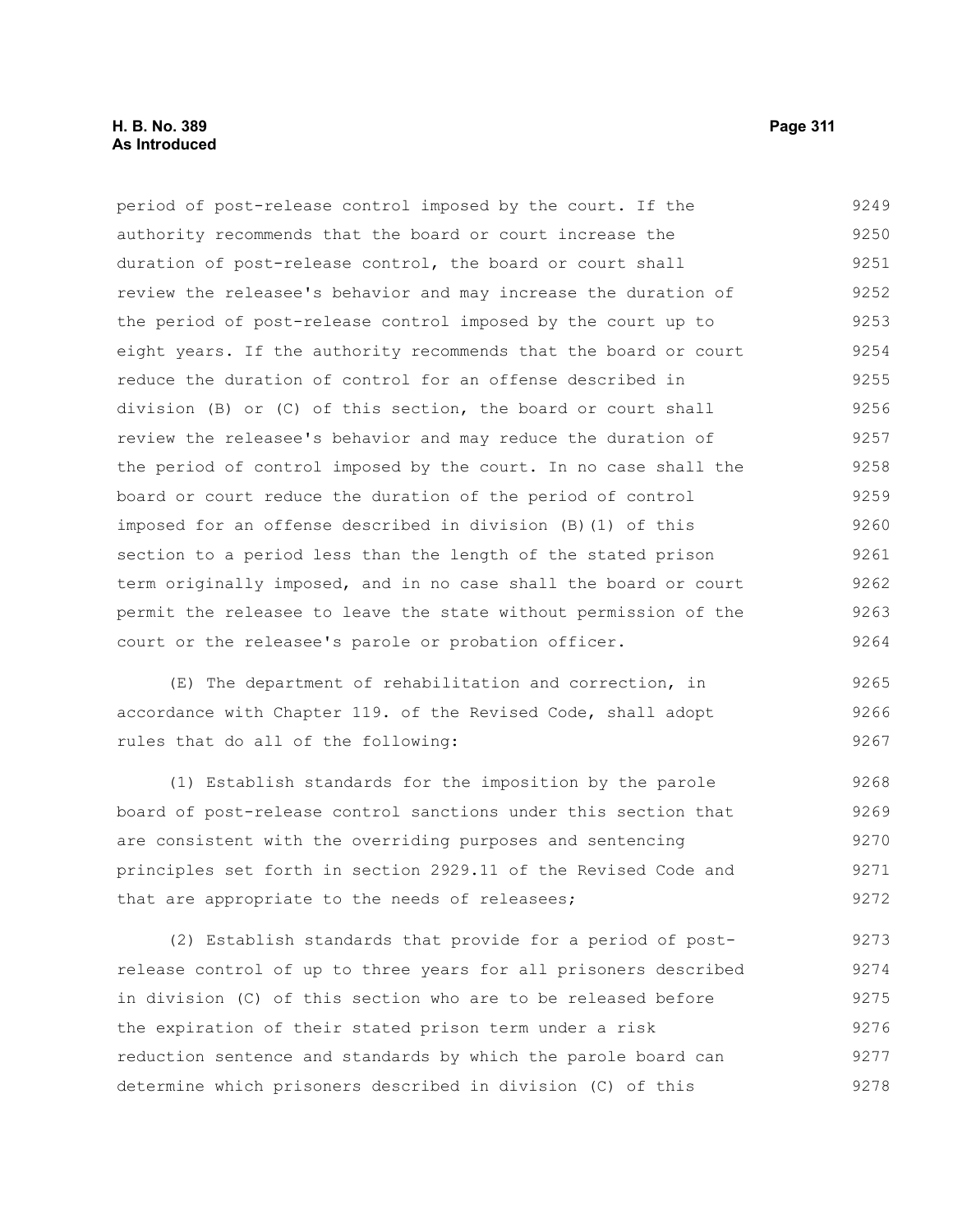section who are not to be released before the expiration of their stated prison term under a risk reduction sentence should be placed under a period of post-release control; 9279 9280 9281

(3) Establish standards to be used by the parole board in reducing the duration of the period of post-release control imposed by the court when authorized under division (D) of this section, in imposing a more restrictive post-release control sanction than monitored time upon a prisoner convicted of a felony of the fourth or fifth degree other than a felony sex offense, or in imposing a less restrictive control sanction upon a releasee based on the releasee's activities including, but not limited to, remaining free from criminal activity and from the abuse of alcohol or other drugs, successfully participating in approved rehabilitation programs, maintaining employment, and paying restitution to the victim or meeting the terms of other financial sanctions; 9282 9283 9284 9285 9286 9287 9288 9289 9290 9291 9292 9293 9294

(4) Establish standards to be used by the adult parole authority in modifying a releasee's post-release control sanctions pursuant to division (D)(2) of this section; 9295 9296 9297

(5) Establish standards to be used by the adult parole authority or parole board in imposing further sanctions under division (F) of this section on releasees who violate postrelease control sanctions, including standards that do the following: 9298 9299 9300 9301 9302

(a) Classify violations according to the degree of seriousness; 9303 9304

(b) Define the circumstances under which formal action by the parole board is warranted; 9305 9306

(c) Govern the use of evidence at violation hearings; 9307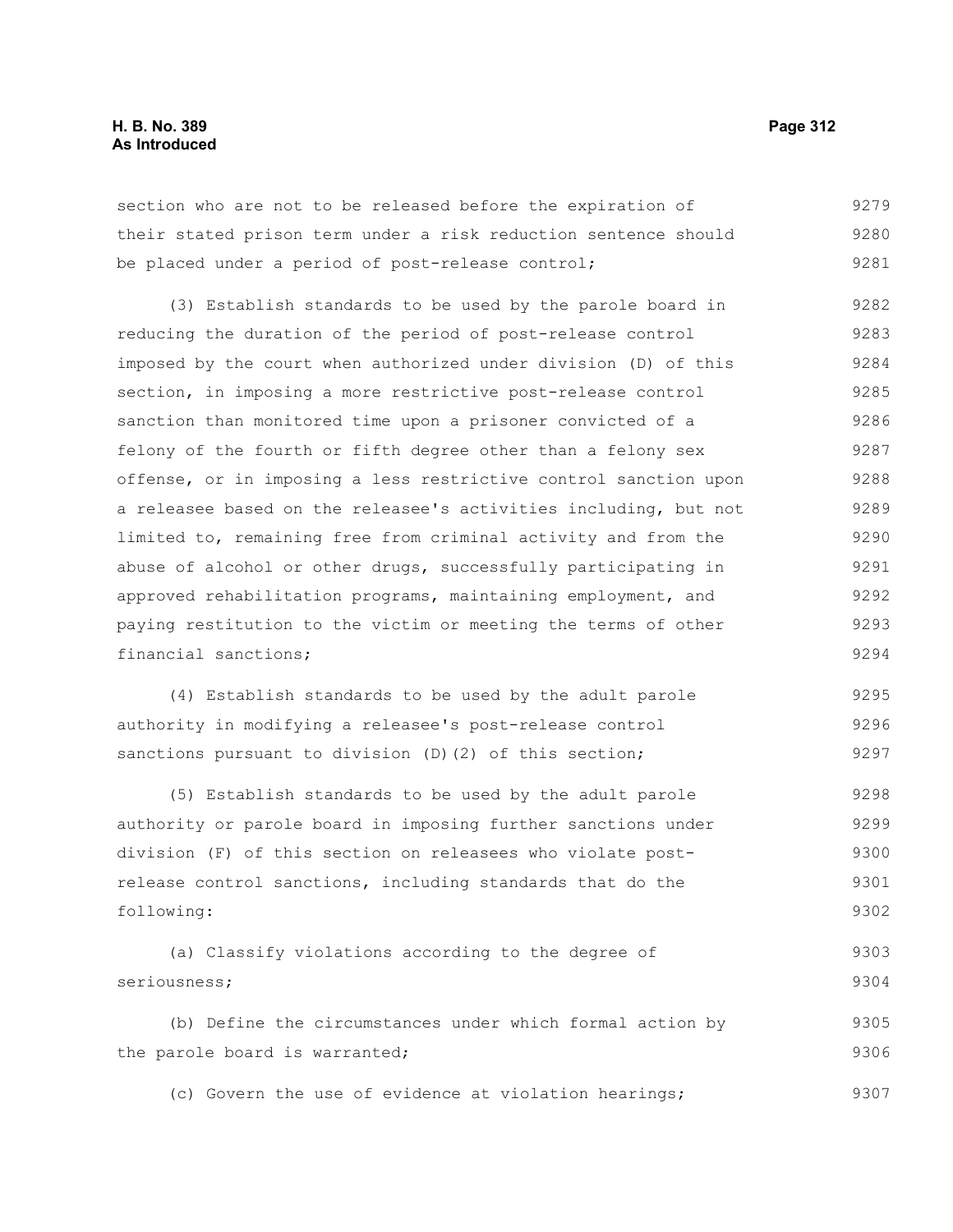shall comply with this section.

(d) Ensure procedural due process to an alleged violator; (e) Prescribe nonresidential community control sanctions for most misdemeanor and technical violations; (f) Provide procedures for the return of a releasee to imprisonment for violations of post-release control. (F)(1) Whenever the parole board imposes one or more postrelease control sanctions upon an offender under this section, the offender upon release from imprisonment shall be under the general jurisdiction of the adult parole authority and generally shall be supervised by the field services section through its staff of parole and field officers as described in section 5149.04 of the Revised Code, as if the offender had been placed on parole. If the offender upon release from imprisonment violates the post-release control sanction or any conditions described in division (A) of section 2967.131 of the Revised Code that are imposed on the offender, the public or private person or entity that operates or administers the sanction or the program or activity that comprises the sanction shall report the violation directly to the adult parole authority or to the officer of the authority who supervises the offender. The authority's officers may treat the offender as if the offender were on parole and in violation of the parole, and otherwise 9308 9309 9310 9311 9312 9313 9314 9315 9316 9317 9318 9319 9320 9321 9322 9323 9324 9325 9326 9327 9328 9329

(2) If the adult parole authority or, pursuant to an agreement under section 2967.29 of the Revised Code, the court determines that a releasee has violated a post-release control sanction or any conditions described in division (A) of section 2967.131 of the Revised Code imposed upon the releasee and that a more restrictive sanction is appropriate, the authority or court may impose a more restrictive sanction upon the releasee, 9331 9332 9333 9334 9335 9336 9337

9330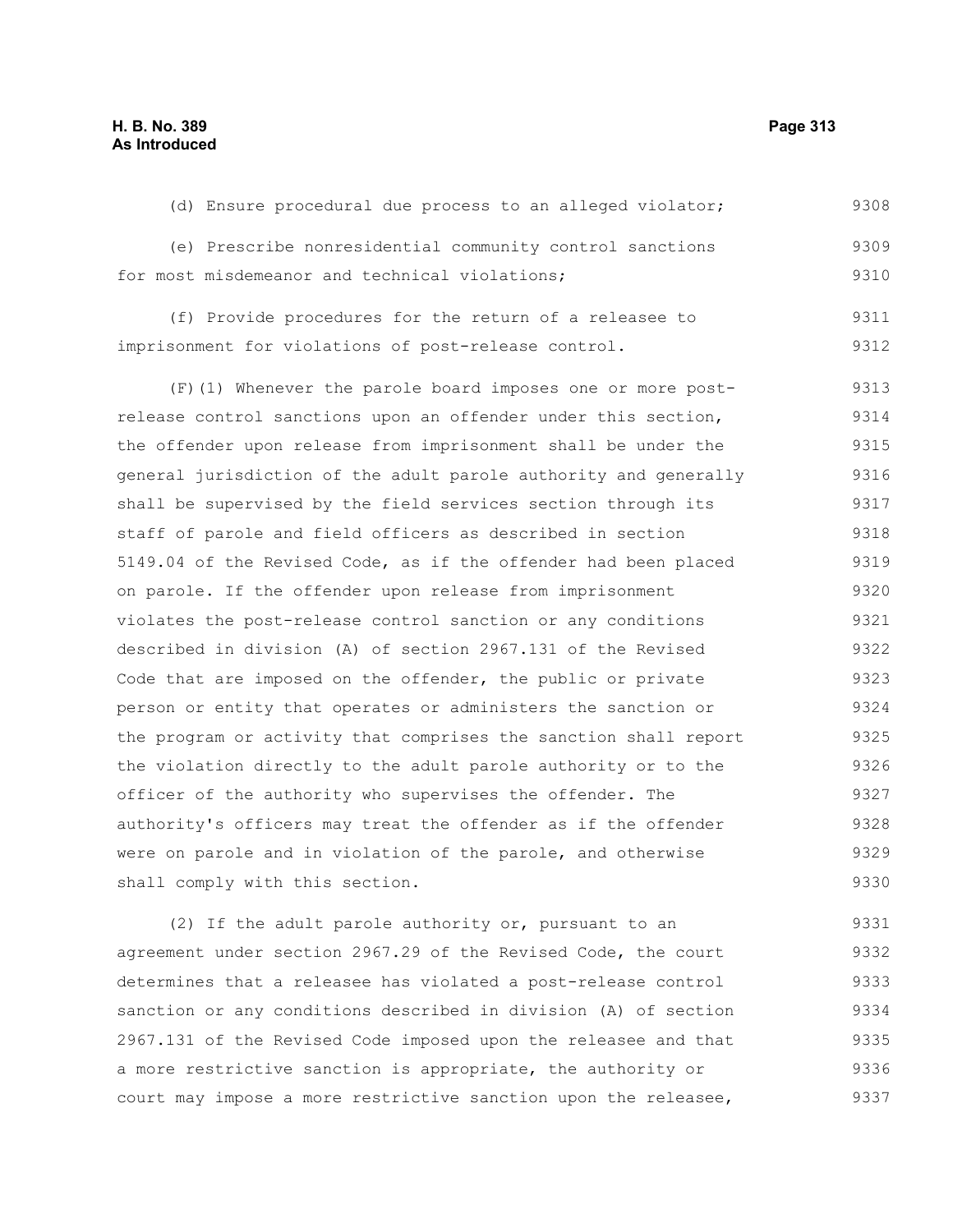# **H. B. No. 389 Page 314 As Introduced**

in accordance with the standards established under division (E) of this section or in accordance with the agreement made under section 2967.29 of the Revised Code, or may report the violation to the parole board for a hearing pursuant to division (F)(3) of this section. The authority or court may not, pursuant to this division, increase the duration of the releasee's post-release control or impose as a post-release control sanction a residential sanction that includes a prison term, but the authority or court may impose on the releasee any other residential sanction, nonresidential sanction, or financial sanction that the sentencing court was authorized to impose pursuant to sections 2929.16, 2929.17, and 2929.18 of the Revised Code. 9338 9339 9340 9341 9342 9343 9344 9345 9346 9347 9348 9349 9350

(3) The parole board or, pursuant to an agreement under section 2967.29 of the Revised Code, the court may hold a hearing on any alleged violation by a releasee of a post-release control sanction or any conditions described in division (A) of section 2967.131 of the Revised Code that are imposed upon the releasee. If after the hearing the board or court finds that the releasee violated the sanction or condition, the board or court may increase the duration of the releasee's post-release control up to the maximum duration authorized by division (B) or (C) of this section or impose a more restrictive post-release control sanction. If a releasee was acting pursuant to division (B)(2) (b) of section 2925.11 of the Revised Code and in so doing violated the conditions of a post-release control sanction based on a minor drug possession offense as defined in that section, the board or the court may consider the releasee's conduct in seeking or obtaining medical assistance for another in good faith or for self or may consider the releasee being the subject of another person seeking or obtaining medical assistance in 9351 9352 9353 9354 9355 9356 9357 9358 9359 9360 9361 9362 9363 9364 9365 9366 9367 9368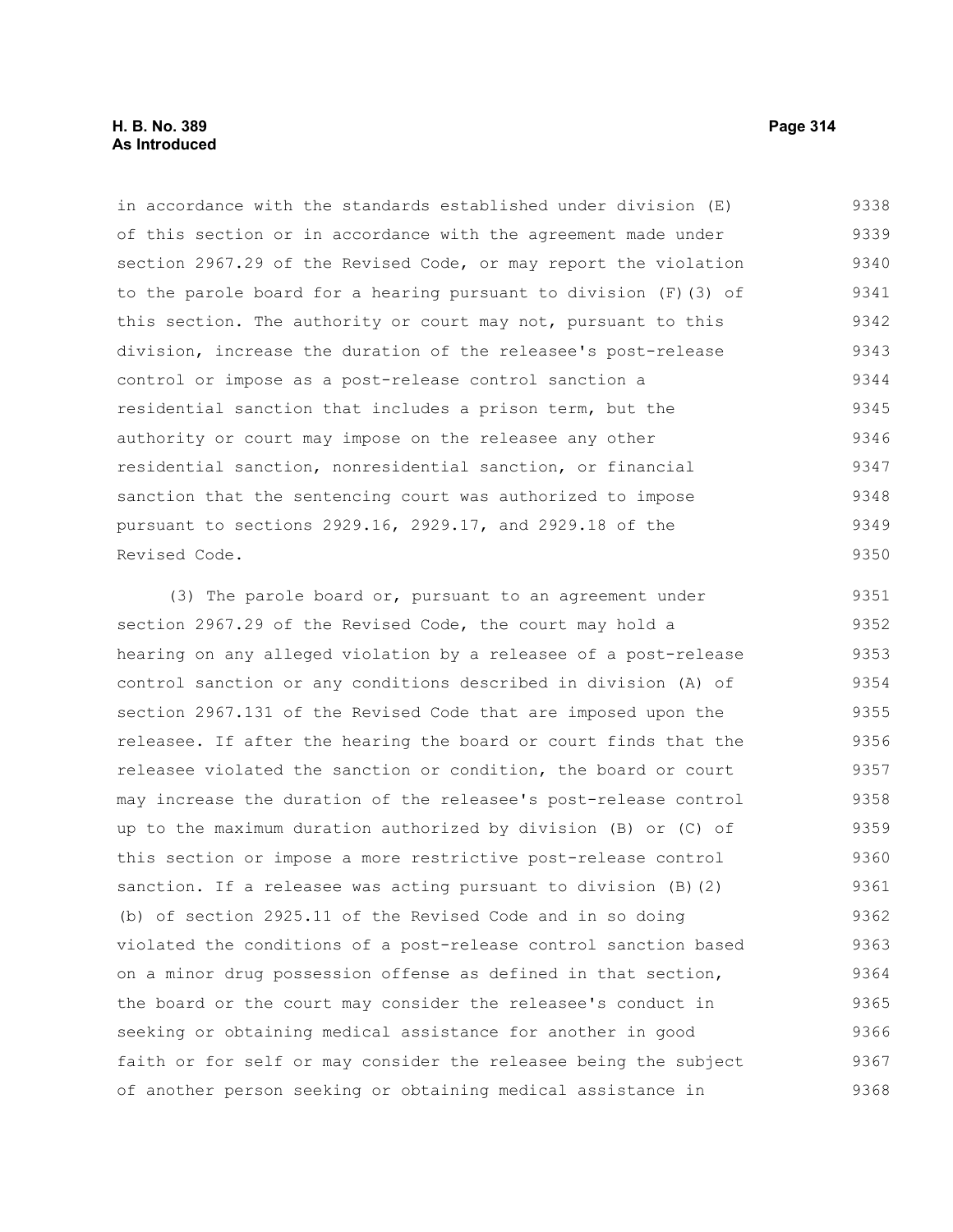# **H. B. No. 389 Page 315 As Introduced**

accordance with that division as a mitigating factor before imposing any of the penalties described in this division. When appropriate, the board or court may impose as a post-release control sanction a residential sanction that includes a prison term. The board or court shall consider a prison term as a postrelease control sanction imposed for a violation of post-release control when the violation involves a deadly weapon or dangerous ordnance, physical harm or attempted serious physical harm to a person, or sexual misconduct, or when the releasee committed repeated violations of post-release control sanctions. Unless a releasee's stated prison term was reduced pursuant to section 5120.032 of the Revised Code, the period of a prison term that is imposed as a post-release control sanction under this division shall not exceed nine months, and the maximum cumulative prison term for all violations under this division shall not exceed one-half of the stated prison term originally imposed upon the offender as part of this sentence. If a releasee's stated prison term was reduced pursuant to section 5120.032 of the Revised Code, the period of a prison term that is imposed as a post-release control sanction under this division and the maximum cumulative prison term for all violations under this division shall not exceed the period of time not served in prison under the sentence imposed by the court. The period of a prison term that is imposed as a postrelease control sanction under this division shall not count as, or be credited toward, the remaining period of post-release control. 9369 9370 9371 9372 9373 9374 9375 9376 9377 9378 9379 9380 9381 9382 9383 9384 9385 9386 9387 9388 9389 9390 9391 9392 9393 9394 9395

If an offender is imprisoned for a felony committed while under post-release control supervision and is again released on post-release control for a period of time determined by division (F)(4)(d) of this section, the maximum cumulative prison term 9396 9397 9398 9399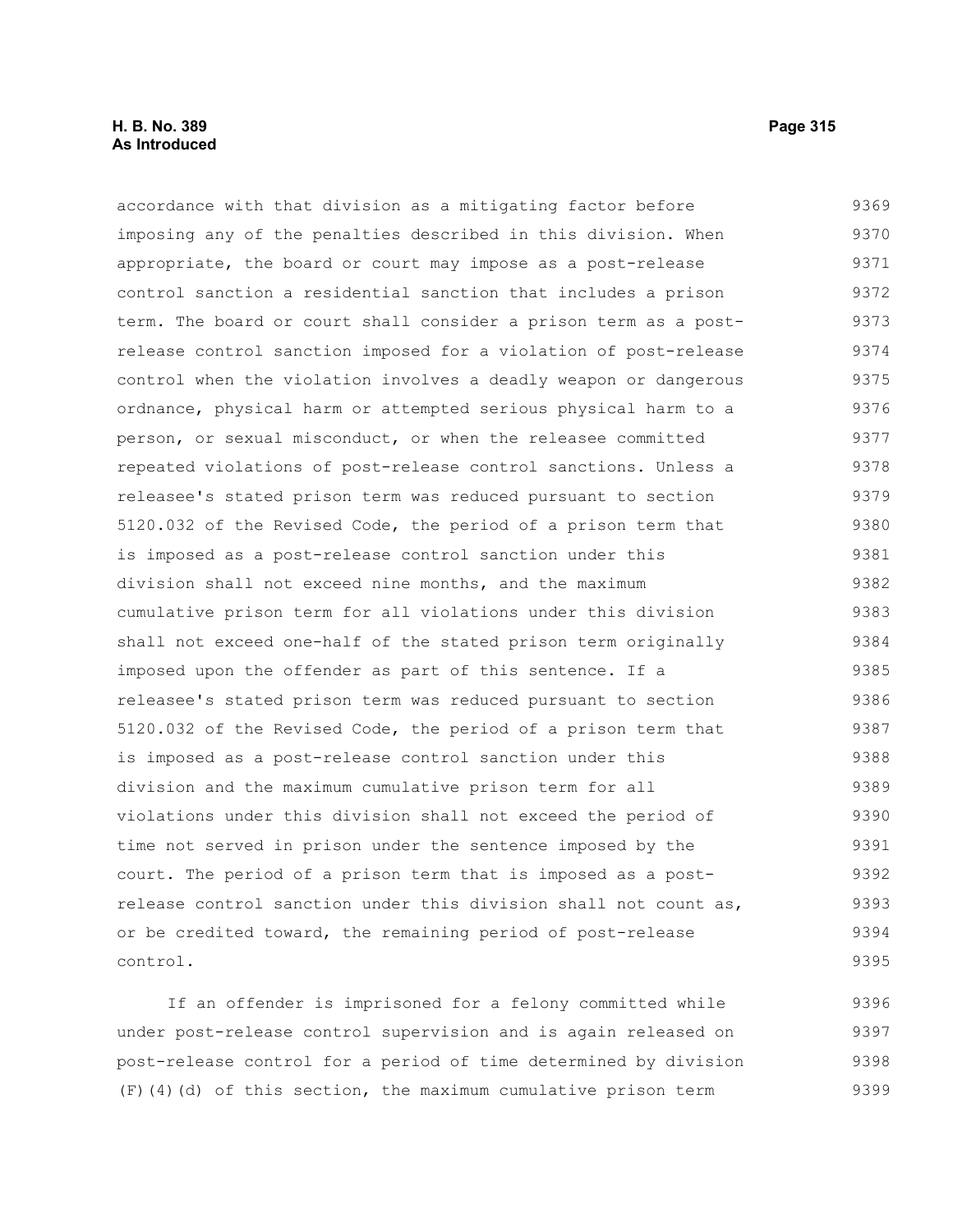# **H. B. No. 389 Page 316 As Introduced**

for all violations under this division shall not exceed one-half of the total stated prison terms of the earlier felony, reduced by any prison term administratively imposed by the parole board or court, plus one-half of the total stated prison term of the new felony. 9400 9401 9402 9403 9404

(4) Any period of post-release control shall commence upon an offender's actual release from prison. If an offender is serving an indefinite prison term or a life sentence in addition to a stated prison term, the offender shall serve the period of post-release control in the following manner: 9405 9406 9407 9408 9409

(a) If a period of post-release control is imposed upon the offender and if the offender also is subject to a period of parole under a life sentence or an indefinite sentence, and if the period of post-release control ends prior to the period of parole, the offender shall be supervised on parole. The offender shall receive credit for post-release control supervision during the period of parole. The offender is not eligible for final release under section 2967.16 of the Revised Code until the post-release control period otherwise would have ended. 9410 9411 9412 9413 9414 9415 9416 9417 9418

(b) If a period of post-release control is imposed upon the offender and if the offender also is subject to a period of parole under an indefinite sentence, and if the period of parole ends prior to the period of post-release control, the offender shall be supervised on post-release control. The requirements of parole supervision shall be satisfied during the post-release control period. 9419 9420 9421 9422 9423 9424 9425

(c) If an offender is subject to more than one period of post-release control, the period of post-release control for all of the sentences shall be the period of post-release control that expires last, as determined by the parole board or court. 9426 9427 9428 9429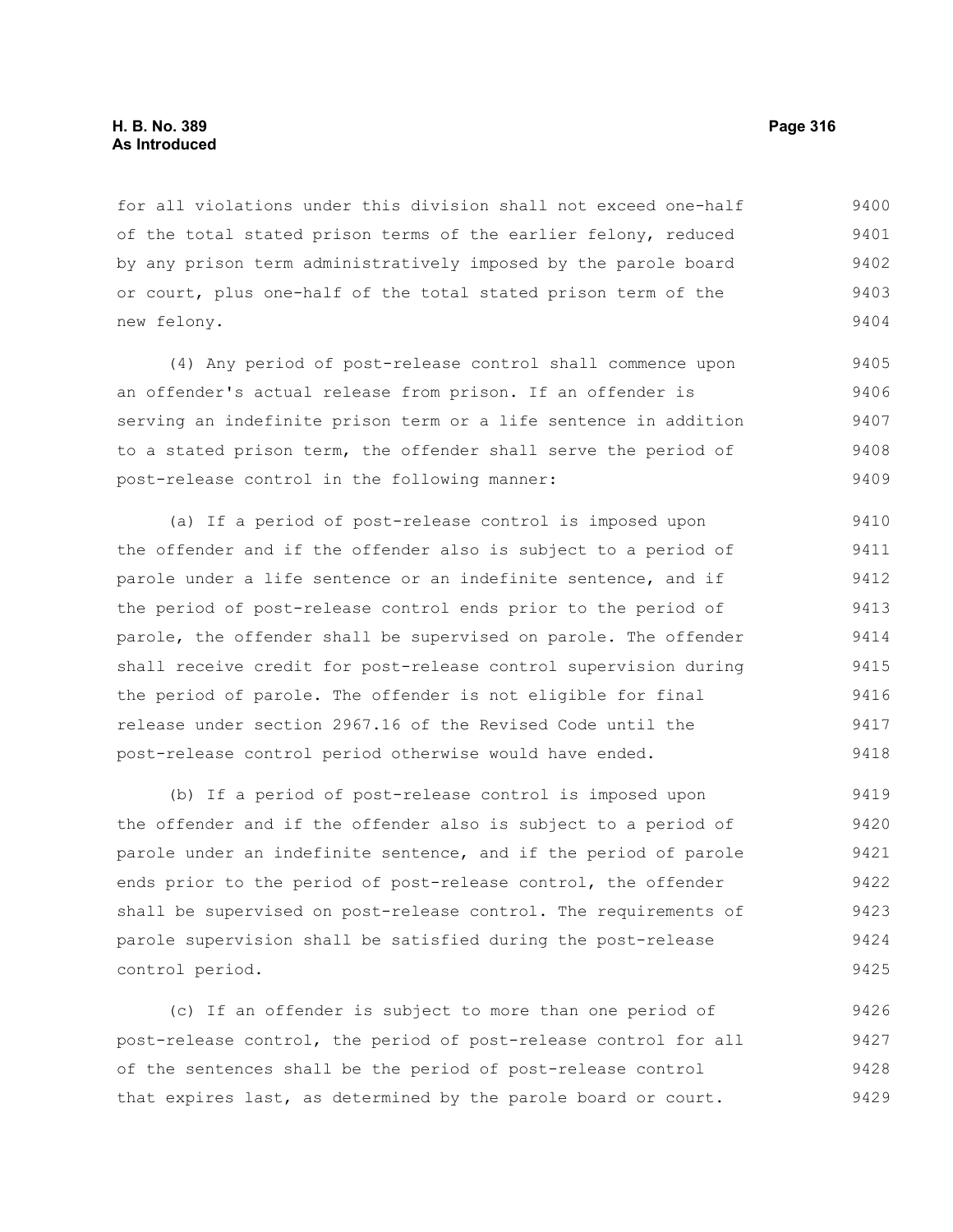Periods of post-release control shall be served concurrently and shall not be imposed consecutively to each other. (d) The period of post-release control for a releasee who commits a felony while under post-release control for an earlier felony shall be the longer of the period of post-release control specified for the new felony under division (B) or (C) of this section or the time remaining under the period of post-release control imposed for the earlier felony as determined by the parole board or court. 9430 9431 9432 9433 9434 9435 9436 9437 9438

**Sec. 2971.03.** (A) Notwithstanding divisions (A) and (D) of section 2929.14, section 2929.02, 2929.03, 2929.06, 2929.13, or another section of the Revised Code, other than divisions (B) and (C) of section 2929.14 of the Revised Code, that authorizes or requires a specified prison term or a mandatory prison term for a person who is convicted of or pleads guilty to a felony or that specifies the manner and place of service of a prison term or term of imprisonment, the court shall impose a sentence upon a person who is convicted of or pleads guilty to a violent sex offense and who also is convicted of or pleads guilty to a sexually violent predator specification that was included in the indictment, count in the indictment, or information charging that offense, and upon a person who is convicted of or pleads guilty to a designated homicide, assault, or kidnapping offense and also is convicted of or pleads guilty to both a sexual motivation specification and a sexually violent predator specification that were included in the indictment, count in the indictment, or information charging that offense, as follows: 9439 9440 9441 9442 9443 9444 9445 9446 9447 9448 9449 9450 9451 9452 9453 9454 9455 9456

(1) If the offense for which the sentence is being imposed is aggravated murder and if the court does not impose upon theoffender a sentence of death, it shall impose upon the offender 9457 9458 9459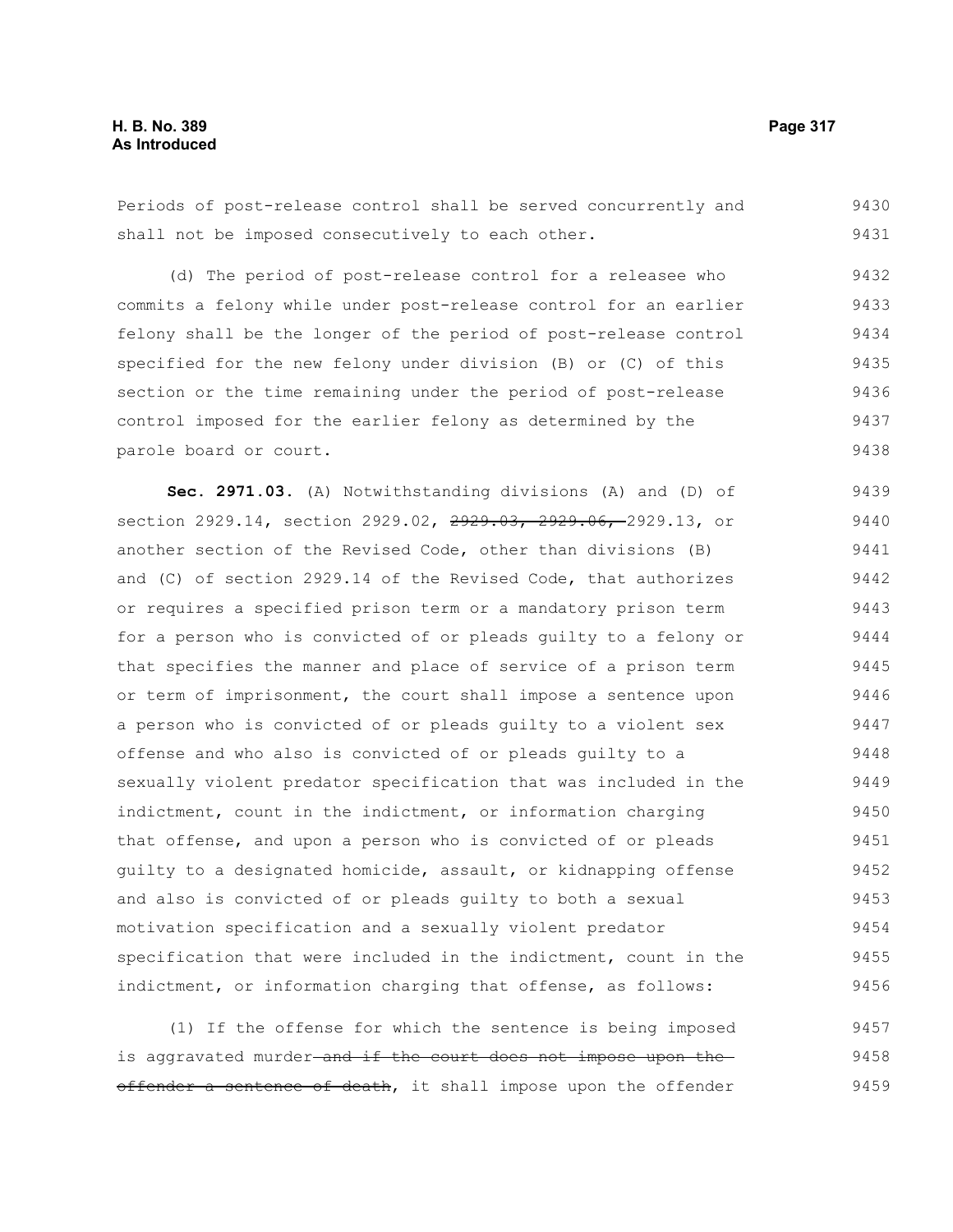a term of life imprisonment without parole. If the courtsentences the offender to death and the sentence of death is vacated, overturned, or otherwise set aside, the court shall impose upon the offender a term of life imprisonment without parole. 9460 9461 9462 9463 9464

(2) If the offense for which the sentence is being imposed is murder; or if the offense is rape committed in violation of division (A)(1)(b) of section 2907.02 of the Revised Code when the offender purposely compelled the victim to submit by force or threat of force, when the victim was less than ten years of age, when the offender previously has been convicted of or pleaded guilty to either rape committed in violation of that division or a violation of an existing or former law of this state, another state, or the United States that is substantially similar to division (A)(1)(b) of section 2907.02 of the Revised Code, or when the offender during or immediately after the commission of the rape caused serious physical harm to the victim; or if the offense is an offense other than aggravated murder or murder for which a term of life imprisonment may be imposed, it shall impose upon the offender a term of life imprisonment without parole. 9465 9466 9467 9468 9469 9470 9471 9472 9473 9474 9475 9476 9477 9478 9479 9480

(3)(a) Except as otherwise provided in division  $(A)$  (3)(b), (c), (d), or (e) or (A)(4) of this section, if the offense for which the sentence is being imposed is an offense other than aggravated murder, murder, or rape and other than an offense for which a term of life imprisonment may be imposed, it shall impose an indefinite prison term consisting of a minimum term fixed by the court from among the range of terms available as a definite term for the offense, but not less than two years, and a maximum term of life imprisonment. 9481 9482 9483 9484 9485 9486 9487 9488 9489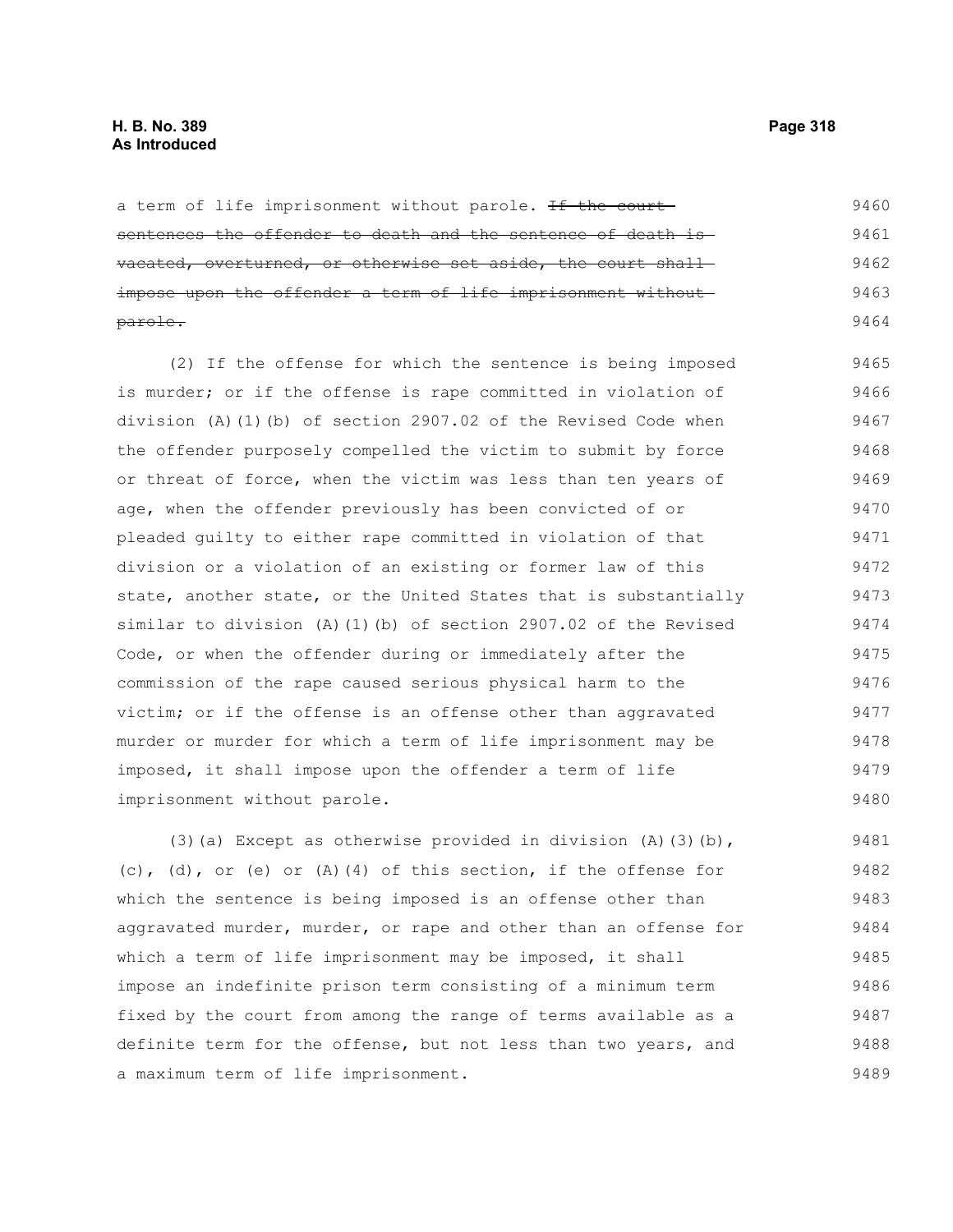# **H. B. No. 389 Page 319 As Introduced**

(b) Except as otherwise provided in division (A)(4) of this section, if the offense for which the sentence is being imposed is kidnapping that is a felony of the first degree, it shall impose an indefinite prison term as follows: 9490 9491 9492 9493

(i) If the kidnapping is committed on or after January 1, 2008, and the victim of the offense is less than thirteen years of age, except as otherwise provided in this division, it shall impose an indefinite prison term consisting of a minimum term of fifteen years and a maximum term of life imprisonment. If the kidnapping is committed on or after January 1, 2008, the victim of the offense is less than thirteen years of age, and the offender released the victim in a safe place unharmed, it shall impose an indefinite prison term consisting of a minimum term of ten years and a maximum term of life imprisonment. 9494 9495 9496 9497 9498 9499 9500 9501 9502 9503

(ii) If the kidnapping is committed prior to January 1, 2008, or division (A)(3)(b)(i) of this section does not apply, it shall impose an indefinite term consisting of a minimum term fixed by the court that is not less than ten years and a maximum term of life imprisonment. 9504 9505 9506 9507 9508

(c) Except as otherwise provided in division (A)(4) of this section, if the offense for which the sentence is being imposed is kidnapping that is a felony of the second degree, it shall impose an indefinite prison term consisting of a minimum term fixed by the court that is not less than eight years, and a maximum term of life imprisonment. 9509 9510 9511 9512 9513 9514

(d) Except as otherwise provided in division (A)(4) of this section, if the offense for which the sentence is being imposed is rape for which a term of life imprisonment is not imposed under division (A)(2) of this section or division (B) of section 2907.02 of the Revised Code, it shall impose an 9515 9516 9517 9518 9519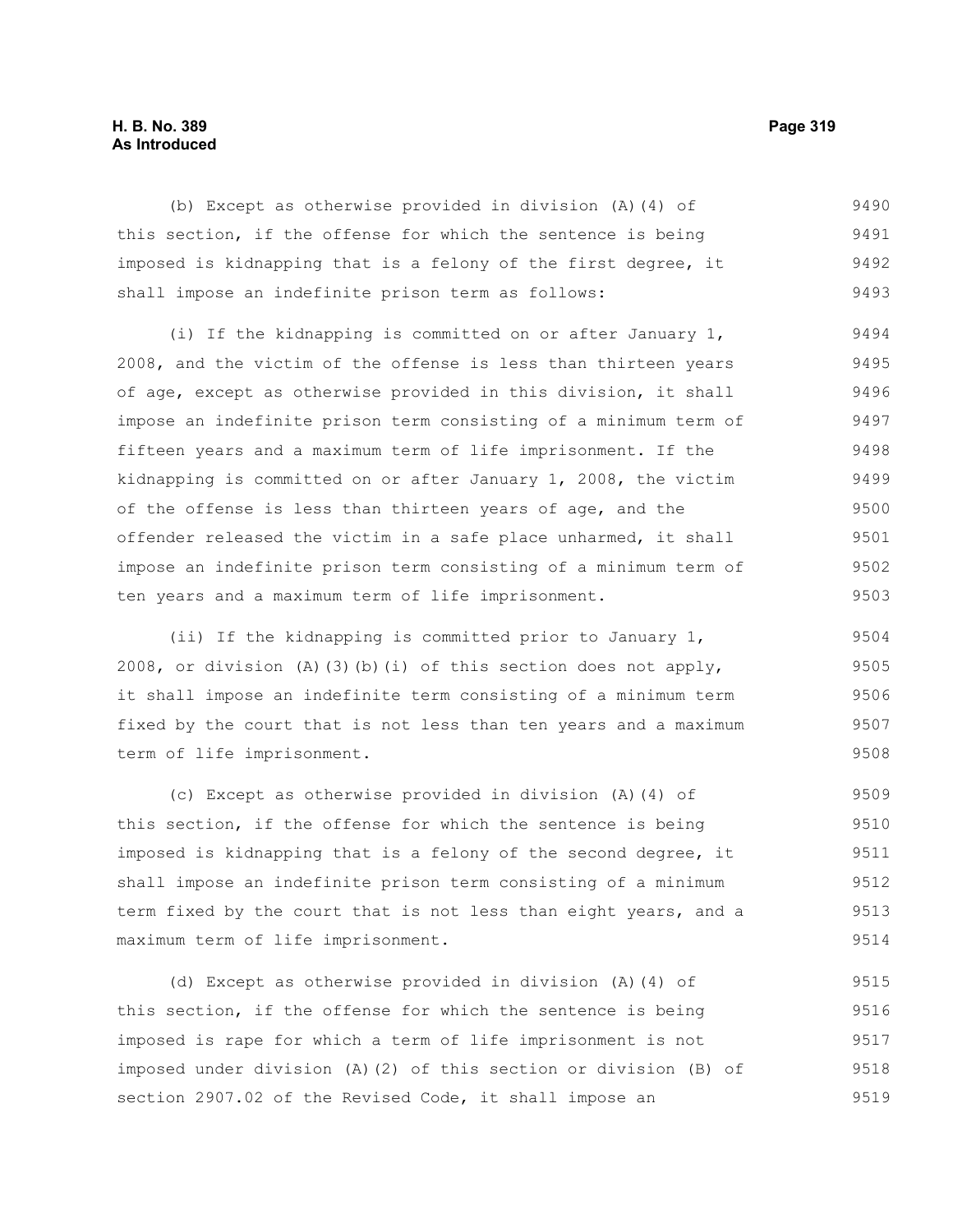indefinite prison term as follows:

(i) If the rape is committed on or after January 2, 2007, in violation of division (A)(1)(b) of section 2907.02 of the Revised Code, it shall impose an indefinite prison term consisting of a minimum term of twenty-five years and a maximum term of life imprisonment. 9521 9522 9523 9524 9525

(ii) If the rape is committed prior to January 2, 2007, or the rape is committed on or after January 2, 2007, other than in violation of division (A)(1)(b) of section 2907.02 of the Revised Code, it shall impose an indefinite prison term consisting of a minimum term fixed by the court that is not less than ten years, and a maximum term of life imprisonment. 9526 9527 9528 9529 9530 9531

(e) Except as otherwise provided in division (A)(4) of this section, if the offense for which sentence is being imposed is attempted rape, it shall impose an indefinite prison term as follows: 9532 9533 9534 9535

(i) Except as otherwise provided in division (A)(3)(e) (ii), (iii), or (iv) of this section, it shall impose an indefinite prison term pursuant to division (A)(3)(a) of this section. 9536 9537 9538 9539

(ii) If the attempted rape for which sentence is being imposed was committed on or after January 2, 2007, and if the offender also is convicted of or pleads guilty to a specification of the type described in section 2941.1418 of the Revised Code, it shall impose an indefinite prison term consisting of a minimum term of five years and a maximum term of twenty-five years. 9540 9541 9542 9543 9544 9545 9546

(iii) If the attempted rape for which sentence is being imposed was committed on or after January 2, 2007, and if the 9547 9548

9520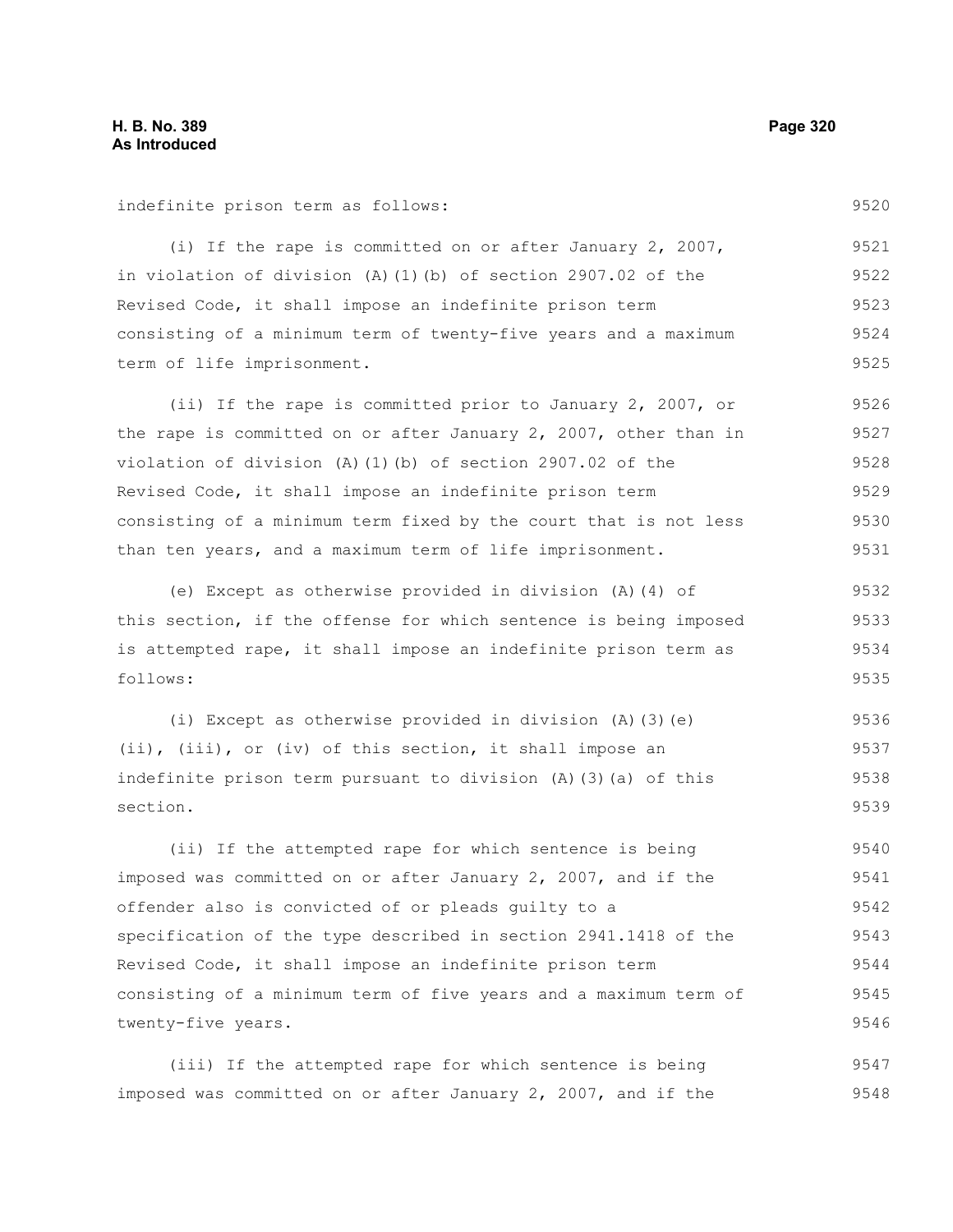# **H. B. No. 389 Page 321 As Introduced**

offender also is convicted of or pleads guilty to a specification of the type described in section 2941.1419 of the Revised Code, it shall impose an indefinite prison term consisting of a minimum term of ten years and a maximum of life imprisonment. 9549 9550 9551 9552 9553

(iv) If the attempted rape for which sentence is being imposed was committed on or after January 2, 2007, and if the offender also is convicted of or pleads guilty to a specification of the type described in section 2941.1420 of the Revised Code, it shall impose an indefinite prison term consisting of a minimum term of fifteen years and a maximum of life imprisonment. 9554 9555 9556 9557 9558 9559 9560

(4) For any offense for which the sentence is being imposed, if the offender previously has been convicted of or pleaded guilty to a violent sex offense and also to a sexually violent predator specification that was included in the indictment, count in the indictment, or information charging that offense, or previously has been convicted of or pleaded guilty to a designated homicide, assault, or kidnapping offense and also to both a sexual motivation specification and a sexually violent predator specification that were included in the indictment, count in the indictment, or information charging that offense, it shall impose upon the offender a term of life imprisonment without parole. 9561 9562 9563 9564 9565 9566 9567 9568 9569 9570 9571 9572

(B)(1) Notwithstanding section 2929.13, division (A) or (D) of section 2929.14, or another section of the Revised Code other than division (B) of section 2907.02 or divisions (B) and (C) of section 2929.14 of the Revised Code that authorizes or requires a specified prison term or a mandatory prison term for a person who is convicted of or pleads guilty to a felony or 9573 9574 9575 9576 9577 9578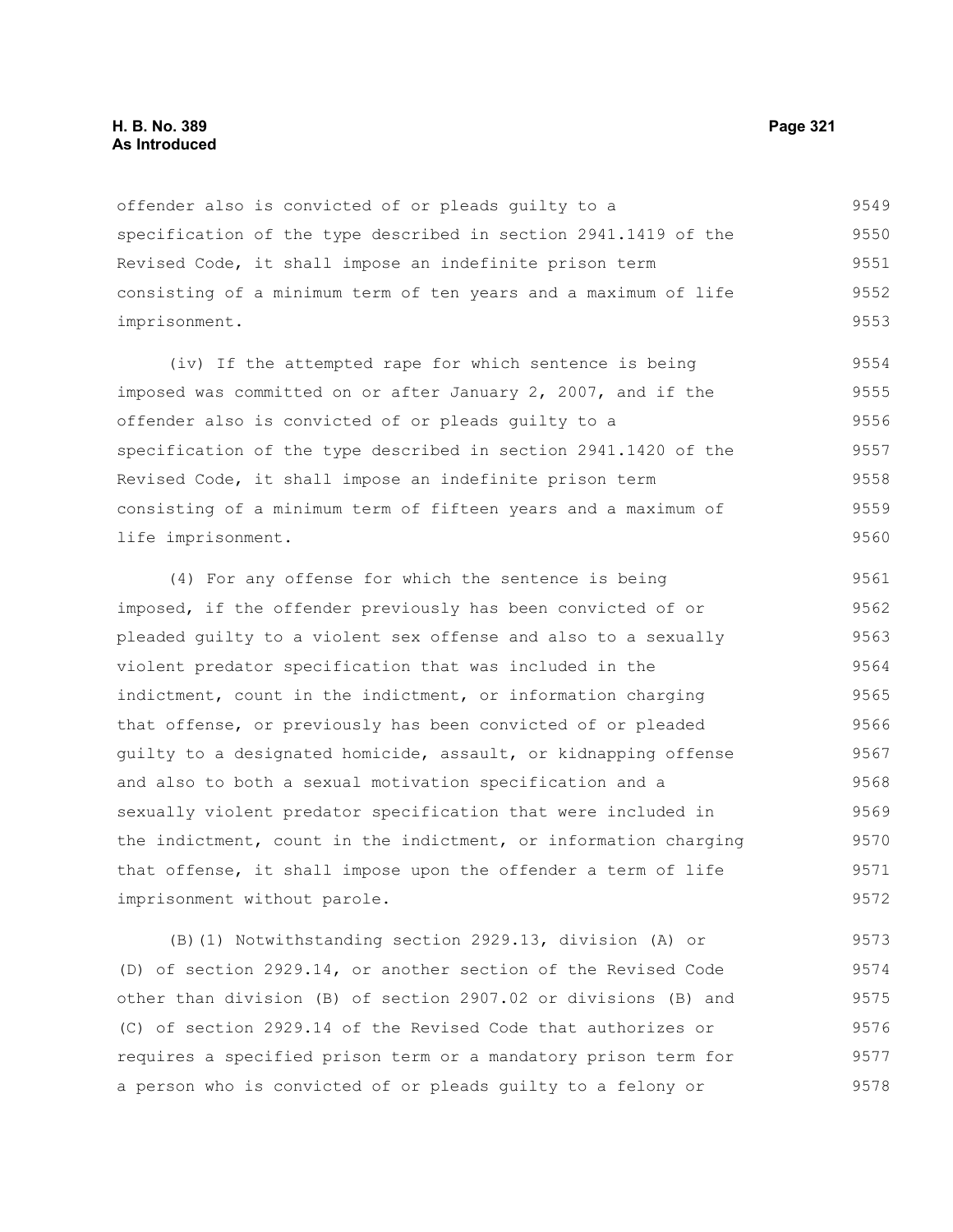that specifies the manner and place of service of a prison term or term of imprisonment, if a person is convicted of or pleads guilty to a violation of division (A)(1)(b) of section 2907.02 of the Revised Code committed on or after January 2, 2007, if division (A) of this section does not apply regarding the person, and if the court does not impose a sentence of life without parole when authorized pursuant to division (B) of section 2907.02 of the Revised Code, the court shall impose upon the person an indefinite prison term consisting of one of the following: 9579 9580 9581 9582 9583 9584 9585 9586 9587 9588

(a) Except as otherwise required in division (B)(1)(b) or (c) of this section, a minimum term of ten years and a maximum term of life imprisonment. 9589 9590 9591

(b) If the victim was less than ten years of age, a minimum term of fifteen years and a maximum of life imprisonment. 9592 9593 9594

(c) If the offender purposely compels the victim to submit by force or threat of force, or if the offender previously has been convicted of or pleaded guilty to violating division (A)(1) (b) of section 2907.02 of the Revised Code or to violating an existing or former law of this state, another state, or the United States that is substantially similar to division (A)(1) (b) of that section, or if the offender during or immediately after the commission of the offense caused serious physical harm to the victim, a minimum term of twenty-five years and a maximum of life imprisonment. 9595 9596 9597 9598 9599 9600 9601 9602 9603 9604

(2) Notwithstanding section 2929.13, division (A) or (D) of section 2929.14, or another section of the Revised Code other than divisions (B) and (C) of section 2929.14 of the Revised Code that authorizes or requires a specified prison term or a 9605 9606 9607 9608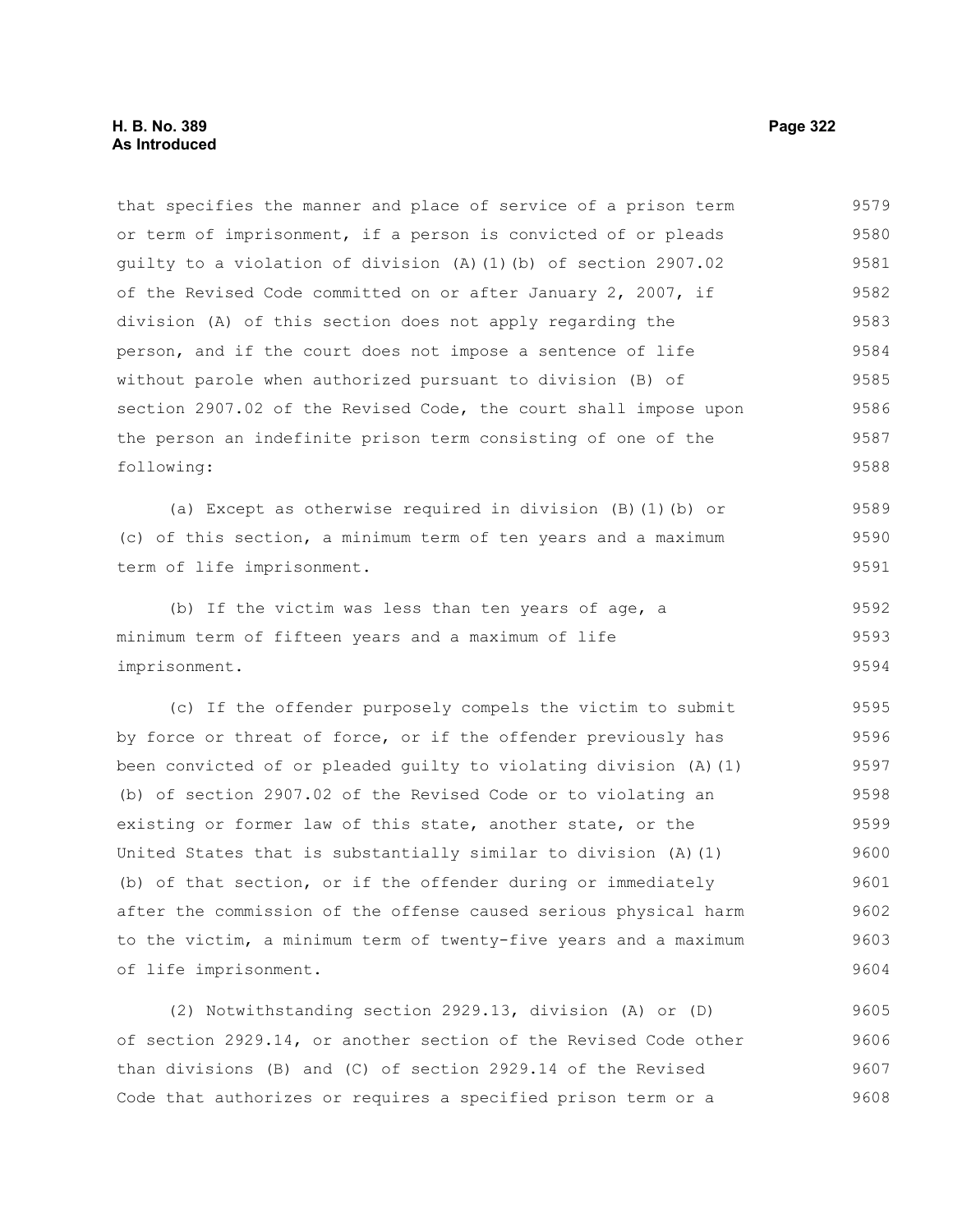mandatory prison term for a person who is convicted of or pleads guilty to a felony or that specifies the manner and place of service of a prison term or term of imprisonment and except as otherwise provided in division (B) of section 2907.02 of the Revised Code, if a person is convicted of or pleads guilty to attempted rape committed on or after January 2, 2007, and if division (A) of this section does not apply regarding the person, the court shall impose upon the person an indefinite prison term consisting of one of the following: 9609 9610 9611 9612 9613 9614 9615 9616 9617

(a) If the person also is convicted of or pleads guilty to a specification of the type described in section 2941.1418 of the Revised Code, the court shall impose upon the person an indefinite prison term consisting of a minimum term of five years and a maximum term of twenty-five years. 9618 9619 9620 9621 9622

(b) If the person also is convicted of or pleads guilty to a specification of the type described in section 2941.1419 of the Revised Code, the court shall impose upon the person an indefinite prison term consisting of a minimum term of ten years and a maximum term of life imprisonment. 9623 9624 9625 9626 9627

(c) If the person also is convicted of or pleads guilty to a specification of the type described in section 2941.1420 of the Revised Code, the court shall impose upon the person an indefinite prison term consisting of a minimum term of fifteen years and a maximum term of life imprisonment. 9628 9629 9630 9631 9632

(3) Notwithstanding section 2929.13, division (A) or (D) of section 2929.14, or another section of the Revised Code other than divisions (B) and (C) of section 2929.14 of the Revised Code that authorizes or requires a specified prison term or a mandatory prison term for a person who is convicted of or pleads guilty to a felony or that specifies the manner and place of 9633 9634 9635 9636 9637 9638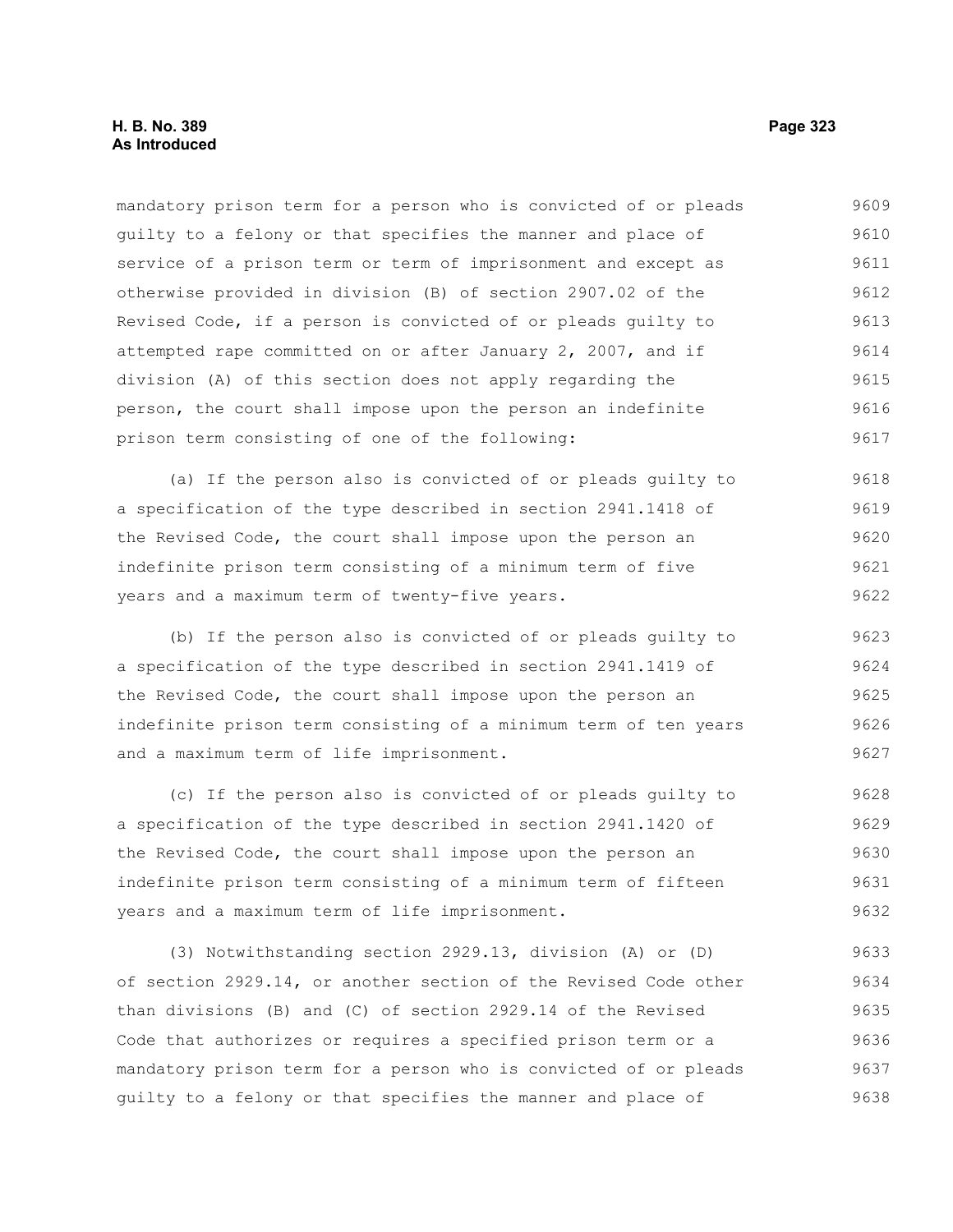# **H. B. No. 389 Page 324 As Introduced**

service of a prison term or term of imprisonment, if a person is convicted of or pleads guilty to an offense described in division  $(B)$   $(3)$   $(a)$ ,  $(b)$ ,  $(c)$ , or  $(d)$  of this section committed on or after January 1, 2008, if the person also is convicted of or pleads guilty to a sexual motivation specification that was included in the indictment, count in the indictment, or information charging that offense, and if division (A) of this section does not apply regarding the person, the court shall impose upon the person an indefinite prison term consisting of one of the following: 9639 9640 9641 9642 9643 9644 9645 9646 9647 9648

(a) An indefinite prison term consisting of a minimum of ten years and a maximum term of life imprisonment if the offense for which the sentence is being imposed is kidnapping, the victim of the offense is less than thirteen years of age, and the offender released the victim in a safe place unharmed; 9649 9650 9651 9652 9653

(b) An indefinite prison term consisting of a minimum of fifteen years and a maximum term of life imprisonment if the offense for which the sentence is being imposed is kidnapping when the victim of the offense is less than thirteen years of age and division (B)(3)(a) of this section does not apply; 9654 9655 9656 9657 9658

(c) An indefinite term consisting of a minimum of thirty years and a maximum term of life imprisonment if the offense for which the sentence is being imposed is aggravated murder, when the victim of the offense is less than thirteen years of age, a sentence of death or life imprisonment without parole is not imposed for the offense, and division  $(A)$   $(2)$   $(b)$   $(ii)$  of section- $2929.022$ , division (A)(1)(e), (C)(1)(a)(v), (C)(2)(a)(ii), (D)  $(2)(b)$ , (D)(3)(a)(iv), or (E)(1)(d) of section 2929.03, or division  $(A)$  or  $(B) - (C)$  of section  $2929.06 - 2929.02$  of the Revised Code requires that the sentence for the offense be 9659 9660 9661 9662 9663 9664 9665 9666 9667 9668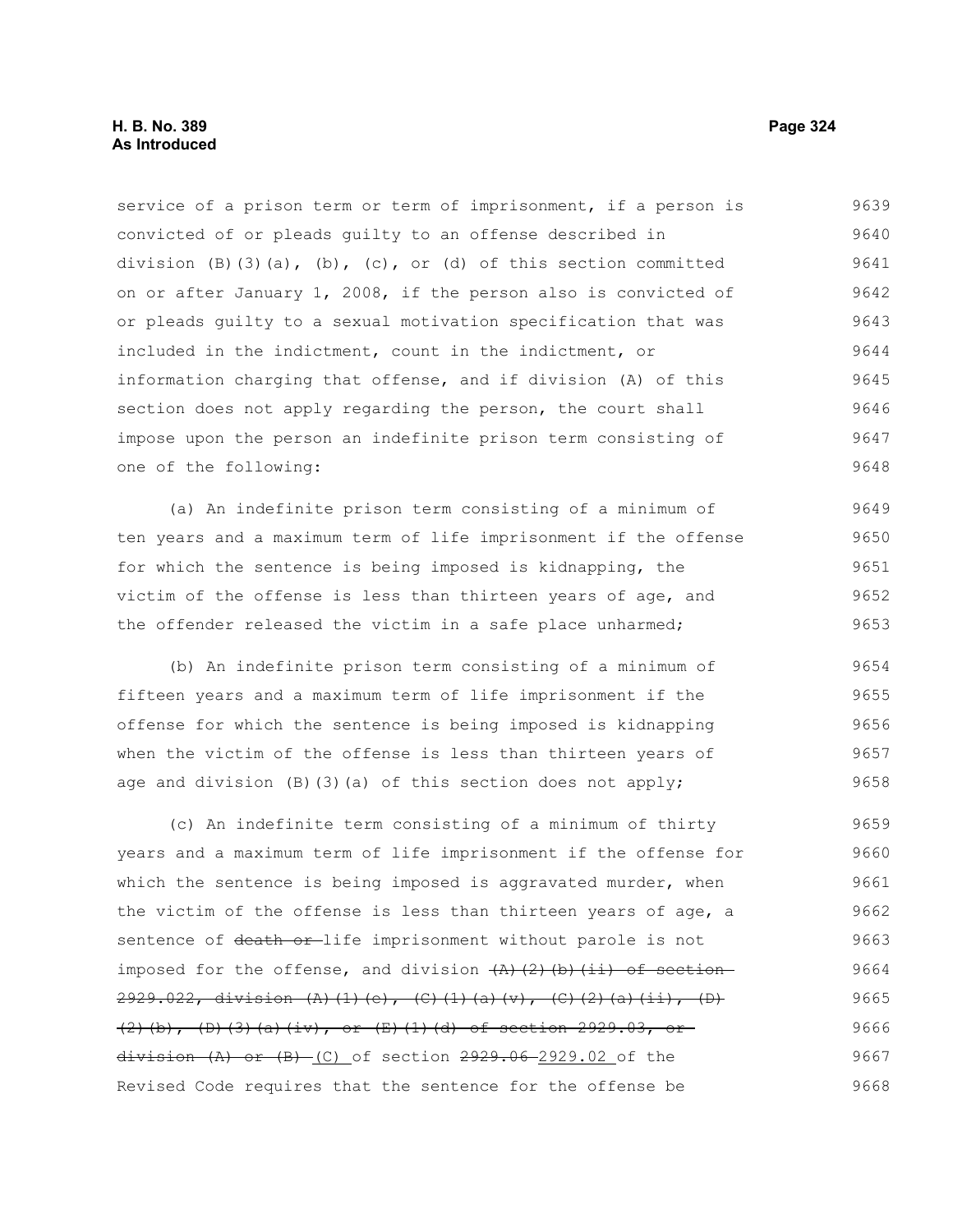imposed pursuant to this division;

(d) An indefinite prison term consisting of a minimum of thirty years and a maximum term of life imprisonment if the offense for which the sentence is being imposed is murder when the victim of the offense is less than thirteen years of age. 9670 9671 9672 9673

(C)(1) If the offender is sentenced to a prison term pursuant to division (A)(3), (B)(1)(a), (b), or (c), (B)(2)(a), (b), or (c), or  $(B)$ (3)(a), (b), (c), or (d) of this section, the parole board shall have control over the offender's service of the term during the entire term unless the parole board terminates its control in accordance with section 2971.04 of the Revised Code. 9674 9675 9676 9677 9678 9679 9680

(2) Except as provided in division (C)(3) of this section, an offender sentenced to a prison term or term of life imprisonment without parole pursuant to division (A) of this section shall serve the entire prison term or term of life imprisonment in a state correctional institution. The offender is not eligible for judicial release under section 2929.20 of the Revised Code. 9681 9682 9683 9684 9685 9686 9687

(3) For a prison term imposed pursuant to division (A)(3), (B)(1)(a), (b), or (c), (B)(2)(a), (b), or (c), or (B)(3)(a), (b), (c), or (d) of this section, the court, in accordance with section 2971.05 of the Revised Code, may terminate the prison term or modify the requirement that the offender serve the entire term in a state correctional institution if all of the following apply: 9688 9689 9690 9691 9692 9693 9694

(a) The offender has served at least the minimum term imposed as part of that prison term. 9695 9696

(b) The parole board, pursuant to section 2971.04 of the 9697

9669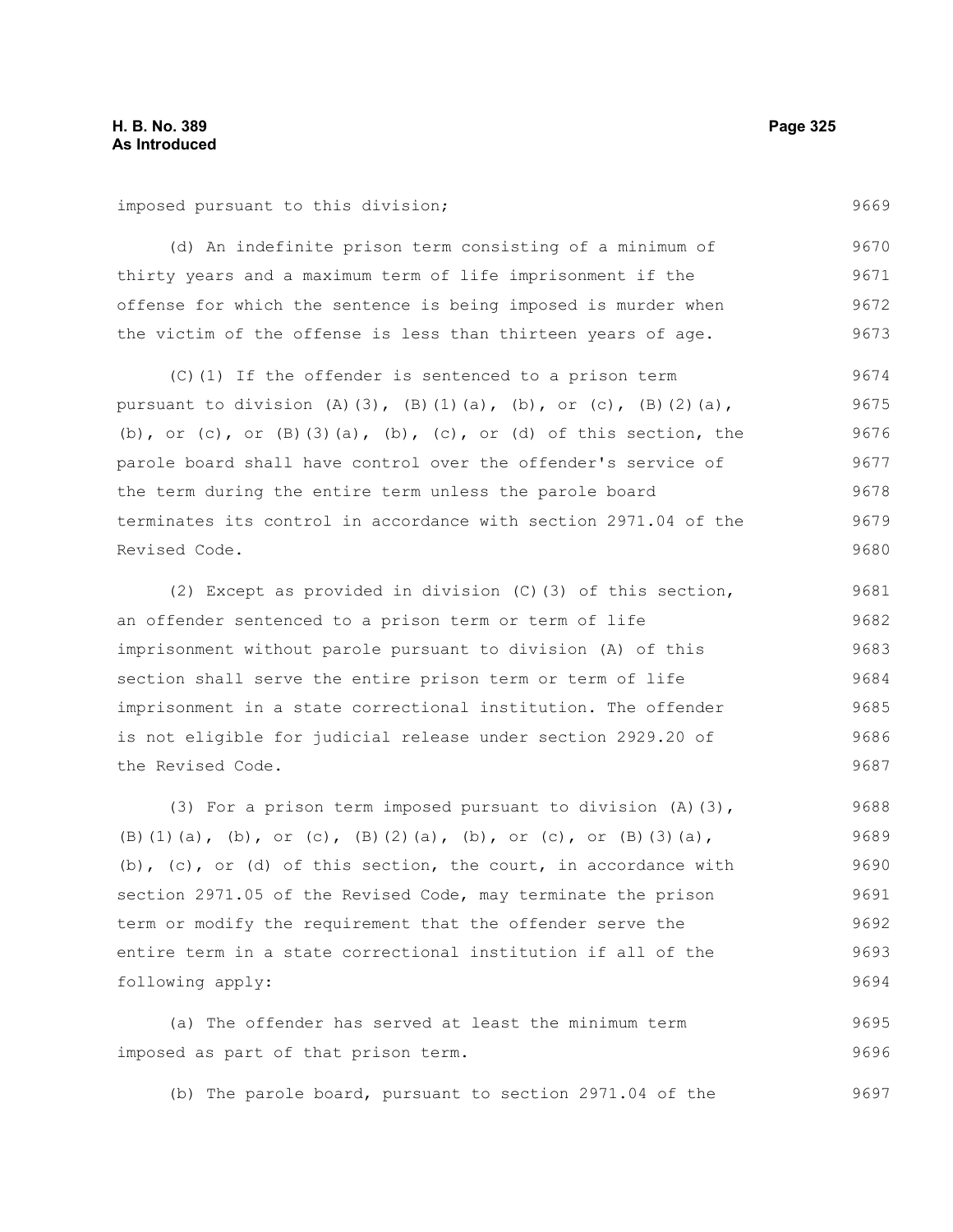9725 9726

| Revised Code, has terminated its control over the offender's              | 9698 |
|---------------------------------------------------------------------------|------|
| service of that prison term.                                              | 9699 |
| (c) The court has held a hearing and found, by clear and                  | 9700 |
| convincing evidence, one of the following:                                | 9701 |
| (i) In the case of termination of the prison term, that                   | 9702 |
| the offender is unlikely to commit a sexually violent offense in          | 9703 |
| the future;                                                               | 9704 |
| (ii) In the case of modification of the requirement, that                 | 9705 |
| the offender does not represent a substantial risk of physical            | 9706 |
| harm to others.                                                           | 9707 |
| (4) An offender who has been sentenced to a term of life                  | 9708 |
| imprisonment without parole pursuant to division $(A)$ $(1)$ , $(2)$ , or | 9709 |
| (4) of this section shall not be released from the term of life           | 9710 |
| imprisonment or be permitted to serve a portion of it in a place          | 9711 |
| other than a state correctional institution.                              | 9712 |
| (D) If a court sentences an offender to a prison term or                  | 9713 |
| term of life imprisonment without parole pursuant to division             | 9714 |
| (A) of this section and the court also imposes on the offender            | 9715 |
| one or more additional prison terms pursuant to division (B) of           | 9716 |
| section 2929.14 of the Revised Code, all of the additional                | 9717 |
| prison terms shall be served consecutively with, and prior to,            | 9718 |
| the prison term or term of life imprisonment without parole               | 9719 |
| imposed upon the offender pursuant to division (A) of this                | 9720 |
| section.                                                                  | 9721 |
| (E) If the offender is convicted of or pleads guilty to                   | 9722 |
| two or more offenses for which a prison term or term of life              | 9723 |
| imprisonment without parole is required to be imposed pursuant            | 9724 |

to division (A) of this section, divisions (A) to (D) of this section shall be applied for each offense. All minimum terms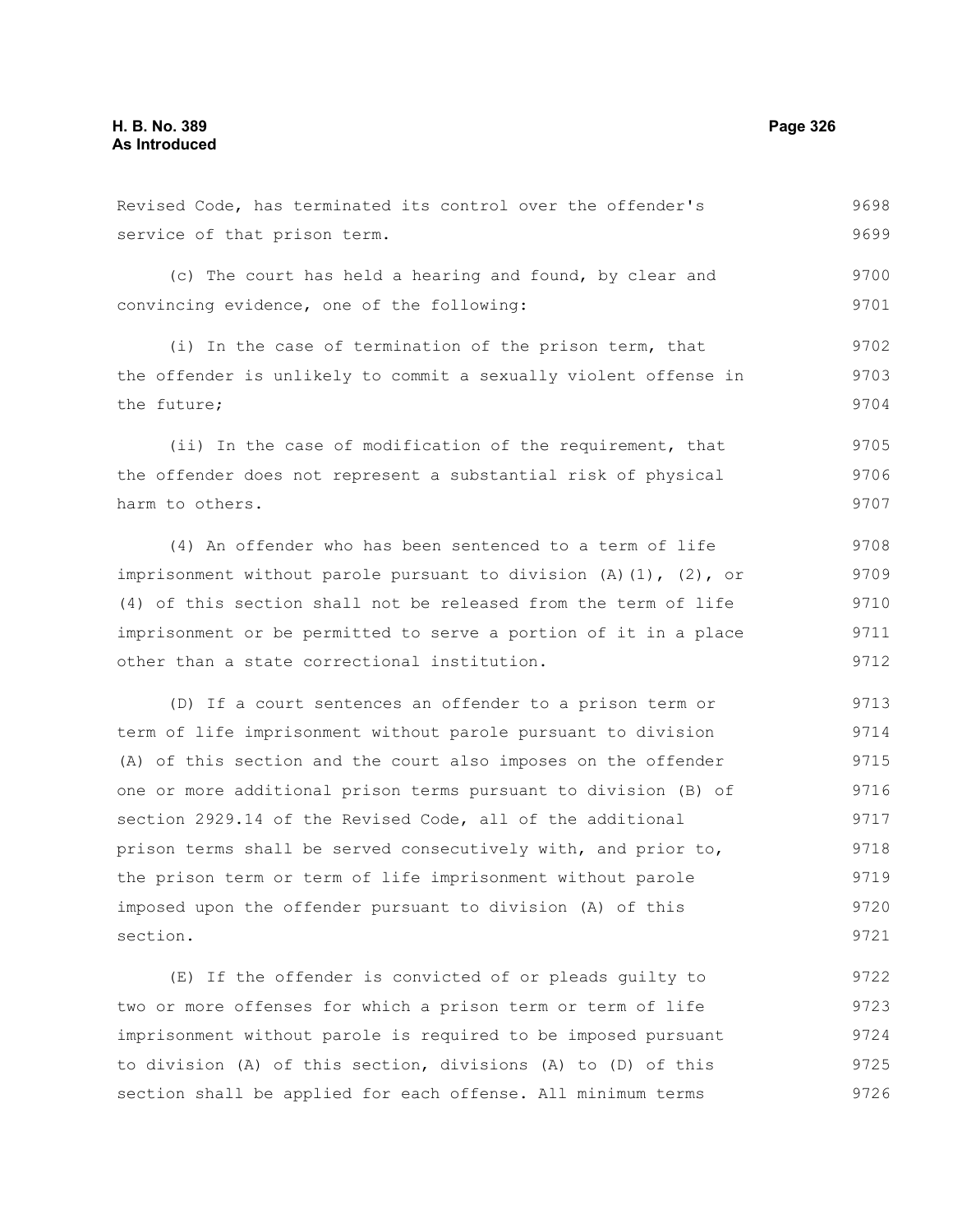imposed upon the offender pursuant to division (A)(3) or (B) of this section for those offenses shall be aggregated and served consecutively, as if they were a single minimum term imposed under that division. 9727 9728 9729 9730

(F)(1) If an offender is convicted of or pleads guilty to a violent sex offense and also is convicted of or pleads guilty to a sexually violent predator specification that was included in the indictment, count in the indictment, or information charging that offense, or is convicted of or pleads guilty to a designated homicide, assault, or kidnapping offense and also is convicted of or pleads guilty to both a sexual motivation specification and a sexually violent predator specification that were included in the indictment, count in the indictment, or information charging that offense, the conviction of or plea of guilty to the offense and the sexually violent predator specification automatically classifies the offender as a tier III sex offender/child-victim offender for purposes of Chapter 2950. of the Revised Code. 9731 9732 9733 9734 9735 9736 9737 9738 9739 9740 9741 9742 9743 9744

(2) If an offender is convicted of or pleads guilty to committing on or after January 2, 2007, a violation of division (A)(1)(b) of section 2907.02 of the Revised Code and either the offender is sentenced under section 2971.03 of the Revised Code or a sentence of life without parole is imposed under division (B) of section 2907.02 of the Revised Code, the conviction of or plea of guilty to the offense automatically classifies the offender as a tier III sex offender/child-victim offender for purposes of Chapter 2950. of the Revised Code. 9745 9746 9747 9748 9749 9750 9751 9752 9753

(3) If a person is convicted of or pleads guilty to committing on or after January 2, 2007, attempted rape and also is convicted of or pleads guilty to a specification of the type 9754 9755 9756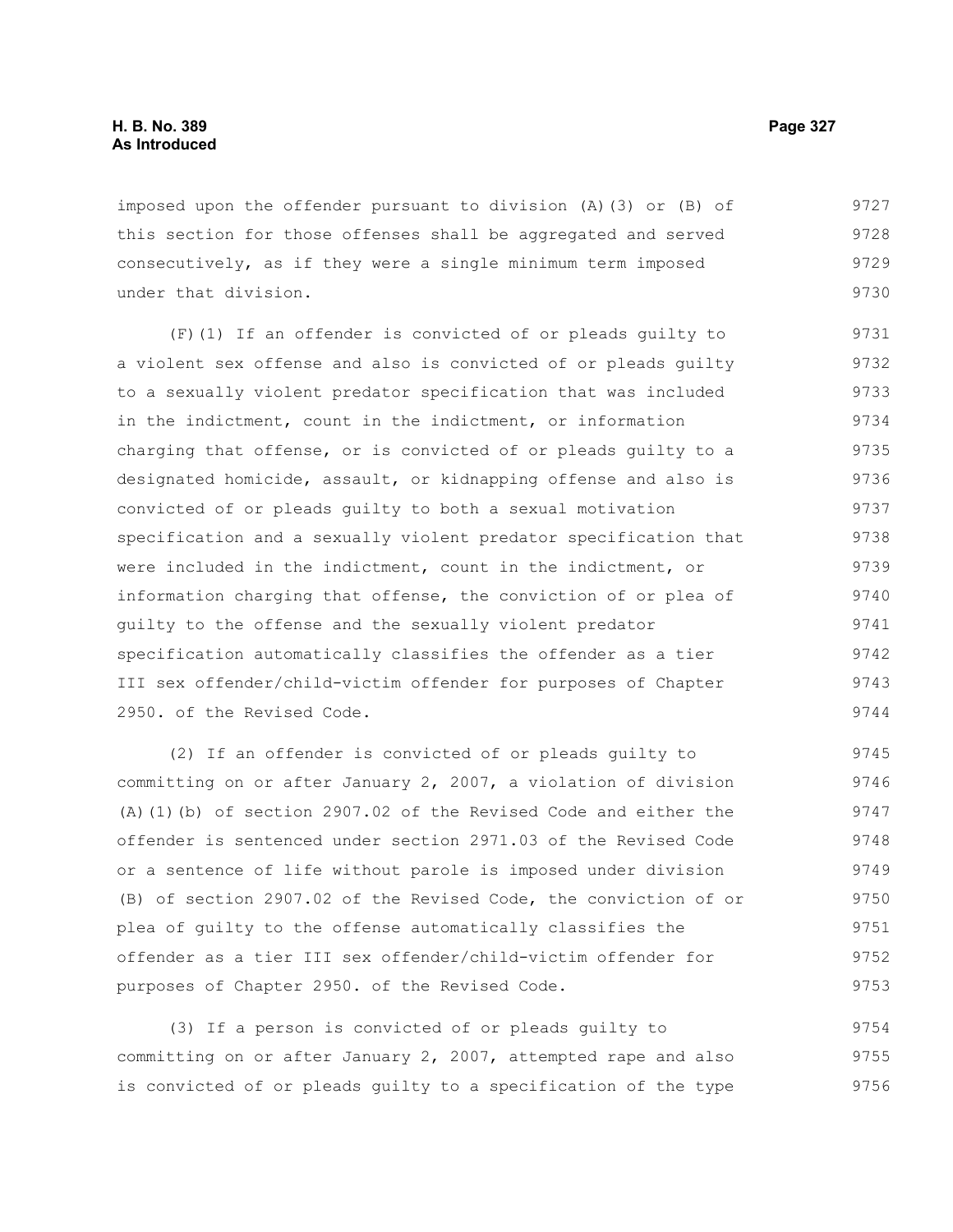#### **H. B. No. 389 Page 328 As Introduced**

described in section 2941.1418, 2941.1419, or 2941.1420 of the Revised Code, the conviction of or plea of guilty to the offense and the specification automatically classify the offender as a tier III sex offender/child-victim offender for purposes of Chapter 2950. of the Revised Code. 9757 9758 9759 9760 9761

(4) If a person is convicted of or pleads guilty to one of the offenses described in division  $(B)$  (3)(a), (b), (c), or (d) of this section and a sexual motivation specification related to the offense and the victim of the offense is less than thirteen years of age, the conviction of or plea of guilty to the offense automatically classifies the offender as a tier III sex offender/child-victim offender for purposes of Chapter 2950. of the Revised Code. 9762 9763 9764 9765 9766 9767 9768 9769

**Sec. 2971.07.** (A) This chapter does not apply to any offender unless the offender is one of the following: 9770 9771

(1) The offender is convicted of or pleads guilty to a violent sex offense and also is convicted of or pleads guilty to a sexually violent predator specification that was included in the indictment, count in the indictment, or information charging that offense. 9772 9773 9774 9775 9776

(2) The offender is convicted of or pleads guilty to a designated homicide, assault, or kidnapping offense and also is convicted of or pleads guilty to both a sexual motivation specification and a sexually violent predator specification that were included in the indictment, count in the indictment, or information charging that offense. 9777 9778 9779 9780 9781 9782

(3) The offender is convicted of or pleads guilty to a violation of division (A)(1)(b) of section 2907.02 of the Revised Code committed on or after January 2, 2007, and the 9783 9784 9785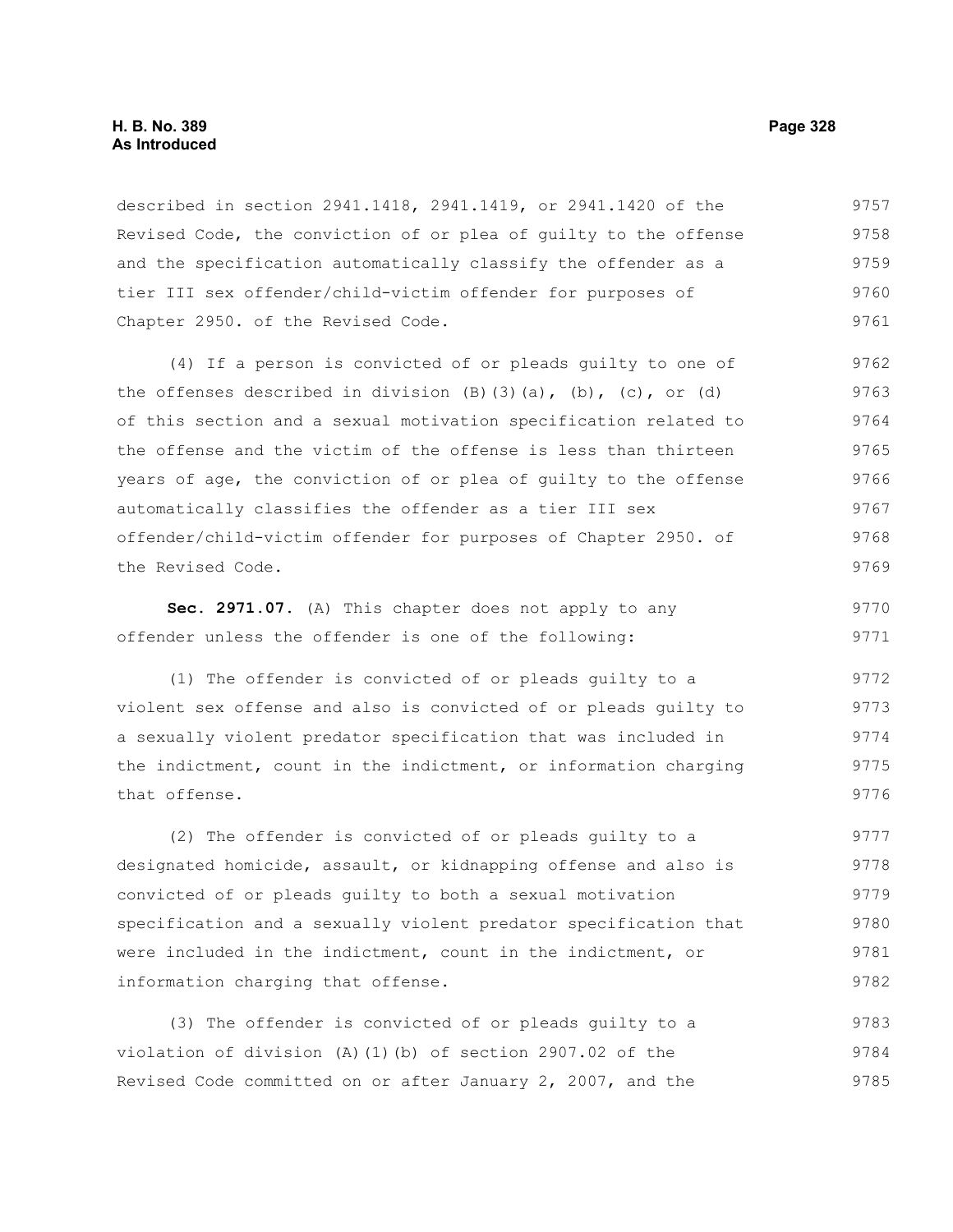court does not sentence the offender to a term of life without parole pursuant to division (B) of section 2907.02 of the Revised Code or division (B) of that section prohibits the court from sentencing the offender pursuant to section 2971.03 of the Revised Code. 9786 9787 9788 9789 9790

(4) The offender is convicted of or pleads guilty to attempted rape committed on or after January 2, 2007, and also is convicted of or pleads guilty to a specification of the type described in section 2941.1418, 2941.1419, or 2941.1420 of the Revised Code. 9791 9792 9793 9794 9795

(5) The offender is convicted of or pleads guilty to a violation of section 2905.01 of the Revised Code and also is convicted of or pleads guilty to a sexual motivation specification that was included in the indictment, count in the indictment, or information charging that offense, and that section requires a court to sentence the offender pursuant to section 2971.03 of the Revised Code. 9796 9797 9798 9799 9800 9801 9802

(6) The offender is convicted of or pleads guilty to aggravated murder and also is convicted of or pleads guilty to a sexual motivation specification that was included in the indictment, count in the indictment, or information charging that offense, and division  $(A)$   $(2)$   $(b)$   $(ii)$  of section 2929.022, division (A)(1)(e), (C)(1)(a)(v), (C)(2)(a)(ii), (D)(2)(b), (D)  $(3)$  (a)(iv), or (E)(1)(d) of section 2929.03, or division (A) or  $(B)$  (C) of section  $2929.06 - 2929.02$  of the Revised Code requires a court to sentence the offender pursuant to division (B)(3) of section 2971.03 of the Revised Code. 9803 9804 9805 9806 9807 9808 9809 9810 9811 9812

(7) The offender is convicted of or pleads guilty to murder and also is convicted of or pleads guilty to a sexual motivation specification that was included in the indictment, 9813 9814 9815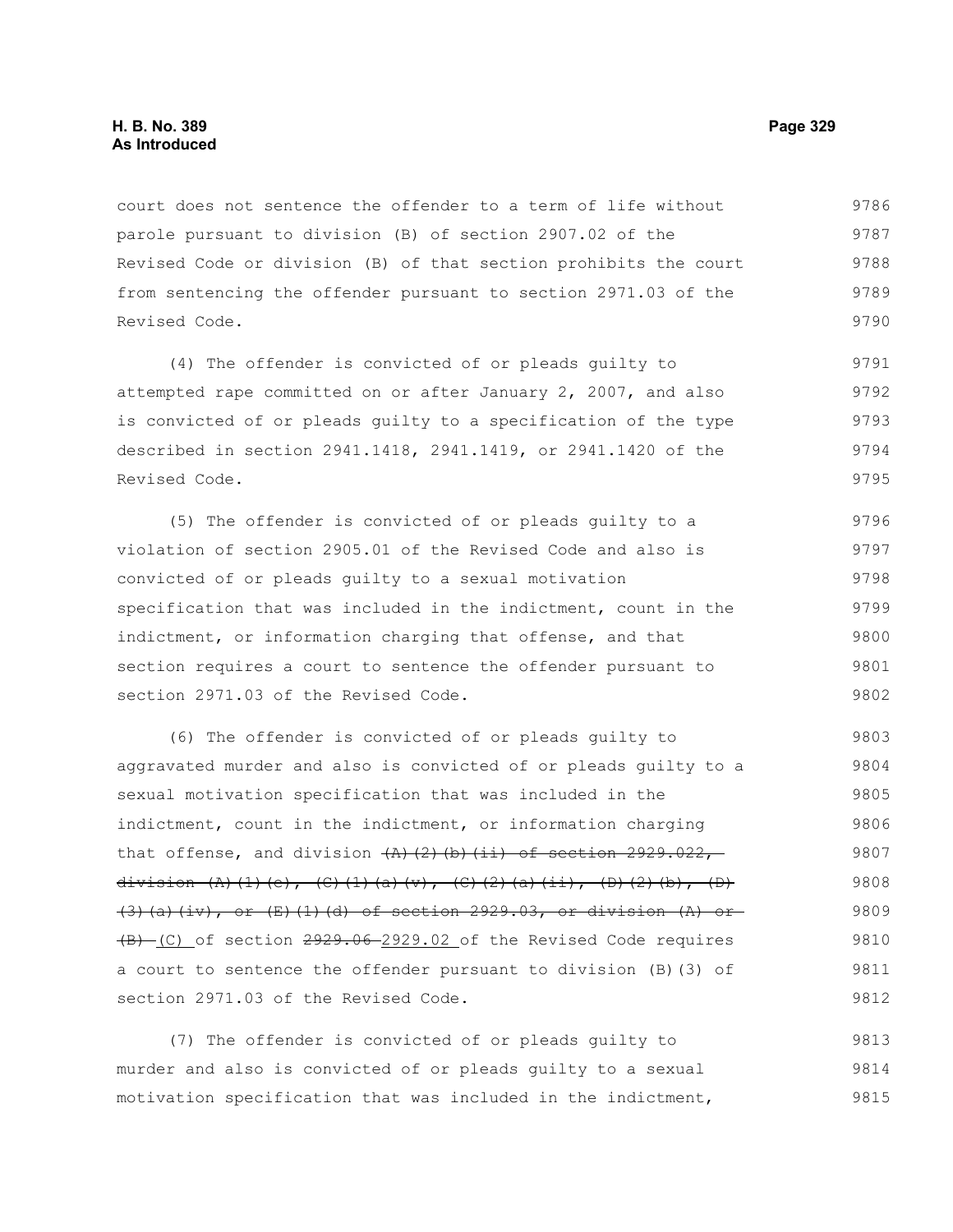count in the indictment, or information charging that offense, and division  $\overline{(B)(2)}$  (C) of section 2929.02 of the Revised Code requires a court to sentence the offender pursuant to section 2971.03 of the Revised Code. 9816 9817 9818 9819

(B) This chapter does not limit or affect a court in imposing upon an offender described in divisions (A)(1) to (9) of this section any financial sanction under section 2929.18 or any other section of the Revised Code, or, except as specifically provided in this chapter, any other sanction that is authorized or required for the offense or violation by any other provision of law. 9820 9821 9822 9823 9824 9825 9826

(C) If an offender is sentenced to a prison term under division (A)(3), (B)(1)(a), (b), or (c), (B)(2)(a), (b), or (c), or  $(B)(3)(a)$ ,  $(b)$ ,  $(c)$ , or  $(d)$  of section 2971.03 of the Revised Code and if, pursuant to section 2971.05 of the Revised Code, the court modifies the requirement that the offender serve the entire prison term in a state correctional institution or places the offender on conditional release that involves the placement of the offender under the supervision of the adult parole authority, authorized field officers of the authority who are engaged within the scope of their supervisory duties or responsibilities may search, with or without a warrant, the person of the offender, the place of residence of the offender, and a motor vehicle, another item of tangible or intangible personal property, or any other real property in which the offender has the express or implied permission of a person with a right, title, or interest to use, occupy, or possess if the field officer has reasonable grounds to believe that the offender is not abiding by the law or otherwise is not complying with the terms and conditions of the offender's modification or release. The authority shall provide each offender with a 9827 9828 9829 9830 9831 9832 9833 9834 9835 9836 9837 9838 9839 9840 9841 9842 9843 9844 9845 9846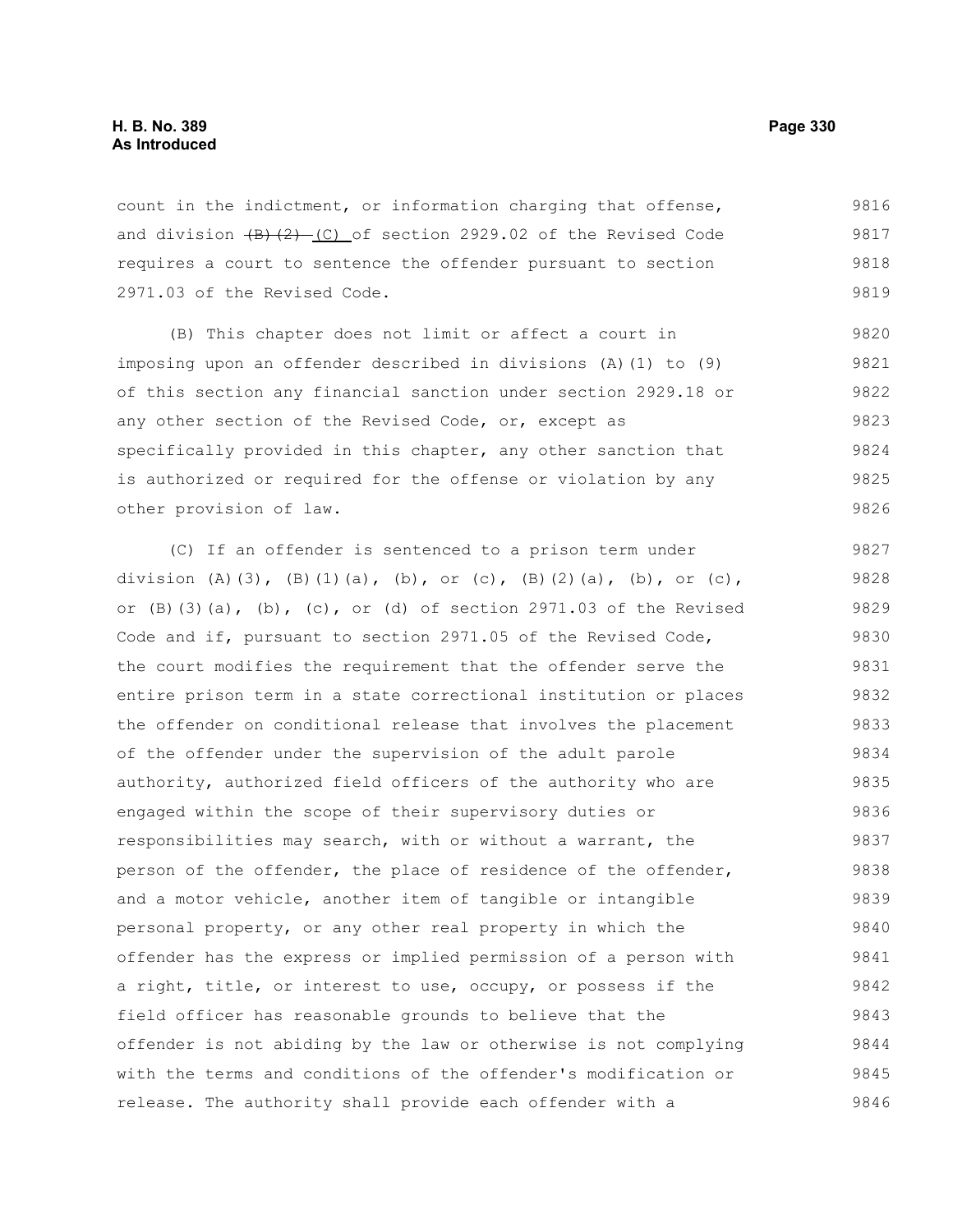written notice that informs the offender that authorized field officers of the authority who are engaged within the scope of their supervisory duties or responsibilities may conduct those types of searches during the period of the modification or release if they have reasonable grounds to believe that the offender is not abiding by the law or otherwise is not complying with the terms and conditions of the offender's modification or release. 9847 9848 9849 9850 9851 9852 9853 9854

**Sec. 5120.113.** (A) For each inmate committed to the department of rehabilitation and correction, except as provided in division (B) of this section, the department shall prepare a written reentry plan for the inmate to help guide the inmate's rehabilitation program during imprisonment, to assist in the inmate's reentry into the community, and to assess the inmate's needs upon release. 9855 9856 9857 9858 9859 9860 9861

(B) Division (A) of this section does not apply to an inmate who has been sentenced to life imprisonment without parole or who has been sentenced to death before the effective date of this amendment. Division (A) of this section does not apply to any inmate who is expected to be imprisoned for thirty days or less, but the department may prepare a written reentry plan of the type described in that division if the department determines that the plan is needed. 9862 9863 9864 9865 9866 9867 9868 9869

(C) The department may collect, if available, any social and other information that will aid in the preparation of reentry plans under this section. 9870 9871 9872

(D) In the event the department does not prepare a written reentry plan as specified in division (A) of this section, or makes a decision to not prepare a written reentry plan under division (B) of this section or to not collect information under 9873 9874 9875 9876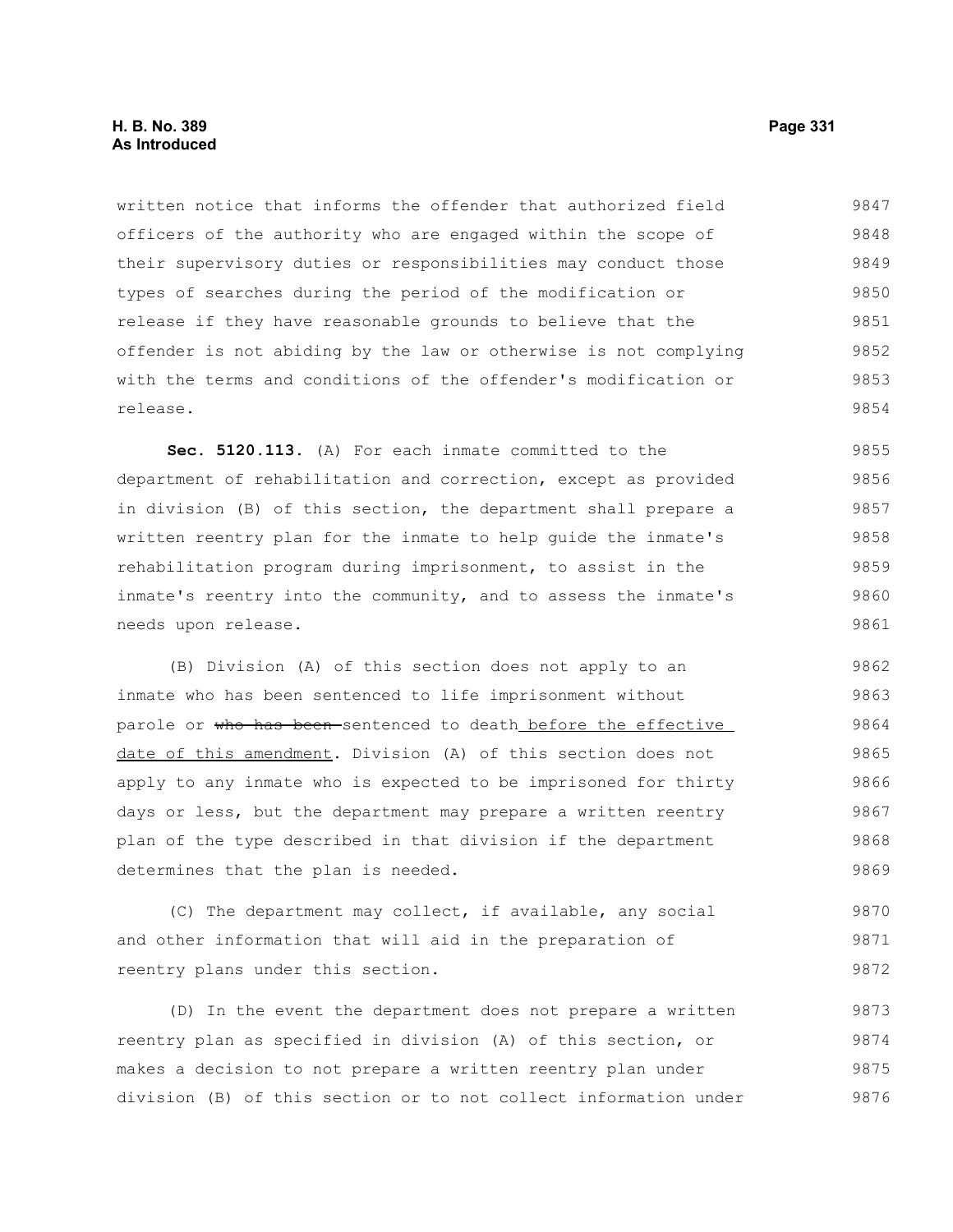division (C) of this section, that fact does not give rise to a claim for damages against the state, the department, the director of the department, or any employee of the department. 9877 9878 9879

**Sec. 5120.53.** (A) If a treaty between the United States and a foreign country provides for the transfer or exchange, from one of the signatory countries to the other signatory country, of convicted offenders who are citizens or nationals of the other signatory country, the governor, subject to and in accordance with the terms of the treaty, may authorize the director of rehabilitation and correction to allow the transfer or exchange of convicted offenders and to take any action necessary to initiate participation in the treaty. If the governor grants the director the authority described in this division, the director may take the necessary action to initiate participation in the treaty and, subject to and in accordance with division (B) of this section and the terms of the treaty, may allow the transfer or exchange to a foreign country that has signed the treaty of any convicted offender who is a citizen or national of that signatory country. 9880 9881 9882 9883 9884 9885 9886 9887 9888 9889 9890 9891 9892 9893 9894 9895

(B)(1) No convicted offender who is serving a term of imprisonment in this state for aggravated murder, murder, or a felony of the first or second degree, who is serving a mandatory prison term imposed under section 2925.03 or 2925.11 of the Revised Code in circumstances in which the court was required to impose as the mandatory prison term the maximum prison term authorized for the degree of offense committed, or who is serving a term of imprisonment in this state imposed for an offense committed prior to-the effective date of this amendment-July 1, 1996, that was an aggravated felony of the first or second degree or that was aggravated trafficking in violation of division (A)(9) or (10) of section 2925.03 of the Revised Code $\tau$ 9896 9897 9898 9899 9900 9901 9902 9903 9904 9905 9906 9907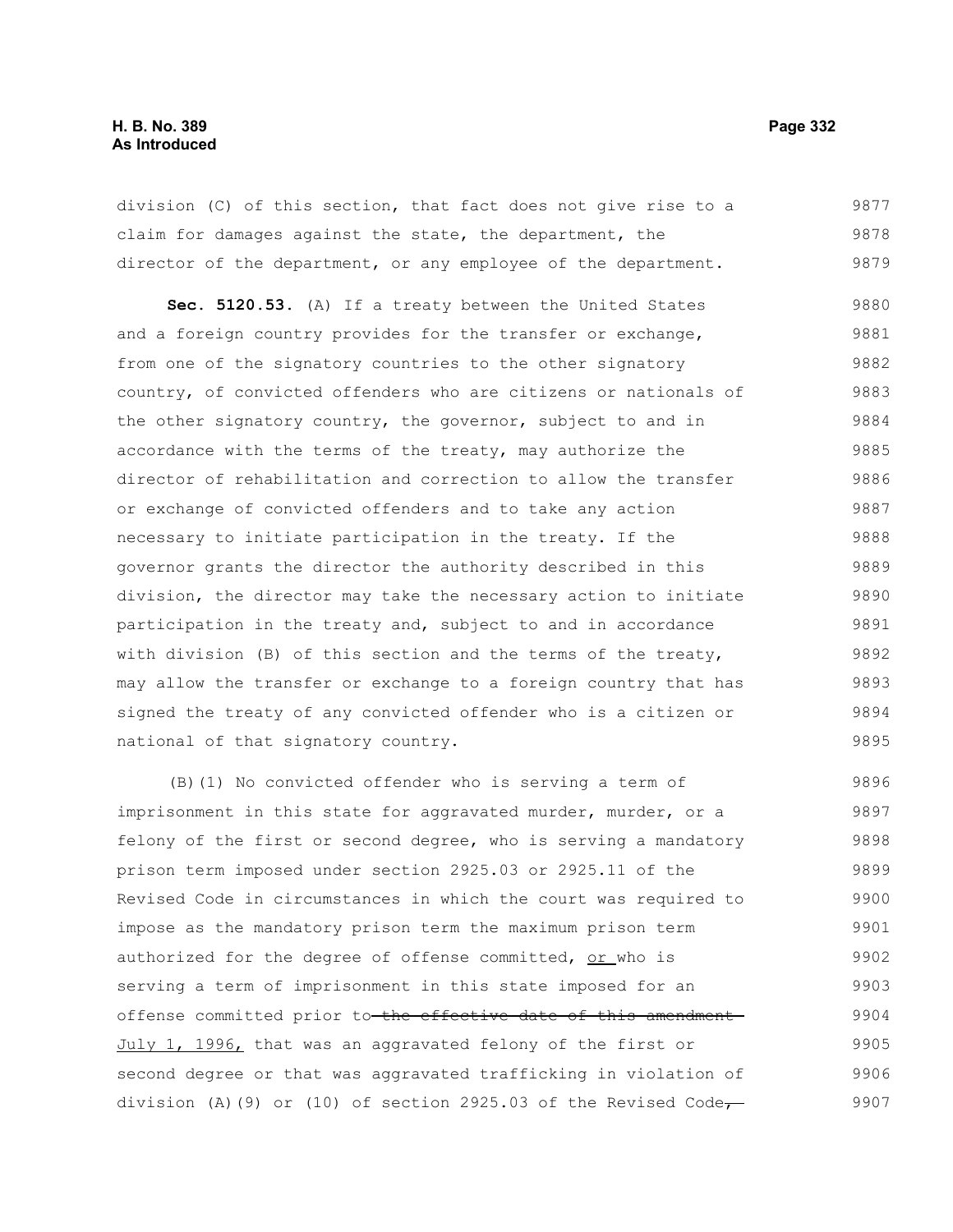| or who has been sentenced to death in this state shall be        | 9908 |
|------------------------------------------------------------------|------|
| transferred or exchanged to another country pursuant to a treaty | 9909 |
| of the type described in division (A) of this section.           | 9910 |
|                                                                  |      |
| (2) If a convicted offender is serving a term of                 | 9911 |
| imprisonment in this state and the offender is a citizen or      | 9912 |
| national of a foreign country that has signed a treaty of the    | 9913 |
| type described in division (A) of this section, if the governor  | 9914 |
| has granted the director of rehabilitation and correction the    | 9915 |
| authority described in that division, and if the transfer or     | 9916 |
| exchange of the offender is not barred by division (B) (1) of    | 9917 |
| this section, the director or the director's designee may        | 9918 |
| approve the offender for transfer or exchange pursuant to the    | 9919 |
| treaty if the director or the designee, after consideration of   | 9920 |
| the factors set forth in the rules adopted by the department     | 9921 |
| under division (D) of this section and all other relevant        | 9922 |
| factors, determines that the transfer or exchange of the         | 9923 |
| offender is appropriate.                                         | 9924 |
| (C) Notwithstanding any provision of the Revised Code            | 9925 |
|                                                                  |      |
| regarding the parole eligibility of, or the duration or          | 9926 |
| calculation of a sentence of imprisonment imposed upon, an       | 9927 |
| offender, if a convicted offender is serving a term of           | 9928 |
|                                                                  |      |

imprisonment in this state and the offender is a citizen or national of a foreign country that has signed a treaty of the type described in division (A) of this section, if the offender is serving an indefinite term of imprisonment, if the offender is barred from being transferred or exchanged pursuant to the treaty due to the indefinite nature of the offender's term of imprisonment, and if in accordance with division (B)(2) of this section the director of rehabilitation and correction or the director's designee approves the offender for transfer or exchange pursuant to the treaty, the parole board, pursuant to 9929 9930 9931 9932 9933 9934 9935 9936 9937 9938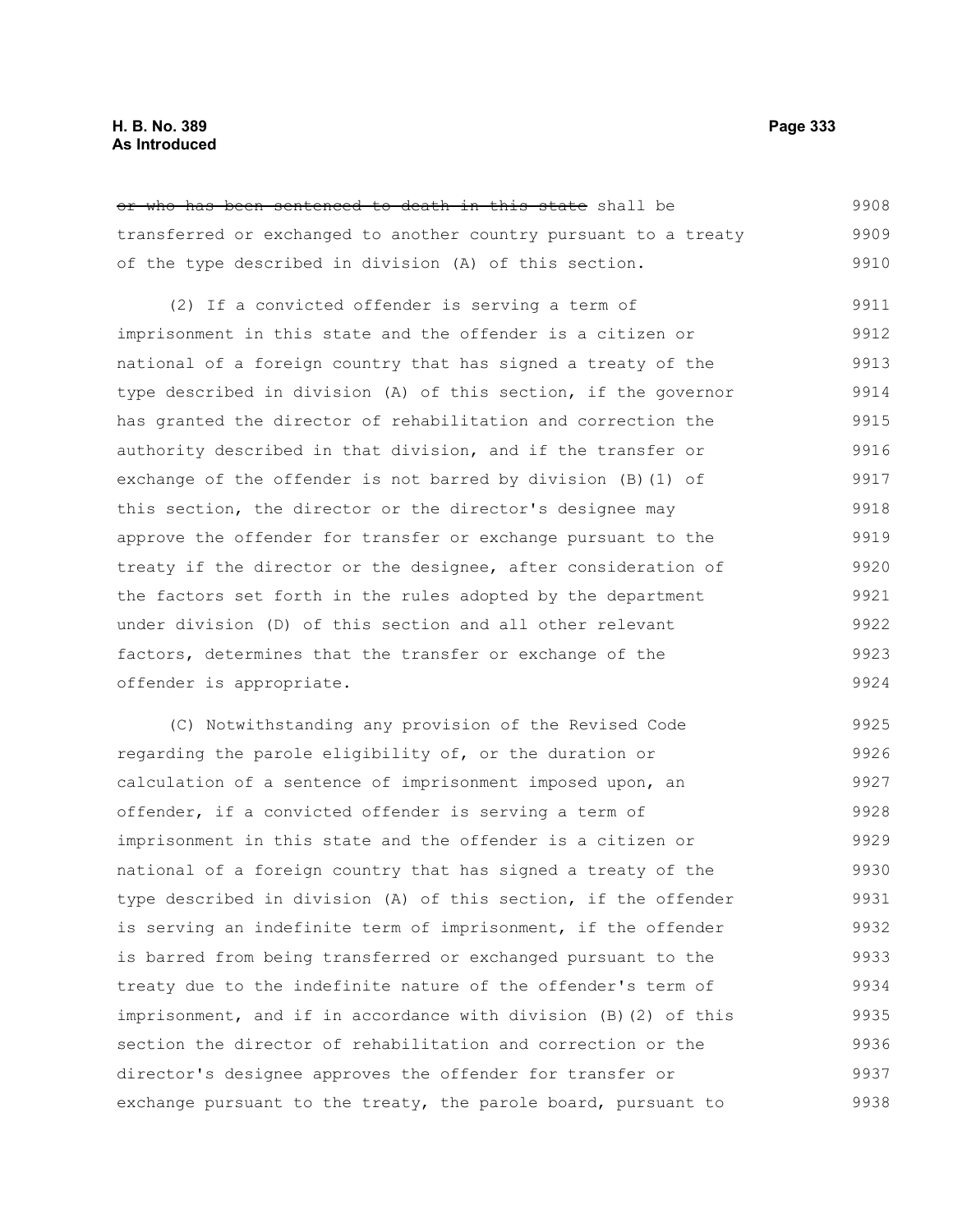## **H. B. No. 389 Page 334 As Introduced**

rules adopted by the director, shall set a date certain for the release of the offender. To the extent possible, the date certain that is set shall be reasonably proportionate to the indefinite term of imprisonment that the offender is serving. The date certain that is set for the release of the offender shall be considered only for purposes of facilitating the international transfer or exchange of the offender, shall not be viable or actionable for any other purpose, and shall not create any expectation or guarantee of release. If an offender for whom a date certain for release is set under this division is not transferred to or exchanged with the foreign country pursuant to the treaty, the date certain is null and void, and the offender's release shall be determined pursuant to the laws and rules of this state pertaining to parole eligibility and the duration and calculation of an indefinite sentence of imprisonment. 9939 9940 9941 9942 9943 9944 9945 9946 9947 9948 9949 9950 9951 9952 9953 9954

(D) If the governor, pursuant to division (A) of this section, authorizes the director of rehabilitation and correction to allow any transfer or exchange of convicted offenders as described in that division, the director shall adopt rules under Chapter 119. of the Revised Code to implement the provisions of this section. The rules shall include a rule that requires the director or the director's designee, in determining whether to approve a convicted offender who is serving a term of imprisonment in this state for transfer or exchange pursuant to a treaty of the type described in division (A) of this section, to consider all of the following factors: 9955 9956 9957 9958 9959 9960 9961 9962 9963 9964 9965

(1) The nature of the offense for which the offender is serving the term of imprisonment in this state; 9966 9967

(2) The likelihood that, if the offender is transferred or 9968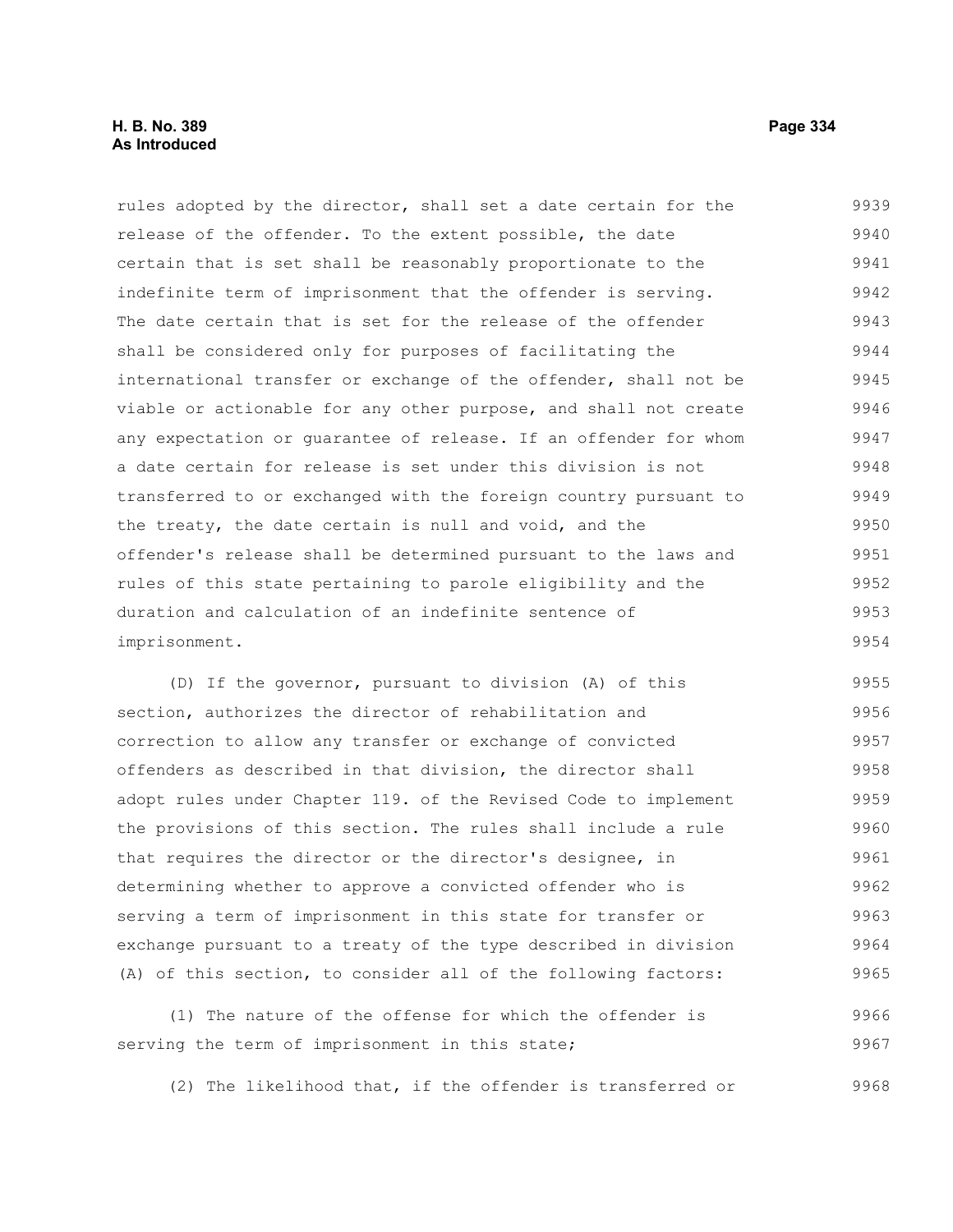exchanged to a foreign country pursuant to the treaty, the offender will serve a shorter period of time in imprisonment in the foreign country than the offender would serve if the offender is not transferred or exchanged to the foreign country pursuant to the treaty; 9969 9970 9971 9972 9973

(3) The likelihood that, if the offender is transferred or exchanged to a foreign country pursuant to the treaty, the offender will return or attempt to return to this state after the offender has been released from imprisonment in the foreign country; 9974 9975 9976 9977 9978

(4) The degree of any shock to the conscience of justice and society that will be experienced in this state if the offender is transferred or exchanged to a foreign country pursuant to the treaty; 9979 9980 9981 9982

(5) All other factors that the department determines are relevant to the determination. 9983 9984

**Sec. 5120.61.** (A)(1) Not later than ninety days after January 1, 1997, the department of rehabilitation and correction shall adopt standards that it will use under this section to assess the following criminal offenders and may periodically revise the standards: 9985 9986 9987 9988 9989

(a) A criminal offender who is convicted of or pleads guilty to a violent sex offense or designated homicide, assault, or kidnapping offense and is adjudicated a sexually violent predator in relation to that offense; 9990 9991 9992 9993

(b) A criminal offender who is convicted of or pleads guilty to a violation of division (A)(1)(b) of section 2907.02 of the Revised Code committed on or after January 2, 2007, and either who is sentenced under section 2971.03 of the Revised 9994 9995 9996 9997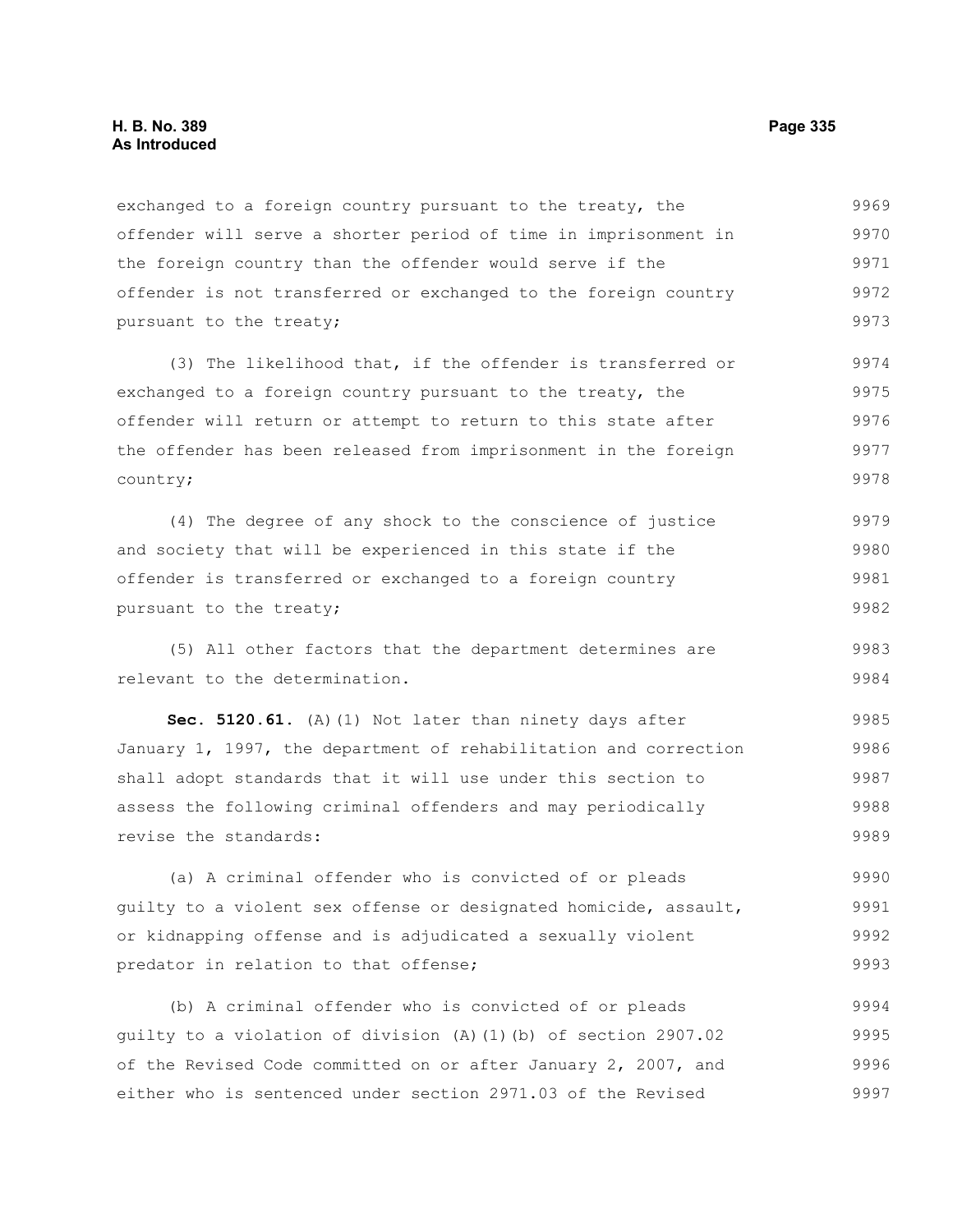# **H. B. No. 389 Page 336 As Introduced**

under division (B) of section 2907.02 of the Revised Code; (c) A criminal offender who is convicted of or pleads guilty to attempted rape committed on or after January 2, 2007, and a specification of the type described in section 2941.1418, 2941.1419, or 2941.1420 of the Revised Code; (d) A criminal offender who is convicted of or pleads guilty to a violation of section 2905.01 of the Revised Code and also is convicted of or pleads guilty to a sexual motivation specification that was included in the indictment, count in the indictment, or information charging that offense, and who is sentenced pursuant to section 2971.03 of the Revised Code; (e) A criminal offender who is convicted of or pleads guilty to aggravated murder and also is convicted of or pleads guilty to a sexual motivation specification that was included in the indictment, count in the indictment, or information charging that offense, and who pursuant to division  $(A)$  (2)(b)(ii) of section 2929.022, division (A)(1)(e), (C)(1)(a)(v), (C)(2)(a)  $(iii)$ , (D)(2)(b), (D)(3)(a)(iv), or (E)(1)(d) of section 2929.03, or division  $(A)$  or  $(B)$   $(C)$  of section  $2929.06$   $2929.02$  of the Revised Code is sentenced pursuant to division (B)(3) of section 2971.03 of the Revised Code; (f) A criminal offender who is convicted of or pleads guilty to murder and also is convicted of or pleads guilty to a 9999 10000 10001 10002 10003 10004 10005 10006 10007 10008 10009 10010 10011 10012 10013 10014 10015 10016 10017 10018 10019 10020 10021

Code or upon whom a sentence of life without parole is imposed

sexual motivation specification that was included in the indictment, count in the indictment, or information charging that offense, and who pursuant to division  $\left(\frac{B}{C}\right)\left(\frac{C}{C}\right)$  (1) of section 2929.02 of the Revised Code is sentenced pursuant to section 2971.03 of the Revised Code. 10022 10023 10024 10025 10026

9998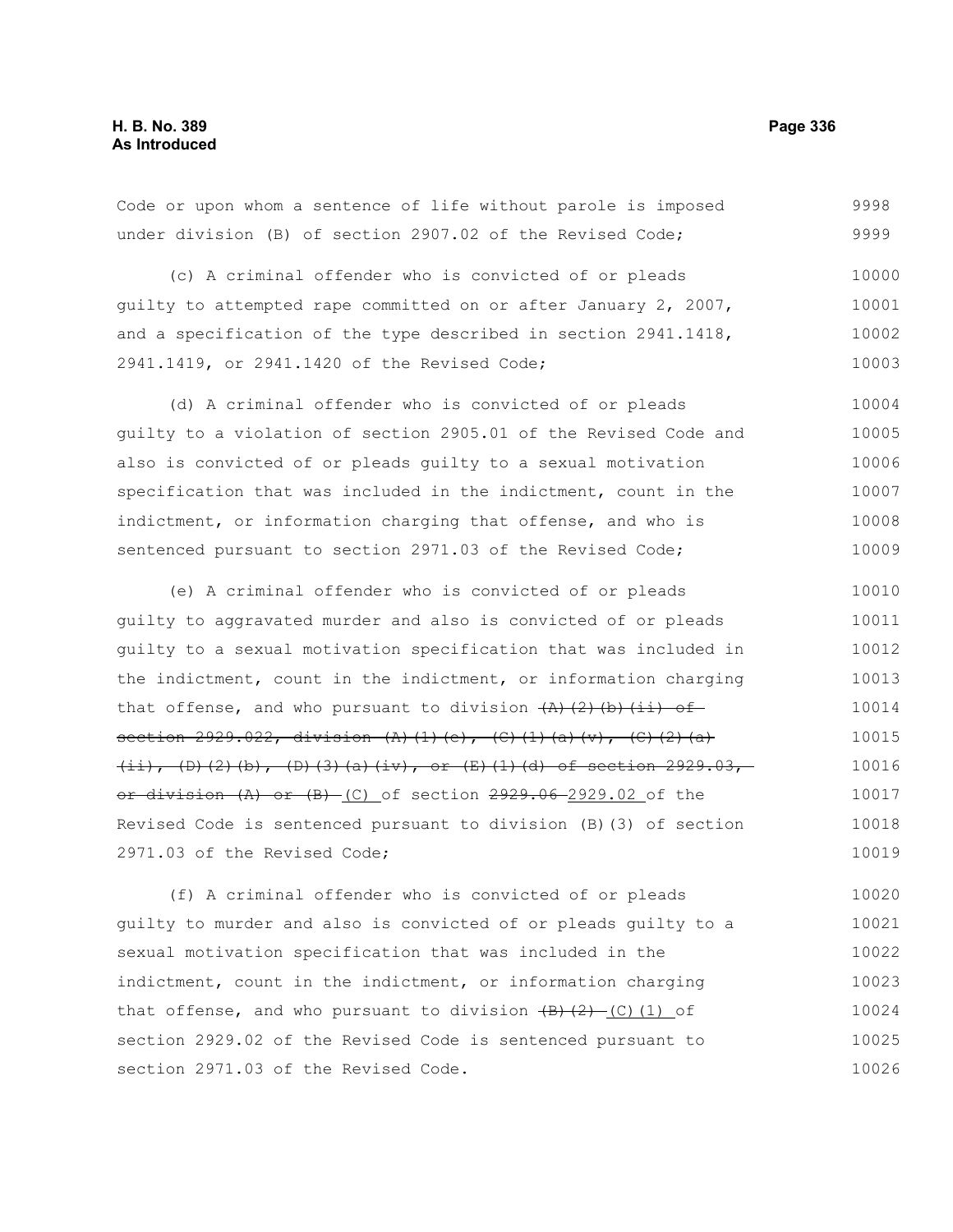# **H. B. No. 389 Page 337 As Introduced**

assessment report.

(2) When the department is requested by the parole board or the court to provide a risk assessment report of the offender under section 2971.04 or 2971.05 of the Revised Code, it shall assess the offender and complete the assessment as soon as possible after the offender has commenced serving the prison term or term of life imprisonment without parole imposed under division (A), (B)(1)(a), (b), or (c), (B)(2)(a), (b), or (c), or  $(B)$ (3)(a),  $(b)$ ,  $(c)$ , or (d) of section 2971.03 of the Revised Code. Thereafter, the department shall update a risk assessment report pertaining to an offender as follows: (a) Periodically, in the discretion of the department, provided that each report shall be updated no later than two years after its initial preparation or most recent update; (b) Upon the request of the parole board for use in determining pursuant to section 2971.04 of the Revised Code whether it should terminate its control over an offender's service of a prison term imposed upon the offender under division (A)(3), (B)(1)(a), (b), or (c), (B)(2)(a), (b), or (c), or  $(B)(3)(a)$ ,  $(b)$ ,  $(c)$ , or  $(d)$  of section 2971.03 of the Revised Code; (c) Upon the request of the court. (3) After the department of rehabilitation and correction assesses an offender pursuant to division (A)(2) of this section, it shall prepare a report that contains its risk assessment for the offender or, if a risk assessment report previously has been prepared, it shall update the risk 10027 10028 10029 10030 10031 10032 10033 10034 10035 10036 10037 10038 10039 10040 10041 10042 10043 10044 10045 10046 10047 10048 10049 10050 10051 10052

(4) The department of rehabilitation and correction shall provide each risk assessment report that it prepares or updates 10054 10055

10053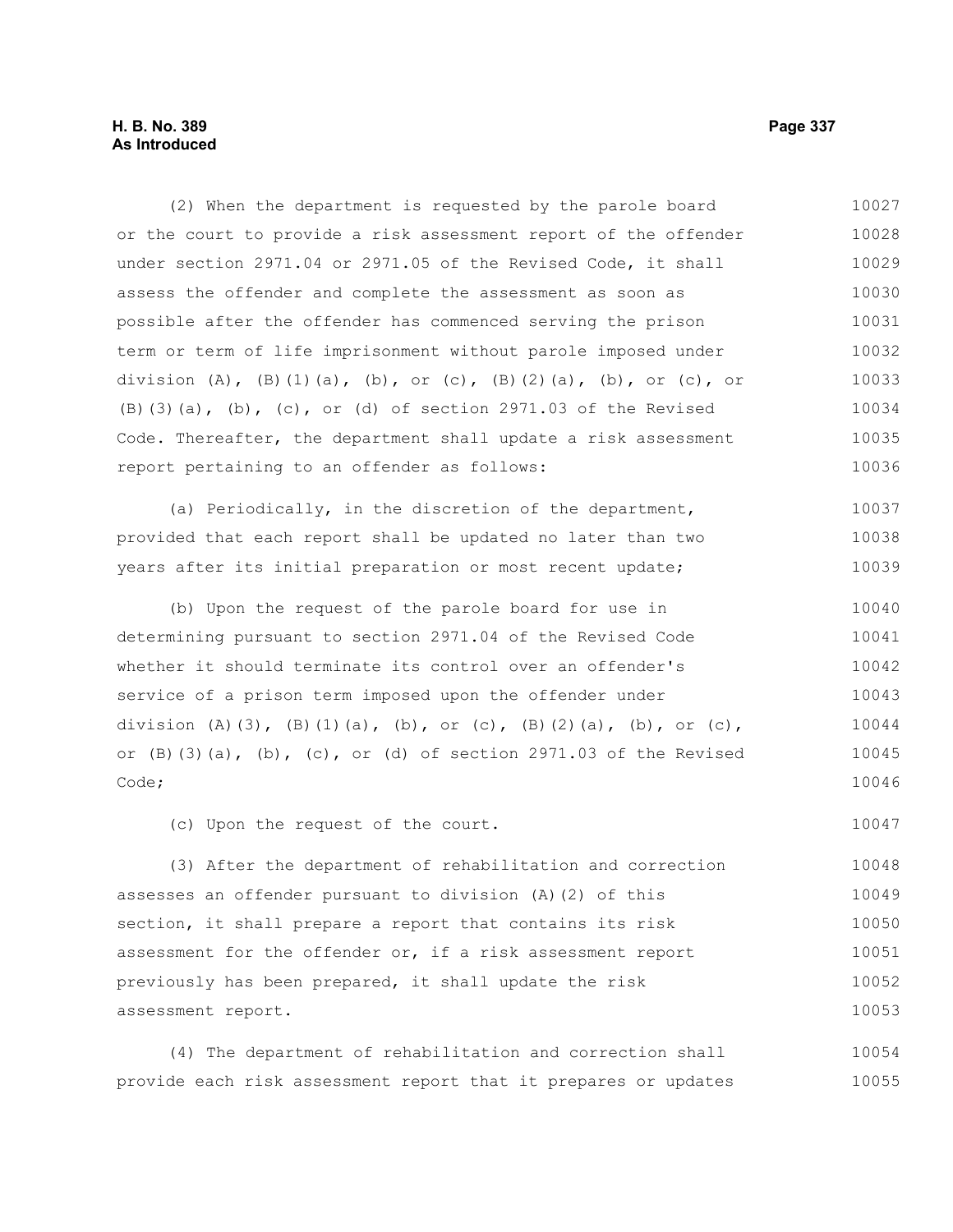10075

#### pursuant to this section regarding an offender to all of the following: (a) The parole board for its use in determining pursuant to section 2971.04 of the Revised Code whether it should terminate its control over an offender's service of a prison term imposed upon the offender under division  $(A)$   $(3)$ ,  $(B)$   $(1)$   $(a)$ , (b), or (c),  $(B)(2)(a)$ ,  $(b)$ , or  $(c)$ , or  $(B)(3)(a)$ ,  $(b)$ ,  $(c)$ , or (d) of section 2971.03 of the Revised Code, if the parole board has not terminated its control over the offender; (b) The court for use in determining, pursuant to section 2971.05 of the Revised Code, whether to modify the requirement that the offender serve the entire prison term imposed upon the offender under division  $(A)$ (3),  $(B)$ (1)(a), (b), or (c),  $(B)$ (2) (a), (b), or (c), or (B)(3)(a), (b), (c), or (d) of section 2971.03 of the Revised Code in a state correctional institution, 10056 10057 10058 10059 10060 10061 10062 10063 10064 10065 10066 10067 10068 10069 10070

whether to revise any modification previously made, or whether to terminate the prison term; 10071 10072

(c) The prosecuting attorney who prosecuted the case, or the successor in office to that prosecuting attorney; 10073 10074

(d) The offender.

(B) When the department of rehabilitation and correction provides a risk assessment report regarding an offender to the parole board or court pursuant to division (A)(4)(a) or (b) of this section, the department, prior to the parole board's or court's hearing, also shall provide to the offender or to the offender's attorney of record a copy of the report and a copy of any other relevant documents the department possesses regarding the offender that the department does not consider to be confidential. 10076 10077 10078 10079 10080 10081 10082 10083 10084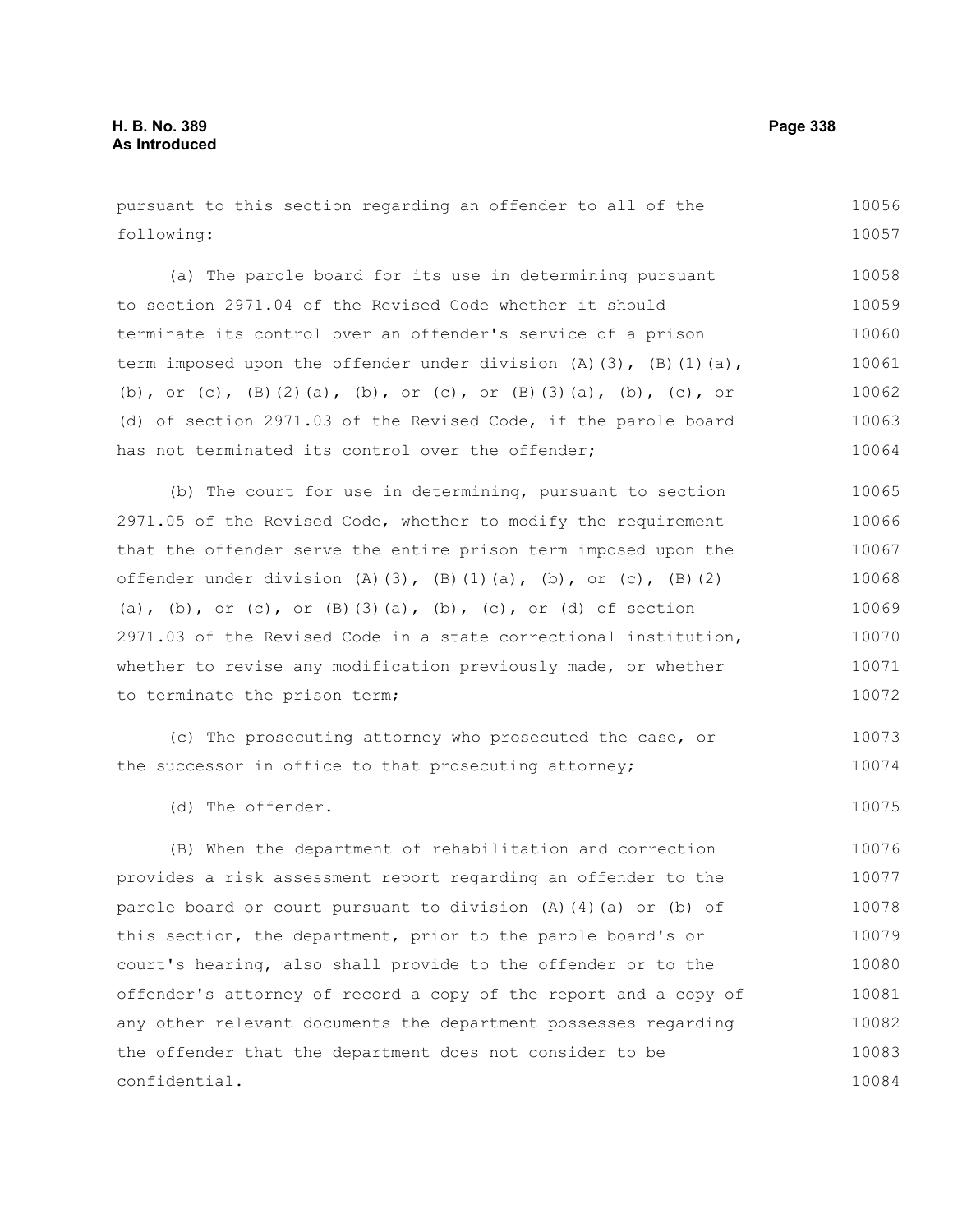(C) As used in this section:

10085

(1) "Adjudicated a sexually violent predator" has the same meaning as in section 2929.01 of the Revised Code, and a person is "adjudicated a sexually violent predator" in the same manner and the same circumstances as are described in that section. 10086 10087 10088 10089

(2) "Designated homicide, assault, or kidnapping offense" and "violent sex offense" have the same meanings as in section 2971.01 of the Revised Code. 10090 10091 10092

**Sec. 5139.04.** The department of youth services shall do all of the following: 10093 10094

(A) Support service districts through a central administrative office that shall have as its administrative head a deputy director who shall be appointed by the director of the department. When a vacancy occurs in the office of that deputy director, an assistant deputy director shall act as that deputy director until the vacancy is filled. The position of deputy director and assistant deputy director described in this division shall be in the unclassified civil service of the state. 10095 10096 10097 10098 10099 10100 10101 10102 10103

(B) Receive custody of all children committed to it under Chapter 2152. of the Revised Code, cause a study to be made of those children, and issue any orders, as it considers best suited to the needs of any of those children and the interest of the public, for the treatment of each of those children; 10104 10105 10106 10107 10108

(C) Obtain personnel necessary for the performance of its duties; 10109 10110

(D) Adopt rules that regulate its organization and operation, that implement sections 5139.34 and 5139.41 to 5139.43 of the Revised Code, and that pertain to the 10111 10112 10113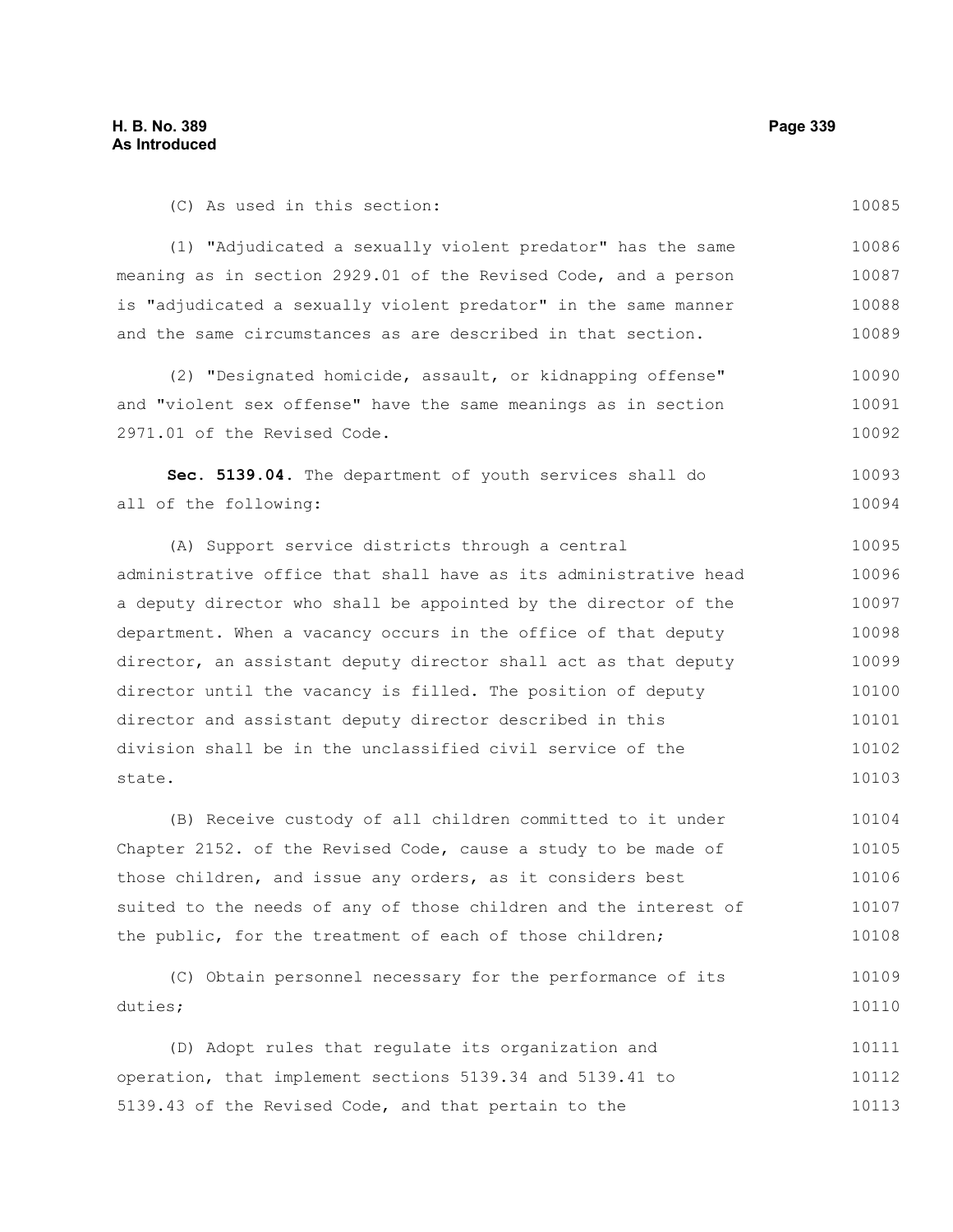| administration of other sections of this chapter;               | 10114 |
|-----------------------------------------------------------------|-------|
| (E) Submit reports of its operations to the governor and        | 10115 |
| the general assembly by the thirty-first day of January of each | 10116 |
| odd-numbered year;                                              | 10117 |
| (F) Conduct a program of research in diagnosis, training,       | 10118 |
| and treatment of delinquent children to evaluate the            | 10119 |
| effectiveness of the department's services and to develop more  | 10120 |
| adequate methods;                                               | 10121 |
| (G) Develop a standard form for the disposition                 | 10122 |
| investigation report that a juvenile court is required pursuant | 10123 |
| to section 2152.18 of the Revised Code to complete and provide  | 10124 |
| to the department when the court commits a child to the legal   | 10125 |
| custody of the department;                                      | 10126 |
| (H) Provide the state public defender the reasonable            | 10127 |
| access authorized under division $(H)$ (H) of section 120.06 of | 10128 |
| the Revised Code in order to fulfill the department's           | 10129 |
| constitutional obligation to provide juveniles who have been    | 10130 |
| committed to the department's care access to the courts.        | 10131 |
| (I) Do all other acts necessary or desirable to carry out       | 10132 |
| this chapter.                                                   | 10133 |
| Sec. 5149.101. (A) (1) A board hearing officer, a board         | 10134 |

member, or the office of victims' services may petition the board for a full board hearing that relates to the proposed parole or re-parole of a prisoner. At a meeting of the board at which a majority of board members are present, the majority of those present shall determine whether a full board hearing shall be held. 10135 10136 10137 10138 10139 10140

(2) A victim of a violation of section 2903.01 or 2903.02 of the Revised Code, an offense of violence that is a felony of 10141 10142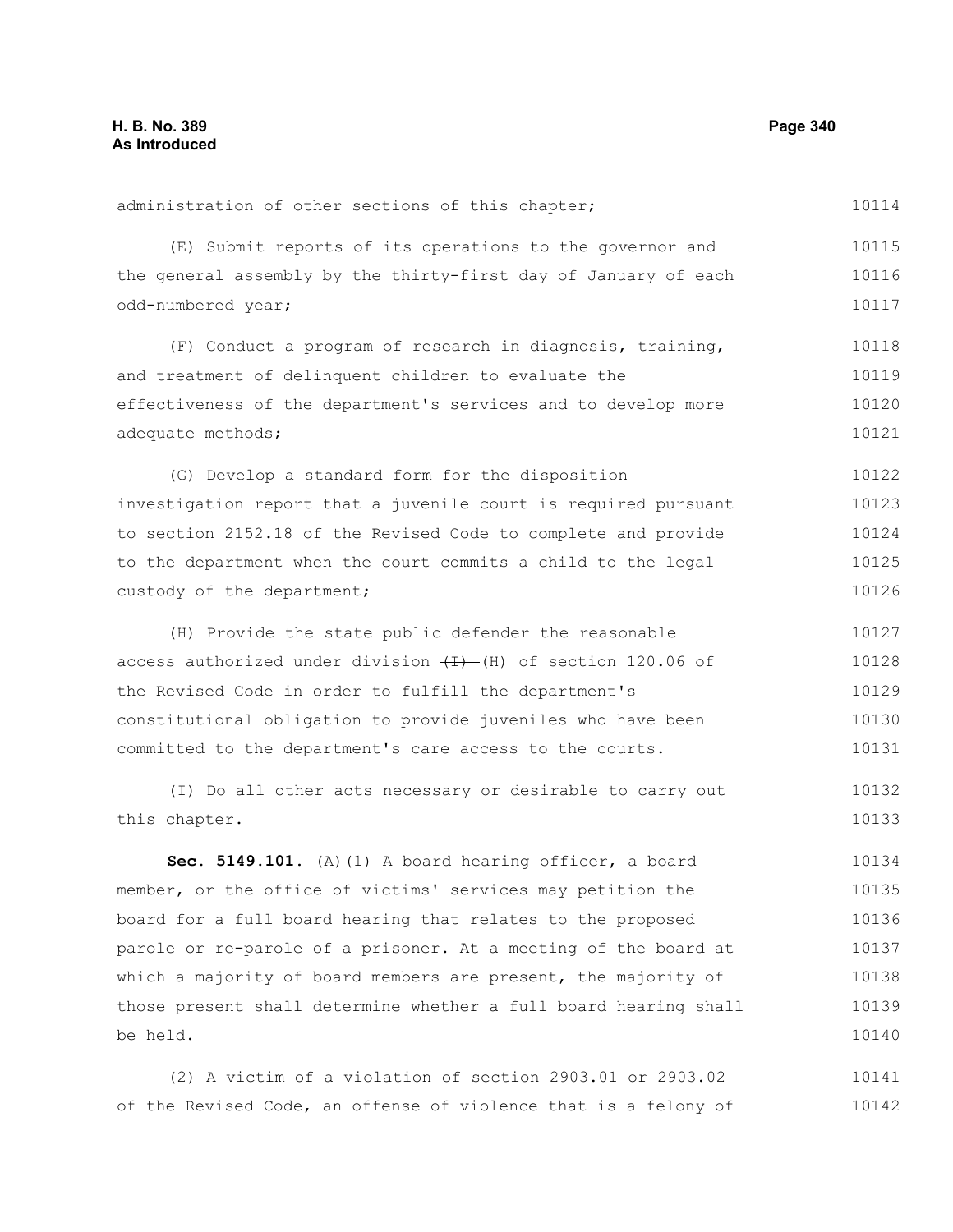the first, second, or third degree, or an offense punished by a sentence of life imprisonment, the victim's representative, or any person described in division (B)(5) of this section may request the board to hold a full board hearing that relates to the proposed parole or re-parole of the person that committed the violation. If a victim, victim's representative, or other person requests a full board hearing pursuant to this division, the board shall hold a full board hearing. 10143 10144 10145 10146 10147 10148 10149 10150

At least thirty days before the full hearing, except as otherwise provided in this division, the board shall give notice of the date, time, and place of the hearing to the victim regardless of whether the victim has requested the notification. The notice of the date, time, and place of the hearing shall not be given under this division to a victim if the victim has requested pursuant to division (B)(2) of section 2930.03 of the Revised Code that the notice not be provided to the victim. At least thirty days before the full board hearing and regardless of whether the victim has requested that the notice be provided or not be provided under this division to the victim, the board shall give similar notice to the prosecuting attorney in the case, the law enforcement agency that arrested the prisoner if any officer of that agency was a victim of the offense, and, if different than the victim, the person who requested the full hearing. If the prosecuting attorney has not previously been sent an institutional summary report with respect to the prisoner, upon the request of the prosecuting attorney, the board shall include with the notice sent to the prosecuting attorney an institutional summary report that covers the offender's participation while confined in a state correctional institution in training, work, and other rehabilitative activities and any disciplinary action taken against the 10151 10152 10153 10154 10155 10156 10157 10158 10159 10160 10161 10162 10163 10164 10165 10166 10167 10168 10169 10170 10171 10172 10173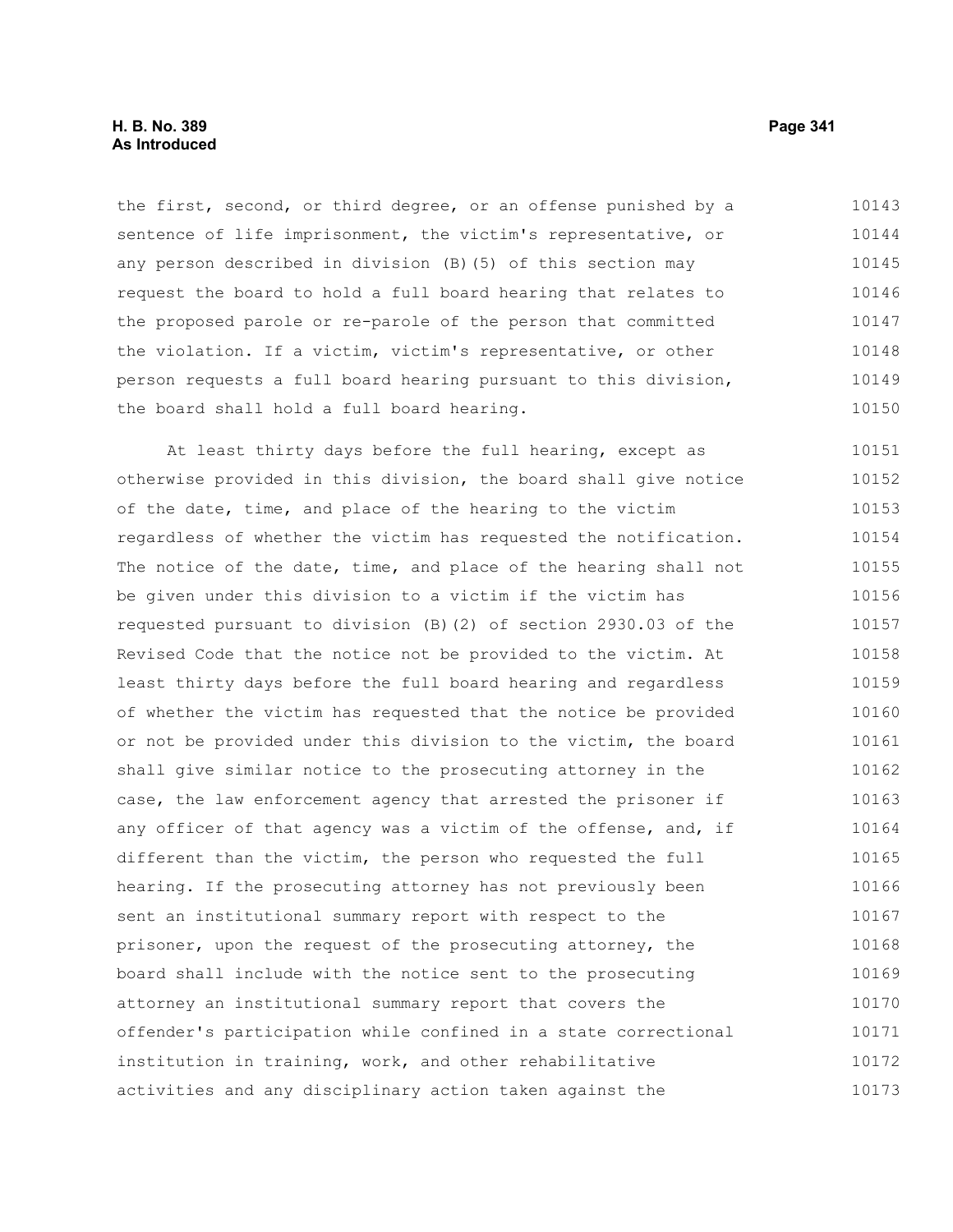offender while so confined. Upon the request of a law enforcement agency that has not previously been sent an institutional summary report with respect to the prisoner, the board also shall send a copy of the institutional summary report to the law enforcement agency. If notice is to be provided as described in this division, the board may give the notice by any reasonable means, including regular mail, telephone, and electronic mail, in accordance with division (D)(1) of section 2930.16 of the Revised Code. If the notice is based on an offense committed prior to the effective date of this amendment March 22, 2013, the notice also shall include the opt-out information described in division (D)(1) of section 2930.16 of the Revised Code. The board, in accordance with division (D)(2) of section 2930.16 of the Revised Code, shall keep a record of all attempts to provide the notice, and of all notices provided, under this division. 10174 10175 10176 10177 10178 10179 10180 10181 10182 10183 10184 10185 10186 10187 10188 10189

The preceding paragraph, and the notice-related provisions of divisions  $(E)(2)$  and  $(K)$  of section 2929.20, division  $(D)(1)$ of section 2930.16, division  $(H)$  (G) of section 2967.12, division  $(E)(1)(b)$  of section 2967.19, division  $(A)(3)(b)$  of section 2967.26, and division (D)(1) of section 2967.28 of the Revised Code enacted in the act in which this paragraph was enacted, shall be known as "Roberta's Law." 10190 10191 10192 10193 10194 10195 10196

(B) At a full board hearing that relates to the proposed parole or re-parole of a prisoner and that has been petitioned for or requested in accordance with division (A) of this section, the parole board shall permit the following persons to appear and to give testimony or to submit written statements: 10197 10198 10199 10200 10201

(1) The prosecuting attorney of the county in which the original indictment against the prisoner was found and members 10202 10203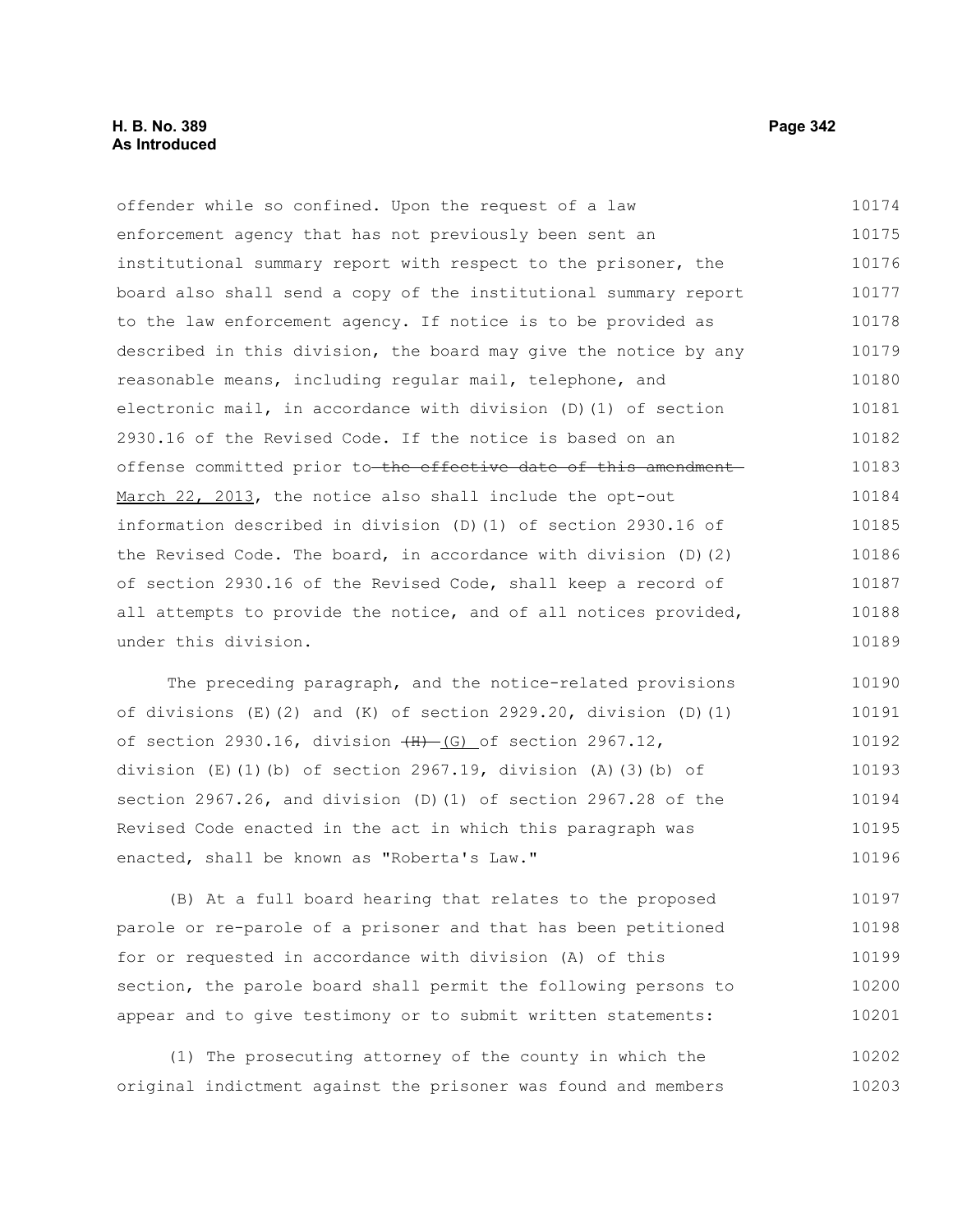| of any law enforcement agency that assisted in the prosecution   | 10204 |
|------------------------------------------------------------------|-------|
| of the original offense;                                         | 10205 |
| (2) The judge of the court of common pleas who imposed the       | 10206 |
| original sentence of incarceration upon the prisoner, or the     | 10207 |
| judge's successor;                                               | 10208 |
|                                                                  | 10209 |
| (3) The victim of the original offense for which the             |       |
| prisoner is serving the sentence or the victim's representative  | 10210 |
| designated pursuant to section 2930.02 of the Revised Code;      | 10211 |
| (4) The victim of any behavior that resulted in parole           | 10212 |
| being revoked;                                                   | 10213 |
| (5) With respect to a full board hearing held pursuant to        | 10214 |
| division (A)(2) of this section, all of the following:           | 10215 |
| (a) The spouse of the victim of the original offense;            | 10216 |
| (b) The parent or parents of the victim of the original          | 10217 |
| offense;                                                         | 10218 |
| (c) The sibling of the victim of the original offense;           | 10219 |
| (d) The child or children of the victim of the original          | 10220 |
| offense.                                                         | 10221 |
| (6) Counsel or some other person designated by the               | 10222 |
| prisoner as a representative, as described in division (C) of    | 10223 |
| this section.                                                    | 10224 |
| (C) Except as otherwise provided in this division, a full        | 10225 |
| board hearing of the parole board is not subject to section      | 10226 |
| 121.22 of the Revised Code. The persons who may attend a full    | 10227 |
| board hearing are the persons described in divisions (B) (1) to  | 10228 |
| (6) of this section, and representatives of the press, radio and | 10229 |
| television stations, and broadcasting networks who are members   | 10230 |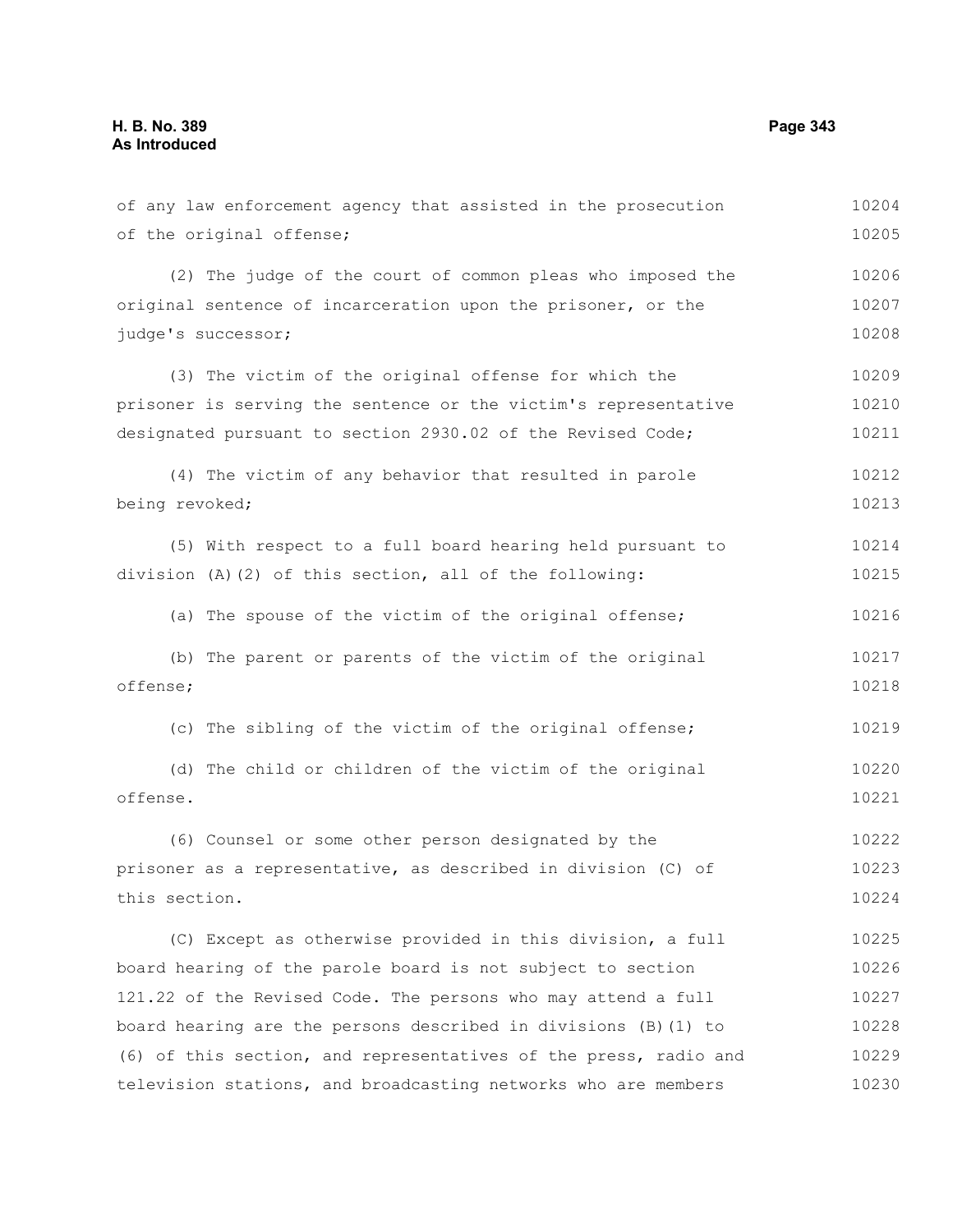10231

#### At the request of a person described in division (B)(3) of this section, representatives of the news media described in this division shall be excluded from the hearing while that person is giving testimony at the hearing. The prisoner being considered for parole has no right to be present at the hearing, but may be represented by counsel or some other person designated by the prisoner. 10232 10233 10234 10235 10236 10237 10238

of a generally recognized professional media organization.

If there is an objection at a full board hearing to a recommendation for the parole of a prisoner, the board may approve or disapprove the recommendation or defer its decision until a subsequent full board hearing. The board may permit interested persons other than those listed in this division and division (B) of this section to attend full board hearings pursuant to rules adopted by the adult parole authority. 10239 10240 10241 10242 10243 10244 10245

(D) If the victim of the original offense died as a result of the offense and the offense was aggravated murder, murder, an offense of violence that is a felony of the first, second, or third degree, or an offense punished by a sentence of life imprisonment, the family of the victim may show at a full board hearing a video recording not exceeding five minutes in length memorializing the victim. 10246 10247 10248 10249 10250 10251 10252

(E) The adult parole authority shall adopt rules for the implementation of this section. The rules shall specify reasonable restrictions on the number of media representatives that may attend a hearing, based on considerations of space, and other procedures designed to accomplish an effective, orderly process for full board hearings. 10253 10254 10255 10256 10257 10258

**Sec. 5919.16.** (A) Commissioned and warrant officers in the 10259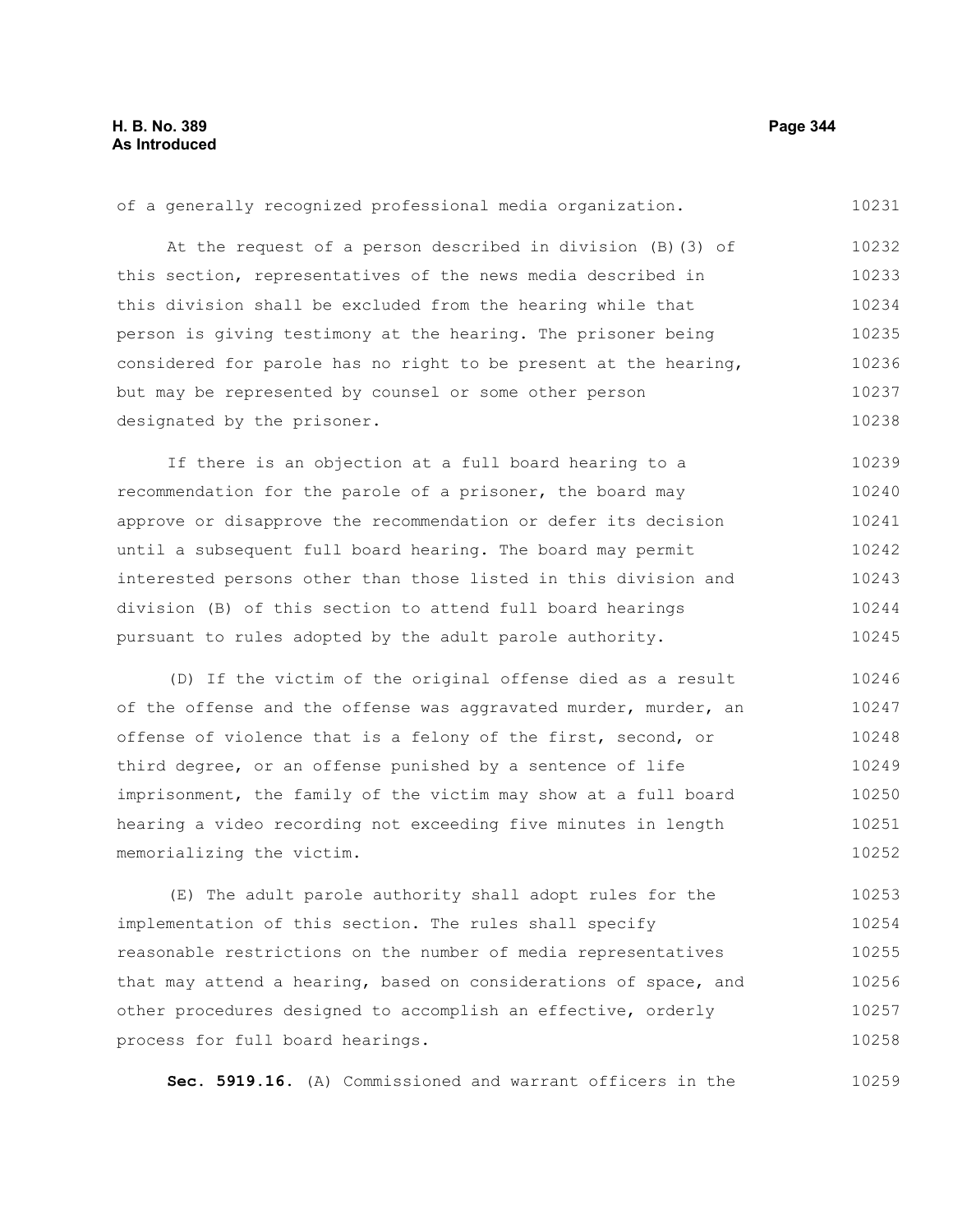| Ohio national guard shall be discharged by the adjutant general                  | 10260 |
|----------------------------------------------------------------------------------|-------|
| upon either of the following:                                                    | 10261 |
| (1) The officer's resignation;                                                   | 10262 |
|                                                                                  |       |
| (2) Approval of a board's recommendation for withdrawal of                       | 10263 |
| federal recognition by the chief of the national guard bureau.                   | 10264 |
| (B) An officer also may be discharged under any of the                           | 10265 |
| following circumstances:                                                         | 10266 |
| (1) Pursuant to other federal regulations;                                       | 10267 |
|                                                                                  |       |
| (2) If absent without leave for three months, upon                               | 10268 |
| recommendation of an efficiency board;                                           | 10269 |
| (3) Pursuant to sentence by court-martial;                                       | 10270 |
| (4) If the officer has been convicted of a crime                                 | 10271 |
| classified as a felony as described in division $(C)$ or $(D)$ $\theta$ <b>r</b> | 10272 |
| (E) of section 2901.02 of the Revised Code.                                      | 10273 |
| Section 2. That existing sections 9.07, 120.03, 120.06,                          | 10274 |
| 120.14, 120.16, 120.18, 120.24, 120.26, 120.28, 120.33, 120.34,                  | 10275 |
| 149.43, 1901.183, 2152.13, 2152.67, 2301.20, 2307.60, 2317.02,                   | 10276 |
| 2701.07, 2743.51, 2901.02, 2909.24, 2929.02, 2929.13, 2929.14,                   | 10277 |
| 2929.20, 2929.61, 2930.03, 2930.06, 2930.16, 2930.19, 2937.222,                  | 10278 |
| 2941.021, 2941.14, 2941.148, 2941.401, 2941.43, 2941.51,                         | 10279 |
| 2945.06, 2945.10, 2945.13, 2945.21, 2945.25, 2945.33, 2945.38,                   | 10280 |
| 2949.02, 2949.03, 2953.02, 2953.07, 2953.08, 2953.09, 2953.10,                   | 10281 |
|                                                                                  | 10282 |
| 2953.21, 2953.23, 2953.71, 2953.72, 2953.73, 2953.81, 2967.03,                   |       |
| 2967.05, 2967.12, 2967.13, 2967.19, 2967.193, 2967.26, 2967.28,                  | 10283 |
| 2971.03, 2971.07, 5120.113, 5120.53, 5120.61, 5139.04, 5149.101,                 | 10284 |
| and 5919.16 and sections 109.97, 120.35, 2725.19, 2929.021,                      | 10285 |
| 2929.022, 2929.023, 2929.024, 2929.03, 2929.04, 2929.05,                         | 10286 |
| 2929.06, 2945.20, 2947.08, 2949.21, 2949.22, 2949.221, 2949.222,                 | 10287 |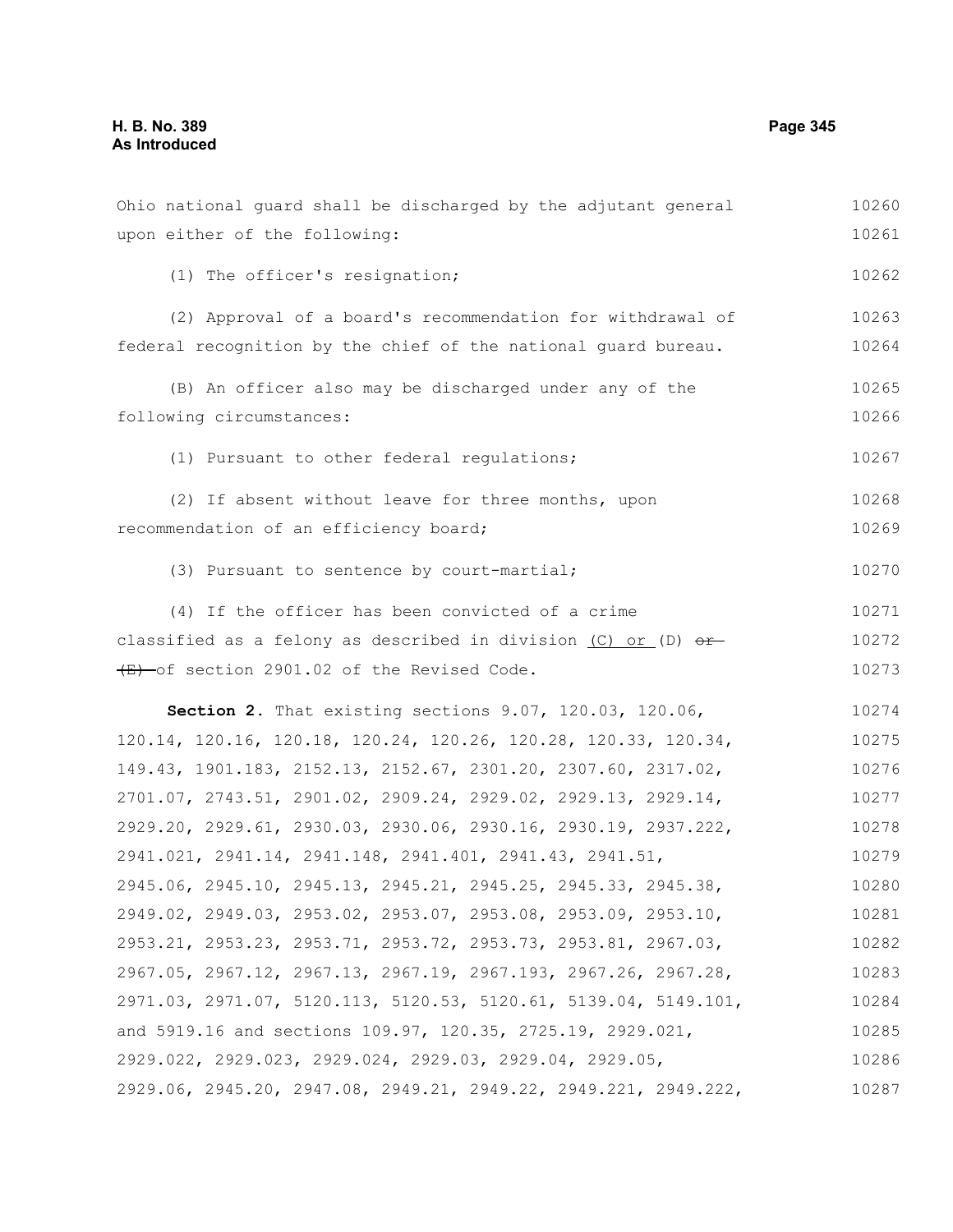2949.24, 2949.25, 2949.26, 2949.27, 2949.28, 2949.29, 2949.31, and 2967.08 of the Revised Code are hereby repealed. **Section 3.** (A) An offender whose sentence of death has been set aside, nullified, or vacated pursuant to section 2929.06 of the Revised Code as it existed immediately before the effective date of this act but who has not been resentenced under that section as of the effective date of this act shall be resentenced in accordance with that section as it existed immediately before the effective date of this act. 10288 10289 10290 10291 10292 10293 10294 10295 10296

(B) Nothing in this act is intended to nullify or mitigate the sentence of an offender who was sentenced to death before the effective date of this act. An offender who was sentenced to death before the effective date of this act shall have the same rights to appeal and to postconviction remedies as the offender had under the provisions of Chapter 2953. of the Revised Code as those provisions existed immediately before the effective date of this act or as those provisions may hereafter be amended, and courts shall have the same powers and duties with respect to those offenders under those provisions as courts had before the effective date of this act. 10297 10298 10299 10300 10301 10302 10303 10304 10305 10306 10307

(C) All reports and payments relating to capital cases that were required to be made under any provision of Chapter 120. or section 109.97 of the Revised Code as those provisions existed immediately before the effective date of this act shall be made for the current calendar or fiscal year, as applicable, in accordance with those provisions as they existed immediately before the effective date of this act until each case in which a defendant was sentenced to death before the effective date of this act is finally resolved. 10308 10309 10310 10311 10312 10313 10314 10315 10316

(D) In an action in which an offender was sentenced to

10317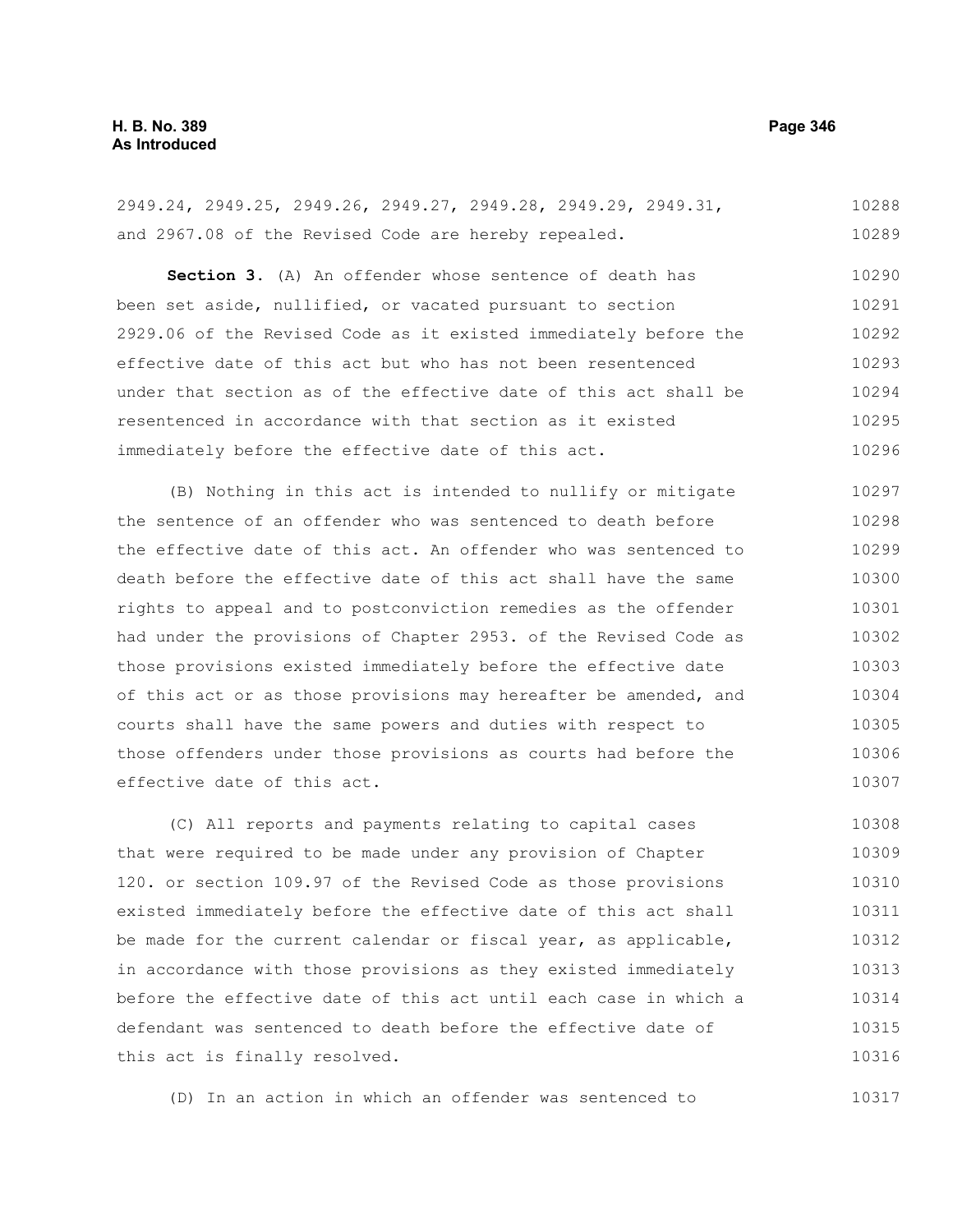death before the effective date of this act, a court of common pleas shall preserve the records of the action as required by section 2301.20 of the Revised Code as it existed immediately before the effective date of this act. 10318 10319 10320 10321

**Section 4.** Attorneys appointed to represent indigent defendants in postconviction relief proceedings in cases in which the defendant was sentenced to death before the effective date of this act shall be certified under Rule 20 of the Rules of Superintendence for the Courts of Ohio as required by sections 120.06, 120.14, 120.26, and 120.33 of the Revised Code as those sections existed immediately before the effective date of this act. 10322 10323 10324 10325 10326 10327 10328 10329

**Section 5.** The General Assembly, applying the principle stated in division (B) of section 1.52 of the Revised Code that amendments are to be harmonized if reasonably capable of simultaneous operation, finds that the following sections, presented in this act as composites of the sections as amended by the acts indicated, are the resulting versions of the sections in effect prior to the effective date of the sections as presented in this act: 10330 10331 10332 10333 10334 10335 10336 10337

Section 2929.14 of the Revised Code is presented in this act as a composite of the section as amended by both Sub. H.B. 470 and Sub. S.B. 319 of the 131st General Assembly. 10338 10339 10340

Section 2929.20 of the Revised Code is presented in this act as a composite of the section as amended by both Am. Sub. H.B. 64 and Am. Sub. S.B. 97 of the 131st General Assembly. 10341 10342 10343

Section 2953.07 of the Revised Code is presented in this act as a composite of the section as amended by both Am. Sub. S.B. 2 and Am. Sub. S.B. 4 of the 121st General Assembly. 10344 10345 10346